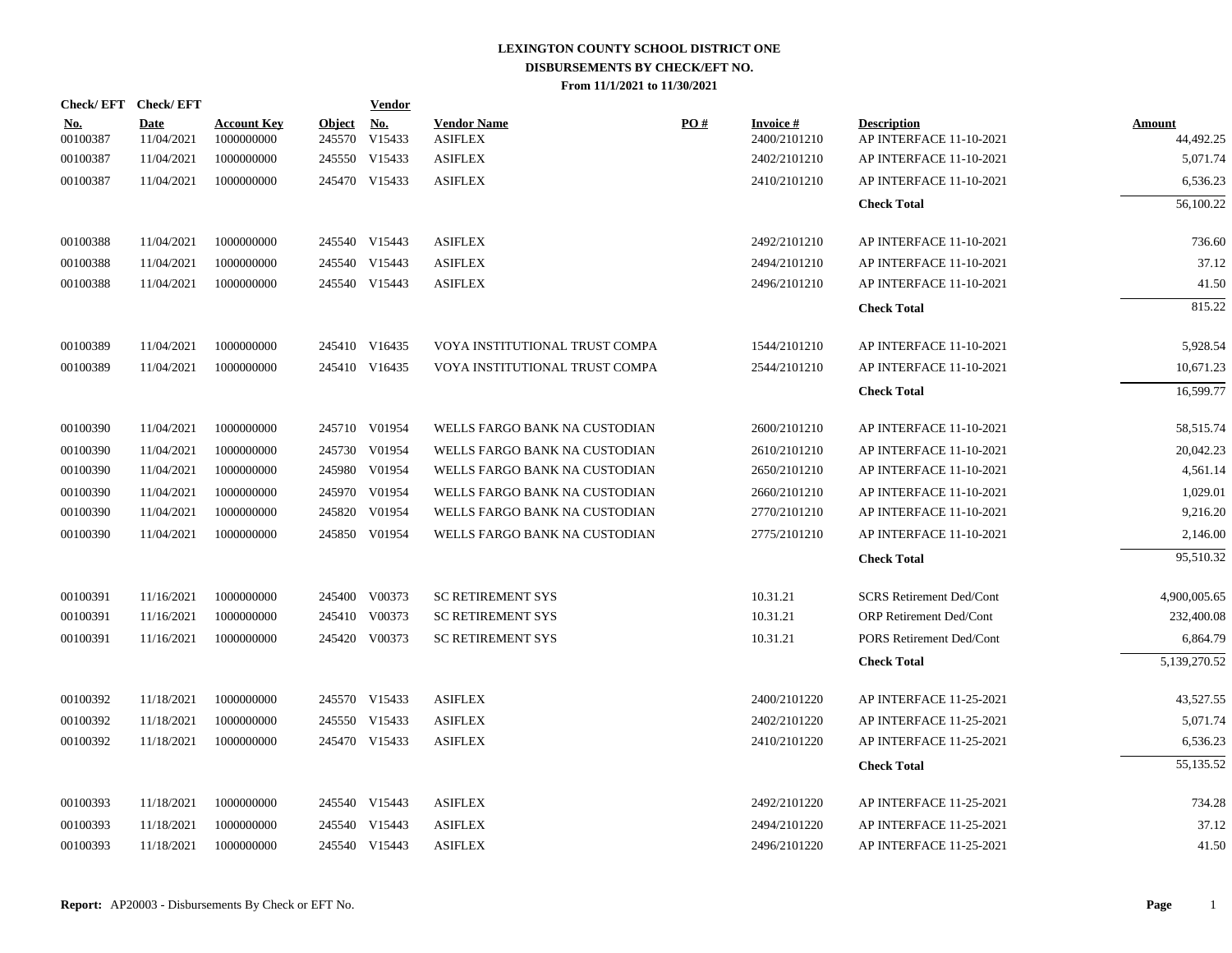|            | Check/EFT Check/EFT |                                                            |            | <b>Vendor</b> |                                |          |                  |                                         |                        |
|------------|---------------------|------------------------------------------------------------|------------|---------------|--------------------------------|----------|------------------|-----------------------------------------|------------------------|
| <b>No.</b> | <b>Date</b>         | <b>Account Key</b>                                         | Object No. |               | <b>Vendor Name</b>             | PO#      | <b>Invoice#</b>  | <b>Description</b>                      | <b>Amount</b>          |
|            |                     |                                                            |            |               |                                |          |                  | <b>Check Total</b>                      | 812.90                 |
| 00100394   | 11/18/2021          | 1000000000                                                 |            | 245410 V16435 | VOYA INSTITUTIONAL TRUST COMPA |          | 1544/2101220     | AP INTERFACE 11-25-2021                 | 6,050.01               |
| 00100394   | 11/18/2021          | 1000000000                                                 |            | 245410 V16435 | VOYA INSTITUTIONAL TRUST COMPA |          | 2544/2101220     | AP INTERFACE 11-25-2021                 | 10,889.89              |
|            |                     |                                                            |            |               |                                |          |                  | <b>Check Total</b>                      | 16,939.90              |
| 00100395   | 11/18/2021          | 1000000000                                                 |            | 245710 V01954 | WELLS FARGO BANK NA CUSTODIAN  |          | 2600/2101220     | AP INTERFACE 11-25-2021                 | 59,736.52              |
| 00100395   | 11/18/2021          | 1000000000                                                 |            | 245730 V01954 | WELLS FARGO BANK NA CUSTODIAN  |          | 2610/2101220     | AP INTERFACE 11-25-2021                 | 21,826.05              |
| 00100395   | 11/18/2021          | 1000000000                                                 |            | 245980 V01954 | WELLS FARGO BANK NA CUSTODIAN  |          | 2650/2101220     | AP INTERFACE 11-25-2021                 | 4,561.14               |
| 00100395   | 11/18/2021          | 1000000000                                                 |            | 245970 V01954 | WELLS FARGO BANK NA CUSTODIAN  |          | 2660/2101220     | AP INTERFACE 11-25-2021                 | 1,029.01               |
| 00100395   | 11/18/2021          | 1000000000                                                 | 245820     | V01954        | WELLS FARGO BANK NA CUSTODIAN  |          | 2770/2101220     | AP INTERFACE 11-25-2021                 | 9,592.61               |
| 00100395   | 11/18/2021          | 1000000000                                                 |            | 245850 V01954 | WELLS FARGO BANK NA CUSTODIAN  |          | 2775/2101220     | AP INTERFACE 11-25-2021                 | 2,263.21               |
|            |                     |                                                            |            |               |                                |          |                  | <b>Check Total</b>                      | 99,008.54              |
| 00100396   | 11/18/2021          | 1000000000                                                 |            | 245710 V01954 | WELLS FARGO BANK NA CUSTODIAN  |          | 2600/2101225     | AP INTERFACE 11-25-21 BONUS             | 7,850.00               |
|            |                     |                                                            |            |               |                                |          |                  | <b>Check Total</b>                      | 7,850.00               |
| 00630059   | 11/01/2021          | 1000011343                                                 |            | 441000 V02519 | ACADEMIC SUPPLIER DBA RASIX CO | P2204729 | ID70854          | HP 78A (CE278A) Black Original          | 189.36                 |
| 00630059   | 11/01/2021          | 1000011343                                                 |            | 441000 V02519 | ACADEMIC SUPPLIER DBA RASIX CO | P2204729 | ID70854          | HP 87A (CF287A) Black Original          | 129.79                 |
|            |                     |                                                            |            |               |                                |          |                  | <b>Check Total</b>                      | 319.15                 |
| 00630060   | 11/01/2021          | 7887072044                                                 |            | 466034 V15592 | <b>AGUIAR, SCOTT</b>           |          |                  | JVFBALL/DFORK/ JVFBALL VS DFORK         | 60.70                  |
|            |                     |                                                            |            |               |                                |          |                  | <b>Check Total</b>                      | 60.70                  |
| 00630061   | 11/01/2021          | 1000025204                                                 |            | 439500 V00887 | <b>AMTEC</b>                   |          | 6761-10-21       | <b>Professional Services</b>            | 800.00                 |
|            |                     |                                                            |            |               |                                |          |                  | <b>Check Total</b>                      | 800.00                 |
| 00630062   | 11/01/2021          | 5708025393                                                 |            | 444510 V00391 | <b>APPLE INC</b>               | P2202588 | AF36409608       | LOGITECH RUGGED COMBO 3 CASE W          | 53,473.25              |
|            |                     |                                                            |            |               |                                |          |                  | <b>Check Total</b>                      | 53,473.25              |
| 00630063   | 11/01/2021          | 7802072013                                                 |            | 466034 V02631 | <b>BETCHER, HENRY C</b>        |          | JVFB.GI.10.27.21 | Athletic Official                       | 58.90                  |
|            |                     |                                                            |            |               |                                |          |                  | <b>Check Total</b>                      | 58.90                  |
| 00630064   | 11/01/2021          | 7887072044                                                 |            | 466034 V02754 | <b>BLEDSOE, CARROLL W</b>      |          |                  | <b>VFBALL/SAIKEN/1VFBALL VS S AIKEN</b> | 120.40                 |
|            |                     |                                                            |            |               |                                |          |                  | <b>Check Total</b>                      | 120.40                 |
| 00630065   | 11/01/2021          | 2022018823                                                 |            | 434500 V15953 | <b>BLOOMZ INC</b>              | P2204753 | 3573             | <b>Bloomz Schools</b>                   | 5,545.30               |
|            |                     | <b>Report:</b> AP20003 - Disbursements By Check or EFT No. |            |               |                                |          |                  |                                         | Page<br>$\mathfrak{D}$ |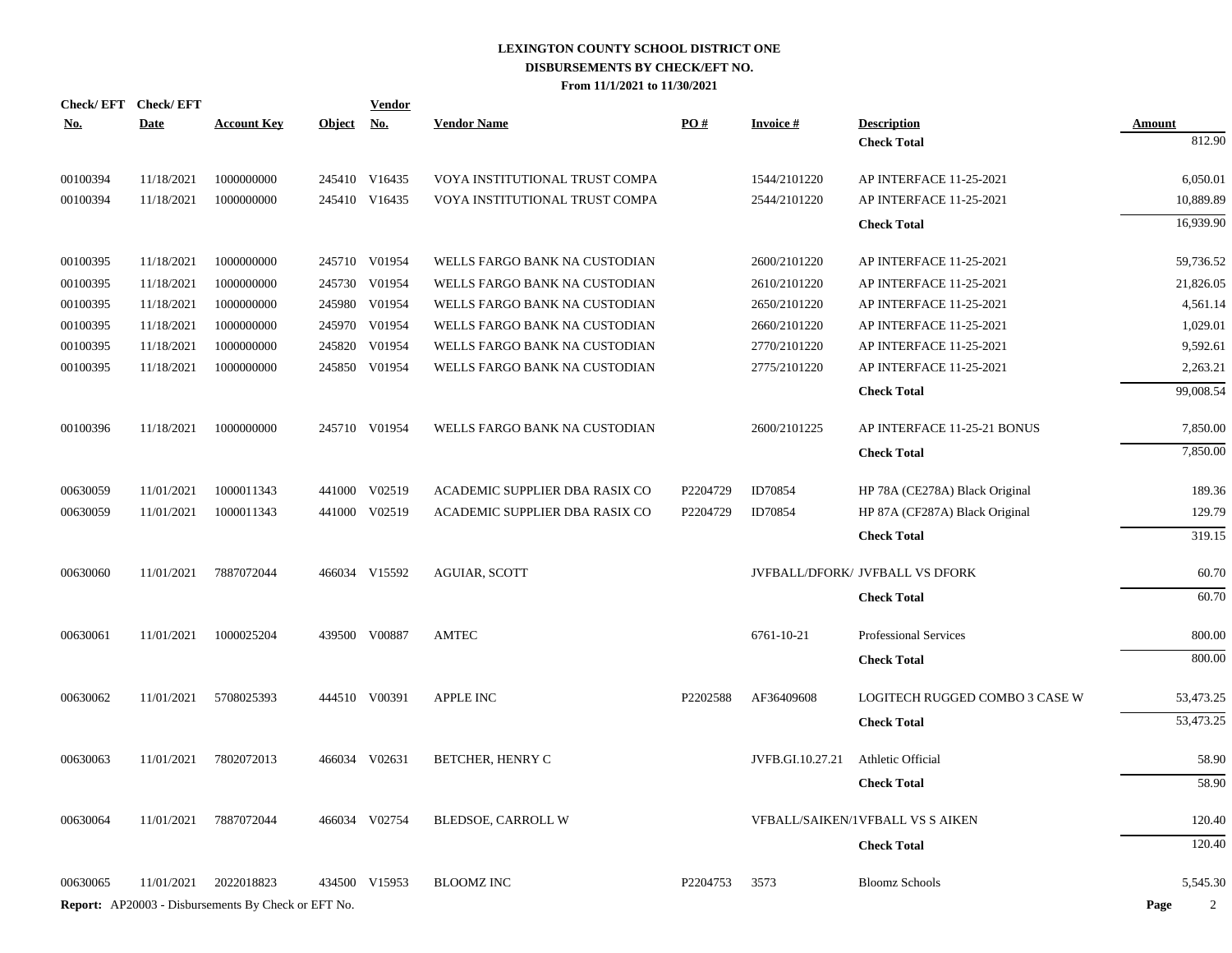| <b>Check/EFT</b> | <b>Check/EFT</b> |                    |               | <b>Vendor</b> |                                  |          |                                   |                                          |                    |
|------------------|------------------|--------------------|---------------|---------------|----------------------------------|----------|-----------------------------------|------------------------------------------|--------------------|
| <u>No.</u>       | <b>Date</b>      | <b>Account Key</b> | <b>Object</b> | <u>No.</u>    | <b>Vendor Name</b>               | PO#      | <b>Invoice#</b>                   | <b>Description</b><br><b>Check Total</b> | Amount<br>5,545.30 |
|                  |                  |                    |               |               |                                  |          |                                   |                                          |                    |
| 00630066         | 11/01/2021       | 7802072043         |               | 466034 V02883 | <b>BOLAR, FRANKLIN MURRELL</b>   |          | FB.MGM.10.20.21 Athletic Official |                                          | 80.00              |
|                  |                  |                    |               |               |                                  |          |                                   | <b>Check Total</b>                       | 80.00              |
| 00630067         | 11/01/2021       | 7802072043         |               | 466034 V16229 | <b>BOWERS, CHRISTOPHER SCOTT</b> |          | FB.MGM.10.20.21 Athletic Official |                                          | 80.00              |
| 00630067         | 11/01/2021       | 7887072044         |               | 466034 V16229 | <b>BOWERS, CHRISTOPHER SCOTT</b> |          |                                   | JVFBALL/CHAPIN/JVFBALL VS CHAPIN         | 76.20              |
|                  |                  |                    |               |               |                                  |          |                                   | <b>Check Total</b>                       | 156.20             |
| 00630068         | 11/01/2021       | 7887072044         |               | 466034 V11864 | <b>BRYAN, GEORGE K</b>           |          |                                   | <b>VFBALL/SAIKEN/1VFBALL VS S AIKEN</b>  | 132.10             |
|                  |                  |                    |               |               |                                  |          |                                   | <b>Check Total</b>                       | 132.10             |
| 00630069         | 11/01/2021       | 1000026608         |               | 441000 V13255 | <b>BSN SPORTS</b>                | P2203745 | 914380304                         | Clone Retangle_Design A_081420           | 298.53             |
| 00630069         | 11/01/2021       | 1000026608         |               | 441000 V13255 | <b>BSN SPORTS</b>                | P2203745 | 914380304                         | Freight                                  | 24.00              |
|                  |                  |                    |               |               |                                  |          |                                   | <b>Check Total</b>                       | 322.53             |
| 00630070         | 11/01/2021       | 1000025411         |               | 441020 V01395 | CITY ELECTRIC SUPPLY CO          | P2203488 | LEX/168036                        | WKHS, RBHS, LHS, GHS - 3KA-3206 M        | 69.27              |
| 00630070         | 11/01/2021       | 1000025411         |               | 441020 V01395 | CITY ELECTRIC SUPPLY CO          | P2203488 | LEX/168036                        | <b>Estimated Shipping</b>                | 4.01               |
| 00630070         | 11/01/2021       | 1000025413         | 441020        | V01395        | CITY ELECTRIC SUPPLY CO          | P2203488 | LEX/168036                        | WKHS, RBHS, LHS, GHS - 3KA-3206 M        | 69.28              |
| 00630070         | 11/01/2021       | 1000025413         |               | 441020 V01395 | CITY ELECTRIC SUPPLY CO          | P2203488 | LEX/168036                        | <b>Estimated Shipping</b>                | 4.02               |
| 00630070         | 11/01/2021       | 1000025427         | 441020        | V01395        | CITY ELECTRIC SUPPLY CO          | P2203488 | LEX/168036                        | WKHS, RBHS, LHS, GHS - 3KA-3206 M        | 68.74              |
| 00630070         | 11/01/2021       | 1000025427         | 441020        | V01395        | CITY ELECTRIC SUPPLY CO          | P2203488 | LEX/168036                        | <b>Estimated Shipping</b>                | 4.01               |
| 00630070         | 11/01/2021       | 1000025444         | 441020        | V01395        | CITY ELECTRIC SUPPLY CO          | P2203488 | LEX/168036                        | WKHS, RBHS, LHS, GHS - 3KA-3206 M        | 69.27              |
| 00630070         | 11/01/2021       | 1000025444         |               | 441020 V01395 | CITY ELECTRIC SUPPLY CO          | P2203488 | LEX/168036                        | <b>Estimated Shipping</b>                | 4.01               |
|                  |                  |                    |               |               |                                  |          |                                   | <b>Check Total</b>                       | 292.61             |
| 00630071         | 11/01/2021       | 1000025429         |               | 441020 V16517 | COASTAL SANITARY SUPPLY COMPAN   | P2204231 | 316230                            | BETTER BRUSH 280412 BOWL MOP             | 4.42               |
| 00630071         | 11/01/2021       | 1000025429         |               | 441020 V16517 | COASTAL SANITARY SUPPLY COMPAN   | P2204231 | 316230                            | HOSPECO 2500S-B-DZ MICROFIBER            | 52.33              |
| 00630071         | 11/01/2021       | 1000025429         |               | 441020 V16517 | COASTAL SANITARY SUPPLY COMPAN   | P2204231 | 316230                            | BETTER BRUSH 410512 LOBBY DUST           | 41.87              |
| 00630071         | 11/01/2021       | 1000025429         |               | 441020 V16517 | COASTAL SANITARY SUPPLY COMPAN   | P2204231 | 316230                            | HOSPECO KL-CS WAX LINER BAGS(5           | 68.27              |
|                  |                  |                    |               |               |                                  |          |                                   | <b>Check Total</b>                       | 166.89             |
| 00630072         | 11/01/2021       | 5744025344         |               | 452000 V00823 | CONTRACT CONSTRUCTION INC        | P2110840 | 2.P2110840                        | RBHS - GMP - Canopy Extension            | 34,776.39          |
| 00630072         | 11/01/2021       | 5711025311         | 452000        | V00823        | CONTRACT CONSTRUCTION INC        | P2012755 | 7.P2012755                        | LHS Additions and Reno GMP               | 367,229.46         |
| 00630072         | 11/01/2021       | 5312025344         |               | 453000 V00823 | CONTRACT CONSTRUCTION INC        | P2103892 | 7.P2103892                        | GMP for RBHS sitework repairs            | 84,485.72          |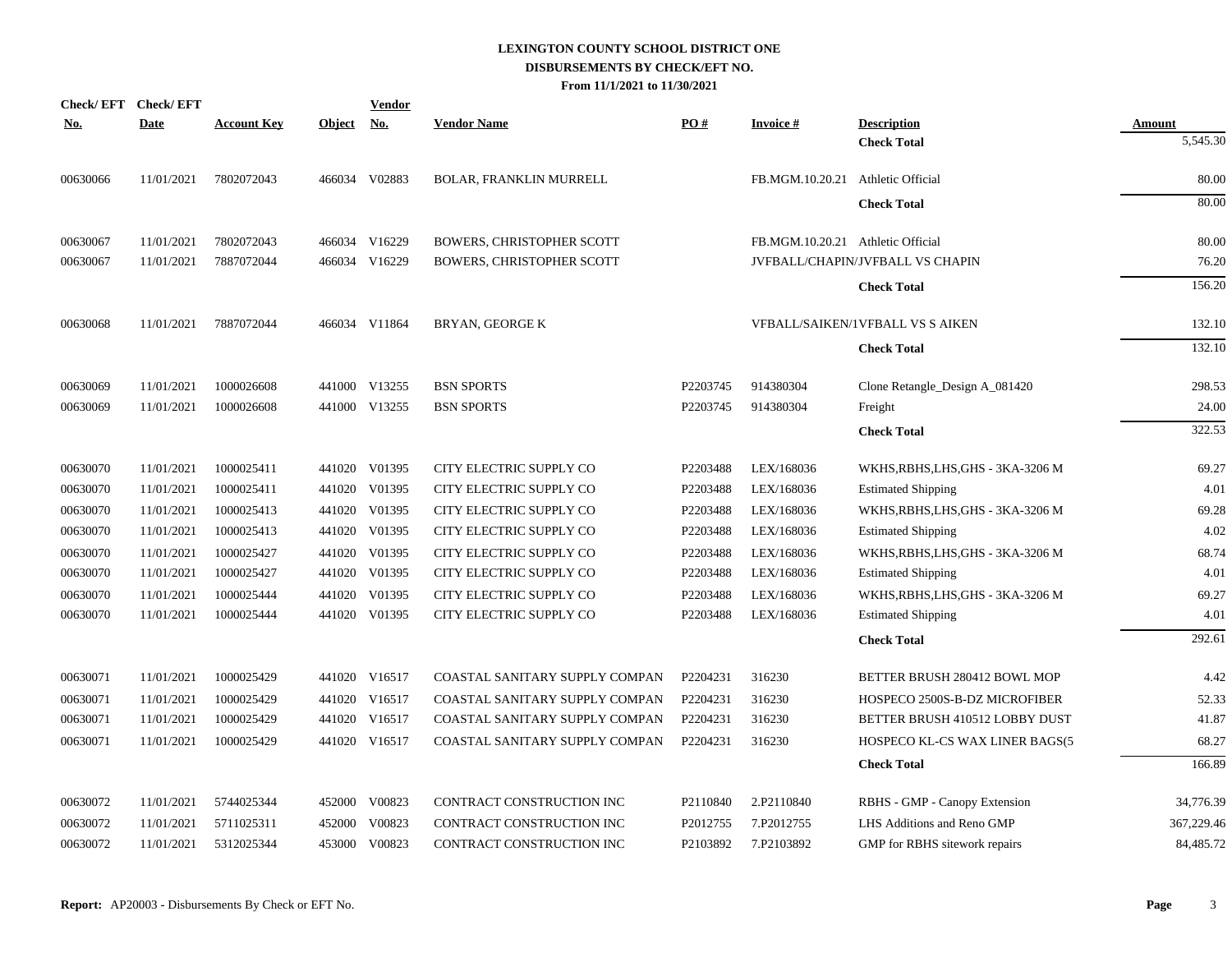| <u>No.</u>           | Check/EFT Check/EFT<br><b>Date</b> | <b>Account Key</b>       | Object No. | <b>Vendor</b>                  | <b>Vendor Name</b>                                               | PO#                  | <b>Invoice#</b>    | <b>Description</b>                                            | Amount           |
|----------------------|------------------------------------|--------------------------|------------|--------------------------------|------------------------------------------------------------------|----------------------|--------------------|---------------------------------------------------------------|------------------|
|                      |                                    |                          |            |                                |                                                                  |                      |                    | <b>Check Total</b>                                            | 486,491.57       |
|                      |                                    |                          |            |                                |                                                                  |                      |                    |                                                               |                  |
| 00630073<br>00630073 | 11/01/2021<br>11/01/2021           | 1000025429<br>1000025429 |            | 441020 V11900<br>441020 V11900 | DADE PAPER AND BAG LLC DBA IMP<br>DADE PAPER AND BAG LLC DBA IMP | P2204234<br>P2204234 | 9728350<br>9728350 | TM1616S TOILET TISSUE 2 PLY<br>TJ0922A TOILET TISSUE JUMBO RO | 110.30<br>158.10 |
|                      |                                    |                          |            |                                |                                                                  |                      |                    |                                                               |                  |
|                      |                                    |                          |            |                                |                                                                  |                      |                    | <b>Check Total</b>                                            | 268.40           |
| 00630074             | 11/01/2021                         | 7965027011               |            | 466041 V15068                  | DISCOUNT DANCE SUPPLY                                            | P2204556             | 21343768           | Sneaker UH BLKwt                                              | 1,213.37         |
|                      |                                    |                          |            |                                |                                                                  |                      |                    | <b>Check Total</b>                                            | 1,213.37         |
| 00630075             | 11/01/2021                         | 1000025425               |            | 441020 V00126                  | ED SMITH LUMBER MILL INC                                         | P2204860             | 56902              | WKES - 2 x 6 x 8 Treated Lumb                                 | 41.67            |
| 00630075             | 11/01/2021                         | 1000025425               |            | 441020 V00126                  | ED SMITH LUMBER MILL INC                                         | P2204860             | 56902              | 2 x 6 x 10 Treated Lumber                                     | 115.43           |
| 00630075             | 11/01/2021                         | 1000025425               |            | 441020 V00126                  | ED SMITH LUMBER MILL INC                                         | P2204860             | 56902              | 2 x 6 x 12 Treated Lumber GC                                  | 46.18            |
| 00630075             | 11/01/2021                         | 1000025425               |            | 441020 V00126                  | ED SMITH LUMBER MILL INC                                         | P2204860             | 56902              | 5/4 x 6 x 12 Treated Lumber GC                                | 176.31           |
| 00630075             | 11/01/2021                         | 1000025425               |            | 441020 V00126                  | ED SMITH LUMBER MILL INC                                         | P2204860             | 56902              | 2 x 4 x 12 Treated Lumber                                     | 171.03           |
| 00630075             | 11/01/2021                         | 1000025425               |            | 441020 V00126                  | ED SMITH LUMBER MILL INC                                         | P2204860             | 56902              | 4 x 4 x 8 Treated Lumber MC.GC                                | 126.15           |
| 00630075             | 11/01/2021                         | 1000025425               | 441020     | V00126                         | ED SMITH LUMBER MILL INC                                         | P2204860             | 56902              | 36" Pickets                                                   | 272.55           |
| 00630075             | 11/01/2021                         | 1000025425               |            | 441020 V00126                  | ED SMITH LUMBER MILL INC                                         | P2204860             | 56902              | Screws Deck Collated no10x2-1                                 | 128.39           |
|                      |                                    |                          |            |                                |                                                                  |                      |                    | <b>Check Total</b>                                            | 1,077.71         |
| 00630076             | 11/01/2021                         | 5731025331               |            | 452000 V12190                  | <b>EDCON INC</b>                                                 | P2110597             | 4.P2110597         | <b>Construction Management at Ris</b>                         | 110,757.15       |
| 00630076             | 11/01/2021                         | 5312025331               |            | 452000 V12190                  | <b>EDCON INC</b>                                                 | P <sub>2110613</sub> | 4.P2110613         | Construction Management @ Risk                                | 281,102.25       |
|                      |                                    |                          |            |                                |                                                                  |                      |                    | <b>Check Total</b>                                            | 391,859.40       |
| 00630077             | 11/01/2021                         | 1000011521               |            | 441000 V00033                  | <b>ENLOWS AUTO SUPPLY</b>                                        | P2204491             | 476908             | FLOOD LIGHTS FOR FIRETRUCK                                    | 128.79           |
|                      |                                    |                          |            |                                |                                                                  |                      |                    |                                                               |                  |
|                      |                                    |                          |            |                                |                                                                  |                      |                    | <b>Check Total</b>                                            | 128.79           |
| 00630078             | 11/01/2021                         | 1000022403               |            | 439500 V14490                  | <b>EVERYWORD INC</b>                                             | P2204842             | 38954              | <b>CART</b> Services for Expulsion He                         | 350.00           |
|                      |                                    |                          |            |                                |                                                                  |                      |                    | <b>Check Total</b>                                            | 350.00           |
| 00630079             | 11/01/2021                         | 1000025808               |            | 439500 V15853                  | <b>EXTRA DUTY SOLUTIONS</b>                                      |                      | 790833             | Athletic Official                                             | 3,237.85         |
|                      |                                    |                          |            |                                |                                                                  |                      |                    | <b>Check Total</b>                                            | 3,237.85         |
| 00630080             | 11/01/2021                         | 1000011240               |            | 441000 V15897                  | FIRST COMMUNITY BANK                                             | P2204981             | NPE.4033.10.21     | Teachers Pay Teachers                                         | 69.84            |
| 00630080             | 11/01/2021                         | 1000011240               |            | 441000 V15897                  | FIRST COMMUNITY BANK                                             | P2204981             | NPE.4033.10.21     | Amazon                                                        | 198.00           |
| 00630080             | 11/01/2021                         | 1000011240               |            | 441000 V15897                  | FIRST COMMUNITY BANK                                             | P2204981             | NPE.4033.10.21     | Amazon                                                        | 41.70            |
| 00630080             | 11/01/2021                         | 1000011240               |            | 441000 V15897                  | FIRST COMMUNITY BANK                                             | P2204981             | NPE.4033.10.21     | Amazon                                                        | 94.08            |
|                      |                                    |                          |            |                                |                                                                  |                      |                    |                                                               |                  |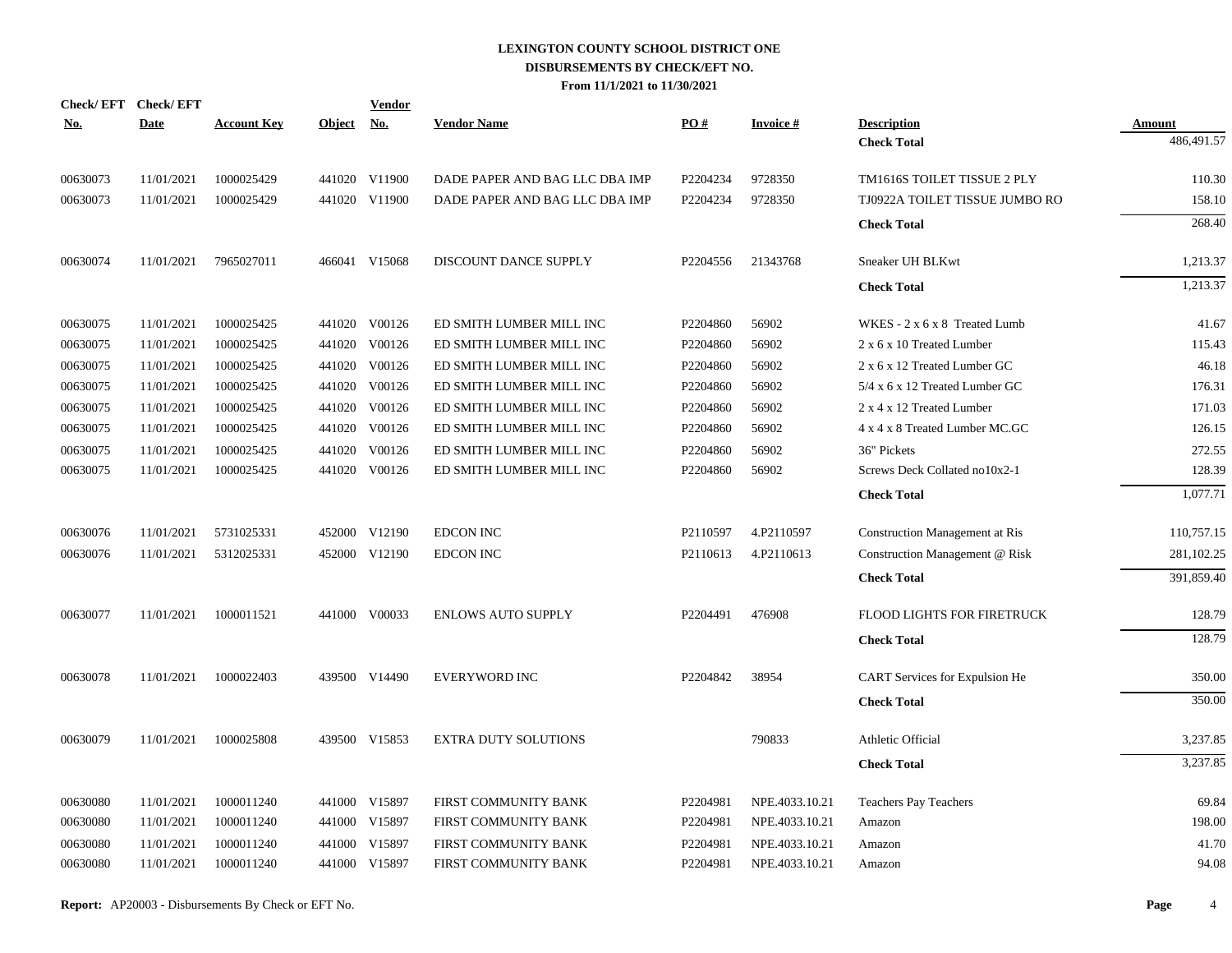| Check/EFT Check/EFT    |                           |                                  |                         | <b>Vendor</b>        |                                            |                 |                                   |                                         |                         |
|------------------------|---------------------------|----------------------------------|-------------------------|----------------------|--------------------------------------------|-----------------|-----------------------------------|-----------------------------------------|-------------------------|
| <u>No.</u><br>00630080 | <b>Date</b><br>11/01/2021 | <b>Account Key</b><br>1000011240 | <b>Object</b><br>441000 | <u>No.</u><br>V15897 | <b>Vendor Name</b><br>FIRST COMMUNITY BANK | PO#<br>P2204981 | <b>Invoice#</b><br>NPE.4033.10.21 | <b>Description</b><br>Amazon            | <b>Amount</b><br>412.76 |
| 00630080               | 11/01/2021                | 1000023340                       | 441000                  | V15897               | FIRST COMMUNITY BANK                       | P2204981        | NPE.4033.10.21                    | <b>USPS</b>                             | 80.00                   |
| 00630080               | 11/01/2021                | 1000025440                       | 441000                  | V15897               | FIRST COMMUNITY BANK                       | P2204981        | NPE.4033.10.21                    | Circle K                                | 50.00                   |
| 00630080               | 11/01/2021                | 1000025440                       | 441000                  | V15897               | FIRST COMMUNITY BANK                       | P2204981        | NPE.4033.10.21                    | Circle K                                | 50.02                   |
| 00630080               | 11/01/2021                | 1000025440                       | 441000                  | V15897               | FIRST COMMUNITY BANK                       | P2204981        | NPE.4033.10.21                    | Amazon                                  | 102.46                  |
| 00630080               | 11/01/2021                | 1000025440                       |                         | 441000 V15897        | FIRST COMMUNITY BANK                       | P2204981        | NPE.4033.10.21                    | Amazon                                  | 51.26                   |
| 00630080               | 11/01/2021                | 1000025440                       |                         | 441000 V15897        | FIRST COMMUNITY BANK                       | P2204981        | NPE.4033.10.21                    | Amazon                                  | 47.94                   |
| 00630080               | 11/01/2021                | 1000025440                       |                         | 441000 V15897        | FIRST COMMUNITY BANK                       | P2204981        | NPE.4033.10.21                    | Amazon                                  | 24.58                   |
| 00630080               | 11/01/2021                | 1000025440                       | 441000                  | V15897               | FIRST COMMUNITY BANK                       | P2204981        | NPE.4033.10.21                    | <b>CREDIT</b>                           | $-0.50$                 |
| 00630080               | 11/01/2021                | 1000025440                       | 441000                  | V15897               | FIRST COMMUNITY BANK                       | P2204981        | NPE.4033.10.21                    | <b>CREDIT</b>                           | $-0.50$                 |
| 00630080               | 11/01/2021                | 7743019040                       | 466041                  | V15897               | FIRST COMMUNITY BANK                       | P2204981        | NPE.4033.10.21                    | Amazon                                  | 68.46                   |
| 00630080               | 11/01/2021                | 7863027040                       | 466041                  | V15897               | FIRST COMMUNITY BANK                       | P2204981        | NPE.4033.10.21                    | Amazon                                  | 156.22                  |
| 00630080               | 11/01/2021                | 7863027040                       | 466041                  | V15897               | FIRST COMMUNITY BANK                       | P2204981        | NPE.4033.10.21                    | Amazon                                  | 66.82                   |
| 00630080               | 11/01/2021                | 7863027040                       | 466041                  | V15897               | FIRST COMMUNITY BANK                       | P2204981        | NPE.4033.10.21                    | Walmart                                 | 9.49                    |
| 00630080               | 11/01/2021                | 7863027040                       | 466041                  | V15897               | FIRST COMMUNITY BANK                       | P2204981        | NPE.4033.10.21                    | The UPS Store                           | 367.76                  |
| 00630080               | 11/01/2021                | 7863027040                       | 466041                  | V15897               | FIRST COMMUNITY BANK                       | P2204981        | NPE.4033.10.21                    | Amazon                                  | 9.62                    |
| 00630080               | 11/01/2021                | 7863027040                       | 466041                  | V15897               | FIRST COMMUNITY BANK                       | P2204981        | NPE.4033.10.21                    | Amazon                                  | 224.68                  |
| 00630080               | 11/01/2021                | 7863027040                       | 466041                  | V15897               | FIRST COMMUNITY BANK                       | P2204981        | NPE.4033.10.21                    | snacks for staff incentive              | 32.10                   |
| 00630080               | 11/01/2021                | 7863027040                       | 466069                  | V15897               | FIRST COMMUNITY BANK                       | P2204981        | NPE.4033.10.21                    | Publix                                  | 100.77                  |
| 00630080               | 11/01/2021                | 7863027040                       | 466069                  | V15897               | FIRST COMMUNITY BANK                       | P2204981        | NPE.4033.10.21                    | Walmart                                 | 5.38                    |
| 00630080               | 11/01/2021                | 7863027040                       |                         | 466069 V15897        | FIRST COMMUNITY BANK                       | P2204981        | NPE.4033.10.21                    | Publix                                  | 17.94                   |
| 00630080               | 11/01/2021                | 7863027040                       | 466069                  | V15897               | FIRST COMMUNITY BANK                       | P2204981        | NPE.4033.10.21                    | Zaxby's                                 | 119.38                  |
| 00630080               | 11/01/2021                | 7863027040                       |                         | 466069 V15897        | FIRST COMMUNITY BANK                       | P2204981        | NPE.4033.10.21                    | snacks for staff incentive              | 24.68                   |
| 00630080               | 11/01/2021                | 7863027040                       |                         | 466069 V15897        | FIRST COMMUNITY BANK                       | P2204981        | NPE.4033.10.21                    | snacks for staff incentive              | 24.68                   |
| 00630080               | 11/01/2021                | 7863027040                       |                         | 466069 V15897        | FIRST COMMUNITY BANK                       | P2204981        | NPE.4033.10.21                    | snacks for staff incentive              | 19.60                   |
| 00630080               | 11/01/2021                | 7863027040                       |                         | 466099 V15897        | FIRST COMMUNITY BANK                       | P2204981        | NPE.4033.10.21                    | Le Bleu                                 | 46.35                   |
| 00630080               | 11/01/2021                | 7863027040                       | 466099                  | V15897               | FIRST COMMUNITY BANK                       | P2204981        | NPE.4033.10.21                    | Publix                                  | 54.51                   |
| 00630080               | 11/01/2021                | 7928527040                       |                         | 466099 V15897        | FIRST COMMUNITY BANK                       | P2204981        | NPE.4033.10.21                    | Walmart                                 | 232.51                  |
|                        |                           |                                  |                         |                      |                                            |                 |                                   | <b>Check Total</b>                      | 2.802.59                |
| 00630081               | 11/01/2021                | 1000022230                       |                         | 443000 V12185        | FOLLETT SCHOOL SOLUTIONS INC               | P2203074        | 346997A                           | See attached Book List                  | 541.44                  |
| 00630081               | 11/01/2021                | 1000022230                       |                         | 443000 V12185        | FOLLETT SCHOOL SOLUTIONS INC               | P2203074        | 346997A                           | Cataloging and processing for           | 3.30                    |
|                        |                           |                                  |                         |                      |                                            |                 |                                   | <b>Check Total</b>                      | 544.74                  |
| 00630082               | 11/01/2021                | 7887072044                       |                         | 466034 V02795        | FORMAN, TIMOTHY W                          |                 |                                   | <b>VFBALL/SAIKEN/1VFBALL VS S AIKEN</b> | 139.30                  |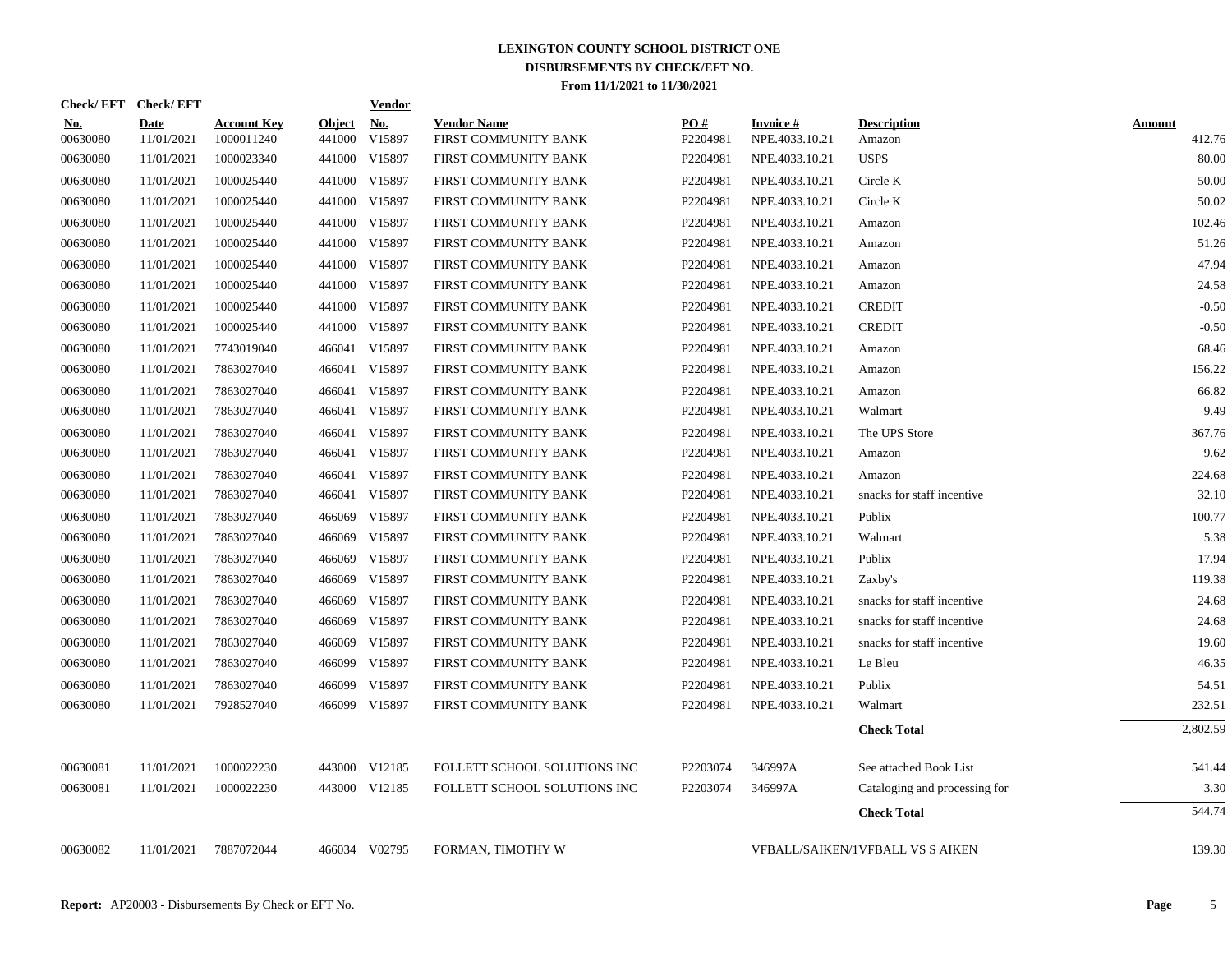| No.      | Check/EFT Check/EFT<br><b>Date</b> | <b>Account Key</b> | Object No. | <b>Vendor</b> | <b>Vendor Name</b>         | PO#      | <b>Invoice#</b>  | <b>Description</b>                   | Amount     |
|----------|------------------------------------|--------------------|------------|---------------|----------------------------|----------|------------------|--------------------------------------|------------|
|          |                                    |                    |            |               |                            |          |                  | <b>Check Total</b>                   | 139.30     |
| 00630083 | 11/01/2021                         | 1000011314         |            | 441000 V00549 | FORMS AND SUPPLY INC (FSI) | P2204312 | 5926562-0        | Multipurpose Copy Paper 20#, 9       | 1,283.57   |
| 00630083 | 11/01/2021                         | 1000011427         |            | 441000 V00549 | FORMS AND SUPPLY INC (FSI) | P2204409 | 5929329-0        | Energizer Ultimate Lithium AA        | 115.53     |
| 00630083 | 11/01/2021                         | 1000011427         |            | 441000 V00549 | FORMS AND SUPPLY INC (FSI) | P2204409 | 5929329-0        | Smartchoice Copy Paper Letter        | 3,850.93   |
| 00630083 | 11/01/2021                         | 1000011329         | 441000     | V00549        | FORMS AND SUPPLY INC (FSI) | P2204592 | 5933623-0        | Postitreg Super Sticky Adhesiv       | 6.26       |
| 00630083 | 11/01/2021                         | 1000011329         | 441000     | V00549        | FORMS AND SUPPLY INC (FSI) | P2204592 | 5933623-0        | Stanley Dual Melt Glue Gun St        | 21.27      |
| 00630083 | 11/01/2021                         | 1000011329         |            | 441000 V00549 | FORMS AND SUPPLY INC (FSI) | P2204592 | 5933623-0        | <b>Stanley Dual Temperature Glue</b> | 8.17       |
|          |                                    |                    |            |               |                            |          |                  | <b>Check Total</b>                   | 5,285.73   |
| 00630084 | 11/01/2021                         | 7802072013         |            | 466034 V10557 | GADSON, STACEY             |          | JVFB.GI.10.27.21 | Athletic Official                    | 58.00      |
| 00630084 | 11/01/2021                         | 7887072044         |            | 466034 V10557 | <b>GADSON, STACEY</b>      |          |                  | JVFBALL/DFORK/ JVFBALL VS DFORK      | 58.00      |
|          |                                    |                    |            |               |                            |          |                  | <b>Check Total</b>                   | 116.00     |
| 00630085 | 11/01/2021                         | 7802080013         |            | 466034 V11760 | <b>GRABER, ALVIN</b>       |          | VVB.GI.10.26.21  | Athletic Official                    | 65.80      |
|          |                                    |                    |            |               |                            |          |                  | <b>Check Total</b>                   | 65.80      |
| 00630086 | 11/01/2021                         | 7887072044         |            | 466034 V16975 | <b>GREENE, PATRICK</b>     |          |                  | JVFBALL/CHAPIN/JVFBALL VS CHAPIN     | 60.70      |
|          |                                    |                    |            |               |                            |          |                  | <b>Check Total</b>                   | 60.70      |
| 00630087 | 11/01/2021                         | 5727025327         | 452000     | V02159        | H G REYNOLDS COMPANY INC   | P2012750 | 18M.P2012750     | GMP for White Knoll High Schoo       | 658,985.95 |
| 00630087 | 11/01/2021                         | 5310025327         | 452000     | V02159        | H G REYNOLDS COMPANY INC   | P2011462 | 8.P2011462       | WKHS Mechanical Unit Replaceme       | 150,116.00 |
|          |                                    |                    |            |               |                            |          |                  | <b>Check Total</b>                   | 809,101.95 |
| 00630088 | 11/01/2021                         | 7887072044         |            | 466034 V10616 | HARLEY, JOHN H             |          |                  | VFBALL/SAIKEN/1VFBALL VS S AIKEN     | 133.90     |
|          |                                    |                    |            |               |                            |          |                  | <b>Check Total</b>                   | 133.90     |
| 00630089 | 11/01/2021                         | 6000025620         |            | 446000 V12469 | HERSHEYS ICE CREAM         | P2201960 | INVE0016879375   | Fruit Punch Polar Blast Bar          | 9.55       |
| 00630089 | 11/01/2021                         | 6000025620         |            | 446000 V12469 | HERSHEYS ICE CREAM         | P2201960 | INVE0016879375   | Chocolate Scooter Bar                | 23.98      |
| 00630089 | 11/01/2021                         | 6000025620         | 446000     | V12469        | HERSHEYS ICE CREAM         | P2201960 | INVE0016879375   | Strawberry Scooter Bar               | 23.98      |
| 00630089 | 11/01/2021                         | 6000025620         |            | 446000 V12469 | HERSHEYS ICE CREAM         | P2201960 | INVE0016879375   | Fudge-O Bar                          | 38.20      |
| 00630089 | 11/01/2021                         | 6000025620         | 446000     | V12469        | HERSHEYS ICE CREAM         | P2201960 | INVE0016879375   | Cotton Candy Yogurt Bar              | 9.55       |
| 00630089 | 11/01/2021                         | 6000025620         | 446000     | V12469        | HERSHEYS ICE CREAM         | P2201960 | INVE0016879375   | <b>Crazy Cone</b>                    | 21.98      |
| 00630089 | 11/01/2021                         | 6000025620         | 446000     | V12469        | HERSHEYS ICE CREAM         | P2201960 | INVE0016879375   | Cookies and Cream Cone               | 21.98      |
| 00630089 | 11/01/2021                         | 6000025620         | 446000     | V12469        | HERSHEYS ICE CREAM         | P2201960 | INVE0016879375   | Vanilla Sandwich                     | 45.96      |
| 00630089 | 11/01/2021                         | 6000025620         |            | 446000 V12469 | <b>HERSHEYS ICE CREAM</b>  | P2201960 | INVE0016879375   | Cookies and Cream Sandwich           | 45.96      |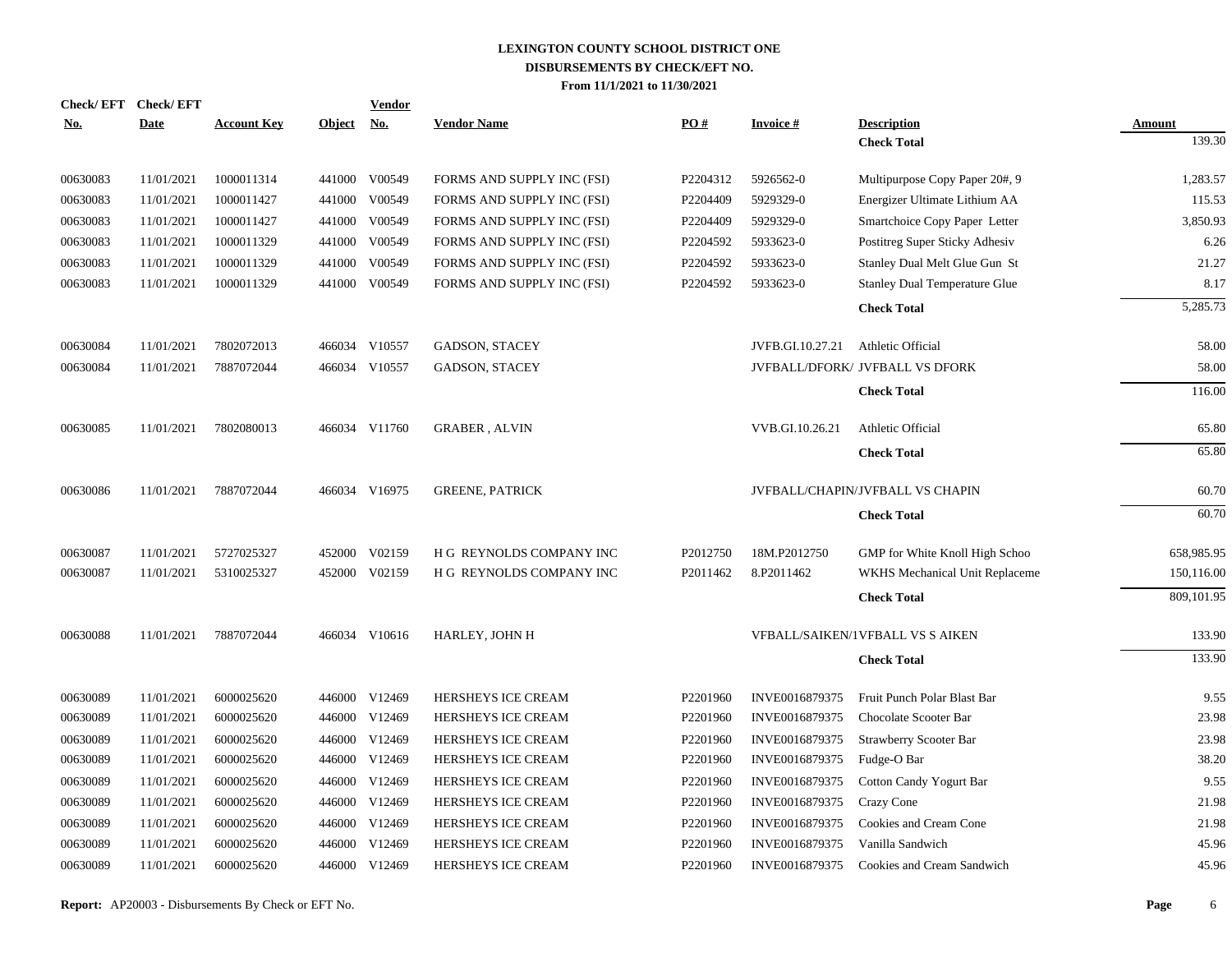| Check/EFT Check/EFT    |                           |                                  |                         | <u>Vendor</u>        |                                          |                 |                                   |                                                      |                        |
|------------------------|---------------------------|----------------------------------|-------------------------|----------------------|------------------------------------------|-----------------|-----------------------------------|------------------------------------------------------|------------------------|
| <u>No.</u><br>00630089 | <b>Date</b><br>11/01/2021 | <b>Account Key</b><br>6000025620 | <b>Object</b><br>446000 | <u>No.</u><br>V12469 | <b>Vendor Name</b><br>HERSHEYS ICE CREAM | PQ#<br>P2201960 | <b>Invoice#</b><br>INVE0016879375 | <b>Description</b><br><b>Brownie Batter Sandwich</b> | <b>Amount</b><br>22.98 |
| 00630089               | 11/01/2021                | 6000025620                       | 446000                  | V12469               | HERSHEYS ICE CREAM                       | P2201960        | INVE0016879375                    | Chocolate Sundae Cup                                 | 26.96                  |
| 00630089               | 11/01/2021                | 6000025620                       | 446000                  | V12469               | HERSHEYS ICE CREAM                       | P2201960        | INVE0016879375                    | Vanilla Cup                                          | 13.48                  |
| 00630089               | 11/01/2021                | 6000025620                       | 446000                  | V12469               | HERSHEYS ICE CREAM                       | P2201960        | INVE0016879375                    | All-Star Sundae Cup                                  | 13.48                  |
| 00630089               | 11/01/2021                | 6000025620                       | 446000                  | V12469               | HERSHEYS ICE CREAM                       | P2201960        | INVE0016879375                    | <b>Cotton Candy Twister</b>                          | 18.72                  |
| 00630089               | 11/01/2021                | 6000025620                       | 446000                  | V12469               | HERSHEYS ICE CREAM                       | P2201960        | INVE0016879375                    | Sour Blue Raspberry Twister                          | 28.08                  |
| 00630089               | 11/01/2021                | 6000025620                       | 446000                  | V12469               | HERSHEYS ICE CREAM                       | P2201960        | INVE0016879375                    | Vanilla Might Mini Sandwich                          | 28.96                  |
| 00630089               | 11/01/2021                | 6000025620                       | 446000                  | V12469               | HERSHEYS ICE CREAM                       | P2201960        | INVE0016879375                    | Vanilla/Chocolate Twister Cone                       | 21.98                  |
| 00630089               | 11/01/2021                | 6000025644                       | 446000                  | V12469               | HERSHEYS ICE CREAM                       | P2201966        | INVE0016879419                    | Fruit Punch Polar Blast Bar                          | 38.20                  |
| 00630089               | 11/01/2021                | 6000025644                       | 446000                  | V12469               | HERSHEYS ICE CREAM                       | P2201966        | INVE0016879419                    | Chocolate Scooter Bar                                | 47.96                  |
| 00630089               | 11/01/2021                | 6000025644                       | 446000                  | V12469               | HERSHEYS ICE CREAM                       | P2201966        | INVE0016879419                    | <b>Strawberry Scooter Bar</b>                        | 47.96                  |
| 00630089               | 11/01/2021                | 6000025644                       | 446000                  | V12469               | HERSHEYS ICE CREAM                       | P2201966        | INVE0016879419                    | Fudge-O Bar                                          | 19.10                  |
| 00630089               | 11/01/2021                | 6000025644                       | 446000                  | V12469               | HERSHEYS ICE CREAM                       | P2201966        | INVE0016879419                    | Cookies and Cream Cone                               | 43.96                  |
| 00630089               | 11/01/2021                | 6000025644                       | 446000                  | V12469               | HERSHEYS ICE CREAM                       | P2201966        | INVE0016879419                    | Vanilla/Chocolate Twist Cone                         | 43.96                  |
| 00630089               | 11/01/2021                | 6000025644                       | 446000                  | V12469               | HERSHEYS ICE CREAM                       | P2201966        | INVE0016879419                    | Vanilla Sandwich                                     | 68.94                  |
| 00630089               | 11/01/2021                | 6000025644                       |                         | 446000 V12469        | HERSHEYS ICE CREAM                       | P2201966        | INVE0016879419                    | Vanilla Mighty Mini Sandwich                         | 57.92                  |
| 00630089               | 11/01/2021                | 6000025644                       | 446000                  | V12469               | HERSHEYS ICE CREAM                       | P2201966        | INVE0016879419                    | Cookies and Cream Sandwich                           | 45.96                  |
| 00630089               | 11/01/2021                | 6000025645                       |                         | 446000 V12469        | HERSHEYS ICE CREAM                       | P2201964        | INVE0016879431                    | Fruit Punch Polar Blast Bar                          | 9.55                   |
| 00630089               | 11/01/2021                | 6000025645                       | 446000                  | V12469               | HERSHEYS ICE CREAM                       | P2201964        | INVE0016879431                    | Chocolate Scooter Bar                                | 11.99                  |
| 00630089               | 11/01/2021                | 6000025645                       | 446000                  | V12469               | HERSHEYS ICE CREAM                       | P2201964        | INVE0016879431                    | Strawberry Scooter Bar                               | 11.99                  |
| 00630089               | 11/01/2021                | 6000025645                       | 446000                  | V12469               | HERSHEYS ICE CREAM                       | P2201964        | INVE0016879431                    | Fudge-O Bar                                          | 9.55                   |
| 00630089               | 11/01/2021                | 6000025645                       | 446000                  | V12469               | HERSHEYS ICE CREAM                       | P2201964        | INVE0016879431                    | Cotton Candy Yogurt Bar                              | 19.10                  |
| 00630089               | 11/01/2021                | 6000025645                       | 446000                  | V12469               | HERSHEYS ICE CREAM                       | P2201964        | INVE0016879431                    | Crazy Cone                                           | 21.98                  |
| 00630089               | 11/01/2021                | 6000025645                       | 446000                  | V12469               | HERSHEYS ICE CREAM                       | P2201964        | INVE0016879431                    | Cookies and Cream Cone                               | 21.98                  |
| 00630089               | 11/01/2021                | 6000025645                       | 446000                  | V12469               | HERSHEYS ICE CREAM                       | P2201964        | INVE0016879431                    | Vanilla/Chocolate Twist Cone                         | 21.98                  |
| 00630089               | 11/01/2021                | 6000025645                       | 446000                  | V12469               | HERSHEYS ICE CREAM                       | P2201964        | INVE0016879431                    | Vanilla Sandwich                                     | 11.49                  |
| 00630089               | 11/01/2021                | 6000025645                       | 446000                  | V12469               | HERSHEYS ICE CREAM                       | P2201964        | INVE0016879431                    | Vanilla Mighty Mini Sandwich                         | 14.48                  |
| 00630089               | 11/01/2021                | 6000025645                       | 446000                  | V12469               | HERSHEYS ICE CREAM                       | P2201964        | INVE0016879431                    | <b>Brownie Batter Sandwich</b>                       | 11.49                  |
| 00630089               | 11/01/2021                | 6000025645                       | 446000                  | V12469               | HERSHEYS ICE CREAM                       | P2201964        | INVE0016879431                    | Llama Party Sandwich                                 | 11.49                  |
| 00630089               | 11/01/2021                | 6000025645                       | 446000                  | V12469               | HERSHEYS ICE CREAM                       | P2201964        | INVE0016879431                    | Chocolate Sundae Cup                                 | 13.48                  |
| 00630089               | 11/01/2021                | 6000025645                       | 446000                  | V12469               | HERSHEYS ICE CREAM                       | P2201964        | INVE0016879431                    | Vanilla Cup                                          | 13.48                  |
| 00630089               | 11/01/2021                | 6000025645                       | 446000                  | V12469               | HERSHEYS ICE CREAM                       | P2201964        | INVE0016879431                    | All-Star Sundae Cup                                  | 13.48                  |
| 00630089               | 11/01/2021                | 6000025645                       | 446000                  | V12469               | HERSHEYS ICE CREAM                       | P2201964        | INVE0016879431                    | Unicorn Horn Twister                                 | 9.36                   |
| 00630089               | 11/01/2021                | 6000025641                       | 446000                  | V12469               | HERSHEYS ICE CREAM                       | P2202693        | INVE0016941495                    | Bar, Fruit Punch Polar Blast                         | 76.40                  |
| 00630089               | 11/01/2021                | 6000025641                       | 446000                  | V12469               | HERSHEYS ICE CREAM                       | P2202693        | INVE0016941495                    | Bar, Chocolate Scooter                               | 95.92                  |
| 00630089               | 11/01/2021                | 6000025641                       |                         | 446000 V12469        | HERSHEYS ICE CREAM                       | P2202693        | INVE0016941495                    | Bar, Strawberry Scooter                              | 95.92                  |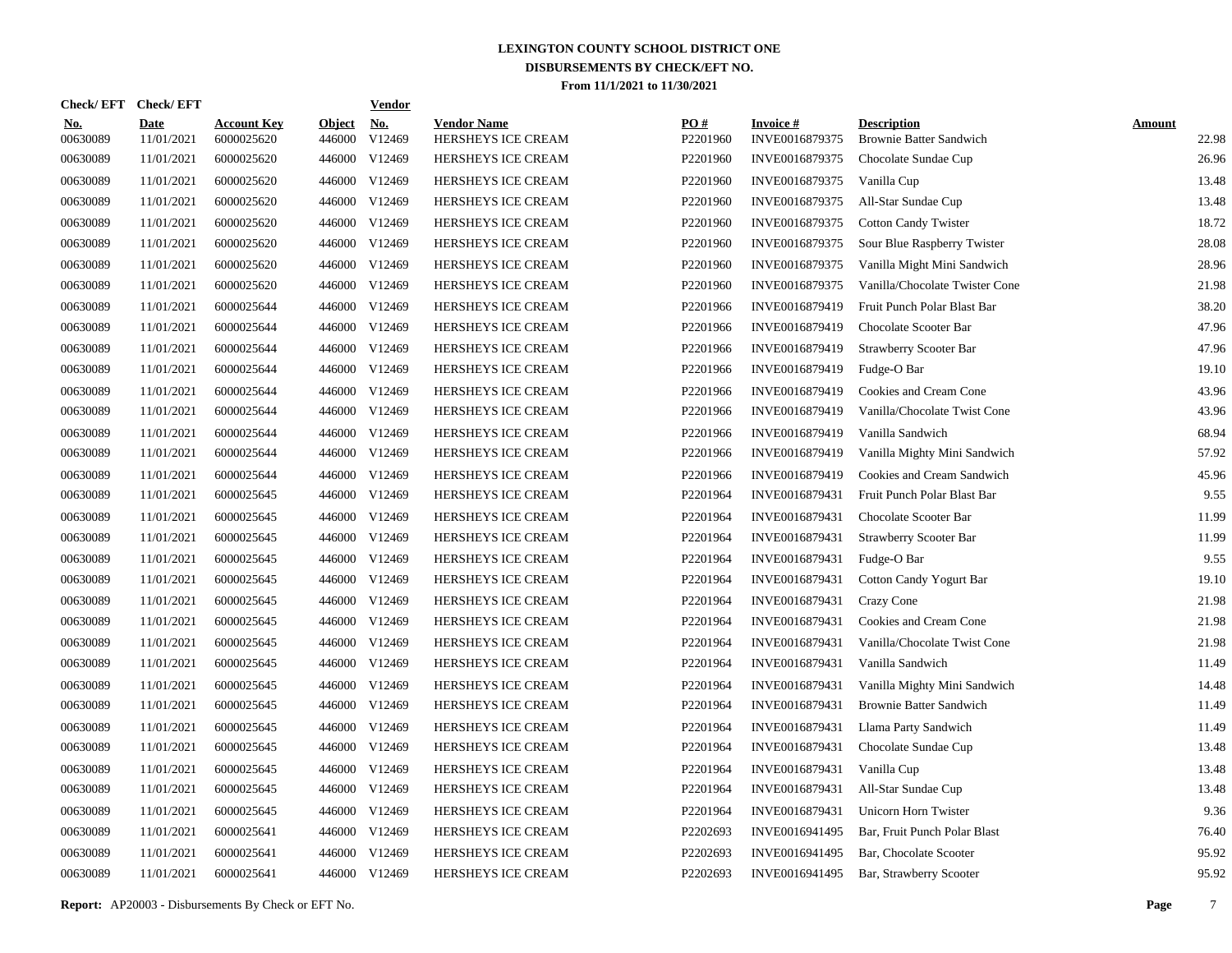| Check/EFT Check/EFT    |                           |                                  |                         | <b>Vendor</b>        |                                          |                               |                                    |                                         |                         |
|------------------------|---------------------------|----------------------------------|-------------------------|----------------------|------------------------------------------|-------------------------------|------------------------------------|-----------------------------------------|-------------------------|
| <u>No.</u><br>00630089 | <b>Date</b><br>11/01/2021 | <b>Account Key</b><br>6000025641 | <b>Object</b><br>446000 | <u>No.</u><br>V12469 | <b>Vendor Name</b><br>HERSHEYS ICE CREAM | $\underline{PO#}$<br>P2202693 | <b>Invoice#</b><br>INVE0016941495  | <b>Description</b><br>Cone, Crazy (LF)  | <b>Amount</b><br>109.90 |
| 00630089               | 11/01/2021                | 6000025641                       |                         | 446000 V12469        | <b>HERSHEYS ICE CREAM</b>                | P2202693                      | INVE0016941495                     | Cone, Cookies and Cream (LF)            | 109.90                  |
| 00630089               | 11/01/2021                | 6000025641                       |                         | 446000 V12469        | HERSHEYS ICE CREAM                       | P2202693                      | INVE0016941495                     | Sandwich, Vanilla (LF)                  | 91.92                   |
| 00630089               | 11/01/2021                | 6000025641                       |                         | 446000 V12469        | HERSHEYS ICE CREAM                       | P2202693                      | INVE0016941495                     | Twister, Cotton Candy (FF)              | 74.88                   |
| 00630089               | 11/01/2021                | 6000025641                       |                         | 446000 V12469        | HERSHEYS ICE CREAM                       | P2202693                      | INVE0016941495                     | Twister, Sour Blue Raspberry (          | 74.88                   |
| 00630089               | 11/01/2021                | 6000025634                       |                         | 446000 V12469        | HERSHEYS ICE CREAM                       | P2202692                      | INVE0016941541                     | Bar, Strawberry Scooter                 | 11.99                   |
| 00630089               | 11/01/2021                | 6000025634                       |                         | 446000 V12469        | HERSHEYS ICE CREAM                       | P2202692                      | INVE0016941541                     | Bar, Fudge-O                            | 9.55                    |
| 00630089               | 11/01/2021                | 6000025634                       |                         | 446000 V12469        | HERSHEYS ICE CREAM                       | P2202692                      | INVE0016941541                     | Cone, Cookies and Cream (LF)            | 10.99                   |
| 00630089               | 11/01/2021                | 6000025634                       |                         | 446000 V12469        | HERSHEYS ICE CREAM                       | P2202692                      | INVE0016941541                     | Cone, Vanilla/Chocolate Twist           | 10.99                   |
| 00630089               | 11/01/2021                | 6000025634                       |                         | 446000 V12469        | HERSHEYS ICE CREAM                       | P2202692                      | INVE0016941541                     | Sandwich, Vanilla (LF)                  | 11.49                   |
| 00630089               | 11/01/2021                | 6000025634                       |                         | 446000 V12469        | HERSHEYS ICE CREAM                       | P2202692                      | INVE0016941541                     | Sandwich, Brownie Batter (LF)           | 11.49                   |
| 00630089               | 11/01/2021                | 6000025634                       |                         | 446000 V12469        | HERSHEYS ICE CREAM                       | P2202692                      | INVE0016941541                     | Sandwich, Llama Party (LF)              | 11.49                   |
| 00630089               | 11/01/2021                | 6000025634                       |                         | 446000 V12469        | HERSHEYS ICE CREAM                       | P2202692                      | INVE0016941541                     | Cup, Chocolate Sundae (LF)              | 13.48                   |
| 00630089               | 11/01/2021                | 6000025634                       |                         | 446000 V12469        | HERSHEYS ICE CREAM                       | P2202692                      | INVE0016941541                     | Twister, Cotton Candy (FF)              | 9.36                    |
| 00630089               | 11/01/2021                | 6000025634                       |                         | 446000 V12469        | HERSHEYS ICE CREAM                       | P2202692                      | INVE0016941541                     | Twister, Unicorn Horn (FF)              | 9.36                    |
| 00630089               | 11/01/2021                | 6000025634                       |                         | 446000 V12469        | HERSHEYS ICE CREAM                       | P2202692                      | INVE0016941541                     | Bar, Chocolate Scooter                  | 11.99                   |
| 00630089               | 11/01/2021                | 6000025620                       |                         | 446000 V12469        | HERSHEYS ICE CREAM                       | P2204195                      | <b>INVE0017078908</b>              | Fruit Punch Polar Blast Bar             | 19.10                   |
| 00630089               | 11/01/2021                | 6000025620                       |                         | 446000 V12469        | HERSHEYS ICE CREAM                       | P2204195                      | INVE0017078908                     | Chocolate Scooter Bar                   | 47.96                   |
| 00630089               | 11/01/2021                | 6000025620                       |                         | 446000 V12469        | HERSHEYS ICE CREAM                       | P2204195                      | INVE0017078908                     | Strawberry Scooter Bar                  | 47.96                   |
| 00630089               | 11/01/2021                | 6000025620                       |                         | 446000 V12469        | HERSHEYS ICE CREAM                       | P2204195                      | INVE0017078908                     | Crazy Cone                              | 43.96                   |
| 00630089               | 11/01/2021                | 6000025620                       |                         | 446000 V12469        | HERSHEYS ICE CREAM                       | P2204195                      | INVE0017078908                     | Cookies and Cream Cone                  | 43.96                   |
| 00630089               | 11/01/2021                | 6000025620                       |                         | 446000 V12469        | HERSHEYS ICE CREAM                       | P2204195                      | INVE0017078908                     | Vanilla/Chocolate Twist Cone            | 21.98                   |
| 00630089               | 11/01/2021                | 6000025620                       |                         | 446000 V12469        | HERSHEYS ICE CREAM                       | P2204195                      | INVE0017078908                     | Vanilla Sandwich                        | 45.96                   |
| 00630089               | 11/01/2021                | 6000025620                       |                         | 446000 V12469        | HERSHEYS ICE CREAM                       | P2204195                      | INVE0017078908                     | Vanilla Mighty Mini Sandwich            | 28.96                   |
| 00630089               | 11/01/2021                | 6000025620                       |                         | 446000 V12469        | HERSHEYS ICE CREAM                       | P2204195                      | INVE0017078908                     | Cookies and Cream Sandwich              | 45.96                   |
| 00630089               | 11/01/2021                | 6000025620                       |                         | 446000 V12469        | HERSHEYS ICE CREAM                       | P2204195                      | INVE0017078908                     | Llama Party Sandwich                    | 45.96                   |
| 00630089               | 11/01/2021                | 6000025620                       | 446000                  | V12469               | HERSHEYS ICE CREAM                       | P2204195                      | INVE0017078908                     | Sour Blue Raspberry Twister             | 18.72                   |
| 00630089               | 11/01/2021                | 6000025620                       |                         | 446000 V12469        | HERSHEYS ICE CREAM                       | P2204195                      | INVE0017078908                     | Unicorn Horn Twister                    | 18.72                   |
|                        |                           |                                  |                         |                      |                                          |                               |                                    | <b>Check Total</b>                      | 2,337.71                |
| 00630090               | 11/01/2021                | 7802072013                       |                         | 466034 V02932        | HIGHTOWER, JOSEPH                        |                               | JVFB.GI.10.27.21 Athletic Official |                                         | 58.90                   |
| 00630090               | 11/01/2021                | 7887072044                       | 466034                  | V02932               | HIGHTOWER, JOSEPH                        |                               |                                    | <b>JVFBALL/CHAPIN/JVFBALL VS CHAPIN</b> | 58.00                   |
| 00630090               | 11/01/2021                | 7887072044                       |                         | 466034 V02932        | HIGHTOWER, JOSEPH                        |                               |                                    | JVFBALL/DFORK/ JVFBALL VS DFORK         | 58.00                   |
|                        |                           |                                  |                         |                      |                                          |                               |                                    | <b>Check Total</b>                      | 174.90                  |
| 00630091               | 11/01/2021                | 7802072043                       |                         | 466034 V16905        | JORDAN, JAKE                             |                               | FB.MGM.10.20.21 Athletic Official  |                                         | 80.00                   |
|                        |                           |                                  |                         |                      |                                          |                               |                                    |                                         |                         |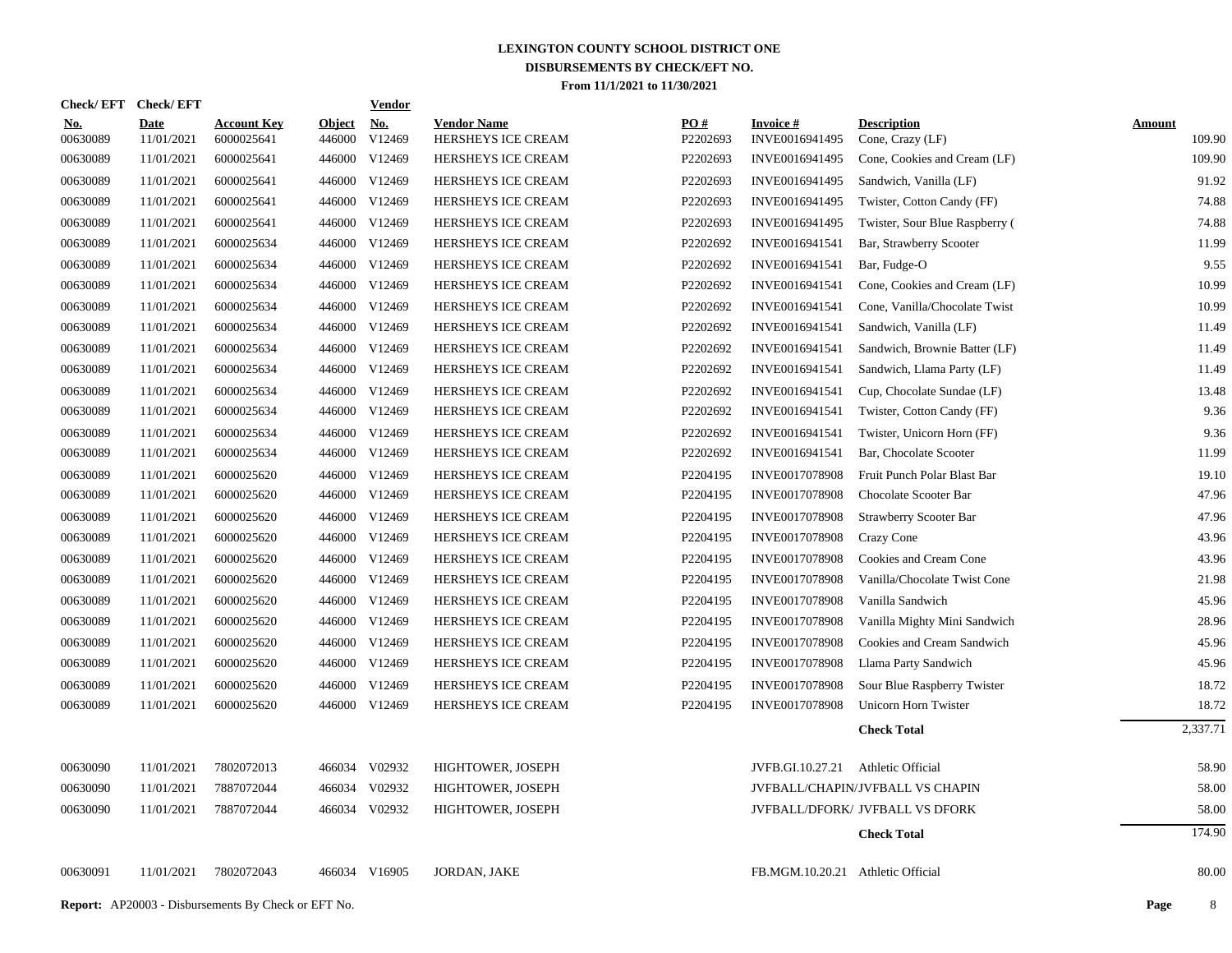| <u>No.</u> | Check/EFT Check/EFT<br><b>Date</b> | <b>Account Key</b>                                  | Object No. | <b>Vendor</b> | <b>Vendor Name</b>             | <u>PO#</u> | <b>Invoice#</b>  | <b>Description</b>               | <b>Amount</b> |
|------------|------------------------------------|-----------------------------------------------------|------------|---------------|--------------------------------|------------|------------------|----------------------------------|---------------|
|            |                                    |                                                     |            |               |                                |            |                  | <b>Check Total</b>               | 80.00         |
| 00630092   | 11/01/2021                         | 1000025420                                          |            | 432300 V15021 | <b>JSC SYSTEMS INC</b>         | P2204280   | 118329           | LMS Theater - Estimated - Fire   | 125.00        |
|            |                                    |                                                     |            |               |                                |            |                  | <b>Check Total</b>               | 125.00        |
| 00630093   | 11/01/2021                         | 7887072044                                          |            | 466034 V16974 | LANE, GARY D                   |            |                  | JVFBALL/CHAPIN/JVFBALL VS CHAPIN | 62.50         |
|            |                                    |                                                     |            |               |                                |            |                  | <b>Check Total</b>               | 62.50         |
| 00630094   | 11/01/2021                         | 2021022403                                          |            | 431200 V15932 | LEMPP EDUCATIONAL CONSULTING L | P2203177   | 003              | Professional Development Sessi   | 3,750.00      |
|            |                                    |                                                     |            |               |                                |            |                  | <b>Check Total</b>               | 3,750.00      |
| 00630095   | 11/01/2021                         | 7802072013                                          |            | 466034 V02854 | LEVY, REUBEN O                 |            | JVFB.GI.10.27.21 | Athletic Official                | 58.00         |
|            |                                    |                                                     |            |               |                                |            |                  | <b>Check Total</b>               | 58.00         |
| 00630096   | 11/01/2021                         | 1000011231                                          |            | 441000 V16188 | LITERACY RESOURCES LLC         | P2204776   | 170336           | BRIDGE THE GAP: INTERVENTION     | 59.99         |
| 00630096   | 11/01/2021                         | 1000011231                                          |            | 441000 V16188 | LITERACY RESOURCES LLC         | P2204776   | 170336           | <b>SHIPPING</b>                  | 8.00          |
|            |                                    |                                                     |            |               |                                |            |                  | <b>Check Total</b>               | 67.99         |
| 00630097   | 11/01/2021                         | 5713025313                                          |            | 452000 V01171 | M B KAHN CONSTRUCTION CO INC   | P2106606   | 617606-008       | GHS - GMP - Performing Arts Ce   | 603,711.38    |
| 00630097   | 11/01/2021                         | 5716025316                                          |            | 452000 V01171 | M B KAHN CONSTRUCTION CO INC   | P2110593   | 617636-004       | PES - GMP - PES Roof Replaceme   | 156,610.62    |
|            |                                    |                                                     |            |               |                                |            |                  | <b>Check Total</b>               | 760,322.00    |
| 00630098   | 11/01/2021                         | 7887072044                                          |            | 466034 V02840 | MACK, BOBBY                    |            |                  | JVFBALL/DFORK/ JVFBALL VS DFORK  | 58.00         |
|            |                                    |                                                     |            |               |                                |            |                  | <b>Check Total</b>               | 58.00         |
| 00630099   | 11/01/2021                         | 7744019044                                          |            | 466041 V12504 | MCGRAW HILL EDUCATION INC      | P2204078   | 120050723001     | JACOBS   5 STEPS TO A 5: AP PH   | 270.00        |
| 00630099   | 11/01/2021                         | 7744019044                                          |            | 466041 V12504 | MCGRAW HILL EDUCATION INC      | P2204078   | 120050723001     | 8 JACOBS   5 STEPS TO A 5: AP    | 67.50         |
| 00630099   | 11/01/2021                         | 7744019044                                          |            | 466041 V12504 | MCGRAW HILL EDUCATION INC      | P2204078   | 120050723001     | Shipping                         | 50.24         |
|            |                                    |                                                     |            |               |                                |            |                  | <b>Check Total</b>               | 387.74        |
| 00630100   | 11/01/2021                         | 7802099629                                          |            | 466034 V13531 | <b>MEANS, STEPHANIE</b>        |            | VB.GMS.10.14.21  | Athletic Official                | 55.00         |
|            |                                    |                                                     |            |               |                                |            |                  | <b>Check Total</b>               | 55.00         |
| 00630101   | 11/01/2021                         | 1000023313                                          |            | 433200 EXXXXX | Employee                       |            | 08.25.10.26.21   | <b>GHS Athletic Events</b>       | 229.04        |
|            |                                    |                                                     |            |               |                                |            |                  | <b>Check Total</b>               | 229.04        |
| 00630102   | 11/01/2021                         | 1000011334                                          |            | 441000 V00078 | NUIDEA SCHOOL SUPPLY CO        | P2202087   | 1006156          | Eurotech #GENE Task Chair - me   | 3,205.72      |
|            |                                    | Report: AP20003 - Disbursements By Check or EFT No. |            |               |                                |            |                  |                                  | 9<br>Page     |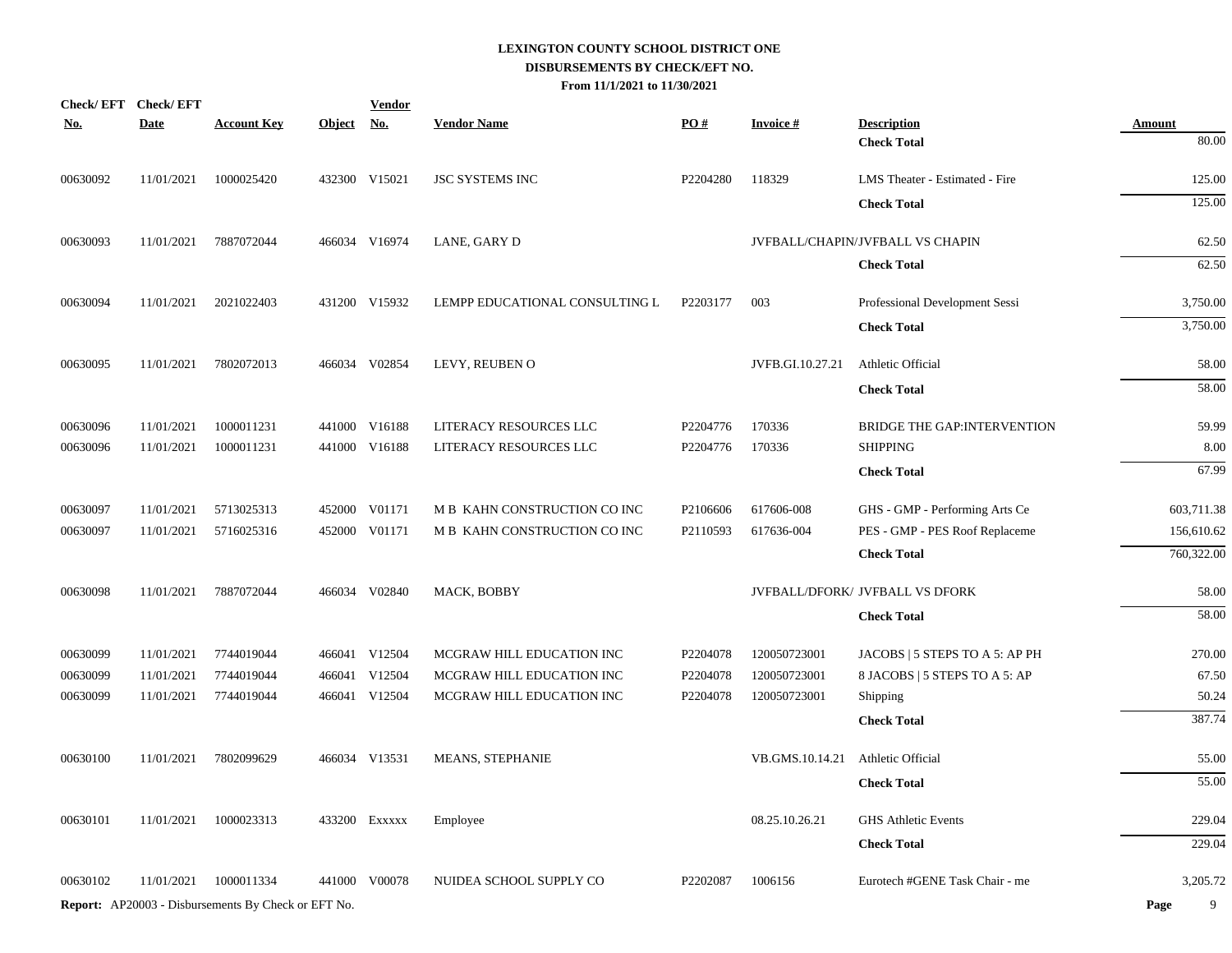| <u>No.</u> | Check/EFT Check/EFT<br><b>Date</b> | <b>Account Key</b>                                  | Object No. | <b>Vendor</b> | <b>Vendor Name</b>             | $\underline{PO#}$ | <b>Invoice#</b> | <b>Description</b>                      | <b>Amount</b> |
|------------|------------------------------------|-----------------------------------------------------|------------|---------------|--------------------------------|-------------------|-----------------|-----------------------------------------|---------------|
|            |                                    |                                                     |            |               |                                |                   |                 | <b>Check Total</b>                      | 3,205.72      |
| 00630103   | 11/01/2021                         | 7802080013                                          |            | 466034 V10671 | OLAWSKY, KELVIN KEITH          |                   | VVB.GI.10.26.21 | Athletic Official                       | 65.90         |
|            |                                    |                                                     |            |               |                                |                   |                 | <b>Check Total</b>                      | 65.90         |
| 00630104   | 11/01/2021                         | 1000012803                                          |            | 437000 V00835 | ORANGEBURG SCHOOL DISTRICT 5 M | P2204737          | 135971.P2204737 | Orangeburg District 5 Homeboun          | 1,200.00      |
|            |                                    |                                                     |            |               |                                |                   |                 | <b>Check Total</b>                      | 1,200.00      |
| 00630105   | 11/01/2021                         | 3280011521                                          |            | 441000 V12103 | PEE DEE REGIONAL EMS INC       | P2204706          | 28286           | <b>AHA FIRST AID CARDS</b>              | 350.00        |
|            |                                    |                                                     |            |               |                                |                   |                 | <b>Check Total</b>                      | 350.00        |
| 00630106   | 11/01/2021                         | 7802080013                                          |            | 466034 V03129 | PERRY, DONALD                  |                   | VVB.GI.10.26.21 | Athletic Official                       | 47.50         |
|            |                                    |                                                     |            |               |                                |                   |                 | <b>Check Total</b>                      | 47.50         |
| 00630107   | 11/01/2021                         | 1000012803                                          |            | 437000 V15926 | PINE GROVE                     | P2203257          |                 | DEM2021ED-08-21 TUITION FOR D. HO       | 2,374.24      |
|            |                                    |                                                     |            |               |                                |                   |                 | <b>Check Total</b>                      | 2,374.24      |
| 00630108   | 11/01/2021                         | 2640016203                                          |            | 441000 V15036 | PIONEER VALLEY BOOKS           | P2203491          | I217710         | Class Pack: Explore the World           | 112.50        |
| 00630108   | 11/01/2021                         | 2640016203                                          |            | 441000 V15036 | PIONEER VALLEY BOOKS           | P2203491          | I217710         | Class Pack: Explore The World           | 112.50        |
| 00630108   | 11/01/2021                         | 2640016203                                          |            | 441000 V15036 | PIONEER VALLEY BOOKS           | P2203491          | I217710         | Class Pack: Explore The World           | 112.50        |
| 00630108   | 11/01/2021                         | 2640016203                                          |            | 441000 V15036 | PIONEER VALLEY BOOKS           | P2203491          | I217710         | Class pack: Explore The World           | 112.50        |
| 00630108   | 11/01/2021                         | 2640016203                                          |            | 441000 V15036 | PIONEER VALLEY BOOKS           | P2203491          | I217710         | Shipping                                | 45.00         |
|            |                                    |                                                     |            |               |                                |                   |                 | <b>Check Total</b>                      | 495.00        |
| 00630109   | 11/01/2021                         | 1000021316                                          |            | 441000 V16342 | PRODUCTS UNLIMITED INC         | P2204270          | 5073888         | bandages, conforming, polyeste          | 3.96          |
|            |                                    |                                                     |            |               |                                |                   |                 | <b>Check Total</b>                      | 3.96          |
| 00630110   | 11/01/2021                         | 7887072044                                          |            | 466034 V16412 | RELIFORD, CHRISTOPHER PAUL     |                   |                 | JVFBALL/CHAPIN/JVFBALL VS CHAPIN        | 58.00         |
|            |                                    |                                                     |            |               |                                |                   |                 | <b>Check Total</b>                      | 58.00         |
| 00630111   | 11/01/2021                         | 7887072044                                          |            | 466034 V15365 | ROWE, ERNEST                   |                   |                 | <b>VFBALL/SAIKEN/1VFBALL VS S AIKEN</b> | 145.60        |
|            |                                    |                                                     |            |               |                                |                   |                 | <b>Check Total</b>                      | 145.60        |
| 00630112   | 11/01/2021                         | 7802072015                                          |            | 466034 V16980 | SANDERS, DWAYNE SHEROD         |                   | VFB.PE.10.21.21 | Official                                | 112.20        |
|            |                                    |                                                     |            |               |                                |                   |                 | <b>Check Total</b>                      | 112.20        |
| 00630113   | 11/01/2021                         | 1000011413                                          |            | 441000 V01059 | <b>SCHOOL SAVERS</b>           | P2204490          | 72460           | TI-84 Plus CE Python EZ-Spot T          | 1,299.90      |
|            |                                    | Report: AP20003 - Disbursements By Check or EFT No. |            |               |                                |                   |                 |                                         | 10<br>Page    |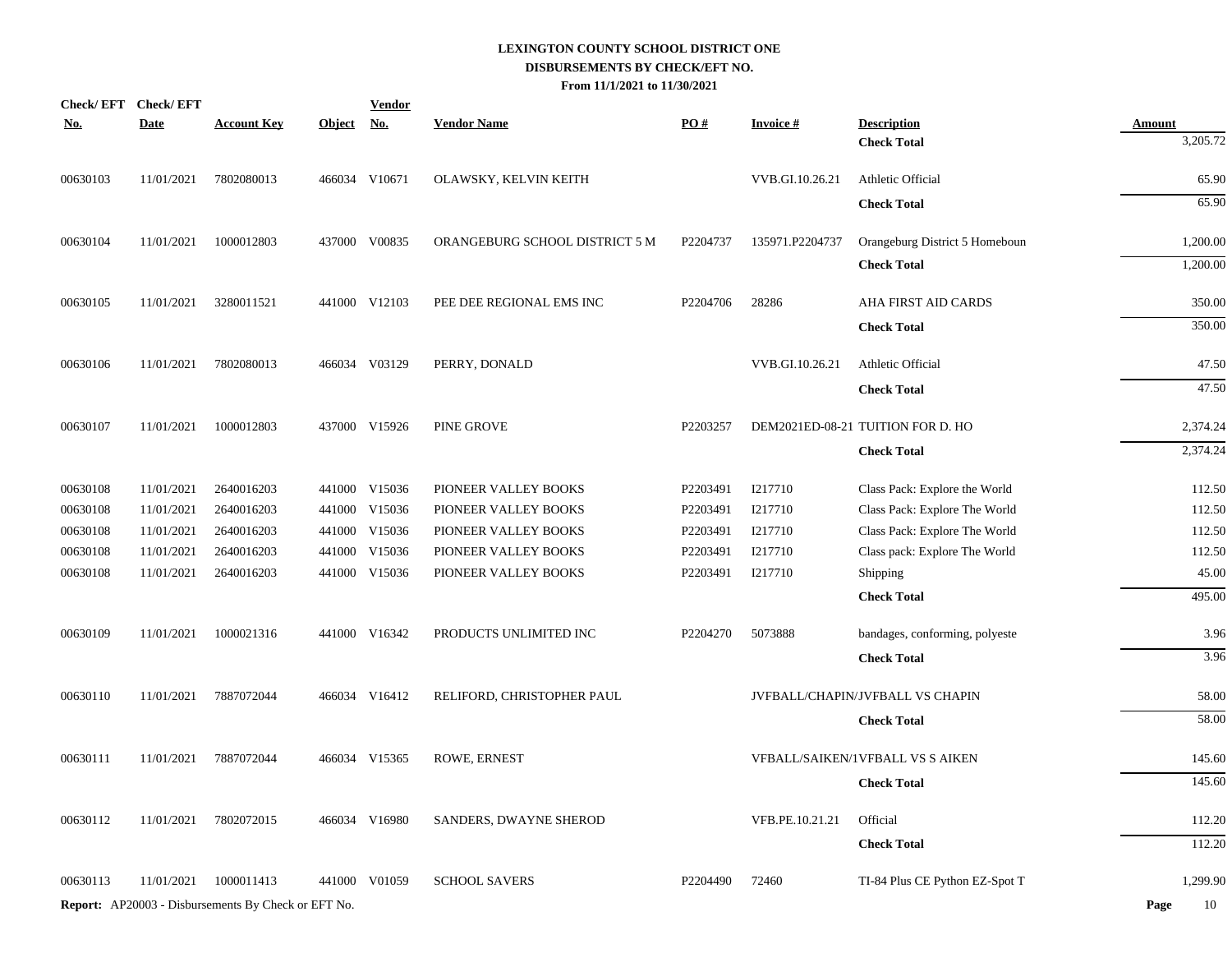| Check/EFT Check/EFT    |                           |                                  |                         | <b>Vendor</b>        |                                            |                 |                          |                                              |                        |
|------------------------|---------------------------|----------------------------------|-------------------------|----------------------|--------------------------------------------|-----------------|--------------------------|----------------------------------------------|------------------------|
| <u>No.</u><br>00630113 | <b>Date</b><br>11/01/2021 | <u>Account Key</u><br>1000011413 | <b>Object</b><br>441000 | <u>No.</u><br>V01059 | <b>Vendor Name</b><br><b>SCHOOL SAVERS</b> | PO#<br>P2204490 | <b>Invoice#</b><br>72460 | <b>Description</b><br><b>Shipping Charge</b> | <b>Amount</b><br>65.00 |
|                        |                           |                                  |                         |                      |                                            |                 |                          | <b>Check Total</b>                           | 1,364.90               |
| 00630114               | 11/01/2021                | 3260011303                       |                         | 441000 V16452        | SCHOOL SPECIALTY LLC                       | P2203400        | 202501809000             | Cups, plastic, 9 oz., pk/25                  | 14.74                  |
| 00630114               | 11/01/2021                | 3260011303                       |                         | 441000 V16452        | SCHOOL SPECIALTY LLC                       | P2203400        | 202501809000             | Gravel, 2.3 kg                               | 14.45                  |
|                        |                           |                                  |                         |                      |                                            |                 |                          | <b>Check Total</b>                           | 29.19                  |
| 00630115               | 11/01/2021                | 7802080013                       |                         | 466034 V02596        | <b>SCOTT, GEORGE R</b>                     |                 | VVB.GI.10.26.21          | Athletic Official                            | 48.40                  |
|                        |                           |                                  |                         |                      |                                            |                 |                          | <b>Check Total</b>                           | 48.40                  |
| 00630116               | 11/01/2021                | 7887072044                       |                         | 466034 V16431        | SIMPSON, TRENT M                           |                 |                          | JVFBALL/DFORK/ JVFBALL VS DFORK              | 62.50                  |
|                        |                           |                                  |                         |                      |                                            |                 |                          | <b>Check Total</b>                           | 62.50                  |
|                        |                           |                                  |                         |                      |                                            |                 |                          |                                              |                        |
| 00630117               | 11/01/2021                | 7725019028                       |                         | 466037 V10104        | SMARTPHONE MEDIC LLC                       | P2204013        | 1585                     | 5th/6th gen-Glass/Digitizer Re               | 158.00                 |
| 00630117               | 11/01/2021                | 7725019028                       | 466037                  | V10104               | SMARTPHONE MEDIC LLC                       | P2204013        | 1585                     | 5th/6th gen - replace adhesive               | 30.00                  |
| 00630117               | 11/01/2021                | 7725019045                       |                         | 466037 V10104        | SMARTPHONE MEDIC LLC                       | P2204006        | 1586                     | 5th/6th gen-Glass/Digitizer Re               | 474.00                 |
| 00630117               | 11/01/2021                | 7725019045                       | 466037                  | V10104               | SMARTPHONE MEDIC LLC                       | P2204006        | 1586                     | 5th/6th gen - replace adhesive               | 90.00                  |
| 00630117               | 11/01/2021                | 7725019038                       |                         | 466037 V10104        | SMARTPHONE MEDIC LLC                       | P2204011        | 1587                     | 5th/6th gen-Glass/Digitizer Re               | 158.00                 |
| 00630117               | 11/01/2021                | 7725019038                       | 466037                  | V10104               | SMARTPHONE MEDIC LLC                       | P2204011        | 1587                     | 5th/6th gen -Glass/Digitizer a               | 119.00                 |
| 00630117               | 11/01/2021                | 7725019038                       |                         | 466037 V10104        | SMARTPHONE MEDIC LLC                       | P2204011        | 1587                     | 5th/6th gen- Back Plate/Back C               | 30.00                  |
| 00630117               | 11/01/2021                | 7725019038                       |                         | 466037 V10104        | SMARTPHONE MEDIC LLC                       | P2204011        | 1587                     | 5th/6th gen - replace adhesive               | 45.00                  |
| 00630117               | 11/01/2021                | 7725019012                       |                         | 466037 V10104        | SMARTPHONE MEDIC LLC                       | P2204004        | 1588                     | 5th/6th gen-Glass/Digitizer Re               | 79.00                  |
| 00630117               | 11/01/2021                | 7725019012                       |                         | 466037 V10104        | SMARTPHONE MEDIC LLC                       | P2204004        | 1588                     | 5th/6th gen - replace adhesive               | 15.00                  |
| 00630117               | 11/01/2021                | 7725019012                       |                         | 466037 V10104        | SMARTPHONE MEDIC LLC                       | P2204008        | 1589                     | 5th/6th gen-Glass/Digitizer Re               | 79.00                  |
| 00630117               | 11/01/2021                | 7725019012                       |                         | 466037 V10104        | <b>SMARTPHONE MEDIC LLC</b>                | P2204008        | 1589                     | 5th/6th gen - replace adhesive               | 15.00                  |
| 00630117               | 11/01/2021                | 7725019047                       |                         | 466037 V10104        | SMARTPHONE MEDIC LLC                       | P2203994        | 1590                     | 5th/6th gen-Glass/Digitizer Re               | 237.00                 |
| 00630117               | 11/01/2021                | 7725019047                       |                         | 466037 V10104        | SMARTPHONE MEDIC LLC                       | P2203994        | 1590                     | 5th/6th gen - replace adhesive               | 45.00                  |
| 00630117               | 11/01/2021                | 7725019039                       |                         | 466037 V10104        | <b>SMARTPHONE MEDIC LLC</b>                | P2204000        | 1591                     | 5th/6th gen-Glass/Digitizer Re               | 237.00                 |
| 00630117               | 11/01/2021                | 7725019039                       |                         | 466037 V10104        | SMARTPHONE MEDIC LLC                       | P2204000        | 1591                     | 5th/6th gen -Glass/Digitizer a               | 119.00                 |
| 00630117               | 11/01/2021                | 7725019039                       |                         | 466037 V10104        | SMARTPHONE MEDIC LLC                       | P2204000        | 1591                     | 5th/6th gen - replace adhesive               | 60.00                  |
| 00630117               | 11/01/2021                | 7725019028                       |                         | 466037 V10104        | <b>SMARTPHONE MEDIC LLC</b>                | P2204013        | 1592                     | 5th/6th gen-Glass/Digitizer Re               | 316.00                 |
| 00630117               | 11/01/2021                | 7725019028                       |                         | 466037 V10104        | SMARTPHONE MEDIC LLC                       | P2204013        | 1592                     | 5th/6th gen - replace adhesive               | 60.00                  |
| 00630117               | 11/01/2021                | 7725019012                       |                         | 466037 V10104        | SMARTPHONE MEDIC LLC                       | P2204004        | 1593                     | 5th/6th gen-Glass/Digitizer Re               | 316.00                 |
| 00630117               | 11/01/2021                | 7725019012                       |                         | 466037 V10104        | <b>SMARTPHONE MEDIC LLC</b>                | P2204004        | 1593                     | 5th/6th gen-Home Button Repla                | 40.00                  |
| 00630117               | 11/01/2021                | 7725019012                       | 466037                  | V10104               | SMARTPHONE MEDIC LLC                       | P2204004        | 1593                     | 5th/6th gen - replace adhesive               | 60.00                  |
| 00630117               | 11/01/2021                | 7725019012                       |                         | 466037 V10104        | SMARTPHONE MEDIC LLC                       | P2204008        | 1594                     | 5th/6th gen-Glass/Digitizer Re               | 237.00                 |
|                        |                           |                                  |                         |                      |                                            |                 |                          |                                              |                        |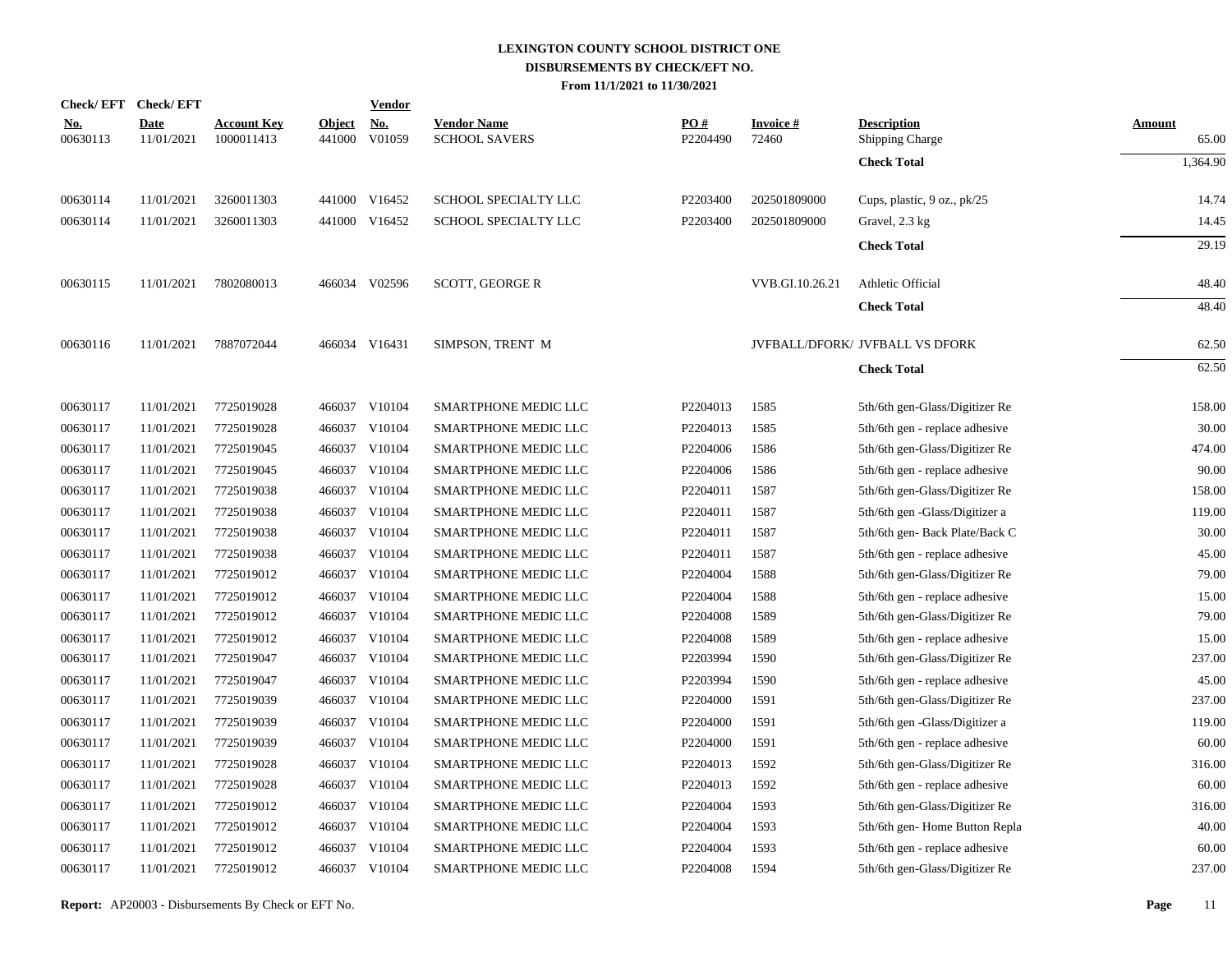|                        | Check/EFT Check/EFT       |                                  |                         | <b>Vendor</b>                         |                                            |                      |                         |                                                      |                  |
|------------------------|---------------------------|----------------------------------|-------------------------|---------------------------------------|--------------------------------------------|----------------------|-------------------------|------------------------------------------------------|------------------|
| <b>No.</b><br>00630117 | <b>Date</b><br>11/01/2021 | <b>Account Key</b><br>7725019012 | <b>Object</b><br>466037 | $\underline{\mathrm{No}}$ .<br>V10104 | <b>Vendor Name</b><br>SMARTPHONE MEDIC LLC | PO#<br>P2204008      | <b>Invoice#</b><br>1594 | <b>Description</b><br>5th/6th gen -Glass/Digitizer a | Amount<br>119.00 |
| 00630117               | 11/01/2021                | 7725019012                       |                         | 466037 V10104                         | SMARTPHONE MEDIC LLC                       | P <sub>2204008</sub> | 1594                    | 5th/6th gen-Head Phone Jack A                        | 30.00            |
| 00630117               | 11/01/2021                | 7725019012                       |                         | 466037 V10104                         | SMARTPHONE MEDIC LLC                       | P2204008             | 1594                    | 5th/6th gen - replace adhesive                       | 75.00            |
| 00630117               | 11/01/2021                | 7725019047                       |                         | 466037 V10104                         | SMARTPHONE MEDIC LLC                       | P2203994             | 1595                    | 5th/6th gen-Glass/Digitizer Re                       | 395.00           |
| 00630117               | 11/01/2021                | 7725019047                       |                         | 466037 V10104                         | SMARTPHONE MEDIC LLC                       | P2203994             | 1595                    | 5th/6th gen - replace adhesive                       | 75.00            |
| 00630117               | 11/01/2021                | 7725019045                       |                         | 466037 V10104                         | SMARTPHONE MEDIC LLC                       | P2204006             | 1596                    | 5th/6th gen-Glass/Digitizer Re                       | 474.00           |
| 00630117               | 11/01/2021                | 7725019045                       |                         | 466037 V10104                         | SMARTPHONE MEDIC LLC                       | P2204006             | 1596                    | 5th/6th gen - replace adhesive                       | 90.00            |
|                        |                           |                                  |                         |                                       |                                            |                      |                         | <b>Check Total</b>                                   | 4,277.00         |
| 00630118               | 11/01/2021                | 1000025429                       |                         | 441020 V13230                         | SMITH AND JONES JANITORIAL SUP             | P2204226             | 213466                  | 95118 ATLAS WIPES                                    | 138.03           |
| 00630118               | 11/01/2021                | 1000025429                       |                         | 441020 V13230                         | SMITH AND JONES JANITORIAL SUP             | P2204225             | 213541                  | SUDS LAUNDRY DETERGENT                               | 40.06            |
| 00630118               | 11/01/2021                | 1000025429                       |                         | 441020 V13230                         | SMITH AND JONES JANITORIAL SUP             | P2204225             | 213541                  | LEMON DISINFECTANT                                   | 65.61            |
| 00630118               | 11/01/2021                | 1000025429                       |                         | 441020 V13230                         | SMITH AND JONES JANITORIAL SUP             | P2204225             | 213541                  | <b>BACIL ENZYME ODOR DIGESTER</b>                    | 119.43           |
| 00630118               | 11/01/2021                | 1000025429                       |                         | 441020 V13230                         | SMITH AND JONES JANITORIAL SUP             | P2204225             | 213541                  | ANTIBACTERIAL BAG SOAP                               | 372.79           |
| 00630118               | 11/01/2021                | 1000025429                       |                         | 441020 V13230                         | SMITH AND JONES JANITORIAL SUP             | P2204225             | 213541                  | SPEEDIKLEEN                                          | 39.85            |
|                        |                           |                                  |                         |                                       |                                            |                      |                         | <b>Check Total</b>                                   | 775.77           |
| 00630119               | 11/01/2021                | 7802072013                       |                         | 466034 V14715                         | SMITH, CHRISTOPHER W                       |                      | JVFB.GI.10.27.21        | Athletic Official                                    | 67.00            |
|                        |                           |                                  |                         |                                       |                                            |                      |                         | <b>Check Total</b>                                   | 67.00            |
| 00630120               | 11/01/2021                | 1000025429                       |                         | 441020 V00302                         | SOUTHEASTERN PAPER GROUP                   | P2204232             | 5371093                 | NITTANY PAPER TOWEL NP-5301 MU                       | 701.92           |
|                        |                           |                                  |                         |                                       |                                            |                      |                         | <b>Check Total</b>                                   | 701.92           |
| 00630121               | 11/01/2021                | 1000025408                       |                         | 441020 V11679                         | SPARROW AND KENNEDY TRACTOR CO P2203857    |                      | 915757                  | DM - Deck Cam                                        | 209.27           |
| 00630121               | 11/01/2021                | 1000025408                       |                         | 441020 V11679                         | SPARROW AND KENNEDY TRACTOR CO             | P2203857             | 915757                  | Eyebolts                                             | 58.55            |
| 00630121               | 11/01/2021                | 1000025408                       |                         | 441020 V11679                         | SPARROW AND KENNEDY TRACTOR CO P2203857    |                      | 915757                  | Links                                                | 64.16            |
| 00630121               | 11/01/2021                | 1000025408                       |                         | 441020 V11679                         | SPARROW AND KENNEDY TRACTOR CO P2203857    |                      | 915757                  | <b>Nuts</b>                                          | 3.25             |
|                        |                           |                                  |                         |                                       |                                            |                      |                         | <b>Check Total</b>                                   | 335.23           |
| 00630122               | 11/01/2021                | 7732019044                       |                         | 466041 V01073                         | STEVE WEISS MUSIC INC                      | P <sub>2204610</sub> | INV1091560.1            | 31-Trevino-PUNX (SP)-2B/V/2M/P                       | 40.00            |
| 00630122               | 11/01/2021                | 7732019044                       |                         | 466041 V01073                         | STEVE WEISS MUSIC INC                      | P2204610             | INV1091560.1            | 31-Trevino-Thank You (SP)-2B/2                       | 35.00            |
| 00630122               | 11/01/2021                | 7732019044                       |                         | 466041 V01073                         | STEVE WEISS MUSIC INC                      | P2204610             | INV1091560.1            | Ford-Head Talk (SP)-P                                | 31.00            |
| 00630122               | 11/01/2021                | 7732019044                       |                         | 466041 V01073                         | STEVE WEISS MUSIC INC                      | P2204610             | INV1091560.1            | Shipping                                             | 9.95             |
|                        |                           |                                  |                         |                                       |                                            |                      |                         | <b>Check Total</b>                                   | 115.95           |
| 00630123               | 11/01/2021                | 7802077015                       |                         | 466041 V00137                         | <b>TAND T SPORTS</b>                       | P2204678             | 1021-046                | WHITE CROSS COUNTRY JERSEYS                          | 259.47           |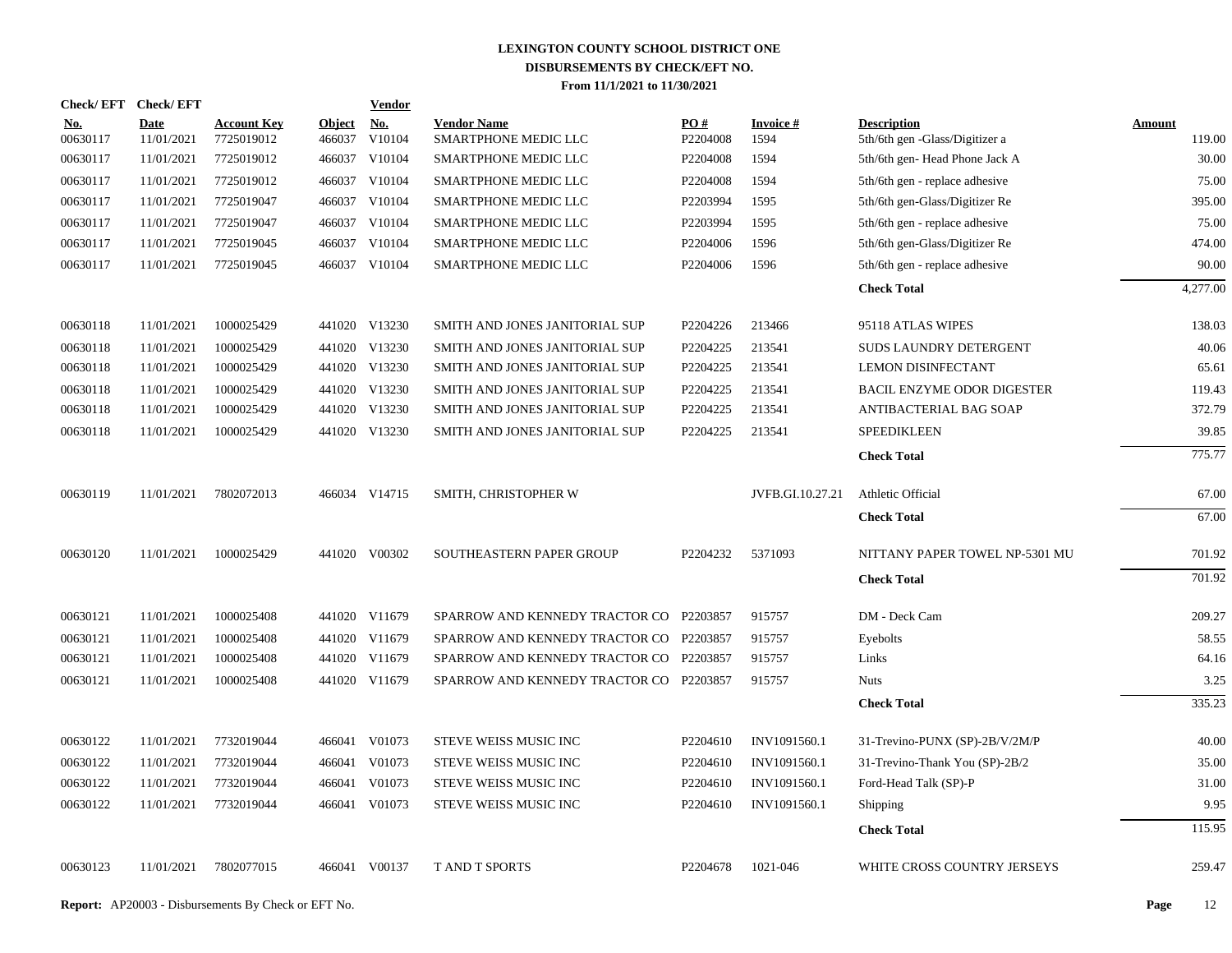| Check/EFT Check/EFT    |                           |                                  |                         | <b>Vendor</b> |                                      |                 |                                   |                                            |                  |
|------------------------|---------------------------|----------------------------------|-------------------------|---------------|--------------------------------------|-----------------|-----------------------------------|--------------------------------------------|------------------|
| <u>No.</u><br>00630123 | <b>Date</b><br>11/01/2021 | <b>Account Key</b><br>7802077015 | <b>Object</b><br>466041 | No.<br>V00137 | <b>Vendor Name</b><br>T AND T SPORTS | PO#<br>P2204678 | <b>Invoice#</b><br>1021-046       | <b>Description</b><br><b>MAROON SHORTS</b> | Amount<br>508.25 |
| 00630123               | 11/01/2021                | 7802077015                       | 466041                  | V00137        | T AND T SPORTS                       | P2204678        | 1021-046                          | WHITE JERSEYS BOYS                         | 259.48           |
| 00630123               | 11/01/2021                | 7802077015                       | 466041                  | V00137        | <b>TAND T SPORTS</b>                 | P2204678        | 1021-046                          | <b>MAROON SHORTS BOYS</b>                  | 508.25           |
| 00630123               | 11/01/2021                | 7802077015                       |                         | 466041 V00137 | <b>T AND T SPORTS</b>                | P2204678        | 1021-046                          | <b>SHIPPING</b>                            | 42.80            |
|                        |                           |                                  |                         |               |                                      |                 |                                   | <b>Check Total</b>                         | 1,578.25         |
| 00630124               | 11/01/2021                | 1000025411                       |                         | 441020 V01654 | TMS TOTAL MAINTENANCE SOLUTION       | P2204680        | <b>INV29704</b>                   | LHS - A/STD 1 1/2" Closet Spud             | 72.76            |
| 00630124               | 11/01/2021                | 1000025413                       |                         | 441020 V01654 | TMS TOTAL MAINTENANCE SOLUTION       | P2204680        | <b>INV29704</b>                   | LHS - A/STD 1 1/2" Closet Spud             | 72.76            |
| 00630124               | 11/01/2021                | 1000025414                       | 441020                  | V01654        | TMS TOTAL MAINTENANCE SOLUTION       | P2204680        | <b>INV29704</b>                   | GES - A38A Repair Kit 3.5 Clos             | 310.09           |
| 00630124               | 11/01/2021                | 1000025414                       |                         | 441020 V01654 | TMS TOTAL MAINTENANCE SOLUTION       | P2204680        | <b>INV29704</b>                   | GES - 55/64 Female VP Aerator              | 70.69            |
| 00630124               | 11/01/2021                | 1000025414                       | 441020                  | V01654        | TMS TOTAL MAINTENANCE SOLUTION       | P2204680        | <b>INV29704</b>                   | GES - 13KW 3/8 IPS THDS Female             | 25.68            |
| 00630124               | 11/01/2021                | 1000025422                       |                         | 441020 V01654 | TMS TOTAL MAINTENANCE SOLUTION       | P2204680        | <b>INV29704</b>                   | OGES - A41A Repair Kit 1.6 Clo             | 400.39           |
| 00630124               | 11/01/2021                | 1000025427                       | 441020                  | V01654        | TMS TOTAL MAINTENANCE SOLUTION       | P2204680        | <b>INV29704</b>                   | LHS - A/STD 1 1/2" Closet Spud             | 72.76            |
| 00630124               | 11/01/2021                | 1000025431                       |                         | 441020 V01654 | TMS TOTAL MAINTENANCE SOLUTION       | P2204680        | <b>INV29704</b>                   | LMES - Toilet Seat Elong-O/F-L             | 148.17           |
| 00630124               | 11/01/2021                | 1000025434                       | 441020                  | V01654        | TMS TOTAL MAINTENANCE SOLUTION       | P2204680        | <b>INV29704</b>                   | LHS - A/STD 1 1/2" Closet Spud             | 72.76            |
| 00630124               | 11/01/2021                | 1000025435                       |                         | 441020 V01654 | TMS TOTAL MAINTENANCE SOLUTION       | P2204680        | <b>INV29704</b>                   | LMES - Toilet Seat Elong-O/F-L             | 148.16           |
|                        |                           |                                  |                         |               |                                      |                 |                                   | <b>Check Total</b>                         | 1,394.22         |
| 00630125               | 11/01/2021                | 7802088026                       |                         | 466034 V16972 | YOUNG, SUZETTE M                     |                 | FB.WKM.10.13.21 Athletic Official |                                            | 85.00            |
|                        |                           |                                  |                         |               |                                      |                 |                                   | <b>Check Total</b>                         | 85.00            |
| 00630126               | 11/01/2021                | 1000011341                       |                         | 443000 V12479 | ZANER BLOSER INC                     | P2203290        | 10322456                          | Patterns of Power Plus Lesson              | 895.59           |
| 00630126               | 11/01/2021                | 1000011341                       |                         | 443000 V12479 | ZANER BLOSER INC                     | P2203290        | 10322456                          | Patterns of Power                          | 47.08            |
| 00630126               | 11/01/2021                | 1000011341                       |                         | 443000 V12479 | ZANER BLOSER INC                     | P2203290        | 10322456                          | Shipping                                   | 84.84            |
|                        |                           |                                  |                         |               |                                      |                 |                                   | <b>Check Total</b>                         | 1,027.51         |
| 00630127               | 11/01/2021                | 7743019041                       |                         | 466041 Exxxxx | Employee                             |                 | 10.26.2021                        | Supplies Reimbursement                     | 53.49            |
|                        |                           |                                  |                         |               |                                      |                 |                                   | <b>Check Total</b>                         | 53.49            |
| 00630128               | 11/01/2021                | 1000025204                       |                         | 433200 Exxxxx | Employee                             |                 | 10.26.2021                        | Training for SC Educator                   | 23.97            |
|                        |                           |                                  |                         |               |                                      |                 |                                   | <b>Check Total</b>                         | 23.97            |
| 00630129               | 11/02/2021                | 2250011403                       |                         | 464012 V15748 | <b>AVID CENTER</b>                   | P2204817        | 00072058                          | Secondary Planning Fee Pelion              | 4,099.00         |
| 00630129               | 11/02/2021                | 2250011303                       |                         | 434512 V15748 | <b>AVID CENTER</b>                   | P2204817        | 00072059                          | AVID weekly Secondary White Kn             | 595.00           |
| 00630129               | 11/02/2021                | 2250011303                       |                         | 464012 V15748 | <b>AVID CENTER</b>                   | P2204817        | 00072059                          | <b>AVID Membership Fees Secondary</b>      | 4,099.00         |
| 00630129               | 11/02/2021                | 2250011303                       |                         | 464012 V15748 | <b>AVID CENTER</b>                   | P2204817        | 00072063                          | AVID membership Fees Secondary             | 4,099.00         |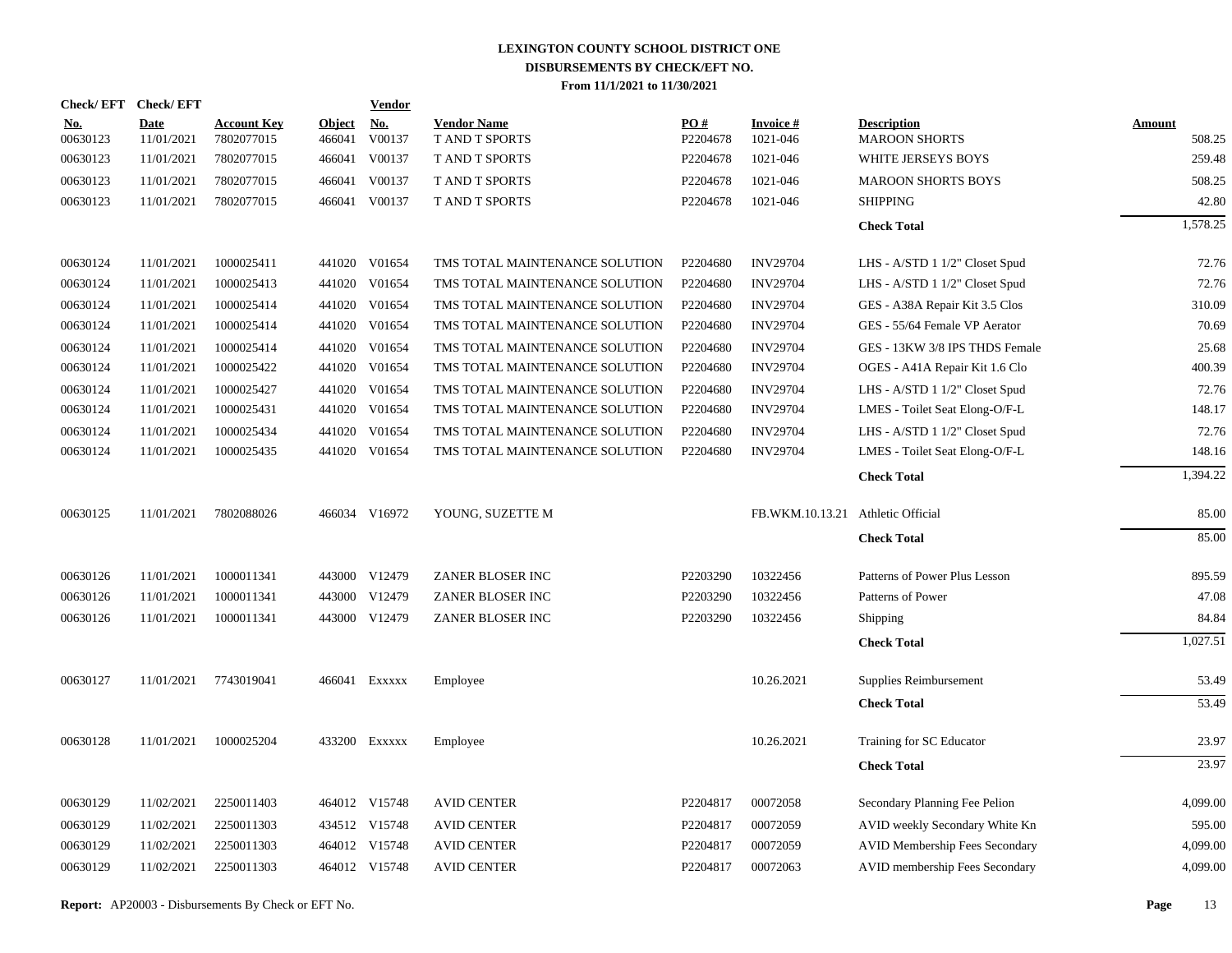| Check/EFT Check/EFT    |                           |                                  |               | <b>Vendor</b>               |                                          |                 |                                |                                                      |                           |
|------------------------|---------------------------|----------------------------------|---------------|-----------------------------|------------------------------------------|-----------------|--------------------------------|------------------------------------------------------|---------------------------|
| <u>No.</u><br>00630129 | <b>Date</b><br>11/02/2021 | <b>Account Key</b><br>2250011403 | <b>Object</b> | <u>No.</u><br>464012 V15748 | <b>Vendor Name</b><br><b>AVID CENTER</b> | PO#<br>P2204817 | <b>Invoice#</b><br>00072067    | <b>Description</b><br>Secondary Planning Fee Lexingt | <b>Amount</b><br>4,099.00 |
| 00630129               | 11/02/2021                | 2250011403                       |               | 434512 V15748               | <b>AVID CENTER</b>                       | P2204817        | 00072068                       | AVID weekly Secondary -The Col                       | 595.00                    |
| 00630129               | 11/02/2021                | 2250011403                       |               | 464012 V15748               | <b>AVID CENTER</b>                       | P2204817        | 00072068                       | AVID Membership Fees The Colle                       | 4,099.00                  |
| 00630129               | 11/02/2021                | 2250011203                       |               | 464012 V15748               | <b>AVID CENTER</b>                       | P2204817        | 00072071                       | AVID Membership Fees Gilbert E                       | 3,125.00                  |
| 00630129               | 11/02/2021                | 2250022403                       |               | 431212 V15748               | <b>AVID CENTER</b>                       | P2204817        | 00072075                       | AVID District Leadership Year                        | 6,000.00                  |
|                        |                           |                                  |               |                             |                                          |                 |                                | <b>Check Total</b>                                   | 30,810.00                 |
| 00630130               | 11/02/2021                | 1000011521                       |               | 433200 Exxxxx               | Employee                                 |                 | 09.24.10.07.21                 | Clinical Rotations at LMC                            | 116.48                    |
|                        |                           |                                  |               |                             |                                          |                 |                                | <b>Check Total</b>                                   | 116.48                    |
| 00630131               | 11/02/2021                | 7744019015                       |               | 466041 Exxxxx               | Employee                                 |                 | 10.25.2021                     | Reimb. for Science Supplies                          | 269.99                    |
|                        |                           |                                  |               |                             |                                          |                 |                                | <b>Check Total</b>                                   | 269.99                    |
| 00630132               | 11/02/2021                | 1000011340                       |               | 441000 V13041               | BLICK ART MATERIALS LLC                  | P2200321        | 6905461                        | Sakura Cray-Pas Junior Artist                        | 71.19                     |
| 00630132               | 11/02/2021                | 1000011340                       | 441000        | V13041                      | BLICK ART MATERIALS LLC                  | P2200321        | 6905461                        | Kemper XL Wire Clay Cutters                          | 6.28                      |
| 00630132               | 11/02/2021                | 7732019043                       |               | 466041 V13041               | BLICK ART MATERIALS LLC                  | P2204727        | 7351766                        | Blick Soap Eraser - Small 1" x                       | 20.21                     |
| 00630132               | 11/02/2021                | 7732019043                       | 466041        | V13041                      | BLICK ART MATERIALS LLC                  | P2204727        | 7351766                        | Blick Aluminum Ruler - 18"                           | 128.53                    |
| 00630132               | 11/02/2021                | 7732019043                       |               | 466041 V13041               | BLICK ART MATERIALS LLC                  | P2204727        | 7351766                        | Maped Hand-Held Pencil Sharpen                       | 32.74                     |
|                        |                           |                                  |               |                             |                                          |                 |                                | <b>Check Total</b>                                   | 258.95                    |
| 00630133               | 11/02/2021                | 1000011343                       |               | 433200 EXXXXX               | Employee                                 |                 | 08.26.10.26.21                 | Purchase supplies and fuel                           | 38.81                     |
|                        |                           |                                  |               |                             |                                          |                 |                                | <b>Check Total</b>                                   | 38.81                     |
| 00630134               | 11/02/2021                | 7887027034                       |               | 466034 V02883               | <b>BOLAR, FRANKLIN MURRELL</b>           |                 | CFB.PHMS.10.26.2 PHMS Football |                                                      | 80.00                     |
|                        |                           |                                  |               |                             |                                          |                 |                                | <b>Check Total</b>                                   | 80.00                     |
| 00630135               | 11/02/2021                | 7802088029                       |               | 466034 V16913               | <b>BOND, TERRY</b>                       |                 | FB.GMS.10.27.21                | FB BMS vs GMS                                        | 60.00                     |
|                        |                           |                                  |               |                             |                                          |                 |                                | <b>Check Total</b>                                   | 60.00                     |
| 00630136               | 11/02/2021                | 7887027034                       |               | 466034 V16949               | <b>BOUKNIGHT, JANE</b>                   |                 | CFB.PHMS.10.26.2 PHMS Football |                                                      | 80.00                     |
| 00630136               | 11/02/2021                | 7802088029                       |               | 466034 V16949               | <b>BOUKNIGHT, JANE</b>                   |                 | FB.GMS.10.27.21                | FB GMS vs BMS                                        | 60.00                     |
|                        |                           |                                  |               |                             |                                          |                 |                                | <b>Check Total</b>                                   | 140.00                    |
| 00630137               | 11/02/2021                | 7884027047                       |               | 466041 EXXXXX               | Employee                                 |                 | 10.27.2021                     | Reimb supplies for staff break                       | 37.98                     |
|                        |                           |                                  |               |                             |                                          |                 |                                | <b>Check Total</b>                                   | 37.98                     |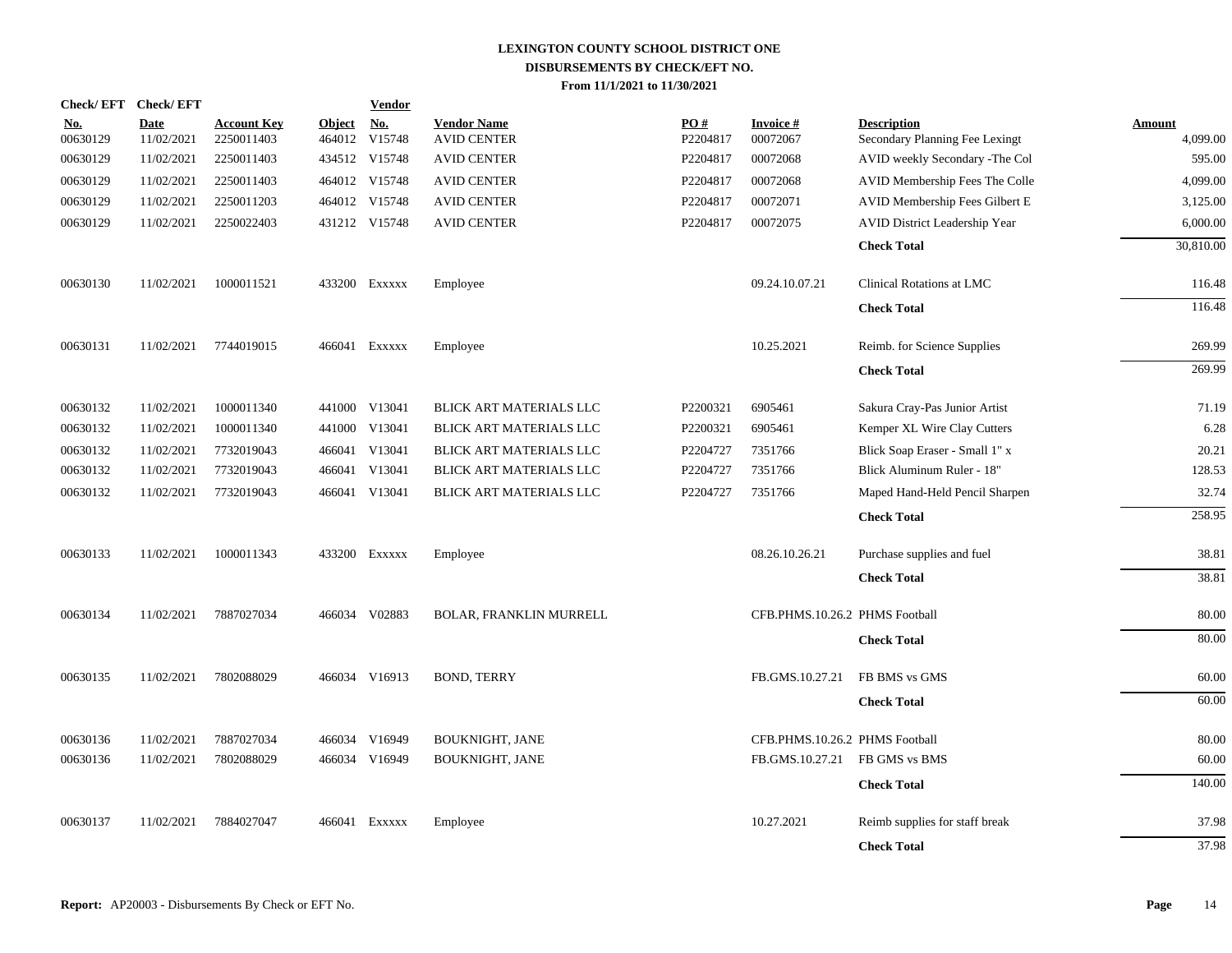| Check/EFT Check/EFT    |                    |                                  |                         | <b>Vendor</b>        |                                |                      |                                   |                                                     |                  |
|------------------------|--------------------|----------------------------------|-------------------------|----------------------|--------------------------------|----------------------|-----------------------------------|-----------------------------------------------------|------------------|
| <u>No.</u><br>00630138 | Date<br>11/02/2021 | <b>Account Key</b><br>1000021107 | <b>Object</b><br>433200 | <u>No.</u><br>EXXXXX | <b>Vendor Name</b><br>Employee | PO#                  | <b>Invoice#</b><br>09.01.09.30.21 | <b>Description</b><br>Serving students and families | Amount<br>144.48 |
|                        |                    |                                  |                         |                      |                                |                      |                                   | <b>Check Total</b>                                  | 144.48           |
| 00630139               | 11/02/2021         | 7802070027                       |                         | 466099 V13255        | <b>BSN SPORTS</b>              | P2201978             | 914348846                         | Mouthguard                                          | 26.75            |
| 00630139               | 11/02/2021         | 7802070027                       | 466099                  | V13255               | <b>BSN SPORTS</b>              | P2201978             | 914348846                         | 3'round knee pads                                   | 107.00           |
| 00630139               | 11/02/2021         | 7802070027                       | 466099                  | V13255               | <b>BSN SPORTS</b>              | P2201978             | 914348846                         | freight                                             | 15.00            |
| 00630139               | 11/02/2021         | 7802073020                       |                         | 466041 V13255        | <b>BSN SPORTS</b>              | P <sub>2204115</sub> | 914399107                         | Black, white-MOTIVATOR COACHES                      | 278.20           |
| 00630139               | 11/02/2021         | 7802073020                       |                         | 466041 V13255        | <b>BSN SPORTS</b>              | P2204115             | 914399107                         | <b>EMBROIDERY</b>                                   | 0.00             |
| 00630139               | 11/02/2021         | 7802073020                       |                         | 466041 V13255        | <b>BSN SPORTS</b>              | P2204115             | 914399107                         | WILSON EVOLUTION BASKEBALL 29.                      | 269.60           |
| 00630139               | 11/02/2021         | 7802073020                       |                         | 466041 V13255        | <b>BSN SPORTS</b>              | P2204115             | 914399107                         | WILSON EVOLUTION BASKETBALL 28                      | 269.60           |
| 00630139               | 11/02/2021         | 7802073020                       |                         | 466041 V13255        | <b>BSN SPORTS</b>              | P2204115             | 914399107                         | <b>FRIEGHT</b>                                      | 43.65            |
|                        |                    |                                  |                         |                      |                                |                      |                                   | <b>Check Total</b>                                  | 1,009.80         |
| 00630140               | 11/02/2021         | 5708025323                       |                         | 444510 V01145        | CAMCOR INC.                    | P2202771             | 2519048                           | ONE YEAR LIMITED INSTALLATION                       | 0.00             |
| 00630140               | 11/02/2021         | 5708025323                       |                         | 444510 V01145        | CAMCOR INC.                    | P2202771             | 2519048                           | AUDIO ENHANCEMENTS KIT1000-160                      | 1,171.65         |
| 00630140               | 11/02/2021         | 5708025323                       |                         | 444510 V01145        | CAMCOR INC.                    | P2202771             | 2519048                           | <b>INSTALLATION</b>                                 | 300.00           |
| 00630140               | 11/02/2021         | 5708025343                       |                         | 444510 V01145        | CAMCOR INC.                    | P2202770             | 2519052                           | ONE YEAR LIMITED INSTALLATION                       | 0.00             |
| 00630140               | 11/02/2021         | 5708025343                       |                         | 444510 V01145        | CAMCOR INC.                    | P2202770             | 2519052                           | AUDIO ENHANCEMENTS KIT1000-160                      | 1,171.65         |
| 00630140               | 11/02/2021         | 5708025343                       |                         | 444510 V01145        | CAMCOR INC.                    | P2202770             | 2519052                           | <b>INSTALLATION CHARGES</b>                         | 300.00           |
| 00630140               | 11/02/2021         | 1000026638                       |                         | 444510 V01145        | CAMCOR INC.                    | P2203609             | 2519062                           | One Year Limited Installation                       | 0.00             |
| 00630140               | 11/02/2021         | 1000026638                       |                         | 444510 V01145        | CAMCOR INC.                    | P2203609             | 2519062                           | Audio Enhancements KIT1000-160                      | 1,171.65         |
| 00630140               | 11/02/2021         | 1000026638                       |                         | 444510 V01145        | CAMCOR INC.                    | P2203609             | 2519062                           | <b>Installation Charges</b>                         | 300.00           |
| 00630140               | 11/02/2021         | 1000026638                       |                         | 444510 V01145        | CAMCOR INC.                    | P2203609             | 2519062                           | <b>CONSUMABLES</b>                                  | 267.50           |
| 00630140               | 11/02/2021         | 5708025393                       |                         | 444510 V01145        | CAMCOR INC.                    | P2202769             | 2519064                           | ONE YEAR LIMITED INSTALLATION                       | 0.00             |
| 00630140               | 11/02/2021         | 5708025393                       |                         | 444510 V01145        | CAMCOR INC.                    | P2202769             | 2519064                           | AUDIO ENHANCEMENTS KIT1000-160                      | 7,029.90         |
| 00630140               | 11/02/2021         | 5708025393                       |                         | 444510 V01145        | CAMCOR INC.                    | P2202769             | 2519064                           | <b>INSTALLATION</b>                                 | 750.00           |
|                        |                    |                                  |                         |                      |                                |                      |                                   | <b>Check Total</b>                                  | 12,462.35        |
| 00630141               | 11/02/2021         | 7738027011                       |                         | 466041 V01144        | <b>CAROLINA IDEAS</b>          | P2204310             | 529139                            | LHS Musical Theater "Legally B                      | 762.38           |
| 00630141               | 11/02/2021         | 7738027011                       | 466041                  | V01144               | <b>CAROLINA IDEAS</b>          | P2204310             | 529139                            | Size 2XL                                            | 40.66            |
| 00630141               | 11/02/2021         | 7738027011                       | 466041                  | V01144               | <b>CAROLINA IDEAS</b>          | P2204310             | 529139                            | Size 4XL                                            | 11.24            |
|                        |                    |                                  |                         |                      |                                |                      |                                   | <b>Check Total</b>                                  | 814.28           |
| 00630142               | 11/02/2021         | 7802070027                       |                         | 466034 V02718        | CAUGHMAN, MICHAEL              |                      |                                   | BFB.WK.10.27.202 B Football vs Dutch Fork           | 69.70            |
|                        |                    |                                  |                         |                      |                                |                      |                                   | <b>Check Total</b>                                  | 69.70            |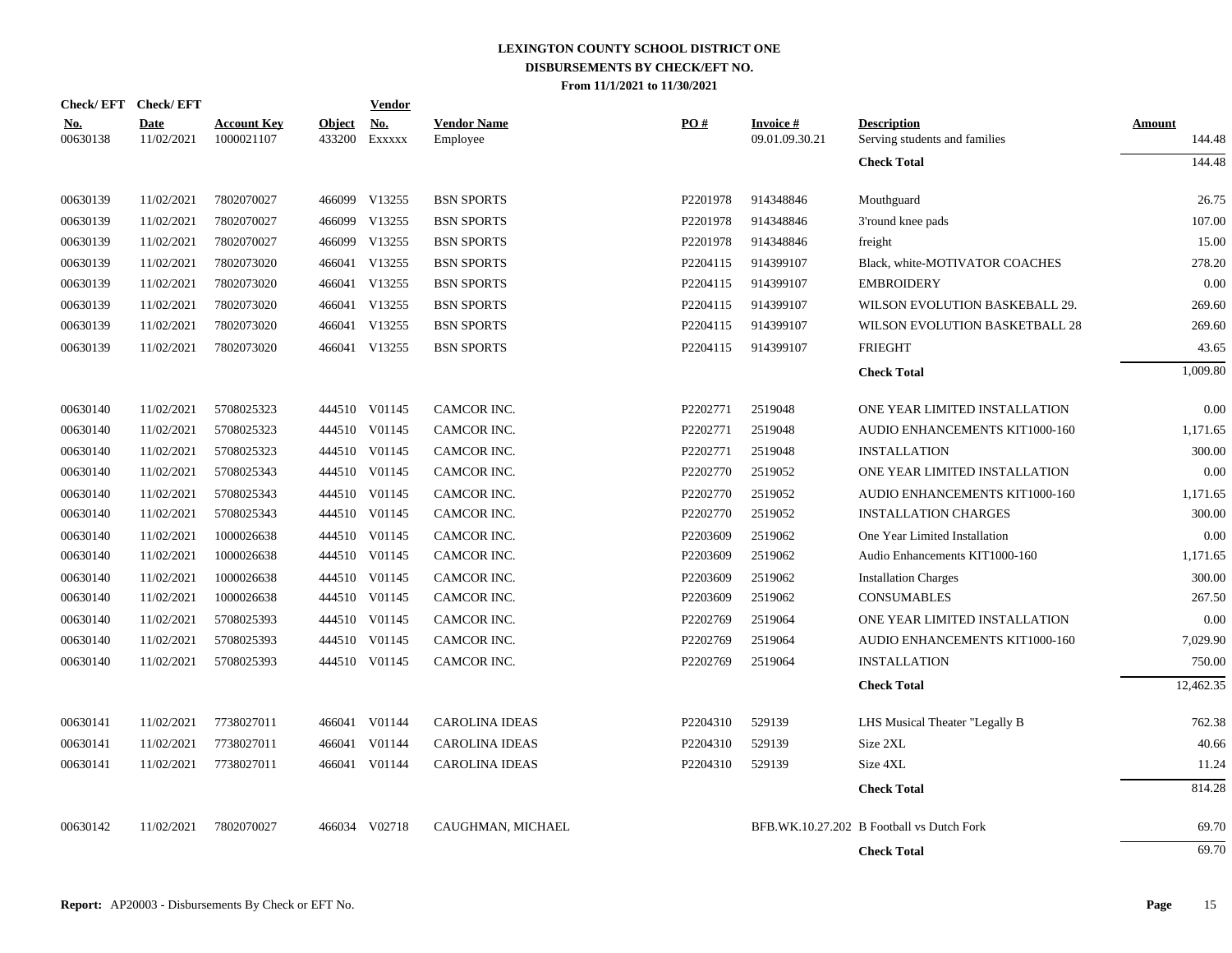| Check/EFT Check/EFT    |                           |                                  |                         | <b>Vendor</b>        |                                                    |                 |                           |                                                  |                  |
|------------------------|---------------------------|----------------------------------|-------------------------|----------------------|----------------------------------------------------|-----------------|---------------------------|--------------------------------------------------|------------------|
| <u>No.</u><br>00630143 | <b>Date</b><br>11/02/2021 | <b>Account Key</b><br>1000025438 | <b>Object</b><br>441020 | <b>No.</b><br>V15374 | <b>Vendor Name</b><br>CENTRAL POLY BAG CORPORATION | PO#<br>P2203837 | Invoice #<br>286725       | <b>Description</b><br>CP2433N8 CAN LINER 24 X 33 | Amount<br>526.44 |
| 00630143               | 11/02/2021                | 1000025438                       |                         | 441020 V15374        | CENTRAL POLY BAG CORPORATION                       | P2203837        | 286725                    | <b>CP3340N16 CAN LINER 33 X 40</b>               | 353.10           |
| 00630143               | 11/02/2021                | 1000025422                       |                         | 441020 V15374        | CENTRAL POLY BAG CORPORATION                       | P2204099        | 286730                    | CP2433N8 CAN LINER 24 X 33                       | 921.27           |
| 00630143               | 11/02/2021                | 1000025422                       |                         | 441020 V15374        | CENTRAL POLY BAG CORPORATION                       | P2204099        | 286730                    | CP3340N16 CAN LINER 33 X 40                      | 529.65           |
| 00630143               | 11/02/2021                | 1000025447                       |                         | 441020 V15374        | CENTRAL POLY BAG CORPORATION                       | P2204298        | 286732                    | CP2433N8 CAN LINER 24 X 33                       | 421.15           |
| 00630143               | 11/02/2021                | 1000025447                       |                         | 441020 V15374        | CENTRAL POLY BAG CORPORATION                       | P2204298        | 286732                    | CP3340N16 CAN LINER 33 X 40                      | 706.20           |
| 00630143               | 11/02/2021                | 1000025446                       |                         | 441020 V15374        | CENTRAL POLY BAG CORPORATION                       | P2204462        | 286733                    | CP2433N8 CAN LINER 24 X 33                       | 526.44           |
| 00630143               | 11/02/2021                | 1000025446                       |                         | 441020 V15374        | CENTRAL POLY BAG CORPORATION                       | P2204462        | 286733                    | <b>CP3340N16 CAN LINER 33 X 40</b>               | 353.10           |
| 00630143               | 11/02/2021                | 1000025435                       |                         | 441020 V15374        | CENTRAL POLY BAG CORPORATION                       | P2204463        | 286734                    | CP2433N8 CAN LINER 24 X 33                       | 315.86           |
| 00630143               | 11/02/2021                | 1000025435                       |                         | 441020 V15374        | <b>CENTRAL POLY BAG CORPORATION</b>                | P2204463        | 286734                    | CP3340N16 CAN LINER 33 X 40                      | 635.58           |
|                        |                           |                                  |                         |                      |                                                    |                 |                           | <b>Check Total</b>                               | 5,288.79         |
| 00630144               | 11/02/2021                | 7802072011                       |                         | 466034 V02653        | DAVIS, SAMUEL B                                    |                 | VFB.LHS.08.20.21 Official |                                                  | 77.00            |
|                        |                           |                                  |                         |                      |                                                    |                 |                           | <b>Check Total</b>                               | 77.00            |
| 00630145               | 11/02/2021                | 1000011413                       |                         | 444500 V01040        | DELL COMPUTERS                                     | P2204420        | 10530178990               | Dell 27" Monitor - P2722H, 68.                   | 545.70           |
|                        |                           |                                  |                         |                      |                                                    |                 |                           | <b>Check Total</b>                               | 545.70           |
| 00630146               | 11/02/2021                | 1000022244                       |                         | 441000 V00645        | DEMCO INC                                          | P2204162        | 7023035                   | Demco Upstart Hipster Pattern                    | 20.31            |
| 00630146               | 11/02/2021                | 1000022244                       | 441000                  | V00645               | DEMCO INC                                          | P2204162        | 7023035                   | Demco Upstart Hipster Pattern                    | 20.31            |
| 00630146               | 11/02/2021                | 1000022244                       |                         | 441000 V00645        | DEMCO INC                                          | P2204162        | 7023035                   | <b>Shipping</b>                                  | 10.65            |
|                        |                           |                                  |                         |                      |                                                    |                 |                           | <b>Check Total</b>                               | 51.27            |
| 00630147               | 11/02/2021                | 7802088029                       |                         | 466034 V10113        | DERRICK, ANDREW BUTCH                              |                 | FB.GMS.10.27.21           | FB GMS vs BMS                                    | 60.00            |
|                        |                           |                                  |                         |                      |                                                    |                 |                           | <b>Check Total</b>                               | 60.00            |
| 00630148               | 11/02/2021                | 7802070027                       |                         | 466034 V02685        | DOUGLAS, JERRY D                                   |                 |                           | JVFB.WK.10.28.20 JV Football vs River Bluff      | 58.00            |
|                        |                           |                                  |                         |                      |                                                    |                 |                           | <b>Check Total</b>                               | 58.00            |
| 00630149               | 11/02/2021                | 7802070027                       |                         | 466034 V02969        | DUVALL, CHUCK                                      |                 |                           | BFB.WK.10.27.202 B Football vs Dutch Fork        | 58.00            |
|                        |                           |                                  |                         |                      |                                                    |                 |                           | <b>Check Total</b>                               | 58.00            |
| 00630150               | 11/02/2021                | 7802070027                       |                         | 466034 V02688        | <b>ECKERT, PETE</b>                                |                 |                           | BFB.WK.10.27.202 B Football vs Dutch Fork        | 64.30            |
| 00630150               | 11/02/2021                | 7802070027                       | 466034                  | V02688               | <b>ECKERT, PETE</b>                                |                 |                           | JVFB.WK.10.28.20 JV Football vs River Bluff      | 64.30            |
|                        |                           |                                  |                         |                      |                                                    |                 |                           | <b>Check Total</b>                               | 128.60           |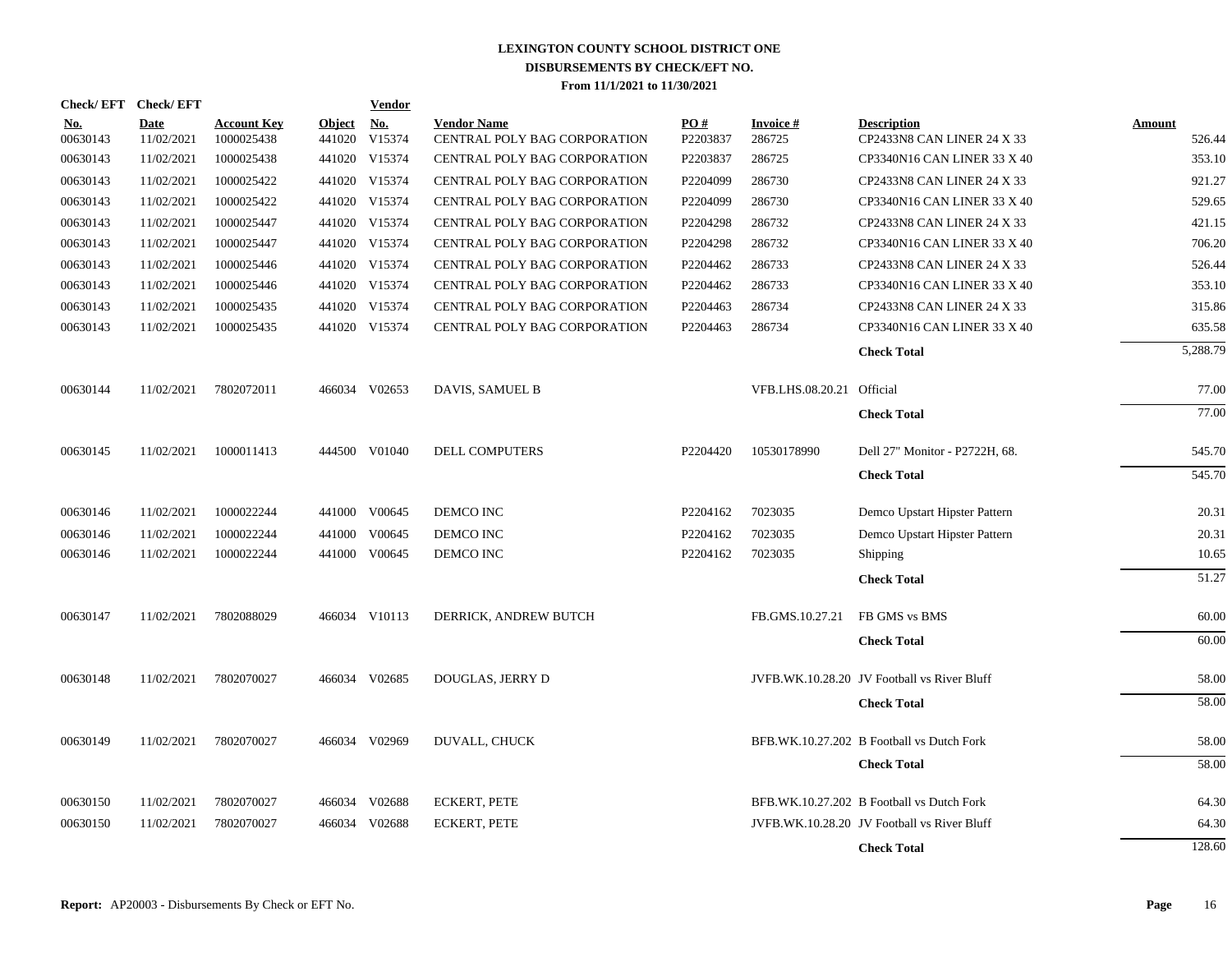| Check/EFT Check/EFT    |                           |                                  |                         | <b>Vendor</b>        |                                    |          |                                |                                             |                        |
|------------------------|---------------------------|----------------------------------|-------------------------|----------------------|------------------------------------|----------|--------------------------------|---------------------------------------------|------------------------|
| <u>No.</u><br>00630151 | <b>Date</b><br>11/02/2021 | <b>Account Key</b><br>1000026608 | <b>Object</b><br>441000 | <u>No.</u><br>V00898 | <b>Vendor Name</b><br><b>FEDEX</b> | PO#      | <b>Invoice#</b><br>7-544-64290 | <b>Description</b><br><b>FedEx Services</b> | <b>Amount</b><br>48.47 |
|                        |                           |                                  |                         |                      |                                    |          |                                | <b>Check Total</b>                          | 48.47                  |
| 00630152               | 11/02/2021                | 1000011427                       |                         | 441000 V00549        | FORMS AND SUPPLY INC (FSI)         | P2202639 | 5881684-0                      | <b>BIC Brite Liner Highlighters</b>         | 4.67                   |
| 00630152               | 11/02/2021                | 1000011427                       |                         | 441000 V00549        | FORMS AND SUPPLY INC (FSI)         | P2202639 | 5881684-0                      | EXPO Low-Odor Dry-erase Marker              | 11.21                  |
| 00630152               | 11/02/2021                | 1000011427                       |                         | 441000 V00549        | FORMS AND SUPPLY INC (FSI)         | P2202639 | 5881684-0                      | Bostitch 1/4" Standard Premium              | 1.12                   |
| 00630152               | 11/02/2021                | 1000011427                       |                         | 441000 V00549        | FORMS AND SUPPLY INC (FSI)         | P2202639 | 5881684-0                      | <b>BIC Round Stic Ballpoint Pens</b>        | 4.62                   |
| 00630152               | 11/02/2021                | 1000011427                       |                         | 441000 V00549        | FORMS AND SUPPLY INC (FSI)         | P2202639 | 5881684-0                      | Smartchoice 1/3 Tab Cut Letter              | 4.22                   |
| 00630152               | 11/02/2021                | 1000011427                       |                         | 441000 V00549        | FORMS AND SUPPLY INC (FSI)         | P2202639 | 5881684-0                      | Business Source Economy Weight              | 15.12                  |
| 00630152               | 11/02/2021                | 1000011427                       |                         | 441000 V00549        | FORMS AND SUPPLY INC (FSI)         | P2202639 | 5881684-0                      | Quality Park No. 10 Regular Bu              | 6.77                   |
| 00630152               | 11/02/2021                | 1000011427                       | 441000                  | V00549               | FORMS AND SUPPLY INC (FSI)         | P2202639 | 5881684-0                      | Avery Office Essentials Insert              | 3.96                   |
| 00630152               | 11/02/2021                | 7743019028                       |                         | 466041 V00549        | FORMS AND SUPPLY INC (FSI)         | P2204170 | 5923206-0                      | 8.5 x 11 white copy paper/1 pa              | 1,283.57               |
| 00630152               | 11/02/2021                | 1000011330                       |                         | 441000 V00549        | FORMS AND SUPPLY INC (FSI)         | P2204455 | 5930685-1                      | FRIXION ERASABLE GEL PEN 0.07M              | 79.34                  |
| 00630152               | 11/02/2021                | 1000011330                       | 441000                  | V00549               | FORMS AND SUPPLY INC (FSI)         | P2204455 | 5930685-1                      | PILOT FRIXION 7MM CLICKER ERAS              | 31.42                  |
| 00630152               | 11/02/2021                | 1000011330                       |                         | 441000 V00549        | FORMS AND SUPPLY INC (FSI)         | P2204455 | 5930685-1                      | EXTRA FINE PEN POINT FRIXION R              | 39.68                  |
|                        |                           |                                  |                         |                      |                                    |          |                                | <b>Check Total</b>                          | 1,485.70               |
| 00630153               | 11/02/2021                | 7802088026                       |                         | 466099 V16912        | <b>GAINEY, AMBER</b>               |          | 10.28.21                       | Reimb FB photos taken                       | 330.00                 |
|                        |                           |                                  |                         |                      |                                    |          |                                | <b>Check Total</b>                          | 330.00                 |
| 00630154               | 11/02/2021                | 7802088030                       |                         | 466034 V10637        | <b>GANTT, JAMES TED</b>            |          | BFB-PMS.10.27.21 Football      |                                             | 65.00                  |
|                        |                           |                                  |                         |                      |                                    |          |                                | <b>Check Total</b>                          | 65.00                  |
| 00630155               | 11/02/2021                | 7802088030                       |                         | 466034 V02602        | <b>GILMORE, RORLANDO</b>           |          | BFB-PMS.10.27.21 Football      |                                             | 65.00                  |
|                        |                           |                                  |                         |                      |                                    |          |                                | <b>Check Total</b>                          | 65.00                  |
| 00630156               | 11/02/2021                | 1000023319                       |                         | 433200 Exxxxx        | Employee                           |          | 10.01.10.29.21                 | Split resource position                     | 116.48                 |
|                        |                           |                                  |                         |                      |                                    |          |                                | <b>Check Total</b>                          | 116.48                 |
|                        |                           |                                  |                         |                      |                                    |          |                                |                                             |                        |
| 00630157               | 11/02/2021                | 7802088030                       |                         | 466034 V16396        | <b>GRAVES, TIMOTHY BROMESON</b>    |          | BFB-PMS.10.27.21 Football      |                                             | 65.00                  |
|                        |                           |                                  |                         |                      |                                    |          |                                | <b>Check Total</b>                          | 65.00                  |
| 00630158               | 11/02/2021                | 2042221303                       |                         | 441000 V02048        | <b>GROVE MEDICAL</b>               | P2204537 | 6156322                        | Clorox wipes                                | 89.91                  |
| 00630158               | 11/02/2021                | 2042221303                       | 441000                  | V02048               | <b>GROVE MEDICAL</b>               | P2204728 | 6157193                        | Wet Wipes                                   | 47.67                  |
| 00630158               | 11/02/2021                | 2042221303                       | 441000                  | V02048               | <b>GROVE MEDICAL</b>               | P2204728 | 6157193                        | Flexible straws                             | 1.41                   |
| 00630158               | 11/02/2021                | 2042221303                       |                         | 441000 V02048        | <b>GROVE MEDICAL</b>               | P2204728 | 6157193                        | <b>Hand Sanitizer</b>                       | 111.26                 |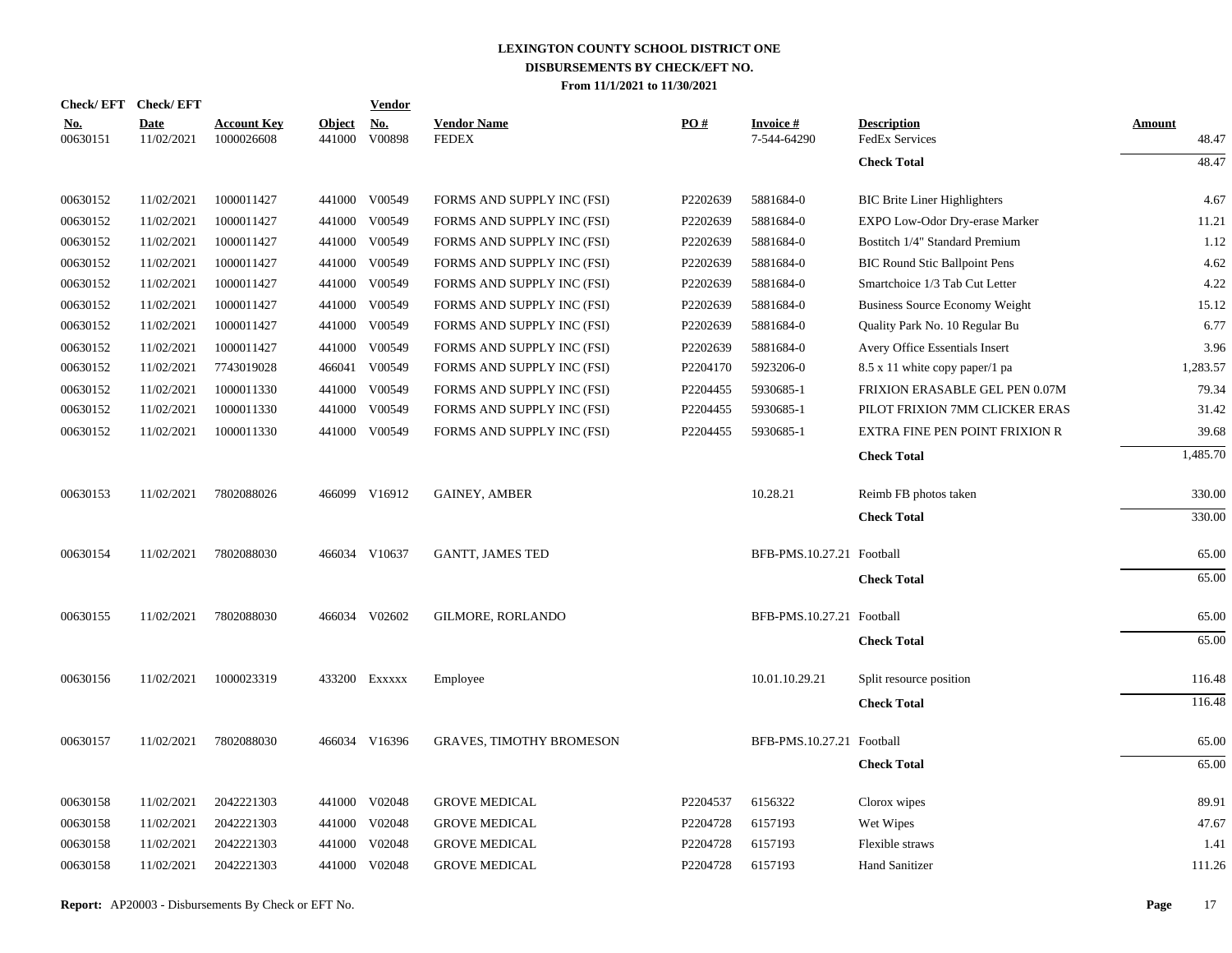|                        | Check/EFT Check/EFT       |                                  |                         | <b>Vendor</b>                         |                                            |                 |                            |                                             |                         |
|------------------------|---------------------------|----------------------------------|-------------------------|---------------------------------------|--------------------------------------------|-----------------|----------------------------|---------------------------------------------|-------------------------|
| <u>No.</u><br>00630158 | <b>Date</b><br>11/02/2021 | <b>Account Key</b><br>2042221303 | <b>Object</b><br>441000 | $\underline{\mathrm{No}}$ .<br>V02048 | <b>Vendor Name</b><br><b>GROVE MEDICAL</b> | PO#<br>P2204728 | <b>Invoice#</b><br>6157193 | <b>Description</b><br>Clorox Wipes          | <b>Amount</b><br>119.88 |
|                        |                           |                                  |                         |                                       |                                            |                 |                            | <b>Check Total</b>                          | 370.13                  |
| 00630159               | 11/02/2021                | 7802088026                       |                         | 466099 Exxxxx                         | Employee                                   |                 | 10.28.21                   | Reimb 1 FB ticket                           | 5.00                    |
|                        |                           |                                  |                         |                                       |                                            |                 |                            | <b>Check Total</b>                          | 5.00                    |
| 00630160               | 11/02/2021                | 7802070027                       |                         | 466034 V02872                         | KEMFORT, JAMES                             |                 |                            | BFB.WK.10.27.202 B Football vs Dutch Fork   | 58.00                   |
| 00630160               | 11/02/2021                | 7802070027                       |                         | 466034 V02872                         | KEMFORT, JAMES                             |                 |                            | JVFB.WK.10.28.20 JV Football vs River Bluff | 58.00                   |
|                        |                           |                                  |                         |                                       |                                            |                 |                            | <b>Check Total</b>                          | 116.00                  |
| 00630161               | 11/02/2021                | 7866027016                       |                         | 466099 V00407                         | LIFETOUCH NATIONAL SCHOOL STU              | P2204982        | EVTD2GOHD                  | 75% deposit for Pelion Element              | 1,794.25                |
|                        |                           |                                  |                         |                                       |                                            |                 |                            | <b>Check Total</b>                          | 1,794.25                |
| 00630162               | 11/02/2021                | 7802070027                       |                         | 466034 V15948                         | <b>LYTES, SHANNON</b>                      |                 |                            | JVFB.WK.10.28.20 JV Football vs River Bluff | 58.00                   |
|                        |                           |                                  |                         |                                       |                                            |                 |                            | <b>Check Total</b>                          | 58.00                   |
| 00630163               | 11/02/2021                | 2022022303                       |                         | 441000 V12192                         | MAGNATAG VISIBLE SYSTEMS                   | P2204709        | 621677                     | Dry Erase Markers - Chisel Poi              | 9.83                    |
| 00630163               | 11/02/2021                | 2022022303                       |                         | 441000 V12192                         | MAGNATAG VISIBLE SYSTEMS                   | P2204709        | 621677                     | Dry Erase Markers, Bullet Poin              | 9.83                    |
| 00630163               | 11/02/2021                | 2022022303                       |                         | 441000 V12192                         | MAGNATAG VISIBLE SYSTEMS                   | P2204709        | 621677                     | Dry Erase Markers, Fine Point               | 9.83                    |
| 00630163               | 11/02/2021                | 2022022303                       |                         | 441000 V12192                         | MAGNATAG VISIBLE SYSTEMS                   | P2204709        | 621677                     | Felt Eraser                                 | 25.51                   |
| 00630163               | 11/02/2021                | 2022022303                       |                         | 441000 V12192                         | MAGNATAG VISIBLE SYSTEMS                   | P2204709        | 621677                     | PandaBoard Cleaner/Conditioner              | 14.33                   |
| 00630163               | 11/02/2021                | 2022022303                       |                         | 441000 V12192                         | MAGNATAG VISIBLE SYSTEMS                   | P2204709        | 621677                     | Utility Tray, 16" Size                      | 36.38                   |
| 00630163               | 11/02/2021                | 2022022303                       |                         | 441000 V12192                         | <b>MAGNATAG VISIBLE SYSTEMS</b>            | P2204709        | 621677                     | Shipping                                    | 11.87                   |
|                        |                           |                                  |                         |                                       |                                            |                 |                            | <b>Check Total</b>                          | 117.58                  |
| 00630164               | 11/02/2021                | 7802088029                       |                         | 466034 V13432                         | MCCOY, WENDEL                              |                 | FB.GMS.10.27.21            | FB GMS vs BMS                               | 60.00                   |
|                        |                           |                                  |                         |                                       |                                            |                 |                            | <b>Check Total</b>                          | 60.00                   |
| 00630165               | 11/02/2021                | 1000011521                       |                         | 433200 EXXXXX                         | Employee                                   |                 | 09.24.10.07.21             | Clinical Rotations at LMC                   | 101.92                  |
|                        |                           |                                  |                         |                                       |                                            |                 |                            | <b>Check Total</b>                          | 101.92                  |
| 00630166               | 11/02/2021                | 7887085511                       |                         | 466041 V13862                         | MODERN TURF INC                            | P2204972        | 10490                      | Bags of rye grass seed                      | 2,205.00                |
| 00630166               | 11/02/2021                | 7887085511                       |                         | 466041 V13862                         | MODERN TURF INC                            | P2204972        | 10490                      | Tax at 8%                                   | 176.40                  |
|                        |                           |                                  |                         |                                       |                                            |                 |                            | <b>Check Total</b>                          | 2,381.40                |
| 00630167               | 11/02/2021                | 1000023321                       |                         | 433200 EXXXXX                         | Employee                                   |                 | 09.09.10.19.21             | Midlands Tech. Reorganization               | 92.51                   |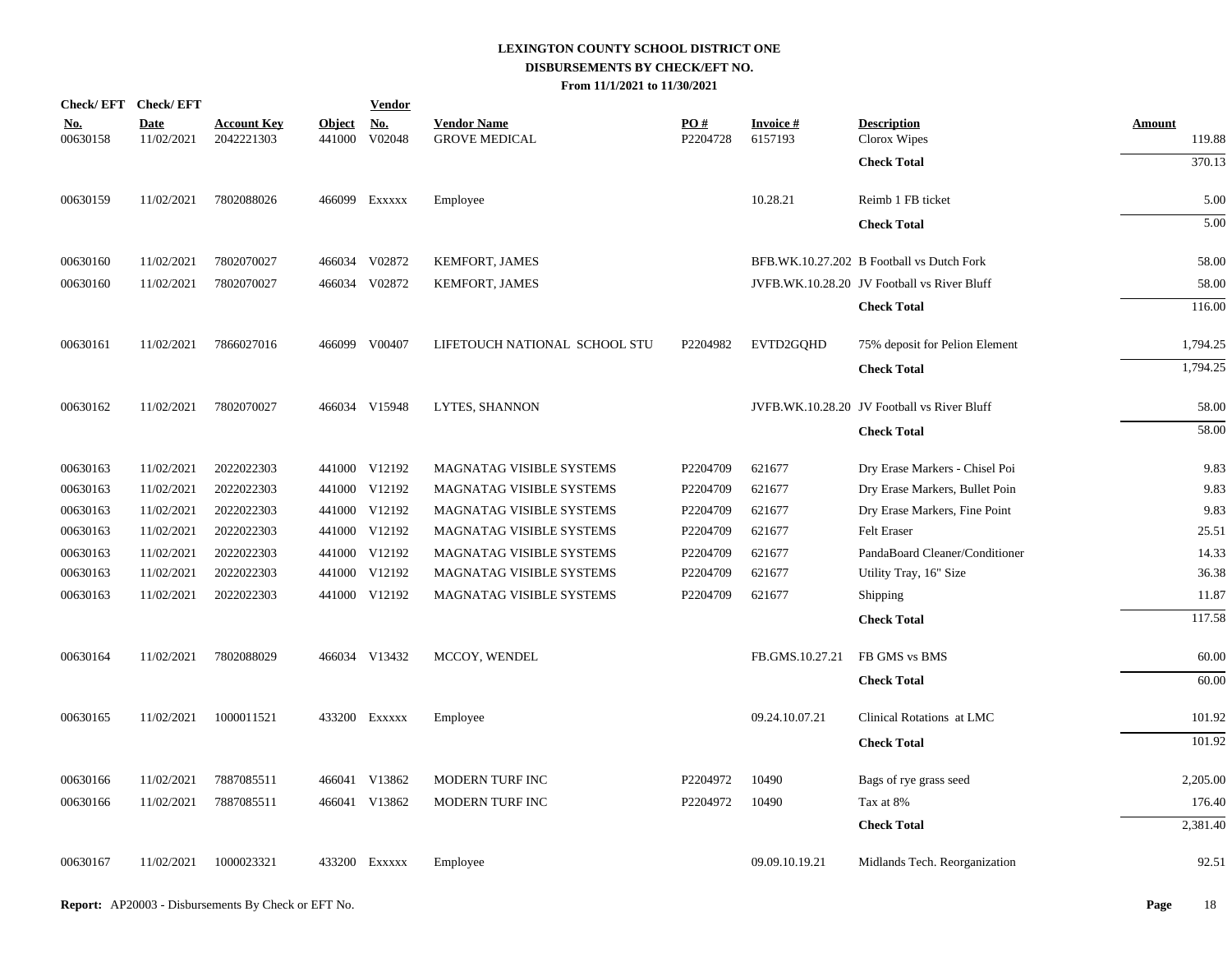|            | Check/EFT Check/EFT |                    |            | <b>Vendor</b> |                               |          |                 |                                             |                        |
|------------|---------------------|--------------------|------------|---------------|-------------------------------|----------|-----------------|---------------------------------------------|------------------------|
| <b>No.</b> | <b>Date</b>         | <b>Account Key</b> | Object No. |               | <b>Vendor Name</b>            | PO#      | <b>Invoice#</b> | <b>Description</b>                          | <b>Amount</b><br>92.51 |
|            |                     |                    |            |               |                               |          |                 | <b>Check Total</b>                          |                        |
| 00630168   | 11/02/2021          | 3560018221         |            | 441000 V12188 | <b>NEW READERS PRESS</b>      | P2204774 | 7213            | Scoreboost for the GED Test: S              | 139.50                 |
| 00630168   | 11/02/2021          | 3560018221         |            | 441000 V12188 | <b>NEW READERS PRESS</b>      | P2204774 | 7213            | Shipping                                    | 13.25                  |
|            |                     |                    |            |               |                               |          |                 | <b>Check Total</b>                          | 152.75                 |
| 00630169   | 11/02/2021          | 7802070027         | 466034     | V16403        | NEWCOMER, SAMUEL              |          |                 | BFB.WK.10.27.202 B Football vs Dutch Fork   | 58.00                  |
| 00630169   | 11/02/2021          | 7802070027         |            | 466034 V16403 | NEWCOMER, SAMUEL              |          |                 | JVFB.WK.10.28.20 JV Football vs River Bluff | 58.00                  |
|            |                     |                    |            |               |                               |          |                 | <b>Check Total</b>                          | 116.00                 |
|            |                     |                    |            |               |                               |          |                 |                                             |                        |
| 00630170   | 11/02/2021          | 1000025419         |            | 441020 V00735 | OSWALD WHOLESALE LUMBER INC   | P2204946 | 111753          | RCLC - 3/4 x 4 x 8 BC Plywood               | 1,065.72               |
|            |                     |                    |            |               |                               |          |                 | <b>Check Total</b>                          | 1,065.72               |
| 00630171   | 11/02/2021          | 1000011411         |            | 441000 V15935 | PECKNEL MUSIC COMPANY INC     | P2201271 | 673223          | Mellophone, silver plated                   | 3,021.68               |
|            |                     |                    |            |               |                               |          |                 | <b>Check Total</b>                          | 3,021.68               |
|            |                     |                    |            |               |                               |          |                 |                                             |                        |
| 00630172   | 11/02/2021          | 7802071011         | 466041     | V01861        | PERFORMANCE HEALTH SUPPLY INC | P2201039 | IN94017064      | Andover Power tape black 1.5in              | 23.28                  |
| 00630172   | 11/02/2021          | 7802071011         | 466041     | V01861        | PERFORMANCE HEALTH SUPPLY INC | P2201039 | IN94017064      | TheraBand kinesiology tape                  | 55.60                  |
| 00630172   | 11/02/2021          | 7802071011         | 466041     | V01861        | PERFORMANCE HEALTH SUPPLY INC | P2201039 | IN94017064      | Compressionette white 3"x11yd               | 191.14                 |
| 00630172   | 11/02/2021          | 7802071011         | 466041     | V01861        | PERFORMANCE HEALTH SUPPLY INC | P2201039 | IN94017064      | Dukal new sponges 4"x4" non-st              | 41.09                  |
| 00630172   | 11/02/2021          | 7802071011         | 466041     | V01861        | PERFORMANCE HEALTH SUPPLY INC | P2201039 | IN94017064      | Telfa non-adherent dressing 2x              | 64.33                  |
| 00630172   | 11/02/2021          | 7802071011         | 466041     | V01861        | PERFORMANCE HEALTH SUPPLY INC | P2201039 | IN94017064      | Triple antibiotic ointment pac              | 5.35                   |
| 00630172   | 11/02/2021          | 7802071011         | 466041     | V01861        | PERFORMANCE HEALTH SUPPLY INC | P2201039 | IN94017064      | Triple antibiotic ointment tub              | 12.52                  |
| 00630172   | 11/02/2021          | 7802071011         | 466041     | V01861        | PERFORMANCE HEALTH SUPPLY INC | P2201039 | IN94017064      | Avant hand sanitizer 1 gallon               | 29.68                  |
| 00630172   | 11/02/2021          | 7802071011         | 466041     | V01861        | PERFORMANCE HEALTH SUPPLY INC | P2201039 | IN94017064      | Good Sense multi-purpose conta              | 6.83                   |
| 00630172   | 11/02/2021          | 7802071011         | 466041     | V01861        | PERFORMANCE HEALTH SUPPLY INC | P2201039 | IN94017064      | Medique APAP extra strength bo              | 5.79                   |
| 00630172   | 11/02/2021          | 7802071011         | 466041     | V01861        | PERFORMANCE HEALTH SUPPLY INC | P2201039 | IN94017064      | Medique Diotame, chewable tabl              | 8.67                   |
| 00630172   | 11/02/2021          | 7802071011         | 466041     | V01861        | PERFORMANCE HEALTH SUPPLY INC | P2201039 | IN94017064      | Adjustable Incline board model              | 125.73                 |
| 00630172   | 11/02/2021          | 7802071011         | 466041     | V01861        | PERFORMANCE HEALTH SUPPLY INC | P2201039 | IN94017064      | Universal arm sling                         | 50.59                  |
| 00630172   | 11/02/2021          | 7802071011         | 466041     | V01861        | PERFORMANCE HEALTH SUPPLY INC | P2201039 | IN94017064      | ActiSplint                                  | 64.97                  |
| 00630172   | 11/02/2021          | 7802071011         | 466041     | V01861        | PERFORMANCE HEALTH SUPPLY INC | P2201039 | IN94017064      | Stop the Bleed - bleeding cont              | 94.03                  |
| 00630172   | 11/02/2021          | 7802071011         | 466041     | V01861        | PERFORMANCE HEALTH SUPPLY INC | P2201039 | IN94017064      | Tuning fork                                 | 20.22                  |
| 00630172   | 11/02/2021          | 7802071011         | 466041     | V01861        | PERFORMANCE HEALTH SUPPLY INC | P2201039 | IN94017064      | Hyperice Hypervolt                          | 266.43                 |
| 00630172   | 11/02/2021          | 7802071011         | 466041     | V01861        | PERFORMANCE HEALTH SUPPLY INC | P2201039 | IN94017064      | Crutch accessory kit                        | 23.49                  |
| 00630172   | 11/02/2021          | 7802071011         | 466041     | V01861        | PERFORMANCE HEALTH SUPPLY INC | P2201039 | IN94017064      | Quick adjust aluminum crutch a              | 48.74                  |
| 00630172   | 11/02/2021          | 7802071011         | 466041     | V01861        | PERFORMANCE HEALTH SUPPLY INC | P2201039 | IN94017064      | Quick Adjust aluminum crutch m              | 46.33                  |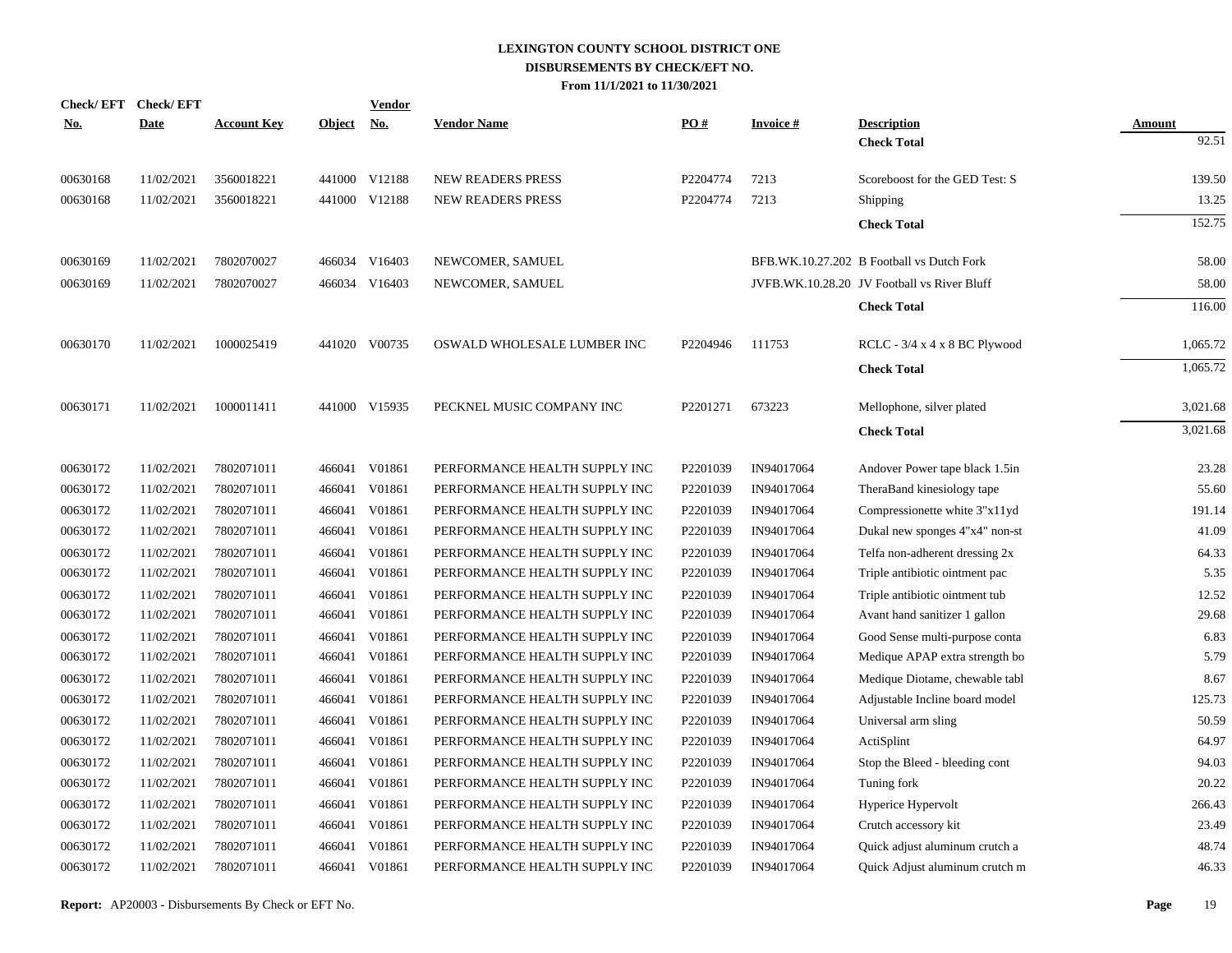|                        | Check/EFT Check/EFT       |                                  |                         | <b>Vendor</b>        |                                                     |                 |                                |                                                      |                 |
|------------------------|---------------------------|----------------------------------|-------------------------|----------------------|-----------------------------------------------------|-----------------|--------------------------------|------------------------------------------------------|-----------------|
| <u>No.</u><br>00630172 | <b>Date</b><br>11/02/2021 | <b>Account Key</b><br>7802071011 | <b>Object</b><br>466041 | <u>No.</u><br>V01861 | <b>Vendor Name</b><br>PERFORMANCE HEALTH SUPPLY INC | PO#<br>P2201039 | <b>Invoice#</b><br>IN94029300  | <b>Description</b><br>Supreme elastic bandange 6"x10 | Amount<br>45.46 |
| 00630172               | 11/02/2021                | 7802071011                       | 466041                  | V01861               | PERFORMANCE HEALTH SUPPLY INC                       | P2201039        | IN94029300                     | Power Pro bar - 700                                  | 241.62          |
| 00630172               | 11/02/2021                | 7802071011                       |                         | 466041 V01861        | PERFORMANCE HEALTH SUPPLY INC                       | P2201039        | IN94179216                     | Orthopedic felt white $1/2x21"x$                     | 26.38           |
|                        |                           |                                  |                         |                      |                                                     |                 |                                | <b>Check Total</b>                                   | 1,498.27        |
| 00630173               | 11/02/2021                | 7738019013                       |                         | 466099 V01613        | PLAYSCRIPTS INC                                     | P2205007        | 2256035                        | Reference Order #2256035                             | 120.00          |
| 00630173               | 11/02/2021                | 7738019013                       | 466099                  | V01613               | PLAYSCRIPTS INC                                     | P2205007        | 2256035                        | <b>Books</b>                                         | 142.87          |
| 00630173               | 11/02/2021                | 7738019013                       | 466099                  | V01613               | PLAYSCRIPTS INC                                     | P2205007        | 2256035                        | Archival Video License                               | 75.00           |
| 00630173               | 11/02/2021                | 7738019013                       | 466099                  | V01613               | PLAYSCRIPTS INC                                     | P2205007        | 2256035                        | Shipping Charge                                      | 6.35            |
| 00630173               | 11/02/2021                | 7738019013                       | 466099                  | V01613               | PLAYSCRIPTS INC                                     | P2205007        | 2256035                        | Handling Fee                                         | 3.45            |
|                        |                           |                                  |                         |                      |                                                     |                 |                                | <b>Check Total</b>                                   | 347.67          |
| 00630174               | 11/02/2021                | 1000025408                       |                         | 441000 V16342        | PRODUCTS UNLIMITED INC                              | P2203003        | 5073779                        | AED, Zoll Plus - Waveform Rect                       | 1,568.62        |
|                        |                           |                                  |                         |                      |                                                     |                 |                                | <b>Check Total</b>                                   | 1,568.62        |
| 00630175               | 11/02/2021                | 1000011303                       |                         | 431200 V16290        | PROMISE CONSULTING LLC                              | P2202289        | 5.P2202289                     | Daily coaching                                       | 5,200.00        |
|                        |                           |                                  |                         |                      |                                                     |                 |                                | <b>Check Total</b>                                   | 5,200.00        |
| 00630176               | 11/02/2021                | 7809027046                       |                         | 466041 V16260        | REBEL ATHLETIC INC                                  | P2110711        | SIN156278                      | Dabne Practice Set Girl, style                       | 775.75          |
| 00630176               | 11/02/2021                | 7809027046                       | 466041                  | V16260               | REBEL ATHLETIC INC                                  | P2110711        | SIN156278                      | Debne Practice Set girl style                        | 620.60          |
| 00630176               | 11/02/2021                | 7809027046                       | 466041                  | V16260               | REBEL ATHLETIC INC                                  | P2110711        | SIN156278                      | Dabne Practice Set Boy style P                       | 42.80           |
| 00630176               | 11/02/2021                | 7809027046                       |                         | 466041 V16260        | REBEL ATHLETIC INC                                  | P2110711        | SIN156278                      | Dabne Practice Set boy style 4                       | 34.24           |
| 00630176               | 11/02/2021                | 7809027046                       | 466041                  | V16260               | REBEL ATHLETIC INC                                  | P2110711        | SIN156278                      | Shipping                                             | 126.90          |
| 00630176               | 11/02/2021                | 7810027011                       |                         | 466041 V16260        | REBEL ATHLETIC INC                                  | P2202374        | SIN186985                      | Girls full length shell                              | 2,073.66        |
| 00630176               | 11/02/2021                | 7810027011                       | 466041                  | V16260               | REBEL ATHLETIC INC                                  | P2202374        | SIN186985                      | Girls school poly skirt                              | 1,382.44        |
| 00630176               | 11/02/2021                | 7810027011                       |                         | 466041 V16260        | REBEL ATHLETIC INC                                  | P2202374        | SIN186985                      | shipping                                             | 102.00          |
|                        |                           |                                  |                         |                      |                                                     |                 |                                | <b>Check Total</b>                                   | 5,158.39        |
| 00630177               | 11/02/2021                | 7887027034                       |                         | 466034 V14301        | ROYSTER, DEREK SCOTT                                |                 | CFB.PHMS.10.26.2 PHMS Football |                                                      | 80.00           |
|                        |                           |                                  |                         |                      |                                                     |                 |                                | <b>Check Total</b>                                   | 80.00           |
| 00630178               | 11/02/2021                | 1000011346                       |                         | 441000 V16452        | SCHOOL SPECIALTY LLC                                | P2201709        | 208128236095                   | EID0000656PAINT WATERCOLOR LIQ                       | 69.53           |
| 00630178               | 11/02/2021                | 1000011346                       |                         | 441000 V16452        | SCHOOL SPECIALTY LLC                                | P2201709        | 208128236095                   | EID0000656SCRATCH ART ETCH STY                       | 15.78           |
| 00630178               | 11/02/2021                | 1000011346                       |                         | 441000 V16452        | SCHOOL SPECIALTY LLC                                | P2201709        | 208128236095                   | EID0000656PAPER MIXED MEDIA CA                       | 67.02           |
| 00630178               | 11/02/2021                | 1000011346                       |                         | 441000 V16452        | SCHOOL SPECIALTY LLC                                | P2201709        | 208128236095                   | EID0000656PAPER DRAWING GRAY 1                       | 113.08          |
| 00630178               | 11/02/2021                | 1000011346                       |                         | 441000 V16452        | SCHOOL SPECIALTY LLC                                | P2201709        | 208128236095                   | EID0000656ACETATE CLEAR 003 MI                       | 83.37           |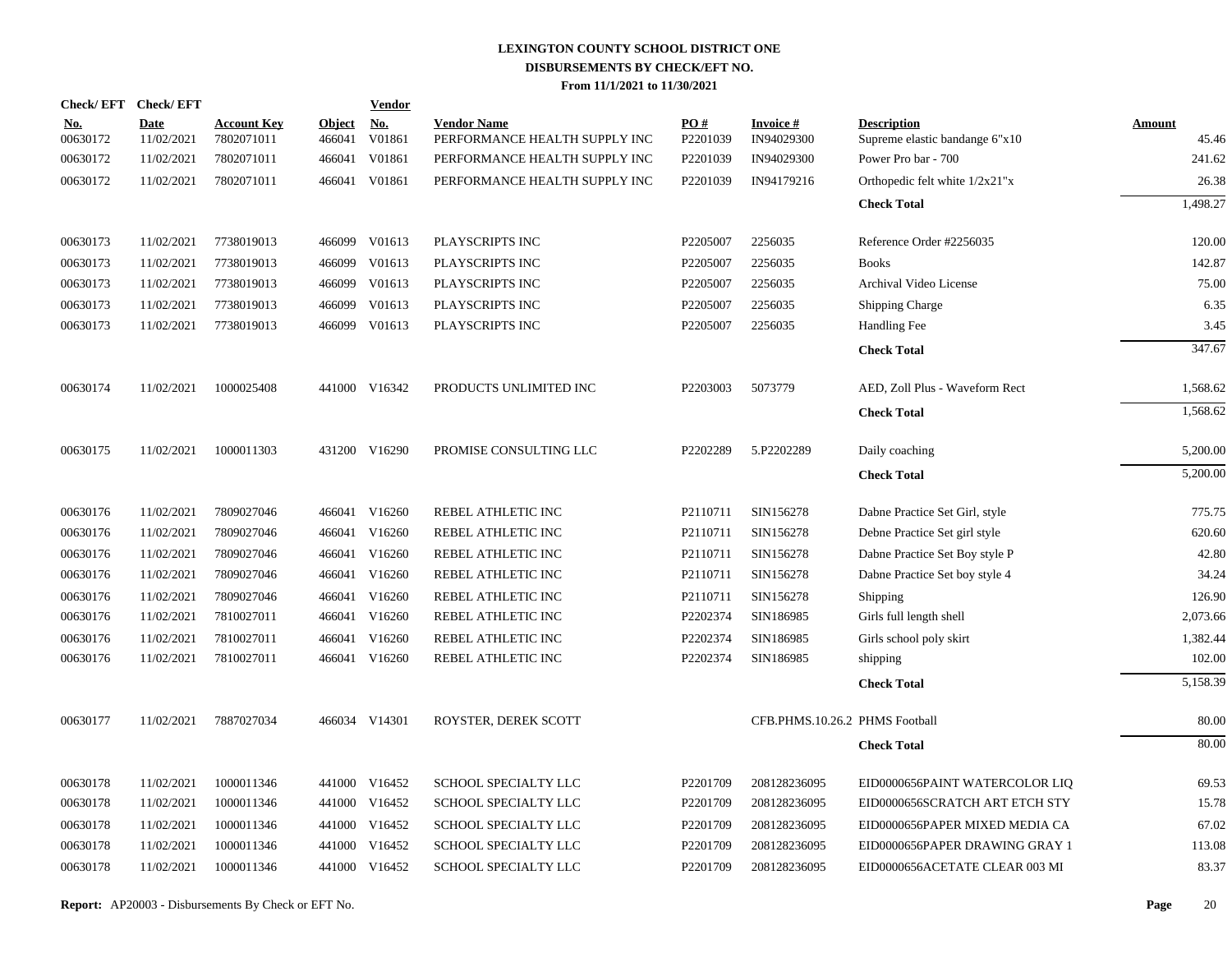| Check/EFT Check/EFT    |                           |                                  |                      | <b>Vendor</b> |                                            |                               |                                 |                                                      |                         |
|------------------------|---------------------------|----------------------------------|----------------------|---------------|--------------------------------------------|-------------------------------|---------------------------------|------------------------------------------------------|-------------------------|
| <u>No.</u><br>00630178 | <b>Date</b><br>11/02/2021 | <b>Account Key</b><br>1000011346 | Object No.<br>441000 | V16452        | <b>Vendor Name</b><br>SCHOOL SPECIALTY LLC | $\underline{PO#}$<br>P2201709 | <b>Invoice#</b><br>208128236095 | <b>Description</b><br>EID0000656BOARD RAILROAD 22X28 | <b>Amount</b><br>183.57 |
| 00630178               | 11/02/2021                | 1000011346                       |                      | 441000 V16452 | SCHOOL SPECIALTY LLC                       | P2201709                      | 208128236095                    | EID0000656PENCIL DRAWING 2B PA                       | 34.60                   |
| 00630178               | 11/02/2021                | 1000011346                       |                      | 441000 V16452 | SCHOOL SPECIALTY LLC                       | P2201709                      | 208128236095                    | EID0000656PENCIL DRAWING 4B PA                       | 34.60                   |
| 00630178               | 11/02/2021                | 1000011346                       |                      | 441000 V16452 | SCHOOL SPECIALTY LLC                       | P2201709                      | 208128236095                    | EID0000656PASTEL OIL CRAYPAS                         | 16.24                   |
| 00630178               | 11/02/2021                | 1000011346                       |                      | 441000 V16452 | SCHOOL SPECIALTY LLC                       | P2201709                      | 208128236095                    | EID0000656MARKER SHARPIE BLACK                       | 111.24                  |
| 00630178               | 11/02/2021                | 1000011346                       |                      | 441000 V16452 | SCHOOL SPECIALTY LLC                       | P2201709                      | 208128236095                    | EID0000656ERASERS ECONOMY KNEA                       | 66.73                   |
| 00630178               | 11/02/2021                | 1000011346                       |                      | 441000 V16452 | SCHOOL SPECIALTY LLC                       | P2201709                      | 208128236095                    | EID0000656WIRE LIGHT GAUGE ART                       | 35.82                   |
| 00630178               | 11/02/2021                | 1000011346                       |                      | 441000 V16452 | SCHOOL SPECIALTY LLC                       | P2201709                      | 208128236095                    | EID0000656TOOLS MODELING SET O                       | 40.75                   |
| 00630178               | 11/02/2021                | 1000011346                       |                      | 441000 V16452 | SCHOOL SPECIALTY LLC                       | P2201709                      | 208128236095                    | EID0000656PAPER NEWSPRINT 12X1                       | 16.67                   |
| 00630178               | 11/02/2021                | 1000011444                       |                      | 441000 V16452 | SCHOOL SPECIALTY LLC                       | P2204405                      | 208128877497                    | Sharpie Ultra Fine Point Perma                       | 20.01                   |
| 00630178               | 11/02/2021                | 1000011444                       |                      | 441000 V16452 | SCHOOL SPECIALTY LLC                       | P2204405                      | 208128877497                    | <b>TruRay Sulphite Construction P</b>                | 15.54                   |
| 00630178               | 11/02/2021                | 1000011444                       |                      | 441000 V16452 | SCHOOL SPECIALTY LLC                       | P2204405                      | 208128877497                    | TruRay Sulphite Construction P                       | 3.88                    |
| 00630178               | 11/02/2021                | 1000011444                       |                      | 441000 V16452 | SCHOOL SPECIALTY LLC                       | P2204405                      | 208128877497                    | Canson XL Heavy Weight Waterco                       | 37.81                   |
| 00630178               | 11/02/2021                | 1000011444                       |                      | 441000 V16452 | SCHOOL SPECIALTY LLC                       | P2204405                      | 208128877497                    | Sax True Flow Heavy Body Acryl                       | 14.46                   |
| 00630178               | 11/02/2021                | 1000011444                       |                      | 441000 V16452 | SCHOOL SPECIALTY LLC                       | P2204405                      | 208128877497                    | Sax True Flow Heavy Body Acryl                       | 14.46                   |
| 00630178               | 11/02/2021                | 1000011444                       |                      | 441000 V16452 | SCHOOL SPECIALTY LLC                       | P2204405                      | 208128877497                    | XACTO Replacement Blade No 11                        | 11.12                   |
| 00630178               | 11/02/2021                | 1000011444                       |                      | 441000 V16452 | SCHOOL SPECIALTY LLC                       | P2204405                      | 208128877497                    | Elmers Washable School Glue St                       | 70.36                   |
| 00630178               | 11/02/2021                | 1000011444                       |                      | 441000 V16452 | SCHOOL SPECIALTY LLC                       | P2204405                      | 208128877497                    | Chroma Acrylic Essential Pint                        | 5.91                    |
|                        |                           |                                  |                      |               |                                            |                               |                                 | <b>Check Total</b>                                   | 1,082.55                |
| 00630179               | 11/02/2021                | 7802070013                       |                      | 466099 V16164 | <b>SCOTT MILES PHOTOGRAPHY</b>             | P2205008                      | P2205008.GHS                    | Senior Night Photograph Link                         | 50.00                   |
|                        |                           |                                  |                      |               |                                            |                               |                                 | <b>Check Total</b>                                   | 50.00                   |
| 00630180               | 11/02/2021                | 1000011513                       |                      | 433200 Exxxxx | Employee                                   |                               | 09.17.10.28.21                  | <b>Clinical Rotations</b>                            | 323.68                  |
|                        |                           |                                  |                      |               |                                            |                               |                                 | <b>Check Total</b>                                   | 323.68                  |
| 00630181               | 11/02/2021                | 7887072044                       |                      | 466034 V16514 | SIMPSON JR, TRENT M                        |                               |                                 | JVFBALL/DFORK/ JVFBALL VS DFORK                      | 62.50                   |
|                        |                           |                                  |                      |               |                                            |                               |                                 | <b>Check Total</b>                                   | 62.50                   |
| 00630182               | 11/02/2021                | 7725019038                       |                      | 466037 V10104 | SMARTPHONE MEDIC LLC                       | P2204011                      | 1597                            | 5th/6th gen-Glass/Digitizer Re                       | 474.00                  |
| 00630182               | 11/02/2021                | 7725019038                       |                      | 466037 V10104 | SMARTPHONE MEDIC LLC                       | P2204011                      | 1597                            | 5th/6th gen - replace adhesive                       | 90.00                   |
| 00630182               | 11/02/2021                | 7725019039                       |                      | 466037 V10104 | SMARTPHONE MEDIC LLC                       | P2204000                      | 1598                            | 5th/6th gen-Glass/Digitizer Re                       | 158.00                  |
| 00630182               | 11/02/2021                | 7725019039                       |                      | 466037 V10104 | SMARTPHONE MEDIC LLC                       | P2204000                      | 1598                            | 5th/6th gen - replace adhesive                       | 30.00                   |
|                        |                           |                                  |                      |               |                                            |                               |                                 | <b>Check Total</b>                                   | 752.00                  |
| 00630183               | 11/02/2021                | 2042212503                       |                      | 441000 V14848 | SONOVA USA INC                             | P2203235                      | 5134783084                      | <b>ROGER INSTALLER</b>                               | 201.50                  |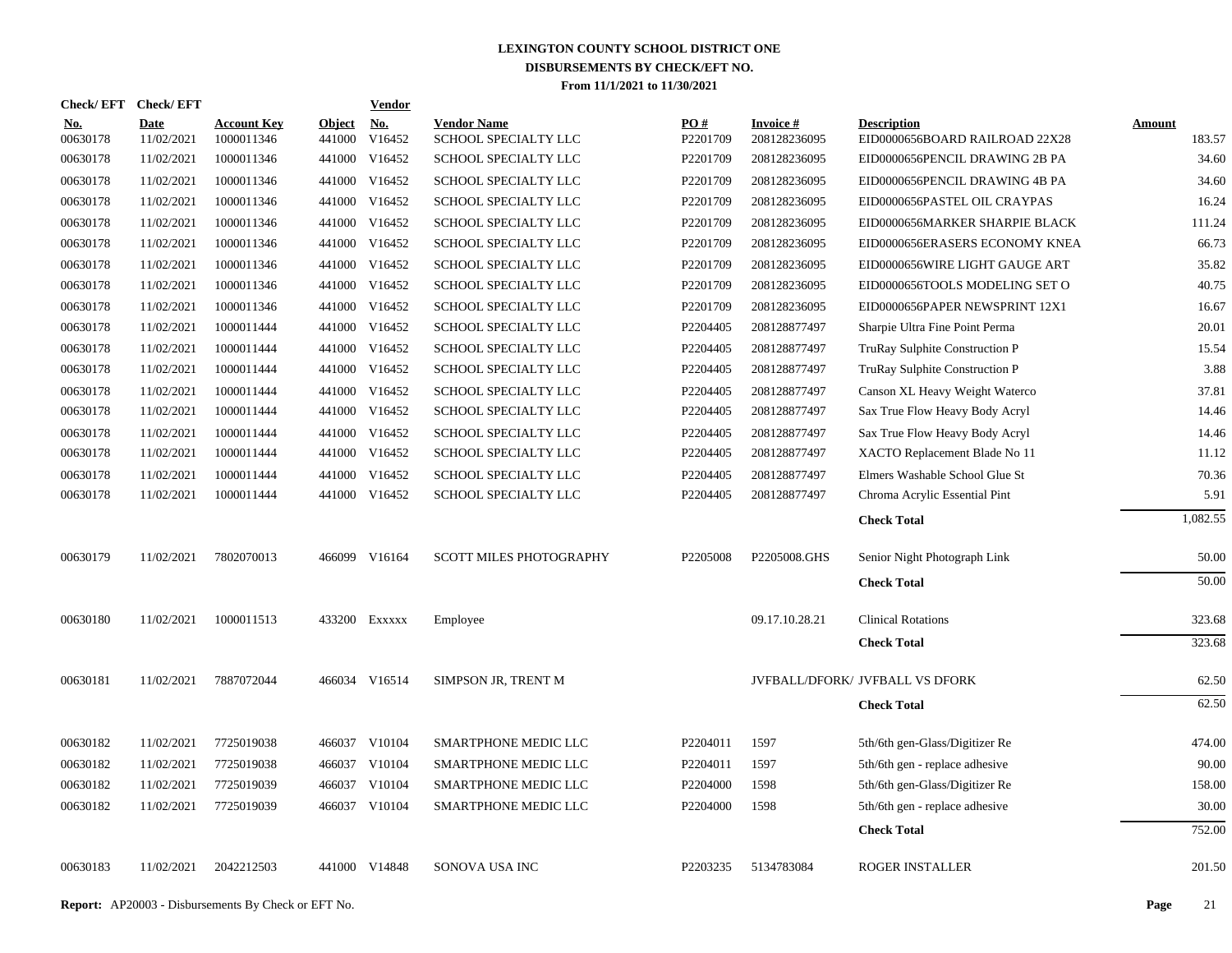| Check/EFT Check/EFT    |                           |                                  |                         | <b>Vendor</b>        |                                         |                 |                               |                                                |                           |
|------------------------|---------------------------|----------------------------------|-------------------------|----------------------|-----------------------------------------|-----------------|-------------------------------|------------------------------------------------|---------------------------|
| <u>No.</u><br>00630183 | <b>Date</b><br>11/02/2021 | <b>Account Key</b><br>2042212503 | <b>Object</b><br>441000 | <b>No.</b><br>V14848 | <b>Vendor Name</b><br>SONOVA USA INC    | PO#<br>P2203235 | <b>Invoice#</b><br>5134783084 | <b>Description</b><br>ROGER X (02) (CHAMPAGNE) | <b>Amount</b><br>3,224.00 |
| 00630183               | 11/02/2021                | 2042212503                       | 441000                  | V14848               | SONOVA USA INC                          | P2203235        | 5134783084                    | ROGER 14 FOR PEDIATRICS (02) (                 | 806.00                    |
| 00630183               | 11/02/2021                | 2042212503                       | 441000                  | V14848               | SONOVA USA INC                          | P2203235        | 5134783084                    | ROGER TOUCHSCREEN MIC                          | 2,685.00                  |
| 00630183               | 11/02/2021                | 2042212503                       | 441000                  | V14848               | SONOVA USA INC                          | P2203235        | 5134783084                    | PROTECTIVE COVER ROGER 14                      | 2.50                      |
| 00630183               | 11/02/2021                | 2042212503                       | 441000                  | V14848               | SONOVA USA INC                          | P2203235        | 5134783084                    | <b>SHIPPING</b>                                | 19.99                     |
| 00630183               | 11/02/2021                | 2042212503                       | 441000                  | V14848               | SONOVA USA INC                          | P2204318        | 5134795415                    | ROGER X (02) (CHAMPAGNE)                       | 1,631.99                  |
| 00630183               | 11/02/2021                | 2042212503                       | 441000                  | V14848               | SONOVA USA INC                          | P2204318        | 5134795415                    | ROGER INSTALLER                                | 0.00                      |
| 00630183               | 11/02/2021                | 2042212503                       |                         | 441000 V14848        | SONOVA USA INC                          | P2204318        | 5134795415                    | AUDIO SHOE OTICON FM10                         | 100.00                    |
|                        |                           |                                  |                         |                      |                                         |                 |                               | <b>Check Total</b>                             | 8,670.98                  |
| 00630184               | 11/02/2021                | 1000025419                       |                         | 441020 V00302        | SOUTHEASTERN PAPER GROUP                | P2204893        | 5392852                       | NITTANY PAPER TOWEL NP-5301 MU                 | 350.96                    |
| 00630184               | 11/02/2021                | 1000025420                       |                         | 441020 V00302        | SOUTHEASTERN PAPER GROUP                | P2204964        | 5394544                       | CENTER PULL PAPER TOWEL 120932                 | 1,052.29                  |
|                        |                           |                                  |                         |                      |                                         |                 |                               | <b>Check Total</b>                             | 1,403.25                  |
| 00630185               | 11/02/2021                | 7748019015                       |                         | 466041 V00534        | SOUTHEASTERN PERFORMANCE APPAR P2203875 |                 | 472014                        | full tuxedo ensemble                           | 96.00                     |
| 00630185               | 11/02/2021                | 7748027015                       | 466041                  | V00534               | SOUTHEASTERN PERFORMANCE APPAR P2203875 |                 | 472014                        | pearl drop earrings pierced                    | 36.00                     |
| 00630185               | 11/02/2021                | 7748027015                       |                         | 466041 V00534        | SOUTHEASTERN PERFORMANCE APPAR P2203875 |                 | 472014                        | pearl necklace 16"                             | 18.00                     |
| 00630185               | 11/02/2021                | 7748027015                       | 466041                  | V00534               | SOUTHEASTERN PERFORMANCE APPAR P2203875 |                 | 472014                        | sasha dress                                    | 384.00                    |
| 00630185               | 11/02/2021                | 7748027015                       |                         | 466041 V00534        | SOUTHEASTERN PERFORMANCE APPAR P2203875 |                 | 472014                        | shipping                                       | 37.38                     |
|                        |                           |                                  |                         |                      |                                         |                 |                               | <b>Check Total</b>                             | 571.38                    |
| 00630186               | 11/02/2021                | 2240125116                       |                         | 433100 V00208        | STATE DEPARTMENT OF EDUCATION           |                 | 10.01-10.31.21                | 31796.1                                        | 607.60                    |
| 00630186               | 11/02/2021                | 2240125116                       |                         | 433100 V00208        | STATE DEPARTMENT OF EDUCATION           |                 | 10.01-10.31.21                | 31796.2                                        | 686.96                    |
|                        |                           |                                  |                         |                      |                                         |                 |                               | <b>Check Total</b>                             | 1,294.56                  |
| 00630187               | 11/02/2021                | 1000025413                       |                         | 447000 V01108        | <b>SUBURBAN PROPANE</b>                 |                 | 1053-207750                   | Propane                                        | 1,952.27                  |
| 00630187               | 11/02/2021                | 1000025413                       |                         | 447000 V01108        | <b>SUBURBAN PROPANE</b>                 |                 | 1053-207751                   | Propane                                        | 477.67                    |
|                        |                           |                                  |                         |                      |                                         |                 |                               | <b>Check Total</b>                             | 2,429.94                  |
| 00630188               | 11/02/2021                | 1000022244                       |                         | 441000 V00074        | THE LIBRARY STORE                       | P2204161        | 534624                        | Open-Edge Adjustable Book Jack                 | 54.54                     |
| 00630188               | 11/02/2021                | 1000022244                       |                         | 441000 V00074        | THE LIBRARY STORE                       | P2204161        | 534624                        | Open-Edge Adjustable Book Jack                 | 19.46                     |
| 00630188               | 11/02/2021                | 1000022244                       | 441000                  | V00074               | THE LIBRARY STORE                       | P2204161        | 534624                        | Scotch 845 Book Tape                           | 25.42                     |
| 00630188               | 11/02/2021                | 1000022244                       |                         | 441000 V00074        | THE LIBRARY STORE                       | P2204161        | 534624                        | Shipping                                       | 13.51                     |
|                        |                           |                                  |                         |                      |                                         |                 |                               | <b>Check Total</b>                             | 112.93                    |
| 00630189               | 11/02/2021                | 7802082527                       |                         | 466099 V10542        | THE TROPHY & AWARDS CENTER              | P2204995        | 17493                         | 2 Fall Tennis Plaques                          | 41.73                     |
|                        |                           |                                  |                         |                      |                                         |                 |                               |                                                |                           |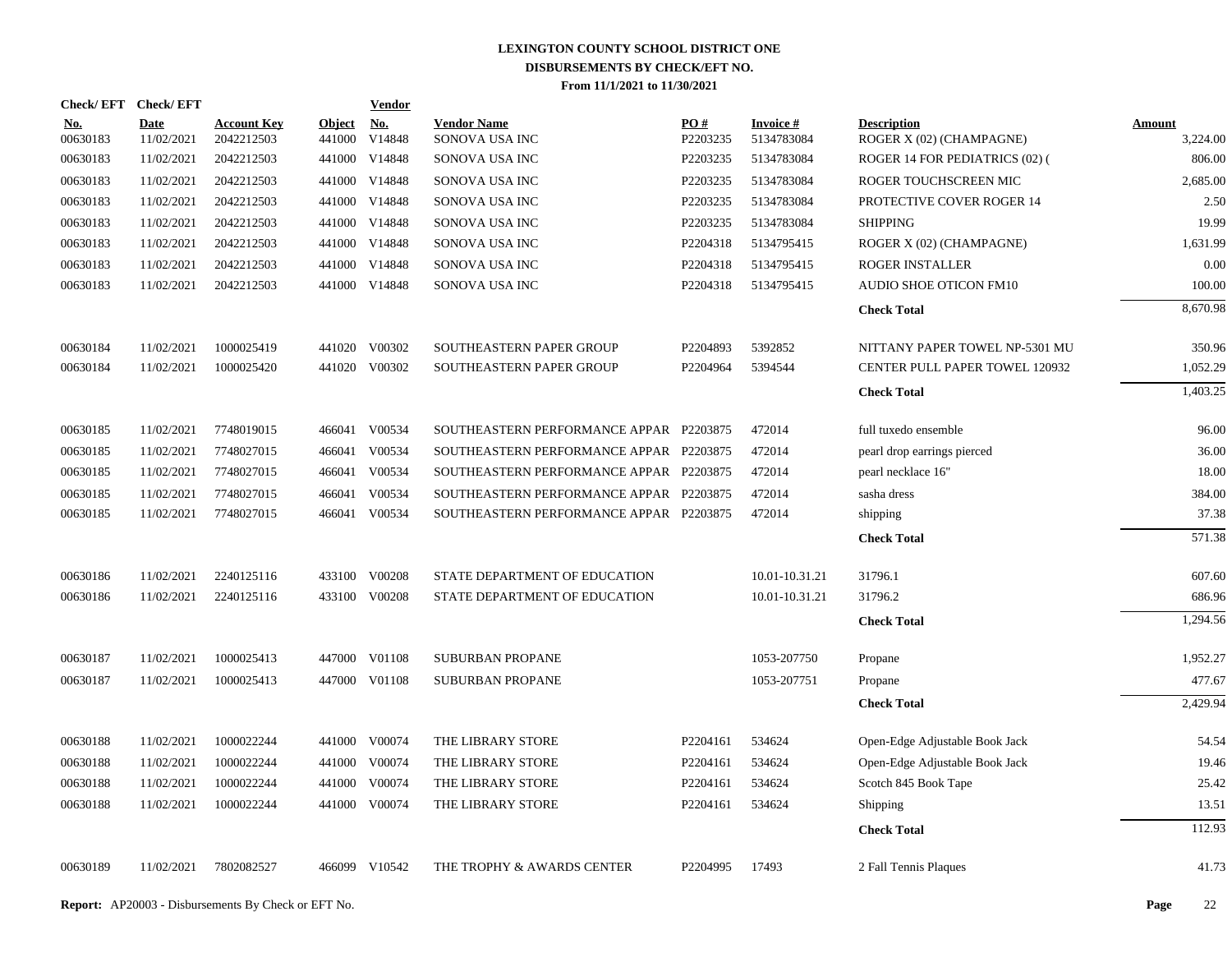| <b>Check/EFT</b>       | <b>Check/EFT</b>          |                                  |               | <b>Vendor</b>               |                                                                                                                                                                                                                                                                                                                                 |                 |                    |                                             |                                                             |
|------------------------|---------------------------|----------------------------------|---------------|-----------------------------|---------------------------------------------------------------------------------------------------------------------------------------------------------------------------------------------------------------------------------------------------------------------------------------------------------------------------------|-----------------|--------------------|---------------------------------------------|-------------------------------------------------------------|
| <u>No.</u><br>00630189 | <b>Date</b><br>11/02/2021 | <u>Account Key</u><br>7802082527 | <b>Object</b> | $\underline{\mathrm{No}}$ . | <b>Vendor Name</b><br>THE TROPHY & AWARDS CENTER                                                                                                                                                                                                                                                                                | PO#<br>P2204995 | Invoice #<br>17493 | <b>Description</b><br>1 Trophy girls Tennis | Amount<br>10.17                                             |
|                        |                           |                                  |               |                             |                                                                                                                                                                                                                                                                                                                                 |                 |                    | <b>Check Total</b>                          | 51.90                                                       |
| 00630190               | 11/02/2021                | 6000025641                       |               |                             | <b>USA SUPPLY</b>                                                                                                                                                                                                                                                                                                               | P2203417        | 2096557            | Solid Dishmachine Detergent                 | 77.58                                                       |
| 00630190               | 11/02/2021                | 6000025641                       |               |                             | <b>USA SUPPLY</b>                                                                                                                                                                                                                                                                                                               | P2203417        | 2096557            | Liquid Dishmachine Rinse Agent              | 239.68                                                      |
| 00630190               | 11/02/2021                | 6000025641                       |               |                             | <b>USA SUPPLY</b>                                                                                                                                                                                                                                                                                                               | P2203417        | 2096557            | Pot and Pan Detergent                       | 36.38                                                       |
| 00630190               | 11/02/2021                | 6000025641                       |               |                             | <b>USA SUPPLY</b>                                                                                                                                                                                                                                                                                                               | P2203417        | 2096557            | Sanitizer Quat Tablets                      | 31.03                                                       |
|                        |                           |                                  |               |                             |                                                                                                                                                                                                                                                                                                                                 |                 |                    | <b>Check Total</b>                          | 384.67                                                      |
| 00630191               | 11/02/2021                | 7892027043                       |               |                             | VARSITY SPIRIT FASHIONS AND SU                                                                                                                                                                                                                                                                                                  | P2204210        | 28913767           | Varsity Ascend Black                        | 385.20                                                      |
| 00630191               | 11/02/2021                | 7892027043                       |               |                             | VARSITY SPIRIT FASHIONS AND SU                                                                                                                                                                                                                                                                                                  | P2204210        | 28913767           | Shipping & Handling                         | 25.68                                                       |
|                        |                           |                                  |               |                             |                                                                                                                                                                                                                                                                                                                                 |                 |                    | <b>Check Total</b>                          | 410.88                                                      |
| 00630192               | 11/02/2021                | 3260011303                       |               |                             | WARDS NATURAL SCIENCE EST LLC                                                                                                                                                                                                                                                                                                   | P2203367        | 8806164365         | Bromothymol blue, 500 mL                    | 14.19                                                       |
| 00630192               | 11/02/2021                | 3260011303                       |               |                             | WARDS NATURAL SCIENCE EST LLC                                                                                                                                                                                                                                                                                                   | P2203367        | 8806164365         | Phenolphthalein indicator solu              | 21.55                                                       |
| 00630192               | 11/02/2021                | 3260011303                       |               |                             | WARDS NATURAL SCIENCE EST LLC                                                                                                                                                                                                                                                                                                   | P2203367        | 8806164365         | Sodium hydroxide, 0.1M, 500mL               | 5.72                                                        |
| 00630192               | 11/02/2021                | 3260011303                       |               |                             | WARDS NATURAL SCIENCE EST LLC                                                                                                                                                                                                                                                                                                   | P2203367        | 8806164365         | Hazardous materials fee                     | 27.53                                                       |
|                        |                           |                                  |               |                             |                                                                                                                                                                                                                                                                                                                                 |                 |                    | <b>Check Total</b>                          | 68.99                                                       |
| 00630193               | 11/02/2021                | 7887027034                       |               |                             | WILLIS, WILLIAM J                                                                                                                                                                                                                                                                                                               |                 |                    |                                             | 80.00                                                       |
|                        |                           |                                  |               |                             |                                                                                                                                                                                                                                                                                                                                 |                 |                    | <b>Check Total</b>                          | 80.00                                                       |
| 00630194               | 11/02/2021                | 7802088030                       |               |                             | WOOLEY, MICHAEL CRAIG                                                                                                                                                                                                                                                                                                           |                 |                    |                                             | 65.00                                                       |
|                        |                           |                                  |               |                             |                                                                                                                                                                                                                                                                                                                                 |                 |                    | <b>Check Total</b>                          | 65.00                                                       |
| 00630195               | 11/02/2021                | 1000011142                       |               |                             | <b>BG ENTERPRISES</b>                                                                                                                                                                                                                                                                                                           | P2200475        | P2200475.MGE       | 2021-2022 Student Homework Pla              | 1,660.00                                                    |
| 00630195               | 11/02/2021                | 1000011142                       |               |                             | <b>BG ENTERPRISES</b>                                                                                                                                                                                                                                                                                                           | P2200475        | P2200475.MGE       | Shipping                                    | 295.00                                                      |
| 00630195               | 11/02/2021                | 1000011142                       |               |                             | <b>BG ENTERPRISES</b>                                                                                                                                                                                                                                                                                                           | P2200475        | P2200475.MGE       | 2 Color Covers                              | 65.00                                                       |
| 00630195               | 11/02/2021                | 1000011142                       |               |                             | <b>BG ENTERPRISES</b>                                                                                                                                                                                                                                                                                                           | P2200475        | P2200475.MGE       | 2 Special PMS Colors (464 BROW              | 110.00                                                      |
|                        |                           |                                  |               |                             |                                                                                                                                                                                                                                                                                                                                 |                 |                    | <b>Check Total</b>                          | 2,130.00                                                    |
| 00630196               | 11/02/2021                | 7802080013                       |               |                             | <b>GEORGETOWN HIGH SCHOOL</b>                                                                                                                                                                                                                                                                                                   | P2205006        | P2205006.GHS       | Volleyball 1st Round Playoff S              | 243.85                                                      |
|                        |                           |                                  |               |                             |                                                                                                                                                                                                                                                                                                                                 |                 |                    | <b>Check Total</b>                          | 243.85                                                      |
| 00630197               | 11/02/2021                | 7802079027                       |               |                             | LUGOFF ELGIN HIGH SCHOOL                                                                                                                                                                                                                                                                                                        | P2204994        | P2204994.WKH       | Entry Fee wrestling Lugoff Elg              | 75.00                                                       |
|                        |                           |                                  |               |                             | 466099 V10542<br>441000 V02364<br>441000 V02364<br>441000 V02364<br>441000 V02364<br>466099 V12911<br>466099 V12911<br>441000 V14086<br>441000 V14086<br>441000 V14086<br>441000 V14086<br>466034 V02848<br>466034 V15964<br>436000 V00721<br>436000 V00721<br>436000 V00721<br>436000 V00721<br>466099 V11407<br>466064 V01170 |                 |                    |                                             | CFB.PHMS.10.26.2 PHMS Football<br>BFB-PMS.10.27.21 Football |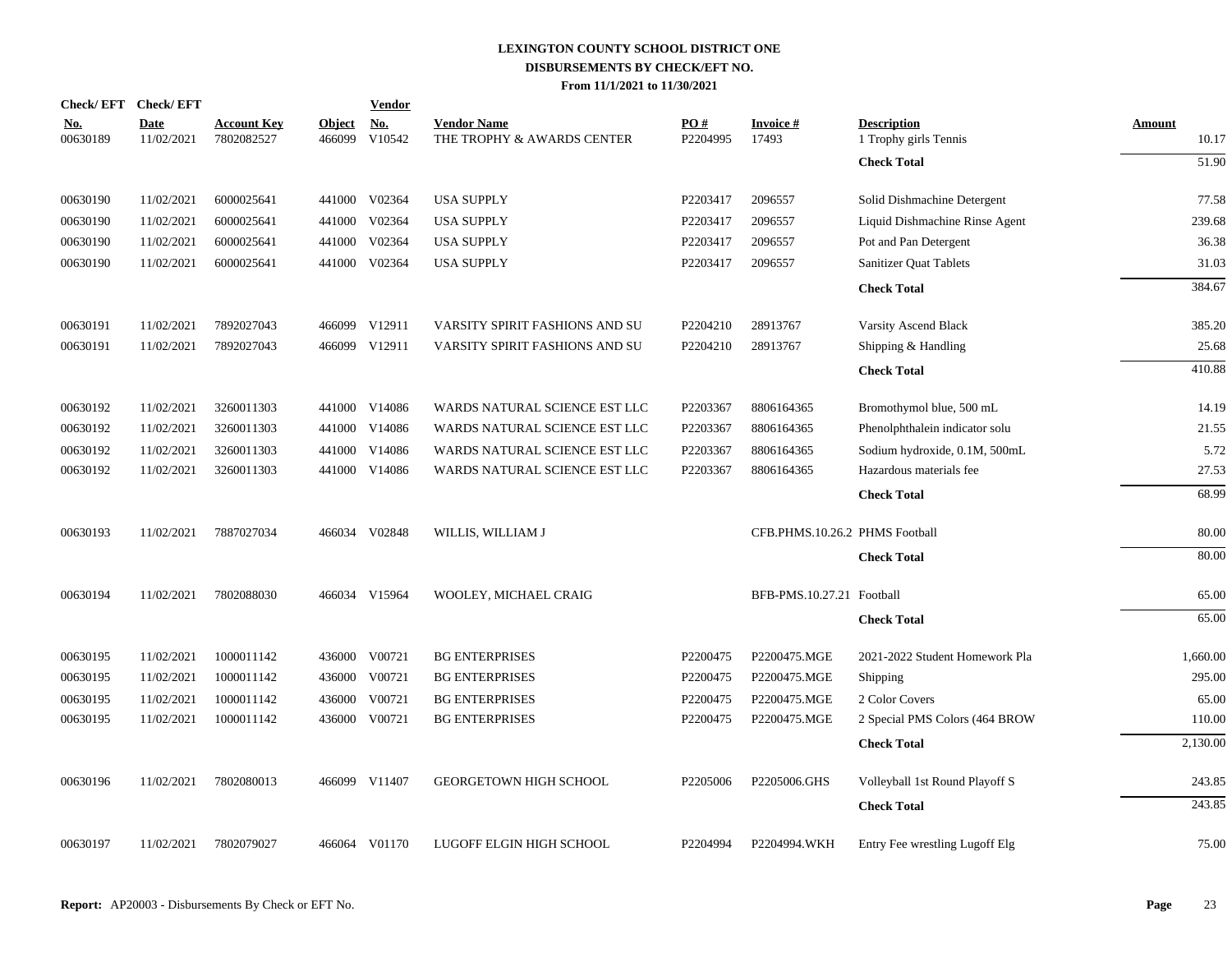| <b>Check/EFT</b> | <b>Check/EFT</b> |                    |               | <b>Vendor</b> |                                   |                      |                 |                                      |              |
|------------------|------------------|--------------------|---------------|---------------|-----------------------------------|----------------------|-----------------|--------------------------------------|--------------|
| <u>No.</u>       | <b>Date</b>      | <b>Account Key</b> | <b>Object</b> | <b>No.</b>    | <b>Vendor Name</b>                | PO#                  | <b>Invoice#</b> | <b>Description</b>                   | Amount       |
|                  |                  |                    |               |               |                                   |                      |                 | <b>Check Total</b>                   | 75.00        |
| 00630198         | 11/02/2021       | 7802083527         |               | 466064 V14631 | RUTLEDGE, ANDREW A                | P2204794             | P2204794.WKH    | Swim Director Fee                    | 25.00        |
| 00630198         | 11/02/2021       | 7802083511         |               | 466064 V14631 | RUTLEDGE, ANDREW A                | P2204990             | P2204990.LHS    | Swim director's fee                  | 25.00        |
|                  |                  |                    |               |               |                                   |                      |                 | <b>Check Total</b>                   | 50.00        |
| 00630199         | 11/02/2021       | 1000011515         |               | 433200 V01336 | SC ASSOCIATION CAREER AND TECH    | P2204988             | P2204988.PHS    | Membership                           | 65.00        |
|                  |                  |                    |               |               |                                   |                      |                 | <b>Check Total</b>                   | 65.00        |
| 00630200         | 11/02/2021       | 7802072013         |               | 466099 V01732 | SC ATHLETIC COACHES ASSOCIATIO    | P <sub>2205005</sub> | P2205005.GHS    | Touchstone Energy Coop North S       | 300.00       |
|                  |                  |                    |               |               |                                   |                      |                 | <b>Check Total</b>                   | 300.00       |
| 00630201         | 11/02/2021       | 7887081511         |               | 466064 V16754 | THE COUNTRY CLUB OF SOUTH CARO    | P2204974             | P2204974.LHS    | Players for state tournament o       | 1,760.00     |
| 00630201         | 11/02/2021       | 7887081511         |               | 466064 V16754 | THE COUNTRY CLUB OF SOUTH CARO    | P2204974             | P2204974.LHS    | Players for state tournament o       | 1,760.00     |
|                  |                  |                    |               |               |                                   |                      |                 | <b>Check Total</b>                   | 3,520.00     |
| 00630202         | 11/02/2021       | 1000025204         |               | 433200 Exxxxx | Employee                          |                      | 10.01.10.28.21  | <b>Banking Errands</b>               | 49.62        |
|                  |                  |                    |               |               |                                   |                      |                 | <b>Check Total</b>                   | 49.62        |
| 00630203         | 11/02/2021       | 1000023327         |               | 433200 V01633 | DISNEY'S CORONADO SPRINGS RESO    | P2204998             | 512911538260    | <b>HOTEL FOR BLUE RIBBON SCHOOLS</b> | 1,593.00     |
| 00630203         | 11/02/2021       | 1000023327         | 433200        | V01633        | DISNEY'S CORONADO SPRINGS RESO    | P2204998             | 512911538260    | HOTEL FOR BLUE RIBBON SCHOOLS        | $-396.00$    |
| 00630203         | 11/02/2021       | 1000023327         | 433200        | V01633        | DISNEY'S CORONADO SPRINGS RESO    | P2204998             | 512911538260    | HOTEL FOR BLUE RIBBON SCHOOLS        | 1,593.00     |
| 00630203         | 11/02/2021       | 1000023327         |               | 433200 V01633 | DISNEY'S CORONADO SPRINGS RESO    | P2204998             | 512911538260    | HOTEL FOR BLUE RIBBON SCHOOLS        | $-396.00$    |
|                  |                  |                    |               |               |                                   |                      |                 | <b>Check Total</b>                   | 2,394.00     |
| 00630204         | 11/02/2021       | 1000000000         |               | 245000 V01209 | EMPLOYEE INSURANCE PROGRAM        |                      | 11/1/2021       | <b>Employer Share Dental</b>         | 46,717.40    |
| 00630204         | 11/02/2021       | 1000000000         |               | 245000 V01209 | EMPLOYEE INSURANCE PROGRAM        |                      | 11/1/2021       | <b>Employee Dental</b>               | 29,572.54    |
| 00630204         | 11/02/2021       | 1000000000         |               | 245010 V01209 | EMPLOYEE INSURANCE PROGRAM        |                      | 11/1/2021       | <b>Dental Plus</b>                   | 100,762.60   |
| 00630204         | 11/02/2021       | 1000000000         |               | 245020 V01209 | EMPLOYEE INSURANCE PROGRAM        |                      | 11/1/2021       | Tobacco Surcharge                    | 11,660.00    |
| 00630204         | 11/02/2021       | 1000000000         | 245030        | V01209        | <b>EMPLOYEE INSURANCE PROGRAM</b> |                      | 11/1/2021       | Vision                               | 26,840.54    |
| 00630204         | 11/02/2021       | 1000000000         |               | 245510 V01209 | EMPLOYEE INSURANCE PROGRAM        |                      | 11/1/2021       | <b>Employer Share Health</b>         | 2,223,681.52 |
| 00630204         | 11/02/2021       | 1000000000         |               | 245510 V01209 | EMPLOYEE INSURANCE PROGRAM        |                      | 11/1/2021       | <b>Employee Health</b>               | 583,260.90   |
| 00630204         | 11/02/2021       | 1000000000         |               | 245590 V01209 | EMPLOYEE INSURANCE PROGRAM        |                      | 11/1/2021       | Dependent Life Child                 | 1,830.78     |
| 00630204         | 11/02/2021       | 1000000000         | 245600        | V01209        | EMPLOYEE INSURANCE PROGRAM        |                      | 11/1/2021       | Dependent Life Spouse                | 6,185.40     |
| 00630204         | 11/02/2021       | 1000000000         | 245620        | V01209        | EMPLOYEE INSURANCE PROGRAM        |                      | 11/1/2021       | Optional Life                        | 49,823.70    |
| 00630204         | 11/02/2021       | 1000000000         |               | 245640 V01209 | EMPLOYEE INSURANCE PROGRAM        |                      | 11/1/2021       | <b>SLTD</b>                          | 18,810.16    |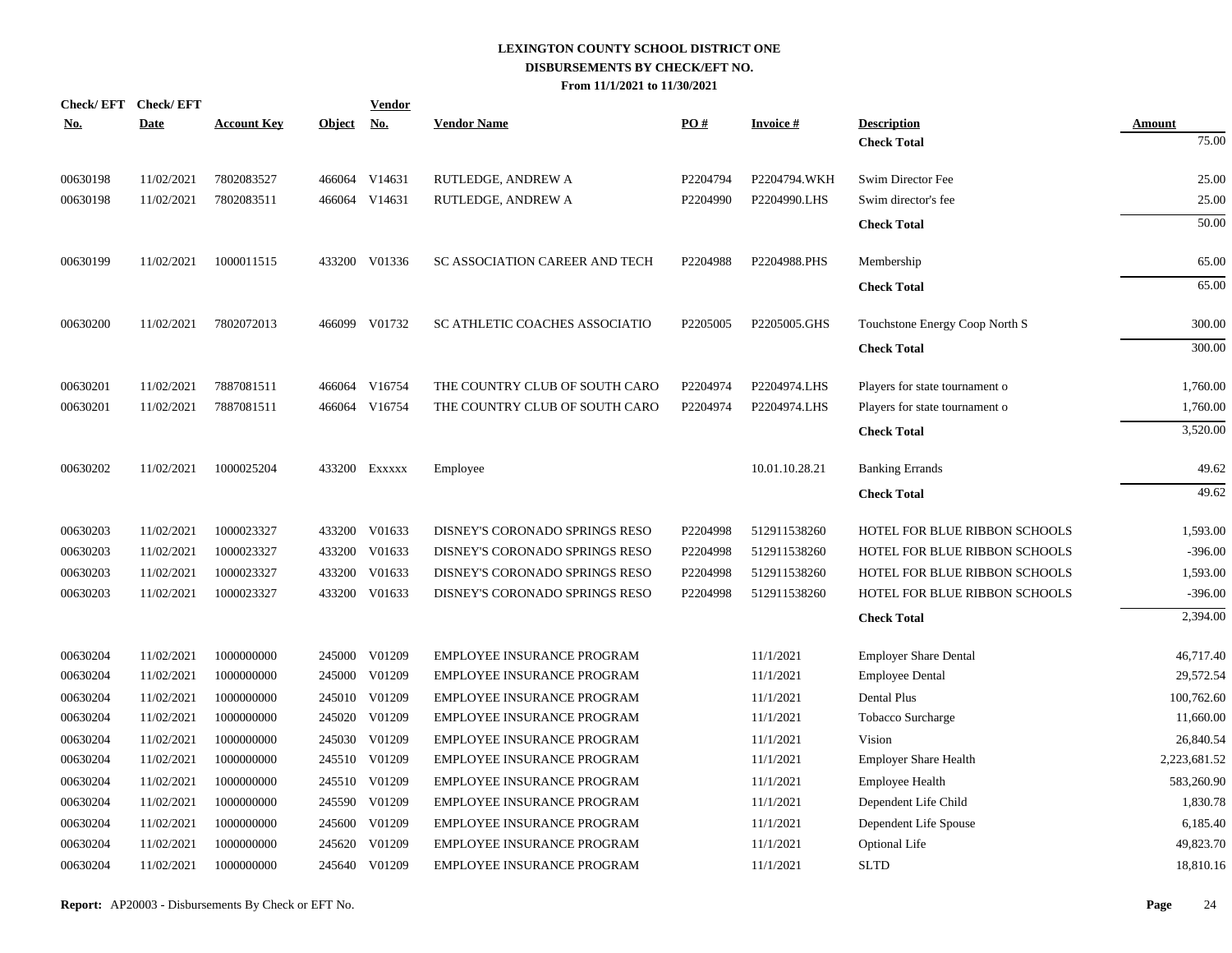|            | Check/EFT Check/EFT |                                                     |               | <b>Vendor</b> |                               |                   |                 |                                          |                               |
|------------|---------------------|-----------------------------------------------------|---------------|---------------|-------------------------------|-------------------|-----------------|------------------------------------------|-------------------------------|
| <u>No.</u> | <b>Date</b>         | <b>Account Key</b>                                  | <u>Object</u> | <u>No.</u>    | <b>Vendor Name</b>            | $\underline{PO#}$ | <b>Invoice#</b> | <b>Description</b><br><b>Check Total</b> | <b>Amount</b><br>3,099,145.54 |
| 00630205   | 11/02/2021          | 7733019046                                          |               | 466064 V11600 | SC BAND DIRECTORS ASSOCIATION | P2204986          | P2204986.BMS    | Region Band Registration Fee             | 228.00                        |
|            |                     |                                                     |               |               |                               |                   |                 | <b>Check Total</b>                       | 228.00                        |
| 00630206   | 11/02/2021          | 7860527029                                          |               | 466069 Exxxxx | Employee                      |                   | 10.27.21        | Reimb food for meeting                   | 28.84                         |
|            |                     |                                                     |               |               |                               |                   |                 | <b>Check Total</b>                       | 28.84                         |
|            |                     |                                                     |               |               |                               |                   |                 |                                          |                               |
| 00630207   | 11/02/2021          | 7860527029                                          |               | 466069 Exxxxx | Employee                      |                   | 10.27.2021      | Reimb pizza for Ceremony                 | 82.32                         |
| 00630207   | 11/02/2021          | 1000011329                                          |               | 441000 Exxxxx | Employee                      |                   | 10.27.21        | Reimb supplies for ceremony              | 29.18                         |
|            |                     |                                                     |               |               |                               |                   |                 | <b>Check Total</b>                       | 111.50                        |
| 00630208   | 11/02/2021          | 3770011312                                          |               | 441000 Exxxxx | Employee                      |                   | 2022TCHSUP      | <b>Teacher Supply</b>                    | 275.00                        |
|            |                     |                                                     |               |               |                               |                   |                 | <b>Check Total</b>                       | 275.00                        |
| 00630209   | 11/02/2021          | 3770011313                                          |               | 441000 EXXXXX | Employee                      |                   | 2022TCHSUP      | <b>Teacher Supply</b>                    | 275.00                        |
|            |                     |                                                     |               |               |                               |                   |                 | <b>Check Total</b>                       | 275.00                        |
| 00630210   | 11/02/2021          | 3770011335                                          |               | 441000 Exxxxx | Employee                      |                   | 2022TCHSUP      | <b>Teacher Supply</b>                    | 275.00                        |
|            |                     |                                                     |               |               |                               |                   |                 | <b>Check Total</b>                       | 275.00                        |
| 00630211   | 11/02/2021          | 3770011341                                          |               | 441000 Exxxxx | Employee                      |                   | 2022TCHSUP      | <b>Teacher Supply</b>                    | 275.00                        |
|            |                     |                                                     |               |               |                               |                   |                 | <b>Check Total</b>                       | 275.00                        |
| 00630212   | 11/02/2021          | 3770011343                                          |               | 441000 Exxxxx | Employee                      |                   | 2022TCHSUP      | <b>Teacher Supply</b>                    | 275.00                        |
|            |                     |                                                     |               |               |                               |                   |                 | <b>Check Total</b>                       | 275.00                        |
| 00630213   | 11/02/2021          | 3770011344                                          |               | 441000 Exxxxx | Employee                      |                   | 2022TCHSUP      | <b>Teacher Supply</b>                    | 275.00                        |
|            |                     |                                                     |               |               |                               |                   |                 | <b>Check Total</b>                       | 275.00                        |
| 00630214   | 11/02/2021          | 1000011521                                          | 441000        | V01629        | A Z LAWN MOWER PARTS          | P2200201          | 153923          | WRENCH FLYWHEEL                          | 149.78                        |
| 00630214   | 11/02/2021          | 1000011521                                          |               | 441000 V01629 | A Z LAWN MOWER PARTS          | P2200201          | 153923          | CAP                                      | 85.39                         |
| 00630214   | 11/02/2021          | 1000011521                                          |               | 441000 V01629 | A Z LAWN MOWER PARTS          | P2200201          | 153923          | <b>GASKET</b>                            | 15.94                         |
| 00630214   | 11/02/2021          | 1000011521                                          |               | 441000 V01629 | A Z LAWN MOWER PARTS          | P2200201          | 153923          | KIT, EFI                                 | 310.30                        |
| 00630214   | 11/02/2021          | 1000011521                                          |               | 441000 V01629 | A Z LAWN MOWER PARTS          | P2200201          | 153923          | KIT NEDDLE/SEAT                          | 56.60                         |
| 00630214   | 11/02/2021          | 1000011521                                          |               | 441000 V01629 | A Z LAWN MOWER PARTS          | P2200201          | 153923          | <b>GASKET FLOAT BOWL</b>                 | 31.99                         |
| 00630214   | 11/02/2021          | 1000011521                                          |               | 441000 V01629 | A Z LAWN MOWER PARTS          | P2200201          | 153923          | <b>WASHER SEALING</b>                    | 31.99                         |
|            |                     | Report: AP20003 - Disbursements By Check or EFT No. |               |               |                               |                   |                 |                                          | 25<br>Page                    |
|            |                     |                                                     |               |               |                               |                   |                 |                                          |                               |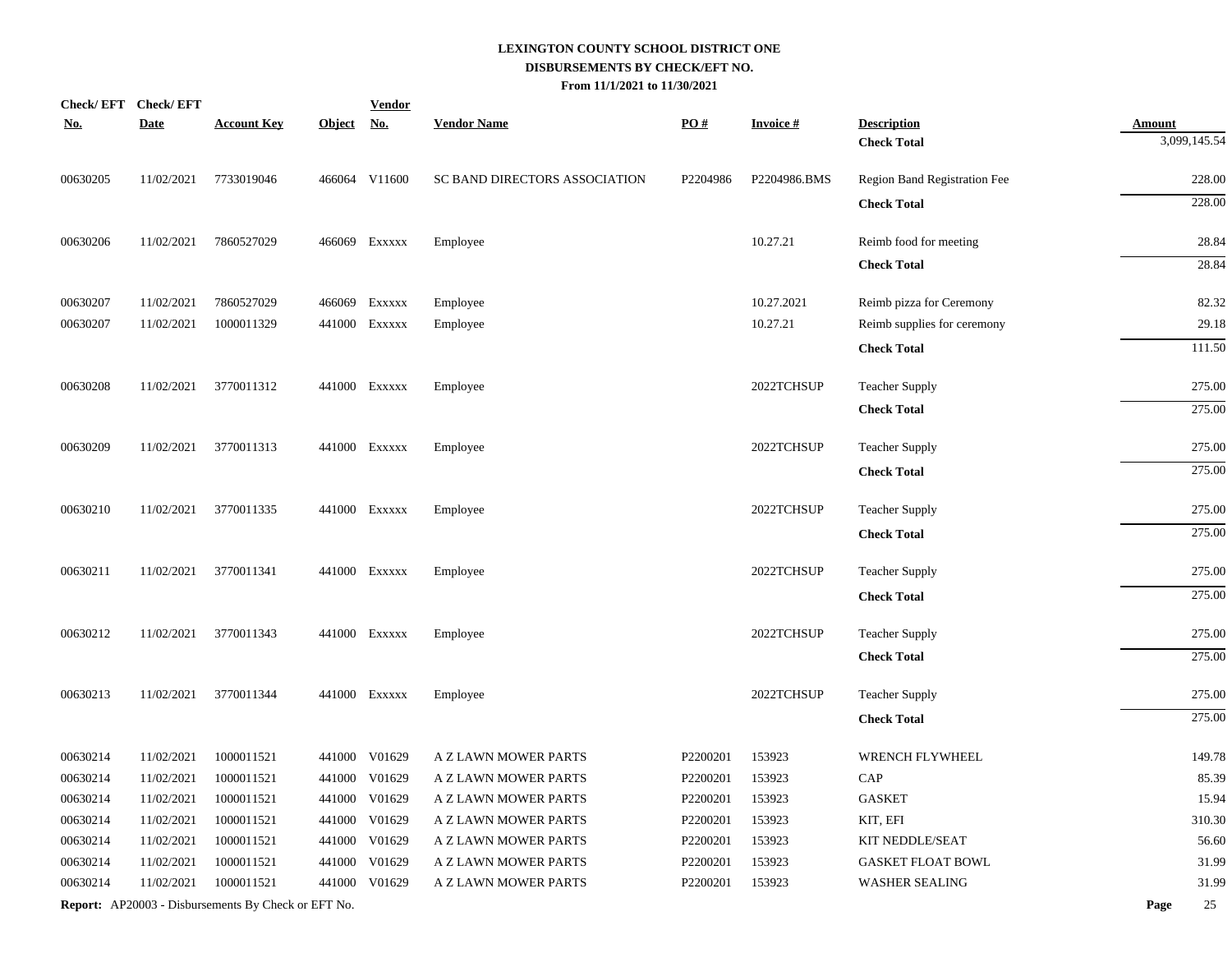| Check/EFT Check/EFT<br><u>No.</u> | <b>Date</b> | <b>Account Key</b>                                         | <b>Object</b> | <b>Vendor</b><br><u>No.</u> | <b>Vendor Name</b>                | $\underline{PO#}$ | <b>Invoice#</b>                   | <b>Description</b>             | <b>Amount</b> |           |
|-----------------------------------|-------------|------------------------------------------------------------|---------------|-----------------------------|-----------------------------------|-------------------|-----------------------------------|--------------------------------|---------------|-----------|
|                                   |             |                                                            |               |                             |                                   |                   |                                   | <b>Check Total</b>             |               | 681.99    |
| 00630215                          | 11/02/2021  | 3190011403                                                 |               | 439500 V01124               | <b>ACT CUSTOMER SERVICES (68)</b> |                   | 16355                             | State Testing-ACT Plus Writing |               | 25,380.00 |
|                                   |             |                                                            |               |                             |                                   |                   |                                   | <b>Check Total</b>             |               | 25,380.00 |
| 00630216                          | 11/02/2021  | 1000011415                                                 |               | 441000 V15937               | AIRGAS USA LLC                    | P2202129          | 9983748813                        | (2) INDUSTRIAL, LARGE, CYLINDE |               | 7.30      |
|                                   |             |                                                            |               |                             |                                   |                   |                                   | <b>Check Total</b>             |               | 7.30      |
| 00630217                          | 11/02/2021  | 1000021307                                                 |               | 439500 V16896               | APPLEONE EMPLOYMENT SERVICES      | P2203060          | 01-6084402                        | Temporary Staffing Services fo |               | 9,375.02  |
|                                   |             |                                                            |               |                             |                                   |                   |                                   | <b>Check Total</b>             |               | 9,375.02  |
| 00630218                          | 11/02/2021  | 1000026405                                                 |               | 439500 V14154               | AZURA INVESTIGATIONS LLC          | P2200675          | 236024                            | Employee Background Checks     |               | 225.00    |
| 00630218                          | 11/02/2021  | 1000026405                                                 |               | 439500 V14154               | AZURA INVESTIGATIONS LLC          | P2200675          | 236024                            | New York Repository Fee        |               | 288.00    |
| 00630218                          | 11/02/2021  | 1000026405                                                 |               | 439500 V14154               | AZURA INVESTIGATIONS LLC          | P2200675          | 236024                            | National Name Search Fee       |               | 175.00    |
|                                   |             |                                                            |               |                             |                                   |                   |                                   | <b>Check Total</b>             |               | 688.00    |
| 00630219                          | 11/02/2021  | 7802072037                                                 |               | 466034 V16901               | <b>BLACKLEY, CORY</b>             |                   | FB.CSM.10.27.21                   | FB CSM vs LMS                  |               | 80.00     |
|                                   |             |                                                            |               |                             |                                   |                   |                                   | <b>Check Total</b>             |               | 80.00     |
| 00630220                          | 11/02/2021  | 7802072037                                                 |               | 466034 V02883               | <b>BOLAR, FRANKLIN MURRELL</b>    |                   | FB.CSM.10.27.21                   | FB CSM vs LMS                  |               | 80.00     |
|                                   |             |                                                            |               |                             |                                   |                   |                                   | <b>Check Total</b>             |               | 80.00     |
| 00630221                          | 11/02/2021  | 7802072037                                                 |               | 466034 V16949               | BOUKNIGHT, JANE                   |                   | FB.CSM.10.06.21                   | FB CSM vs MGM                  |               | 80.00     |
|                                   |             |                                                            |               |                             |                                   |                   |                                   | <b>Check Total</b>             |               | 80.00     |
| 00630222                          | 11/02/2021  | 7802072015                                                 |               | 466041 V13255               | <b>BSN SPORTS</b>                 | P2204620          | 914246827                         | FOOTBALL PRACTICE SCRIMMAGE VE |               | 51.36     |
| 00630222                          | 11/02/2021  | 7802072015                                                 |               | 466041 V13255               | <b>BSN SPORTS</b>                 | P2204620          | 914246827                         | <b>SHIPPING</b>                |               | 5.00      |
|                                   |             |                                                            |               |                             |                                   |                   |                                   | <b>Check Total</b>             |               | 56.36     |
| 00630223                          | 11/02/2021  | 7802072043                                                 |               | 466034 V02689               | BYRD, GARY S                      |                   | FB.MGM.10/27/21 Athletic Official |                                |               | 55.00     |
|                                   |             |                                                            |               |                             |                                   |                   |                                   | <b>Check Total</b>             |               | 55.00     |
| 00630224                          | 11/02/2021  | 1000025411                                                 |               | 441020 V15374               | CENTRAL POLY BAG CORPORATION      | P2203936          | 286728                            | CP2433N8 CAN LINER 24 X 33     |               | 263.22    |
| 00630224                          | 11/02/2021  | 1000025411                                                 |               | 441020 V15374               | CENTRAL POLY BAG CORPORATION      | P2203936          | 286728                            | CP3340N16 CAN LINER 33 X 40    |               | 264.83    |
| 00630224                          | 11/02/2021  | 1000025423                                                 |               | 441020 V15374               | CENTRAL POLY BAG CORPORATION      | P2204046          | 286729                            | CP2433N8 CAN LINER 24 X 33     |               | 315.86    |
| 00630224                          | 11/02/2021  | 1000025423                                                 |               | 441020 V15374               | CENTRAL POLY BAG CORPORATION      | P2204046          | 286729                            | CP3340N16 CAN LINER 33 X 40    |               | 229.52    |
| 00630224                          | 11/02/2021  | 1000025442                                                 |               | 441020 V15374               | CENTRAL POLY BAG CORPORATION      | P2203988          | 286743                            | CP3340N16 CAN LINER 33 x 40    |               | 441.38    |
|                                   |             | <b>Report:</b> AP20003 - Disbursements By Check or EFT No. |               |                             |                                   |                   |                                   |                                | Page          | 26        |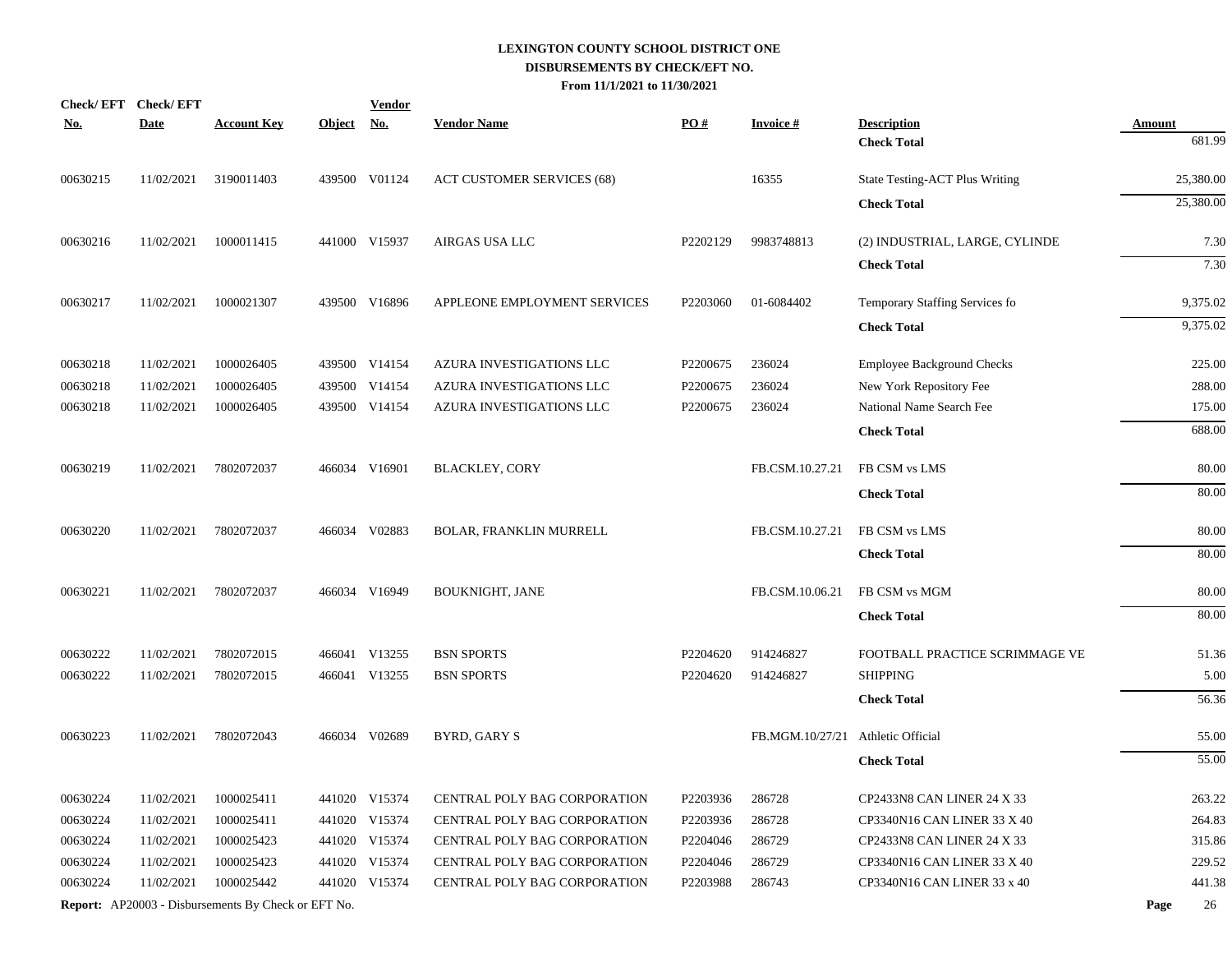| Check/EFT Check/EFT<br><u>No.</u> | <b>Date</b> | <b>Account Key</b> | <b>Object</b> | <b>Vendor</b><br><u>No.</u> | <b>Vendor Name</b>                    | PO#      | <b>Invoice#</b>                   | <b>Description</b>                | <b>Amount</b> |
|-----------------------------------|-------------|--------------------|---------------|-----------------------------|---------------------------------------|----------|-----------------------------------|-----------------------------------|---------------|
|                                   |             |                    |               |                             |                                       |          |                                   | <b>Check Total</b>                | 1,514.81      |
| 00630225                          | 11/02/2021  | 1000022403         |               | 439500 V01474               | <b>CERTIFIED TRANSLATION SERVICES</b> | P2204391 | LEX-21-0926                       | Spanish Interpreter for one Zo    | 130.00        |
| 00630225                          | 11/02/2021  | 1000022403         | 439500        | V01474                      | <b>CERTIFIED TRANSLATION SERVICES</b> | P2204740 | LEX-21-0930                       | Translation of the 'LP Parent     | 252.60        |
| 00630225                          | 11/02/2021  | 1000022403         |               | 439500 V01474               | <b>CERTIFIED TRANSLATION SERVICES</b> | P2204740 | LEX-21-0930                       | Format Fee                        | 60.00         |
|                                   |             |                    |               |                             |                                       |          |                                   | <b>Check Total</b>                | 442.60        |
| 00630226                          | 11/02/2021  | 7924099715         |               | 466041 EXXXXX               | Employee                              |          | 10.29.21                          | Reimb prop building supplies      | 43.27         |
|                                   |             |                    |               |                             |                                       |          |                                   | <b>Check Total</b>                | 43.27         |
| 00630227                          | 11/02/2021  | 7802072043         |               | 466034 V13578               | CURRY, YEWSTON JERRYD                 |          | FB.MGM.10.27.21 Athletic Official |                                   | 55.00         |
|                                   |             |                    |               |                             |                                       |          |                                   | <b>Check Total</b>                | 55.00         |
| 00630228                          | 11/02/2021  | 1000025424         |               | 441000 V12150               | DECKER EQUIPMENT SCHOOL FIX           | P2204721 | 405594A                           | <b>Swivel Glides</b>              | 9.89          |
| 00630228                          | 11/02/2021  | 1000025424         |               | 441000 V12150               | DECKER EQUIPMENT SCHOOL FIX           | P2204721 | 405594A                           | Swivel Glides with Ferrule        | 9.50          |
| 00630228                          | 11/02/2021  | 1000025424         |               | 441000 V12150               | DECKER EQUIPMENT SCHOOL FIX           | P2204721 | 405594A                           | Swivel Glides without Ferrule     | 11.81         |
| 00630228                          | 11/02/2021  | 1000025424         |               | 441000 V12150               | DECKER EQUIPMENT SCHOOL FIX           | P2204721 | 405594A                           | Leg Tube Thread Inserts 1 inch    | 2.68          |
| 00630228                          | 11/02/2021  | 1000025424         |               | 441000 V12150               | DECKER EQUIPMENT SCHOOL FIX           | P2204721 | 405594A                           | Threaded Stem Nylon Swivel        | 3.64          |
| 00630228                          | 11/02/2021  | 1000025424         |               | 441000 V12150               | DECKER EQUIPMENT SCHOOL FIX           | P2204721 | 405594A                           | Shipping and Handling             | 15.99         |
|                                   |             |                    |               |                             |                                       |          |                                   | <b>Check Total</b>                | 53.51         |
| 00630229                          | 11/02/2021  | 1000025507         |               | 444500 V01040               | <b>DELL COMPUTERS</b>                 | P2204588 | 10528673338                       | Latitude 3310 laptop              | 2,407.51      |
| 00630229                          | 11/02/2021  | 1000026693         | 434500        | V01040                      | DELL COMPUTERS                        | P2204334 | 10529493304                       | VLA VMW PROD SNS FOR VSPHERE 7    | 17,260.80     |
| 00630229                          | 11/02/2021  | 1000026693         | 434500        | V01040                      | DELL COMPUTERS                        | P2204334 | 10529493304                       | VLA VMW PROD SNS VCENTER SERVE    | 1,482.24      |
| 00630229                          | 11/02/2021  | 1000026693         |               | 434500 V01040               | DELL COMPUTERS                        | P2204334 | 10529493304                       | VLA VMWARE PROD SNS FOR VREALI    | 6,163.20      |
|                                   |             |                    |               |                             |                                       |          |                                   | <b>Check Total</b>                | 27,313.75     |
| 00630230                          | 11/02/2021  | 5731025331         |               | 452000 V16655               | DENNIS CORPORATION                    | P2201767 | 0016271                           | Ch 1 & 17 Inspections - LMES D    | 355.00        |
|                                   |             |                    |               |                             |                                       |          |                                   | <b>Check Total</b>                | 355.00        |
| 00630231                          | 11/02/2021  | 2079022421         |               | 433200 V00731               | ENTERPRISE LEASING COMPANY SOU        | P2204791 | 6500-4568-5732                    | Weekly Rental for PREMIUM SUV     | 464.70        |
| 00630231                          | 11/02/2021  | 2079022421         |               | 433200 V00731               | ENTERPRISE LEASING COMPANY SOU        | P2204791 | 6500-4568-5732                    | Vehicle License Fee per day       | 3.75          |
|                                   |             |                    |               |                             |                                       |          |                                   | <b>Check Total</b>                | 468.45        |
| 00630232                          | 11/02/2021  | 1000011413         |               | 433200 V15897               | FIRST COMMUNITY BANK                  | P2205051 | GHS.1485.10.21                    | Columbia Museum of Art            | 25.00         |
| 00630232                          | 11/02/2021  | 1000011413         |               | 441000 V15897               | FIRST COMMUNITY BANK                  | P2205051 | GHS.1485.10.21                    | <b>Rhodes Graduation Services</b> | 50.29         |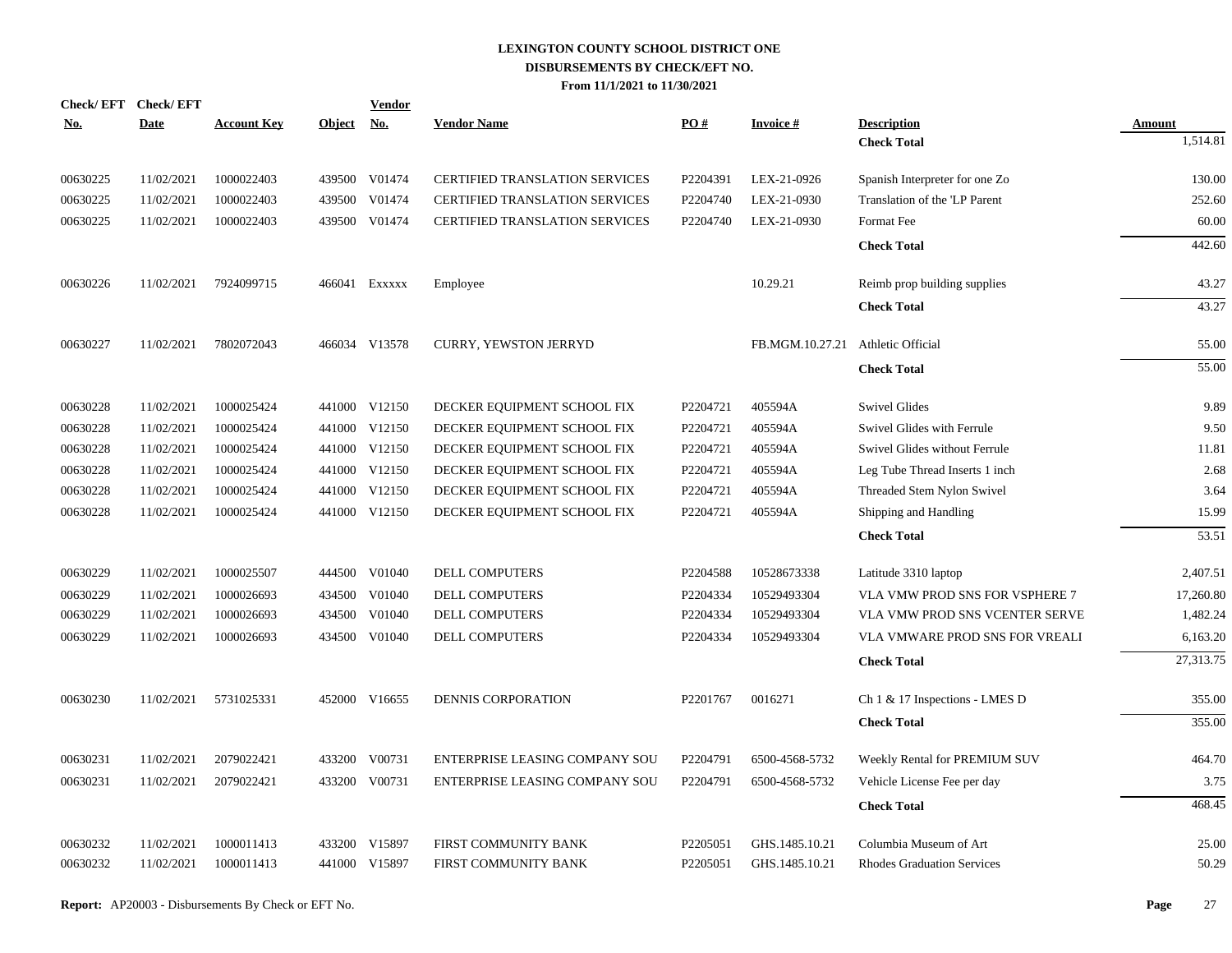|                        | Check/EFT Check/EFT       |                                  |                         | <u>Vendor</u>                         |                                            |                 |                                   |                             |                         |
|------------------------|---------------------------|----------------------------------|-------------------------|---------------------------------------|--------------------------------------------|-----------------|-----------------------------------|-----------------------------|-------------------------|
| <u>No.</u><br>00630232 | <b>Date</b><br>11/02/2021 | <b>Account Key</b><br>1000025413 | <b>Object</b><br>441000 | $\underline{\mathrm{No}}$ .<br>V15897 | <b>Vendor Name</b><br>FIRST COMMUNITY BANK | PQ#<br>P2205051 | <b>Invoice#</b><br>GHS.1485.10.21 | <b>Description</b><br>Lowes | <b>Amount</b><br>856.85 |
| 00630232               | 11/02/2021                | 1000025413                       |                         | 441000 V15897                         | FIRST COMMUNITY BANK                       | P2205051        | GHS.1485.10.21                    | <b>LOWES</b>                | $-89.56$                |
| 00630232               | 11/02/2021                | 1000025413                       |                         | 441000 V15897                         | FIRST COMMUNITY BANK                       | P2205051        | GHS.1485.10.21                    | Circle K                    | 34.00                   |
| 00630232               | 11/02/2021                | 1000025413                       |                         | 441000 V15897                         | FIRST COMMUNITY BANK                       | P2205051        | GHS.1485.10.21                    | Circle K                    | 100.00                  |
| 00630232               | 11/02/2021                | 1000025413                       |                         | 441000 V15897                         | FIRST COMMUNITY BANK                       | P2205051        | GHS.1485.10.21                    | RBT BP & RBT Shell          | $-2.34$                 |
| 00630232               | 11/02/2021                | 1000025413                       |                         | 441000 V15897                         | FIRST COMMUNITY BANK                       | P2205051        | GHS.1485.10.21                    | LOWES'                      | 133.28                  |
| 00630232               | 11/02/2021                | 1000025413                       |                         | 441000 V15897                         | FIRST COMMUNITY BANK                       | P2205051        | GHS.1485.10.21                    | <b>Tractor Supply</b>       | 12.83                   |
| 00630232               | 11/02/2021                | 1000025413                       |                         | 441000 V15897                         | FIRST COMMUNITY BANK                       | P2205051        | GHS.1485.10.21                    | Sparrow & Kennedy           | 125.21                  |
| 00630232               | 11/02/2021                | 1000025413                       |                         | 441000 V15897                         | FIRST COMMUNITY BANK                       | P2205051        | GHS.1485.10.21                    | Shell #17                   | 133.93                  |
| 00630232               | 11/02/2021                | 1000025413                       |                         | 441000 V15897                         | FIRST COMMUNITY BANK                       | P2205051        | GHS.1485.10.21                    | Ed Smith Lumber             | 32.27                   |
| 00630232               | 11/02/2021                | 7757019013                       |                         | 466041 V15897                         | FIRST COMMUNITY BANK                       | P2205051        | GHS.1485.10.21                    | Wal-Mart                    | 28.31                   |
| 00630232               | 11/02/2021                | 7757019013                       | 466041                  | V15897                                | FIRST COMMUNITY BANK                       | P2205051        | GHS.1485.10.21                    | <b>Indian Grocery</b>       | 5.98                    |
| 00630232               | 11/02/2021                | 7814027013                       |                         | 466041 V15897                         | FIRST COMMUNITY BANK                       | P2205051        | GHS.1485.10.21                    | Tractor & Supply            | 83.77                   |
| 00630232               | 11/02/2021                | 7814027013                       |                         | 466041 V15897                         | FIRST COMMUNITY BANK                       | P2205051        | GHS.1485.10.21                    | MT. Healthy Hatcheries      | 540.00                  |
| 00630232               | 11/02/2021                | 7814027013                       | 466041                  | V15897                                | FIRST COMMUNITY BANK                       | P2205051        | GHS.1485.10.21                    | Columbia Sportswear         | 262.80                  |
| 00630232               | 11/02/2021                | 7860527013                       |                         | 466041 V15897                         | FIRST COMMUNITY BANK                       | P2205051        | GHS.1485.10.21                    | Serv-A-Cup                  | 122.25                  |
| 00630232               | 11/02/2021                | 7860527013                       | 466041                  | V15897                                | FIRST COMMUNITY BANK                       | P2205051        | GHS.1485.10.21                    | Lexington Florist           | 65.50                   |
| 00630232               | 11/02/2021                | 7860527013                       |                         | 466041 V15897                         | FIRST COMMUNITY BANK                       | P2205051        | GHS.1485.10.21                    | Private Property            | 75.00                   |
| 00630232               | 11/02/2021                | 7860527013                       | 466041                  | V15897                                | FIRST COMMUNITY BANK                       | P2205051        | GHS.1485.10.21                    | Publix                      | 48.10                   |
| 00630232               | 11/02/2021                | 7860527013                       |                         | 466041 V15897                         | FIRST COMMUNITY BANK                       | P2205051        | GHS.1485.10.21                    | Dollar General              | 50.00                   |
| 00630232               | 11/02/2021                | 7860527013                       | 466041                  | V15897                                | FIRST COMMUNITY BANK                       | P2205051        | GHS.1485.10.21                    | T & T Sports                | 60.99                   |
| 00630232               | 11/02/2021                | 7860527013                       | 466041                  | V15897                                | FIRST COMMUNITY BANK                       | P2205051        | GHS.1485.10.21                    | Trophy & Awards             | 70.41                   |
| 00630232               | 11/02/2021                | 7860527013                       | 466069                  | V15897                                | FIRST COMMUNITY BANK                       | P2205051        | GHS.1485.10.21                    | Zaxby's                     | 59.42                   |
| 00630232               | 11/02/2021                | 7860527013                       | 466099                  | V15897                                | FIRST COMMUNITY BANK                       | P2205051        | GHS.1485.10.21                    | Alive at 25                 | 40.00                   |
| 00630232               | 11/02/2021                | 1000011413                       | 441000                  | V15897                                | FIRST COMMUNITY BANK                       | P2205011        | GHS.4124.10.21                    | <b>LOWES</b>                | 218.84                  |
| 00630232               | 11/02/2021                | 1000022213                       |                         | 441000 V15897                         | FIRST COMMUNITY BANK                       | P2205011        | GHS.4124.10.21                    | Amazon                      | 32.08                   |
| 00630232               | 11/02/2021                | 1000022213                       |                         | 443000 V15897                         | FIRST COMMUNITY BANK                       | P2205011        | GHS.4124.10.21                    | Amazon                      | 36.36                   |
| 00630232               | 11/02/2021                | 1000022213                       |                         | 443000 V15897                         | FIRST COMMUNITY BANK                       | P2205011        | GHS.4124.10.21                    | Amazon                      | 92.00                   |
| 00630232               | 11/02/2021                | 1000025413                       |                         | 441000 V15897                         | FIRST COMMUNITY BANK                       | P2205011        | GHS.4124.10.21                    | <b>LOWES</b>                | 29.83                   |
| 00630232               | 11/02/2021                | 7738019013                       | 466041                  | V15897                                | FIRST COMMUNITY BANK                       | P2205011        | GHS.4124.10.21                    | Amazon                      | 159.75                  |
| 00630232               | 11/02/2021                | 7738019013                       | 466041                  | V15897                                | FIRST COMMUNITY BANK                       | P2205011        | GHS.4124.10.21                    | Amazon                      | 18.18                   |
| 00630232               | 11/02/2021                | 7738019013                       | 466041                  | V15897                                | FIRST COMMUNITY BANK                       | P2205011        | GHS.4124.10.21                    | Amazon                      | 128.11                  |
| 00630232               | 11/02/2021                | 7738019013                       | 466041                  | V15897                                | FIRST COMMUNITY BANK                       | P2205011        | GHS.4124.10.21                    | Amazon                      | 36.54                   |
| 00630232               | 11/02/2021                | 7738019013                       | 466041                  | V15897                                | FIRST COMMUNITY BANK                       | P2205011        | GHS.4124.10.21                    | Epic Sports                 | 47.37                   |
| 00630232               | 11/02/2021                | 7814027013                       | 466041                  | V15897                                | FIRST COMMUNITY BANK                       | P2205011        | GHS.4124.10.21                    | Columbia Sportwear          | 440.00                  |
| 00630232               | 11/02/2021                | 7814027013                       |                         | 466069 V15897                         | FIRST COMMUNITY BANK                       | P2205011        | GHS.4124.10.21                    | Shealy's BBQ                | 117.16                  |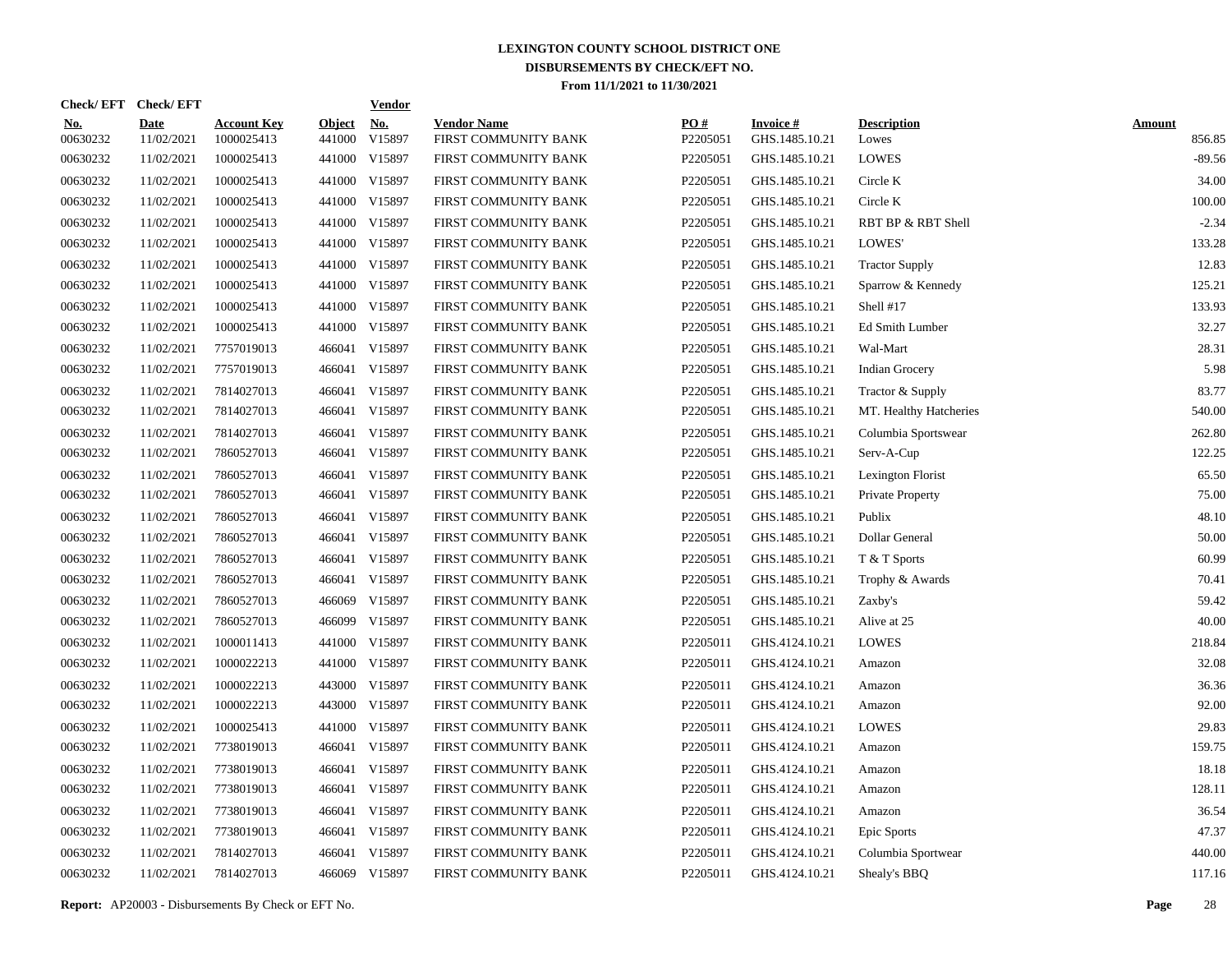|                        | Check/EFT Check/EFT       |                                  |                         | <u>Vendor</u>        |                                            |                 |                                   |                                    |                        |
|------------------------|---------------------------|----------------------------------|-------------------------|----------------------|--------------------------------------------|-----------------|-----------------------------------|------------------------------------|------------------------|
| <u>No.</u><br>00630232 | <b>Date</b><br>11/02/2021 | <b>Account Key</b><br>7814027013 | <b>Object</b><br>466069 | <u>No.</u><br>V15897 | <b>Vendor Name</b><br>FIRST COMMUNITY BANK | PQ#<br>P2205011 | <b>Invoice#</b><br>GHS.4124.10.21 | <b>Description</b><br>Krispy Kreme | <b>Amount</b><br>68.60 |
| 00630232               | 11/02/2021                | 7834027013                       | 466041                  | V15897               | FIRST COMMUNITY BANK                       | P2205011        | GHS.4124.10.21                    | Amazon                             | 52.41                  |
| 00630232               | 11/02/2021                | 7834027013                       | 466041                  | V15897               | FIRST COMMUNITY BANK                       | P2205011        | GHS.4124.10.21                    | Amazon                             | 195.91                 |
| 00630232               | 11/02/2021                | 7834027013                       | 466069                  | V15897               | FIRST COMMUNITY BANK                       | P2205011        | GHS.4124.10.21                    | Chick-fil-a                        | 254.79                 |
| 00630232               | 11/02/2021                | 7860527013                       | 466041                  | V15897               | FIRST COMMUNITY BANK                       | P2205011        | GHS.4124.10.21                    | Amazon                             | 342.75                 |
| 00630232               | 11/02/2021                | 7860527013                       | 466041                  | V15897               | FIRST COMMUNITY BANK                       | P2205011        | GHS.4124.10.21                    | Publix                             | 66.48                  |
| 00630232               | 11/02/2021                | 7860527013                       | 466041                  | V15897               | FIRST COMMUNITY BANK                       | P2205011        | GHS.4124.10.21                    | Amazon                             | 186.18                 |
| 00630232               | 11/02/2021                | 7860527013                       | 466041                  | V15897               | FIRST COMMUNITY BANK                       | P2205011        | GHS.4124.10.21                    | <b>IGA</b>                         | 26.91                  |
| 00630232               | 11/02/2021                | 7860527013                       | 466041                  | V15897               | FIRST COMMUNITY BANK                       | P2205011        | GHS.4124.10.21                    | Serv-A-Cup                         | 115.72                 |
| 00630232               | 11/02/2021                | 7860527013                       | 466041                  | V15897               | FIRST COMMUNITY BANK                       | P2205011        | GHS.4124.10.21                    | Amazon                             | $-29.20$               |
| 00630232               | 11/02/2021                | 7860527013                       | 466069                  | V15897               | FIRST COMMUNITY BANK                       | P2205011        | GHS.4124.10.21                    | Groucho's Deli                     | 53.64                  |
| 00630232               | 11/02/2021                | 7860527013                       | 466069                  | V15897               | FIRST COMMUNITY BANK                       | P2205011        | GHS.4124.10.21                    | Chick-fil-a                        | 53.96                  |
| 00630232               | 11/02/2021                | 7860527013                       | 466069                  | V15897               | FIRST COMMUNITY BANK                       | P2205011        | GHS.4124.10.21                    | <b>Nothing Bundt Cakes</b>         | 75.73                  |
| 00630232               | 11/02/2021                | 7991027013                       | 466041                  | V15897               | FIRST COMMUNITY BANK                       | P2205011        | GHS.4124.10.21                    | Jiffy Shirts.com                   | 259.36                 |
| 00630232               | 11/02/2021                | 7991027013                       | 466041                  | V15897               | FIRST COMMUNITY BANK                       | P2205011        | GHS.4124.10.21                    | Dharma Trading Co.                 | 110.15                 |
| 00630232               | 11/02/2021                | 1000011329                       |                         | 441000 V15897        | FIRST COMMUNITY BANK                       | P2205053        | GMS.5832.10.21                    | The Home Depot                     | 117.59                 |
| 00630232               | 11/02/2021                | 1000011329                       | 441000                  | V15897               | FIRST COMMUNITY BANK                       | P2205053        | GMS.5832.10.21                    | Walmart                            | 62.13                  |
| 00630232               | 11/02/2021                | 1000011629                       | 441000                  | V15897               | FIRST COMMUNITY BANK                       | P2205053        | GMS.5832.10.21                    | Amazon                             | 63.08                  |
| 00630232               | 11/02/2021                | 1000025429                       |                         | 441000 V15897        | FIRST COMMUNITY BANK                       | P2205053        | GMS.5832.10.21                    | Ed Smith Lumber                    | 26.16                  |
| 00630232               | 11/02/2021                | 1000025429                       | 441000                  | V15897               | FIRST COMMUNITY BANK                       | P2205053        | GMS.5832.10.21                    | Walmart                            | 25.32                  |
| 00630232               | 11/02/2021                | 1000025429                       | 441000                  | V15897               | FIRST COMMUNITY BANK                       | P2205053        | GMS.5832.10.21                    | <b>Ed Smith Lumber</b>             | 31.99                  |
| 00630232               | 11/02/2021                | 7737019029                       |                         | 466041 V15897        | FIRST COMMUNITY BANK                       | P2205053        | GMS.5832.10.21                    | Amazon                             | 4.70                   |
| 00630232               | 11/02/2021                | 7737019029                       |                         | 466041 V15897        | FIRST COMMUNITY BANK                       | P2205053        | GMS.5832.10.21                    | Amazon                             | 230.54                 |
| 00630232               | 11/02/2021                | 7737019029                       |                         | 466041 V15897        | FIRST COMMUNITY BANK                       | P2205053        | GMS.5832.10.21                    | Amazon                             | 12.99                  |
| 00630232               | 11/02/2021                | 7737019029                       |                         | 466041 V15897        | FIRST COMMUNITY BANK                       | P2205053        | GMS.5832.10.21                    | Walmart                            | 17.61                  |
| 00630232               | 11/02/2021                | 7737019029                       |                         | 466041 V15897        | FIRST COMMUNITY BANK                       | P2205053        | GMS.5832.10.21                    | Amazon                             | 29.20                  |
| 00630232               | 11/02/2021                | 7796027029                       |                         | 466041 V15897        | FIRST COMMUNITY BANK                       | P2205053        | GMS.5832.10.21                    | Ebay                               | 5.34                   |
| 00630232               | 11/02/2021                | 7796027029                       |                         | 466041 V15897        | FIRST COMMUNITY BANK                       | P2205053        | GMS.5832.10.21                    | Ebay                               | 8.54                   |
| 00630232               | 11/02/2021                | 7796027029                       |                         | 466041 V15897        | FIRST COMMUNITY BANK                       | P2205053        | GMS.5832.10.21                    | Ebay                               | 5.89                   |
| 00630232               | 11/02/2021                | 7796027029                       |                         | 466041 V15897        | FIRST COMMUNITY BANK                       | P2205053        | GMS.5832.10.21                    | Ebay                               | 9.61                   |
| 00630232               | 11/02/2021                | 7796027029                       |                         | 466041 V15897        | FIRST COMMUNITY BANK                       | P2205053        | GMS.5832.10.21                    | Ebay                               | 15.75                  |
| 00630232               | 11/02/2021                | 7802099629                       |                         | 466041 V15897        | FIRST COMMUNITY BANK                       | P2205053        | GMS.5832.10.21                    | Lexington Florist                  | 128.40                 |
| 00630232               | 11/02/2021                | 7802099629                       | 466041                  | V15897               | FIRST COMMUNITY BANK                       | P2205053        | GMS.5832.10.21                    | The Trophy & Awards Center         | 205.44                 |
| 00630232               | 11/02/2021                | 7833027029                       | 466069                  | V15897               | FIRST COMMUNITY BANK                       | P2205053        | GMS.5832.10.21                    | Food Lion                          | 26.38                  |
| 00630232               | 11/02/2021                | 7860527029                       | 466041                  | V15897               | FIRST COMMUNITY BANK                       | P2205053        | GMS.5832.10.21                    | Serv-A-Cup                         | 102.77                 |
| 00630232               | 11/02/2021                | 7860527029                       |                         | 466069 V15897        | FIRST COMMUNITY BANK                       | P2205053        | GMS.5832.10.21                    | Shumpert's Southern Grill          | 341.00                 |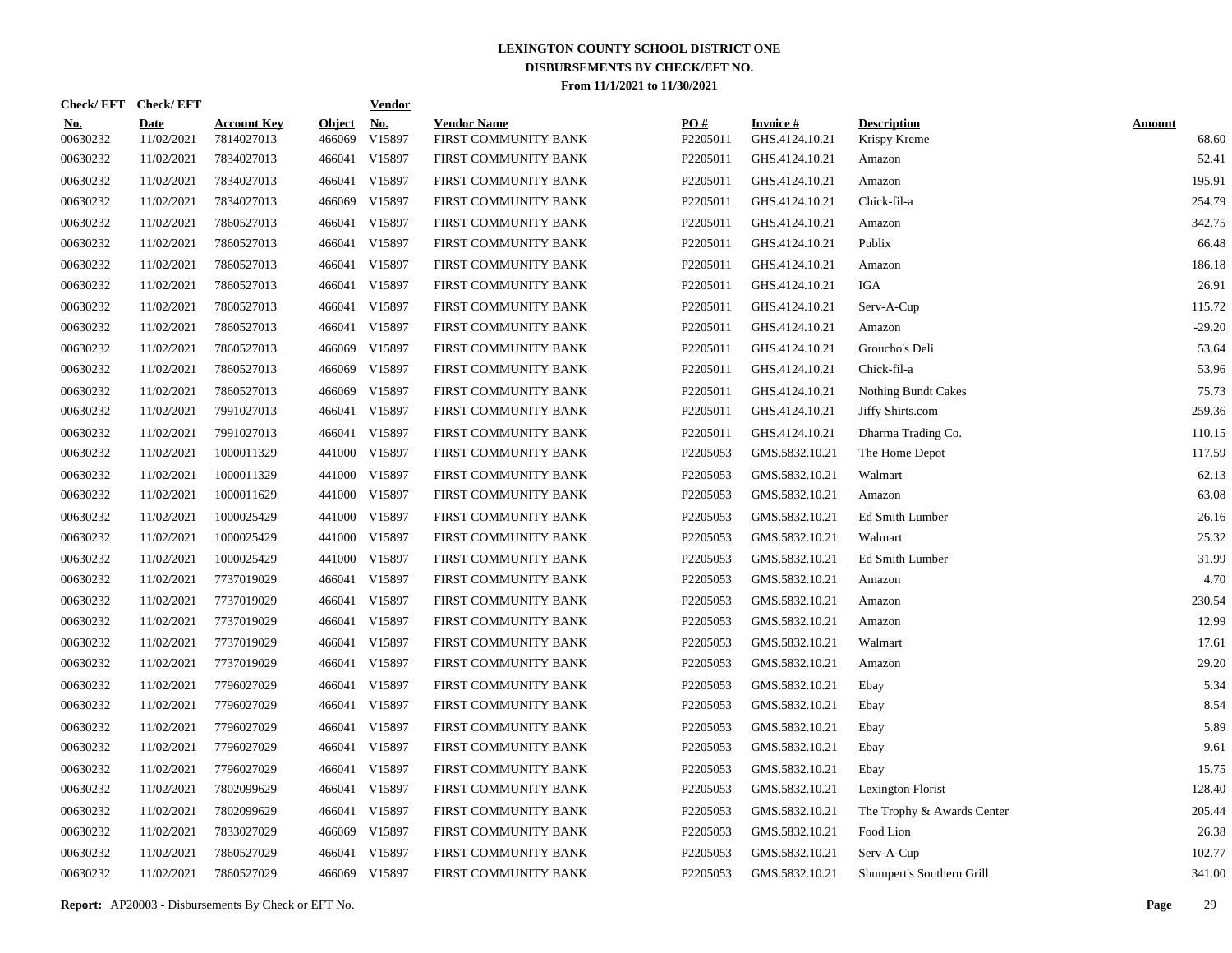|                        | Check/EFT Check/EFT       |                                  |                         | <b>Vendor</b>                         |                                            |                 |                                   |                                |                         |
|------------------------|---------------------------|----------------------------------|-------------------------|---------------------------------------|--------------------------------------------|-----------------|-----------------------------------|--------------------------------|-------------------------|
| <u>No.</u><br>00630232 | <b>Date</b><br>11/02/2021 | <b>Account Key</b><br>7860527029 | <b>Object</b><br>466069 | $\underline{\mathrm{No}}$ .<br>V15897 | <b>Vendor Name</b><br>FIRST COMMUNITY BANK | PO#<br>P2205053 | <b>Invoice#</b><br>GMS.5832.10.21 | <b>Description</b><br>Diablo's | <b>Amount</b><br>453.00 |
| 00630232               | 11/02/2021                | 7865027029                       | 466069                  | V15897                                | FIRST COMMUNITY BANK                       | P2205053        | GMS.5832.10.21                    | Publix                         | 81.99                   |
| 00630232               | 11/02/2021                | 1000011329                       |                         | 441000 V15897                         | FIRST COMMUNITY BANK                       | P2205052        | GMS.5840.10.21                    | Lidl                           | 10.89                   |
| 00630232               | 11/02/2021                | 1000011329                       |                         | 441000 V15897                         | FIRST COMMUNITY BANK                       | P2205052        | GMS.5840.10.21                    | Walmart                        | 77.96                   |
| 00630232               | 11/02/2021                | 1000011329                       |                         | 444500 V15897                         | FIRST COMMUNITY BANK                       | P2205052        | GMS.5840.10.21                    | Amazon                         | 18.19                   |
| 00630232               | 11/02/2021                | 1000022229                       |                         | 443000 V15897                         | FIRST COMMUNITY BANK                       | P2205052        | GMS.5840.10.21                    | Walmart                        | 35.66                   |
| 00630232               | 11/02/2021                | 1000022229                       |                         | 443000 V15897                         | FIRST COMMUNITY BANK                       | P2205052        | GMS.5840.10.21                    | <b>Hobby Lobby</b>             | 21.13                   |
| 00630232               | 11/02/2021                | 1000022229                       |                         | 443000 V15897                         | FIRST COMMUNITY BANK                       | P2205052        | GMS.5840.10.21                    | Amazon                         | 64.14                   |
| 00630232               | 11/02/2021                | 1000022229                       |                         | 443000 V15897                         | FIRST COMMUNITY BANK                       | P2205052        | GMS.5840.10.21                    | <b>Hobby Lobby</b>             | $-34.18$                |
| 00630232               | 11/02/2021                | 1000025429                       |                         | 441000 V15897                         | FIRST COMMUNITY BANK                       | P2205052        | GMS.5840.10.21                    | Amazon                         | 40.64                   |
| 00630232               | 11/02/2021                | 1000025429                       |                         | 441000 V15897                         | FIRST COMMUNITY BANK                       | P2205052        | GMS.5840.10.21                    | Amazon                         | 38.07                   |
| 00630232               | 11/02/2021                | 7745027029                       |                         | 466041 V15897                         | FIRST COMMUNITY BANK                       | P2205052        | GMS.5840.10.21                    | Mackin                         | 260.68                  |
| 00630232               | 11/02/2021                | 7745027029                       |                         | 466041 V15897                         | FIRST COMMUNITY BANK                       | P2205052        | GMS.5840.10.21                    | Screencastify                  | 49.00                   |
| 00630232               | 11/02/2021                | 7763019029                       |                         | 466041 V15897                         | FIRST COMMUNITY BANK                       | P2205052        | GMS.5840.10.21                    | <b>CERRA</b> Conference        | 125.00                  |
| 00630232               | 11/02/2021                | 7841827029                       |                         | 466041 V15897                         | FIRST COMMUNITY BANK                       | P2205052        | GMS.5840.10.21                    | Pecknel Music                  | 40.61                   |
| 00630232               | 11/02/2021                | 7860527029                       | 466069                  | V15897                                | FIRST COMMUNITY BANK                       | P2205052        | GMS.5840.10.21                    | Lowe's Foods                   | 21.51                   |
| 00630232               | 11/02/2021                | 1000021341                       | 441000                  | V15897                                | FIRST COMMUNITY BANK                       | P2205021        | RCE.5212.10.21                    | Publix                         | 7.70                    |
| 00630232               | 11/02/2021                | 7743019041                       |                         | 466041 V15897                         | FIRST COMMUNITY BANK                       | P2205021        | RCE.5212.10.21                    | Amazon                         | 204.30                  |
| 00630232               | 11/02/2021                | 7743019041                       |                         | 466041 V15897                         | FIRST COMMUNITY BANK                       | P2205021        | RCE.5212.10.21                    | Amazon                         | 43.93                   |
| 00630232               | 11/02/2021                | 7841827041                       | 466099                  | V15897                                | FIRST COMMUNITY BANK                       | P2205021        | RCE.5212.10.21                    | Michaels Craft Store           | 61.14                   |
| 00630232               | 11/02/2021                | 7841827041                       | 466099                  | V15897                                | FIRST COMMUNITY BANK                       | P2205021        | RCE.5212.10.21                    | Dollar General                 | 46.71                   |
| 00630232               | 11/02/2021                | 7846027041                       |                         | 466041 V15897                         | FIRST COMMUNITY BANK                       | P2205021        | RCE.5212.10.21                    | Amazon                         | 170.35                  |
| 00630232               | 11/02/2021                | 7846027041                       |                         | 466041 V15897                         | FIRST COMMUNITY BANK                       | P2205021        | RCE.5212.10.21                    | Dollar Tree                    | 20.33                   |
| 00630232               | 11/02/2021                | 7846027041                       |                         | 466099 V15897                         | FIRST COMMUNITY BANK                       | P2205021        | RCE.5212.10.21                    | Amazon                         | 25.77                   |
| 00630232               | 11/02/2021                | 7863027041                       |                         | 466041 V15897                         | FIRST COMMUNITY BANK                       | P2205021        | RCE.5212.10.21                    | Office Depot                   | 37.48                   |
| 00630232               | 11/02/2021                | 7863027041                       | 466069                  | V15897                                | FIRST COMMUNITY BANK                       | P2205021        | RCE.5212.10.21                    | Food Lion                      | 11.98                   |
| 00630232               | 11/02/2021                | 7863027041                       | 466069                  | V15897                                | FIRST COMMUNITY BANK                       | P2205021        | RCE.5212.10.21                    | Dollar General                 | 18.00                   |
| 00630232               | 11/02/2021                | 7863027041                       | 466099                  | V15897                                | FIRST COMMUNITY BANK                       | P2205021        | RCE.5212.10.21                    | Amazon                         | 104.86                  |
| 00630232               | 11/02/2021                | 7928527041                       | 466099                  | V15897                                | FIRST COMMUNITY BANK                       | P2205021        | RCE.5212.10.21                    | Once Upon A Child              | 63.13                   |
| 00630232               | 11/02/2021                | 1000011341                       |                         | 441000 V15897                         | FIRST COMMUNITY BANK                       | P2205023        | RCE.5444.10.21                    | Scholastic Teacher Store       | 54.23                   |
| 00630232               | 11/02/2021                | 1000011341                       |                         | 443000 V15897                         | FIRST COMMUNITY BANK                       | P2205023        | RCE.5444.10.21                    | Amazon                         | 119.68                  |
| 00630232               | 11/02/2021                | 1000021241                       |                         | 441000 V15897                         | FIRST COMMUNITY BANK                       | P2205023        | RCE.5444.10.21                    | Amazon                         | 9.50                    |
| 00630232               | 11/02/2021                | 1000021341                       |                         | 441000 V15897                         | FIRST COMMUNITY BANK                       | P2205023        | RCE.5444.10.21                    | School Nurse Supply            | 213.09                  |
| 00630232               | 11/02/2021                | 7743019041                       |                         | 466041 V15897                         | FIRST COMMUNITY BANK                       | P2205023        | RCE.5444.10.21                    | Amazon                         | 27.80                   |
| 00630232               | 11/02/2021                | 7743019041                       | 466041                  | V15897                                | FIRST COMMUNITY BANK                       | P2205023        | RCE.5444.10.21                    | Amazon                         | 33.69                   |
| 00630232               | 11/02/2021                | 7743019041                       |                         | 466099 V15897                         | FIRST COMMUNITY BANK                       | P2205023        | RCE.5444.10.21                    | Amazon                         | 32.09                   |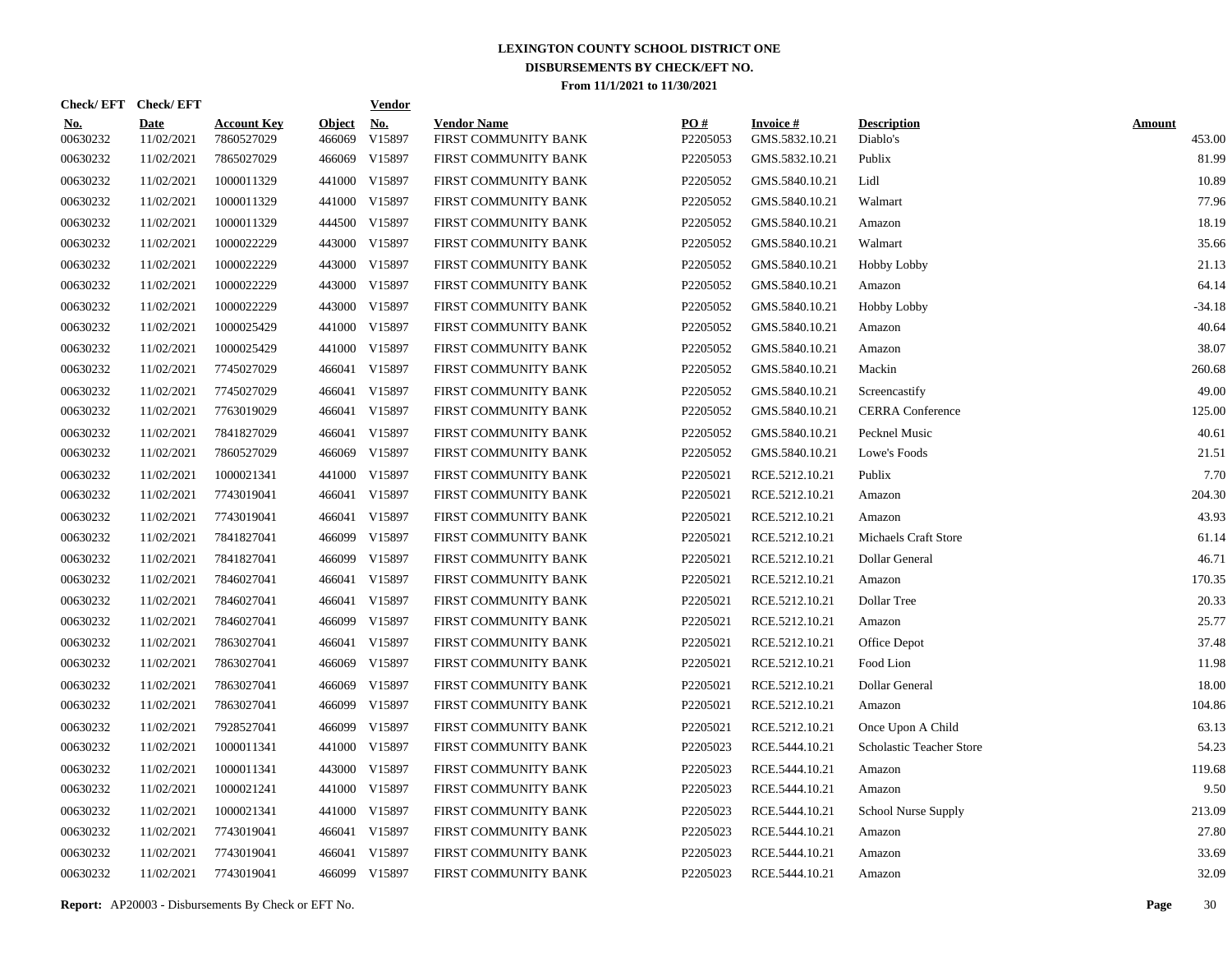| Check/EFT Check/EFT    |                           |                                  |                         | Vendor               |                                            |                 |                                   |                                |                 |
|------------------------|---------------------------|----------------------------------|-------------------------|----------------------|--------------------------------------------|-----------------|-----------------------------------|--------------------------------|-----------------|
| <u>No.</u><br>00630232 | <b>Date</b><br>11/02/2021 | <b>Account Key</b><br>7863027041 | <b>Object</b><br>466099 | <b>No.</b><br>V15897 | <b>Vendor Name</b><br>FIRST COMMUNITY BANK | PO#<br>P2205023 | Invoice #<br>RCE.5444.10.21       | <b>Description</b><br>Amazon   | Amount<br>28.84 |
| 00630232               | 11/02/2021                | 7936527041                       | 466041                  | V15897               | FIRST COMMUNITY BANK                       | P2205023        | RCE.5444.10.21                    | Amazon                         | 102.71          |
| 00630232               | 11/02/2021                | 7936527041                       | 466041                  | V15897               | FIRST COMMUNITY BANK                       | P2205023        | RCE.5444.10.21                    | Amazon                         | 23.53           |
| 00630232               | 11/02/2021                | 7936527041                       |                         | 466041 V15897        | FIRST COMMUNITY BANK                       | P2205023        | RCE.5444.10.21                    | Amazon                         | 27.66           |
|                        |                           |                                  |                         |                      |                                            |                 |                                   | <b>Check Total</b>             | 10,377.12       |
| 00630233               | 11/02/2021                | 1000011335                       | 441000                  | V00549               | FORMS AND SUPPLY INC (FSI)                 | P2204595        | 5933679-1                         | Sharpie SmearGuard Tank Style  | 41.73           |
| 00630233               | 11/02/2021                | 7887092013                       |                         | 466041 V00549        | FORMS AND SUPPLY INC (FSI)                 | P2204716        | 5936695-0                         | OIC Hardboard Clipboards 1 Cl  | 12.63           |
| 00630233               | 11/02/2021                | 1000026405                       | 441000                  | V00549               | FORMS AND SUPPLY INC (FSI)                 | P2204717        | 5936696-0                         | Pendaflex 25 Tab Cut Letter    | 238.18          |
| 00630233               | 11/02/2021                | 1000026405                       | 441000                  | V00549               | FORMS AND SUPPLY INC (FSI)                 | P2204717        | 5936696-0                         | Smartchoice Copy Paper Letter  | 77.02           |
| 00630233               | 11/02/2021                | 7743019028                       | 466041                  | V00549               | FORMS AND SUPPLY INC (FSI)                 | P2204720        | 5936701-0                         | Quality Park Gummed Kraft Clas | 9.29            |
| 00630233               | 11/02/2021                | 7793027047                       | 466041                  | V00549               | FORMS AND SUPPLY INC (FSI)                 | P2204772        | 5938599-0                         | Averyreg Easy Peel Labels Sure | 73.16           |
|                        |                           |                                  |                         |                      |                                            |                 |                                   | <b>Check Total</b>             | 452.01          |
| 00630234               | 11/02/2021                | 7802072043                       |                         | 466034 V02968        | <b>GAINES, RICHARD SCOTT</b>               |                 | FB.MGM.10.27.21 Athletic Official |                                | 55.00           |
|                        |                           |                                  |                         |                      |                                            |                 |                                   | <b>Check Total</b>             | 55.00           |
| 00630235               | 11/02/2021                | 7730027011                       |                         | 466041 V12715        | <b>GLENDALE PARADE STORE LLC</b>           | P2203287        | 213473                            | White Stock Chrome Hardware    | 607.76          |
|                        |                           |                                  |                         |                      |                                            |                 |                                   | <b>Check Total</b>             | 607.76          |
| 00630236               | 11/02/2021                | 1000025411                       |                         | 441020 V15598        | GREENVILLE OFFICE SUPPLY CO IN             | P2204005        | 917145-1                          | CAROLINA MOP 1064 16 OZ RAYON  | 144.84          |
| 00630236               | 11/02/2021                | 1000025411                       |                         | 441020 V15598        | GREENVILLE OFFICE SUPPLY CO IN             | P2204005        | 917145-1                          | CAROLINA MOP 1065 20 OZ RAYON  | 51.70           |
| 00630236               | 11/02/2021                | 1000025434                       |                         | 441020 V15598        | <b>GREENVILLE OFFICE SUPPLY CO IN</b>      | P2204017        | 917196-0                          | CAROLINA MOP 1064 16 OZ RAYON  | 144.84          |
| 00630236               | 11/02/2021                | 1000025434                       |                         | 441020 V15598        | GREENVILLE OFFICE SUPPLY CO IN             | P2204017        | 917196-0                          | CAROLINA MOP 1065 20 OZ RAYON  | 116.33          |
| 00630236               | 11/02/2021                | 1000025423                       |                         | 441020 V15598        | GREENVILLE OFFICE SUPPLY CO IN             | P2204128        | 917754-0                          | CAROLINA MOP 1065 20 OZ RAYON  | 193.88          |
| 00630236               | 11/02/2021                | 1000025425                       |                         | 441020 V15598        | GREENVILLE OFFICE SUPPLY CO IN             | P2204198        | 918095-0                          | CAROLINA MOP 1064 16 OZ RAYON  | 108.62          |
| 00630236               | 11/02/2021                | 1000025425                       |                         | 441020 V15598        | GREENVILLE OFFICE SUPPLY CO IN             | P2204198        | 918095-0                          | CAROLINA MOP 1065 20 OZ RAYON  | 38.78           |
| 00630236               | 11/02/2021                | 1000025443                       |                         | 441020 V15598        | GREENVILLE OFFICE SUPPLY CO IN             | P2204205        | 918098-0                          | CAROLINA MOP 1064 16 OZ RAYON  | 181.04          |
| 00630236               | 11/02/2021                | 1000025439                       |                         | 441020 V15598        | GREENVILLE OFFICE SUPPLY CO IN             | P2204222        | 918207-0                          | CAROLINA MOP 1064 16 OZ RAYON  | 72.42           |
| 00630236               | 11/02/2021                | 1000025439                       |                         | 441020 V15598        | GREENVILLE OFFICE SUPPLY CO IN             | P2204222        | 918207-0                          | CAROLINA MOP 1065 20 OZ RAYON  | 77.55           |
| 00630236               | 11/02/2021                | 1000025435                       |                         | 441020 V15598        | <b>GREENVILLE OFFICE SUPPLY CO IN</b>      | P2204493        | 920123-0                          | CAROLINA MOP 7220 SIDE GATE HA | 17.68           |
|                        |                           |                                  |                         |                      |                                            |                 |                                   | <b>Check Total</b>             | 1,147.68        |
| 00630237               | 11/02/2021                | 7809027046                       |                         | 466099 Exxxxx        | Employee                                   |                 | 10.29.21                          | <b>Cheer Sweatshirts</b>       | 469.20          |
|                        |                           |                                  |                         |                      |                                            |                 |                                   | <b>Check Total</b>             | 469.20          |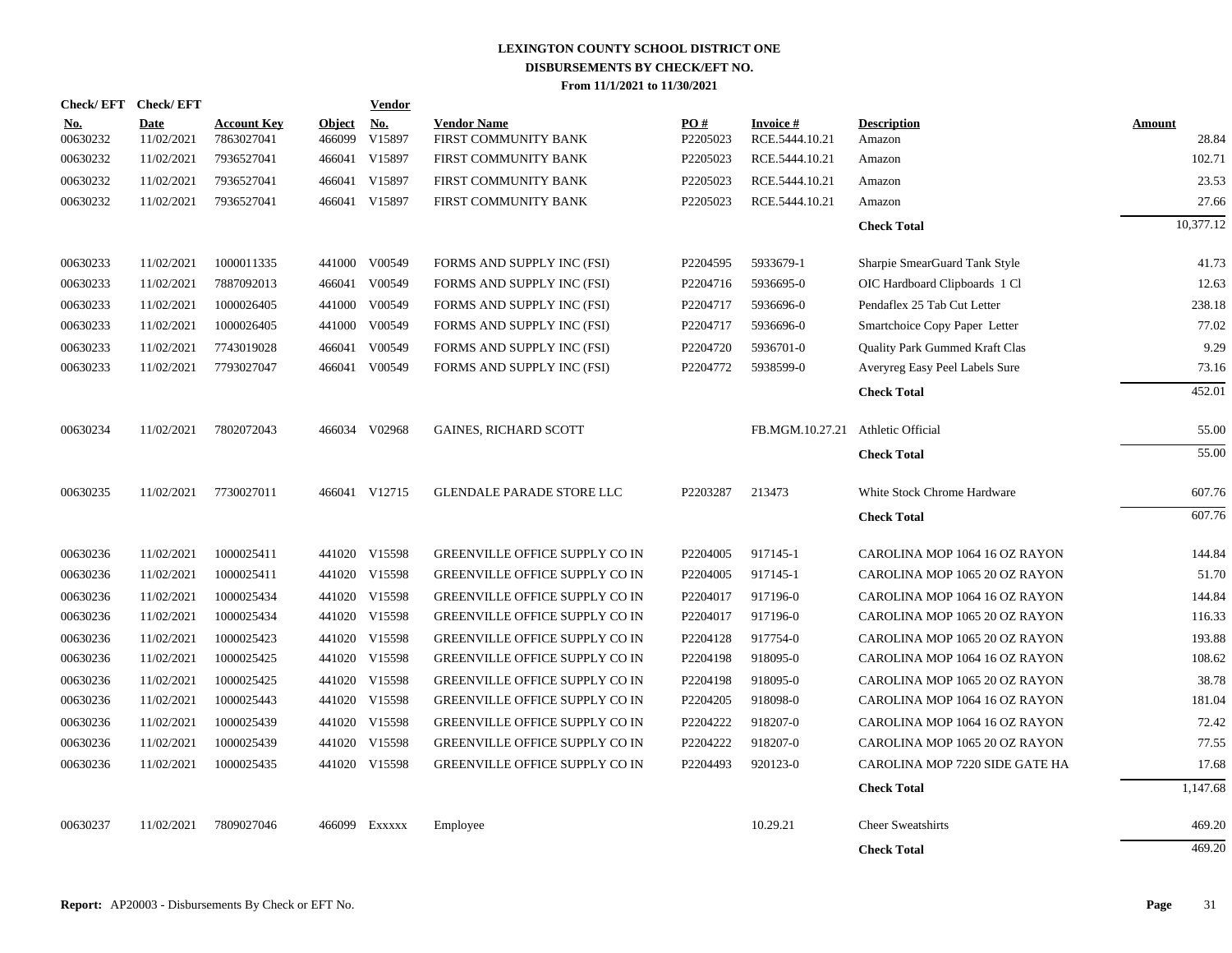| Check/EFT Check/EFT    |                           |                                  |                         | <b>Vendor</b>                       |                                                       |                 |                           |                                                      |                     |
|------------------------|---------------------------|----------------------------------|-------------------------|-------------------------------------|-------------------------------------------------------|-----------------|---------------------------|------------------------------------------------------|---------------------|
| <u>No.</u><br>00630238 | <b>Date</b><br>11/02/2021 | <b>Account Key</b><br>5708025393 | <b>Object</b><br>454500 | $\underline{\textbf{No}}$<br>V01621 | <b>Vendor Name</b><br><b>INTERNETWORK ENGINEERING</b> | PO#<br>P2204211 | <b>Invoice#</b><br>133006 | <b>Description</b><br>Catalyst 9600 Series 6 slot, 1 | Amount<br>84,910.92 |
| 00630238               | 11/02/2021                | 5708025393                       | 454500                  | V01621                              | <b>INTERNETWORK ENGINEERING</b>                       | P2204211        | 133006                    | Cisco Catalyst 9600 DNA Advant                       | 48,380.69           |
| 00630238               | 11/02/2021                | 5708025393                       | 454500 V01621           |                                     | <b>INTERNETWORK ENGINEERING</b>                       | P2204211        | 133006                    | Cisco Catalyst 9600 Series 960                       | 9,355.55            |
| 00630238               | 11/02/2021                | 5708025393                       | 454500 V01621           |                                     | <b>INTERNETWORK ENGINEERING</b>                       | P2204211        | 133006                    | Cisco Catalyst 9600 Series Red                       | 48,648.83           |
| 00630238               | 11/02/2021                | 5708025393                       | 454500 V01621           |                                     | <b>INTERNETWORK ENGINEERING</b>                       | P2204211        | 133006                    | Cisco Catalyst 9600 Series 960                       | 9,355.55            |
| 00630238               | 11/02/2021                | 5708025393                       |                         | 454500 V01621                       | <b>INTERNETWORK ENGINEERING</b>                       | P2204211        | 133006                    | Cisco Catalyst 9600 Series 48-                       | 29,638.36           |
| 00630238               | 11/02/2021                | 5708025393                       | 454500                  | V01621                              | <b>INTERNETWORK ENGINEERING</b>                       | P2204211        | 133006                    | Cisco Catalyst 9600 Series 48-                       | 29,638.36           |
| 00630238               | 11/02/2021                | 5708025393                       |                         | 454500 V01621                       | <b>INTERNETWORK ENGINEERING</b>                       | P2204211        | 133006                    | SNTC-24X7X4 Catalyst 9600 Seri                       | 19,632.49           |
|                        |                           |                                  |                         |                                     |                                                       |                 |                           | <b>Check Total</b>                                   | 279,560.75          |
| 00630239               | 11/02/2021                | 1000014144                       |                         | 441000 V00102                       | JW PEPPER AND SON INC                                 | P2202760        | 363550747                 | The Mountain by Paul O'Neill &                       | 64.00               |
| 00630239               | 11/02/2021                | 1000014144                       | 441000                  | V00102                              | JW PEPPER AND SON INC                                 | P2202760        | 363550747                 | Neon Beat by Doug Spata                              | 45.00               |
| 00630239               | 11/02/2021                | 1000014144                       | 441000                  | V00102                              | JW PEPPER AND SON INC                                 | P2202760        | 363550747                 | Power Shift by Kathryn Griesin                       | 52.00               |
| 00630239               | 11/02/2021                | 1000014144                       | 441000                  | V00102                              | JW PEPPER AND SON INC                                 | P2202760        | 363550747                 | Rockin' 67 Blues by Bob Philli                       | 60.00               |
| 00630239               | 11/02/2021                | 1000014144                       | 441000                  | V00102                              | JW PEPPER AND SON INC                                 | P2202760        | 363550747                 | STAR SPANGLED BANNER by LAVEND                       | 40.00               |
| 00630239               | 11/02/2021                | 1000014144                       | 441000                  | V00102                              | JW PEPPER AND SON INC                                 | P2202760        | 363550747                 | SYMPHONY #1 FOURTH MVT by BRAH                       | 65.00               |
| 00630239               | 11/02/2021                | 1000014144                       | 441000                  | V00102                              | JW PEPPER AND SON INC                                 | P2202760        | 363550747                 | SYMPHONY #1 THEME by BRAHMS, J                       | 40.00               |
| 00630239               | 11/02/2021                | 1000014144                       | 441000                  | V00102                              | JW PEPPER AND SON INC                                 | P2202760        | 363550747                 | Any Way You Want It by Michael                       | 51.00               |
| 00630239               | 11/02/2021                | 1000014144                       | 441000                  | V00102                              | JW PEPPER AND SON INC                                 | P2202760        | 363550747                 | Battlesong by Randall Standrid                       | 60.00               |
| 00630239               | 11/02/2021                | 1000014144                       | 441000                  | V00102                              | JW PEPPER AND SON INC                                 | P2202760        | 363550747                 | Christmas in the Renaissance b                       | 45.00               |
| 00630239               | 11/02/2021                | 1000014144                       | 441000                  | V00102                              | JW PEPPER AND SON INC                                 | P2202760        | 363550747                 | Crown of Aragon by Seth Bedfor                       | 48.00               |
| 00630239               | 11/02/2021                | 1000014144                       | 441000                  | V00102                              | JW PEPPER AND SON INC                                 | P2202760        | 363550747                 | Dances from Terpsichore by Mic                       | 55.00               |
| 00630239               | 11/02/2021                | 1000014144                       | 441000                  | V00102                              | JW PEPPER AND SON INC                                 | P2202760        | 363550747                 | Emerald Melodies by Traditiona                       | 55.00               |
| 00630239               | 11/02/2021                | 1000014144                       | 441000                  | V00102                              | JW PEPPER AND SON INC                                 | P2202760        | 363550747                 | <b>EXPRESSIVE TECHNIQUES FOR ORCH</b>                | 49.75               |
| 00630239               | 11/02/2021                | 1000014144                       | 441000                  | V00102                              | JW PEPPER AND SON INC                                 | P2202760        | 363550747                 | <b>EXPRESSIVE TECHNIQUES FOR ORCH</b>                | 59.70               |
| 00630239               | 11/02/2021                | 1000014144                       | 441000                  | V00102                              | JW PEPPER AND SON INC                                 | P2202760        | 363550747                 | <b>EXPRESSIVE TECHNIQUES FOR ORCH</b>                | 19.90               |
| 00630239               | 11/02/2021                | 7733027015                       | 466041                  | V00102                              | JW PEPPER AND SON INC                                 | P2203056        | 363587147                 | IN THE BLEAK MIDWINTER                               | 72.00               |
| 00630239               | 11/02/2021                | 7733027015                       |                         | 466041 V00102                       | <b>JW PEPPER AND SON INC</b>                          | P2203056        | 363587147                 | <b>ALLEGRO BARBARO</b>                               | 80.00               |
| 00630239               | 11/02/2021                | 7733027015                       | 466041                  | V00102                              | <b>JW PEPPER AND SON INC</b>                          | P2203056        | 363587147                 | <b>GREENSLEEVES</b>                                  | 65.00               |
| 00630239               | 11/02/2021                | 7733027015                       | 466041                  | V00102                              | JW PEPPER AND SON INC                                 | P2203056        | 363587147                 | <b>CHAMELEON</b>                                     | 48.00               |
| 00630239               | 11/02/2021                | 7733027015                       | 466041                  | V00102                              | JW PEPPER AND SON INC                                 | P2203056        | 363587147                 | <b>CANTALOUPE ISLAND</b>                             | 48.00               |
| 00630239               | 11/02/2021                | 7733027015                       | 466041                  | V00102                              | JW PEPPER AND SON INC                                 | P2203056        | 363587147                 | ALL I WANT FOR CHRISTMAS IS YO                       | 45.00               |
| 00630239               | 11/02/2021                | 7733027015                       | 466041                  | V00102                              | JW PEPPER AND SON INC                                 | P2203056        | 363587147                 | <b>SOULFUL STRUT</b>                                 | 52.00               |
| 00630239               | 11/02/2021                | 7733027015                       | 466041                  | V00102                              | JW PEPPER AND SON INC                                 | P2203056        | 363587147                 | <b>AUTUMN LEAVES</b>                                 | 45.00               |
| 00630239               | 11/02/2021                | 7733027015                       | 466041                  | V00102                              | JW PEPPER AND SON INC                                 | P2203056        | 363587147                 | FLY ME TO THE MOON                                   | 45.00               |
| 00630239               | 11/02/2021                | 7733027015                       |                         | 466041 V00102                       | JW PEPPER AND SON INC                                 | P2203056        | 363587147                 | <b>SHIPPING GROUND</b>                               | 27.99               |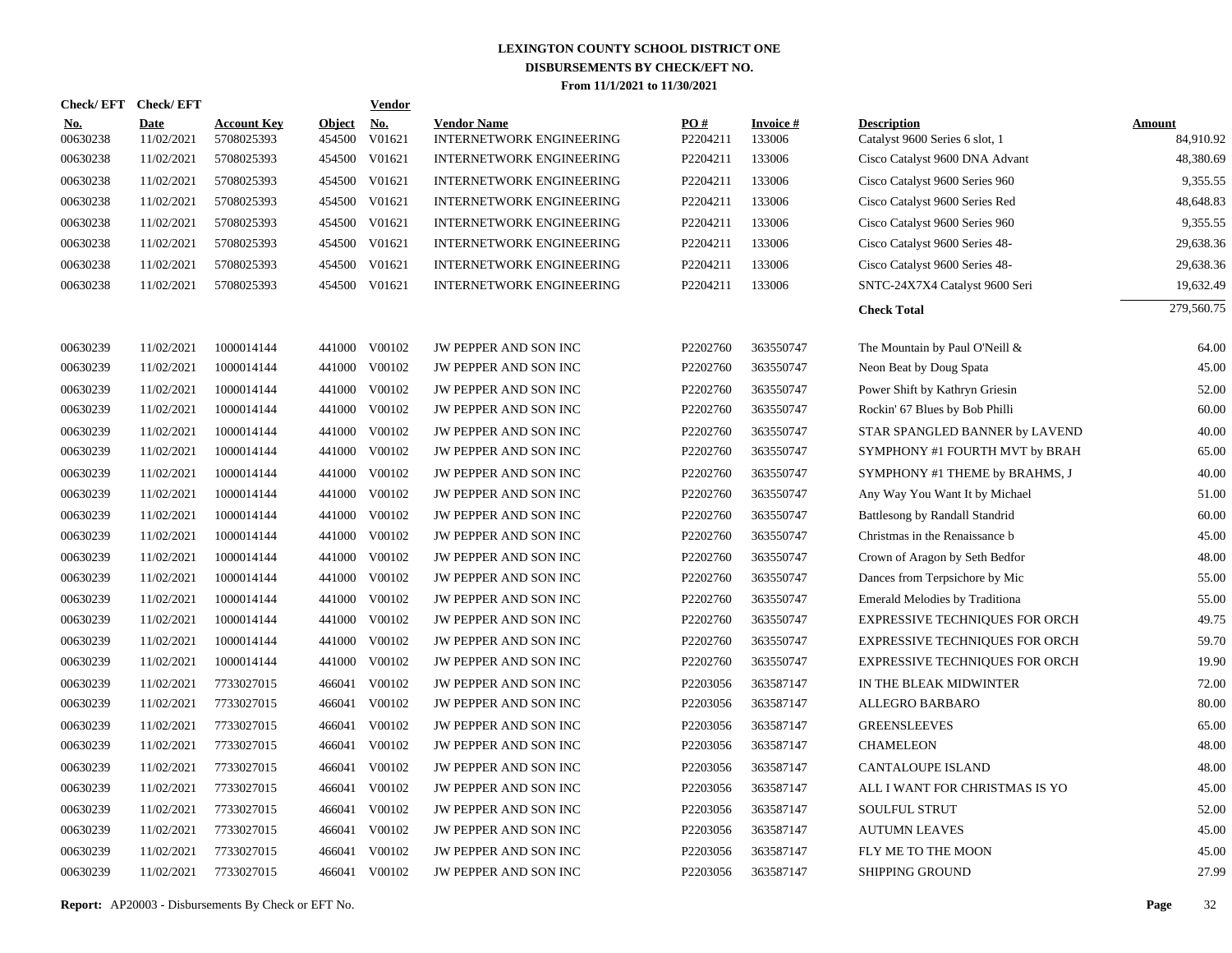| <b>Check/EFT</b>       | <b>Check/EFT</b>          |                                  |                         | <b>Vendor</b>        |                                             |                      |                        |                                           |                |
|------------------------|---------------------------|----------------------------------|-------------------------|----------------------|---------------------------------------------|----------------------|------------------------|-------------------------------------------|----------------|
| <u>No.</u><br>00630239 | <b>Date</b><br>11/02/2021 | <b>Account Key</b><br>7733027015 | <b>Object</b><br>466041 | <b>No.</b><br>V00102 | <b>Vendor Name</b><br>JW PEPPER AND SON INC | PO#<br>P2203056      | Invoice #<br>363587147 | <b>Description</b><br><b>HANDLING FEE</b> | Amount<br>1.00 |
| 00630239               | 11/02/2021                | 1000014144                       | 441000                  | V00102               | JW PEPPER AND SON INC                       | P <sub>2201700</sub> | 363593030              | There Is No Rose-SATB                     | 87.50          |
| 00630239               | 11/02/2021                | 1000011411                       | 441000                  | V00102               | JW PEPPER AND SON INC                       | P2203431             | 363618301              | A Mother's Hymn                           | 91.99          |
| 00630239               | 11/02/2021                | 1000014115                       | 441000                  | V00102               | JW PEPPER AND SON INC                       | P2202255             | 363622469              | <b>GREEN ONIONS</b>                       | 40.00          |
| 00630239               | 11/02/2021                | 7733019044                       | 466041                  | V00102               | JW PEPPER AND SON INC                       | P2203534             | 363623415              | Shipping                                  | 20.00          |
| 00630239               | 11/02/2021                | 7733019044                       | 466041                  | V00102               | JW PEPPER AND SON INC                       | P2203534             | 363623415              | Shaky Ground - Paul Murtha                | 45.00          |
| 00630239               | 11/02/2021                | 7733019044                       | 466041                  | V00102               | JW PEPPER AND SON INC                       | P2203534             | 363623415              | April in Paris                            | 59.99          |
| 00630239               | 11/02/2021                | 7733019044                       |                         | 466041 V00102        | JW PEPPER AND SON INC                       | P2203534             | 363623415              | Shipping                                  | 20.00          |
| 00630239               | 11/02/2021                | 1000014144                       | 441000                  | V00102               | JW PEPPER AND SON INC                       | P2203685             | 363654717              | Veni, Veni Emmanuel-SATB                  | 118.00         |
| 00630239               | 11/02/2021                | 1000014144                       |                         | 441000 V00102        | <b>JW PEPPER AND SON INC</b>                | P2203685             | 363654717              | Shipping                                  | 16.99          |
|                        |                           |                                  |                         |                      |                                             |                      |                        | <b>Check Total</b>                        | 1,837.81       |
| 00630240               | 11/02/2021                | 1000011338                       |                         | 441000 V12065        | KURTZ BROS DBA BENDER BURKOT                | P2200221             | 41943.01               | Crayola Bold Markers                      | 21.84          |
|                        |                           |                                  |                         |                      |                                             |                      |                        | <b>Check Total</b>                        | 21.84          |
| 00630241               | 11/02/2021                | 1000026693                       |                         | 434500 V14140        | LOADBALANCERORG INC                         | P2204953             | <b>INV-4983</b>        | 1 YEAR BASIC BUSINESS HOURS TE            | 1,990.00       |
|                        |                           |                                  |                         |                      |                                             |                      |                        | <b>Check Total</b>                        | 1.990.00       |
| 00630242               | 11/02/2021                | 5726025326                       |                         | 452000 V15848        | MCMILLAN PAZDAN SMITH ARCHITEC              | P2002076             | 02103839               | Add Reimbursabls                          | 1,424.20       |
| 00630242               | 11/02/2021                | 5312025326                       |                         | 452000 V15848        | MCMILLAN PAZDAN SMITH ARCHITEC              | P <sub>2104620</sub> | 02103840               | Architectural Services for Whi            | 2,930.56       |
| 00630242               | 11/02/2021                | 5727025327                       |                         | 452000 V15848        | MCMILLAN PAZDAN SMITH ARCHITEC              | P2002179             | 02103841               | Architectural Services for Whi            | 10,797.62      |
| 00630242               | 11/02/2021                | 5312025327                       |                         | 452000 V15848        | MCMILLAN PAZDAN SMITH ARCHITEC              | P2104621             | 02103842               | Architectural Services for Whi            | 2,317.31       |
| 00630242               | 11/02/2021                | 5725025325                       |                         | 452000 V15848        | MCMILLAN PAZDAN SMITH ARCHITEC              | P2002075             | 02104087               | Architectural Services for Whi            | 687.60         |
|                        |                           |                                  |                         |                      |                                             |                      |                        | <b>Check Total</b>                        | 18,157.29      |
| 00630243               | 11/02/2021                | 7802072043                       |                         | 466034 V16080        | MICHEL, LANORRIS                            |                      | FB.MGM.10.27.21        | Athletic Official                         | 55.00          |
|                        |                           |                                  |                         |                      |                                             |                      |                        | <b>Check Total</b>                        | 55.00          |
| 00630244               | 11/02/2021                | 7802088011                       |                         | 466041 V13862        | MODERN TURF INC                             | P2203970             | 10555                  | October field maintenance                 | 1,233.75       |
|                        |                           |                                  |                         |                      |                                             |                      |                        | <b>Check Total</b>                        | 1,233.75       |
| 00630245               | 11/02/2021                | 1000011521                       |                         | 433200 Exxxxx        | Employee                                    |                      | 10.01.10.29.21         | Banking & school errands                  | 84.00          |
|                        |                           |                                  |                         |                      |                                             |                      |                        | <b>Check Total</b>                        | 84.00          |
| 00630246               | 11/02/2021                | 7887079027                       |                         | 466099 V16983        | NATE CARR WRESTLING LLC                     | P2205012             | 105                    | Nate Carr Wrestling Camp                  | 2,816.60       |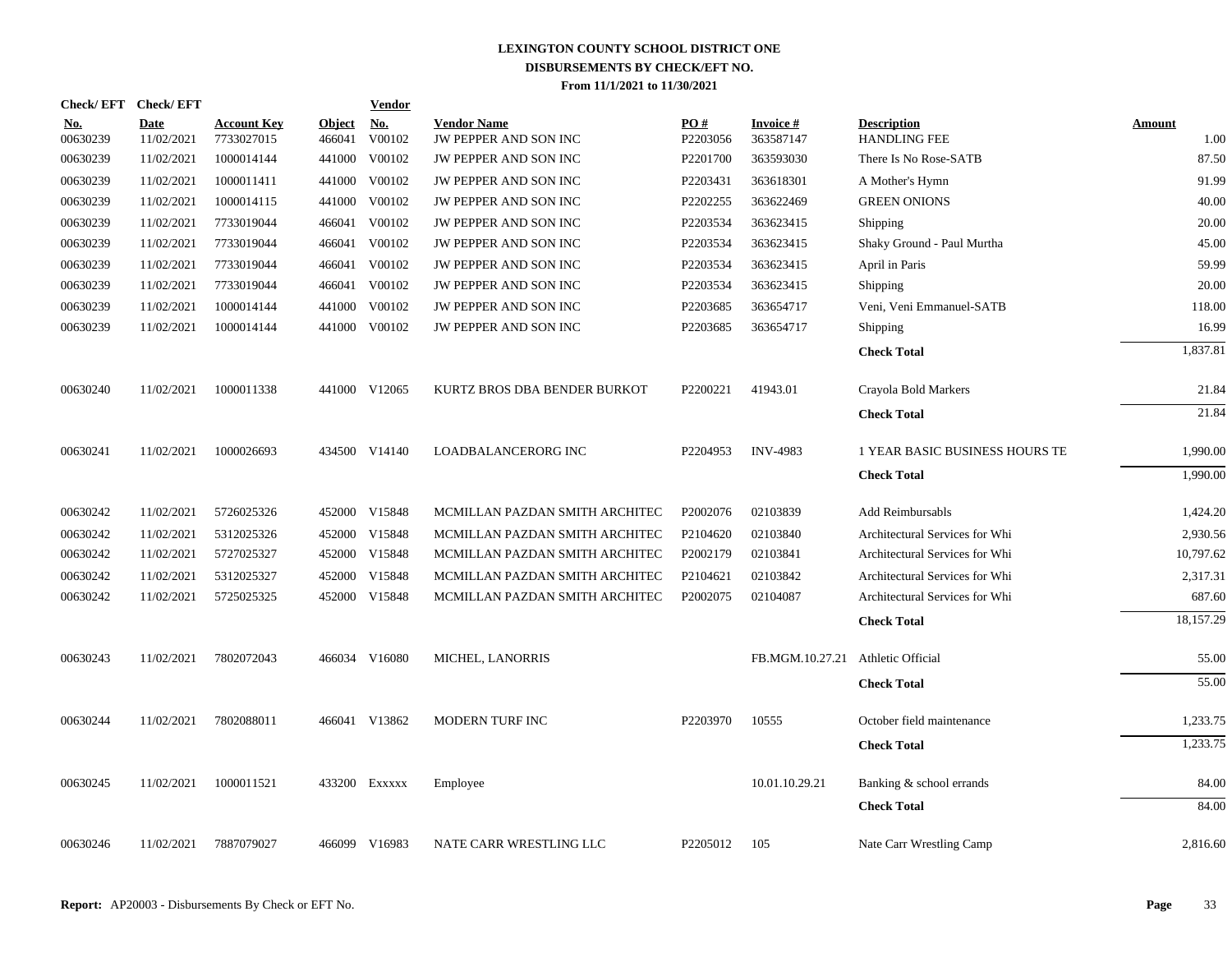| <u>No.</u> | Check/EFT Check/EFT<br>Date | <b>Account Key</b> | Object No. | <b>Vendor</b> | <b>Vendor Name</b>             | PO#      | <b>Invoice#</b> | <b>Description</b>             | Amount    |
|------------|-----------------------------|--------------------|------------|---------------|--------------------------------|----------|-----------------|--------------------------------|-----------|
|            |                             |                    |            |               |                                |          |                 | <b>Check Total</b>             | 2,816.60  |
| 00630247   | 11/02/2021                  | 1000023320         |            | 464000 V10942 | NATIONAL ASSOCIATION FOR MUSIC | P2204885 | 000406870       | National Association for Music | 100.00    |
| 00630247   | 11/02/2021                  | 1000023320         |            | 464000 V10942 | NATIONAL ASSOCIATION FOR MUSIC | P2204885 | 000406870       | South Carolina (SCMEA)         | 33.00     |
|            |                             |                    |            |               |                                |          |                 | <b>Check Total</b>             | 133.00    |
| 00630248   | 11/02/2021                  | 1000022409         |            | 431200 V13935 | ON TRACK PRESS                 | P2204076 | P2204076.1      | One two-day session of team de | 10,000.00 |
|            |                             |                    |            |               |                                |          |                 | <b>Check Total</b>             | 10,000.00 |
| 00630249   | 11/02/2021                  | 1000014120         |            | 432300 V11561 | PALMETTO STRINGS               | P2204113 | 21-102901       | Perfection Cello Peg set Insta | 750.00    |
|            |                             |                    |            |               |                                |          |                 | <b>Check Total</b>             | 750.00    |
| 00630250   | 11/02/2021                  | 2372211239         |            | 441000 V15036 | PIONEER VALLEY BOOKS           | P2203451 | I217577         | Storage Box for Magnetic Lette | 119.84    |
| 00630250   | 11/02/2021                  | 2372211239         |            | 441000 V15036 | PIONEER VALLEY BOOKS           | P2203451 | I217577         | Student Journal 70pg, Set of 4 | 248.15    |
| 00630250   | 11/02/2021                  | 2372211239         |            | 441000 V15036 | PIONEER VALLEY BOOKS           | P2203451 | I217577         | Shipping                       | 35.60     |
| 00630250   | 11/02/2021                  | 2372211239         |            | 441000 V15036 | PIONEER VALLEY BOOKS           | P2203451 | I217577         | Discount                       | $-11.98$  |
|            |                             |                    |            |               |                                |          |                 | <b>Check Total</b>             | 391.61    |
| 00630251   | 11/02/2021                  | 7743019035         |            | 466041 V14919 | POLLOCK COMPANY                | P2204646 | INV423295       | Copier Staples (3 cartridges o | 321.00    |
| 00630251   | 11/02/2021                  | 7743019035         |            | 466041 V14919 | POLLOCK COMPANY                | P2204646 | INV423295       | Shipping                       | 9.58      |
|            |                             |                    |            |               |                                |          |                 | <b>Check Total</b>             | 330.58    |
| 00630252   | 11/02/2021                  | 1000026693         |            | 434520 V14841 | POLLOCK FINANCIAL SERVICES INC | P2204752 | PFS97215        | KONICA MINOLTA BUSINESS SOLUTI | 849.37    |
| 00630252   | 11/02/2021                  | 1000026693         |            | 434520 V14841 | POLLOCK FINANCIAL SERVICES INC | P2204752 | PFS97215        | KONICA MINOLTA BUSINESS SOLUTI | 184.76    |
| 00630252   | 11/02/2021                  | 1000026693         |            | 434520 V14841 | POLLOCK FINANCIAL SERVICES INC | P2204754 | PFS97216        | KONICA MINOLTA BUSINESS SOLUTI | 927.05    |
| 00630252   | 11/02/2021                  | 1000026693         |            | 434520 V14841 | POLLOCK FINANCIAL SERVICES INC | P2204754 | PFS97216        | KONICA MINOLTA BUSINESS SOLUTI | 24,705.13 |
| 00630252   | 11/02/2021                  | 1000026693         |            | 434520 V14841 | POLLOCK FINANCIAL SERVICES INC | P2204755 | PFS97487        | KONICA MINOLTA BUSINESS SOLUTI | 5,714.85  |
| 00630252   | 11/02/2021                  | 1000026693         |            | 434520 V14841 | POLLOCK FINANCIAL SERVICES INC | P2204755 | PFS97487        | KONICA MINOLTA BUSINESS SOLUTI | 28,827.27 |
| 00630252   | 11/02/2021                  | 1000026693         |            | 434520 V14841 | POLLOCK FINANCIAL SERVICES INC | P2204755 | PFS97487        | KONICA MINOLTA BUSINESS SOLUTI | 127.48    |
| 00630252   | 11/02/2021                  | 1000026693         |            | 434520 V14841 | POLLOCK FINANCIAL SERVICES INC | P2204755 | PFS97487        | KONICA MINOLTA BUSINESS SOLUTI | 80.20     |
|            |                             |                    |            |               |                                |          |                 | <b>Check Total</b>             | 61,416.11 |
| 00630253   | 11/02/2021                  | 1000011427         |            | 441000 V00760 | PRESENTATION SYSTEMS SOUTH INC | P2200884 | 3168            | YELLOW INK TANK                | 106.13    |
| 00630253   | 11/02/2021                  | 1000011427         |            | 441000 V00760 | PRESENTATION SYSTEMS SOUTH INC | P2200884 | 3168            | <b>MAGENTA INK TANK</b>        | 106.95    |
| 00630253   | 11/02/2021                  | 1000011427         |            | 441000 V00760 | PRESENTATION SYSTEMS SOUTH INC | P2200884 | 3168            | <b>CYAN INK TANK</b>           | 213.89    |
| 00630253   | 11/02/2021                  | 1000011427         |            | 441000 V00760 | PRESENTATION SYSTEMS SOUTH INC | P2200884 | 3168            | PREMIUM GLOSS PHOTO PAPER 24"X | 213.95    |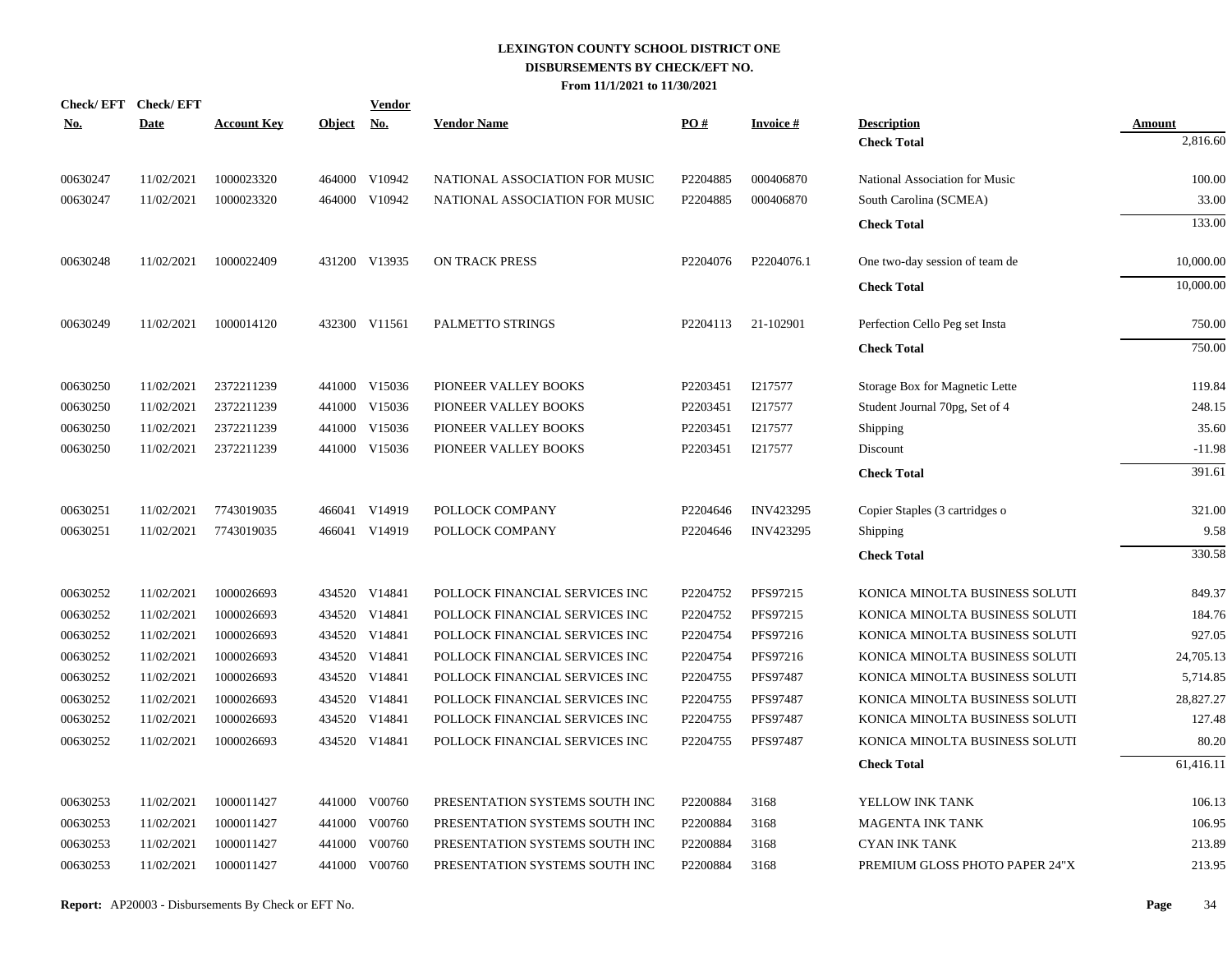|                        | Check/EFT Check/EFT       |                                  |                         | <b>Vendor</b>        |                                                      |                 |                         |                                                      |                         |
|------------------------|---------------------------|----------------------------------|-------------------------|----------------------|------------------------------------------------------|-----------------|-------------------------|------------------------------------------------------|-------------------------|
| <u>No.</u><br>00630253 | <b>Date</b><br>11/02/2021 | <b>Account Key</b><br>1000011427 | <b>Object</b><br>441000 | <u>No.</u><br>V00760 | <b>Vendor Name</b><br>PRESENTATION SYSTEMS SOUTH INC | PO#<br>P2200884 | <b>Invoice#</b><br>3168 | <b>Description</b><br>COLD LAMINATATION REFILL 900 X | <b>Amount</b><br>128.24 |
| 00630253               | 11/02/2021                | 1000011427                       |                         | 441000 V00760        | PRESENTATION SYSTEMS SOUTH INC                       | P2200884        | 3168                    | <b>SHIPPING</b>                                      | 69.29                   |
|                        |                           |                                  |                         |                      |                                                      |                 |                         | <b>Check Total</b>                                   | 838.45                  |
| 00630254               | 11/02/2021                | 1000025431                       |                         | 432300 V01116        | PROFESSIONAL TREE SERVICE                            | P2203954        | 8016                    | LMES - All Material, Equipment                       | 400.00                  |
|                        |                           |                                  |                         |                      |                                                      |                 |                         | <b>Check Total</b>                                   | 400.00                  |
| 00630255               | 11/02/2021                | 1000026306                       |                         | 439500 V12938        | <b>READABLE INK</b>                                  | P2202608        | 06482                   | Editing miscellaneous pieces                         | 2,000.00                |
|                        |                           |                                  |                         |                      |                                                      |                 |                         | <b>Check Total</b>                                   | 2,000.00                |
| 00630256               | 11/02/2021                | 1000021307                       |                         | 433200 Exxxxx        | Employee                                             |                 | 09.01.10.31.21          | Nurse Support                                        | 12.04                   |
|                        |                           |                                  |                         |                      |                                                      |                 |                         | <b>Check Total</b>                                   | 12.04                   |
| 00630257               | 11/02/2021                | 1000011303                       |                         | 434500 V15975        | <b>RIVERSIDE INSIGHTS</b>                            | P2204431        | <b>INV096257</b>        | CogAt Form 7 Online Testing Le                       | 5,330.50                |
|                        |                           |                                  |                         |                      |                                                      |                 |                         | <b>Check Total</b>                                   | 5,330.50                |
| 00630258               | 11/02/2021                | 3770000000                       |                         | 242300 V01247        | SC DEPARTMENT OF EDUCATION                           |                 | 10.29.21                | Overage of teacher supply \$\$                       | 4,125.00                |
|                        |                           |                                  |                         |                      |                                                      |                 |                         | <b>Check Total</b>                                   | 4,125.00                |
| 00630259               | 11/02/2021                | 3971022403                       |                         | 441000 V01844        | <b>SCHOLASTIC INC</b>                                | P2203991        | 33060352                | The Next Step Forward in Word                        | 219.00                  |
| 00630259               | 11/02/2021                | 3971022403                       |                         | 441000 V01844        | <b>SCHOLASTIC INC</b>                                | P2203991        | 33060352                | The Next Step Forward in Word                        | 291.93                  |
| 00630259               | 11/02/2021                | 3971022403                       |                         | 441000 V01844        | <b>SCHOLASTIC INC</b>                                | P2203991        | 33060352                | Shipping                                             | 45.99                   |
|                        |                           |                                  |                         |                      |                                                      |                 |                         | <b>Check Total</b>                                   | 556.92                  |
| 00630260               | 11/02/2021                | 3260011303                       |                         | 441000 V16452        | SCHOOL SPECIALTY LLC                                 | P2201717        | 202501790086            | Bulb flashlight, #222, pk/10                         | 12.73                   |
| 00630260               | 11/02/2021                | 3260011303                       |                         | 441000 V16452        | SCHOOL SPECIALTY LLC                                 | P2201717        | 202501790086            | Rubber bands, #33, 50/pkg                            | 5.07                    |
| 00630260               | 11/02/2021                | 3260011303                       |                         | 441000 V16452        | SCHOOL SPECIALTY LLC                                 | P2201717        | 202501790086            | Foam-mountain, 6 piece set wit                       | 24.97                   |
| 00630260               | 11/02/2021                | 3260011303                       |                         | 441000 V16452        | SCHOOL SPECIALTY LLC                                 | P2201717        | 202501790086            | Tiles, ceramic, small, 20/pkg                        | 4.41                    |
| 00630260               | 11/02/2021                | 3260011303                       |                         | 441000 V16452        | SCHOOL SPECIALTY LLC                                 | P2201717        | 202501790086            | Ramps, yellow                                        | 81.32                   |
| 00630260               | 11/02/2021                | 3260011303                       |                         | 441000 V16452        | SCHOOL SPECIALTY LLC                                 | P2201717        | 202501790086            | Cups, plastic, planter with ho                       | 79.37                   |
| 00630260               | 11/02/2021                | 3260011303                       |                         | 441000 V16452        | SCHOOL SPECIALTY LLC                                 | P2201717        | 202501790086            | Cup lids, plastic, with 2 hole                       | 43.83                   |
| 00630260               | 11/02/2021                | 3260011303                       |                         | 441000 V16452        | SCHOOL SPECIALTY LLC                                 | P2201717        | 202501790086            | Mirrors, plastic, pkg/36                             | 70.53                   |
| 00630260               | 11/02/2021                | 3260011303                       |                         | 441000 V16452        | SCHOOL SPECIALTY LLC                                 | P2201717        | 202501790086            | Seeds, brassica rapa; pkg. 200                       | 50.92                   |
| 00630260               | 11/02/2021                | 3260011303                       |                         | 441000 V16452        | SCHOOL SPECIALTY LLC                                 | P2201717        | 202501790086            | Straws, jumbo, 250/pkg                               | 4.99                    |
| 00630260               | 11/02/2021                | 3260011303                       |                         | 441000 V16452        | SCHOOL SPECIALTY LLC                                 | P2201717        | 202501790086            | Balloons, large                                      | 61.77                   |
| 00630260               | 11/02/2021                | 3260011303                       |                         | 441000 V16452        | SCHOOL SPECIALTY LLC                                 | P2201717        | 202501790086            | Thermometer, Celsius alcohol                         | 39.87                   |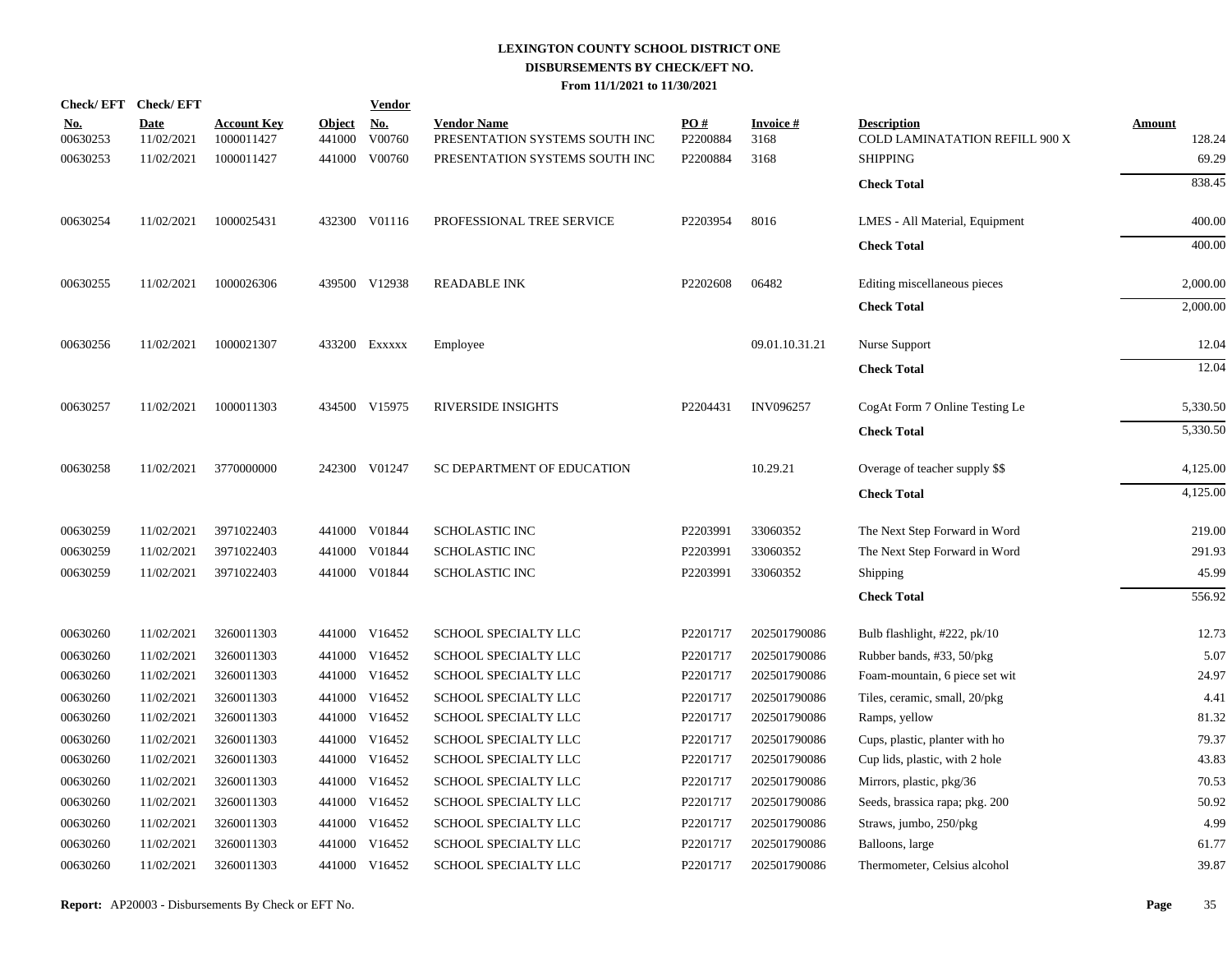| Check/ EFT             | <b>Check/EFT</b>          |                                  |                         | <b>Vendor</b>        |                                            |                 |                                 |                                                       |                        |
|------------------------|---------------------------|----------------------------------|-------------------------|----------------------|--------------------------------------------|-----------------|---------------------------------|-------------------------------------------------------|------------------------|
| <u>No.</u><br>00630260 | <b>Date</b><br>11/02/2021 | <b>Account Key</b><br>3260011303 | <b>Object</b><br>441000 | <b>No.</b><br>V16452 | <b>Vendor Name</b><br>SCHOOL SPECIALTY LLC | PO#<br>P2201736 | <b>Invoice#</b><br>202501809827 | <b>Description</b><br>Bags, zip, 1 liter; 25/pkg      | <b>Amount</b><br>17.78 |
| 00630260               | 11/02/2021                | 1000011223                       |                         | 441000 V16452        | SCHOOL SPECIALTY LLC                       | P2201998        | 208128854126                    | EID0000656STORAGE BIN 4 GAL WI                        | 7.22                   |
| 00630260               | 11/02/2021                | 3260011303                       |                         | 441000 V16452        | SCHOOL SPECIALTY LLC                       | P2202743        | 208128874971                    | Pipettes, transfer (plastic),                         | 30.66                  |
| 00630260               | 11/02/2021                | 3260011303                       |                         | 441000 V16452        | SCHOOL SPECIALTY LLC                       | P2201718        | 208128875081                    | Clay, modeling                                        | 22.04                  |
| 00630260               | 11/02/2021                | 3260011303                       |                         | 441000 V16452        | SCHOOL SPECIALTY LLC                       | P2202184        | 208128876892                    | Foam board, white, 8x10x.25, 2                        | 808.53                 |
| 00630260               | 11/02/2021                | 1000014139                       |                         | 441000 V16452        | SCHOOL SPECIALTY LLC                       | P2200593        | 208128877332                    | <b>Oversized Mesh Duffel</b>                          | 35.18                  |
| 00630260               | 11/02/2021                | 1000011135                       |                         | 441000 V16452        | SCHOOL SPECIALTY LLC                       | P2204593        | 208128893876                    | Abilitations Bitty Bottom cush                        | 77.83                  |
| 00630260               | 11/02/2021                | 1000011235                       |                         | 441000 V16452        | SCHOOL SPECIALTY LLC                       | P2204593        | 208128893876                    | <b>BIC Intensity Low Odor Dry Era</b>                 | 118.20                 |
| 00630260               | 11/02/2021                | 1000011235                       |                         | 441000 V16452        | SCHOOL SPECIALTY LLC                       | P2204593        | 208128893876                    | White Envelopes, $6 \frac{1}{2} \times 9 \frac{1}{2}$ | 15.29                  |
| 00630260               | 11/02/2021                | 1000011122                       |                         | 441000 V16452        | SCHOOL SPECIALTY LLC                       | P2201101        | 208128894349                    | EID0000656CATCH PAD CATCHSOFT                         | 20.37                  |
| 00630260               | 11/02/2021                | 3260011303                       |                         | 441000 V16452        | SCHOOL SPECIALTY LLC                       | P2203365        | 208128894891                    | Petri dishes, plastic, pack of                        | 37.49                  |
| 00630260               | 11/02/2021                | 3260011303                       |                         | 441000 V16452        | SCHOOL SPECIALTY LLC                       | P2203365        | 208128894891                    | Pipettes, transfer (plastic),                         | 20.44                  |
| 00630260               | 11/02/2021                | 2021011247                       |                         | 441000 V16452        | SCHOOL SPECIALTY LLC                       | P2203349        | 208128898782                    | EID0000656MONEY PLAY NICKELS P                        | 3.96                   |
| 00630260               | 11/02/2021                | 2021011247                       |                         | 441000 V16452        | SCHOOL SPECIALTY LLC                       | P2203349        | 208128898782                    | EID0000656CUBES UNIFIX 10 ASSO                        | 108.77                 |
| 00630260               | 11/02/2021                | 1000011247                       |                         | 441000 V16452        | SCHOOL SPECIALTY LLC                       | P2204596        | 208128899748                    | Bouncyband Wiggle Seat Sensory                        | 222.46                 |
| 00630260               | 11/02/2021                | 1000011247                       |                         | 441000 V16452        | SCHOOL SPECIALTY LLC                       | P2204596        | 208128899748                    | Bouncyband for Elementary Scho                        | 130.00                 |
| 00630260               | 11/02/2021                | 1000011325                       |                         | 441000 V16452        | SCHOOL SPECIALTY LLC                       | P2202849        | 208128907292                    | EID0000656FOLDER TWOPOCKET                            | 275.35                 |
|                        |                           |                                  |                         |                      |                                            |                 |                                 | <b>Check Total</b>                                    | 2,431.35               |
| 00630261               | 11/02/2021                | 1000025424                       |                         | 441020 V13230        | SMITH AND JONES JANITORIAL SUP             | P2203783        | 213483                          | CAN DO FLOOR CLEANER                                  | 59.93                  |
| 00630261               | 11/02/2021                | 1000025424                       |                         | 441020 V13230        | SMITH AND JONES JANITORIAL SUP             | P2203783        | 213483                          | ANTIBACTERIAL BAG SOAP                                | 223.67                 |
|                        |                           |                                  |                         |                      |                                            |                 |                                 | <b>Check Total</b>                                    | 283.60                 |
| 00630262               | 11/02/2021                | 5311025320                       |                         | 441000 V00302        | SOUTHEASTERN PAPER GROUP                   | P2204203        | 5393881                         | <b>GEORGIA PACIFIC 57893 STAINLES</b>                 | 945.02                 |
| 00630262               | 11/02/2021                | 5311025320                       |                         | 441000 V00302        | SOUTHEASTERN PAPER GROUP                   | P2204203        | 5393881                         | <b>GEORGIA PACIFIC 59448 STAINLES</b>                 | 2,159.05               |
|                        |                           |                                  |                         |                      |                                            |                 |                                 | <b>Check Total</b>                                    | 3,104.07               |
| 00630263               | 11/02/2021                | 1000026405                       |                         | 435000 V13776        | SPLASH OMNIMEDIA LLC                       | P2201270        | 18572                           | Marketing Strategy/Management                         | 1,750.00               |
| 00630263               | 11/02/2021                | 1000026405                       |                         | 435000 V13776        | SPLASH OMNIMEDIA LLC                       | P2201270        | 18572                           | <b>Digital Advertising</b>                            | 2,500.00               |
|                        |                           |                                  |                         |                      |                                            |                 |                                 | <b>Check Total</b>                                    | 4,250.00               |
| 00630264               | 11/02/2021                | 7802072037                       |                         | 466034 V12540        | STEELE, JUSTIN                             |                 | FB.CSM.10.27.21                 | FB CSM vs LMS                                         | 80.00                  |
|                        |                           |                                  |                         |                      |                                            |                 |                                 | <b>Check Total</b>                                    | 80.00                  |
| 00630265               | 11/02/2021                | 7738019037                       |                         | 466041 Exxxxx        | Employee                                   |                 | 10.29.2021                      | Supplies Reimbursement                                | 96.58                  |
|                        |                           |                                  |                         |                      |                                            |                 |                                 |                                                       |                        |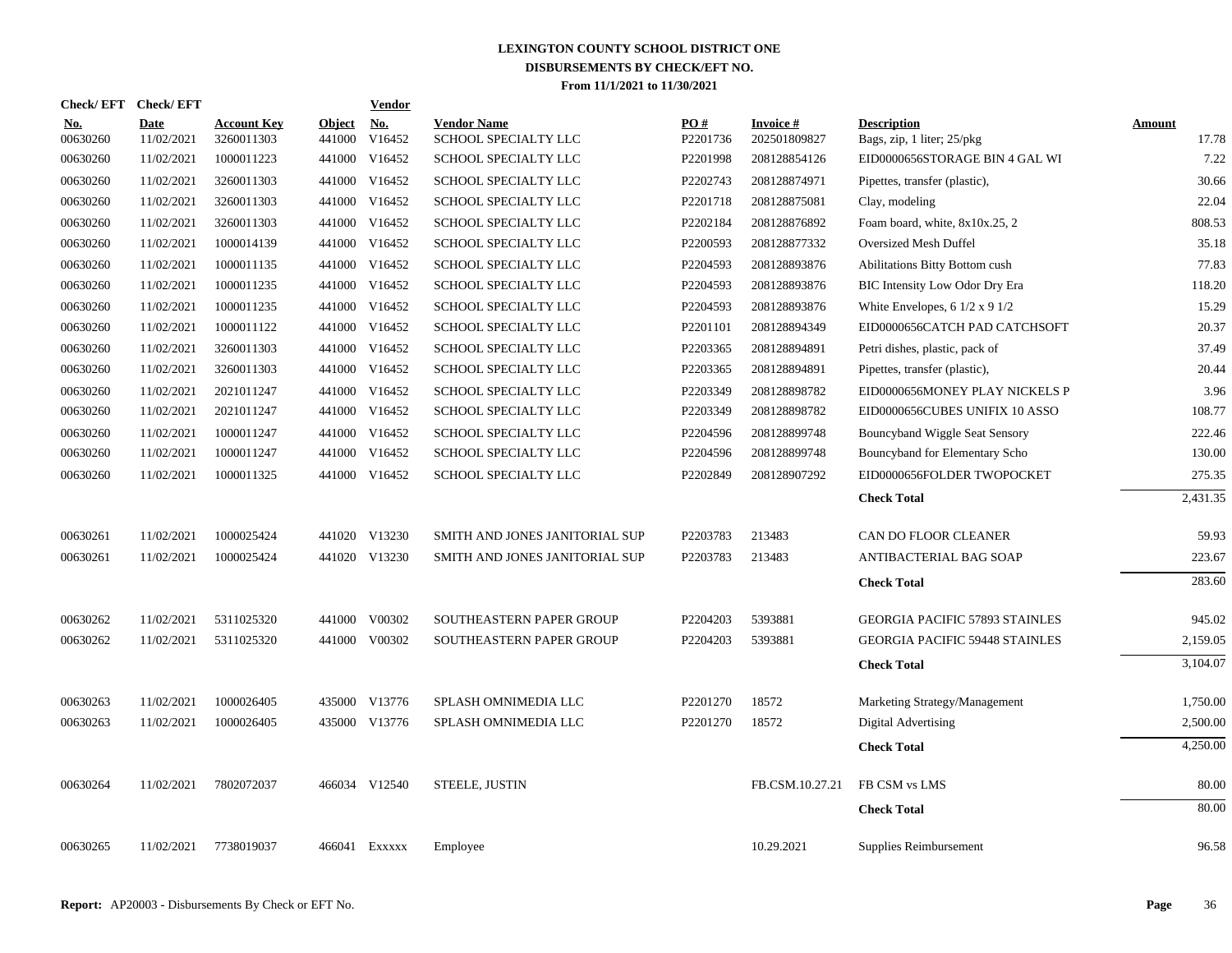| <b>Check/EFT</b> | <b>Check/EFT</b> |                    |        | <b>Vendor</b> |                                       |          |                 |                                      |                 |
|------------------|------------------|--------------------|--------|---------------|---------------------------------------|----------|-----------------|--------------------------------------|-----------------|
| <u>No.</u>       | <b>Date</b>      | <b>Account Key</b> | Object | <b>No.</b>    | <b>Vendor Name</b>                    | PO#      | <b>Invoice#</b> | <b>Description</b>                   | Amount<br>96.58 |
|                  |                  |                    |        |               |                                       |          |                 | <b>Check Total</b>                   |                 |
| 00630266         | 11/02/2021       | 2250012903         |        | 434509 V12149 | TEACHER CREATED MATERIALS INC         | P2204710 | 2422874         | ISBN: 9781087651705 - Focused        | 106.99          |
| 00630266         | 11/02/2021       | 2250012903         |        | 434509 V12149 | TEACHER CREATED MATERIALS INC         | P2204710 | 2422874         | ISBN: 9781087651712 - Focused        | 106.99          |
| 00630266         | 11/02/2021       | 2250012903         |        | 441012 V12149 | TEACHER CREATED MATERIALS INC         | P2204710 | 2422874         | ISBN: 9781480742055 - FMI: Lev       | 59.94           |
| 00630266         | 11/02/2021       | 2250012903         |        | 441012 V12149 | TEACHER CREATED MATERIALS INC         | P2204710 | 2422874         | ISBN: 9781480742062 - FMI: Lev       | 79.92           |
| 00630266         | 11/02/2021       | 2250012903         |        | 441012 V12149 | TEACHER CREATED MATERIALS INC         | P2204710 | 2422874         | Shipping                             | 36.36           |
|                  |                  |                    |        |               |                                       |          |                 | <b>Check Total</b>                   | 390.20          |
| 00630267         | 11/02/2021       | 1000011339         |        | 443000 V14008 | THE OHIO STATE UNIVERSITY             | P2204916 | CI-00056548     | CAPTION BOOKS- SUPER SAVER SET       | 200.00          |
| 00630267         | 11/02/2021       | 1000011339         |        | 443000 V14008 | THE OHIO STATE UNIVERSITY             | P2204916 | CI-00056548     | <b>EMERGENT READER 1-SUPER SAVER</b> | 200.00          |
| 00630267         | 11/02/2021       | 1000011339         |        | 443000 V14008 | THE OHIO STATE UNIVERSITY             | P2204916 | CI-00056548     | LETTERS, SOUNDS, WORDS 1A-SUP        | 200.00          |
| 00630267         | 11/02/2021       | 1000011339         |        | 443000 V14008 | THE OHIO STATE UNIVERSITY             | P2204916 | CI-00056548     | LETTERS, SOUNDS, WORDS 2A-SUPE       | 200.00          |
| 00630267         | 11/02/2021       | 1000011339         |        | 443000 V14008 | THE OHIO STATE UNIVERSITY             | P2204916 | CI-00056548     | MID FIRST 1- SUPER SAVER SET         | 200.00          |
| 00630267         | 11/02/2021       | 1000011339         | 443000 | V14008        | THE OHIO STATE UNIVERSITY             | P2204916 | CI-00056548     | MID FIRST 2-SUPER SAVER SET          | 400.00          |
| 00630267         | 11/02/2021       | 1000011339         |        | 443000 V14008 | THE OHIO STATE UNIVERSITY             | P2204916 | CI-00056548     | LATE FIRST 1-SUPER SAVER SET         | 200.00          |
| 00630267         | 11/02/2021       | 1000011339         |        | 443000 V14008 | THE OHIO STATE UNIVERSITY             | P2204916 | CI-00056548     | LETTERS, WORDS, NUMBERS-SUPER        | 200.00          |
| 00630267         | 11/02/2021       | 1000011339         | 443000 | V14008        | THE OHIO STATE UNIVERSITY             | P2204916 | CI-00056548     | FACT & FICTION 1- SUPER SAVER        | 200.00          |
| 00630267         | 11/02/2021       | 1000011339         |        | 443000 V14008 | THE OHIO STATE UNIVERSITY             | P2204916 | CI-00056548     | SHIPPING AND HANDLING                | 200.00          |
|                  |                  |                    |        |               |                                       |          |                 | <b>Check Total</b>                   | 2,200.00        |
|                  |                  |                    |        |               |                                       |          |                 |                                      |                 |
| 00630268         | 11/02/2021       | 1000026693         |        | 434000 V16624 | VERIZON WIRELESS SERVICES LLC         |          | 9891352092      | Current charges Sep24-Oct23          | 802.69          |
|                  |                  |                    |        |               |                                       |          |                 | <b>Check Total</b>                   | 802.69          |
| 00630269         | 11/02/2021       | 7802072037         |        | 466034 V15375 | WEATHERS, WILLIAM BERT                |          | FB.CSM.10.27.21 | FB CSM vs LMS                        | 80.00           |
|                  |                  |                    |        |               |                                       |          |                 | <b>Check Total</b>                   | 80.00           |
|                  |                  |                    |        |               |                                       |          |                 |                                      |                 |
| 00630270         | 11/02/2021       | 1000025408         |        | 433200 Exxxxx | Employee                              |          | 10.20.10.22.21  | <b>SCSBIT Conference</b>             | 371.86          |
| 00630270         | 11/02/2021       | 1000025408         |        | 433200 EXXXXX | Employee                              |          | 10.22.2021      | <b>Asbestos Refresher Course</b>     | 30.24           |
|                  |                  |                    |        |               |                                       |          |                 | <b>Check Total</b>                   | 402.10          |
| 00630271         | 11/02/2021       | 7810027011         |        | 466041 V00797 | AMERICAN CHEER XTREME (ACX)           | P2205040 | P2205040.LHS    | Varsity Cheer music                  | 2,225.00        |
|                  |                  |                    |        |               |                                       |          |                 | <b>Check Total</b>                   | 2,225.00        |
|                  |                  |                    |        |               |                                       |          |                 |                                      |                 |
| 00630272         | 11/02/2021       | 7928027011         |        | 466099 V16979 | <b>FAMILY CONNECTION OF SOUTH CAR</b> | P2205016 | P2205016.LHS    | Donations from the Buddy Walk        | 731.00          |
|                  |                  |                    |        |               |                                       |          |                 |                                      |                 |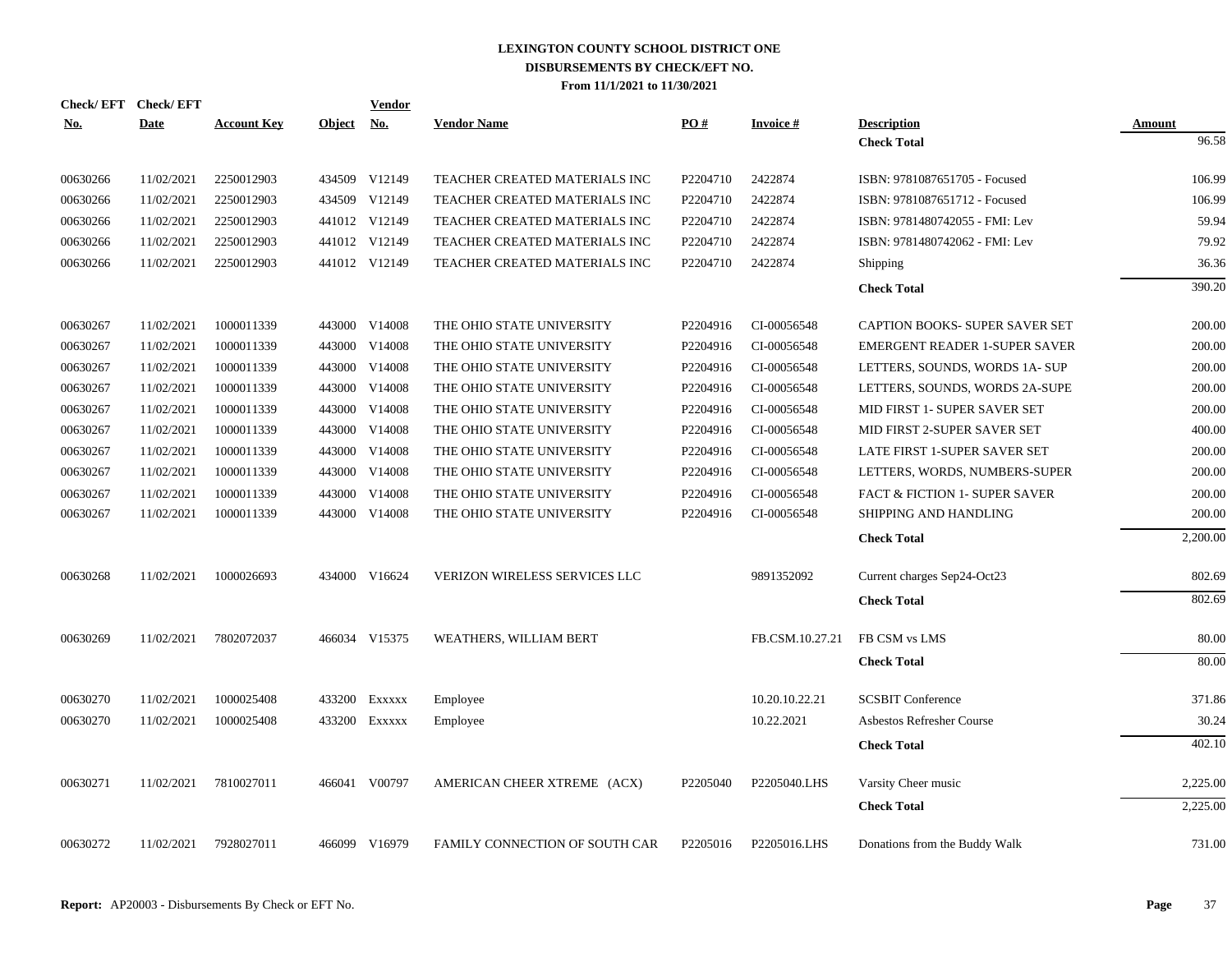| <b>Check Total</b><br>466041 V00601<br>00630273<br>11/02/2021<br>7774027015<br>FLOWERS AND GIFTS BY LINDA<br>P2205014<br>P2205014.PHS<br>chef jacket embroidery<br><b>Check Total</b><br>11.01.21<br>00630274<br>1000021107<br>439500 V12838<br><b>LRADAC</b><br>LOCC Nov '21<br>11/02/2021<br><b>Check Total</b><br>00630275<br>7802070020<br>466049 V01990<br>PALMETTO SPORTS FUNDRAISING<br>P2204937.LMS<br>Discount Cards<br>11/02/2021<br>P2204937<br>00630275<br>11/02/2021<br>7802070020<br>466049 V01990<br>PALMETTO SPORTS FUNDRAISING<br>P2204937<br>P2204937.LMS<br>Prizes<br><b>Check Total</b><br>00630276<br>7802081013<br>466099 V01732<br>11/02/2021<br>SC ATHLETIC COACHES ASSOCIATIO<br>P2204958<br>P2204958.GHS<br>SCHSGCA Hole Sponsor/North Sou<br><b>Check Total</b><br>00630277<br>1000026405<br>439500 V00700<br>11.01.2021<br><b>DSS Consent to Release Forms</b><br>11/02/2021<br>SC DEPARTMENT OF SOCIAL SERVIC<br><b>Check Total</b><br>00630278<br>439500 V00541<br>SC LAW ENFORCEMENT DIVISION DI<br>11.01.21<br>Mail in SLED Bkground checks<br>11/02/2021<br>1000026405<br><b>Check Total</b><br>P2205015.PHS<br>00630279<br>11/02/2021<br>7802077015<br>466099 V15389<br>STRICTLY RUNNING<br>P2205015<br><b>REGION 5 2A XC CHAMPIONSHIPS</b><br><b>Check Total</b><br>00630280<br>1000025204<br>10.01.10.29.21<br>11/02/2021<br>433210 EXXXXX<br>Employee<br>Banking<br><b>Check Total</b><br>00630281<br>11/04/2021<br>1000000000<br>245830 V02431<br>AMERIPRISE FINANCIAL SERV<br>2620/2101210<br>AP INTERFACE 11-10-2021<br><b>Check Total</b><br>245830 V02431<br>AMERIPRISE FINANCIAL SERV<br>00630282<br>11/04/2021<br>1000000000<br>2622/2101210<br>AP INTERFACE 11-10-2021<br><b>Check Total</b><br>00630283<br>11/04/2021<br>1000000000<br>245800 V00600<br>ANN B MATTHEWS TRUSTEE<br>2760/2101210<br>AP INTERFACE 11-10-2021<br><b>Check Total</b><br>00630284<br>11/04/2021<br>1000000000<br>245830 V00179<br>2620/2101210<br>AP INTERFACE 11-10-2021<br>AXA EQUITABLE LIFE INS COEQUI<br>Report: AP20003 - Disbursements By Check or EFT No. | <u>No.</u> | Check/EFT Check/EFT<br><b>Date</b> | <b>Account Key</b> | Object No. | <b>Vendor</b> | <b>Vendor Name</b> | PQ# | <b>Invoice#</b> | <b>Description</b> | <b>Amount</b> |
|-------------------------------------------------------------------------------------------------------------------------------------------------------------------------------------------------------------------------------------------------------------------------------------------------------------------------------------------------------------------------------------------------------------------------------------------------------------------------------------------------------------------------------------------------------------------------------------------------------------------------------------------------------------------------------------------------------------------------------------------------------------------------------------------------------------------------------------------------------------------------------------------------------------------------------------------------------------------------------------------------------------------------------------------------------------------------------------------------------------------------------------------------------------------------------------------------------------------------------------------------------------------------------------------------------------------------------------------------------------------------------------------------------------------------------------------------------------------------------------------------------------------------------------------------------------------------------------------------------------------------------------------------------------------------------------------------------------------------------------------------------------------------------------------------------------------------------------------------------------------------------------------------------------------------------------------------------------------------------------------------------------------------------------------------------------------------------------------|------------|------------------------------------|--------------------|------------|---------------|--------------------|-----|-----------------|--------------------|---------------|
|                                                                                                                                                                                                                                                                                                                                                                                                                                                                                                                                                                                                                                                                                                                                                                                                                                                                                                                                                                                                                                                                                                                                                                                                                                                                                                                                                                                                                                                                                                                                                                                                                                                                                                                                                                                                                                                                                                                                                                                                                                                                                           |            |                                    |                    |            |               |                    |     |                 |                    | 731.00        |
|                                                                                                                                                                                                                                                                                                                                                                                                                                                                                                                                                                                                                                                                                                                                                                                                                                                                                                                                                                                                                                                                                                                                                                                                                                                                                                                                                                                                                                                                                                                                                                                                                                                                                                                                                                                                                                                                                                                                                                                                                                                                                           |            |                                    |                    |            |               |                    |     |                 |                    | 53.50         |
|                                                                                                                                                                                                                                                                                                                                                                                                                                                                                                                                                                                                                                                                                                                                                                                                                                                                                                                                                                                                                                                                                                                                                                                                                                                                                                                                                                                                                                                                                                                                                                                                                                                                                                                                                                                                                                                                                                                                                                                                                                                                                           |            |                                    |                    |            |               |                    |     |                 |                    | 53.50         |
|                                                                                                                                                                                                                                                                                                                                                                                                                                                                                                                                                                                                                                                                                                                                                                                                                                                                                                                                                                                                                                                                                                                                                                                                                                                                                                                                                                                                                                                                                                                                                                                                                                                                                                                                                                                                                                                                                                                                                                                                                                                                                           |            |                                    |                    |            |               |                    |     |                 |                    | 4,623.25      |
|                                                                                                                                                                                                                                                                                                                                                                                                                                                                                                                                                                                                                                                                                                                                                                                                                                                                                                                                                                                                                                                                                                                                                                                                                                                                                                                                                                                                                                                                                                                                                                                                                                                                                                                                                                                                                                                                                                                                                                                                                                                                                           |            |                                    |                    |            |               |                    |     |                 |                    | 4,623.25      |
|                                                                                                                                                                                                                                                                                                                                                                                                                                                                                                                                                                                                                                                                                                                                                                                                                                                                                                                                                                                                                                                                                                                                                                                                                                                                                                                                                                                                                                                                                                                                                                                                                                                                                                                                                                                                                                                                                                                                                                                                                                                                                           |            |                                    |                    |            |               |                    |     |                 |                    | 5,587.50      |
|                                                                                                                                                                                                                                                                                                                                                                                                                                                                                                                                                                                                                                                                                                                                                                                                                                                                                                                                                                                                                                                                                                                                                                                                                                                                                                                                                                                                                                                                                                                                                                                                                                                                                                                                                                                                                                                                                                                                                                                                                                                                                           |            |                                    |                    |            |               |                    |     |                 |                    | 364.00        |
|                                                                                                                                                                                                                                                                                                                                                                                                                                                                                                                                                                                                                                                                                                                                                                                                                                                                                                                                                                                                                                                                                                                                                                                                                                                                                                                                                                                                                                                                                                                                                                                                                                                                                                                                                                                                                                                                                                                                                                                                                                                                                           |            |                                    |                    |            |               |                    |     |                 |                    | 5,951.50      |
|                                                                                                                                                                                                                                                                                                                                                                                                                                                                                                                                                                                                                                                                                                                                                                                                                                                                                                                                                                                                                                                                                                                                                                                                                                                                                                                                                                                                                                                                                                                                                                                                                                                                                                                                                                                                                                                                                                                                                                                                                                                                                           |            |                                    |                    |            |               |                    |     |                 |                    | 180.00        |
|                                                                                                                                                                                                                                                                                                                                                                                                                                                                                                                                                                                                                                                                                                                                                                                                                                                                                                                                                                                                                                                                                                                                                                                                                                                                                                                                                                                                                                                                                                                                                                                                                                                                                                                                                                                                                                                                                                                                                                                                                                                                                           |            |                                    |                    |            |               |                    |     |                 |                    | 180.00        |
|                                                                                                                                                                                                                                                                                                                                                                                                                                                                                                                                                                                                                                                                                                                                                                                                                                                                                                                                                                                                                                                                                                                                                                                                                                                                                                                                                                                                                                                                                                                                                                                                                                                                                                                                                                                                                                                                                                                                                                                                                                                                                           |            |                                    |                    |            |               |                    |     |                 |                    | 384.00        |
|                                                                                                                                                                                                                                                                                                                                                                                                                                                                                                                                                                                                                                                                                                                                                                                                                                                                                                                                                                                                                                                                                                                                                                                                                                                                                                                                                                                                                                                                                                                                                                                                                                                                                                                                                                                                                                                                                                                                                                                                                                                                                           |            |                                    |                    |            |               |                    |     |                 |                    | 384.00        |
|                                                                                                                                                                                                                                                                                                                                                                                                                                                                                                                                                                                                                                                                                                                                                                                                                                                                                                                                                                                                                                                                                                                                                                                                                                                                                                                                                                                                                                                                                                                                                                                                                                                                                                                                                                                                                                                                                                                                                                                                                                                                                           |            |                                    |                    |            |               |                    |     |                 |                    | 25.00         |
|                                                                                                                                                                                                                                                                                                                                                                                                                                                                                                                                                                                                                                                                                                                                                                                                                                                                                                                                                                                                                                                                                                                                                                                                                                                                                                                                                                                                                                                                                                                                                                                                                                                                                                                                                                                                                                                                                                                                                                                                                                                                                           |            |                                    |                    |            |               |                    |     |                 |                    | 25.00         |
|                                                                                                                                                                                                                                                                                                                                                                                                                                                                                                                                                                                                                                                                                                                                                                                                                                                                                                                                                                                                                                                                                                                                                                                                                                                                                                                                                                                                                                                                                                                                                                                                                                                                                                                                                                                                                                                                                                                                                                                                                                                                                           |            |                                    |                    |            |               |                    |     |                 |                    | 275.00        |
|                                                                                                                                                                                                                                                                                                                                                                                                                                                                                                                                                                                                                                                                                                                                                                                                                                                                                                                                                                                                                                                                                                                                                                                                                                                                                                                                                                                                                                                                                                                                                                                                                                                                                                                                                                                                                                                                                                                                                                                                                                                                                           |            |                                    |                    |            |               |                    |     |                 |                    | 275.00        |
|                                                                                                                                                                                                                                                                                                                                                                                                                                                                                                                                                                                                                                                                                                                                                                                                                                                                                                                                                                                                                                                                                                                                                                                                                                                                                                                                                                                                                                                                                                                                                                                                                                                                                                                                                                                                                                                                                                                                                                                                                                                                                           |            |                                    |                    |            |               |                    |     |                 |                    | 30.91         |
|                                                                                                                                                                                                                                                                                                                                                                                                                                                                                                                                                                                                                                                                                                                                                                                                                                                                                                                                                                                                                                                                                                                                                                                                                                                                                                                                                                                                                                                                                                                                                                                                                                                                                                                                                                                                                                                                                                                                                                                                                                                                                           |            |                                    |                    |            |               |                    |     |                 |                    | 30.91         |
|                                                                                                                                                                                                                                                                                                                                                                                                                                                                                                                                                                                                                                                                                                                                                                                                                                                                                                                                                                                                                                                                                                                                                                                                                                                                                                                                                                                                                                                                                                                                                                                                                                                                                                                                                                                                                                                                                                                                                                                                                                                                                           |            |                                    |                    |            |               |                    |     |                 |                    | 525.00        |
|                                                                                                                                                                                                                                                                                                                                                                                                                                                                                                                                                                                                                                                                                                                                                                                                                                                                                                                                                                                                                                                                                                                                                                                                                                                                                                                                                                                                                                                                                                                                                                                                                                                                                                                                                                                                                                                                                                                                                                                                                                                                                           |            |                                    |                    |            |               |                    |     |                 |                    | 525.00        |
|                                                                                                                                                                                                                                                                                                                                                                                                                                                                                                                                                                                                                                                                                                                                                                                                                                                                                                                                                                                                                                                                                                                                                                                                                                                                                                                                                                                                                                                                                                                                                                                                                                                                                                                                                                                                                                                                                                                                                                                                                                                                                           |            |                                    |                    |            |               |                    |     |                 |                    | 150.00        |
|                                                                                                                                                                                                                                                                                                                                                                                                                                                                                                                                                                                                                                                                                                                                                                                                                                                                                                                                                                                                                                                                                                                                                                                                                                                                                                                                                                                                                                                                                                                                                                                                                                                                                                                                                                                                                                                                                                                                                                                                                                                                                           |            |                                    |                    |            |               |                    |     |                 |                    | 150.00        |
|                                                                                                                                                                                                                                                                                                                                                                                                                                                                                                                                                                                                                                                                                                                                                                                                                                                                                                                                                                                                                                                                                                                                                                                                                                                                                                                                                                                                                                                                                                                                                                                                                                                                                                                                                                                                                                                                                                                                                                                                                                                                                           |            |                                    |                    |            |               |                    |     |                 |                    | 1,125.00      |
|                                                                                                                                                                                                                                                                                                                                                                                                                                                                                                                                                                                                                                                                                                                                                                                                                                                                                                                                                                                                                                                                                                                                                                                                                                                                                                                                                                                                                                                                                                                                                                                                                                                                                                                                                                                                                                                                                                                                                                                                                                                                                           |            |                                    |                    |            |               |                    |     |                 |                    | 1,125.00      |
|                                                                                                                                                                                                                                                                                                                                                                                                                                                                                                                                                                                                                                                                                                                                                                                                                                                                                                                                                                                                                                                                                                                                                                                                                                                                                                                                                                                                                                                                                                                                                                                                                                                                                                                                                                                                                                                                                                                                                                                                                                                                                           |            |                                    |                    |            |               |                    |     |                 |                    | 4,688.23      |
|                                                                                                                                                                                                                                                                                                                                                                                                                                                                                                                                                                                                                                                                                                                                                                                                                                                                                                                                                                                                                                                                                                                                                                                                                                                                                                                                                                                                                                                                                                                                                                                                                                                                                                                                                                                                                                                                                                                                                                                                                                                                                           |            |                                    |                    |            |               |                    |     |                 |                    | 38<br>Page    |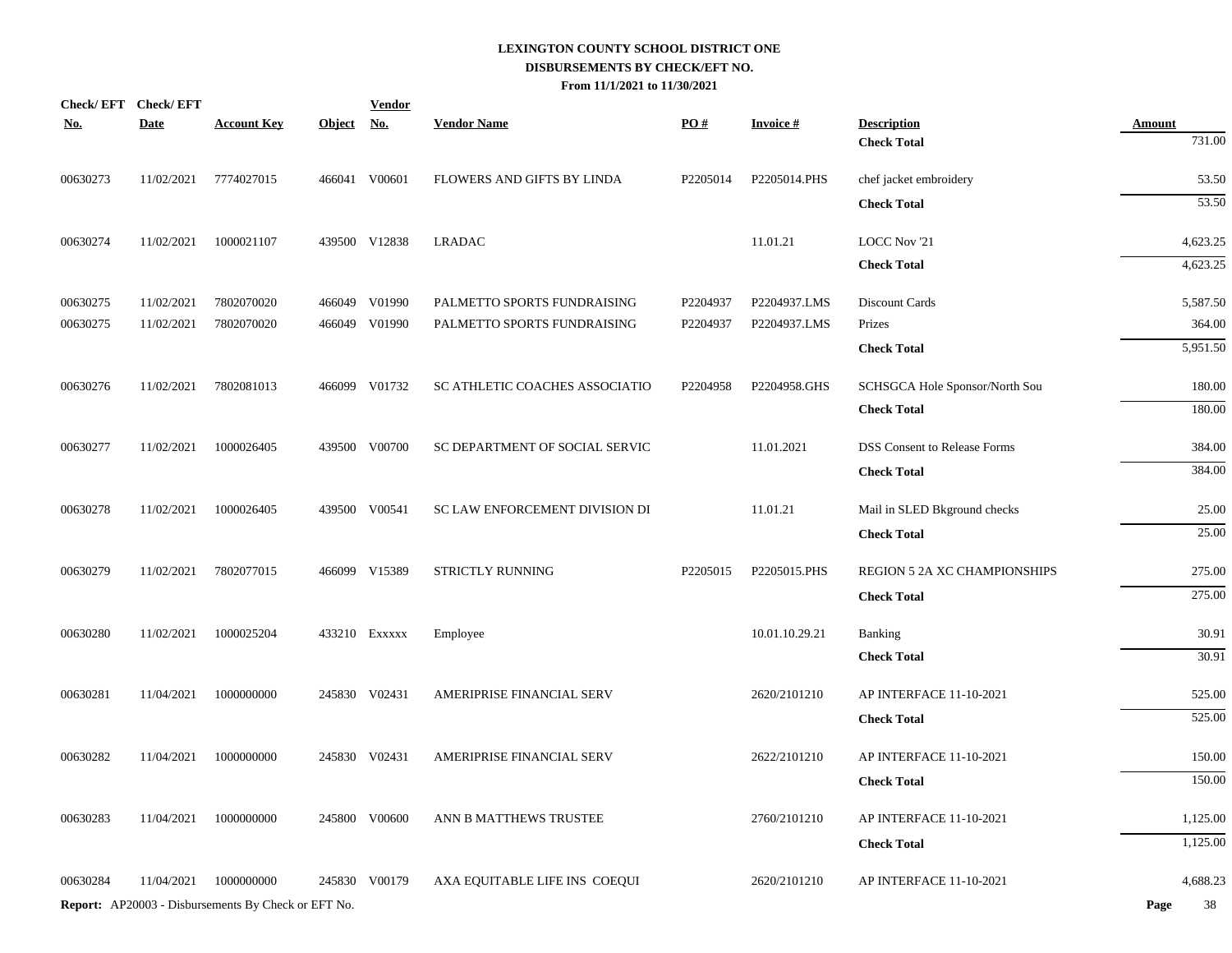| <b>No.</b> | Check/EFT Check/EFT<br><b>Date</b> | <b>Account Key</b> | Object No. | <b>Vendor</b> | <b>Vendor Name</b>             | PO# | <b>Invoice#</b> | <b>Description</b>                            | <b>Amount</b>        |
|------------|------------------------------------|--------------------|------------|---------------|--------------------------------|-----|-----------------|-----------------------------------------------|----------------------|
|            |                                    |                    |            |               |                                |     |                 | <b>Check Total</b>                            | 4,688.23             |
| 00630285   | 11/04/2021                         | 1000000000         |            | 245830 V00179 | AXA EQUITABLE LIFE INS COEQUI  |     | 2622/2101210    | AP INTERFACE 11-10-2021                       | 150.00               |
|            |                                    |                    |            |               |                                |     |                 | <b>Check Total</b>                            | 150.00               |
| 00630286   | 11/04/2021                         | 1000000000         |            | 245650 V00193 | COLONIAL SUPPLEMENTAL INS SUP  |     | 2350/2101210    | AP INTERFACE 11-10-2021                       | 14,809.90            |
|            |                                    |                    |            |               |                                |     |                 | <b>Check Total</b>                            | 14,809.90            |
| 00630287   | 11/04/2021                         | 1000000000         |            | 245670 V00194 | COLONIAL SUPPLEMENTAL INS SUPP |     | 2354/2101210    | AP INTERFACE 11-10-2021                       | 19,537.67            |
|            |                                    |                    |            |               |                                |     |                 | <b>Check Total</b>                            | 19,537.67            |
| 00630288   | 11/04/2021                         | 1000000000         |            | 245660 V00195 | COLONIAL SUPPLEMENTAL INS SUPP |     | 2352/2101210    | AP INTERFACE 11-10-2021                       | 36,842.15            |
|            |                                    |                    |            |               |                                |     |                 | <b>Check Total</b>                            | 36,842.15            |
| 00630289   | 11/04/2021                         | 1000000000         |            | 245680 V14828 | COLONIAL SUPPLEMENTAL INSURANC |     | 2356/2101210    | AP INTERFACE 11-10-2021                       | 5,135.20             |
|            |                                    |                    |            |               |                                |     |                 | <b>Check Total</b>                            | 5,135.20             |
| 00630290   | 11/04/2021                         | 1000000000         |            | 245681 V14829 | COLONIAL SUPPLEMENTAL INSURANC |     | 2358/2101210    | AP INTERFACE 11-10-2021                       | 12,437.42            |
|            |                                    |                    |            |               |                                |     |                 | <b>Check Total</b>                            | 12,437.42            |
|            |                                    |                    |            |               |                                |     |                 |                                               |                      |
| 00630291   | 11/04/2021                         | 1000000000         |            | 245800 V15351 | FLORIDA STATE DISBURSEMENT UNI |     | 2910/2101210    | AP INTERFACE 11-10-2021<br><b>Check Total</b> | 192.00<br>192.00     |
|            |                                    |                    |            |               |                                |     |                 |                                               |                      |
| 00630292   | 11/04/2021                         | 1000000000         |            | 245780 V10676 | FUTURE SCHOLAR 529 COLLEGE SAV |     | 2740/2101210    | AP INTERFACE 11-10-2021                       | 2,015.00<br>2,015.00 |
|            |                                    |                    |            |               |                                |     |                 | <b>Check Total</b>                            |                      |
| 00630293   | 11/04/2021                         | 1000000000         |            | 245830 V00180 | HORACE MANN LIFE INSURANCE CO  |     | 2620/2101210    | AP INTERFACE 11-10-2021                       | 3,400.00             |
|            |                                    |                    |            |               |                                |     |                 | <b>Check Total</b>                            | 3,400.00             |
| 00630294   | 11/04/2021                         | 1000000000         |            | 245990 V14784 | HY HOLDINGS INC                |     | 1585/2101210    | AP INTERFACE 11-10-2021                       | 2,337.00             |
|            |                                    |                    |            |               |                                |     |                 | <b>Check Total</b>                            | 2,337.00             |
| 00630295   | 11/04/2021                         | 1000000000         |            | 245990 v14784 | HY HOLDINGS INC                |     | 2585/2101210    | AP INTERFACE 11-10-2021                       | 2,337.00             |
|            |                                    |                    |            |               |                                |     |                 | <b>Check Total</b>                            | 2,337.00             |
| 00630296   | 11/04/2021                         | 1000000000         |            | 245800 V01948 | INTERNAL REVENUE SERVICE       |     | 2900/2101210    | AP INTERFACE 11-10-2021                       | 30.00                |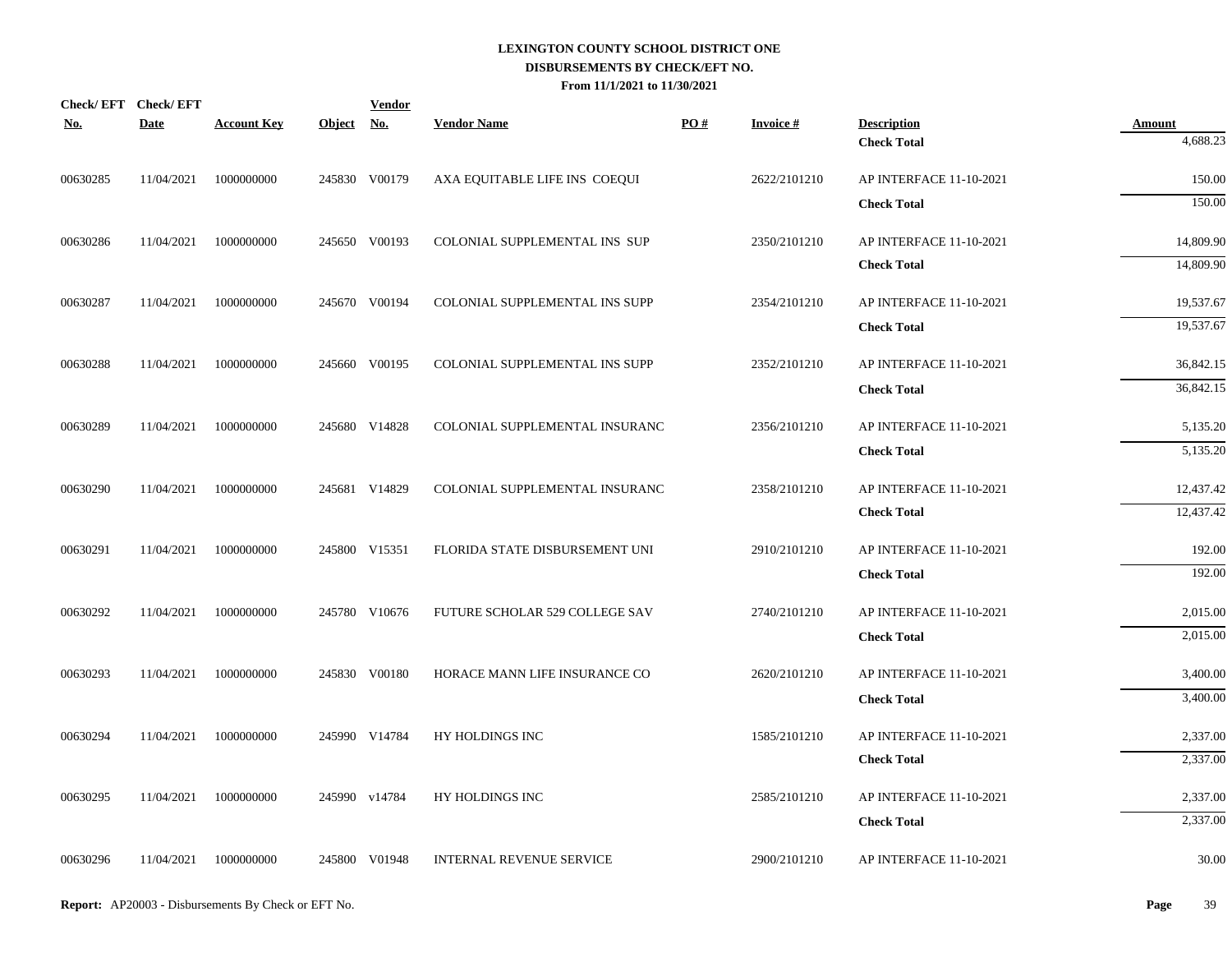| <b>No.</b> | Check/EFT Check/EFT<br><b>Date</b> | <b>Account Key</b> | Object No. | <b>Vendor</b> | <b>Vendor Name</b>             | PO# | <b>Invoice#</b> | <b>Description</b>                            | <b>Amount</b>    |
|------------|------------------------------------|--------------------|------------|---------------|--------------------------------|-----|-----------------|-----------------------------------------------|------------------|
|            |                                    |                    |            |               |                                |     |                 | <b>Check Total</b>                            | 30.00            |
| 00630297   | 11/04/2021                         | 1000000000         |            | 245830 V14153 | <b>IVY FUNDS</b>               |     | 2620/2101210    | AP INTERFACE 11-10-2021                       | 505.00           |
|            |                                    |                    |            |               |                                |     |                 | <b>Check Total</b>                            | 505.00           |
| 00630298   | 11/04/2021                         | 1000000000         |            | 245630 V02086 | LCSD1 EDFOUND LEAP EDUCATION   |     | 2732/2101210    | AP INTERFACE 11-10-2021                       | 1,016.35         |
|            |                                    |                    |            |               |                                |     |                 | <b>Check Total</b>                            | 1,016.35         |
| 00630299   | 11/04/2021                         | 1000000000         |            | 245690 V01290 | LCSD1 EDUCATIONAL FOUNDATION   |     | 2730/2101210    | AP INTERFACE 11-10-2021                       | 2,867.86         |
|            |                                    |                    |            |               |                                |     |                 | <b>Check Total</b>                            | 2,867.86         |
| 00630300   | 11/04/2021                         | 1000000000         |            | 245830 V16153 | LIFE INSURANCE COMPANY OF THE  |     | 2620/2101210    | AP INTERFACE 11-10-2021                       | 1,740.50         |
|            |                                    |                    |            |               |                                |     |                 | <b>Check Total</b>                            | 1,740.50         |
| 00630301   | 11/04/2021                         | 1000000000         |            | 245830 V16147 | LPL FINANCIAL                  |     | 2620/2101210    | AP INTERFACE 11-10-2021                       | 1,282.11         |
|            |                                    |                    |            |               |                                |     |                 | <b>Check Total</b>                            | 1,282.11         |
| 00630302   | 11/04/2021                         | 1000000000         |            | 245830 V00768 | METROPOLITAN LIFE              |     | 2620/2101210    | AP INTERFACE 11-10-2021                       | 275.00           |
|            |                                    |                    |            |               |                                |     |                 | <b>Check Total</b>                            | 275.00           |
|            |                                    |                    |            |               |                                |     |                 |                                               |                  |
| 00630303   | 11/04/2021                         | 1000000000         |            | 245800 V16822 | NEW JERSEY FAMILY SUPPORT PAYM |     | 2910/2101210    | AP INTERFACE 11-10-2021<br><b>Check Total</b> | 439.84<br>439.84 |
|            |                                    |                    |            |               |                                |     |                 |                                               |                  |
| 00630304   | 11/04/2021                         | 1000000000         |            | 245800 V16378 | NORTH CAROLINA DEPT OF REVENUE |     | 2900/2101210    | AP INTERFACE 11-10-2021                       | 126.65<br>126.65 |
|            |                                    |                    |            |               |                                |     |                 | <b>Check Total</b>                            |                  |
| 00630305   | 11/04/2021                         | 1000000000         |            | 245830 V00686 | NORTHERN LIFE INSURANCE CO     |     | 2620/2101210    | AP INTERFACE 11-10-2021                       | 877.50           |
|            |                                    |                    |            |               |                                |     |                 | <b>Check Total</b>                            | 877.50           |
| 00630306   | 11/04/2021                         | 1000000000         |            | 245800 V01293 | PAMELA SIMMONS BEASLEY         |     | 2760/2101210    | AP INTERFACE 11-10-2021                       | 2,635.50         |
|            |                                    |                    |            |               |                                |     |                 | <b>Check Total</b>                            | 2,635.50         |
| 00630307   | 11/04/2021                         | 1000000000         |            | 245580 V00556 | PROVIDENT LIFE AND ACCIDENT CO |     | 2302/2101210    | AP INTERFACE 11-10-2021                       | 3.64             |
|            |                                    |                    |            |               |                                |     |                 | <b>Check Total</b>                            | 3.64             |
| 00630308   | 11/04/2021                         | 1000000000         |            | 245800 V01785 | SC DEPARTMENT OF REVENUE       |     | 2900/2101210    | AP INTERFACE 11-10-2021                       | 724.06           |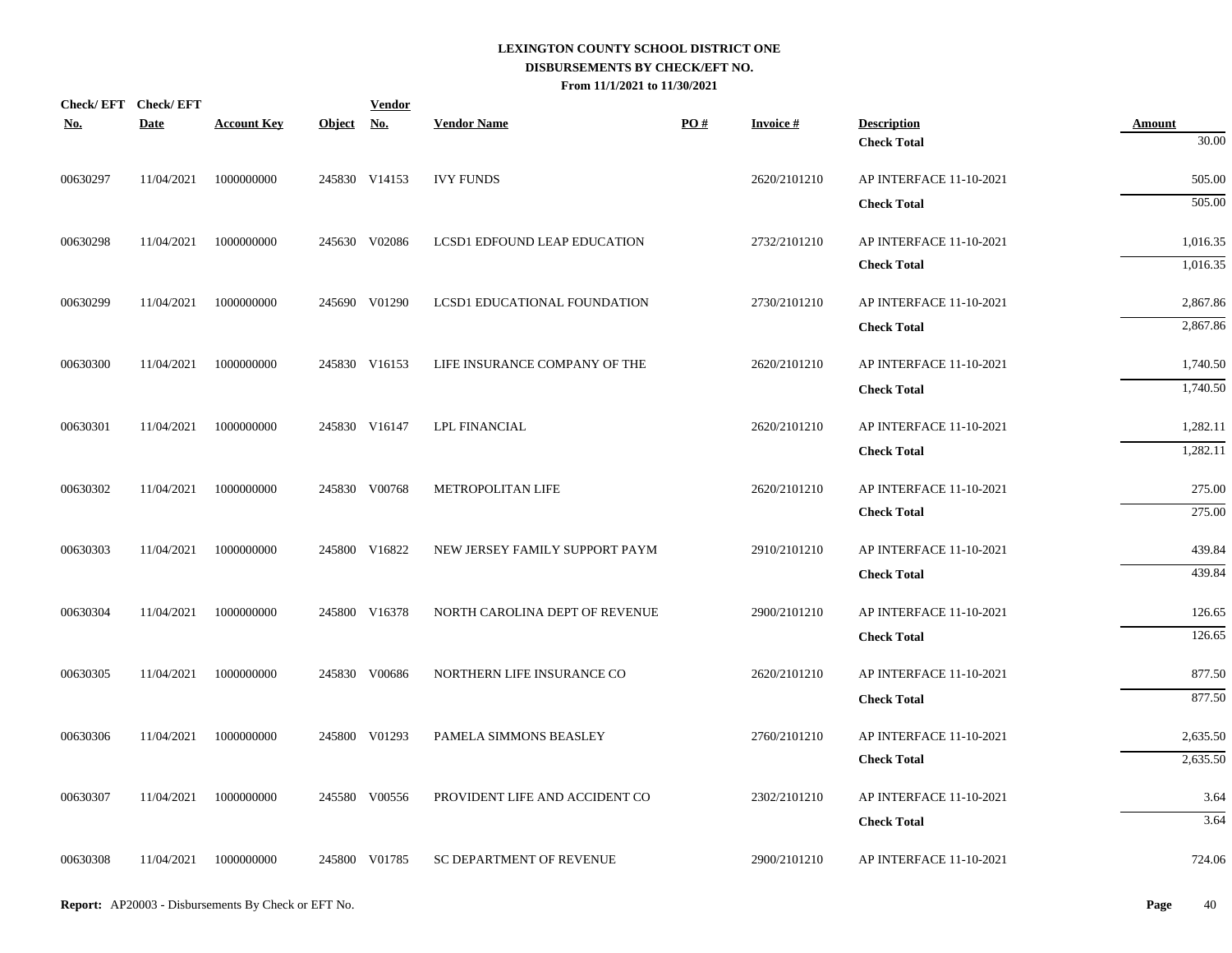| <u>No.</u> | Check/EFT Check/EFT<br><b>Date</b> | <b>Account Key</b>                                         | Object No. | <b>Vendor</b> | <b>Vendor Name</b>             | PO#      | <b>Invoice#</b> | <b>Description</b>             | <b>Amount</b> |
|------------|------------------------------------|------------------------------------------------------------|------------|---------------|--------------------------------|----------|-----------------|--------------------------------|---------------|
|            |                                    |                                                            |            |               |                                |          |                 | <b>Check Total</b>             | 724.06        |
|            |                                    |                                                            |            |               |                                |          |                 |                                |               |
| 00630309   | 11/04/2021                         | 1000000000                                                 |            | 245440 V00172 | <b>SC RETIREMENT SYSTEM</b>    |          | 2580/2101210    | AP INTERFACE 11-10-2021        | 928.79        |
| 00630309   | 11/04/2021                         | 1000000000                                                 |            | 245450 V00172 | <b>SC RETIREMENT SYSTEM</b>    |          | 2581/2101210    | AP INTERFACE 11-10-2021        | 766.45        |
|            |                                    |                                                            |            |               |                                |          |                 | <b>Check Total</b>             | 1,695.24      |
| 00630310   | 11/04/2021                         | 1000000000                                                 |            | 245830 V16157 | SECURITY BENEFIT LIFE INSURANC |          | 2622/2101210    | AP INTERFACE 11-10-2021        | 275.00        |
|            |                                    |                                                            |            |               |                                |          |                 | <b>Check Total</b>             | 275.00        |
| 00630311   | 11/04/2021                         | 1000000000                                                 |            | 245800 V16031 | STATE DISBURSEMENT UNIT        |          | 2910/2101210    | AP INTERFACE 11-10-2021        | 880.55        |
|            |                                    |                                                            |            |               |                                |          |                 | <b>Check Total</b>             | 880.55        |
| 00630312   | 11/04/2021                         | 1000000000                                                 |            | 245800 V16356 | TENNESSEE CHILD SUPPORT        |          | 2910/2101210    | AP INTERFACE 11-10-2021        | 191.25        |
|            |                                    |                                                            |            |               |                                |          |                 | <b>Check Total</b>             | 191.25        |
| 00630313   | 11/04/2021                         | 1000000000                                                 |            | 245410 V01114 | TIAACREF (ORP)                 |          | 1546/2101210    | AP INTERFACE 11-10-2021        | 10,500.88     |
| 00630313   | 11/04/2021                         | 1000000000                                                 |            | 245410 V01114 | TIAACREF (ORP)                 |          | 2546/2101210    | AP INTERFACE 11-10-2021        | 18,901.54     |
|            |                                    |                                                            |            |               |                                |          |                 | <b>Check Total</b>             | 29,402.42     |
| 00630314   | 11/04/2021                         | 1000000000                                                 |            | 245410 V15219 | TTEE FOR SCORP MM061953 001 09 |          | 1540/2101210    | AP INTERFACE 11-10-2021        | 5,647.31      |
| 00630314   | 11/04/2021                         | 1000000000                                                 |            | 245410 V15219 | TTEE FOR SCORP MM061953 001 09 |          | 2540/2101210    | AP INTERFACE 11-10-2021        | 10,165.10     |
|            |                                    |                                                            |            |               |                                |          |                 | <b>Check Total</b>             | 15,812.41     |
|            |                                    |                                                            |            |               |                                |          |                 |                                |               |
| 00630315   | 11/04/2021                         | 1000000000                                                 |            | 245810 V00170 | <b>UNITED WAY</b>              |          | 2700/2101210    | AP INTERFACE 11-10-2021        | 579.50        |
|            |                                    |                                                            |            |               |                                |          |                 | <b>Check Total</b>             | 579.50        |
| 00630316   | 11/04/2021                         | 1000000000                                                 |            | 245830 V00387 | <b>VALIC</b>                   |          | 2620/2101210    | AP INTERFACE 11-10-2021        | 3,873.00      |
|            |                                    |                                                            |            |               |                                |          |                 | <b>Check Total</b>             | 3,873.00      |
| 00630317   | 11/04/2021                         | 1000000000                                                 |            | 245410 V01113 | VALIC TRUST CO (ORP)           |          | 1542/2101210    | AP INTERFACE 11-10-2021        | 10,113.86     |
| 00630317   | 11/04/2021                         | 1000000000                                                 |            | 245410 V01113 | VALIC TRUST CO (ORP)           |          | 2542/2101210    | AP INTERFACE 11-10-2021        | 18,204.88     |
|            |                                    |                                                            |            |               |                                |          |                 | <b>Check Total</b>             | 28,318.74     |
| 00630318   | 11/04/2021                         | 2710012603                                                 |            | 439500 V16465 | AMN HEALTHCARE INC             | P2201917 | 3370371         | SPEECH LANGUAGE THERAPY SERVIC | 2,480.00      |
| 00630318   | 11/04/2021                         | 2710012603                                                 |            | 439500 V16465 | AMN HEALTHCARE INC             | P2201917 | 3370371         | Add Over Time Rate             | 302.25        |
| 00630318   | 11/04/2021                         | 2710012603                                                 |            | 439500 V16465 | AMN HEALTHCARE INC             | P2201917 | 3381215         | SPEECH LANGUAGE THERAPY SERVIC | 2,480.00      |
| 00630318   | 11/04/2021                         | 2710012603                                                 |            | 439500 V16465 | AMN HEALTHCARE INC             | P2201917 | 3381215         | Add Over Time Rate             | 93.00         |
|            |                                    | <b>Report:</b> AP20003 - Disbursements By Check or EFT No. |            |               |                                |          |                 |                                | Page<br>41    |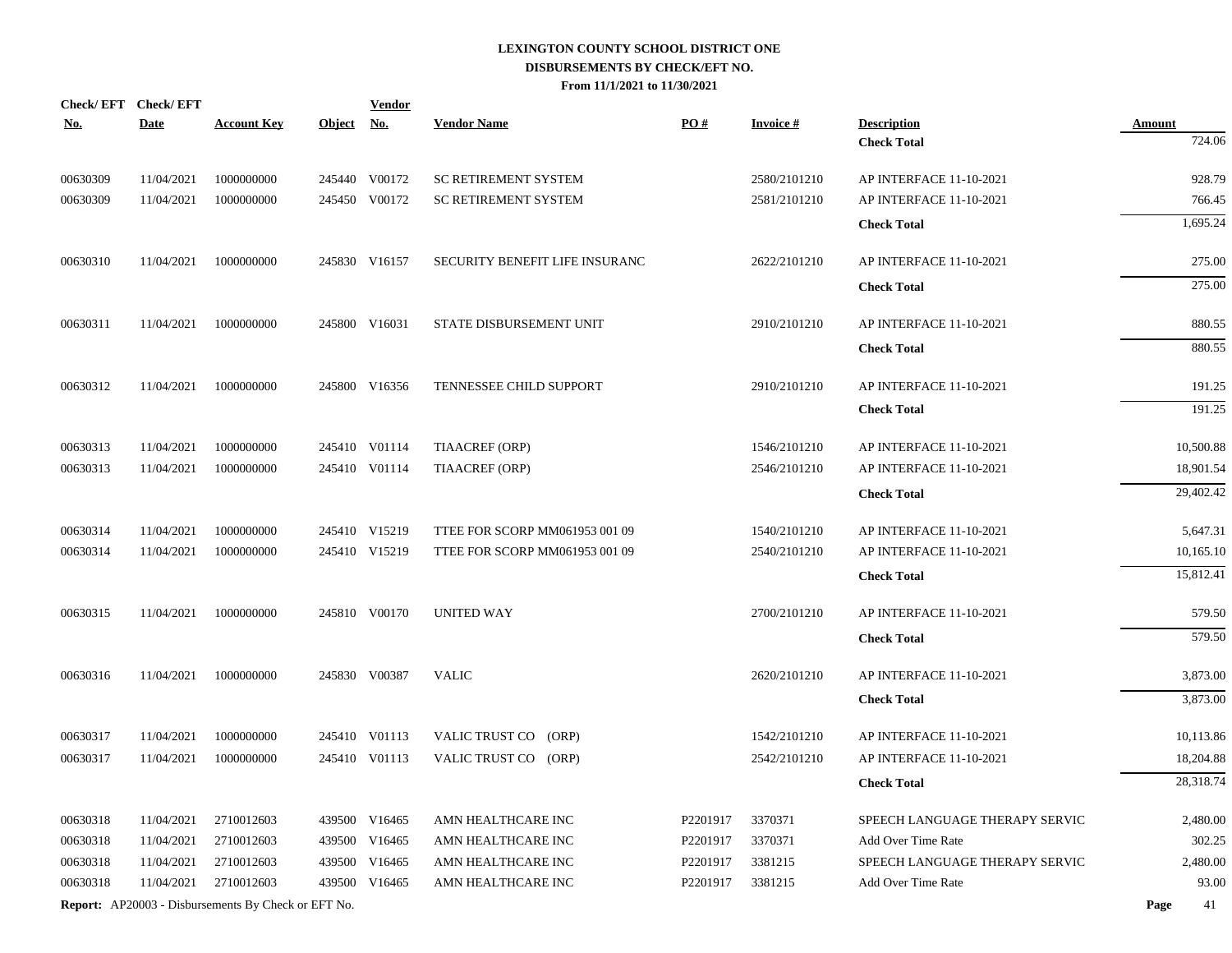| Check/EFT Check/EFT<br><u>No.</u> | <b>Date</b> | <b>Account Key</b> | <b>Object</b> | Vendor<br><u>No.</u> | <b>Vendor Name</b>                    | PO#      | <b>Invoice#</b> | <b>Description</b>                           | <b>Amount</b> |
|-----------------------------------|-------------|--------------------|---------------|----------------------|---------------------------------------|----------|-----------------|----------------------------------------------|---------------|
|                                   |             |                    |               |                      |                                       |          |                 | <b>Check Total</b>                           | 5,355.25      |
| 00630319                          | 11/04/2021  | 1000011415         |               | 441000 V13041        | BLICK ART MATERIALS LLC               | P2203456 | 7302426         | WAX MELTER SQUEEZE PEN                       | 36.79         |
|                                   |             |                    |               |                      |                                       |          |                 | <b>Check Total</b>                           | 36.79         |
| 00630320                          | 11/04/2021  | 2021011247         |               | 441000 V00884        | <b>BOOKSOURCE</b>                     | P2202977 | 954477          | <b>BOOK ORDER FOR LITERACY COACH</b>         | 15.72         |
|                                   |             |                    |               |                      |                                       |          |                 | <b>Check Total</b>                           | 15.72         |
| 00630321                          | 11/04/2021  | 6000025616         |               | 446031 V16416        | <b>BORDEN DAIRY</b>                   |          | 458380568       | 016-Pelion ES #02977                         | 53.65         |
| 00630321                          | 11/04/2021  | 6000025616         |               | 446031 V16416        | <b>BORDEN DAIRY</b>                   |          | 459805126       | 016-Pelion ES #02977                         | 32.19         |
| 00630321                          | 11/04/2021  | 6000025616         |               | 446031 V16416        | <b>BORDEN DAIRY</b>                   |          | 460286857       | 016-Pelion ES #02977                         | 42.92         |
| 00630321                          | 11/04/2021  | 6000025616         |               | 446031 V16416        | <b>BORDEN DAIRY</b>                   |          | 461070263       | 016-Pelion ES #02977                         | 42.92         |
| 00630321                          | 11/04/2021  | 6000025639         |               | 446031 V16416        | <b>BORDEN DAIRY</b>                   |          | 461371853       | 039-Forts Pond ES #20961                     | 10.73         |
| 00630321                          | 11/04/2021  | 6000025616         |               | 446031 V16416        | <b>BORDEN DAIRY</b>                   |          | 461371855       | 016-Pelion ES #02977                         | 21.46         |
| 00630321                          | 11/04/2021  | 6000025639         |               | 446031 V16416        | <b>BORDEN DAIRY</b>                   |          | 461506754       | 039-Forts Pond ES #20961                     | 10.73         |
| 00630321                          | 11/04/2021  | 6000025639         |               | 446031 V16416        | <b>BORDEN DAIRY</b>                   |          | 461853280       | 039-Forts Pond ES #20961                     | 21.61         |
| 00630321                          | 11/04/2021  | 6000025616         |               | 446031 V16416        | <b>BORDEN DAIRY</b>                   |          | 461853282       | 016-Pelion ES #02977                         | 54.03         |
| 00630321                          | 11/04/2021  | 6000025639         |               | 446031 V16416        | <b>BORDEN DAIRY</b>                   |          | 462155756       | 039-Forts Pond ES #20961                     | 10.81         |
|                                   |             |                    |               |                      |                                       |          |                 | <b>Check Total</b>                           | 301.05        |
| 00630322                          | 11/04/2021  | 1000026693         |               | 434500 V14182        | <b>BUSINESS ORIENTED SOFTWARE SOL</b> | P2204913 |                 | BDKSUB21103771 BOSS DESK RENEWAL:BDK RENEWAL | 20,064.00     |
| 00630322                          | 11/04/2021  | 1000026693         |               | 434500 V14182        | <b>BUSINESS ORIENTED SOFTWARE SOL</b> | P2204913 |                 | BDKSUB21103771 BOSS DESK RENEWAL:BDK RENEWAL | 2,200.00      |
|                                   |             |                    |               |                      |                                       |          |                 | <b>Check Total</b>                           | 22,264.00     |
| 00630323                          | 11/04/2021  | 1000026693         |               | 434500 V00706        | CDWG ACCT 305089                      | P2204607 | M625105         | PARALLELS DESKTOP FOR MAC BUSI               | 2,499.50      |
|                                   |             |                    |               |                      |                                       |          |                 | <b>Check Total</b>                           | 2,499.50      |
| 00630324                          | 11/04/2021  | 1000025415         |               | 441020 V15374        | <b>CENTRAL POLY BAG CORPORATION</b>   | P2204091 | 286685          | CP3340N16 CAN LINERS 33 X 40                 | 706.20        |
|                                   |             |                    |               |                      |                                       |          |                 | <b>Check Total</b>                           | 706.20        |
| 00630325                          | 11/04/2021  | 1000026646         |               | 444510 V10882        | CLARK POWELL ASSOCIATES INC           | P2204939 | 0100436-IN      | BATTERY PACK FOR THE TST-902                 | 201.16        |
| 00630325                          | 11/04/2021  | 1000026646         |               | 444510 V10882        | CLARK POWELL ASSOCIATES INC           | P2204939 | 0100436-IN      | <b>FREIGHT</b>                               | 26.75         |
|                                   |             |                    |               |                      |                                       |          |                 | <b>Check Total</b>                           | 227.91        |
| 00630326                          | 11/04/2021  | 1000025430         |               | 441020 V16517        | COASTAL SANITARY SUPPLY COMPAN        | P2204348 | 316412          | BETTER BRUSH 432028 MEDIUM BRO               | 49.70         |
| 00630326                          | 11/04/2021  | 1000025430         |               | 441020 V16517        | COASTAL SANITARY SUPPLY COMPAN        | P2204348 | 316412          | HOSPECO 2500S-B-DZ MICROFIBER                | 52.33         |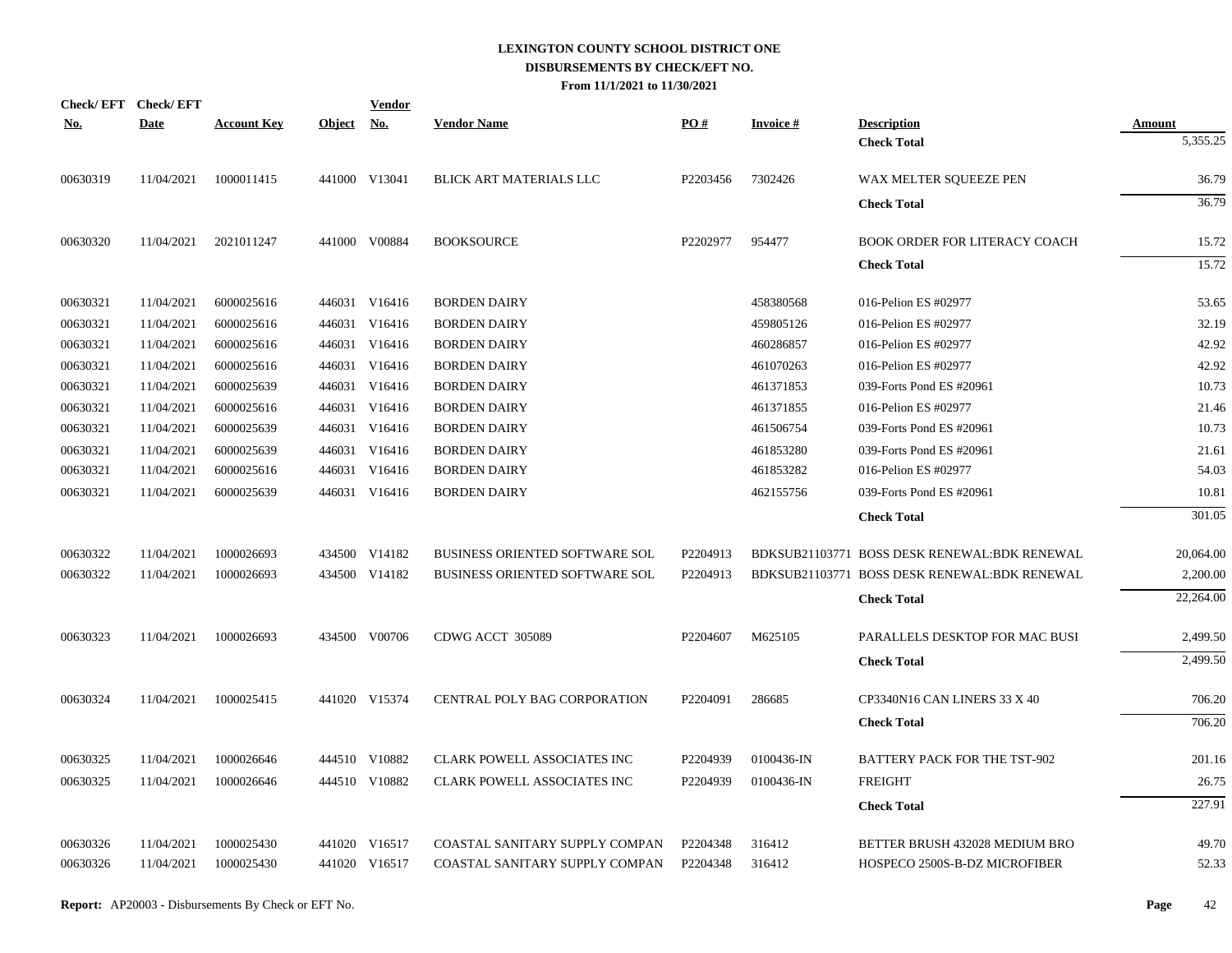| Check/EFT Check/EFT    |                           |                                  |                      | <b>Vendor</b> |                                                      |                 |                           |                                                      |                         |
|------------------------|---------------------------|----------------------------------|----------------------|---------------|------------------------------------------------------|-----------------|---------------------------|------------------------------------------------------|-------------------------|
| <u>No.</u><br>00630326 | <b>Date</b><br>11/04/2021 | <b>Account Key</b><br>1000025430 | Object No.<br>441020 | V16517        | <b>Vendor Name</b><br>COASTAL SANITARY SUPPLY COMPAN | PO#<br>P2204348 | <b>Invoice#</b><br>316412 | <b>Description</b><br>SYNTFLEXGP1 NITRILE GLOVES MED | <b>Amount</b><br>320.99 |
| 00630326               | 11/04/2021                | 1000025430                       |                      | 441020 V16517 | COASTAL SANITARY SUPPLY COMPAN                       | P2204348        | 316412                    | SYNTFLEXGP1 NITRILE GLOVES LRG                       | 160.49                  |
| 00630326               | 11/04/2021                | 1000025430                       |                      | 441020 V16517 | COASTAL SANITARY SUPPLY COMPAN                       | P2204348        | 316412                    | BETTER BRUSH 176482B DUSTER 48                       | 44.54                   |
|                        |                           |                                  |                      |               |                                                      |                 |                           | <b>Check Total</b>                                   | 628.05                  |
| 00630327               | 11/04/2021                | 1000025408                       |                      | 441000 V01708 | COMPASS GROUP DBA CANTEEN REFR                       | P2204343        | CAE18449                  | Maxwell House Coffee                                 | 401.89                  |
| 00630327               | 11/04/2021                | 1000025408                       | 441000               | V01708        | COMPASS GROUP DBA CANTEEN REFR                       | P2204343        | CAE18449                  | Lipton Tea                                           | 13.29                   |
| 00630327               | 11/04/2021                | 1000025408                       |                      | 441000 V01708 | COMPASS GROUP DBA CANTEEN REFR                       | P2204343        | CAE18449                  | Sweet N Low                                          | 16.91                   |
| 00630327               | 11/04/2021                | 1000025408                       | 441000               | V01708        | COMPASS GROUP DBA CANTEEN REFR                       | P2204343        | CAE18449                  | Nestle Coffeemate Liquid Cream                       | 64.20                   |
| 00630327               | 11/04/2021                | 1000025408                       |                      | 441000 V01708 | COMPASS GROUP DBA CANTEEN REFR                       | P2204343        | CAE18449                  | Nestle Coffeemate Liquid Cream                       | 128.40                  |
|                        |                           |                                  |                      |               |                                                      |                 |                           | <b>Check Total</b>                                   | 624.69                  |
| 00630328               | 11/04/2021                | 1000025413                       |                      | 441020 V10639 | COOK & BOARDMAN LLC                                  | P2203701        | 71281315                  | GHS - Corbin Russwin Closer DC                       | 2,889.00                |
| 00630328               | 11/04/2021                | 1000025415                       |                      | 441020 V10639 | COOK & BOARDMAN LLC                                  | P2203701        | 71281315                  | PHS - Corbin Russwin Closer DC                       | 2,889.00                |
| 00630328               | 11/04/2021                | 1000025431                       |                      | 441020 V10639 | COOK & BOARDMAN LLC                                  | P2203701        | 71281315                  | LMES - Corbin Russwin Closer D                       | 1,444.50                |
|                        |                           |                                  |                      |               |                                                      |                 |                           | <b>Check Total</b>                                   | 7,222.50                |
| 00630329               | 11/04/2021                | 1000025415                       |                      | 441020 V11900 | DADE PAPER AND BAG LLC DBA IMP                       | P2204095        | 9728658                   | TJ0922A TOILET TISSUE JUMBO RO                       | 494.07                  |
|                        |                           |                                  |                      |               |                                                      |                 |                           | <b>Check Total</b>                                   | 494.07                  |
| 00630330               | 11/04/2021                | 1000025507                       |                      | 441000 V13948 | DATA IMAGING AND ASSOCIATES                          | P2204273        | 0368494                   | Hats for bus drivers                                 | 2,068.49                |
| 00630330               | 11/04/2021                | 1000025507                       |                      | 441000 V13948 | DATA IMAGING AND ASSOCIATES                          | P2204273        | 0368494                   | Shipping                                             | 93.09                   |
|                        |                           |                                  |                      |               |                                                      |                 |                           | <b>Check Total</b>                                   | 2,161.58                |
| 00630331               | 11/04/2021                | 1000025408                       |                      | 444500 V01040 | <b>DELL COMPUTERS</b>                                | P2204335        | 10530314592               | Dell 32 USB-C Monitor - P3221D                       | 428.00                  |
|                        |                           |                                  |                      |               |                                                      |                 |                           | <b>Check Total</b>                                   | 428.00                  |
| 00630332               | 11/04/2021                | 2021011247                       |                      | 441000 V00817 | EAI (ERIC ARMIN INC)                                 | P2203344        | INV1133195                | Assorted Button Counters 10 co                       | 54.75                   |
| 00630332               | 11/04/2021                | 1000011316                       |                      | 441000 V00817 | EAI (ERIC ARMIN INC)                                 | P2202715        | INV1133196                | dot dice (set of 600)                                | 59.46                   |
|                        |                           |                                  |                      |               |                                                      |                 |                           | <b>Check Total</b>                                   | 114.21                  |
| 00630333               | 11/04/2021                | 7802070027                       |                      | 466031 V00731 | ENTERPRISE LEASING COMPANY SOU                       | P2204296        | 6500-4539-8485            | Rental Car for State Tournamen                       | 40.74                   |
| 00630333               | 11/04/2021                | 7802070027                       |                      | 466031 V00731 | ENTERPRISE LEASING COMPANY SOU                       | P2204296        | 6500-4539-8485            | Add: Vehicle License Fee                             | 2.99                    |
|                        |                           |                                  |                      |               |                                                      |                 |                           | <b>Check Total</b>                                   | 43.73                   |
| 00630334               | 11/04/2021                | 7934027044                       |                      | 466031 V00731 | ENTERPRISE LEASING COMPANY SOU                       | P2204398        | 9013-5527-978             | Minivan Rental Confirmation:                         | 75.60                   |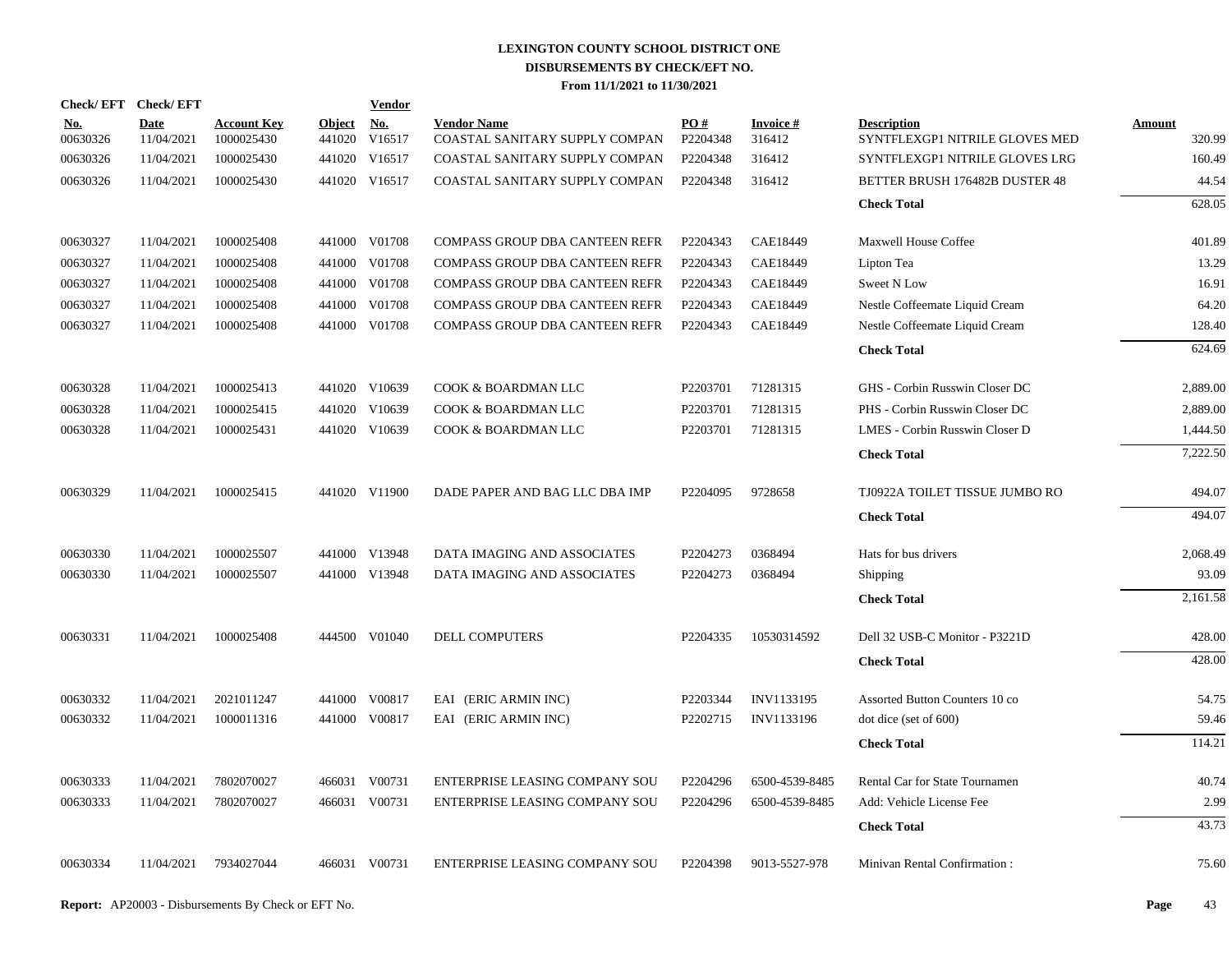| <b>Check/EFT</b>       | <b>Check/EFT</b>          |                                  |                         | Vendor                              |                                                      |                 |                                  |                                       |                       |
|------------------------|---------------------------|----------------------------------|-------------------------|-------------------------------------|------------------------------------------------------|-----------------|----------------------------------|---------------------------------------|-----------------------|
| <u>No.</u><br>00630334 | <b>Date</b><br>11/04/2021 | <b>Account Key</b><br>7934027044 | <b>Object</b><br>466031 | $\underline{\mathrm{No}}$<br>V00731 | <b>Vendor Name</b><br>ENTERPRISE LEASING COMPANY SOU | PQ#<br>P2204398 | <b>Invoice#</b><br>9013-5527-978 | <b>Description</b><br>VLF             | <b>Amount</b><br>0.53 |
| 00630334               | 11/04/2021                | 7934027044                       | 466031                  | V00731                              | <b>ENTERPRISE LEASING COMPANY SOU</b>                | P2204398        | 9013-5527-978                    | CFC per day                           | 6.42                  |
| 00630334               | 11/04/2021                | 7934027044                       | 466031                  | V00731                              | ENTERPRISE LEASING COMPANY SOU                       | P2204398        | 9013-5527-978                    | Concession Fee Recovery (11.11        | 8.45                  |
|                        |                           |                                  |                         |                                     |                                                      |                 |                                  | <b>Check Total</b>                    | 91.00                 |
| 00630335               | 11/04/2021                | 7934027044                       |                         | 466031 V00731                       | ENTERPRISE LEASING COMPANY SOU                       | P2204398        | 9013-5527-961                    | Minivan Rental Confirmation:          | 75.58                 |
| 00630335               | 11/04/2021                | 7934027044                       | 466031                  | V00731                              | <b>ENTERPRISE LEASING COMPANY SOU</b>                | P2204398        | 9013-5527-961                    | <b>VLF</b>                            | 0.54                  |
| 00630335               | 11/04/2021                | 7934027044                       | 466031                  | V00731                              | ENTERPRISE LEASING COMPANY SOU                       | P2204398        | 9013-5527-961                    | CFC per day                           | 6.42                  |
| 00630335               | 11/04/2021                | 7934027044                       | 466031                  | V00731                              | ENTERPRISE LEASING COMPANY SOU                       | P2204398        | 9013-5527-961                    | Concession Fee Recovery (11.11)       | 8.46                  |
|                        |                           |                                  |                         |                                     |                                                      |                 |                                  | <b>Check Total</b>                    | 91.00                 |
| 00630336               | 11/04/2021                | 1000022244                       |                         | 441000 V12185                       | FOLLETT SCHOOL SOLUTIONS INC                         | P2204165        | 1456130                          | Barcodes: Polythermal Black &         | 96.30                 |
| 00630336               | 11/04/2021                | 1000022244                       |                         | 441000 V12185                       | FOLLETT SCHOOL SOLUTIONS INC                         | P2204165        | 1456130                          | Shipping                              | 3.71                  |
| 00630336               | 11/04/2021                | 1000022215                       |                         | 443000 V12185                       | FOLLETT SCHOOL SOLUTIONS INC                         | P2203126        | 348797                           | Consideration for Book Lot 106        | 1,659.28              |
| 00630336               | 11/04/2021                | 1000022220                       |                         | 443000 V12185                       | FOLLETT SCHOOL SOLUTIONS INC                         | P2203539        | 355779                           | Lexington Middle School Librar        | 938.97                |
|                        |                           |                                  |                         |                                     |                                                      |                 |                                  | <b>Check Total</b>                    | 2,698.26              |
| 00630337               | 11/04/2021                | 1000011340                       |                         | 441000 V00549                       | FORMS AND SUPPLY INC (FSI)                           | P2201923        | 5862998-1                        | XActo HeavyDuty Wood Base Pape        | 83.05                 |
| 00630337               | 11/04/2021                | 1000023340                       | 441000                  | V00549                              | FORMS AND SUPPLY INC (FSI)                           | P2203601        | 5910202-1                        | Fellowes Memory Foam Mouse Pad        | 40.25                 |
| 00630337               | 11/04/2021                | 7743019047                       | 466041                  | V00549                              | FORMS AND SUPPLY INC (FSI)                           | P2204589        | 5933576-0                        | Astrobrights Inkjet Laser Prin        | 39.91                 |
| 00630337               | 11/04/2021                | 1000011334                       | 441000                  | V00549                              | FORMS AND SUPPLY INC (FSI)                           | P2204719        | 5936699-1                        | Ticonderoga No 2 Pencils              | 21.19                 |
| 00630337               | 11/04/2021                | 1000011337                       | 441000                  | V00549                              | FORMS AND SUPPLY INC (FSI)                           | P2204749        | 5938488-0                        | Rayovac Fusion AAA Batteries          | 76.37                 |
| 00630337               | 11/04/2021                | 1000011337                       |                         | 441000 V00549                       | FORMS AND SUPPLY INC (FSI)                           | P2204749        | 5938488-0                        | Dri Mark Counterfeit Pen              | 10.22                 |
| 00630337               | 11/04/2021                | 1000011337                       | 441000                  | V00549                              | FORMS AND SUPPLY INC (FSI)                           | P2204749        | 5938488-0                        | Verbatim 128GB USB Flash Drive        | 32.74                 |
| 00630337               | 11/04/2021                | 1000011337                       |                         | 441000 V00549                       | FORMS AND SUPPLY INC (FSI)                           | P2204749        | 5938488-0                        | Boise Polaris Premium Paper           | 11.37                 |
| 00630337               | 11/04/2021                | 1000011337                       | 441000                  | V00549                              | FORMS AND SUPPLY INC (FSI)                           | P2204749        | 5938488-0                        | Crayola Class PK Colored Penci        | 119.35                |
| 00630337               | 11/04/2021                | 1000011337                       |                         | 441000 V00549                       | FORMS AND SUPPLY INC (FSI)                           | P2204749        | 5938488-0                        | <b>Business Source Staple Remover</b> | 30.60                 |
| 00630337               | 11/04/2021                | 1000011235                       | 441000                  | V00549                              | FORMS AND SUPPLY INC (FSI)                           | P2204756        | 5938547-0                        | Advantus Binder Pencil Pouch          | 23.59                 |
| 00630337               | 11/04/2021                | 1000025507                       |                         | 441000 V00549                       | FORMS AND SUPPLY INC (FSI)                           | P2204771        | 5938598-0                        | Pendaflex Essentials 15 Tab Cu        | 126.04                |
| 00630337               | 11/04/2021                | 1000025507                       | 441000                  | V00549                              | FORMS AND SUPPLY INC (FSI)                           | P2204771        | 5938598-0                        | Multipurpose Copy Paper 20#92         | 293.72                |
| 00630337               | 11/04/2021                | 1000011346                       | 441000                  | V00549                              | FORMS AND SUPPLY INC (FSI)                           | P2204779        | 5938861-0                        | Rayovac Alkaline AAA Batteries        | 172.07                |
| 00630337               | 11/04/2021                | 1000011346                       | 441000                  | V00549                              | FORMS AND SUPPLY INC (FSI)                           | P2204779        | 5938861-0                        | Rayovac Ready Power Alkaline A        | 167.88                |
| 00630337               | 11/04/2021                | 1000011346                       | 441000                  | V00549                              | FORMS AND SUPPLY INC (FSI)                           | P2204779        | 5938861-0                        | Rayovac Ultra Pro Alkaline 9 V        | 20.99                 |
| 00630337               | 11/04/2021                | 1000011346                       | 441000                  | V00549                              | FORMS AND SUPPLY INC (FSI)                           | P2204779        | 5938861-0                        | OIC Giant-size Non-skid Paper         | 32.21                 |
| 00630337               | 11/04/2021                | 1000011346                       | 441000                  | V00549                              | FORMS AND SUPPLY INC (FSI)                           | P2204779        | 5938861-0                        | OIC Paper Clips                       | 10.59                 |
| 00630337               | 11/04/2021                | 1000011346                       |                         | 441000 V00549                       | FORMS AND SUPPLY INC (FSI)                           | P2204779        | 5938861-0                        | <b>BIC Round Stic Ballpoint Pens</b>  | 4.62                  |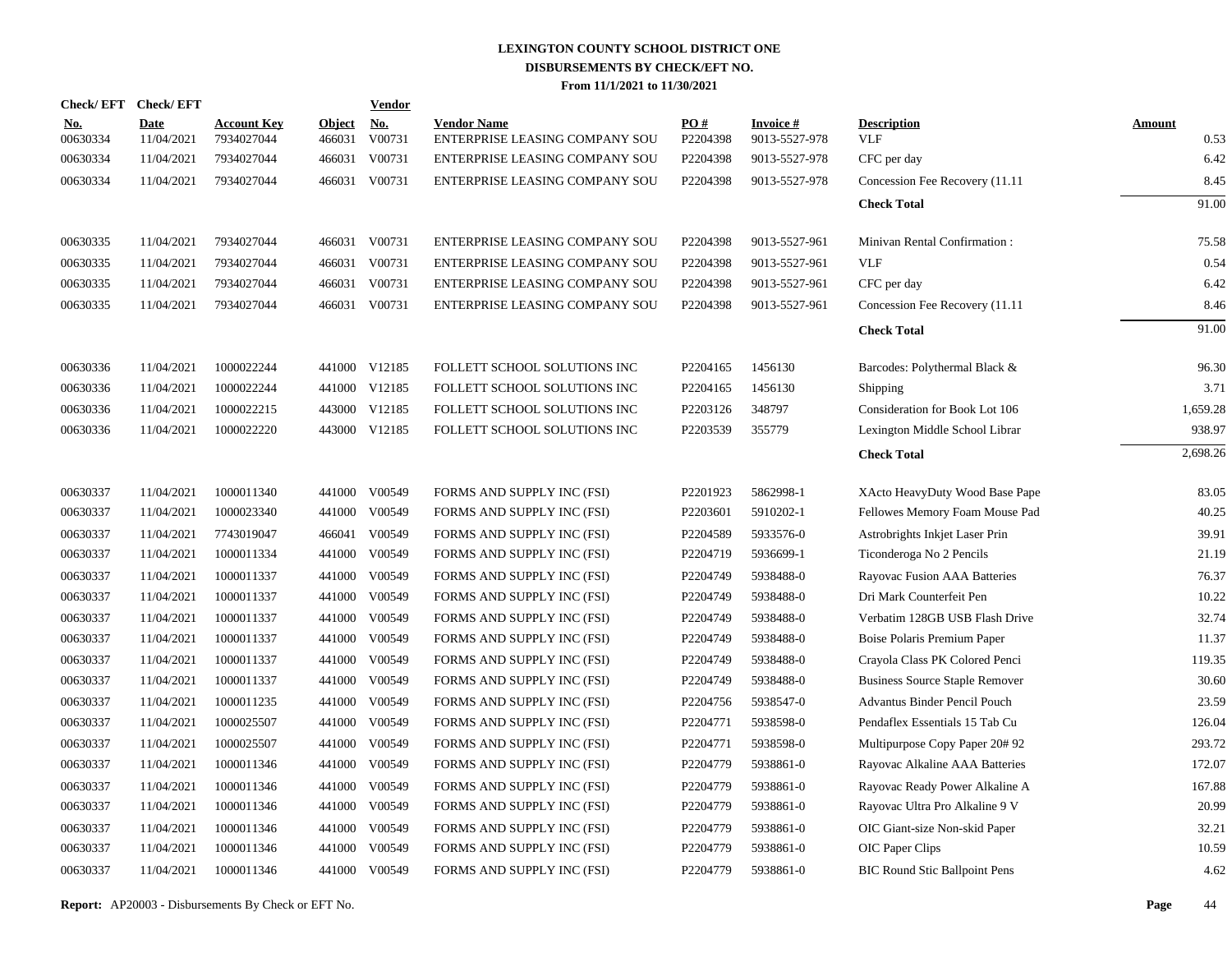| <b>Check/EFT</b>       | <b>Check/EFT</b>          |                                  |                         | <b>Vendor</b>        |                                                  |                               |                              |                                                      |                        |
|------------------------|---------------------------|----------------------------------|-------------------------|----------------------|--------------------------------------------------|-------------------------------|------------------------------|------------------------------------------------------|------------------------|
| <u>No.</u><br>00630337 | <b>Date</b><br>11/04/2021 | <b>Account Key</b><br>1000011346 | <b>Object</b><br>441000 | <u>No.</u><br>V00549 | <b>Vendor Name</b><br>FORMS AND SUPPLY INC (FSI) | $\underline{PO#}$<br>P2204779 | <b>Invoice#</b><br>5938861-0 | <b>Description</b><br>Sharpie Pen-Style Permanent Ma | <b>Amount</b><br>18.26 |
| 00630337               | 11/04/2021                | 1000011346                       | 441000                  | V00549               | FORMS AND SUPPLY INC (FSI)                       | P2204779                      | 5938861-0                    | <b>Business Source Premium Invisi</b>                | 20.65                  |
| 00630337               | 11/04/2021                | 1000011346                       | 441000                  | V00549               | FORMS AND SUPPLY INC (FSI)                       | P2204779                      | 5938861-0                    | Smartchoice Letri-trim Perfora                       | 5.86                   |
| 00630337               | 11/04/2021                | 1000011346                       |                         | 441000 V00549        | FORMS AND SUPPLY INC (FSI)                       | P2204779                      | 5938861-0                    | Smartchoice JRLEGALCY Writing                        | 38.61                  |
| 00630337               | 11/04/2021                | 1000011346                       | 441000                  | V00549               | FORMS AND SUPPLY INC (FSI)                       | P2204779                      | 5938861-0                    | Business Source Ruled White In                       | 3.08                   |
| 00630337               | 11/04/2021                | 1000011346                       |                         | 441000 V00549        | FORMS AND SUPPLY INC (FSI)                       | P2204779                      | 5938861-0                    | Business Source Ruled White In                       | 1.99                   |
| 00630337               | 11/04/2021                | 1000011346                       |                         | 441000 V00549        | FORMS AND SUPPLY INC (FSI)                       | P2204779                      | 5938861-0                    | Post-it Super Sticky Lined Not                       | 21.73                  |
| 00630337               | 11/04/2021                | 1000011346                       |                         | 441000 V00549        | FORMS AND SUPPLY INC (FSI)                       | P2204779                      | 5938861-0                    | Cardinal Economy Value ClearVu                       | 31.24                  |
| 00630337               | 11/04/2021                | 1000011346                       |                         | 441000 V00549        | FORMS AND SUPPLY INC (FSI)                       | P2204779                      | 5938861-0                    | Smartchoice 1/3 Tab Cut Letter                       | 21.08                  |
| 00630337               | 11/04/2021                | 1000011346                       |                         | 441000 V00549        | FORMS AND SUPPLY INC (FSI)                       | P2204779                      | 5938861-0                    | Verbatim Wireless Notebook Mul                       | 11.88                  |
| 00630337               | 11/04/2021                | 1000025408                       |                         | 441020 V00549        | FORMS AND SUPPLY INC (FSI)                       | P2204822                      | 5940533-0                    | <b>SUPER GLUE</b>                                    | 3.98                   |
| 00630337               | 11/04/2021                | 1000025408                       |                         | 441020 V00549        | FORMS AND SUPPLY INC (FSI)                       | P2204822                      | 5940533-0                    | METALLIC MARKERS                                     | 23.76                  |
| 00630337               | 11/04/2021                | 1000025408                       |                         | 441020 V00549        | FORMS AND SUPPLY INC (FSI)                       | P2204822                      | 5940533-0                    | <b>KEY RINGS</b>                                     | 17.72                  |
| 00630337               | 11/04/2021                | 1000025408                       |                         | 441020 V00549        | FORMS AND SUPPLY INC (FSI)                       | P2204822                      | 5940533-0                    | <b>ENGINEERING GRAPH PAD</b>                         | 26.54                  |
| 00630337               | 11/04/2021                | 1000025408                       |                         | 441020 V00549        | FORMS AND SUPPLY INC (FSI)                       | P2204822                      | 5940533-0                    | .7 MM LEAD                                           | 2.25                   |
| 00630337               | 11/04/2021                | 1000011444                       |                         | 441000 V00549        | FORMS AND SUPPLY INC (FSI)                       | P2204846                      | 5940936-0                    | FIREWORX Colored Paper 20lb 81                       | 37.15                  |
| 00630337               | 11/04/2021                | 1000011444                       |                         | 441000 V00549        | FORMS AND SUPPLY INC (FSI)                       | P2204846                      | 5940936-0                    | FIREWORX Colored Paper 201b 81                       | 37.15                  |
| 00630337               | 11/04/2021                | 1000011444                       |                         | 441000 V00549        | FORMS AND SUPPLY INC (FSI)                       | P2204846                      | 5940936-0                    | FIREWORX Colored Paper 201b 81                       | 37.15                  |
| 00630337               | 11/04/2021                | 1000011444                       |                         | 441000 V00549        | FORMS AND SUPPLY INC (FSI)                       | P2204846                      | 5940936-0                    | FIREWORX Colored Paper 20lb 81                       | 37.15                  |
| 00630337               | 11/04/2021                | 1000011444                       |                         | 441000 V00549        | FORMS AND SUPPLY INC (FSI)                       | P2204846                      | 5940936-0                    | FIREWORX Colored Paper 20lb 81                       | 37.15                  |
| 00630337               | 11/04/2021                | 1000011444                       |                         | 441000 V00549        | FORMS AND SUPPLY INC (FSI)                       | P2204846                      | 5940936-0                    | FIREWORX Colored Paper 201b 81                       | 37.15                  |
| 00630337               | 11/04/2021                | 1000011444                       |                         | 441000 V00549        | FORMS AND SUPPLY INC (FSI)                       | P2204846                      | 5940936-0                    | FIREWORX Colored Paper 201b 81                       | 37.15                  |
| 00630337               | 11/04/2021                | 1000011444                       |                         | 441000 V00549        | FORMS AND SUPPLY INC (FSI)                       | P2204846                      | 5940936-0                    | <b>Business Source TopLoading Pol</b>                | 3.55                   |
| 00630337               | 11/04/2021                | 1000011444                       |                         | 441000 V00549        | FORMS AND SUPPLY INC (FSI)                       | P2204846                      | 5940936-0                    | <b>Business Source Colored Foldba</b>                | 13.01                  |
| 00630337               | 11/04/2021                | 1000011444                       | 441000                  | V00549               | FORMS AND SUPPLY INC (FSI)                       | P2204846                      | 5940936-0                    | Scotch C38 Desk Tape Dispenser                       | 6.96                   |
| 00630337               | 11/04/2021                | 1000011316                       |                         | 441000 V00549        | FORMS AND SUPPLY INC (FSI)                       | P2204850                      | 5940944-0                    | Business Source Flat Clip Hard                       | 18.30                  |
|                        |                           |                                  |                         |                      |                                                  |                               |                              | <b>Check Total</b>                                   | 1,867.26               |
| 00630338               | 11/04/2021                | 1000025440                       |                         | 441020 V15598        | <b>GREENVILLE OFFICE SUPPLY CO IN</b>            | P2203946                      | 916923-0                     | CAROLINA MOP 1065 20 OZ RAYON                        | 12.93                  |
| 00630338               | 11/04/2021                | 1000025440                       |                         | 441020 V15598        | <b>GREENVILLE OFFICE SUPPLY CO IN</b>            | P2203946                      | 916923-1                     | CAROLINA MOP 1064 16 OZ RAYON                        | 289.67                 |
| 00630338               | 11/04/2021                | 1000025440                       |                         | 441020 V15598        | GREENVILLE OFFICE SUPPLY CO IN                   | P2203946                      | 916923-1                     | CAROLINA MOP 1065 20 OZ RAYON                        | 64.63                  |
| 00630338               | 11/04/2021                | 1000025447                       |                         | 441020 V15598        | <b>GREENVILLE OFFICE SUPPLY CO IN</b>            | P2204360                      | 919247-0                     | CAROLINA MOP 1064 16 OZ RAYON                        | 72.42                  |
|                        |                           |                                  |                         |                      |                                                  |                               |                              | <b>Check Total</b>                                   | 439.65                 |
| 00630339               | 11/04/2021                | 1000011331                       |                         | 441000 V02048        | <b>GROVE MEDICAL</b>                             | P2204790                      | 6159312                      | <b>EMESIS BAG W/RING</b>                             | 5.51                   |
| 00630339               | 11/04/2021                | 1000011331                       |                         | 441000 V02048        | <b>GROVE MEDICAL</b>                             | P2204790                      | 6159312                      | PROBE COVERS SURETEMP                                | 39.89                  |
|                        |                           |                                  |                         |                      |                                                  |                               |                              |                                                      |                        |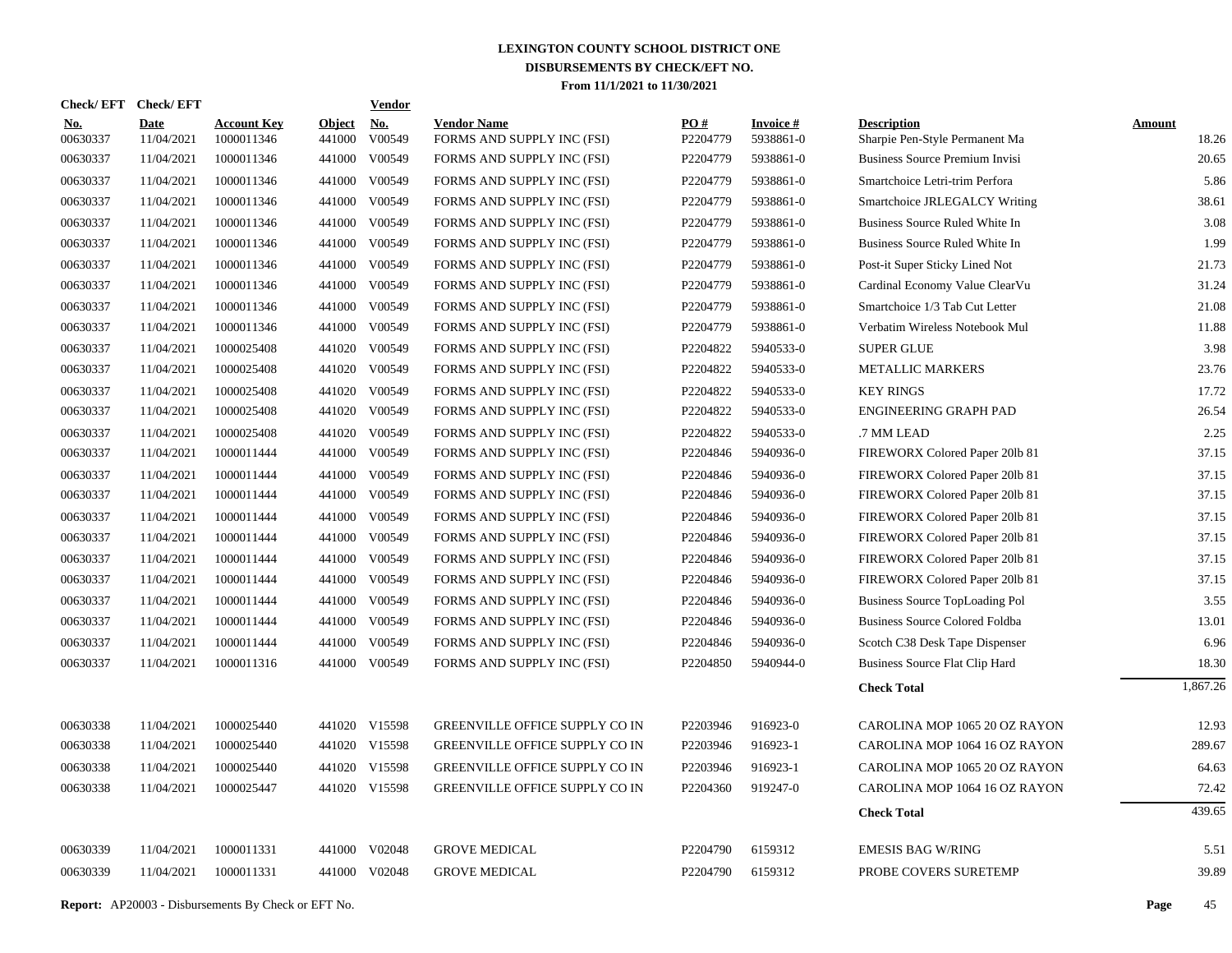| Check/EFT Check/EFT    |                    |                                  |                         | <b>Vendor</b> |                                            |                 |                      |                                                    |                 |
|------------------------|--------------------|----------------------------------|-------------------------|---------------|--------------------------------------------|-----------------|----------------------|----------------------------------------------------|-----------------|
| <u>No.</u><br>00630339 | Date<br>11/04/2021 | <b>Account Key</b><br>1000021331 | <b>Object</b><br>441000 | No.<br>V02048 | <b>Vendor Name</b><br><b>GROVE MEDICAL</b> | PO#<br>P2204790 | Invoice #<br>6159312 | <b>Description</b><br>CLOROX DISINFECT WIPES FRESH | Amount<br>29.97 |
| 00630339               | 11/04/2021         | 1000021331                       |                         | 441000 V02048 | <b>GROVE MEDICAL</b>                       | P2204790        | 6159312              | <b>EMESIS BAG W/RING</b>                           | 19.10           |
|                        |                    |                                  |                         |               |                                            |                 |                      | <b>Check Total</b>                                 | 94.47           |
| 00630340               | 11/04/2021         | 1000011324                       |                         | 431200 V12508 | <b>HEINEMANN</b>                           | P2204485        | 7387587              | O'Connell/Master Bas Math Mult                     | 356.94          |
| 00630340               | 11/04/2021         | 1000011324                       |                         | 431200 V12508 | <b>HEINEMANN</b>                           | P2204485        | 7387587              | O'Connell/Master Basic Math Ad                     | 357.06          |
| 00630340               | 11/04/2021         | 1000011324                       |                         | 431200 V12508 | <b>HEINEMANN</b>                           | P2204485        | 7387587              | Shipping                                           | 71.40           |
| 00630340               | 11/04/2021         | 7885027035                       |                         | 466099 V12508 | <b>HEINEMANN</b>                           | P2204557        | 7388066              | The Writer's Mindset by Chris                      | 24.50           |
| 00630340               | 11/04/2021         | 7885027035                       |                         | 466099 V12508 | <b>HEINEMANN</b>                           | P2204557        | 7388066              | Shipping                                           | 7.00            |
|                        |                    |                                  |                         |               |                                            |                 |                      | <b>Check Total</b>                                 | 816.90          |
| 00630341               | 11/04/2021         | 7802071027                       |                         | 466041 V01292 | HENRY SCHEIN INC                           | P2203716        | 11870622             | Kit AT messenger Empty Black                       | 108.63          |
|                        |                    |                                  |                         |               |                                            |                 |                      | <b>Check Total</b>                                 | 108.63          |
| 00630342               | 11/04/2021         | 5312025312                       |                         | 452000 V16117 | HOOD CONSTRUCTION COMPANY                  | P2111687        | 4.P2111687           | LES - GMP - Doors, Special Ed                      | 85,167.98       |
| 00630342               | 11/04/2021         | 5712025312                       |                         | 452000 V16117 | HOOD CONSTRUCTION COMPANY                  | P2111688        | 4.P2111688           | LES - GMP - Canopy, classroom                      | 61,700.14       |
|                        |                    |                                  |                         |               |                                            |                 |                      | <b>Check Total</b>                                 | 146,868.12      |
| 00630343               | 11/04/2021         | 7856027044                       |                         | 466064 V00828 | HOSA                                       | P2204858        | 99479145             | Invoice 25463                                      | 20.00           |
|                        |                    |                                  |                         |               |                                            |                 |                      | <b>Check Total</b>                                 | 20.00           |
| 00630344               | 11/04/2021         | 7856027044                       |                         | 466064 V00828 | <b>HOSA</b>                                | P2204858        | 99487496             | Invoice 30157                                      | 20.00           |
| 00630344               | 11/04/2021         | 7856027044                       |                         | 466064 V00828 | <b>HOSA</b>                                | P2204858        | 99487496             | Invoice 30715 -                                    | 420.00          |
|                        |                    |                                  |                         |               |                                            |                 |                      | <b>Check Total</b>                                 | 440.00          |
| 00630345               | 11/04/2021         | 7856027044                       |                         | 466064 V00828 | HOSA                                       | P2204858        | 99489383             | Invoice 31313                                      | 1,320.00        |
|                        |                    |                                  |                         |               |                                            |                 |                      | <b>Check Total</b>                                 | 1,320.00        |
| 00630346               | 11/04/2021         | 1000026693                       |                         | 434500 V01621 | <b>INTERNETWORK ENGINEERING</b>            | P2204083        | 132998               | <b>DUO MFA EDITION</b>                             | 2,311.20        |
|                        |                    |                                  |                         |               |                                            |                 |                      | <b>Check Total</b>                                 | 2,311.20        |
| 00630347               | 11/04/2021         | 2372222427                       |                         | 431200 V16354 | JULIE WRIGHT CONSULTING LLC                | P2202097        | 1173                 | FULL DAY IN PERSON SUPPORT                         | 3,800.00        |
|                        |                    |                                  |                         |               |                                            |                 |                      | <b>Check Total</b>                                 | 3,800.00        |
| 00630348               | 11/04/2021         | 7733027015                       | 466041                  | V00102        | <b>JW PEPPER AND SON INC</b>               | P2203056        | 363627355            | <b>ROUND MIDNIGHT</b>                              | 48.00           |
| 00630348               | 11/04/2021         | 7733027015                       |                         | 466041 V00102 | JW PEPPER AND SON INC                      | P2203056        | 363641150            | DIVINUM MYSTERIUM                                  | 75.00           |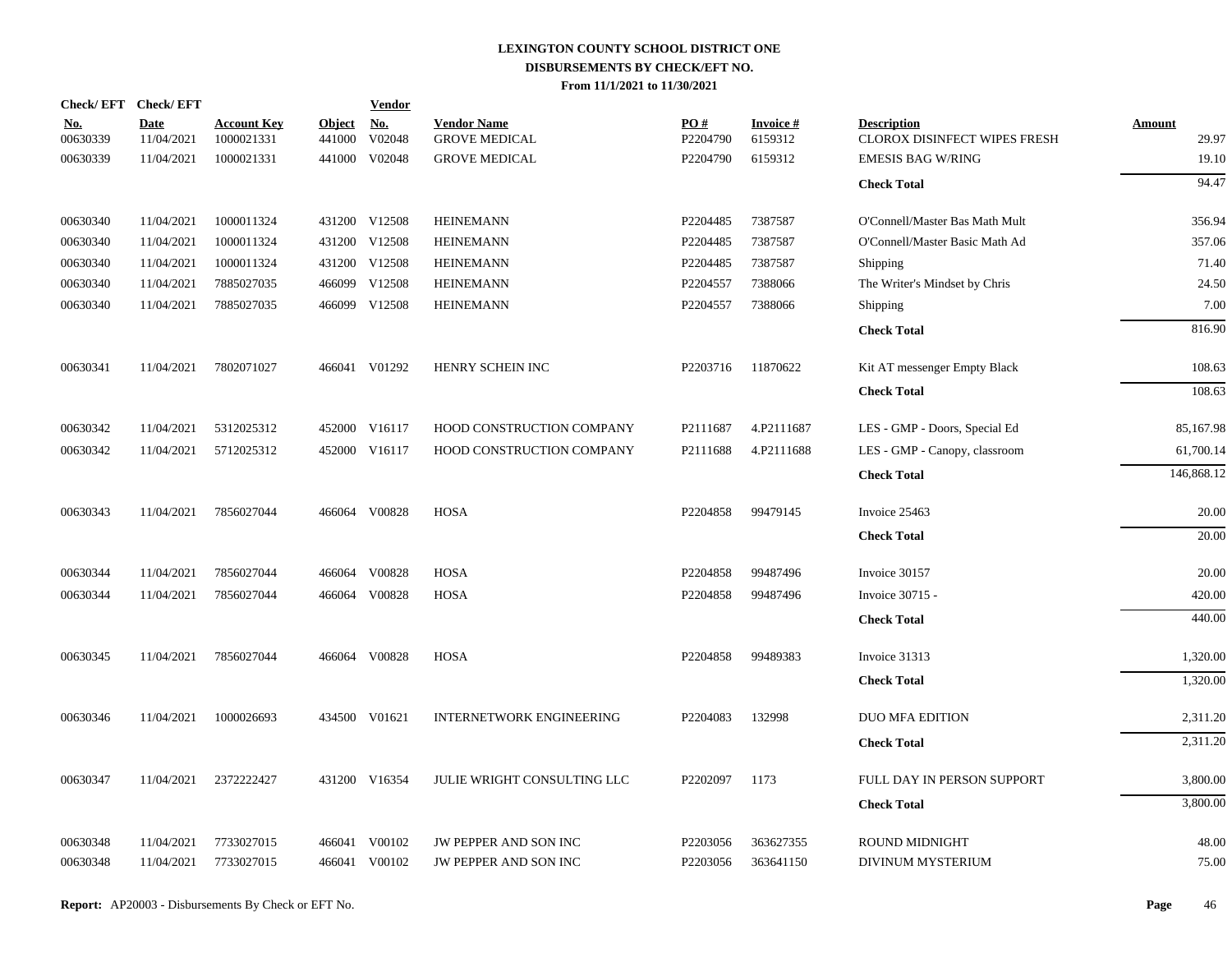| Check/EFT Check/EFT    |                           |                                  |                         | <b>Vendor</b>        |                                             |                 |                              |                                                 |                        |
|------------------------|---------------------------|----------------------------------|-------------------------|----------------------|---------------------------------------------|-----------------|------------------------------|-------------------------------------------------|------------------------|
| <u>No.</u><br>00630348 | <b>Date</b><br>11/04/2021 | <b>Account Key</b><br>7733027015 | <b>Object</b><br>466041 | <b>No.</b><br>V00102 | <b>Vendor Name</b><br>JW PEPPER AND SON INC | PO#<br>P2203056 | <b>Invoice#</b><br>363641150 | <b>Description</b><br>PAPAS GOT A BRAND NEW BAG | <b>Amount</b><br>50.00 |
|                        |                           |                                  |                         |                      |                                             |                 |                              | <b>Check Total</b>                              | 173.00                 |
| 00630349               | 11/04/2021                | 7770027026                       |                         | 466041 V13795        | <b>LANYARD LAB</b>                          | P2204508        | 3539                         | printed tube lanyard                            | 730.00                 |
|                        |                           |                                  |                         |                      |                                             |                 |                              | <b>Check Total</b>                              | 730.00                 |
| 00630350               | 11/04/2021                | 2042212703                       |                         | 439500 V16840        | MAXIM HEALTHCARE SERVICES INC               | P2202525        | E4026860143                  | VIRTUAL SCHOOL TEACHER - A. KR                  | 2,595.56               |
|                        |                           |                                  |                         |                      |                                             |                 |                              | <b>Check Total</b>                              | 2,595.56               |
| 00630351               | 11/04/2021                | 5726025326                       |                         | 452000 V15848        | MCMILLAN PAZDAN SMITH ARCHITEC              | P2002076        | 02102122                     | Add Reimbursabls                                | 712.10                 |
| 00630351               | 11/04/2021                | 5726025326                       |                         | 452000 V15848        | MCMILLAN PAZDAN SMITH ARCHITEC              | P2002076        | 02103350                     | Architectural Services for Whi                  | 712.10                 |
|                        |                           |                                  |                         |                      |                                             |                 |                              | <b>Check Total</b>                              | 1,424.20               |
| 00630352               | 11/04/2021                | 1000025507                       |                         | 441000 V15282        | MOBILE COMMUNICATIONS AMERICA               | P2203654        | 306000437-1                  | <b>SHIPPING</b>                                 | 58.85                  |
| 00630352               | 11/04/2021                | 1000025507                       |                         | 444500 V15282        | MOBILE COMMUNICATIONS AMERICA               | P2203654        | 306000437-1                  | TX8 MEDIA CART.KIT W/1TB(2X50                   | 2,247.00               |
| 00630352               | 11/04/2021                | 1000025507                       |                         | 444500 V15282        | MOBILE COMMUNICATIONS AMERICA               | P2203654        | 306000437-1                  | H SERIES DOUBLE-WIDE STORAGE C                  | 1,845.75               |
| 00630352               | 11/04/2021                | 1000025507                       |                         | 444500 V15282        | MOBILE COMMUNICATIONS AMERICA               | P2203654        | 306000437-1                  | HDD USB DOCKING STATION                         | 2,247.00               |
|                        |                           |                                  |                         |                      |                                             |                 |                              | <b>Check Total</b>                              | 6.398.60               |
| 00630353               | 11/04/2021                | 1000011521                       |                         | 441000 V00660        | MSC INDUSTRIAL SUPPLY CO                    | P2200424        | 40555224                     | <b>COTTON RAGS</b>                              | 359.01                 |
| 00630353               | 11/04/2021                | 1000011521                       |                         | 441000 V00660        | MSC INDUSTRIAL SUPPLY CO                    | P2200424        | 40555224                     | <b>HEAT SHRINK</b>                              | 47.82                  |
|                        |                           |                                  |                         |                      |                                             |                 |                              | <b>Check Total</b>                              | 406.83                 |
| 00630354               | 11/04/2021                | 5708025393                       |                         | 444510 V01895        | <b>OEM OPTIC</b>                            | P2204415        | 7656                         | 10GBASE-ER SFP+ 1550NM, 40KM,                   | 2.470.00               |
|                        |                           |                                  |                         |                      |                                             |                 |                              | <b>Check Total</b>                              | 2,470.00               |
| 00630355               | 11/04/2021                | 1000025446                       |                         | 432300 V12448        | PALMETTO CONTROLS INC                       | P2204917        | 1149                         | BMS Café - Replace Actuator                     | 398.00                 |
| 00630355               | 11/04/2021                | 1000025446                       |                         | 432300 V12448        | PALMETTO CONTROLS INC                       | P2204917        | 1149                         | Actuator                                        | 902.87                 |
|                        |                           |                                  |                         |                      |                                             |                 |                              | <b>Check Total</b>                              | 1,300.87               |
| 00630356               | 11/04/2021                | 7884027047                       |                         | 466049 V13412        | PALMETTO FUNDRAISING DBA CLASS              | P2204947        | 23234                        | Payment for Fundraiser                          | 3,239.42               |
|                        |                           |                                  |                         |                      |                                             |                 |                              | <b>Check Total</b>                              | 3,239.42               |
| 00630357               | 11/04/2021                | 1000011241                       |                         | 441000 V15036        | PIONEER VALLEY BOOKS                        | P2204177        | I219025                      | Pearl Diver Chapter Books                       | 135.00                 |
| 00630357               | 11/04/2021                | 1000011241                       | 441000                  | V15036               | PIONEER VALLEY BOOKS                        | P2204177        | I219025                      | Approximate Shipping costs                      | 13.50                  |
|                        |                           |                                  |                         |                      |                                             |                 |                              | <b>Check Total</b>                              | 148.50                 |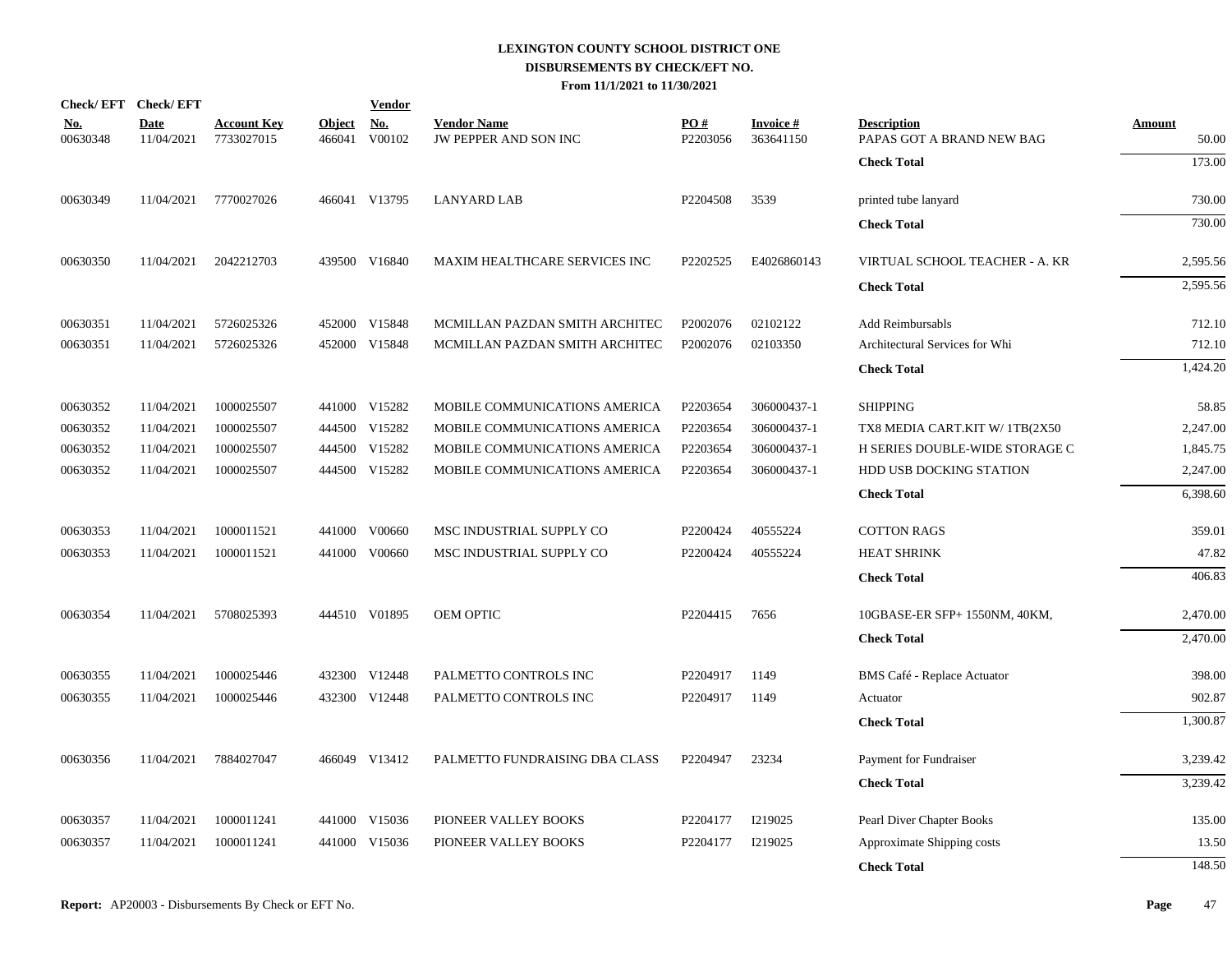|                        | Check/EFT Check/EFT |                                  |               | <b>Vendor</b>        |                                                |                 |                     |                                                      |                    |
|------------------------|---------------------|----------------------------------|---------------|----------------------|------------------------------------------------|-----------------|---------------------|------------------------------------------------------|--------------------|
| <u>No.</u><br>00630358 | Date<br>11/04/2021  | <b>Account Key</b><br>1000011427 | <b>Object</b> | No.<br>441010 V15495 | <b>Vendor Name</b><br>PROJECT LEAD THE WAY INC | PO#<br>P2201166 | Invoice #<br>283654 | <b>Description</b><br>PLTW BIOMEDICAL SCIENCE PARTIC | Amount<br>2,200.00 |
|                        |                     |                                  |               |                      |                                                |                 |                     | <b>Check Total</b>                                   | 2,200.00           |
| 00630359               | 11/04/2021          | 5313025329                       |               | 452000 V15735        | QUACKENBUSH ARCHITECTS AND PLA                 | P2204816        | 19.238.05-15        | Architectural Services for GMS                       | 53,212.50          |
| 00630359               | 11/04/2021          | 5729025329                       |               | 452000 V15735        | <b>QUACKENBUSH ARCHITECTS AND PLA P1913939</b> |                 | 19.238.05-16        | Architectural Services for Gil                       | 3,960.00           |
|                        |                     |                                  |               |                      |                                                |                 |                     | <b>Check Total</b>                                   | 57,172.50          |
| 00630360               | 11/04/2021          | 1000011320                       |               | 441000 V16452        | SCHOOL SPECIALTY LLC                           | P2203082        | 208128876643        | EID0000656LIQUID MEASURING SET                       | 37.06              |
| 00630360               | 11/04/2021          | 1000011141                       |               | 441000 V16452        | SCHOOL SPECIALTY LLC                           | P2204521        | 208128880262        | 3M 101+ General Use Masking Ta                       | 88.95              |
| 00630360               | 11/04/2021          | 1000011241                       |               | 441000 V16452        | SCHOOL SPECIALTY LLC                           | P2204521        | 208128880262        | EXPO Low Odor Dry Erase Marker                       | 451.39             |
| 00630360               | 11/04/2021          | 7863027041                       |               | 466041 V16452        | <b>SCHOOL SPECIALTY LLC</b>                    | P2204521        | 208128880262        | School Smart Weighted Modern D                       | 44.44              |
| 00630360               | 11/04/2021          | 1000011223                       |               | 441000 V16452        | SCHOOL SPECIALTY LLC                           | P2204447        | 208128880645        | Califone Listening First 2800Y                       | 319.29             |
| 00630360               | 11/04/2021          | 1000011444                       |               | 441000 V16452        | SCHOOL SPECIALTY LLC                           | P2204405        | 208128908948        | Chromacryl Acrylic Essential P                       | 5.91               |
| 00630360               | 11/04/2021          | 3260011303                       |               | 441000 V16452        | SCHOOL SPECIALTY LLC                           | P2203121        | 208128924579        | Poster, water cycle                                  | 9.04               |
| 00630360               | 11/04/2021          | 1000011323                       |               | 441000 V16452        | SCHOOL SPECIALTY LLC                           | P2204726        | 208128925178        | Stanley Light Duty Staple Gun                        | 13.90              |
| 00630360               | 11/04/2021          | 1000011323                       |               | 441000 V16452        | SCHOOL SPECIALTY LLC                           | P2204726        | 208128925178        | Stanley Light Duty Staples 14                        | 3.26               |
| 00630360               | 11/04/2021          | 1000011323                       |               | 441000 V16452        | SCHOOL SPECIALTY LLC                           | P2204726        | 208128925178        | School Smart Dual Temperature                        | 15.41              |
| 00630360               | 11/04/2021          | 1000011323                       |               | 441000 V16452        | SCHOOL SPECIALTY LLC                           | P2204726        | 208128925178        | Sulyn Clubhouse Crafts Pony Be                       | 15.64              |
| 00630360               | 11/04/2021          | 1000011323                       |               | 441000 V16452        | SCHOOL SPECIALTY LLC                           | P2204726        | 208128925178        | The Pencil Grip Inc Kwik Stix                        | 17.73              |
| 00630360               | 11/04/2021          | 1000011323                       |               | 441000 V16452        | SCHOOL SPECIALTY LLC                           | P2204726        | 208128925178        | School Smart Washable Finger P                       | 31.98              |
| 00630360               | 11/04/2021          | 1000011323                       |               | 441000 V16452        | SCHOOL SPECIALTY LLC                           | P2204726        | 208128925178        | School Smart Washable Finger P                       | 5.55               |
| 00630360               | 11/04/2021          | 1000011323                       |               | 441000 V16452        | SCHOOL SPECIALTY LLC                           | P2204726        | 208128925178        | 3M ocelo StayFresh Handy Spong                       | 34.15              |
| 00630360               | 11/04/2021          | 1000011415                       |               | 441000 V16452        | SCHOOL SPECIALTY LLC                           | P2204725        | 208128925627        | EXPO Low Odor Dry Erase Marker                       | 13.91              |
| 00630360               | 11/04/2021          | 1000011415                       |               | 441000 V16452        | SCHOOL SPECIALTY LLC                           | P2204725        | 208128925627        | School Smart Safety Scissors 5                       | 18.56              |
| 00630360               | 11/04/2021          | 1000011415                       |               | 441000 V16452        | SCHOOL SPECIALTY LLC                           | P2204725        | 208128925627        | Trend Enterprises SuperSpots P                       | 5.91               |
| 00630360               | 11/04/2021          | 1000011415                       |               | 441000 V16452        | SCHOOL SPECIALTY LLC                           | P2204725        | 208128925627        | Learning Resources Rainbow Fra                       | 31.56              |
| 00630360               | 11/04/2021          | 1000011415                       |               | 441000 V16452        | SCHOOL SPECIALTY LLC                           | P2204725        | 208128925627        | <b>School Smart Fraction Circles</b>                 | 24.05              |
|                        |                     |                                  |               |                      |                                                |                 |                     | <b>Check Total</b>                                   | 1,187.69           |
| 00630361               | 11/04/2021          | 2642222403                       |               | 431200 V16862        | SEIDLITZ EDUCATION LLC                         | P2202607        | 28491               | Virtual Training: Reading & Wr                       | 500.00             |
|                        |                     |                                  |               |                      |                                                |                 |                     | <b>Check Total</b>                                   | 500.00             |
| 00630362               | 11/04/2021          | 6000025616                       |               | 446041 V00879        | <b>SENN BROTHERS INC</b>                       |                 | L29341              | 016-Pelion ES #855                                   | 60.00              |
| 00630362               | 11/04/2021          | 6000025616                       |               | 446041 V00879        | SENN BROTHERS INC                              |                 | L31715              | 016-Pelion ES #855                                   | 144.50             |
| 00630362               | 11/04/2021          | 6000025639                       | 446041        | V00879               | SENN BROTHERS INC                              |                 | L42422              | 039-Forts Pond ES #2114                              | 64.75              |
| 00630362               | 11/04/2021          | 6000025616                       |               | 446041 V00879        | SENN BROTHERS INC                              |                 | L47392              | 016-Pelion ES #855                                   | 71.25              |
|                        |                     |                                  |               |                      |                                                |                 |                     |                                                      |                    |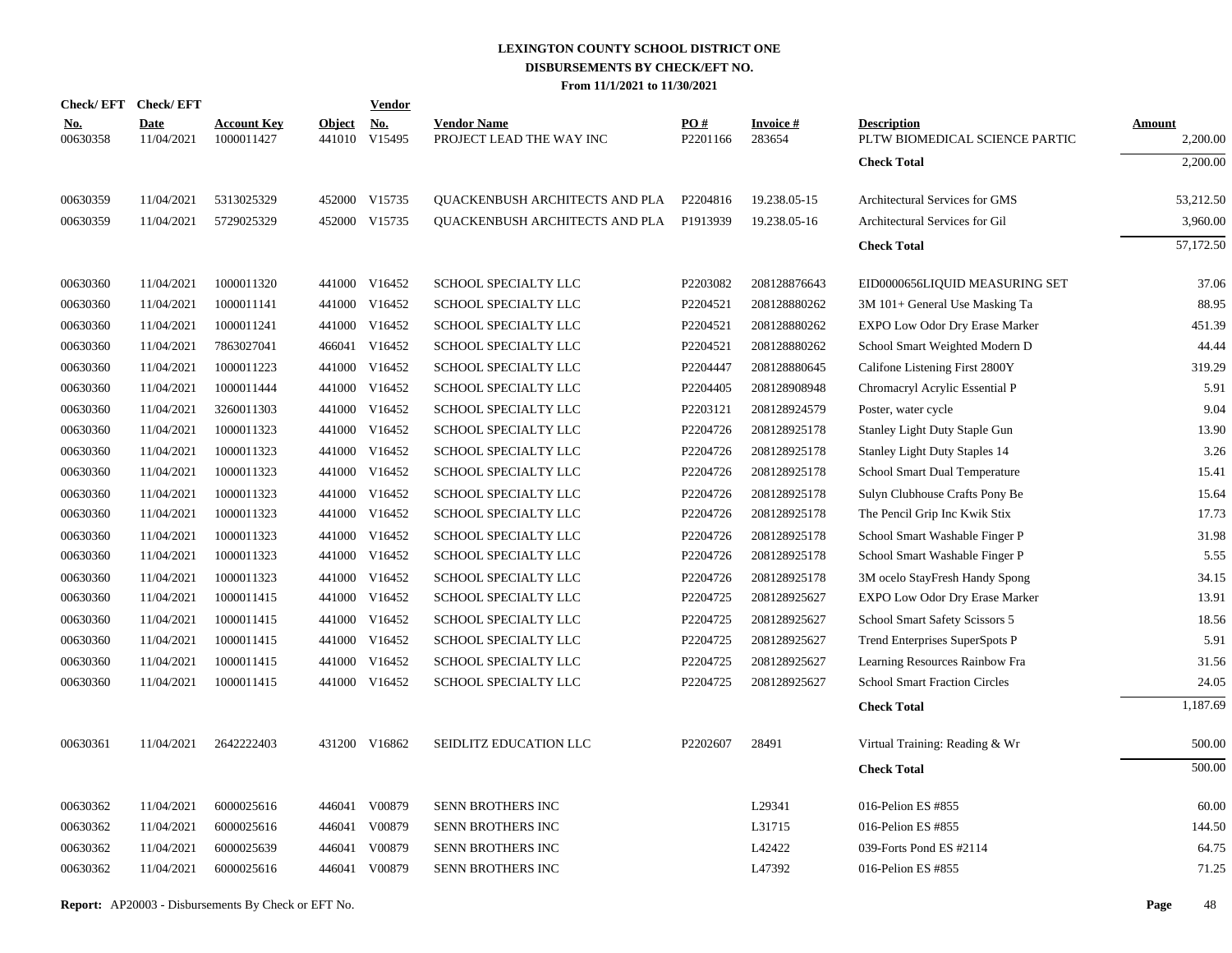| <u>No.</u> | Check/EFT Check/EFT<br><b>Date</b> | <b>Account Key</b> | Object No. | <b>Vendor</b> | <b>Vendor Name</b>             | PO#      | <b>Invoice#</b>  | <b>Description</b>             | Amount   |
|------------|------------------------------------|--------------------|------------|---------------|--------------------------------|----------|------------------|--------------------------------|----------|
|            |                                    |                    |            |               |                                |          |                  | <b>Check Total</b>             | 340.50   |
| 00630363   | 11/04/2021                         | 7749027044         |            | 466041 V16398 | SIGNARAMA COLUMBIA             | P2204164 | <b>INV-13005</b> | 18" x 24" Non Reflective Signs | 284.01   |
|            |                                    |                    |            |               |                                |          |                  | <b>Check Total</b>             | 284.01   |
| 00630364   | 11/04/2021                         | 1000025415         |            | 441020 V13230 | SMITH AND JONES JANITORIAL SUP | P2204121 | 213544           | 95118 ATLAS WIPES              | 368.08   |
|            |                                    |                    |            |               |                                |          |                  | <b>Check Total</b>             | 368.08   |
| 00630365   | 11/04/2021                         | 7863027042         |            | 466041 V00285 | <b>SNACKTIME DISTRIBUTORS</b>  | P2205081 | 1525190          | coffee service                 | 36.38    |
| 00630365   | 11/04/2021                         | 7860527037         |            | 466069 V00285 | SNACKTIME DISTRIBUTORS         | P2204750 | 1528153          | Donut Shop Blend Coffee        | 205.98   |
|            |                                    |                    |            |               |                                |          |                  | <b>Check Total</b>             | 242.36   |
| 00630366   | 11/04/2021                         | 1000011521         |            | 441000 V00527 | SOUTHERN EDUCATIONAL SYSTEMS I | P2203537 | 21-1283          | TALL STORAGE CABINET W/DOUBLE  | 1,366.39 |
|            |                                    |                    |            |               |                                |          |                  | <b>Check Total</b>             | 1,366.39 |
| 00630367   | 11/04/2021                         | 7732019044         |            | 466041 V01073 | STEVE WEISS MUSIC INC          | P2204396 | INV1090508.2     | 19-Remo Tom Pack (10, 12, 14,  | 51.49    |
| 00630367   | 11/04/2021                         | 7732019044         |            | 466041 V01073 | STEVE WEISS MUSIC INC          | P2204396 | INV1090508.2     | 26F-Vic Firth American Classic | 9.00     |
|            |                                    |                    |            |               |                                |          |                  | <b>Check Total</b>             | 60.49    |
| 00630368   | 11/04/2021                         | 1000011323         |            | 441000 V00415 | SUPER DUPER INC                | P2204819 | 2695886A         | <b>OWLS-II LC/OE REPORD</b>    | 166.92   |
|            |                                    |                    |            |               |                                |          |                  | <b>Check Total</b>             | 166.92   |
| 00630369   | 11/04/2021                         | 2250012903         |            | 441012 V12149 | TEACHER CREATED MATERIALS INC  | P2204503 | 2422488          | ISBN: 9781480742048 - FMI: Lev | 9.99     |
| 00630369   | 11/04/2021                         | 2250012903         |            | 441012 V12149 | TEACHER CREATED MATERIALS INC  | P2204503 | 2422488          | ISBN: 9781480742048 - FMI: Lev | 9.99     |
| 00630369   | 11/04/2021                         | 2250012903         |            | 441012 V12149 | TEACHER CREATED MATERIALS INC  | P2204503 | 2422488          | ISBN: 9781480742062 - FMI: Lev | 9.99     |
| 00630369   | 11/04/2021                         | 2250012903         |            | 441012 V12149 | TEACHER CREATED MATERIALS INC  | P2204503 | 2422488          | ISBN: 9781480742017 - FMI: Lev | 9.99     |
| 00630369   | 11/04/2021                         | 2250012903         |            | 441012 V12149 | TEACHER CREATED MATERIALS INC  | P2204503 | 2422488          | Shipping                       | 6.41     |
| 00630369   | 11/04/2021                         | 2250012903         |            | 441012 V12149 | TEACHER CREATED MATERIALS INC  | P2204503 | 2422488          | ISBN: 9781480742024 - FMI: Lev | 9.99     |
| 00630369   | 11/04/2021                         | 2250012903         |            | 441012 V12149 | TEACHER CREATED MATERIALS INC  | P2204503 | 2422488          | ISBN: 9781480742031 - FMI: Lev | 9.99     |
|            |                                    |                    |            |               |                                |          |                  | <b>Check Total</b>             | 66.35    |
| 00630370   | 11/04/2021                         | 6000025616         |            | 446016 V00079 | <b>US FOODS</b>                |          | 258934           | 016-Pelion ES cust #10838290   | 201.44   |
| 00630370   | 11/04/2021                         | 6000025616         |            | 446016 V00079 | <b>US FOODS</b>                |          | 2774878          | 016-Pelion ES cust #10838290   | 359.70   |
| 00630370   | 11/04/2021                         | 6000025639         |            | 446016 V00079 | <b>US FOODS</b>                |          | 2774879          | 039-Forts Pond ES cust #208378 | 616.35   |
| 00630370   | 11/04/2021                         | 6000025639         |            | 446016 V00079 | <b>US FOODS</b>                |          | 2774879          | 039-Forts Pond ES cust #208378 | $-23.03$ |
| 00630370   | 11/04/2021                         | 6000025616         |            | 446016 V00079 | <b>US FOODS</b>                |          | 29320            | 016-Pelion ES cust #10838290   | 313.90   |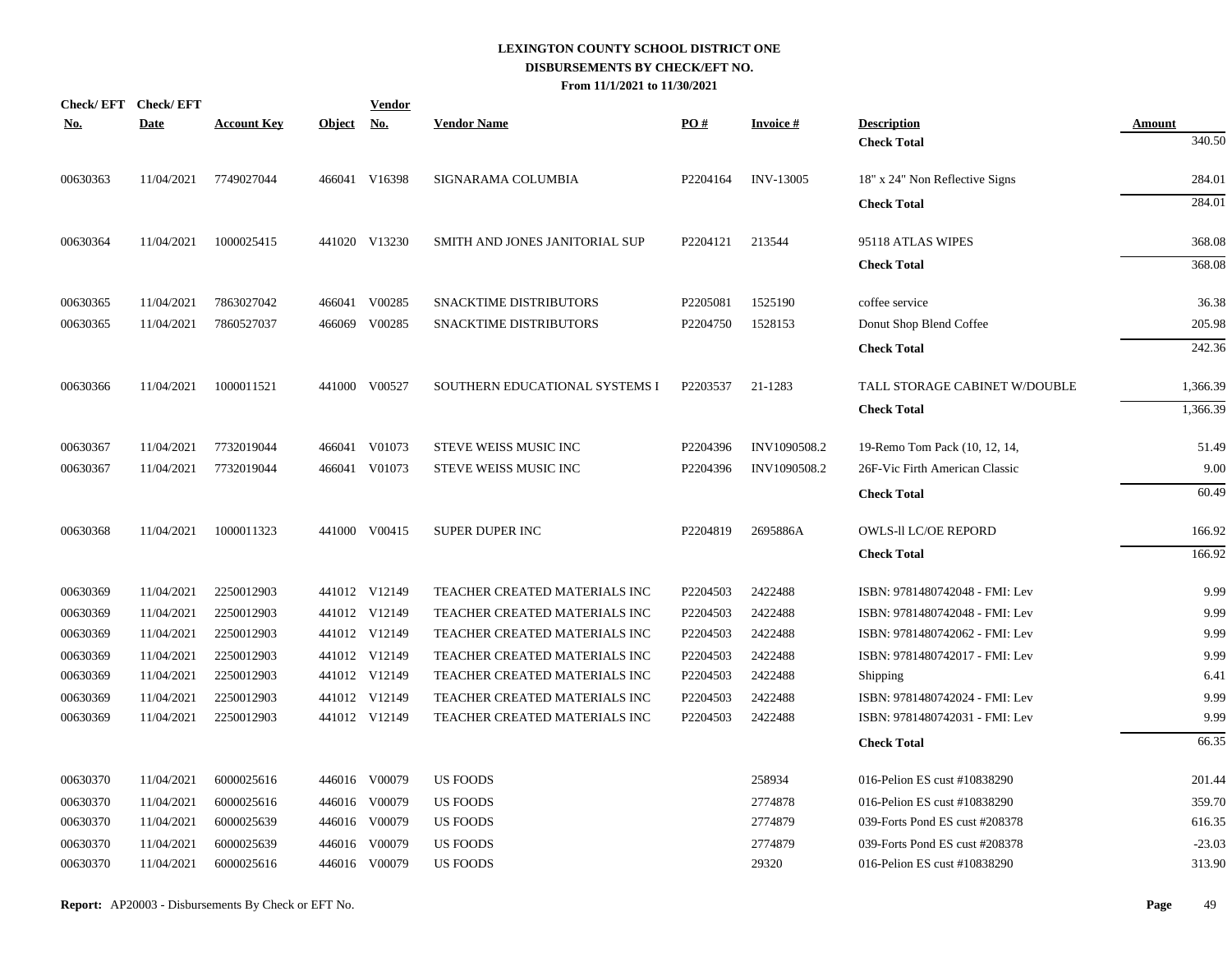| <b>Check/EFT</b>       | <b>Check/EFT</b>   |                                  |                         | <b>Vendor</b>        |                                       |          |                           |                                                      |                  |
|------------------------|--------------------|----------------------------------|-------------------------|----------------------|---------------------------------------|----------|---------------------------|------------------------------------------------------|------------------|
| <u>No.</u><br>00630370 | Date<br>11/04/2021 | <b>Account Key</b><br>6000025639 | <b>Object</b><br>446016 | <u>No.</u><br>V00079 | <b>Vendor Name</b><br><b>US FOODS</b> | PO#      | <b>Invoice#</b><br>477301 | <b>Description</b><br>039-Forts Pond ES cust #208378 | Amount<br>590.71 |
| 00630370               | 11/04/2021         | 6000025639                       | 441060                  | V00079               | <b>US FOODS</b>                       |          | 477305                    | 039-Forts Pond ES cust #208378                       | 118.44           |
| 00630370               | 11/04/2021         | 6000025639                       | 441060                  | V00079               | US FOODS                              |          | 477305                    | 039-Forts Pond ES cust #208378                       | $-24.28$         |
| 00630370               | 11/04/2021         | 6000025616                       |                         | 446016 V00079        | <b>US FOODS</b>                       |          | 708720                    | 016-Pelion ES cust #10838290                         | 110.66           |
| 00630370               | 11/04/2021         | 6000025639                       |                         | 446016 V00079        | <b>US FOODS</b>                       |          | 708722                    | 039-Forts Pond ES cust #208378                       | 170.20           |
| 00630370               | 11/04/2021         | 6000025639                       |                         | 446016 V00079        | <b>US FOODS</b>                       |          | 708722                    | 039-Forts Pond ES cust #208378                       | $-9.67$          |
| 00630370               | 11/04/2021         | 6000025616                       |                         | 441060 V00079        | <b>US FOODS</b>                       |          | 708726                    | 016-Pelion ES cust #10838290                         | 44.41            |
| 00630370               | 11/04/2021         | 6000025616                       |                         | 446016 V00079        | US FOODS                              |          | 932845                    | 016-Pelion ES cust #10838290                         | 288.38           |
| 00630370               | 11/04/2021         | 6000025639                       |                         | 446016 V00079        | US FOODS                              |          | 932847                    | 039-Forts Pond ES cust #208378                       | 193.55           |
|                        |                    |                                  |                         |                      |                                       |          |                           | <b>Check Total</b>                                   | 2,950.76         |
| 00630371               | 11/04/2021         | 7744019044                       |                         | 466041 V14086        | WARDS NATURAL SCIENCE EST LLC         | P2107843 | 8806476086                | Nitrile disposable gloves, pow                       | 183.36           |
| 00630371               | 11/04/2021         | 7744019011                       |                         | 466041 V14086        | WARDS NATURAL SCIENCE EST LLC         | P2202680 | 8806483319                | Nitrile powder free purple dis                       | 221.96           |
| 00630371               | 11/04/2021         | 7744019027                       | 466041                  | V14086               | WARDS NATURAL SCIENCE EST LLC         | P2201819 | 8806483320                | Nitrile disposable gloves, pow                       | 137.52           |
| 00630371               | 11/04/2021         | 3260011303                       |                         | 441000 V14086        | WARDS NATURAL SCIENCE EST LLC         | P2203722 | 8806522069                | Slide, onion mitosis                                 | 88.50            |
|                        |                    |                                  |                         |                      |                                       |          |                           | <b>Check Total</b>                                   | 631.34           |
| 00630372               | 11/04/2021         | 1000011415                       |                         | 441000 V01216        | WASHINGTON MUSIC CENTER INC           | P2201263 | SI260085                  | PLANET WAVES MALE                                    | 70.35            |
| 00630372               | 11/04/2021         | 1000011415                       | 441000                  | V01216               | WASHINGTON MUSIC CENTER INC           | P2201263 | SI260085                  | PLANET WAVES FEMALE                                  | 70.35            |
| 00630372               | 11/04/2021         | 1000011415                       | 441000                  | V01216               | WASHINGTON MUSIC CENTER INC           | P2201263 | SI260085                  | PLANET WAVES 25FT                                    | 42.27            |
| 00630372               | 11/04/2021         | 1000011415                       |                         | 441000 V01216        | WASHINGTON MUSIC CENTER INC           | P2201263 | SI260085                  | M AUDIO KEYSTATION CONTROLLER                        | 210.79           |
| 00630372               | 11/04/2021         | 1000011415                       | 441000                  | V01216               | WASHINGTON MUSIC CENTER INC           | P2201263 | SI260085                  | PROX SPEAKER                                         | 40.66            |
| 00630372               | 11/04/2021         | 1000011415                       |                         | 441000 V01216        | WASHINGTON MUSIC CENTER INC           | P2201263 | SI260085                  | HOSA BALANCE INTERCONNECT 10FT                       | 30.60            |
| 00630372               | 11/04/2021         | 1000011415                       |                         | 441000 V01216        | WASHINGTON MUSIC CENTER INC           | P2201263 | SI260085                  | HOSA UNBALANCED INTERCONNECT                         | 9.84             |
| 00630372               | 11/04/2021         | 1000011415                       |                         | 441000 V01216        | WASHINGTON MUSIC CENTER INC           | P2201263 | SI260085                  | PROX 50FT SPEAKON TO SPEAKON P                       | 79.18            |
| 00630372               | 11/04/2021         | 1000011415                       | 441000                  | V01216               | WASHINGTON MUSIC CENTER INC           | P2201263 | SI260085                  | <b>HOSA CABLE</b>                                    | 17.98            |
| 00630372               | 11/04/2021         | 1000011415                       |                         | 441000 V01216        | WASHINGTON MUSIC CENTER INC           | P2201263 | SI260085                  | HOSA STX BALANCED INTERCONNECT                       | 8.51             |
| 00630372               | 11/04/2021         | 1000011415                       | 441000                  | V01216               | WASHINGTON MUSIC CENTER INC           | P2201263 | SI260085                  | CHUCK LEVINS CHUCKS CUSTOM                           | 29.96            |
| 00630372               | 11/04/2021         | 1000011415                       | 441000                  | V01216               | WASHINGTON MUSIC CENTER INC           | P2201263 | SI260085                  | <b>CHUCK LEVINS NM1-5 CL 5</b>                       | 34.24            |
| 00630372               | 11/04/2021         | 1000011415                       | 441000                  | V01216               | WASHINGTON MUSIC CENTER INC           | P2201263 | SI260085                  | CHUCK LEVINS NM1-25-CL 25XLR                         | 59.92            |
| 00630372               | 11/04/2021         | 1000011415                       |                         | 441000 V01216        | WASHINGTON MUSIC CENTER INC           | P2201263 | SI260085                  | HOSA CMR 210 STEREO BREAKOUT                         | 17.87            |
| 00630372               | 11/04/2021         | 1000011415                       | 441000                  | V01216               | WASHINGTON MUSIC CENTER INC           | P2201263 | SI260085                  | FOCUSRITE SCARLETT 212 3G                            | 165.42           |
| 00630372               | 11/04/2021         | 1000011415                       | 441000                  | V01216               | WASHINGTON MUSIC CENTER INC           | P2201263 | SI260085                  | FURMAN 3-8X2 15A POWER CONNECT                       | 95.71            |
| 00630372               | 11/04/2021         | 1000011415                       | 441000                  | V01216               | WASHINGTON MUSIC CENTER INC           | P2201263 | SI260085                  | NEUTRIK NL2FX CABLE AND SPEAKO                       | 14.98            |
| 00630372               | 11/04/2021         | 1000011415                       |                         | 441000 V01216        | WASHINGTON MUSIC CENTER INC           | P2201263 | SI260085                  | PROX XC SS25 XC SS25                                 | 44.94            |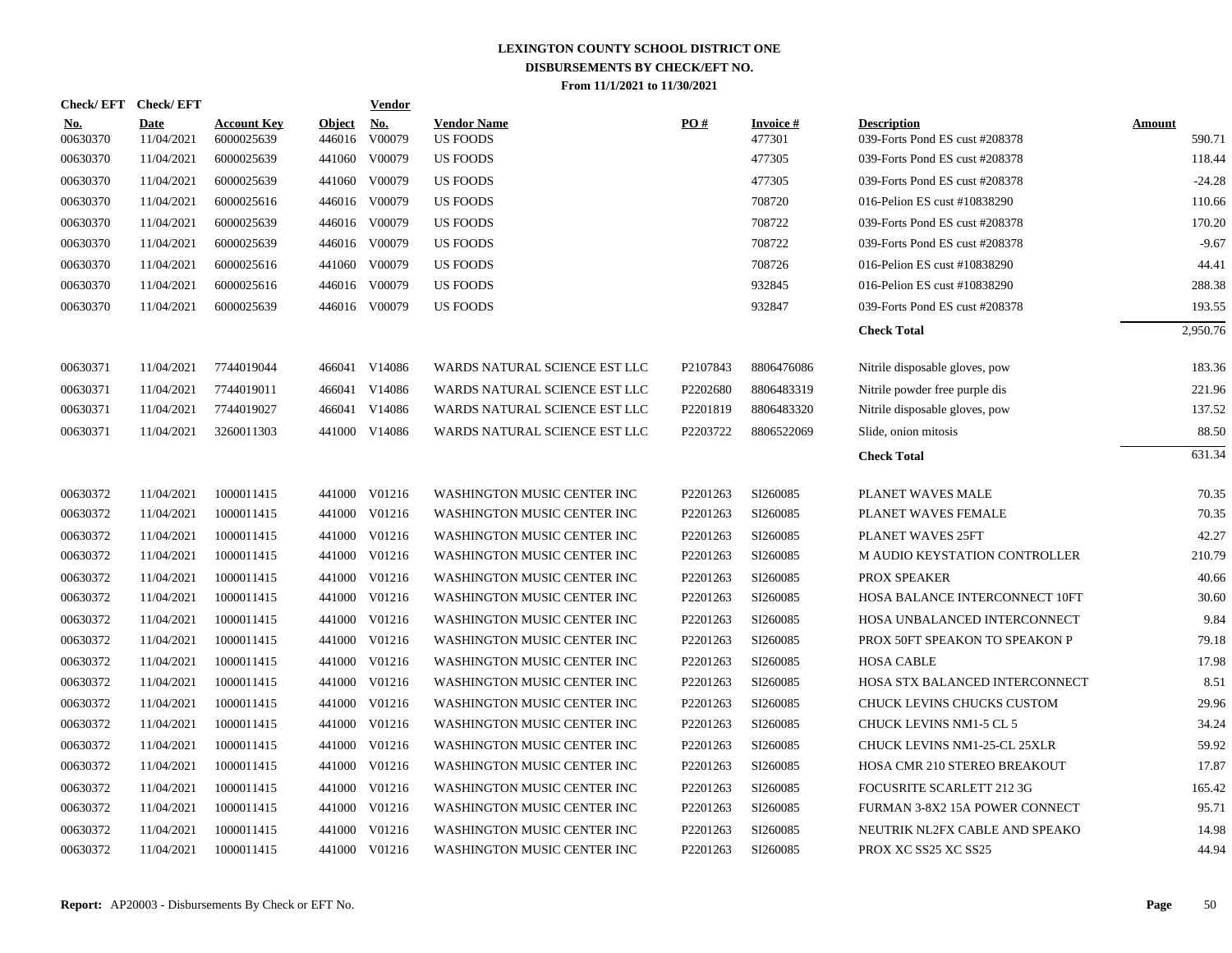|            | Check/EFT Check/EFT |                    |            | <b>Vendor</b> |                                |                    |                 |                                   |               |
|------------|---------------------|--------------------|------------|---------------|--------------------------------|--------------------|-----------------|-----------------------------------|---------------|
| <u>No.</u> | <b>Date</b>         | <b>Account Key</b> | Object No. |               | <b>Vendor Name</b>             | $\underline{PO}$ # | <b>Invoice#</b> | <b>Description</b>                | <b>Amount</b> |
|            |                     |                    |            |               |                                |                    |                 | <b>Check Total</b>                | 1,043.57      |
| 00630373   | 11/04/2021          | 1000025412         |            | 441020 V14104 | WINSUPPLY OF LEXINGTON INC     | P2201228           | 42959803        | CSMS, DES, GES, LES - Elkay Bottl | 997.76        |
| 00630373   | 11/04/2021          | 1000025414         |            | 441020 V14104 | WINSUPPLY OF LEXINGTON INC     | P2201228           | 42959803        | CSMS, DES, GES, LES - Elkay Bottl | 997.78        |
| 00630373   | 11/04/2021          | 1000025415         |            | 441020 V14104 | WINSUPPLY OF LEXINGTON INC     | P2201228           | 42959803        | PHS, WKHS - Elkay Bottle Fill C   | 997.78        |
| 00630373   | 11/04/2021          | 1000025416         |            | 441020 V14104 | WINSUPPLY OF LEXINGTON INC     | P2201228           | 42959803        | LTC, MGES, NPES, PES - Elkay Bott | 997.76        |
| 00630373   | 11/04/2021          | 1000025421         |            | 441020 V14104 | WINSUPPLY OF LEXINGTON INC     | P2201228           | 42959803        | LTC, MGES, NPES, PES - Elkay Bott | 997.78        |
| 00630373   | 11/04/2021          | 1000025427         |            | 441020 V14104 | WINSUPPLY OF LEXINGTON INC     | P2201228           | 42959803        | PHS, WKHS - Elkay Bottle Fill C   | 997.77        |
| 00630373   | 11/04/2021          | 1000025437         |            | 441020 V14104 | WINSUPPLY OF LEXINGTON INC     | P2201228           | 42959803        | CSMS, DES, GES, LES - Elkay Bottl | 997.78        |
| 00630373   | 11/04/2021          | 1000025440         |            | 441020 V14104 | WINSUPPLY OF LEXINGTON INC     | P2201228           | 42959803        | LTC, MGES, NPES, PES - Elkay Bott | 997.78        |
| 00630373   | 11/04/2021          | 1000025442         |            | 441020 V14104 | WINSUPPLY OF LEXINGTON INC     | P2201228           | 42959803        | LTC, MGES, NPES, PES - Elkay Bott | 997.78        |
| 00630373   | 11/04/2021          | 1000025445         |            | 441020 V14104 | WINSUPPLY OF LEXINGTON INC     | P2201228           | 42959803        | CSMS, DES, GES, LES - Elkay Bottl | 997.78        |
|            |                     |                    |            |               |                                |                    |                 | <b>Check Total</b>                | 9,977.75      |
| 00630374   | 11/04/2021          | 1000025407         |            | 432100 V00650 | JOINT MUNICIPAL WATER AND SEWE |                    | LCJWS.11/21     | MAI.20953                         | 309.10        |
| 00630374   | 11/04/2021          | 1000025411         |            | 432100 V00650 | JOINT MUNICIPAL WATER AND SEWE |                    | LCJWS.11/21     | LHS.20954                         | 2,828.42      |
| 00630374   | 11/04/2021          | 1000025415         |            | 432100 V00650 | JOINT MUNICIPAL WATER AND SEWE |                    | LCJWS.11/21     | PHS.24634                         | 24.27         |
| 00630374   | 11/04/2021          | 1000025415         |            | 432100 V00650 | JOINT MUNICIPAL WATER AND SEWE |                    | LCJWS.11/21     | PHS.24678                         | 2,770.04      |
| 00630374   | 11/04/2021          | 1000025415         | 432100     | V00650        | JOINT MUNICIPAL WATER AND SEWE |                    | LCJWS.11/21     | PHS.31041                         | 24.27         |
| 00630374   | 11/04/2021          | 1000025416         |            | 432100 V00650 | JOINT MUNICIPAL WATER AND SEWE |                    | LCJWS.11/21     | PES.24304                         | 2,747.48      |
| 00630374   | 11/04/2021          | 1000025423         |            | 432100 V00650 | JOINT MUNICIPAL WATER AND SEWE |                    | LCJWS.11/21     | SGE.06526                         | 2,701.97      |
| 00630374   | 11/04/2021          | 1000025424         |            | 432100 V00650 | JOINT MUNICIPAL WATER AND SEWE |                    | LCJWS.11/21     | RBE.03379                         | 1,771.49      |
| 00630374   | 11/04/2021          | 1000025427         |            | 432100 V00650 | JOINT MUNICIPAL WATER AND SEWE |                    | LCJWS.11/21     | WKH.20955                         | 12,461.50     |
| 00630374   | 11/04/2021          | 1000025430         | 432100     | V00650        | JOINT MUNICIPAL WATER AND SEWE |                    | LCJWS.11/21     | PMS.51488                         | 1,543.77      |
| 00630374   | 11/04/2021          | 1000025431         |            | 432100 V00650 | JOINT MUNICIPAL WATER AND SEWE |                    | LCJWS.11/21     | LME.09923                         | 820.70        |
| 00630374   | 11/04/2021          | 1000025434         | 432100     | V00650        | JOINT MUNICIPAL WATER AND SEWE |                    | LCJWS.11/21     | PHM.14452                         | 620.50        |
| 00630374   | 11/04/2021          | 1000025435         |            | 432100 V00650 | JOINT MUNICIPAL WATER AND SEWE |                    | LCJWS.11/21     | PHE.14451                         | 694.86        |
| 00630374   | 11/04/2021          | 1000025437         | 432100     | V00650        | JOINT MUNICIPAL WATER AND SEWE |                    | LCJWS.11/21     | CSM.18146                         | 2,602.19      |
| 00630374   | 11/04/2021          | 1000025438         |            | 432100 V00650 | JOINT MUNICIPAL WATER AND SEWE |                    | LCJWS.11/21     | CSE.18147                         | 2,030.89      |
| 00630374   | 11/04/2021          | 1000025439         | 432100     | V00650        | JOINT MUNICIPAL WATER AND SEWE |                    | LCJWS.11/21     | FPE.24595                         | 703.66        |
| 00630374   | 11/04/2021          | 1000025440         |            | 432100 V00650 | JOINT MUNICIPAL WATER AND SEWE |                    | LCJWS.11/21     | NPE.20630                         | 766.00        |
| 00630374   | 11/04/2021          | 1000025441         | 432100     | V00650        | JOINT MUNICIPAL WATER AND SEWE |                    | LCJWS.11/21     | RCE.26842                         | 215.00        |
| 00630374   | 11/04/2021          | 1000025445         |            | 432100 V00650 | JOINT MUNICIPAL WATER AND SEWE |                    | LCJWS.11/21     | DES.34615                         | 1,795.59      |
| 00630374   | 11/04/2021          | 1000025446         |            | 432100 V00650 | JOINT MUNICIPAL WATER AND SEWE |                    | LCJWS.11/21     | BMS.45018                         | 876.08        |
| 00630374   | 11/04/2021          | 1000025453         |            | 432100 V00650 | JOINT MUNICIPAL WATER AND SEWE |                    | LCJWS.11/21     | PMS.24587                         | 287.06        |
| 00630374   | 11/04/2021          | 1000025453         |            | 432100 V00650 | JOINT MUNICIPAL WATER AND SEWE |                    | LCJWS.11/21     | PMS.24632                         | 142.03        |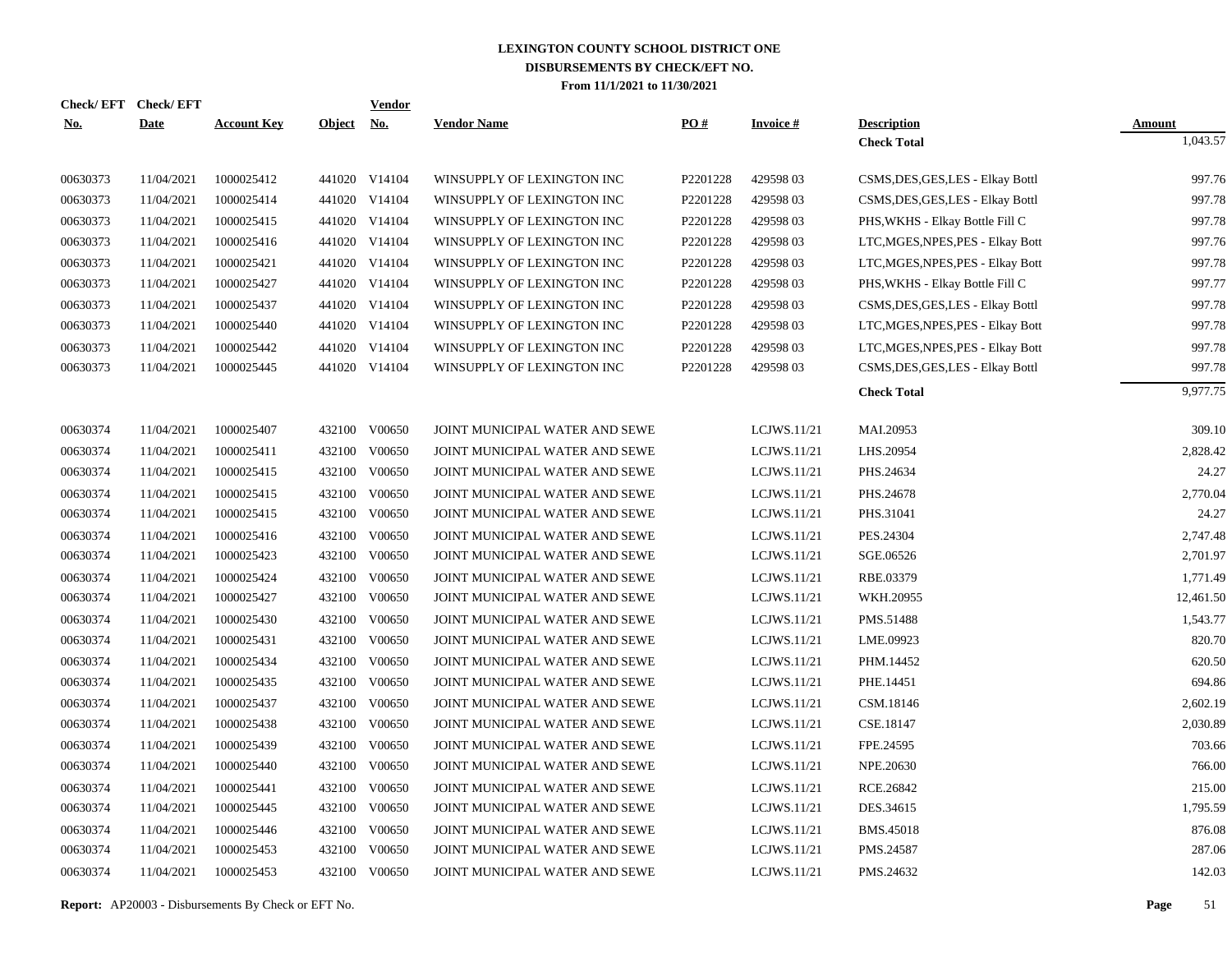| Check/EFT Check/EFT    |                           |                                  |                         | <b>Vendor</b>        |                                                      |          |                                |                                      |                        |
|------------------------|---------------------------|----------------------------------|-------------------------|----------------------|------------------------------------------------------|----------|--------------------------------|--------------------------------------|------------------------|
| <u>No.</u><br>00630374 | <b>Date</b><br>11/04/2021 | <b>Account Key</b><br>1000025453 | <b>Object</b><br>432100 | <u>No.</u><br>V00650 | <b>Vendor Name</b><br>JOINT MUNICIPAL WATER AND SEWE | PO#      | <b>Invoice#</b><br>LCJWS.11/21 | <b>Description</b><br>PMS.24633      | <b>Amount</b><br>24.27 |
|                        |                           |                                  |                         |                      |                                                      |          |                                | <b>Check Total</b>                   | 38,761.14              |
| 00630375               | 11/04/2021                | 7802080015                       |                         | 466099 V16985        | KINGSTREE HIGH SCHOOL                                | P2205074 | P2205074.PHS                   | 10/21/2021 VARSITY VOLLEYBALL        | 11.25                  |
|                        |                           |                                  |                         |                      |                                                      |          |                                | <b>Check Total</b>                   | 11.25                  |
| 00630376               | 11/04/2021                | 1000011303                       |                         | 433200 V00401        | SC ASSOCIATION SCHOOL LIBRARIA                       | P2205085 | P2205085.ADM                   | <b>SCASL Conference Registration</b> | 700.00                 |
| 00630376               | 11/04/2021                | 1000011303                       | 433200                  | V00401               | SC ASSOCIATION SCHOOL LIBRARIA                       | P2205085 | P2205085.ADM                   | <b>SCASL Conference Registration</b> | 350.00                 |
|                        |                           |                                  |                         |                      |                                                      |          |                                | <b>Check Total</b>                   | 1,050.00               |
| 00630377               | 11/05/2021                | 1000011427                       |                         | 439500 V16894        | A-1 MEDICAL TRANSPORT                                | P2202484 | #1                             | VARSITY FOOTBALL GAMES               | 1,000.00               |
| 00630377               | 11/05/2021                | 1000021327                       | 439500                  | V16894               | A-1 MEDICAL TRANSPORT                                | P2202484 | #1                             | <b>JV FOOTBALL GAMES</b>             | 2,250.00               |
| 00630377               | 11/05/2021                | 1000021327                       |                         | 439500 V16894        | A-1 MEDICAL TRANSPORT                                | P2202484 | #1                             | VARSITY FOOTBALL GAMES               | 1,250.00               |
|                        |                           |                                  |                         |                      |                                                      |          |                                | <b>Check Total</b>                   | 4,500.00               |
| 00630378               | 11/05/2021                | 2710012603                       |                         | 439500 V16465        | AMN HEALTHCARE INC                                   | P2201917 | 3377810                        | SPEECH LANGUAGE THERAPY SERVIC       | 2,480.00               |
| 00630378               | 11/05/2021                | 2710012603                       | 439500                  | V16465               | AMN HEALTHCARE INC                                   | P2201917 | 3377810                        | Add Over Time Rate                   | 232.50                 |
| 00630378               | 11/05/2021                | 1000012603                       |                         | 439500 V16465        | AMN HEALTHCARE INC                                   | P2201185 | 3377811                        | SPEECH LANGUAGE THERAPY SERVIC       | 2,567.00               |
| 00630378               | 11/05/2021                | 1000012603                       | 439500                  | V16465               | AMN HEALTHCARE INC                                   | P2201185 | 3385143                        | SPEECH LANGUAGE THERAPY SERVIC       | 2,040.00               |
| 00630378               | 11/05/2021                | 2710012603                       |                         | 439500 V16465        | AMN HEALTHCARE INC                                   | P2201917 | 3385144                        | SPEECH LANGUAGE THERAPY SERVIC       | 1,891.00               |
|                        |                           |                                  |                         |                      |                                                      |          |                                | <b>Check Total</b>                   | 9,210.50               |
| 00630379               | 11/05/2021                | 5708025393                       |                         | 444510 V00391        | <b>APPLE INC</b>                                     | P2202602 | AG09282813                     | STM Dux Plus Case for 9.7-inch       | 1,495.86               |
| 00630379               | 11/05/2021                | 1000011427                       | 444500                  | V00391               | APPLE INC                                            | P2204587 | AG11781318                     | 27-inch iMac with Retina 5K di       | 1,817.93               |
| 00630379               | 11/05/2021                | 1000011427                       |                         | 444500 V00391        | <b>APPLE INC</b>                                     | P2204587 | AG11781318                     | 3-Year AppleCare+ for Schools        | 127.33                 |
|                        |                           |                                  |                         |                      |                                                      |          |                                | <b>Check Total</b>                   | 3,441.12               |
| 00630380               | 11/05/2021                | 1000025507                       |                         | 433100 V13473        | ASMAR, HAYA A                                        |          | 11/2/2021                      | <b>Transportation Contract</b>       | 60.48                  |
|                        |                           |                                  |                         |                      |                                                      |          |                                | <b>Check Total</b>                   | 60.48                  |
| 00630381               | 11/05/2021                | 7802072011                       |                         | 466034 V03038        | <b>BLACKWELL, LEROY</b>                              |          | VFB.LHS.10.29.21 Official      |                                      | 158.20                 |
|                        |                           |                                  |                         |                      |                                                      |          |                                | <b>Check Total</b>                   | 158.20                 |
| 00630382               | 11/05/2021                | 7732019029                       |                         | 466041 V13041        | BLICK ART MATERIALS LLC                              | P2204909 | 7360770                        | Prang Watercolor Pans - Oval,        | 189.38                 |
| 00630382               | 11/05/2021                | 7732019029                       | 466041                  | V13041               | BLICK ART MATERIALS LLC                              | P2204909 | 7360770                        | Alphacolor Biggies - Set of 12       | 351.30                 |
| 00630382               | 11/05/2021                | 7732019029                       |                         | 466041 V13041        | BLICK ART MATERIALS LLC                              | P2204909 | 7360770                        | Richeson Semi-Moist Tempera Ca       | 185.10                 |
|                        |                           |                                  |                         |                      |                                                      |          |                                |                                      |                        |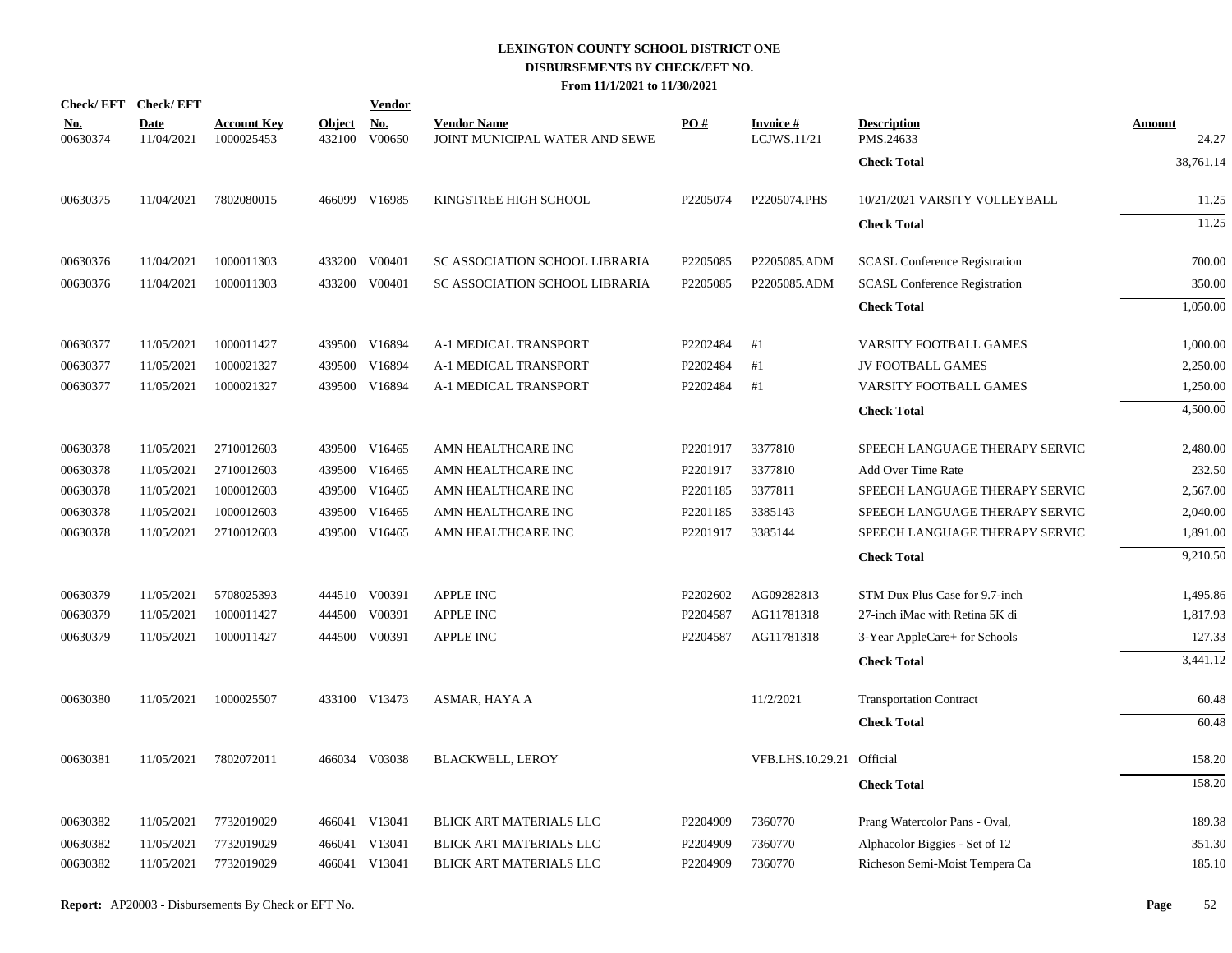| <b>Check/EFT</b> | <b>Check/EFT</b> |                    |               | <b>Vendor</b> |                               |          |                 |                                       |               |
|------------------|------------------|--------------------|---------------|---------------|-------------------------------|----------|-----------------|---------------------------------------|---------------|
| <u>No.</u>       | <b>Date</b>      | <b>Account Key</b> | <b>Object</b> | <u>No.</u>    | <b>Vendor Name</b>            | PO#      | <b>Invoice#</b> | <b>Description</b>                    | <b>Amount</b> |
|                  |                  |                    |               |               |                               |          |                 | <b>Check Total</b>                    | 725.78        |
| 00630383         | 11/05/2021       | 1000011314         |               | 443000 V00884 | <b>BOOKSOURCE</b>             | P2204476 | 954768          | <b>Books for First Grade Classroo</b> | 254.35        |
|                  |                  |                    |               |               |                               |          |                 | <b>Check Total</b>                    | 254.35        |
| 00630384         | 11/05/2021       | 7887072044         |               | 466041 V13255 | <b>BSN SPORTS</b>             | P2204179 | 914463064       | DARK GREEN, FJ55 ADULT PORTHOL        | 1,123.49      |
| 00630384         | 11/05/2021       | 7887072044         | 466041        | V13255        | <b>BSN SPORTS</b>             | P2204179 | 914463064       | WHITE FJ55 ADULT PORTHOLE MESH        | 64.20         |
| 00630384         | 11/05/2021       | 7887072044         |               | 466041 V13255 | <b>BSN SPORTS</b>             | P2204179 | 914463064       | DK GREEN- INSTINCT FOOTBALL PA        | 770.40        |
| 00630384         | 11/05/2021       | 7887072044         |               | 466041 V13255 | <b>BSN SPORTS</b>             | P2204179 | 914463064       | SML-X3 SKILL SHOULDER PADS            | 1,605.00      |
| 00630384         | 11/05/2021       | 7887072044         |               | 466041 V13255 | <b>BSN SPORTS</b>             | P2204179 | 914463064       | 1005 FOOTBALL WITH STAMP              | 2,298.36      |
| 00630384         | 11/05/2021       | 7887072044         |               | 466041 V13255 | <b>BSN SPORTS</b>             | P2204179 | 914463064       | SCHUTT 1.5' NUMBER SET 1/2 00-        | 128.40        |
| 00630384         | 11/05/2021       | 7887072044         |               | 466041 V13255 | <b>BSN SPORTS</b>             | P2204179 | 914463064       | SCHUTT AMERICAN FLAG DECAL            | 120.38        |
| 00630384         | 11/05/2021       | 7887072044         |               | 466041 V13255 | <b>BSN SPORTS</b>             | P2204179 | 914463064       | PINK BREAST CANCER RIBBON DECA        | 44.94         |
| 00630384         | 11/05/2021       | 7887072044         |               | 466041 V13255 | <b>BSN SPORTS</b>             | P2204179 | 914463064       | <b>BLACK, B CORE SLEEVELESS HOOD</b>  | 617.93        |
| 00630384         | 11/05/2021       | 7887072044         |               | 466041 V13255 | <b>BSN SPORTS</b>             | P2204179 | 914463064       | VEGD-BASIC PERFORMANCE SHORT          | 388.41        |
| 00630384         | 11/05/2021       | 7887072044         |               | 466041 V13255 | <b>BSN SPORTS</b>             | P2204179 | 914463064       | <b>FREIGHT</b>                        | 79.98         |
|                  |                  |                    |               |               |                               |          |                 | <b>Check Total</b>                    | 7,241.49      |
| 00630385         | 11/05/2021       | 7802070044         |               | 466032 Exxxxx | Employee                      |          | 10.01.10.21.21  | Athl Dept Daily errands               | 41.05         |
|                  |                  |                    |               |               |                               |          |                 | <b>Check Total</b>                    | 41.05         |
| 00630386         | 11/05/2021       | 3280011527         |               | 439500 V15463 | <b>CAREER SAFE LLC</b>        | P2204926 | CS-454098       | OSHA 10-HOUR GENERAL INDUSTRY         | 2,000.00      |
|                  |                  |                    |               |               |                               |          |                 | <b>Check Total</b>                    | 2,000.00      |
| 00630387         | 11/05/2021       | 7887073013         |               | 466099 V15025 | CAROLINA SCREENPRINT OF AIKEN | P2200472 | 7758            | Black Shirt with White/Red Scr        | 424.26        |
| 00630387         | 11/05/2021       | 7810027013         | 466099        | V15025        | CAROLINA SCREENPRINT OF AIKEN | P2200472 | 7759            | Black Crop Top with White Scre        | 321.00        |
| 00630387         | 11/05/2021       | 7810027013         |               | 466099 V15025 | CAROLINA SCREENPRINT OF AIKEN | P2200472 | 7759            | Vinyl for Cheer Shirts                | 70.00         |
|                  |                  |                    |               |               |                               |          |                 | <b>Check Total</b>                    | 815.26        |
| 00630388         | 11/05/2021       | 1000025412         |               | 441020 V15374 | CENTRAL POLY BAG CORPORATION  | P2203915 | 286726          | CP2433N8 CAN LINER 24 X 33            | 658.05        |
|                  |                  |                    |               |               |                               |          |                 | <b>Check Total</b>                    | 658.05        |
| 00630389         | 11/05/2021       | 1000025507         |               | 433100 V11275 | COLE, SUSAN                   |          | 11/2/2021       | <b>Transportation Contract</b>        | 369.60        |
|                  |                  |                    |               |               |                               |          |                 | <b>Check Total</b>                    | 369.60        |
| 00630390         | 11/05/2021       | 1000025415         |               | 441020 V00227 | CONCEPT UNLIMITED INC         | P2203383 | 21-001605       | PHS Room 309 - Sign to Read           | 83.46         |
|                  |                  |                    |               |               |                               |          |                 |                                       |               |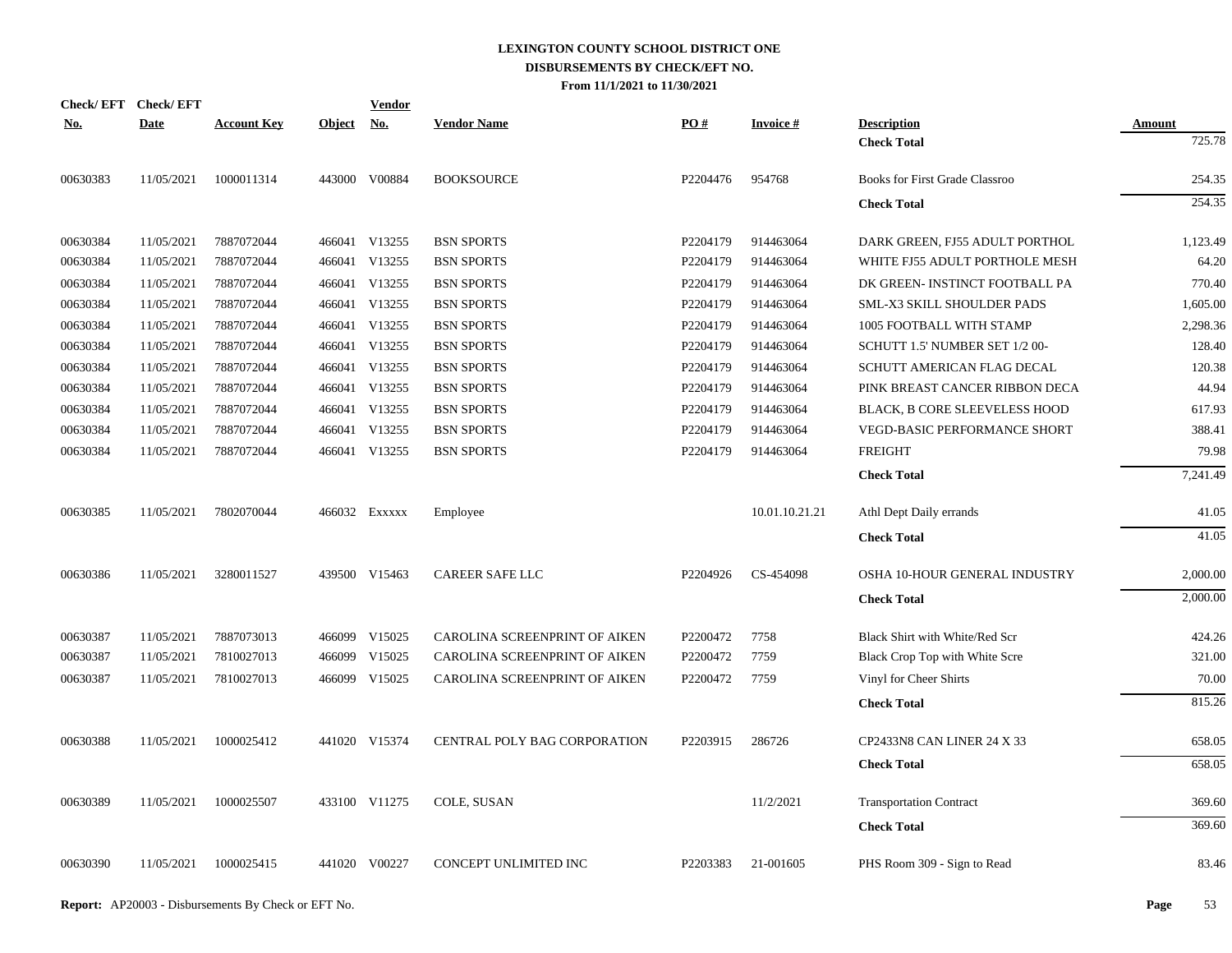|            | <b>Check/EFT</b> | <b>Check/EFT</b>          |                                  |                         | <b>Vendor</b>        |                                             |                 |                                 |                                  |                        |
|------------|------------------|---------------------------|----------------------------------|-------------------------|----------------------|---------------------------------------------|-----------------|---------------------------------|----------------------------------|------------------------|
| <u>No.</u> | 00630390         | <b>Date</b><br>11/05/2021 | <b>Account Key</b><br>1000025415 | <b>Object</b><br>441020 | <u>No.</u><br>V00227 | <b>Vendor Name</b><br>CONCEPT UNLIMITED INC | PO#<br>P2203383 | <b>Invoice</b> $#$<br>21-001605 | <b>Description</b><br>Shipping   | <b>Amount</b><br>16.05 |
|            |                  |                           |                                  |                         |                      |                                             |                 |                                 | <b>Check Total</b>               | 99.51                  |
|            | 00630391         | 11/05/2021                | 1000025420                       |                         | 441020 V11900        | DADE PAPER AND BAG LLC DBA IMP              | P2204963        | 9855562                         | TM1616S TOILET TISSUE 2 PLY      | 275.74                 |
|            | 00630391         | 11/05/2021                | 1000025420                       |                         | 441020 V11900        | DADE PAPER AND BAG LLC DBA IMP              | P2204963        | 9855562                         | TJ0922A TOILET TISSUE JUMBO RO   | 197.63                 |
|            |                  |                           |                                  |                         |                      |                                             |                 |                                 | <b>Check Total</b>               | 473.37                 |
|            | 00630392         | 11/05/2021                | 1000022215                       |                         | 441000 V00645        | DEMCO INC                                   | P2204664        | 7029882                         | FALL SPICE SCENTED BOOKMARK      | 8.55                   |
|            | 00630392         | 11/05/2021                | 1000022215                       |                         | 441000 V00645        | DEMCO INC                                   | P2204664        | 7029882                         | LEMONADE SCENTED BOOKMARK        | 8.55                   |
|            | 00630392         | 11/05/2021                | 1000022215                       |                         | 441000 V00645        | DEMCO INC                                   | P2204664        | 7029882                         | <b>GINGERBREAD BOOKMARK</b>      | 8.55                   |
|            | 00630392         | 11/05/2021                | 1000022215                       |                         | 441000 V00645        | DEMCO INC                                   | P2204664        | 7029882                         | CHOCOLATE CHIP COOKIE BOOKMARK   | 8.55                   |
|            | 00630392         | 11/05/2021                | 1000022215                       |                         | 441000 V00645        | DEMCO INC                                   | P2204664        | 7029882                         | CHEESEBURGER BOOKMARK            | 8.55                   |
|            | 00630392         | 11/05/2021                | 1000022215                       |                         | 441000 V00645        | DEMCO INC                                   | P2204664        | 7029882                         | 2022 LIBRARIANS DESK CALENDAR    | 36.36                  |
|            | 00630392         | 11/05/2021                | 1000022215                       |                         | 441000 V00645        | DEMCO INC                                   | P2204664        | 7029882                         | <b>COMMAND POSTER STRIPS</b>     | 13.04                  |
|            | 00630392         | 11/05/2021                | 1000022215                       |                         | 441000 V00645        | DEMCO INC                                   | P2204664        | 7029882                         | COMMAND UTILITY HOOK             | 29.64                  |
|            | 00630392         | 11/05/2021                | 1000022215                       |                         | 441000 V00645        | DEMCO INC                                   | P2204664        | 7029882                         | COMMAND LARGE UTILITY HOOK       | 28.57                  |
|            | 00630392         | 11/05/2021                | 1000022215                       |                         | 441000 V00645        | DEMCO INC                                   | P2204664        | 7029882                         | COMMAND ADHESIVE INTERLOCKING    | 29.64                  |
|            | 00630392         | 11/05/2021                | 1000022215                       |                         | 441000 V00645        | DEMCO INC                                   | P2204664        | 7029882                         | STANDARD ECONOMY BOOK SUPPORT    | 70.46                  |
|            | 00630392         | 11/05/2021                | 1000022215                       |                         | 441000 V00645        | DEMCO INC                                   | P2204664        | 7029882                         | STANDARD ECONOMY BOOK SUPPORT    | 70.46                  |
|            | 00630392         | 11/05/2021                | 1000022215                       |                         | 441000 V00645        | DEMCO INC                                   | P2204664        | 7029882                         | <b>SHIPPING</b>                  | 32.09                  |
|            |                  |                           |                                  |                         |                      |                                             |                 |                                 | <b>Check Total</b>               | 353.01                 |
|            | 00630393         | 11/05/2021                | 5312025327                       |                         | 453000 V16655        | <b>DENNIS CORPORATION</b>                   | P2204832        | 0015990                         | Ch $1 \& 17$ Inspections/Testing | 472.50                 |
|            | 00630393         | 11/05/2021                | 5312025327                       |                         | 453000 V16655        | DENNIS CORPORATION                          | P2204832        | 0016032                         | Ch 1 & 17 Inspections/Testing    | 186.00                 |
|            |                  |                           |                                  |                         |                      |                                             |                 |                                 | <b>Check Total</b>               | 658.50                 |
|            | 00630394         | 11/05/2021                | 7738019027                       |                         | 466035 V16982        | DON ZOLIDIS INC                             | P2205099        | 1201                            | Don Zolidis Virtual visit for    | 200.00                 |
|            |                  |                           |                                  |                         |                      |                                             |                 |                                 | <b>Check Total</b>               | 200.00                 |
|            | 00630395         | 11/05/2021                | 1000025808                       |                         | 439500 V12877        | DR MELISSA A REEVES LLC                     | P2202612        | P2202612.09.21                  | September 29, 2021 - Speaker F   | 1,500.00               |
|            |                  |                           |                                  |                         |                      |                                             |                 |                                 | <b>Check Total</b>               | 1,500.00               |
|            | 00630396         | 11/05/2021                | 6000025610                       |                         | 441000 V15897        | FIRST COMMUNITY BANK                        | P2205124        | ADM.1717.10.21                  | National Restaurant Associatio   | 1,329.19               |
|            | 00630396         | 11/05/2021                | 6000025635                       |                         | 441000 V15897        | FIRST COMMUNITY BANK                        | P2205124        | ADM.1717.10.21                  | Lowe's                           | 591.30                 |
|            | 00630396         | 11/05/2021                | 6000025635                       |                         | 441000 V15897        | FIRST COMMUNITY BANK                        | P2205124        | ADM.1717.10.21                  | Publix                           | 106.03                 |
|            | 00630396         | 11/05/2021                | 6000025637                       |                         | 446000 V15897        | FIRST COMMUNITY BANK                        | P2205124        | ADM.1717.10.21                  | Food Lion                        | 5.98                   |
|            |                  |                           |                                  |                         |                      |                                             |                 |                                 |                                  |                        |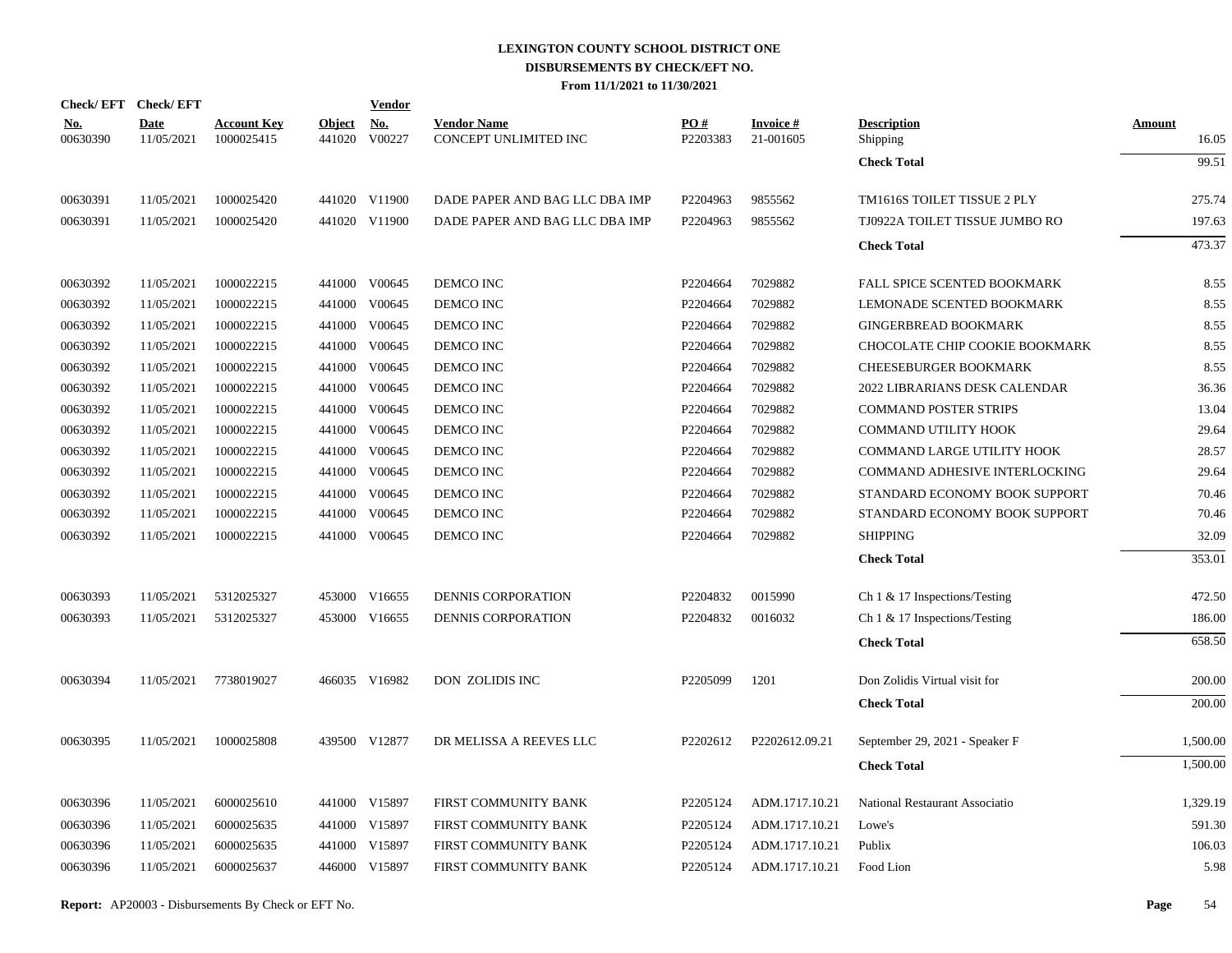| Check/EFT Check/EFT    |                           |                                  |                         | <b>Vendor</b>        |                                            |                 |                                   |                                   |                       |
|------------------------|---------------------------|----------------------------------|-------------------------|----------------------|--------------------------------------------|-----------------|-----------------------------------|-----------------------------------|-----------------------|
| <u>No.</u><br>00630396 | <b>Date</b><br>11/05/2021 | <b>Account Key</b><br>6000025637 | <b>Object</b><br>446000 | <u>No.</u><br>V15897 | <b>Vendor Name</b><br>FIRST COMMUNITY BANK | PO#<br>P2205124 | <b>Invoice#</b><br>ADM.1717.10.21 | <b>Description</b><br>Lowes Foods | <b>Amount</b><br>7.98 |
| 00630396               | 11/05/2021                | 6000025645                       | 446000                  | V15897               | FIRST COMMUNITY BANK                       | P2205124        | ADM.1717.10.21                    | <b>Lowes Foods</b>                | 38.41                 |
| 00630396               | 11/05/2021                | 6000025647                       | 446000                  | V15897               | FIRST COMMUNITY BANK                       | P2205124        | ADM.1717.10.21                    | Lowes Foods                       | 157.18                |
| 00630396               | 11/05/2021                | 6000025612                       | 441000                  | V15897               | FIRST COMMUNITY BANK                       | P2205125        | ADM.4108.10.21                    | <b>United Refrigeration</b>       | 243.28                |
| 00630396               | 11/05/2021                | 6000025613                       | 441000                  | V15897               | FIRST COMMUNITY BANK                       | P2205125        | ADM.4108.10.21                    | Johnstone Supply                  | 666.73                |
| 00630396               | 11/05/2021                | 6000025613                       | 441000                  | V15897               | FIRST COMMUNITY BANK                       | P2205125        | ADM.4108.10.21                    | Johnstone Supply                  | 123.98                |
| 00630396               | 11/05/2021                | 6000025614                       |                         | 441000 V15897        | FIRST COMMUNITY BANK                       | P2205125        | ADM.4108.10.21                    | United Refrigeration              | 237.34                |
| 00630396               | 11/05/2021                | 6000025614                       |                         | 441000 V15897        | FIRST COMMUNITY BANK                       | P2205125        | ADM.4108.10.21                    | IGA                               | 14.97                 |
| 00630396               | 11/05/2021                | 6000025614                       |                         | 441000 V15897        | FIRST COMMUNITY BANK                       | P2205125        | ADM.4108.10.21                    | Ed Smith Lumber                   | 8.55                  |
| 00630396               | 11/05/2021                | 6000025614                       |                         | 441000 V15897        | FIRST COMMUNITY BANK                       | P2205125        | ADM.4108.10.21                    | Grainger                          | 116.76                |
| 00630396               | 11/05/2021                | 6000025615                       | 441000                  | V15897               | FIRST COMMUNITY BANK                       | P2205125        | ADM.4108.10.21                    | United Refrigeration              | 303.75                |
| 00630396               | 11/05/2021                | 6000025620                       |                         | 441000 V15897        | FIRST COMMUNITY BANK                       | P2205125        | ADM.4108.10.21                    | Lowe's                            | 27.51                 |
| 00630396               | 11/05/2021                | 6000025620                       | 441000                  | V15897               | FIRST COMMUNITY BANK                       | P2205125        | ADM.4108.10.21                    | True Value Hardware               | 29.95                 |
| 00630396               | 11/05/2021                | 6000025628                       |                         | 441000 V15897        | FIRST COMMUNITY BANK                       | P2205125        | ADM.4108.10.21                    | Lowe's                            | 10.51                 |
| 00630396               | 11/05/2021                | 6000025629                       | 441000                  | V15897               | FIRST COMMUNITY BANK                       | P2205125        | ADM.4108.10.21                    | United Refrigeration              | 200.48                |
| 00630396               | 11/05/2021                | 6000025634                       | 441000                  | V15897               | FIRST COMMUNITY BANK                       | P2205125        | ADM.4108.10.21                    | <b>United Refrigeration</b>       | 20.58                 |
| 00630396               | 11/05/2021                | 6000025634                       | 441000                  | V15897               | FIRST COMMUNITY BANK                       | P2205125        | ADM.4108.10.21                    | United Refrigeration              | 124.87                |
| 00630396               | 11/05/2021                | 6000025634                       | 441000                  | V15897               | FIRST COMMUNITY BANK                       | P2205125        | ADM.4108.10.21                    | Pro Kitchen                       | 130.54                |
| 00630396               | 11/05/2021                | 6000025634                       | 441000                  | V15897               | FIRST COMMUNITY BANK                       | P2205125        | ADM.4108.10.21                    | Pro Kitchen                       | 117.28                |
| 00630396               | 11/05/2021                | 6000025634                       | 441000                  | V15897               | FIRST COMMUNITY BANK                       | P2205125        | ADM.4108.10.21                    | Pro Kitchen                       | $-117.28$             |
| 00630396               | 11/05/2021                | 6000025634                       | 441000                  | V15897               | FIRST COMMUNITY BANK                       | P2205125        | ADM.4108.10.21                    | Pro Kitchen                       | 170.28                |
| 00630396               | 11/05/2021                | 6000025644                       | 441000                  | V15897               | FIRST COMMUNITY BANK                       | P2205125        | ADM.4108.10.21                    | United Refrigeration              | 23.61                 |
| 00630396               | 11/05/2021                | 6000025646                       | 441000                  | V15897               | FIRST COMMUNITY BANK                       | P2205125        | ADM.4108.10.21                    | United Refrigeration              | 431.67                |
| 00630396               | 11/05/2021                | 6000025610                       | 441000                  | V15897               | FIRST COMMUNITY BANK                       | P2205123        | ADM.4884.10.21                    | Amazon                            | 74.88                 |
| 00630396               | 11/05/2021                | 6000025610                       | 441000                  | V15897               | FIRST COMMUNITY BANK                       | P2205123        | ADM.4884.10.21                    | Thermoworks                       | 448.97                |
| 00630396               | 11/05/2021                | 6000025610                       | 441000                  | V15897               | FIRST COMMUNITY BANK                       | P2205123        | ADM.4884.10.21                    | Amazon                            | 72.72                 |
| 00630396               | 11/05/2021                | 6000025610                       | 441000                  | V15897               | FIRST COMMUNITY BANK                       | P2205123        | ADM.4884.10.21                    | National Restaurant Associatio    | 185.75                |
| 00630396               | 11/05/2021                | 6000025610                       | 441000                  | V15897               | FIRST COMMUNITY BANK                       | P2205123        | ADM.4884.10.21                    | Amazon                            | 74.88                 |
| 00630396               | 11/05/2021                | 6000025610                       | 441000                  | V15897               | FIRST COMMUNITY BANK                       | P2205123        | ADM.4884.10.21                    | Dollar Tree                       | 268.65                |
| 00630396               | 11/05/2021                | 6000025610                       | 441000                  | V15897               | FIRST COMMUNITY BANK                       | P2205123        | ADM.4884.10.21                    | Dollar Tree                       | 537.31                |
| 00630396               | 11/05/2021                | 6000025637                       | 446000                  | V15897               | FIRST COMMUNITY BANK                       | P2205123        | ADM.4884.10.21                    | Walmart                           | 282.48                |
| 00630396               | 11/05/2021                | 6000025644                       | 446000                  | V15897               | FIRST COMMUNITY BANK                       | P2205123        | ADM.4884.10.21                    | Amazon                            | 97.50                 |
| 00630396               | 11/05/2021                | 7802070011                       | 466069                  | V15897               | FIRST COMMUNITY BANK                       | P2205065        | LHS.1394.10.21                    | <b>CVS</b>                        | 16.65                 |
| 00630396               | 11/05/2021                | 7802070011                       | 466069                  | V15897               | FIRST COMMUNITY BANK                       | P2205065        | LHS.1394.10.21                    | Lowes Foods                       | 11.56                 |
| 00630396               | 11/05/2021                | 7802082011                       | 466041                  | V15897               | FIRST COMMUNITY BANK                       | P2205065        | LHS.1394.10.21                    | Amazon                            | 299.60                |
| 00630396               | 11/05/2021                | 7810027011                       |                         | 466041 V15897        | FIRST COMMUNITY BANK                       | P2205065        | LHS.1394.10.21                    | Amazon                            | 91.97                 |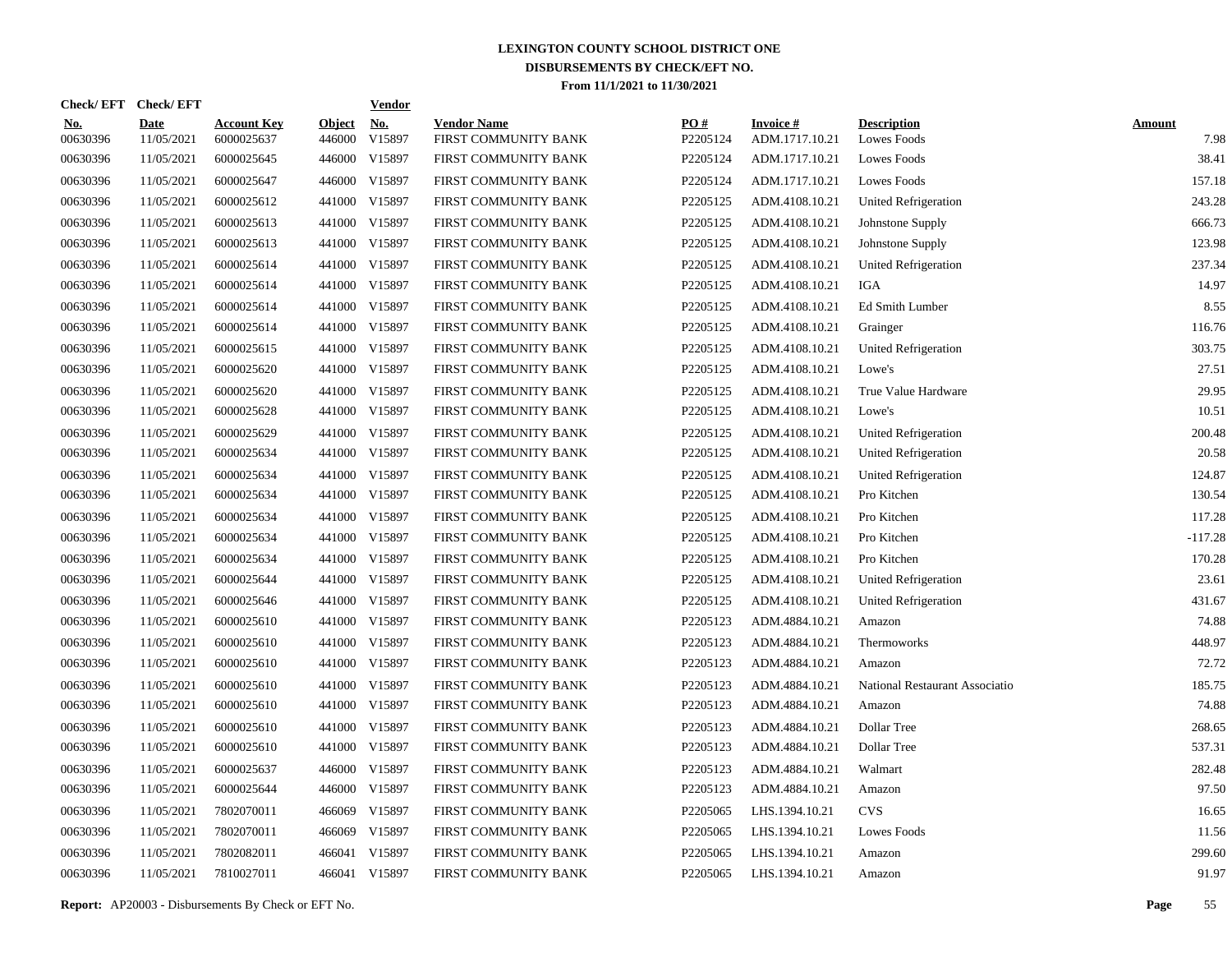|                        | Check/EFT Check/EFT       |                                  |                         | <b>Vendor</b>        |                                            |                 |                                    |                              |                         |
|------------------------|---------------------------|----------------------------------|-------------------------|----------------------|--------------------------------------------|-----------------|------------------------------------|------------------------------|-------------------------|
| <u>No.</u><br>00630396 | <b>Date</b><br>11/05/2021 | <b>Account Key</b><br>7810027011 | <b>Object</b><br>466041 | <b>No.</b><br>V15897 | <b>Vendor Name</b><br>FIRST COMMUNITY BANK | PO#<br>P2205065 | <b>Invoice #</b><br>LHS.1394.10.21 | <b>Description</b><br>Amazon | <b>Amount</b><br>352.80 |
| 00630396               | 11/05/2021                | 7810027011                       | 466041                  | V15897               | FIRST COMMUNITY BANK                       | P2205065        | LHS.1394.10.21                     | Amazon                       | 141.18                  |
| 00630396               | 11/05/2021                | 7810027011                       |                         | 466041 V15897        | FIRST COMMUNITY BANK                       | P2205065        | LHS.1394.10.21                     | Amazon                       | 129.36                  |
| 00630396               | 11/05/2021                | 7810027011                       |                         | 466041 V15897        | FIRST COMMUNITY BANK                       | P2205065        | LHS.1394.10.21                     | Amazon                       | 52.53                   |
| 00630396               | 11/05/2021                | 7887072011                       |                         | 466041 V15897        | FIRST COMMUNITY BANK                       | P2205065        | LHS.1394.10.21                     | Pizza Hut                    | $-6.98$                 |
| 00630396               | 11/05/2021                | 7887072011                       |                         | 466069 V15897        | FIRST COMMUNITY BANK                       | P2205065        | LHS.1394.10.21                     | Pizza Hut                    | 174.40                  |
| 00630396               | 11/05/2021                | 7887081511                       |                         | 466041 V15897        | FIRST COMMUNITY BANK                       | P2205065        | LHS.1394.10.21                     | Lowes Food                   | 50.00                   |
| 00630396               | 11/05/2021                | 7887081511                       |                         | 466041 V15897        | FIRST COMMUNITY BANK                       | P2205065        | LHS.1394.10.21                     | Epic Sports                  | 32.41                   |
| 00630396               | 11/05/2021                | 7887081511                       |                         | 466069 V15897        | FIRST COMMUNITY BANK                       | P2205065        | LHS.1394.10.21                     | Zaxby's                      | 65.02                   |
| 00630396               | 11/05/2021                | 7887081511                       | 466069                  | V15897               | FIRST COMMUNITY BANK                       | P2205065        | LHS.1394.10.21                     | Target                       | 58.13                   |
| 00630396               | 11/05/2021                | 7887081511                       |                         | 466069 V15897        | FIRST COMMUNITY BANK                       | P2205065        | LHS.1394.10.21                     | Chick Fila                   | 8.56                    |
| 00630396               | 11/05/2021                | 7887081511                       | 466069                  | V15897               | FIRST COMMUNITY BANK                       | P2205065        | LHS.1394.10.21                     | Zaxby's                      | 32.36                   |
| 00630396               | 11/05/2021                | 7887081511                       |                         | 466069 V15897        | FIRST COMMUNITY BANK                       | P2205065        | LHS.1394.10.21                     | Longhorn's                   | 113.00                  |
| 00630396               | 11/05/2021                | 7887081511                       |                         | 466069 V15897        | FIRST COMMUNITY BANK                       | P2205065        | LHS.1394.10.21                     | <b>Dunkin Donuts</b>         | 20.70                   |
| 00630396               | 11/05/2021                | 7887081511                       | 466069                  | V15897               | FIRST COMMUNITY BANK                       | P2205065        | LHS.1394.10.21                     | Zesto's                      | 14.99                   |
| 00630396               | 11/05/2021                | 7802070011                       |                         | 466069 V15897        | FIRST COMMUNITY BANK                       | P2205113        | LHS.1683.10.21                     | Lowes Foods                  | 163.72                  |
| 00630396               | 11/05/2021                | 7802071011                       |                         | 466041 V15897        | FIRST COMMUNITY BANK                       | P2205113        | LHS.1683.10.21                     | True Fitness                 | 175.60                  |
| 00630396               | 11/05/2021                | 7802079011                       |                         | 466041 V15897        | FIRST COMMUNITY BANK                       | P2205113        | LHS.1683.10.21                     | Trackwrestling               | 81.00                   |
| 00630396               | 11/05/2021                | 7802082011                       |                         | 466041 V15897        | FIRST COMMUNITY BANK                       | P2205113        | LHS.1683.10.21                     | Tennis Warehouse             | 449.03                  |
| 00630396               | 11/05/2021                | 7810027011                       |                         | 466041 V15897        | FIRST COMMUNITY BANK                       | P2205113        | LHS.1683.10.21                     | Publix                       | 126.50                  |
| 00630396               | 11/05/2021                | 7837227011                       |                         | 466041 V15897        | FIRST COMMUNITY BANK                       | P2205113        | LHS.1683.10.21                     | Walmart                      | 122.07                  |
| 00630396               | 11/05/2021                | 7837227011                       |                         | 466041 V15897        | FIRST COMMUNITY BANK                       | P2205113        | LHS.1683.10.21                     | Amazon                       | 41.24                   |
| 00630396               | 11/05/2021                | 7837227011                       |                         | 466041 V15897        | FIRST COMMUNITY BANK                       | P2205113        | LHS.1683.10.21                     | Amazon                       | 42.79                   |
| 00630396               | 11/05/2021                | 7837227011                       |                         | 466041 V15897        | FIRST COMMUNITY BANK                       | P2205113        | LHS.1683.10.21                     | Target                       | 54.06                   |
| 00630396               | 11/05/2021                | 7837227011                       |                         | 466069 V15897        | FIRST COMMUNITY BANK                       | P2205113        | LHS.1683.10.21                     | Chick Fila                   | 54.45                   |
| 00630396               | 11/05/2021                | 7837227011                       | 466069                  | V15897               | FIRST COMMUNITY BANK                       | P2205113        | LHS.1683.10.21                     | <b>Marcos</b>                | 25.13                   |
| 00630396               | 11/05/2021                | 7887072011                       |                         | 466041 V15897        | FIRST COMMUNITY BANK                       | P2205113        | LHS.1683.10.21                     | True Value Hardware          | 30.60                   |
| 00630396               | 11/05/2021                | 7887072011                       |                         | 466041 V15897        | FIRST COMMUNITY BANK                       | P2205113        | LHS.1683.10.21                     | Walmart                      | 100.13                  |
| 00630396               | 11/05/2021                | 7887072011                       |                         | 466041 V15897        | FIRST COMMUNITY BANK                       | P2205113        | LHS.1683.10.21                     | Pizza Hut                    | $-3.49$                 |
| 00630396               | 11/05/2021                | 7887072011                       | 466069                  | V15897               | FIRST COMMUNITY BANK                       | P2205113        | LHS.1683.10.21                     | Lowes Foods                  | 36.08                   |
| 00630396               | 11/05/2021                | 7887072011                       | 466069                  | V15897               | FIRST COMMUNITY BANK                       | P2205113        | LHS.1683.10.21                     | Papa Gios                    | 120.00                  |
| 00630396               | 11/05/2021                | 7887072011                       | 466069                  | V15897               | FIRST COMMUNITY BANK                       | P2205113        | LHS.1683.10.21                     | Hardee's                     | 161.27                  |
| 00630396               | 11/05/2021                | 7887072011                       | 466069                  | V15897               | FIRST COMMUNITY BANK                       | P2205113        | LHS.1683.10.21                     | Walmart                      | 81.19                   |
| 00630396               | 11/05/2021                | 7887072011                       | 466069                  | V15897               | FIRST COMMUNITY BANK                       | P2205113        | LHS.1683.10.21                     | Papa Gios                    | 150.00                  |
| 00630396               | 11/05/2021                | 7887072011                       | 466069                  | V15897               | FIRST COMMUNITY BANK                       | P2205113        | LHS.1683.10.21                     | Pizza Hut                    | 87.20                   |
| 00630396               | 11/05/2021                | 7887072011                       |                         | 466069 V15897        | FIRST COMMUNITY BANK                       | P2205113        | LHS.1683.10.21                     | Papa Gios                    | 150.00                  |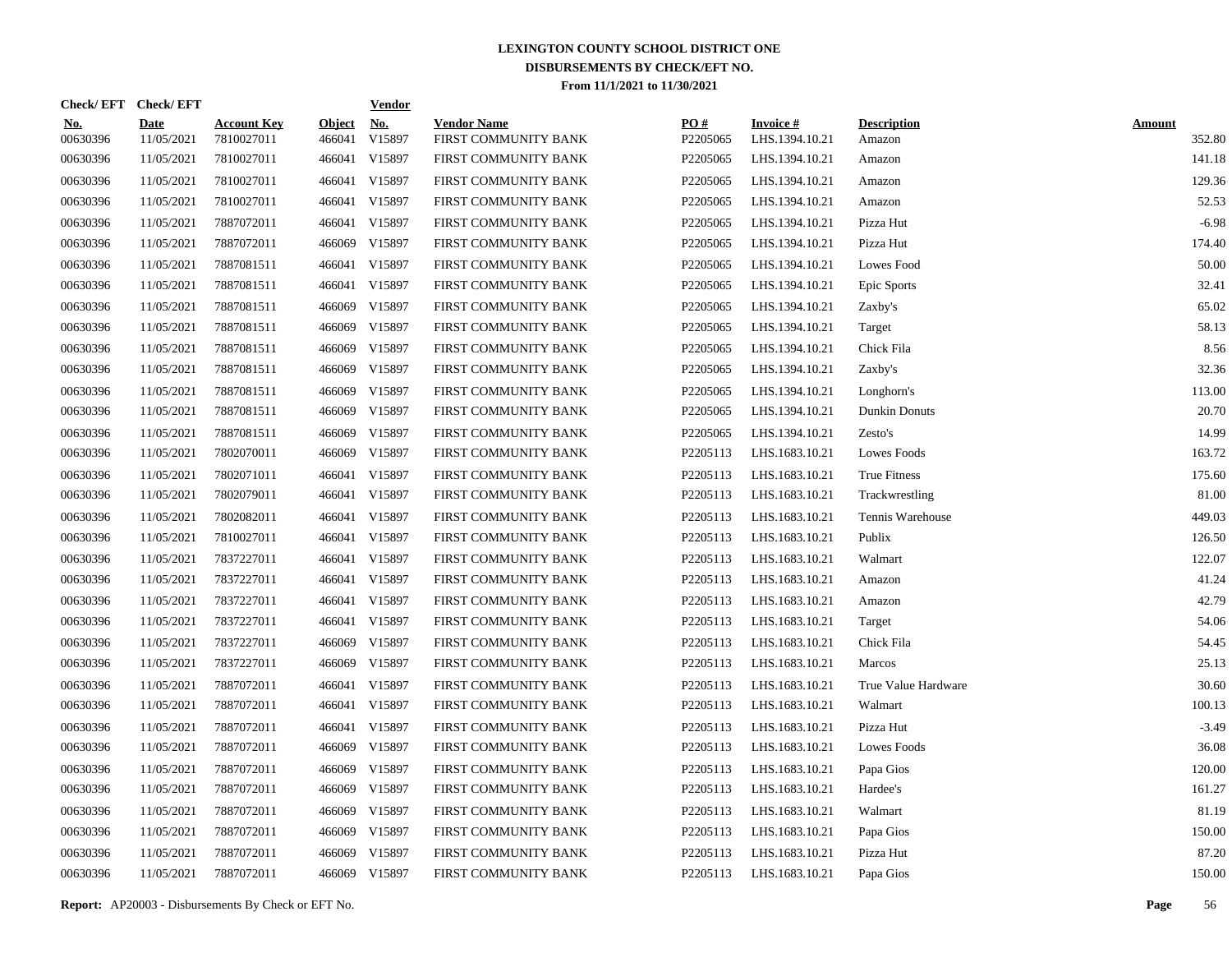| Check/EFT Check/EFT    |                    |                                  |                         | <b>Vendor</b>        |                                            |                 |                             |                                     |                  |
|------------------------|--------------------|----------------------------------|-------------------------|----------------------|--------------------------------------------|-----------------|-----------------------------|-------------------------------------|------------------|
| <u>No.</u><br>00630396 | Date<br>11/05/2021 | <b>Account Key</b><br>7887072011 | <b>Object</b><br>466069 | <u>No.</u><br>V15897 | <b>Vendor Name</b><br>FIRST COMMUNITY BANK | PO#<br>P2205113 | Invoice #<br>LHS.1683.10.21 | <b>Description</b><br>Piggly Wiggly | Amount<br>171.38 |
| 00630396               | 11/05/2021         | 7887077011                       |                         | 466041 V15897        | FIRST COMMUNITY BANK                       | P2205113        | LHS.1683.10.21              | Trophy and Award                    | 68.37            |
| 00630396               | 11/05/2021         | 7887077011                       | 466069                  | V15897               | FIRST COMMUNITY BANK                       | P2205113        | LHS.1683.10.21              | Dixie Drive In                      | 102.42           |
| 00630396               | 11/05/2021         | 7887080011                       |                         | 466041 V15897        | FIRST COMMUNITY BANK                       | P2205113        | LHS.1683.10.21              | Midlands Action Photography         | 130.00           |
|                        |                    |                                  |                         |                      |                                            |                 |                             | <b>Check Total</b>                  | 11,543.55        |
| 00630397               | 11/05/2021         | 1000022220                       |                         | 443000 V12185        | FOLLETT SCHOOL SOLUTIONS INC               | P2202763        | 341829A                     | Lexington Middle School Librar      | 1,879.25         |
| 00630397               | 11/05/2021         | 1000022213                       |                         | 443000 V12185        | FOLLETT SCHOOL SOLUTIONS INC               | P2202843        | 343909F                     | 28 Books - August 2021              | 415.01           |
| 00630397               | 11/05/2021         | 1000022211                       |                         | 443000 V12185        | FOLLETT SCHOOL SOLUTIONS INC               | P2202902        | 344393F                     | LHS Library Book order              | 74.16            |
| 00630397               | 11/05/2021         | 1000022213                       |                         | 443000 V12185        | FOLLETT SCHOOL SOLUTIONS INC               | P2204156        | 365050A                     | 20 Books & 1 AudioBook - See B      | 14.99            |
|                        |                    |                                  |                         |                      |                                            |                 |                             | <b>Check Total</b>                  | 2,383.41         |
| 00630398               | 11/05/2021         | 7802072011                       |                         | 466034 V02668        | <b>GIBSON, SAMUEL C</b>                    |                 | VFB.LHS.10.29.21            | Official                            | 119.50           |
|                        |                    |                                  |                         |                      |                                            |                 |                             | <b>Check Total</b>                  | 119.50           |
| 00630399               | 11/05/2021         | 1000025507                       |                         | 433100 EXXXXX        | Employee                                   |                 | 11/2/2021                   | <b>Transportation Contract</b>      | 433.66           |
|                        |                    |                                  |                         |                      |                                            |                 |                             | <b>Check Total</b>                  | 433.66           |
| 00630400               | 11/05/2021         | 1000025507                       |                         | 433100 V16984        | <b>GOODWIN, LELIA</b>                      |                 | 11/2/2021                   | <b>Tansportation Contract</b>       | 314.50           |
|                        |                    |                                  |                         |                      |                                            |                 |                             | <b>Check Total</b>                  | 314.50           |
| 00630401               | 11/05/2021         | 1000025422                       |                         | 441020 V15598        | GREENVILLE OFFICE SUPPLY CO IN             | P2204093        | 917562-1                    | CAROLINA MOP 1064 16 OZ RAYON       | 144.84           |
| 00630401               | 11/05/2021         | 1000025422                       |                         | 441020 V15598        | <b>GREENVILLE OFFICE SUPPLY CO IN</b>      | P2204093        | 917562-1                    | CAROLINA MOP 1065 20 OZ RAYON       | 77.55            |
| 00630401               | 11/05/2021         | 1000025420                       |                         | 441020 V15598        | GREENVILLE OFFICE SUPPLY CO IN             | P2204968        | 923485-0                    | ODELL AF-700L-CH LRG LOOP END       | 22.47            |
|                        |                    |                                  |                         |                      |                                            |                 |                             | <b>Check Total</b>                  | 244.86           |
| 00630402               | 11/05/2021         | 7802070044                       |                         | 466041 V01254        | <b>IVEY SALES ASSOC</b>                    | P2205102        | 3633                        | <b>400 LBS LAUNDRY DETERGENT</b>    | 580.00           |
| 00630402               | 11/05/2021         | 7802070044                       |                         | 466041 V01254        | <b>IVEY SALES ASSOC</b>                    | P2205102        | 3633                        | <b>DELIVERY</b>                     | 65.00            |
|                        |                    |                                  |                         |                      |                                            |                 |                             | <b>Check Total</b>                  | 645.00           |
| 00630403               | 11/05/2021         | 7802084011                       |                         | 466034 V16969        | KOSIER, NICHOLAS                           |                 | VCH.LHS.10.16.21 Official   |                                     | 150.00           |
|                        |                    |                                  |                         |                      |                                            |                 |                             | <b>Check Total</b>                  | 150.00           |
| 00630404               | 11/05/2021         | 7802081013                       |                         | 466032 Exxxxx        | Employee                                   |                 | 10.26.2021                  | Girls Golf AAA State Champ          | 184.80           |
|                        |                    |                                  |                         |                      |                                            |                 |                             | <b>Check Total</b>                  | 184.80           |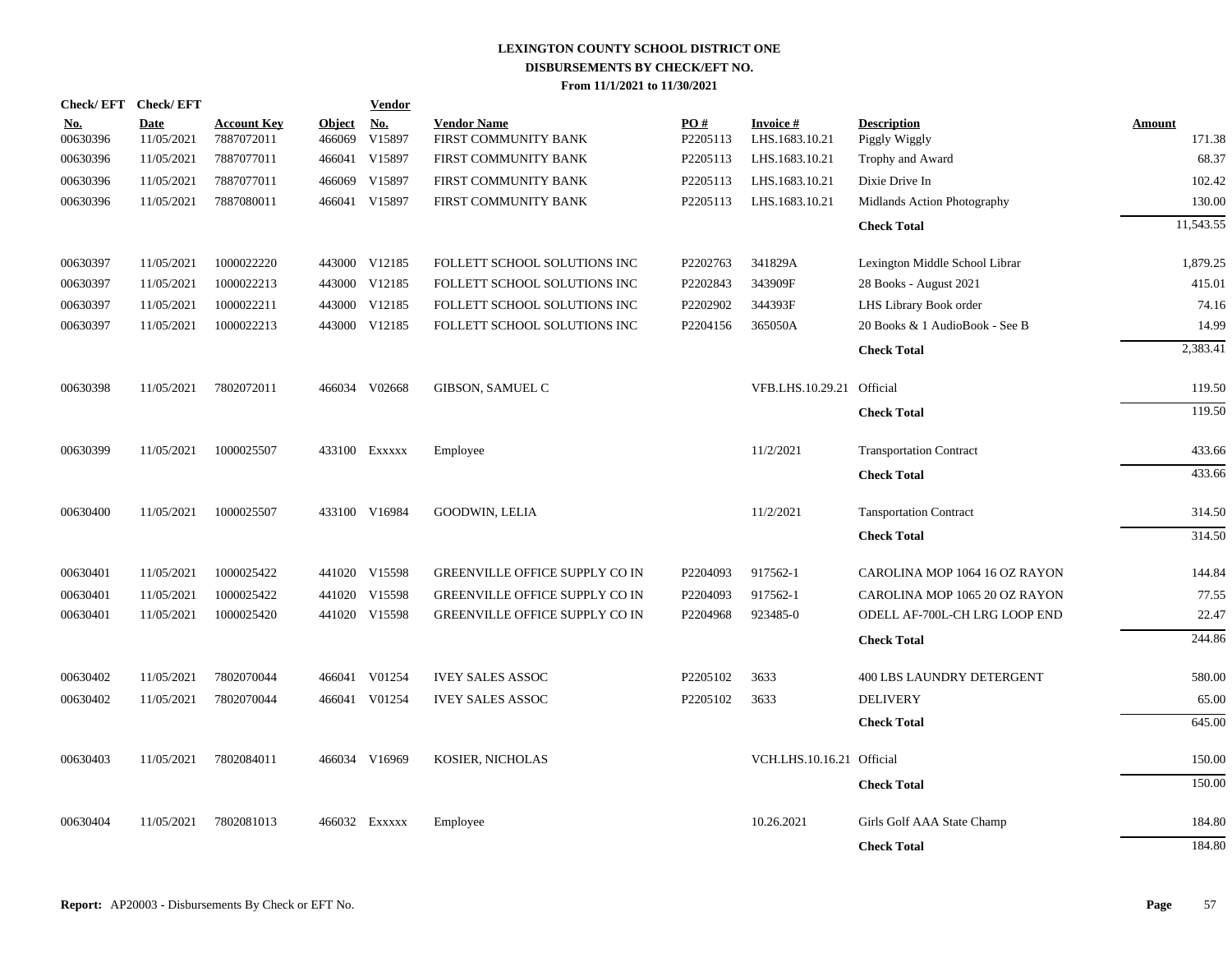|                        | Check/EFT Check/EFT       |                                  |                         | <b>Vendor</b>        |                                              |                 |                           |                                                      |                           |
|------------------------|---------------------------|----------------------------------|-------------------------|----------------------|----------------------------------------------|-----------------|---------------------------|------------------------------------------------------|---------------------------|
| <u>No.</u><br>00630405 | <b>Date</b><br>11/05/2021 | <b>Account Key</b><br>2042112703 | <b>Object</b><br>441000 | <u>No.</u><br>V11977 | <b>Vendor Name</b><br>LEARNING BY DESIGN INC | PO#<br>P2202521 | <b>Invoice#</b><br>6379   | <b>Description</b><br>SPELL-LINKS TO READING & WRITI | <b>Amount</b><br>6,822.00 |
| 00630405               | 11/05/2021                | 2042112703                       |                         | 441000 V11977        | LEARNING BY DESIGN INC                       | P2202521        | 6379                      | <b>WORDTIVITIES</b>                                  | 5,725.00                  |
| 00630405               | 11/05/2021                | 2042112703                       |                         | 441000 V11977        | LEARNING BY DESIGN INC                       | P2202521        | 6379                      | <b>SHIPPING</b>                                      | 1,003.76                  |
|                        |                           |                                  |                         |                      |                                              |                 |                           | <b>Check Total</b>                                   | 13,550.76                 |
| 00630406               | 11/05/2021                | 1000025507                       |                         | 433100 V16599        | LYONS, LISA                                  |                 | 11/2/2021                 | <b>Transportation Contract</b>                       | 274.18                    |
| 00630406               | 11/05/2021                | 1000025507                       | 433100                  | V16599               | LYONS, LISA                                  |                 | 11/2/2021                 | <b>Transportation Contract</b>                       | 16.65                     |
| 00630406               | 11/05/2021                | 1000025507                       |                         | 433100 V16599        | LYONS, LISA                                  |                 | 11/2/2021                 | <b>Transportation Contract</b>                       | 19.98                     |
| 00630406               | 11/05/2021                | 1000025507                       |                         | 433100 V16599        | LYONS, LISA                                  |                 | 11/2/2021                 | <b>Transportation Contract</b>                       | 18.87                     |
|                        |                           |                                  |                         |                      |                                              |                 |                           | <b>Check Total</b>                                   | 329.68                    |
| 00630407               | 11/05/2021                | 7802072011                       |                         | 466034 V02713        | MAUFFRAY, JONATHAN                           |                 | VFB.LHS.10.29.21 Official |                                                      | 115.00                    |
|                        |                           |                                  |                         |                      |                                              |                 |                           | <b>Check Total</b>                                   | 115.00                    |
| 00630408               | 11/05/2021                | 2042212703                       |                         | 439500 V16840        | MAXIM HEALTHCARE SERVICES INC                | P2202524        | E4084610143               | VIRTUAL SCHOOL TEACHER - MARIL                       | 2,176.00                  |
| 00630408               | 11/05/2021                | 2042212703                       |                         | 439500 V16840        | MAXIM HEALTHCARE SERVICES INC                | P2202523        | E4084650143               | VIRTUAL SCHOOL TEACHER - TIANA                       | 2,510.56                  |
|                        |                           |                                  |                         |                      |                                              |                 |                           | <b>Check Total</b>                                   | 4,686.56                  |
| 00630409               | 11/05/2021                | 7802071011                       |                         | 466041 V15866        | MEDICAL SPECIALTIES INC                      | P2204960        | 1064338                   | ASO medium                                           | 152.00                    |
|                        |                           |                                  |                         |                      |                                              |                 |                           | <b>Check Total</b>                                   | 152.00                    |
| 00630410               | 11/05/2021                | 7932027016                       |                         | 466041 V10970        | <b>NASP INC</b>                              | P2203279        | 264125                    | teal Genesis compound bows (ri                       | 235.00                    |
| 00630410               | 11/05/2021                | 7932027016                       | 466041                  | V10970               | <b>NASP INC</b>                              | P2203279        | 264125                    | ambush Genesis compound bows (                       | 230.00                    |
| 00630410               | 11/05/2021                | 7932027016                       |                         | 466041 V10970        | <b>NASP INC</b>                              | P2203279        | 264125                    | Feradyne 34" block target - no                       | 1,450.00                  |
| 00630410               | 11/05/2021                | 7932027016                       |                         | 466041 V10970        | <b>NASP INC</b>                              | P2203279        | 264125                    | V <sub>2</sub> push-in red n nock, 100 pac           | 36.00                     |
| 00630410               | 11/05/2021                | 7932027016                       |                         | 466041 V10970        | <b>NASP INC</b>                              | P2203279        | 264125                    | V2 push-in white n nock, 100/p                       | 36.00                     |
| 00630410               | 11/05/2021                | 7932027016                       |                         | 466041 V10970        | <b>NASP INC</b>                              | P2203279        | 264125                    | right hand arrow rest                                | 80.00                     |
| 00630410               | 11/05/2021                | 7932027016                       |                         | 466041 V10970        | <b>NASP INC</b>                              | P2203279        | 264125                    | left hand arrow rest                                 | 40.00                     |
| 00630410               | 11/05/2021                | 7932027016                       | 466041                  | V10970               | <b>NASP INC</b>                              | P2203279        | 264125                    | String (orig) 94 $1/4$ " (blk & w                    | 170.00                    |
| 00630410               | 11/05/2021                | 7932027016                       |                         | 466041 V10970        | <b>NASP INC</b>                              | P2203279        | 264125                    | Apperson Datalink 1200 scanner                       | 1,070.00                  |
| 00630410               | 11/05/2021                | 7932027016                       | 466041                  | V10970               | <b>NASP INC</b>                              | P2203279        | 264125                    | scorecards red (pack of 500)                         | 90.00                     |
| 00630410               | 11/05/2021                | 7932027016                       |                         | 466041 V10970        | <b>NASP INC</b>                              | P2203279        | 264125                    | pre-measured line tape (2 pk (                       | 80.00                     |
| 00630410               | 11/05/2021                | 7932027016                       |                         | 466041 V10970        | <b>NASP INC</b>                              | P2203279        | 264125                    | wildberry Genesis compound bow                       | 230.00                    |
| 00630410               | 11/05/2021                | 7932027016                       |                         | 466041 V10970        | <b>NASP INC</b>                              | P2204635        | 264842                    | right hand black bows                                | 345.00                    |
| 00630410               | 11/05/2021                | 7932027016                       |                         | 466041 V10970        | <b>NASP INC</b>                              | P2204635        | 264842                    | right hand teal bows                                 | 230.00                    |
| 00630410               | 11/05/2021                | 7932027016                       |                         | 466041 V10970        | <b>NASP INC</b>                              | P2204635        | 264842                    | right hand ambush bows                               | 115.00                    |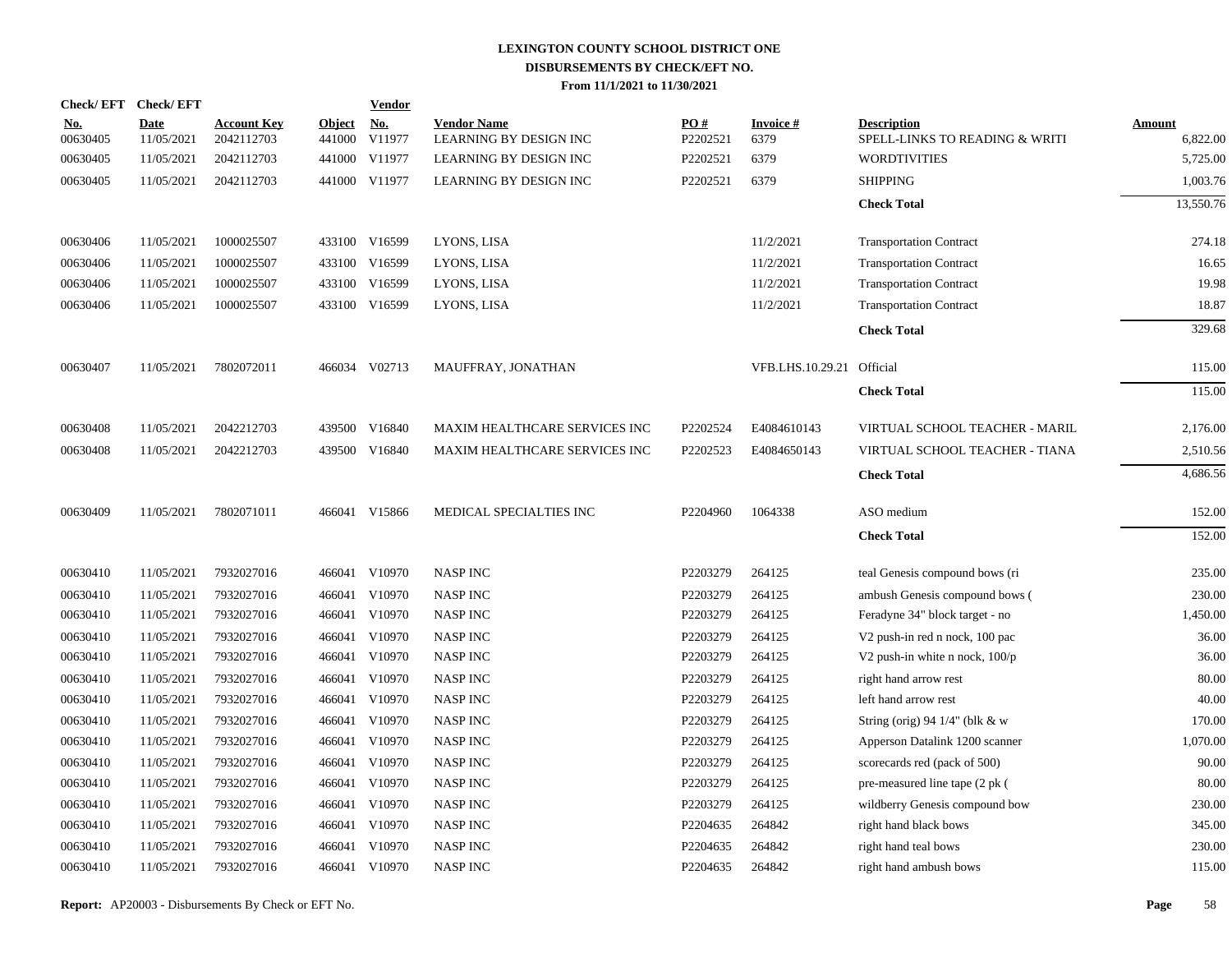| Check/EFT Check/EFT    |                           |                                  |                         | <b>Vendor</b> |                                       |                 |                     |                                   |                  |
|------------------------|---------------------------|----------------------------------|-------------------------|---------------|---------------------------------------|-----------------|---------------------|-----------------------------------|------------------|
| <u>No.</u><br>00630410 | <b>Date</b><br>11/05/2021 | <b>Account Key</b><br>7932027016 | <b>Object</b><br>466041 | No.<br>V10970 | <b>Vendor Name</b><br><b>NASP INC</b> | PO#<br>P2204635 | Invoice #<br>264842 | <b>Description</b><br>30'x10' net | Amount<br>335.00 |
|                        |                           |                                  |                         |               |                                       |                 |                     | <b>Check Total</b>                | 4,772.00         |
| 00630411               | 11/05/2021                | 1000011444                       |                         | 441000 V00078 | NUIDEA SCHOOL SUPPLY CO               | P2202732        | 3014270             | Eurotech #GENE Task chair - me    | 791.80           |
| 00630411               | 11/05/2021                | 1000025442                       |                         | 441020 V00078 | NUIDEA SCHOOL SUPPLY CO               | P2202275        | 3014271             | Eurotech, Task chair - mesh ba    | 1,187.70         |
| 00630411               | 11/05/2021                | 1000011427                       |                         | 441000 V00078 | NUIDEA SCHOOL SUPPLY CO               | P2204626        | 3014272             | Safco Products Company, OPTIMU    | 387.34           |
|                        |                           |                                  |                         |               |                                       |                 |                     | <b>Check Total</b>                | 2,366.84         |
| 00630412               | 11/05/2021                | 7802091011                       | 466041                  | V00313        | PIONEER ATHLETICS                     | P2203876        | INV811565           | Game day aerosol white            | 693.36           |
| 00630412               | 11/05/2021                | 7802091011                       | 466041                  | V00313        | PIONEER ATHLETICS                     | P2203876        | INV811565           | shipping and handling             | 46.17            |
| 00630412               | 11/05/2021                | 7802091011                       | 466041                  | V00313        | PIONEER ATHLETICS                     | P2203876        | INV811565           | supply chain surcharge            | 69.34            |
| 00630412               | 11/05/2021                | 7802075011                       | 466041                  | V00313        | PIONEER ATHLETICS                     | P2203635        | INV811566           | Game day aerosol white paint      | 346.67           |
| 00630412               | 11/05/2021                | 7802075011                       | 466041                  | V00313        | PIONEER ATHLETICS                     | P2203635        | INV811566           | shipping and handling             | 28.19            |
| 00630412               | 11/05/2021                | 7802075011                       | 466041                  | V00313        | PIONEER ATHLETICS                     | P2203635        | INV811566           | supply chain surcharge            | 34.67            |
| 00630412               | 11/05/2021                | 7802074011                       | 466041                  | V00313        | PIONEER ATHLETICS                     | P2203711        | <b>INV811568</b>    | Game day aerosol white            | 577.80           |
| 00630412               | 11/05/2021                | 7802074011                       | 466041                  | V00313        | PIONEER ATHLETICS                     | P2203711        | <b>INV811568</b>    | shipping and handling             | 39.70            |
| 00630412               | 11/05/2021                | 7802074011                       | 466041                  | V00313        | PIONEER ATHLETICS                     | P2203711        | <b>INV811568</b>    | Supply chain surcharge            | 57.78            |
| 00630412               | 11/05/2021                | 7802078011                       |                         | 466041 V00313 | PIONEER ATHLETICS                     | P2203774        | INV811569           | Game day aerosol white            | 1,155.60         |
| 00630412               | 11/05/2021                | 7802078011                       |                         | 466041 V00313 | PIONEER ATHLETICS                     | P2203774        | INV811569           | shipping and handling             | 57.41            |
| 00630412               | 11/05/2021                | 7802078011                       |                         | 466041 V00313 | PIONEER ATHLETICS                     | P2203774        | INV811569           | Supply chain surcharge            | 115.56           |
| 00630412               | 11/05/2021                | 7802072011                       |                         | 466041 V00313 | PIONEER ATHLETICS                     | P2204319        | INV814529           | Game day aerosol yellow gold      | 299.60           |
| 00630412               | 11/05/2021                | 7802072011                       | 466041                  | V00313        | PIONEER ATHLETICS                     | P2204319        | INV814529           | shipping and handling             | 30.66            |
| 00630412               | 11/05/2021                | 7802072011                       |                         | 466041 V00313 | PIONEER ATHLETICS                     | P2204319        | INV814529           | supply chain surcharge            | 29.96            |
|                        |                           |                                  |                         |               |                                       |                 |                     | <b>Check Total</b>                | 3,582.47         |
| 00630413               | 11/05/2021                | 2710012603                       |                         | 439500 V14709 | PROCARE THERAPY INC                   | P2203189        | 20239585            | Speech Language Therapy Servic    | 1,950.00         |
|                        |                           |                                  |                         |               |                                       |                 |                     | <b>Check Total</b>                | 1,950.00         |
| 00630414               | 11/05/2021                | 7802072043                       |                         | 466034 V14301 | ROYSTER, DEREK SCOTT                  |                 | FB.MGM.10.20.21     | Athletic Official                 | 80.00            |
|                        |                           |                                  |                         |               |                                       |                 |                     | <b>Check Total</b>                | 80.00            |
| 00630415               | 11/05/2021                | 7802079011                       |                         | 466064 V00270 | <b>SC HIGH SCHOOL LEAGUE</b>          | P2204632        | 6248                | Sanction fee for Carolina Invi    | 50.00            |
|                        |                           |                                  |                         |               |                                       |                 |                     | <b>Check Total</b>                | 50.00            |
| 00630416               | 11/05/2021                | 7744019044                       |                         | 466041 V16452 | SCHOOL SPECIALTY LLC                  | P2204530        | 208128915941        | Frey Choice preserved mink - d    | 273.90           |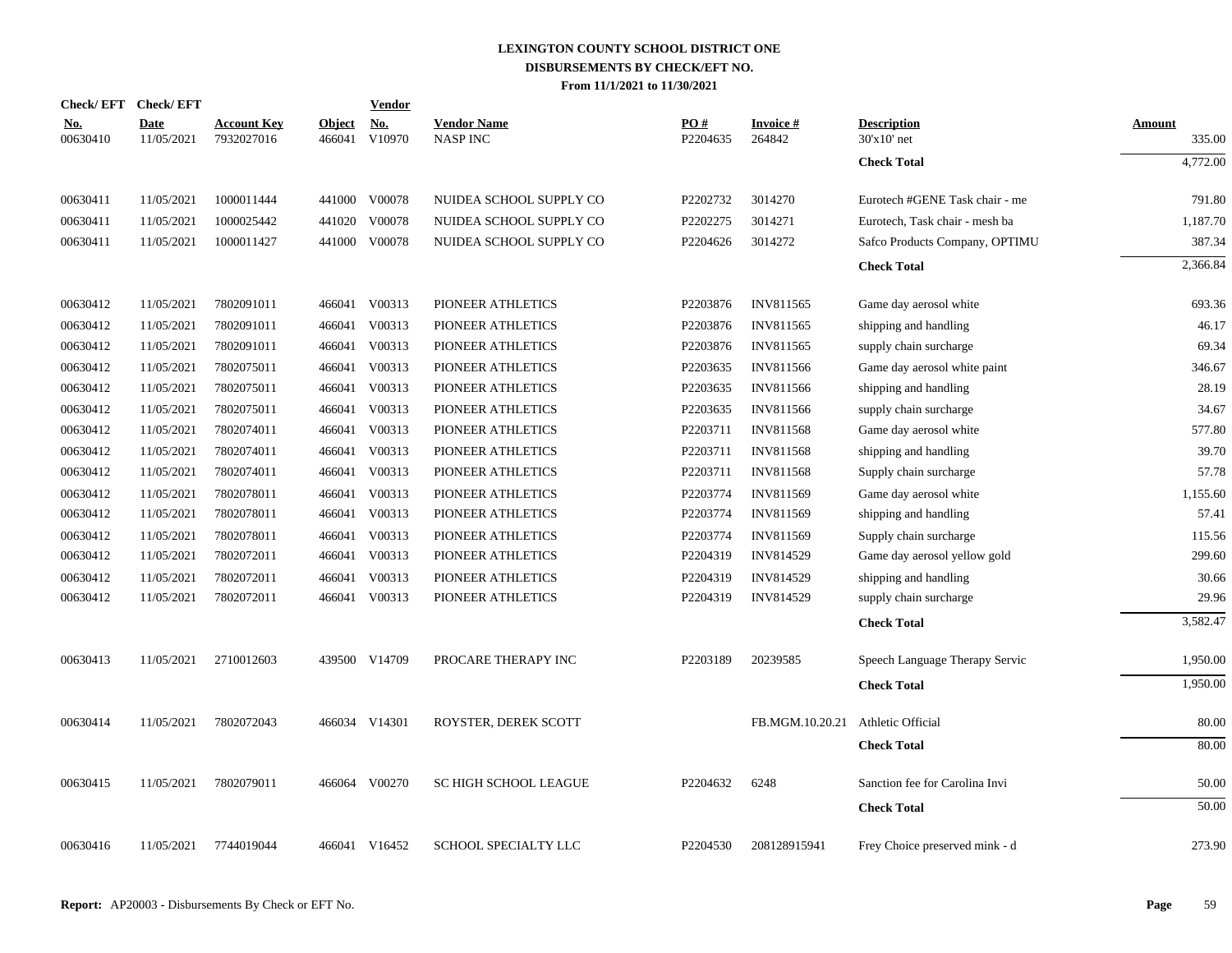|            | Check/EFT Check/EFT |                    |               | <u>Vendor</u> |                                |          |                 |                                |               |
|------------|---------------------|--------------------|---------------|---------------|--------------------------------|----------|-----------------|--------------------------------|---------------|
| <u>No.</u> | <b>Date</b>         | <b>Account Key</b> | <b>Object</b> | <u>No.</u>    | <b>Vendor Name</b>             | PO#      | <b>Invoice#</b> | <b>Description</b>             | <b>Amount</b> |
|            |                     |                    |               |               |                                |          |                 | <b>Check Total</b>             | 273.90        |
| 00630417   | 11/05/2021          | 7802070027         |               | 466099 V16164 | <b>SCOTT MILES PHOTOGRAPHY</b> | P2204484 | 23              | Football Photos Homecoming     | 50.00         |
|            |                     |                    |               |               |                                |          |                 | <b>Check Total</b>             | 50.00         |
| 00630418   | 11/05/2021          | 7860527037         |               | 466035 V01207 | <b>SHRED WITH US</b>           | P2204243 | 241286          | Estimate of 1000lbs for Caroli | 60.00         |
| 00630418   | 11/05/2021          | 7860527037         |               | 466035 V01207 | <b>SHRED WITH US</b>           | P2204243 | 241286          | On-site Shredding minimum sevi | 19.99         |
|            |                     |                    |               |               |                                |          |                 | <b>Check Total</b>             | 79.99         |
| 00630419   | 11/05/2021          | 1000025411         |               | 441020 V13230 | SMITH AND JONES JANITORIAL SUP | P2204512 | 213710          | <b>HEPA FILTER KIT</b>         | 580.37        |
| 00630419   | 11/05/2021          | 1000025411         |               | 441020 V13230 | SMITH AND JONES JANITORIAL SUP | P2204512 | 213710          | <b>BRUSH ROLLER</b>            | 143.81        |
| 00630419   | 11/05/2021          | 1000025415         |               | 441020 V13230 | SMITH AND JONES JANITORIAL SUP | P2204512 | 213710          | <b>HOSE SENSOR</b>             | 62.06         |
| 00630419   | 11/05/2021          | 1000025427         |               | 441020 V13230 | SMITH AND JONES JANITORIAL SUP | P2204512 | 213710          | PC BOARD                       | 475.94        |
| 00630419   | 11/05/2021          | 1000025435         |               | 441020 V13230 | SMITH AND JONES JANITORIAL SUP | P2204512 | 213710          | <b>COMPUTER CONTROLLER</b>     | 267.07        |
| 00630419   | 11/05/2021          | 1000025435         |               | 441020 V13230 | SMITH AND JONES JANITORIAL SUP | P2204512 | 213710          | 12V POWER SUPPLY               | 217.42        |
| 00630419   | 11/05/2021          | 1000025435         |               | 441020 V13230 | SMITH AND JONES JANITORIAL SUP | P2204512 | 213710          | PILE ADJUST WHEEL              | 50.68         |
| 00630419   | 11/05/2021          | 1000025413         |               | 441020 V13230 | SMITH AND JONES JANITORIAL SUP | P2204449 | 213711          | LIQUID DEODORIZER              | 68.82         |
| 00630419   | 11/05/2021          | 1000025413         |               | 441020 V13230 | SMITH AND JONES JANITORIAL SUP | P2204449 | 213711          | LIQUI CARPET CLEANER           | 42.24         |
| 00630419   | 11/05/2021          | 1000025413         |               | 441020 V13230 | SMITH AND JONES JANITORIAL SUP | P2204449 | 213711          | <b>SPEEDIKLEEN</b>             | 39.85         |
| 00630419   | 11/05/2021          | 1000025413         |               | 441020 V13230 | SMITH AND JONES JANITORIAL SUP | P2204449 | 213711          | CAN DO FLOOR CLEANER           | 179.78        |
| 00630419   | 11/05/2021          | 1000025413         |               | 441020 V13230 | SMITH AND JONES JANITORIAL SUP | P2204449 | 213711          | <b>GLASS CLEANER</b>           | 44.94         |
| 00630419   | 11/05/2021          | 1000025413         |               | 441020 V13230 | SMITH AND JONES JANITORIAL SUP | P2204449 | 213711          | SUDS LAUNDRY DETERGENT         | 20.03         |
| 00630419   | 11/05/2021          | 1000025413         |               | 441020 V13230 | SMITH AND JONES JANITORIAL SUP | P2204449 | 213711          | URINAL SCREENS CHERRY          | 72.69         |
| 00630419   | 11/05/2021          | 1000025413         |               | 441020 V13230 | SMITH AND JONES JANITORIAL SUP | P2204449 | 213711          | <b>LEMON DISINFECTANT</b>      | 65.61         |
| 00630419   | 11/05/2021          | 1000025413         |               | 441020 V13230 | SMITH AND JONES JANITORIAL SUP | P2204449 | 213711          | WHITE PEARL SOAP               | 32.53         |
| 00630419   | 11/05/2021          | 1000025413         |               | 441020 V13230 | SMITH AND JONES JANITORIAL SUP | P2204449 | 213711          | ANTIBACTERIAL BAG SOAP         | 223.67        |
| 00630419   | 11/05/2021          | 1000025437         |               | 441020 V13230 | SMITH AND JONES JANITORIAL SUP | P2203806 | 213713          | CAN DO FLOOR CLEANER           | 119.86        |
| 00630419   | 11/05/2021          | 1000025437         |               | 441020 V13230 | SMITH AND JONES JANITORIAL SUP | P2203806 | 213713          | <b>GLASS CLEANER</b>           | 44.94         |
| 00630419   | 11/05/2021          | 1000025437         |               | 441020 V13230 | SMITH AND JONES JANITORIAL SUP | P2203806 | 213713          | SUDS LAUNDRY DETERGENT         | 40.06         |
| 00630419   | 11/05/2021          | 1000025437         |               | 441020 V13230 | SMITH AND JONES JANITORIAL SUP | P2203806 | 213713          | URINAL BLOCK CHERRY            | 35.41         |
| 00630419   | 11/05/2021          | 1000025437         |               | 441020 V13230 | SMITH AND JONES JANITORIAL SUP | P2203806 | 213713          | URINAL SCREENS CHERRY          | 121.15        |
| 00630419   | 11/05/2021          | 1000025437         |               | 441020 V13230 | SMITH AND JONES JANITORIAL SUP | P2203806 | 213713          | <b>LEMON DISINFECTANT</b>      | 131.22        |
| 00630419   | 11/05/2021          | 1000025437         |               | 441020 V13230 | SMITH AND JONES JANITORIAL SUP | P2203806 | 213713          | ANTIBACTERIAL BAG SOAP         | 186.39        |
| 00630419   | 11/05/2021          | 1000025446         |               | 441020 V13230 | SMITH AND JONES JANITORIAL SUP | P2204469 | 213715          | LIQUID DEODORIZER              | 103.24        |
| 00630419   | 11/05/2021          | 1000025446         |               | 441020 V13230 | SMITH AND JONES JANITORIAL SUP | P2204469 | 213715          | <b>GLASS CLEANER</b>           | 22.47         |
| 00630419   | 11/05/2021          | 1000025446         |               | 441020 V13230 | SMITH AND JONES JANITORIAL SUP | P2204469 | 213715          | <b>SUDS LAUNDRY DETERGENT</b>  | 40.06         |

**Report:** AP20003 - Disbursements By Check or EFT No. **Page** 60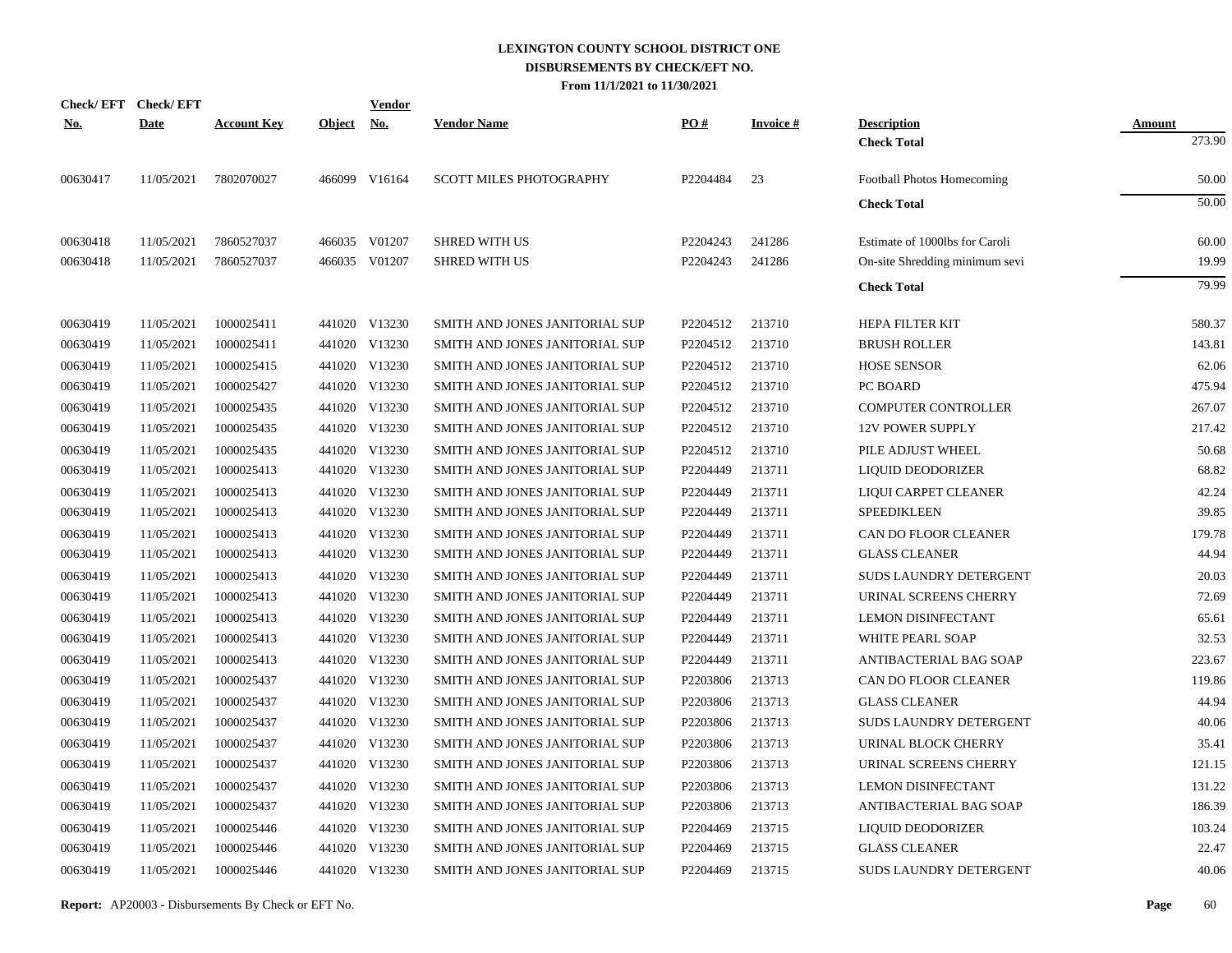| Check/EFT Check/EFT |                    |                                  |                         | Vendor        |                                                      |                 |                           |                                           |                        |
|---------------------|--------------------|----------------------------------|-------------------------|---------------|------------------------------------------------------|-----------------|---------------------------|-------------------------------------------|------------------------|
| No.<br>00630419     | Date<br>11/05/2021 | <b>Account Key</b><br>1000025446 | <b>Object</b><br>441020 | No.<br>V13230 | <b>Vendor Name</b><br>SMITH AND JONES JANITORIAL SUP | PO#<br>P2204469 | <b>Invoice#</b><br>213715 | <b>Description</b><br>URINAL BLOCK CHERRY | <b>Amount</b><br>17.70 |
| 00630419            | 11/05/2021         | 1000025446                       |                         | 441020 V13230 | SMITH AND JONES JANITORIAL SUP                       | P2204469        | 213715                    | <b>LEMON DISINFECTANT</b>                 | 65.61                  |
| 00630419            | 11/05/2021         | 1000025446                       |                         | 441020 V13230 | SMITH AND JONES JANITORIAL SUP                       | P2204469        | 213715                    | URINAL SCREENS CHERRY                     | 24.22                  |
| 00630419            | 11/05/2021         | 1000025416                       |                         | 441020 V13230 | SMITH AND JONES JANITORIAL SUP                       | P2202749        | 213716                    | HEPA FILTER KITS                          | 479.77                 |
| 00630419            | 11/05/2021         | 1000025416                       |                         | 441020 V13230 | SMITH AND JONES JANITORIAL SUP                       | P2202749        | 213716                    | <b>ACTUATOR COMPLETE</b>                  | 96.73                  |
| 00630419            | 11/05/2021         | 1000025416                       |                         | 441020 V13230 | SMITH AND JONES JANITORIAL SUP                       | P2202749        | 213716                    | <b>UPHOLSTERY NOZZLE</b>                  | 30.05                  |
| 00630419            | 11/05/2021         | 1000025416                       |                         | 441020 V13230 | SMITH AND JONES JANITORIAL SUP                       | P2202749        | 213716                    | <b>EXTENSION TUBEU19939</b>               | 22.26                  |
| 00630419            | 11/05/2021         | 1000025430                       |                         | 441020 V13230 | SMITH AND JONES JANITORIAL SUP                       | P2202749        | 213716                    | HEPA FILTER KITS                          | 665.46                 |
| 00630419            | 11/05/2021         | 1000025435                       |                         | 441020 V13230 | SMITH AND JONES JANITORIAL SUP                       | P2202749        | 213716                    | <b>MOTOR</b>                              | 433.14                 |
| 00630419            | 11/05/2021         | 1000025435                       |                         | 441020 V13230 | SMITH AND JONES JANITORIAL SUP                       | P2202749        | 213716                    | <b>BRUSH ROLLER</b>                       | 95.87                  |
| 00630419            | 11/05/2021         | 1000025435                       |                         | 441020 V13230 | SMITH AND JONES JANITORIAL SUP                       | P2202749        | 213716                    | <b>EXHAUST FILTER</b>                     | 55.81                  |
| 00630419            | 11/05/2021         | 1000025435                       |                         | 441020 V13230 | SMITH AND JONES JANITORIAL SUP                       | P2202749        | 213716                    | <b>MOTOR COVER</b>                        | 30.05                  |
| 00630419            | 11/05/2021         | 1000025435                       |                         | 441020 V13230 | SMITH AND JONES JANITORIAL SUP                       | P2202749        | 213716                    | <b>SCREW</b>                              | 11.13                  |
| 00630419            | 11/05/2021         | 1000025435                       |                         | 441020 V13230 | SMITH AND JONES JANITORIAL SUP                       | P2202749        | 213716                    | <b>MOTOR PULLEY COVER</b>                 | 34.92                  |
| 00630419            | 11/05/2021         | 1000025442                       |                         | 441020 V13230 | SMITH AND JONES JANITORIAL SUP                       | P2202749        | 213716                    | <b>SHAFT EXTENSION</b>                    | 23.80                  |
| 00630419            | 11/05/2021         | 1000025442                       |                         | 441020 V13230 | SMITH AND JONES JANITORIAL SUP                       | P2202749        | 213716                    | <b>BRUSH COVER</b>                        | 26.88                  |
| 00630419            | 11/05/2021         | 1000025442                       |                         | 441020 V13230 | SMITH AND JONES JANITORIAL SUP                       | P2202749        | 213716                    | <b>BEARING BLOCK RH</b>                   | 24.74                  |
| 00630419            | 11/05/2021         | 1000025445                       |                         | 441020 V13230 | SMITH AND JONES JANITORIAL SUP                       | P2202749        | 213716                    | <b>SWITCH 2 POSITION ROCKER</b>           | 30.05                  |
| 00630419            | 11/05/2021         | 1000025445                       |                         | 441020 V13230 | SMITH AND JONES JANITORIAL SUP                       | P2202749        | 213716                    | <b>COVER PLATE</b>                        | 29.96                  |
| 00630419            | 11/05/2021         | 1000025445                       |                         | 441020 V13230 | SMITH AND JONES JANITORIAL SUP                       | P2202749        | 213716                    | <b>SEAL</b>                               | 17.12                  |
| 00630419            | 11/05/2021         | 1000025445                       |                         | 441020 V13230 | SMITH AND JONES JANITORIAL SUP                       | P2202749        | 213716                    | <b>CLIP</b>                               | 11.30                  |
| 00630419            | 11/05/2021         | 1000025447                       |                         | 441020 V13230 | SMITH AND JONES JANITORIAL SUP                       | P2202749        | 213716                    | <b>HEPA FILTER KITS</b>                   | 402.39                 |
|                     |                    |                                  |                         |               |                                                      |                 |                           | <b>Check Total</b>                        | 6,061.27               |
| 00630420            | 11/05/2021         | 1000012603                       | 439500                  | V10067        | SOLIANT HEALTH INC                                   | P2201516        | 20239542                  | SPEECH LANGUAGE THERAPY SERVIC            | 1,848.00               |
| 00630420            | 11/05/2021         | 1000012603                       | 439500                  | V10067        | SOLIANT HEALTH INC                                   | P2204030        | 20239542                  | SPEECH LANGUAGE THERAPY SERVIC            | 1,845.00               |
| 00630420            | 11/05/2021         | 2710012503                       | 439500                  | V10067        | SOLIANT HEALTH INC                                   | P2202280        | 20239542                  | SIGN LANGUAGE INTERPRETER - KE            | 1,652.00               |
| 00630420            | 11/05/2021         | 2710012603                       |                         | 439500 V10067 | SOLIANT HEALTH INC                                   | P2202520        | 20239542                  | SPEECH LANGUAGE THERAPY SERVIC            | 2,296.00               |
|                     |                    |                                  |                         |               |                                                      |                 |                           | <b>Check Total</b>                        | 7,641.00               |
| 00630421            | 11/05/2021         | 1000025412                       |                         | 441020 V00302 | SOUTHEASTERN PAPER GROUP                             | P2203913        | 5381424                   | 120932 CENTER PULL PAPER TOWEL            | 194.27                 |
|                     |                    |                                  |                         |               |                                                      |                 |                           | <b>Check Total</b>                        | 194.27                 |
| 00630422            | 11/05/2021         | 1000023346                       |                         | 433200 Exxxxx | Employee                                             |                 | 09.01.10.21.21            | Banking Errands & CS                      | 100.80                 |
|                     |                    |                                  |                         |               |                                                      |                 |                           | <b>Check Total</b>                        | 100.80                 |
|                     |                    |                                  |                         |               |                                                      |                 |                           |                                           |                        |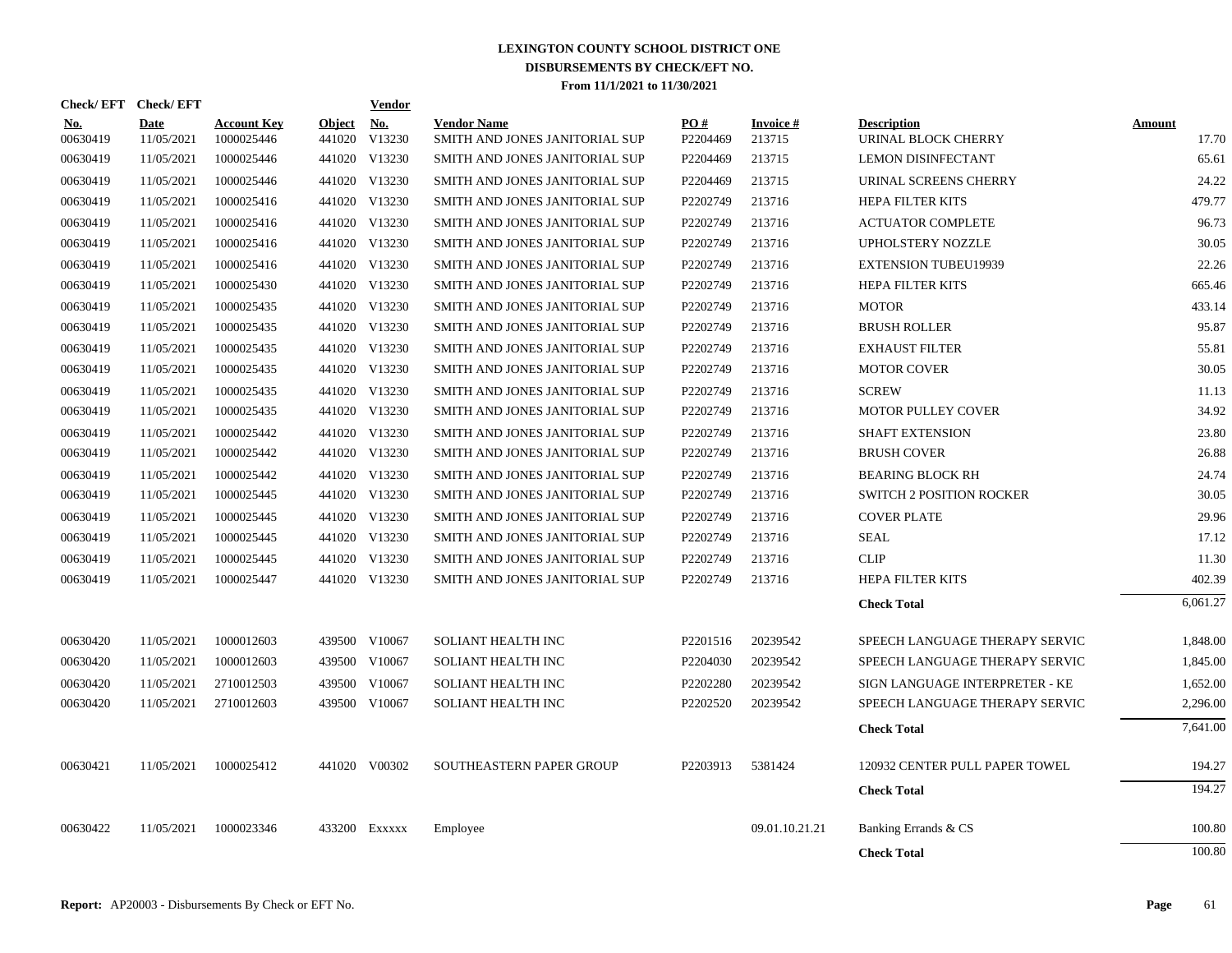|                        |                           |                                  |                         | <b>Vendor</b>                      |                                                                                                                                                                                                                                                                                 |          |                                   |                                      |                                               |
|------------------------|---------------------------|----------------------------------|-------------------------|------------------------------------|---------------------------------------------------------------------------------------------------------------------------------------------------------------------------------------------------------------------------------------------------------------------------------|----------|-----------------------------------|--------------------------------------|-----------------------------------------------|
| <u>No.</u><br>00630423 | <b>Date</b><br>11/05/2021 | <b>Account Key</b><br>1000011346 | <u>Object</u><br>433100 | $\mathbf{N}\mathbf{o}$ .<br>V00208 | <b>Vendor Name</b><br>STATE DEPARTMENT OF EDUCATION                                                                                                                                                                                                                             | PO#      | <b>Invoice#</b><br>10.24.10.30.21 | <b>Description</b><br>32117.1        | <b>Amount</b><br>37.20                        |
| 00630423               | 11/05/2021                | 1000011415                       | 433100                  | V00208                             | STATE DEPARTMENT OF EDUCATION                                                                                                                                                                                                                                                   |          | 10.24.10.30.21                    | 31741.1                              | 104.16                                        |
| 00630423               | 11/05/2021                | 1000011415                       | 433100                  | V00208                             | STATE DEPARTMENT OF EDUCATION                                                                                                                                                                                                                                                   |          | 10.24.10.30.21                    | 31741.2                              | 106.64                                        |
| 00630423               | 11/05/2021                | 1000014127                       | 433100                  | V00208                             | STATE DEPARTMENT OF EDUCATION                                                                                                                                                                                                                                                   |          | 10.24.10.30.21                    | 31983.2                              | 49.60                                         |
| 00630423               | 11/05/2021                | 7802072037                       |                         | V00208                             | STATE DEPARTMENT OF EDUCATION                                                                                                                                                                                                                                                   |          | 10.24.10.30.21                    | 31515.1                              | 7.44                                          |
| 00630423               | 11/05/2021                | 7802072037                       |                         | V00208                             | STATE DEPARTMENT OF EDUCATION                                                                                                                                                                                                                                                   |          | 10.24.10.30.21                    | 31515.2                              | 13.64                                         |
| 00630423               | 11/05/2021                | 7802088030                       |                         |                                    | STATE DEPARTMENT OF EDUCATION                                                                                                                                                                                                                                                   |          | 10.24.10.30.21                    | 32163.1                              | 3.72                                          |
|                        |                           |                                  |                         |                                    |                                                                                                                                                                                                                                                                                 |          |                                   | <b>Check Total</b>                   | 322.40                                        |
| 00630424               | 11/05/2021                | 7802072011                       |                         |                                    | STEWART, WAYNE ALLEN                                                                                                                                                                                                                                                            |          |                                   | Official                             | 162.70                                        |
|                        |                           |                                  |                         |                                    |                                                                                                                                                                                                                                                                                 |          |                                   | <b>Check Total</b>                   | 162.70                                        |
| 00630425               | 11/05/2021                | 7802072011                       |                         |                                    | STILES, JAMES M                                                                                                                                                                                                                                                                 |          |                                   |                                      | 120.40                                        |
|                        |                           |                                  |                         |                                    |                                                                                                                                                                                                                                                                                 |          |                                   | <b>Check Total</b>                   | 120.40                                        |
| 00630426               | 11/05/2021                | 1000025507                       |                         |                                    | Employee                                                                                                                                                                                                                                                                        |          | 11/2/2021                         | <b>Transportation Contract</b>       | 266.11                                        |
|                        |                           |                                  |                         |                                    |                                                                                                                                                                                                                                                                                 |          |                                   | <b>Check Total</b>                   | 266.11                                        |
| 00630427               | 11/05/2021                | 7893027021                       |                         |                                    | VISTA SPECIALTIES INC                                                                                                                                                                                                                                                           | P2204561 | 8658                              | LTC HOSA TSHIRTS                     | 681.81                                        |
| 00630427               | 11/05/2021                | 7893027021                       |                         |                                    | VISTA SPECIALTIES INC                                                                                                                                                                                                                                                           | P2204561 | 8658                              | LTC HOSA SHIRTS                      | 33.22                                         |
| 00630427               | 11/05/2021                | 7893027021                       |                         |                                    | VISTA SPECIALTIES INC                                                                                                                                                                                                                                                           | P2204561 | 8658                              | <b>SCREEN SET UP</b>                 | 53.50                                         |
| 00630427               | 11/05/2021                | 7893027021                       |                         | V15958                             | VISTA SPECIALTIES INC                                                                                                                                                                                                                                                           | P2204561 | 8658                              | <b>ARTWORK</b>                       | 32.10                                         |
| 00630427               | 11/05/2021                | 7893027021                       |                         |                                    | VISTA SPECIALTIES INC                                                                                                                                                                                                                                                           | P2204561 | 8658                              | <b>DELIVERY CHARGE</b>               | 39.14                                         |
|                        |                           |                                  |                         |                                    |                                                                                                                                                                                                                                                                                 |          |                                   | <b>Check Total</b>                   | 839.77                                        |
| 00630428               | 11/05/2021                | 7744019011                       |                         |                                    | WARDS NATURAL SCIENCE EST LLC                                                                                                                                                                                                                                                   | P2202662 | 8805929927                        | LED Grow Light for AquaSprouts       | 69.54                                         |
| 00630428               | 11/05/2021                | 7744019011                       |                         |                                    | WARDS NATURAL SCIENCE EST LLC                                                                                                                                                                                                                                                   | P2202662 | 8805929927                        | Season Cycler Lab Activity           | 128.39                                        |
| 00630428               | 11/05/2021                | 7744019011                       |                         |                                    | WARDS NATURAL SCIENCE EST LLC                                                                                                                                                                                                                                                   | P2202662 | 8805929927                        | Solar-Stew: Investigating Plan       | 106.99                                        |
| 00630428               | 11/05/2021                | 7743019046                       |                         |                                    | WARDS NATURAL SCIENCE EST LLC                                                                                                                                                                                                                                                   | P2203424 | 8806159768                        | Cow or Calf Eyes Pail/50 Prese       | 340.93                                        |
| 00630428               | 11/05/2021                | 7744019011                       |                         |                                    | WARDS NATURAL SCIENCE EST LLC                                                                                                                                                                                                                                                   | P2203707 | 8806398196                        | <b>PGLO Bacterial Transformation</b> | 447.09                                        |
| 00630428               | 11/05/2021                | 7744019011                       |                         |                                    | WARDS NATURAL SCIENCE EST LLC                                                                                                                                                                                                                                                   | P2203707 | 8806522068                        | VWR test Tubes 15X125MM, Pk of       | 105.14                                        |
|                        |                           |                                  |                         |                                    |                                                                                                                                                                                                                                                                                 |          |                                   | <b>Check Total</b>                   | 1,198.08                                      |
| 00630429               | 11/05/2021                | 1000023335                       |                         |                                    | Employee                                                                                                                                                                                                                                                                        |          | 10.01.10.29.21                    | Bank Deposits & in District          | 153.94                                        |
|                        |                           |                                  |                         |                                    |                                                                                                                                                                                                                                                                                 |          |                                   | <b>Check Total</b>                   | 153.94                                        |
|                        |                           | Check/EFT Check/EFT              |                         | 466031                             | 466031<br>466031 V00208<br>466034 V15992<br>466034 V02695<br>433100 Exxxxx<br>466041 V15958<br>466041 V15958<br>466041 V15958<br>466041<br>466041 V15958<br>466041 V14086<br>466041 V14086<br>466041 V14086<br>466041 V14086<br>466041 V14086<br>466041 V14086<br>433200 Exxxxx |          |                                   |                                      | VFB.LHS.10.29.21<br>VFB.LHS.10.29.21 Official |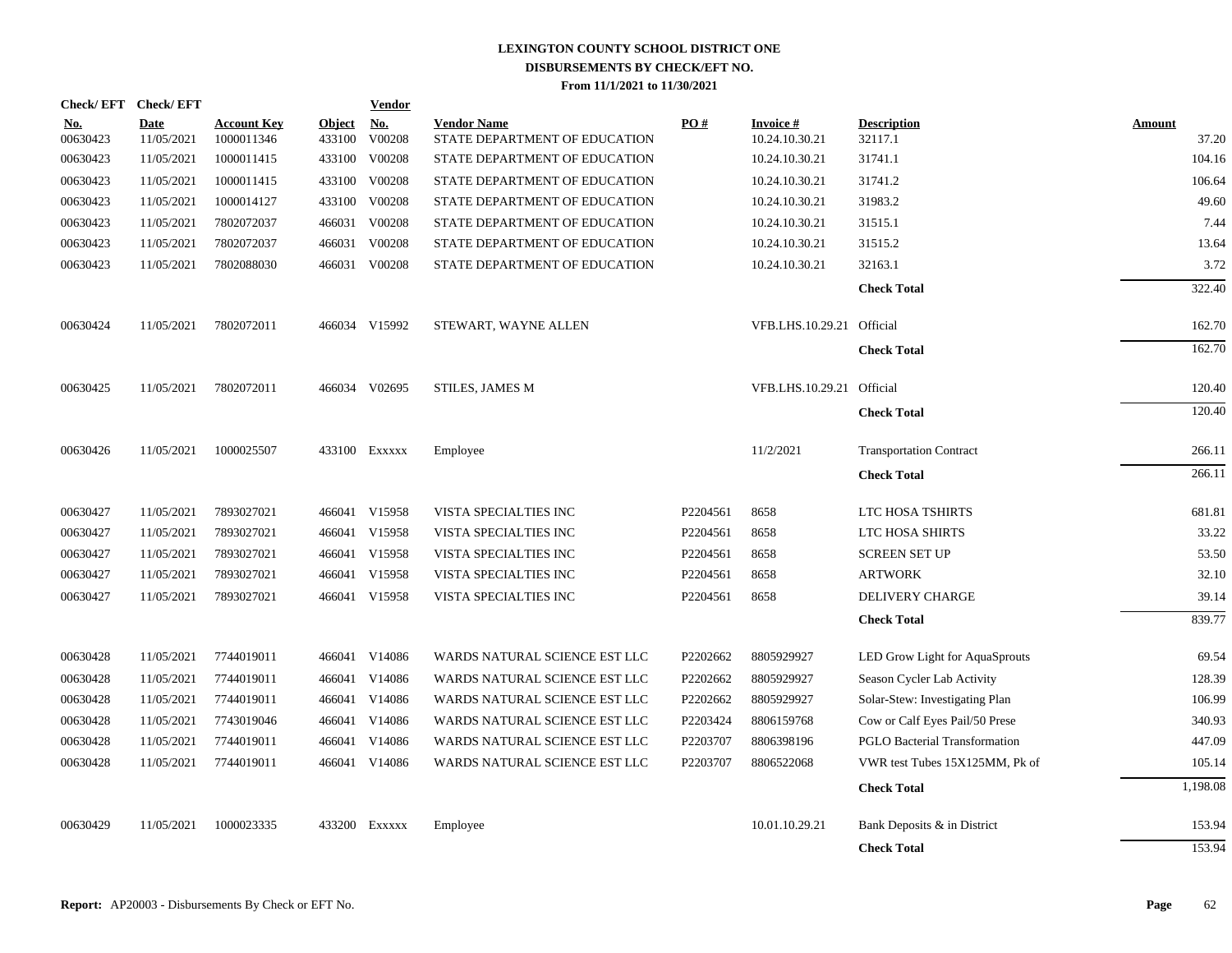|                        | Check/EFT Check/EFT       |                                  |                         | <u>Vendor</u>        |                                |          |                               |                                            |                        |
|------------------------|---------------------------|----------------------------------|-------------------------|----------------------|--------------------------------|----------|-------------------------------|--------------------------------------------|------------------------|
| <u>No.</u><br>00630430 | <b>Date</b><br>11/05/2021 | <b>Account Key</b><br>7745027035 | <b>Object</b><br>466041 | <u>No.</u><br>EXXXXX | <b>Vendor Name</b><br>Employee | PO#      | <b>Invoice#</b><br>11.01.2021 | <b>Description</b><br>Book Purchase Reimb. | <b>Amount</b><br>28.89 |
|                        |                           |                                  |                         |                      |                                |          |                               | <b>Check Total</b>                         | 28.89                  |
| 00630431               | 11/05/2021                | 7802082544                       |                         | 466064 V01732        | SC ATHLETIC COACHES ASSOCIATIO | P2205103 | P2205103.RBH                  | SPONSORSHIP FEE FOR SCACA:                 | 100.00                 |
|                        |                           |                                  |                         |                      |                                |          |                               | <b>Check Total</b>                         | 100.00                 |
| 00630432               | 11/05/2021                | 7802081013                       |                         | 466032 Exxxxx        | Employee                       |          | 10.26.2021                    | Girls Golf AAA State Champ                 | 172.48                 |
|                        |                           |                                  |                         |                      |                                |          |                               | <b>Check Total</b>                         | 172.48                 |
| 00630433               | 11/05/2021                | 1000014127                       |                         | 433100 V00231        | LEXINGTON COUNTY SCHOOL DIST 1 |          | 10.24-10.30.21                | 31983.1                                    | 35.96                  |
| 00630433               | 11/05/2021                | 1000014127                       |                         | 433100 V00231        | LEXINGTON COUNTY SCHOOL DIST 1 |          | 10.24-10.30.21                | 31983.3                                    | 31.00                  |
|                        |                           |                                  |                         |                      |                                |          |                               | <b>Check Total</b>                         | 66.96                  |
| 00630434               | 11/08/2021                | 7748019011                       |                         | 466035 V16496        | <b>AO SERVICES INC</b>         | P2205148 | 21-012388                     | Sound Engineer for LHS Orchest             | 300.00                 |
|                        |                           |                                  |                         |                      |                                |          |                               | <b>Check Total</b>                         | 300.00                 |
| 00630435               | 11/08/2021                | 1000011314                       |                         | 443000 V00884        | <b>BOOKSOURCE</b>              | P2204476 | 954646                        | Books for First Grade Classroo             | 240.83                 |
| 00630435               | 11/08/2021                | 1000011314                       |                         | 443000 V00884        | <b>BOOKSOURCE</b>              | P2204476 | 954769                        | Books for First Grade Classroo             | 257.52                 |
| 00630435               | 11/08/2021                | 1000011314                       | 443000                  | V00884               | <b>BOOKSOURCE</b>              | P2204476 | 954770                        | <b>Books for First Grade Classroo</b>      | 240.64                 |
| 00630435               | 11/08/2021                | 1000011314                       |                         | 443000 V00884        | <b>BOOKSOURCE</b>              | P2204476 | 954771                        | <b>Books for First Grade Classroo</b>      | 130.58                 |
| 00630435               | 11/08/2021                | 1000011314                       | 443000                  | V00884               | <b>BOOKSOURCE</b>              | P2204476 | 955029                        | <b>Books for First Grade Classroo</b>      | 254.97                 |
| 00630435               | 11/08/2021                | 7936527014                       |                         | 466041 V00884        | <b>BOOKSOURCE</b>              | P2204014 | 956528                        | Books for second grade teacher             | 3.74                   |
|                        |                           |                                  |                         |                      |                                |          |                               | <b>Check Total</b>                         | 1,128.28               |
| 00630436               | 11/08/2021                | 7887072011                       |                         | 466041 V13255        | <b>BSN SPORTS</b>              | P2203712 | 914165825                     | <b>Crew Socks</b>                          | 393.23                 |
| 00630436               | 11/08/2021                | 7887072011                       |                         | 466041 V13255        | <b>BSN SPORTS</b>              | P2203712 | 914165825                     | shipping                                   | 23.10                  |
| 00630436               | 11/08/2021                | 7887072011                       |                         | 466041 V13255        | <b>BSN SPORTS</b>              | P2203765 | 914325041                     | HP basic performance crew                  | 359.52                 |
| 00630436               | 11/08/2021                | 7887072011                       |                         | 466041 V13255        | <b>BSN SPORTS</b>              | P2203765 | 914325041                     | shipping                                   | 13.49                  |
| 00630436               | 11/08/2021                | 7802070011                       |                         | 466041 V13255        | <b>BSN SPORTS</b>              | P2204336 | 914325056                     | Double sided flags                         | 1,382.44               |
| 00630436               | 11/08/2021                | 7802070011                       |                         | 466041 V13255        | <b>BSN SPORTS</b>              | P2204336 | 914325056                     | Aluminum flagpole                          | 214.00                 |
| 00630436               | 11/08/2021                | 7802070011                       |                         | 466041 V13255        | <b>BSN SPORTS</b>              | P2204336 | 914325056                     | shipping                                   | 150.28                 |
| 00630436               | 11/08/2021                | 7802070011                       |                         | 466041 V13255        | <b>BSN SPORTS</b>              | P2204631 | 914383170                     | Gold club pullover fleece hood             | 606.69                 |
| 00630436               | 11/08/2021                | 7802070011                       |                         | 466041 V13255        | <b>BSN SPORTS</b>              | P2204631 | 914383170                     | shipping                                   | 29.77                  |
| 00630436               | 11/08/2021                | 7887091044                       |                         | 466041 V13255        | <b>BSN SPORTS</b>              | P2204020 | 914463075                     | OFFICIAL LACROSSE GOAL/NET                 | 802.50                 |
| 00630436               | 11/08/2021                | 7887091044                       |                         | 466041 V13255        | <b>BSN SPORTS</b>              | P2204020 | 914463075                     | LACROSSE NET 5MM-BLACK                     | 160.50                 |
| 00630436               | 11/08/2021                | 7887091044                       |                         | 466041 V13255        | <b>BSN SPORTS</b>              | P2204020 | 914463075                     | PRACTICE LACROSSE GOAL/NET                 | 321.00                 |
|                        |                           |                                  |                         |                      |                                |          |                               |                                            |                        |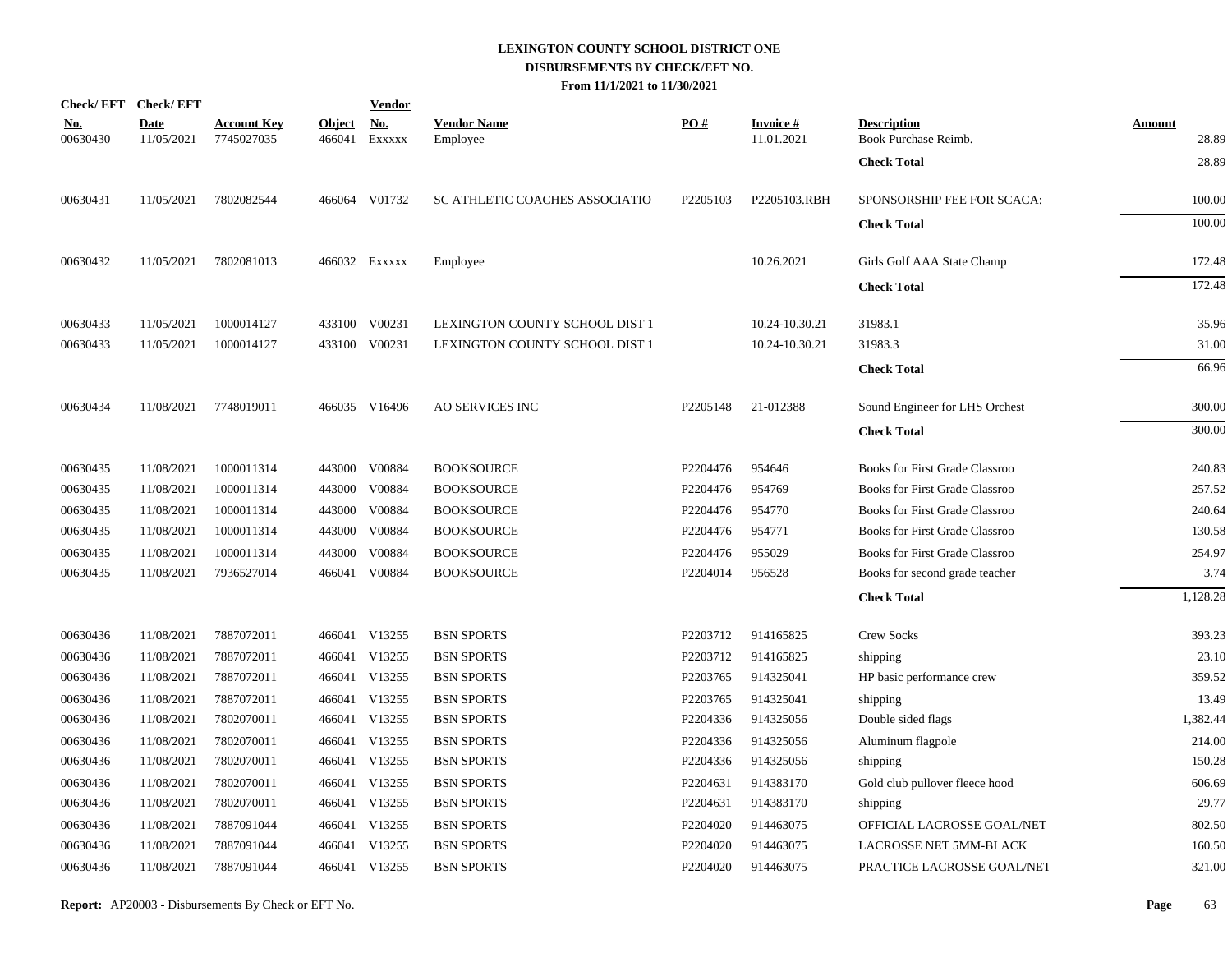| <b>Check/EFT</b>       | <b>Check/EFT</b>          |                                  |                         | <b>Vendor</b>        |                                         |                      |                              |                                           |                        |
|------------------------|---------------------------|----------------------------------|-------------------------|----------------------|-----------------------------------------|----------------------|------------------------------|-------------------------------------------|------------------------|
| <u>No.</u><br>00630436 | <b>Date</b><br>11/08/2021 | <b>Account Key</b><br>7887091044 | <b>Object</b><br>466041 | <b>No.</b><br>V13255 | <b>Vendor Name</b><br><b>BSN SPORTS</b> | PO#<br>P2204020      | <b>Invoice#</b><br>914463075 | <b>Description</b><br><b>FREIGHT-HOWE</b> | <b>Amount</b><br>75.00 |
| 00630436               | 11/08/2021                | 7887072044                       |                         | 466041 V13255        | <b>BSN SPORTS</b>                       | P2204179             | 914476689                    | 025-TRUE GRAY, HEATHER, BLACK-            | 866.70                 |
| 00630436               | 11/08/2021                | 7887072044                       |                         | 466041 V13255        | <b>BSN SPORTS</b>                       | P2204179             | 914476689                    | MED LOCKER TANK                           | 577.80                 |
| 00630436               | 11/08/2021                | 7887072044                       |                         | 466041 V13255        | <b>BSN SPORTS</b>                       | P2204179             | 914476689                    | <b>FREIGHT</b>                            | 49.66                  |
|                        |                           |                                  |                         |                      |                                         |                      |                              | <b>Check Total</b>                        | 6,025.68               |
| 00630437               | 11/08/2021                | 5013025393                       |                         | 444510 V01145        | CAMCOR INC.                             | P2109914             | 2519330                      | Audio Enhancements KIT1000-160            | 946.95                 |
| 00630437               | 11/08/2021                | 5013025393                       |                         | 444510 V01145        | CAMCOR INC.                             | P2109914             | 2519330                      | Tripp Lite TLP606B Protect IT             | 14.61                  |
| 00630437               | 11/08/2021                | 5013025393                       |                         | 444510 V01145        | CAMCOR INC.                             | P2109914             | 2519330                      | Smart SBID-MX275-V2                       | 2,514.50               |
| 00630437               | 11/08/2021                | 5013025393                       |                         | 444510 V01145        | CAMCOR INC.                             | P2109914             | 2519330                      | <b>INSTALL</b>                            | 490.00                 |
| 00630437               | 11/08/2021                | 5013025393                       |                         | 444510 V01145        | CAMCOR INC.                             | P2109914             | 2519330                      | Kramer ViaGo2 with 3' HDMI cab            | 306.84                 |
| 00630437               | 11/08/2021                | 1000026624                       |                         | 444510 V01145        | CAMCOR INC.                             | P2204124             | 2519424                      | DIAMOND LAMP FOR NEC M260X                | 1,032.55               |
| 00630437               | 11/08/2021                | 1000026635                       |                         | 444510 V01145        | CAMCOR INC.                             | P2204124             | 2519424                      | DIAMOND LAMP FOR NEC M260X                | 1,032.55               |
| 00630437               | 11/08/2021                | 1000026635                       |                         | 444510 V01145        | CAMCOR INC.                             | P2204124             | 2519424                      | DIAMOND LAMP FOR NEC M260X                | 413.02                 |
|                        |                           |                                  |                         |                      |                                         |                      |                              | <b>Check Total</b>                        | 6,751.02               |
| 00630438               | 11/08/2021                | 2021018803                       |                         | 436000 V01803        | COMPUTER DESIGN CONSULTING SER          | P2204070             | 15379                        | Printing 5.5"x8.5" RSK Health             | 93.63                  |
| 00630438               | 11/08/2021                | 2021018803                       | 436000                  | V01803               | COMPUTER DESIGN CONSULTING SER          | P2204070             | 15380                        | Printing 5.5"x8.5" 2021 Readin            | 88.28                  |
| 00630438               | 11/08/2021                | 2021018803                       |                         | 436000 V01803        | COMPUTER DESIGN CONSULTING SER          | P2204070             | 15381                        | Printing 5.5"x8.5" RSK Cogniti            | 88.28                  |
| 00630438               | 11/08/2021                | 2021018803                       | 436000                  | V01803               | <b>COMPUTER DESIGN CONSULTING SER</b>   | P2204070             | 15382                        | Printing 5.5"x8.5" RSK Emotion            | 88.28                  |
| 00630438               | 11/08/2021                | 2021018803                       |                         | 436000 V01803        | COMPUTER DESIGN CONSULTING SER          | P2204070             | 15384                        | Printing 5.5"x8.5" RSK Math Bo            | 88.28                  |
| 00630438               | 11/08/2021                | 2021018803                       | 436000                  | V01803               | COMPUTER DESIGN CONSULTING SER          | P2204070             | 15385                        | Printing 5.5"x8.5", The Indivi            | 300.14                 |
| 00630438               | 11/08/2021                | 2021018803                       | 436000                  | V01803               | COMPUTER DESIGN CONSULTING SER          | P2204070             | 15386                        | Printing 5.5"x8.5", Feeling Ab            | 300.14                 |
| 00630438               | 11/08/2021                | 2021018803                       | 436000                  | V01803               | COMPUTER DESIGN CONSULTING SER          | P2204070             | 15387                        | Printing $5.5"x8.5"$ rewading Im          | 300.14                 |
| 00630438               | 11/08/2021                | 2021018803                       | 436000                  | V01803               | <b>COMPUTER DESIGN CONSULTING SER</b>   | P2204070             | 15388                        | Printing $5.5"x8.5"$ Exploring S          | 300.14                 |
| 00630438               | 11/08/2021                | 2021018803                       | 436000                  | V01803               | COMPUTER DESIGN CONSULTING SER          | P2204070             | 15389                        | Printing 5.5"x8.5" Physical Gr            | 318.33                 |
| 00630438               | 11/08/2021                | 2021018803                       | 436000                  | V01803               | COMPUTER DESIGN CONSULTING SER          | P2204070             | 15390                        | Printing $5.5$ " x $8.5$ " Learning       | 300.14                 |
| 00630438               | 11/08/2021                | 1000026306                       | 436000                  | V01803               | <b>COMPUTER DESIGN CONSULTING SER</b>   | P2204996             | 15392                        | PMS Dedication Invitations-Rep            | 67.68                  |
| 00630438               | 11/08/2021                | 2021018825                       | 436000                  | V01803               | COMPUTER DESIGN CONSULTING SER          | P2204575             | 15393                        | <b>Alphabet Cards</b>                     | 62.06                  |
|                        |                           |                                  |                         |                      |                                         |                      |                              | <b>Check Total</b>                        | 2,395.52               |
| 00630439               | 11/08/2021                | 7863027022                       |                         | 466069 V16276        | CULLIGAN WATER CONDITIONING OF          | P2205150             | 55889                        | Invoice 55889 Water Cooler Mo             | 58.24                  |
|                        |                           |                                  |                         |                      |                                         |                      |                              | <b>Check Total</b>                        | 58.24                  |
| 00630440               | 11/08/2021                | 1000026693                       |                         | 434500 V01438        | DATA NETWORK SOLUTIONS                  | P <sub>2204775</sub> | 29538                        | IOT subscription for device in            | 65,151.00              |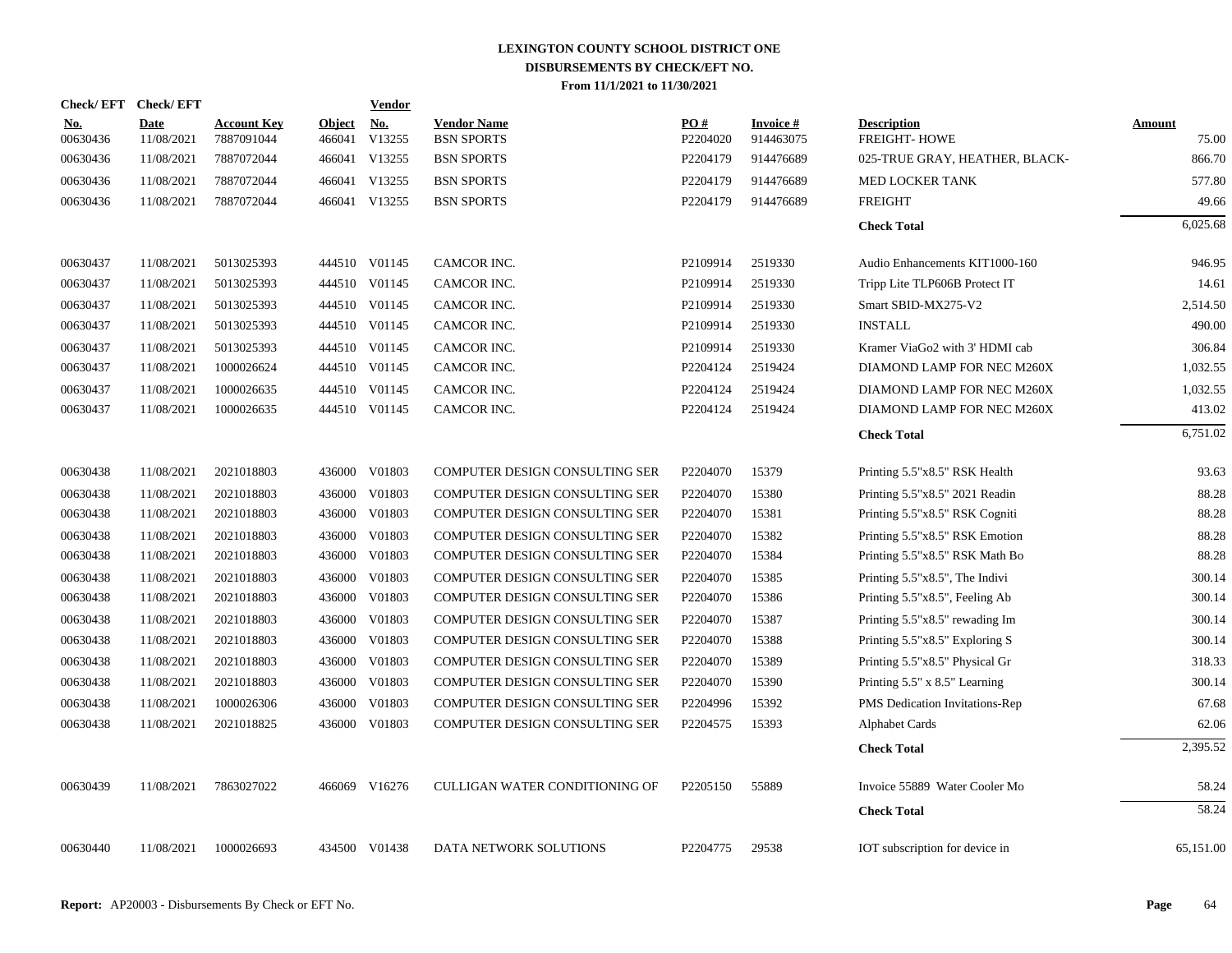| Check/EFT Check/EFT |             |                    |               | <b>Vendor</b>               |                                      |          |                  |                                |               |
|---------------------|-------------|--------------------|---------------|-----------------------------|--------------------------------------|----------|------------------|--------------------------------|---------------|
| No.                 | <b>Date</b> | <b>Account Key</b> | <b>Object</b> | $\underline{\mathrm{No}}$ . | <b>Vendor Name</b>                   | PO#      | <b>Invoice#</b>  | <b>Description</b>             | <b>Amount</b> |
|                     |             |                    |               |                             |                                      |          |                  | <b>Check Total</b>             | 65,151.00     |
| 00630441            | 11/08/2021  | 1000022211         |               | 441000 V00645               | DEMCO INC                            | P2203932 | 7020633          | 2022 Librarian's Desk Calendar | 36.36         |
| 00630441            | 11/08/2021  | 1000022211         |               | 441000 V00645               | DEMCO INC                            | P2203932 | 7020633          | Color Ult Aggr Label Protector | 22.25         |
| 00630441            | 11/08/2021  | 1000022211         | 441000        | V00645                      | DEMCO INC                            | P2203932 | 7020633          | Magnetic Clip Black            | 91.42         |
| 00630441            | 11/08/2021  | 1000022211         | 441000        | V00645                      | DEMCO INC                            | P2203932 | 7020633          | Sign Frame, 7" X 11" Black     | 53.22         |
| 00630441            | 11/08/2021  | 1000022211         | 441000        | V00645                      | DEMCO INC                            | P2203932 | 7020633          | Color Craze Winter Bookmarks,  | 30.46         |
| 00630441            | 11/08/2021  | 1000022211         | 441000        | V00645                      | DEMCO INC                            | P2203932 | 7020633          | Makeables Insect Bookmarks, 50 | 10.69         |
| 00630441            | 11/08/2021  | 1000022211         | 441000        | V00645                      | DEMCO INC                            | P2203932 | 7020633          | Makeables Dinosaur Pencil Topp | 10.69         |
| 00630441            | 11/08/2021  | 1000022211         | 441000        | V00645                      | DEMCO INC                            | P2203932 | 7020633          | Healthy Habits Bingo, 25 cards | 11.76         |
| 00630441            | 11/08/2021  | 1000022211         |               | 441000 V00645               | DEMCO INC                            | P2203932 | 7020633          | Large all purpose easel, 6" X  | 63.99         |
| 00630441            | 11/08/2021  | 1000022211         | 441000        | V00645                      | DEMCO INC                            | P2203932 | 7020633          | Multi Purpose Folding Easel    | 81.66         |
| 00630441            | 11/08/2021  | 1000022211         |               | 441000 V00645               | DEMCO INC                            | P2203932 | 7020633          | Shipping/Processing            | 41.25         |
|                     |             |                    |               |                             |                                      |          |                  | <b>Check Total</b>             | 453.75        |
| 00630442            | 11/08/2021  | 1000021311         |               | 439500 V12548               | <b>FIRST PRIORITY INC</b>            | P2205145 | LHS-10292021     | <b>Football Game Standby</b>   | 450.00        |
|                     |             |                    |               |                             |                                      |          |                  | <b>Check Total</b>             | 450.00        |
|                     |             |                    |               |                             |                                      |          |                  |                                |               |
| 00630443            | 11/08/2021  | 1000025429         |               | 441020 V15598               | GREENVILLE OFFICE SUPPLY CO IN       | P2204229 | 918209-0         | CAROLINA MOP 1064 16 OZ RAYON  | 144.84        |
|                     |             |                    |               |                             |                                      |          |                  | <b>Check Total</b>             | 144.84        |
| 00630444            | 11/08/2021  | 7802080026         |               | 466069 V02249               | HUDSON'S SMOKEHOUSE OF LEXINGT       | P2205106 | 3947             | plates                         | 684.80        |
| 00630444            | 11/08/2021  | 7802080026         |               | 466069 V02249               | HUDSON'S SMOKEHOUSE OF LEXINGT       | P2205106 | 3947             | Delivery fee                   | 37.45         |
|                     |             |                    |               |                             |                                      |          |                  | <b>Check Total</b>             | 722.25        |
| 00630445            | 11/08/2021  | 1000011411         |               | 441000 V12602               | LONE STAR PERCUSSION                 | P2203708 | <b>INV-70937</b> | Gibralter Short Cymbal Felt Bu | 54.96         |
|                     |             |                    |               |                             |                                      |          |                  |                                | 54.96         |
|                     |             |                    |               |                             |                                      |          |                  | <b>Check Total</b>             |               |
| 00630446            | 11/08/2021  | 2042212703         |               | 439500 V16840               | <b>MAXIM HEALTHCARE SERVICES INC</b> | P2202525 | E4084800143      | VIRTUAL SCHOOL TEACHER - A. KR | 2,040.00      |
|                     |             |                    |               |                             |                                      |          |                  | <b>Check Total</b>             | 2,040.00      |
| 00630447            | 11/08/2021  | 7802079013         | 466099        | V02562                      | MCCARTHY, PATRICK                    | P2205157 | 9024             | Wrestling Booking Fee -- Varsi | 50.00         |
| 00630447            | 11/08/2021  | 7802079013         | 466099        | V02562                      | MCCARTHY, PATRICK                    | P2205157 | 9024             | Wrestling Booking Fee -- Sub V | 50.00         |
| 00630447            | 11/08/2021  | 7802079015         | 466064        | V02562                      | MCCARTHY, PATRICK                    | P2205141 | 9030             | Pelion HS 2021-22 Wrestling Bo | 100.00        |
|                     |             |                    |               |                             |                                      |          |                  | <b>Check Total</b>             | 200.00        |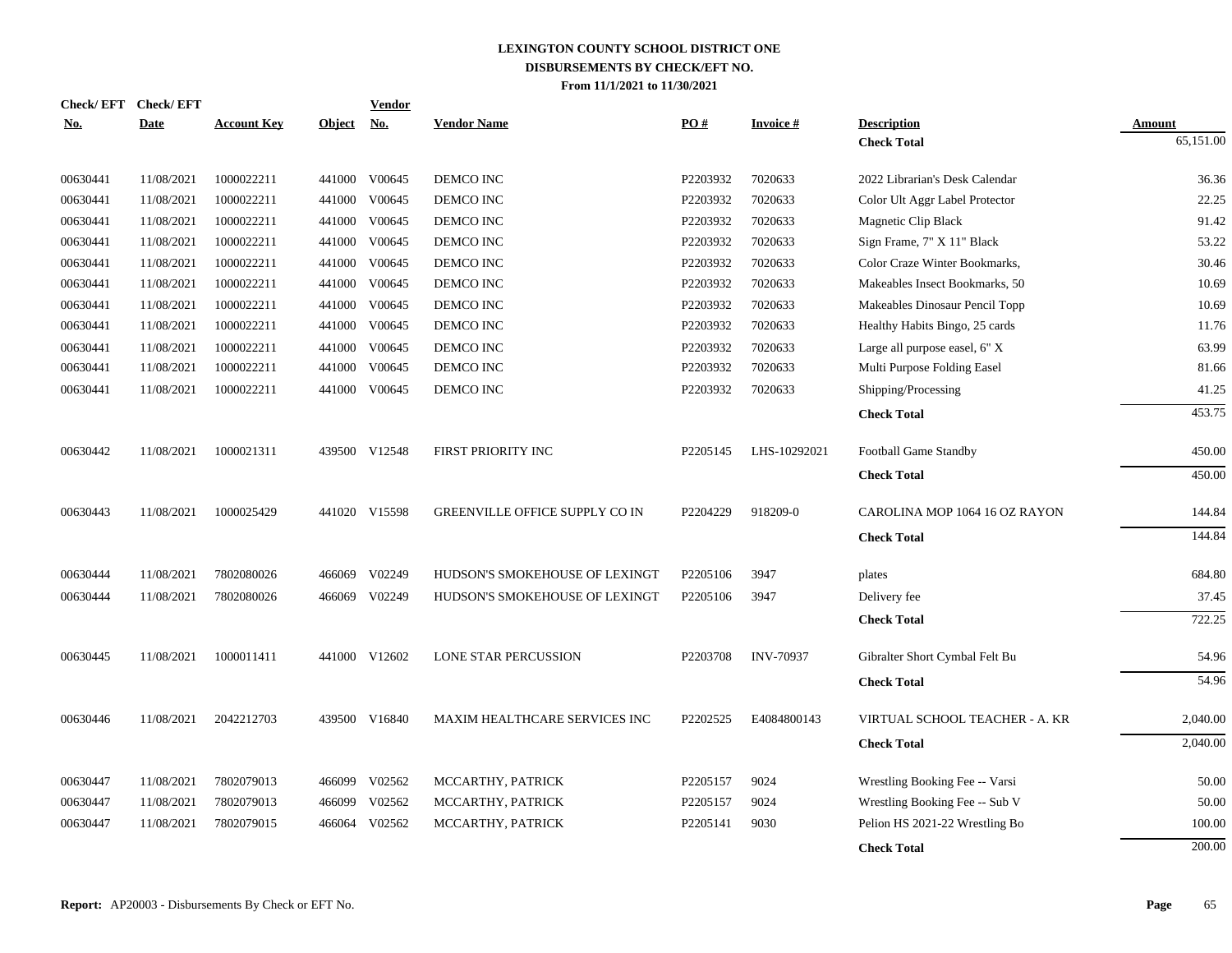|                        | Check/EFT Check/EFT       |                                  |                         | Vendor               |                                       |                 |                  |                                                      |                  |
|------------------------|---------------------------|----------------------------------|-------------------------|----------------------|---------------------------------------|-----------------|------------------|------------------------------------------------------|------------------|
| <b>No.</b><br>00630448 | <b>Date</b><br>11/08/2021 | <b>Account Key</b><br>1000014113 | <b>Object</b><br>441000 | <b>No.</b><br>V00719 | <b>Vendor Name</b><br>MUSICIAN SUPPLY | PO#<br>P2204936 | Invoice #<br>736 | <b>Description</b><br>Ibanez Asent Acoustic/Electric | Amount<br>401.24 |
| 00630448               | 11/08/2021                | 1000014113                       | 441000                  | V00719               | MUSICIAN SUPPLY                       | P2204936        | 736              | Orion OHC-D1BK Black Dreadnoug                       | 285.66           |
| 00630448               | 11/08/2021                | 1000014113                       | 441000                  | V00719               | MUSICIAN SUPPLY                       | P2204936        | 736              | Violin Fingering Tape Jumbo Ro                       | 11.72            |
| 00630448               | 11/08/2021                | 1000014113                       | 441000                  | V00719               | MUSICIAN SUPPLY                       | P2204936        | 736              | Violin Fingering Tape Jumbo Ro                       | 11.72            |
| 00630448               | 11/08/2021                | 1000014113                       | 441000                  | V00719               | MUSICIAN SUPPLY                       | P2204936        | 736              | Violin Fingering Tape Jumbo Ro                       | 11.72            |
| 00630448               | 11/08/2021                | 1000014113                       | 441000                  | V00719               | MUSICIAN SUPPLY                       | P2204936        | 736              | Ibanez PC15NT Acoustic Guitar                        | 176.55           |
| 00630448               | 11/08/2021                | 1000014113                       | 441000                  | V00719               | MUSICIAN SUPPLY                       | P2204936        | 736              | Ibanez PC15ECENT Performance G                       | 230.05           |
|                        |                           |                                  |                         |                      |                                       |                 |                  | <b>Check Total</b>                                   | 1,128.66         |
| 00630449               | 11/08/2021                | 1000014120                       |                         | 432300 V11561        | PALMETTO STRINGS                      | P2204950        | 21-110101        | Repairs to Cello, Bridge, miss                       | 300.00           |
|                        |                           |                                  |                         |                      |                                       |                 |                  | <b>Check Total</b>                                   | 300.00           |
| 00630450               | 11/08/2021                | 1000011323                       | 443000                  | V15036               | PIONEER VALLEY BOOKS                  | P2203973        | I219116          | literacy footprints first                            | 3,611.25         |
| 00630450               | 11/08/2021                | 1000011323                       | 443000                  | V15036               | PIONEER VALLEY BOOKS                  | P2203973        | I219116          | literacy footprints                                  | 2,455.65         |
| 00630450               | 11/08/2021                | 1000011323                       | 443000                  | V15036               | PIONEER VALLEY BOOKS                  | P2203973        | I219116          | literacy footprints fourth                           | 1.950.08         |
| 00630450               | 11/08/2021                | 1000011323                       | 443000                  | V15036               | PIONEER VALLEY BOOKS                  | P2203973        | I219116          | Single Student:Classroom                             | 278.20           |
| 00630450               | 11/08/2021                | 1000011323                       | 443000                  | V15036               | PIONEER VALLEY BOOKS                  | P2203973        | I219116          | Single Student: Classroom                            | 347.75           |
| 00630450               | 11/08/2021                | 1000011323                       | 443000                  | V15036               | PIONEER VALLEY BOOKS                  | P2203973        | I219116          | Single Student: Classroom                            | 278.20           |
| 00630450               | 11/08/2021                | 1000011323                       | 443000                  | V15036               | PIONEER VALLEY BOOKS                  | P2203973        | I219116          | Single Student: Classroom                            | 278.20           |
| 00630450               | 11/08/2021                | 1000011323                       | 443000                  | V15036               | PIONEER VALLEY BOOKS                  | P2203973        | I219116          | Single Student: Classroom                            | 347.75           |
| 00630450               | 11/08/2021                | 1000011323                       | 443000                  | V15036               | PIONEER VALLEY BOOKS                  | P2203973        | I219116          | Single Student: Classroom                            | 486.85           |
| 00630450               | 11/08/2021                | 1000011323                       | 443000                  | V15036               | PIONEER VALLEY BOOKS                  | P2203973        | I219116          | Single Student: Classroom                            | 347.75           |
| 00630450               | 11/08/2021                | 1000011323                       | 443000                  | V15036               | PIONEER VALLEY BOOKS                  | P2203973        | I219116          | Single Student: Classroom                            | 278.20           |
| 00630450               | 11/08/2021                | 1000011323                       | 443000                  | V15036               | PIONEER VALLEY BOOKS                  | P2203973        | I219116          | Single Student: Classroom                            | 139.10           |
| 00630450               | 11/08/2021                | 1000011323                       | 443000                  | V15036               | PIONEER VALLEY BOOKS                  | P2203973        | I219116          | Single Student: Classroom                            | 139.10           |
| 00630450               | 11/08/2021                | 1000011323                       |                         | 443000 V15036        | PIONEER VALLEY BOOKS                  | P2203973        | I219116          | Single Student: Classroom                            | 139.10           |
| 00630450               | 11/08/2021                | 1000011323                       |                         | 443000 V15036        | PIONEER VALLEY BOOKS                  | P2203973        | I219116          | Single Student: Classroom                            | 139.10           |
| 00630450               | 11/08/2021                | 1000011323                       |                         | 443000 V15036        | PIONEER VALLEY BOOKS                  | P2203973        | I219116          | Single Student: Classroom                            | 139.10           |
| 00630450               | 11/08/2021                | 1000011323                       |                         | 443000 V15036        | PIONEER VALLEY BOOKS                  | P2203973        | I219116          | <b>Magnetic Letters</b>                              | 222.56           |
| 00630450               | 11/08/2021                | 1000011323                       |                         | 443000 V15036        | PIONEER VALLEY BOOKS                  | P2203973        | I219116          | <b>Magnetic Letters</b>                              | 102.72           |
|                        |                           |                                  |                         |                      |                                       |                 |                  | <b>Check Total</b>                                   | 11,680.66        |
| 00630451               | 11/08/2021                | 2250012903                       |                         | 441012 V01844        | <b>SCHOLASTIC INC</b>                 | P2203902        | 32965316         | The Next Step Forward in Word                        | 291.93           |
| 00630451               | 11/08/2021                | 2250012903                       |                         | 441012 V01844        | SCHOLASTIC INC                        | P2203902        | 32965316         | The Next Step Forward in Readi                       | 262.08           |
| 00630451               | 11/08/2021                | 2250012903                       |                         | 441012 V01844        | <b>SCHOLASTIC INC</b>                 | P2203902        | 32965316         | <b>Shipping</b>                                      | 49.85            |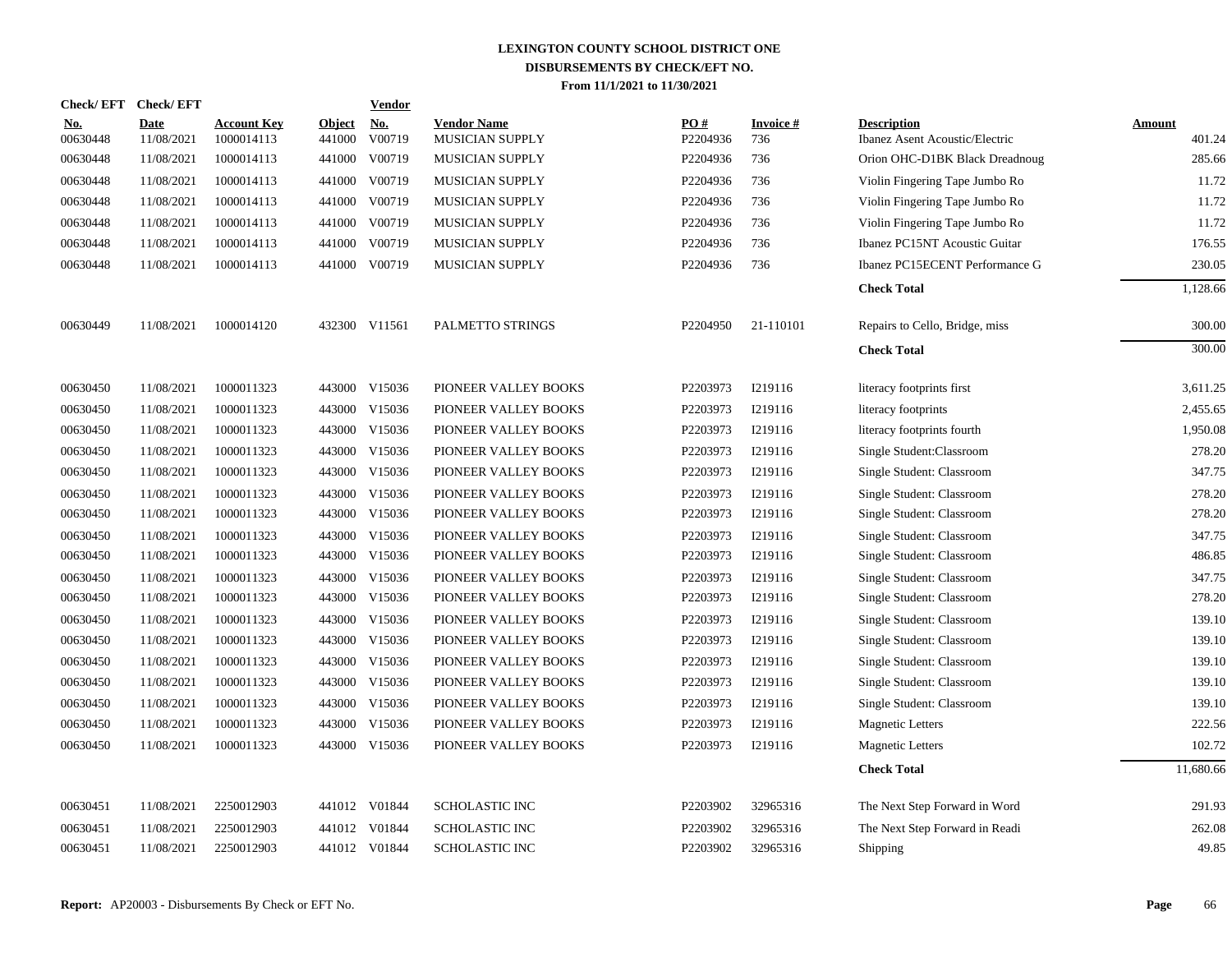|            | Check/EFT Check/EFT |                    |               | <b>Vendor</b> |                                |                   |                 |                                          |                  |
|------------|---------------------|--------------------|---------------|---------------|--------------------------------|-------------------|-----------------|------------------------------------------|------------------|
| <u>No.</u> | Date                | <b>Account Key</b> | <b>Object</b> | <u>No.</u>    | <b>Vendor Name</b>             | $\underline{PO#}$ | <b>Invoice#</b> | <b>Description</b><br><b>Check Total</b> | Amount<br>603.86 |
|            |                     |                    |               |               |                                |                   |                 |                                          |                  |
| 00630452   | 11/08/2021          | 1000025419         |               | 441020 V13230 | SMITH AND JONES JANITORIAL SUP | P2204897          | 213777          | LIQUID DEODORIZER                        | 103.23           |
| 00630452   | 11/08/2021          | 1000025419         |               | 441020 V13230 | SMITH AND JONES JANITORIAL SUP | P2204897          | 213777          | <b>LEMON DISINFECTANT</b>                | 98.42            |
| 00630452   | 11/08/2021          | 1000025419         |               | 441020 V13230 | SMITH AND JONES JANITORIAL SUP | P2204897          | 213777          | BACIL ENZYME ODOR DIGESTER               | 119.43           |
| 00630452   | 11/08/2021          | 1000025441         |               | 441020 V13230 | SMITH AND JONES JANITORIAL SUP | P2204599          | 213778          | LIQUID DEODORIZER                        | 68.83            |
| 00630452   | 11/08/2021          | 1000025441         |               | 441020 V13230 | SMITH AND JONES JANITORIAL SUP | P2204599          | 213778          | WHITE PEARL HAND SOAP                    | 97.58            |
| 00630452   | 11/08/2021          | 1000025441         |               | 441020 V13230 | SMITH AND JONES JANITORIAL SUP | P2204599          | 213778          | ANTIBACTERIAL BAG SOAP                   | 186.39           |
| 00630452   | 11/08/2021          | 1000025441         |               | 441020 V13230 | SMITH AND JONES JANITORIAL SUP | P2204599          | 213778          | SOAP DISPENSERS(800ML)                   | 104.71           |
| 00630452   | 11/08/2021          | 1000025423         |               | 441020 V13230 | SMITH AND JONES JANITORIAL SUP | P2204086          | 213779          | 6485 ASAULT LIQUID FIRE ANT KI           | 59.71            |
|            |                     |                    |               |               |                                |                   |                 | <b>Check Total</b>                       | 838.30           |
| 00630453   | 11/08/2021          | 2250012903         |               | 441012 V01566 | <b>SOLUTION TREE</b>           | P2204978          | S250371         | <b>Taking Action</b>                     | 403.98           |
| 00630453   | 11/08/2021          | 2250012903         |               | 441012 V01566 | <b>SOLUTION TREE</b>           | P2204978          | S250371         | <b>Behavior Solutions</b>                | 42.75            |
| 00630453   | 11/08/2021          | 2250012903         |               | 441012 V01566 | <b>SOLUTION TREE</b>           | P2204978          | S250371         | Shipping                                 | 25.68            |
|            |                     |                    |               |               |                                |                   |                 | <b>Check Total</b>                       | 472.41           |
| 00630454   | 11/08/2021          | 7732019044         |               | 466041 V01073 | STEVE WEISS MUSIC INC          | P2204396          | INV1090508.3    | Steve Weiss Liberty One Trap t           | 99.95            |
|            |                     |                    |               |               |                                |                   |                 | <b>Check Total</b>                       | 99.95            |
| 00630455   | 11/08/2021          | 1000011411         |               | 441000 V01972 | SWEETWATER MUSIC EDUCATION TEC | P2203588          | 29105629        | Countryman H6 Omni HS Mic, Shu           | 450.47           |
| 00630455   | 11/08/2021          | 1000011411         |               | 441000 V01972 | SWEETWATER MUSIC EDUCATION TEC | P2203588          | 29105629        | Countryman H6 Windscreen, Tan            | 8.55             |
|            |                     |                    |               |               |                                |                   |                 | <b>Check Total</b>                       | 459.02           |
|            |                     |                    |               |               |                                |                   |                 |                                          |                  |
| 00630456   | 11/08/2021          | 3260011303         |               | 441000 V14086 | WARDS NATURAL SCIENCE EST LLC  | P2203367          | 8806157477      | Chemplates, 10/pkg                       | 118.38           |
| 00630456   | 11/08/2021          | 3260011303         |               | 441000 V14086 | WARDS NATURAL SCIENCE EST LLC  | P2203367          | 8806157477      | Slide, Human cheek cells                 | 60.57            |
| 00630456   | 11/08/2021          | 3260011303         |               | 441000 V14086 | WARDS NATURAL SCIENCE EST LLC  | P2203367          | 8806157477      | Slide, Bacteria forms, separat           | 71.21            |
| 00630456   | 11/08/2021          | 3260011303         |               | 441000 V14086 | WARDS NATURAL SCIENCE EST LLC  | P2203367          | 8806157477      | Slide, euglena                           | 42.16            |
| 00630456   | 11/08/2021          | 3260011303         |               | 441000 V14086 | WARDS NATURAL SCIENCE EST LLC  | P2203367          | 8806157477      | Slide, paramecium                        | 40.52            |
| 00630456   | 11/08/2021          | 3260011303         |               | 441000 V14086 | WARDS NATURAL SCIENCE EST LLC  | P2203367          | 8806157477      | Slide, Human blood, smear                | 53.20            |
| 00630456   | 11/08/2021          | 3260011303         |               | 441000 V14086 | WARDS NATURAL SCIENCE EST LLC  | P2203367          | 8806157477      | Slide, cork section                      | 51.56            |
| 00630456   | 11/08/2021          | 3260011303         |               | 441000 V14086 | WARDS NATURAL SCIENCE EST LLC  | P2203367          | 8806157477      | Slide, amoeba proteus                    | 58.11            |
| 00630456   | 11/08/2021          | 3260011303         |               | 441000 V14086 | WARDS NATURAL SCIENCE EST LLC  | P2203367          | 8806157477      | Sand, coarse, 2 lb.                      | 49.80            |
|            |                     |                    |               |               |                                |                   |                 | <b>Check Total</b>                       | 545.51           |
| 00630457   | 11/08/2021          | 1000011415         |               | 433200 V11114 | AMERICAN ASSOCITION OF TEACHER | P2205149          | P2205149.PHS    | Membership for Papa Fall                 | 55.00            |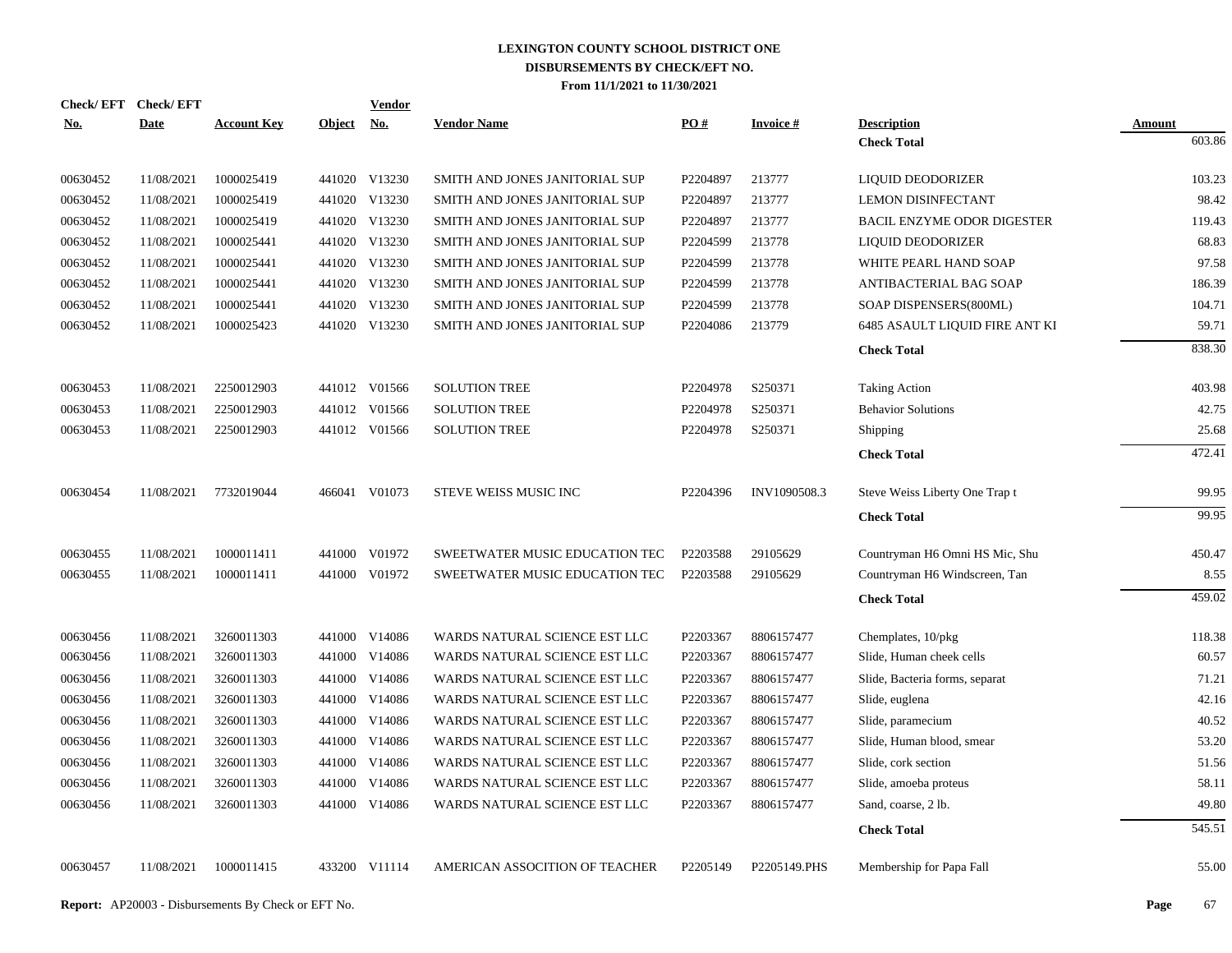| Check/EFT Check/EFT    |                           |                                                            |                         | <b>Vendor</b>                       |                                                      |                 |                                 |                                              |                       |
|------------------------|---------------------------|------------------------------------------------------------|-------------------------|-------------------------------------|------------------------------------------------------|-----------------|---------------------------------|----------------------------------------------|-----------------------|
| <b>No.</b><br>00630457 | <b>Date</b><br>11/08/2021 | <b>Account Key</b><br>1000011415                           | <b>Object</b><br>433200 | $\underline{\mathrm{No}}$<br>V11114 | <b>Vendor Name</b><br>AMERICAN ASSOCITION OF TEACHER | PO#<br>P2205149 | <b>Invoice#</b><br>P2205149.PHS | <b>Description</b><br><b>SC Chapter Dues</b> | <b>Amount</b><br>1.00 |
|                        |                           |                                                            |                         |                                     |                                                      |                 |                                 | <b>Check Total</b>                           | 56.00                 |
|                        |                           |                                                            |                         |                                     |                                                      |                 |                                 |                                              |                       |
| 00630458               | 11/08/2021                | 7738027011                                                 |                         | 466064 V00834                       | EDUCATIONAL THEATRE ASSOC                            | P2205144        | P2205144.LHS                    | Student Thespian Induction Fee               | 420.00                |
|                        |                           |                                                            |                         |                                     |                                                      |                 |                                 | <b>Check Total</b>                           | 420.00                |
| 00630459               | 11/08/2021                | 7914027044                                                 |                         | 466064 V14435                       | MY CAROLINA ALUMNI ASSOCIATION                       | P2201171        | 9824.DEP                        | Rental Space - RBHS Prom Depos               | 2,303.75              |
|                        |                           |                                                            |                         |                                     |                                                      |                 |                                 | <b>Check Total</b>                           | 2,303.75              |
| 00630460               | 11/08/2021                | 7802080013                                                 |                         | 466099 V16990                       | OCEANSIDE COLLEGIATE ACADEMY                         | P2205158        | P2205158.GHS                    | Volleyball 2nd Round Playoff S               | 426.20                |
|                        |                           |                                                            |                         |                                     |                                                      |                 |                                 | <b>Check Total</b>                           | 426.20                |
| 00630461               | 11/08/2021                | 1000011513                                                 |                         | 433200 V01165                       | <b>SC HEALTH SCIENCE EDUCATORS</b>                   | P2205154        | P2205154.GHS                    | 2021 SC Health Science Educato               | 250.00                |
|                        |                           |                                                            |                         |                                     |                                                      |                 |                                 | <b>Check Total</b>                           | 250.00                |
| 00630462               | 11/08/2021                | 7965027034                                                 |                         | 466041 V16987                       | <b>SOUL WERK LLC</b>                                 | P2205105        | P2205105.PHM                    | Custom music mix                             | 300.00                |
|                        |                           |                                                            |                         |                                     |                                                      |                 |                                 | <b>Check Total</b>                           | 300.00                |
| 00630463               | 11/09/2021                | 1000021307                                                 |                         | 439500 V16896                       | APPLEONE EMPLOYMENT SERVICES                         | P2203060        | 01-6097344                      | Temporary Staffing Services fo               | 12,261.60             |
| 00630463               | 11/09/2021                | 1000021307                                                 |                         | 439500 V16896                       | APPLEONE EMPLOYMENT SERVICES                         | P2203060        | 01-6097344                      | Add Over Time Hours/Rate                     | 0.98                  |
|                        |                           |                                                            |                         |                                     |                                                      |                 |                                 | <b>Check Total</b>                           | 12,262.58             |
| 00630464               | 11/09/2021                | 2042216103                                                 |                         | 433200 EXXXXX                       | Employee                                             |                 | 10.01.10.29.21                  | <b>ABT</b> Program                           | 38.92                 |
|                        |                           |                                                            |                         |                                     |                                                      |                 |                                 | <b>Check Total</b>                           | 38.92                 |
| 00630465               | 11/09/2021                | 2042216103                                                 |                         | 433200 EXXXXX                       | Employee                                             |                 | 10.01.10.29.21                  | 5K Transition                                | 59.92                 |
|                        |                           |                                                            |                         |                                     |                                                      |                 |                                 | <b>Check Total</b>                           | 59.92                 |
| 00630466               | 11/09/2021                | 7802072046                                                 |                         | 466034 V02883                       | <b>BOLAR, FRANKLIN MURRELL</b>                       |                 | FB.BMS.11.03.21                 | FB BMS vs BLMS                               | 55.00                 |
|                        |                           |                                                            |                         |                                     |                                                      |                 |                                 | <b>Check Total</b>                           | 55.00                 |
| 00630467               | 11/09/2021                | 7802088026                                                 |                         | 466034 V16913                       | <b>BOND, TERRY</b>                                   |                 | FB.WKM.11.03.21 FB WKM vs GMS   |                                              | 80.00                 |
|                        |                           |                                                            |                         |                                     |                                                      |                 |                                 | <b>Check Total</b>                           | 80.00                 |
| 00630468               | 11/09/2021                | 1000025423                                                 |                         | 432300 V00168                       | BONITZ FLOORING GROUP INC                            | P2201753        | <b>PROJINV-015457</b>           | Tarkett - Texture Colorknit 11               | 6,418.30              |
| 00630468               | 11/09/2021                | 1000025423                                                 |                         | 432300 V00168                       | BONITZ FLOORING GROUP INC                            | P2201753        | PROJINV-015457                  | Shaw Grounded-Iroko 38761                    | 731.22                |
| 00630468               | 11/09/2021                | 1000025423                                                 |                         | 432300 V00168                       | BONITZ FLOORING GROUP INC                            | P2201753        | <b>PROJINV-015457</b>           | 4 1/8" Tarkett Cove Base Toast               | 384.00                |
|                        |                           | <b>Report:</b> AP20003 - Disbursements By Check or EFT No. |                         |                                     |                                                      |                 |                                 |                                              | Page<br>68            |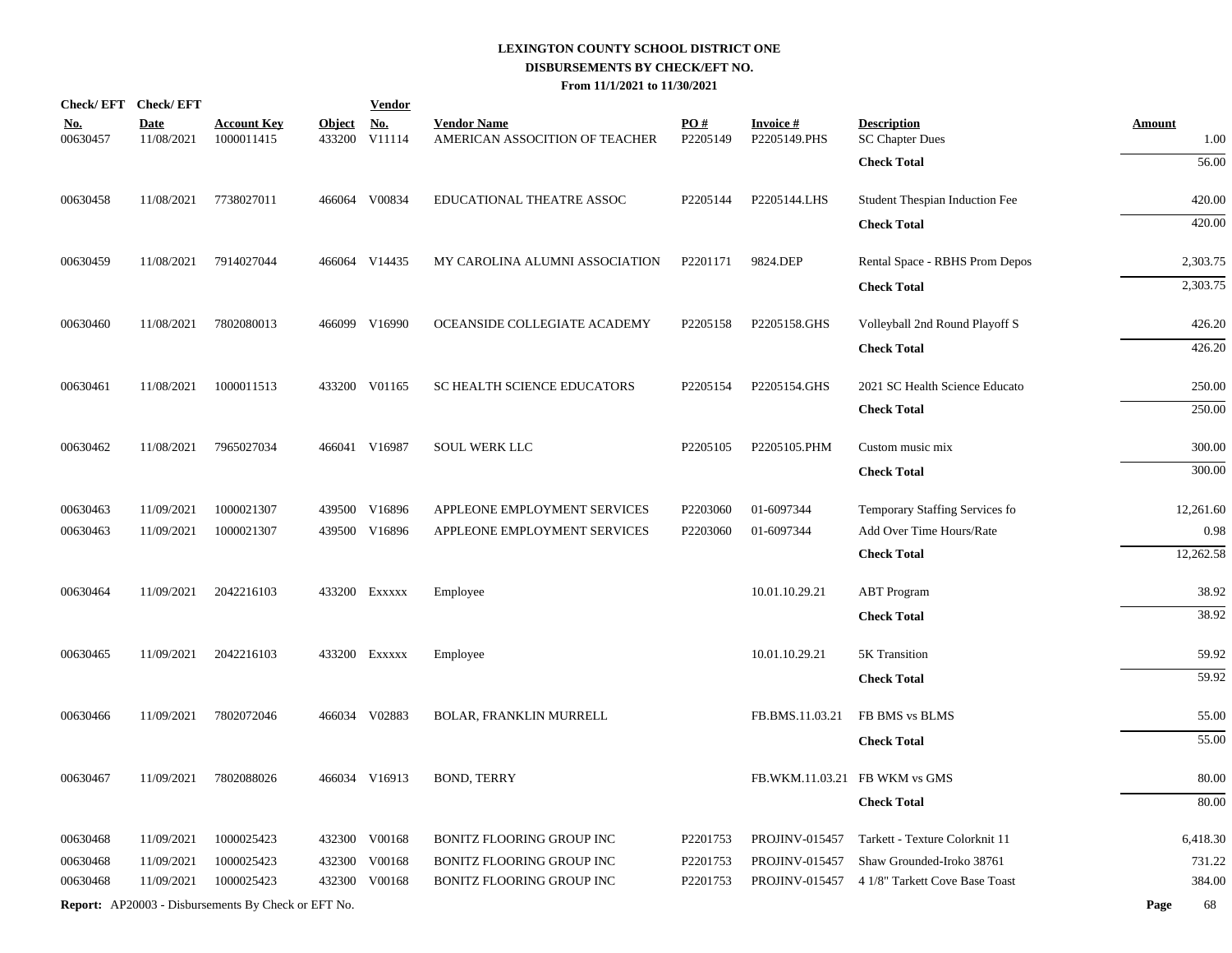| Check/EFT Check/EFT    |                           |                                  |                         | <b>Vendor</b>        |                                                 |                 |                                   |                                              |                         |
|------------------------|---------------------------|----------------------------------|-------------------------|----------------------|-------------------------------------------------|-----------------|-----------------------------------|----------------------------------------------|-------------------------|
| <u>No.</u><br>00630468 | <b>Date</b><br>11/09/2021 | <b>Account Key</b><br>1000025423 | <b>Object</b><br>432300 | <u>No.</u><br>V00168 | <b>Vendor Name</b><br>BONITZ FLOORING GROUP INC | PO#<br>P2201753 | <b>Invoice#</b><br>PROJINV-015457 | <b>Description</b><br>Nosings - Non-Contract | <b>Amount</b><br>918.00 |
| 00630468               | 11/09/2021                | 1000025423                       |                         | 432300 V00168        | BONITZ FLOORING GROUP INC                       | P2201753        | <b>PROJINV-015457</b>             | <b>Remove Existing Carpet</b>                | 504.40                  |
| 00630468               | 11/09/2021                | 1000025423                       |                         | 432300 V00168        | BONITZ FLOORING GROUP INC                       | P2201753        | <b>PROJINV-015457</b>             | Move Furiture                                | 494.78                  |
| 00630468               | 11/09/2021                | 1000025423                       |                         | 432300 V00168        | BONITZ FLOORING GROUP INC                       | P2201753        | PROJINV-015457                    | Transitions - Non - Contract                 | 30.00                   |
| 00630468               | 11/09/2021                | 1000025412                       |                         | 432300 V00168        | BONITZ FLOORING GROUP INC                       | P2200799        | <b>PROJINV-015459</b>             | LES Admin Area - Interface Car               | 2,024.17                |
| 00630468               | 11/09/2021                | 1000025412                       |                         | 432300 V00168        | BONITZ FLOORING GROUP INC                       | P2200799        | PROJINV-015459                    | Shipping                                     | 165.67                  |
| 00630468               | 11/09/2021                | 1000025412                       |                         | 432300 V00168        | BONITZ FLOORING GROUP INC                       | P2200799        | <b>PROJINV-015459</b>             | Adhesive                                     | 111.96                  |
| 00630468               | 11/09/2021                | 1000025412                       |                         | 432300 V00168        | BONITZ FLOORING GROUP INC                       | P2200799        | <b>PROJINV-015459</b>             | Labor                                        | 325.00                  |
|                        |                           |                                  |                         |                      |                                                 |                 |                                   | <b>Check Total</b>                           | 12,107.50               |
| 00630469               | 11/09/2021                | 3400013903                       |                         | 441000 V00884        | <b>BOOKSOURCE</b>                               | P2204983        | 956989                            | Have You Seen My Cat? by eric                | 143.76                  |
| 00630469               | 11/09/2021                | 3400013903                       |                         | 441000 V00884        | <b>BOOKSOURCE</b>                               | P2204983        | 956989                            | Mouse Count, by Ellen Stoll Wa               | 143.76                  |
| 00630469               | 11/09/2021                | 3400013903                       |                         | 441000 V00884        | <b>BOOKSOURCE</b>                               | P2204983        | 956989                            | The Enormous Potato, by Aubrey               | 143.76                  |
| 00630469               | 11/09/2021                | 3400013903                       |                         | 441000 V00884        | <b>BOOKSOURCE</b>                               | P2204983        | 956989                            | Just A Little Bit, by Ann Tomp               | 143.76                  |
| 00630469               | 11/09/2021                | 3400013903                       |                         | 441000 V00884        | <b>BOOKSOURCE</b>                               | P2204983        | 956989                            | Have You Seen My Monster?, by                | 305.76                  |
|                        |                           |                                  |                         |                      |                                                 |                 |                                   | <b>Check Total</b>                           | 880.80                  |
| 00630471               | 11/09/2021                | 6000025622                       |                         | 446030 V16416        | <b>BORDEN DAIRY</b>                             |                 | 463222611                         | 022-Oak Grove ES #02972                      | 280.53                  |
| 00630471               | 11/09/2021                | 6000025642                       |                         | 446030 V16416        | <b>BORDEN DAIRY</b>                             |                 | 463222612                         | 042-Meadow Glen ES #970605                   | 323.71                  |
| 00630471               | 11/09/2021                | 6000025639                       |                         | 446030 V16416        | <b>BORDEN DAIRY</b>                             |                 | 463416039                         | 039-Forts Pond ES #20961                     | 226.67                  |
| 00630471               | 11/09/2021                | 6000025616                       |                         | 446030 V16416        | <b>BORDEN DAIRY</b>                             |                 | 463416041                         | 016-Pelion ES #02977                         | 345.36                  |
| 00630471               | 11/09/2021                | 6000025630                       |                         | 446030 V16416        | <b>BORDEN DAIRY</b>                             |                 | 463416042                         | 030-Pelion MS #14943                         | 151.03                  |
| 00630471               | 11/09/2021                | 6000025615                       |                         | 446030 V16416        | <b>BORDEN DAIRY</b>                             |                 | 463416043                         | 015-Pelion HS #02982                         | 215.74                  |
| 00630471               | 11/09/2021                | 6000025623                       |                         | 446030 V16416        | <b>BORDEN DAIRY</b>                             |                 | 463416044                         | 023-Saxe Gotha ES #02999                     | 388.42                  |
| 00630471               | 11/09/2021                | 6000025626                       |                         | 446030 V16416        | <b>BORDEN DAIRY</b>                             |                 | 463416045                         | 026-White Knoll MS #03005                    | 259.17                  |
| 00630471               | 11/09/2021                | 6000025625                       |                         | 446030 V16416        | <b>BORDEN DAIRY</b>                             |                 | 463416046                         | 025-White Knoll ES #03001                    | 345.44                  |
| 00630471               | 11/09/2021                | 6000025624                       |                         | 446030 V16416        | <b>BORDEN DAIRY</b>                             |                 | 463416047                         | 024-Red Bank ES #02983                       | 215.82                  |
| 00630471               | 11/09/2021                | 6000025637                       |                         | 446030 V16416        | <b>BORDEN DAIRY</b>                             |                 | 463416048                         | 037-Carolina Springs MS #20542               | 215.78                  |
| 00630471               | 11/09/2021                | 6000025638                       |                         | 446030 V16416        | <b>BORDEN DAIRY</b>                             |                 | 463416049                         | 038-Carolina Springs ES #20541               | 345.28                  |
| 00630471               | 11/09/2021                | 6000025645                       |                         | 446030 V16416        | <b>BORDEN DAIRY</b>                             |                 | 463416051                         | 045-Deerfield ES #179155                     | 359.89                  |
| 00630471               | 11/09/2021                | 6000025647                       |                         | 446030 V16416        | <b>BORDEN DAIRY</b>                             |                 | 463416052                         | 047-Centerville ES #158535                   | 431.56                  |
| 00630471               | 11/09/2021                | 6000025614                       |                         | 446030 V16416        | <b>BORDEN DAIRY</b>                             |                 | 463416053                         | 014-Gilbert ES #16053                        | 372.73                  |
| 00630471               | 11/09/2021                | 6000025629                       |                         | 446030 V16416        | <b>BORDEN DAIRY</b>                             |                 | 463416054                         | 029-Gilbert MS #02954                        | 259.41                  |
| 00630471               | 11/09/2021                | 6000025613                       |                         | 446030 V16416        | <b>BORDEN DAIRY</b>                             |                 | 463416055                         | 013-Gilbert HS #02949                        | 194.17                  |
| 00630471               | 11/09/2021                | 6000025622                       |                         | 446030 V16416        | <b>BORDEN DAIRY</b>                             |                 | 463566841                         | 022-Oak Grove ES #02972                      | 151.07                  |
| 00630471               | 11/09/2021                | 6000025642                       |                         | 446030 V16416        | <b>BORDEN DAIRY</b>                             |                 | 463566842                         | 042-Meadow Glen ES #970605                   | 161.88                  |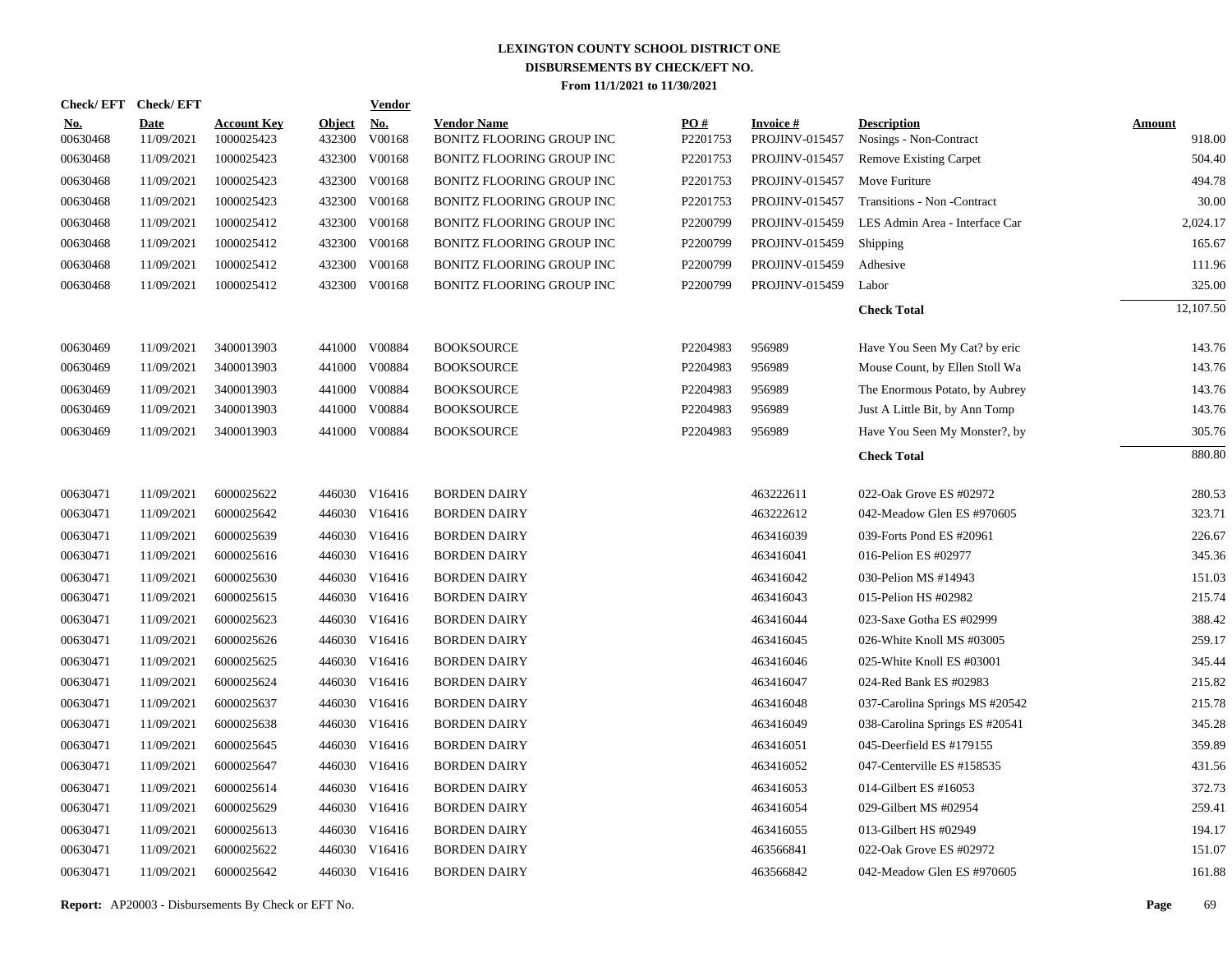|                        | Check/EFT Check/EFT       |                                  |                         | <b>Vendor</b>        |                                           |     |                              |                                                  |                         |
|------------------------|---------------------------|----------------------------------|-------------------------|----------------------|-------------------------------------------|-----|------------------------------|--------------------------------------------------|-------------------------|
| <u>No.</u><br>00630471 | <b>Date</b><br>11/09/2021 | <b>Account Key</b><br>6000025643 | <b>Object</b><br>446030 | <u>No.</u><br>V16416 | <b>Vendor Name</b><br><b>BORDEN DAIRY</b> | PO# | <b>Invoice#</b><br>463566843 | <b>Description</b><br>043-Meadow Glen MS #978160 | <b>Amount</b><br>280.49 |
| 00630471               | 11/09/2021                | 6000025644                       |                         | 446030 V16416        | <b>BORDEN DAIRY</b>                       |     | 463566844                    | 044-River Bluff HS #148842                       | 237.27                  |
| 00630471               | 11/09/2021                | 6000025620                       |                         | 446030 V16416        | <b>BORDEN DAIRY</b>                       |     | 463566845                    | 020-Lexington MS $#14941$                        | 86.32                   |
| 00630471               | 11/09/2021                | 6000025612                       |                         | 446030 V16416        | <b>BORDEN DAIRY</b>                       |     | 463566846                    | 012-Lexington ES #02956                          | 233.75                  |
| 00630471               | 11/09/2021                | 6000025640                       |                         | 446030 V16416        | <b>BORDEN DAIRY</b>                       |     | 463566848                    | 040-New Providence ES #20962                     | 410.10                  |
| 00630471               | 11/09/2021                | 6000025631                       |                         | 446030 V16416        | <b>BORDEN DAIRY</b>                       |     | 463566849                    | 031-Lake Murray ES #14944                        | 129.46                  |
| 00630471               | 11/09/2021                | 6000025628                       |                         | 446030 V16416        | <b>BORDEN DAIRY</b>                       |     | 463566850                    | 028-Midway ES #02968                             | 269.75                  |
| 00630471               | 11/09/2021                | 6000025646                       |                         | 446030 V16416        | <b>BORDEN DAIRY</b>                       |     | 463566851                    | 046-Beechwood MS #143304                         | 183.43                  |
| 00630471               | 11/09/2021                | 6000025641                       |                         | 446030 V16416        | <b>BORDEN DAIRY</b>                       |     | 463566852                    | 041-Rocky Creek ES #21656                        | 262.45                  |
| 00630471               | 11/09/2021                | 6000025611                       |                         | 446030 V16416        | <b>BORDEN DAIRY</b>                       |     | 463566853                    | 011-Lexington HS #02963                          | 366.84                  |
| 00630471               | 11/09/2021                | 6000025635                       |                         | 446030 V16416        | <b>BORDEN DAIRY</b>                       |     | 463566854                    | 035-Pleasant Hill ES #19754                      | 151.07                  |
| 00630471               | 11/09/2021                | 6000025634                       |                         | 446030 V16416        | <b>BORDEN DAIRY</b>                       |     | 463566855                    | 034-Pleasant Hill MS #19730                      | 173.17                  |
| 00630471               | 11/09/2021                | 6000025627                       |                         | 446030 V16416        | <b>BORDEN DAIRY</b>                       |     | 463566856                    | 027-White Knoll HS #14942                        | 302.06                  |
| 00630471               | 11/09/2021                | 6000025622                       |                         | 446030 V16416        | <b>BORDEN DAIRY</b>                       |     | 463718152                    | 022-Oak Grove ES #02972                          | 237.35                  |
| 00630471               | 11/09/2021                | 6000025642                       | 446030                  | V16416               | <b>BORDEN DAIRY</b>                       |     | 463718153                    | 042-Meadow Glen ES #970605                       | 280.53                  |
| 00630471               | 11/09/2021                | 6000025643                       | 446030                  | V16416               | <b>BORDEN DAIRY</b>                       |     | 463718154                    | 043-Meadow Glen MS #978160                       | 127.30                  |
| 00630471               | 11/09/2021                | 6000025625                       |                         | 446030 V16416        | <b>BORDEN DAIRY</b>                       |     | 463718155                    | 025-White Knoll ES #03001                        | 323.83                  |
| 00630471               | 11/09/2021                | 6000025624                       |                         | 446030 V16416        | <b>BORDEN DAIRY</b>                       |     | 463718156                    | 024-Red Bank ES #02983                           | 259.00                  |
| 00630471               | 11/09/2021                | 6000025623                       |                         | 446030 V16416        | <b>BORDEN DAIRY</b>                       |     | 463718157                    | 023-Saxe Gotha ES #02999                         | 323.75                  |
| 00630471               | 11/09/2021                | 6000025637                       |                         | 446030 V16416        | <b>BORDEN DAIRY</b>                       |     | 463718158                    | 037-Carolina Springs MS #20542                   | 141.65                  |
| 00630471               | 11/09/2021                | 6000025638                       |                         | 446030 V16416        | <b>BORDEN DAIRY</b>                       |     | 463718159                    | 038-Carolina Springs ES #20541                   | 345.28                  |
| 00630471               | 11/09/2021                | 6000025639                       |                         | 446030 V16416        | <b>BORDEN DAIRY</b>                       |     | 463718161                    | 039-Forts Pond ES #20961                         | 86.35                   |
| 00630471               | 11/09/2021                | 6000025616                       |                         | 446030 V16416        | <b>BORDEN DAIRY</b>                       |     | 463718162                    | 016-Pelion ES #02977                             | 215.86                  |
| 00630471               | 11/09/2021                | 6000025629                       |                         | 446030 V16416        | <b>BORDEN DAIRY</b>                       |     | 463718164                    | 029-Gilbert MS #02954                            | 86.35                   |
| 00630471               | 11/09/2021                | 6000025614                       |                         | 446030 V16416        | <b>BORDEN DAIRY</b>                       |     | 463718165                    | 014-Gilbert ES #16053                            | 345.24                  |
| 00630471               | 11/09/2021                | 6000025647                       |                         | 446030 V16416        | <b>BORDEN DAIRY</b>                       |     | 463718166                    | 047-Centerville ES #158535                       | 431.56                  |
| 00630471               | 11/09/2021                | 6000025641                       |                         | 446030 V16416        | <b>BORDEN DAIRY</b>                       |     | 463718167                    | 041-Rocky Creek ES #21656                        | 172.60                  |
| 00630471               | 11/09/2021                | 6000025635                       |                         | 446030 V16416        | <b>BORDEN DAIRY</b>                       |     | 463718168                    | 035-Pleasant Hill ES #19754                      | 280.53                  |
| 00630471               | 11/09/2021                | 6000025628                       |                         | 446030 V16416        | <b>BORDEN DAIRY</b>                       |     | 463718169                    | 028-Midway ES #02968                             | 287.68                  |
| 00630471               | 11/09/2021                | 6000025620                       |                         | 446030 V16416        | <b>BORDEN DAIRY</b>                       |     | 463718170                    | 020-Lexington MS #14941                          | 86.32                   |
| 00630471               | 11/09/2021                | 6000025612                       |                         | 446030 V16416        | <b>BORDEN DAIRY</b>                       |     | 463718171                    | 012-Lexington ES #02956                          | 237.39                  |
|                        |                           |                                  |                         |                      |                                           |     |                              | <b>Check Total</b>                               | 12,598.39               |
|                        |                           |                                  |                         |                      |                                           |     |                              |                                                  |                         |
| 00630472               | 11/09/2021                | 7887072044                       |                         | 466034 V11643        | BROOME III. WILLIAM SKIP CARR             |     |                              | VFBALL/WKNOLL VFBALL VS W KNOLL                  | 115.00                  |
|                        |                           |                                  |                         |                      |                                           |     |                              | <b>Check Total</b>                               | 115.00                  |
|                        |                           |                                  |                         |                      |                                           |     |                              |                                                  |                         |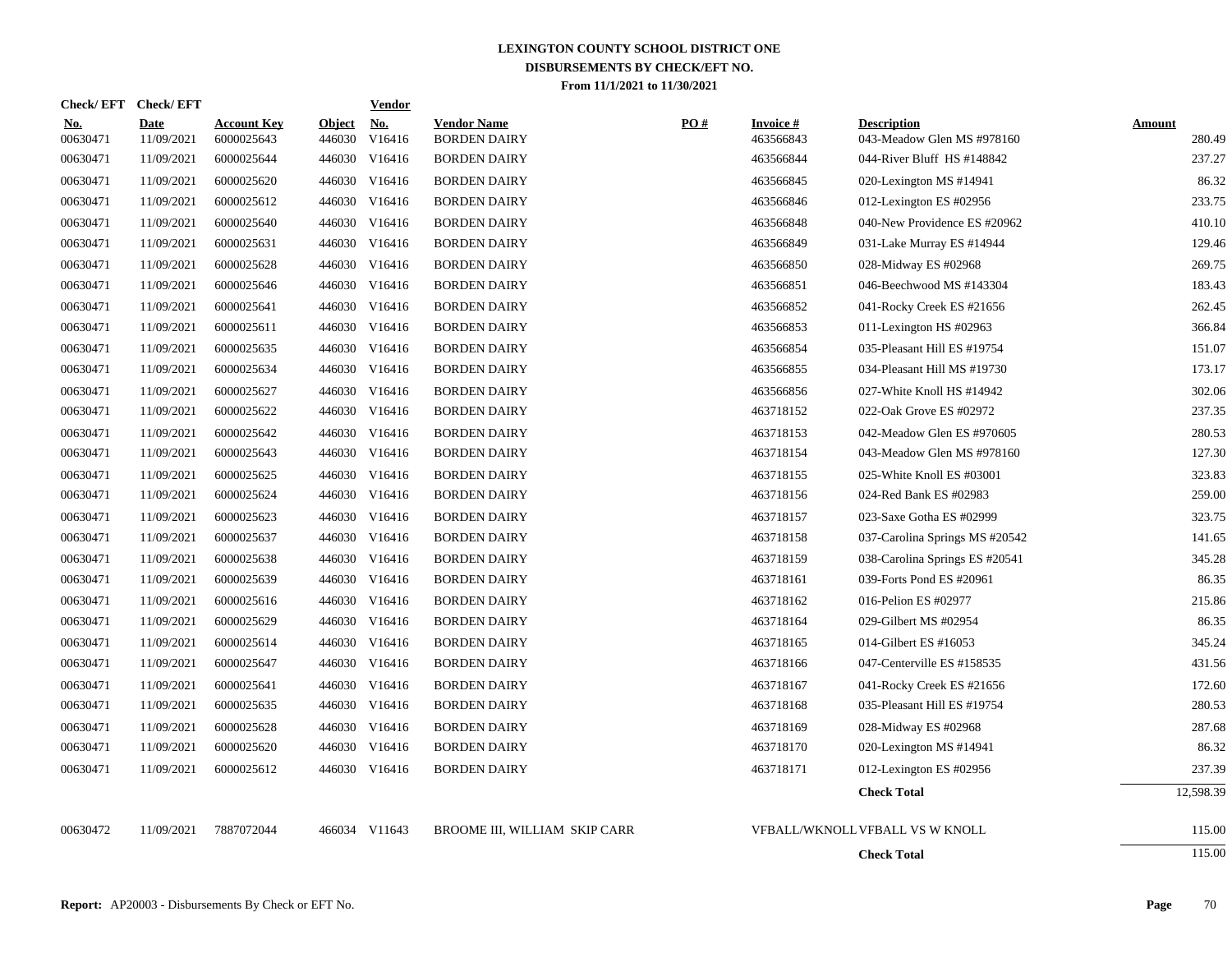| Check/EFT Check/EFT |                           |                                  |                         | <b>Vendor</b>        |                                              |          |                               |                                                       |                  |
|---------------------|---------------------------|----------------------------------|-------------------------|----------------------|----------------------------------------------|----------|-------------------------------|-------------------------------------------------------|------------------|
| $No.$<br>00630473   | <b>Date</b><br>11/09/2021 | <b>Account Key</b><br>7887072044 | <u>Object</u><br>466034 | <u>No.</u><br>V12663 | <b>Vendor Name</b><br><b>BURKHART, FRANK</b> | PO#      | <b>Invoice#</b>               | <b>Description</b><br>VFBALL/WKNOLL VFBALL VS W KNOLL | Amount<br>162.70 |
|                     |                           |                                  |                         |                      |                                              |          |                               | <b>Check Total</b>                                    | 162.70           |
| 00630474            | 11/09/2021                | 1000021107                       |                         | 433200 Exxxxx        | Employee                                     |          | 09.01.09.30.21                | Mtgs $w$ students $\&$ communities                    | 277.03           |
| 00630474            | 11/09/2021                | 1000021107                       |                         | 433200 Exxxxx        | Employee                                     |          | 10.01.10.29.21                | Mtgs with students/communities                        | 341.10           |
|                     |                           |                                  |                         |                      |                                              |          |                               | <b>Check Total</b>                                    | 618.13           |
| 00630475            | 11/09/2021                | 2042221503                       |                         | 433200 Exxxxx        | Employee                                     |          | 10.01.10.27.21                | Special services therapy                              | 46.48            |
|                     |                           |                                  |                         |                      |                                              |          |                               | <b>Check Total</b>                                    | 46.48            |
| 00630476            | 11/09/2021                | 1000022403                       |                         | 439500 V01474        | <b>CERTIFIED TRANSLATION SERVICES</b>        | P2201644 | LEX-21-0881                   | Spanish Interpreter for online                        | 162.50           |
| 00630476            | 11/09/2021                | 1000022403                       |                         | 439500 V01474        | <b>CERTIFIED TRANSLATION SERVICES</b>        | P2201644 | LEX-21-0881                   | Interpreter's Mileage                                 | 20.16            |
|                     |                           |                                  |                         |                      |                                              |          |                               | <b>Check Total</b>                                    | 182.66           |
| 00630477            | 11/09/2021                | 7802072011                       |                         | 466034 V16991        | COOK, ROBERT LEE                             |          | VFB.LHS.10.29.21 Official     |                                                       | 90.50            |
|                     |                           |                                  |                         |                      |                                              |          |                               | <b>Check Total</b>                                    | 90.50            |
| 00630478            | 11/09/2021                | 1000014503                       |                         | 433200 Exxxxx        | Employee                                     |          | 10.04.10.28.21                | Consultation at schools                               | 143.36           |
|                     |                           |                                  |                         |                      |                                              |          |                               | <b>Check Total</b>                                    | 143.36           |
| 00630479            | 11/09/2021                | 7802088026                       |                         | 466034 V10113        | DERRICK, ANDREW BUTCH                        |          | FB.WKM.11.03.21 FB WKM vs GMS |                                                       | 80.00            |
|                     |                           |                                  |                         |                      |                                              |          |                               | <b>Check Total</b>                                    | 80.00            |
| 00630480            | 11/09/2021                | 1000025411                       |                         | 432300 V14264        | EA SERVICES LLC                              | P2201257 | 7171                          | LHS-Lift Station Inspection                           | 500.00           |
| 00630480            | 11/09/2021                | 1000025413                       |                         | 432300 V14264        | <b>EA SERVICES LLC</b>                       | P2201257 | 7171                          | GHS-Lift Station Inspection                           | 160.00           |
| 00630480            | 11/09/2021                | 1000025413                       | 432300                  | V14264               | EA SERVICES LLC                              | P2201257 | 7171                          | GHS Football Stadium- Lift Sta                        | 60.00            |
| 00630480            | 11/09/2021                | 1000025414                       |                         | 432300 V14264        | EA SERVICES LLC                              | P2201257 | 7171                          | GES WWTP-Lift Station Inspecti                        | 2,300.00         |
| 00630480            | 11/09/2021                | 1000025414                       | 432300                  | V14264               | EA SERVICES LLC                              | P2201257 | 7171                          | GES WWTP-Wastewater Sampling                          | 130.00           |
| 00630480            | 11/09/2021                | 1000025427                       |                         | 432300 V14264        | EA SERVICES LLC                              | P2201257 | 7171                          | WKHS Classroom Addition-Lift S                        | 200.00           |
| 00630480            | 11/09/2021                | 1000025427                       | 432300                  | V14264               | EA SERVICES LLC                              | P2201257 | 7171                          | WKHS Performing Art Center-Lif                        | 200.00           |
| 00630480            | 11/09/2021                | 1000025430                       |                         | 432300 V14264        | EA SERVICES LLC                              | P2201257 | 7171                          | PMS-Lift Station Inspection                           | 160.00           |
| 00630480            | 11/09/2021                | 1000025434                       | 432300                  | V14264               | EA SERVICES LLC                              | P2201257 | 7171                          | PHMS-Lift Station Inspection                          | 200.00           |
| 00630480            | 11/09/2021                | 1000025438                       |                         | 432300 V14264        | EA SERVICES LLC                              | P2201257 | 7171                          | <b>CSES-Lift Station Inspection</b>                   | 400.00           |
| 00630480            | 11/09/2021                | 1000025440                       | 432300                  | V14264               | EA SERVICES LLC                              | P2201257 | 7171                          | NPES-Lift Station Inspection                          | 400.00           |
| 00630480            | 11/09/2021                | 1000025441                       | 432300                  | V14264               | <b>EA SERVICES LLC</b>                       | P2201257 | 7171                          | <b>RCES-Lift Station Inspection</b>                   | 200.00           |
| 00630480            | 11/09/2021                | 1000025444                       |                         | 432300 V14264        | <b>EA SERVICES LLC</b>                       | P2201257 | 7171                          | <b>RBHS-Lift Station Inspection</b>                   | 325.00           |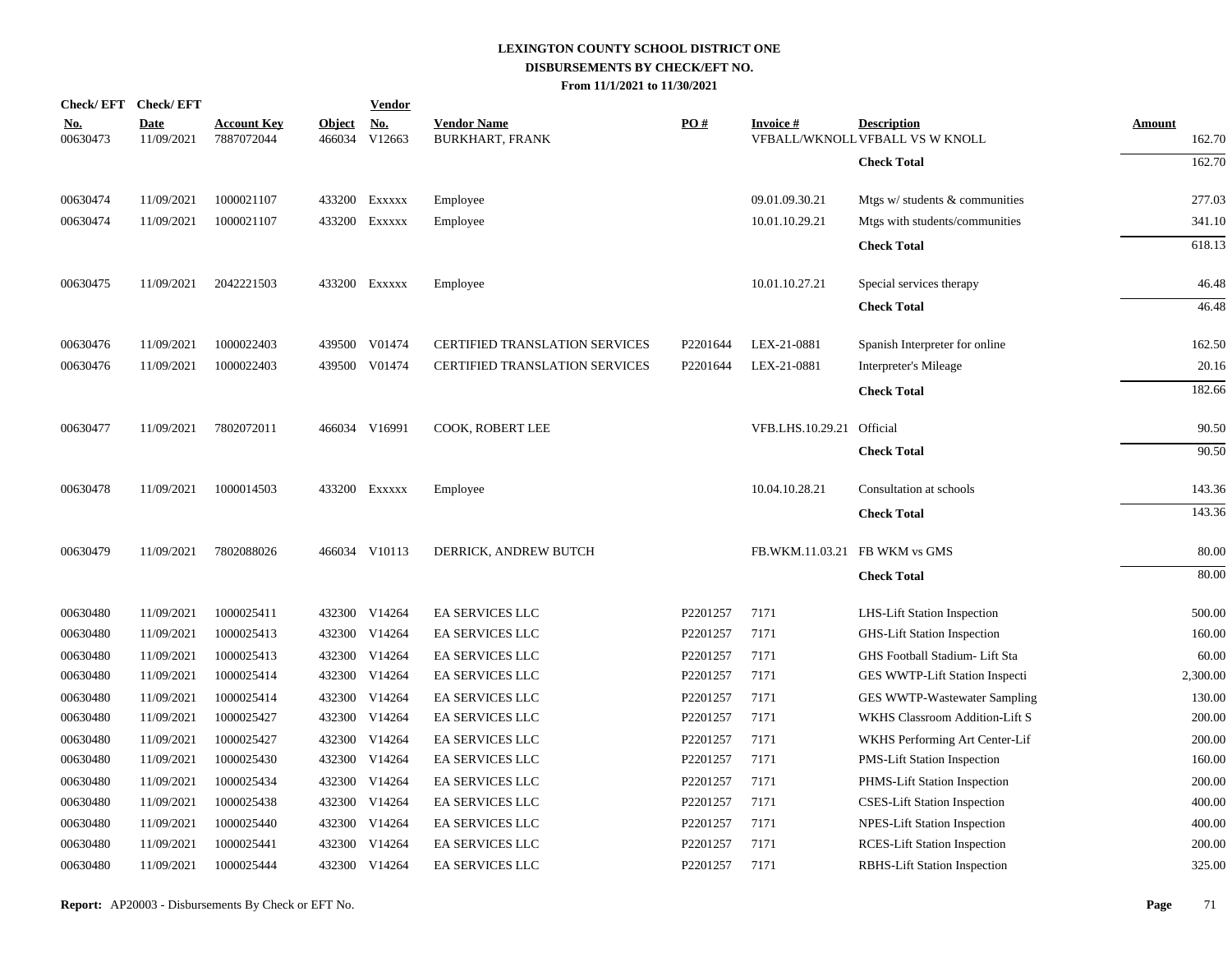| <b>Check/EFT</b>       | <b>Check/EFT</b>   |                                  |                         | <b>Vendor</b>                         |                                              |                 |                   |                                                   |                  |
|------------------------|--------------------|----------------------------------|-------------------------|---------------------------------------|----------------------------------------------|-----------------|-------------------|---------------------------------------------------|------------------|
| <u>No.</u><br>00630480 | Date<br>11/09/2021 | <b>Account Key</b><br>1000025445 | <b>Object</b><br>432300 | $\underline{\mathrm{No}}$ .<br>V14264 | <b>Vendor Name</b><br><b>EA SERVICES LLC</b> | PO#<br>P2201257 | Invoice #<br>7171 | <b>Description</b><br>DES-Lift Station Inspection | Amount<br>200.00 |
| 00630480               | 11/09/2021         | 1000025446                       |                         | 432300 V14264                         | <b>EA SERVICES LLC</b>                       | P2201257        | 7171              | <b>BMS-Lift Station Inspection</b>                | 200.00           |
| 00630480               | 11/09/2021         | 1000025452                       |                         | 432300 V14264                         | <b>EA SERVICES LLC</b>                       | P2201257        | 7171              | Old GES-Lift Station Inspectio                    | 160.00           |
|                        |                    |                                  |                         |                                       |                                              |                 |                   | <b>Check Total</b>                                | 5,795.00         |
| 00630481               | 11/09/2021         | 6000025622                       |                         | 446020 V11591                         | EARTHGRAINS BAKING COMPANIES I               |                 | 51472602790       | 022-Oak Grove ES #97577                           | 22.00            |
| 00630481               | 11/09/2021         | 6000025643                       |                         | 446020 V11591                         | <b>EARTHGRAINS BAKING COMPANIES I</b>        |                 | 51472602792       | 043-Meadow Glen MS #99836                         | 22.00            |
| 00630481               | 11/09/2021         | 6000025620                       |                         | 446020 V11591                         | EARTHGRAINS BAKING COMPANIES I               |                 | 51472602794       | 020-Lexington MS #97575                           | 55.75            |
| 00630481               | 11/09/2021         | 6000025628                       |                         | 446020 V11591                         | EARTHGRAINS BAKING COMPANIES I               |                 | 51472602799       | 028-Midway ES #97582                              | 47.25            |
| 00630481               | 11/09/2021         | 6000025640                       |                         | 446020 V11591                         | <b>EARTHGRAINS BAKING COMPANIES I</b>        |                 | 51472602801       | 040-New Providence ES #98574                      | 11.00            |
| 00630481               | 11/09/2021         | 6000025631                       |                         | 446020 V11591                         | <b>EARTHGRAINS BAKING COMPANIES I</b>        |                 | 51472602802       | 031-Lake Murray ES #97584                         | 75.25            |
| 00630481               | 11/09/2021         | 6000025611                       |                         | 446020 V11591                         | EARTHGRAINS BAKING COMPANIES I               |                 | 51472602804       | 011-Lexington HS #97570                           | 121.50           |
| 00630481               | 11/09/2021         | 6000025646                       |                         | 446020 V11591                         | EARTHGRAINS BAKING COMPANIES I               |                 | 51472602806       | 046-Beechwood MS # 000002182                      | 87.75            |
| 00630481               | 11/09/2021         | 6000025641                       |                         | 446020 V11591                         | EARTHGRAINS BAKING COMPANIES I               |                 | 51472602807       | 041-Rocky Creek ES #99361                         | 38.50            |
| 00630481               | 11/09/2021         | 6000025647                       |                         | 446020 V11591                         | EARTHGRAINS BAKING COMPANIES I               |                 | 51472602808       | 047-Centerville ES # 975700025                    | 33.00            |
| 00630481               | 11/09/2021         | 6000025614                       |                         | 446020 V11591                         | EARTHGRAINS BAKING COMPANIES I               |                 | 51472602810       | 014-Gilbert ES #97573                             | 69.25            |
| 00630481               | 11/09/2021         | 6000025635                       |                         | 446020 V11591                         | <b>EARTHGRAINS BAKING COMPANIES I</b>        |                 | 51472602813       | 035-Pleasant Hill ES #97898                       | 22.00            |
| 00630481               | 11/09/2021         | 6000025634                       |                         | 446020 V11591                         | EARTHGRAINS BAKING COMPANIES I               |                 | 51472602814       | 034-Pleasant Hill MS #97899                       | 101.75           |
| 00630481               | 11/09/2021         | 6000025645                       |                         | 446020 V11591                         | EARTHGRAINS BAKING COMPANIES I               |                 | 51472602815       | 045-Deerfield ES #975710258                       | 65.50            |
| 00630481               | 11/09/2021         | 6000025625                       |                         | 446020 V11591                         | EARTHGRAINS BAKING COMPANIES I               |                 | 51472602818       | 025-White Knoll ES #97580                         | 121.50           |
| 00630481               | 11/09/2021         | 6000025624                       |                         | 446020 V11591                         | <b>EARTHGRAINS BAKING COMPANIES I</b>        |                 | 51472602820       | 024-Red Bank ES #97579                            | 16.50            |
| 00630481               | 11/09/2021         | 6000025627                       |                         | 446020 V11591                         | EARTHGRAINS BAKING COMPANIES I               |                 | 51472602822       | 027-White Knoll HS #97576                         | 223.75           |
| 00630481               | 11/09/2021         | 6000025637                       |                         | 446020 V11591                         | EARTHGRAINS BAKING COMPANIES I               |                 | 51472602824       | 037-Carolina Springs MS #9827                     | 131.75           |
| 00630481               | 11/09/2021         | 6000025639                       |                         | 446020 V11591                         | EARTHGRAINS BAKING COMPANIES I               |                 | 51472602825       | 039-Forts Pond ES #98568                          | 11.00            |
| 00630481               | 11/09/2021         | 6000025630                       |                         | 446020 V11591                         | EARTHGRAINS BAKING COMPANIES I               |                 | 51472602826       | 030-Pelion MS #97541                              | 81.40            |
|                        |                    |                                  |                         |                                       |                                              |                 |                   | <b>Check Total</b>                                | 1,358.40         |
| 00630482               | 11/09/2021         | 7887072044                       |                         | 466034 V02688                         | <b>ECKERT, PETE</b>                          |                 |                   | VFBALL/WKNOLL VFBALL VS W KNOLL                   | 120.40           |
|                        |                    |                                  |                         |                                       |                                              |                 |                   | <b>Check Total</b>                                | 120.40           |
| 00630483               | 11/09/2021         | 7802070027                       |                         | 466034 V16951                         | <b>EPPS, ANTHONY</b>                         |                 |                   | BJFB.WK.10.7.202 B/JV Football vs Lexington       | 132.20           |
|                        |                    |                                  |                         |                                       |                                              |                 |                   | <b>Check Total</b>                                | 132.20           |
| 00630484               | 11/09/2021         | 1000025808                       |                         | 439500 V15853                         | <b>EXTRA DUTY SOLUTIONS</b>                  |                 | 790842            | <b>Extra Duty Officer</b>                         | 4,862.26         |
|                        |                    |                                  |                         |                                       |                                              |                 |                   | <b>Check Total</b>                                | 4,862.26         |
|                        |                    |                                  |                         |                                       |                                              |                 |                   |                                                   |                  |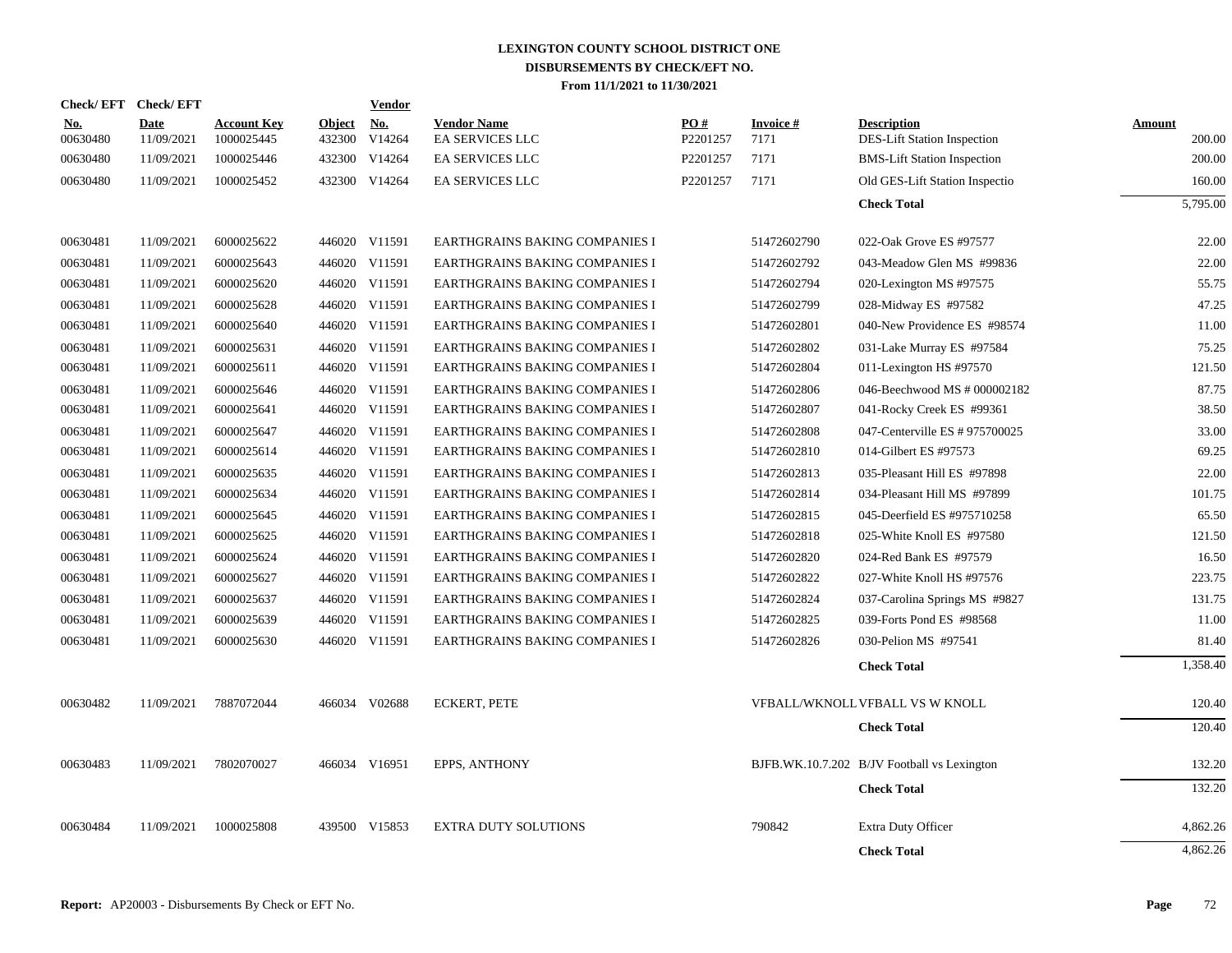|                        | Check/EFT Check/EFT       |                                  |                         | <b>Vendor</b>        |                                                    |                      |                           |                                      |                  |
|------------------------|---------------------------|----------------------------------|-------------------------|----------------------|----------------------------------------------------|----------------------|---------------------------|--------------------------------------|------------------|
| <u>No.</u><br>00630485 | <b>Date</b><br>11/09/2021 | <b>Account Key</b><br>1000022237 | <b>Object</b><br>443000 | <u>No.</u><br>V12185 | <b>Vendor Name</b><br>FOLLETT SCHOOL SOLUTIONS INC | PO#<br>P2202933      | <b>Invoice#</b><br>344583 | <b>Description</b><br><b>Books</b>   | Amount<br>416.49 |
|                        |                           |                                  |                         |                      |                                                    |                      |                           | <b>Check Total</b>                   | 416.49           |
| 00630486               | 11/09/2021                | 1000011427                       | 441000                  | V00549               | FORMS AND SUPPLY INC (FSI)                         | P2201602             | 5851184-4                 | Sharpie Super Permanent Marker       | 9.75             |
| 00630486               | 11/09/2021                | 1000011427                       | 441000                  | V00549               | FORMS AND SUPPLY INC (FSI)                         | P2204265             | 5926184-1                 | <b>Business Source Extreme Color</b> | 5.11             |
| 00630486               | 11/09/2021                | 1000011413                       | 441000                  | V00549               | FORMS AND SUPPLY INC (FSI)                         | P2204421             | 5929567-0                 | MasterVision Maya Dry Erase Bo       | 378.01           |
| 00630486               | 11/09/2021                | 1000011337                       | 441000                  | V00549               | FORMS AND SUPPLY INC (FSI)                         | P2204749             | 5938488-1                 | 20# Paper 81/2x11                    | 2,567.14         |
| 00630486               | 11/09/2021                | 7886027016                       |                         | 466041 V00549        | FORMS AND SUPPLY INC (FSI)                         | P2204872             | 5941516-0                 | Quality Park No 10 Regular Bus       | 13.55            |
| 00630486               | 11/09/2021                | 1000011316                       | 441000                  | V00549               | FORMS AND SUPPLY INC (FSI)                         | P2204872             | 5941516-0                 | Westcott Stainless Steel 8 Str       | 14.55            |
| 00630486               | 11/09/2021                | 1000011316                       | 441000                  | V00549               | FORMS AND SUPPLY INC (FSI)                         | P2204872             | 5941516-0                 | NuDell EZ Mount Plastic Wall F       | 228.23           |
| 00630486               | 11/09/2021                | 1000011427                       | 441000                  | V00549               | FORMS AND SUPPLY INC (FSI)                         | P2204873             | 5941517-0                 | Pentel EnerGel RTX Liquid Gel        | 11.43            |
| 00630486               | 11/09/2021                | 1000011427                       | 441000                  | V00549               | FORMS AND SUPPLY INC (FSI)                         | P2204873             | 5941517-0                 | TOPS Wide Rule 1 subject Spiral      | 3.74             |
| 00630486               | 11/09/2021                | 1000011427                       | 441000                  | V00549               | FORMS AND SUPPLY INC (FSI)                         | P2204873             | 5941517-0                 | Business Source Chisel Point S       | 18.72            |
| 00630486               | 11/09/2021                | 1000011427                       | 441000                  | V00549               | FORMS AND SUPPLY INC (FSI)                         | P2204873             | 5941517-0                 | Sharpie Penstyle Permanent Mar       | 12.18            |
| 00630486               | 11/09/2021                | 1000011427                       | 441000                  | V00549               | FORMS AND SUPPLY INC (FSI)                         | P2204873             | 5941517-0                 | Averyreg Glue Stick                  | 3.93             |
| 00630486               | 11/09/2021                | 1000011427                       | 441000                  | V00549               | FORMS AND SUPPLY INC (FSI)                         | P2204873             | 5941517-0                 | Pentel EnerGel RTX Liquid Gel        | 22.85            |
| 00630486               | 11/09/2021                | 1000011427                       | 441000                  | V00549               | FORMS AND SUPPLY INC (FSI)                         | P2204873             | 5941517-0                 | Smartchoice Letritrim Perforat       | 11.73            |
| 00630486               | 11/09/2021                | 1000011427                       | 441000                  | V00549               | FORMS AND SUPPLY INC (FSI)                         | P2204873             | 5941517-0                 | Postitreg Popup Notes Cape To        | 27.96            |
| 00630486               | 11/09/2021                | 1000011427                       | 441000                  | V00549               | FORMS AND SUPPLY INC (FSI)                         | P2204873             | 5941517-0                 | <b>TOPS Steno Books</b>              | 28.06            |
| 00630486               | 11/09/2021                | 1000011427                       | 441000                  | V00549               | FORMS AND SUPPLY INC (FSI)                         | P2204873             | 5941517-0                 | Postitreg Super Sticky Popup N       | 26.29            |
| 00630486               | 11/09/2021                | 1000011427                       | 441000                  | V00549               | FORMS AND SUPPLY INC (FSI)                         | P2204877             | 5941551-0                 | XActo 12 HeavyDuty Wood Base T       | 90.29            |
| 00630486               | 11/09/2021                | 1000011427                       | 441000                  | V00549               | FORMS AND SUPPLY INC (FSI)                         | P2204877             | 5941551-0                 | Expo Whiteboard Cleaner              | 36.59            |
| 00630486               | 11/09/2021                | 1000011427                       | 441000                  | V00549               | FORMS AND SUPPLY INC (FSI)                         | P2204877             | 5941551-0                 | Integra Retractable 07mm Gel P       | 59.50            |
| 00630486               | 11/09/2021                | 1000011427                       | 441000                  | V00549               | FORMS AND SUPPLY INC (FSI)                         | P2204877             | 5941551-0                 | Postitreg SelfStick Easel Pad        | 400.50           |
| 00630486               | 11/09/2021                | 1000011427                       | 441000                  | V00549               | FORMS AND SUPPLY INC (FSI)                         | P2204877             | 5941551-0                 | Smartchoice Copy Paper 11 x 1        | 14.44            |
| 00630486               | 11/09/2021                | 7845027044                       | 466041                  | V00549               | FORMS AND SUPPLY INC (FSI)                         | P2204881             | 5941575-0                 | OIC Hardboard Clipboards 1 Cl        | 37.88            |
| 00630486               | 11/09/2021                | 1000025408                       | 441020                  | V00549               | FORMS AND SUPPLY INC (FSI)                         | P2204870             | 5941670-0                 | MONTHLY PLANNER                      | 3.81             |
| 00630486               | 11/09/2021                | 1000025408                       | 441020                  | V00549               | FORMS AND SUPPLY INC (FSI)                         | P2204870             | 5941670-0                 | WALL CALENDAR                        | 17.71            |
| 00630486               | 11/09/2021                | 1000025408                       | 441020                  | V00549               | FORMS AND SUPPLY INC (FSI)                         | P <sub>2204870</sub> | 5941670-0                 | <b>LEGAL PADS</b>                    | 7.56             |
| 00630486               | 11/09/2021                | 1000025408                       | 441020                  | V00549               | FORMS AND SUPPLY INC (FSI)                         | P2204870             | 5941670-0                 | <b>JR LEGAL PADS</b>                 | 33.31            |
| 00630486               | 11/09/2021                | 1000025408                       | 441020                  | V00549               | FORMS AND SUPPLY INC (FSI)                         | P2204870             | 5941670-0                 | <b>HANGING FOLDERS</b>               | 7.10             |
| 00630486               | 11/09/2021                | 1000025408                       | 441020                  | V00549               | FORMS AND SUPPLY INC (FSI)                         | P2204870             | 5941670-0                 | <b>TAB DIVIDERS</b>                  | 1.58             |
| 00630486               | 11/09/2021                | 1000025408                       | 441020                  | V00549               | FORMS AND SUPPLY INC (FSI)                         | P2204870             | 5941670-0                 | DRY ERASE MARKERS                    | 5.54             |
| 00630486               | 11/09/2021                | 1000025408                       | 441020                  | V00549               | FORMS AND SUPPLY INC (FSI)                         | P2204870             | 5941670-0                 | <b>BLACK SHARPIE</b>                 | 12.18            |
| 00630486               | 11/09/2021                | 1000025408                       | 441020                  | V00549               | FORMS AND SUPPLY INC (FSI)                         | P2204870             | 5941670-0                 | <b>DESK CALENDAR</b>                 | 2.41             |
| 00630486               | 11/09/2021                | 1000025408                       |                         | 441020 V00549        | FORMS AND SUPPLY INC (FSI)                         | P2204870             | 5941670-0                 | <b>BLACK INK PENS</b>                | 4.69             |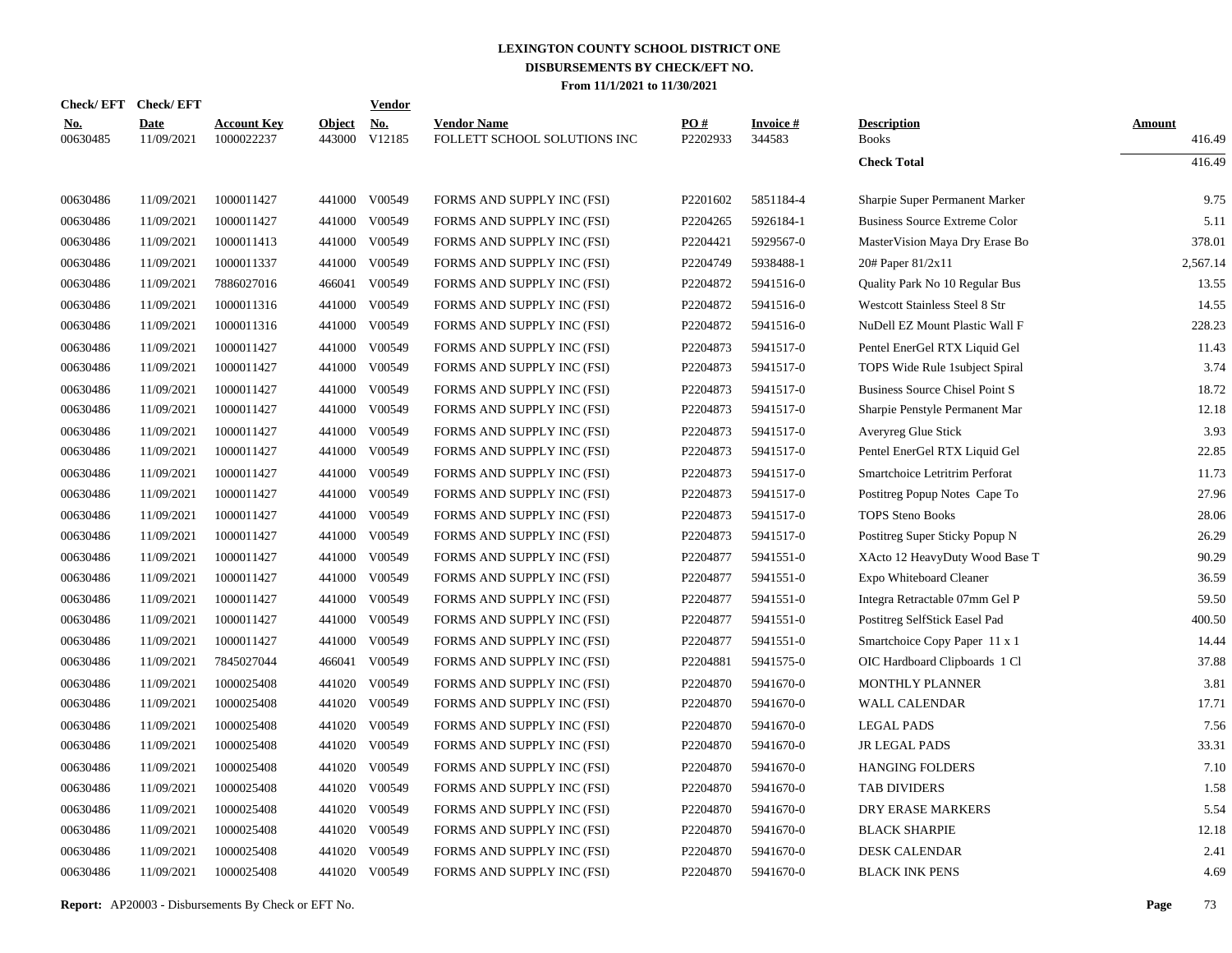| Check/ EFT             | <b>Check/EFT</b>          |                                  |                         | <b>Vendor</b>        |                                                  |                 |                              |                                   |                       |
|------------------------|---------------------------|----------------------------------|-------------------------|----------------------|--------------------------------------------------|-----------------|------------------------------|-----------------------------------|-----------------------|
| <u>No.</u><br>00630486 | <b>Date</b><br>11/09/2021 | <b>Account Key</b><br>1000025408 | <b>Object</b><br>441020 | <u>No.</u><br>V00549 | <b>Vendor Name</b><br>FORMS AND SUPPLY INC (FSI) | PO#<br>P2204870 | <b>Invoice#</b><br>5941670-0 | <b>Description</b><br>PAPER CLIPS | <b>Amount</b><br>1.16 |
| 00630486               | 11/09/2021                | 1000025408                       | 441020                  | V00549               | FORMS AND SUPPLY INC (FSI)                       | P2204870        | 5941670-1                    | <b>MEMO NOTEBOOK</b>              | 9.89                  |
| 00630486               | 11/09/2021                | 1000011320                       | 441000                  | V00549               | FORMS AND SUPPLY INC (FSI)                       | P2204886        | 5941711-0                    | Highland Economy Masking Tape     | 17.10                 |
| 00630486               | 11/09/2021                | 1000011235                       | 441000                  | V00549               | FORMS AND SUPPLY INC (FSI)                       | P2204894        | 5942164-0                    | Neenah Card Stock Bright Whit     | 27.82                 |
| 00630486               | 11/09/2021                | 1000011235                       | 441000                  | V00549               | FORMS AND SUPPLY INC (FSI)                       | P2204894        | 5942164-0                    | Astrobrights Inkjet Laser Prin    | 39.53                 |
| 00630486               | 11/09/2021                | 1000011235                       | 441000                  | V00549               | FORMS AND SUPPLY INC (FSI)                       | P2204894        | 5942164-0                    | Quality Park Gummed Kraft Clas    | 46.44                 |
| 00630486               | 11/09/2021                | 1000011329                       |                         | 441000 V00549        | FORMS AND SUPPLY INC (FSI)                       | P2204900        | 5942316-0                    | Averyreg NonGlare Heavyweight     | 43.21                 |
| 00630486               | 11/09/2021                | 1000011329                       | 441000                  | V00549               | FORMS AND SUPPLY INC (FSI)                       | P2204900        | 5942316-0                    | Pilot G2 Retractable Gel Ink      | 8.30                  |
| 00630486               | 11/09/2021                | 1000011329                       |                         | 441000 V00549        | FORMS AND SUPPLY INC (FSI)                       | P2204900        | 5942316-0                    | Pilot G2 Retractable Gel Ink      | 8.30                  |
| 00630486               | 11/09/2021                | 1000023347                       | 441000                  | V00549               | FORMS AND SUPPLY INC (FSI)                       | P2204905        | 5942352-0                    | GBC NAP I Standard Laminating     | 178.85                |
| 00630486               | 11/09/2021                | 1000011411                       |                         | 441000 V00549        | FORMS AND SUPPLY INC (FSI)                       | P2204910        | 5942375-0                    | Adams Tapebound 3part Money Re    | 35.74                 |
| 00630486               | 11/09/2021                | 1000011411                       |                         | 441000 V00549        | FORMS AND SUPPLY INC (FSI)                       | P2204910        | 5942375-0                    | Quality Park FlapStik Openend     | 477.65                |
| 00630486               | 11/09/2021                | 1000011346                       |                         | 441000 V00549        | FORMS AND SUPPLY INC (FSI)                       | P2204779        | 5942519-0                    | Verbatim Wireless Notebook Mul    | 11.88                 |
| 00630486               | 11/09/2021                | 1000011142                       |                         | 441000 V00549        | FORMS AND SUPPLY INC (FSI)                       | P2204961        | 5943553-0                    | Brother Genuine TN450 Mono Las    | 142.35                |
|                        |                           |                                  |                         |                      |                                                  |                 |                              | <b>Check Total</b>                | 5,166.54              |
| 00630487               | 11/09/2021                | 6000025623                       |                         | 433200 EXXXXX        | Employee                                         |                 | 10.06.10.31.21               | Bank Deposit & supply P/U         | 30.52                 |
|                        |                           |                                  |                         |                      |                                                  |                 |                              | <b>Check Total</b>                | 30.52                 |
| 00630488               | 11/09/2021                | 1000011224                       |                         | 433200 Exxxxx        | Employee                                         |                 | 10.05.10.30.21               | School Errands                    | 118.16                |
|                        |                           |                                  |                         |                      |                                                  |                 |                              | <b>Check Total</b>                | 118.16                |
| 00630489               | 11/09/2021                | 7802072046                       |                         | 466034 V16396        | <b>GRAVES, TIMOTHY BROMESON</b>                  |                 | FB.BMS.11.03.21              | Athletic Official                 | 55.00                 |
|                        |                           |                                  |                         |                      |                                                  |                 |                              | <b>Check Total</b>                | 55.00                 |
| 00630490               | 11/09/2021                | 6000025634                       |                         | 433200 EXXXXX        | Employee                                         |                 | 10.04.10.29.21               | <b>Bank Deposit Trips</b>         | 75.38                 |
|                        |                           |                                  |                         |                      |                                                  |                 |                              | <b>Check Total</b>                | 75.38                 |
| 00630491               | 11/09/2021                | 6000025626                       |                         | 433200 EXXXXX        | Employee                                         |                 | 10.01.10.31.21               | FS Deposits to bank               | 35.22                 |
|                        |                           |                                  |                         |                      |                                                  |                 |                              | <b>Check Total</b>                | 35.22                 |
| 00630492               | 11/09/2021                | 6000025620                       |                         | 446000 V12469        | HERSHEYS ICE CREAM                               | P2204765        | INVE0017128050               | Chocolate Scooter Bar             | 47.96                 |
| 00630492               | 11/09/2021                | 6000025620                       |                         | 446000 V12469        | <b>HERSHEYS ICE CREAM</b>                        | P2204765        | INVE0017128050               | Strawberry Scooter Bar            | 47.96                 |
| 00630492               | 11/09/2021                | 6000025620                       |                         | 446000 V12469        | HERSHEYS ICE CREAM                               | P2204765        | INVE0017128050               | Crazy Cone                        | 32.97                 |
| 00630492               | 11/09/2021                | 6000025620                       |                         | 446000 V12469        | HERSHEYS ICE CREAM                               | P2204765        | INVE0017128050               | Cookies and Cream Cone            | 32.97                 |
| 00630492               | 11/09/2021                | 6000025620                       |                         | 446000 V12469        | HERSHEYS ICE CREAM                               | P2204765        | INVE0017128050               | Vanilla/Chocolate Twist Cone      | 32.97                 |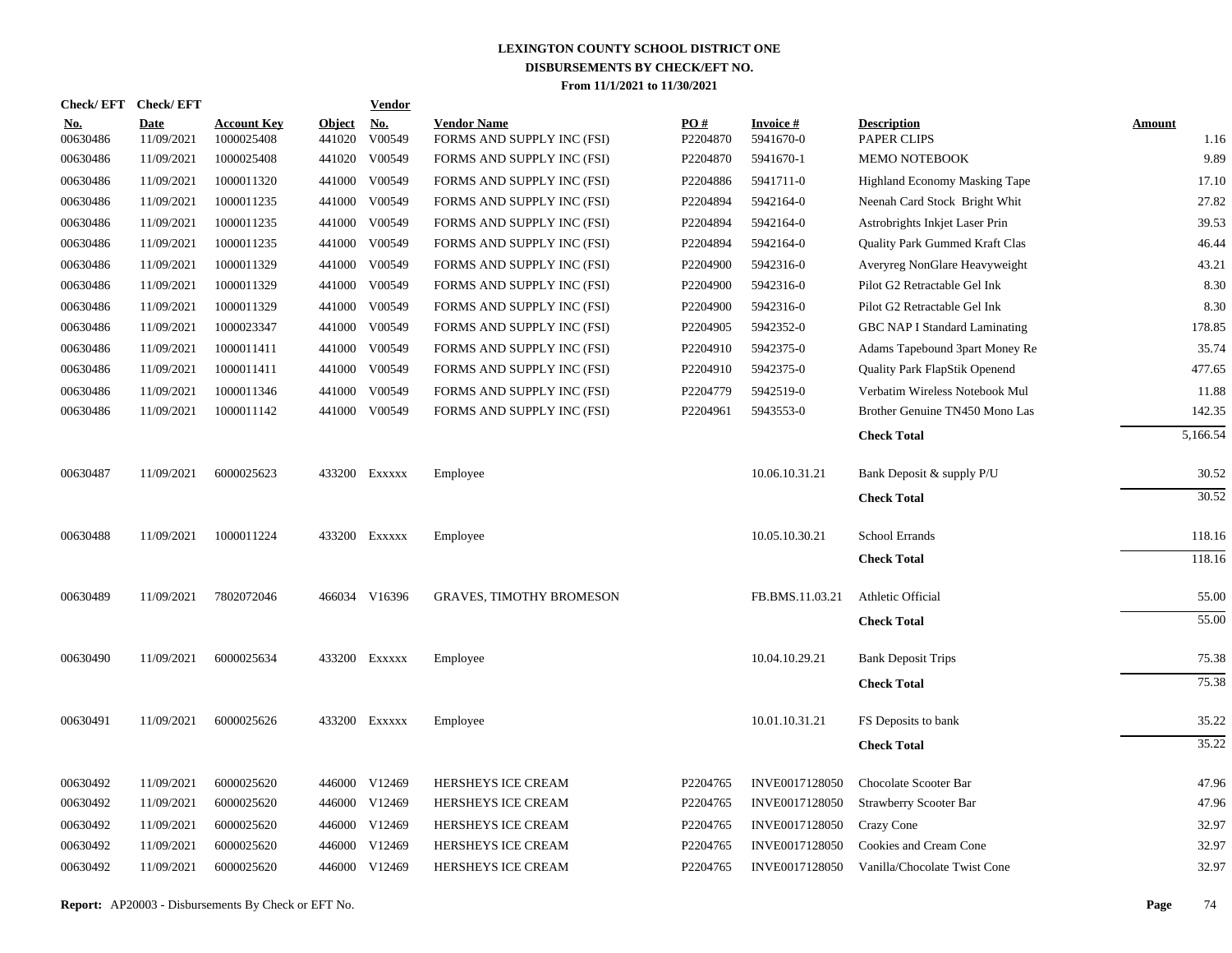| Check/ EFT             | <b>Check/EFT</b>          |                                  |                         | <b>Vendor</b>        |                                          |                 |                                   |                                        |                        |
|------------------------|---------------------------|----------------------------------|-------------------------|----------------------|------------------------------------------|-----------------|-----------------------------------|----------------------------------------|------------------------|
| <u>No.</u><br>00630492 | <b>Date</b><br>11/09/2021 | <b>Account Key</b><br>6000025620 | <b>Object</b><br>446000 | <u>No.</u><br>V12469 | <b>Vendor Name</b><br>HERSHEYS ICE CREAM | PO#<br>P2204765 | <b>Invoice#</b><br>INVE0017128050 | <b>Description</b><br>Vanilla Sandwich | <b>Amount</b><br>34.47 |
| 00630492               | 11/09/2021                | 6000025620                       | 446000                  | V <sub>12469</sub>   | HERSHEYS ICE CREAM                       | P2204765        | INVE0017128050                    | Vanilla Mighty Mini Sandwich           | 14.48                  |
| 00630492               | 11/09/2021                | 6000025620                       | 446000                  | V12469               | HERSHEYS ICE CREAM                       | P2204765        | INVE0017128050                    | Cookies and Cream Sandwich             | 34.47                  |
| 00630492               | 11/09/2021                | 6000025620                       | 446000                  | V12469               | <b>HERSHEYS ICE CREAM</b>                | P2204765        | INVE0017128050                    | Llama Party Sandwich                   | 22.98                  |
| 00630492               | 11/09/2021                | 6000025629                       | 446000                  | V <sub>12469</sub>   | <b>HERSHEYS ICE CREAM</b>                | P2204762        | INVE0017128105                    | Fruit Punch Polar Blast Bar            | 19.10                  |
| 00630492               | 11/09/2021                | 6000025629                       | 446000                  | V12469               | HERSHEYS ICE CREAM                       | P2204762        | INVE0017128105                    | Chocolate Scooter Bar                  | 23.98                  |
| 00630492               | 11/09/2021                | 6000025629                       | 446000                  | V12469               | HERSHEYS ICE CREAM                       | P2204762        | INVE0017128105                    | Strawberry Scooter Bar                 | 23.98                  |
| 00630492               | 11/09/2021                | 6000025629                       | 446000                  | V12469               | HERSHEYS ICE CREAM                       | P2204762        | INVE0017128105                    | Fudge-O Bar                            | 19.10                  |
| 00630492               | 11/09/2021                | 6000025629                       | 446000                  | V12469               | HERSHEYS ICE CREAM                       | P2204762        | INVE0017128105                    | Crazy Cone                             | 32.97                  |
| 00630492               | 11/09/2021                | 6000025629                       | 446000                  | V12469               | HERSHEYS ICE CREAM                       | P2204762        | INVE0017128105                    | Cookies and Cream Cone                 | 32.97                  |
| 00630492               | 11/09/2021                | 6000025629                       | 446000                  | V12469               | HERSHEYS ICE CREAM                       | P2204762        | INVE0017128105                    | Vanilla/Chocolate Twist Cone           | 21.98                  |
| 00630492               | 11/09/2021                | 6000025629                       | 446000                  | V12469               | HERSHEYS ICE CREAM                       | P2204762        | INVE0017128105                    | Vanilla Sandwich                       | 22.98                  |
| 00630492               | 11/09/2021                | 6000025629                       | 446000                  | V12469               | HERSHEYS ICE CREAM                       | P2204762        | INVE0017128105                    | Vanilla Mighty Mini Sandwich           | 28.96                  |
| 00630492               | 11/09/2021                | 6000025629                       | 446000                  | V <sub>12469</sub>   | HERSHEYS ICE CREAM                       | P2204762        | INVE0017128105                    | Cookies and Cream Sandwich             | 34.47                  |
| 00630492               | 11/09/2021                | 6000025629                       | 446000                  | V12469               | HERSHEYS ICE CREAM                       | P2204762        | INVE0017128105                    | Llama Party Sandwich                   | 22.98                  |
| 00630492               | 11/09/2021                | 6000025629                       | 446000                  | V12469               | HERSHEYS ICE CREAM                       | P2204762        | INVE0017128105                    | <b>Cotton Candy Twister</b>            | 18.72                  |
| 00630492               | 11/09/2021                | 6000025629                       | 446000                  | V12469               | HERSHEYS ICE CREAM                       | P2204762        | INVE0017128105                    | Sour Blue Raspberry Twister            | 18.72                  |
| 00630492               | 11/09/2021                | 6000025634                       | 446000                  | V12469               | HERSHEYS ICE CREAM                       | P2204761        | INVE0017128113                    | Fruit Punch Polar Blast Bar            | 19.10                  |
| 00630492               | 11/09/2021                | 6000025634                       | 446000                  | V12469               | HERSHEYS ICE CREAM                       | P2204761        | INVE0017128113                    | Chocolate Scooter Bar                  | 23.98                  |
| 00630492               | 11/09/2021                | 6000025634                       | 446000                  | V12469               | HERSHEYS ICE CREAM                       | P2204761        | INVE0017128113                    | <b>Strawberry Scooter Bar</b>          | 23.98                  |
| 00630492               | 11/09/2021                | 6000025634                       | 446000                  | V12469               | HERSHEYS ICE CREAM                       | P2204761        | INVE0017128113                    | Fudge-O Bar                            | 19.10                  |
| 00630492               | 11/09/2021                | 6000025634                       | 446000                  | V12469               | HERSHEYS ICE CREAM                       | P2204761        | INVE0017128113                    | Crazy Cone                             | 65.94                  |
| 00630492               | 11/09/2021                | 6000025634                       | 446000                  | V12469               | HERSHEYS ICE CREAM                       | P2204761        | INVE0017128113                    | Cookies and Cream Cone                 | 87.92                  |
| 00630492               | 11/09/2021                | 6000025634                       | 446000                  | V12469               | HERSHEYS ICE CREAM                       | P2204761        | INVE0017128113                    | Vanilla/Chocolate Twist Cone           | 21.98                  |
| 00630492               | 11/09/2021                | 6000025634                       | 446000                  | V12469               | HERSHEYS ICE CREAM                       | P2204761        | INVE0017128113                    | Llama Party Sandwich                   | 22.98                  |
| 00630492               | 11/09/2021                | 6000025634                       | 446000                  | V <sub>12469</sub>   | HERSHEYS ICE CREAM                       | P2204761        | INVE0017128113                    | <b>Cotton Candy Twister</b>            | 18.72                  |
| 00630492               | 11/09/2021                | 6000025641                       | 446000                  | V12469               | <b>HERSHEYS ICE CREAM</b>                | P2204759        | INVE0017128118                    | Fruit Punch Polar Blast Bar            | 38.20                  |
| 00630492               | 11/09/2021                | 6000025641                       | 446000                  | V12469               | HERSHEYS ICE CREAM                       | P2204759        | INVE0017128118                    | Chocolate Scooter Bar                  | 83.93                  |
| 00630492               | 11/09/2021                | 6000025641                       | 446000                  | V12469               | HERSHEYS ICE CREAM                       | P2204759        | INVE0017128118                    | Crazy Cone                             | 65.94                  |
| 00630492               | 11/09/2021                | 6000025641                       | 446000                  | V12469               | HERSHEYS ICE CREAM                       | P2204759        | INVE0017128118                    | Cookies and Cream Cone                 | 109.90                 |
| 00630492               | 11/09/2021                | 6000025641                       | 446000                  | V12469               | HERSHEYS ICE CREAM                       | P2204759        | INVE0017128118                    | <b>Cotton Candy Twister</b>            | 56.16                  |
| 00630492               | 11/09/2021                | 6000025641                       | 446000                  | V12469               | HERSHEYS ICE CREAM                       | P2204759        | INVE0017128118                    | Unicorn Horn Twister                   | 56.16                  |
| 00630492               | 11/09/2021                | 6000025624                       | 446000                  | V12469               | HERSHEYS ICE CREAM                       | P2204763        | INVE0017128167                    | Fudge-O Bar                            | 9.55                   |
| 00630492               | 11/09/2021                | 6000025624                       | 446000                  | V12469               | HERSHEYS ICE CREAM                       | P2204763        | INVE0017128167                    | Cookies and Cream Cone                 | 21.98                  |
| 00630492               | 11/09/2021                | 6000025624                       | 446000                  | V12469               | HERSHEYS ICE CREAM                       | P2204763        | INVE0017128167                    | <b>Cotton Candy Twister</b>            | 18.72                  |
| 00630492               | 11/09/2021                | 6000025624                       |                         | 446000 V12469        | HERSHEYS ICE CREAM                       | P2204763        | INVE0017128167                    | Sour Blue Raspberry Twister            | 28.08                  |

**Report:** AP20003 - Disbursements By Check or EFT No. **Page** 75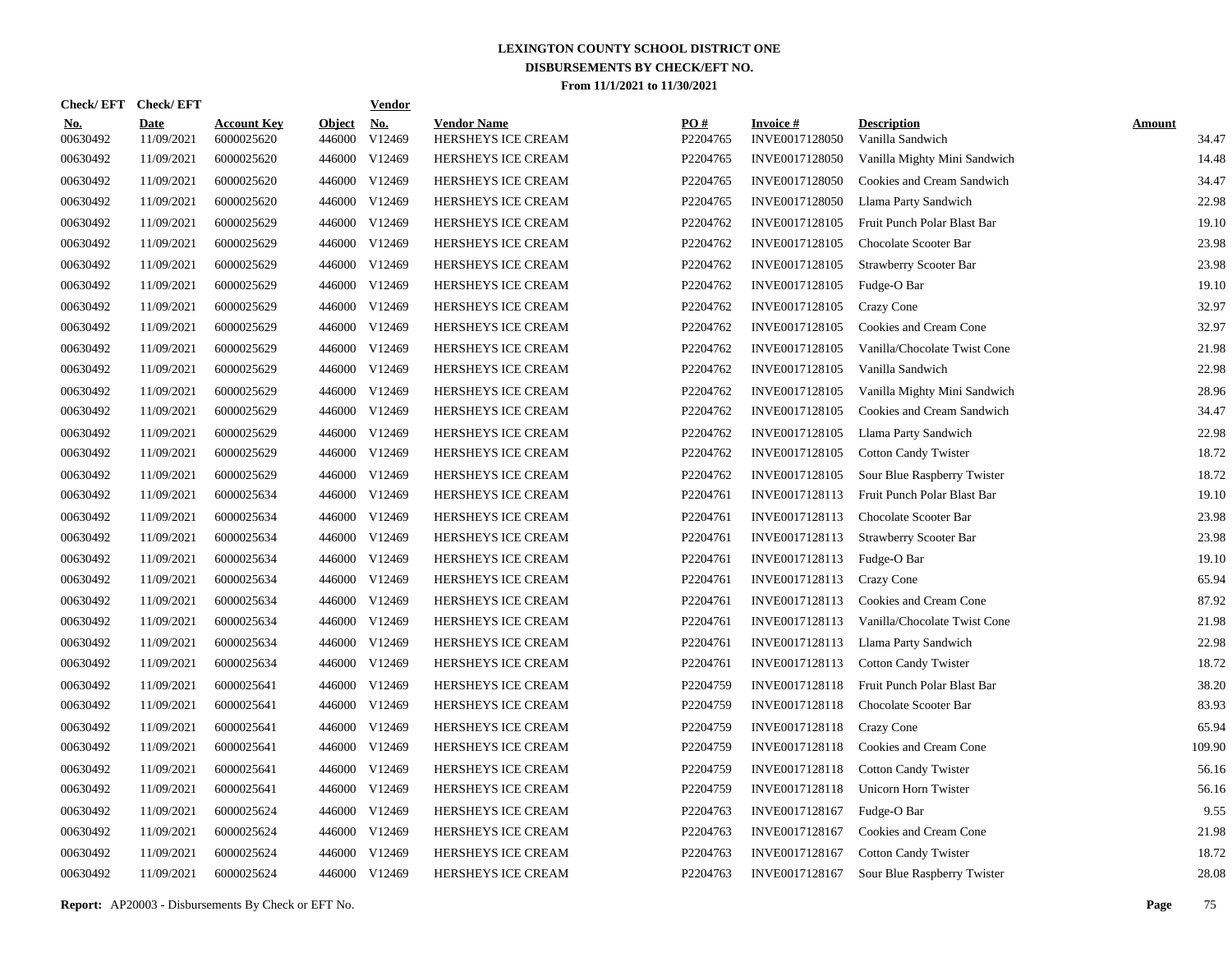| <b>Check/EFT</b>       | <b>Check/EFT</b>          |                                  |                         | <b>Vendor</b>        |                                          |                 |                             |                                                   |                        |
|------------------------|---------------------------|----------------------------------|-------------------------|----------------------|------------------------------------------|-----------------|-----------------------------|---------------------------------------------------|------------------------|
| <u>No.</u><br>00630492 | <b>Date</b><br>11/09/2021 | <b>Account Key</b><br>6000025642 | <b>Object</b><br>446000 | <b>No.</b><br>V12469 | <b>Vendor Name</b><br>HERSHEYS ICE CREAM | PO#<br>P2204758 | Invoice #<br>INVE0017128173 | <b>Description</b><br>Fruit Punch Polar Blast Bar | <b>Amount</b><br>19.10 |
| 00630492               | 11/09/2021                | 6000025642                       | 446000                  | V12469               | HERSHEYS ICE CREAM                       | P2204758        | INVE0017128173              | <b>Strawberry Scooter Bar</b>                     | 11.99                  |
| 00630492               | 11/09/2021                | 6000025642                       | 446000                  | V12469               | HERSHEYS ICE CREAM                       | P2204758        | INVE0017128173              | Cookies and Cream Cone                            | 21.98                  |
| 00630492               | 11/09/2021                | 6000025642                       | 446000                  | V12469               | HERSHEYS ICE CREAM                       | P2204758        | INVE0017128173              | Vanilla/Chocolate Twist Cone                      | 21.98                  |
| 00630492               | 11/09/2021                | 6000025642                       | 446000                  | V12469               | HERSHEYS ICE CREAM                       | P2204758        | INVE0017128173              | Llama Party Sandwich                              | 11.49                  |
| 00630492               | 11/09/2021                | 6000025642                       |                         | 446000 V12469        | HERSHEYS ICE CREAM                       | P2204758        | INVE0017128173              | Unicorn Horn Twister                              | 9.36                   |
|                        |                           |                                  |                         |                      |                                          |                 |                             |                                                   | 1,510.36               |
|                        |                           |                                  |                         |                      |                                          |                 |                             | <b>Check Total</b>                                |                        |
| 00630493               | 11/09/2021                | 6000025611                       |                         | 433200 Exxxxx        | Employee                                 |                 | 10.01.10.29.21              | FS Mgr Deposits to bank                           | 63.84                  |
|                        |                           |                                  |                         |                      |                                          |                 |                             | <b>Check Total</b>                                | 63.84                  |
|                        |                           |                                  |                         |                      |                                          |                 |                             |                                                   |                        |
| 00630494               | 11/09/2021                | 2042216103                       |                         | 433200 Exxxxx        | Employee                                 |                 | 10.04.10.29.21              | <b>ABT</b> Program                                | 105.08                 |
|                        |                           |                                  |                         |                      |                                          |                 |                             | <b>Check Total</b>                                | 105.08                 |
|                        |                           |                                  |                         |                      |                                          |                 |                             |                                                   |                        |
| 00630495               | 11/09/2021                | 1000025419                       |                         | 441020 V12096        | HYMAN PAPER CO INC                       | P2204898        | 279026                      | SPARTAN DAMP MOP FLOOR SHINE 3                    | 124.57                 |
|                        |                           |                                  |                         |                      |                                          |                 |                             | <b>Check Total</b>                                | 124.57                 |
|                        |                           |                                  |                         |                      |                                          |                 |                             |                                                   |                        |
| 00630496               | 11/09/2021                | 7833027046                       |                         | 466041 V16263        | <b>IMAGE INK SC LLC</b>                  | P2204793        | 52724                       | White, ComfortWash by Hanes-Ga                    | 310.46                 |
| 00630496               | 11/09/2021                | 7833027046                       | 466041                  | V16263               | <b>IMAGE INK SC LLC</b>                  | P2204793        | 52724                       | White, ComfortWash by Hanes-Un                    | 33.00                  |
| 00630496               | 11/09/2021                | 7833027046                       | 466041                  | V16263               | <b>IMAGE INK SC LLC</b>                  | P2204793        | 52724                       | White, ComfortWash by Hanes-Un                    | 363.16                 |
| 00630496               | 11/09/2021                | 7833027046                       | 466041                  | V16263               | <b>IMAGE INK SC LLC</b>                  | P2204793        | 52724                       | White, ComfortWash by Hanes-Un                    | 20.96                  |
| 00630496               | 11/09/2021                | 7833027046                       |                         | 466041 V16263        | <b>IMAGE INK SC LLC</b>                  | P2204793        | 52724                       | White/Heather Grey, Next Level                    | 75.60                  |
| 00630496               | 11/09/2021                | 7833027046                       |                         | 466041 V16263        | <b>IMAGE INK SC LLC</b>                  | P2204793        | 52724                       | ComfortWash by Hanes-Garment-D                    | 12.94                  |
| 00630496               | 11/09/2021                | 7833027046                       |                         | 466041 V16263        | <b>IMAGE INK SC LLC</b>                  | P2204793        | 52724                       | Graphic Art Design Fee                            | 42.80                  |
| 00630496               | 11/09/2021                | 7748027046                       |                         | 466041 V16263        | <b>IMAGE INK SC LLC</b>                  | P2204887        | 52859                       | Indigo, Next Level-Unisex CVC                     | 933.45                 |
| 00630496               | 11/09/2021                | 7748027046                       |                         | 466041 V16263        | <b>IMAGE INK SC LLC</b>                  | P2204887        | 52859                       | Indigo, Next Level-Unisex CVC                     | 63.30                  |
| 00630496               | 11/09/2021                | 7748027046                       |                         | 466041 V16263        | <b>IMAGE INK SC LLC</b>                  | P2204887        | 52859                       | Indigo, Next Level-Unisex CVC                     | 12.19                  |
| 00630496               | 11/09/2021                | 7748027046                       |                         | 466041 V16263        | <b>IMAGE INK SC LLC</b>                  | P2204887        | 52859                       | Indigo Blue, Gildan-Heavy Cott                    | 50.50                  |
| 00630496               | 11/09/2021                | 7748027046                       | 466041                  | V16263               | <b>IMAGE INK SC LLC</b>                  | P2204887        | 52859                       | Indigo Blue, Gildan-Heavy Cott                    | 50.50                  |
| 00630496               | 11/09/2021                | 7748027046                       | 466041                  | V16263               | <b>IMAGE INK SC LLC</b>                  | P2204887        | 52859                       | Graphic Art Design Fee                            | 42.80                  |
| 00630496               | 11/09/2021                | 7811027021                       | 466041                  | V16263               | <b>IMAGE INK SC LLC</b>                  | P2204573        | 53451                       | DECA TSHIRTS, COMFORT COLORS,                     | 1,492.45               |
| 00630496               | 11/09/2021                | 7811027021                       |                         | 466041 V16263        | <b>IMAGE INK SC LLC</b>                  | P2204573        | 53451                       | DECA TSHIRTS, COMFORT COLORS,                     | 34.60                  |
| 00630496               | 11/09/2021                | 7811027021                       | 466041                  | V16263               | <b>IMAGE INK SC LLC</b>                  | P2204573        | 53451                       | <b>GRAPHIC ART FEE</b>                            | 15.00                  |
| 00630496               | 11/09/2021                | 7811027021                       | 466041                  | V16263               | <b>IMAGE INK SC LLC</b>                  | P2204573        | 53451                       | TAX AMOUNT 8%                                     | 123.36                 |
|                        |                           |                                  |                         |                      |                                          |                 |                             | <b>Check Total</b>                                | 3,677.07               |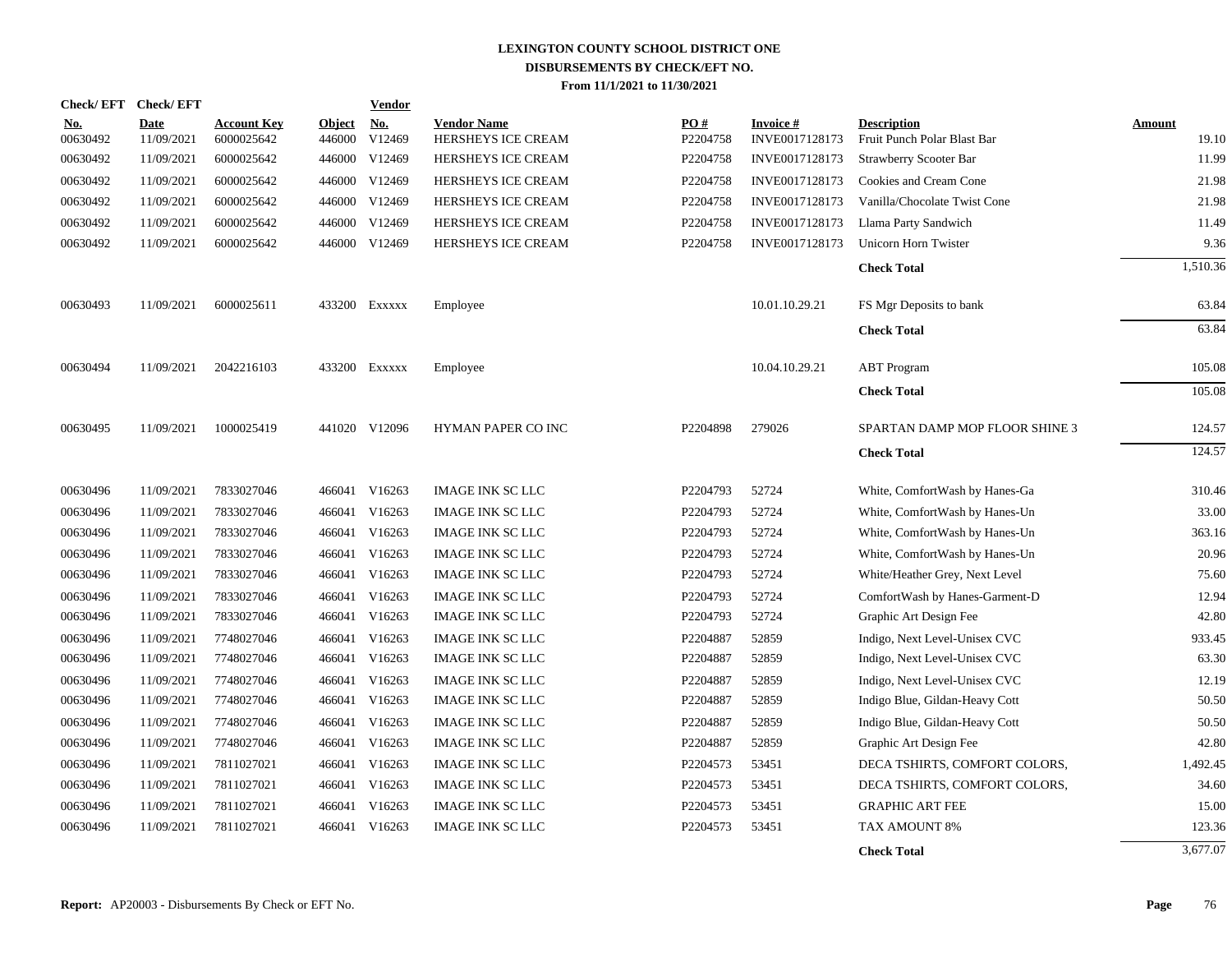| Check/EFT Check/EFT    |                           |                                  |                         | <b>Vendor</b>        |                                |          |                                   |                                                 |                        |
|------------------------|---------------------------|----------------------------------|-------------------------|----------------------|--------------------------------|----------|-----------------------------------|-------------------------------------------------|------------------------|
| <u>No.</u><br>00630497 | <b>Date</b><br>11/09/2021 | <b>Account Key</b><br>6000025642 | <b>Object</b><br>433200 | <u>No.</u><br>EXXXXX | <b>Vendor Name</b><br>Employee | PO#      | <b>Invoice#</b><br>10.01.10.31.21 | <b>Description</b><br><b>Bank Deposit Trips</b> | <b>Amount</b><br>85.68 |
|                        |                           |                                  |                         |                      |                                |          |                                   | <b>Check Total</b>                              | 85.68                  |
| 00630498               | 11/09/2021                | 1000011411                       |                         | 441000 V00102        | JW PEPPER AND SON INC          | P2204546 | 363701635                         | Change the World                                | 76.25                  |
| 00630498               | 11/09/2021                | 1000011411                       | 441000                  | V00102               | JW PEPPER AND SON INC          | P2204546 | 363701635                         | Christmas Canon                                 | 39.90                  |
| 00630498               | 11/09/2021                | 1000011411                       | 441000                  | V00102               | JW PEPPER AND SON INC          | P2204546 | 363701635                         | A Holiday Road of Carols                        | 75.25                  |
| 00630498               | 11/09/2021                | 1000011411                       | 441000                  | V00102               | JW PEPPER AND SON INC          | P2204546 | 363701635                         | A Holiday Road of Carols - CD                   | 26.99                  |
| 00630498               | 11/09/2021                | 1000011411                       | 441000                  | V00102               | JW PEPPER AND SON INC          | P2204546 | 363701635                         | The Schuyler Sisters                            | 23.50                  |
| 00630498               | 11/09/2021                | 1000011411                       | 441000                  | V00102               | JW PEPPER AND SON INC          | P2204546 | 363701635                         | The Schuyler Sisters CD                         | 29.99                  |
| 00630498               | 11/09/2021                | 1000011411                       | 441000                  | V00102               | JW PEPPER AND SON INC          | P2204546 | 363701635                         | <b>True Colors</b>                              | 75.25                  |
| 00630498               | 11/09/2021                | 1000011411                       | 441000                  | V00102               | JW PEPPER AND SON INC          | P2204546 | 363701635                         | Shipping                                        | 38.99                  |
|                        |                           |                                  |                         |                      |                                |          |                                   | <b>Check Total</b>                              | 386.12                 |
| 00630499               | 11/09/2021                | 2042216103                       |                         | 433200 Exxxxx        | Employee                       |          | 10.06.10.29.21                    | Behavior support                                | 43.96                  |
|                        |                           |                                  |                         |                      |                                |          |                                   | <b>Check Total</b>                              | 43.96                  |
| 00630500               | 11/09/2021                | 1000025412                       | 441020                  | V00500               | LAKESHORE LEARNING MATERIALS   | P2201451 | 3979970821                        | HVY-DTY Fold-Roll Storage Unit                  | 812.18                 |
| 00630500               | 11/09/2021                | 1000025412                       | 441020                  | V00500               | LAKESHORE LEARNING MATERIALS   | P2201451 | 3979970821                        | HVY-DTY PRESCHL DBL-SIDED UNIT                  | 588.55                 |
| 00630500               | 11/09/2021                | 1000025412                       | 441020                  | V00500               | LAKESHORE LEARNING MATERIALS   | P2201451 | 3979970821                        | CLM CLRS EASY-CLN RM DVDR-SE                    | 323.25                 |
| 00630500               | 11/09/2021                | 1000025412                       | 441020                  | V00500               | LAKESHORE LEARNING MATERIALS   | P2201451 | 3979970821                        | SOFT SEATS-SET OF 6                             | 142.29                 |
| 00630500               | 11/09/2021                | 1000025412                       |                         | 441020 V00500        | LAKESHORE LEARNING MATERIALS   | P2201451 | 3979970821                        | Comfy Classroom carpets Charco                  | 362.89                 |
|                        |                           |                                  |                         |                      |                                |          |                                   | <b>Check Total</b>                              | 2,229.16               |
| 00630501               | 11/09/2021                | 2042216103                       |                         | 433200 Exxxxx        | Employee                       |          | 10.01.10.29.21                    | <b>5K Transition Support</b>                    | 85.12                  |
|                        |                           |                                  |                         |                      |                                |          |                                   | <b>Check Total</b>                              | 85.12                  |
| 00630502               | 11/09/2021                | 7802072046                       |                         | 466034 V16048        | LIPSCOMB, JAMES E              |          | FB.BMS.11.03.21                   | Athletic Official                               | 55.00                  |
|                        |                           |                                  |                         |                      |                                |          |                                   | <b>Check Total</b>                              | 55.00                  |
| 00630503               | 11/09/2021                | 2042212703                       | 439500                  | V16840               | MAXIM HEALTHCARE SERVICES INC  | P2202523 | E4146660143                       | VIRTUAL SCHOOL TEACHER - TIANA                  | 2,630.24               |
| 00630503               | 11/09/2021                | 2042212703                       | 439500                  | V16840               | MAXIM HEALTHCARE SERVICES INC  | P2202524 | E4146740143                       | VIRTUAL SCHOOL TEACHER - MARIL                  | 2,720.00               |
|                        |                           |                                  |                         |                      |                                |          |                                   | <b>Check Total</b>                              | 5,350.24               |
| 00630504               | 11/09/2021                | 7802079027                       | 466064                  | V02562               | MCCARTHY, PATRICK              | P2205133 | 9007                              | Booking Fee Wrestling Varsity                   | 50.00                  |
| 00630504               | 11/09/2021                | 7802079027                       | 466064                  | V02562               | MCCARTHY, PATRICK              | P2205133 | 9007                              | Booking Fee for JV Wrestling                    | 50.00                  |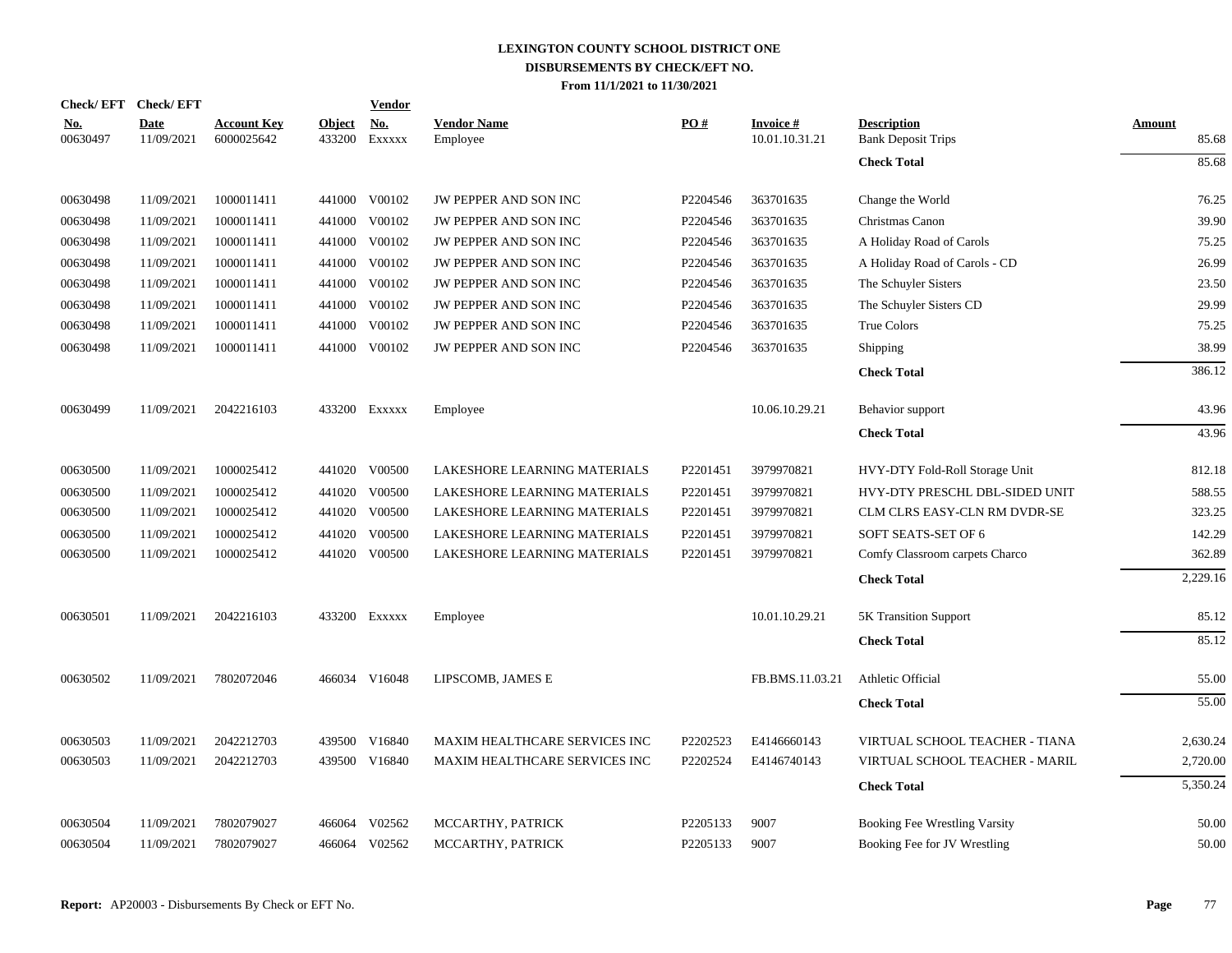|            | Check/EFT Check/EFT |                                                            |            | <b>Vendor</b> |                           |          |                 |                                          |                         |
|------------|---------------------|------------------------------------------------------------|------------|---------------|---------------------------|----------|-----------------|------------------------------------------|-------------------------|
| <u>No.</u> | <b>Date</b>         | <b>Account Key</b>                                         | Object No. |               | <b>Vendor Name</b>        | PO#      | <b>Invoice#</b> | <b>Description</b><br><b>Check Total</b> | <b>Amount</b><br>100.00 |
| 00630505   | 11/09/2021          | 6000025646                                                 |            | 433200 Exxxxx | Employee                  |          | 10.01.10.31.21  | <b>Bank Deposits</b>                     | 68.54                   |
|            |                     |                                                            |            |               |                           |          |                 | <b>Check Total</b>                       | 68.54                   |
| 00630506   | 11/09/2021          | 7802082015                                                 |            | 466035 V16722 | MOODY, DONALD LAVERT      | P2202858 | 2023            | October Tennis Lessons & Trave           | 435.00                  |
|            |                     |                                                            |            |               |                           |          |                 | <b>Check Total</b>                       | 435.00                  |
| 00630507   | 11/09/2021          | 2042221403                                                 |            | 433200 EXXXXX | Employee                  |          | 10.08.10.26.21  | Job Responsibilities                     | 28.56                   |
|            |                     |                                                            |            |               |                           |          |                 | <b>Check Total</b>                       | 28.56                   |
| 00630508   | 11/09/2021          | 2042221403                                                 |            | 433200 EXXXXX | Employee                  |          | 10.11.21        | Job Responsibilities                     | 10.64                   |
|            |                     |                                                            |            |               |                           |          |                 | <b>Check Total</b>                       | 10.64                   |
| 00630509   | 11/09/2021          | 2042216103                                                 |            | 433200 Exxxxx | Employee                  |          | 10.01.10.31.21  | <b>ABA</b> Therapy                       | 141.12                  |
|            |                     |                                                            |            |               |                           |          |                 | <b>Check Total</b>                       | 141.12                  |
| 00630510   | 11/09/2021          | 1000014127                                                 |            | 432300 V15935 | PECKNEL MUSIC COMPANY INC | P2203276 | M631612         | <b>INSTRUMENT REPAIR - BASS CLARI</b>    | 75.62                   |
| 00630510   | 11/09/2021          | 1000014127                                                 |            | 432300 V15935 | PECKNEL MUSIC COMPANY INC | P2203276 | M631612         | <b>INSTRUMENT REPAIR - BARI SAX</b>      | 154.77                  |
| 00630510   | 11/09/2021          | 1000011334                                                 |            | 432300 V15935 | PECKNEL MUSIC COMPANY INC | P2204992 | M632484         | Estimate #632484                         | 37.52                   |
| 00630510   | 11/09/2021          | 1000011334                                                 |            | 432300 V15935 | PECKNEL MUSIC COMPANY INC | P2204992 | M632484         | Estimate #632485                         | 41.28                   |
|            |                     |                                                            |            |               |                           |          |                 | <b>Check Total</b>                       | 309.19                  |
| 00630511   | 11/09/2021          | 1000022403                                                 |            | 433200 EXXXXX | Employee                  |          | 09.16.09.30.21  | Visits to schools                        | 42.28                   |
| 00630511   | 11/09/2021          | 1000022403                                                 |            | 433200 EXXXXX | Employee                  |          | 10.11.10.29.21  | School visits                            | 107.80                  |
|            |                     |                                                            |            |               |                           |          |                 | <b>Check Total</b>                       | 150.08                  |
| 00630512   | 11/09/2021          | 1000011413                                                 |            | 433200 EXXXXX | Employee                  |          | 11.03.11.05.21  | <b>CERRA Fall Conference</b>             | 228.12                  |
|            |                     |                                                            |            |               |                           |          |                 | <b>Check Total</b>                       | 228.12                  |
| 00630513   | 11/09/2021          | 2710012603                                                 |            | 439500 V14709 | PROCARE THERAPY INC       | P2203189 | 20243129        | Speech Language Therapy Servic           | 2,164.50                |
|            |                     |                                                            |            |               |                           |          |                 | <b>Check Total</b>                       | 2,164.50                |
| 00630514   | 11/09/2021          | 7887072044                                                 |            | 466034 V13409 | ROGERS, WAYNE M           |          |                 | VFBALL/WKNOLL VFBALL VS W KNOLL          | 169.00                  |
|            |                     |                                                            |            |               |                           |          |                 | <b>Check Total</b>                       | 169.00                  |
| 00630515   | 11/09/2021          | 2250012903                                                 |            | 441012 V01844 | <b>SCHOLASTIC INC</b>     | P2203902 | 32997385        | The Next Step Forward in Guide           | 389.24                  |
|            |                     | <b>Report:</b> AP20003 - Disbursements By Check or EFT No. |            |               |                           |          |                 |                                          | Page<br>78              |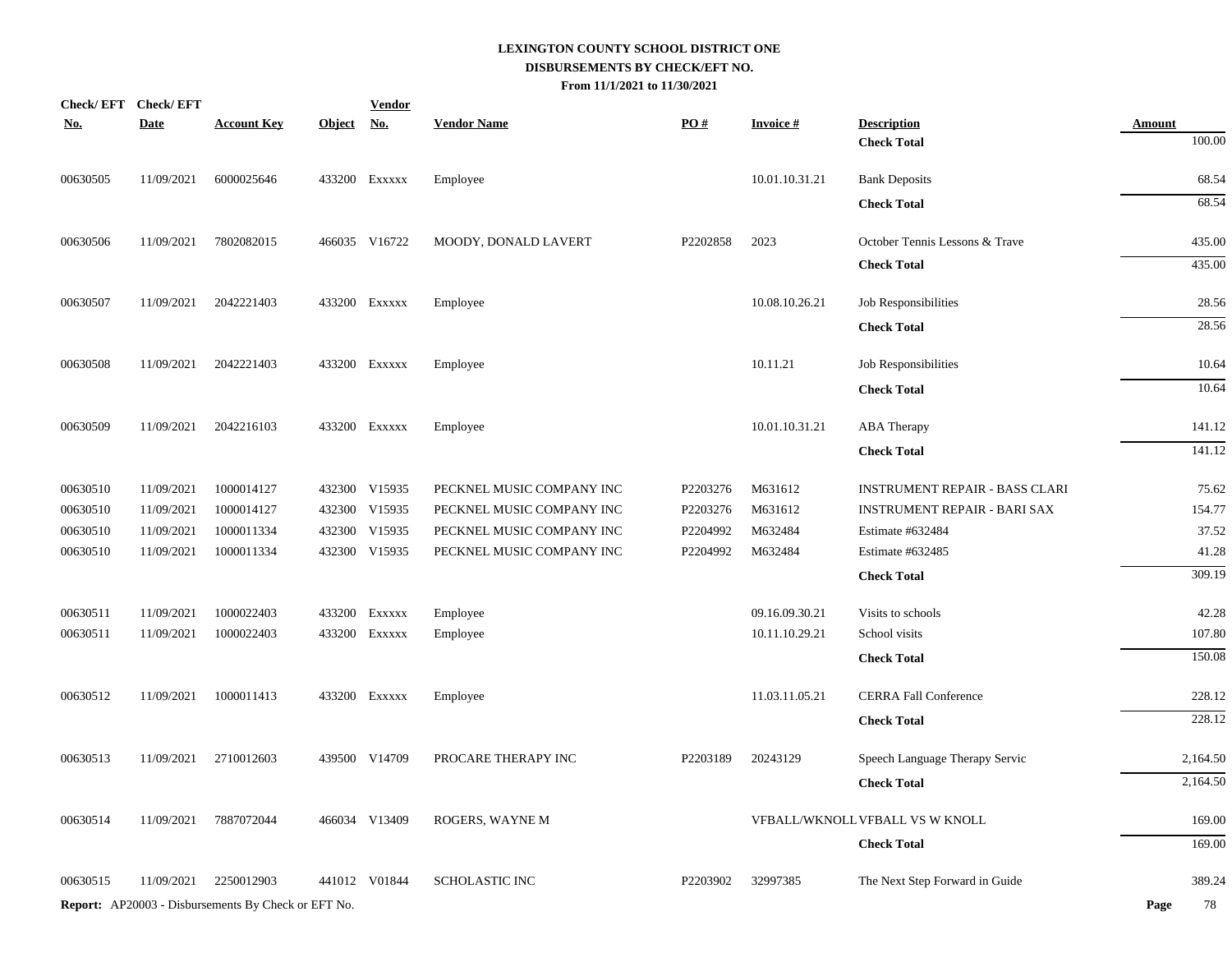|                        | Check/EFT Check/EFT       |                                  |                         | <b>Vendor</b>        |                                             |                 |                             |                                |                        |
|------------------------|---------------------------|----------------------------------|-------------------------|----------------------|---------------------------------------------|-----------------|-----------------------------|--------------------------------|------------------------|
| <u>No.</u><br>00630515 | <b>Date</b><br>11/09/2021 | <b>Account Key</b><br>2250012903 | <b>Object</b><br>441012 | <u>No.</u><br>V01844 | <b>Vendor Name</b><br><b>SCHOLASTIC INC</b> | PO#<br>P2203902 | <b>Invoice#</b><br>32997385 | <b>Description</b><br>Shipping | <b>Amount</b><br>35.06 |
|                        |                           |                                  |                         |                      |                                             |                 |                             | <b>Check Total</b>             | 424.30                 |
| 00630516               | 11/09/2021                | 6000025613                       |                         | 446040 V00879        | SENN BROTHERS INC                           |                 | L61459                      | 013-Gilbert HS #852            | 116.00                 |
| 00630516               | 11/09/2021                | 6000025629                       | 446040                  | V00879               | SENN BROTHERS INC                           |                 | L61460                      | 029-Gilbert MS #864            | 89.50                  |
| 00630516               | 11/09/2021                | 6000025630                       |                         | 446040 V00879        | SENN BROTHERS INC                           |                 | L61461                      | 030-Pelion MS #2011            | 63.00                  |
| 00630516               | 11/09/2021                | 6000025639                       | 446040                  | V00879               | SENN BROTHERS INC                           |                 | L61462                      | 039-Forts Pond ES #2114        | 216.50                 |
| 00630516               | 11/09/2021                | 6000025647                       | 446040                  | V00879               | SENN BROTHERS INC                           |                 | L61463                      | 047-Centerville ES #2120       | 126.00                 |
| 00630516               | 11/09/2021                | 6000025640                       | 446040                  | V00879               | SENN BROTHERS INC                           |                 | L62564                      | 040-New Providence ES # 2115   | 84.00                  |
| 00630516               | 11/09/2021                | 6000025641                       | 446040                  | V00879               | SENN BROTHERS INC                           |                 | L62565                      | 041-Rocky Creek ES # 2116      | 382.50                 |
| 00630516               | 11/09/2021                | 6000025646                       | 446040                  | V00879               | SENN BROTHERS INC                           |                 | L62566                      | 046-Beechwood MS #2119         | 80.25                  |
| 00630516               | 11/09/2021                | 6000025625                       | 446040                  | V00879               | SENN BROTHERS INC                           |                 | L62624                      | 025-White Knoll ES #861        | 372.00                 |
| 00630516               | 11/09/2021                | 6000025626                       | 446040                  | V00879               | SENN BROTHERS INC                           |                 | L62625                      | 026-White Knoll MS #862        | 297.00                 |
| 00630516               | 11/09/2021                | 6000025626                       | 446040                  | V00879               | SENN BROTHERS INC                           |                 | L62625                      | 026-White Knoll MS #862        | $-84.00$               |
| 00630516               | 11/09/2021                | 6000025611                       | 446040                  | V00879               | SENN BROTHERS INC                           |                 | L62635                      | 011-Lexington HS #845          | 42.00                  |
| 00630516               | 11/09/2021                | 6000025631                       | 446040                  | V00879               | <b>SENN BROTHERS INC</b>                    |                 | L62636                      | 031-Lake Murray ES #1524       | 84.00                  |
| 00630516               | 11/09/2021                | 6000025635                       | 446040                  | V00879               | <b>SENN BROTHERS INC</b>                    |                 | L62637                      | 035-Pleasant Hill ES#3220      | 105.00                 |
| 00630516               | 11/09/2021                | 6000025634                       | 446040                  | V00879               | SENN BROTHERS INC                           |                 | L62638                      | 034-Pleasant Hill MS #3219     | 195.75                 |
| 00630516               | 11/09/2021                | 6000025637                       | 446040                  | V00879               | SENN BROTHERS INC                           |                 | L62639                      | 037-Carolina Springs MS#1925   | 133.75                 |
| 00630516               | 11/09/2021                | 6000025620                       | 446040                  | V00879               | SENN BROTHERS INC                           |                 | L62640                      | 020-Lexington MS #857          | 148.00                 |
| 00630516               | 11/09/2021                | 6000025612                       | 446040                  | V00879               | SENN BROTHERS INC                           |                 | L62641                      | 012-Lexington ES #851          | 89.50                  |
| 00630516               | 11/09/2021                | 6000025622                       | 446040                  | V00879               | SENN BROTHERS INC                           |                 | L62821                      | 022-Oak Grove ES #858          | 212.00                 |
| 00630516               | 11/09/2021                | 6000025643                       | 446040                  | V00879               | SENN BROTHERS INC                           |                 | L62981                      | 043-Meadow Glen MS #52912      | 63.00                  |
|                        |                           |                                  |                         |                      |                                             |                 |                             | <b>Check Total</b>             | 2,815.75               |
| 00630517               | 11/09/2021                | 7725019028                       |                         | 466037 V10104        | SMARTPHONE MEDIC LLC                        | P2204013        | 1599                        | 5th/6th gen-Glass/Digitizer Re | 158.00                 |
| 00630517               | 11/09/2021                | 7725019028                       |                         | 466037 V10104        | SMARTPHONE MEDIC LLC                        | P2204013        | 1599                        | 5th/6th gen-Home Button Repla  | 40.00                  |
| 00630517               | 11/09/2021                | 7725019028                       | 466037                  | V10104               | SMARTPHONE MEDIC LLC                        | P2204013        | 1599                        | 5th/6th gen - replace adhesive | 30.00                  |
| 00630517               | 11/09/2021                | 7725019012                       |                         | 466037 V10104        | SMARTPHONE MEDIC LLC                        | P2204004        | 1600                        | 5th/6th gen-Glass/Digitizer Re | 316.00                 |
| 00630517               | 11/09/2021                | 7725019012                       | 466037                  | V10104               | SMARTPHONE MEDIC LLC                        | P2204004        | 1600                        | 5th/6th gen - replace adhesive | 60.00                  |
| 00630517               | 11/09/2021                | 7725019012                       |                         | 466037 V10104        | SMARTPHONE MEDIC LLC                        | P2204008        | 1601                        | 5th/6th gen-Glass/Digitizer Re | 237.00                 |
| 00630517               | 11/09/2021                | 7725019012                       | 466037                  | V10104               | <b>SMARTPHONE MEDIC LLC</b>                 | P2204008        | 1601                        | 5th/6th gen - replace adhesive | 45.00                  |
| 00630517               | 11/09/2021                | 7725019047                       |                         | 466037 V10104        | SMARTPHONE MEDIC LLC                        | P2203994        | 1602                        | 5th/6th gen-Glass/Digitizer Re | 158.00                 |
| 00630517               | 11/09/2021                | 7725019047                       | 466037                  | V10104               | SMARTPHONE MEDIC LLC                        | P2203994        | 1602                        | 5th/6th gen - replace adhesive | 30.00                  |
| 00630517               | 11/09/2021                | 7725019045                       | 466037                  | V10104               | SMARTPHONE MEDIC LLC                        | P2204006        | 1603                        | 5th/6th gen-Glass/Digitizer Re | 237.00                 |
| 00630517               | 11/09/2021                | 7725019045                       |                         | 466037 V10104        | <b>SMARTPHONE MEDIC LLC</b>                 | P2204006        | 1603                        | 5th/6th gen - replace adhesive | 45.00                  |
|                        |                           |                                  |                         |                      |                                             |                 |                             |                                |                        |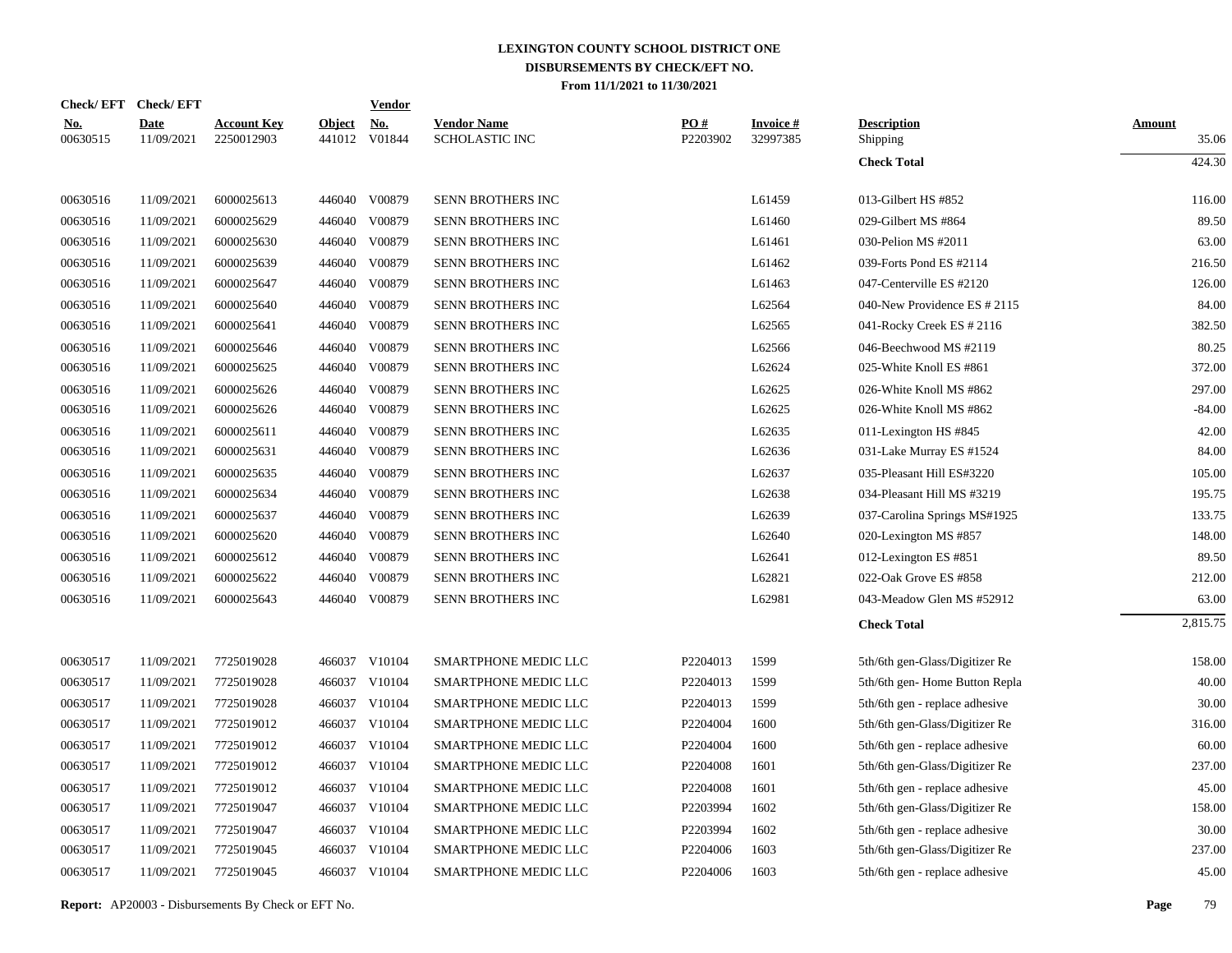| Check/EFT Check/EFT    |                           |                                  |                         | <b>Vendor</b>        |                                            |                 |                         |                                                      |                         |
|------------------------|---------------------------|----------------------------------|-------------------------|----------------------|--------------------------------------------|-----------------|-------------------------|------------------------------------------------------|-------------------------|
| <u>No.</u><br>00630517 | <b>Date</b><br>11/09/2021 | <b>Account Key</b><br>7725019038 | <b>Object</b><br>466037 | <u>No.</u><br>V10104 | <b>Vendor Name</b><br>SMARTPHONE MEDIC LLC | PO#<br>P2204011 | <b>Invoice#</b><br>1604 | <b>Description</b><br>5th/6th gen-Glass/Digitizer Re | <b>Amount</b><br>316.00 |
| 00630517               | 11/09/2021                | 7725019038                       |                         | 466037 V10104        | SMARTPHONE MEDIC LLC                       | P2204011        | 1604                    | 5th/6th gen - replace adhesive                       | 60.00                   |
| 00630517               | 11/09/2021                | 7725019039                       |                         | 466037 V10104        | SMARTPHONE MEDIC LLC                       | P2204000        | 1605                    | 5th/6th gen-Glass/Digitizer Re                       | 79.00                   |
| 00630517               | 11/09/2021                | 7725019039                       |                         | 466037 V10104        | SMARTPHONE MEDIC LLC                       | P2204000        | 1605                    | 5th/6th gen -Glass/Digitizer a                       | 119.00                  |
| 00630517               | 11/09/2021                | 7725019039                       |                         | 466037 V10104        | SMARTPHONE MEDIC LLC                       | P2204000        | 1605                    | 5th/6th gen - replace adhesive                       | 30.00                   |
|                        |                           |                                  |                         |                      |                                            |                 |                         | <b>Check Total</b>                                   | 1,960.00                |
| 00630518               | 11/09/2021                | 2042216103                       |                         | 433200 Exxxxx        | Employee                                   |                 | 10.04.10.25.21          | <b>Autism Behavior Services</b>                      | 15.68                   |
|                        |                           |                                  |                         |                      |                                            |                 |                         | <b>Check Total</b>                                   | 15.68                   |
| 00630519               | 11/09/2021                | 7863027031                       |                         | 466037 V02268        | STARFALL EDUCATION                         | P2204743        | 8390-2440-4202          | RENEW ANNUAL SCHOOL MEMBERSHIP                       | 270.00                  |
|                        |                           |                                  |                         |                      |                                            |                 |                         | <b>Check Total</b>                                   | 270.00                  |
| 00630520               | 11/09/2021                | 7802088026                       |                         | 466034 V12540        | STEELE, JUSTIN                             |                 |                         | FB.WKM.11.03.21 FB WKM vs GMS                        | 80.00                   |
|                        |                           |                                  |                         |                      |                                            |                 |                         | <b>Check Total</b>                                   | 80.00                   |
| 00630521               | 11/09/2021                | 7887072013                       |                         | 466041 V00137        | <b>T AND T SPORTS</b>                      | P2203320        | 921-059                 | <b>GREY TEAM ISSUE HOODIE WITH 2</b>                 | 1,260.42                |
| 00630521               | 11/09/2021                | 7887072013                       | 466041                  | V00137               | <b>T AND T SPORTS</b>                      | P2203320        | 921-059                 | RED POP UP DUMMY PRO                                 | 1,348.20                |
| 00630521               | 11/09/2021                | 7887072013                       |                         | 466041 V00137        | <b>T AND T SPORTS</b>                      | P2203320        | 921-059                 | RED POP UP DUMMY VARSITY                             | 1,151.32                |
| 00630521               | 11/09/2021                | 7887072013                       | 466041                  | V00137               | <b>T AND T SPORTS</b>                      | P2203320        | 921-059                 | <b>CLAW ARMS</b>                                     | 112.30                  |
| 00630521               | 11/09/2021                | 7887072013                       | 466041                  | V00137               | T AND T SPORTS                             | P2203320        | 921-059                 | DROP BACK RIGHT ARM                                  | 112.30                  |
| 00630521               | 11/09/2021                | 7887072013                       | 466041                  | V00137               | <b>T AND T SPORTS</b>                      | P2203320        | 921-059                 | ONIX NAMEPLATES WITH NAMES PRE                       | 690.15                  |
| 00630521               | 11/09/2021                | 7887072013                       | 466041                  | V00137               | T AND T SPORTS                             | P2203320        | 921-059                 | RED NAMEPLATES WITH NAMES PRES                       | 481.50                  |
| 00630521               | 11/09/2021                | 7887072013                       | 466041                  | V00137               | <b>T AND T SPORTS</b>                      | P2203320        | 921-059                 | <b>SEWING CHARGE FOR EXISTING NAM</b>                | 20.87                   |
| 00630521               | 11/09/2021                | 7887072013                       | 466041                  | V00137               | <b>T AND T SPORTS</b>                      | P2203320        | 921-059                 | BLACK NAMEPLATES WITH NAMES PR                       | 481.50                  |
| 00630521               | 11/09/2021                | 7887072013                       | 466041                  | V00137               | T AND T SPORTS                             | P2203320        | 921-059                 | SEWING CHARGE FOR EXISTING NAM                       | 20.87                   |
| 00630521               | 11/09/2021                | 7887072013                       | 466041                  | V00137               | <b>T AND T SPORTS</b>                      | P2203320        | 921-059                 | WHITE NAMEPLATES WITH NAMES PR                       | 481.50                  |
| 00630521               | 11/09/2021                | 7887072013                       | 466041                  | V00137               | <b>T AND T SPORTS</b>                      | P2203320        | 921-059                 | <b>SEWING CHARGE FOR EXISTING NAM</b>                | 20.87                   |
| 00630521               | 11/09/2021                | 7887072013                       | 466041                  | V00137               | <b>T AND T SPORTS</b>                      | P2203320        | 921-059                 | <b>SHIPPING</b>                                      | 187.25                  |
| 00630521               | 11/09/2021                | 7887080013                       | 466041                  | V00137               | <b>T AND T SPORTS</b>                      | P2203320        | 921-059                 | <b>GREY SHORTS WOMENS</b>                            | 115.56                  |
| 00630521               | 11/09/2021                | 7887080013                       | 466041                  | V00137               | <b>T AND T SPORTS</b>                      | P2203320        | 921-059                 | KHAKI SHORTS WOMENS                                  | 115.56                  |
| 00630521               | 11/09/2021                | 7887080013                       | 466041                  | V00137               | <b>T AND T SPORTS</b>                      | P2203320        | 921-059                 | <b>BLACK SPANDEZ SHORTS 4"</b>                       | 304.95                  |
| 00630521               | 11/09/2021                | 7887080013                       | 466041                  | V00137               | <b>T AND T SPORTS</b>                      | P2203320        | 921-059                 | WHITE CREW SOCKS                                     | 123.59                  |
| 00630521               | 11/09/2021                | 7887080013                       | 466041                  | V00137               | <b>T AND T SPORTS</b>                      | P2203320        | 921-059                 | WHITE VB KNEED PADS SHORT                            | 235.08                  |
| 00630521               | 11/09/2021                | 7887080013                       | 466041                  | V00137               | <b>T AND T SPORTS</b>                      | P2203320        | 921-059                 | NET HOLDER FOR 2 NETS                                | 395.90                  |
| 00630521               | 11/09/2021                | 7887080013                       |                         | 466041 V00137        | <b>T AND T SPORTS</b>                      | P2203320        | 921-059                 | <b>BLACK BANANA CART</b>                             | 149.69                  |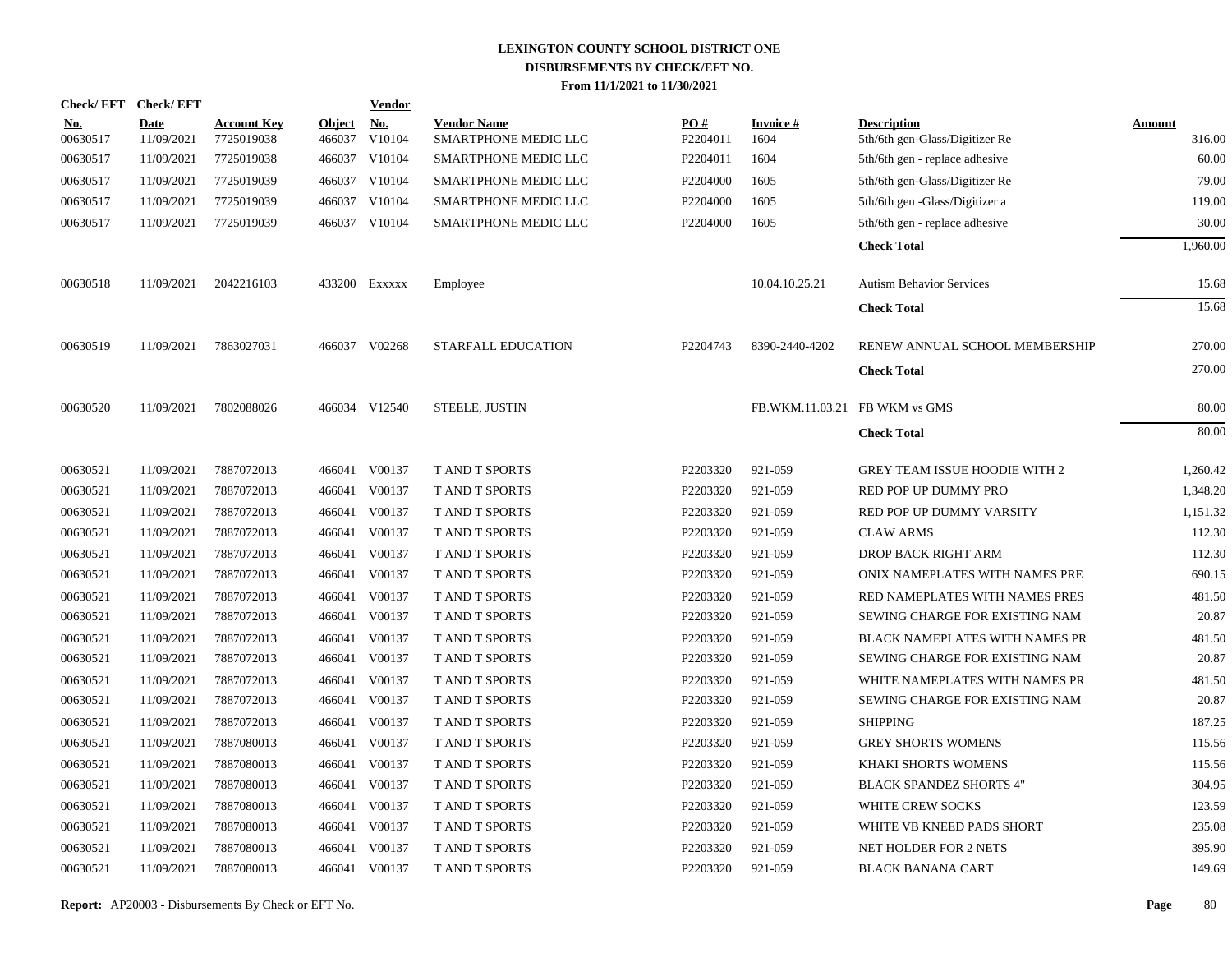|                        | Check/EFT Check/EFT       |                                  |                         | <b>Vendor</b>        |                                             |                      |                                  |                                             |                        |
|------------------------|---------------------------|----------------------------------|-------------------------|----------------------|---------------------------------------------|----------------------|----------------------------------|---------------------------------------------|------------------------|
| <u>No.</u><br>00630521 | <b>Date</b><br>11/09/2021 | <b>Account Key</b><br>7887080013 | <b>Object</b><br>466041 | <b>No.</b><br>V00137 | <b>Vendor Name</b><br><b>T AND T SPORTS</b> | PO#<br>P2203320      | <b>Invoice#</b><br>921-059       | <b>Description</b><br>VOLLEYBALL            | <b>Amount</b><br>46.01 |
| 00630521               | 11/09/2021                | 7887080013                       | 466041                  | V00137               | T AND T SPORTS                              | P2203320             | 921-059                          | RED BLACK WHITE VOLLEYBALLS                 | 436.56                 |
| 00630521               | 11/09/2021                | 7887080013                       |                         | 466041 V00137        | T AND T SPORTS                              | P2203320             | 921-059                          | <b>SHOES WOMEN</b>                          | 298.53                 |
| 00630521               | 11/09/2021                | 7887080013                       |                         | 466041 V00137        | T AND T SPORTS                              | P2203320             | 921-059                          | <b>BLACK TSHIRTS SCREENED</b>               | 445.66                 |
| 00630521               | 11/09/2021                | 7887080013                       |                         | 466041 V00137        | <b>T AND T SPORTS</b>                       | P2203320             | 921-059                          | WHITE TSHIRTS SCREENED                      | 445.66                 |
| 00630521               | 11/09/2021                | 7887080013                       |                         | 466041 V00137        | T AND T SPORTS                              | P2203320             | 921-059                          | <b>GREY TSHIRTS SCREENED</b>                | 445.66                 |
| 00630521               | 11/09/2021                | 7887080013                       |                         | 466041 V00137        | T AND T SPORTS                              | P2203320             | 921-059                          | RED TSHIRTS SCREENED                        | 445.66                 |
| 00630521               | 11/09/2021                | 7887080013                       |                         | 466041 V00137        | T AND T SPORTS                              | P2203320             | 921-059                          | <b>SHIPPING</b>                             | 85.60                  |
|                        |                           |                                  |                         |                      |                                             |                      |                                  | <b>Check Total</b>                          | 10,458.72              |
| 00630522               | 11/09/2021                | 1000011303                       |                         | 433200 Exxxxx        | Employee                                    |                      | 09.07.09.30.21                   | 4K Classroom support                        | 42.28                  |
| 00630522               | 11/09/2021                | 1000011303                       |                         | 433200 EXXXXX        | Employee                                    |                      | 10.01.10.31.21                   | 4K Classroom support                        | 139.44                 |
|                        |                           |                                  |                         |                      |                                             |                      |                                  | <b>Check Total</b>                          | 181.72                 |
| 00630523               | 11/09/2021                | 3400013903                       |                         | 441000 V12149        | TEACHER CREATED MATERIALS INC               | P2202617             |                                  | 2417180.REISSUE Let's Learn! Activities for | 11,194.40              |
| 00630523               | 11/09/2021                | 3400013903                       |                         | 441000 V12149        | TEACHER CREATED MATERIALS INC               | P2202617             | 2417180.REISSUE Shipping Charges |                                             | 1,197.80               |
|                        |                           |                                  |                         |                      |                                             |                      |                                  | <b>Check Total</b>                          | 12,392.20              |
| 00630524               | 11/09/2021                | 6000025611                       |                         | 432300 V11036        | THE HOODMAN                                 | P2201083             | 7094                             | Lexington High - Hood Cleaning              | 139.10                 |
| 00630524               | 11/09/2021                | 6000025612                       |                         | 432300 V11036        | THE HOODMAN                                 | P2201083             | 7094                             | Lexington Elementary - Hood Cl              | 139.10                 |
| 00630524               | 11/09/2021                | 6000025613                       |                         | 432300 V11036        | THE HOODMAN                                 | P2201083             | 7094                             | Gilbert High - Hood Cleaning (              | 139.10                 |
| 00630524               | 11/09/2021                | 6000025614                       |                         | 432300 V11036        | THE HOODMAN                                 | P2201083             | 7094                             | Gilbert Elementary - Hood Clea              | 139.10                 |
| 00630524               | 11/09/2021                | 6000025615                       |                         | 432300 V11036        | THE HOODMAN                                 | P2201083             | 7094                             | Pelion High - Hood Cleaning (2              | 139.10                 |
| 00630524               | 11/09/2021                | 6000025616                       |                         | 432300 V11036        | THE HOODMAN                                 | P2201083             | 7094                             | Pelion Elementary - Hood Clean              | 139.10                 |
| 00630524               | 11/09/2021                | 6000025619                       |                         | 432300 V11036        | THE HOODMAN                                 | P2201083             | 7094                             | Adult Education (RCLC/AES) - H              | 139.10                 |
| 00630524               | 11/09/2021                | 6000025620                       |                         | 432300 V11036        | THE HOODMAN                                 | P2201083             | 7094                             | Lexington Middle - Hood Cleani              | 139.10                 |
| 00630524               | 11/09/2021                | 6000025622                       |                         | 432300 V11036        | THE HOODMAN                                 | P2201083             | 7094                             | Oak Grove Elementary - Hood Cl              | 139.10                 |
| 00630524               | 11/09/2021                | 6000025623                       |                         | 432300 V11036        | THE HOODMAN                                 | P2201083             | 7094                             | Saxe Gotha Elementary - Hood C              | 139.10                 |
| 00630524               | 11/09/2021                | 6000025624                       |                         | 432300 V11036        | THE HOODMAN                                 | P <sub>2201083</sub> | 7094                             | Red Bank Elementary - Hood Cle              | 139.10                 |
| 00630524               | 11/09/2021                | 6000025626                       |                         | 432300 V11036        | THE HOODMAN                                 | P2201083             | 7094                             | White Knoll Middle - Hood Clea              | 139.10                 |
| 00630524               | 11/09/2021                | 6000025627                       |                         | 432300 V11036        | THE HOODMAN                                 | P2201083             | 7094                             | White Knoll High - Hood Cleani              | 139.10                 |
| 00630524               | 11/09/2021                | 6000025628                       |                         | 432300 V11036        | THE HOODMAN                                 | P2201083             | 7094                             | Midway Elementary - Hood Clean              | 139.10                 |
| 00630524               | 11/09/2021                | 6000025629                       |                         | 432300 V11036        | THE HOODMAN                                 | P2201083             | 7094                             | Gilbert Middle - Hood Cleaning              | 139.10                 |
| 00630524               | 11/09/2021                | 6000025630                       |                         | 432300 V11036        | THE HOODMAN                                 | P2201083             | 7094                             | Pelion Middle - Hood Cleaning               | 139.10                 |
| 00630524               | 11/09/2021                | 6000025631                       |                         | 432300 V11036        | THE HOODMAN                                 | P2201083             | 7094                             | Lake Murray Elementary - Hood               | 139.10                 |
| 00630524               | 11/09/2021                | 6000025634                       |                         | 432300 V11036        | THE HOODMAN                                 | P2201083             | 7094                             | Pleasant Hill Middle - Hood Cl              | 139.10                 |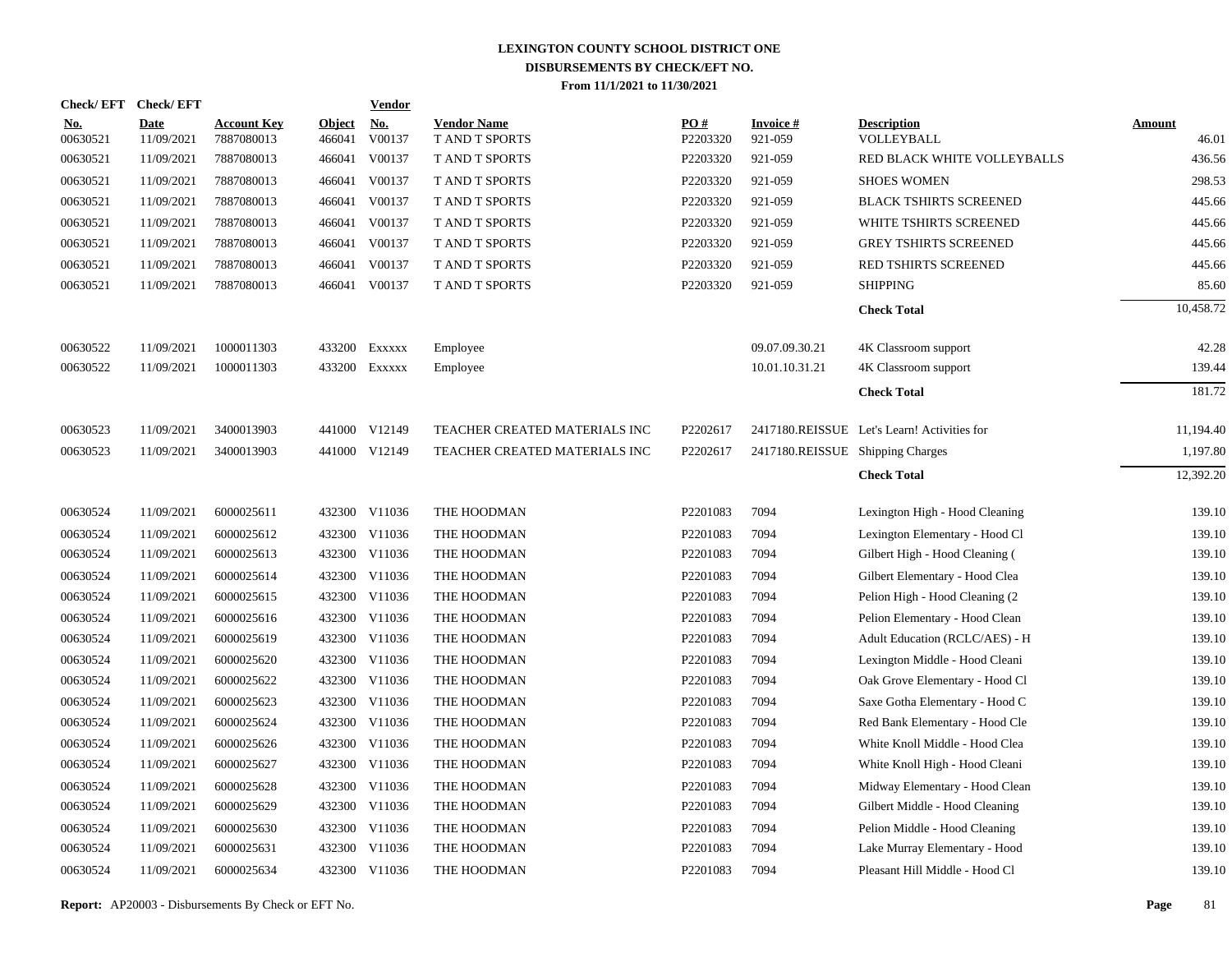|                        | Check/EFT Check/EFT       |                                  |                         | <b>Vendor</b>        |                                   |                 |                         |                                                      |                         |
|------------------------|---------------------------|----------------------------------|-------------------------|----------------------|-----------------------------------|-----------------|-------------------------|------------------------------------------------------|-------------------------|
| <u>No.</u><br>00630524 | <b>Date</b><br>11/09/2021 | <b>Account Key</b><br>6000025635 | <b>Object</b><br>432300 | <u>No.</u><br>V11036 | <b>Vendor Name</b><br>THE HOODMAN | PO#<br>P2201083 | <b>Invoice#</b><br>7094 | <b>Description</b><br>Pleasant Hill Elementary - Hoo | <b>Amount</b><br>139.10 |
| 00630524               | 11/09/2021                | 6000025637                       |                         | 432300 V11036        | THE HOODMAN                       | P2201083        | 7094                    | Carolina Springs Middle - Hood                       | 139.10                  |
| 00630524               | 11/09/2021                | 6000025638                       |                         | 432300 V11036        | THE HOODMAN                       | P2201083        | 7094                    | Carolina Springs Elementary -                        | 139.10                  |
| 00630524               | 11/09/2021                | 6000025639                       |                         | 432300 V11036        | THE HOODMAN                       | P2201083        | 7094                    | Forts Pond Elementary - Hood C                       | 139.10                  |
| 00630524               | 11/09/2021                | 6000025640                       |                         | 432300 V11036        | THE HOODMAN                       | P2201083        | 7094                    | New Providence Elementary - Ho                       | 139.10                  |
| 00630524               | 11/09/2021                | 6000025641                       |                         | 432300 V11036        | THE HOODMAN                       | P2201083        | 7094                    | Rocky Creek Elementary - Hood                        | 139.10                  |
| 00630524               | 11/09/2021                | 6000025642                       |                         | 432300 V11036        | THE HOODMAN                       | P2201083        | 7094                    | Meadow Glen Elementary - Hood                        | 139.10                  |
| 00630524               | 11/09/2021                | 6000025643                       |                         | 432300 V11036        | THE HOODMAN                       | P2201083        | 7094                    | Meadow Glen Middle - Hood Clea                       | 139.10                  |
| 00630524               | 11/09/2021                | 6000025644                       |                         | 432300 V11036        | THE HOODMAN                       | P2201083        | 7094                    | River Bluff High - Hood Cleani                       | 139.10                  |
| 00630524               | 11/09/2021                | 6000025645                       |                         | 432300 V11036        | THE HOODMAN                       | P2201083        | 7094                    | Deerfield Elementary - Hood Cl                       | 139.10                  |
| 00630524               | 11/09/2021                | 6000025646                       |                         | 432300 V11036        | THE HOODMAN                       | P2201083        | 7094                    | Beechwood Middle - Hood Cleani                       | 139.10                  |
|                        |                           |                                  |                         |                      |                                   |                 |                         | <b>Check Total</b>                                   | 4,033.90                |
| 00630525               | 11/09/2021                | 2042221403                       |                         | 433200 Exxxxx        | Employee                          |                 | 09.08.09.28.21          | Evaluation & class observation                       | 85.96                   |
| 00630525               | 11/09/2021                | 2042221403                       | 433200                  | EXXXXX               | Employee                          |                 | 10.04.10.29.21          | <b>Monthly Travel</b>                                | 56.84                   |
|                        |                           |                                  |                         |                      |                                   |                 |                         | <b>Check Total</b>                                   | 142.80                  |
| 00630526               | 11/09/2021                | 2042221403                       |                         | 433200 Exxxxx        | Employee                          |                 | 10.01.10.29.21          | Special services meetings                            | 91.56                   |
|                        |                           |                                  |                         |                      |                                   |                 |                         | <b>Check Total</b>                                   | 91.56                   |
| 00630530               | 11/09/2021                | 6000025614                       |                         | 446010 V00079        | <b>US FOODS</b>                   |                 | 1342129                 | 014-Gilbert ES cust 70837802                         | 78.48                   |
| 00630530               | 11/09/2021                | 6000025613                       |                         | 446010 V00079        | <b>US FOODS</b>                   |                 | 1379048                 | 013-Gilbert HS cust #40837809                        | 42.06                   |
| 00630530               | 11/09/2021                | 6000025613                       |                         | 446010 V00079        | US FOODS                          |                 | 1379049                 | 013-Gilbert HS cust #40837809                        | 26.48                   |
| 00630530               | 11/09/2021                | 6000025647                       |                         | 446010 V00079        | <b>US FOODS</b>                   |                 | 1379050                 | 047-Centerville ES cust #41421                       | 57.96                   |
| 00630530               | 11/09/2021                | 6000025647                       |                         | 446010 V00079        | <b>US FOODS</b>                   |                 | 1379051                 | 047-Centerville ES cust #41421                       | 1,548.80                |
| 00630530               | 11/09/2021                | 6000025614                       |                         | 446010 V00079        | US FOODS                          |                 | 1379052                 | 014-Gilbert ES cust 70837802                         | 1,548.80                |
| 00630530               | 11/09/2021                | 6000025613                       |                         | 446010 V00079        | <b>US FOODS</b>                   |                 | 1379053                 | 013-Gilbert HS cust #40837809                        | 1,548.80                |
| 00630530               | 11/09/2021                | 6000025629                       |                         | 446010 V00079        | <b>US FOODS</b>                   |                 | 1379054                 | 029-Gilbert MS cust #60837804                        | 1,548.80                |
| 00630530               | 11/09/2021                | 6000025613                       |                         | 446010 V00079        | <b>US FOODS</b>                   |                 | 1379055                 | 013-Gilbert HS cust #40837809                        | 7,720.32                |
| 00630530               | 11/09/2021                | 6000025613                       |                         | 446010 V00079        | US FOODS                          |                 | 1379055                 | 013-Gilbert HS cust #40837809                        | $-23.03$                |
| 00630530               | 11/09/2021                | 6000025647                       |                         | 446010 V00079        | <b>US FOODS</b>                   |                 | 1379056                 | 047-Centerville ES cust #41421                       | 2,782.08                |
| 00630530               | 11/09/2021                | 6000025647                       | 446010                  | V00079               | <b>US FOODS</b>                   |                 | 1379056                 | 047-Centerville ES cust #41421                       | $-26.39$                |
| 00630530               | 11/09/2021                | 6000025614                       |                         | 446010 V00079        | US FOODS                          |                 | 1379057                 | 014-Gilbert ES cust 70837802                         | 2,180.18                |
| 00630530               | 11/09/2021                | 6000025614                       |                         | 446010 V00079        | US FOODS                          |                 | 1379057                 | 014-Gilbert ES cust 70837802                         | $-36.25$                |
| 00630530               | 11/09/2021                | 6000025629                       |                         | 446010 V00079        | <b>US FOODS</b>                   |                 | 1379058                 | 029-Gilbert MS cust #60837804                        | 4,056.05                |
| 00630530               | 11/09/2021                | 6000025613                       |                         | 441000 V00079        | <b>US FOODS</b>                   |                 | 1379059                 | 013-Gilbert HS cust #40837809                        | 1,072.10                |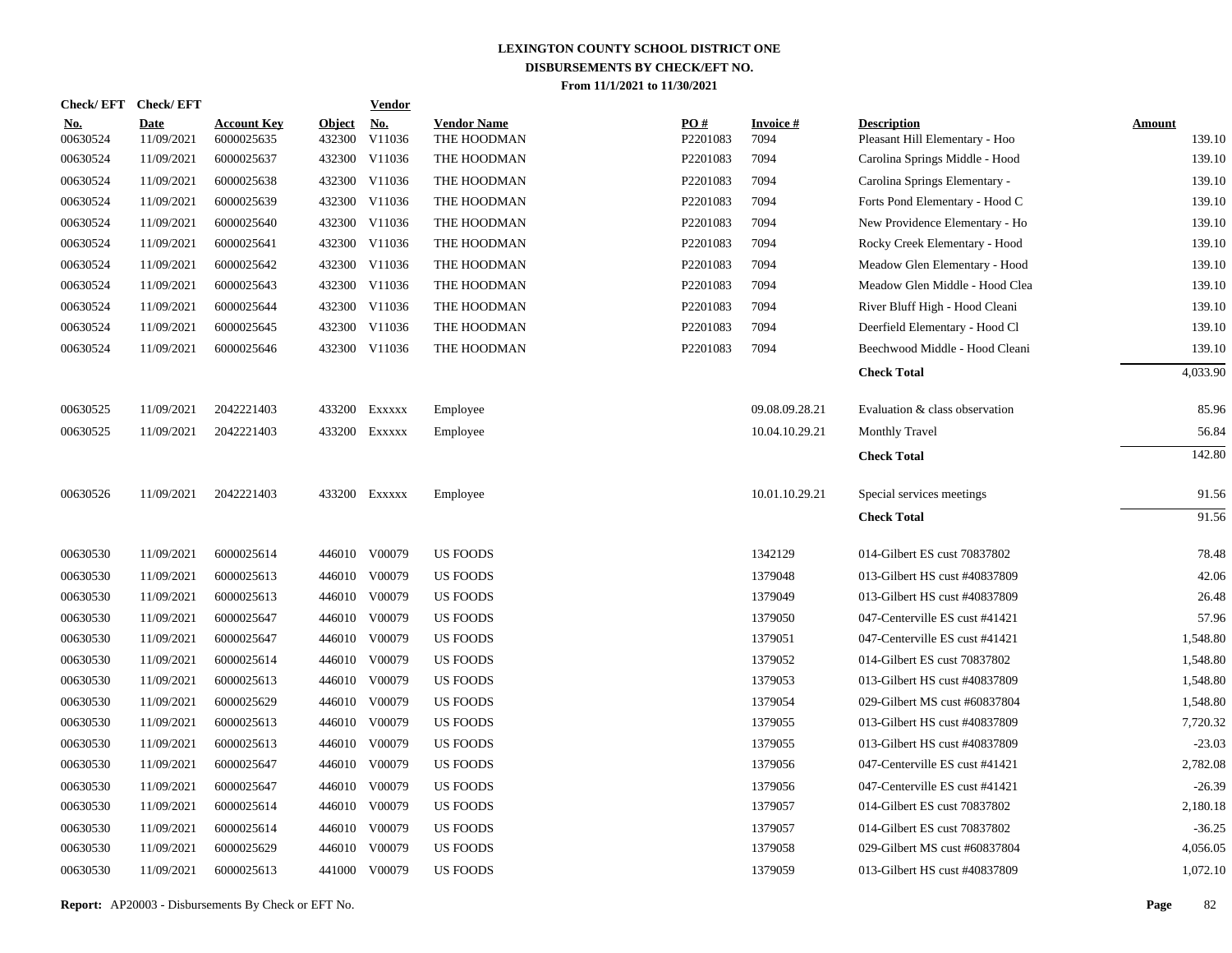|                        | Check/EFT Check/EFT       |                                  |                         | <u>Vendor</u>        |                                       |     |                            |                                                 |                         |
|------------------------|---------------------------|----------------------------------|-------------------------|----------------------|---------------------------------------|-----|----------------------------|-------------------------------------------------|-------------------------|
| <u>No.</u><br>00630530 | <b>Date</b><br>11/09/2021 | <b>Account Key</b><br>6000025647 | <b>Object</b><br>441000 | <u>No.</u><br>V00079 | <b>Vendor Name</b><br><b>US FOODS</b> | PO# | <b>Invoice#</b><br>1379060 | <b>Description</b><br>047-Centerville #41421348 | <b>Amount</b><br>294.40 |
| 00630530               | 11/09/2021                | 6000025647                       | 441000                  | V00079               | <b>US FOODS</b>                       |     | 1379060                    | 047-Centerville #41421348                       | $-72.84$                |
| 00630530               | 11/09/2021                | 6000025614                       | 441000                  | V00079               | US FOODS                              |     | 1379061                    | 014-Gilbert ES cust #70837802                   | 159.57                  |
| 00630530               | 11/09/2021                | 6000025629                       | 441000                  | V00079               | <b>US FOODS</b>                       |     | 1379062                    | 029-Gilbert MS cust #60837804                   | 383.85                  |
| 00630530               | 11/09/2021                | 6000025625                       | 441000                  | V00079               | <b>US FOODS</b>                       |     | 1379063                    | 025-White Knoll ES cust #70839                  | 2,395.79                |
| 00630530               | 11/09/2021                | 6000025625                       | 441000                  | V00079               | <b>US FOODS</b>                       |     | 1379063                    | 025-White Knoll ES cust #70839                  | $-232.76$               |
| 00630530               | 11/09/2021                | 6000025626                       | 441000                  | V00079               | <b>US FOODS</b>                       |     | 1379064                    | 026-White Knoll MS cust #80839                  | 892.76                  |
| 00630530               | 11/09/2021                | 6000025626                       | 441000                  | V00079               | <b>US FOODS</b>                       |     | 1379064                    | 026-White Knoll MS cust #80839                  | $-371.80$               |
| 00630530               | 11/09/2021                | 6000025623                       | 446010                  | V00079               | <b>US FOODS</b>                       |     | 1379065                    | 023-Saxe Gotha ES cust #308383                  | 79.44                   |
| 00630530               | 11/09/2021                | 6000025626                       | 446010                  | V00079               | US FOODS                              |     | 1379067                    | 026-White Knoll MS cust #80839                  | 13.24                   |
| 00630530               | 11/09/2021                | 6000025623                       | 446010                  | V00079               | US FOODS                              |     | 1379068                    | 023-Saxe Gotha ES cust #308383                  | 7,025.22                |
| 00630530               | 11/09/2021                | 6000025623                       | 446010                  | V00079               | <b>US FOODS</b>                       |     | 1379068                    | 023-Saxe Gotha ES cust #308383                  | $-366.41$               |
| 00630530               | 11/09/2021                | 6000025625                       | 446010                  | V00079               | <b>US FOODS</b>                       |     | 1379069                    | 025-White Knoll ES cust #70839                  | 4,955.67                |
| 00630530               | 11/09/2021                | 6000025625                       |                         | 446010 V00079        | <b>US FOODS</b>                       |     | 1379069                    | 025-White Knoll ES cust #70839                  | $-185.92$               |
| 00630530               | 11/09/2021                | 6000025626                       | 446010                  | V00079               | <b>US FOODS</b>                       |     | 1379070                    | 026-White Knoll MS cust #80839                  | 4,566.49                |
| 00630530               | 11/09/2021                | 6000025626                       |                         | 446010 V00079        | US FOODS                              |     | 1379070                    | 026-White Knoll MS cust #80839                  | $-75.91$                |
| 00630530               | 11/09/2021                | 6000025627                       | 446010                  | V00079               | US FOODS                              |     | 1379071                    | 027-White Knoll HS cust #90839                  | 2,095.00                |
| 00630530               | 11/09/2021                | 6000025623                       | 441000                  | V00079               | <b>US FOODS</b>                       |     | 1379072                    | 023-Saxe Gotha ES cust #308383                  | 744.07                  |
| 00630530               | 11/09/2021                | 6000025644                       | 441000                  | V00079               | <b>US FOODS</b>                       |     | 1379774                    | 044-River Bluff HS Cust #7104                   | 1,071.63                |
| 00630530               | 11/09/2021                | 6000025644                       | 441000                  | V00079               | <b>US FOODS</b>                       |     | 1379774                    | 044-River Bluff HS Cust #7104                   | $-42.22$                |
| 00630530               | 11/09/2021                | 6000025628                       | 441000                  | V00079               | <b>US FOODS</b>                       |     | 1379775                    | 028-Midway ES cust #80838089                    | 297.72                  |
| 00630530               | 11/09/2021                | 6000025642                       | 446010                  | V00079               | <b>US FOODS</b>                       |     | 1379776                    | 042-Meadow Glen ES cust #20915                  | 52.96                   |
| 00630530               | 11/09/2021                | 6000025644                       | 446010                  | V00079               | <b>US FOODS</b>                       |     | 1379777                    | 044-River Bluff HS Cust #7104                   | 13.24                   |
| 00630530               | 11/09/2021                | 6000025628                       | 446010                  | V00079               | US FOODS                              |     | 1379778                    | 028-Midway ES cust #80838089                    | 39.72                   |
| 00630530               | 11/09/2021                | 6000025642                       | 446010                  | V00079               | US FOODS                              |     | 1379779                    | 042-Meadow Glen ES cust #20915                  | 1,548.80                |
| 00630530               | 11/09/2021                | 6000025643                       | 446010                  | V00079               | <b>US FOODS</b>                       |     | 1379780                    | 043-Meadow Glen MS cust #30978                  | 1,548.80                |
| 00630530               | 11/09/2021                | 6000025642                       | 446010                  | V00079               | <b>US FOODS</b>                       |     | 1379781                    | 042-Meadow Glen ES cust #20915                  | 4,386.52                |
| 00630530               | 11/09/2021                | 6000025642                       | 446010                  | V00079               | US FOODS                              |     | 1379781                    | 042-Meadow Glen ES cust #20915                  | $-119.92$               |
| 00630530               | 11/09/2021                | 6000025643                       | 446010                  | V00079               | US FOODS                              |     | 1379782                    | 043-Meadow Glen MS cust #30978                  | 4,604.47                |
| 00630530               | 11/09/2021                | 6000025644                       |                         | 446010 V00079        | US FOODS                              |     | 1379783                    | 044-River Bluff HS Cust #7104                   | 7,675.59                |
| 00630530               | 11/09/2021                | 6000025628                       | 446010                  | V00079               | US FOODS                              |     | 1379784                    | 028-Midway ES cust #80838089                    | 5,148.51                |
| 00630530               | 11/09/2021                | 6000025642                       | 441000                  | V00079               | <b>US FOODS</b>                       |     | 1379785                    | 042-Meadow Glen ES cust #20915                  | 855.35                  |
| 00630530               | 11/09/2021                | 6000025643                       | 441000                  | V00079               | <b>US FOODS</b>                       |     | 1379786                    | 043-Meadow Glen MS cust #30978                  | 226.16                  |
| 00630530               | 11/09/2021                | 6000025645                       |                         | 446010 V00079        | <b>US FOODS</b>                       |     | 1382265                    | 045-Deerfield ES cust #4083399                  | 1,548.80                |
| 00630530               | 11/09/2021                | 6000025645                       | 446010                  | V00079               | <b>US FOODS</b>                       |     | 1382266                    | 045-Deerfield ES cust #4083399                  | 3,257.74                |
| 00630530               | 11/09/2021                | 6000025645                       |                         | 441000 V00079        | <b>US FOODS</b>                       |     | 1382267                    | 045-Deerfield ES #40833998                      | 657.09                  |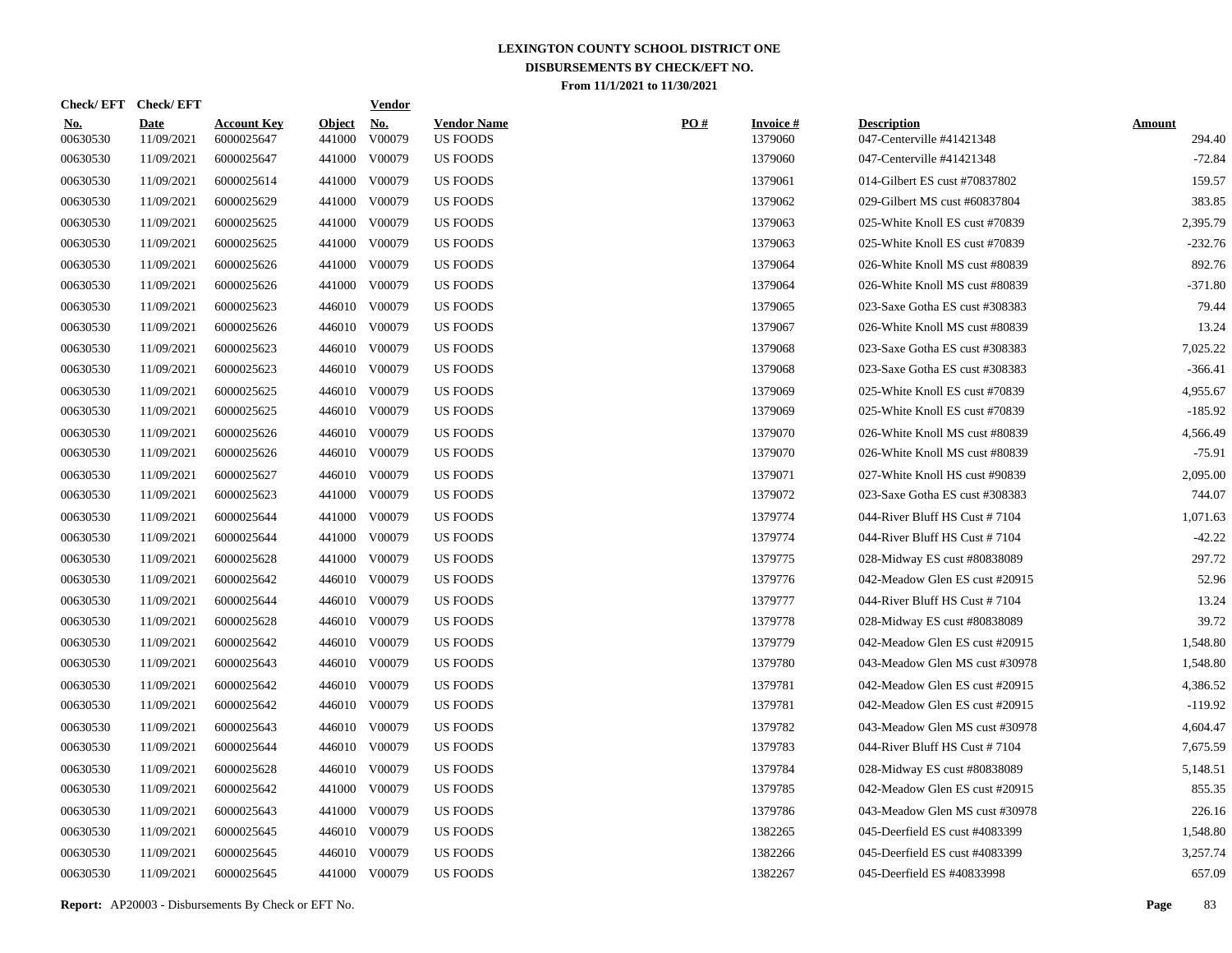|                        | Check/EFT Check/EFT       |                                  |                         | <b>Vendor</b>        |                                       |     |                            |                                                  |                           |
|------------------------|---------------------------|----------------------------------|-------------------------|----------------------|---------------------------------------|-----|----------------------------|--------------------------------------------------|---------------------------|
| <u>No.</u><br>00630530 | <b>Date</b><br>11/09/2021 | <b>Account Key</b><br>6000025645 | <b>Object</b><br>441000 | <u>No.</u><br>V00079 | <b>Vendor Name</b><br><b>US FOODS</b> | PO# | <b>Invoice#</b><br>1382267 | <b>Description</b><br>045-Deerfield ES #40833998 | <b>Amount</b><br>$-88.87$ |
| 00630530               | 11/09/2021                | 6000025640                       | 446010                  | V00079               | <b>US FOODS</b>                       |     | 1382276                    | 040-New Providence ES cust #20                   | 42.06                     |
| 00630530               | 11/09/2021                | 6000025640                       | 446010                  | V00079               | <b>US FOODS</b>                       |     | 1382277                    | 040-New Providence ES cust #20                   | 52.96                     |
| 00630530               | 11/09/2021                | 6000025640                       | 446010                  | V00079               | <b>US FOODS</b>                       |     | 1382278                    | 040-New Providence ES cust #20                   | 5,900.05                  |
| 00630530               | 11/09/2021                | 6000025640                       | 441000                  | V00079               | US FOODS                              |     | 1382279                    | 040-New Providence ES cust #20                   | 617.44                    |
| 00630530               | 11/09/2021                | 6000025638                       | 441000                  | V00079               | <b>US FOODS</b>                       |     | 1382300                    | 038-Carolina Springs ES cust #                   | 420.83                    |
| 00630530               | 11/09/2021                | 6000025638                       | 446010                  | V00079               | <b>US FOODS</b>                       |     | 1382301                    | 038-Carolina Springs ES cust #                   | 52.96                     |
| 00630530               | 11/09/2021                | 6000025638                       | 446010                  | V00079               | <b>US FOODS</b>                       |     | 1382302                    | 038-Carolina Springs ES cust #                   | 1,548.80                  |
| 00630530               | 11/09/2021                | 6000025638                       | 446010                  | V00079               | <b>US FOODS</b>                       |     | 1382303                    | 038-Carolina Springs ES cust #                   | 1,800.01                  |
| 00630530               | 11/09/2021                | 6000025611                       | 441000                  | V00079               | <b>US FOODS</b>                       |     | 1382445                    | 011-Lexington HS cust #7083808                   | 1,055.52                  |
| 00630530               | 11/09/2021                | 6000025634                       | 441000                  | V00079               | <b>US FOODS</b>                       |     | 1382446                    | 034-Pleasant Hill MS cust #908                   | 449.99                    |
| 00630530               | 11/09/2021                | 6000025646                       | 441000                  | V00079               | <b>US FOODS</b>                       |     | 1382447                    | 046-Beechwood MS #91341172                       | 506.95                    |
| 00630530               | 11/09/2021                | 6000025635                       | 446010                  | V00079               | <b>US FOODS</b>                       |     | 1382448                    | 035-Pleasant Hill ES cust #108                   | 42.06                     |
| 00630530               | 11/09/2021                | 6000025634                       | 446010                  | V00079               | US FOODS                              |     | 1382449                    | 034-Pleasant Hill MS cust #908                   | 21.03                     |
| 00630530               | 11/09/2021                | 6000025635                       | 446010                  | V00079               | <b>US FOODS</b>                       |     | 1382450                    | 035-Pleasant Hill ES cust #108                   | 26.48                     |
| 00630530               | 11/09/2021                | 6000025641                       |                         | 446010 V00079        | <b>US FOODS</b>                       |     | 1382451                    | 041-Rocky Creek ES cust #30880                   | 26.48                     |
| 00630530               | 11/09/2021                | 6000025634                       |                         | 446010 V00079        | <b>US FOODS</b>                       |     | 1382452                    | 034-Pleasant Hill MS cust #908                   | 13.24                     |
| 00630530               | 11/09/2021                | 6000025646                       |                         | 446010 V00079        | <b>US FOODS</b>                       |     | 1382453                    | 046-Beechwood MS cust #9134117                   | 1,548.80                  |
| 00630530               | 11/09/2021                | 6000025611                       |                         | 446010 V00079        | <b>US FOODS</b>                       |     | 1382454                    | 011-Lexington HS cust #7083808                   | 1,548.80                  |
| 00630530               | 11/09/2021                | 6000025641                       |                         | 446010 V00079        | <b>US FOODS</b>                       |     | 1382456                    | 041-Rocky Creek ES cust #30880                   | 4,324.11                  |
| 00630530               | 11/09/2021                | 6000025641                       |                         | 446010 V00079        | <b>US FOODS</b>                       |     | 1382456                    | 041-Rocky Creek ES cust #30880                   | $-27.97$                  |
| 00630530               | 11/09/2021                | 6000025611                       |                         | 446010 V00079        | <b>US FOODS</b>                       |     | 1382457                    | 011-Lexington HS cust #7083808                   | 6,190.88                  |
| 00630530               | 11/09/2021                | 6000025634                       |                         | 446010 V00079        | <b>US FOODS</b>                       |     | 1382458                    | 034-Pleasant Hill MS cust #908                   | 4,508.24                  |
| 00630530               | 11/09/2021                | 6000025646                       |                         | 446010 V00079        | US FOODS                              |     | 1382459                    | 046-Beechwood MS cust #9134117                   | 3,079.82                  |
| 00630530               | 11/09/2021                | 6000025635                       | 441000                  | V00079               | <b>US FOODS</b>                       |     | 1382460                    | 035-Pleasant Hill ES cust #108                   | 582.55                    |
| 00630530               | 11/09/2021                | 6000025641                       | 441000                  | V00079               | US FOODS                              |     | 1382461                    | 041-Rocky Creek ES cust #30880                   | 350.69                    |
| 00630530               | 11/09/2021                | 6000025619                       | 446010                  | V00079               | US FOODS                              |     | 1382489                    | 019-AES Cust #50838085                           | 883.24                    |
| 00630530               | 11/09/2021                | 6000025619                       | 441000                  | V00079               | <b>US FOODS</b>                       |     | 1382490                    | 019-AES Cust #50838085                           | 273.62                    |
| 00630530               | 11/09/2021                | 6000025624                       | 446010                  | V00079               | <b>US FOODS</b>                       |     | 1382526                    | 024-Red Bank ES cust #2083831                    | 42.06                     |
| 00630530               | 11/09/2021                | 6000025624                       |                         | 446010 V00079        | <b>US FOODS</b>                       |     | 1382527                    | 024-Red Bank ES cust #2083831                    | 52.96                     |
| 00630530               | 11/09/2021                | 6000025624                       | 446010                  | V00079               | <b>US FOODS</b>                       |     | 1382528                    | 024-Red Bank ES cust #2083831                    | 2,683.93                  |
| 00630530               | 11/09/2021                | 6000025624                       | 441000                  | V00079               | <b>US FOODS</b>                       |     | 1382529                    | 024-Red Bank ES cust #2083831                    | 1,105.66                  |
| 00630530               | 11/09/2021                | 6000025622                       | 441000                  | V00079               | <b>US FOODS</b>                       |     | 1382565                    | 022-Oak Grove ES cust #8083830                   | 1,055.09                  |
| 00630530               | 11/09/2021                | 6000025612                       |                         | 446010 V00079        | <b>US FOODS</b>                       |     | 1382566                    | 012-Lexington EScust #40838088                   | 42.06                     |
| 00630530               | 11/09/2021                | 6000025612                       | 446010                  | V00079               | <b>US FOODS</b>                       |     | 1382567                    | 012-Lexington EScust #40838088                   | 52.96                     |
| 00630530               | 11/09/2021                | 6000025622                       |                         | 446010 V00079        | <b>US FOODS</b>                       |     | 1382568                    | 022-Oak Grove ES cust #8083830                   | 66.20                     |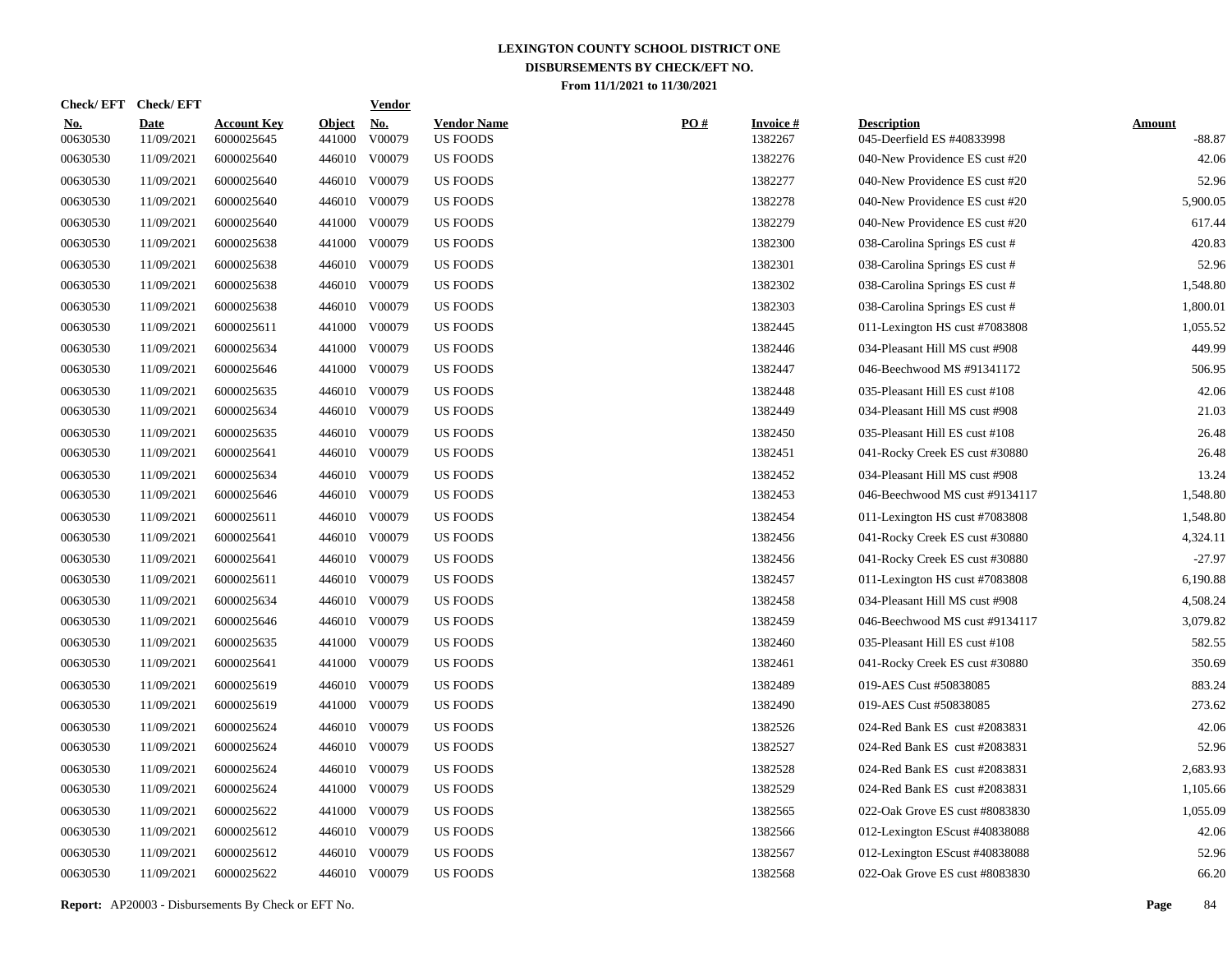| Check/ EFT             | <b>Check/EFT</b>          |                                                            |                      | <b>Vendor</b> |                                       |                      |                            |                                                      |                           |
|------------------------|---------------------------|------------------------------------------------------------|----------------------|---------------|---------------------------------------|----------------------|----------------------------|------------------------------------------------------|---------------------------|
| <u>No.</u><br>00630530 | <b>Date</b><br>11/09/2021 | <b>Account Key</b><br>6000025612                           | Object No.<br>446010 | V00079        | <b>Vendor Name</b><br><b>US FOODS</b> | PO#                  | <b>Invoice#</b><br>1382569 | <b>Description</b><br>012-Lexington EScust #40838088 | <b>Amount</b><br>1,548.80 |
| 00630530               | 11/09/2021                | 6000025620                                                 |                      | 446010 V00079 | <b>US FOODS</b>                       |                      | 1382570                    | 020-Lexington MS cust #6083808                       | 1,548.80                  |
| 00630530               | 11/09/2021                | 6000025612                                                 |                      | 446010 V00079 | <b>US FOODS</b>                       |                      | 1382571                    | 012-Lexington EScust #40838088                       | 5,392.11                  |
| 00630530               | 11/09/2021                | 6000025620                                                 |                      | 446010 V00079 | <b>US FOODS</b>                       |                      | 1382572                    | 020-Lexington MS cust #6083808                       | 1,775.43                  |
| 00630530               | 11/09/2021                | 6000025622                                                 |                      | 446010 V00079 | <b>US FOODS</b>                       |                      | 1382573                    | 022-Oak Grove ES cust #8083830                       | 3,979.98                  |
| 00630530               | 11/09/2021                | 6000025612                                                 |                      | 441000 V00079 | US FOODS                              |                      | 1382574                    | 012-Lexington EScust #40838088                       | 366.35                    |
| 00630530               | 11/09/2021                | 6000025620                                                 |                      | 441000 V00079 | <b>US FOODS</b>                       |                      | 1382575                    | 020-Lexington MS cust #6083808                       | 207.05                    |
| 00630530               | 11/09/2021                | 6000025637                                                 |                      | 441000 V00079 | US FOODS                              |                      | 1382578                    | 037-Carolina Springs MS cust #                       | 1,506.33                  |
| 00630530               | 11/09/2021                | 6000025637                                                 |                      | 446010 V00079 | <b>US FOODS</b>                       |                      | 1382579                    | 037-Carolina Springs MS cust #                       | 42.06                     |
| 00630530               | 11/09/2021                | 6000025637                                                 |                      | 446010 V00079 | US FOODS                              |                      | 1382580                    | 037-Carolina Springs MS cust #                       | 52.96                     |
| 00630530               | 11/09/2021                | 6000025637                                                 |                      | 446010 V00079 | <b>US FOODS</b>                       |                      | 1382582                    | 037-Carolina Springs MS cust #                       | 9,279.47                  |
| 00630530               | 11/09/2021                | 6000025616                                                 |                      | 446010 V00079 | <b>US FOODS</b>                       |                      | 1382711                    | 016-Pelion ES cust #10838290                         | 21.03                     |
| 00630530               | 11/09/2021                | 6000025616                                                 |                      | 446010 V00079 | <b>US FOODS</b>                       |                      | 1382712                    | 016-Pelion ES cust #10838290                         | 92.68                     |
| 00630530               | 11/09/2021                | 6000025639                                                 | 446010               | V00079        | <b>US FOODS</b>                       |                      | 1382713                    | 039-Forts Pond ES cust #208378                       | 39.72                     |
| 00630530               | 11/09/2021                | 6000025630                                                 | 446010               | V00079        | <b>US FOODS</b>                       |                      | 1382714                    | 030-Pelion MS cust #90838301                         | 1,548.80                  |
| 00630530               | 11/09/2021                | 6000025616                                                 |                      | 446010 V00079 | <b>US FOODS</b>                       |                      | 1382716                    | 016-Pelion ES cust #10838290                         | 2,534.84                  |
| 00630530               | 11/09/2021                | 6000025639                                                 |                      | 446010 V00079 | <b>US FOODS</b>                       |                      | 1382717                    | 039-Forts Pond ES cust #208378                       | 3,138.25                  |
| 00630530               | 11/09/2021                | 6000025639                                                 |                      | 446010 V00079 | <b>US FOODS</b>                       |                      | 1382717                    | 039-Forts Pond ES cust #208378                       | $-68.75$                  |
| 00630530               | 11/09/2021                | 6000025616                                                 | 441000               | V00079        | <b>US FOODS</b>                       |                      | 1382720                    | 016-Pelion ES cust #10838290                         | 1,590.59                  |
| 00630530               | 11/09/2021                | 6000025639                                                 |                      | 441000 V00079 | <b>US FOODS</b>                       |                      | 1382721                    | 039-Forts Pond ES cust #208378                       | 1,841.66                  |
| 00630530               | 11/09/2021                | 6000025615                                                 |                      | 441000 V00079 | <b>US FOODS</b>                       |                      | 1382722                    | 015-Pelion HS cust #60838307                         | 483.60                    |
| 00630530               | 11/09/2021                | 6000025631                                                 |                      | 446010 V00079 | US FOODS                              |                      | 1382854                    | 031-Lake Murray ES cust #30838                       | 79.44                     |
| 00630530               | 11/09/2021                | 6000025631                                                 |                      | 446010 V00079 | <b>US FOODS</b>                       |                      | 1382855                    | 031-Lake Murray ES cust #30838                       | 1,548.80                  |
| 00630530               | 11/09/2021                | 6000025631                                                 |                      | 446010 V00079 | <b>US FOODS</b>                       |                      | 1382856                    | 031-Lake Murray ES cust #30838                       | 6,804.18                  |
| 00630530               | 11/09/2021                | 6000025631                                                 |                      | 441000 V00079 | <b>US FOODS</b>                       |                      | 1382857                    | 031-Lake Murray ES cust #30838                       | 1,711.04                  |
|                        |                           |                                                            |                      |               |                                       |                      |                            | <b>Check Total</b>                                   | 167,112.97                |
| 00630531               | 11/09/2021                | 7892027043                                                 |                      | 466099 V12911 | VARSITY SPIRIT FASHIONS AND SU        | P2204260             | 41705013                   | 3" Ribbon Bow with Tails - Bla                       | 248.98                    |
| 00630531               | 11/09/2021                | 7892027043                                                 | 466099               | V12911        | VARSITY SPIRIT FASHIONS AND SU        | P2204260             | 41705013                   | 3" Ribbon Bow with Tails - DKG                       | 248.99                    |
| 00630531               | 11/09/2021                | 7892027043                                                 |                      | 466099 V12911 | VARSITY SPIRIT FASHIONS AND SU        | P2204260             | 41705013                   | 3" Ribbon Bow with Tails - PNK                       | 248.99                    |
| 00630531               | 11/09/2021                | 7892027043                                                 | 466099               | V12911        | VARSITY SPIRIT FASHIONS AND SU        | P2204260             | 41705013                   | 3" Ribbon Bow with Tails - WHT                       | 248.99                    |
| 00630531               | 11/09/2021                | 7892027043                                                 |                      | 466099 V12911 | VARSITY SPIRIT FASHIONS AND SU        | P2204260             | 41705013                   | Ribbon Bow/Qty PR                                    | 332.45                    |
| 00630531               | 11/09/2021                | 7892027043                                                 |                      | 466099 V12911 | VARSITY SPIRIT FASHIONS AND SU        | P2204260             | 41705013                   | Shipping/Handling                                    | 89.35                     |
|                        |                           |                                                            |                      |               |                                       |                      |                            | <b>Check Total</b>                                   | 1,417.75                  |
| 00630532               | 11/09/2021                | 1000011427                                                 |                      | 441010 V14086 | WARDS NATURAL SCIENCE EST LLC         | P <sub>2201258</sub> | 8806498442                 | Powder-Free Disposable Nitrile                       | 458.39                    |
|                        |                           | <b>Report:</b> AP20003 - Disbursements By Check or EFT No. |                      |               |                                       |                      |                            |                                                      | 85<br>Page                |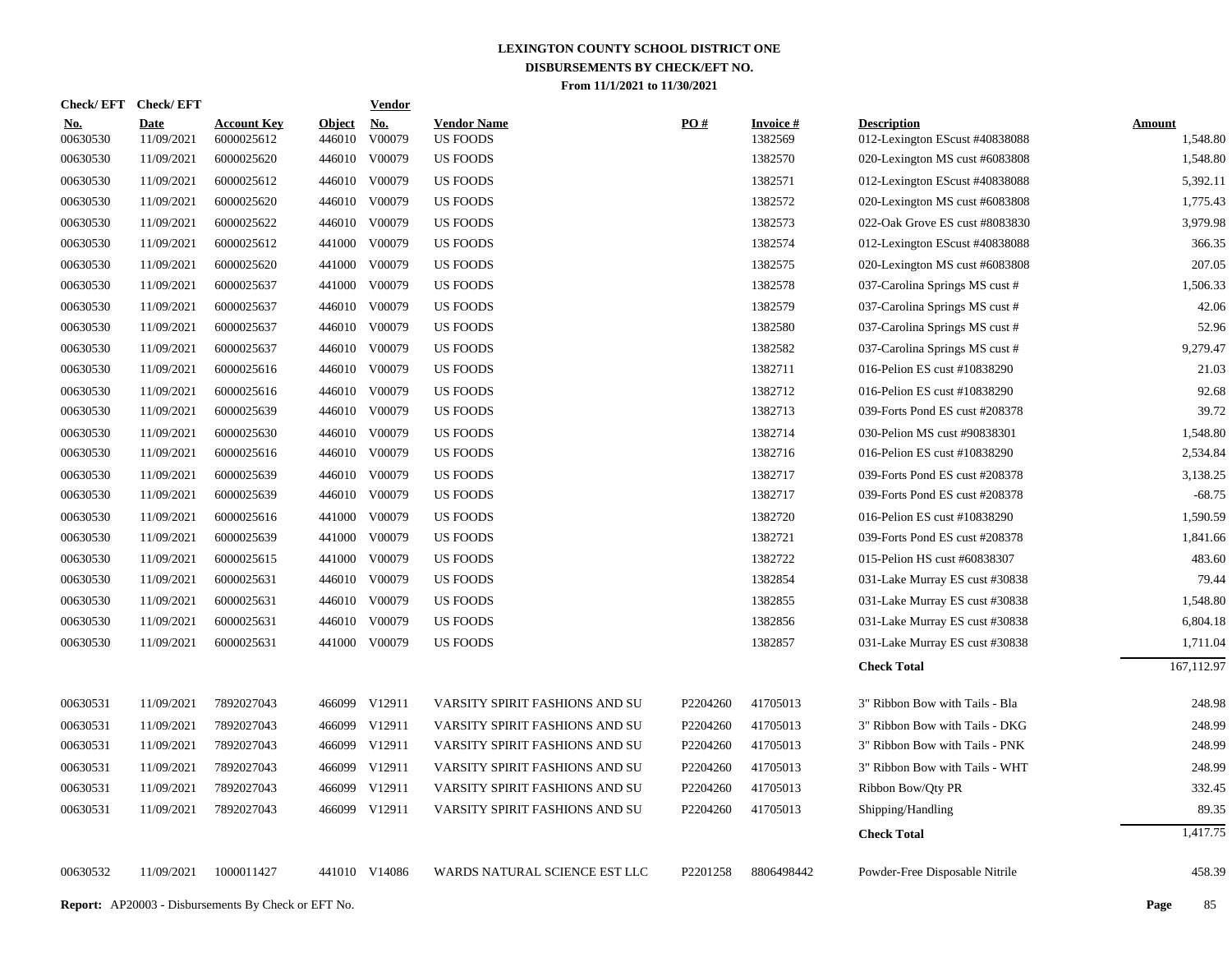| <u>No.</u> | Check/EFT Check/EFT<br><b>Date</b> | <b>Account Key</b>                                  | <b>Object</b> | <b>Vendor</b><br><u>No.</u> | <b>Vendor Name</b>         | PO#      | <b>Invoice#</b>               | <b>Description</b>              | <b>Amount</b> |
|------------|------------------------------------|-----------------------------------------------------|---------------|-----------------------------|----------------------------|----------|-------------------------------|---------------------------------|---------------|
|            |                                    |                                                     |               |                             |                            |          |                               | <b>Check Total</b>              | 458.39        |
| 00630533   | 11/09/2021                         | 2042221403                                          |               | 433200 Exxxxx               | Employee                   |          | 10.01.10.19.21                | Interview & Meeting             | 3.92          |
|            |                                    |                                                     |               |                             |                            |          |                               | <b>Check Total</b>              | 3.92          |
| 00630534   | 11/09/2021                         | 7802072046                                          |               | 466034 V15375               | WEATHERS, WILLIAM BERT     |          | FB.BMS.11.03.21               | Athletic Official               | 55.00         |
|            |                                    |                                                     |               |                             |                            |          |                               | <b>Check Total</b>              | 55.00         |
| 00630535   | 11/09/2021                         | 1000011303                                          |               | 433200 Exxxxx               | Employee                   |          | 10.01.10.29.21                | <b>ESOL</b> Services            | 58.24         |
|            |                                    |                                                     |               |                             |                            |          |                               | <b>Check Total</b>              | 58.24         |
| 00630536   | 11/09/2021                         | 2042216103                                          |               | 433200 Exxxxx               | Employee                   |          | 10.01.10.29.21                | Assistance to students          | 113.96        |
|            |                                    |                                                     |               |                             |                            |          |                               | <b>Check Total</b>              | 113.96        |
| 00630537   | 11/09/2021                         | 2042222303                                          |               | 433200 Exxxxx               | Employee                   |          | 10.01.10.29.21                | Job Training Activity           | 81.76         |
|            |                                    |                                                     |               |                             |                            |          |                               | <b>Check Total</b>              | 81.76         |
| 00630538   | 11/09/2021                         | 7887072044                                          |               | 466034 V11602               | WILLIAMS, LARRY G          |          |                               | VFBALL/WKNOLL VFBALL VS W KNOLL | 159.10        |
|            |                                    |                                                     |               |                             |                            |          |                               | <b>Check Total</b>              | 159.10        |
| 00630539   | 11/09/2021                         | 1000025414                                          |               | 441020 V14104               | WINSUPPLY OF LEXINGTON INC | P2204666 | 43567701                      | New GES - Faucet B-0300 1H Goo  | 516.17        |
|            |                                    |                                                     |               |                             |                            |          |                               | <b>Check Total</b>              | 516.17        |
| 00630540   | 11/09/2021                         | 6000025641                                          |               | 433200 Exxxxx               | Employee                   |          | 10.01.10.29.21                | Bank deposit trips              | 77.28         |
|            |                                    |                                                     |               |                             |                            |          |                               | <b>Check Total</b>              | 77.28         |
| 00630541   | 11/09/2021                         | 7802088026                                          |               | 466034 V15964               | WOOLEY, MICHAEL CRAIG      |          | FB.WKM.11.03.21 FB WKM vs GMS |                                 | 80.00         |
|            |                                    |                                                     |               |                             |                            |          |                               | <b>Check Total</b>              | 80.00         |
| 00630542   | 11/09/2021                         | 7802071011                                          |               | 466041 V13176               | X GRAIN SPORTWEAR          | P2203204 | 192263                        | XGS9 quarter zip black/royal    | 561.75        |
| 00630542   | 11/09/2021                         | 7802071011                                          |               | 466041 V13176               | X GRAIN SPORTWEAR          | P2203204 | 192263                        | XGS5 hoodie royal/graphite      | 786.45        |
|            |                                    |                                                     |               |                             |                            |          |                               | <b>Check Total</b>              | 1,348.20      |
| 00630543   | 11/09/2021                         | 1000023202                                          |               | 469000 V13821               | <b>EGGS UP GRILL 16</b>    | P2205221 | P2205545.ADM                  | Breakfast Buffet (per person)   | 1,015.48      |
| 00630543   | 11/09/2021                         | 1000023202                                          |               | 469000 V13821               | EGGS UP GRILL 16           | P2205221 | P2205545.ADM                  | Large Fruit Tray                | 80.25         |
| 00630543   | 11/09/2021                         | 1000023202                                          |               | 469000 V13821               | EGGS UP GRILL 16           | P2205221 | P2205545.ADM                  | Delivery & Set-up Fee           | 16.05         |
| 00630543   | 11/09/2021                         | 1000023202                                          |               | 469000 V13821               | EGGS UP GRILL 16           | P2205221 | P2205545.ADM                  | 2% City Tax                     | 20.78         |
|            |                                    | Report: AP20003 - Disbursements By Check or EFT No. |               |                             |                            |          |                               |                                 | 86<br>Page    |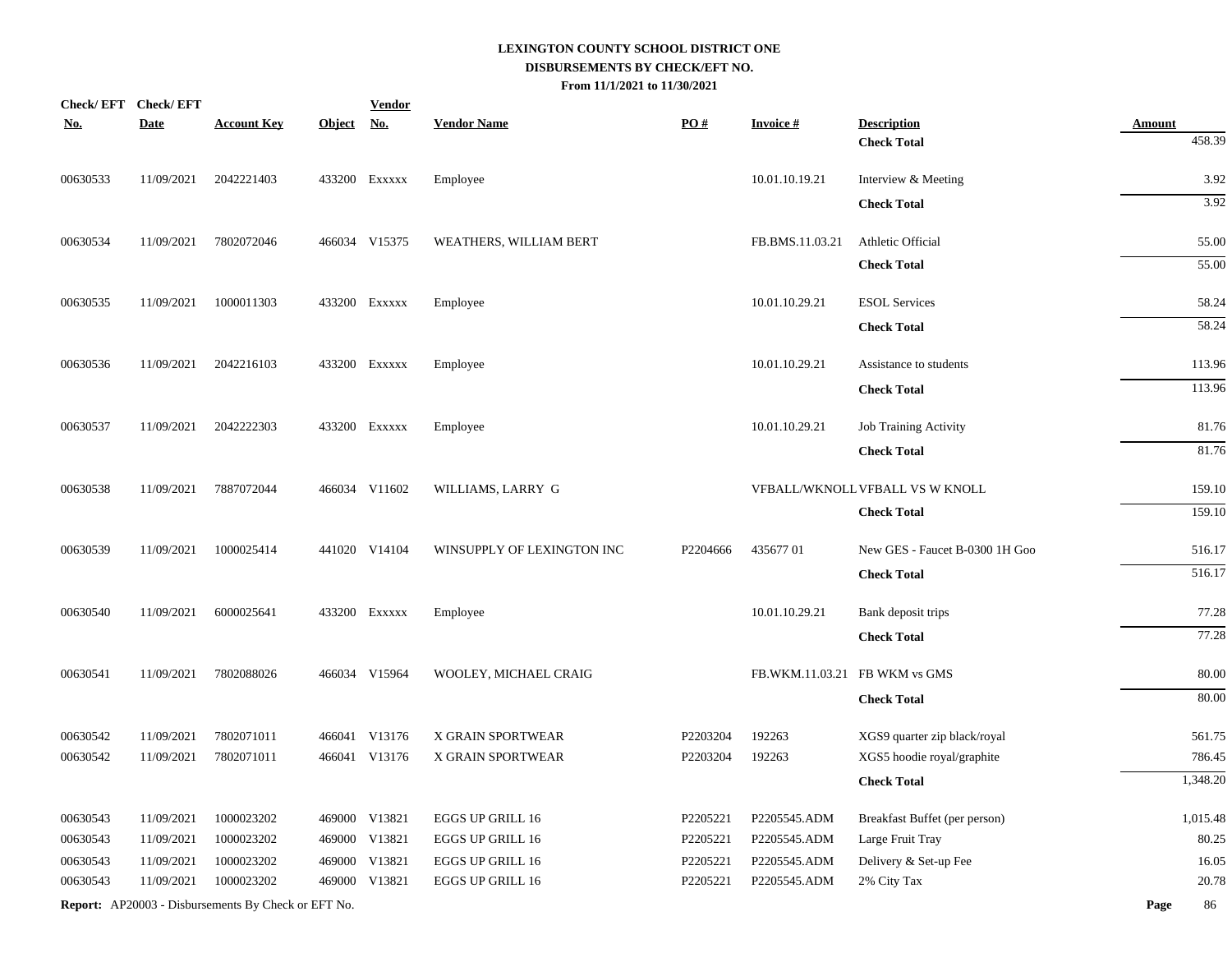| <b>No.</b> | Check/EFT Check/EFT<br><b>Date</b> | <b>Account Key</b> | Object No. | <b>Vendor</b> | <b>Vendor Name</b>                      | PO#      | <b>Invoice#</b> | <b>Description</b>                    | <b>Amount</b> |
|------------|------------------------------------|--------------------|------------|---------------|-----------------------------------------|----------|-----------------|---------------------------------------|---------------|
|            |                                    |                    |            |               |                                         |          |                 | <b>Check Total</b>                    | 1,132.56      |
| 00630544   | 11/09/2021                         | 1000011513         |            | 433200 V01697 | <b>EMBASSY SUITES AT KINGSTON PLA</b>   | P2205186 | P2205186.GHS    | Confirmation No.: 81200962            | 246.00        |
|            |                                    |                    |            |               |                                         |          |                 | <b>Check Total</b>                    | 246.00        |
| 00630545   | 11/09/2021                         | 2042222303         |            | 433200 Exxxxx | Employee                                |          | 10.01.10.28.21  | Meetings                              | 41.44         |
|            |                                    |                    |            |               |                                         |          |                 | <b>Check Total</b>                    | 41.44         |
| 00630546   | 11/09/2021                         | 7900527028         |            | 466049 V00170 | <b>UNITED WAY</b>                       | P2205180 | 11.05.2021      | Cash Donations made to the Uni        | 20.00         |
|            |                                    |                    |            |               |                                         |          |                 | <b>Check Total</b>                    | 20.00         |
| 00630547   | 11/10/2021                         | 2042212603         |            | 433200 Exxxxx | Employee                                |          | 10.01.10.31.21  | <b>Assessive Technology Facilitat</b> | 112.56        |
|            |                                    |                    |            |               |                                         |          |                 | <b>Check Total</b>                    | 112.56        |
| 00630548   | 11/10/2021                         | 1000025408         | 432900     | V15987        | ANCHOR SHRED AND RECYCLE COMPA P2203646 |          | 2800            | Provide Single Stream/Comingle        | 93.63         |
| 00630548   | 11/10/2021                         | 1000025408         | 432900     | V15987        | ANCHOR SHRED AND RECYCLE COMPA P2203646 |          | 2800            | Provide Single Stream/Comingle        | 93.63         |
| 00630548   | 11/10/2021                         | 1000025408         | 432900     | V15987        | ANCHOR SHRED AND RECYCLE COMPA          | P2203646 | 2800            | (8)95 Gallon Containers Monthl        | 34.40         |
| 00630548   | 11/10/2021                         | 1000025408         | 432900     | V15987        | ANCHOR SHRED AND RECYCLE COMPA          | P2203646 | 2800            | (8)95 Gallon Containers Monthl        | 34.40         |
| 00630548   | 11/10/2021                         | 1000025411         | 432900     | V15987        | ANCHOR SHRED AND RECYCLE COMPA          | P2203646 | 2800            | Provide Single Stream/Comingle        | 93.63         |
| 00630548   | 11/10/2021                         | 1000025411         | 432900     | V15987        | ANCHOR SHRED AND RECYCLE COMPA          | P2203646 | 2800            | (8)95 Gallon Containers Monthl        | 34.40         |
| 00630548   | 11/10/2021                         | 1000025412         | 432900     | V15987        | ANCHOR SHRED AND RECYCLE COMPA          | P2203646 | 2800            | Provide Single Stream/Comingle        | 93.63         |
| 00630548   | 11/10/2021                         | 1000025412         | 432900     | V15987        | ANCHOR SHRED AND RECYCLE COMPA P2203646 |          | 2800            | (8)95 Gallon Containers Monthl        | 34.40         |
| 00630548   | 11/10/2021                         | 1000025413         | 432900     | V15987        | ANCHOR SHRED AND RECYCLE COMPA P2203646 |          | 2800            | Provide Single Stream/Comingle        | 93.63         |
| 00630548   | 11/10/2021                         | 1000025413         | 432900     | V15987        | ANCHOR SHRED AND RECYCLE COMPA P2203646 |          | 2800            | (8)95 Gallon Containers Monthl        | 34.40         |
| 00630548   | 11/10/2021                         | 1000025414         | 432900     | V15987        | ANCHOR SHRED AND RECYCLE COMPA P2203646 |          | 2800            | Provide Single Stream/Comingle        | 93.63         |
| 00630548   | 11/10/2021                         | 1000025414         | 432900     | V15987        | ANCHOR SHRED AND RECYCLE COMPA P2203646 |          | 2800            | (8)95 Gallon Containers Monthl        | 34.40         |
| 00630548   | 11/10/2021                         | 1000025415         | 432900     | V15987        | ANCHOR SHRED AND RECYCLE COMPA P2203646 |          | 2800            | Provide Single Stream/Comingle        | 93.63         |
| 00630548   | 11/10/2021                         | 1000025415         | 432900     | V15987        | ANCHOR SHRED AND RECYCLE COMPA P2203646 |          | 2800            | (8)95 Gallon Containers Monthl        | 34.40         |
| 00630548   | 11/10/2021                         | 1000025416         | 432900     | V15987        | ANCHOR SHRED AND RECYCLE COMPA          | P2203646 | 2800            | Provide Single Stream/Comingle        | 93.63         |
| 00630548   | 11/10/2021                         | 1000025416         | 432900     | V15987        | ANCHOR SHRED AND RECYCLE COMPA          | P2203646 | 2800            | (8)95 Gallon Containers Monthl        | 34.40         |
| 00630548   | 11/10/2021                         | 1000025419         | 432900     | V15987        | ANCHOR SHRED AND RECYCLE COMPA          | P2203646 | 2800            | Provide Single Stream/Comingle        | 93.63         |
| 00630548   | 11/10/2021                         | 1000025419         | 432900     | V15987        | ANCHOR SHRED AND RECYCLE COMPA          | P2203646 | 2800            | (8)95 Gallon Containers Monthl        | 34.40         |
| 00630548   | 11/10/2021                         | 1000025420         | 432900     | V15987        | ANCHOR SHRED AND RECYCLE COMPA          | P2203646 | 2800            | Provide Single Stream/Comingle        | 93.63         |
| 00630548   | 11/10/2021                         | 1000025420         | 432900     | V15987        | ANCHOR SHRED AND RECYCLE COMPA          | P2203646 | 2800            | (8)95 Gallon Containers Monthl        | 34.40         |
| 00630548   | 11/10/2021                         | 1000025421         | 432900     | V15987        | ANCHOR SHRED AND RECYCLE COMPA          | P2203646 | 2800            | Provide Single Stream/Comingle        | 93.63         |
| 00630548   | 11/10/2021                         | 1000025421         | 432900     | V15987        | ANCHOR SHRED AND RECYCLE COMPA P2203646 |          | 2800            | (8)95 Gallon Containers Monthl        | 34.40         |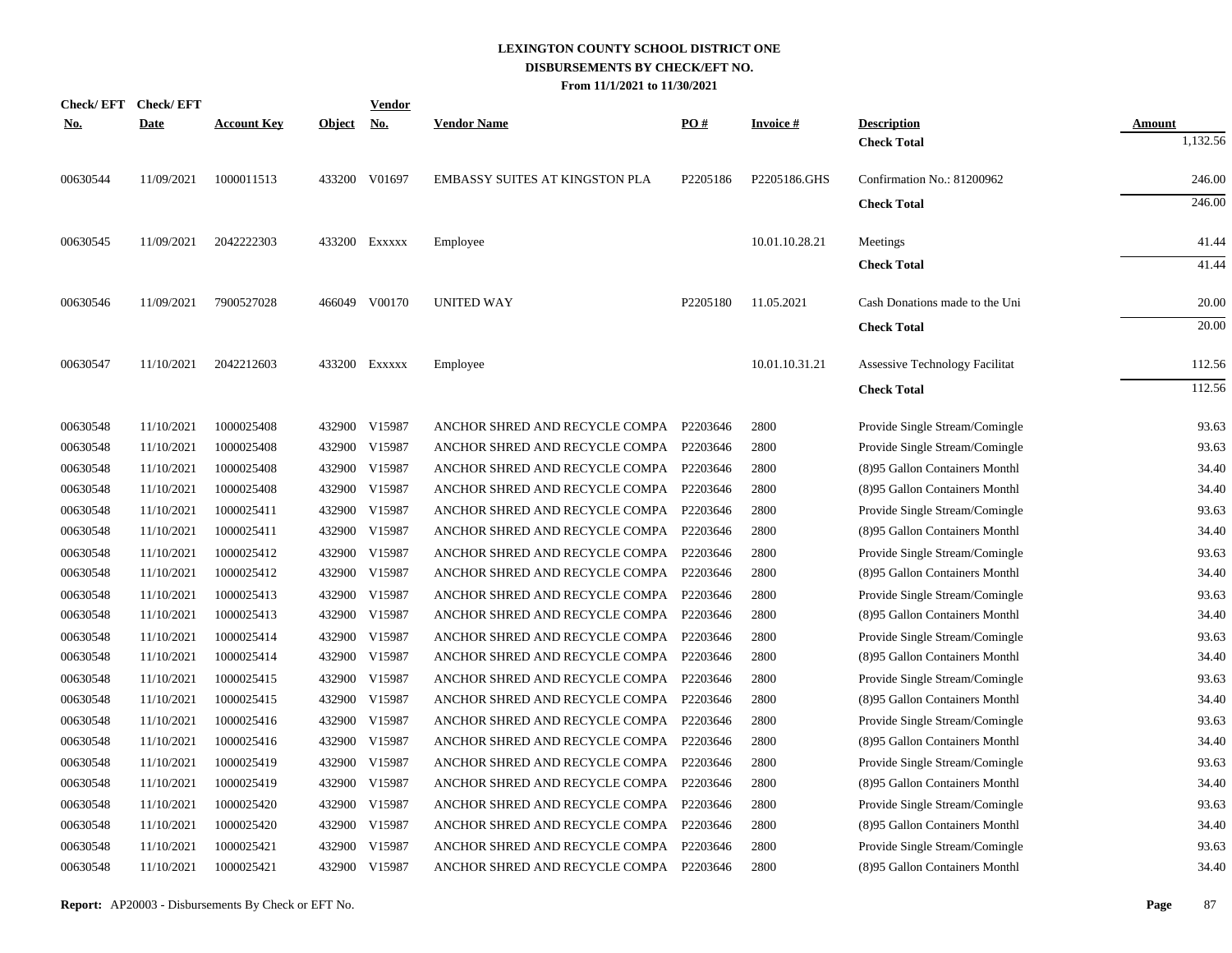| <b>Check/EFT</b>       | <b>Check/EFT</b>          |                                  |                         | <b>Vendor</b> |                                                      |                 |                         |                                                      |                        |
|------------------------|---------------------------|----------------------------------|-------------------------|---------------|------------------------------------------------------|-----------------|-------------------------|------------------------------------------------------|------------------------|
| <u>No.</u><br>00630548 | <b>Date</b><br>11/10/2021 | <b>Account Key</b><br>1000025422 | <b>Object</b><br>432900 | No.<br>V15987 | <b>Vendor Name</b><br>ANCHOR SHRED AND RECYCLE COMPA | PO#<br>P2203646 | <b>Invoice#</b><br>2800 | <b>Description</b><br>Provide Single Stream/Comingle | <b>Amount</b><br>93.63 |
| 00630548               | 11/10/2021                | 1000025422                       | 432900                  | V15987        | ANCHOR SHRED AND RECYCLE COMPA                       | P2203646        | 2800                    | (8)95 Gallon Containers Monthl                       | 34.40                  |
| 00630548               | 11/10/2021                | 1000025423                       | 432900                  | V15987        | ANCHOR SHRED AND RECYCLE COMPA                       | P2203646        | 2800                    | Provide Single Stream/Comingle                       | 93.63                  |
| 00630548               | 11/10/2021                | 1000025423                       | 432900                  | V15987        | ANCHOR SHRED AND RECYCLE COMPA                       | P2203646        | 2800                    | (8)95 Gallon Containers Monthl                       | 34.40                  |
| 00630548               | 11/10/2021                | 1000025424                       | 432900                  | V15987        | ANCHOR SHRED AND RECYCLE COMPA                       | P2203646        | 2800                    | Provide Single Stream/Comingle                       | 93.63                  |
| 00630548               | 11/10/2021                | 1000025424                       | 432900                  | V15987        | ANCHOR SHRED AND RECYCLE COMPA                       | P2203646        | 2800                    | (8)95 Gallon Containers Monthl                       | 34.40                  |
| 00630548               | 11/10/2021                | 1000025425                       | 432900                  | V15987        | ANCHOR SHRED AND RECYCLE COMPA                       | P2203646        | 2800                    | Provide Single Stream/Comingle                       | 93.63                  |
| 00630548               | 11/10/2021                | 1000025425                       | 432900                  | V15987        | ANCHOR SHRED AND RECYCLE COMPA                       | P2203646        | 2800                    | (8)95 Gallon Containers Monthl                       | 34.40                  |
| 00630548               | 11/10/2021                | 1000025426                       |                         | 432900 V15987 | ANCHOR SHRED AND RECYCLE COMPA                       | P2203646        | 2800                    | Provide Single Stream/Comingle                       | 93.63                  |
| 00630548               | 11/10/2021                | 1000025426                       | 432900                  | V15987        | ANCHOR SHRED AND RECYCLE COMPA                       | P2203646        | 2800                    | (8)95 Gallon Containers Monthl                       | 34.40                  |
| 00630548               | 11/10/2021                | 1000025427                       |                         | 432900 V15987 | ANCHOR SHRED AND RECYCLE COMPA                       | P2203646        | 2800                    | Provide Single Stream/Comingle                       | 93.63                  |
| 00630548               | 11/10/2021                | 1000025427                       | 432900                  | V15987        | ANCHOR SHRED AND RECYCLE COMPA                       | P2203646        | 2800                    | (8)95 Gallon Containers Monthl                       | 34.40                  |
| 00630548               | 11/10/2021                | 1000025428                       |                         | 432900 V15987 | ANCHOR SHRED AND RECYCLE COMPA                       | P2203646        | 2800                    | Provide Single Stream/Comingle                       | 93.63                  |
| 00630548               | 11/10/2021                | 1000025428                       | 432900                  | V15987        | ANCHOR SHRED AND RECYCLE COMPA                       | P2203646        | 2800                    | (8)95 Gallon Containers Monthl                       | 34.40                  |
| 00630548               | 11/10/2021                | 1000025429                       |                         | 432900 V15987 | ANCHOR SHRED AND RECYCLE COMPA                       | P2203646        | 2800                    | Provide Single Stream/Comingle                       | 93.63                  |
| 00630548               | 11/10/2021                | 1000025429                       | 432900                  | V15987        | ANCHOR SHRED AND RECYCLE COMPA                       | P2203646        | 2800                    | (8)95 Gallon Containers Monthl                       | 34.40                  |
| 00630548               | 11/10/2021                | 1000025430                       |                         | 432900 V15987 | ANCHOR SHRED AND RECYCLE COMPA                       | P2203646        | 2800                    | Provide Single Stream/Comingle                       | 93.63                  |
| 00630548               | 11/10/2021                | 1000025430                       |                         | 432900 V15987 | ANCHOR SHRED AND RECYCLE COMPA                       | P2203646        | 2800                    | (8)95 Gallon Containers Monthl                       | 34.40                  |
| 00630548               | 11/10/2021                | 1000025431                       |                         | 432900 V15987 | ANCHOR SHRED AND RECYCLE COMPA                       | P2203646        | 2800                    | Provide Single Stream/Comingle                       | 93.63                  |
| 00630548               | 11/10/2021                | 1000025431                       |                         | 432900 V15987 | ANCHOR SHRED AND RECYCLE COMPA                       | P2203646        | 2800                    | (8)95 Gallon Containers Monthl                       | 34.40                  |
| 00630548               | 11/10/2021                | 1000025434                       |                         | 432900 V15987 | ANCHOR SHRED AND RECYCLE COMPA                       | P2203646        | 2800                    | Provide Single Stream/Comingle                       | 93.63                  |
| 00630548               | 11/10/2021                | 1000025434                       |                         | 432900 V15987 | ANCHOR SHRED AND RECYCLE COMPA                       | P2203646        | 2800                    | (8)95 Gallon Containers Monthl                       | 34.40                  |
| 00630548               | 11/10/2021                | 1000025435                       |                         | 432900 V15987 | ANCHOR SHRED AND RECYCLE COMPA                       | P2203646        | 2800                    | Provide Single Stream/Comingle                       | 93.63                  |
| 00630548               | 11/10/2021                | 1000025435                       |                         | 432900 V15987 | ANCHOR SHRED AND RECYCLE COMPA                       | P2203646        | 2800                    | (8)95 Gallon Containers Monthl                       | 34.40                  |
| 00630548               | 11/10/2021                | 1000025437                       |                         | 432900 V15987 | ANCHOR SHRED AND RECYCLE COMPA                       | P2203646        | 2800                    | Provide Single Stream/Comingle                       | 93.63                  |
| 00630548               | 11/10/2021                | 1000025437                       |                         | 432900 V15987 | ANCHOR SHRED AND RECYCLE COMPA                       | P2203646        | 2800                    | (8)95 Gallon Containers Monthl                       | 34.40                  |
| 00630548               | 11/10/2021                | 1000025438                       |                         | 432900 V15987 | ANCHOR SHRED AND RECYCLE COMPA                       | P2203646        | 2800                    | Provide Single Stream/Comingle                       | 93.63                  |
| 00630548               | 11/10/2021                | 1000025438                       |                         | 432900 V15987 | ANCHOR SHRED AND RECYCLE COMPA                       | P2203646        | 2800                    | (8)95 Gallon Containers Monthl                       | 34.40                  |
| 00630548               | 11/10/2021                | 1000025439                       |                         | 432900 V15987 | ANCHOR SHRED AND RECYCLE COMPA                       | P2203646        | 2800                    | Provide Single Stream/Comingle                       | 93.63                  |
| 00630548               | 11/10/2021                | 1000025439                       |                         | 432900 V15987 | ANCHOR SHRED AND RECYCLE COMPA                       | P2203646        | 2800                    | (8)95 Gallon Containers Monthl                       | 34.40                  |
| 00630548               | 11/10/2021                | 1000025440                       |                         | 432900 V15987 | ANCHOR SHRED AND RECYCLE COMPA                       | P2203646        | 2800                    | Provide Single Stream/Comingle                       | 93.63                  |
| 00630548               | 11/10/2021                | 1000025440                       |                         | 432900 V15987 | ANCHOR SHRED AND RECYCLE COMPA                       | P2203646        | 2800                    | (8)95 Gallon Containers Monthl                       | 34.40                  |
| 00630548               | 11/10/2021                | 1000025441                       | 432900                  | V15987        | ANCHOR SHRED AND RECYCLE COMPA                       | P2203646        | 2800                    | Provide Single Stream/Comingle                       | 93.63                  |
| 00630548               | 11/10/2021                | 1000025441                       |                         | 432900 V15987 | ANCHOR SHRED AND RECYCLE COMPA                       | P2203646        | 2800                    | (8)95 Gallon Containers Monthl                       | 34.40                  |
| 00630548               | 11/10/2021                | 1000025442                       | 432900                  | V15987        | ANCHOR SHRED AND RECYCLE COMPA                       | P2203646        | 2800                    | Provide Single Stream/Comingle                       | 93.63                  |
| 00630548               | 11/10/2021                | 1000025442                       |                         | 432900 V15987 | ANCHOR SHRED AND RECYCLE COMPA                       | P2203646        | 2800                    | (8)95 Gallon Containers Monthl                       | 34.40                  |

**Report:** AP20003 - Disbursements By Check or EFT No. **Page** 88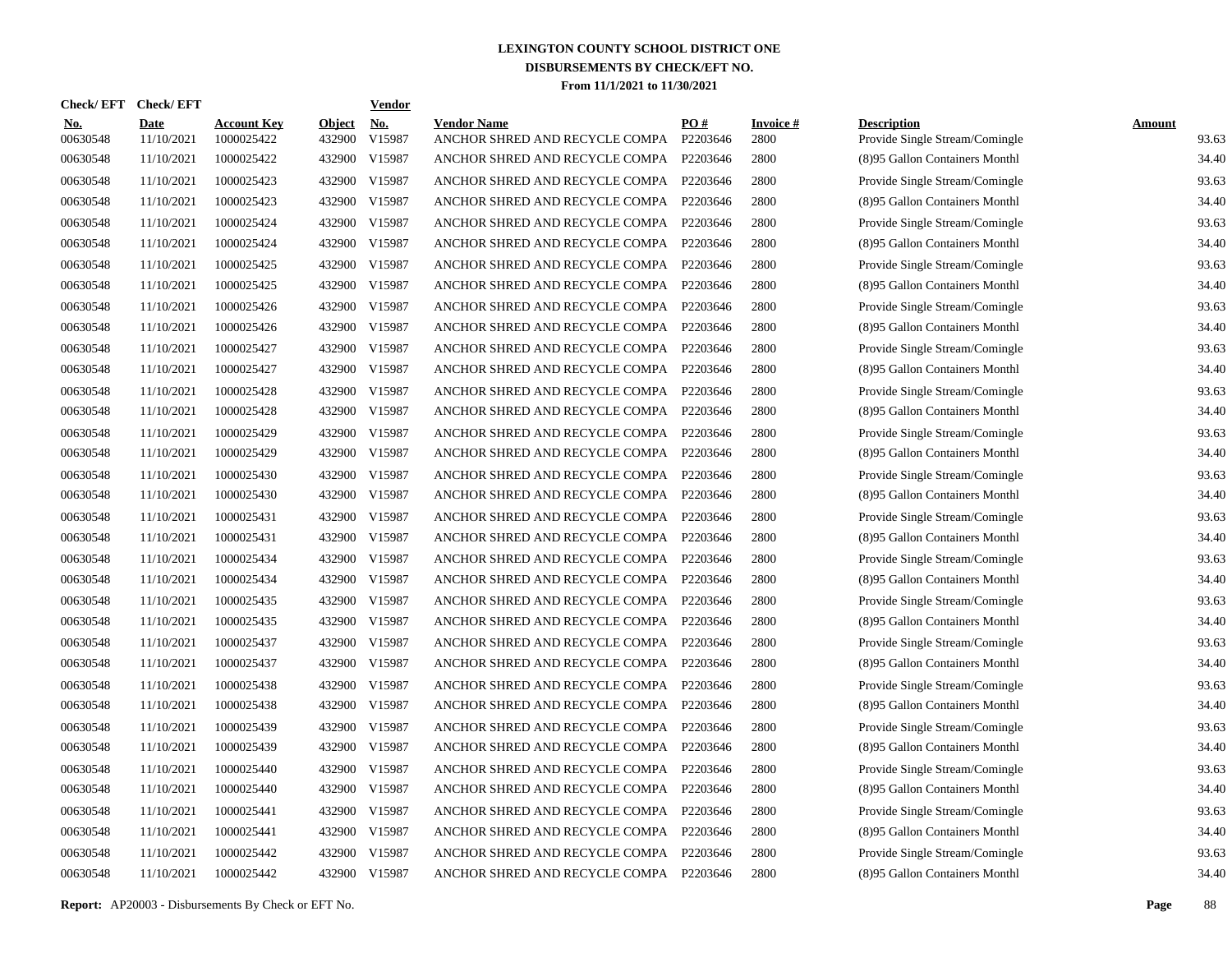| <b>Check/EFT</b>       | <b>Check/EFT</b>          |                                  |                         | <b>Vendor</b>        |                                                      |                 |                         |                                                      |                        |
|------------------------|---------------------------|----------------------------------|-------------------------|----------------------|------------------------------------------------------|-----------------|-------------------------|------------------------------------------------------|------------------------|
| <u>No.</u><br>00630548 | <b>Date</b><br>11/10/2021 | <b>Account Key</b><br>1000025443 | <b>Object</b><br>432900 | <u>No.</u><br>V15987 | <b>Vendor Name</b><br>ANCHOR SHRED AND RECYCLE COMPA | PO#<br>P2203646 | <b>Invoice#</b><br>2800 | <b>Description</b><br>Provide Single Stream/Comingle | <b>Amount</b><br>93.63 |
| 00630548               | 11/10/2021                | 1000025443                       | 432900                  | V15987               | ANCHOR SHRED AND RECYCLE COMPA                       | P2203646        | 2800                    | (8)95 Gallon Containers Monthl                       | 34.40                  |
| 00630548               | 11/10/2021                | 1000025444                       | 432900                  | V15987               | ANCHOR SHRED AND RECYCLE COMPA P2203646              |                 | 2800                    | Provide Single Stream/Comingle                       | 93.63                  |
| 00630548               | 11/10/2021                | 1000025444                       | 432900                  | V15987               | ANCHOR SHRED AND RECYCLE COMPA P2203646              |                 | 2800                    | (8)95 Gallon Containers Monthl                       | 34.40                  |
| 00630548               | 11/10/2021                | 1000025445                       | 432900                  | V15987               | ANCHOR SHRED AND RECYCLE COMPA P2203646              |                 | 2800                    | Provide Single Stream/Comingle                       | 93.63                  |
| 00630548               | 11/10/2021                | 1000025445                       | 432900                  | V15987               | ANCHOR SHRED AND RECYCLE COMPA                       | P2203646        | 2800                    | (8)95 Gallon Containers Monthl                       | 34.40                  |
| 00630548               | 11/10/2021                | 1000025446                       |                         | 432900 V15987        | ANCHOR SHRED AND RECYCLE COMPA P2203646              |                 | 2800                    | Provide Single Stream/Comingle                       | 93.63                  |
| 00630548               | 11/10/2021                | 1000025446                       |                         | 432900 V15987        | ANCHOR SHRED AND RECYCLE COMPA P2203646              |                 | 2800                    | (8)95 Gallon Containers Monthl                       | 34.40                  |
| 00630548               | 11/10/2021                | 1000025447                       | 432900                  | V15987               | ANCHOR SHRED AND RECYCLE COMPA P2203646              |                 | 2800                    | Provide Single Stream/Comingle                       | 93.63                  |
| 00630548               | 11/10/2021                | 1000025447                       |                         | 432900 V15987        | ANCHOR SHRED AND RECYCLE COMPA P2203646              |                 | 2800                    | (8) 95 Gallon Container Monthl                       | 34.40                  |
|                        |                           |                                  |                         |                      |                                                      |                 |                         | <b>Check Total</b>                                   | 4,353.02               |
| 00630549               | 11/10/2021                | 1000025415                       |                         | 447000 V02150        | <b>BARNES PROPANE</b>                                |                 | 513013                  | Propane                                              | 710.83                 |
|                        |                           |                                  |                         |                      |                                                      |                 |                         | <b>Check Total</b>                                   | 710.83                 |
| 00630550               | 11/10/2021                | 1000022403                       | 433200                  | EXXXXX               | Employee                                             |                 | 10.01.10.19.21          | <b>Instructional Planning</b>                        | 152.88                 |
| 00630550               | 11/10/2021                | 1000022403                       | 433200                  | EXXXXX               | Employee                                             |                 | 10.24.10.27.21          | NACEP Conference/Orlando, FL                         | 395.26                 |
|                        |                           |                                  |                         |                      |                                                      |                 |                         | <b>Check Total</b>                                   | 548.14                 |
| 00630551               | 11/10/2021                | 2042212603                       | 433200                  | EXXXXX               | Employee                                             |                 | 10.01.10.29.21          | AT services and duties                               | 138.32                 |
|                        |                           |                                  |                         |                      |                                                      |                 |                         | <b>Check Total</b>                                   | 138.32                 |
| 00630552               | 11/10/2021                | 7802080020                       | 466099                  | V14726               | BATESBURG LEESVILLE MIDDLE SCH                       |                 | 11.02.21                | Gate split after expenses                            | 123.50                 |
|                        |                           |                                  |                         |                      |                                                      |                 |                         | <b>Check Total</b>                                   | 123.50                 |
| 00630553               | 11/10/2021                | 1000026693                       | 433200                  | EXXXXX               | Employee                                             |                 | 10.20.10.22.21          | <b>SC EdTech Conference</b>                          | 172.50                 |
|                        |                           |                                  |                         |                      |                                                      |                 |                         | <b>Check Total</b>                                   | 172.50                 |
| 00630554               | 11/10/2021                | 1000022403                       |                         | 433200 Exxxxx        | Employee                                             |                 | 09.02.10.31.21          | <b>Instructional Services</b>                        | 46.76                  |
|                        |                           |                                  |                         |                      |                                                      |                 |                         | <b>Check Total</b>                                   | 46.76                  |
| 00630555               | 11/10/2021                | 1000022493                       |                         | 433200 Exxxxx        | Employee                                             |                 | 10.01.10.29.21          | In District IT Support                               | 118.72                 |
|                        |                           |                                  |                         |                      |                                                      |                 |                         | <b>Check Total</b>                                   | 118.72                 |
| 00630556               | 11/10/2021                | 1000025507                       |                         | 433200 Exxxxx        | Employee                                             |                 | 10.01.10.31.21          | Dist Business/Route Assessment                       | 676.48                 |
|                        |                           |                                  |                         |                      |                                                      |                 |                         |                                                      |                        |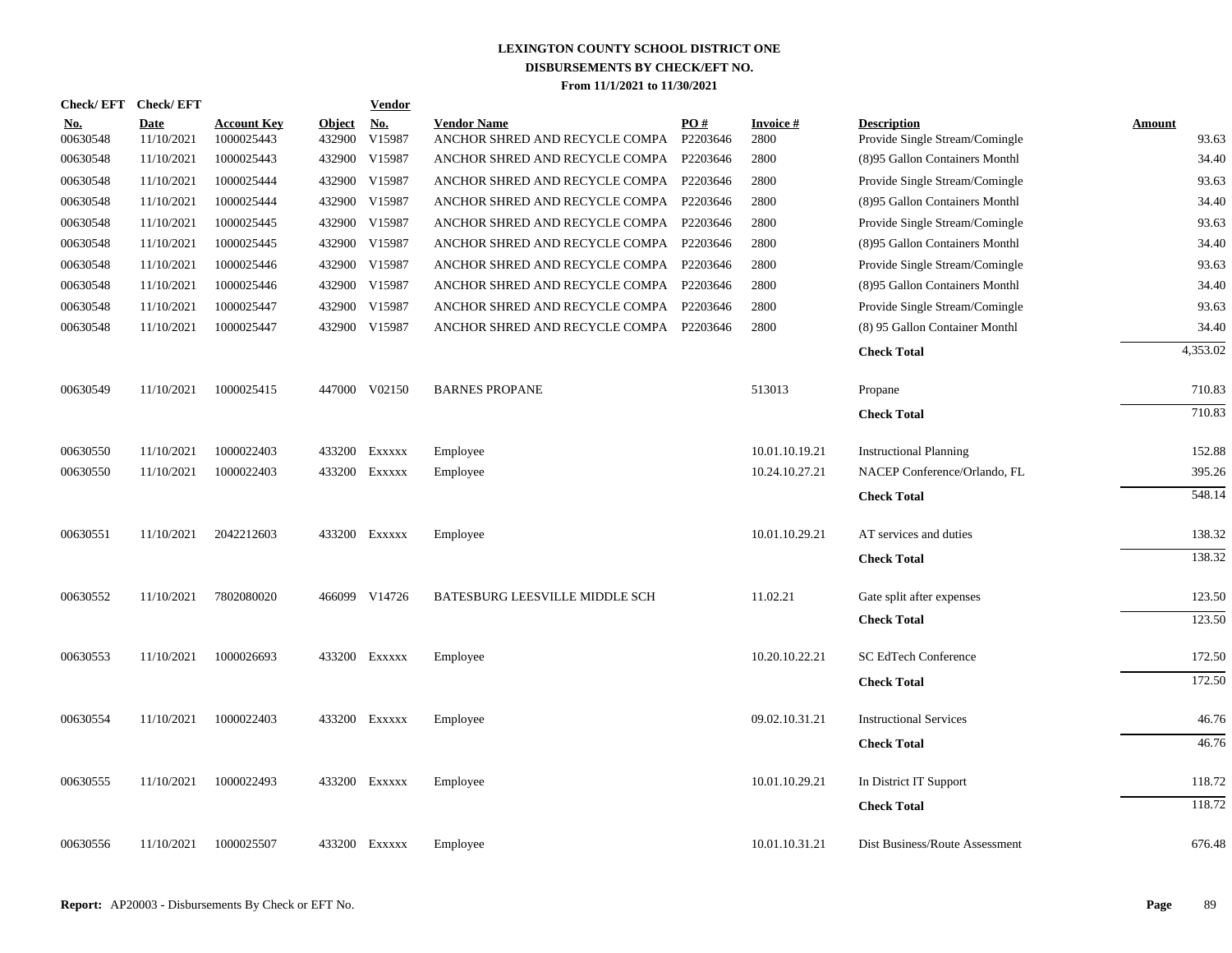| <b>Check/EFT</b> | <b>Check/EFT</b> |                    |               | <b>Vendor</b>             |                         |          |                 |                                       |               |
|------------------|------------------|--------------------|---------------|---------------------------|-------------------------|----------|-----------------|---------------------------------------|---------------|
| <u>No.</u>       | <b>Date</b>      | <b>Account Key</b> | <b>Object</b> | $\underline{\mathrm{No}}$ | <b>Vendor Name</b>      | PO#      | <b>Invoice#</b> | <b>Description</b>                    | <b>Amount</b> |
|                  |                  |                    |               |                           |                         |          |                 | <b>Check Total</b>                    | 676.48        |
| 00630557         | 11/10/2021       | 7741019030         |               | 466041 V13041             | BLICK ART MATERIALS LLC | P2204505 | 7393722         | <b>GRAY PAPER STUMPS</b>              | 14.17         |
| 00630557         | 11/10/2021       | 7741019030         |               | 466041 V13041             | BLICK ART MATERIALS LLC | P2204505 | 7393722         | AMERICAN EASEL SOFT MAPLE BLOC        | 259.11        |
|                  |                  |                    |               |                           |                         |          |                 | <b>Check Total</b>                    | 273.28        |
| 00630558         | 11/10/2021       | 7802072013         |               | 466034 V02979             | BOATWRIGHT, ALAN        |          | VFB.GI.11.05.21 | Athletic Official                     | 146.00        |
|                  |                  |                    |               |                           |                         |          |                 | <b>Check Total</b>                    | 146.00        |
| 00630559         | 11/10/2021       | 3400013903         |               | 441000 V00884             | <b>BOOKSOURCE</b>       | P2204739 | 955981          | Have You Filled a Bucket Today        | 193.96        |
| 00630559         | 11/10/2021       | 3400013903         |               | 441000 V00884             | <b>BOOKSOURCE</b>       | P2204739 | 955981          | Froggy Goes To School, London,        | 155.74        |
| 00630559         | 11/10/2021       | 3400013903         |               | 441000 V00884             | <b>BOOKSOURCE</b>       | P2204739 | 955981          | The Little Engine That Could,         | 194.74        |
| 00630559         | 11/10/2021       | 3400013903         |               | 441000 V00884             | <b>BOOKSOURCE</b>       | P2204739 | 955981          | Katy and The Big Snow, Burton,        | 155.74        |
| 00630559         | 11/10/2021       | 3400013903         | 441000        | V00884                    | <b>BOOKSOURCE</b>       | P2204739 | 955981          | From Head To Toe, Carle, Eric,        | 175.24        |
| 00630559         | 11/10/2021       | 3400013903         |               | 441000 V00884             | <b>BOOKSOURCE</b>       | P2204739 | 955981          | Strega Nona, dePaola, Tomie, P        | 175.24        |
| 00630559         | 11/10/2021       | 3400013903         | 441000        | V00884                    | <b>BOOKSOURCE</b>       | P2204739 | 955981          | Alexander and The Terrible, Ho        | 175.24        |
| 00630559         | 11/10/2021       | 3400013903         |               | 441000 V00884             | <b>BOOKSOURCE</b>       | P2204739 | 955981          | When Sophie Gets Angry-Really,        | 155.74        |
| 00630559         | 11/10/2021       | 3400013903         | 441000        | V00884                    | <b>BOOKSOURCE</b>       | P2204739 | 955981          | Whoever You Are, Fox, Mem, PB,        | 97.24         |
| 00630559         | 11/10/2021       | 3400013903         |               | 441000 V00884             | <b>BOOKSOURCE</b>       | P2204739 | 955981          | Beautiful Oops!, Salzberg, Bar        | 330.46        |
| 00630559         | 11/10/2021       | 3400013903         | 441000        | V00884                    | <b>BOOKSOURCE</b>       | P2204739 | 955981          | On Monday When It Rained, Kach        | 155.74        |
| 00630559         | 11/10/2021       | 3400013903         |               | 441000 V00884             | <b>BOOKSOURCE</b>       | P2204739 | 955981          | Mouse Was Mad, Urban, Linda, P        | 155.74        |
| 00630559         | 11/10/2021       | 3400013903         | 441000        | V00884                    | <b>BOOKSOURCE</b>       | P2204739 | 955981          | Talk And Work It Out, Meiners,        | 233.74        |
| 00630559         | 11/10/2021       | 3400013903         |               | 441000 V00884             | <b>BOOKSOURCE</b>       | P2204739 | 955981          | Welcome To Kindergarten, Rockw        | 155.74        |
| 00630559         | 11/10/2021       | 3400013903         | 441000        | V00884                    | <b>BOOKSOURCE</b>       | P2204739 | 955981          | Will I Have A Friend?, Cohen,         | 175.24        |
| 00630559         | 11/10/2021       | 7936527014         |               | 466041 V00884             | <b>BOOKSOURCE</b>       | P2204975 | 956703          | Books for Fourth Grade Teacher        | 225.88        |
| 00630559         | 11/10/2021       | 1000011314         | 443000        | V00884                    | <b>BOOKSOURCE</b>       | P2204977 | 956704          | Books to build Third Grade Cla        | 1,496.61      |
| 00630559         | 11/10/2021       | 1000011314         |               | 443000 V00884             | <b>BOOKSOURCE</b>       | P2204476 | 956924          | <b>Books for First Grade Classroo</b> | 4.75          |
| 00630559         | 11/10/2021       | 7936527039         |               | 466099 V00884             | <b>BOOKSOURCE</b>       | P2204524 | 957029          | Books from Quote# Q1030404-2          | 6.74          |
|                  |                  |                    |               |                           |                         |          |                 | <b>Check Total</b>                    | 4,419.52      |
| 00630560         | 11/10/2021       | 6000025631         |               | 433200 EXXXXX             | Employee                |          | 10.01.10.31.21  | <b>Bank Deposits</b>                  | 28.00         |
|                  |                  |                    |               |                           |                         |          |                 | <b>Check Total</b>                    | 28.00         |
| 00630561         | 11/10/2021       | 7802072027         |               | 466041 V13255             | <b>BSN SPORTS</b>       | P2204246 | 914438726       | NAVY/WHITE DS-AC LIGHTWEIGHT L        | 1,134.20      |
| 00630561         | 11/10/2021       | 7802072027         |               | 466041 V13255             | <b>BSN SPORTS</b>       | P2204246 | 914438726       | <b>EXTERNAL DECORATION</b>            | 0.00          |
| 00630561         | 11/10/2021       | 7802072027         |               | 466041 V13255             | <b>BSN SPORTS</b>       | P2204246 | 914438726       | <b>FREIGHT</b>                        | 34.66         |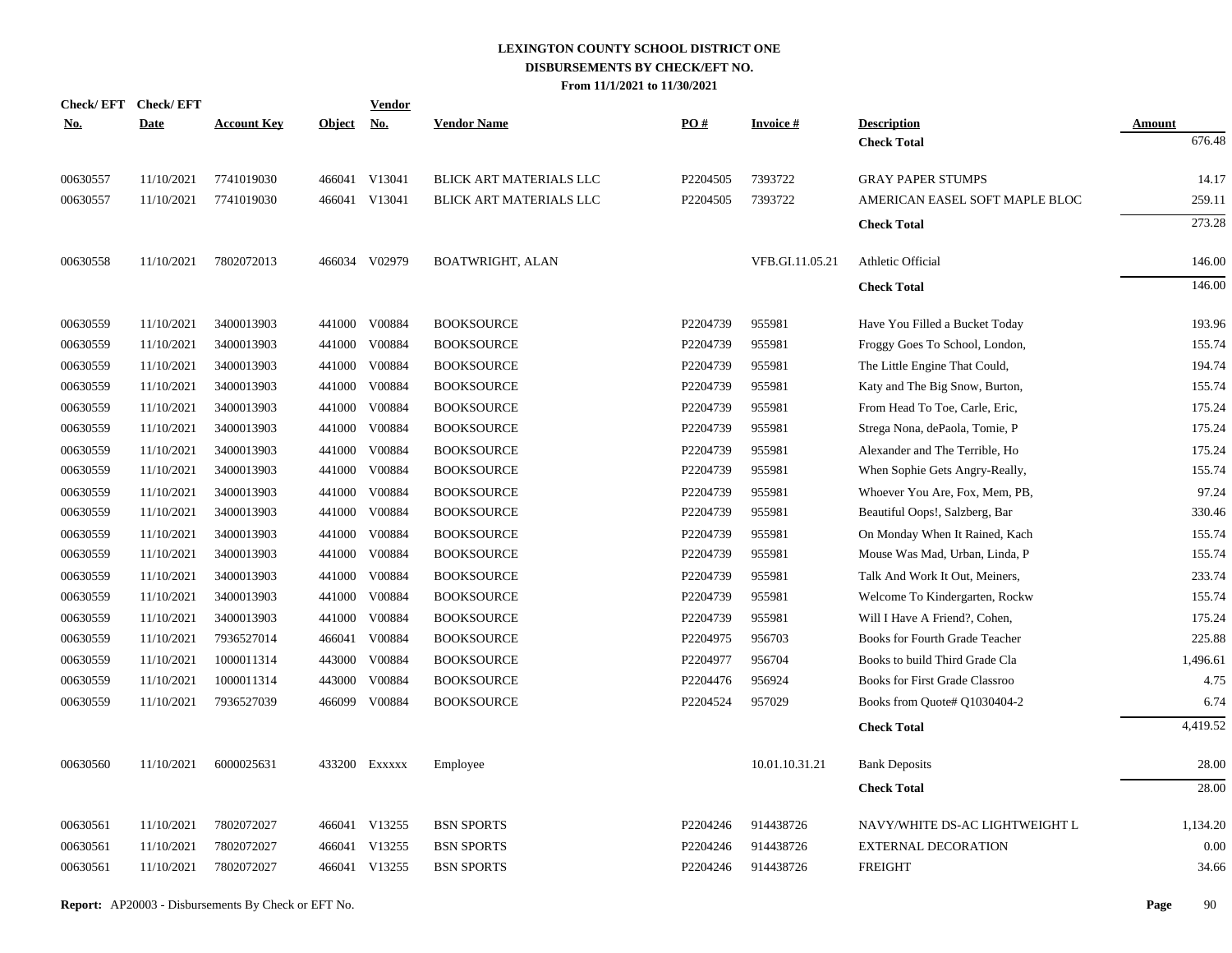|            | Check/EFT Check/EFT |                                                            |            | <b>Vendor</b> |                                |          |                 |                                          |                           |
|------------|---------------------|------------------------------------------------------------|------------|---------------|--------------------------------|----------|-----------------|------------------------------------------|---------------------------|
| <u>No.</u> | <b>Date</b>         | <b>Account Key</b>                                         | Object No. |               | <b>Vendor Name</b>             | PO#      | <b>Invoice#</b> | <b>Description</b><br><b>Check Total</b> | <b>Amount</b><br>1,168.86 |
|            |                     |                                                            |            |               |                                |          |                 |                                          |                           |
| 00630562   | 11/10/2021          | 1000025507                                                 |            | 433200 Exxxxx | Employee                       |          | 09.16.09.27.10  | Training, testing, meetings              | 43.68                     |
| 00630562   | 11/10/2021          | 1000025507                                                 |            | 433200 Exxxxx | Employee                       |          | 10.12.10.26.21  | <b>Transportation Dept Duties</b>        | 28.00                     |
|            |                     |                                                            |            |               |                                |          |                 | <b>Check Total</b>                       | 71.68                     |
| 00630563   | 11/10/2021          | 7738027020                                                 |            | 466041 Exxxxx | Employee                       |          | 11.03.21        | Reimb supplies for theatre               | 127.16                    |
|            |                     |                                                            |            |               |                                |          |                 | <b>Check Total</b>                       | 127.16                    |
| 00630564   | 11/10/2021          | 1000026625                                                 |            | 444510 V01145 | CAMCOR INC.                    | P2202772 | 2519358         | AUDIO ENHANCEMENT XD-9100 XD S           | 2,465.90                  |
|            |                     |                                                            |            |               |                                |          |                 | <b>Check Total</b>                       | 2,465.90                  |
| 00630565   | 11/10/2021          | 7802072020                                                 |            | 466034 V10670 | CANTEY, JOHN THOMAS            |          | FB.LMS.11.03.21 | AThletic Official                        | 55.00                     |
|            |                     |                                                            |            |               |                                |          |                 | <b>Check Total</b>                       | 55.00                     |
| 00630566   | 11/10/2021          | 7965027034                                                 |            | 466041 V01144 | <b>CAROLINA IDEAS</b>          | P2204991 | 529123          | Dance Tops Vinyl                         | 144.45                    |
|            |                     |                                                            |            |               |                                |          |                 | <b>Check Total</b>                       | 144.45                    |
| 00630567   | 11/10/2021          | 1000011325                                                 |            | 441000 V10652 | CAROLINA OFFICE EQUIPMENT      | P2205277 | 10232           | <b>Lamination Film</b>                   | 468.66                    |
|            |                     |                                                            |            |               |                                |          |                 | <b>Check Total</b>                       | 468.66                    |
| 00630568   | 11/10/2021          | 1000025408                                                 |            | 441020 V01135 | CAROLINA POWER EQUIPMENT INC   | P2204259 | CT146846        | DM - Kubota Blades 91-493                | 288.10                    |
|            |                     |                                                            |            |               |                                |          |                 | <b>Check Total</b>                       | 288.10                    |
| 00630569   | 11/10/2021          | 1000022403                                                 |            | 439500 V01474 | CERTIFIED TRANSLATION SERVICES | P2203680 | LEX-21-0914     | Spanish Interpreter for face-t           | 130.00                    |
| 00630569   | 11/10/2021          | 1000022403                                                 |            | 439500 V01474 | CERTIFIED TRANSLATION SERVICES | P2203680 | LEX-21-0914     | Mileage: 68 miles @ \$0.56 per           | 38.08                     |
| 00630569   | 11/10/2021          | 1000022403                                                 | 439500     | V01474        | CERTIFIED TRANSLATION SERVICES | P2204422 | LEX-21-0927     | Spanish Interpreter for one IE           | 130.00                    |
| 00630569   | 11/10/2021          | 1000022403                                                 |            | 439500 V01474 | CERTIFIED TRANSLATION SERVICES | P2204422 | LEX-21-0927     | Mileage: 30 miles @ \$0.56 per           | 16.80                     |
|            |                     |                                                            |            |               |                                |          |                 | <b>Check Total</b>                       | 314.88                    |
| 00630570   | 11/10/2021          | 6000025640                                                 |            | 433200 Exxxxx | Employee                       |          | 10.07.10.14.21  | <b>Bank Deposit</b>                      | 3.58                      |
|            |                     |                                                            |            |               |                                |          |                 | <b>Check Total</b>                       | 3.58                      |
| 00630571   | 11/10/2021          | 1000025428                                                 |            | 432100 V00702 | CITY OF WEST COLUMBIA WATER CO |          | 86.052900.10.21 | Water                                    | 1,128.94                  |
|            |                     |                                                            |            |               |                                |          |                 | <b>Check Total</b>                       | 1,128.94                  |
| 00630572   | 11/10/2021          | 7738019013                                                 |            | 466099 V16576 | CONCORD THEATRICALS CORP       | P2204829 | 1324104         | Rights & Royalties Performance           | 200.00                    |
|            |                     | <b>Report:</b> AP20003 - Disbursements By Check or EFT No. |            |               |                                |          |                 |                                          | Page<br>91                |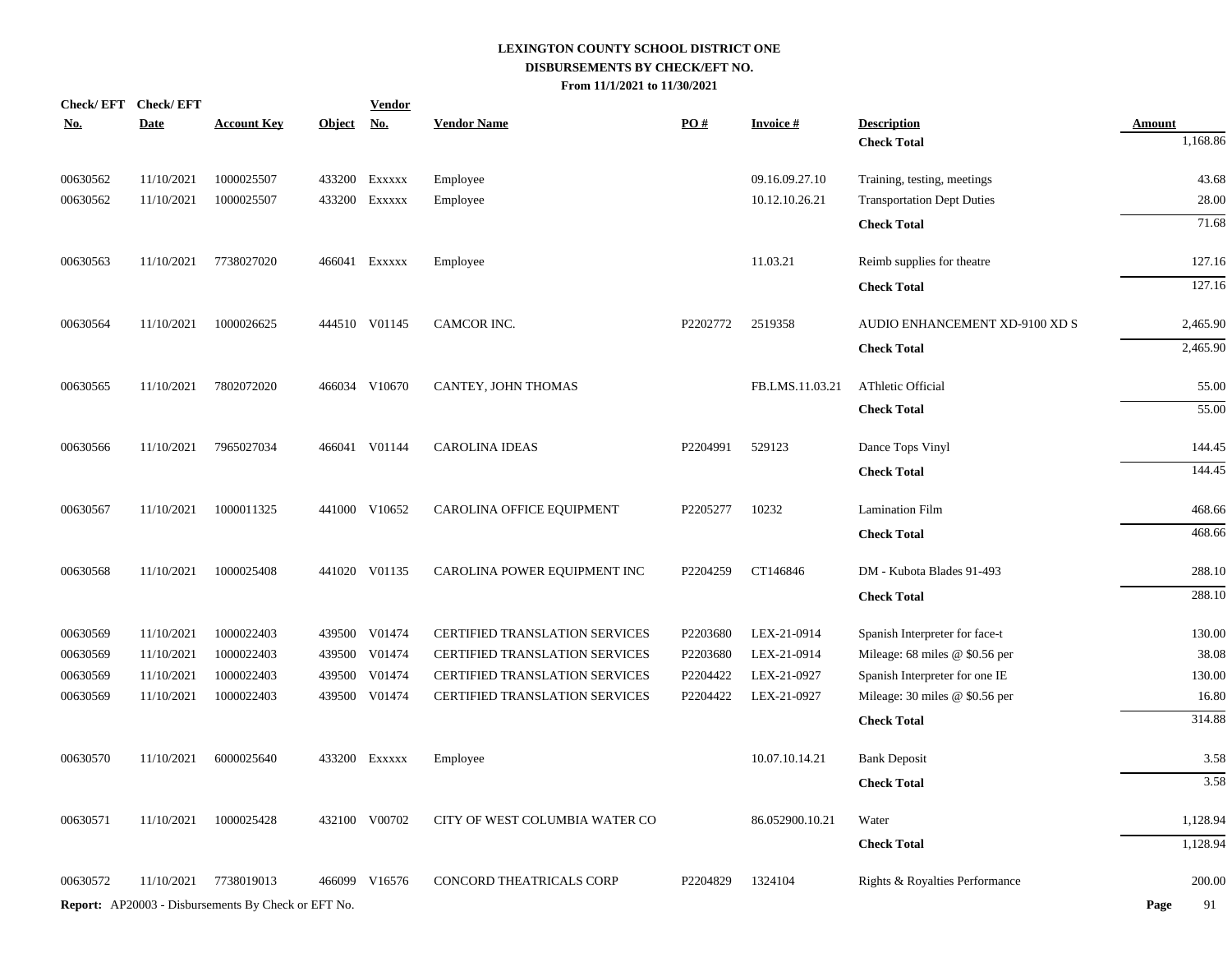|            | Check/EFT Check/EFT |                    |               | Vendor        |                              |          |                 |                                |           |
|------------|---------------------|--------------------|---------------|---------------|------------------------------|----------|-----------------|--------------------------------|-----------|
| <b>No.</b> | <b>Date</b>         | <b>Account Key</b> | <b>Object</b> | <u>No.</u>    | <b>Vendor Name</b>           | PO#      | <b>Invoice#</b> | <b>Description</b>             | Amount    |
|            |                     |                    |               |               |                              |          |                 | <b>Check Total</b>             | 200.00    |
| 00630573   | 11/10/2021          | 1000025416         |               | 432300 V11477 | <b>CULLUM SERVICES INC</b>   | P2203918 | 58813           | PES P6 - Replace Condenser Fan | 144.51    |
| 00630573   | 11/10/2021          | 1000025416         |               | 432300 V11477 | <b>CULLUM SERVICES INC</b>   | P2203918 | 58813           | Labor                          | 195.00    |
| 00630573   | 11/10/2021          | 1000025416         |               | 432300 V11477 | <b>CULLUM SERVICES INC</b>   | P2203918 | 58816           | PES FHP 31-3 - Replace Compres | 1,294.34  |
| 00630573   | 11/10/2021          | 1000025416         |               | 432300 V11477 | <b>CULLUM SERVICES INC</b>   | P2203918 | 58816           | Labor                          | 390.00    |
| 00630573   | 11/10/2021          | 1000025427         |               | 432300 V11477 | CULLUM SERVICES INC          | P2203921 | 58817           | WKHS RTU 48 - Replace Condense | 200.82    |
| 00630573   | 11/10/2021          | 1000025427         |               | 432300 V11477 | <b>CULLUM SERVICES INC</b>   | P2203921 | 58817           | Labor                          | 195.00    |
| 00630573   | 11/10/2021          | 1000025420         |               | 432300 V11477 | <b>CULLUM SERVICES INC</b>   | P2203919 | 58818           | LMS Rm 401 - Replace Condenser | 323.04    |
| 00630573   | 11/10/2021          | 1000025420         |               | 432300 V11477 | <b>CULLUM SERVICES INC</b>   | P2203919 | 58818           | Labor                          | 195.00    |
| 00630573   | 11/10/2021          | 1000025427         |               | 432300 V11477 | <b>CULLUM SERVICES INC</b>   | P2203921 | 58819           | WKHS Café - Replace Condenser  | 1,225.93  |
| 00630573   | 11/10/2021          | 1000025427         |               | 432300 V11477 | <b>CULLUM SERVICES INC</b>   | P2203921 | 58819           | Labor                          | 195.00    |
| 00630573   | 11/10/2021          | 1000025429         |               | 432300 V11477 | <b>CULLUM SERVICES INC</b>   | P2203948 | 58821           | GMS Rm 212 - Replace Compresso | 1,433.30  |
| 00630573   | 11/10/2021          | 1000025429         | 432300        | V11477        | <b>CULLUM SERVICES INC</b>   | P2203948 | 58821           | Labor                          | 390.00    |
| 00630573   | 11/10/2021          | 1000025415         |               | 432300 V11477 | <b>CULLUM SERVICES INC</b>   | P2203917 | 58822           | PHS Rm 215 - Replace Compresso | 1,191.43  |
| 00630573   | 11/10/2021          | 1000025415         |               | 432300 V11477 | CULLUM SERVICES INC          | P2203917 | 58822           | Labor                          | 390.00    |
| 00630573   | 11/10/2021          | 1000025420         |               | 432300 V11477 | CULLUM SERVICES INC          | P2203919 | 58825           | LMS Server Line - Replace Blow | 1,058.24  |
| 00630573   | 11/10/2021          | 1000025420         |               | 432300 V11477 | <b>CULLUM SERVICES INC</b>   | P2203919 | 58825           | Labor                          | 195.00    |
| 00630573   | 11/10/2021          | 1000025415         |               | 432300 V11477 | <b>CULLUM SERVICES INC</b>   | P2203917 | 58826           | PHS RTU 47 - Replace Compresso | 1,644.65  |
| 00630573   | 11/10/2021          | 1000025415         |               | 432300 V11477 | <b>CULLUM SERVICES INC</b>   | P2203917 | 58826           | Labor                          | 390.00    |
| 00630573   | 11/10/2021          | 1000025411         |               | 432300 V11477 | <b>CULLUM SERVICES INC</b>   | P2203922 | 58827           | LHS Mail Room - Replace Conden | 482.78    |
| 00630573   | 11/10/2021          | 1000025411         |               | 432300 V11477 | <b>CULLUM SERVICES INC</b>   | P2203922 | 58827           | Labor                          | 195.00    |
| 00630573   | 11/10/2021          | 1000025413         |               | 432300 V11477 | <b>CULLUM SERVICES INC</b>   | P2203923 | 58828           | GHS RTU 51-6 - Replace Condens | 170.44    |
| 00630573   | 11/10/2021          | 1000025413         |               | 432300 V11477 | CULLUM SERVICES INC          | P2203923 | 58828           | Labor                          | 195.00    |
| 00630573   | 11/10/2021          | 1000025419         |               | 432300 V11477 | <b>CULLUM SERVICES INC</b>   | P2203924 | 58829           | RCLC Rm 14 - Replace Compresso | 1,414.06  |
| 00630573   | 11/10/2021          | 1000025419         |               | 432300 V11477 | <b>CULLUM SERVICES INC</b>   | P2203924 | 58829           | Labor                          | 390.00    |
| 00630573   | 11/10/2021          | 1000025443         |               | 432300 V11477 | CULLUM SERVICES INC          | P2203920 | 58832           | MGMS P5 - Replace Condenser Fa | 199.89    |
| 00630573   | 11/10/2021          | 1000025443         |               | 432300 V11477 | <b>CULLUM SERVICES INC</b>   | P2203920 | 58832           | Labor                          | 195.00    |
|            |                     |                    |               |               |                              |          |                 | <b>Check Total</b>             | 14,293.43 |
| 00630574   | 11/10/2021          | 7802072020         |               | 466034 V13578 | <b>CURRY, YEWSTON JERRYD</b> |          | FB.LMS.11.03.21 | Athletic Official              | 55.00     |
|            |                     |                    |               |               |                              |          |                 | <b>Check Total</b>             | 55.00     |
|            |                     |                    |               |               |                              |          |                 |                                |           |
| 00630575   | 11/10/2021          | 7926027042         | 466045        | V01040        | <b>DELL COMPUTERS</b>        | P2204342 | 10531136040     | Dell Latitude 5420 Laptop      | 1,205.33  |
| 00630575   | 11/10/2021          | 7934027042         |               | 466045 V01040 | <b>DELL COMPUTERS</b>        | P2204342 | 10531136040     | Dell Latitude 5420 Laptop      | 62.62     |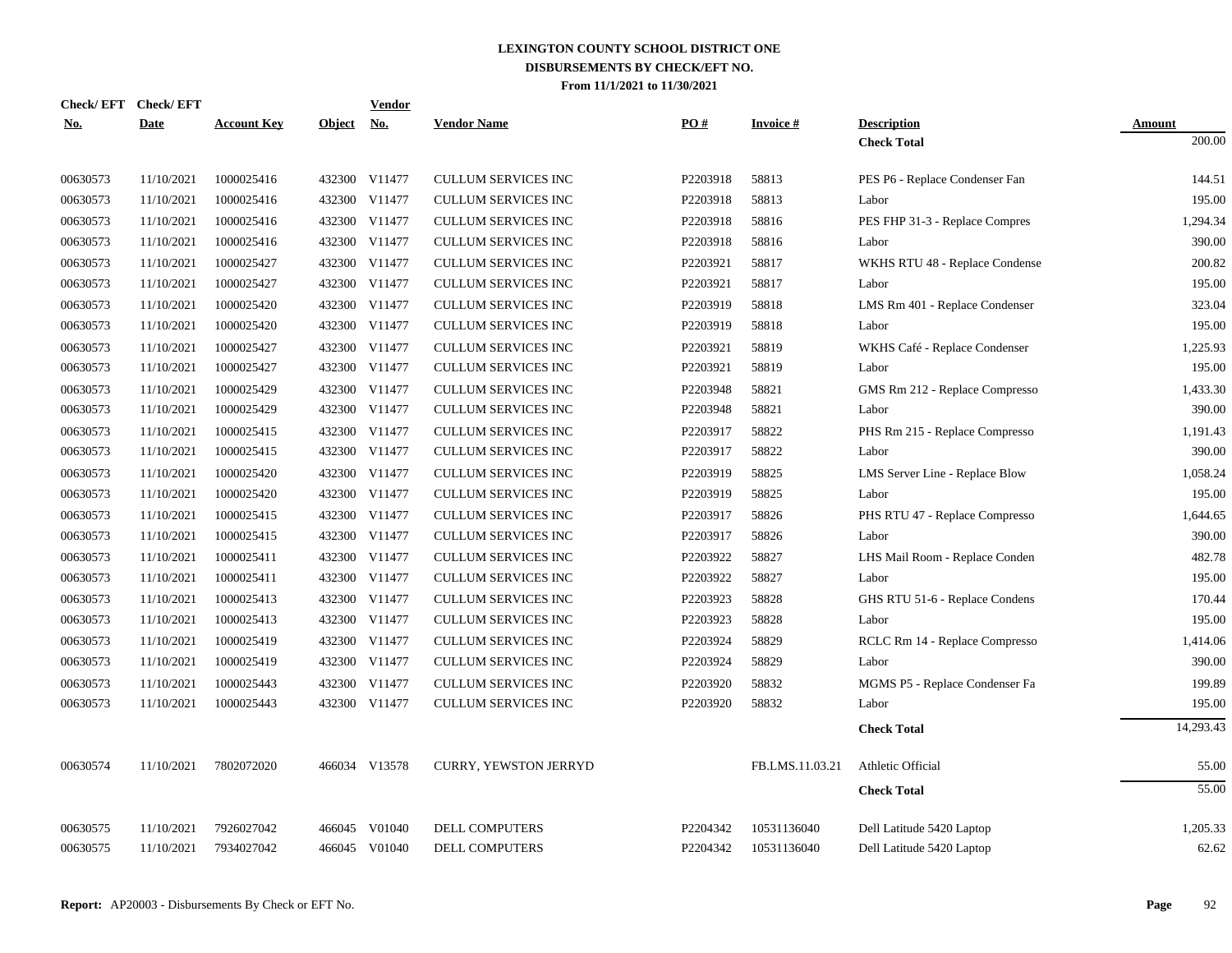| No.      | Check/EFT Check/EFT<br><b>Date</b> | <b>Account Key</b> | Object No. | <b>Vendor</b> | <b>Vendor Name</b>             | PO#      | <b>Invoice#</b> | <b>Description</b>             | <b>Amount</b> |
|----------|------------------------------------|--------------------|------------|---------------|--------------------------------|----------|-----------------|--------------------------------|---------------|
|          |                                    |                    |            |               |                                |          |                 | <b>Check Total</b>             | 1,267.95      |
| 00630576 | 11/10/2021                         | 2301012603         |            | 434501 V01026 | DON JOHNSTON INC               | P2203969 | 00457023        | Snap&Read Universal, Year One  | 19,599.00     |
| 00630576 | 11/10/2021                         | 2301012603         | 434501     | V01026        | DON JOHNSTON INC               | P2203969 | 00457023        | Co: Writer Universal, Year One | 19,599.00     |
| 00630576 | 11/10/2021                         | 2301012603         |            | 434501 V01026 | DON JOHNSTON INC               | P2203969 | 00457023        | <b>Implementation Support</b>  | 3,135.84      |
|          |                                    |                    |            |               |                                |          |                 |                                | 42,333.84     |
|          |                                    |                    |            |               |                                |          |                 | <b>Check Total</b>             |               |
| 00630577 | 11/10/2021                         | 7860527044         |            | 466069 Exxxxx | Employee                       |          | 11.05.2021      | Lunch for CREW team bldg       | 122.46        |
|          |                                    |                    |            |               |                                |          |                 | <b>Check Total</b>             | 122.46        |
| 00630578 | 11/10/2021                         | 7802072020         |            | 466034 V11741 | <b>EDWARDS, SCOTT</b>          |          | FB.LMS.11.03.21 | Athletic Official              | 55.00         |
|          |                                    |                    |            |               |                                |          |                 | <b>Check Total</b>             | 55.00         |
|          |                                    |                    |            |               |                                |          |                 |                                |               |
| 00630579 | 11/10/2021                         | 2042212503         |            | 433200 Exxxxx | Employee                       |          | 10.04.10.29.21  | School to School               | 173.32        |
|          |                                    |                    |            |               |                                |          |                 | <b>Check Total</b>             | 173.32        |
| 00630580 | 11/10/2021                         | 7960027020         |            | 466041 Exxxxx | Employee                       |          | 10.29.2021      | Supplies reimbursement         | 50.00         |
|          |                                    |                    |            |               |                                |          |                 | <b>Check Total</b>             | 50.00         |
|          |                                    |                    |            |               |                                |          |                 |                                |               |
| 00630581 | 11/10/2021                         | 1000025411         | 441020     | V00034        | FERGUSON ENTERPRISES INC FEI 2 | P2204576 | 8150675         | LHS Custodial Closet - Water H | 484.23        |
| 00630581 | 11/10/2021                         | 1000025411         |            | 441020 V00034 | FERGUSON ENTERPRISES INC FEI 2 | P2204576 | 8150675         | Waste Tax                      | 2.00          |
|          |                                    |                    |            |               |                                |          |                 | <b>Check Total</b>             | 486.23        |
| 00630582 | 11/10/2021                         | 7743019021         |            | 466041 V13415 | FINISHMASTER INC               | P2203778 | 89631086        | <b>XL NITRILE GLOVES</b>       | 224.33        |
| 00630582 | 11/10/2021                         | 7743019021         |            | 466041 V13415 | FINISHMASTER INC               | P2203778 | 89631086        | 3M DISPOSABLE RESPIRATOR L     | 442.55        |
| 00630582 | 11/10/2021                         | 7743019021         |            | 466041 V13415 | FINISHMASTER INC               | P2203778 | 89631086        | TYVEK PAINT SUIT L             | 51.63         |
| 00630582 | 11/10/2021                         | 7743019021         |            | 466041 V13415 | FINISHMASTER INC               | P2203778 | 89631086        | TYVEK PAINT SUIT XL            | 51.63         |
| 00630582 | 11/10/2021                         | 7743019021         |            | 466041 V13415 | FINISHMASTER INC               | P2203778 | 89631086        | TYVEK PAINT SUIT M             | 100.74        |
| 00630582 | 11/10/2021                         | 7743019021         |            | 466041 V13415 | FINISHMASTER INC               | P2203778 | 89631086        | NASON REDUCER MID-TEMP         | 125.17        |
| 00630582 | 11/10/2021                         | 7743019021         |            | 466041 V13415 | FINISHMASTER INC               | P2203778 | 89631086        | BLUE WIPING CLOTHS SMART       | 221.28        |
| 00630582 | 11/10/2021                         | 7743019021         |            | 466041 V13415 | FINISHMASTER INC               | P2203778 | 89631086        | 2K PRIMER SURFACER             | 123.91        |
| 00630582 | 11/10/2021                         | 7743019021         |            | 466041 V13415 | FINISHMASTER INC               | P2203778 | 89631086        | 2K PRIMER SURACER ACTIVATOR    | 60.48         |
| 00630582 | 11/10/2021                         | 7743019021         |            | 466041 V13415 | FINISHMASTER INC               | P2203778 | 89631086        | YELLOW SANDING BLOCK, STICKIT  | 256.80        |
| 00630582 | 11/10/2021                         | 7743019021         |            | 466041 V13415 | FINISHMASTER INC               | P2203778 | 89631086        | YELLOW SANDING BLOCKS, STICKIT | 293.18        |
| 00630582 | 11/10/2021                         | 7743019021         |            | 466041 V13415 | FINISHMASTER INC               | P2203778 | 89631086        | <b>MASKING PAPER</b>           | 31.57         |
| 00630582 | 11/10/2021                         | 7743019021         |            | 466041 V13415 | FINISHMASTER INC               | P2203778 | 89631086        | <b>ROLL OF PLASTIC</b>         | 62.17         |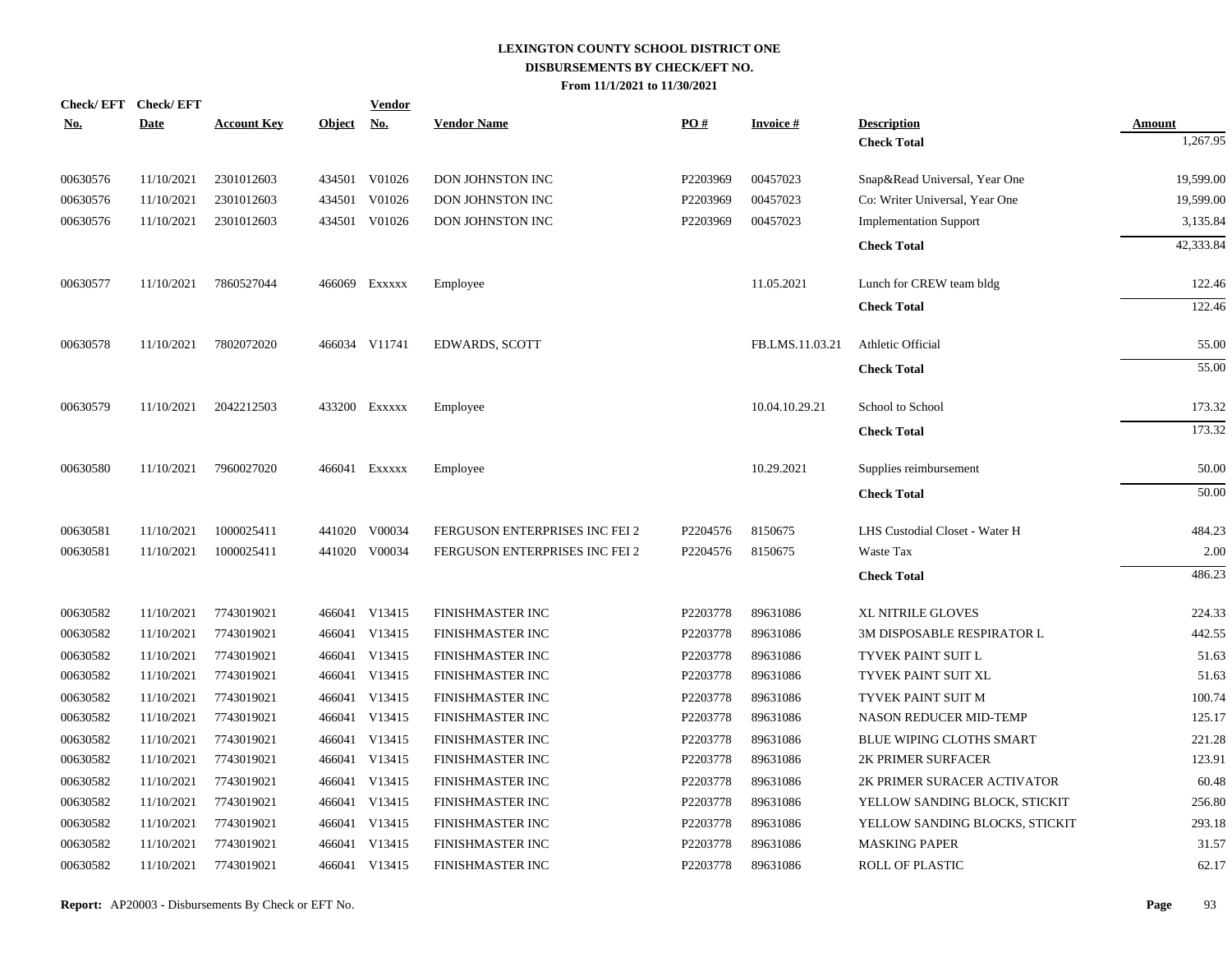| <b>Check/EFT</b>       | <b>Check/EFT</b>          |                                  |                         | <b>Vendor</b>        |                                        |                 |                             |                                                  |                        |
|------------------------|---------------------------|----------------------------------|-------------------------|----------------------|----------------------------------------|-----------------|-----------------------------|--------------------------------------------------|------------------------|
| <u>No.</u><br>00630582 | <b>Date</b><br>11/10/2021 | <b>Account Key</b><br>7743019021 | <b>Object</b><br>466041 | <u>No.</u><br>V13415 | <b>Vendor Name</b><br>FINISHMASTER INC | PQ#<br>P2203778 | <b>Invoice#</b><br>89631086 | <b>Description</b><br><b>ECONOMY BODY FILLER</b> | <b>Amount</b><br>20.13 |
| 00630582               | 11/10/2021                | 7743019021                       |                         | 466041 V13415        | FINISHMASTER INC                       | P2203778        | 89631086                    | <b>BODY FILLER HARDENER</b>                      | 22.56                  |
| 00630582               | 11/10/2021                | 7743019021                       |                         | 466041 V13415        | <b>FINISHMASTER INC</b>                | P2203778        | 89631086                    | <b>MIXING PALLET</b>                             | 34.65                  |
| 00630582               | 11/10/2021                | 7743019021                       |                         | 466041 V13415        | FINISHMASTER INC                       | P2203778        | 89631086                    | NASON RUDUCER, HIGH TEMP                         | 65.79                  |
| 00630582               | 11/10/2021                | 7743019021                       |                         | 466041 V13415        | FINISHMASTER INC                       | P2203778        | 89631086                    | <b>HD PUMP SPRAYER</b>                           | 61.91                  |
|                        |                           |                                  |                         |                      |                                        |                 |                             | <b>Check Total</b>                               | 2,250.48               |
| 00630583               | 11/10/2021                | 5727025327                       |                         | 441000 V12464        | FISHER SCIENTIFIC COMPANY LLC          | P2202022        | 2855455                     | Clamp lamp - Aqua Phoenix Weat                   | 138.27                 |
| 00630583               | 11/10/2021                | 5727025327                       |                         | 441000 V12464        | FISHER SCIENTIFIC COMPANY LLC          | P2202022        | 2855455                     | Infrared Heat Lamp (bulb) - Aq                   | 41.91                  |
|                        |                           |                                  |                         |                      |                                        |                 |                             | <b>Check Total</b>                               | 180.18                 |
| 00630584               | 11/10/2021                | 2042221503                       |                         | 433200 Exxxxx        | Employee                               |                 | 10.04.10.27.21              | <b>Physical Therapy Commutes</b>                 | 57.85                  |
|                        |                           |                                  |                         |                      |                                        |                 |                             | <b>Check Total</b>                               | 57.85                  |
| 00630585               | 11/10/2021                | 1000011427                       |                         | 441000 V00549        | FORMS AND SUPPLY INC (FSI)             | P2201602        | 5851184-4                   | Sharpie Super Permanent Marker                   | 9.75                   |
| 00630585               | 11/10/2021                | 1000011427                       |                         | 441000 V00549        | FORMS AND SUPPLY INC (FSI)             | P2202639        | 5881684-2                   | Paper Mate Profile 1.0mm Ballp                   | 10.27                  |
| 00630585               | 11/10/2021                | 6000025610                       |                         | 441000 V00549        | FORMS AND SUPPLY INC (FSI)             | P2204018        | 5919977-2                   | OIC Slanted Vertical Sign Hold                   | 33.26                  |
| 00630585               | 11/10/2021                | 1000011427                       |                         | 441000 V00549        | FORMS AND SUPPLY INC (FSI)             | P2204265        | 5926184-1                   | <b>Business Source Extreme Color</b>             | 5.11                   |
| 00630585               | 11/10/2021                | 1000011413                       |                         | 441000 V00549        | FORMS AND SUPPLY INC (FSI)             | P2204421        | 5929567-0                   | MasterVision Maya Dry Erase Bo                   | 378.01                 |
| 00630585               | 11/10/2021                | 1000011337                       |                         | 441000 V00549        | FORMS AND SUPPLY INC (FSI)             | P2204749        | 5938488-1                   | 20# Paper 81/2x11                                | 2,567.14               |
| 00630585               | 11/10/2021                | 1000011316                       |                         | 441000 V00549        | FORMS AND SUPPLY INC (FSI)             | P2204872        | 5941516-0                   | NuDell EZ Mount Plastic Wall F                   | 228.23                 |
| 00630585               | 11/10/2021                | 1000011316                       |                         | 441000 V00549        | FORMS AND SUPPLY INC (FSI)             | P2204872        | 5941516-0                   | <b>Westcott Stainless Steel 8 Str</b>            | 14.55                  |
| 00630585               | 11/10/2021                | 7886027016                       |                         | 466041 V00549        | FORMS AND SUPPLY INC (FSI)             | P2204872        | 5941516-0                   | Quality Park No 10 Regular Bus                   | 13.55                  |
| 00630585               | 11/10/2021                | 1000011427                       |                         | 441000 V00549        | FORMS AND SUPPLY INC (FSI)             | P2204873        | 5941517-0                   | TOPS Wide Rule 1subject Spiral                   | 3.74                   |
| 00630585               | 11/10/2021                | 1000011427                       |                         | 441000 V00549        | FORMS AND SUPPLY INC (FSI)             | P2204873        | 5941517-0                   | Business Source Chisel Point S                   | 18.72                  |
| 00630585               | 11/10/2021                | 1000011427                       | 441000                  | V00549               | FORMS AND SUPPLY INC (FSI)             | P2204873        | 5941517-0                   | Sharpie Penstyle Permanent Mar                   | 12.18                  |
| 00630585               | 11/10/2021                | 1000011427                       |                         | 441000 V00549        | FORMS AND SUPPLY INC (FSI)             | P2204873        | 5941517-0                   | Averyreg Glue Stick                              | 3.93                   |
| 00630585               | 11/10/2021                | 1000011427                       | 441000                  | V00549               | FORMS AND SUPPLY INC (FSI)             | P2204873        | 5941517-0                   | Pentel EnerGel RTX Liquid Gel                    | 22.85                  |
| 00630585               | 11/10/2021                | 1000011427                       |                         | 441000 V00549        | FORMS AND SUPPLY INC (FSI)             | P2204873        | 5941517-0                   | Smartchoice Letritrim Perforat                   | 11.73                  |
| 00630585               | 11/10/2021                | 1000011427                       | 441000                  | V00549               | FORMS AND SUPPLY INC (FSI)             | P2204873        | 5941517-0                   | Postitreg Popup Notes Cape To                    | 27.96                  |
| 00630585               | 11/10/2021                | 1000011427                       |                         | 441000 V00549        | FORMS AND SUPPLY INC (FSI)             | P2204873        | 5941517-0                   | <b>TOPS Steno Books</b>                          | 28.06                  |
| 00630585               | 11/10/2021                | 1000011427                       | 441000                  | V00549               | FORMS AND SUPPLY INC (FSI)             | P2204873        | 5941517-0                   | Postitreg Super Sticky Popup N                   | 26.29                  |
| 00630585               | 11/10/2021                | 1000011427                       |                         | 441000 V00549        | FORMS AND SUPPLY INC (FSI)             | P2204877        | 5941551-0                   | XActo 12 HeavyDuty Wood Base T                   | 90.29                  |
| 00630585               | 11/10/2021                | 1000011427                       | 441000                  | V00549               | FORMS AND SUPPLY INC (FSI)             | P2204877        | 5941551-0                   | Expo Whiteboard Cleaner                          | 36.59                  |
| 00630585               | 11/10/2021                | 1000011427                       |                         | 441000 V00549        | FORMS AND SUPPLY INC (FSI)             | P2204877        | 5941551-0                   | Integra Retractable 07mm Gel P                   | 59.50                  |
| 00630585               | 11/10/2021                | 1000011427                       |                         | 441000 V00549        | FORMS AND SUPPLY INC (FSI)             | P2204877        | 5941551-0                   | Postitreg SelfStick Easel Pad                    | 400.50                 |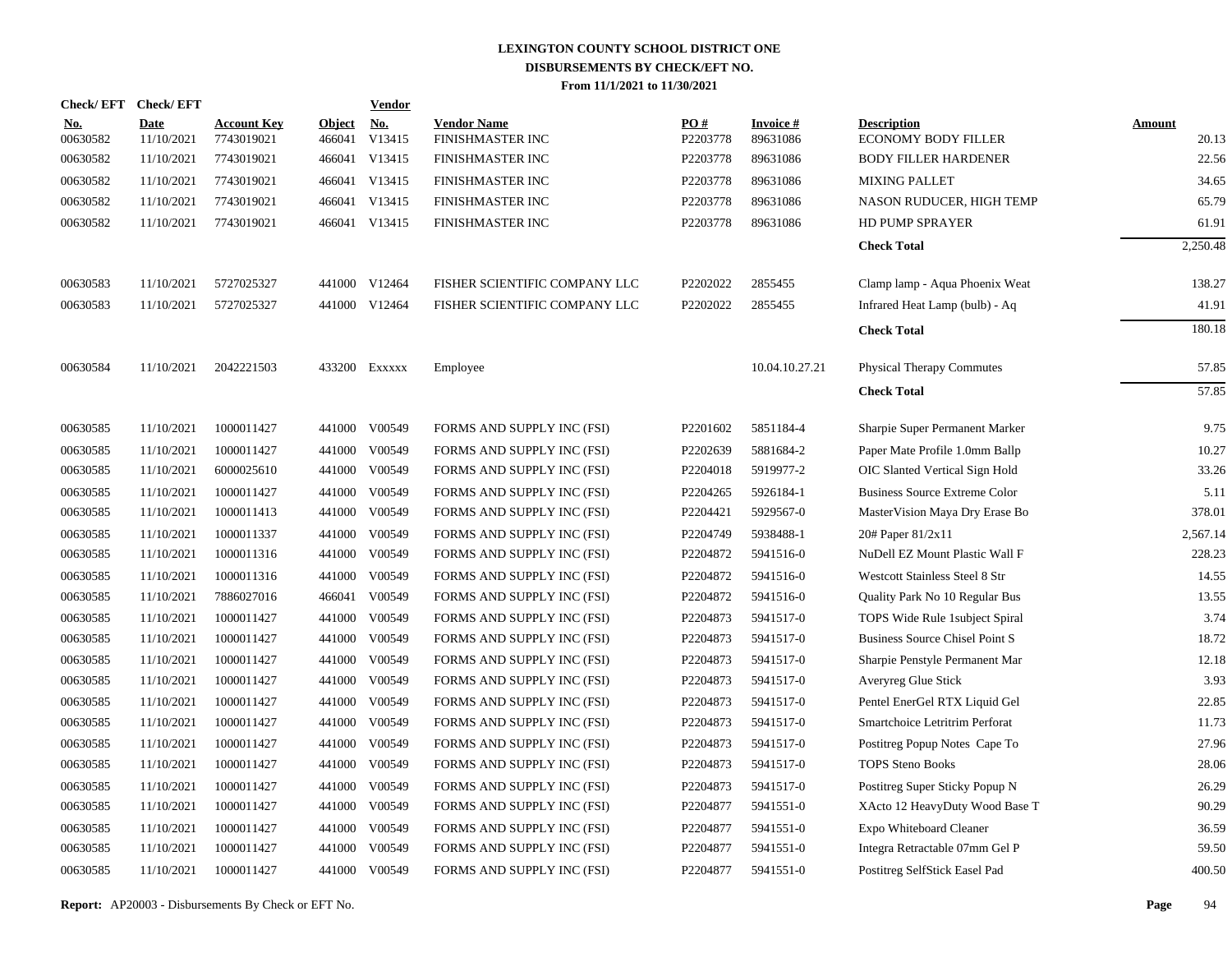| <b>Check/EFT</b>       | <b>Check/EFT</b>          |                                  |                         | <b>Vendor</b>        |                                                  |                 |                               |                                                     |                        |
|------------------------|---------------------------|----------------------------------|-------------------------|----------------------|--------------------------------------------------|-----------------|-------------------------------|-----------------------------------------------------|------------------------|
| <u>No.</u><br>00630585 | <b>Date</b><br>11/10/2021 | <b>Account Key</b><br>1000011427 | <b>Object</b><br>441000 | <u>No.</u><br>V00549 | <b>Vendor Name</b><br>FORMS AND SUPPLY INC (FSI) | PQ#<br>P2204877 | <b>Invoice #</b><br>5941551-0 | <b>Description</b><br>Smartchoice Copy Paper 11 x 1 | <b>Amount</b><br>14.44 |
| 00630585               | 11/10/2021                | 7845027044                       | 466041                  | V00549               | FORMS AND SUPPLY INC (FSI)                       | P2204881        | 5941575-0                     | OIC Hardboard Clipboards 1 Cl                       | 37.88                  |
| 00630585               | 11/10/2021                | 1000025408                       | 441020                  | V00549               | FORMS AND SUPPLY INC (FSI)                       | P2204870        | 5941670-0                     | TAB DIVIDERS                                        | 1.58                   |
| 00630585               | 11/10/2021                | 1000025408                       | 441020                  | V00549               | FORMS AND SUPPLY INC (FSI)                       | P2204870        | 5941670-0                     | DRY ERASE MARKERS                                   | 5.54                   |
| 00630585               | 11/10/2021                | 1000025408                       | 441020                  | V00549               | FORMS AND SUPPLY INC (FSI)                       | P2204870        | 5941670-0                     | <b>BLACK SHARPIE</b>                                | 12.18                  |
| 00630585               | 11/10/2021                | 1000025408                       | 441020                  | V00549               | FORMS AND SUPPLY INC (FSI)                       | P2204870        | 5941670-0                     | <b>DESK CALENDAR</b>                                | 2.41                   |
| 00630585               | 11/10/2021                | 1000025408                       | 441020                  | V00549               | FORMS AND SUPPLY INC (FSI)                       | P2204870        | 5941670-0                     | <b>BLACK INK PENS</b>                               | 4.69                   |
| 00630585               | 11/10/2021                | 1000025408                       | 441020                  | V00549               | FORMS AND SUPPLY INC (FSI)                       | P2204870        | 5941670-0                     | PAPER CLIPS                                         | 1.16                   |
| 00630585               | 11/10/2021                | 1000025408                       | 441020                  | V00549               | FORMS AND SUPPLY INC (FSI)                       | P2204870        | 5941670-0                     | <b>LEGAL PADS</b>                                   | 7.56                   |
| 00630585               | 11/10/2021                | 1000025408                       | 441020                  | V00549               | FORMS AND SUPPLY INC (FSI)                       | P2204870        | 5941670-0                     | <b>JR LEGAL PADS</b>                                | 33.31                  |
| 00630585               | 11/10/2021                | 1000025408                       |                         | 441020 V00549        | FORMS AND SUPPLY INC (FSI)                       | P2204870        | 5941670-0                     | <b>HANGING FOLDERS</b>                              | 7.10                   |
| 00630585               | 11/10/2021                | 1000025408                       |                         | 441020 V00549        | FORMS AND SUPPLY INC (FSI)                       | P2204870        | 5941670-0                     | MONTHLY PLANNER                                     | 3.81                   |
| 00630585               | 11/10/2021                | 1000025408                       | 441020                  | V00549               | FORMS AND SUPPLY INC (FSI)                       | P2204870        | 5941670-0                     | <b>WALL CALENDAR</b>                                | 17.71                  |
| 00630585               | 11/10/2021                | 1000025408                       | 441020                  | V00549               | FORMS AND SUPPLY INC (FSI)                       | P2204870        | 5941670-1                     | MEMO NOTEBOOK                                       | 9.89                   |
| 00630585               | 11/10/2021                | 1000011320                       | 441000                  | V00549               | FORMS AND SUPPLY INC (FSI)                       | P2204886        | 5941711-0                     | <b>Highland Economy Masking Tape</b>                | 17.10                  |
| 00630585               | 11/10/2021                | 1000011235                       | 441000                  | V00549               | FORMS AND SUPPLY INC (FSI)                       | P2204894        | 5942164-0                     | Quality Park Gummed Kraft Clas                      | 46.44                  |
| 00630585               | 11/10/2021                | 1000011235                       | 441000                  | V00549               | FORMS AND SUPPLY INC (FSI)                       | P2204894        | 5942164-0                     | Neenah Card Stock Bright Whit                       | 27.82                  |
| 00630585               | 11/10/2021                | 1000011235                       | 441000                  | V00549               | FORMS AND SUPPLY INC (FSI)                       | P2204894        | 5942164-0                     | Astrobrights Inkjet Laser Prin                      | 39.53                  |
| 00630585               | 11/10/2021                | 1000011329                       | 441000                  | V00549               | FORMS AND SUPPLY INC (FSI)                       | P2204900        | 5942316-0                     | Averyreg NonGlare Heavyweight                       | 43.21                  |
| 00630585               | 11/10/2021                | 1000011329                       | 441000                  | V00549               | FORMS AND SUPPLY INC (FSI)                       | P2204900        | 5942316-0                     | Pilot G2 Retractable Gel Ink                        | 8.30                   |
| 00630585               | 11/10/2021                | 1000011329                       | 441000                  | V00549               | FORMS AND SUPPLY INC (FSI)                       | P2204900        | 5942316-0                     | Pilot G2 Retractable Gel Ink                        | 8.30                   |
| 00630585               | 11/10/2021                | 1000023347                       | 441000                  | V00549               | FORMS AND SUPPLY INC (FSI)                       | P2204905        | 5942352-0                     | GBC NAP I Standard Laminating                       | 178.85                 |
| 00630585               | 11/10/2021                | 1000011411                       |                         | 441000 V00549        | FORMS AND SUPPLY INC (FSI)                       | P2204910        | 5942375-0                     | Quality Park FlapStik Openend                       | 477.65                 |
| 00630585               | 11/10/2021                | 1000011411                       |                         | 441000 V00549        | FORMS AND SUPPLY INC (FSI)                       | P2204910        | 5942375-0                     | Adams Tapebound 3part Money Re                      | 35.74                  |
| 00630585               | 11/10/2021                | 1000011346                       | 441000                  | V00549               | FORMS AND SUPPLY INC (FSI)                       | P2204779        | 5942519-0                     | Verbatim Wireless Notebook Mul                      | 11.88                  |
| 00630585               | 11/10/2021                | 1000011142                       |                         | 441000 V00549        | FORMS AND SUPPLY INC (FSI)                       | P2204961        | 5943553-0                     | Brother Genuine TN450 Mono Las                      | 142.35                 |
|                        |                           |                                  |                         |                      |                                                  |                 |                               | <b>Check Total</b>                                  | 5,198.64               |
| 00630586               | 11/10/2021                | 1000025427                       |                         | 441020 V14359        | <b>GE APPLIANCES</b>                             | P2202243        | 12-041743                     | GE 1.1 cu ft. countertop micro                      | 230.00                 |
|                        |                           |                                  |                         |                      |                                                  |                 |                               | <b>Check Total</b>                                  | 230.00                 |
| 00630587               | 11/10/2021                | 1000025507                       |                         | 433200 Exxxxx        | Employee                                         |                 | 10.05.10.23.21                | <b>Trasnsportation Dept. Duties</b>                 | 93.52                  |
|                        |                           |                                  |                         |                      |                                                  |                 |                               | <b>Check Total</b>                                  | 93.52                  |
| 00630588               | 11/10/2021                | 7802072013                       |                         | 466034 V10564        | <b>GILCHRIST, ANTHONY</b>                        |                 | VFB.GI.11.05.21               | Athletic Official                                   | 140.60                 |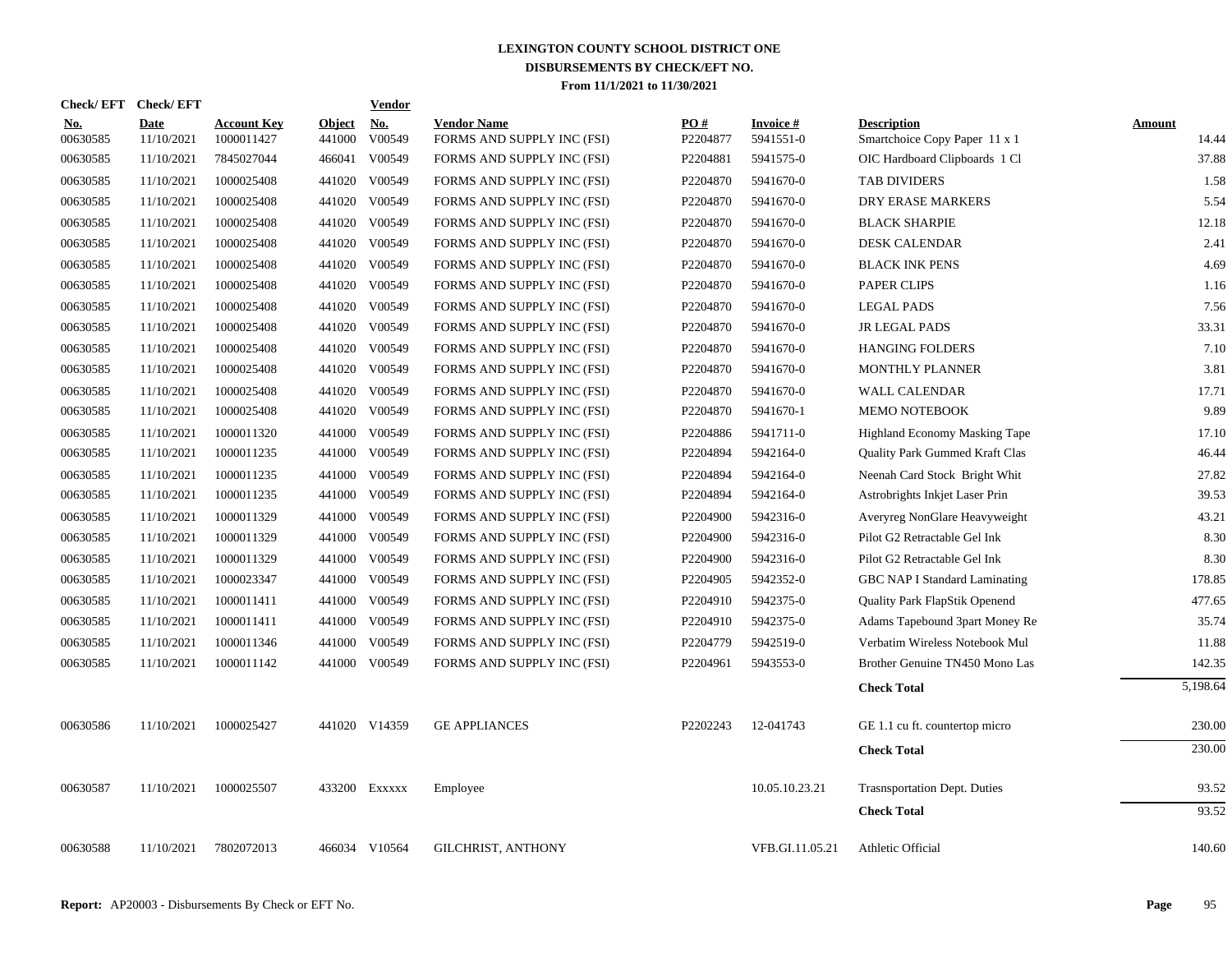| No.      | Check/EFT Check/EFT<br>Date | <b>Account Key</b> | Object No. | <b>Vendor</b> | <b>Vendor Name</b>             | PO#      | <b>Invoice#</b>         | <b>Description</b>                | <b>Amount</b> |
|----------|-----------------------------|--------------------|------------|---------------|--------------------------------|----------|-------------------------|-----------------------------------|---------------|
|          |                             |                    |            |               |                                |          |                         | <b>Check Total</b>                | 140.60        |
| 00630589 | 11/10/2021                  | 1000025408         |            | 441020 V00477 | <b>GRAYBAR ELECTRIC CO INC</b> | P2203092 | 9323452779              | CS - LED150ED28/750 Ballast       | 3,402.60      |
|          |                             |                    |            |               |                                |          |                         | <b>Check Total</b>                | 3,402.60      |
| 00630590 | 11/10/2021                  | 1000025412         |            | 441020 V15598 | GREENVILLE OFFICE SUPPLY CO IN | P2203945 | 916921-0                | CAROLINA MOP 1064 16 OZ RAYON     | 289.67        |
|          |                             |                    |            |               |                                |          |                         | <b>Check Total</b>                | 289.67        |
| 00630591 | 11/10/2021                  | 2042212403         |            | 433200 Exxxxx | Employee                       |          | 10.01.10.29.21          | Serve students                    | 258.16        |
|          |                             |                    |            |               |                                |          |                         | <b>Check Total</b>                | 258.16        |
| 00630592 | 11/10/2021                  | 7802070043         |            | 466041 V00450 | HOSKINS SUPPLY CO INC          | P2203643 | 2700                    | 200# Athletic Laundry Detergen    | 295.00        |
| 00630592 | 11/10/2021                  | 7802070043         |            | 466041 V00450 | HOSKINS SUPPLY CO INC          | P2203643 | 2700                    | Shipping                          | 75.00         |
|          |                             |                    |            |               |                                |          |                         | <b>Check Total</b>                | 370.00        |
| 00630593 | 11/10/2021                  | 1000025204         |            | 441000 V13390 | HP INC                         | P2203953 | 9015569398              | HP Color LaserJet EntM455dn Pr    | 535.74        |
|          |                             |                    |            |               |                                |          |                         | <b>Check Total</b>                | 535.74        |
| 00630594 | 11/10/2021                  | 1000026693         |            | 433200 EXXXXX | Employee                       |          | 09.01.09.30.21          | Network Proj and Troubleshooti    | 199.08        |
|          |                             |                    |            |               |                                |          |                         | <b>Check Total</b>                | 199.08        |
| 00630595 | 11/10/2021                  | 1000025444         |            | 441020 V12096 | HYMAN PAPER CO INC             | P2203834 | 277518A                 | SPARTAN 301604 DAMP MOP FLOOR     | 62.28         |
|          |                             |                    |            |               |                                |          |                         | <b>Check Total</b>                | 62.28         |
| 00630596 | 11/10/2021                  | 7814027015         |            | 466041 V16263 | <b>IMAGE INK SC LLC</b>        | P2204804 | 53721                   | NEXT LEVEL FFA SHIRTS             | 483.35        |
| 00630596 | 11/10/2021                  | 7814027015         |            | 466041 V16263 | <b>IMAGE INK SC LLC</b>        | P2204804 | 53721                   | <b>NEXT LEVEL</b>                 | 154.50        |
| 00630596 | 11/10/2021                  | 7814027015         |            | 466041 V16263 | <b>IMAGE INK SC LLC</b>        | P2204804 | 53721                   | NEXT LEVEL SHIRTS                 | 84.90         |
| 00630596 | 11/10/2021                  | 7814027015         |            | 466041 V16263 | <b>IMAGE INK SC LLC</b>        | P2204804 | 53721                   | <b>SALES TAX 8%</b>               | 57.82         |
|          |                             |                    |            |               |                                |          |                         | <b>Check Total</b>                | 780.57        |
| 00630597 | 11/10/2021                  | 2042212503         |            | 433200 EXXXXX | Employee                       |          | 10.01.10.29.21          | <b>Itinerant Services</b>         | 156.69        |
|          |                             |                    |            |               |                                |          |                         | <b>Check Total</b>                | 156.69        |
| 00630598 | 11/10/2021                  | 7802072015         |            | 466041 V16836 | JOHNSON-LAMBE CO CORP          | P2205260 |                         | ABC003331-AG03 Maroon Undershirts | 589.84        |
| 00630598 | 11/10/2021                  | 7802072015         | 466041     | V16836        | JOHNSON-LAMBE CO CORP          | P2205260 | ABC003331-AG03 Shipping |                                   | 19.26         |
|          |                             |                    |            |               |                                |          |                         | <b>Check Total</b>                | 609.10        |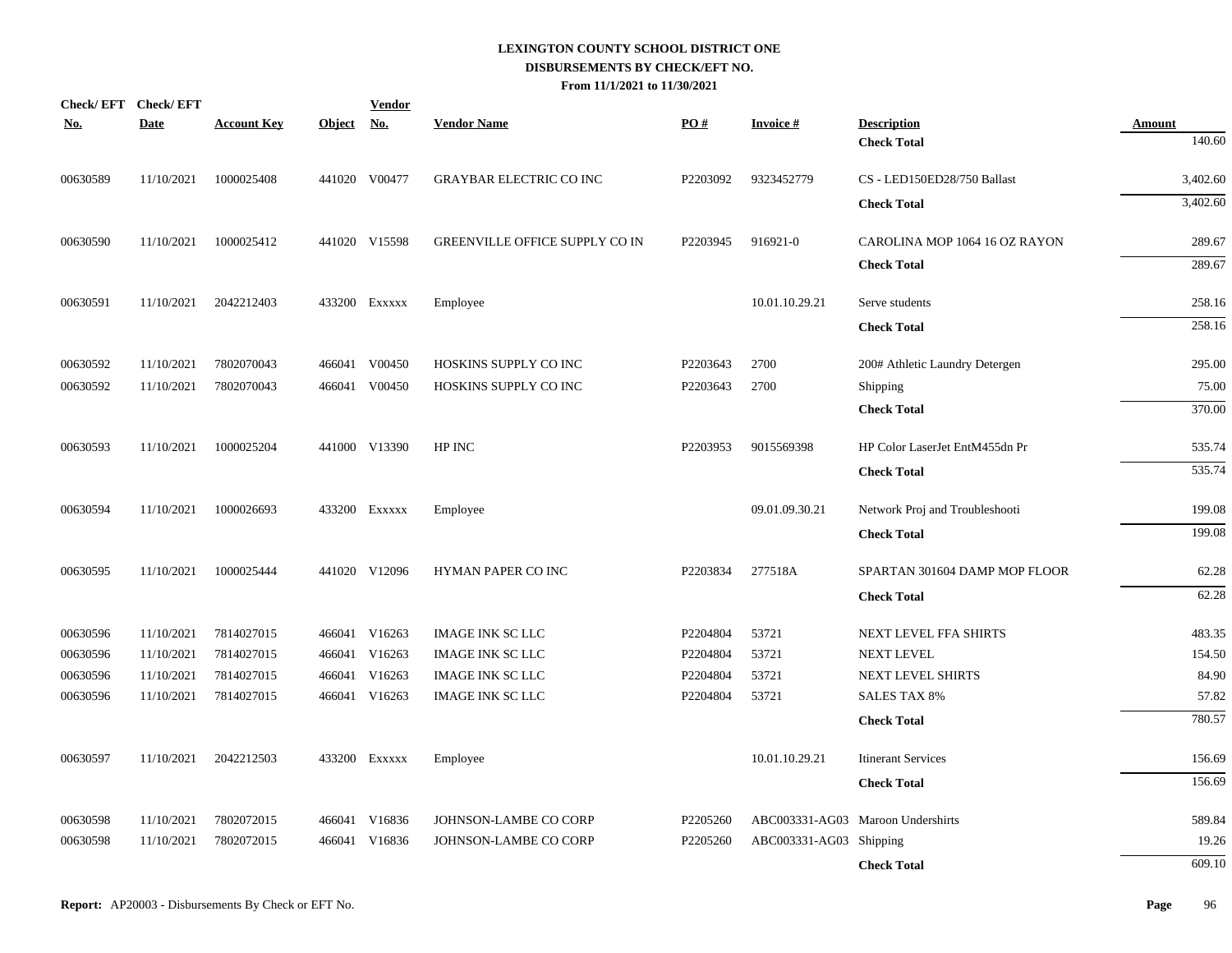|                        | Check/EFT Check/EFT       |                                  |                         | <b>Vendor</b>        |                                             |                 |                              |                                 |                        |
|------------------------|---------------------------|----------------------------------|-------------------------|----------------------|---------------------------------------------|-----------------|------------------------------|---------------------------------|------------------------|
| <u>No.</u><br>00630599 | <b>Date</b><br>11/10/2021 | <b>Account Key</b><br>1000011411 | <b>Object</b><br>441000 | <u>No.</u><br>V00102 | <b>Vendor Name</b><br>JW PEPPER AND SON INC | PQ#<br>P2204546 | <b>Invoice#</b><br>363706831 | <b>Description</b><br>Blackbird | <b>Amount</b><br>78.75 |
| 00630599               | 11/10/2021                | 1000011411                       | 441000                  | V00102               | JW PEPPER AND SON INC                       | P2204546        | 363706831                    | Christmas Canon - orchestratio  | 62.00                  |
| 00630599               | 11/10/2021                | 1000011411                       | 441000                  | V00102               | JW PEPPER AND SON INC                       | P2204546        | 363706831                    | Daemon Irrepit Callidus         | 25.50                  |
| 00630599               | 11/10/2021                | 1000011411                       | 441000                  | V00102               | <b>JW PEPPER AND SON INC</b>                | P2204546        | 363706831                    | Go the Distance                 | 10.75                  |
| 00630599               | 11/10/2021                | 1000011411                       | 441000                  | V00102               | <b>JW PEPPER AND SON INC</b>                | P2204546        | 363706831                    | It is Well With My Soul         | 14.75                  |
| 00630599               | 11/10/2021                | 1000011411                       | 441000                  | V00102               | JW PEPPER AND SON INC                       | P2204546        | 363706831                    | Jingle Bells                    | 78.75                  |
| 00630599               | 11/10/2021                | 1000011411                       | 441000                  | V00102               | JW PEPPER AND SON INC                       | P2204546        | 363706831                    | Jingle Bells CD                 | 26.99                  |
| 00630599               | 11/10/2021                | 1000011411                       | 441000                  | V00102               | JW PEPPER AND SON INC                       | P2204546        | 363706831                    | Mary, Did You Know?             | 22.50                  |
| 00630599               | 11/10/2021                | 1000011411                       | 441000                  | V00102               | JW PEPPER AND SON INC                       | P2204546        | 363706831                    | Pilgrims Hymn                   | 29.85                  |
| 00630599               | 11/10/2021                | 1000011411                       | 441000                  | V00102               | JW PEPPER AND SON INC                       | P2204546        | 363706831                    | The Reapers All With Their Sha  | 20.50                  |
| 00630599               | 11/10/2021                | 1000011411                       | 441000                  | V00102               | JW PEPPER AND SON INC                       | P2204546        | 363706831                    | Revolution                      | 78.75                  |
| 00630599               | 11/10/2021                | 1000011411                       | 441000                  | V00102               | JW PEPPER AND SON INC                       | P2204546        | 363706831                    | Santa Baby                      | 63.00                  |
| 00630599               | 11/10/2021                | 1000011411                       | 441000                  | V00102               | JW PEPPER AND SON INC                       | P2204546        | 363706831                    | Santa Tell Me                   | 115.50                 |
| 00630599               | 11/10/2021                | 1000011411                       | 441000                  | V00102               | JW PEPPER AND SON INC                       | P2204546        | 363706831                    | Santa Tell Me CD                | 29.99                  |
| 00630599               | 11/10/2021                | 1000011411                       | 441000                  | V00102               | JW PEPPER AND SON INC                       | P2204546        | 363706831                    | The Schuyler Sisters            | 58.75                  |
| 00630599               | 11/10/2021                | 1000011411                       | 441000                  | V00102               | JW PEPPER AND SON INC                       | P2204546        | 363706831                    | Stand Up                        | 75.25                  |
| 00630599               | 11/10/2021                | 1000011411                       | 441000                  | V00102               | JW PEPPER AND SON INC                       | P2204546        | 363706831                    | Standing Outside the Fire       | 78.75                  |
| 00630599               | 11/10/2021                | 1000011411                       | 441000                  | V00102               | JW PEPPER AND SON INC                       | P2204546        | 363706831                    | When The Sun Comes After Rain   | 22.50                  |
| 00630599               | 11/10/2021                | 1000011411                       | 441000                  | V00102               | JW PEPPER AND SON INC                       | P2204546        | 363706831                    | Nutcracker Jingles CD           | 27.99                  |
| 00630599               | 11/10/2021                | 7743019047                       | 466041                  | V00102               | JW PEPPER AND SON INC                       | P2204895        | 363743570                    | When I Grow Up Two-Part         | 11.25                  |
| 00630599               | 11/10/2021                | 1000011411                       | 441000                  | V00102               | JW PEPPER AND SON INC                       | P2204546        | 363763399                    | Nutcracker Jingles              | 77.00                  |
| 00630599               | 11/10/2021                | 1000011411                       |                         | 441000 V00102        | JW PEPPER AND SON INC                       | P2204546        | 363763399                    | Winter Wonderland               | 56.25                  |
|                        |                           |                                  |                         |                      |                                             |                 |                              | <b>Check Total</b>              | 1,065.32               |
| 00630600               | 11/10/2021                | 1000025408                       |                         | 432300 V13016        | KENDALL ELEVATOR COMPANY                    | P2200426        | 3938                         | CS Unit 1 Elevator Maintenance  | 70.00                  |
| 00630600               | 11/10/2021                | 1000025408                       | 432300                  | V13016               | KENDALL ELEVATOR COMPANY                    | P2200426        | 3938                         | CS Unit 2 Elevator Maintenance  | 35.00                  |
| 00630600               | 11/10/2021                | 1000025411                       | 432300                  | V13016               | KENDALL ELEVATOR COMPANY                    | P2200426        | 3938                         | LHS Unit 1 - Elevator Maintena  | 70.00                  |
| 00630600               | 11/10/2021                | 1000025411                       |                         | 432300 V13016        | KENDALL ELEVATOR COMPANY                    | P2200426        | 3938                         | LHS Unit 2 Elevator Maintenanc  | 70.00                  |
| 00630600               | 11/10/2021                | 1000025411                       | 432300                  | V13016               | KENDALL ELEVATOR COMPANY                    | P2200426        | 3938                         | LHS Unit 3 Elevator Maintenanc  | 70.00                  |
| 00630600               | 11/10/2021                | 1000025411                       |                         | 432300 V13016        | KENDALL ELEVATOR COMPANY                    | P2200426        | 3938                         | LHS Unit 4 Elevator Maintenanc  | 35.00                  |
| 00630600               | 11/10/2021                | 1000025412                       | 432300                  | V13016               | KENDALL ELEVATOR COMPANY                    | P2200426        | 3938                         | LES Unit 1 Elevator Maintenanc  | 70.00                  |
| 00630600               | 11/10/2021                | 1000025420                       |                         | 432300 V13016        | KENDALL ELEVATOR COMPANY                    | P2200426        | 3938                         | LMS Unit 1 Elevator Maintenanc  | 70.00                  |
| 00630600               | 11/10/2021                | 1000025420                       | 432300                  | V13016               | KENDALL ELEVATOR COMPANY                    | P2200426        | 3938                         | LHS Stadium Unit 5 Elevator Ma  | 70.00                  |
| 00630600               | 11/10/2021                | 1000025423                       |                         | 432300 V13016        | KENDALL ELEVATOR COMPANY                    | P2200426        | 3938                         | SGES Unit 1 Elevator Maintenan  | 35.00                  |
| 00630600               | 11/10/2021                | 1000025425                       | 432300                  | V13016               | KENDALL ELEVATOR COMPANY                    | P2200426        | 3938                         | WKES Unit 1 Elevator Maintenan  | 35.00                  |
| 00630600               | 11/10/2021                | 1000025426                       |                         | 432300 V13016        | KENDALL ELEVATOR COMPANY                    | P2200426        | 3938                         | WKMS Unit 1 Elevator Maintenan  | 70.00                  |
|                        |                           |                                  |                         |                      |                                             |                 |                              |                                 |                        |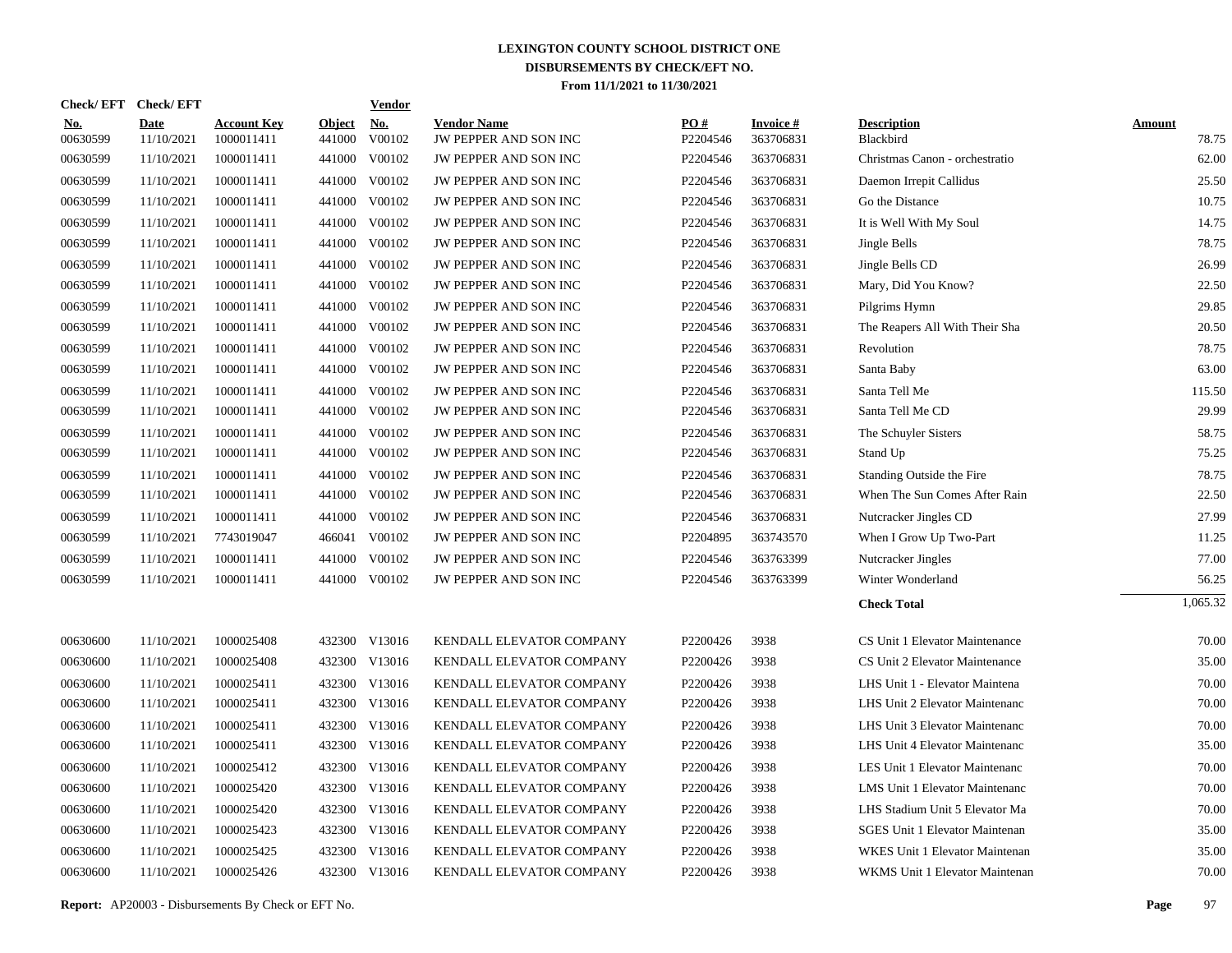|                        | Check/EFT Check/EFT       |                                  |                  | <b>Vendor</b>                         |                                                |                 |                         |                                                      |                        |
|------------------------|---------------------------|----------------------------------|------------------|---------------------------------------|------------------------------------------------|-----------------|-------------------------|------------------------------------------------------|------------------------|
| <b>No.</b><br>00630600 | <b>Date</b><br>11/10/2021 | <b>Account Key</b><br>1000025427 | Object<br>432300 | $\underline{\mathrm{No}}$ .<br>V13016 | <b>Vendor Name</b><br>KENDALL ELEVATOR COMPANY | PO#<br>P2200426 | <b>Invoice#</b><br>3938 | <b>Description</b><br>WKHS Unit 1 Elevator Maintenan | <b>Amount</b><br>70.00 |
| 00630600               | 11/10/2021                | 1000025428                       | 432300           | V13016                                | KENDALL ELEVATOR COMPANY                       | P2200426        | 3938                    | MES Unit 1 Elevator Maintenanc                       | 35.00                  |
| 00630600               | 11/10/2021                | 1000025443                       | 432300           | V13016                                | KENDALL ELEVATOR COMPANY                       | P2200426        | 3938                    | <b>MGMS</b> Unit 1 Elevator Maintenan                | 70.00                  |
| 00630600               | 11/10/2021                | 1000025444                       | 432300           | V13016                                | KENDALL ELEVATOR COMPANY                       | P2200426        | 3938                    | RBHS Unit 1 Elevator Maintenan                       | 70.00                  |
| 00630600               | 11/10/2021                | 1000025444                       | 432300           | V13016                                | KENDALL ELEVATOR COMPANY                       | P2200426        | 3938                    | RBHS Unit 2 Elevator Maintenan                       | 70.00                  |
| 00630600               | 11/10/2021                | 1000025444                       | 432300           | V13016                                | KENDALL ELEVATOR COMPANY                       | P2200426        | 3938                    | RBHS Stadium Unit 3 Elevator M                       | 70.00                  |
| 00630600               | 11/10/2021                | 1000025446                       | 432300           | V13016                                | KENDALL ELEVATOR COMPANY                       | P2200426        | 3938                    | <b>OGES Unit 1 Elevator Maintenan</b>                | 70.00                  |
| 00630600               | 11/10/2021                | 1000025446                       | 432300           | V13016                                | KENDALL ELEVATOR COMPANY                       | P2200426        | 3938                    | <b>BMS</b> Unit 1 Elevator Maintenanc                | 70.00                  |
| 00630600               | 11/10/2021                | 1000025452                       | 432300           | V13016                                | KENDALL ELEVATOR COMPANY                       | P2200426        | 3938                    | OLD GES Unit 1 Elevator Mainte                       | 35.00                  |
| 00630600               | 11/10/2021                | 1000025453                       |                  | 432300 V13016                         | KENDALL ELEVATOR COMPANY                       | P2200426        | 3938                    | OLD PMS Unit 1 Elevator Mainte                       | 70.00                  |
|                        |                           |                                  |                  |                                       |                                                |                 |                         | <b>Check Total</b>                                   | 1,330.00               |
| 00630601               | 11/10/2021                | 3290011511                       |                  | 441000 V11907                         | LAERDAL MEDICAL CORP                           | P2204923        | 2021/2000056454         | Little Anne QCPR 4-Pack                              | 1,044.32               |
| 00630601               | 11/10/2021                | 3290011511                       |                  | 441000 V11907                         | LAERDAL MEDICAL CORP                           | P2204923        | 2021/2000056454         | Shipping                                             | 11.72                  |
|                        |                           |                                  |                  |                                       |                                                |                 |                         | <b>Check Total</b>                                   | 1,056.04               |
| 00630602               | 11/10/2021                | 7846027025                       |                  | 466041 V14859                         | <b>LEBLEU ENTERPRISES</b>                      | P2205278        | 001544834               | Delivery Charge                                      | 3.21                   |
| 00630602               | 11/10/2021                | 7846027025                       |                  | 466041 V14859                         | <b>LEBLEU ENTERPRISES</b>                      | P2205278        | 001544834               | 5 Gallon Water                                       | 71.08                  |
| 00630602               | 11/10/2021                | 7846027025                       |                  | 466041 V14859                         | LEBLEU ENTERPRISES                             | P2205278        | 001544834               | Hot & Cold Cooler Rental                             | 12.84                  |
| 00630602               | 11/10/2021                | 7846027025                       |                  | 466041 V14859                         | LEBLEU ENTERPRISES                             | P2205278        | 001544834               | NC/SC State Property Tax                             | 0.37                   |
|                        |                           |                                  |                  |                                       |                                                |                 |                         | <b>Check Total</b>                                   | 87.50                  |
| 00630603               | 11/10/2021                | 1000025507                       |                  | 439500 V00332                         | LEXINGTON MEDICAL CENTER OCCUP                 | P2205189        | 172351                  | Drug Screening 8/18/21                               | 42.00                  |
|                        |                           |                                  |                  |                                       |                                                |                 |                         | <b>Check Total</b>                                   | 42.00                  |
| 00630604               | 11/10/2021                | 1000022403                       |                  | 436000 V12455                         | LEXINGTON PRINTING LLC                         | P2204071        | 83825                   | 5,475 Cumulative Records with                        | 2,450.30               |
|                        |                           |                                  |                  |                                       |                                                |                 |                         | <b>Check Total</b>                                   | 2,450.30               |
| 00630605               | 11/10/2021                | 2042222303                       |                  | 433200 Exxxxx                         | Employee                                       |                 | 10.01.10.29.21          | Curriculum development/support                       | 220.92                 |
|                        |                           |                                  |                  |                                       |                                                |                 |                         | <b>Check Total</b>                                   | 220.92                 |
| 00630606               | 11/10/2021                | 2042212703                       |                  | 433200 Exxxxx                         | Employee                                       |                 | 10.01.10.29.21          | 5K Transition                                        | 164.08                 |
|                        |                           |                                  |                  |                                       |                                                |                 |                         | <b>Check Total</b>                                   | 164.08                 |
| 00630607               | 11/10/2021                | 1000025507                       |                  | 433100 V10256                         | MANSFIELD OIL CO OF GAINESVILL                 | P2205213        | SOLCD-719141            | Inv # SQLCD-719141                                   | 5,739.51               |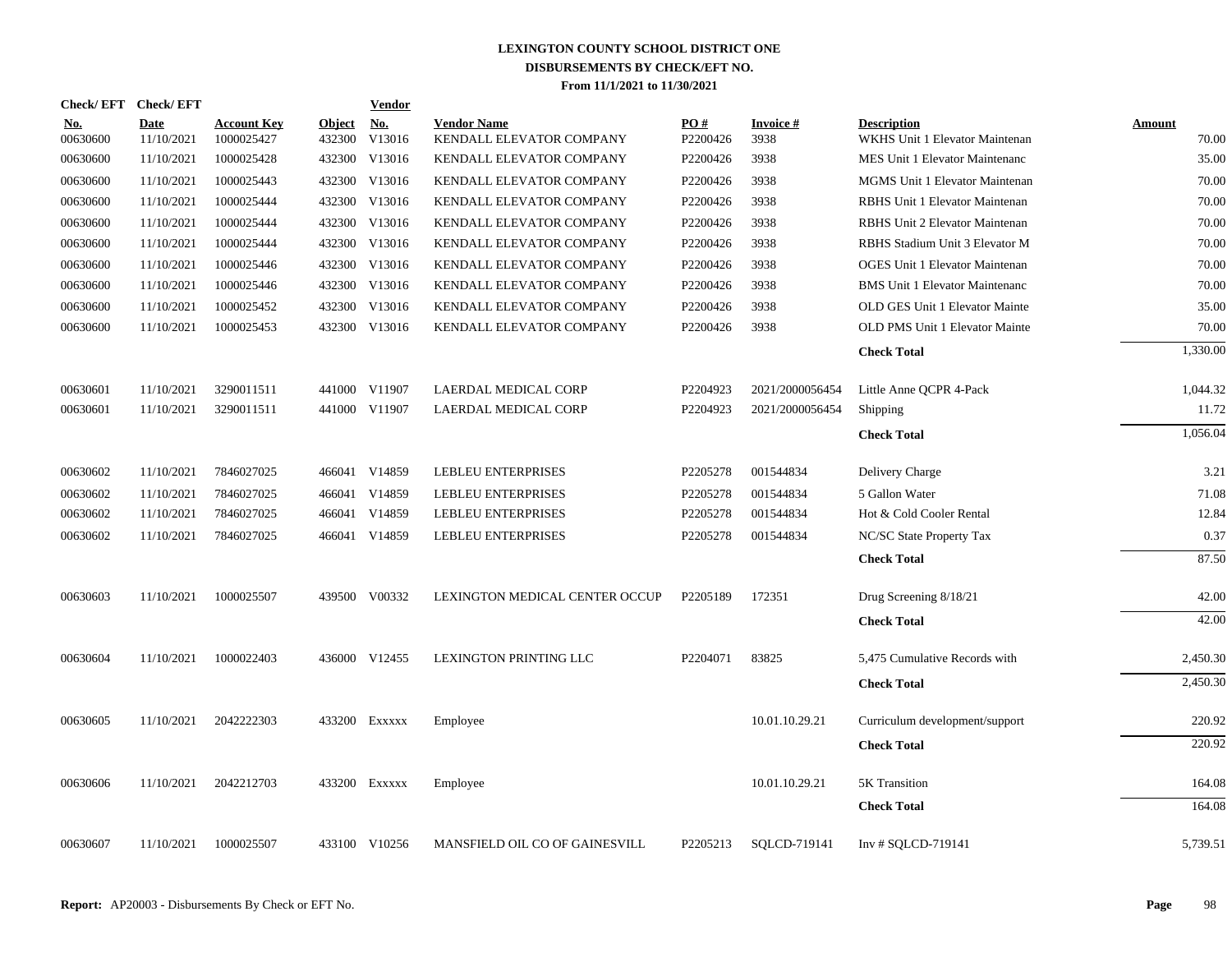|            | <b>Check/EFT</b> | <b>Check/EFT</b> |                    |               | <b>Vendor</b> |                           |          |                 |                                 |               |
|------------|------------------|------------------|--------------------|---------------|---------------|---------------------------|----------|-----------------|---------------------------------|---------------|
| <u>No.</u> |                  | <b>Date</b>      | <b>Account Key</b> | <b>Object</b> | <u>No.</u>    | <b>Vendor Name</b>        | PO#      | <b>Invoice#</b> | <b>Description</b>              | <u>Amount</u> |
|            |                  |                  |                    |               |               |                           |          |                 | <b>Check Total</b>              | 5,739.51      |
|            | 00630608         | 11/10/2021       | 1000026693         |               | 433200 Exxxxx | Employee                  |          | 10.20.10.22.21  | <b>EdTech Conference</b>        | 430.14        |
|            |                  |                  |                    |               |               |                           |          |                 | <b>Check Total</b>              | 430.14        |
|            | 00630609         | 11/10/2021       | 7802072020         |               | 466034 V13432 | MCCOY, WENDEL             |          | FB.LMS.11.03.21 | Athletic Official               | 55.00         |
|            |                  |                  |                    |               |               |                           |          |                 | <b>Check Total</b>              | 55.00         |
|            | 00630610         | 11/10/2021       | 1000023338         |               | 433200 EXXXXX | Employee                  |          | 09.10.10.26.21  | Banking trips                   | 38.42         |
|            |                  |                  |                    |               |               |                           |          |                 | <b>Check Total</b>              | 38.42         |
|            | 00630611         | 11/10/2021       | 1000025507         |               | 433200 EXXXXX | Employee                  |          | 09.10.09.30.21  | <b>Transportation Business</b>  | 207.42        |
|            | 00630611         | 11/10/2021       | 1000025507         |               | 433200 EXXXXX | Employee                  |          | 10.01.10.31.21  | <b>Transportation Business</b>  | 453.71        |
|            |                  |                  |                    |               |               |                           |          |                 | <b>Check Total</b>              | 661.13        |
|            | 00630612         | 11/10/2021       | 7932027011         |               | 466041 V10970 | <b>NASP INC</b>           | P2203898 | 264511          | Easton 1820 Aluminum, 5 Doz     | 708.00        |
|            | 00630612         | 11/10/2021       | 7932027011         |               | 466041 V10970 | <b>NASP INC</b>           | P2203898 | 264511          | Morrell 33" Eternity Target     | 804.00        |
|            | 00630612         | 11/10/2021       | 7932027011         |               | 466041 V10970 | <b>NASP INC</b>           | P2203898 | 264511          | Lancaster Maintenance Kit       | 105.00        |
|            | 00630612         | 11/10/2021       | 7932027011         |               | 466041 V10970 | <b>NASP INC</b>           | P2203898 | 264511          | <b>Right Hand Arrow Rest</b>    | 80.00         |
|            | 00630612         | 11/10/2021       | 7932027011         |               | 466041 V10970 | <b>NASP INC</b>           | P2203898 | 264511          | Left Hand Arrow Rest            | 16.00         |
|            | 00630612         | 11/10/2021       | 7932027011         |               | 466041 V10970 | <b>NASP INC</b>           | P2203898 | 264511          | Arrow Rest Plastic Sleeves (10) | 40.00         |
|            | 00630612         | 11/10/2021       | 7932027011         |               | 466041 V10970 | <b>NASP INC</b>           | P2203898 | 264511          | String (orig) 94 1/4" (Blk & W) | 170.00        |
|            | 00630612         | 11/10/2021       | 7932027011         |               | 466041 V10970 | <b>NASP INC</b>           | P2203898 | 264511          | Power Cable Genesis (Orig) 37.  | 100.00        |
|            | 00630612         | 11/10/2021       | 7932027011         |               | 466041 V10970 | <b>NASP INC</b>           | P2203898 | 264511          | QCC                             | 20.00         |
|            | 00630612         | 11/10/2021       | 7932027011         |               | 466041 V10970 | <b>NASP INC</b>           | P2203898 | 264511          | Repl cover Lit 80cm both sides  | 95.00         |
|            | 00630612         | 11/10/2021       | 7932027011         |               | 466041 V10970 | <b>NASP INC</b>           | P2203898 | 264511          | Repl cover kit 80cm one side/w  | 95.00         |
|            | 00630612         | 11/10/2021       | 7932027011         |               | 466041 V10970 | <b>NASP INC</b>           | P2203898 | 264511          | NASP Adult Glove Blue L         | 14.00         |
|            | 00630612         | 11/10/2021       | 7932027011         | 466041        | V10970        | <b>NASP INC</b>           | P2203898 | 264511          | NASP Adult Glove Blue M         | 28.00         |
|            | 00630612         | 11/10/2021       | 7932027011         |               | 466041 V10970 | <b>NASP INC</b>           | P2203898 | 264511          | NASP Adult Glove Blue S         | 14.00         |
|            | 00630612         | 11/10/2021       | 7932027011         |               | 466041 V10970 | <b>NASP INC</b>           | P2203898 | 264511          | Shipping of gloves              | 11.50         |
|            |                  |                  |                    |               |               |                           |          |                 | <b>Check Total</b>              | 2,300.50      |
|            | 00630613         | 11/10/2021       | 7814027015         |               | 466041 V00281 | NATIONAL FFA ORGANIZATION | P2204110 | MDS247754       | MENS OFFICAL JACKET             | 110.00        |
|            | 00630613         | 11/10/2021       | 7814027015         |               | 466041 V00281 | NATIONAL FFA ORGANIZATION | P2204110 | MDS247754       | MENS OFFICAL JACKET             | 110.00        |
|            | 00630613         | 11/10/2021       | 7814027015         | 466041        | V00281        | NATIONAL FFA ORGANIZATION | P2204110 | MDS247754       | WOMENS OFFICAL JACKET           | 55.00         |
|            | 00630613         | 11/10/2021       | 7814027015         |               | 466041 V00281 | NATIONAL FFA ORGANIZATION | P2204110 | MDS247754       | WOMENS OFFICAL JACKET           | 55.00         |
|            |                  |                  |                    |               |               |                           |          |                 |                                 |               |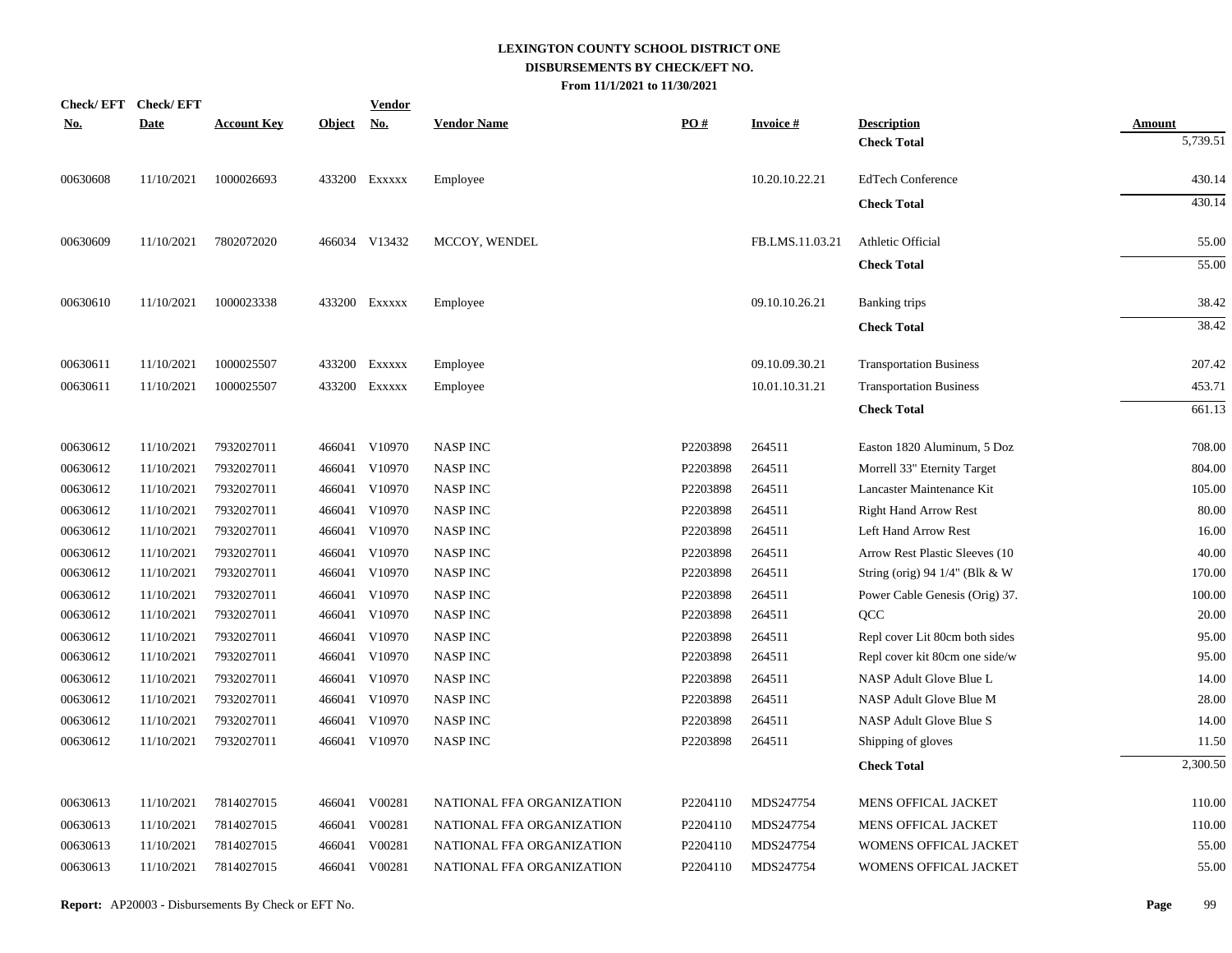| Check/EFT Check/EFT    |                           |                                  |                         | <b>Vendor</b>                         |                                                 |                 |                              |                                             |                         |
|------------------------|---------------------------|----------------------------------|-------------------------|---------------------------------------|-------------------------------------------------|-----------------|------------------------------|---------------------------------------------|-------------------------|
| <u>No.</u><br>00630613 | <b>Date</b><br>11/10/2021 | <b>Account Key</b><br>7814027015 | <b>Object</b><br>466041 | $\underline{\mathrm{No}}$ .<br>V00281 | <b>Vendor Name</b><br>NATIONAL FFA ORGANIZATION | PO#<br>P2204110 | <b>Invoice#</b><br>MDS247754 | <b>Description</b><br>WOMENS OFFICAL JACKET | <b>Amount</b><br>110.00 |
| 00630613               | 11/10/2021                | 7814027015                       | 466041                  | V00281                                | NATIONAL FFA ORGANIZATION                       | P2204110        | MDS247754                    | PATTERN FFA TIE                             | 46.50                   |
| 00630613               | 11/10/2021                | 7814027015                       | 466041                  | V00281                                | NATIONAL FFA ORGANIZATION                       | P2204110        | MDS247754                    | PATTERN FFA WATERFALL SCARF                 | 37.50                   |
| 00630613               | 11/10/2021                | 7814027015                       | 466041                  | V00281                                | NATIONAL FFA ORGANIZATION                       | P2204110        | MDS247754                    | MEMBERSHIP CARDS                            | 10.50                   |
| 00630613               | 11/10/2021                | 7814027015                       | 466041                  | V00281                                | NATIONAL FFA ORGANIZATION                       | P2204110        | MDS247754                    | OFFICAL MANUAL                              | 17.50                   |
| 00630613               | 11/10/2021                | 7814027015                       | 466041                  | V00281                                | NATIONAL FFA ORGANIZATION                       | P2204110        | MDS247754                    | <b>CHAPTER OFFICER PIN SET</b>              | 15.00                   |
| 00630613               | 11/10/2021                | 7814027015                       | 466041                  | V00281                                | NATIONAL FFA ORGANIZATION                       | P2204110        | MDS247754                    | CHAPTER PARLIAMENTARIAN PIN                 | 6.00                    |
| 00630613               | 11/10/2021                | 7814027015                       |                         | 466041 V00281                         | NATIONAL FFA ORGANIZATION                       | P2204110        | MDS247754                    | <b>SHIPPING</b>                             | 58.00                   |
|                        |                           |                                  |                         |                                       |                                                 |                 |                              | <b>Check Total</b>                          | 631.00                  |
| 00630614               | 11/10/2021                | 1000021307                       |                         | 433200 Exxxxx                         | Employee                                        |                 | 09.29.10.27.21               | Nurse Coverage within district              | 54.88                   |
|                        |                           |                                  |                         |                                       |                                                 |                 |                              | <b>Check Total</b>                          | 54.88                   |
| 00630615               | 11/10/2021                | 1000025408                       |                         | 441020 V00078                         | NUIDEA SCHOOL SUPPLY CO                         | P2202274        | 3014269                      | Eurotech Task chair - mesh bac              | 197.95                  |
|                        |                           |                                  |                         |                                       |                                                 |                 |                              | <b>Check Total</b>                          | 197.95                  |
| 00630616               | 11/10/2021                | 2042221503                       |                         | 433200 EXXXXX                         | Employee                                        |                 | 10.04.10.28.21               | Homebound services                          | 94.08                   |
|                        |                           |                                  |                         |                                       |                                                 |                 |                              | <b>Check Total</b>                          | 94.08                   |
| 00630617               | 11/10/2021                | 1000025408                       |                         | 447000 V00082                         | PALMETTO PROPANE                                |                 | 554882                       | Fuel                                        | 392.10                  |
|                        |                           |                                  |                         |                                       |                                                 |                 |                              | <b>Check Total</b>                          | 392.10                  |
| 00630618               | 11/10/2021                | 1000012803                       |                         | 437000 V15926                         | PINE GROVE                                      | P2101286        |                              | HEC2021ED-06-21 Tuition Bill for C. Heckman | 2,374.24                |
|                        |                           |                                  |                         |                                       |                                                 |                 |                              | <b>Check Total</b>                          | 2,374.24                |
| 00630619               | 11/10/2021                | 1000014503                       |                         | 433200 Exxxxx                         | Employee                                        |                 | 10.01.10.26.21               | Homebound services                          | 145.94                  |
| 00630619               | 11/10/2021                | 1000014503                       |                         | 433200 Exxxxx                         | Employee                                        |                 | 10.26.10.29.21               | Homebound services                          | 22.18                   |
|                        |                           |                                  |                         |                                       |                                                 |                 |                              | <b>Check Total</b>                          | 168.12                  |
| 00630620               | 11/10/2021                | 7860527027                       |                         | 466041 V11057                         | <b>RHODES BRANDING</b>                          | P2203280        | 30093                        | CHIANTI 120Z DOUBLE WALL SS/PP              | 1,471.25                |
| 00630620               | 11/10/2021                | 7860527027                       |                         | 466041 V11057                         | RHODES BRANDING                                 | P2203280        | 30093                        | <b>FREIGHT</b>                              | 214.00                  |
|                        |                           |                                  |                         |                                       |                                                 |                 |                              | <b>Check Total</b>                          | 1,685.25                |
| 00630621               | 11/10/2021                | 6000025628                       |                         | 433200 Exxxxx                         | Employee                                        |                 | 10.06.10.31.21               | <b>Bank Deposits/PU Product</b>             | 44.80                   |
|                        |                           |                                  |                         |                                       |                                                 |                 |                              | <b>Check Total</b>                          | 44.80                   |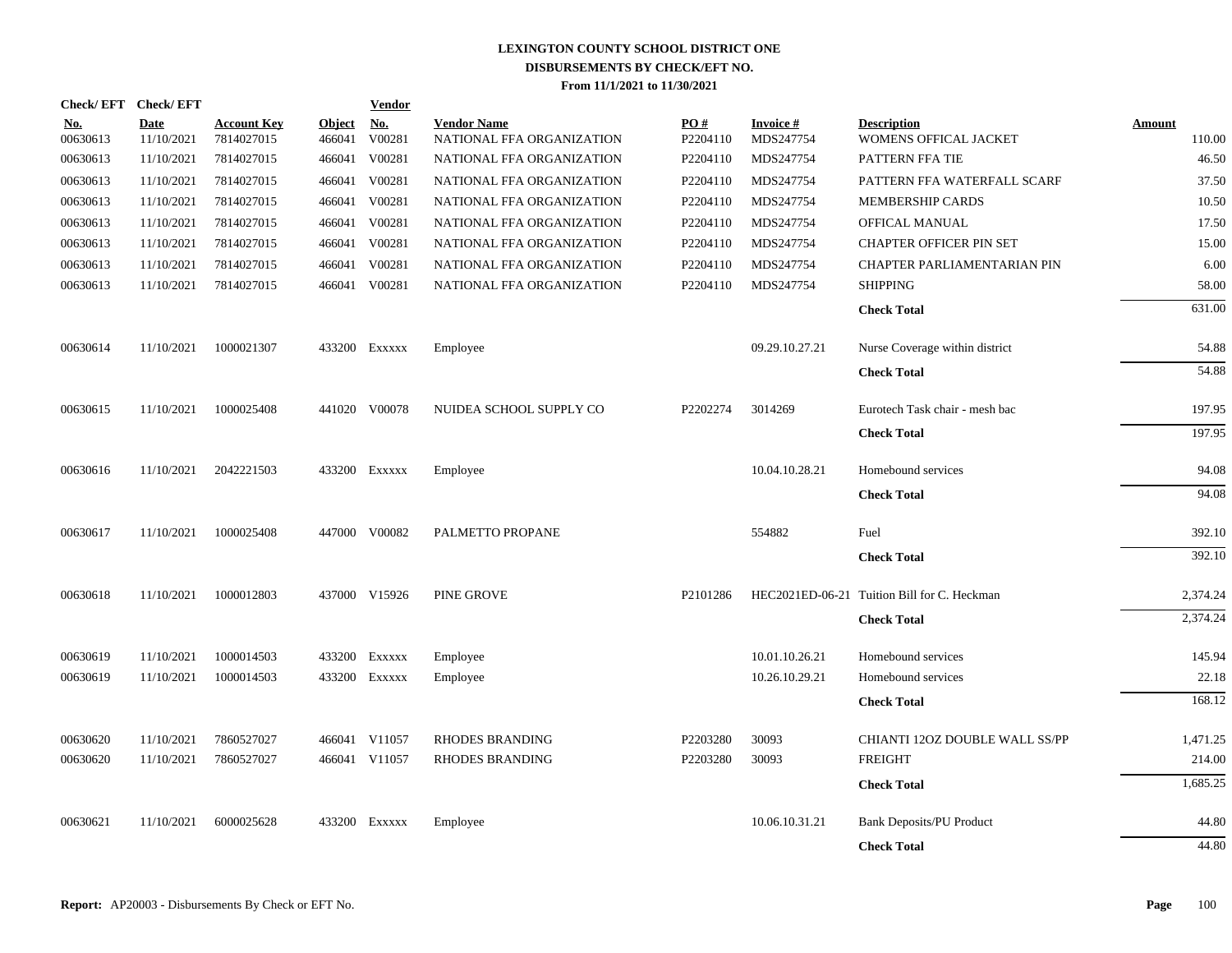|                        | Check/EFT Check/EFT       |                                  |                         | <b>Vendor</b>                         |                                                 |                 |                           |                                                 |                           |
|------------------------|---------------------------|----------------------------------|-------------------------|---------------------------------------|-------------------------------------------------|-----------------|---------------------------|-------------------------------------------------|---------------------------|
| <u>No.</u><br>00630622 | <b>Date</b><br>11/10/2021 | <b>Account Key</b><br>7999127044 | <b>Object</b><br>466064 | $\underline{\mathrm{No}}$ .<br>V01284 | <b>Vendor Name</b><br><b>SALUDA SHOALS PARK</b> | PO#<br>P2202486 | <b>Invoice#</b><br>155761 | <b>Description</b><br>Challenge Course- Student | <b>Amount</b><br>4,942.50 |
|                        |                           |                                  |                         |                                       |                                                 |                 |                           | <b>Check Total</b>                              | 4,942.50                  |
| 00630623               | 11/10/2021                | 7745019045                       |                         | 466041 V16160                         | <b>SCHOLASTIC BOOK FAIRS</b>                    | P2205004        | W4900126BF                | Book Fair Payment                               | 4,824.07                  |
|                        |                           |                                  |                         |                                       |                                                 |                 |                           | <b>Check Total</b>                              | 4,824.07                  |
| 00630624               | 11/10/2021                | 7743019023                       |                         | 466036 V11535                         | SCHOOL DATEBOOKS INC                            | P2200355        | S21-0221187               | <b>CLASSIC ELEMENTARY</b>                       | 863.87                    |
| 00630624               | 11/10/2021                | 7743019023                       |                         | 466036 V11535                         | SCHOOL DATEBOOKS INC                            | P2200355        | S21-0221187               | <b>CUSTOM CASRDSTOCK</b>                        | 224.70                    |
| 00630624               | 11/10/2021                | 7743019023                       |                         | 466036 V11535                         | <b>SCHOOL DATEBOOKS INC</b>                     | P2200355        | S21-0221187               | SHIPPING AND HANDLING                           | 123.26                    |
|                        |                           |                                  |                         |                                       |                                                 |                 |                           | <b>Check Total</b>                              | 1,211.83                  |
| 00630625               | 11/10/2021                | 3260011303                       |                         | 441000 V16452                         | SCHOOL SPECIALTY LLC                            | P2201715        | 202501790819              | Add Live Material Fee                           | 32.10                     |
| 00630625               | 11/10/2021                | 1000011224                       |                         | 441000 V16452                         | SCHOOL SPECIALTY LLC                            | P2204507        | 208128892965              | Postit Lined Recycled Notes 4                   | 249.12                    |
| 00630625               | 11/10/2021                | 1000011324                       |                         | 441000 V16452                         | SCHOOL SPECIALTY LLC                            | P2204507        | 208128892965              | Business Source Rubber Bands S                  | 17.76                     |
| 00630625               | 11/10/2021                | 1000011324                       |                         | 441000 V16452                         | SCHOOL SPECIALTY LLC                            | P2204507        | 208128892965              | Business Source Rubber Bands S                  | 17.76                     |
| 00630625               | 11/10/2021                | 1000011324                       |                         | 441000 V16452                         | SCHOOL SPECIALTY LLC                            | P2204507        | 208128892965              | Business Source Rubber Bands S                  | 17.76                     |
| 00630625               | 11/10/2021                | 1000011324                       |                         | 441000 V16452                         | SCHOOL SPECIALTY LLC                            | P2204507        | 208128892965              | Alliance Rubber File Bands 7 x                  | 24.46                     |
| 00630625               | 11/10/2021                | 1000011324                       |                         | 441000 V16452                         | SCHOOL SPECIALTY LLC                            | P2204507        | 208128892965              | Alliance Rubber Company File B                  | 12.23                     |
| 00630625               | 11/10/2021                | 1000011324                       |                         | 441000 V16452                         | SCHOOL SPECIALTY LLC                            | P2204507        | 208128892965              | Postit Lined PopUp Notes 3 x 3                  | 9.11                      |
| 00630625               | 11/10/2021                | 1000011324                       |                         | 441000 V16452                         | SCHOOL SPECIALTY LLC                            | P2204507        | 208128892965              | Postit Super Sticky Lined Note                  | 54.48                     |
| 00630625               | 11/10/2021                | 1000011324                       |                         | 441000 V16452                         | SCHOOL SPECIALTY LLC                            | P2204507        | 208128892965              | Fiskars Softgrip Pointed Tip S                  | 12.50                     |
| 00630625               | 11/10/2021                | 1000011324                       |                         | 441000 V16452                         | SCHOOL SPECIALTY LLC                            | P2204507        | 208128892965              | EXPO Low Odor Dry Erase Marker                  | 75.24                     |
| 00630625               | 11/10/2021                | 1000011324                       |                         | 441000 V16452                         | SCHOOL SPECIALTY LLC                            | P2204507        | 208128892965              | EXPO Low Odor Dry Erase Marker                  | 68.42                     |
| 00630625               | 11/10/2021                | 1000011324                       |                         | 441000 V16452                         | SCHOOL SPECIALTY LLC                            | P2204507        | 208128892965              | Postit Super Sticky Notes Line                  | 166.79                    |
| 00630625               | 11/10/2021                | 1000011324                       |                         | 441000 V16452                         | SCHOOL SPECIALTY LLC                            | P2204507        | 208128892965              | 3M PostIt Pastel Color Tabs                     | 26.66                     |
| 00630625               | 11/10/2021                | 1000011324                       |                         | 441000 V16452                         | SCHOOL SPECIALTY LLC                            | P2204507        | 208128892965              | 3M PostIt Metallic Color Tabs                   | 26.66                     |
| 00630625               | 11/10/2021                | 1000011324                       |                         | 441000 V16452                         | SCHOOL SPECIALTY LLC                            | P2204507        | 208128892965              | Postit Filing Tabs 3 x 1710 in                  | 21.10                     |
| 00630625               | 11/10/2021                | 1000011324                       |                         | 441000 V16452                         | SCHOOL SPECIALTY LLC                            | P2204507        | 208128892965              | Postit Angled Filing Tabs 2 x                   | 16.65                     |
| 00630625               | 11/10/2021                | 7744019044                       |                         | 466041 V16452                         | SCHOOL SPECIALTY LLC                            | P2204404        | 208128893288              | Basic Fuel Cell Car                             | 1,424.21                  |
| 00630625               | 11/10/2021                | 7744019044                       |                         | 466041 V16452                         | SCHOOL SPECIALTY LLC                            | P2204404        | 208128893288              | Universal Indicator (200 mL)                    | 37.11                     |
| 00630625               | 11/10/2021                | 7744019044                       |                         | 466041 V16452                         | SCHOOL SPECIALTY LLC                            | P2204404        | 208128893288              | sodium chloride (granular) (50                  | 25.81                     |
| 00630625               | 11/10/2021                | 7744019044                       |                         | 466041 V16452                         | SCHOOL SPECIALTY LLC                            | P2204404        | 208128893288              | phenylphthalein solution (500)                  | 7.30                      |
| 00630625               | 11/10/2021                | 7744019044                       |                         | 466041 V16452                         | SCHOOL SPECIALTY LLC                            | P2204404        | 208128893288              | beaker (set of 12, 150 mL)                      | 80.25                     |
| 00630625               | 11/10/2021                | 7744019044                       |                         | 466041 V16452                         | SCHOOL SPECIALTY LLC                            | P2204404        | 208128893288              | parafilm 4in x 125ft                            | 27.81                     |
| 00630625               | 11/10/2021                | 7744019044                       |                         | 466041 V16452                         | SCHOOL SPECIALTY LLC                            | P2204404        | 208128893288              | Vista Erlenmeyer Flask (set of                  | 69.81                     |
| 00630625               | 11/10/2021                | 7744019044                       |                         | 466041 V16452                         | SCHOOL SPECIALTY LLC                            | P2204404        | 208128893288              | ballooons, 7 in (set of 144)                    | 12.51                     |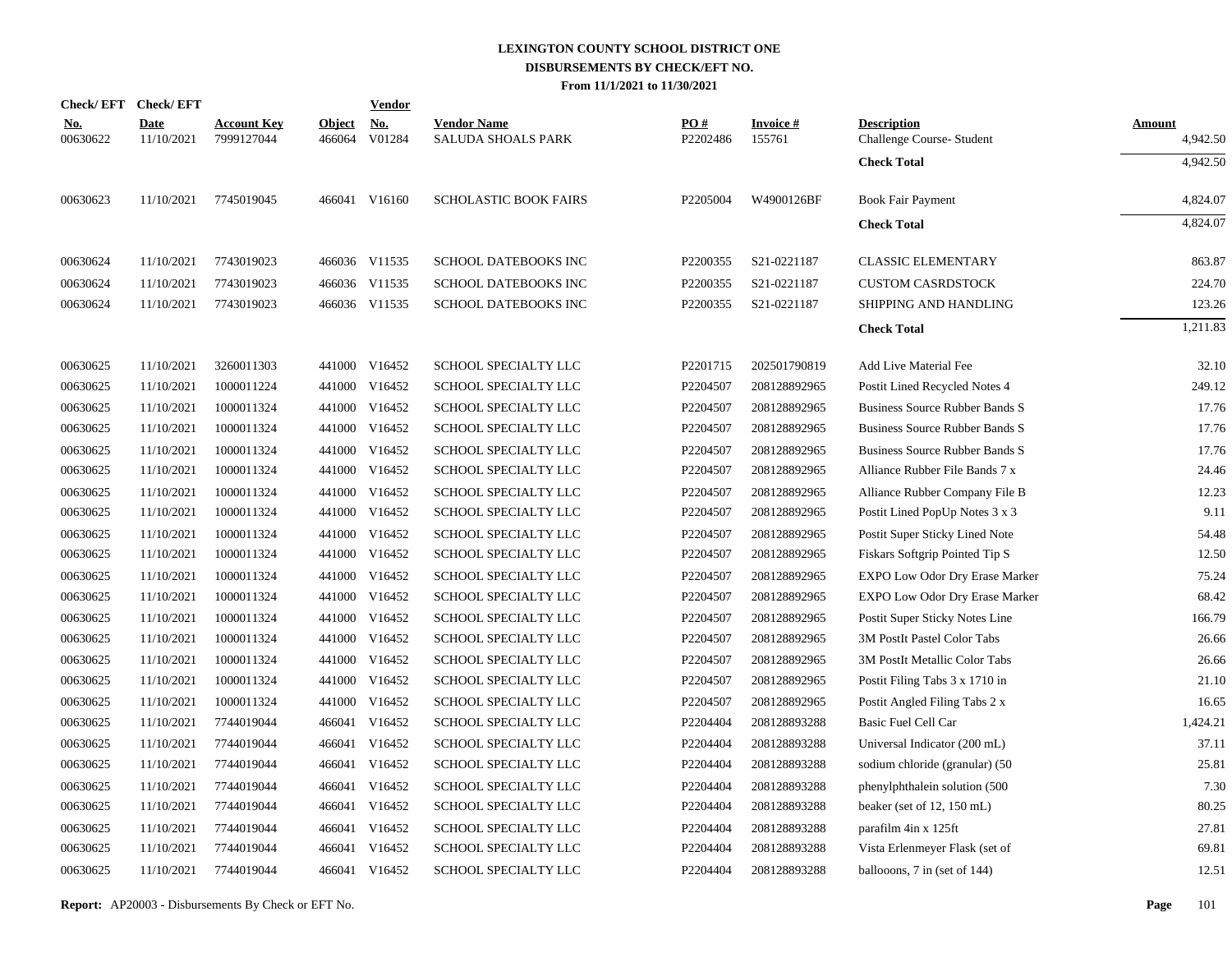| <u>No.</u> | Check/EFT Check/EFT<br><b>Date</b> | <b>Account Key</b> | Object No. | <b>Vendor</b> | <b>Vendor Name</b>                      | PO#      | <b>Invoice#</b> | <b>Description</b>                           | <b>Amount</b> |
|------------|------------------------------------|--------------------|------------|---------------|-----------------------------------------|----------|-----------------|----------------------------------------------|---------------|
|            |                                    |                    |            |               |                                         |          |                 | <b>Check Total</b>                           | 2,533.61      |
| 00630626   | 11/10/2021                         | 2042212703         |            | 433200 Exxxxx | Employee                                |          | 10.06.10.28.21  | K5 Transition Services                       | 66.64         |
|            |                                    |                    |            |               |                                         |          |                 | <b>Check Total</b>                           | 66.64         |
| 00630627   | 11/10/2021                         | 7802070027         |            | 466034 V16962 | SEGARS, LINDA                           |          |                 | VVB.WK.10.14.202 V Volleyball vs River Bluff | 60.50         |
|            |                                    |                    |            |               |                                         |          |                 | <b>Check Total</b>                           | 60.50         |
| 00630628   | 11/10/2021                         | 6000025644         |            | 433200 Exxxxx | Employee                                |          | 10.04.10.29.21  | Food Service Deposits                        | 59.64         |
|            |                                    |                    |            |               |                                         |          |                 | <b>Check Total</b>                           | 59.64         |
| 00630629   | 11/10/2021                         | 1000025442         |            | 441020 V11679 | SPARROW AND KENNEDY TRACTOR CO P2202537 |          | 902717          | MGES - Stihl Pro Series Hand H               | 205.43        |
| 00630629   | 11/10/2021                         | 1000025416         |            | 441020 V11679 | SPARROW AND KENNEDY TRACTOR CO P2205096 |          | 921921          | TCA24830 CHUTE                               | 260.44        |
|            |                                    |                    |            |               |                                         |          |                 | <b>Check Total</b>                           | 465.87        |
| 00630630   | 11/10/2021                         | 7965027034         |            | 466049 V13346 | SPUNKY PEACH FUNDRAISING                | P2205181 | 121110003 R3    | Apple Butter Braid                           | 354.75        |
| 00630630   | 11/10/2021                         | 7965027034         |            | 466049 V13346 | SPUNKY PEACH FUNDRAISING                | P2205181 | 121110003 R3    | Bavarian Crème Butter Braid                  | 115.50        |
| 00630630   | 11/10/2021                         | 7965027034         |            | 466049 V13346 | SPUNKY PEACH FUNDRAISING                | P2205181 | 121110003 R3    | Cinnamon Butter Braid                        | 404.25        |
| 00630630   | 11/10/2021                         | 7965027034         |            | 466049 V13346 | SPUNKY PEACH FUNDRAISING                | P2205181 | 121110003 R3    | Cream Cheese Butter Braid                    | 189.75        |
| 00630630   | 11/10/2021                         | 7965027034         |            | 466049 V13346 | SPUNKY PEACH FUNDRAISING                | P2205181 | 121110003 R3    | Strawberry/Cr. Cheese Butter B               | 255.75        |
|            |                                    |                    |            |               |                                         |          |                 | <b>Check Total</b>                           | 1,320.00      |
| 00630631   | 11/10/2021                         | 7732019044         |            | 466041 V01073 | STEVE WEISS MUSIC INC                   | P2204610 | INV1091560.2    | Vic Firth buy 1 brick of SD1,                | 198.00        |
|            |                                    |                    |            |               |                                         |          |                 | <b>Check Total</b>                           | 198.00        |
| 00630632   | 11/10/2021                         | 1000022493         |            | 433200 EXXXXX | Employee                                |          | 10.04.10.20.21  | IT Business                                  | 36.90         |
|            |                                    |                    |            |               |                                         |          |                 | <b>Check Total</b>                           | 36.90         |
| 00630633   | 11/10/2021                         | 7802072013         |            | 466034 V02760 | STILES, JAMES MACK                      |          | VFB.GI.11.05.21 | Athletic Official                            | 110.00        |
|            |                                    |                    |            |               |                                         |          |                 | <b>Check Total</b>                           | 110.00        |
| 00630634   | 11/10/2021                         | 2042212503         |            | 433200 EXXXXX | Employee                                |          | 10.01.10.28.21  | <b>Itinerant Teaching</b>                    | 69.44         |
|            |                                    |                    |            |               |                                         |          |                 | <b>Check Total</b>                           | 69.44         |
| 00630635   | 11/10/2021                         | 2042221503         |            | 433200 Exxxxx | Employee                                |          | 10.06.10.29.21  | Physical Therapy                             | 25.48         |
|            |                                    |                    |            |               |                                         |          |                 | <b>Check Total</b>                           | 25.48         |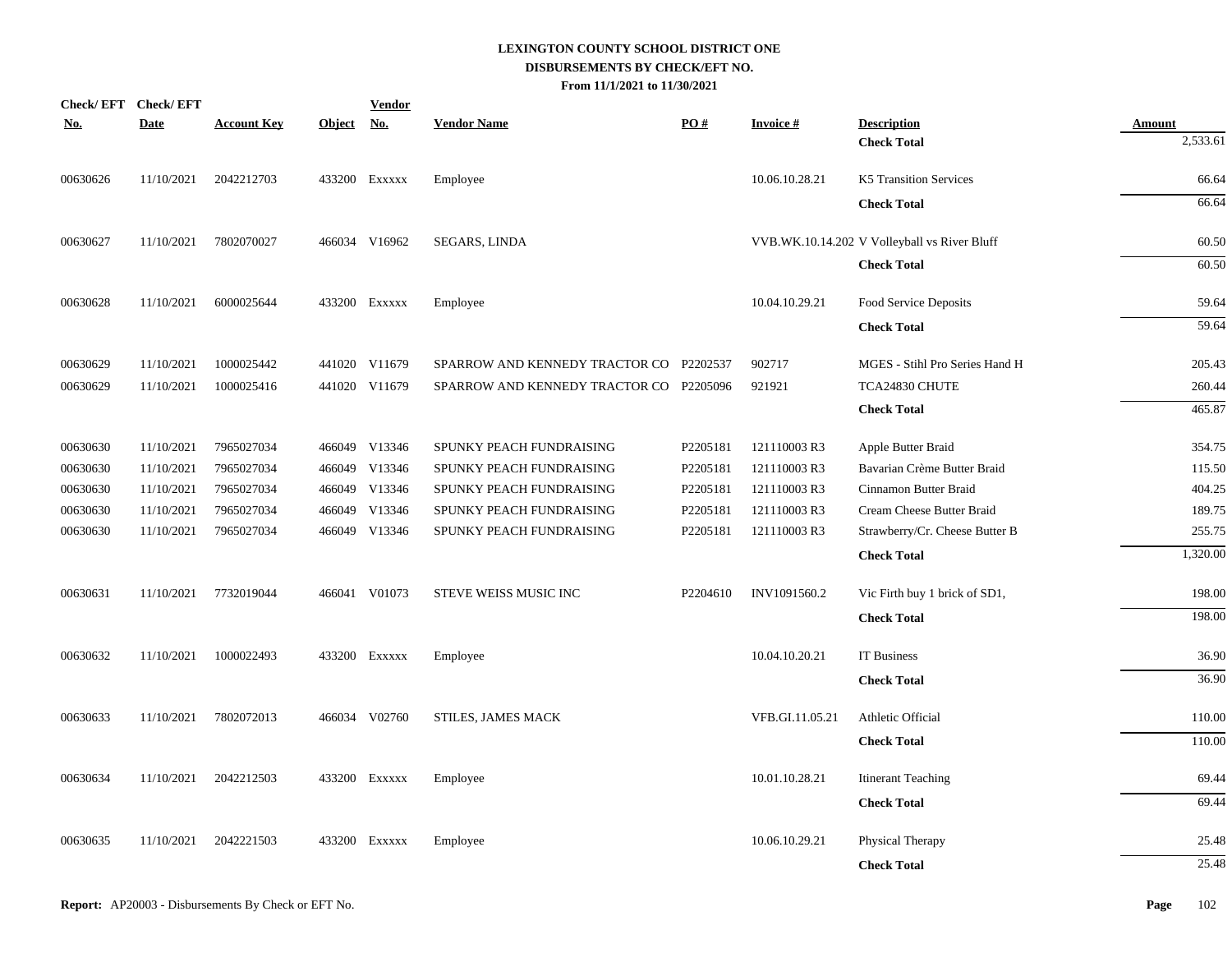|                        | Check/EFT Check/EFT       |                                  |               | <b>Vendor</b>               |                                |          |                             |                                       |                       |
|------------------------|---------------------------|----------------------------------|---------------|-----------------------------|--------------------------------|----------|-----------------------------|---------------------------------------|-----------------------|
| <u>No.</u><br>00630636 | <b>Date</b><br>11/10/2021 | <b>Account Key</b><br>6000025645 | <b>Object</b> | <u>No.</u><br>433200 Exxxxx | <b>Vendor Name</b><br>Employee | PO#      | Invoice #<br>10.08.10.31.21 | <b>Description</b><br><b>Bank Run</b> | <b>Amount</b><br>9.24 |
|                        |                           |                                  |               |                             |                                |          |                             | <b>Check Total</b>                    | 9.24                  |
| 00630637               |                           | 11/10/2021 7738019037            |               | 466041 EXXXXX               | Employee                       |          | 11.03.2021                  | Reimb supplies for Performance        | 100.84                |
|                        |                           |                                  |               |                             |                                |          |                             | <b>Check Total</b>                    | 100.84                |
| 00630638               | 11/10/2021                | 7802072013                       |               | 466034 V12569               | STUTTS, JAMES ROYCE            |          | VFB.GI.11.05.21             | Athletic Official                     | 141.50                |
|                        |                           |                                  |               |                             |                                |          |                             | <b>Check Total</b>                    | 141.50                |
| 00630639               | 11/10/2021                | 1000025507                       |               | 433200 EXXXXX               | Employee                       |          | 10.01.10.31.21              | Route Assesments                      | 468.72                |
|                        |                           |                                  |               |                             |                                |          |                             | <b>Check Total</b>                    | 468.72                |
| 00630640               | 11/10/2021                | 7845027044                       |               | 466041 V10542               | THE TROPHY & AWARDS CENTER     | P2204824 | 17553                       | Teacher Cadet Name Badges (3.2        | 250.38                |
|                        |                           |                                  |               |                             |                                |          |                             | <b>Check Total</b>                    | 250.38                |
| 00630641               | 11/10/2021                | 1000011444                       |               | 432500 V01441               | THOMPSON RENTAL SERVICES       | P2203550 | 28391-4                     | Rental of Lights on trailer to        | 802.50                |
|                        |                           |                                  |               |                             |                                |          |                             | <b>Check Total</b>                    | 802.50                |
| 00630642               | 11/10/2021                | 1000025507                       |               | 433200 EXXXXX               | Employee                       |          | 10.01.10.26.21              | Transportation Dept. Duties           | 183.12                |
|                        |                           |                                  |               |                             |                                |          |                             | <b>Check Total</b>                    | 183.12                |
| 00630643               | 11/10/2021                | 1000011345                       |               | 441000 V00493               | WEST MUSIC CO                  | P2201625 | SI2056502                   | Remo kids percussion KD-5400-0        | 38.00                 |
| 00630643               | 11/10/2021                | 1000011345                       |               | 441000 V00493               | WEST MUSIC CO                  | P2201625 | SI2056502                   | UPC COde 881970001477                 | 28.00                 |
| 00630643               | 11/10/2021                | 1000011345                       |               | 441000 V00493               | WEST MUSIC CO                  | P2201625 | SI2056502                   | shipping fees                         | 8.65                  |
|                        |                           |                                  |               |                             |                                |          |                             | <b>Check Total</b>                    | 74.65                 |
| 00630644               | 11/10/2021                | 7802072013                       |               | 466034 V16930               | WOOD, CHRISTOPHER K            |          | VFB.GI.11.05.21             | Athletic Official                     | 89.60                 |
|                        |                           |                                  |               |                             |                                |          |                             | <b>Check Total</b>                    | 89.60                 |
| 00630645               | 11/10/2021                | 7956027024                       |               | 466049 V12472               | AMERICAN CANCER SOCIETY INC    | P2205003 | P2205003.RBE                | Relay for Life                        | 1,641.52              |
|                        |                           |                                  |               |                             |                                |          |                             | <b>Check Total</b>                    | 1,641.52              |
| 00630646               | 11/10/2021                | 2642222403                       |               | 431200 V01586               | <b>CAROLINA TESOL</b>          | P2205226 | P2205226.INST               | Registrations for the 36th Ann        | 1,750.00              |
|                        |                           |                                  |               |                             |                                |          |                             | <b>Check Total</b>                    | 1,750.00              |
| 00630647               | 11/10/2021                | 4000000000                       |               | 242000 V01275               | <b>COUNTY OF LEXINGTON</b>     |          | 11.09.2021                  | <b>QSCB</b> Interest Credit           | 254,213.63            |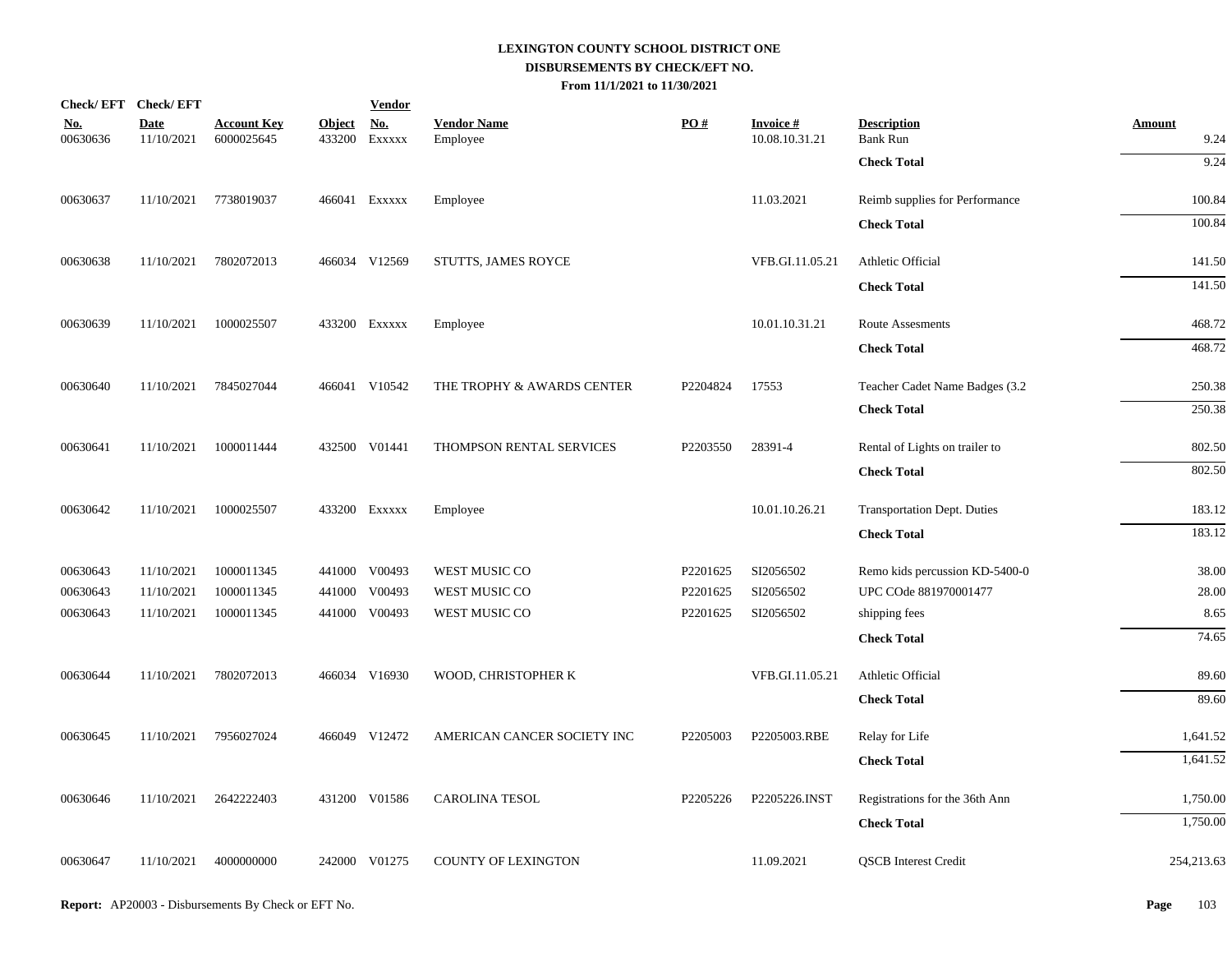| 254,213.63<br>260.00 |
|----------------------|
|                      |
|                      |
| 260.00               |
| 1,319.84             |
| 1,319.84             |
| 225.00               |
| 225.00               |
| 314.00               |
| 314.00               |
| 17.36                |
| 17.36                |
|                      |
| 101.36<br>101.36     |
|                      |
| 75.00                |
| 75.00                |
| 95.00                |
| 95.00                |
| 225.00               |
| 225.00               |
| 44.80                |
| 44.80                |
| 35.28                |
| 35.28                |
| 13.44                |
|                      |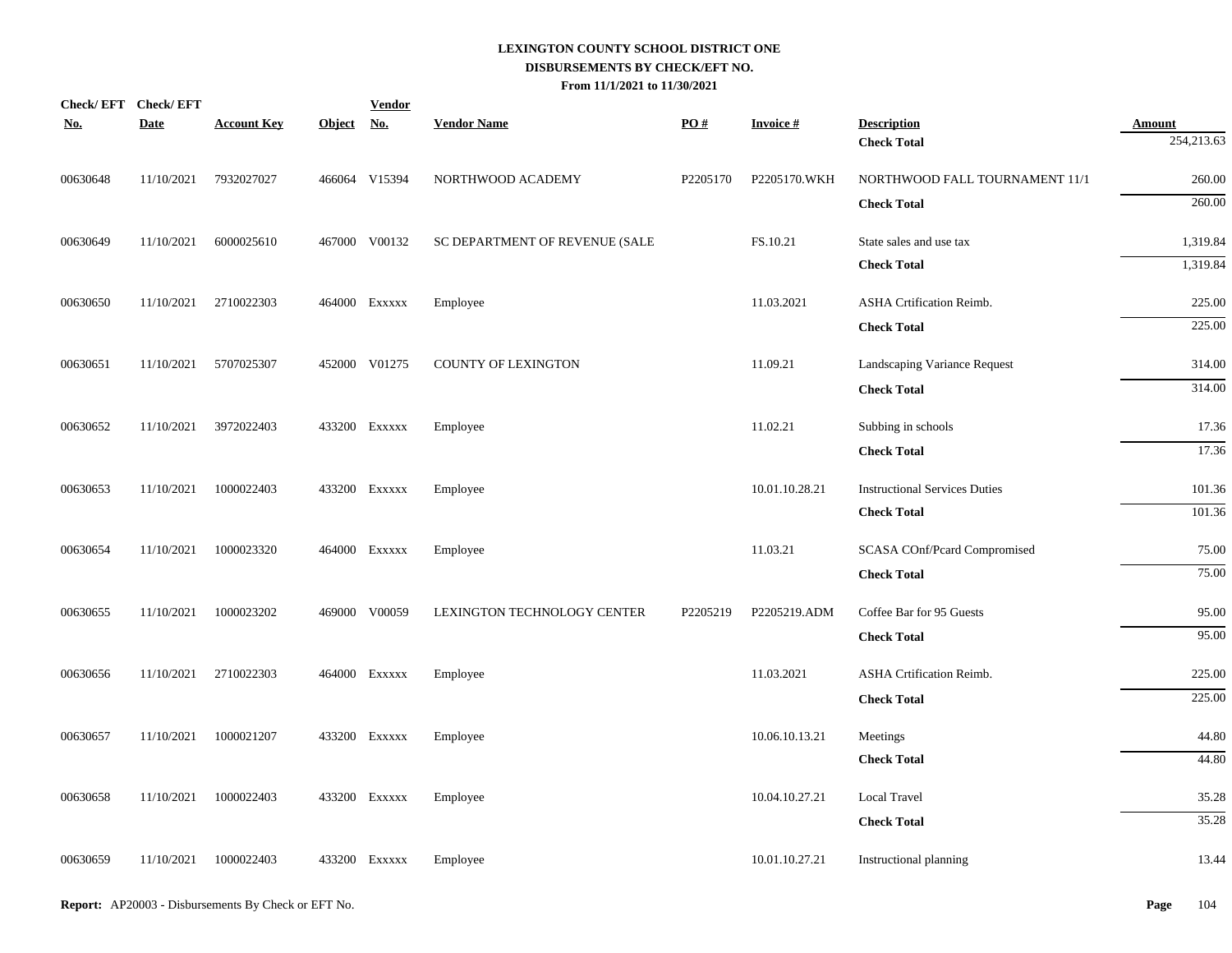| <u>No.</u> | Check/EFT Check/EFT<br><b>Date</b> | <b>Account Key</b> | Object No. | <b>Vendor</b> | <b>Vendor Name</b>             | PO#      | <b>Invoice#</b> | <b>Description</b>                   | Amount   |
|------------|------------------------------------|--------------------|------------|---------------|--------------------------------|----------|-----------------|--------------------------------------|----------|
|            |                                    |                    |            |               |                                |          |                 | <b>Check Total</b>                   | 13.44    |
| 00630660   | 11/10/2021                         | 2022022412         |            | 433200 V11402 | SC COUNCIL OF TEACHERS OF MATH | P2205220 | P2205220.LES    | <b>SCCTM Registration Invoice #1</b> | 150.00   |
| 00630660   | 11/10/2021                         | 2022022412         |            | 433200 V11402 | SC COUNCIL OF TEACHERS OF MATH | P2205220 | P2205220.LES    | <b>SCCTM REGISTRATION INVOICE #1</b> | 150.00   |
| 00630660   | 11/10/2021                         | 2022022412         |            | 433200 V11402 | SC COUNCIL OF TEACHERS OF MATH | P2205220 | P2205220.LES    | <b>SCCTM REGISTRATION INVOICE #1</b> | 150.00   |
| 00630660   | 11/10/2021                         | 2022022412         |            | 433200 V11402 | SC COUNCIL OF TEACHERS OF MATH | P2205220 | P2205220.LES    | <b>SCCTM REGISTRATION INVOICE #1</b> | 150.00   |
| 00630660   | 11/10/2021                         | 2022022412         |            | 433200 V11402 | SC COUNCIL OF TEACHERS OF MATH | P2205220 | P2205220.LES    | <b>SCCTM REGISTRATION INVOICE #1</b> | 150.00   |
| 00630660   | 11/10/2021                         | 2022022412         |            | 433200 V11402 | SC COUNCIL OF TEACHERS OF MATH | P2205220 | P2205220.LES    | <b>SCCTM REGISTRATION INVOICE #1</b> | 150.00   |
|            |                                    |                    |            |               |                                |          |                 | <b>Check Total</b>                   | 900.00   |
| 00630661   | 11/10/2021                         | 1000022403         |            | 433200 Exxxxx | Employee                       |          | 10.06.10.29.21  | Job Responsibilities                 | 85.12    |
|            |                                    |                    |            |               |                                |          |                 | <b>Check Total</b>                   | 85.12    |
| 00630662   | 11/10/2021                         | 1000000000         |            | 249900 V00210 | UNITED WAY OF THE MIDLANDS     |          | 11.05.2021      | '21 campaign funds raised            | 50.00    |
|            |                                    |                    |            |               |                                |          |                 | <b>Check Total</b>                   | 50.00    |
| 00630663   | 11/10/2021                         | 7900527035         |            | 466099 V00210 | UNITED WAY OF THE MIDLANDS     | P2205262 | 11.09.2021      | United Way Donations                 | 10.00    |
|            |                                    |                    |            |               |                                |          |                 | <b>Check Total</b>                   | 10.00    |
| 00630664   | 11/11/2021                         | 1000025420         |            | 441020 V01629 | A Z LAWN MOWER PARTS           | P2203777 | 158584          | LMS, CSES - Gravely Blades 20 1      | 431.11   |
| 00630664   | 11/11/2021                         | 1000025435         |            | 441020 V01629 | A Z LAWN MOWER PARTS           | P2203777 | 158584          | PHES - Hex Belt BB Wrapped           | 272.21   |
| 00630664   | 11/11/2021                         | 1000025438         |            | 441020 V01629 | A Z LAWN MOWER PARTS           | P2203777 | 158584          | LMS, CSES - Gravely Blades 20 1      | 431.10   |
|            |                                    |                    |            |               |                                |          |                 | <b>Check Total</b>                   | 1,134.42 |
| 00630665   | 11/11/2021                         | 1000025416         |            | 432300 V14545 | ABSOLUTE GLASS INC             | P2203584 | 35706           | PES 4th Grade Hall - Replace G       | 175.00   |
| 00630665   | 11/11/2021                         | 1000025416         |            | 432300 V14545 | ABSOLUTE GLASS INC             | P2203584 | 35706           | 1/4" Clear Laminated Glass           | 139.10   |
|            |                                    |                    |            |               |                                |          |                 | <b>Check Total</b>                   | 314.10   |
| 00630666   | 11/11/2021                         | 1000025408         |            | 432500 V15937 | AIRGAS USA LLC                 | P2201533 | 9983742002      | (3)Industrial(small 200cu or l       | 8.96     |
| 00630666   | 11/11/2021                         | 1000025408         |            | 432500 V15937 | AIRGAS USA LLC                 | P2201533 | 9983742002      | (3)Industrial(small 200cu or l       | 8.96     |
| 00630666   | 11/11/2021                         | 1000025408         |            | 432500 V15937 | AIRGAS USA LLC                 | P2201533 | 9983742002      | (2)Industrial(large more than        | 18.24    |
|            |                                    |                    |            |               |                                |          |                 | <b>Check Total</b>                   | 36.16    |
| 00630667   | 11/11/2021                         | 1000012603         |            | 439500 V16465 | AMN HEALTHCARE INC             | P2201185 | 3389107         | SPEECH LANGUAGE THERAPY SERVIC       | 2,516.00 |
| 00630667   | 11/11/2021                         | 2710012603         | 439500     | V16465        | AMN HEALTHCARE INC             | P2201917 | 3389108         | SPEECH LANGUAGE THERAPY SERVIC       | 2,480.00 |
| 00630667   | 11/11/2021                         | 2710012603         |            | 439500 V16465 | AMN HEALTHCARE INC             | P2201917 | 3389108         | Add Over Time Rate                   | 23.25    |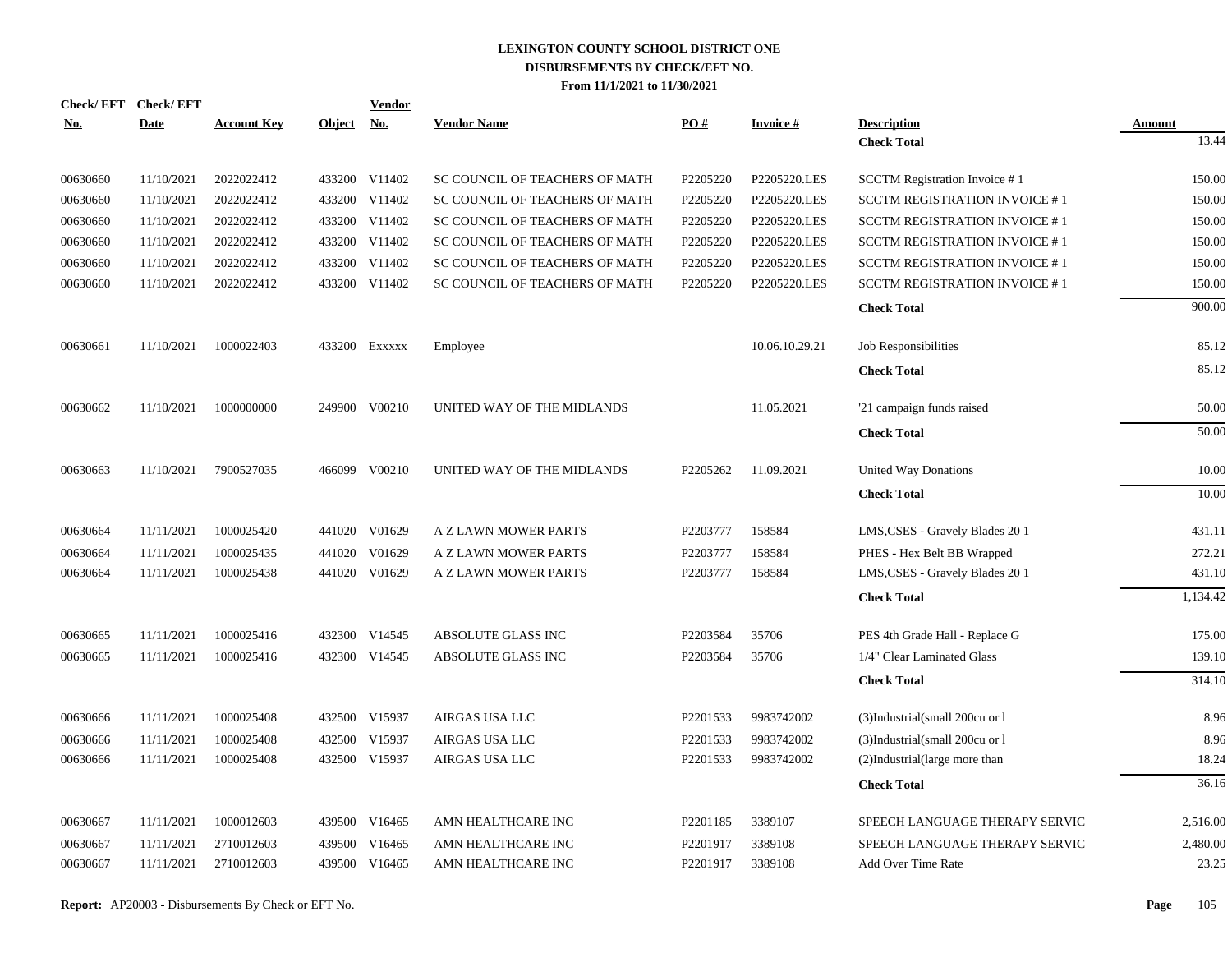| Check/EFT Check/EFT |             |                    |               | <b>Vendor</b>            |                                           |          |                 |                                |               |
|---------------------|-------------|--------------------|---------------|--------------------------|-------------------------------------------|----------|-----------------|--------------------------------|---------------|
| <b>No.</b>          | <b>Date</b> | <b>Account Key</b> | <u>Object</u> | $\mathbf{N}\mathbf{o}$ . | <b>Vendor Name</b>                        | PO#      | <b>Invoice#</b> | <b>Description</b>             | <b>Amount</b> |
|                     |             |                    |               |                          |                                           |          |                 | <b>Check Total</b>             | 5,019.25      |
| 00630668            | 11/11/2021  | 7936527015         |               | 466041 V12318            | <b>BARNES &amp; NOBLE BOOKSELLERS INC</b> | P2204109 | 4180168         | <b>SPEAK</b>                   | 8.79          |
| 00630668            | 11/11/2021  | 7936527015         |               | 466041 V12318            | <b>BARNES &amp; NOBLE BOOKSELLERS INC</b> | P2204109 | 4180168         | <b>WICKED</b>                  | 12.80         |
| 00630668            | 11/11/2021  | 7936527015         |               | 466041 V12318            | <b>BARNES &amp; NOBLE BOOKSELLERS INC</b> | P2204109 | 4180168         | ABSOLUTELY TRUE DIARY OF A PAR | 12.79         |
| 00630668            | 11/11/2021  | 7936527015         |               | 466041 V12318            | <b>BARNES &amp; NOBLE BOOKSELLERS INC</b> | P2204109 | 4180168         | <b>AMERICAN BORN CHINESE</b>   | 11.99         |
| 00630668            | 11/11/2021  | 7936527015         |               | 466041 V12318            | <b>BARNES &amp; NOBLE BOOKSELLERS INC</b> | P2204109 | 4180168         | <b>ANIMAL FARM</b>             | 7.99          |
| 00630668            | 11/11/2021  | 7936527015         |               | 466041 V12318            | BARNES & NOBLE BOOKSELLERS INC            | P2204109 | 4180168         | <b>BOXERS</b>                  | 15.19         |
| 00630668            | 11/11/2021  | 7936527015         |               | 466041 V12318            | <b>BARNES &amp; NOBLE BOOKSELLERS INC</b> | P2204109 | 4180168         | <b>BRAVE NEW WORLD</b>         | 12.79         |
| 00630668            | 11/11/2021  | 7936527015         |               | 466041 V12318            | <b>BARNES &amp; NOBLE BOOKSELLERS INC</b> | P2204109 | 4180168         | <b>FAST FOOD NATION</b>        | 12.76         |
| 00630668            | 11/11/2021  | 7936527015         |               | 466041 V12318            | BARNES & NOBLE BOOKSELLERS INC            | P2204109 | 4180168         | <b>FRANKENSTEIN</b>            | 4.76          |
| 00630668            | 11/11/2021  | 7936527015         |               | 466041 V12318            | <b>BARNES &amp; NOBLE BOOKSELLERS INC</b> | P2204109 | 4180168         | <b>GHOST BOYS</b>              | 6.39          |
| 00630668            | 11/11/2021  | 7936527015         |               | 466041 V12318            | BARNES & NOBLE BOOKSELLERS INC            | P2204109 | 4180168         | <b>GLASS CASTLE</b>            | 13.60         |
| 00630668            | 11/11/2021  | 7936527015         |               | 466041 V12318            | BARNES & NOBLE BOOKSELLERS INC            | P2204109 | 4180168         | <b>GRAVITY OF US</b>           | 8.79          |
| 00630668            | 11/11/2021  | 7936527015         |               | 466041 V12318            | BARNES & NOBLE BOOKSELLERS INC            | P2204109 | 4180168         | <b>GREAT GATSBY</b>            | 13.60         |
| 00630668            | 11/11/2021  | 7936527015         |               | 466041 V12318            | BARNES & NOBLE BOOKSELLERS INC            | P2204109 | 4180168         | <b>HATE U GIVE</b>             | 15.19         |
| 00630668            | 11/11/2021  | 7936527015         |               | 466041 V12318            | <b>BARNES &amp; NOBLE BOOKSELLERS INC</b> | P2204109 | 4180168         | HENRYS FREEDOM BOX             | 14.39         |
| 00630668            | 11/11/2021  | 7936527015         |               | 466041 V12318            | BARNES & NOBLE BOOKSELLERS INC            | P2204109 | 4180168         | I AM MALALA                    | 8.79          |
| 00630668            | 11/11/2021  | 7936527015         |               | 466041 V12318            | <b>BARNES &amp; NOBLE BOOKSELLERS INC</b> | P2204109 | 4180168         | <b>JUNGLE</b>                  | 4.76          |
| 00630668            | 11/11/2021  | 7936527015         |               | 466041 V12318            | <b>BARNES &amp; NOBLE BOOKSELLERS INC</b> | P2204109 | 4180168         | <b>MARCH OF TRIOLOGY</b>       | 39.99         |
| 00630668            | 11/11/2021  | 7936527015         |               | 466041 V12318            | <b>BARNES &amp; NOBLE BOOKSELLERS INC</b> | P2204109 | 4180168         | ME ON THE MAP                  | 6.39          |
| 00630668            | 11/11/2021  | 7936527015         |               | 466041 V12318            | <b>BARNES &amp; NOBLE BOOKSELLERS INC</b> | P2204109 | 4180168         | OF MICE AND MEN                | 9.60          |
| 00630668            | 11/11/2021  | 7936527015         |               | 466041 V12318            | <b>BARNES &amp; NOBLE BOOKSELLERS INC</b> | P2204109 | 4180168         | QUEER THERE AND EVERYWHERE     | 7.99          |
|                     |             |                    |               |                          |                                           |          |                 | <b>Check Total</b>             | 249.34        |
| 00630669            | 11/11/2021  | 1000025442         |               | 441020 V13769            | <b>BARRS RECREATION LLC</b>               | P2204506 | 73057           | MGES - Burke 046-0388 15 x 19  | 3,550.26      |
|                     |             |                    |               |                          |                                           |          |                 | <b>Check Total</b>             | 3,550.26      |
| 00630670            | 11/11/2021  | 1000011444         |               | 441000 V13041            | <b>BLICK ART MATERIALS LLC</b>            | P2205057 | 7388649         | Royal & Langnickel Scholastic  | 97.92         |
| 00630670            | 11/11/2021  | 1000011444         |               | 441000 V13041            | BLICK ART MATERIALS LLC                   | P2205057 | 7388649         | Scratch-Art Knife Tool Set     | 7.95          |
| 00630670            | 11/11/2021  | 1000011444         |               | 441000 V13041            | BLICK ART MATERIALS LLC                   | P2205057 | 7388649         | Scratch-Art Pre-Inked Black Sc | 59.21         |
| 00630670            | 11/11/2021  | 1000011444         |               | 441000 V13041            | BLICK ART MATERIALS LLC                   | P2205057 | 7388649         | General's Layout Pencil pack   | 17.21         |
| 00630670            | 11/11/2021  | 1000011444         |               | 441000 V13041            | BLICK ART MATERIALS LLC                   | P2205057 | 7388649         | Blick No. 2 Pencils 12 pack    | 23.18         |
| 00630670            | 11/11/2021  | 1000011444         |               | 441000 V13041            | BLICK ART MATERIALS LLC                   | P2205057 | 7388649         | Fiskars Performance Softgrip T | 37.54         |
| 00630670            | 11/11/2021  | 7732019044         |               | 466041 V13041            | BLICK ART MATERIALS LLC                   | P2205057 | 7388649         | Blick No. 2 Pencils 12 pack    | 1.99          |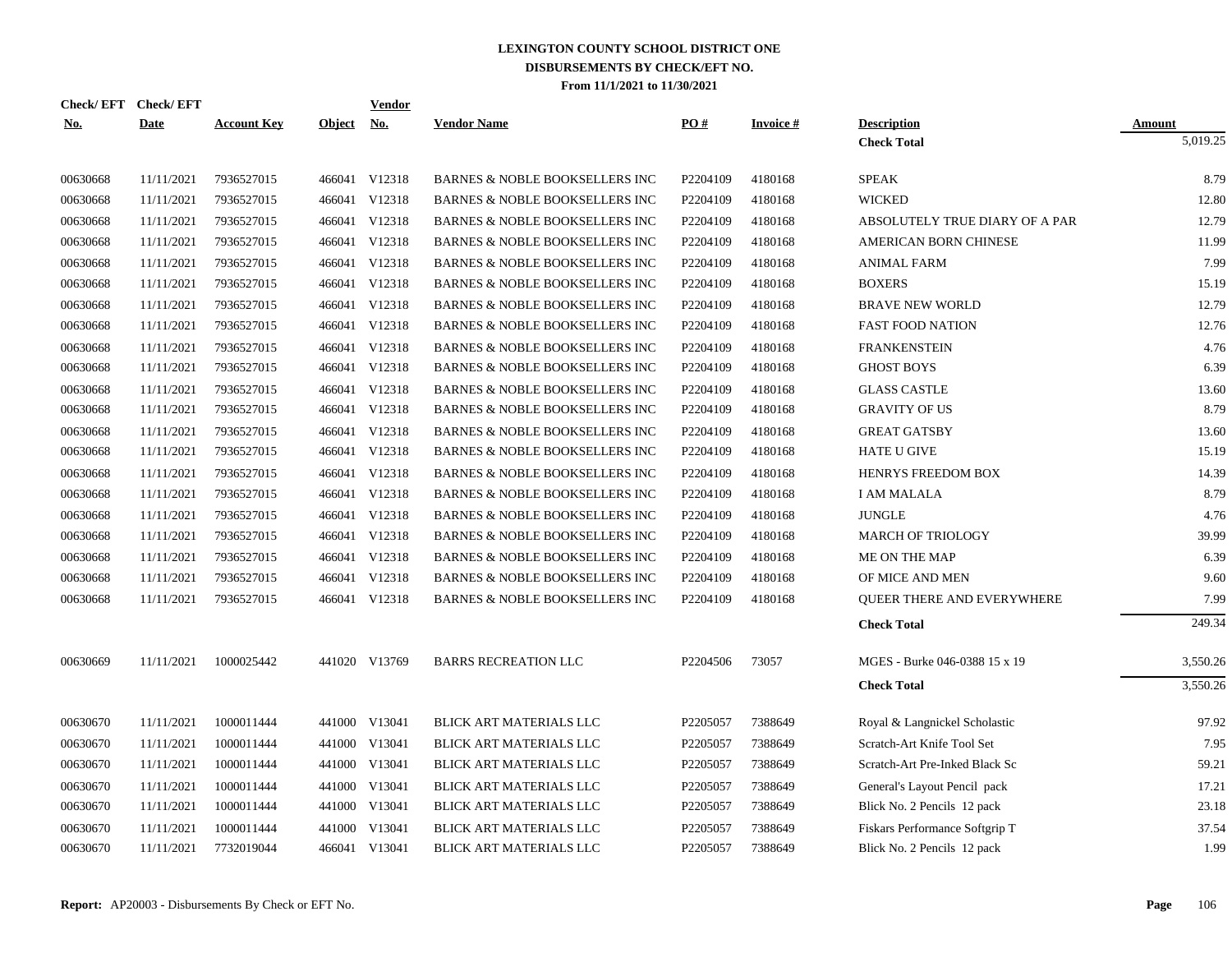|            | Check/EFT Check/EFT |                    |            | <u>Vendor</u> |                     |     |                 |                                |               |
|------------|---------------------|--------------------|------------|---------------|---------------------|-----|-----------------|--------------------------------|---------------|
| <u>No.</u> | <b>Date</b>         | <b>Account Key</b> | Object No. |               | <b>Vendor Name</b>  | PO# | <b>Invoice#</b> | <b>Description</b>             | <b>Amount</b> |
|            |                     |                    |            |               |                     |     |                 | <b>Check Total</b>             | 245.00        |
| 00630674   | 11/11/2021          | 6000025619         |            | 446030 V16416 | <b>BORDEN DAIRY</b> |     | 463566847       | 019-AES #02964                 | 10.79         |
| 00630674   | 11/11/2021          | 6000025613         |            | 446030 V16416 | <b>BORDEN DAIRY</b> |     | 463718163       | 013-Gilbert HS #02949          | 97.09         |
| 00630674   | 11/11/2021          | 6000025639         |            | 446030 V16416 | <b>BORDEN DAIRY</b> |     | 464221287       | 039-Forts Pond ES #20961       | 226.67        |
| 00630674   | 11/11/2021          | 6000025616         |            | 446030 V16416 | <b>BORDEN DAIRY</b> |     | 464221288       | 016-Pelion ES #02977           | 258.96        |
| 00630674   | 11/11/2021          | 6000025630         |            | 446030 V16416 | <b>BORDEN DAIRY</b> |     | 464221289       | 030-Pelion MS #14943           | 205.00        |
| 00630674   | 11/11/2021          | 6000025615         |            | 446030 V16416 | <b>BORDEN DAIRY</b> |     | 464221290       | 015-Pelion HS #02982           | 226.55        |
| 00630674   | 11/11/2021          | 6000025623         |            | 446030 V16416 | <b>BORDEN DAIRY</b> |     | 464221291       | 023-Saxe Gotha ES #02999       | 237.27        |
| 00630674   | 11/11/2021          | 6000025626         |            | 446030 V16416 | <b>BORDEN DAIRY</b> |     | 464221292       | 026-White Knoll MS #03005      | 334.44        |
| 00630674   | 11/11/2021          | 6000025625         |            | 446030 V16416 | <b>BORDEN DAIRY</b> |     | 464221293       | 025-White Knoll ES #03001      | 302.26        |
| 00630674   | 11/11/2021          | 6000025624         |            | 446030 V16416 | <b>BORDEN DAIRY</b> |     | 464221294       | 024-Red Bank ES #02983         | 259.00        |
| 00630674   | 11/11/2021          | 6000025637         |            | 446030 V16416 | <b>BORDEN DAIRY</b> |     | 464221295       | 037-Carolina Springs MS #20542 | 302.10        |
| 00630674   | 11/11/2021          | 6000025638         |            | 446030 V16416 | <b>BORDEN DAIRY</b> |     | 464221296       | 038-Carolina Springs ES #20541 | 345.28        |
| 00630674   | 11/11/2021          | 6000025645         |            | 446030 V16416 | <b>BORDEN DAIRY</b> |     | 464221297       | 045-Deerfield ES #179155       | 435.09        |
| 00630674   | 11/11/2021          | 6000025647         |            | 446030 V16416 | <b>BORDEN DAIRY</b> |     | 464221298       | 047-Centerville ES #158535     | 151.07        |
| 00630674   | 11/11/2021          | 6000025629         |            | 446030 V16416 | <b>BORDEN DAIRY</b> |     | 464221299       | 029-Gilbert MS #02954          | 151.03        |
| 00630674   | 11/11/2021          | 6000025613         |            | 446030 V16416 | <b>BORDEN DAIRY</b> |     | 464221300       | 013-Gilbert HS #02949          | 140.22        |
| 00630674   | 11/11/2021          | 6000025614         |            | 446030 V16416 | <b>BORDEN DAIRY</b> |     | 464221301       | 014-Gilbert ES #16053          | 302.06        |
| 00630674   | 11/11/2021          | 6000025622         |            | 446030 V16416 | <b>BORDEN DAIRY</b> |     | 464372485       | 022-Oak Grove ES #02972        | 147.43        |
| 00630674   | 11/11/2021          | 6000025642         |            | 446030 V16416 | <b>BORDEN DAIRY</b> |     | 464372486       | 042-Meadow Glen ES #970605     | 97.09         |
| 00630674   | 11/11/2021          | 6000025643         |            | 446030 V16416 | <b>BORDEN DAIRY</b> |     | 464372487       | 043-Meadow Glen MS #978160     | 280.49        |
| 00630674   | 11/11/2021          | 6000025644         |            | 446030 V16416 | <b>BORDEN DAIRY</b> |     | 464372488       | 044-River Bluff HS #148842     | 366.81        |
| 00630674   | 11/11/2021          | 6000025620         |            | 446030 V16416 | <b>BORDEN DAIRY</b> |     | 464372489       | 020-Lexington MS #14941        | 86.32         |
| 00630674   | 11/11/2021          | 6000025612         |            | 446030 V16416 | <b>BORDEN DAIRY</b> |     | 464372490       | 012-Lexington ES #02956        | 172.60        |
| 00630674   | 11/11/2021          | 6000025619         |            | 446030 V16416 | <b>BORDEN DAIRY</b> |     | 464372491       | 019-AES #02964                 | 32.38         |
| 00630674   | 11/11/2021          | 6000025628         |            | 446030 V16416 | <b>BORDEN DAIRY</b> |     | 464372492       | 028-Midway ES #02968           | 258.96        |
| 00630674   | 11/11/2021          | 6000025640         |            | 446030 V16416 | <b>BORDEN DAIRY</b> |     | 464372493       | 040-New Providence ES #20962   | 366.80        |
| 00630674   | 11/11/2021          | 6000025631         |            | 446030 V16416 | <b>BORDEN DAIRY</b> |     | 464372494       | 031-Lake Murray ES #14944      | 381.13        |
| 00630674   | 11/11/2021          | 6000025646         |            | 446030 V16416 | <b>BORDEN DAIRY</b> |     | 464372495       | 046-Beechwood MS #143304       | 194.21        |
| 00630674   | 11/11/2021          | 6000025641         |            | 446030 V16416 | <b>BORDEN DAIRY</b> |     | 464372496       | 041-Rocky Creek ES #21656      | 215.73        |
| 00630674   | 11/11/2021          | 6000025635         |            | 446030 V16416 | <b>BORDEN DAIRY</b> |     | 464372497       | 035-Pleasant Hill ES #19754    | 186.84        |
| 00630674   | 11/11/2021          | 6000025634         |            | 446030 V16416 | <b>BORDEN DAIRY</b> |     | 464372498       | 034-Pleasant Hill MS #19730    | 194.24        |
| 00630674   | 11/11/2021          | 6000025611         |            | 446030 V16416 | <b>BORDEN DAIRY</b> |     | 464372499       | 011-Lexington HS #02963        | 366.80        |
| 00630674   | 11/11/2021          | 6000025627         | 446030     | V16416        | <b>BORDEN DAIRY</b> |     | 464372500       | 027-White Knoll HS #14942      | 550.24        |
| 00630674   | 11/11/2021          | 6000025642         |            | 446030 V16416 | <b>BORDEN DAIRY</b> |     | 46452294        | 042-Meadow Glen ES #970605     | 291.34        |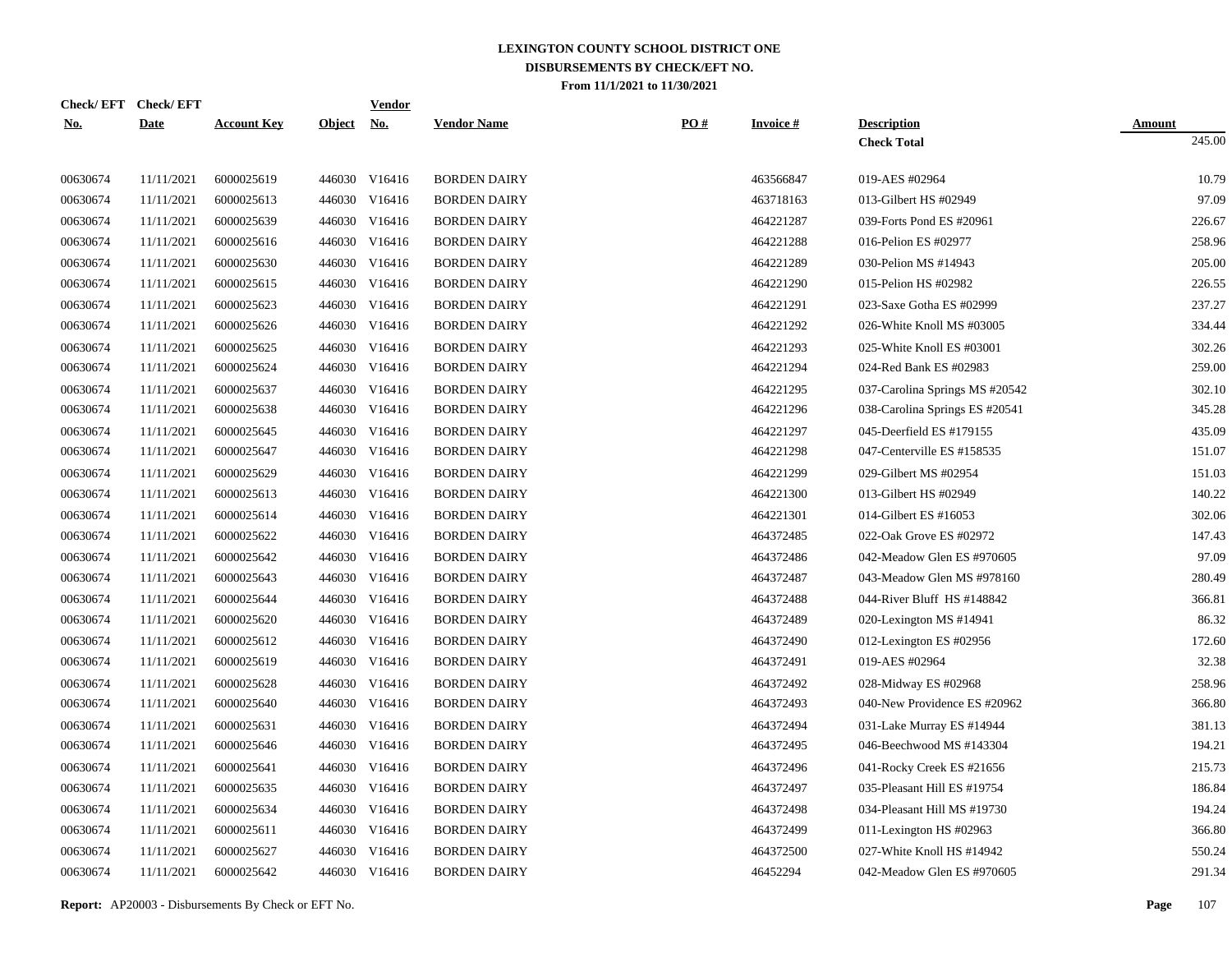| Check/EFT Check/EFT    |                           |                                  |                         | <u>Vendor</u>        |                                           |     |                              |                                               |                         |
|------------------------|---------------------------|----------------------------------|-------------------------|----------------------|-------------------------------------------|-----|------------------------------|-----------------------------------------------|-------------------------|
| <u>No.</u><br>00630674 | <b>Date</b><br>11/11/2021 | <b>Account Key</b><br>6000025622 | <b>Object</b><br>446030 | <u>No.</u><br>V16416 | <b>Vendor Name</b><br><b>BORDEN DAIRY</b> | PO# | <b>Invoice#</b><br>464522993 | <b>Description</b><br>022-Oak Grove ES #02972 | <b>Amount</b><br>323.71 |
| 00630674               | 11/11/2021                | 6000025643                       |                         | 446030 V16416        | <b>BORDEN DAIRY</b>                       |     | 464522995                    | 043-Meadow Glen MS #978160                    | 71.73                   |
| 00630674               | 11/11/2021                | 6000025625                       |                         | 446030 V16416        | <b>BORDEN DAIRY</b>                       |     | 464522996                    | 025-White Knoll ES #03001                     | 366.96                  |
| 00630674               | 11/11/2021                | 6000025624                       |                         | 446030 V16416        | <b>BORDEN DAIRY</b>                       |     | 464522997                    | 024-Red Bank ES #02983                        | 151.03                  |
| 00630674               | 11/11/2021                | 6000025623                       |                         | 446030 V16416        | <b>BORDEN DAIRY</b>                       |     | 464522998                    | 023-Saxe Gotha ES #02999                      | 237.35                  |
| 00630674               | 11/11/2021                | 6000025638                       |                         | 446030 V16416        | <b>BORDEN DAIRY</b>                       |     | 464522999                    | 038-Carolina Springs ES #20541                | 345.28                  |
| 00630674               | 11/11/2021                | 6000025639                       |                         | 446030 V16416        | <b>BORDEN DAIRY</b>                       |     | 464523001                    | 039-Forts Pond ES #20961                      | 64.74                   |
| 00630674               | 11/11/2021                | 6000025616                       |                         | 446030 V16416        | <b>BORDEN DAIRY</b>                       |     | 464523003                    | 016-Pelion ES #02977                          | 215.86                  |
| 00630674               | 11/11/2021                | 6000025613                       |                         | 446030 V16416        | <b>BORDEN DAIRY</b>                       |     | 464523004                    | 013-Gilbert HS #02949                         | 230.13                  |
| 00630674               | 11/11/2021                | 6000025629                       |                         | 446030 V16416        | <b>BORDEN DAIRY</b>                       |     | 464523005                    | 029-Gilbert MS #02954                         | 313.37                  |
| 00630674               | 11/11/2021                | 6000025614                       |                         | 446030 V16416        | <b>BORDEN DAIRY</b>                       |     | 464523006                    | 014-Gilbert ES #16053                         | 323.63                  |
| 00630674               | 11/11/2021                | 6000025647                       |                         | 446030 V16416        | <b>BORDEN DAIRY</b>                       |     | 464523007                    | 047-Centerville ES #158535                    | 258.92                  |
| 00630674               | 11/11/2021                | 6000025641                       |                         | 446030 V16416        | <b>BORDEN DAIRY</b>                       |     | 464523008                    | 041-Rocky Creek ES #21656                     | 240.88                  |
| 00630674               | 11/11/2021                | 6000025635                       |                         | 446030 V16416        | <b>BORDEN DAIRY</b>                       |     | 464523009                    | 035-Pleasant Hill ES #19754                   | 258.96                  |
| 00630674               | 11/11/2021                | 6000025628                       |                         | 446030 V16416        | <b>BORDEN DAIRY</b>                       |     | 464523010                    | 028-Midway ES #02968                          | 284.12                  |
| 00630674               | 11/11/2021                | 6000025620                       |                         | 446030 V16416        | <b>BORDEN DAIRY</b>                       |     | 464523011                    | 020-Lexington MS #14941                       | 97.11                   |
| 00630674               | 11/11/2021                | 6000025612                       |                         | 446030 V16416        | <b>BORDEN DAIRY</b>                       |     | 464523012                    | 012-Lexington ES #02956                       | 237.35                  |
| 00630674               | 11/11/2021                | 6000025639                       |                         | 446030 V16416        | <b>BORDEN DAIRY</b>                       |     | 464660058                    | 039-Forts Pond ES #20961                      | 226.71                  |
| 00630674               | 11/11/2021                | 6000025616                       |                         | 446030 V16416        | <b>BORDEN DAIRY</b>                       |     | 464660061                    | 016-Pelion ES #02977                          | 215.78                  |
| 00630674               | 11/11/2021                | 6000025615                       |                         | 446030 V16416        | <b>BORDEN DAIRY</b>                       |     | 464660062                    | 015-Pelion HS #02982                          | 151.03                  |
| 00630674               | 11/11/2021                | 6000025630                       |                         | 446030 V16416        | <b>BORDEN DAIRY</b>                       |     | 464660063                    | 030-Pelion MS #14943                          | 215.78                  |
| 00630674               | 11/11/2021                | 6000025623                       |                         | 446030 V16416        | <b>BORDEN DAIRY</b>                       |     | 464660064                    | 023-Saxe Gotha ES #02999                      | 237.35                  |
| 00630674               | 11/11/2021                | 6000025626                       |                         | 446030 V16416        | <b>BORDEN DAIRY</b>                       |     | 464660065                    | 026-White Knoll MS #03005                     | 291.65                  |
| 00630674               | 11/11/2021                | 6000025625                       |                         | 446030 V16416        | <b>BORDEN DAIRY</b>                       |     | 464660066                    | 025-White Knoll ES #03001                     | 226.67                  |
| 00630674               | 11/11/2021                | 6000025624                       |                         | 446030 V16416        | <b>BORDEN DAIRY</b>                       |     | 464660067                    | 024-Red Bank ES #02983                        | 215.78                  |
| 00630674               | 11/11/2021                | 6000025637                       |                         | 446030 V16416        | <b>BORDEN DAIRY</b>                       |     | 464660068                    | 037-Carolina Springs MS #20542                | 494.16                  |
| 00630674               | 11/11/2021                | 6000025638                       |                         | 446030 V16416        | <b>BORDEN DAIRY</b>                       |     | 464660069                    | 038-Carolina Springs ES #20541                | 366.77                  |
| 00630674               | 11/11/2021                | 6000025645                       |                         | 446030 V16416        | <b>BORDEN DAIRY</b>                       |     | 464660070                    | 045-Deerfield ES #179155                      | 479.23                  |
| 00630674               | 11/11/2021                | 6000025647                       |                         | 446030 V16416        | <b>BORDEN DAIRY</b>                       |     | 464660071                    | 047-Centerville ES #158535                    | 366.77                  |
| 00630674               | 11/11/2021                | 6000025614                       |                         | 446030 V16416        | <b>BORDEN DAIRY</b>                       |     | 464660072                    | 014-Gilbert ES #16053                         | 373.93                  |
| 00630674               | 11/11/2021                | 6000025622                       |                         | 446030 V16416        | <b>BORDEN DAIRY</b>                       |     | 464811884                    | 022-Oak Grove ES #02972                       | 210.90                  |
| 00630674               | 11/11/2021                | 6000025642                       |                         | 446030 V16416        | <b>BORDEN DAIRY</b>                       |     | 464811885                    | 042-Meadow Glen ES #970605                    | 258.92                  |
| 00630674               | 11/11/2021                | 6000025643                       |                         | 446030 V16416        | <b>BORDEN DAIRY</b>                       |     | 464811886                    | 043-Meadow Glen MS #978160                    | 280.49                  |
| 00630674               | 11/11/2021                | 6000025644                       |                         | 446030 V16416        | <b>BORDEN DAIRY</b>                       |     | 464811888                    | 044-River Bluff HS #148842                    | 496.35                  |
| 00630674               | 11/11/2021                | 6000025620                       | 446030                  | V16416               | <b>BORDEN DAIRY</b>                       |     | 464811889                    | 020-Lexington MS #14941                       | 97.09                   |
| 00630674               | 11/11/2021                | 6000025612                       |                         | 446030 V16416        | <b>BORDEN DAIRY</b>                       |     | 464811890                    | 012-Lexington ES #02956                       | 258.96                  |
|                        |                           |                                  |                         |                      |                                           |     |                              |                                               |                         |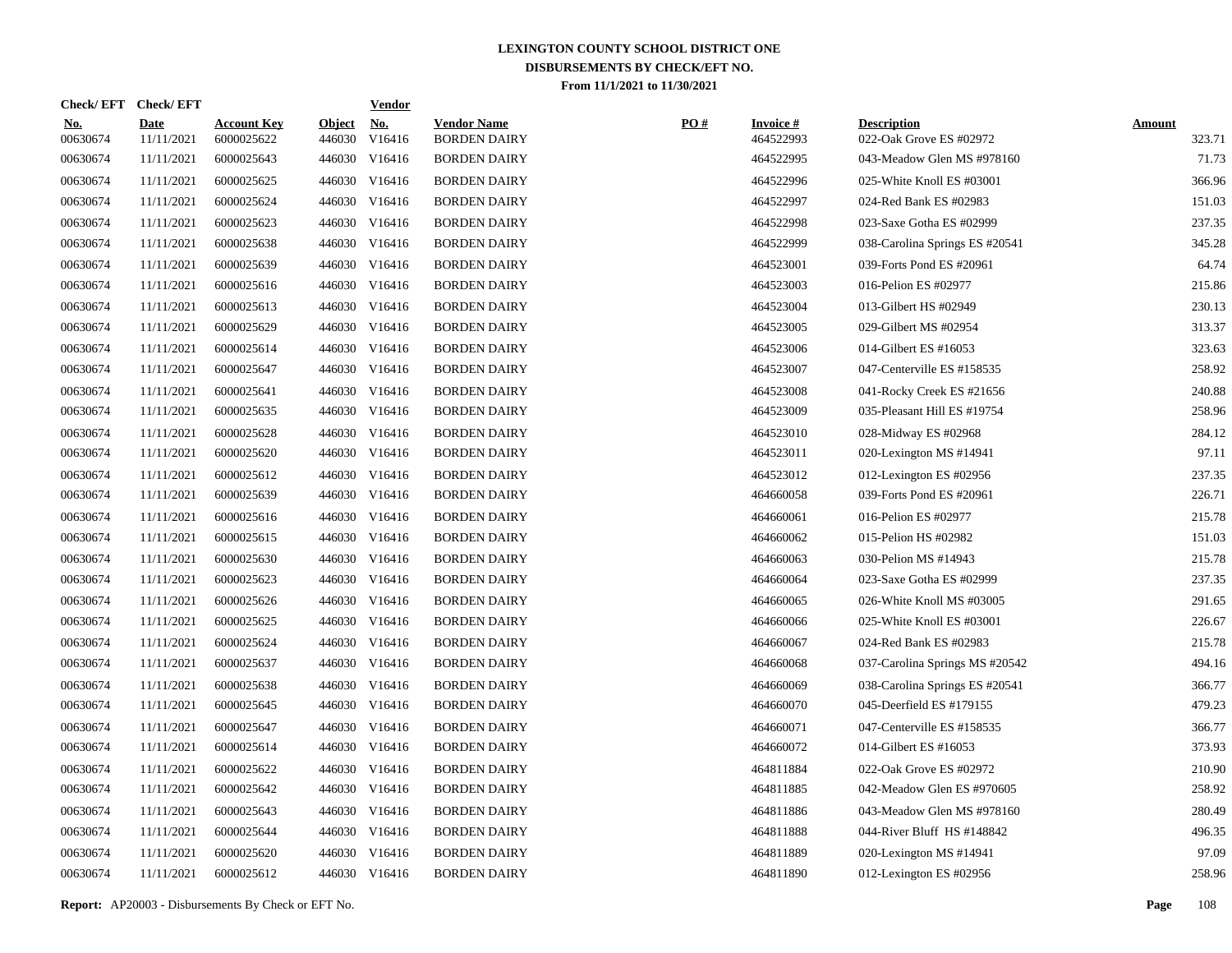| Check/EFT Check/EFT    |                           |                                  |                         | <b>Vendor</b>        |                                           |                   |                                   |                                            |                         |
|------------------------|---------------------------|----------------------------------|-------------------------|----------------------|-------------------------------------------|-------------------|-----------------------------------|--------------------------------------------|-------------------------|
| <u>No.</u><br>00630674 | <b>Date</b><br>11/11/2021 | <b>Account Key</b><br>6000025628 | <b>Object</b><br>446030 | <u>No.</u><br>V16416 | <b>Vendor Name</b><br><b>BORDEN DAIRY</b> | $\underline{PO#}$ | <b>Invoice</b> #<br>464811891     | <b>Description</b><br>028-Midway ES #02968 | <b>Amount</b><br>266.13 |
| 00630674               | 11/11/2021                | 6000025640                       | 446030                  | V16416               | <b>BORDEN DAIRY</b>                       |                   | 464811892                         | 040-New Providence ES #20962               | 366.85                  |
| 00630674               | 11/11/2021                | 6000025631                       | 446030                  | V16416               | <b>BORDEN DAIRY</b>                       |                   | 464811893                         | 031-Lake Murray ES #14944                  | 280.53                  |
| 00630674               | 11/11/2021                | 6000025646                       |                         | 446030 V16416        | <b>BORDEN DAIRY</b>                       |                   | 464811894                         | 046-Beechwood MS #143304                   | 237.35                  |
| 00630674               | 11/11/2021                | 6000025641                       | 446030                  | V16416               | <b>BORDEN DAIRY</b>                       |                   | 464811895                         | 041-Rocky Creek ES #21656                  | 215.78                  |
| 00630674               | 11/11/2021                | 6000025641                       |                         | 446030 V16416        | <b>BORDEN DAIRY</b>                       |                   | 464811896                         | 041-Rocky Creek ES #21656                  | 21.52                   |
| 00630674               | 11/11/2021                | 6000025611                       |                         | 446030 V16416        | <b>BORDEN DAIRY</b>                       |                   | 464811897                         | 011-Lexington HS #02963                    | 248.16                  |
| 00630674               | 11/11/2021                | 6000025635                       |                         | 446030 V16416        | <b>BORDEN DAIRY</b>                       |                   | 464811898                         | 035-Pleasant Hill ES #19754                | 280.53                  |
| 00630674               | 11/11/2021                | 6000025634                       |                         | 446030 V16416        | <b>BORDEN DAIRY</b>                       |                   | 464811899                         | 034-Pleasant Hill MS #19730                | 258.76                  |
| 00630674               | 11/11/2021                | 6000025627                       |                         | 446030 V16416        | <b>BORDEN DAIRY</b>                       |                   | 464811900                         | 027-White Knoll HS #14942                  | 605.20                  |
|                        |                           |                                  |                         |                      |                                           |                   |                                   | <b>Check Total</b>                         | 20,440.55               |
| 00630675               | 11/11/2021                | 1000025447                       |                         | 441020 V16936        | CALICO PACKAGING LLC                      | P2204300          | INVM00005338                      | 9911593 CAN LINER 38 X 58                  | 340.80                  |
| 00630675               | 11/11/2021                | 1000025434                       |                         | 441020 V16936        | CALICO PACKAGING LLC                      | P2203986          | <b>INVM00005341</b>               | 9911593 CAN LINER 38 X 58                  | 545.28                  |
| 00630675               | 11/11/2021                | 1000025426                       |                         | 441020 V16936        | CALICO PACKAGING LLC                      | P2204218          | INVM00005342                      | 9911593 CAN LINER 38 X 58                  | 681.59                  |
| 00630675               | 11/11/2021                | 1000025442                       |                         | 441020 V16936        | CALICO PACKAGING LLC                      | P2203993          | INVM00005343                      | 9911593 CAN LINER 38 X 58                  | 477.12                  |
| 00630675               | 11/11/2021                | 1000025430                       |                         | 441020 V16936        | CALICO PACKAGING LLC                      | P2204353          | INVM00005345                      | 9911593 38 X 58 CAN LINER                  | 886.07                  |
| 00630675               | 11/11/2021                | 1000025446                       |                         | 441020 V16936        | CALICO PACKAGING LLC                      | P2204459          | INVM00005346                      | 9911593 CAN LINER 38 X 58                  | 1,022.39                |
| 00630675               | 11/11/2021                | 1000025424                       |                         | 441020 V16936        | CALICO PACKAGING LLC                      | P2203786          | INVM00005351                      | 9911593 CAN LINER 38 X 58 1.7              | 545.28                  |
|                        |                           |                                  |                         |                      |                                           |                   |                                   | <b>Check Total</b>                         | 4,498.53                |
| 00630676               | 11/11/2021                | 7802072043                       |                         | 466034 V10670        | CANTEY, JOHN THOMAS                       |                   | FB.MGM.11.03.21 Athletic Official |                                            | 55.00                   |
|                        |                           |                                  |                         |                      |                                           |                   |                                   | <b>Check Total</b>                         | 55.00                   |
| 00630677               | 11/11/2021                | 3280011513                       |                         | 439500 V15463        | <b>CAREER SAFE LLC</b>                    | P2204317          | CS-451544                         | Quote No.: 00014415                        | 1,500.00                |
| 00630677               | 11/11/2021                | 3280011513                       |                         | 439500 V15463        | <b>CAREER SAFE LLC</b>                    | P2204317          | CS-454143                         | Quote No.: 00014415                        | 750.00                  |
|                        |                           |                                  |                         |                      |                                           |                   |                                   | <b>Check Total</b>                         | 2,250.00                |
| 00630678               | 11/11/2021                | 1000022403                       |                         | 439500 V01474        | <b>CERTIFIED TRANSLATION SERVICES</b>     | P2204847          | LEX-21-0932                       | Translation of "Colin-3rd Trim             | 73.00                   |
| 00630678               | 11/11/2021                | 1000022403                       |                         | 439500 V01474        | <b>CERTIFIED TRANSLATION SERVICES</b>     | P2204847          | LEX-21-0932                       | Format Fee                                 | 60.00                   |
|                        |                           |                                  |                         |                      |                                           |                   |                                   | <b>Check Total</b>                         | 133.00                  |
| 00630679               | 11/11/2021                | 2042216103                       |                         | 433200 EXXXXX        | Employee                                  |                   | 10.01.10.29.21                    | <b>Behavior Support</b>                    | 91.84                   |
|                        |                           |                                  |                         |                      |                                           |                   |                                   | <b>Check Total</b>                         | 91.84                   |
| 00630680               | 11/11/2021                | 1000025413                       |                         | 441020 V16517        | COASTAL SANITARY SUPPLY COMPAN            | P2204452          | 316518                            | BETTER BRUSH 432028 BROOM                  | 49.60                   |
|                        |                           |                                  |                         |                      |                                           |                   |                                   |                                            |                         |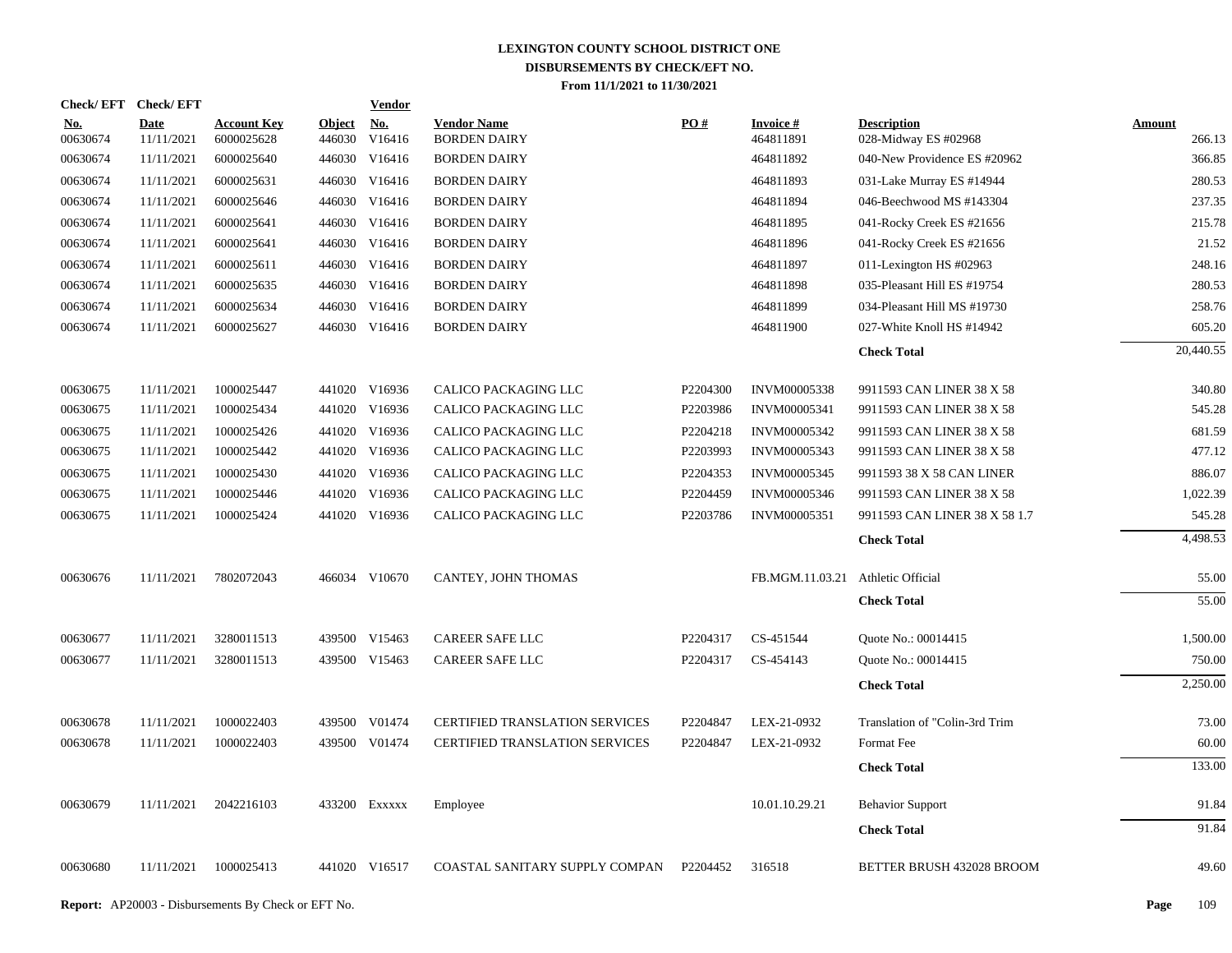|                 | Check/EFT Check/EFT |                                  |                         | <b>Vendor</b> |                                                      |                 |                           |                                                     |                        |
|-----------------|---------------------|----------------------------------|-------------------------|---------------|------------------------------------------------------|-----------------|---------------------------|-----------------------------------------------------|------------------------|
| No.<br>00630680 | Date<br>11/11/2021  | <b>Account Key</b><br>1000025413 | <b>Object</b><br>441020 | No.<br>V16517 | <b>Vendor Name</b><br>COASTAL SANITARY SUPPLY COMPAN | PO#<br>P2204452 | <b>Invoice#</b><br>316518 | <b>Description</b><br>HOSPECO 2500S-B-DZ MICROFIBER | <b>Amount</b><br>10.47 |
| 00630680        | 11/11/2021          | 1000025413                       |                         | 441020 V16517 | COASTAL SANITARY SUPPLY COMPAN                       | P2204452        | 316518                    | BETTER BRUSH 410512 LOBBY DUST                      | 62.80                  |
| 00630680        | 11/11/2021          | 1000025413                       |                         | 441020 V16517 | COASTAL SANITARY SUPPLY COMPAN                       | P2204452        | 316518                    | SYNTFLEXGP1 NITRILE GLOVES LRG                      | 962.96                 |
| 00630680        | 11/11/2021          | 1000025413                       |                         | 441020 V16517 | COASTAL SANITARY SUPPLY COMPAN                       | P2204452        | 316518                    | HOSPECO KL-CS WAX LINER BAGS                        | 170.68                 |
|                 |                     |                                  |                         |               |                                                      |                 |                           | <b>Check Total</b>                                  | 1,256.51               |
| 00630681        | 11/11/2021          | 1000011413                       |                         | 441000 V12704 | COLUMBIA FLAG AND SIGN COMPANY                       | P2203581        | 196041                    | Custom Flags - 3' x 5' FT Gilb                      | 564.96                 |
| 00630681        | 11/11/2021          | 1000011413                       |                         | 441000 V12704 | COLUMBIA FLAG AND SIGN COMPANY                       | P2203581        | 196041                    | <b>Shipping Charge</b>                              | 15.00                  |
|                 |                     |                                  |                         |               |                                                      |                 |                           | <b>Check Total</b>                                  | 579.96                 |
| 00630682        | 11/11/2021          | 7714027021                       |                         | 466041 V16276 | CULLIGAN WATER CONDITIONING OF                       | P2202303        | 55826                     | Monthly Cooler Rental - 1 Unit                      | 10.70                  |
| 00630682        | 11/11/2021          | 7714027021                       |                         | 466041 V16276 | CULLIGAN WATER CONDITIONING OF                       | P2202303        | 55826                     | Trip Surcharge (July 2021 - Ju                      | 1.80                   |
| 00630682        | 11/11/2021          | 7714027021                       |                         | 466041 V16276 | <b>CULLIGAN WATER CONDITIONING OF</b>                | P2202303        | 55826                     | Bottle Delivery (est. 4 per mo                      | 36.11                  |
|                 |                     |                                  |                         |               |                                                      |                 |                           | <b>Check Total</b>                                  | 48.61                  |
| 00630683        | 11/11/2021          | 1000025407                       |                         | 432300 V11477 | CULLUM SERVICES INC                                  | P2200254        | 59115                     | Transportation-HVAC Mechanical                      | 37.50                  |
| 00630683        | 11/11/2021          | 1000025407                       |                         | 432300 V11477 | <b>CULLUM SERVICES INC</b>                           | P2200254        | 59115                     | Transportation Gilbert-HVAC Me                      | 25.00                  |
| 00630683        | 11/11/2021          | 1000025407                       |                         | 432300 V11477 | <b>CULLUM SERVICES INC</b>                           | P2200254        | 59115                     | Transportation Pelion-HVAC Mec                      | 25.00                  |
| 00630683        | 11/11/2021          | 1000025408                       |                         | 432300 V11477 | <b>CULLUM SERVICES INC</b>                           | P2200254        | 59115                     | DO/Annex-HVAC Mechanical Maint                      | 337.50                 |
| 00630683        | 11/11/2021          | 1000025408                       |                         | 432300 V11477 | <b>CULLUM SERVICES INC</b>                           | P2200254        | 59115                     | DO-HVAC Mechanical Maintenance                      | 1,000.00               |
| 00630683        | 11/11/2021          | 1000025408                       |                         | 432300 V11477 | <b>CULLUM SERVICES INC</b>                           | P2200254        | 59115                     | <b>DM-HVAC Mechanical Maintenance</b>               | 45.00                  |
| 00630683        | 11/11/2021          | 1000025408                       |                         | 432300 V11477 | <b>CULLUM SERVICES INC</b>                           | P2200254        | 59115                     | ITV Building-HVAC Mechanical M                      | 112.50                 |
| 00630683        | 11/11/2021          | 1000025408                       |                         | 432300 V11477 | <b>CULLUM SERVICES INC</b>                           | P2200254        | 59115                     | DOC-HVAC Mechanical Maintenanc                      | 500.00                 |
| 00630683        | 11/11/2021          | 1000025411                       |                         | 432300 V11477 | <b>CULLUM SERVICES INC</b>                           | P2200254        | 59115                     | LHS-HVAC Mechanical Maintenanc                      | 4,792.50               |
| 00630683        | 11/11/2021          | 1000025412                       |                         | 432300 V11477 | <b>CULLUM SERVICES INC</b>                           | P2200254        | 59115                     | LES-HVAC Mechanical Maintenanc                      | 1,108.08               |
| 00630683        | 11/11/2021          | 1000025413                       |                         | 432300 V11477 | <b>CULLUM SERVICES INC</b>                           | P2200254        | 59115                     | GHS-HVAC Mechanical Maintenanc                      | 3.937.50               |
| 00630683        | 11/11/2021          | 1000025414                       |                         | 432300 V11477 | <b>CULLUM SERVICES INC</b>                           | P2200254        | 59115                     | GES-HVAC Mechanical Maintenanc                      | 1,125.01               |
| 00630683        | 11/11/2021          | 1000025415                       |                         | 432300 V11477 | <b>CULLUM SERVICES INC</b>                           | P2200254        | 59115                     | PHS-HVAC Mechanical Maintenanc                      | 360.00                 |
| 00630683        | 11/11/2021          | 1000025416                       |                         | 432300 V11477 | <b>CULLUM SERVICES INC</b>                           | P2200254        | 59115                     | PES-HVAC Mechanical Maintenanc                      | 1,379.17               |
| 00630683        | 11/11/2021          | 1000025419                       |                         | 432300 V11477 | CULLUM SERVICES INC                                  | P2200254        | 59115                     | RCLC-HVAC Mechanical Maintenan                      | 440.63                 |
| 00630683        | 11/11/2021          | 1000025420                       |                         | 432300 V11477 | <b>CULLUM SERVICES INC</b>                           | P2200254        | 59115                     | <b>LMS-HVAC Mechanical Maintenanc</b>               | 2,730.00               |
| 00630683        | 11/11/2021          | 1000025421                       |                         | 432300 V11477 | CULLUM SERVICES INC                                  | P2200254        | 59115                     | LTC-HVAC Mechanical Maintenanc                      | 757.50                 |
| 00630683        | 11/11/2021          | 1000025422                       |                         | 432300 V11477 | <b>CULLUM SERVICES INC</b>                           | P2200254        | 59115                     | <b>OGES-HVAC Mechanical Maintenan</b>               | 1,372.50               |
| 00630683        | 11/11/2021          | 1000025423                       |                         | 432300 V11477 | <b>CULLUM SERVICES INC</b>                           | P2200254        | 59115                     | SGES-HVAC Mechanical Maintenan                      | 1,355.63               |
| 00630683        | 11/11/2021          | 1000025424                       |                         | 432300 V11477 | <b>CULLUM SERVICES INC</b>                           | P2200254        | 59115                     | RBES-HVAC Mechanical Maintenan                      | 1,059.38               |
| 00630683        | 11/11/2021          | 1000025425                       |                         | 432300 V11477 | <b>CULLUM SERVICES INC</b>                           | P2200254        | 59115                     | WKES-HVAC Mechanical Maintenan                      | 1,331.25               |

| <b>Description</b>                    | <u>Amount</u> |
|---------------------------------------|---------------|
| HOSPECO 2500S-B-DZ MICROFIBER         | 10.47         |
| BETTER BRUSH 410512 LOBBY DUST        | 62.80         |
| SYNTFLEXGP1 NITRILE GLOVES LRG        | 962.96        |
| <b>HOSPECO KL-CS WAX LINER BAGS</b>   | 170.68        |
| <b>Check Total</b>                    | 1,256.51      |
|                                       |               |
| Custom Flags - 3' x 5' FT Gilb        | 564.96        |
| <b>Shipping Charge</b>                | 15.00         |
| <b>Check Total</b>                    | 579.96        |
| Monthly Cooler Rental - 1 Unit        | 10.70         |
| Trip Surcharge (July 2021 - Ju        | 1.80          |
| Bottle Delivery (est. 4 per mo        | 36.11         |
| <b>Check Total</b>                    | 48.61         |
|                                       |               |
| Transportation-HVAC Mechanical        | 37.50         |
| Transportation Gilbert-HVAC Me        | 25.00         |
| Transportation Pelion-HVAC Mec        | 25.00         |
| DO/Annex-HVAC Mechanical Maint        | 337.50        |
| DO-HVAC Mechanical Maintenance        | 1,000.00      |
| <b>DM-HVAC Mechanical Maintenance</b> | 45.00         |
| ITV Building-HVAC Mechanical M        | 112.50        |
| DOC-HVAC Mechanical Maintenanc        | 500.00        |
| LHS-HVAC Mechanical Maintenanc        | 4,792.50      |
| <b>LES-HVAC Mechanical Maintenanc</b> | 1,108.08      |
| GHS-HVAC Mechanical Maintenanc        | 3,937.50      |
| <b>GES-HVAC Mechanical Maintenanc</b> | 1,125.01      |
| PHS-HVAC Mechanical Maintenanc        | 360.00        |
| PES-HVAC Mechanical Maintenanc        | 1,379.17      |
| RCLC-HVAC Mechanical Maintenan        | 440.63        |
| LMS-HVAC Mechanical Maintenanc        | 2,730.00      |
| LTC-HVAC Mechanical Maintenanc        | 757.50        |
| <b>OGES-HVAC Mechanical Maintenan</b> | 1,372.50      |
| <b>SGES-HVAC Mechanical Maintenan</b> | 1,355.63      |
| RBES-HVAC Mechanical Maintenan        | 1,059.38      |
| WKES-HVAC Mechanical Maintenan        | 1 331 25      |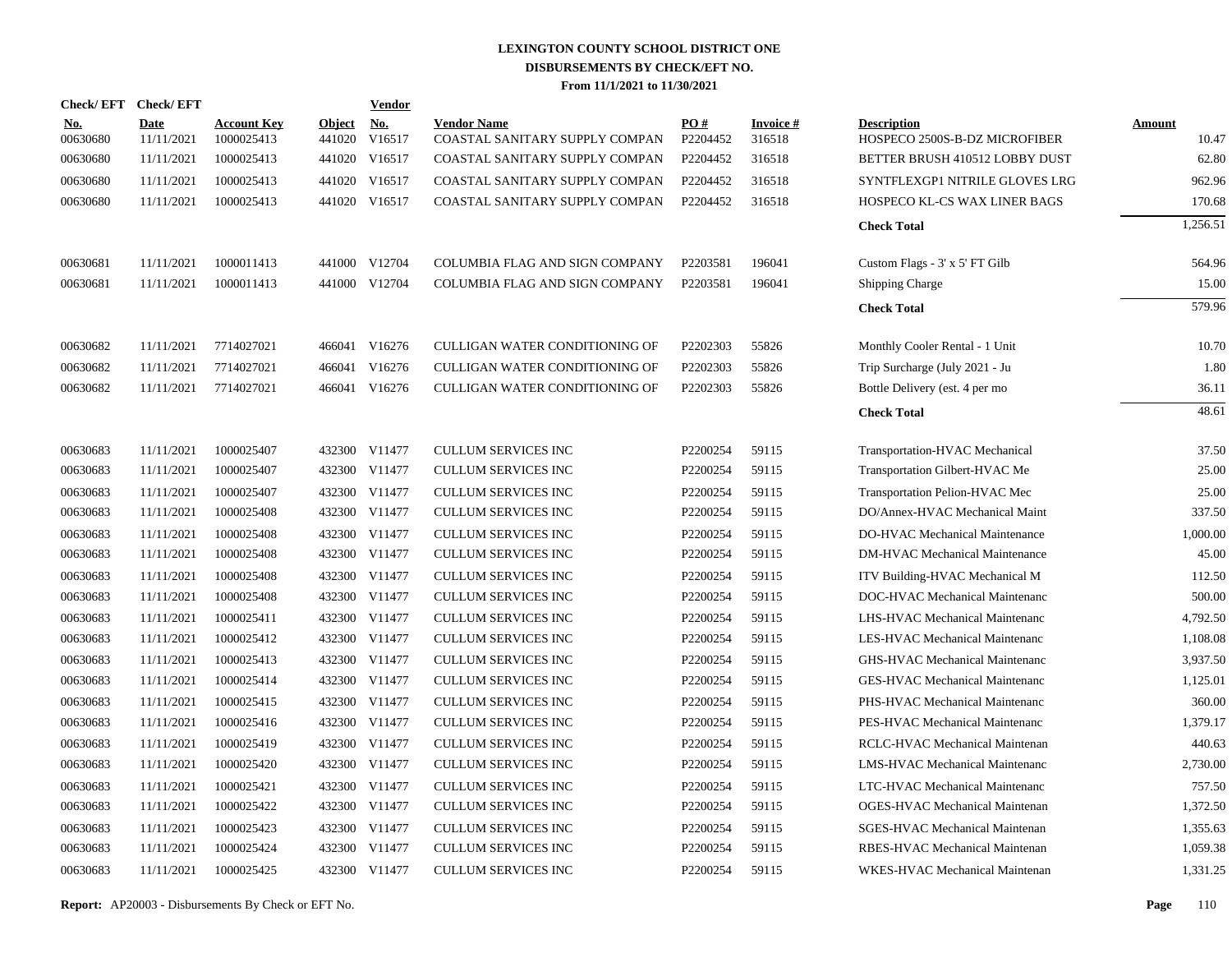| Check/EFT Check/EFT    |                    |                                  |                         | <b>Vendor</b>                       |                                                  |                               |                               |                                                      |                    |
|------------------------|--------------------|----------------------------------|-------------------------|-------------------------------------|--------------------------------------------------|-------------------------------|-------------------------------|------------------------------------------------------|--------------------|
| <u>No.</u><br>00630683 | Date<br>11/11/2021 | <b>Account Key</b><br>1000025426 | <b>Object</b><br>432300 | $\underline{\mathrm{No}}$<br>V11477 | <b>Vendor Name</b><br><b>CULLUM SERVICES INC</b> | $\underline{PO#}$<br>P2200254 | Invoice #<br>59115            | <b>Description</b><br>WKMS-HVAC Mechanical Maintenan | Amount<br>1,792.50 |
| 00630683               | 11/11/2021         | 1000025427                       | 432300                  | V11477                              | CULLUM SERVICES INC                              | P2200254                      | 59115                         | WKHS-HVAC Mechanical Maintenan                       | 3,788.54           |
| 00630683               | 11/11/2021         | 1000025428                       |                         | 432300 V11477                       | <b>CULLUM SERVICES INC</b>                       | P2200254                      | 59115                         | MES-HVAC Mechanical Maintenanc                       | 1,691.25           |
| 00630683               | 11/11/2021         | 1000025429                       |                         | 432300 V11477                       | <b>CULLUM SERVICES INC</b>                       | P2200254                      | 59115                         | <b>GMS-HVAC Mechanical Maintenanc</b>                | 1,537.50           |
| 00630683               | 11/11/2021         | 1000025431                       |                         | 432300 V11477                       | <b>CULLUM SERVICES INC</b>                       | P2200254                      | 59115                         | LMES-HVAC Mechanical Maintenan                       | 2,651.25           |
| 00630683               | 11/11/2021         | 1000025434                       |                         | 432300 V11477                       | <b>CULLUM SERVICES INC</b>                       | P2200254                      | 59115                         | PHMS-HVAC Mechanical Maintenan                       | 1,515.00           |
| 00630683               | 11/11/2021         | 1000025435                       |                         | 432300 V11477                       | <b>CULLUM SERVICES INC</b>                       | P2200254                      | 59115                         | PHES-HVAC Mechanical Maintenan                       | 1.376.25           |
| 00630683               | 11/11/2021         | 1000025437                       |                         | 432300 V11477                       | CULLUM SERVICES INC                              | P2200254                      | 59115                         | CSMS-HVAC Mechanical Maintenan                       | 1,530.00           |
| 00630683               | 11/11/2021         | 1000025438                       |                         | 432300 V11477                       | <b>CULLUM SERVICES INC</b>                       | P2200254                      | 59115                         | CSES-HVAC Mechanical Maintenan                       | 1,205.60           |
| 00630683               | 11/11/2021         | 1000025439                       |                         | 432300 V11477                       | <b>CULLUM SERVICES INC</b>                       | P2200254                      | 59115                         | FPES-HVAC Mechanical Maintenan                       | 1,276.88           |
| 00630683               | 11/11/2021         | 1000025440                       |                         | 432300 V11477                       | <b>CULLUM SERVICES INC</b>                       | P2200254                      | 59115                         | NPES-HVAC Mechanical Maintenan                       | 620.62             |
| 00630683               | 11/11/2021         | 1000025441                       |                         | 432300 V11477                       | <b>CULLUM SERVICES INC</b>                       | P2200254                      | 59115                         | RCES-HVAC Mechanical Maintenan                       | 2,371.88           |
| 00630683               | 11/11/2021         | 1000025442                       |                         | 432300 V11477                       | <b>CULLUM SERVICES INC</b>                       | P2200254                      | 59115                         | MGES-HVAC Mechanical Maintenan                       | 1,453.12           |
| 00630683               | 11/11/2021         | 1000025443                       |                         | 432300 V11477                       | <b>CULLUM SERVICES INC</b>                       | P2200254                      | 59115                         | MGMS-HVAC Mechanical Maintenan                       | 2,437.50           |
| 00630683               | 11/11/2021         | 1000025444                       |                         | 432300 V11477                       | <b>CULLUM SERVICES INC</b>                       | P2200254                      | 59115                         | RBHS-HVAC Mechanical Maintenan                       | 5,887.50           |
| 00630683               | 11/11/2021         | 1000025445                       |                         | 432300 V11477                       | <b>CULLUM SERVICES INC</b>                       | P2200254                      | 59115                         | DES-HVAC MEehanical Maintenanc                       | 1,453.13           |
| 00630683               | 11/11/2021         | 1000025446                       |                         | 432300 V11477                       | <b>CULLUM SERVICES INC</b>                       | P2200254                      | 59115                         | <b>BMS-HVAC Mechanical Maintenanc</b>                | 2,125.00           |
| 00630683               | 11/11/2021         | 1000025452                       |                         | 432300 V11477                       | <b>CULLUM SERVICES INC</b>                       | P2200254                      | 59115                         | OLD GES-HVAC Mechanical Mainte                       | 1,023.75           |
| 00630683               | 11/11/2021         | 1000025453                       |                         | 432300 V11477                       | <b>CULLUM SERVICES INC</b>                       | P2200254                      | 59115                         | OLD PMS-HVAC Mechanical Mainte                       | 1,149.38           |
|                        |                    |                                  |                         |                                     |                                                  |                               |                               | <b>Check Total</b>                                   | 60,718.30          |
| 00630684               | 11/11/2021         | 7802072043                       |                         | 466034 V13578                       | <b>CURRY, YEWSTON JERRYD</b>                     |                               | FB.MGM.11.03.21 FB MGM vs PHM |                                                      | 55.00              |
|                        |                    |                                  |                         |                                     |                                                  |                               |                               | <b>Check Total</b>                                   | 55.00              |
| 00630685               | 11/11/2021         | 7733019011                       |                         | 466041 V16382                       | <b>DANCE SOPHISTICATES</b>                       | P2201888                      | 34139                         | Band Performance Top, Custom D                       | 7,000.00           |
| 00630685               | 11/11/2021         | 7733019011                       |                         | 466041 V16382                       | DANCE SOPHISTICATES                              | P2201888                      | 34139                         | Custom Design Guard Unitard:                         | 6,000.00           |
|                        |                    |                                  |                         |                                     |                                                  |                               |                               | <b>Check Total</b>                                   | 13,000.00          |
| 00630686               | 11/11/2021         | 6000025637                       |                         | 433200 Exxxxx                       | Employee                                         |                               | 10.01.10.31.21                | Banking & Food Serv. Errands                         | 80.19              |
|                        |                    |                                  |                         |                                     |                                                  |                               |                               | <b>Check Total</b>                                   | 80.19              |
| 00630687               | 11/11/2021         | 1000025408                       | 444500                  | V01040                              | DELL COMPUTERS                                   | P2204515                      | 10531830591                   | OPTIFLEX 5090 SMALL FORM FACTO                       | 2,295.15           |
| 00630687               | 11/11/2021         | 1000025408                       |                         | 444500 V01040                       | <b>DELL COMPUTERS</b>                            | P2204515                      | 10531830591                   | DELL 27 MONITOR P2722H(27")                          | 1.637.10           |
|                        |                    |                                  |                         |                                     |                                                  |                               |                               | <b>Check Total</b>                                   | 3,932.25           |
| 00630688               | 11/11/2021         | 1000022223                       |                         | 441000 V00645                       | <b>DEMCO INC</b>                                 | P2204820                      | 7033127                       | HOLDEX REMOVABLE                                     | 29.20              |
|                        |                    |                                  |                         |                                     |                                                  |                               |                               |                                                      |                    |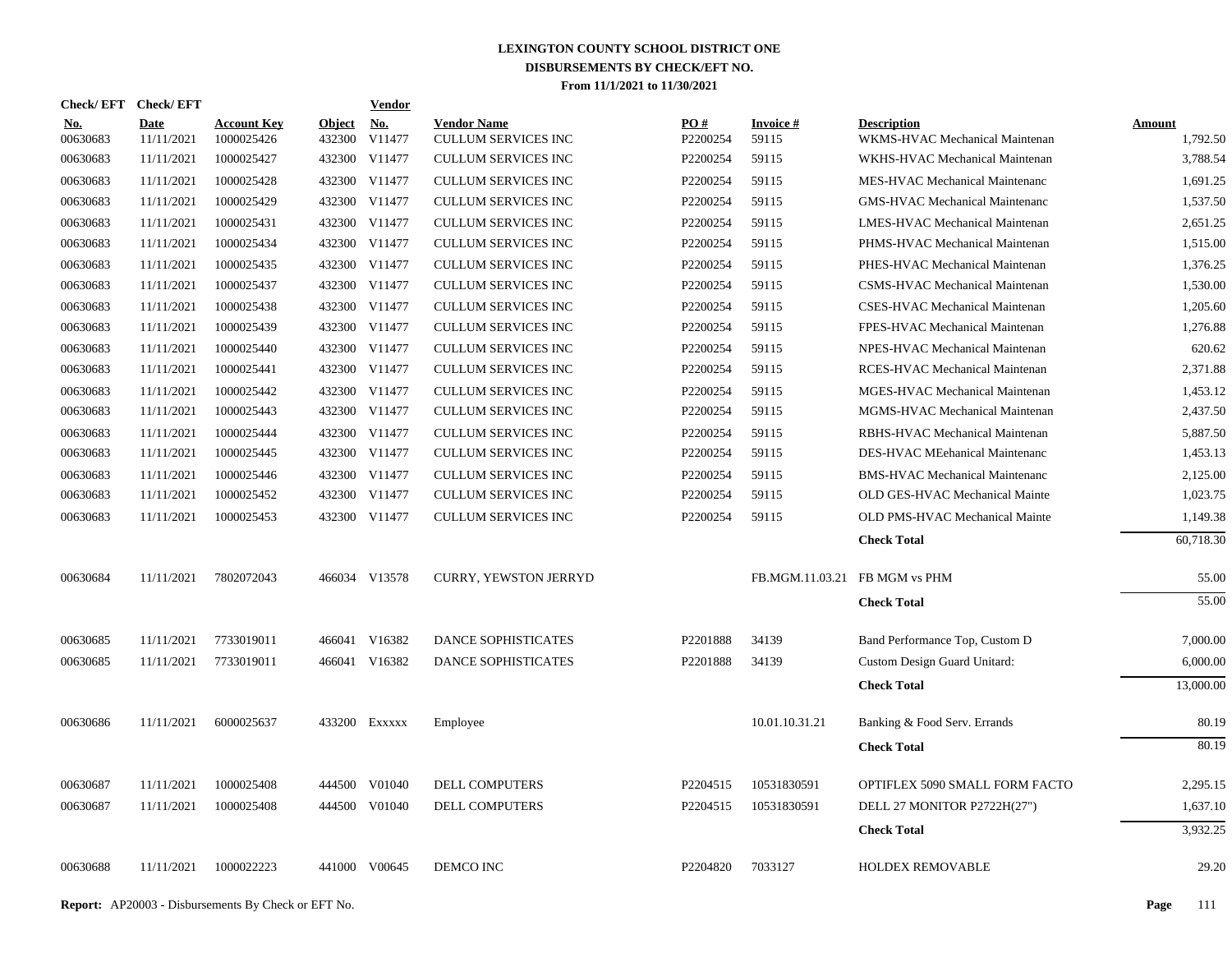|                        | Check/EFT Check/EFT       |                                  |                         | <b>Vendor</b>                         |                                 |                 |                                   |                                          |                        |
|------------------------|---------------------------|----------------------------------|-------------------------|---------------------------------------|---------------------------------|-----------------|-----------------------------------|------------------------------------------|------------------------|
| <u>No.</u><br>00630688 | <b>Date</b><br>11/11/2021 | <b>Account Key</b><br>1000022223 | <b>Object</b><br>441000 | $\underline{\mathrm{No}}$ .<br>V00645 | <b>Vendor Name</b><br>DEMCO INC | PO#<br>P2204820 | <b>Invoice#</b><br>7033127        | <b>Description</b><br>FLAT RATE SHIPPING | <b>Amount</b><br>10.65 |
|                        |                           |                                  |                         |                                       |                                 |                 |                                   | <b>Check Total</b>                       | 39.85                  |
| 00630689               | 11/11/2021                | 7733027037                       |                         | 466049 V14056                         | DYE, JEFFREY C                  | P2205303        | 250                               | \$2.00 Bars 30 per Box of Choco          | 1,680.00               |
|                        |                           |                                  |                         |                                       |                                 |                 |                                   | <b>Check Total</b>                       | 1,680.00               |
| 00630691               | 11/11/2021                | 6000025622                       |                         | 446020 V11591                         | EARTHGRAINS BAKING COMPANIES I  |                 | 51472602867                       | 022-Oak Grove ES #97577                  | 40.50                  |
| 00630691               | 11/11/2021                | 6000025644                       |                         | 446020 V11591                         | EARTHGRAINS BAKING COMPANIES I  |                 | 51472602869                       | 044-River Bluff HS #99834                | 180.00                 |
| 00630691               | 11/11/2021                | 6000025643                       |                         | 446020 V11591                         | EARTHGRAINS BAKING COMPANIES I  |                 | 51472602871                       | 043-Meadow Glen MS #99836                | 134.40                 |
| 00630691               | 11/11/2021                | 6000025642                       |                         | 446020 V11591                         | EARTHGRAINS BAKING COMPANIES I  |                 | 51472602873                       | 042-Meadow Glen ES #99835                | 77.75                  |
| 00630691               | 11/11/2021                | 6000025620                       |                         | 446020 V11591                         | EARTHGRAINS BAKING COMPANIES I  |                 | 51472602875                       | 020-Lexington MS #97575                  | 108.40                 |
| 00630691               | 11/11/2021                | 6000025612                       |                         | 446020 V11591                         | EARTHGRAINS BAKING COMPANIES I  |                 | 51472602878                       | 012-Lexington ES #97571                  | 76.00                  |
| 00630691               | 11/11/2021                | 6000025611                       |                         | 446020 V11591                         | EARTHGRAINS BAKING COMPANIES I  |                 | 51472602880                       | 011-Lexington HS #97570                  | 191.05                 |
| 00630691               | 11/11/2021                | 6000025631                       |                         | 446020 V11591                         | EARTHGRAINS BAKING COMPANIES I  |                 | 51472602882                       | 031-Lake Murray ES #97584                | 78.90                  |
| 00630691               | 11/11/2021                | 6000025640                       |                         | 446020 V11591                         | EARTHGRAINS BAKING COMPANIES I  |                 | 51472602884                       | 040-New Providence ES #98574             | 81.60                  |
| 00630691               | 11/11/2021                | 6000025646                       |                         | 446020 V11591                         | EARTHGRAINS BAKING COMPANIES I  |                 | 51472602885                       | 046-Beechwood MS # 000002182             | 33.75                  |
| 00630691               | 11/11/2021                | 6000025641                       |                         | 446020 V11591                         | EARTHGRAINS BAKING COMPANIES I  |                 | 51472602886                       | 041-Rocky Creek ES #99361                | 122.10                 |
| 00630691               | 11/11/2021                | 6000025647                       |                         | 446020 V11591                         | EARTHGRAINS BAKING COMPANIES I  |                 | 51472602887                       | 047-Centerville ES # 975700025           | 44.30                  |
| 00630691               | 11/11/2021                | 6000025629                       |                         | 446020 V11591                         | EARTHGRAINS BAKING COMPANIES I  |                 | 51472602889                       | 029-Gilbert MS #97583                    | 72.90                  |
| 00630691               | 11/11/2021                | 6000025613                       |                         | 446020 V11591                         | EARTHGRAINS BAKING COMPANIES I  |                 | 51472602891                       | 013-Gilbert HS #97585                    | 79.75                  |
| 00630691               | 11/11/2021                | 6000025635                       |                         | 446020 V11591                         | EARTHGRAINS BAKING COMPANIES I  |                 | 51472602893                       | 035-Pleasant Hill ES #97898              | 165.00                 |
| 00630691               | 11/11/2021                | 6000025634                       |                         | 446020 V11591                         | EARTHGRAINS BAKING COMPANIES I  |                 | 51472602894                       | 034-Pleasant Hill MS #97899              | 146.40                 |
| 00630691               | 11/11/2021                | 6000025645                       |                         | 446020 V11591                         | EARTHGRAINS BAKING COMPANIES I  |                 | 51472602895                       | 045-Deerfield ES #975710258              | 91.25                  |
| 00630691               | 11/11/2021                | 6000025626                       |                         | 446020 V11591                         | EARTHGRAINS BAKING COMPANIES I  |                 | 51472602898                       | 026-White Knoll MS #97581                | 132.30                 |
| 00630691               | 11/11/2021                | 6000025625                       |                         | 446020 V11591                         | EARTHGRAINS BAKING COMPANIES I  |                 | 51472602900                       | 025-White Knoll ES #97580                | 84.50                  |
| 00630691               | 11/11/2021                | 6000025624                       |                         | 446020 V11591                         | EARTHGRAINS BAKING COMPANIES I  |                 | 51472602902                       | 024-Red Bank ES #97579                   | 22.00                  |
| 00630691               | 11/11/2021                | 6000025623                       |                         | 446020 V11591                         | EARTHGRAINS BAKING COMPANIES I  |                 | 51472602904                       | 023-Saxe Gotha ES #97578                 | 84.50                  |
| 00630691               | 11/11/2021                | 6000025627                       |                         | 446020 V11591                         | EARTHGRAINS BAKING COMPANIES I  |                 | 51472602906                       | 027-White Knoll HS #97576                | 234.75                 |
| 00630691               | 11/11/2021                | 6000025638                       |                         | 446020 V11591                         | EARTHGRAINS BAKING COMPANIES I  |                 | 51472602908                       | 038-Carolina Springs ES #9827            | 93.75                  |
| 00630691               | 11/11/2021                | 6000025639                       |                         | 446020 V11591                         | EARTHGRAINS BAKING COMPANIES I  |                 | 51472602909                       | 039-Forts Pond ES #98568                 | 62.50                  |
| 00630691               | 11/11/2021                | 6000025616                       |                         | 446020 V11591                         | EARTHGRAINS BAKING COMPANIES I  |                 | 51472602910                       | 016-Pelion ES #97540                     | 70.20                  |
| 00630691               | 11/11/2021                | 6000025630                       |                         | 446020 V11591                         | EARTHGRAINS BAKING COMPANIES I  |                 | 51472602912                       | 030-Pelion MS #97541                     | 111.10                 |
|                        |                           |                                  |                         |                                       |                                 |                 |                                   | <b>Check Total</b>                       | 2,619.65               |
| 00630692               | 11/11/2021                | 7802072043                       |                         | 466034 V11741                         | <b>EDWARDS, SCOTT</b>           |                 | FB.MGM.11.03.21 Athletic Official |                                          | 55.00                  |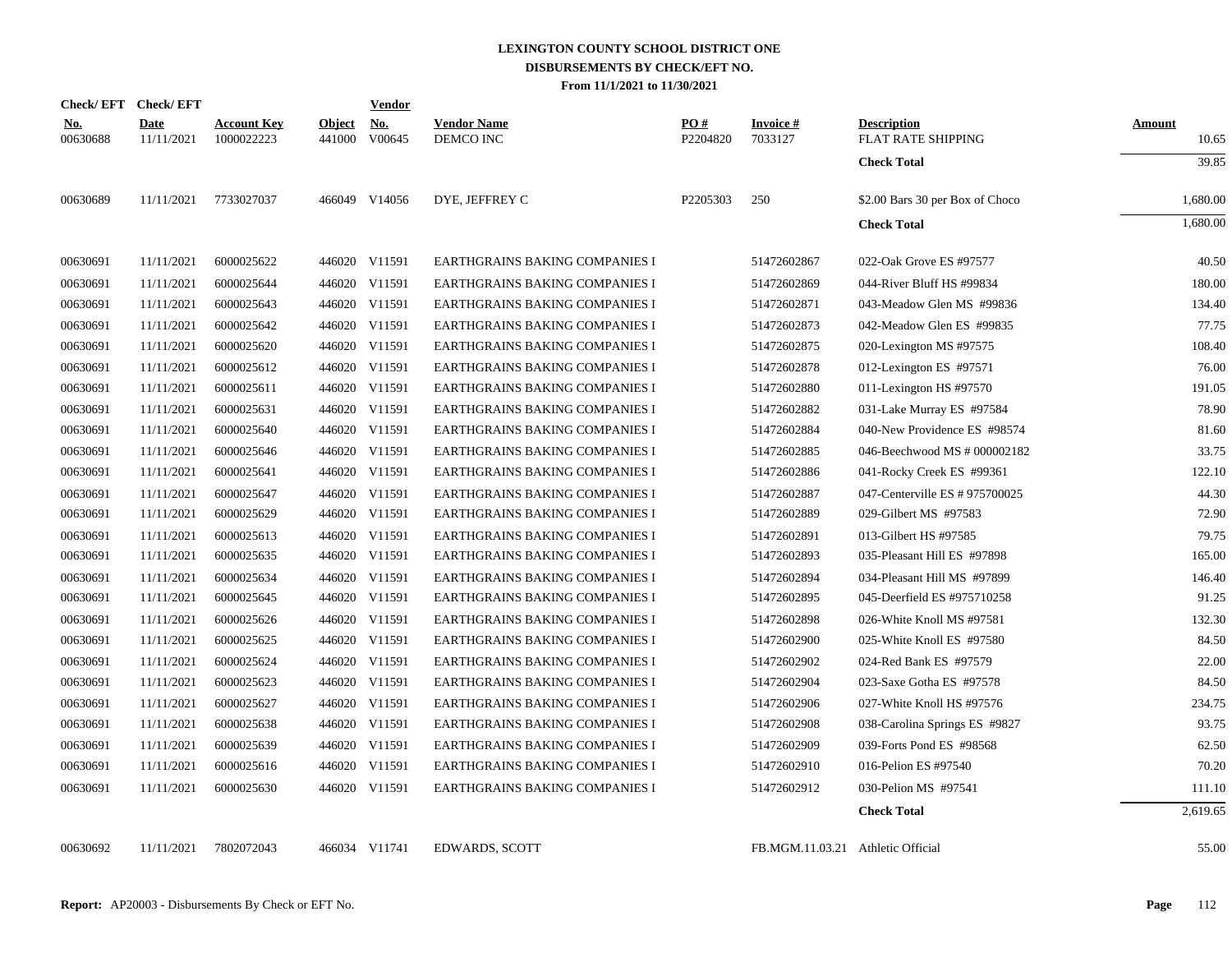| <b>Check/EFT</b> | <b>Check/EFT</b> |                    |               | Vendor        |                                       |          |                    |                                       |               |
|------------------|------------------|--------------------|---------------|---------------|---------------------------------------|----------|--------------------|---------------------------------------|---------------|
| <u>No.</u>       | <b>Date</b>      | <b>Account Key</b> | <b>Object</b> | <u>No.</u>    | <b>Vendor Name</b>                    | PO#      | <b>Invoice#</b>    | <b>Description</b>                    | <b>Amount</b> |
|                  |                  |                    |               |               |                                       |          |                    | <b>Check Total</b>                    | 55.00         |
| 00630693         | 11/11/2021       | 2042112403         |               | 444500 V16016 | ESCHENBACH OPTIK OF AMERICA IN        | P2204741 | 0800360-IN         | Visolux Digital HD (Buy 6, get        | 2.970.00      |
| 00630693         | 11/11/2021       | 2042112403         | 444500        | V16016        | ESCHENBACH OPTIK OF AMERICA IN        | P2204741 | 0800360-IN         | Visolux Digital HD Bumper (Buy        | 119.70        |
| 00630693         | 11/11/2021       | 2042112403         | 444500        | V16016        | ESCHENBACH OPTIK OF AMERICA IN        | P2204741 | 0800360-IN         | Vario Digital Carrying Case           | 189.80        |
| 00630693         | 11/11/2021       | 2042112403         | 444500        | V16016        | ESCHENBACH OPTIK OF AMERICA IN        | P2204741 | 0800360-IN         | Vario Digital FHD Adv with Bat        | 3,690.00      |
| 00630693         | 11/11/2021       | 2042112403         |               | 444500 V16016 | ESCHENBACH OPTIK OF AMERICA IN        | P2204741 | 0800360-IN         | Shipping                              | 250.00        |
|                  |                  |                    |               |               |                                       |          |                    | <b>Check Total</b>                    | 7,219.50      |
| 00630694         | 11/11/2021       | 1000021219         |               | 441000 V00549 | FORMS AND SUPPLY INC (FSI)            | P2203042 | 5893635-2          | ELMERS TAC 'N STIK ADHESIVE PU        | 6.10          |
| 00630694         | 11/11/2021       | 1000011241         | 441000        | V00549        | FORMS AND SUPPLY INC (FSI)            | P2204316 | 5926607-0          | Pallet of copy paper                  | 1.283.57      |
| 00630694         | 11/11/2021       | 1000022403         | 441000        | V00549        | FORMS AND SUPPLY INC (FSI)            | P2205045 | 5946647-1          | <b>MasterVision Notice Board</b>      | 21.83         |
| 00630694         | 11/11/2021       | 7743019047         | 466041        | V00549        | FORMS AND SUPPLY INC (FSI)            | P2205054 | 5946730-0          | Fellowes Thermal Laminating Po        | 38.26         |
| 00630694         | 11/11/2021       | 1000011320         | 441000        | V00549        | FORMS AND SUPPLY INC (FSI)            | P2205083 | 5948438-0          | <b>Bostitch QuietSharp Exec Elect</b> | 107.21        |
|                  |                  |                    |               |               |                                       |          |                    | <b>Check Total</b>                    | 1,456.97      |
| 00630695         | 11/11/2021       | 2710021303         |               | 434500 V12926 | <b>FRONTLINE EDUCATION</b>            | P2202647 | <b>INVUS148377</b> | Enrich Medicaid Service 7% Fee        | 1,760.29      |
| 00630695         | 11/11/2021       | 2710021303         | 434500        | V12926        | <b>FRONTLINE EDUCATION</b>            | P2202647 | <b>INVUS148799</b> | PSNI Nursing: 7% Fee - July-Se        | 625.55        |
|                  |                  |                    |               |               |                                       |          |                    | <b>Check Total</b>                    | 2,385.84      |
| 00630696         | 11/11/2021       | 1000011411         |               | 434500 V14128 | <b>GALE CENGAGE LEARNING</b>          | P2203568 | 76127606           | GALE STUDENT RESOURCES IN CONT        | 3,090.86      |
|                  |                  |                    |               |               |                                       |          |                    | <b>Check Total</b>                    | 3,090.86      |
| 00630697         | 11/11/2021       | 7727519020         |               | 466041 EXXXXX | Employee                              |          | 11.04.21           | Gateway to tech supplies              | 23.79         |
|                  |                  |                    |               |               |                                       |          |                    | <b>Check Total</b>                    | 23.79         |
| 00630698         | 11/11/2021       | 1000018703         |               | 431100 V16933 | <b>GRADUATION ALLIANCE INC</b>        | P2203975 | GADI36342          | Monthly Academic coaching and         | 3,600.00      |
|                  |                  |                    |               |               |                                       |          |                    | <b>Check Total</b>                    | 3,600.00      |
| 00630699         | 11/11/2021       | 1000025413         |               | 441020 V15598 | <b>GREENVILLE OFFICE SUPPLY CO IN</b> | P2204450 | 919989-0           | CAROLINA MOP 1064 16 OZ RAYON         | 30.17         |
| 00630699         | 11/11/2021       | 1000025413         |               | 441020 V15598 | GREENVILLE OFFICE SUPPLY CO IN        | P2204450 | 919989-0           | CAROLINA MOP 1066 24 OZ RAYON         | 32.53         |
| 00630699         | 11/11/2021       | 1000025413         |               | 441020 V15598 | GREENVILLE OFFICE SUPPLY CO IN        | P2204450 | 919989-0           | CAROLINA MOP 7220 SIDE GATE HA        | 53.03         |
|                  |                  |                    |               |               |                                       |          |                    | <b>Check Total</b>                    | 115.73        |
| 00630700         | 11/11/2021       | 2180021293         | 434509        | V16593        | <b>INTELLISPARK INC</b>               | P2204672 | <b>INV-0111</b>    | Intellispark Professional Annu        | 2,501.73      |
| 00630700         | 11/11/2021       | 2180021293         |               | 434509 V16593 | <b>INTELLISPARK INC</b>               | P2204672 | <b>INV-0111</b>    | <b>Intellispark Professional Annu</b> | 2,606.80      |
|                  |                  |                    |               |               |                                       |          |                    |                                       |               |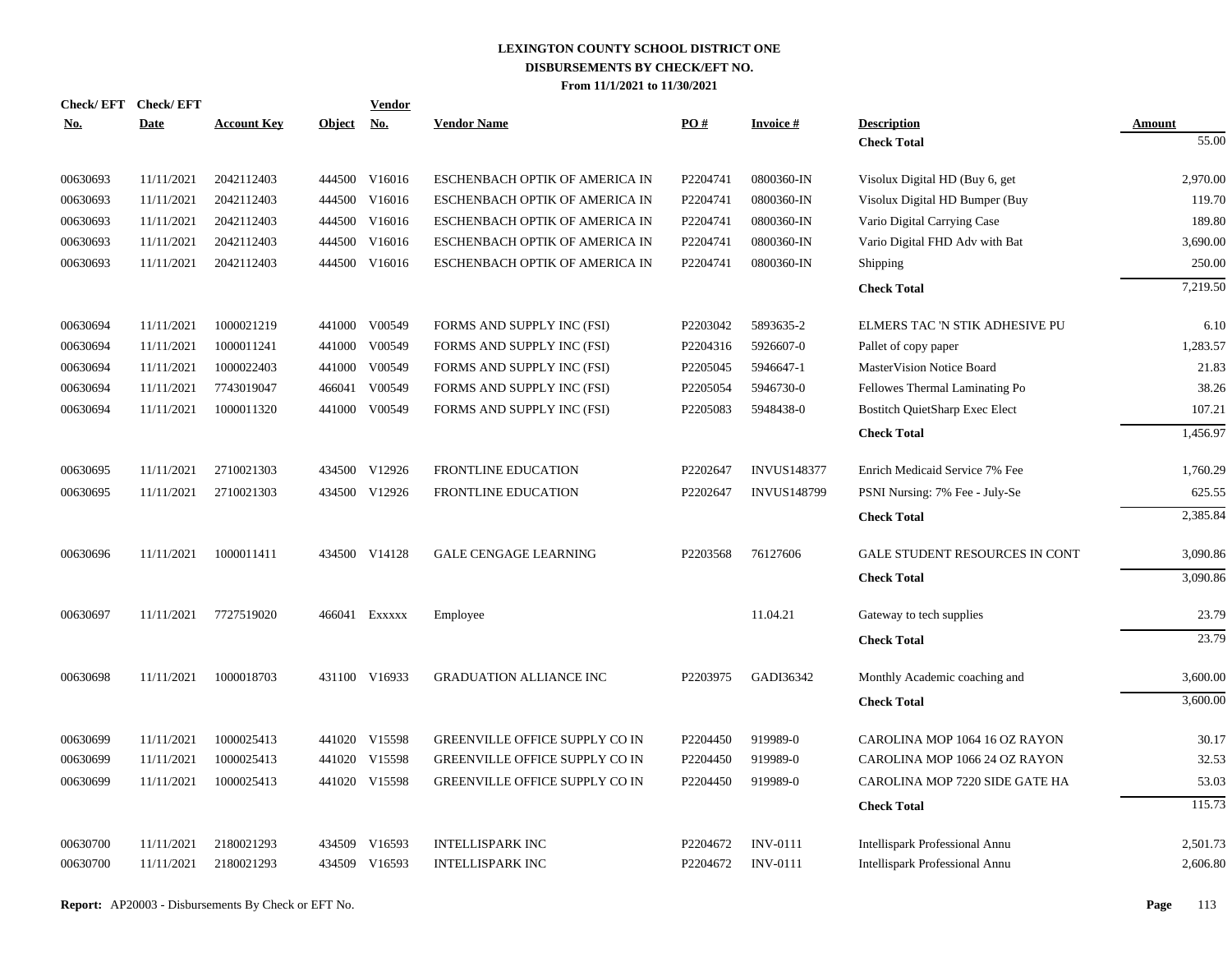|                        | Check/EFT Check/EFT       |                                  |                      | <b>Vendor</b> |                                               |                 |                                    |                                                      |                         |
|------------------------|---------------------------|----------------------------------|----------------------|---------------|-----------------------------------------------|-----------------|------------------------------------|------------------------------------------------------|-------------------------|
| <u>No.</u><br>00630700 | <b>Date</b><br>11/11/2021 | <b>Account Key</b><br>2180021293 | Object No.<br>434509 | V16593        | <b>Vendor Name</b><br><b>INTELLISPARK INC</b> | PO#<br>P2204672 | <b>Invoice#</b><br><b>INV-0111</b> | <b>Description</b><br>Intellispark Professional Annu | <b>Amount</b><br>932.33 |
| 00630700               | 11/11/2021                | 2180021293                       | 434509               | V16593        | <b>INTELLISPARK INC</b>                       | P2204672        | <b>INV-0111</b>                    | Intellispark Professional Annu                       | 2,468.48                |
| 00630700               | 11/11/2021                | 2180021293                       | 434509               | V16593        | <b>INTELLISPARK INC</b>                       | P2204672        | <b>INV-0111</b>                    | Intellispark Professional Annu                       | 6.266.49                |
| 00630700               | 11/11/2021                | 2180021293                       |                      | 434509 V16593 | INTELLISPARK INC                              | P2204672        | <b>INV-0111</b>                    | Adjustment to match charter                          | $-12,041.00$            |
| 00630700               | 11/11/2021                | 2180021293                       | 434509               | V16593        | <b>INTELLISPARK INC</b>                       | P2204672        | <b>INV-0111</b>                    | Intellispark Professional Annu                       | 1,262.17                |
| 00630700               | 11/11/2021                | 7743019015                       |                      | 466037 V16593 | <b>INTELLISPARK INC</b>                       | P2204672        | <b>INV-0111</b>                    | Credit for remaining ten month                       | $-1,662.50$             |
|                        |                           |                                  |                      |               |                                               |                 |                                    | <b>Check Total</b>                                   | 2,334.50                |
| 00630701               | 11/11/2021                | 1000014144                       |                      | 441000 V00102 | JW PEPPER AND SON INC                         | P2205049        | 363761957                          | Holiday Piece - Jay Dawson                           | 80.00                   |
| 00630701               | 11/11/2021                | 1000014144                       |                      | 441000 V00102 | JW PEPPER AND SON INC                         | P2205049        | 363761957                          | Stille Nacht - Arr by Chip Dav                       | 55.00                   |
| 00630701               | 11/11/2021                | 1000014144                       | 441000               | V00102        | JW PEPPER AND SON INC                         | P2205049        | 363761957                          | <b>Shipping</b>                                      | 16.99                   |
| 00630701               | 11/11/2021                | 1000011411                       | 441000               | V00102        | JW PEPPER AND SON INC                         | P2204546        | 363771687                          | Ad te clamamus                                       | 23.50                   |
|                        |                           |                                  |                      |               |                                               |                 |                                    | <b>Check Total</b>                                   | 175.49                  |
| 00630702               | 11/11/2021                | 7887088030                       |                      | 466049 V12506 | LDH SPORTS AND MORE LLC                       |                 | 11.08.2021                         | Fundraiser pymt back to vendor                       | 790.00                  |
|                        |                           |                                  |                      |               |                                               |                 |                                    | <b>Check Total</b>                                   | 790.00                  |
| 00630703               | 11/11/2021                | 6000025644                       |                      | 433200 Exxxxx | Employee                                      |                 | 10.01.2021                         | Food Service Deposits                                | 2.69                    |
|                        |                           |                                  |                      |               |                                               |                 |                                    | <b>Check Total</b>                                   | 2.69                    |
| 00630704               | 11/11/2021                | 7802072043                       |                      | 466034 V13432 | MCCOY, WENDEL                                 |                 | FB.MGM.11.03.21                    | <b>Athletic Official</b>                             | 55.00                   |
|                        |                           |                                  |                      |               |                                               |                 |                                    | <b>Check Total</b>                                   | 55.00                   |
| 00630705               | 11/11/2021                | 6000025643                       |                      | 441000 Exxxxx | Employee                                      |                 | 11.08.2021                         | Supplies for Students Reimb.                         | 95.08                   |
|                        |                           |                                  |                      |               |                                               |                 |                                    | <b>Check Total</b>                                   | 95.08                   |
| 00630706               | 11/11/2021                | 1000025507                       |                      | 439500 V14660 | MIDLANDS EXAMS AND DRUG SCREEN                | P2201556        | 89763                              | <b>DOT Physicals</b>                                 | 1,150.00                |
|                        |                           |                                  |                      |               |                                               |                 |                                    | <b>Check Total</b>                                   | 1,150.00                |
| 00630707               | 11/11/2021                | 1000011513                       |                      | 433200 Exxxxx | Employee                                      |                 | 11.14.11.16.21                     | SC Health Science Ed Conf                            | 299.50                  |
|                        |                           |                                  |                      |               |                                               |                 |                                    | <b>Check Total</b>                                   | 299.50                  |
| 00630708               | 11/11/2021                | 1000025429                       |                      | 447000 V00082 | PALMETTO PROPANE                              |                 | 558774                             | Propane                                              | 653.94                  |
|                        |                           |                                  |                      |               |                                               |                 |                                    | <b>Check Total</b>                                   | 653.94                  |
| 00630709               | 11/11/2021                | 7810027013                       |                      | 466099 V15099 | PALMETTO SPORTS IMAGING LLC                   | P2205156        | 105                                | 2021 Hype Video 1 minute                             | 175.00                  |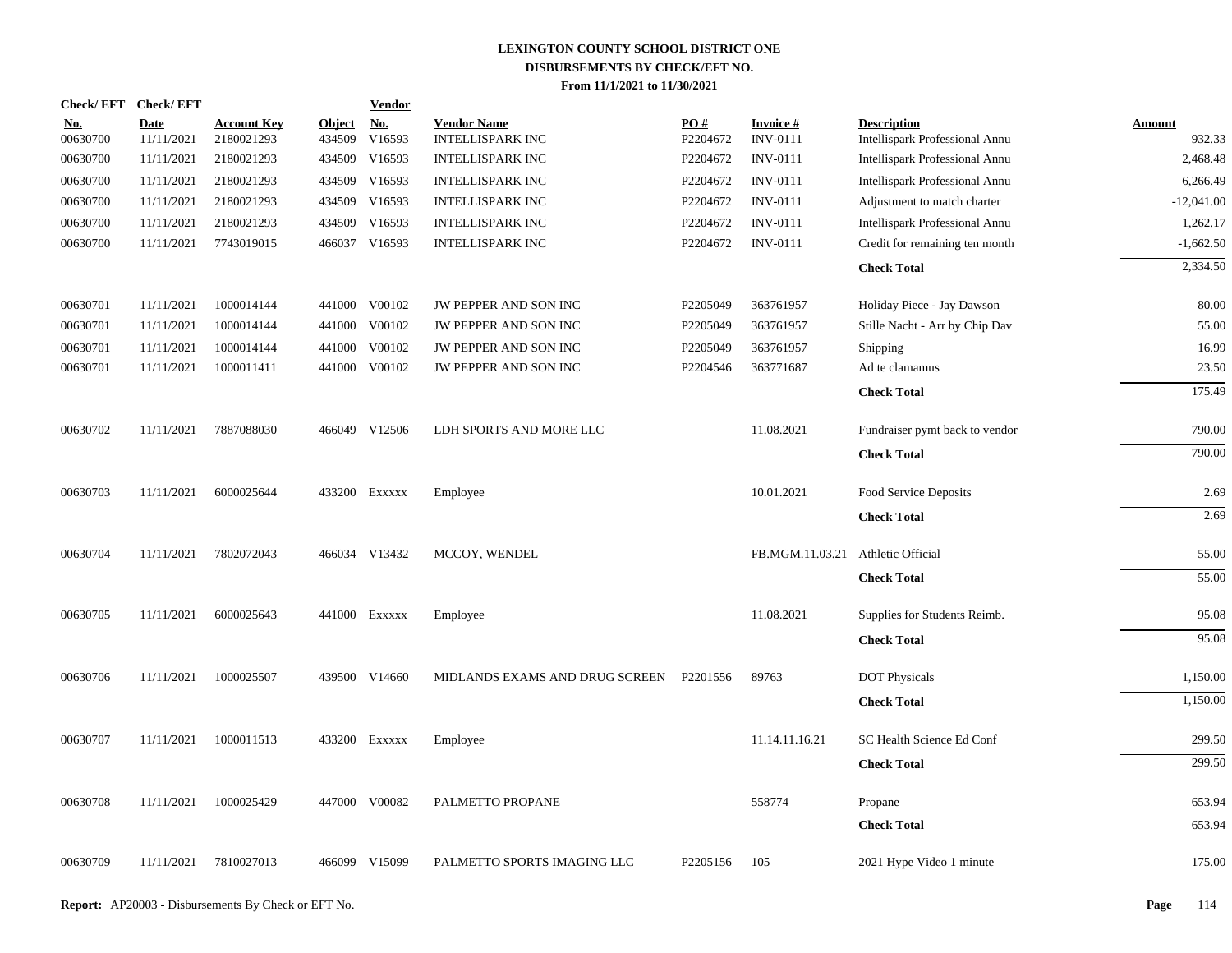| No.      | Check/EFT Check/EFT<br>Date | <b>Account Key</b> | Object No. | <b>Vendor</b> | <b>Vendor Name</b>            | PO#      | <b>Invoice#</b> | <b>Description</b>             | Amount   |
|----------|-----------------------------|--------------------|------------|---------------|-------------------------------|----------|-----------------|--------------------------------|----------|
|          |                             |                    |            |               |                               |          |                 | <b>Check Total</b>             | 175.00   |
| 00630710 | 11/11/2021                  | 3290011511         |            | 441000 V01861 | PERFORMANCE HEALTH SUPPLY INC | P2204834 | IN94439061      | TheraBand Vector Base Mobile S | 1,063.53 |
|          |                             |                    |            |               |                               |          |                 | <b>Check Total</b>             | 1,063.53 |
| 00630711 | 11/11/2021                  | 1000025507         |            | 433200 Exxxxx | Employee                      |          | 10.05.10.20.21  | Trasnportation Dept. duties    | 35.84    |
|          |                             |                    |            |               |                               |          |                 | <b>Check Total</b>             | 35.84    |
| 00630712 | 11/11/2021                  | 2042216103         |            | 433200 EXXXXX | Employee                      |          | 10.05.10.29.21  | Students on caseload visits    | 106.40   |
|          |                             |                    |            |               |                               |          |                 | <b>Check Total</b>             | 106.40   |
| 00630713 | 11/11/2021                  | 1000026693         |            | 439500 V14447 | POWER SCHOOL GROUP LLC        | P2110525 | INV285114       | Unified Admin BusinessPlus Pro | 367.50   |
| 00630713 | 11/11/2021                  | 1000026693         |            | 439500 V14447 | POWER SCHOOL GROUP LLC        | P2110525 | INV285114       | Unified Admin BusinessPlus Con | 735.00   |
|          |                             |                    |            |               |                               |          |                 | <b>Check Total</b>             | 1,102.50 |
| 00630714 | 11/11/2021                  | 7802084013         |            | 466041 V16260 | REBEL ATHLETIC INC            | P2111301 | SIN162138       | P101 Sports Bra                | 682.13   |
| 00630714 | 11/11/2021                  | 7802084013         |            | 466041 V16260 | REBEL ATHLETIC INC            | P2111301 | SIN162138       | P209 Fierce Hot Pant           | 521.63   |
| 00630714 | 11/11/2021                  | 7802084013         |            | 466041 V16260 | REBEL ATHLETIC INC            | P2111301 | SIN162138       | P301 Mens Sport Tank           | 39.59    |
| 00630714 | 11/11/2021                  | 7802084013         |            | 466041 V16260 | REBEL ATHLETIC INC            | P2111301 | SIN162138       | P401 Mens Cheer Short          | 44.94    |
| 00630714 | 11/11/2021                  | 7802084013         |            | 466041 V16260 | REBEL ATHLETIC INC            | P2111301 | SIN162138       | Shipping                       | 126.89   |
| 00630714 | 11/11/2021                  | 7810027013         |            | 466041 V16260 | REBEL ATHLETIC INC            | P2200474 | SIN167395       | <b>Revolution Black</b>        | 402.32   |
| 00630714 | 11/11/2021                  | 7810027013         |            | 466041 V16260 | REBEL ATHLETIC INC            | P2200474 | SIN167395       | <b>Revolution Black</b>        | 704.06   |
| 00630714 | 11/11/2021                  | 7810027013         |            | 466041 V16260 | REBEL ATHLETIC INC            | P2200474 | SIN167395       | <b>Revolution Black</b>        | 100.58   |
| 00630714 | 11/11/2021                  | 7810027013         |            | 466041 V16260 | REBEL ATHLETIC INC            | P2200474 | SIN167395       | <b>Revolution Black</b>        | 100.58   |
| 00630714 | 11/11/2021                  | 7810027013         |            | 466041 V16260 | REBEL ATHLETIC INC            | P2200474 | SIN167395       | Ruthless 2.0 White             | 209.72   |
| 00630714 | 11/11/2021                  | 7810027013         |            | 466041 V16260 | REBEL ATHLETIC INC            | P2200474 | SIN167395       | Ruthless 2.0 White             | 314.58   |
| 00630714 | 11/11/2021                  | 7810027013         |            | 466041 V16260 | REBEL ATHLETIC INC            | P2200474 | SIN167395       | Ruthless 2.0 White             | 104.86   |
| 00630714 | 11/11/2021                  | 7810027013         |            | 466041 V16260 | REBEL ATHLETIC INC            | P2200474 | SIN179261       | <b>Revolution Black</b>        | 704.06   |
| 00630714 | 11/11/2021                  | 7810027013         |            | 466041 V16260 | REBEL ATHLETIC INC            | P2200474 | SIN179261       | <b>Revolution Black</b>        | 301.74   |
| 00630714 | 11/11/2021                  | 7810027013         |            | 466041 V16260 | REBEL ATHLETIC INC            | P2200474 | SIN179261       | <b>Revolution Black</b>        | 201.16   |
|          |                             |                    |            |               |                               |          |                 | <b>Check Total</b>             | 4,558.84 |
| 00630715 | 11/11/2021                  | 7743019035         |            | 466041 V13622 | RR BOOKS LLC                  | P2205035 | 37783           | Zook Goes To The Farm - Level  | 8.75     |
| 00630715 | 11/11/2021                  | 7743019035         |            | 466041 V13622 | <b>RR BOOKS LLC</b>           | P2205035 | 37783           | Shipping and Handling          | 12.94    |
| 00630715 | 11/11/2021                  | 7936527035         |            | 466041 V13622 | RR BOOKS LLC                  | P2205035 | 37783           | The Ants' Picnic - Level A/1   | 28.75    |
| 00630715 | 11/11/2021                  | 7936527035         |            | 466041 V13622 | <b>RR BOOKS LLC</b>           | P2205035 | 37783           | The Party - Level A/1          | 28.75    |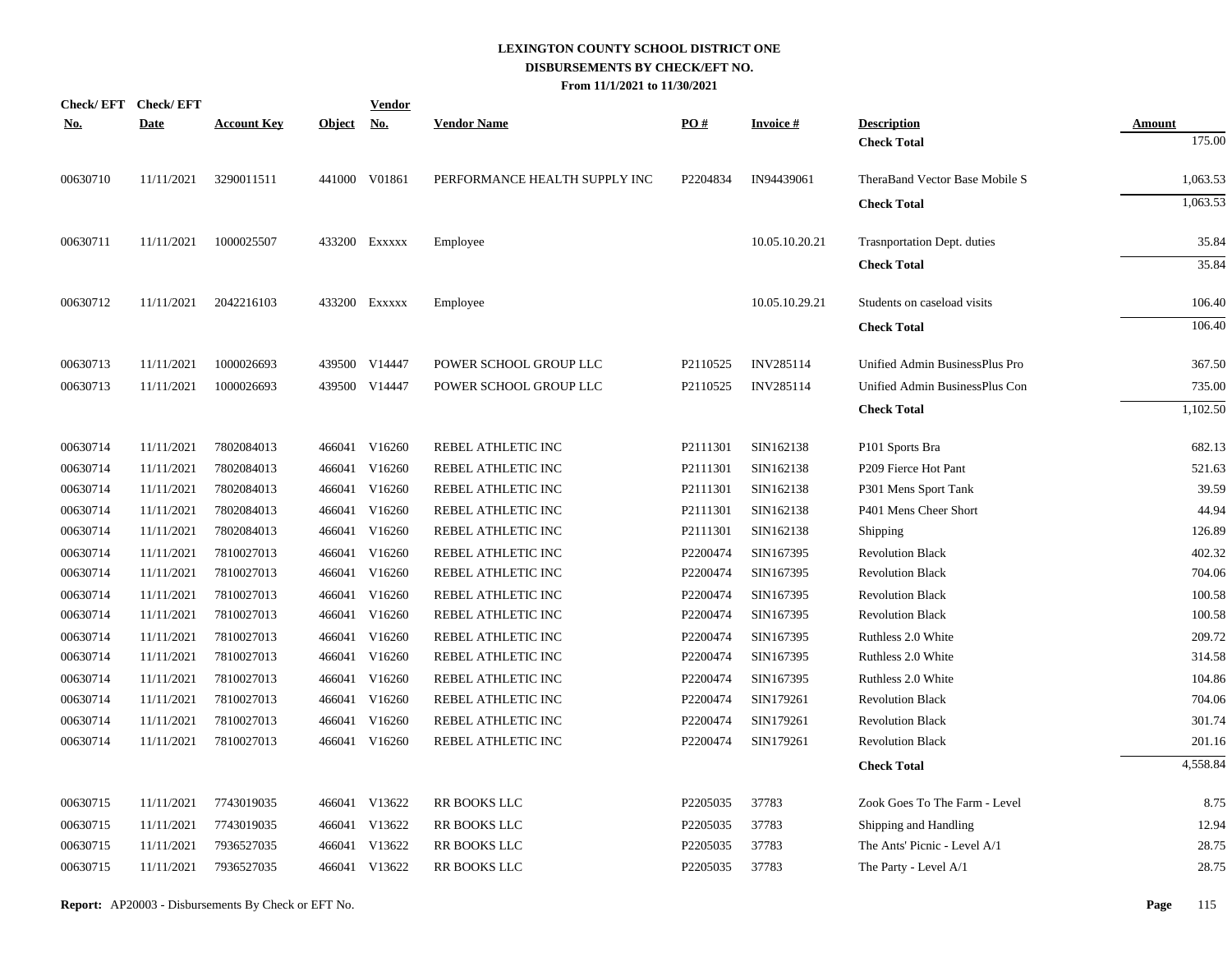| <b>Check/EFT</b>       | <b>Check/EFT</b>          |                                  |                         | <b>Vendor</b>        |                                    |                 |                          |                                              |                        |
|------------------------|---------------------------|----------------------------------|-------------------------|----------------------|------------------------------------|-----------------|--------------------------|----------------------------------------------|------------------------|
| <u>No.</u><br>00630715 | <b>Date</b><br>11/11/2021 | <b>Account Key</b><br>7936527035 | <b>Object</b><br>466041 | <b>No.</b><br>V13622 | <b>Vendor Name</b><br>RR BOOKS LLC | PO#<br>P2205035 | <b>Invoice#</b><br>37783 | <b>Description</b><br>I See Bugs - Level B/2 | <b>Amount</b><br>28.75 |
| 00630715               | 11/11/2021                | 7936527035                       |                         | 466041 V13622        | RR BOOKS LLC                       | P2205035        | 37783                    | Food Trucks - Level B/2                      | 28.75                  |
| 00630715               | 11/11/2021                | 7936527035                       |                         | 466041 V13622        | RR BOOKS LLC                       | P2205035        | 37783                    | Go, Bird! - Level B/2                        | 28.75                  |
| 00630715               | 11/11/2021                | 7936527035                       |                         | 466041 V13622        | RR BOOKS LLC                       | P2205035        | 37783                    | Zook and the Books - Level C/4               | 28.75                  |
| 00630715               | 11/11/2021                | 7936527035                       |                         | 466041 V13622        | <b>RR BOOKS LLC</b>                | P2205035        | 37783                    | Breakfast with Zook - Level C/               | 28.75                  |
| 00630715               | 11/11/2021                | 7936527035                       |                         | 466041 V13622        | RR BOOKS LLC                       | P2205035        | 37783                    | Gus Goes To The Beach - Level                | 28.75                  |
| 00630715               | 11/11/2021                | 7936527035                       |                         | 466041 V13622        | RR BOOKS LLC                       | P2205035        | 37783                    | Zook Goes To The Farm - Level                | 20.00                  |
|                        |                           |                                  |                         |                      |                                    |                 |                          | <b>Check Total</b>                           | 271.69                 |
| 00630716               | 11/11/2021                | 1000025415                       |                         | 432300 V00098        | RUFUS ORNDUFF REF INC              | P2205281        | 1496-7735                | PHS Culinary Arts - Refrigerat               | 190.00                 |
| 00630716               | 11/11/2021                | 1000025415                       |                         | 432300 V00098        | RUFUS ORNDUFF REF INC              | P2205281        | 1496-7735                | Trip Charge                                  | 16.95                  |
| 00630716               | 11/11/2021                | 1000025415                       |                         | 432300 V00098        | RUFUS ORNDUFF REF INC              | P2205281        | 1496-7735                | C&D Valve MFG Schraeder Valve                | 5.81                   |
| 00630716               | 11/11/2021                | 1000025415                       |                         | 432300 V00098        | RUFUS ORNDUFF REF INC              | P2205281        | 1496-7735                | Nitrogen                                     | 15.99                  |
|                        |                           |                                  |                         |                      |                                    |                 |                          | <b>Check Total</b>                           | 228.75                 |
| 00630717               | 11/11/2021                | 1000023325                       |                         | 433200 EXXXXX        | Employee                           |                 | 10.01.10.31.21           | <b>School Business</b>                       | 69.33                  |
|                        |                           |                                  |                         |                      |                                    |                 |                          | <b>Check Total</b>                           | 69.33                  |
| 00630718               | 11/11/2021                | 2021011247                       |                         | 441000 V16452        | <b>SCHOOL SPECIALTY LLC</b>        | P2204748        | 208128953484             | Childcraft Shape Links for Tod               | 101.17                 |
| 00630718               | 11/11/2021                | 7740019022                       |                         | 466041 V16452        | SCHOOL SPECIALTY LLC               | P2204957        | 208128960603             | CLine Standard Weight Poly She               | 31.42                  |
| 00630718               | 11/11/2021                | 1000023347                       |                         | 441000 V16452        | SCHOOL SPECIALTY LLC               | P2204904        | 208128960624             | Scotch Greener Shipping Packag               | 70.51                  |
| 00630718               | 11/11/2021                | 1000011339                       |                         | 441000 V16452        | SCHOOL SPECIALTY LLC               | P2200590        | 208128961060             | <b>Sharpies</b>                              | 32.25                  |
| 00630718               | 11/11/2021                | 1000011521                       |                         | 441000 V16452        | <b>SCHOOL SPECIALTY LLC</b>        | P2201080        | 208128961111             | SUPER SHARPIE PERMANENT MARKER               | 16.12                  |
|                        |                           |                                  |                         |                      |                                    |                 |                          | <b>Check Total</b>                           | 251.47                 |
| 00630720               | 11/11/2021                | 6000025619                       |                         | 446040 V00879        | SENN BROTHERS INC                  |                 | L62642                   | 019-AES #856                                 | 26.75                  |
| 00630720               | 11/11/2021                | 6000025615                       |                         | 446040 V00879        | SENN BROTHERS INC                  |                 | L66382                   | 015-Pelion HS #854                           | 42.00                  |
| 00630720               | 11/11/2021                | 6000025614                       |                         | 446040 V00879        | SENN BROTHERS INC                  |                 | L66383                   | 014-Gilbert ES #853                          | 147.00                 |
| 00630720               | 11/11/2021                | 6000025616                       |                         | 446040 V00879        | SENN BROTHERS INC                  |                 | L66384                   | 016-Pelion ES #855                           | 105.00                 |
| 00630720               | 11/11/2021                | 6000025629                       |                         | 446040 V00879        | SENN BROTHERS INC                  |                 | L66385                   | 029-Gilbert MS #864                          | 143.25                 |
| 00630720               | 11/11/2021                | 6000025630                       |                         | 446040 V00879        | SENN BROTHERS INC                  |                 | L66386                   | 030-Pelion MS #2011                          | 63.00                  |
| 00630720               | 11/11/2021                | 6000025638                       |                         | 446040 V00879        | SENN BROTHERS INC                  |                 | L66387                   | 038-Carolina Springs ES #1926                | 84.00                  |
| 00630720               | 11/11/2021                | 6000025647                       |                         | 446040 V00879        | SENN BROTHERS INC                  |                 | L66388                   | 047-Centerville ES #2120                     | 126.00                 |
| 00630720               | 11/11/2021                | 6000025613                       |                         | 446040 V00879        | SENN BROTHERS INC                  |                 | L66392                   | 013-Gilbert HS #852                          | 63.00                  |
| 00630720               | 11/11/2021                | 6000025624                       | 446040                  | V00879               | SENN BROTHERS INC                  |                 | L67040                   | 024-Red Bank ES #860                         | 217.75                 |
| 00630720               | 11/11/2021                | 6000025625                       |                         | 446040 V00879        | <b>SENN BROTHERS INC</b>           |                 | L67041                   | 025-White Knoll ES #861                      | 665.00                 |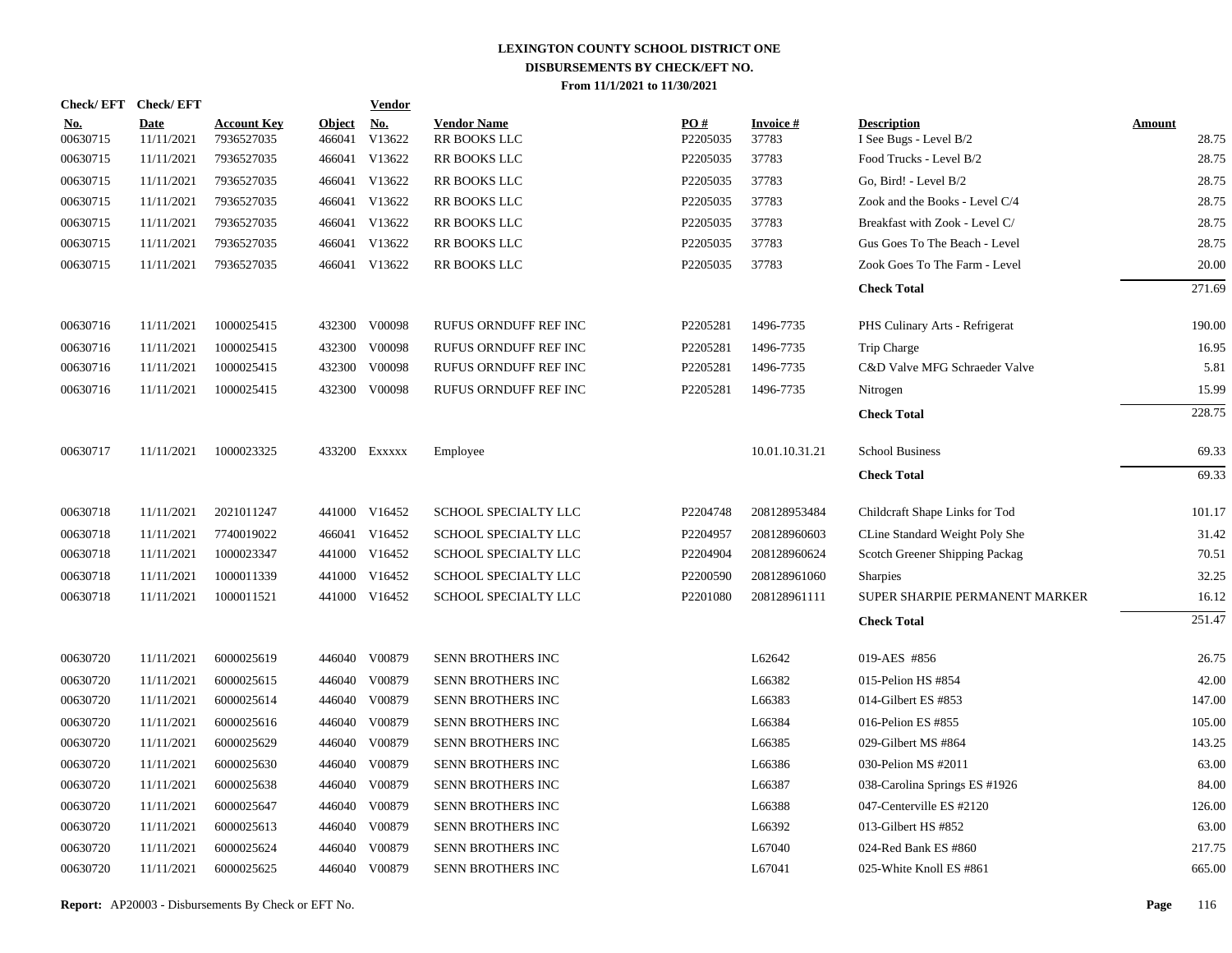| Check/EFT Check/EFT    |                           |                                  |                         | <b>Vendor</b>                       |                                         |          |                           |                                               |                         |
|------------------------|---------------------------|----------------------------------|-------------------------|-------------------------------------|-----------------------------------------|----------|---------------------------|-----------------------------------------------|-------------------------|
| <u>No.</u><br>00630720 | <b>Date</b><br>11/11/2021 | <b>Account Key</b><br>6000025626 | <b>Object</b><br>446040 | $\underline{\mathrm{No}}$<br>V00879 | <b>Vendor Name</b><br>SENN BROTHERS INC | PO#      | <b>Invoice#</b><br>L67042 | <b>Description</b><br>026-White Knoll MS #862 | <b>Amount</b><br>164.00 |
| 00630720               | 11/11/2021                | 6000025627                       |                         | 446040 V00879                       | SENN BROTHERS INC                       |          | L67043                    | 027-White Knoll HS #1791                      | 371.00                  |
| 00630720               | 11/11/2021                | 6000025637                       | 446040                  | V00879                              | SENN BROTHERS INC                       |          | L67044                    | 037-Carolina Springs MS#1925                  | 223.52                  |
| 00630720               | 11/11/2021                | 6000025645                       | 446040                  | V00879                              | SENN BROTHERS INC                       |          | L67045                    | 045-Deerfield ES #2118                        | 191.00                  |
| 00630720               | 11/11/2021                | 6000025611                       | 446040                  | V00879                              | SENN BROTHERS INC                       |          | L67054                    | 011-Lexington HS #845                         | 42.00                   |
| 00630720               | 11/11/2021                | 6000025631                       | 446040                  | V00879                              | SENN BROTHERS INC                       |          | L67055                    | 031-Lake Murray ES #1524                      | 84.00                   |
| 00630720               | 11/11/2021                | 6000025635                       | 446040                  | V00879                              | SENN BROTHERS INC                       |          | L67056                    | 035-Pleasant Hill ES#3220                     | 131.75                  |
| 00630720               | 11/11/2021                | 6000025634                       | 446040                  | V00879                              | SENN BROTHERS INC                       |          | L67057                    | 034-Pleasant Hill MS #3219                    | 89.75                   |
| 00630720               | 11/11/2021                | 6000025642                       |                         | 446040 V00879                       | SENN BROTHERS INC                       |          | L67058                    | 042-Meadow Glen ES # 2117                     | 222.00                  |
| 00630720               | 11/11/2021                | 6000025643                       |                         | 446040 V00879                       | SENN BROTHERS INC                       |          | L67059                    | 043-Meadow Glen MS #52912                     | 50.55                   |
| 00630720               | 11/11/2021                | 6000025620                       | 446040                  | V00879                              | SENN BROTHERS INC                       |          | L67061                    | 020-Lexington MS #857                         | 84.00                   |
| 00630720               | 11/11/2021                | 6000025612                       | 446040                  | V00879                              | SENN BROTHERS INC                       |          | L67062                    | 012-Lexington ES #851                         | 84.00                   |
| 00630720               | 11/11/2021                | 6000025619                       | 446040                  | V00879                              | SENN BROTHERS INC                       |          | L67063                    | 019-AES #856                                  | 49.92                   |
| 00630720               | 11/11/2021                | 6000025640                       | 446040                  | V00879                              | SENN BROTHERS INC                       |          | L67229                    | 040-New Providence ES # 2115                  | 217.77                  |
| 00630720               | 11/11/2021                | 6000025641                       | 446040                  | V00879                              | SENN BROTHERS INC                       |          | L67230                    | 041-Rocky Creek ES # 2116                     | 463.35                  |
| 00630720               | 11/11/2021                | 6000025646                       | 446040                  | V00879                              | SENN BROTHERS INC                       |          | L67231                    | 046-Beechwood MS #2119                        | 122.25                  |
| 00630720               | 11/11/2021                | 6000025622                       |                         | 446040 V00879                       | SENN BROTHERS INC                       |          | L67401                    | 022-Oak Grove ES #858                         | 400.25                  |
| 00630720               | 11/11/2021                | 6000025628                       | 446040                  | V00879                              | SENN BROTHERS INC                       |          | L67505                    | 028-Midway ES #863                            | 330.32                  |
| 00630720               | 11/11/2021                | 6000025644                       |                         | 446040 V00879                       | SENN BROTHERS INC                       |          | L67507                    | 044-River Bluff HS #1311                      | 251.65                  |
|                        |                           |                                  |                         |                                     |                                         |          |                           | <b>Check Total</b>                            | 5,255.83                |
| 00630721               | 11/11/2021                | 7749027044                       |                         | 466041 V16398                       | SIGNARAMA COLUMBIA                      | P2204715 | <b>INV-13171</b>          | 12" x 17" Parking Sign                        | 42.45                   |
|                        |                           |                                  |                         |                                     |                                         |          |                           | <b>Check Total</b>                            | 42.45                   |
| 00630722               | 11/11/2021                | 1000025431                       |                         | 441020 V13230                       | SMITH AND JONES JANITORIAL SUP          | P2204240 | 213382                    | 95118 ATLAS WIPES                             | 184.04                  |
|                        |                           |                                  |                         |                                     |                                         |          |                           | <b>Check Total</b>                            | 184.04                  |
| 00630723               | 11/11/2021                | 1000012603                       |                         | 439500 V10067                       | SOLIANT HEALTH INC                      | P2201516 | 20243102                  | SPEECH LANGUAGE THERAPY SERVIC                | 2,326.50                |
| 00630723               | 11/11/2021                | 2710012503                       |                         | 439500 V10067                       | <b>SOLIANT HEALTH INC</b>               | P2202280 | 20243102                  | SIGN LANGUAGE INTERPRETER - KE                | 2,065.00                |
| 00630723               | 11/11/2021                | 2710012603                       |                         | 439500 V10067                       | SOLIANT HEALTH INC                      | P2202520 | 20243102                  | SPEECH LANGUAGE THERAPY SERVIC                | 3,034.00                |
|                        |                           |                                  |                         |                                     |                                         |          |                           | <b>Check Total</b>                            | 7,425.50                |
| 00630724               | 11/11/2021                | 1000025413                       |                         | 441020 V11679                       | SPARROW AND KENNEDY TRACTOR CO P2205212 |          | 922554                    | STIHL FS 94 R TRIMMER-GHS                     | 308.15                  |
| 00630724               | 11/11/2021                | 1000025431                       |                         | 441020 V11679                       | SPARROW AND KENNEDY TRACTOR CO P2205212 |          | 922554                    | STIHL BG 86 BLOWER-LMES                       | 222.55                  |
|                        |                           |                                  |                         |                                     |                                         |          |                           | <b>Check Total</b>                            | 530.70                  |
|                        |                           |                                  |                         |                                     |                                         |          |                           |                                               |                         |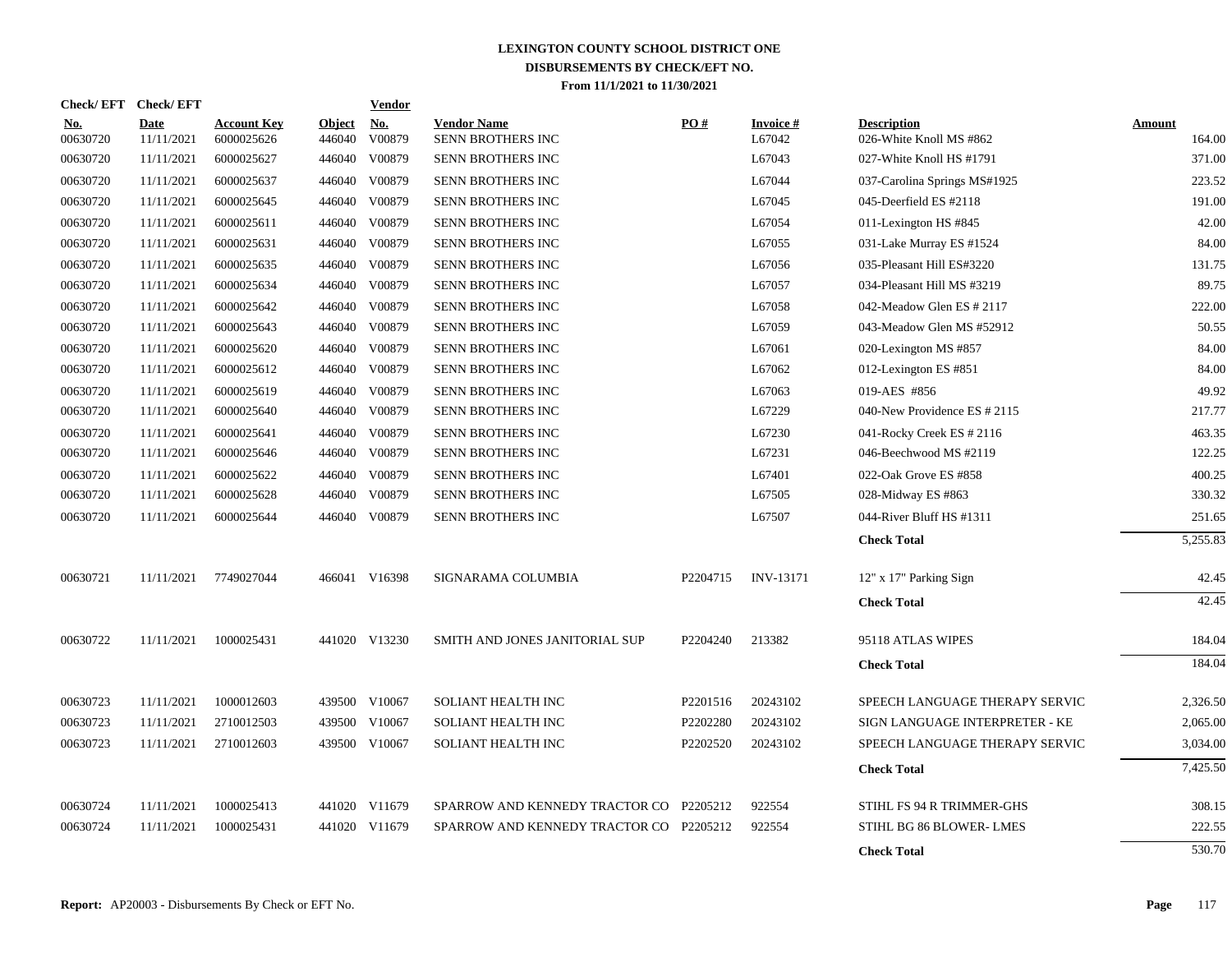|                        | Check/EFT Check/EFT       |                                  |                         | <b>Vendor</b>        |                                |          |                             |                                                      |                         |
|------------------------|---------------------------|----------------------------------|-------------------------|----------------------|--------------------------------|----------|-----------------------------|------------------------------------------------------|-------------------------|
| <u>No.</u><br>00630725 | <b>Date</b><br>11/11/2021 | <b>Account Key</b><br>7738019037 | <u>Object</u><br>466041 | <u>No.</u><br>EXXXXX | <b>Vendor Name</b><br>Employee | PO#      | <b>Invoice#</b><br>11.03.21 | <b>Description</b><br>Supplies for Alice in Wonderla | <b>Amount</b><br>118.94 |
|                        |                           |                                  |                         |                      |                                |          |                             | <b>Check Total</b>                                   | 118.94                  |
| 00630726               | 11/11/2021                | 6000025628                       |                         | 433200 Exxxxx        | Employee                       |          | 10.01.10.31.21              | Food Service Duties                                  | 45.64                   |
|                        |                           |                                  |                         |                      |                                |          |                             | <b>Check Total</b>                                   | 45.64                   |
| 00630727               | 11/11/2021                | 1000025411                       |                         | 432300 V01638        | TRITEK FIRE AND SECURITY LLC   | P2200674 | 26564                       | Provide After-Hours Fire Alarm                       | 157.50                  |
|                        |                           |                                  |                         |                      |                                |          |                             | <b>Check Total</b>                                   | 157.50                  |
| 00630730               | 11/11/2021                | 6000025635                       |                         | 446010 V00079        | <b>US FOODS</b>                |          | 1382455                     | 035-Pleasant Hill ES cust #108                       | 5,361.40                |
| 00630730               | 11/11/2021                | 6000025635                       |                         | 446010 V00079        | <b>US FOODS</b>                |          | 1382455                     | 035-Pleasant Hill ES cust #108                       | $-26.08$                |
| 00630730               | 11/11/2021                | 6000025613                       |                         | 446010 V00079        | <b>US FOODS</b>                |          | 1610371                     | 013-Gilbert HS cust #40837809                        | 5,589.64                |
| 00630730               | 11/11/2021                | 6000025647                       |                         | 446010 V00079        | <b>US FOODS</b>                |          | 1610372                     | 047-Centerville ES cust #41421                       | 5,369.41                |
| 00630730               | 11/11/2021                | 6000025614                       |                         | 446010 V00079        | <b>US FOODS</b>                |          | 1610373                     | 014-Gilbert ES cust 70837802                         | 5,454.97                |
| 00630730               | 11/11/2021                | 6000025629                       |                         | 446010 V00079        | <b>US FOODS</b>                |          | 1610374                     | 029-Gilbert MS cust #60837804                        | 2,733.21                |
| 00630730               | 11/11/2021                | 6000025613                       | 441000                  | V00079               | <b>US FOODS</b>                |          | 1610375                     | 013-Gilbert HS cust #40837809                        | 865.38                  |
| 00630730               | 11/11/2021                | 6000025613                       |                         | 441000 V00079        | US FOODS                       |          | 1610375                     | 013-Gilbert HS cust #40837809                        | $-111.54$               |
| 00630730               | 11/11/2021                | 6000025647                       | 441000                  | V00079               | <b>US FOODS</b>                |          | 1610376                     | 047-Centerville #41421348                            | 253.08                  |
| 00630730               | 11/11/2021                | 6000025614                       |                         | 441000 V00079        | <b>US FOODS</b>                |          | 1610377                     | 014-Gilbert ES cust #70837802                        | 1,483.91                |
| 00630730               | 11/11/2021                | 6000025629                       | 441000                  | V00079               | <b>US FOODS</b>                |          | 1610378                     | 029-Gilbert MS cust #60837804                        | 713.10                  |
| 00630730               | 11/11/2021                | 6000025624                       |                         | 446010 V00079        | <b>US FOODS</b>                |          | 1611381                     | 024-Red Bank ES cust #2083831                        | 4,253.21                |
| 00630730               | 11/11/2021                | 6000025624                       | 441000                  | V00079               | <b>US FOODS</b>                |          | 1611382                     | 024-Red Bank ES cust #2083831                        | 1,234.79                |
| 00630730               | 11/11/2021                | 6000025624                       |                         | 446010 V00079        | <b>US FOODS</b>                |          | 1611383                     | 024-Red Bank ES cust #2083831                        | 1,548.80                |
| 00630730               | 11/11/2021                | 6000025623                       | 446010                  | V00079               | <b>US FOODS</b>                |          | 1612491                     | 023-Saxe Gotha ES cust #308383                       | 3,985.52                |
| 00630730               | 11/11/2021                | 6000025625                       |                         | 446010 V00079        | <b>US FOODS</b>                |          | 1612492                     | 025-White Knoll ES cust #70839                       | 3,764.62                |
| 00630730               | 11/11/2021                | 6000025626                       | 446010                  | V00079               | US FOODS                       |          | 1612493                     | 026-White Knoll MS cust #80839                       | 3,499.66                |
| 00630730               | 11/11/2021                | 6000025627                       |                         | 446010 V00079        | <b>US FOODS</b>                |          | 1612494                     | 027-White Knoll HS cust #90839                       | 12,823.49               |
| 00630730               | 11/11/2021                | 6000025623                       | 441000                  | V00079               | <b>US FOODS</b>                |          | 1612495                     | 023-Saxe Gotha ES cust #308383                       | 1,447.92                |
| 00630730               | 11/11/2021                | 6000025625                       |                         | 441000 V00079        | <b>US FOODS</b>                |          | 1612496                     | 025-White Knoll ES cust #70839                       | 1,776.25                |
| 00630730               | 11/11/2021                | 6000025626                       | 441000                  | V00079               | <b>US FOODS</b>                |          | 1612497                     | 026-White Knoll MS cust #80839                       | 480.51                  |
| 00630730               | 11/11/2021                | 6000025623                       |                         | 446010 V00079        | US FOODS                       |          | 1612499                     | 023-Saxe Gotha ES cust #308383                       | 1,548.80                |
| 00630730               | 11/11/2021                | 6000025625                       |                         | 446010 V00079        | US FOODS                       |          | 1612500                     | 025-White Knoll ES cust #70839                       | 1,548.80                |
| 00630730               | 11/11/2021                | 6000025627                       |                         | 446010 V00079        | <b>US FOODS</b>                |          | 1612501                     | 027-White Knoll HS cust #90839                       | 1,548.80                |
| 00630730               | 11/11/2021                | 6000025626                       |                         | 446010 V00079        | <b>US FOODS</b>                |          | 1612502                     | 026-White Knoll MS cust #80839                       | 1,548.80                |
| 00630730               | 11/11/2021                | 6000025641                       |                         | 446010 V00079        | US FOODS                       |          | 1612526                     | 041-Rocky Creek ES cust #30880                       | 3,560.11                |
| 00630730               | 11/11/2021                | 6000025611                       |                         | 446010 V00079        | <b>US FOODS</b>                |          | 1612527                     | 011-Lexington HS cust #7083808                       | 11,705.79               |
|                        |                           |                                  |                         |                      |                                |          |                             |                                                      |                         |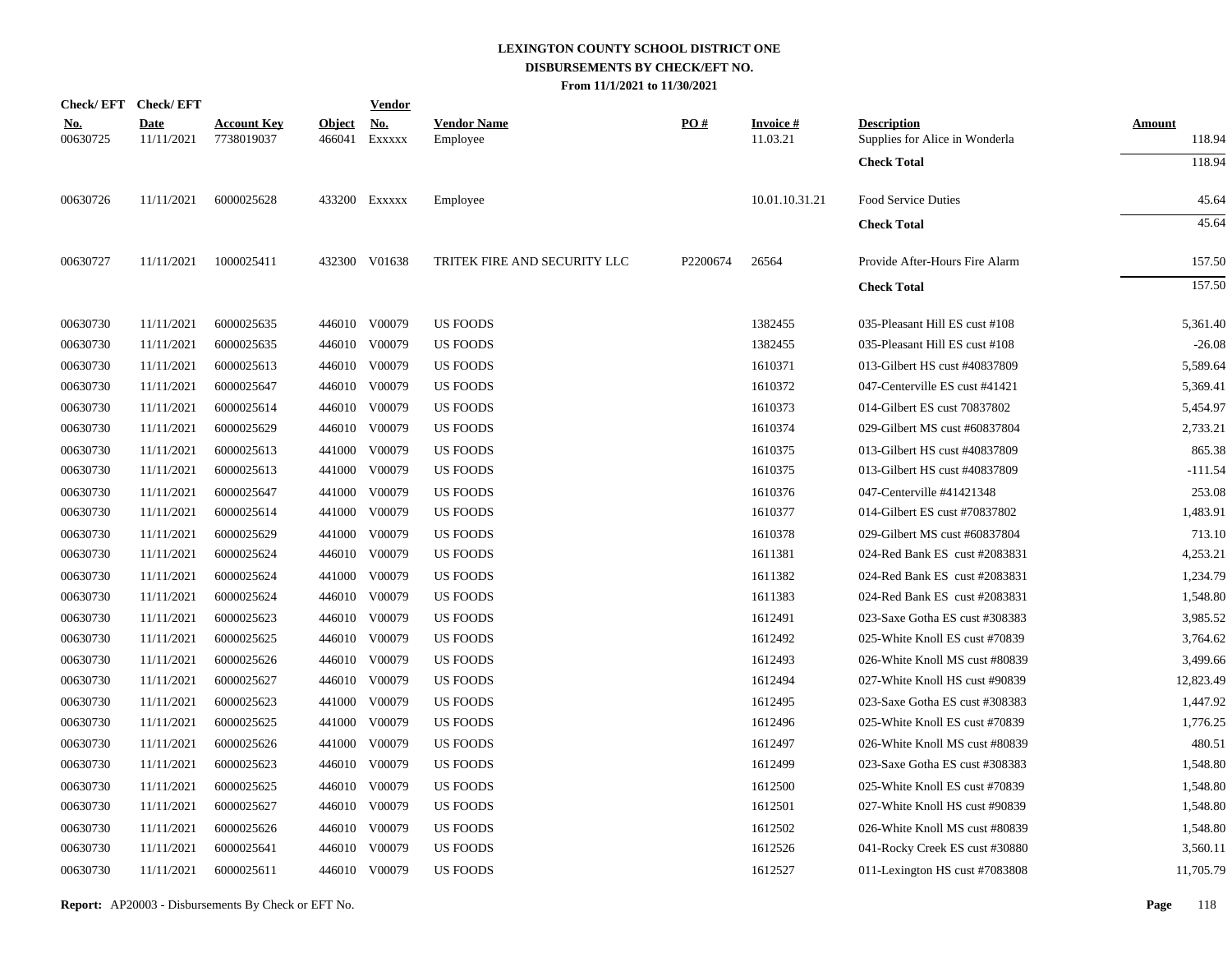|                   | Check/EFT Check/EFT       |                                  |                         | <u>Vendor</u>        |                                       |     |                            |                                                      |                         |
|-------------------|---------------------------|----------------------------------|-------------------------|----------------------|---------------------------------------|-----|----------------------------|------------------------------------------------------|-------------------------|
| $No.$<br>00630730 | <b>Date</b><br>11/11/2021 | <b>Account Key</b><br>6000025635 | <b>Object</b><br>441000 | <u>No.</u><br>V00079 | <b>Vendor Name</b><br><b>US FOODS</b> | PO# | <b>Invoice#</b><br>1612529 | <b>Description</b><br>035-Pleasant Hill ES cust #108 | <b>Amount</b><br>480.82 |
| 00630730          | 11/11/2021                | 6000025641                       | 441000                  | V00079               | <b>US FOODS</b>                       |     | 1612530                    | 041-Rocky Creek ES cust #30880                       | 347.87                  |
| 00630730          | 11/11/2021                | 6000025611                       | 441000                  | V00079               | US FOODS                              |     | 1612531                    | 011-Lexington HS cust #7083808                       | 564.19                  |
| 00630730          | 11/11/2021                | 6000025634                       | 441000                  | V00079               | <b>US FOODS</b>                       |     | 1612532                    | 034-Pleasant Hill MS cust #908                       | 314.75                  |
| 00630730          | 11/11/2021                | 6000025634                       | 446010                  | V00079               | <b>US FOODS</b>                       |     | 1612533                    | 034-Pleasant Hill MS cust #908                       | 3,787.09                |
| 00630730          | 11/11/2021                | 6000025635                       | 446010                  | V00079               | <b>US FOODS</b>                       |     | 1612534                    | 035-Pleasant Hill ES cust #108                       | 1,548.80                |
| 00630730          | 11/11/2021                | 6000025634                       | 446010                  | V00079               | <b>US FOODS</b>                       |     | 1612535                    | 034-Pleasant Hill MS cust #908                       | 1,548.80                |
| 00630730          | 11/11/2021                | 6000025641                       | 446010                  | V00079               | <b>US FOODS</b>                       |     | 1612536                    | 041-Rocky Creek ES cust #30880                       | 1,548.80                |
| 00630730          | 11/11/2021                | 6000025616                       | 446010                  | V00079               | <b>US FOODS</b>                       |     | 1612549                    | 016-Pelion ES cust #10838290                         | 2,757.00                |
| 00630730          | 11/11/2021                | 6000025645                       | 446010                  | V00079               | US FOODS                              |     | 1612550                    | 045-Deerfield ES cust #4083399                       | 4,253.57                |
| 00630730          | 11/11/2021                | 6000025639                       | 446010                  | V00079               | US FOODS                              |     | 1612552                    | 039-Forts Pond ES cust #208378                       | 3,399.06                |
| 00630730          | 11/11/2021                | 6000025630                       | 446010                  | V00079               | <b>US FOODS</b>                       |     | 1612554                    | 030-Pelion MS cust #90838301                         | 1,850.15                |
| 00630730          | 11/11/2021                | 6000025645                       | 441000                  | V00079               | <b>US FOODS</b>                       |     | 1612556                    | 045-Deerfield ES #40833998                           | 841.50                  |
| 00630730          | 11/11/2021                | 6000025639                       |                         | 446010 V00079        | <b>US FOODS</b>                       |     | 1612558                    | 039-Forts Pond ES cust #208378                       | 1,548.80                |
| 00630730          | 11/11/2021                | 6000025612                       | 446010                  | V00079               | <b>US FOODS</b>                       |     | 1612599                    | 012-Lexington EScust #40838088                       | 2,282.86                |
| 00630730          | 11/11/2021                | 6000025620                       |                         | 446010 V00079        | US FOODS                              |     | 1612600                    | 020-Lexington MS cust #6083808                       | 4,191.11                |
| 00630730          | 11/11/2021                | 6000025620                       | 441000                  | V00079               | US FOODS                              |     | 1612601                    | 020-Lexington MS cust #6083808                       | 464.09                  |
| 00630730          | 11/11/2021                | 6000025631                       |                         | 446010 V00079        | <b>US FOODS</b>                       |     | 1612665                    | 031-Lake Murray ES cust #30838                       | 5,513.89                |
| 00630730          | 11/11/2021                | 6000025646                       | 446010                  | V00079               | <b>US FOODS</b>                       |     | 1612666                    | 046-Beechwood MS cust #9134117                       | 2,958.68                |
| 00630730          | 11/11/2021                | 6000025631                       | 441000                  | V00079               | <b>US FOODS</b>                       |     | 1612667                    | 031-Lake Murray ES cust #30838                       | 718.88                  |
| 00630730          | 11/11/2021                | 6000025646                       | 441000                  | V00079               | <b>US FOODS</b>                       |     | 1612668                    | 046-Beechwood MS #91341172                           | 984.39                  |
| 00630730          | 11/11/2021                | 6000025640                       | 446010                  | V00079               | <b>US FOODS</b>                       |     | 1612671                    | 040-New Providence ES cust #20                       | 3,314.84                |
| 00630730          | 11/11/2021                | 6000025643                       | 446010                  | V00079               | <b>US FOODS</b>                       |     | 1612672                    | 043-Meadow Glen MS cust #30978                       | 3,608.12                |
| 00630730          | 11/11/2021                | 6000025643                       | 446010                  | V00079               | US FOODS                              |     | 1612672                    | 043-Meadow Glen MS cust #30978                       | $-25.29$                |
| 00630730          | 11/11/2021                | 6000025644                       | 446010                  | V00079               | <b>US FOODS</b>                       |     | 1612673                    | 044-River Bluff HS Cust #7104                        | 7,424.98                |
| 00630730          | 11/11/2021                | 6000025644                       | 446010                  | V00079               | <b>US FOODS</b>                       |     | 1612673                    | 044-River Bluff HS Cust #7104                        | $-50.58$                |
| 00630730          | 11/11/2021                | 6000025628                       | 446010                  | V00079               | <b>US FOODS</b>                       |     | 1612674                    | 028-Midway ES cust #80838089                         | 5,309.07                |
| 00630730          | 11/11/2021                | 6000025628                       | 446010                  | V00079               | <b>US FOODS</b>                       |     | 1612674                    | 028-Midway ES cust #80838089                         | $-37.38$                |
| 00630730          | 11/11/2021                | 6000025640                       | 441000                  | V00079               | US FOODS                              |     | 1612675                    | 040-New Providence ES cust #20                       | 328.61                  |
| 00630730          | 11/11/2021                | 6000025643                       | 441000                  | V00079               | US FOODS                              |     | 1612676                    | 043-Meadow Glen MS cust #30978                       | 643.76                  |
| 00630730          | 11/11/2021                | 6000025644                       | 441000                  | V00079               | US FOODS                              |     | 1612677                    | 044-River Bluff HS Cust #7104                        | 880.64                  |
| 00630730          | 11/11/2021                | 6000025628                       | 441000                  | V00079               | <b>US FOODS</b>                       |     | 1612678                    | 028-Midway ES cust #80838089                         | 341.58                  |
| 00630730          | 11/11/2021                | 6000025628                       | 446010                  | V00079               | <b>US FOODS</b>                       |     | 1612679                    | 028-Midway ES cust #80838089                         | 1,548.80                |
| 00630730          | 11/11/2021                | 6000025640                       | 446010                  | V00079               | <b>US FOODS</b>                       |     | 1612680                    | 040-New Providence ES cust #20                       | 1,548.80                |
| 00630730          | 11/11/2021                | 6000025644                       | 446010                  | V00079               | <b>US FOODS</b>                       |     | 1612681                    | 044-River Bluff HS Cust #7104                        | 1,548.80                |
| 00630730          | 11/11/2021                | 6000025619                       |                         | 446010 V00079        | <b>US FOODS</b>                       |     | 1613095                    | 019-AES Cust #50838085                               | 434.30                  |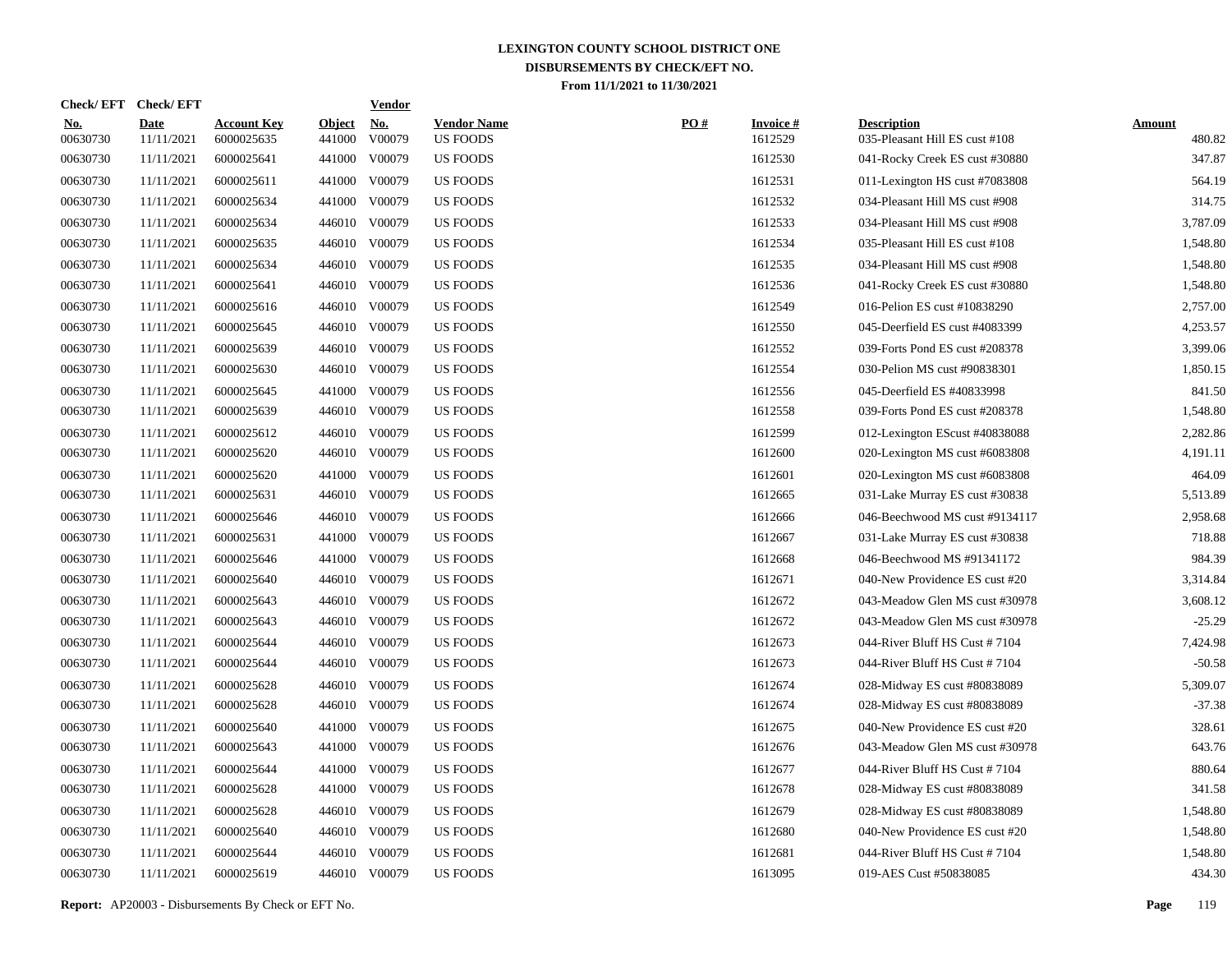|                        | Check/EFT Check/EFT       |                                  |                         | <u>Vendor</u> |                                       |          |                            |                                              |                         |
|------------------------|---------------------------|----------------------------------|-------------------------|---------------|---------------------------------------|----------|----------------------------|----------------------------------------------|-------------------------|
| <b>No.</b><br>00630730 | <b>Date</b><br>11/11/2021 | <b>Account Key</b><br>6000025619 | <b>Object</b><br>441000 | No.<br>V00079 | <b>Vendor Name</b><br><b>US FOODS</b> | PO#      | <b>Invoice#</b><br>1613096 | <b>Description</b><br>019-AES Cust #50838085 | <b>Amount</b><br>107.63 |
| 00630730               | 11/11/2021                | 6000025637                       | 446010                  | V00079        | <b>US FOODS</b>                       |          | 1613200                    | 037-Carolina Springs MS cust #               | 1,178.44                |
| 00630730               | 11/11/2021                | 6000025638                       |                         | 446010 V00079 | <b>US FOODS</b>                       |          | 1613201                    | 038-Carolina Springs ES cust #               | 4,123.62                |
| 00630730               | 11/11/2021                | 6000025637                       |                         | 441000 V00079 | <b>US FOODS</b>                       |          | 1613202                    | 037-Carolina Springs MS cust #               | 288.47                  |
| 00630730               | 11/11/2021                | 6000025638                       |                         | 441000 V00079 | US FOODS                              |          | 1613203                    | 038-Carolina Springs ES cust #               | 226.28                  |
| 00630730               | 11/11/2021                | 6000025642                       |                         | 446010 V00079 | <b>US FOODS</b>                       |          | 1613244                    | 042-Meadow Glen ES cust #20915               | 3,013.31                |
| 00630730               | 11/11/2021                | 6000025622                       |                         | 446010 V00079 | <b>US FOODS</b>                       |          | 1613245                    | 022-Oak Grove ES cust #8083830               | 3,702.63                |
| 00630730               | 11/11/2021                | 6000025622                       |                         | 446010 V00079 | <b>US FOODS</b>                       |          | 1613245                    | 022-Oak Grove ES cust #8083830               | $-41.50$                |
| 00630730               | 11/11/2021                | 6000025642                       |                         | 441000 V00079 | <b>US FOODS</b>                       |          | 1613246                    | 042-Meadow Glen ES cust #20915               | 589.05                  |
| 00630730               | 11/11/2021                | 6000025622                       |                         | 441000 V00079 | <b>US FOODS</b>                       |          | 1613247                    | 022-Oak Grove ES cust #8083830               | 1,262.69                |
| 00630730               | 11/11/2021                | 6000025622                       |                         | 446010 V00079 | <b>US FOODS</b>                       |          | 1613248                    | 022-Oak Grove ES cust #8083830               | 1,548.80                |
| 00630730               | 11/11/2021                | 6000025622                       |                         | 446010 V00079 | <b>US FOODS</b>                       |          | 1613248                    | 022-Oak Grove ES cust #8083830               | $-116.16$               |
| 00630730               | 11/11/2021                | 6000025629                       |                         | 446010 V00079 | <b>US FOODS</b>                       |          | 1752291A                   | 029-Gilbert MS cust #60837804                | 88.29                   |
|                        |                           |                                  |                         |               |                                       |          |                            | <b>Check Total</b>                           | 168,658.05              |
| 00630731               | 11/11/2021                | 5311025320                       |                         | 441000 V00189 | <b>WW GRAINGER</b>                    | P2204871 | 9100298208                 | PAPER TOWEL DISPENSER STAINLES               | 2,060.05                |
|                        |                           |                                  |                         |               |                                       |          |                            | <b>Check Total</b>                           | 2,060.05                |
| 00630732               | 11/11/2021                | 7744019011                       |                         | 466041 V14086 | WARDS NATURAL SCIENCE EST LLC         | P2202680 | 8806544313                 | Dylatherm Hot Plate & Dyla-Dua               | 362.89                  |
| 00630732               | 11/11/2021                | 7744019011                       |                         | 466041 V14086 | WARDS NATURAL SCIENCE EST LLC         | P2204869 | 8806554467                 | LaMotte TesTab Nitrate Test Ki               | 65.48                   |
| 00630732               | 11/11/2021                | 7744019015                       |                         | 466041 V14086 | WARDS NATURAL SCIENCE EST LLC         | P2204906 | 8806570586                 | <b>SHEEP HEARTS</b>                          | 50.92                   |
| 00630732               | 11/11/2021                | 7744019015                       |                         | 466041 V14086 | WARDS NATURAL SCIENCE EST LLC         | P2204906 | 8806570586                 | <b>SHEEP BRAINS</b>                          | 145.48                  |
| 00630732               | 11/11/2021                | 7744019015                       |                         | 466041 V14086 | WARDS NATURAL SCIENCE EST LLC         | P2204906 | 8806570586                 | QUAHOG CLAM PAIL OF 10                       | 23.60                   |
| 00630732               | 11/11/2021                | 7744019015                       | 466041                  | V14086        | WARDS NATURAL SCIENCE EST LLC         | P2204906 | 8806570586                 | STERILE DISPOSABLE SCALPEL                   | 35.92                   |
| 00630732               | 11/11/2021                | 7744019015                       |                         | 466041 V14086 | WARDS NATURAL SCIENCE EST LLC         | P2204906 | 8806570586                 | SQUID 12"                                    | 80.24                   |
|                        |                           |                                  |                         |               |                                       |          |                            | <b>Check Total</b>                           | 764.53                  |
| 00630733               | 11/11/2021                | 7802072020                       |                         | 466069 Exxxxx | Employee                              |          | 11.05.21                   | Reimb snacks for FB team                     | 275.18                  |
|                        |                           |                                  |                         |               |                                       |          |                            | <b>Check Total</b>                           | 275.18                  |
| 00630734               | 11/11/2021                | 1000025420                       |                         | 441000 Exxxxx | Employee                              |          | 11.04.21                   | Flowers for LMS theatre                      | 98.85                   |
|                        |                           |                                  |                         |               |                                       |          |                            | <b>Check Total</b>                           | 98.85                   |
| 00630735               | 11/11/2021                | 3291022121                       |                         | 433200 V01336 | SC ASSOCIATION CAREER AND TECH        | P2205313 | P2205313.ADM               | SCCDP Fall Conference, Dec.12-               | 150.00                  |
| 00630735               | 11/11/2021                | 3950021207                       |                         | 431200 V01336 | SC ASSOCIATION CAREER AND TECH        | P2205313 | P2205313.ADM               | SCCDP Fall Conference, Dec.12-               | 150.00                  |
| 00630735               | 11/11/2021                | 3950021207                       |                         | 431200 V01336 | SC ASSOCIATION CAREER AND TECH        | P2205313 | P2205313.ADM               | SCCDP Fall Conference, Dec.12-               | 175.00                  |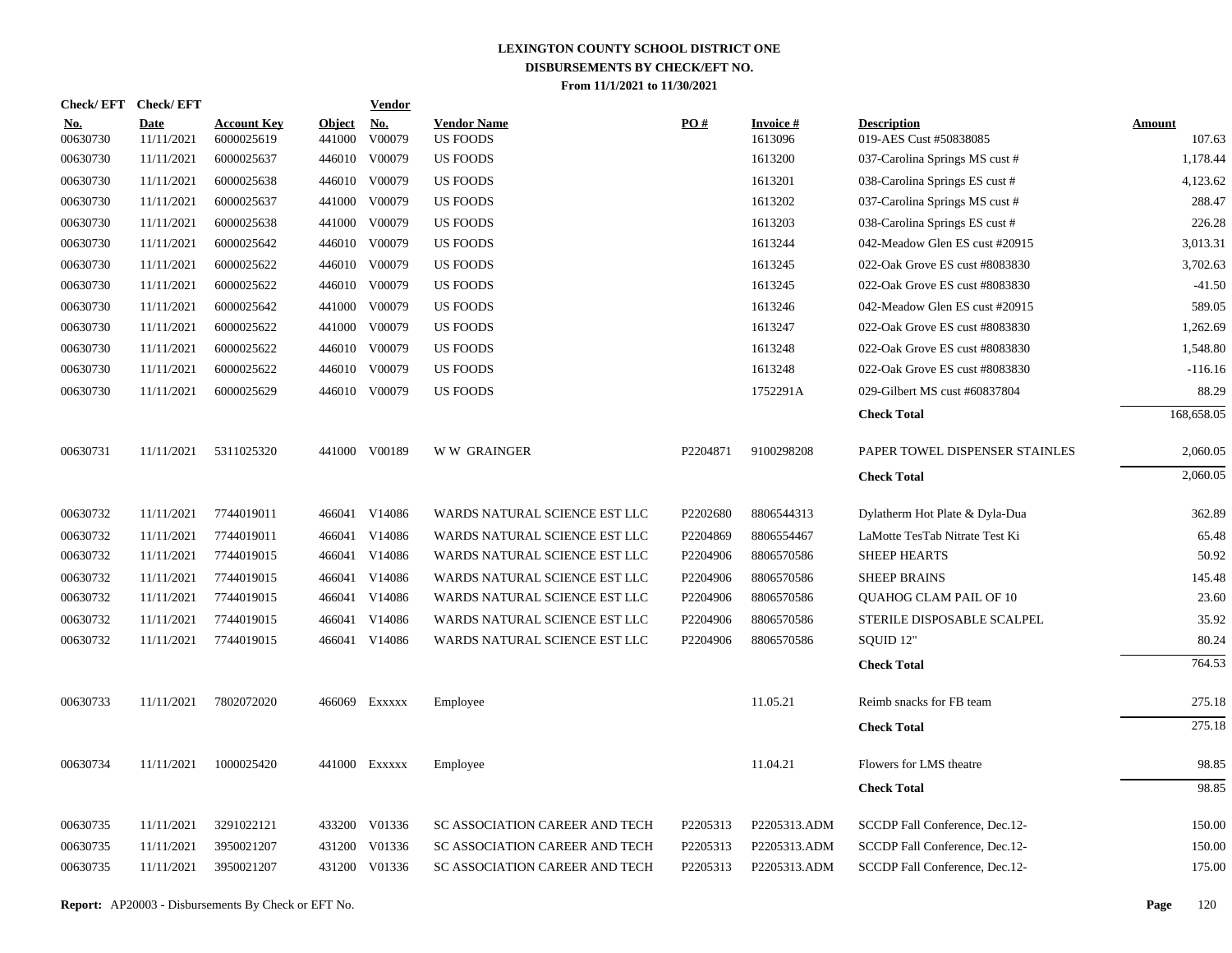|                        | Check/EFT Check/EFT       |                                                            |                         | <b>Vendor</b>        |                                                      |                               |                                 |                                                      |                         |
|------------------------|---------------------------|------------------------------------------------------------|-------------------------|----------------------|------------------------------------------------------|-------------------------------|---------------------------------|------------------------------------------------------|-------------------------|
| <u>No.</u><br>00630735 | <b>Date</b><br>11/11/2021 | <b>Account Key</b><br>3950021207                           | <b>Object</b><br>433200 | <u>No.</u><br>V01336 | <b>Vendor Name</b><br>SC ASSOCIATION CAREER AND TECH | $\underline{PO#}$<br>P2205313 | <b>Invoice#</b><br>P2205313.ADM | <b>Description</b><br>SCCDP Fall Conference, Dec.12- | <b>Amount</b><br>600.00 |
| 00630735               | 11/11/2021                | 3950021207                                                 | 433200                  | V01336               | SC ASSOCIATION CAREER AND TECH                       | P2205313                      | P2205313.ADM                    | SCCDP Fall Conference Dec.12-1                       | 1,050.00                |
|                        |                           |                                                            |                         |                      |                                                      |                               |                                 | <b>Check Total</b>                                   | 2,125.00                |
| 00630736               |                           | 11/11/2021 7733027029                                      |                         | 466064 V11600        | SC BAND DIRECTORS ASSOCIATION                        | P2205172                      | P2205172.GMS                    | Regional Bank Audition for 12                        | 144.00                  |
|                        |                           |                                                            |                         |                      |                                                      |                               |                                 | <b>Check Total</b>                                   | 144.00                  |
| 00630737               | 11/11/2021                | 7723027044                                                 |                         | 466099 V00132        | SC DEPARTMENT OF REVENUE (SALE                       |                               | GT.09.21                        | State Sales/Use Tax, 09/21                           | 100.51                  |
|                        |                           |                                                            |                         |                      |                                                      |                               |                                 | <b>Check Total</b>                                   | 100.51                  |
| 00630738               | 11/11/2021                | 7723027044                                                 |                         | 466099 V00132        | SC DEPARTMENT OF REVENUE (SALE                       |                               | GT.10.21                        | State sales and use tax                              | 71.06                   |
|                        |                           |                                                            |                         |                      |                                                      |                               |                                 | <b>Check Total</b>                                   | 71.06                   |
| 00630739               | 11/11/2021                | 7914027027                                                 |                         | 466064 V17001        | <b>SSA GROUP LLC</b>                                 | P2205282                      | P2205282.DEP                    | DEPOSIT FOR PROM 4/30/2022                           | 3,758.53                |
|                        |                           |                                                            |                         |                      |                                                      |                               |                                 | <b>Check Total</b>                                   | 3,758.53                |
| 00630740               | 11/11/2021                | 1000025204                                                 |                         | 433200 Exxxxx        | Employee                                             |                               | 11.02.11.05.21                  | Attend SCASBO Conference                             | 424.06                  |
|                        |                           |                                                            |                         |                      |                                                      |                               |                                 | <b>Check Total</b>                                   | 424.06                  |
| 00630741               | 11/11/2021                | 3972022403                                                 |                         | 433200 EXXXXX        | Employee                                             |                               | 10.31.11.02.21                  | Capturing Kids Hearts Conf.                          | 311.90                  |
|                        |                           |                                                            |                         |                      |                                                      |                               |                                 | <b>Check Total</b>                                   | 311.90                  |
| 00630742               | 11/11/2021                | 1000025204                                                 |                         | 433200 Exxxxx        | Employee                                             |                               | 11.03.11.05.21                  | <b>SCASBO Fall Conference</b>                        | 355.06                  |
|                        |                           |                                                            |                         |                      |                                                      |                               |                                 | <b>Check Total</b>                                   | 355.06                  |
| 00630743               | 11/11/2021                | 1000025204                                                 |                         | 433200 Exxxxx        | Employee                                             |                               | 11.03.11.05.21                  | Attend SCASBO Conference                             | 355.06                  |
|                        |                           |                                                            |                         |                      |                                                      |                               |                                 | <b>Check Total</b>                                   | 355.06                  |
| 00630744               | 11/11/2021                | 1000025204                                                 |                         | 433200 Exxxxx        | Employee                                             |                               | 11.02.11.05.21                  | <b>SCASBO Fall Conference</b>                        | 182.56                  |
|                        |                           |                                                            |                         |                      |                                                      |                               |                                 | <b>Check Total</b>                                   | 182.56                  |
| 00630745               | 11/11/2021                | 7900527016                                                 |                         | 466049 V00210        | UNITED WAY OF THE MIDLANDS                           | P2205285                      | 11.08.21                        | cash donations for Pelion Elem                       | 45.00                   |
|                        |                           |                                                            |                         |                      |                                                      |                               |                                 | <b>Check Total</b>                                   | 45.00                   |
| 00630746               | 11/12/2021                | 7860527011                                                 |                         | 466041 V01717        | 4IMPRINT INC                                         | P2204309                      | 9419182                         | Microfiber Rally Towels - Colo                       | 614.82                  |
| 00630746               | 11/12/2021                | 7860527011                                                 |                         | 466041 V01717        | 4IMPRINT INC                                         | P2204309                      | 9419182                         | Set Up Charge                                        | 53.50                   |
| 00630746               | 11/12/2021                | 7860527011                                                 |                         | 466041 V01717        | <b>4IMPRINT INC</b>                                  | P2204309                      | 9419182                         | <b>Shipping</b>                                      | 28.08                   |
|                        |                           | <b>Report:</b> AP20003 - Disbursements By Check or EFT No. |                         |                      |                                                      |                               |                                 |                                                      | Page<br>121             |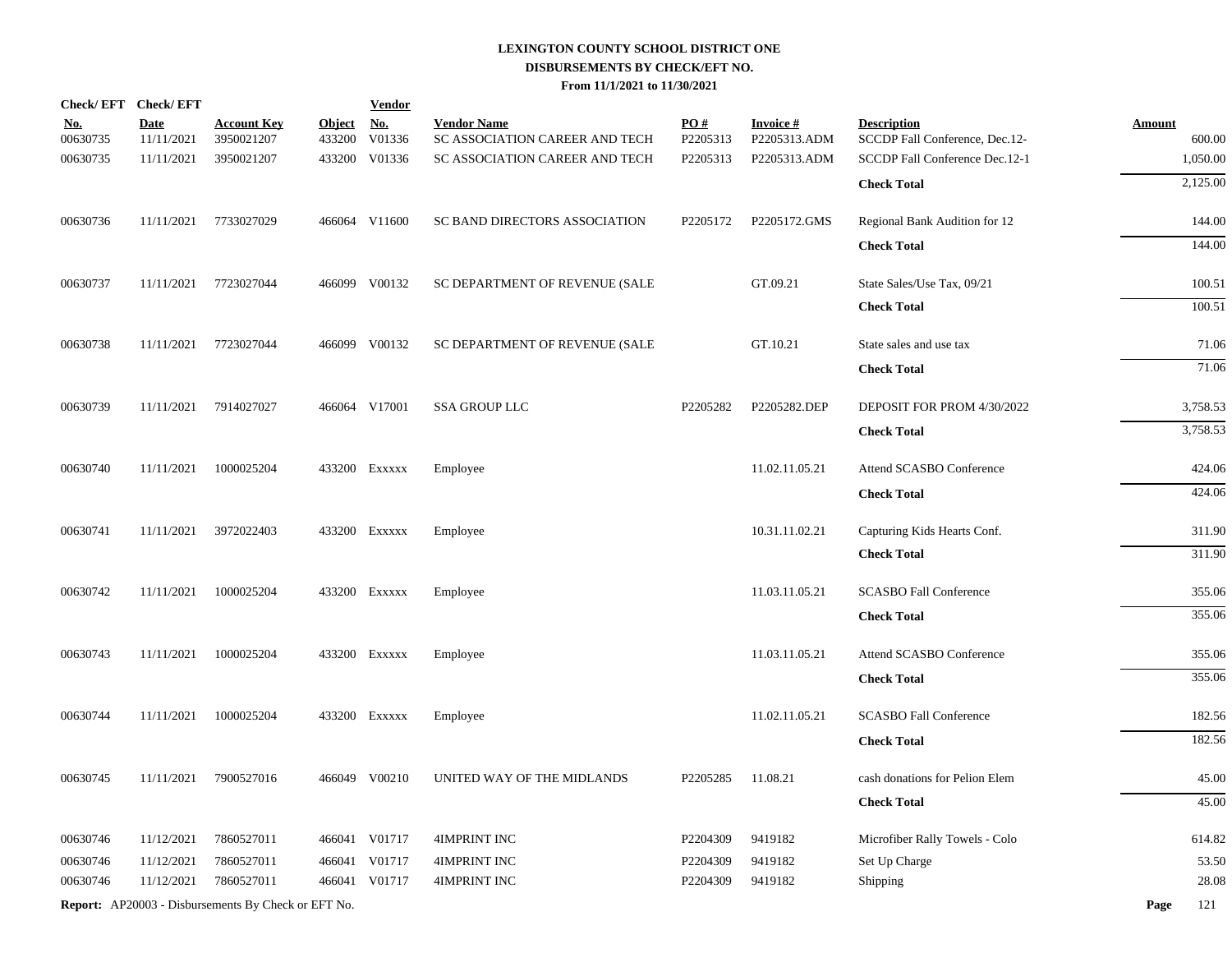| <b>No.</b> | Check/EFT Check/EFT<br><b>Date</b> | <b>Account Key</b> | Object No. | <b>Vendor</b> | <b>Vendor Name</b>             | PO#      | <b>Invoice#</b> | <b>Description</b>                    | Amount   |
|------------|------------------------------------|--------------------|------------|---------------|--------------------------------|----------|-----------------|---------------------------------------|----------|
|            |                                    |                    |            |               |                                |          |                 | <b>Check Total</b>                    | 696.40   |
| 00630747   | 11/12/2021                         | 1000011323         |            | 441000 V15435 | AMERICAN SYSTEMS OF THE SOUTHE | P2204660 | 186198          | K1 paper: Box with six                | 294.25   |
| 00630747   | 11/12/2021                         | 1000011323         |            | 441000 V15435 | AMERICAN SYSTEMS OF THE SOUTHE | P2204660 | 186199          | K1 Paper: Box with                    | 294.25   |
|            |                                    |                    |            |               |                                |          |                 | <b>Check Total</b>                    | 588.50   |
| 00630748   | 11/12/2021                         | 3382018803         |            | 433200 Exxxxx | Employee                       |          | 10.07.2021      | Story time at the park                | 6.72     |
|            |                                    |                    |            |               |                                |          |                 | <b>Check Total</b>                    | 6.72     |
| 00630749   | 11/12/2021                         | 2250011303         |            | 434512 V15748 | <b>AVID CENTER</b>             | P2204817 | 00072072        | AVID Weekly Secondary Carolina        | 595.00   |
| 00630749   | 11/12/2021                         | 2250011403         |            | 464012 V15748 | <b>AVID CENTER</b>             | P2204817 | 00072072        | AVID Membership Fees White Kno        | 4,099.00 |
|            |                                    |                    |            |               |                                |          |                 | <b>Check Total</b>                    | 4,694.00 |
| 00630750   | 11/12/2021                         | 7826027027         |            | 466069 Exxxxx | Employee                       |          | 11.08.2021      | Reimb candy for event night           | 99.53    |
|            |                                    |                    |            |               |                                |          |                 | <b>Check Total</b>                    | 99.53    |
| 00630751   | 11/12/2021                         | 1000011415         |            | 441000 V13041 | <b>BLICK ART MATERIALS LLC</b> | P2203456 | 7210293         | XACTO XLIFE BLADES #11                | 29.64    |
| 00630751   | 11/12/2021                         | 1000011415         |            | 441000 V13041 | BLICK ART MATERIALS LLC        | P2203456 | 7210293         | BLICK HEAVY DUTY TSQUARE 24           | 39.77    |
| 00630751   | 11/12/2021                         | 1000011415         | 441000     | V13041        | BLICK ART MATERIALS LLC        | P2203456 | 7210293         | LATEX POWDERED DISPOSABLE GLOV        | 7.81     |
| 00630751   | 11/12/2021                         | 1000011415         |            | 441000 V13041 | BLICK ART MATERIALS LLC        | P2203456 | 7210293         | WALNUT HOLLOW CREATIVE WOODBUR        | 111.22   |
| 00630751   | 11/12/2021                         | 1000011415         | 441000     | V13041        | BLICK ART MATERIALS LLC        | P2203456 | 7210293         | SUREBONDER GLUE GUN SILICONE P        | 54.72    |
| 00630751   | 11/12/2021                         | 1000011415         |            | 441000 V13041 | BLICK ART MATERIALS LLC        | P2203456 | 7210293         | <b>BLICK PASTELS SOFT</b>             | 31.57    |
| 00630751   | 11/12/2021                         | 1000011415         | 441000     | V13041        | BLICK ART MATERIALS LLC        | P2203456 | 7210293         | SMART FAB ART AND DECORATION F        | 16.87    |
| 00630751   | 11/12/2021                         | 1000011415         | 441000     | V13041        | BLICK ART MATERIALS LLC        | P2203456 | 7210293         | FABER CASTELL WORLD COLORS ECO        | 24.62    |
| 00630751   | 11/12/2021                         | 1000011415         | 441000     | V13041        | BLICK ART MATERIALS LLC        | P2203456 | 7210293         | PRISMACOLOR PREMIER COLORED PE        | 170.91   |
| 00630751   | 11/12/2021                         | 1000011415         | 441000     | V13041        | BLICK ART MATERIALS LLC        | P2203456 | 7210293         | <b>BLICK STUDIO DRAWING PENCILS 1</b> | 67.25    |
| 00630751   | 11/12/2021                         | 1000011415         | 441000     | V13041        | BLICK ART MATERIALS LLC        | P2203456 | 7210293         | SOFT PINK BEVELED ERASER MEDIU        | 19.55    |
| 00630751   | 11/12/2021                         | 1000011415         |            | 441000 V13041 | BLICK ART MATERIALS LLC        | P2203456 | 7210293         | CRAYOLA ULTIMATE CRAYON COLLEC        | 20.53    |
| 00630751   | 11/12/2021                         | 1000011415         |            | 441000 V13041 | BLICK ART MATERIALS LLC        | P2203456 | 7210293         | <b>CRAYOLA REGULAR SIZE CRAYONS W</b> | 7.43     |
| 00630751   | 11/12/2021                         | 1000011415         |            | 441000 V13041 | BLICK ART MATERIALS LLC        | P2203456 | 7210293         | <b>6 WELL TRAY ALUMINUM</b>           | 11.16    |
| 00630751   | 11/12/2021                         | 1000011415         |            | 441000 V13041 | BLICK ART MATERIALS LLC        | P2203456 | 7210293         | BLICK STUDENT WATERCOLOR PAPER        | 45.80    |
| 00630751   | 11/12/2021                         | 1000011415         |            | 441000 V13041 | BLICK ART MATERIALS LLC        | P2203456 | 7210293         | WALNUT HOLLOW MINI WOODEN PLAQ        | 69.89    |
| 00630751   | 11/12/2021                         | 1000011415         |            | 441000 V13041 | BLICK ART MATERIALS LLC        | P2203456 | 7210293         | CLAY ECONOMY TOOL KIT                 | 47.73    |
| 00630751   | 11/12/2021                         | 1000011415         |            | 441000 V13041 | BLICK ART MATERIALS LLC        | P2203456 | 7210293         | RANGER TIM HOLTZ DISTRESS INK         | 8.93     |
| 00630751   | 11/12/2021                         | 1000011415         |            | 441000 V13041 | BLICK ART MATERIALS LLC        | P2203456 | 7210293         | GENUINE BOXWOOD TOOL SET              | 15.00    |
| 00630751   | 11/12/2021                         | 1000011415         |            | 441000 V13041 | BLICK ART MATERIALS LLC        | P2203456 | 7210293         | <b>EXCEL BURNISHING SET</b>           | 59.92    |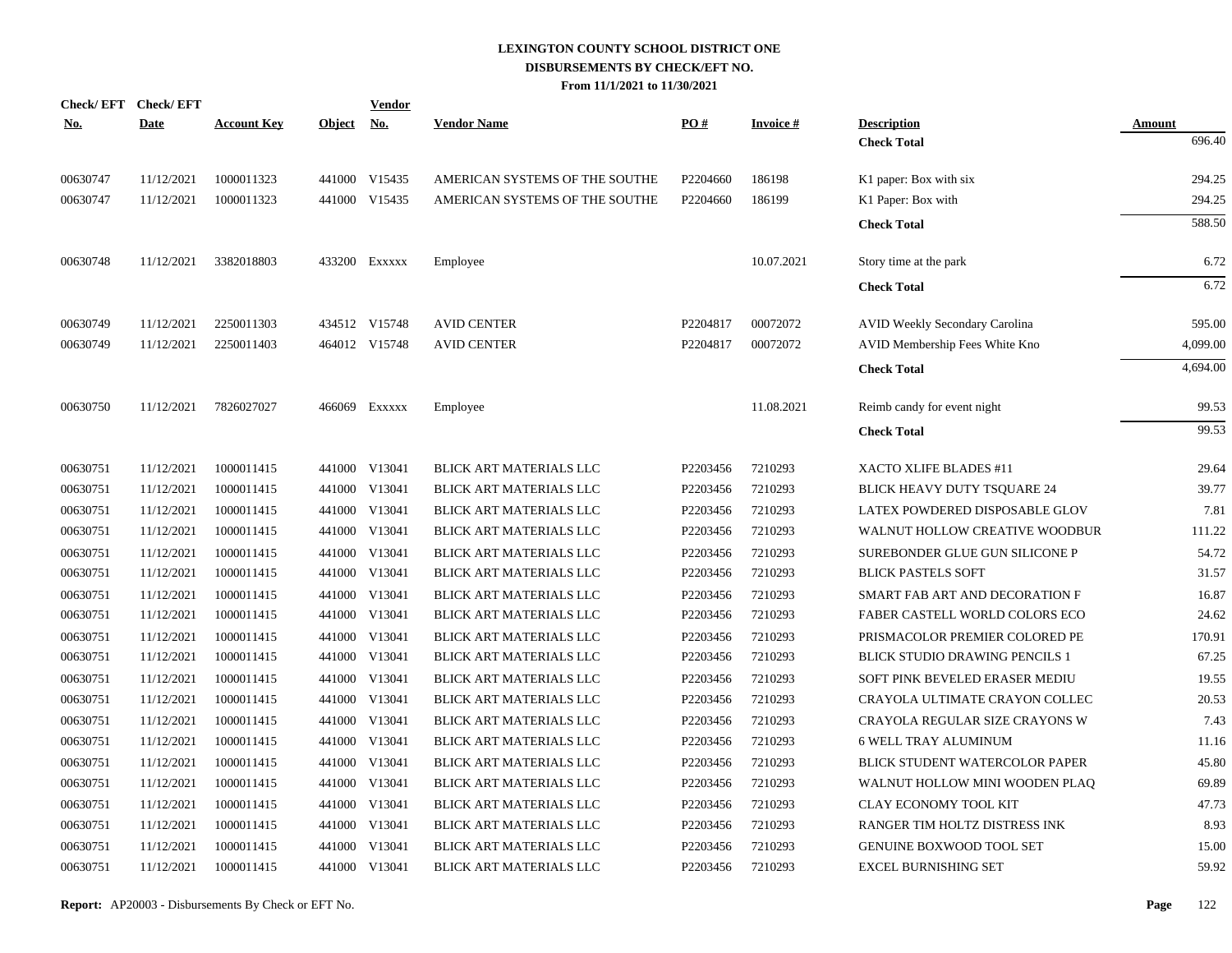|                 | Check/EFT Check/EFT       |                                  |                         | <b>Vendor</b>        |                                               |                 |                            |                                                   |                        |
|-----------------|---------------------------|----------------------------------|-------------------------|----------------------|-----------------------------------------------|-----------------|----------------------------|---------------------------------------------------|------------------------|
| No.<br>00630751 | <b>Date</b><br>11/12/2021 | <b>Account Key</b><br>1000011415 | <b>Object</b><br>441000 | <u>No.</u><br>V13041 | <b>Vendor Name</b><br>BLICK ART MATERIALS LLC | PO#<br>P2203456 | <b>Invoice#</b><br>7210293 | <b>Description</b><br>BLICK MESH ZIPPER BAGS 5X10 | <b>Amount</b><br>21.29 |
| 00630751        | 11/12/2021                | 1000011415                       |                         | 441000 V13041        | BLICK ART MATERIALS LLC                       | P2203456        | 7210293                    | CANVAS BULK PACK OF 40                            | 163.71                 |
| 00630751        | 11/12/2021                | 1000011415                       |                         | 441000 V13041        | BLICK ART MATERIALS LLC                       | P2203456        | 7210293                    | BLICKRYLIC SET OF 6 FLOURESCEN                    | 41.06                  |
| 00630751        | 11/12/2021                | 1000011415                       |                         | 441000 V13041        | BLICK ART MATERIALS LLC                       | P2203456        | 7210293                    | ROYAL AND LANGNICKEL SQUA FLO                     | 55.52                  |
| 00630751        | 11/12/2021                | 1000011415                       |                         | 441000 V13041        | BLICK ART MATERIALS LLC                       | P2203456        | 7210293                    | <b>CREATIVITY STREET EMBROIDERY F</b>             | 27.60                  |
| 00630751        | 11/12/2021                | 1000011415                       |                         | 441000 V13041        | BLICK ART MATERIALS LLC                       | P2203456        | 7210293                    | DRITZ EMBROIDERY NEEDLES                          | 7.08                   |
| 00630751        | 11/12/2021                | 1000011415                       |                         | 441000 V13041        | BLICK ART MATERIALS LLC                       | P2203456        | 7210293                    | <b>BLICK PASTELS SOFT</b>                         | 31.57                  |
| 00630751        | 11/12/2021                | 1000011415                       |                         | 441000 V13041        | BLICK ART MATERIALS LLC                       | P2203456        | 7210293                    | STAINED BY SHARPIE BRUSH TIP F                    | 79.37                  |
| 00630751        | 11/12/2021                | 1000011415                       |                         | 441000 V13041        | BLICK ART MATERIALS LLC                       | P2203456        | 7210293                    | <b>DESIGN WORKS MUSLIN</b>                        | 22.25                  |
| 00630751        | 11/12/2021                | 1000011415                       |                         | 441000 V13041        | BLICK ART MATERIALS LLC                       | P2203456        | 7210293                    | <b>SCHACHT LILLI LOOM</b>                         | 52.52                  |
| 00630751        | 11/12/2021                | 1000011415                       |                         | 441000 V13041        | BLICK ART MATERIALS LLC                       | P2203456        | 7210293                    | SHARPIE FINE POINT MARKER BLAC                    | 39.46                  |
| 00630751        | 11/12/2021                | 1000011415                       |                         | 441000 V13041        | BLICK ART MATERIALS LLC                       | P2203456        | 7210293                    | SHARPIE ULTRA FINE POINT MARKE                    | 15.15                  |
| 00630751        | 11/12/2021                | 1000011415                       |                         | 441000 V13041        | BLICK ART MATERIALS LLC                       | P2203456        | 7210293                    | SAKURA CRAY PAS BLACK                             | 20.06                  |
| 00630751        | 11/12/2021                | 1000011415                       |                         | 441000 V13041        | BLICK ART MATERIALS LLC                       | P2203456        | 7210293                    | SAKURA CRAY PAS WHITE                             | 10.04                  |
| 00630751        | 11/12/2021                | 1000011415                       |                         | 441000 V13041        | BLICK ART MATERIALS LLC                       | P2203456        | 7262799                    | SAJURA CRAY PAS EXPRESSIONIST                     | 25.81                  |
|                 |                           |                                  |                         |                      |                                               |                 |                            | <b>Check Total</b>                                | 1,472.81               |
| 00630752        | 11/12/2021                | 7886027023                       |                         | 466041 V12313        | BOOKSAMILLION.COM                             | P2200798        | 2119700375                 | ISBN 9781612437910                                | 887.46                 |
|                 |                           |                                  |                         |                      |                                               |                 |                            | <b>Check Total</b>                                | 887.46                 |
| 00630753        | 11/12/2021                | 1000011345                       |                         | 443000 V00884        | <b>BOOKSOURCE</b>                             | P2204330        | 956237                     | List of books for elementary s                    | 12,135.97              |
|                 |                           |                                  |                         |                      |                                               |                 |                            | <b>Check Total</b>                                | 12,135.97              |
| 00630754        | 11/12/2021                | 7863027012                       |                         | 466099 V13255        | <b>BSN SPORTS</b>                             | P2201612        | 913390163                  | PERFECT TRI CREW TEES "TURNING                    | 1,541.62               |
| 00630754        | 11/12/2021                | 7863027012                       |                         | 466099 V13255        | <b>BSN SPORTS</b>                             | P2201612        | 913390163                  | <b>FREIGHT</b>                                    | 82.08                  |
| 00630754        | 11/12/2021                | 7866027012                       |                         | 466041 V13255        | <b>BSN SPORTS</b>                             | P2201226        | 913401909                  | <b>STAFF SHIRTS</b>                               | 2,023.37               |
| 00630754        | 11/12/2021                | 7866027012                       |                         | 466041 V13255        | <b>BSN SPORTS</b>                             | P2201226        | 913401909                  | Shipping                                          | 94.61                  |
| 00630754        | 11/12/2021                | 7866027012                       |                         | 466041 V13255        | <b>BSN SPORTS</b>                             | P2201469        | 913575203                  | <b>STAFF SHIRTS</b>                               | 1,724.84               |
| 00630754        | 11/12/2021                | 7866027012                       |                         | 466041 V13255        | <b>BSN SPORTS</b>                             | P2201469        | 913575203                  | <b>FREIGHT</b>                                    | 80.60                  |
| 00630754        | 11/12/2021                | 7887073044                       |                         | 466041 V13255        | <b>BSN SPORTS</b>                             | P2203094        | 914543429                  | UA PRIMETIME PLUS SHORT DARK G                    | 481.50                 |
| 00630754        | 11/12/2021                | 7887073044                       |                         | 466041 V13255        | <b>BSN SPORTS</b>                             | P2203094        | 914543429                  | UA PRIMETIME PLUS WHITE SHORTS                    | 481.50                 |
| 00630754        | 11/12/2021                | 7887073044                       |                         | 466041 V13255        | <b>BSN SPORTS</b>                             | P2203094        | 914543429                  | FREIGHT- BEN LEE                                  | 27.66                  |
|                 |                           |                                  |                         |                      |                                               |                 |                            | <b>Check Total</b>                                | 6,537.78               |
| 00630755        | 11/12/2021                | 1000025411                       |                         | 441020 V16936        | CALICO PACKAGING LLC                          | P2203937        | INVM00005347               | 9911593 CAN LINER 38 X 58 1.7                     | 490.75                 |
| 00630755        | 11/12/2021                | 1000025440                       |                         | 441020 V16936        | <b>CALICO PACKAGING LLC</b>                   | P2203916        | <b>INVM00005348</b>        | 9911593 CAN LINERS 38 X 58 1.7                    | 340.80                 |
|                 |                           |                                  |                         |                      |                                               |                 |                            |                                                   |                        |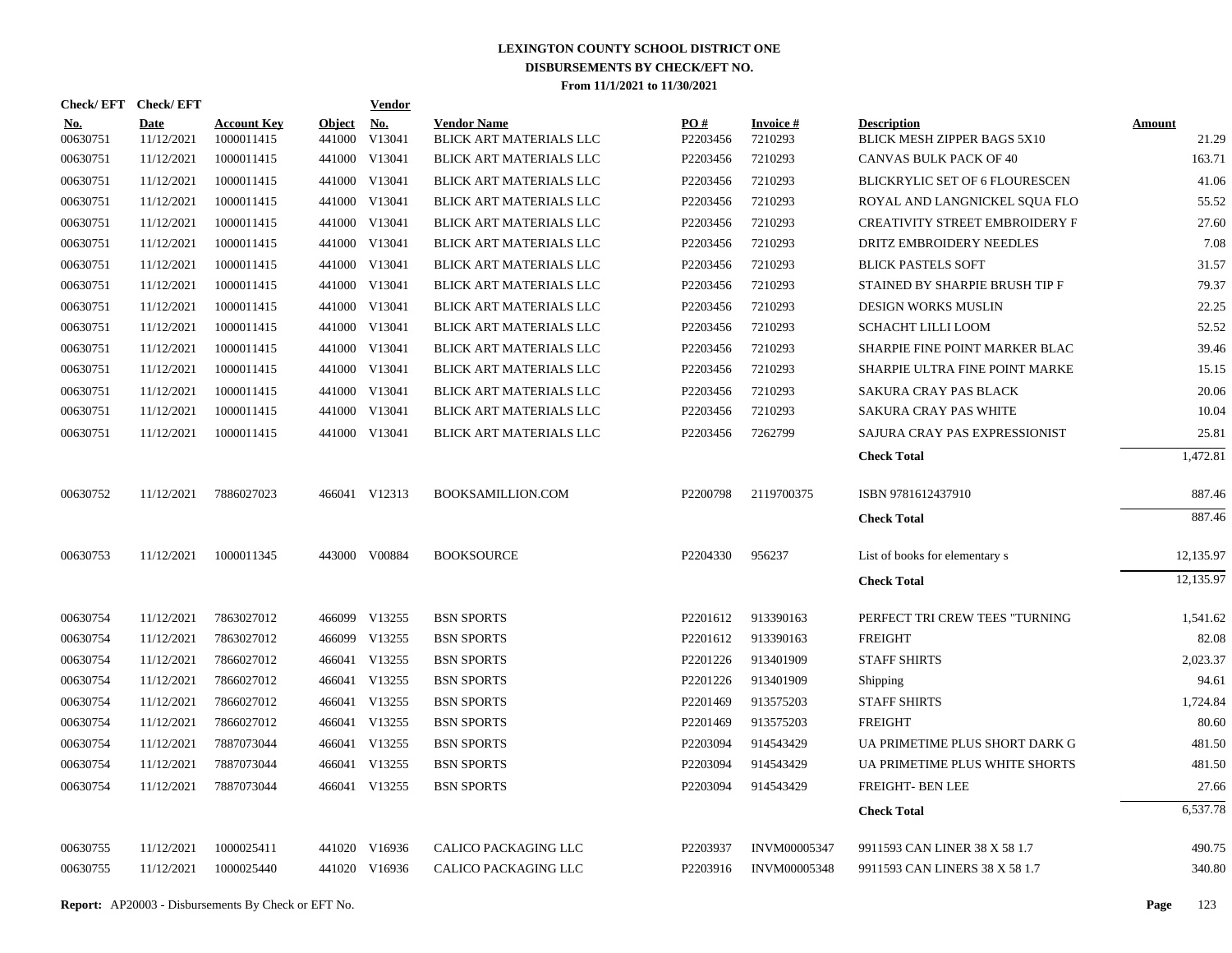|                        | Check/EFT Check/EFT       |                                  |                  | <b>Vendor</b> |                                            |                 |                           |                                                      |                    |
|------------------------|---------------------------|----------------------------------|------------------|---------------|--------------------------------------------|-----------------|---------------------------|------------------------------------------------------|--------------------|
| <u>No.</u><br>00630755 | <b>Date</b><br>11/12/2021 | <b>Account Key</b><br>1000025427 | Object<br>441020 | No.<br>V16936 | <b>Vendor Name</b><br>CALICO PACKAGING LLC | PO#<br>P2203822 | Invoice #<br>INVM00005349 | <b>Description</b><br>9911593 CAN LINERS 38 X 58 1.7 | Amount<br>1,363.18 |
| 00630755               | 11/12/2021                | 1000025444                       |                  | 441020 V16936 | CALICO PACKAGING LLC                       | P2203853        | INVM00005350              | 9911593 CAN LINER 38 X 58 1.7                        | 1,022.39           |
| 00630755               | 11/12/2021                | 1000025429                       |                  | 441020 V16936 | CALICO PACKAGING LLC                       | P2204233        | INVM00005353              | 9911593 CAN LINER 38 X 58                            | 340.80             |
|                        |                           |                                  |                  |               |                                            |                 |                           | <b>Check Total</b>                                   | 3,557.92           |
| 00630756               | 11/12/2021                | 7810027011                       |                  | 466041 V01144 | <b>CAROLINA IDEAS</b>                      | P2204999        | 529134                    | S-XL tshirts                                         | 1,861.80           |
| 00630756               | 11/12/2021                | 7810027011                       |                  | 466041 V01144 | <b>CAROLINA IDEAS</b>                      | P2204999        | 529134                    | XXL tshirt                                           | 14.98              |
|                        |                           |                                  |                  |               |                                            |                 |                           | <b>Check Total</b>                                   | 1,876.78           |
| 00630757               | 11/12/2021                | 1000025427                       |                  | 441020 V15374 | CENTRAL POLY BAG CORPORATION               | P2204785        | 286962                    | CP3858K1.7 CAN LINER                                 | 1,658.50           |
| 00630757               | 11/12/2021                | 1000025412                       |                  | 441020 V15374 | <b>CENTRAL POLY BAG CORPORATION</b>        | P2204784        | 286970                    | CP3858K1.7 CAN LINER                                 | 425.33             |
|                        |                           |                                  |                  |               |                                            |                 |                           | <b>Check Total</b>                                   | 2,083.83           |
| 00630758               | 11/12/2021                | 1000025507                       |                  | 433100 V01601 | CHECKER YELLOW CAB CO INC                  |                 | 19257                     | Taxi Transport                                       | 931.00             |
| 00630758               | 11/12/2021                | 1000025507                       |                  | 433100 V01601 | CHECKER YELLOW CAB CO INC                  |                 | 19258                     | Taxi Transport                                       | 177.00             |
| 00630758               | 11/12/2021                | 1000025507                       |                  | 433100 V01601 | CHECKER YELLOW CAB CO INC                  |                 | 19259                     | Taxi Transport                                       | 678.50             |
| 00630758               | 11/12/2021                | 1000025507                       |                  | 433100 V01601 | CHECKER YELLOW CAB CO INC                  |                 | 19260                     | Taxi Transport                                       | 178.00             |
| 00630758               | 11/12/2021                | 1000025507                       |                  | 433100 V01601 | CHECKER YELLOW CAB CO INC                  |                 | 19261                     | Taxi Transport                                       | 634.00             |
| 00630758               | 11/12/2021                | 1000025507                       |                  | 433100 V01601 | CHECKER YELLOW CAB CO INC                  |                 | 19262                     | Taxi Transport                                       | 1,715.00           |
| 00630758               | 11/12/2021                | 1000025507                       |                  | 433100 V01601 | CHECKER YELLOW CAB CO INC                  |                 | 19263                     | Taxi Transport                                       | 1,820.00           |
|                        |                           |                                  |                  |               |                                            |                 |                           | <b>Check Total</b>                                   | 6,133.50           |
| 00630759               | 11/12/2021                | 1000026611                       |                  | 434000 V01952 | <b>COMPORIUM</b>                           |                 | 03126.11.21               | <b>Current Month Phone Services</b>                  | 927.93             |
| 00630759               | 11/12/2021                | 1000026612                       |                  | 434000 V01952 | <b>COMPORIUM</b>                           |                 | 03126.11.21               | <b>Current Month Phone Services</b>                  | 269.76             |
| 00630759               | 11/12/2021                | 1000026613                       |                  | 434000 V01952 | <b>COMPORIUM</b>                           |                 | 03126.11.21               | <b>Current Month Phone Services</b>                  | 549.72             |
| 00630759               | 11/12/2021                | 1000026614                       |                  | 434000 V01952 | <b>COMPORIUM</b>                           |                 | 03126.11.21               | <b>Current Month Phone Services</b>                  | 291.93             |
| 00630759               | 11/12/2021                | 1000026615                       |                  | 434000 V01952 | <b>COMPORIUM</b>                           |                 | 03126.11.21               | <b>Current Month Phone Services</b>                  | 631.90             |
| 00630759               | 11/12/2021                | 1000026616                       |                  | 434000 V01952 | <b>COMPORIUM</b>                           |                 | 03126.11.21               | <b>Current Month Phone Services</b>                  | 433.16             |
| 00630759               | 11/12/2021                | 1000026619                       |                  | 434000 V01952 | <b>COMPORIUM</b>                           |                 | 03126.11.21               | <b>Current Month Phone Services</b>                  | 324.29             |
| 00630759               | 11/12/2021                | 1000026620                       |                  | 434000 V01952 | <b>COMPORIUM</b>                           |                 | 03126.11.21               | <b>Current Month Phone Services</b>                  | 1,186.15           |
| 00630759               | 11/12/2021                | 1000026621                       |                  | 434000 V01952 | <b>COMPORIUM</b>                           |                 | 03126.11.21               | <b>Current Month Phone Services</b>                  | 233.76             |
| 00630759               | 11/12/2021                | 1000026622                       |                  | 434000 V01952 | <b>COMPORIUM</b>                           |                 | 03126.11.21               | <b>Current Month Phone Services</b>                  | 223.63             |
| 00630759               | 11/12/2021                | 1000026623                       |                  | 434000 V01952 | <b>COMPORIUM</b>                           |                 | 03126.11.21               | <b>Current Month Phone Services</b>                  | 218.50             |
| 00630759               | 11/12/2021                | 1000026624                       |                  | 434000 V01952 | <b>COMPORIUM</b>                           |                 | 03126.11.21               | <b>Current Month Phone Services</b>                  | 252.89             |
| 00630759               | 11/12/2021                | 1000026625                       | 434000           | V01952        | <b>COMPORIUM</b>                           |                 | 03126.11.21               | <b>Current Month Phone Services</b>                  | 219.15             |
| 00630759               | 11/12/2021                | 1000026626                       |                  | 434000 V01952 | <b>COMPORIUM</b>                           |                 | 03126.11.21               | <b>Current Month Phone Services</b>                  | 401.90             |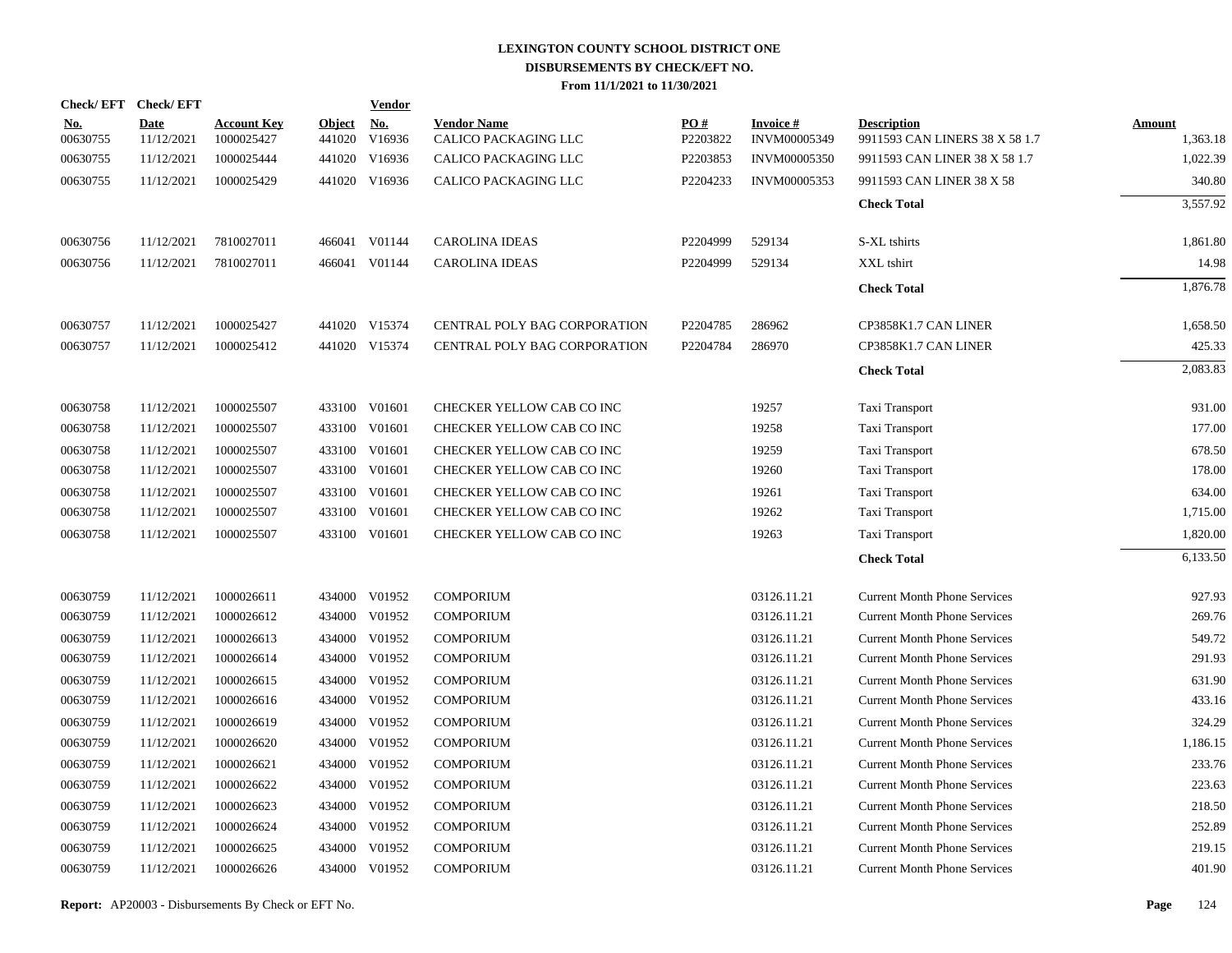| <b>Check/EFT</b> | <b>Check/EFT</b>   |                                  |                         | Vendor        |                                 |
|------------------|--------------------|----------------------------------|-------------------------|---------------|---------------------------------|
| No.<br>00630759  | Date<br>11/12/2021 | <b>Account Key</b><br>1000026627 | <b>Object</b><br>434000 | No.<br>V01952 | <b>Vendor Name</b><br>COMPORIUM |
| 00630759         | 11/12/2021         | 1000026628                       | 434000                  | V01952        | COMPORIUM                       |
| 00630759         | 11/12/2021         | 1000026629                       | 434000                  | V01952        | <b>COMPORIUM</b>                |
| 00630759         | 11/12/2021         | 1000026630                       | 434000                  | V01952        | <b>COMPORIUM</b>                |
| 00630759         | 11/12/2021         | 1000026631                       | 434000                  | V01952        | <b>COMPORIUM</b>                |
| 00630759         | 11/12/2021         | 1000026634                       | 434000                  | V01952        | <b>COMPORIUM</b>                |
| 00630759         | 11/12/2021         | 1000026635                       | 434000                  | V01952        | <b>COMPORIUM</b>                |
| 00630759         | 11/12/2021         | 1000026637                       | 434000                  | V01952        | <b>COMPORIUM</b>                |
| 00630759         | 11/12/2021         | 1000026638                       | 434000                  | V01952        | <b>COMPORIUM</b>                |
| 00630759         | 11/12/2021         | 1000026639                       | 434000                  | V01952        | <b>COMPORIUM</b>                |
| 00630759         | 11/12/2021         | 1000026640                       | 434000                  | V01952        | <b>COMPORIUM</b>                |
| 00630759         | 11/12/2021         | 1000026641                       | 434000                  | V01952        | <b>COMPORIUM</b>                |
| 00630759         | 11/12/2021         | 1000026642                       | 434000                  | V01952        | <b>COMPORIUM</b>                |
| 00630759         | 11/12/2021         | 1000026643                       | 434000                  | V01952        | <b>COMPORIUM</b>                |
| 00630759         | 11/12/2021         | 1000026644                       | 434000                  | V01952        | <b>COMPORIUM</b>                |
| 00630759         | 11/12/2021         | 1000026645                       | 434000                  | V01952        | <b>COMPORIUM</b>                |
| 00630759         | 11/12/2021         | 1000026646                       | 434000                  | V01952        | <b>COMPORIUM</b>                |
| 00630759         | 11/12/2021         | 1000026647                       | 434000                  | V01952        | <b>COMPORIUM</b>                |
| 00630759         | 11/12/2021         | 1000026652                       | 434000                  | V01952        | <b>COMPORIUM</b>                |
| 00630759         | 11/12/2021         | 1000026693                       | 434000                  | V01952        | <b>COMPORIUM</b>                |
| 00630759         | 11/12/2021         | 1000026693                       | 434000                  | V01952        | <b>COMPORIUM</b>                |
| 00630759         | 11/12/2021         | 1000026693                       | 434000                  | V01952        | <b>COMPORIUM</b>                |
| 00630759         | 11/12/2021         | 1000026611                       | 434000                  | V01952        | <b>COMPORIUM</b>                |
| 00630759         | 11/12/2021         | 1000026612                       | 434000                  | V01952        | <b>COMPORIUM</b>                |
| 00630759         | 11/12/2021         | 1000026613                       | 434000                  | V01952        | <b>COMPORIUM</b>                |
| 00630759         | 11/12/2021         | 1000026614                       | 434000                  | V01952        | <b>COMPORIUM</b>                |
| 00630759         | 11/12/2021         | 1000026615                       | 434000                  | V01952        | <b>COMPORIUM</b>                |
| 00630759         | 11/12/2021         | 1000026616                       | 434000                  | V01952        | <b>COMPORIUM</b>                |
| 00630759         | 11/12/2021         | 1000026619                       | 434000                  | V01952        | <b>COMPORIUM</b>                |
| 00630759         | 11/12/2021         | 1000026620                       | 434000                  | V01952        | <b>COMPORIUM</b>                |
| 00630759         | 11/12/2021         | 1000026621                       | 434000                  | V01952        | <b>COMPORIUM</b>                |
| 00630759         | 11/12/2021         | 1000026621                       | 434000                  | V01952        | <b>COMPORIUM</b>                |
| 00630759         | 11/12/2021         | 1000026622                       | 434000                  | V01952        | <b>COMPORIUM</b>                |
| 00630759         | 11/12/2021         | 1000026623                       | 434000                  | V01952        | COMPORIUM                       |
| 00630759         | 11/12/2021         | 1000026624                       | 434000                  | V01952        | <b>COMPORIUM</b>                |
| 00630759         | 11/12/2021         | 1000026625                       | 434000                  | V01952        | <b>COMPORIUM</b>                |

| <u>No.</u><br>00630759 | Date<br>11/12/2021 | <b>Account Key</b><br>1000026627 | <b>Object</b><br>434000 | <u>No.</u><br>V01952 | <b>Vendor Name</b><br><b>COMPORIUM</b> | PO# | <b>Invoice#</b><br>03126.11.21 | <b>Description</b><br><b>Current Month Phone Services</b> | <b>Amount</b><br>853.73 |
|------------------------|--------------------|----------------------------------|-------------------------|----------------------|----------------------------------------|-----|--------------------------------|-----------------------------------------------------------|-------------------------|
| 00630759               | 11/12/2021         | 1000026628                       |                         | 434000 V01952        | <b>COMPORIUM</b>                       |     | 03126.11.21                    | <b>Current Month Phone Services</b>                       | 240.98                  |
| 00630759               | 11/12/2021         | 1000026629                       |                         | 434000 V01952        | <b>COMPORIUM</b>                       |     | 03126.11.21                    | <b>Current Month Phone Services</b>                       | 278.71                  |
| 00630759               | 11/12/2021         | 1000026630                       |                         | 434000 V01952        | <b>COMPORIUM</b>                       |     | 03126.11.21                    | <b>Current Month Phone Services</b>                       | 289.76                  |
| 00630759               | 11/12/2021         | 1000026631                       | 434000                  | V01952               | <b>COMPORIUM</b>                       |     | 03126.11.21                    | <b>Current Month Phone Services</b>                       | 55.74                   |
| 00630759               | 11/12/2021         | 1000026634                       | 434000                  | V01952               | <b>COMPORIUM</b>                       |     | 03126.11.21                    | <b>Current Month Phone Services</b>                       | 660.75                  |
| 00630759               | 11/12/2021         | 1000026635                       | 434000                  | V01952               | <b>COMPORIUM</b>                       |     | 03126.11.21                    | <b>Current Month Phone Services</b>                       | 280.54                  |
| 00630759               | 11/12/2021         | 1000026637                       | 434000                  | V01952               | <b>COMPORIUM</b>                       |     | 03126.11.21                    | <b>Current Month Phone Services</b>                       | 334.16                  |
| 00630759               | 11/12/2021         | 1000026638                       | 434000                  | V01952               | <b>COMPORIUM</b>                       |     | 03126.11.21                    | <b>Current Month Phone Services</b>                       | 171.71                  |
| 00630759               | 11/12/2021         | 1000026639                       | 434000                  | V01952               | <b>COMPORIUM</b>                       |     | 03126.11.21                    | <b>Current Month Phone Services</b>                       | 381.90                  |
| 00630759               | 11/12/2021         | 1000026640                       |                         | 434000 V01952        | <b>COMPORIUM</b>                       |     | 03126.11.21                    | <b>Current Month Phone Services</b>                       | 281.93                  |
| 00630759               | 11/12/2021         | 1000026641                       | 434000                  | V01952               | <b>COMPORIUM</b>                       |     | 03126.11.21                    | <b>Current Month Phone Services</b>                       | 401.00                  |
| 00630759               | 11/12/2021         | 1000026642                       | 434000                  | V01952               | <b>COMPORIUM</b>                       |     | 03126.11.21                    | <b>Current Month Phone Services</b>                       | 233.76                  |
| 00630759               | 11/12/2021         | 1000026643                       | 434000                  | V01952               | <b>COMPORIUM</b>                       |     | 03126.11.21                    | <b>Current Month Phone Services</b>                       | 608.85                  |
| 00630759               | 11/12/2021         | 1000026644                       | 434000                  | V01952               | <b>COMPORIUM</b>                       |     | 03126.11.21                    | <b>Current Month Phone Services</b>                       | 733.96                  |
| 00630759               | 11/12/2021         | 1000026645                       | 434000                  | V01952               | <b>COMPORIUM</b>                       |     | 03126.11.21                    | <b>Current Month Phone Services</b>                       | 376.35                  |
| 00630759               | 11/12/2021         | 1000026646                       |                         | 434000 V01952        | <b>COMPORIUM</b>                       |     | 03126.11.21                    | <b>Current Month Phone Services</b>                       | 209.59                  |
| 00630759               | 11/12/2021         | 1000026647                       |                         | 434000 V01952        | <b>COMPORIUM</b>                       |     | 03126.11.21                    | <b>Current Month Phone Services</b>                       | 55.74                   |
| 00630759               | 11/12/2021         | 1000026652                       |                         | 434000 V01952        | <b>COMPORIUM</b>                       |     | 03126.11.21                    | <b>Current Month Phone Services</b>                       | 690.74                  |
| 00630759               | 11/12/2021         | 1000026693                       |                         | 434000 V01952        | <b>COMPORIUM</b>                       |     | 03126.11.21                    | <b>Current Month Phone Services</b>                       | 8,628.98                |
| 00630759               | 11/12/2021         | 1000026693                       |                         | 434000 V01952        | <b>COMPORIUM</b>                       |     | 03126.11.21                    | <b>Current Month Phone Services</b>                       | 873.06                  |
| 00630759               | 11/12/2021         | 1000026693                       |                         | 434000 V01952        | <b>COMPORIUM</b>                       |     | 03126.11.21                    | <b>Current Month Phone Services</b>                       | 233.78                  |
| 00630759               | 11/12/2021         | 1000026611                       |                         | 434000 V01952        | <b>COMPORIUM</b>                       |     | 11/1/2021                      | <b>Current Month Phone Services</b>                       | 5,555.39                |
| 00630759               | 11/12/2021         | 1000026612                       |                         | 434000 V01952        | <b>COMPORIUM</b>                       |     | 11/1/2021                      | <b>Current Month Phone Services</b>                       | 1,871.49                |
| 00630759               | 11/12/2021         | 1000026613                       | 434000                  | V01952               | <b>COMPORIUM</b>                       |     | 11/1/2021                      | <b>Current Month Phone Services</b>                       | 3,657.22                |
| 00630759               | 11/12/2021         | 1000026614                       | 434000                  | V01952               | <b>COMPORIUM</b>                       |     | 11/1/2021                      | <b>Current Month Phone Services</b>                       | 764.21                  |
| 00630759               | 11/12/2021         | 1000026615                       | 434000                  | V01952               | <b>COMPORIUM</b>                       |     | 11/1/2021                      | <b>Current Month Phone Services</b>                       | 2,659.03                |
| 00630759               | 11/12/2021         | 1000026616                       | 434000                  | V01952               | COMPORIUM                              |     | 11/1/2021                      | <b>Current Month Phone Services</b>                       | 2,068.63                |
| 00630759               | 11/12/2021         | 1000026619                       | 434000                  | V01952               | <b>COMPORIUM</b>                       |     | 11/1/2021                      | <b>Current Month Phone Services</b>                       | 1,136.19                |
| 00630759               | 11/12/2021         | 1000026620                       | 434000                  | V01952               | <b>COMPORIUM</b>                       |     | 11/1/2021                      | <b>Current Month Phone Services</b>                       | 2,556.68                |
| 00630759               | 11/12/2021         | 1000026621                       | 434000                  | V01952               | <b>COMPORIUM</b>                       |     | 11/1/2021                      | <b>Current Month Phone Services</b>                       | 1,697.72                |
| 00630759               | 11/12/2021         | 1000026621                       | 434000                  | V01952               | <b>COMPORIUM</b>                       |     | 11/1/2021                      | <b>Current Month Phone Services</b>                       | 208.79                  |
| 00630759               | 11/12/2021         | 1000026622                       | 434000                  | V01952               | <b>COMPORIUM</b>                       |     | 11/1/2021                      | <b>Current Month Phone Services</b>                       | 2,534.47                |
| 00630759               | 11/12/2021         | 1000026623                       | 434000                  | V01952               | <b>COMPORIUM</b>                       |     | 11/1/2021                      | <b>Current Month Phone Services</b>                       | 2,003.44                |
| 00630759               | 11/12/2021         | 1000026624                       |                         | 434000 V01952        | <b>COMPORIUM</b>                       |     | 11/1/2021                      | <b>Current Month Phone Services</b>                       | 2,109.79                |
| 00630759               | 11/12/2021         | 1000026625                       |                         | 434000 V01952        | <b>COMPORIUM</b>                       |     | 11/1/2021                      | <b>Current Month Phone Services</b>                       | 2,585.24                |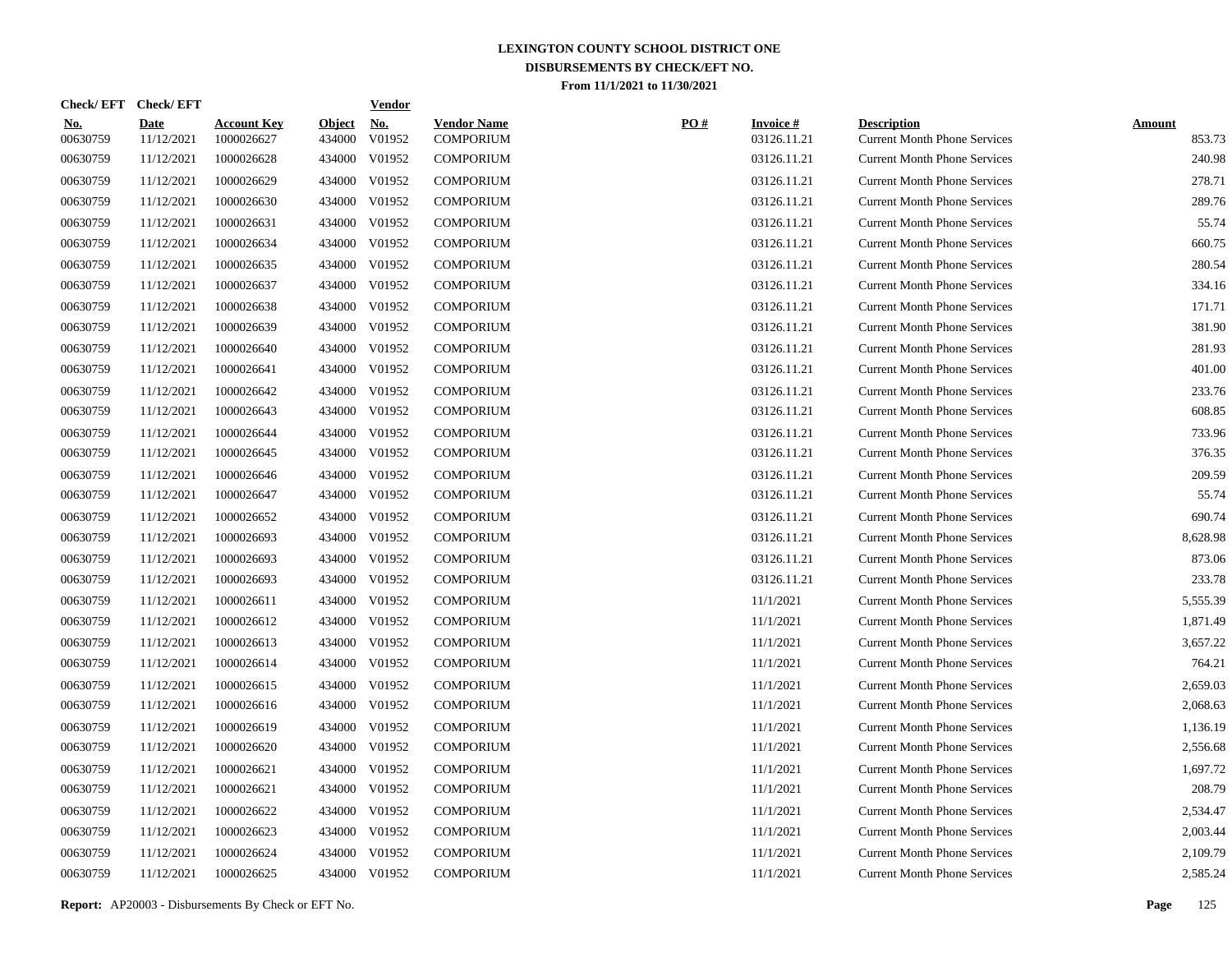| <b>Check/EFT</b>       | <b>Check/EFT</b>          |                                  |                         | <b>Vendor</b>        |                                        |                   |                              |                                                           |                           |
|------------------------|---------------------------|----------------------------------|-------------------------|----------------------|----------------------------------------|-------------------|------------------------------|-----------------------------------------------------------|---------------------------|
| <u>No.</u><br>00630759 | <b>Date</b><br>11/12/2021 | <b>Account Key</b><br>1000026626 | <u>Object</u><br>434000 | <u>No.</u><br>V01952 | <b>Vendor Name</b><br><b>COMPORIUM</b> | $\underline{PO#}$ | <b>Invoice#</b><br>11/1/2021 | <b>Description</b><br><b>Current Month Phone Services</b> | <b>Amount</b><br>2,742.92 |
| 00630759               | 11/12/2021                | 1000026627                       | 434000                  | V01952               | <b>COMPORIUM</b>                       |                   | 11/1/2021                    | <b>Current Month Phone Services</b>                       | 5,719.80                  |
| 00630759               | 11/12/2021                | 1000026628                       | 434000                  | V01952               | <b>COMPORIUM</b>                       |                   | 11/1/2021                    | <b>Current Month Phone Services</b>                       | 2,210.13                  |
| 00630759               | 11/12/2021                | 1000026629                       | 434000                  | V01952               | <b>COMPORIUM</b>                       |                   | 11/1/2021                    | <b>Current Month Phone Services</b>                       | 2,362.35                  |
| 00630759               | 11/12/2021                | 1000026630                       | 434000                  | V01952               | <b>COMPORIUM</b>                       |                   | 11/1/2021                    | <b>Current Month Phone Services</b>                       | 2,986.66                  |
| 00630759               | 11/12/2021                | 1000026631                       | 434000                  | V01952               | <b>COMPORIUM</b>                       |                   | 11/1/2021                    | <b>Current Month Phone Services</b>                       | 2,173.57                  |
| 00630759               | 11/12/2021                | 1000026634                       | 434000                  | V01952               | <b>COMPORIUM</b>                       |                   | 11/1/2021                    | <b>Current Month Phone Services</b>                       | 2,751.58                  |
| 00630759               | 11/12/2021                | 1000026635                       | 434000                  | V01952               | <b>COMPORIUM</b>                       |                   | 11/1/2021                    | <b>Current Month Phone Services</b>                       | 2,222.77                  |
| 00630759               | 11/12/2021                | 1000026637                       | 434000                  | V01952               | <b>COMPORIUM</b>                       |                   | 11/1/2021                    | <b>Current Month Phone Services</b>                       | 2,376.48                  |
| 00630759               | 11/12/2021                | 1000026638                       | 434000                  | V01952               | <b>COMPORIUM</b>                       |                   | 11/1/2021                    | <b>Current Month Phone Services</b>                       | 2,388.69                  |
| 00630759               | 11/12/2021                | 1000026639                       | 434000                  | V01952               | <b>COMPORIUM</b>                       |                   | 11/1/2021                    | <b>Current Month Phone Services</b>                       | 1,808.31                  |
| 00630759               | 11/12/2021                | 1000026640                       | 434000                  | V01952               | <b>COMPORIUM</b>                       |                   | 11/1/2021                    | <b>Current Month Phone Services</b>                       | 1,935.48                  |
| 00630759               | 11/12/2021                | 1000026641                       | 434000                  | V01952               | <b>COMPORIUM</b>                       |                   | 11/1/2021                    | <b>Current Month Phone Services</b>                       | 2,195.24                  |
| 00630759               | 11/12/2021                | 1000026642                       |                         | 434000 V01952        | <b>COMPORIUM</b>                       |                   | 11/1/2021                    | <b>Current Month Phone Services</b>                       | 2,287.84                  |
| 00630759               | 11/12/2021                | 1000026643                       |                         | 434000 V01952        | <b>COMPORIUM</b>                       |                   | 11/1/2021                    | <b>Current Month Phone Services</b>                       | 2,701.44                  |
| 00630759               | 11/12/2021                | 1000026644                       |                         | 434000 V01952        | <b>COMPORIUM</b>                       |                   | 11/1/2021                    | <b>Current Month Phone Services</b>                       | 6,622.88                  |
| 00630759               | 11/12/2021                | 1000026645                       |                         | 434000 V01952        | <b>COMPORIUM</b>                       |                   | 11/1/2021                    | <b>Current Month Phone Services</b>                       | 2,172.80                  |
| 00630759               | 11/12/2021                | 1000026646                       |                         | 434000 V01952        | <b>COMPORIUM</b>                       |                   | 11/1/2021                    | <b>Current Month Phone Services</b>                       | 2,816.21                  |
| 00630759               | 11/12/2021                | 1000026647                       |                         | 434000 V01952        | <b>COMPORIUM</b>                       |                   | 11/1/2021                    | <b>Current Month Phone Services</b>                       | 2,635.45                  |
| 00630759               | 11/12/2021                | 1000026652                       |                         | 434000 V01952        | <b>COMPORIUM</b>                       |                   | 11/1/2021                    | <b>Current Month Phone Services</b>                       | 2,549.06                  |
| 00630759               | 11/12/2021                | 1000026693                       |                         | 434000 V01952        | <b>COMPORIUM</b>                       |                   | 11/1/2021                    | <b>Current Month Phone Services</b>                       | 4,332.75                  |
| 00630759               | 11/12/2021                | 1000026693                       |                         | 434000 V01952        | <b>COMPORIUM</b>                       |                   | 11/1/2021                    | <b>Current Month Phone Services</b>                       | 614.48                    |
| 00630759               | 11/12/2021                | 1000026693                       |                         | 434000 V01952        | <b>COMPORIUM</b>                       |                   | 11/1/2021                    | <b>Current Month Phone Services</b>                       | 509.32                    |
| 00630759               | 11/12/2021                | 1000026693                       |                         | 434000 V01952        | <b>COMPORIUM</b>                       |                   | 11/1/2021                    | <b>Current Month Phone Services</b>                       | 1,105.00                  |
| 00630759               | 11/12/2021                | 1000026693                       |                         | 434000 V01952        | <b>COMPORIUM</b>                       |                   | 11/1/2021                    | <b>Current Month Phone Services</b>                       | 100.73                    |
| 00630759               | 11/12/2021                | 1000026693                       |                         | 434000 V01952        | <b>COMPORIUM</b>                       |                   | 11/1/2021                    | <b>Current Month Phone Services</b>                       | 1,146.58                  |
|                        |                           |                                  |                         |                      |                                        |                   |                              | <b>Check Total</b>                                        | 117,917.20                |
| 00630760               | 11/12/2021                | 2042222303                       |                         | 464000 V16163        | CRISIS PREVENTION INSTITUTE IN         | P2205321          | IUS0200992                   | Annual Membership Fee J. Mill                             | 150.00                    |
|                        |                           |                                  |                         |                      |                                        |                   |                              | <b>Check Total</b>                                        | 150.00                    |
| 00630761               | 11/12/2021                | 1000025408                       |                         | 441020 V16276        | CULLIGAN WATER CONDITIONING OF         | P2202562          | 54491                        | Monthly Rental of Cold Water (                            | 10.70                     |
| 00630761               | 11/12/2021                | 1000025408                       |                         | 441020 V16276        | CULLIGAN WATER CONDITIONING OF         | P2202562          | 54491                        | Trip Surcharge (July 2021-June                            | 1.80                      |
| 00630761               | 11/12/2021                | 1000025408                       |                         | 441020 V16276        | CULLIGAN WATER CONDITIONING OF         | P2202562          | 54491                        | Bottle Charges (July 2021-June                            | 43.34                     |
| 00630761               | 11/12/2021                | 1000025408                       |                         | 441020 V16276        | CULLIGAN WATER CONDITIONING OF         | P2202563          | 55127                        | Monthly Rental of Cold Water U                            | 10.70                     |
| 00630761               | 11/12/2021                | 1000025408                       |                         | 441020 V16276        | CULLIGAN WATER CONDITIONING OF         | P2202563          | 55127                        | Trip Surcharge (July 2021-June                            | 1.80                      |
|                        |                           |                                  |                         |                      |                                        |                   |                              |                                                           |                           |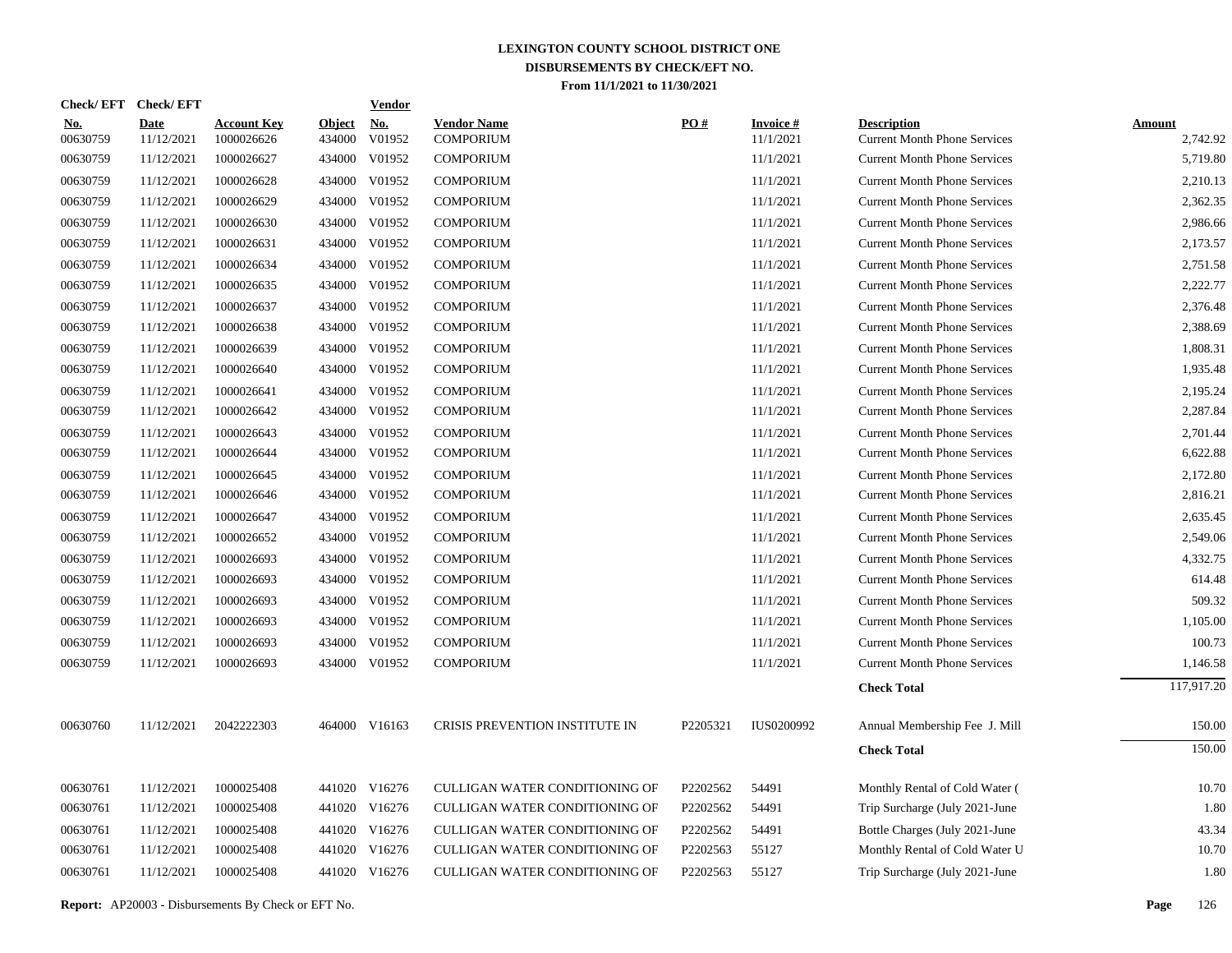| Check/EFT Check/EFT    |                           |                                  |                         | <b>Vendor</b>                         |                                                      |                 |                          |                                                      |                        |
|------------------------|---------------------------|----------------------------------|-------------------------|---------------------------------------|------------------------------------------------------|-----------------|--------------------------|------------------------------------------------------|------------------------|
| <u>No.</u><br>00630761 | <b>Date</b><br>11/12/2021 | <b>Account Key</b><br>1000025408 | <b>Object</b><br>441020 | $\underline{\mathrm{No}}$ .<br>V16276 | <b>Vendor Name</b><br>CULLIGAN WATER CONDITIONING OF | PO#<br>P2202563 | <b>Invoice#</b><br>55127 | <b>Description</b><br>Bottle Charges (July 2021 - Ju | <b>Amount</b><br>21.67 |
| 00630761               | 11/12/2021                | 1000025408                       |                         | 441020 V16276                         | CULLIGAN WATER CONDITIONING OF                       | P2202562        | 55132                    | Monthly Rental of Cold Water (                       | 10.70                  |
| 00630761               | 11/12/2021                | 1000025408                       |                         | 441020 V16276                         | CULLIGAN WATER CONDITIONING OF                       | P2202562        | 55132                    | Trip Surcharge (July 2021-June                       | 1.80                   |
| 00630761               | 11/12/2021                | 1000025408                       |                         | 441020 V16276                         | CULLIGAN WATER CONDITIONING OF                       | P2202562        | 55132                    | Bottle Charges (July 2021-June                       | 65.00                  |
|                        |                           |                                  |                         |                                       |                                                      |                 |                          | <b>Check Total</b>                                   | 167.51                 |
| 00630762               | 11/12/2021                | 1000011337                       |                         | 441000 V00645                         | DEMCO INC                                            | P2205017        | 7035881                  | <b>Clear Glossy Label Protectors</b>                 | 51.33                  |
| 00630762               | 11/12/2021                | 1000011337                       |                         | 441000 V00645                         | DEMCO INC                                            | P2205017        | 7035881                  | <b>Shipping</b>                                      | 10.65                  |
|                        |                           |                                  |                         |                                       |                                                      |                 |                          | <b>Check Total</b>                                   | 61.98                  |
| 00630763               | 11/12/2021                | 1000022211                       |                         | 443000 V12185                         | FOLLETT SCHOOL SOLUTIONS INC                         | P2203076        | 347000F                  | LHS Library Book order                               | 134.33                 |
| 00630763               | 11/12/2021                | 1000022235                       |                         | 443000 V12185                         | FOLLETT SCHOOL SOLUTIONS INC                         | P2203115        | 348151                   | 88 (89) Books                                        | 1,429.59               |
| 00630763               | 11/12/2021                | 1000022220                       |                         | 443000 V12185                         | FOLLETT SCHOOL SOLUTIONS INC                         | P2203539        | 355779A                  | Lexington Middle School Librar                       | 501.59                 |
| 00630763               | 11/12/2021                | 1000022246                       |                         | 443000 V12185                         | FOLLETT SCHOOL SOLUTIONS INC                         | P2203703        | 359800B                  | 216 Books, 14 eBooks and Digit                       | 581.25                 |
|                        |                           |                                  |                         |                                       |                                                      |                 |                          | <b>Check Total</b>                                   | 2,646.76               |
| 00630764               | 11/12/2021                | 1000011427                       |                         | 441000 V00549                         | FORMS AND SUPPLY INC (FSI)                           | P2202640        | 5881683-4                | <b>BIC Retractable Ballpoint Pens</b>                | 17.85                  |
| 00630764               | 11/12/2021                | 1000011228                       |                         | 441000 V00549                         | FORMS AND SUPPLY INC (FSI)                           | P2203749        | 5915109-1                | Bisilque Porcelain Magnetic Dr                       | 172.95                 |
| 00630764               | 11/12/2021                | 6000025610                       |                         | 441000 V00549                         | FORMS AND SUPPLY INC (FSI)                           | P2204018        | 5919977-3                | OIC Slanted Vertical Sign Hold                       | 216.16                 |
| 00630764               | 11/12/2021                | 1000011427                       |                         | 441000 V00549                         | FORMS AND SUPPLY INC (FSI)                           | P2204873        | 5944885-0                | Pentel EnerGel RTX Liquid Gel                        | 11.43                  |
| 00630764               | 11/12/2021                | 1000011330                       |                         | 441000 V00549                         | FORMS AND SUPPLY INC (FSI)                           | P2205018        | 5946634-0                | <b>AtAGlance Action Planner Weekl</b>                | 69.06                  |
| 00630764               | 11/12/2021                | 1000011316                       |                         | 441000 V00549                         | FORMS AND SUPPLY INC (FSI)                           | P2205020        | 5946637-0                | Business Source Ruled White In                       | 4.97                   |
| 00630764               | 11/12/2021                | 1000011316                       |                         | 441000 V00549                         | FORMS AND SUPPLY INC (FSI)                           | P2205020        | 5946637-0                | Averyreg EconomyWeight Sheet                         | 25.81                  |
| 00630764               | 11/12/2021                | 1000011316                       |                         | 441000 V00549                         | FORMS AND SUPPLY INC (FSI)                           | P2205020        | 5946637-0                | Postitreg Super Sticky Notes C                       | 14.06                  |
| 00630764               | 11/12/2021                | 1000025507                       |                         | 441000 V00549                         | FORMS AND SUPPLY INC (FSI)                           | P2205031        | 5946642-0                | TOPS Letrtrim Perforated Legal                       | 15.13                  |
| 00630764               | 11/12/2021                | 1000025507                       |                         | 441000 V00549                         | FORMS AND SUPPLY INC (FSI)                           | P2205031        | 5946642-0                | Postitreg Popup Notes Cape To                        | 27.96                  |
| 00630764               | 11/12/2021                | 1000025507                       |                         | 441000 V00549                         | FORMS AND SUPPLY INC (FSI)                           | P2205031        | 5946642-0                | <b>Bostitch QuietSharp Exec Elect</b>                | 10.72                  |
| 00630764               | 11/12/2021                | 1000011325                       |                         | 441000 V00549                         | FORMS AND SUPPLY INC (FSI)                           | P2205039        | 5946644-0                | <b>Business Source Standard Book</b>                 | 13.30                  |
| 00630764               | 11/12/2021                | 1000011325                       |                         | 441000 V00549                         | FORMS AND SUPPLY INC (FSI)                           | P2205039        | 5946644-0                | <b>BIC WiteOut EZ Correct Correct</b>                | 19.56                  |
| 00630764               | 11/12/2021                | 1000011325                       |                         | 441000 V00549                         | FORMS AND SUPPLY INC (FSI)                           | P2205039        | 5946644-0                | <b>Quality Park Business Sealing</b>                 | 25.25                  |
| 00630764               | 11/12/2021                | 1000011325                       |                         | 441000 V00549                         | FORMS AND SUPPLY INC (FSI)                           | P2205039        | 5946644-0                | Bostitch QuietSharp 6 Electric                       | 40.38                  |
| 00630764               | 11/12/2021                | 1000011325                       |                         | 441000 V00549                         | FORMS AND SUPPLY INC (FSI)                           | P2205039        | 5946644-0                | Sharpie Penstyle Permanent Mar                       | 12.18                  |
| 00630764               | 11/12/2021                | 1000011325                       |                         | 441000 V00549                         | FORMS AND SUPPLY INC (FSI)                           | P2205039        | 5946644-0                | Business Source Full Strip Ver                       | 7.32                   |
| 00630764               | 11/12/2021                | 1000011325                       | 441000                  | V00549                                | FORMS AND SUPPLY INC (FSI)                           | P2205039        | 5946644-0                | Averyreg TrueBlock File Folder                       | 14.27                  |
| 00630764               | 11/12/2021                | 1000011325                       |                         | 441000 V00549                         | FORMS AND SUPPLY INC (FSI)                           | P2205039        | 5946644-0                | Averyreg Easy Peelreg Address                        | 37.49                  |
| 00630764               | 11/12/2021                | 1000011325                       |                         | 441000 V00549                         | FORMS AND SUPPLY INC (FSI)                           | P2205039        | 5946644-0                | Scotch Sure Start Packaging Ta                       | 8.28                   |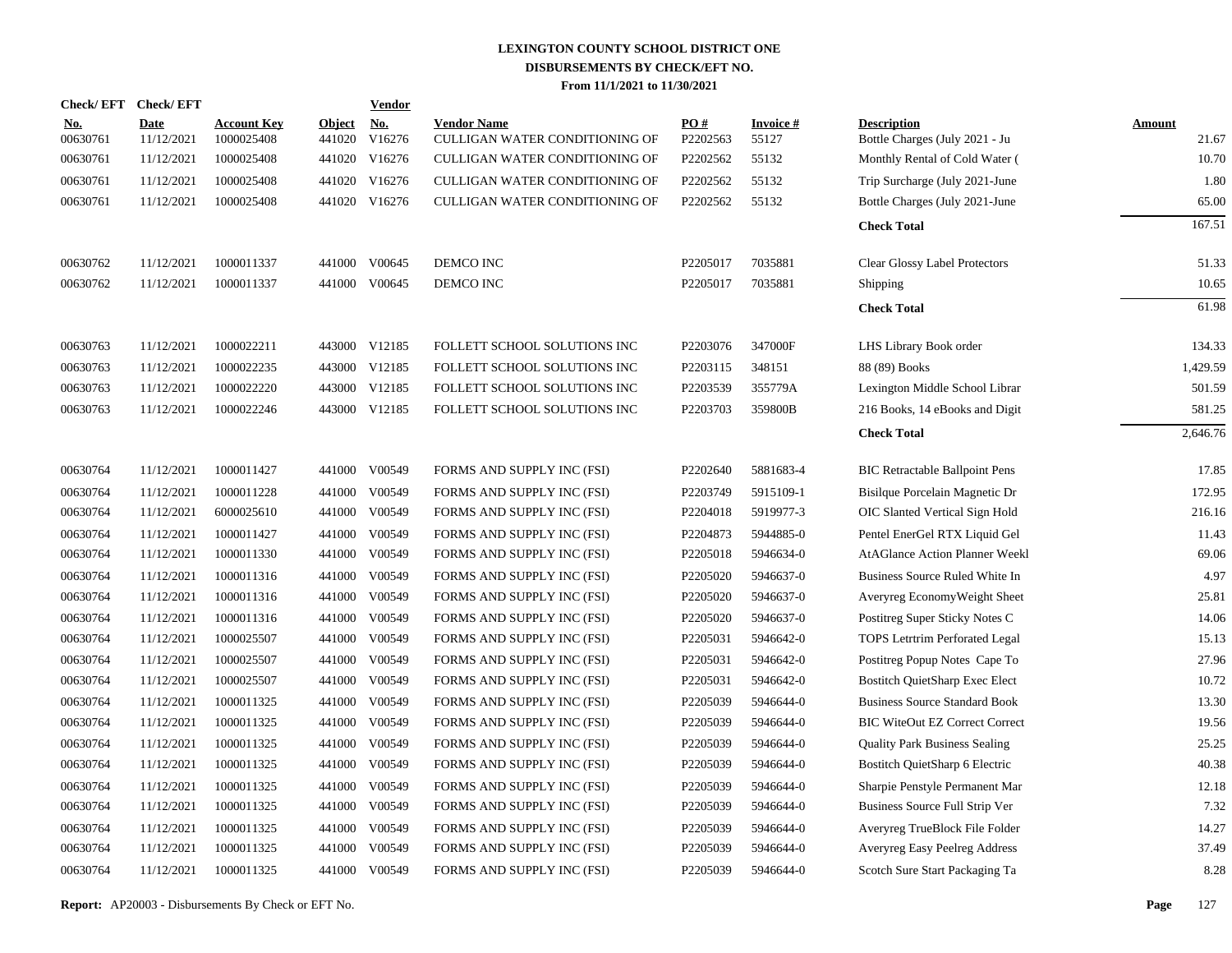| <b>Check/EFT</b> | <b>Check/EFT</b>          |                                  |                         | <b>Vendor</b> |                                                  |                 |                              |                                                      |                        |
|------------------|---------------------------|----------------------------------|-------------------------|---------------|--------------------------------------------------|-----------------|------------------------------|------------------------------------------------------|------------------------|
| No.<br>00630764  | <b>Date</b><br>11/12/2021 | <b>Account Key</b><br>1000022403 | <b>Object</b><br>441000 | No.<br>V00549 | <b>Vendor Name</b><br>FORMS AND SUPPLY INC (FSI) | PO#<br>P2205045 | <b>Invoice#</b><br>5946647-0 | <b>Description</b><br>Lorell Steel HorizVertical Mes | <b>Amount</b><br>35.15 |
| 00630764         | 11/12/2021                | 1000022403                       | 441000                  | V00549        | FORMS AND SUPPLY INC (FSI)                       | P2205045        | 5946647-0                    | Business Source Heavygauge Ste                       | 6.40                   |
| 00630764         | 11/12/2021                | 1000022403                       | 441000                  | V00549        | FORMS AND SUPPLY INC (FSI)                       | P2205045        | 5946647-0                    | Fellowes STORFILE Storage Box                        | 16.22                  |
| 00630764         | 11/12/2021                | 1000022403                       | 441000                  | V00549        | FORMS AND SUPPLY INC (FSI)                       | P2205045        | 5946647-0                    | Brownline DuraFlex 14Month Mon                       | 3.81                   |
| 00630764         | 11/12/2021                | 1000022403                       | 441000                  | V00549        | FORMS AND SUPPLY INC (FSI)                       | P2205045        | 5946647-0                    | Fellowes PlushTouchtrade Keybo                       | 19.70                  |
| 00630764         | 11/12/2021                | 1000022403                       | 441000                  | V00549        | FORMS AND SUPPLY INC (FSI)                       | P2205045        | 5946647-0                    | Fellowes PlushTouchtrade Mouse                       | 16.55                  |
| 00630764         | 11/12/2021                | 1000011330                       | 441000                  | V00549        | FORMS AND SUPPLY INC (FSI)                       | P2205050        | 5946650-0                    | <b>Business Source Colored Foldba</b>                | 17.63                  |
| 00630764         | 11/12/2021                | 1000011330                       | 441000                  | V00549        | FORMS AND SUPPLY INC (FSI)                       | P2205050        | 5946650-0                    | Verbatim Wireless Notebook Mul                       | 11.88                  |
| 00630764         | 11/12/2021                | 1000011330                       | 441000                  | V00549        | FORMS AND SUPPLY INC (FSI)                       | P2205050        | 5946650-0                    | EconomyValue ClearVue RoundRin                       | 35.95                  |
| 00630764         | 11/12/2021                | 1000011330                       | 441000                  | V00549        | FORMS AND SUPPLY INC (FSI)                       | P2205050        | 5946650-0                    | OIC Giantsize Nonskid Paper Cl                       | 32.21                  |
| 00630764         | 11/12/2021                | 1000011330                       | 441000                  | V00549        | FORMS AND SUPPLY INC (FSI)                       | P2205050        | 5946650-0                    | <b>Business Source Foldback Binde</b>                | 4.62                   |
| 00630764         | 11/12/2021                | 1000011330                       | 441000                  | V00549        | FORMS AND SUPPLY INC (FSI)                       | P2205050        | 5946650-0                    | <b>Business Source Foldback Binde</b>                | 2.18                   |
| 00630764         | 11/12/2021                | 1000011330                       | 441000                  | V00549        | FORMS AND SUPPLY INC (FSI)                       | P2205050        | 5946650-0                    | <b>Business Source Foldback Binde</b>                | 0.90                   |
| 00630764         | 11/12/2021                | 1000011330                       | 441000                  | V00549        | FORMS AND SUPPLY INC (FSI)                       | P2205050        | 5946650-0                    | Logitech C310 Webcam Black U                         | 41.73                  |
| 00630764         | 11/12/2021                | 1000011328                       | 441000                  | V00549        | FORMS AND SUPPLY INC (FSI)                       | P2205077        | 5947891-0                    | <b>Business Source Nonglare Toplo</b>                | 22.49                  |
| 00630764         | 11/12/2021                | 1000011328                       | 441000                  | V00549        | FORMS AND SUPPLY INC (FSI)                       | P2205077        | 5947891-0                    | Averyreg Easy Peel White Shipp                       | 84.38                  |
| 00630764         | 11/12/2021                | 1000011326                       | 441000                  | V00549        | FORMS AND SUPPLY INC (FSI)                       | P2205080        | 5948373-0                    | command hooks                                        | 14.32                  |
| 00630764         | 11/12/2021                | 1000011326                       | 441000                  | V00549        | FORMS AND SUPPLY INC (FSI)                       | P2205080        | 5948373-0                    | command hooks                                        | 4.56                   |
| 00630764         | 11/12/2021                | 1000011326                       | 441000                  | V00549        | FORMS AND SUPPLY INC (FSI)                       | P2205080        | 5948373-0                    | command hooks                                        | 9.35                   |
| 00630764         | 11/12/2021                | 1000011326                       | 441000                  | V00549        | FORMS AND SUPPLY INC (FSI)                       | P2205082        | 5948457-0                    | command strips                                       | 59.07                  |
| 00630764         | 11/12/2021                | 1000011326                       | 441000                  | V00549        | FORMS AND SUPPLY INC (FSI)                       | P2205082        | 5948457-0                    | plain envelopes                                      | 25.25                  |
| 00630764         | 11/12/2021                | 7743019038                       | 466041                  | V00549        | FORMS AND SUPPLY INC (FSI)                       | P2205119        | 5949951-0                    | Dymo D1 Electronic Tape Cartri                       | 22.91                  |
| 00630764         | 11/12/2021                | 7743019038                       | 466041                  | V00549        | FORMS AND SUPPLY INC (FSI)                       | P2205119        | 5949951-0                    | <b>Westcott Stainless Steel 8 Str</b>                | 29.10                  |
| 00630764         | 11/12/2021                | 7743019038                       | 466041                  | V00549        | FORMS AND SUPPLY INC (FSI)                       | P2205119        | 5949951-0                    | <b>Business Source Standard Book</b>                 | 26.58                  |
| 00630764         | 11/12/2021                | 7743019038                       | 466041                  | V00549        | FORMS AND SUPPLY INC (FSI)                       | P2205119        | 5949951-0                    | Postitreg Notes Value Pack                           | 12.86                  |
| 00630764         | 11/12/2021                | 7743019038                       | 466041                  | V00549        | FORMS AND SUPPLY INC (FSI)                       | P2205119        | 5949951-0                    | <b>Business Source Reposition Pop</b>                | 32.26                  |
| 00630764         | 11/12/2021                | 7743019038                       | 466041                  | V00549        | FORMS AND SUPPLY INC (FSI)                       | P2205119        | 5949951-0                    | <b>Business Source Reposition Pop</b>                | 10.73                  |
| 00630764         | 11/12/2021                | 7743019038                       | 466041                  | V00549        | FORMS AND SUPPLY INC (FSI)                       | P2205119        | 5949951-0                    | <b>Business Source Reposition Pop</b>                | 52.99                  |
| 00630764         | 11/12/2021                | 7743019038                       | 466041                  | V00549        | FORMS AND SUPPLY INC (FSI)                       | P2205119        | 5949951-0                    | <b>Business Source Reposition Pop</b>                | 46.74                  |
| 00630764         | 11/12/2021                | 7743019038                       | 466041                  | V00549        | FORMS AND SUPPLY INC (FSI)                       | P2205119        | 5949951-0                    | <b>Business Source Foldback Binde</b>                | 7.28                   |
| 00630764         | 11/12/2021                | 7743019038                       | 466041                  | V00549        | FORMS AND SUPPLY INC (FSI)                       | P2205119        | 5949951-0                    | <b>Business Source Foldback Binde</b>                | 15.41                  |
| 00630764         | 11/12/2021                | 7743019038                       | 466041                  | V00549        | FORMS AND SUPPLY INC (FSI)                       | P2205119        | 5949951-0                    | Sharpie Metallic Permanent Mar                       | 18.92                  |
| 00630764         | 11/12/2021                | 7743019038                       | 466041                  | V00549        | FORMS AND SUPPLY INC (FSI)                       | P2205119        | 5949951-0                    | Victor 1190 Desktop Display Ca                       | 11.94                  |
| 00630764         | 11/12/2021                | 7743019038                       |                         | 466041 V00549 | FORMS AND SUPPLY INC (FSI)                       | P2205119        | 5949951-0                    | Victor 11803A Business Calcula                       | 8.99                   |
| 00630764         | 11/12/2021                | 7743019038                       | 466041                  | V00549        | FORMS AND SUPPLY INC (FSI)                       | P2205119        | 5949951-0                    | Fellowes Thermal Laminating Po                       | 96.04                  |
| 00630764         | 11/12/2021                | 7743019038                       |                         | 466041 V00549 | FORMS AND SUPPLY INC (FSI)                       | P2205119        | 5949951-0                    | Sharpie KingSize Permanent Mar                       | 19.07                  |
|                  |                           |                                  |                         |               |                                                  |                 |                              |                                                      |                        |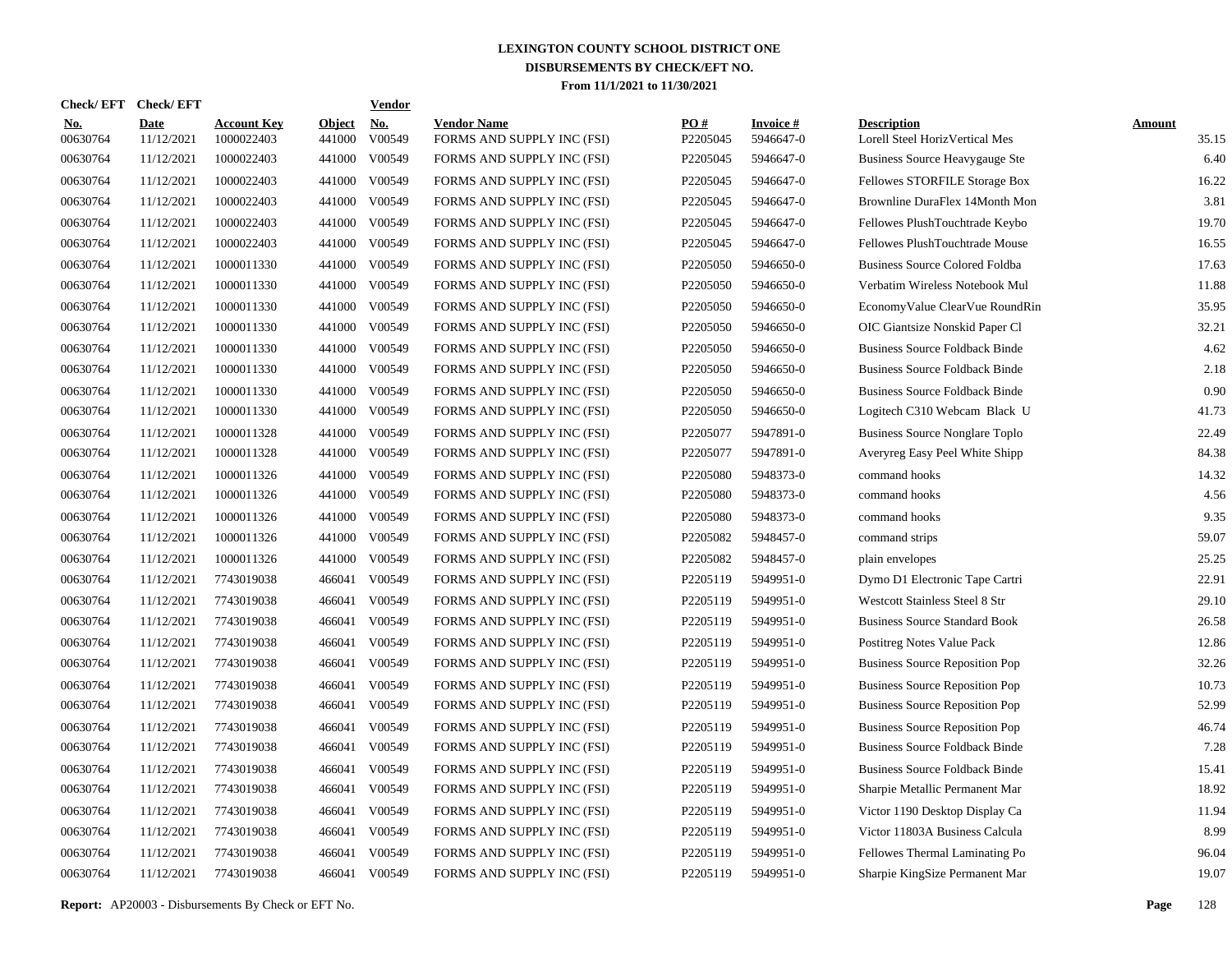|            | Check/EFT Check/EFT |                    |               | <b>Vendor</b> |                                       |          |                         |                                      |               |
|------------|---------------------|--------------------|---------------|---------------|---------------------------------------|----------|-------------------------|--------------------------------------|---------------|
| <u>No.</u> | <b>Date</b>         | <b>Account Key</b> | <u>Object</u> | <u>No.</u>    | <b>Vendor Name</b>                    | PO#      | <b>Invoice#</b>         | <b>Description</b>                   | <b>Amount</b> |
|            |                     |                    |               |               |                                       |          |                         | <b>Check Total</b>                   | 1,640.30      |
| 00630765   | 11/12/2021          | 1000025411         |               | 439500 V16954 | GENTLEMEN MOVERS INC                  | P2204704 | 9756                    | 5 men per hour $$275$                | 1,787.50      |
|            |                     |                    |               |               |                                       |          |                         | <b>Check Total</b>                   | 1,787.50      |
| 00630766   | 11/12/2021          | 3290011511         |               | 441000 V13175 | GOPHER SPORT PLAY WITH A PURP         | P2204935 | IN104514                | Heart Tech Plus Sensor 4.0 - P       | 2,275.76      |
|            |                     |                    |               |               |                                       |          |                         | <b>Check Total</b>                   | 2,275.76      |
| 00630767   | 11/12/2021          | 1000025445         |               | 441020 V15598 | <b>GREENVILLE OFFICE SUPPLY CO IN</b> | P2204306 | 918879-0                | CAROLINA MOP 1064 16 OZ RAYON        | 181.04        |
| 00630767   | 11/12/2021          | 1000025430         |               | 441020 V15598 | GREENVILLE OFFICE SUPPLY CO IN        | P2204346 | 919202-0                | CAROLINA MOP 7220 SIDE GATE HA       | 44.19         |
| 00630767   | 11/12/2021          | 1000025430         |               | 441020 V15598 | GREENVILLE OFFICE SUPPLY CO IN        | P2204346 | 919202-1                | CAROLINA MOP 1064 16 OZ RAYON        | 150.87        |
| 00630767   | 11/12/2021          | 1000025430         |               | 441020 V15598 | GREENVILLE OFFICE SUPPLY CO IN        | P2204346 | 919202-1                | CAROLINA MOP 7220 SIDE GATE HA       | 8.84          |
|            |                     |                    |               |               |                                       |          |                         | <b>Check Total</b>                   | 384.94        |
| 00630768   | 11/12/2021          | 5720025320         |               | 452000 V02159 | H G REYNOLDS COMPANY INC              | P2102856 | 15M.P2102856            | New LMS GMP Main Building            | 1,526,674.78  |
| 00630768   | 11/12/2021          | 5720025320         |               | 452000 V02159 | H G REYNOLDS COMPANY INC              | P2011533 | 19S.P2011533            | New Lexington Middle School -        | 293,759.32    |
| 00630768   | 11/12/2021          | 5720025320         |               | 453000 V02159 | H G REYNOLDS COMPANY INC              | P2200761 | 4.P2200761              | New LMS - GMP - Offsite Road W       | 481,438.89    |
| 00630768   | 11/12/2021          | 5310025327         |               | 452000 V02159 | H G REYNOLDS COMPANY INC              | P2011462 | 9.P2011462              | WKHS Mechanical Unit Replaceme       | 5,561.00      |
|            |                     |                    |               |               |                                       |          |                         | <b>Check Total</b>                   | 2,307,433.99  |
| 00630769   | 11/12/2021          | 1000023101         |               | 431900 V14280 | HALLIGAN MAHONEY AND WILLIAMS         |          | 16293                   | <b>Professional Services</b>         | 11,392.50     |
|            |                     |                    |               |               |                                       |          |                         | <b>Check Total</b>                   | 11,392.50     |
| 00630770   | 11/12/2021          | 1000021316         |               | 441000 V01292 | HENRY SCHEIN INC                      | P2205027 | 12290470                | alcohol prep pads sterile (lar       | 28.68         |
|            |                     |                    |               |               |                                       |          |                         | <b>Check Total</b>                   | 28.68         |
| 00630771   | 11/12/2021          | 5723025323         |               | 452000 V16117 | HOOD CONSTRUCTION COMPANY             | P2201217 | 3.P2201217              | SGES - GMP Per Scope of Work         | 61,910.53     |
|            |                     |                    |               |               |                                       |          |                         | <b>Check Total</b>                   | 61,910.53     |
| 00630772   | 11/12/2021          | 5731025331         |               | 452000 V00533 | JENKINS HANCOCK AND SIDES             | P1913153 | 4831                    | Professional Services -              | 2,231.10      |
| 00630772   | 11/12/2021          | 5312025331         | 452000        | V00533        | JENKINS HANCOCK AND SIDES             | P2105427 | 4832                    | Professional Services- LMES HV       | 1,743.75      |
|            |                     |                    |               |               |                                       |          |                         | <b>Check Total</b>                   | 3,974.85      |
| 00630773   | 11/12/2021          | 7802072015         |               | 466041 V16836 | JOHNSON-LAMBE CO CORP                 | P2205260 |                         | ABC003333-AG08 Freak Receiver Gloves | 269.64        |
| 00630773   | 11/12/2021          | 7802072015         | 466041        | V16836        | JOHNSON-LAMBE CO CORP                 | P2205260 | ABC003333-AG08 Shipping |                                      | 16.05         |
|            |                     |                    |               |               |                                       |          |                         | <b>Check Total</b>                   | 285.69        |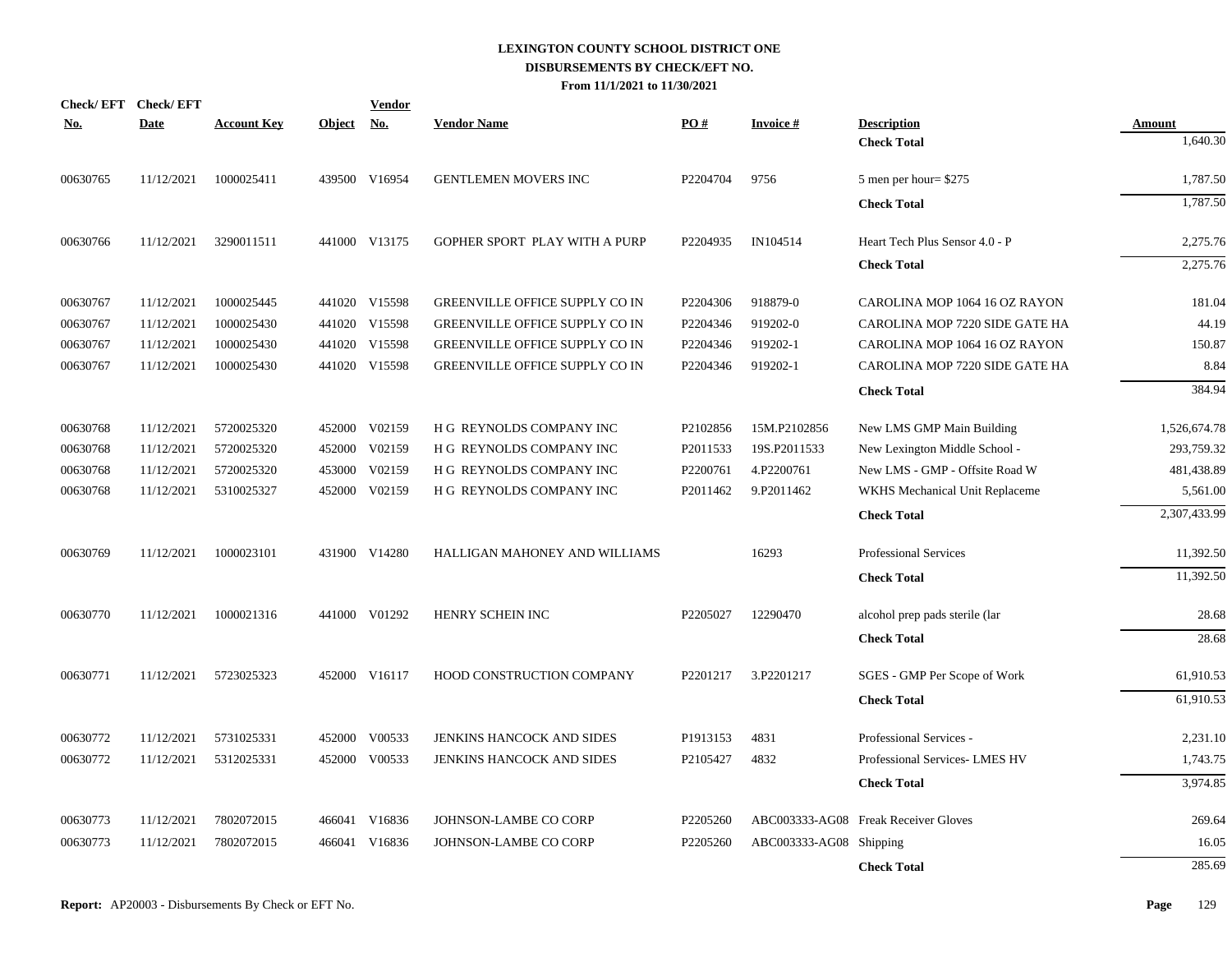| Check/EFT Check/EFT       |                                  |                         | <u>Vendor</u>        |                                                                                                                                                                                                                                                                                                                |                 |                             |                                                      |                         |
|---------------------------|----------------------------------|-------------------------|----------------------|----------------------------------------------------------------------------------------------------------------------------------------------------------------------------------------------------------------------------------------------------------------------------------------------------------------|-----------------|-----------------------------|------------------------------------------------------|-------------------------|
| <b>Date</b><br>11/12/2021 | <b>Account Key</b><br>7847027016 | <b>Object</b><br>466041 | <u>No.</u><br>V12065 | <b>Vendor Name</b><br>KURTZ BROS DBA BENDER BURKOT                                                                                                                                                                                                                                                             | PO#<br>P2204836 | <b>Invoice#</b><br>58677.00 | <b>Description</b><br>official junior size basketbal | <b>Amount</b><br>148.68 |
| 11/12/2021                | 7847027016                       | 466041                  | V12065               | KURTZ BROS DBA BENDER BURKOT                                                                                                                                                                                                                                                                                   | P2204836        | 58677.00                    | size 4 soccer ball (black and                        | 89.88                   |
| 11/12/2021                | 7847027016                       |                         |                      | KURTZ BROS DBA BENDER BURKOT                                                                                                                                                                                                                                                                                   | P2204836        | 58677.00                    | size 5 soccer ball (black and                        | 30.80                   |
|                           |                                  |                         |                      |                                                                                                                                                                                                                                                                                                                |                 |                             | <b>Check Total</b>                                   | 269.36                  |
| 11/12/2021                | 1000011544                       |                         |                      | <b>LEARNING LABS INC</b>                                                                                                                                                                                                                                                                                       | P2204826        | 25980                       | Eco-Sol MAX Ink, 220cc Cartrid                       | 156.19                  |
| 11/12/2021                | 1000011544                       | 441000                  | V00055               | <b>LEARNING LABS INC</b>                                                                                                                                                                                                                                                                                       | P2204826        | 25980                       | Eco-Sol MAX Ink, 220cc Cartrid                       | 156.20                  |
| 11/12/2021                | 1000011544                       |                         |                      | <b>LEARNING LABS INC</b>                                                                                                                                                                                                                                                                                       | P2204826        | 25980                       | Eco-Sol MAX Ink, 220cc Cartrid                       | 156.20                  |
| 11/12/2021                | 1000011544                       | 441000                  | V00055               | <b>LEARNING LABS INC</b>                                                                                                                                                                                                                                                                                       | P2204826        | 25980                       | Eco-Sol MAX Ink, 220cc Cartrid                       | 156.20                  |
| 11/12/2021                | 1000011544                       |                         |                      | <b>LEARNING LABS INC</b>                                                                                                                                                                                                                                                                                       | P2204826        | 25980                       | Freight                                              | 32.10                   |
|                           |                                  |                         |                      |                                                                                                                                                                                                                                                                                                                |                 |                             | <b>Check Total</b>                                   | 656.89                  |
| 11/12/2021                | 7745027038                       |                         |                      | LIBRARYSKILLS INC                                                                                                                                                                                                                                                                                              | P2204266        | 00015358                    | Freight                                              | 21.50                   |
| 11/12/2021                | 7974027038                       |                         |                      | LIBRARYSKILLS INC                                                                                                                                                                                                                                                                                              | P2204266        | 00015358                    | Fiction - 24 signs, stands and                       | 233.75                  |
| 11/12/2021                | 7974027038                       |                         |                      | LIBRARYSKILLS INC                                                                                                                                                                                                                                                                                              | P2204266        | 00015358                    | Sr. Fiction shelf divider stan                       | 233.75                  |
| 11/12/2021                | 7974027038                       |                         |                      | LIBRARYSKILLS INC                                                                                                                                                                                                                                                                                              | P2204266        | 00015358                    | Dart blue biography shelf divi                       | 254.15                  |
| 11/12/2021                | 7974027038                       |                         |                      | LIBRARYSKILLS INC                                                                                                                                                                                                                                                                                              | P2204266        | 00015358                    | Freight                                              | 25.40                   |
|                           |                                  |                         |                      |                                                                                                                                                                                                                                                                                                                |                 |                             | <b>Check Total</b>                                   | 768.55                  |
| 11/12/2021                | 1000011303                       |                         |                      | Employee                                                                                                                                                                                                                                                                                                       |                 | 10.01.10.31.21              | Commute to teach ELL's                               | 79.80                   |
|                           |                                  |                         |                      |                                                                                                                                                                                                                                                                                                                |                 |                             | <b>Check Total</b>                                   | 79.80                   |
| 11/12/2021                | 1000011411                       |                         |                      | LONE STAR PERCUSSION                                                                                                                                                                                                                                                                                           | P2203708        | <b>INV-71378</b>            | Yamaha 700 Series Boom Arm Med                       | 123.60                  |
| 11/12/2021                | 1000011411                       |                         |                      | LONE STAR PERCUSSION                                                                                                                                                                                                                                                                                           | P2203708        | <b>INV-71378</b>            | Yamaha Tough Terrain Field Fra                       | 639.60                  |
|                           |                                  |                         |                      |                                                                                                                                                                                                                                                                                                                |                 |                             | <b>Check Total</b>                                   | 763.20                  |
| 11/12/2021                | 5313025343                       |                         |                      | <b>LS3P ASSOCIATED LTD</b>                                                                                                                                                                                                                                                                                     | P2205168        | 0070269                     | Architectural Services for MGM                       | 5,762.50                |
| 11/12/2021                | 5313025337                       |                         |                      | LS3P ASSOCIATED LTD                                                                                                                                                                                                                                                                                            | P2202756        | 0070274                     | Architectural Services for Car                       | 5,762.50                |
|                           |                                  |                         |                      |                                                                                                                                                                                                                                                                                                                |                 |                             | <b>Check Total</b>                                   | 11,525.00               |
| 11/12/2021                | 3971011303                       |                         |                      | MACKIN LIBRARY MEDIA                                                                                                                                                                                                                                                                                           | P2204777        | 703391                      | See attached E-book List                             | 3,898.60                |
|                           |                                  |                         |                      |                                                                                                                                                                                                                                                                                                                |                 |                             | <b>Check Total</b>                                   | 3,898.60                |
| 11/12/2021                | 1000025416                       |                         |                      | NUIDEA SCHOOL SUPPLY CO                                                                                                                                                                                                                                                                                        | P2200645        | 3014427                     | National Public Seating, 19"-2                       | 279.28                  |
| 11/12/2021                | 1000025416                       |                         |                      | NUIDEA SCHOOL SUPPLY CO                                                                                                                                                                                                                                                                                        | P2200645        | 3014427                     | National Public Seating, 25"-3                       | 298.26                  |
| 11/12/2021                | 1000025416                       |                         |                      | NUIDEA SCHOOL SUPPLY CO                                                                                                                                                                                                                                                                                        | P2200645        | 3014427                     | National Public Seating, 32"-3                       | 327.42                  |
|                           |                                  |                         |                      | 466041 V12065<br>441000 V00055<br>441000 V00055<br>441000 V00055<br>466041 V12447<br>466041 V12447<br>466041 V12447<br>466041 V12447<br>466041 V12447<br>433200 Exxxxx<br>441000 V12602<br>441000 V12602<br>453000 V13399<br>453000 V13399<br>443000 V01500<br>441020 V00078<br>441020 V00078<br>441020 V00078 |                 |                             |                                                      |                         |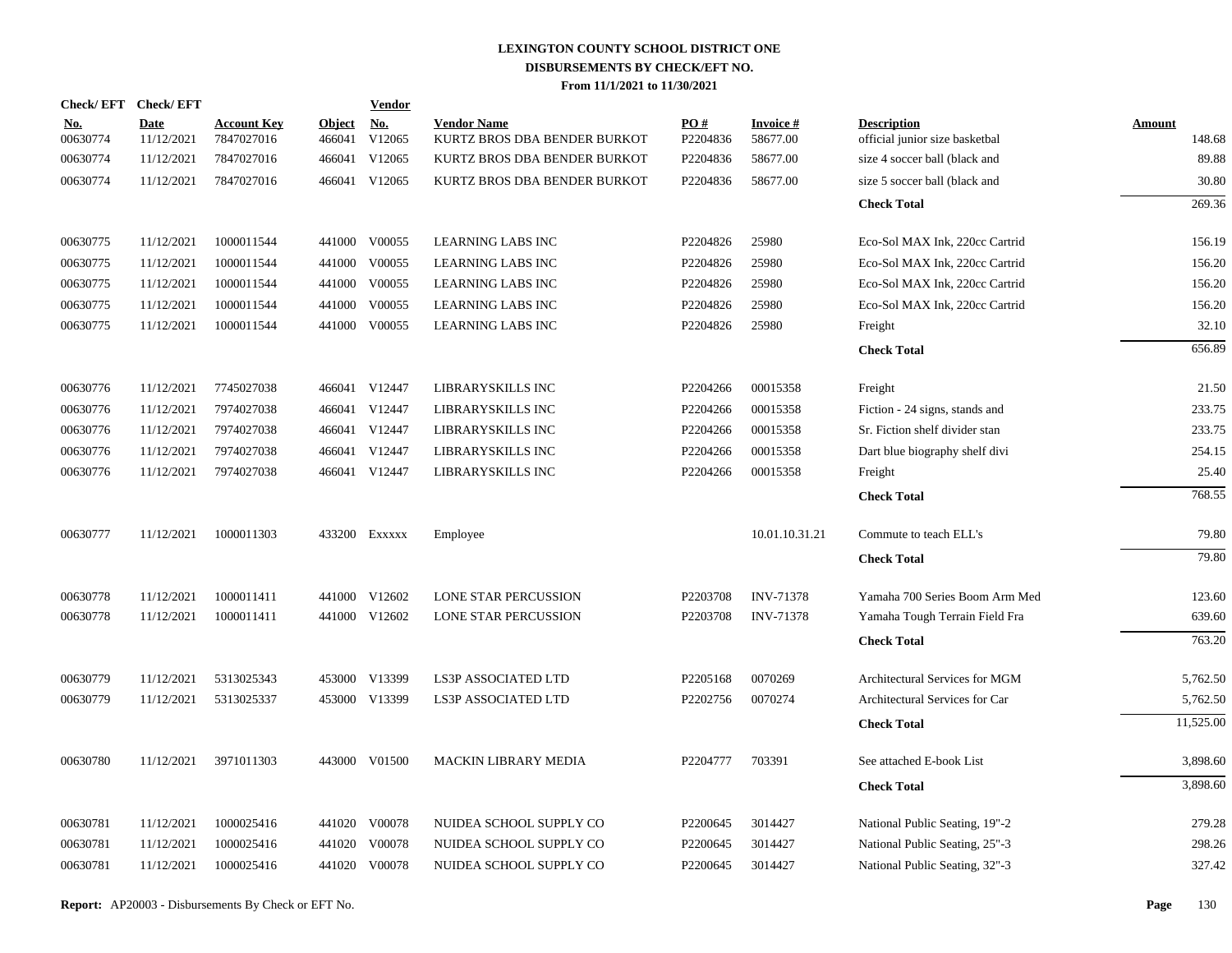| Check/ EFT | <b>Check/EFT</b> |                    |               | Vendor        |                                |          |                 |                                |               |
|------------|------------------|--------------------|---------------|---------------|--------------------------------|----------|-----------------|--------------------------------|---------------|
| <u>No.</u> | <b>Date</b>      | <b>Account Key</b> | <b>Object</b> | <u>No.</u>    | <b>Vendor Name</b>             | PO#      | <b>Invoice#</b> | <b>Description</b>             | <b>Amount</b> |
|            |                  |                    |               |               |                                |          |                 | <b>Check Total</b>             | 904.96        |
| 00630782   | 11/12/2021       | 7886027021         |               | 466041 V00735 | OSWALD WHOLESALE LUMBER INC    | P2201679 | 112369          | Building supplies for LTC stud | 416.43        |
| 00630782   | 11/12/2021       | 7886027021         |               | 466041 V00735 | OSWALD WHOLESALE LUMBER INC    | P2201679 | 112837          | Building supplies for LTC stud | 9.03          |
|            |                  |                    |               |               |                                |          |                 | <b>Check Total</b>             | 425.46        |
| 00630783   | 11/12/2021       | 1000025407         |               | 432300 V11358 | PRECISION FIRE SOLUTIONS       | P2200766 | 10865971        | Fire Alarm Repair, Monitoring  | 348.00        |
| 00630783   | 11/12/2021       | 1000025421         |               | 432300 V11358 | PRECISION FIRE SOLUTIONS       | P2200766 | 10880219        | Fire Alarm Repair, Monitoring  | 910.30        |
|            |                  |                    |               |               |                                |          |                 | <b>Check Total</b>             | 1,258.30      |
| 00630784   | 11/12/2021       | 1000011403         |               | 441000 V00911 | <b>REALLY GOOD STUFF</b>       | P2110247 | 7811619         | Numeracy Centers Grades 3-5    | 69.54         |
| 00630784   | 11/12/2021       | 2170311203         | 441000        | V00911        | <b>REALLY GOOD STUFF</b>       | P2110247 | 7811619         | Numeracy Centers Grades 3-5    | 37.45         |
|            |                  |                    |               |               |                                |          |                 | <b>Check Total</b>             | 106.99        |
| 00630790   | 11/12/2021       | 7743019021         |               | 466041 V00132 | SC DEPARTMENT OF REVENUE (SALE | P2200741 | 001-066125-21   | LOT A, FURNISH AND DELIVER COM | 712.53        |
| 00630790   | 11/12/2021       | 7743019021         |               | 466041 V00132 | SC DEPARTMENT OF REVENUE (SALE | P2200741 | 001-066125-21   | Lot B, FEMALE MANIKINS, LONG H | 66.14         |
| 00630790   | 11/12/2021       | 7743019021         |               | 466041 V00132 | SC DEPARTMENT OF REVENUE (SALE | P2200741 | 001-070227-21   | Lot B, FEMALE MULTICULTURAL MA | 11.93         |
| 00630790   | 11/12/2021       | 7743019021         |               | 466041 V00132 | SC DEPARTMENT OF REVENUE (SALE | P2200741 | 001-070227-21   | Lot B, FEMALE MANIKINS: 100% H | 86.77         |
| 00630790   | 11/12/2021       | 7743019021         | 466041        | V00132        | SC DEPARTMENT OF REVENUE (SALE | P2200741 | 001-071841-21   | Lot B, FEMALE BUDGET MANIKINS: | 33.59         |
| 00630790   | 11/12/2021       | 7738027011         | 466041        | V00132        | SC DEPARTMENT OF REVENUE (SALE | P2201433 | 08172021        | Shipping                       | 13.30         |
| 00630790   | 11/12/2021       | 7738027011         | 466041        | V00132        | SC DEPARTMENT OF REVENUE (SALE | P2201433 | 08172021        | Harvard Gate 17 X 40 theatre d | 19.95         |
| 00630790   | 11/12/2021       | 7738027011         | 466041        | V00132        | SC DEPARTMENT OF REVENUE (SALE | P2201433 | 08172021        | Courtroom 17 X 40 theatre drop | 19.95         |
| 00630790   | 11/12/2021       | 1000011521         | 441000        | V00132        | SC DEPARTMENT OF REVENUE (SALE | P2200361 | 0843609-IN      | TRANSPARENT CLEAR TAPE         | 1.47          |
| 00630790   | 11/12/2021       | 1000011521         |               | 441000 V00132 | SC DEPARTMENT OF REVENUE (SALE | P2200361 | 0843609-IN      | EYE GLASS REPAIR KIT           | 0.13          |
| 00630790   | 11/12/2021       | 1000011521         | 441000        | V00132        | SC DEPARTMENT OF REVENUE (SALE | P2200361 | 0843609-IN      | <b>AAA BATTERIES</b>           | 0.55          |
| 00630790   | 11/12/2021       | 1000011521         |               | 441000 V00132 | SC DEPARTMENT OF REVENUE (SALE | P2200361 | 0843609-IN      | <b>AA BATTERIES</b>            | 0.68          |
| 00630790   | 11/12/2021       | 1000011521         | 441000        | V00132        | SC DEPARTMENT OF REVENUE (SALE | P2200361 | 0843609-IN      | <b>BURN CREAM</b>              | 0.70          |
| 00630790   | 11/12/2021       | 1000011521         |               | 441000 V00132 | SC DEPARTMENT OF REVENUE (SALE | P2200361 | 0843609-IN      | RECOVERY COUCH (BED) COLOR TUR | 102.90        |
| 00630790   | 11/12/2021       | 1000011521         | 441000        | V00132        | SC DEPARTMENT OF REVENUE (SALE | P2200361 | 0843609-IN      | <b>LYSOL SPRAY</b>             | 2.09          |
| 00630790   | 11/12/2021       | 1000011521         | 441000        | V00132        | SC DEPARTMENT OF REVENUE (SALE | P2200361 | 0843609-IN      | <b>COMMON COLD</b>             | 1.39          |
| 00630790   | 11/12/2021       | 1000011521         | 441000        | V00132        | SC DEPARTMENT OF REVENUE (SALE | P2200361 | 0843609-IN      | DANGERS OF SMOKING             | 1.40          |
| 00630790   | 11/12/2021       | 1000011521         | 441000        | V00132        | SC DEPARTMENT OF REVENUE (SALE | P2200361 | 0843609-IN      | <b>SPECULA</b>                 | 0.36          |
| 00630790   | 11/12/2021       | 1000011521         | 441000        | V00132        | SC DEPARTMENT OF REVENUE (SALE | P2200361 | 0843609-IN      | <b>EYE DROPS</b>               | 1.01          |
| 00630790   | 11/12/2021       | 1000011521         | 441000        | V00132        | SC DEPARTMENT OF REVENUE (SALE | P2200361 | 0843609-IN      | <b>BAND AIDS</b>               | 0.68          |
| 00630790   | 11/12/2021       | 1000011521         | 441000        | V00132        | SC DEPARTMENT OF REVENUE (SALE | P2200361 | 0843609-IN      | <b>CUTICLE NIPPER</b>          | 0.90          |
| 00630790   | 11/12/2021       | 1000011245         |               | 441000 V00132 | SC DEPARTMENT OF REVENUE (SALE | P2201852 | 0848254-IN      | 3M Steristrips                 | 4.76          |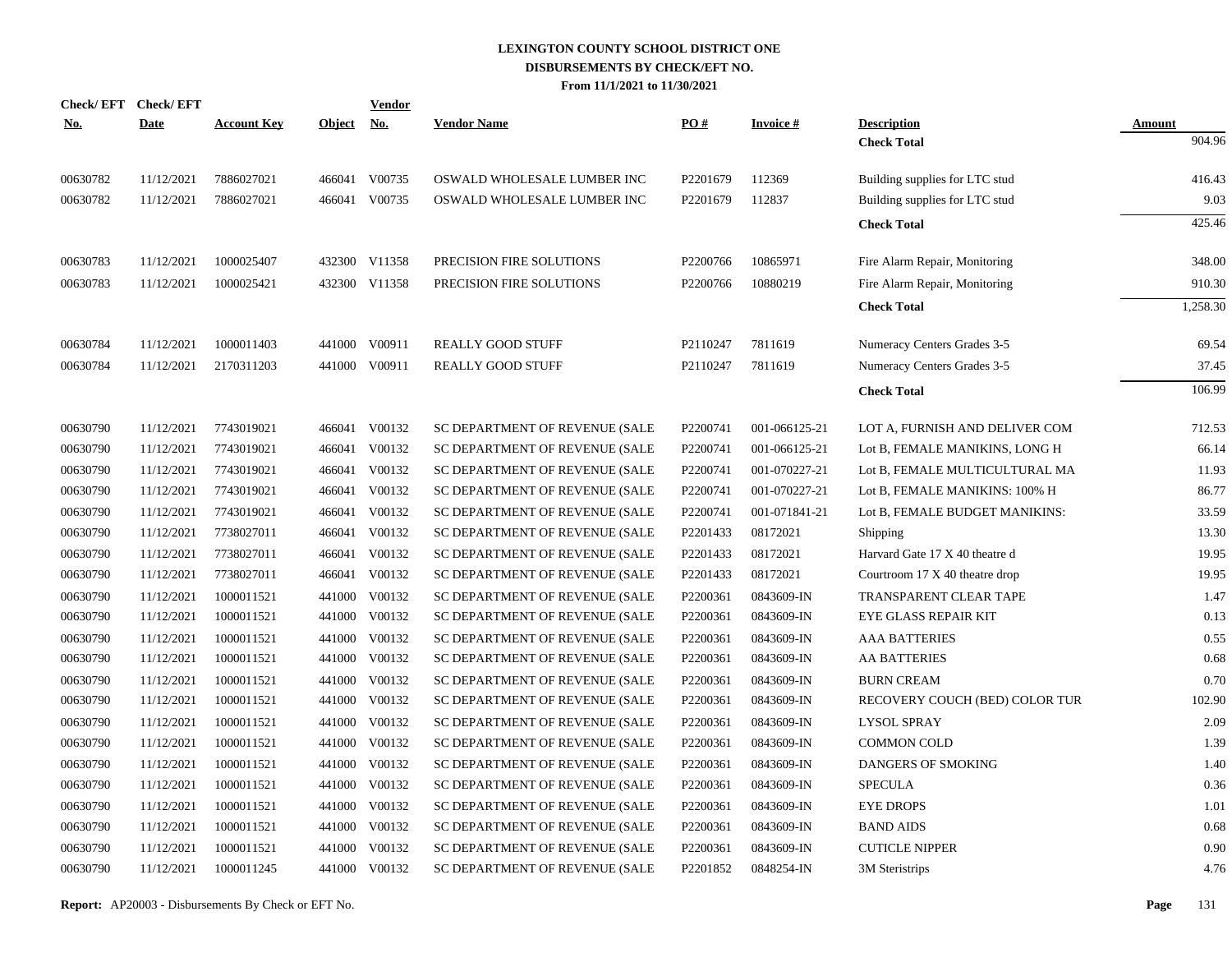|            | <b>Check/EFT</b> | <b>Check/EFT</b>          |                                  |                         | <b>Vendor</b> |                                                      |                 |                               |                                      |                       |
|------------|------------------|---------------------------|----------------------------------|-------------------------|---------------|------------------------------------------------------|-----------------|-------------------------------|--------------------------------------|-----------------------|
| <u>No.</u> | 00630790         | <b>Date</b><br>11/12/2021 | <b>Account Key</b><br>1000011245 | <b>Object</b><br>441000 | No.<br>V00132 | <b>Vendor Name</b><br>SC DEPARTMENT OF REVENUE (SALE | PO#<br>P2201852 | <b>Invoice#</b><br>0848254-IN | <b>Description</b><br>Tampax Regular | <b>Amount</b><br>0.65 |
|            | 00630790         | 11/12/2021                | 1000011245                       | 441000                  | V00132        | SC DEPARTMENT OF REVENUE (SALE                       | P2201852        | 0848254-IN                    | Petroleum Jelly - foil packs         | 1.11                  |
|            | 00630790         | 11/12/2021                | 1000011245                       | 441000                  | V00132        | SC DEPARTMENT OF REVENUE (SALE                       | P2201852        | 0848254-IN                    | 4 x 4 zipper closure bags            | 0.87                  |
|            | 00630790         | 11/12/2021                | 1000011245                       | 441000                  | V00132        | SC DEPARTMENT OF REVENUE (SALE                       | P2201852        | 0848254-IN                    | Tooth necklace                       | 0.77                  |
|            | 00630790         | 11/12/2021                | 1000011245                       | 441000                  | V00132        | SC DEPARTMENT OF REVENUE (SALE                       | P2201852        | 0848254-IN                    | Safetec Lens Cleaner wipes           | 0.56                  |
|            | 00630790         | 11/12/2021                | 1000011245                       | 441000                  | V00132        | SC DEPARTMENT OF REVENUE (SALE                       | P2201852        | 0848254-IN                    | Electric Heating pad                 | 1.60                  |
|            | 00630790         | 11/12/2021                | 1000011245                       | 441000                  | V00132        | SC DEPARTMENT OF REVENUE (SALE                       | P2201852        | 0848254-IN                    | Hydrogen Peroxide 3%                 | 1.21                  |
|            | 00630790         | 11/12/2021                | 1000011245                       | 441000                  | V00132        | SC DEPARTMENT OF REVENUE (SALE                       | P2201852        | 0848254-IN                    | 5 oz. lined flat bottom cups -       | 11.83                 |
|            | 00630790         | 11/12/2021                | 1000011312                       | 441000                  | V00132        | SC DEPARTMENT OF REVENUE (SALE                       | P2203201        | 0854562-IN                    | ZOLL AED PLUS COMBO PACK             | 125.93                |
|            | 00630790         | 11/12/2021                | 1000021312                       | 441000                  | V00132        | SC DEPARTMENT OF REVENUE (SALE                       | P2203201        | 0854562-IN                    | FIRST AID TO GO PACK                 | 2.65                  |
|            | 00630790         | 11/12/2021                | 1000021312                       | 441000                  | V00132        | SC DEPARTMENT OF REVENUE (SALE                       | P2203201        | 0854562-IN                    | REUSABLE ARM SPLINT - CHILD          | 1.75                  |
|            | 00630790         | 11/12/2021                | 1000021312                       | 441000                  | V00132        | SC DEPARTMENT OF REVENUE (SALE                       | P2203201        | 0854562-IN                    | <b>COVERLET FOUR WING BANDAGES</b>   | 1.82                  |
|            | 00630790         | 11/12/2021                | 1000021312                       | 441000                  | V00132        | SC DEPARTMENT OF REVENUE (SALE                       | P2203201        | 0854562-IN                    | <b>4 PLY EXTRA SOFT GAUZE</b>        | 0.53                  |
|            | 00630790         | 11/12/2021                | 1000021312                       | 441000                  | V00132        | SC DEPARTMENT OF REVENUE (SALE                       | P2203201        | 0854562-IN                    | SAFETEC VITAMIN E LIP BALM           | 1.25                  |
|            | 00630790         | 11/12/2021                | 1000021312                       | 441000                  | V00132        | SC DEPARTMENT OF REVENUE (SALE                       | P2203201        | 0854562-IN                    | TOOTH NECKLACE                       | 1.95                  |
|            | 00630790         | 11/12/2021                | 1000021344                       | 441000                  | V00132        | SC DEPARTMENT OF REVENUE (SALE                       | P2203687        | 0857340-IN                    | 42601CSafe&Soft Pearlized Plas       | 2.94                  |
|            | 00630790         | 11/12/2021                | 1000021344                       | 441000                  | V00132        | SC DEPARTMENT OF REVENUE (SALE                       | P2203687        | 0857340-IN                    | 5316SNS Flexible Fabric Adhesi       | 0.96                  |
|            | 00630790         | 11/12/2021                | 1000021344                       | 441000                  | V00132        | SC DEPARTMENT OF REVENUE (SALE                       | P2203687        | 0857340-IN                    | 162654-Ply Non-Woven Extra Sof       | 0.75                  |
|            | 00630790         | 11/12/2021                | 1000021344                       | 441000                  | V00132        | SC DEPARTMENT OF REVENUE (SALE                       | P2203687        | 0857340-IN                    | 162554-Ply Non-Woven Extra Sof       | 0.46                  |
|            | 00630790         | 11/12/2021                | 1000021344                       | 441000                  | V00132        | SC DEPARTMENT OF REVENUE (SALE                       | P2203687        | 0857340-IN                    | 162454-Ply Non-Woven Extra Sof       | 0.26                  |
|            | 00630790         | 11/12/2021                | 1000021344                       | 441000                  | V00132        | SC DEPARTMENT OF REVENUE (SALE                       | P2203687        | 0857340-IN                    | 38751GLOW Red                        | 0.84                  |
|            | 00630790         | 11/12/2021                | 1000021344                       | 441000                  | V00132        | SC DEPARTMENT OF REVENUE (SALE                       | P2203687        | 0857340-IN                    | 35100BZK Antiseptic Towelettes       | 0.29                  |
|            | 00630790         | 11/12/2021                | 1000021344                       | 441000                  | V00132        | SC DEPARTMENT OF REVENUE (SALE                       | P2203687        | 0857340-IN                    | 25405Sterile Water for Irrigat       | 0.64                  |
|            | 00630790         | 11/12/2021                | 1000021344                       | 441000                  | V00132        | SC DEPARTMENT OF REVENUE (SALE                       | P2203687        | 0857340-IN                    | 34145Saline Wound Flush (3 oz        | 2.04                  |
|            | 00630790         | 11/12/2021                | 1000021344                       | 441000                  | V00132        | SC DEPARTMENT OF REVENUE (SALE                       | P2203687        | 0857340-IN                    | 32112Welch Allyn Replacement B       | 3.48                  |
|            | 00630790         | 11/12/2021                | 1000021344                       | 441000                  | V00132        | SC DEPARTMENT OF REVENUE (SALE                       | P2203687        | 0857340-IN                    | 11141Transcend Glucose Gel - O       | 0.33                  |
|            | 00630790         | 11/12/2021                | 1000021344                       | 441000                  | V00132        | SC DEPARTMENT OF REVENUE (SALE                       | P2203687        | 0857340-IN                    | 11140Transcend Glucose Gel - S       | 0.34                  |
|            | 00630790         | 11/12/2021                | 1000021344                       | 441000                  | V00132        | SC DEPARTMENT OF REVENUE (SALE                       | P2203687        | 0857340-IN                    | 89463Fingertip Pulse Oximeter        | 3.11                  |
|            | 00630790         | 11/12/2021                | 1000021344                       | 441000                  | V00132        | SC DEPARTMENT OF REVENUE (SALE                       | P2203687        | 0857340-IN                    | 87194AED Triangle Sign               | 6.63                  |
|            | 00630790         | 11/12/2021                | 1000021344                       | 441000                  | V00132        | SC DEPARTMENT OF REVENUE (SALE                       | P2203687        | 0857340-IN                    | 78432Soft Peppermint Candy (35       | 1.35                  |
|            | 00630790         | 11/12/2021                | 1000021344                       | 441000                  | V00132        | SC DEPARTMENT OF REVENUE (SALE                       | P2203687        | 0857340-IN                    | 54270Nabisco Honey Maid Honey        | 2.56                  |
|            | 00630790         | 11/12/2021                | 1000021344                       | 441000                  | V00132        | SC DEPARTMENT OF REVENUE (SALE                       | P2203687        | 0857340-IN                    | 54248Life Savers Mints - Wint        | 0.93                  |
|            | 00630790         | 11/12/2021                | 1000021344                       | 441000                  | V00132        | SC DEPARTMENT OF REVENUE (SALE                       | P2203687        | 0857340-IN                    | 18204Safetec Vitamin E Lip Bal       | 0.62                  |
|            | 00630790         | 11/12/2021                | 1000021344                       | 441000                  | V00132        | SC DEPARTMENT OF REVENUE (SALE                       | P2203687        | 0857340-IN                    | 36179GoodSense Mint Flossers (       | 0.21                  |
|            | 00630790         | 11/12/2021                | 1000021344                       | 441000                  | V00132        | SC DEPARTMENT OF REVENUE (SALE                       | P2203687        | 0857340-IN                    | 18216LISTERINE Mouthwash - Lis       | 0.55                  |
|            | 00630790         | 11/12/2021                | 1000021344                       |                         | 441000 V00132 | SC DEPARTMENT OF REVENUE (SALE                       | P2203687        | 0857340-IN                    | 24006Naturelle #4 Maxi Pads WI       | 3.96                  |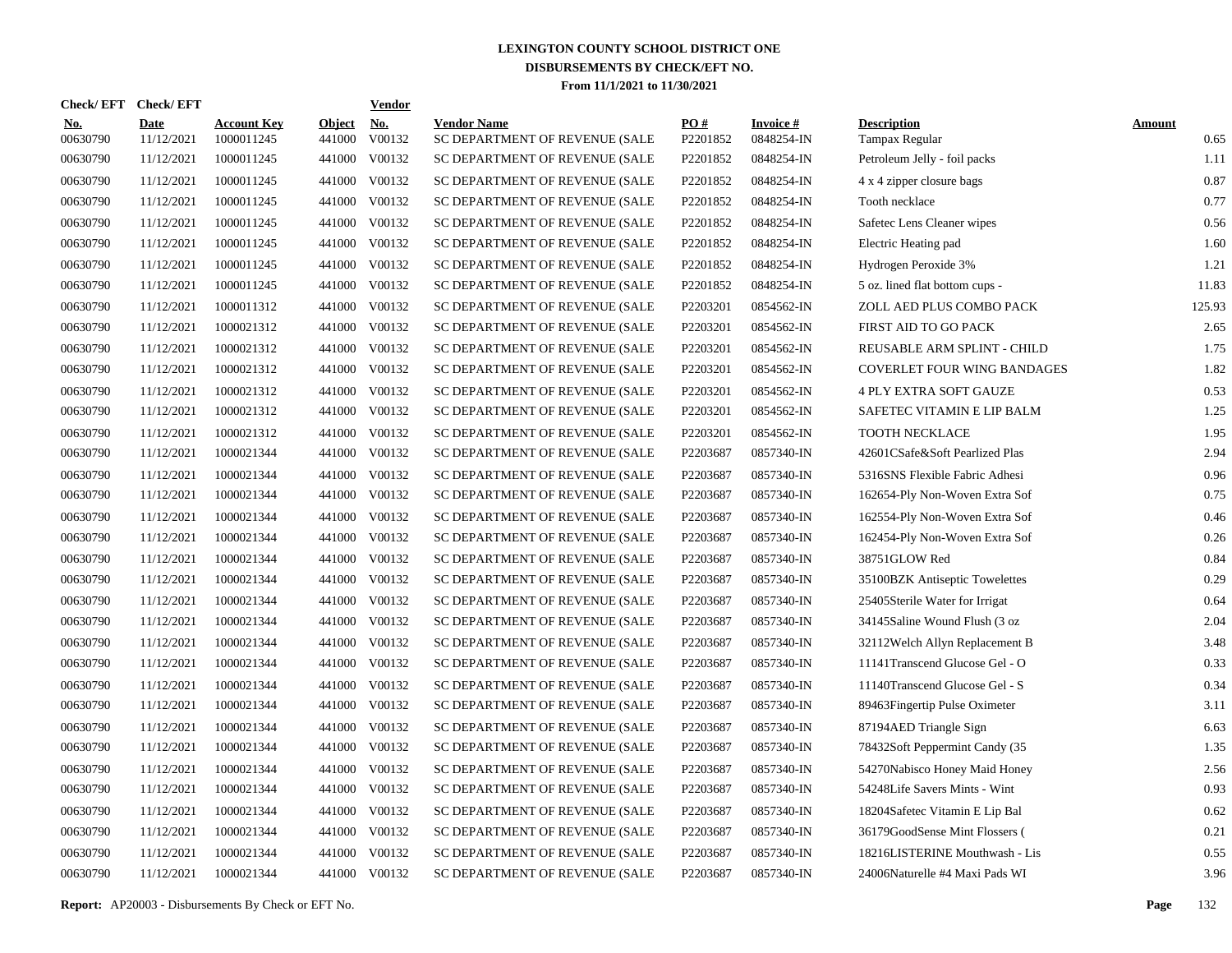| Check/EFT Check/EFT    |                    |                                  |                         | <b>Vendor</b> |                                                      |                 |                               |                                                      |                       |
|------------------------|--------------------|----------------------------------|-------------------------|---------------|------------------------------------------------------|-----------------|-------------------------------|------------------------------------------------------|-----------------------|
| <u>No.</u><br>00630790 | Date<br>11/12/2021 | <b>Account Key</b><br>1000021344 | <b>Object</b><br>441000 | No.<br>V00132 | <b>Vendor Name</b><br>SC DEPARTMENT OF REVENUE (SALE | PO#<br>P2203687 | <b>Invoice#</b><br>0857340-IN | <b>Description</b><br>42600CSafe&Soft Pearlized Plas | <b>Amount</b><br>3.15 |
| 00630790               | 11/12/2021         | 1000021344                       | 441000                  | V00132        | SC DEPARTMENT OF REVENUE (SALE                       | P2203687        | 0857340-IN                    | 27513Dynarex Unscented Baby Wi                       | 0.43                  |
| 00630790               | 11/12/2021         | 1000021344                       | 441000                  | V00132        | SC DEPARTMENT OF REVENUE (SALE                       | P2203687        | 0857340-IN                    | 15941Rainbow Pack Dynarex Sens                       | 3.43                  |
| 00630790               | 11/12/2021         | 1000021344                       | 441000                  | V00132        | SC DEPARTMENT OF REVENUE (SALE                       | P2203687        | 0857340-IN                    | 15940Rainbow Pack Dynarex Sens                       | 1.82                  |
| 00630790               | 11/12/2021         | 1000021344                       | 441000                  | V00132        | SC DEPARTMENT OF REVENUE (SALE                       | P2203687        | 0857340-IN                    | 8350 American White Cross Steri                      | 0.97                  |
| 00630790               | 11/12/2021         | 1000021344                       | 441000                  | V00132        | SC DEPARTMENT OF REVENUE (SALE                       | P2203687        | 0857340-IN                    | 8265 American White Cross Banda                      | 0.91                  |
| 00630790               | 11/12/2021         | 1000025204                       | 464000                  | V00132        | SC DEPARTMENT OF REVENUE (SALE                       |                 | 10.21.DISCOUNT                | Sales tax for Oct 2021                               | $-373.70$             |
| 00630790               | 11/12/2021         | 7946027027                       |                         | 466035 V00132 | SC DEPARTMENT OF REVENUE (SALE                       | P2203713        | 100                           | Visual Design for 2021 Marchin                       | 147.00                |
| 00630790               | 11/12/2021         | 2042112703                       | 441000                  | V00132        | SC DEPARTMENT OF REVENUE (SALE                       |                 | 118593702001                  | Shipping and Handling                                | 4.20                  |
| 00630790               | 11/12/2021         | 2042212703                       | 441000                  | V00132        | SC DEPARTMENT OF REVENUE (SALE                       | P2202979        | 119400136001                  | Shipping                                             | 7.62                  |
| 00630790               | 11/12/2021         | 2042212703                       | 441000                  | V00132        | SC DEPARTMENT OF REVENUE (SALE                       | P2202979        | 119655089001                  | Shipping                                             | 1.19                  |
| 00630790               | 11/12/2021         | 2052213703                       | 444500                  | V00132        | SC DEPARTMENT OF REVENUE (SALE                       | P2202363        | 119801095001                  | NUMBER WORLDS STANDARDS NEUTRA                       | 103.43                |
| 00630790               | 11/12/2021         | 2052213703                       | 444500                  | V00132        | SC DEPARTMENT OF REVENUE (SALE                       | P2202363        | 119801095001                  | <b>SHIPPING</b>                                      | 2.38                  |
| 00630790               | 11/12/2021         | 1000025427                       | 441020                  | V00132        | SC DEPARTMENT OF REVENUE (SALE                       | P2110988        | 12-996098                     | GE 21.0 cu. ft. top freezer                          | 57.26                 |
| 00630790               | 11/12/2021         | 1000025427                       | 441020                  | V00132        | SC DEPARTMENT OF REVENUE (SALE                       | P2110988        | 12-996098                     | Solid Waste Fee                                      | 0.14                  |
| 00630790               | 11/12/2021         | 7743019021                       | 466041                  | V00132        | SC DEPARTMENT OF REVENUE (SALE                       | P2202868        | 1255                          | STYLE 601 KAMIZE BIG SHIRT, ON                       | 18.84                 |
| 00630790               | 11/12/2021         | 7743019021                       | 466041                  | V00132        | SC DEPARTMENT OF REVENUE (SALE                       | P2202868        | 1255                          | STYLE 601, KAMIZE BIG SHIRT PE                       | 2.09                  |
| 00630790               | 11/12/2021         | 3290011521                       | 434500                  | V00132        | SC DEPARTMENT OF REVENUE (SALE                       | P2203533        | 126658                        | <b>iCEV LPCS LAW HS STUDENT LICEN</b>                | 33.60                 |
| 00630790               | 11/12/2021         | 3290011521                       | 434500                  | V00132        | SC DEPARTMENT OF REVENUE (SALE                       | P2203533        | 126658                        | <b>iCEV LPCS LAW INSTRUCTOR LICEN</b>                | 50.75                 |
| 00630790               | 11/12/2021         | 3260011303                       | 441000                  | V00132        | SC DEPARTMENT OF REVENUE (SALE                       | P2202492        | 12833782                      | Shipping                                             | 3.79                  |
| 00630790               | 11/12/2021         | 3260011303                       | 441000                  | V00132        | SC DEPARTMENT OF REVENUE (SALE                       | P2204169        | 12857748                      | Shipping at 12%                                      | 3.21                  |
| 00630790               | 11/12/2021         | 1000014144                       | 441000                  | V00132        | SC DEPARTMENT OF REVENUE (SALE                       | P2202975        | 1299514                       | Licensing for "Play On!"                             | 14.84                 |
| 00630790               | 11/12/2021         | 1000011322                       | 443000                  | V00132        | SC DEPARTMENT OF REVENUE (SALE                       | P2203692        | 133240                        | Shipping and Handling                                | 10.37                 |
| 00630790               | 11/12/2021         | 7887083511                       | 466041                  | V00132        | SC DEPARTMENT OF REVENUE (SALE                       | P2204580        | 13856                         | Female suits                                         | 106.75                |
| 00630790               | 11/12/2021         | 7887083511                       | 466041                  | V00132        | SC DEPARTMENT OF REVENUE (SALE                       | P2204580        | 13856                         | Jammer suits                                         | 15.40                 |
| 00630790               | 11/12/2021         | 7887083511                       | 466041                  | V00132        | SC DEPARTMENT OF REVENUE (SALE                       | P2204580        | 13856                         | Brief suits                                          | 15.54                 |
| 00630790               | 11/12/2021         | 7887083511                       | 466041                  | V00132        | SC DEPARTMENT OF REVENUE (SALE                       | P2204580        | 13856                         | shipping                                             | 2.10                  |
| 00630790               | 11/12/2021         | 2042112703                       | 441000                  | V00132        | SC DEPARTMENT OF REVENUE (SALE                       | P2202236        | 151982                        | Phonemic Awareness Curriculum:                       | 28.00                 |
| 00630790               | 11/12/2021         | 2042112703                       | 441000                  | V00132        | SC DEPARTMENT OF REVENUE (SALE                       | P2202236        | 151982                        | Phonemic Awareness Curriculum:                       | 27.99                 |
| 00630790               | 11/12/2021         | 2042112703                       | 441000                  | V00132        | SC DEPARTMENT OF REVENUE (SALE                       | P2202236        | 151982                        | Phonemic Awareness Curriculum:                       | 28.00                 |
| 00630790               | 11/12/2021         | 2042112703                       | 441000                  | V00132        | SC DEPARTMENT OF REVENUE (SALE                       | P2202236        | 151982                        | Bridge the Gap Intervention Le                       | 4.20                  |
| 00630790               | 11/12/2021         | 2021011247                       | 441000                  | V00132        | SC DEPARTMENT OF REVENUE (SALE                       | P2203866        | 164583                        | Heggerty Decodable Readers: To                       | 41.99                 |
| 00630790               | 11/12/2021         | 2021011247                       | 441000                  | V00132        | SC DEPARTMENT OF REVENUE (SALE                       | P2203866        | 164583                        | shipping                                             | 3.35                  |
| 00630790               | 11/12/2021         | 7743019031                       | 466041                  | V00132        | SC DEPARTMENT OF REVENUE (SALE                       | P2204534        | 168659                        | BRIDGE THE GAP:INTERVENTION                          | 4.20                  |
| 00630790               | 11/12/2021         | 7743019031                       | 466041                  | V00132        | SC DEPARTMENT OF REVENUE (SALE                       | P2204534        | 168659                        | <b>SHIPPING</b>                                      | 0.56                  |
| 00630790               | 11/12/2021         | 1000011214                       |                         | 441000 V00132 | SC DEPARTMENT OF REVENUE (SALE                       | P2203672        | 18315                         | Kingsley Kolor Recorder - Blue                       | 40.01                 |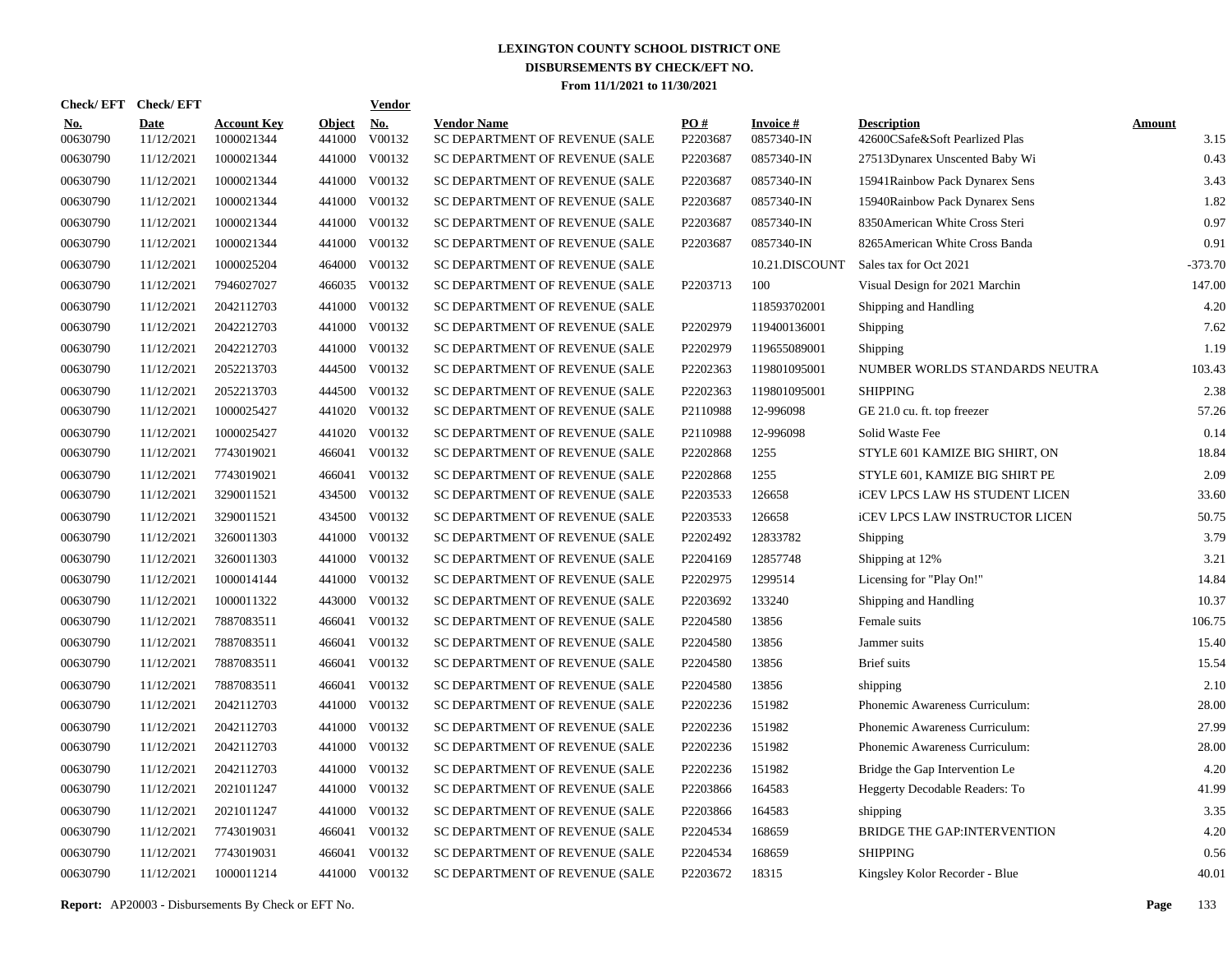| Check/EFT Check/EFT    |                           |                                  |                         | <b>Vendor</b> |                                                      |                 |                          |                                               |                        |
|------------------------|---------------------------|----------------------------------|-------------------------|---------------|------------------------------------------------------|-----------------|--------------------------|-----------------------------------------------|------------------------|
| <u>No.</u><br>00630790 | <b>Date</b><br>11/12/2021 | <b>Account Key</b><br>1000011214 | <b>Object</b><br>441000 | No.<br>V00132 | <b>Vendor Name</b><br>SC DEPARTMENT OF REVENUE (SALE | PO#<br>P2203672 | <b>Invoice#</b><br>18315 | <b>Description</b><br>Safety Neck Strap - Red | <b>Amount</b><br>11.11 |
| 00630790               | 11/12/2021                | 1000011214                       | 441000                  | V00132        | SC DEPARTMENT OF REVENUE (SALE                       | P2203672        | 18315                    | Kingsley Kolor Recorder - Red                 | 27.40                  |
| 00630790               | 11/12/2021                | 1000011214                       | 441000                  | V00132        | SC DEPARTMENT OF REVENUE (SALE                       | P2203672        | 18315                    | Safety Neck Strap - Black                     | 7.62                   |
| 00630790               | 11/12/2021                | 1000011214                       | 441000                  | V00132        | SC DEPARTMENT OF REVENUE (SALE                       | P2203672        | 18315                    | Kingsley Kolor Recorder - Purp                | 11.34                  |
| 00630790               | 11/12/2021                | 1000011214                       | 441000                  | V00132        | SC DEPARTMENT OF REVENUE (SALE                       | P2203672        | 18315                    | Safety Neck Strap - Teal                      | 3.15                   |
| 00630790               | 11/12/2021                | 1000011214                       | 441000                  | V00132        | SC DEPARTMENT OF REVENUE (SALE                       | P2203672        | 18315                    | Bag of 30 sets of Recorder Sta                | 10.04                  |
| 00630790               | 11/12/2021                | 7924099715                       | 466041                  | V00132        | SC DEPARTMENT OF REVENUE (SALE                       | P2204107        | 1845282848               | A COLOR GUARD DROP CROTCH PANT                | 97.72                  |
| 00630790               | 11/12/2021                | 7924099715                       | 466041                  | V00132        | SC DEPARTMENT OF REVENUE (SALE                       | P2204107        | 1845282848               | A COLOR GUARD DROP CROTCH PANT                | 488.60                 |
| 00630790               | 11/12/2021                | 7924099715                       | 466041                  | V00132        | SC DEPARTMENT OF REVENUE (SALE                       | P2204107        | 1845282848               | <b>SHIPPING</b>                               | 12.25                  |
| 00630790               | 11/12/2021                | 7730027011                       | 466041                  | V00132        | SC DEPARTMENT OF REVENUE (SALE                       | P2202401        | 22075                    | Mil Bar AF Nameplate Silver En                | 36.24                  |
| 00630790               | 11/12/2021                | 7730027011                       | 466041                  | V00132        | SC DEPARTMENT OF REVENUE (SALE                       | P2202401        | 22075                    | Mil-Bar AF Nameplates Blue pla                | 8.68                   |
| 00630790               | 11/12/2021                | 7730027011                       | 466041                  | V00132        | SC DEPARTMENT OF REVENUE (SALE                       | P2202401        | 22075                    | Shipping                                      | 1.01                   |
| 00630790               | 11/12/2021                | 7802080020                       | 466041                  | V00132        | SC DEPARTMENT OF REVENUE (SALE                       | P2203295        | 224046271                | LONG SLEEVE BOW TIE LEOTARD (J                | 5.31                   |
| 00630790               | 11/12/2021                | 7802080020                       | 466041                  | V00132        | SC DEPARTMENT OF REVENUE (SALE                       | P2203295        | 224046271                | LONG SLEEVE BOW TIE LEOTARD (J                | 5.32                   |
| 00630790               | 11/12/2021                | 7802080020                       | 466041                  | V00132        | SC DEPARTMENT OF REVENUE (SALE                       | P2203295        | 224046271                | LONG SLEEVE BOW TIE LEOTARD (J                | 15.94                  |
| 00630790               | 11/12/2021                | 7802080020                       | 466041                  | V00132        | SC DEPARTMENT OF REVENUE (SALE                       | P2203295        | 224046271                | LONG SLEEVE BOW TIE LEOTARD (J                | 6.01                   |
| 00630790               | 11/12/2021                | 7802080020                       | 466041                  | V00132        | SC DEPARTMENT OF REVENUE (SALE                       | P2203295        | 224046271                | LONG SLEEVE BOW TIE LEOTARD (J                | 3.00                   |
| 00630790               | 11/12/2021                | 7802080020                       | 466041                  | V00132        | SC DEPARTMENT OF REVENUE (SALE                       | P2203295        | 224046271                | METALLIC PONYTAIL CUFF (GOLD /                | 4.51                   |
| 00630790               | 11/12/2021                | 7802080020                       | 466041                  | V00132        | SC DEPARTMENT OF REVENUE (SALE                       | P2203295        | 224046271                | 2 INCH HOOP EARRINGS (GOLD /O                 | 5.41                   |
| 00630790               | 11/12/2021                | 7802080020                       | 466041                  | V00132        | SC DEPARTMENT OF REVENUE (SALE                       | P2203295        | 224057060                | RHINESTONE APPLIQUE (SILVER /O                | 9.05                   |
| 00630790               | 11/12/2021                | 7974027040                       | 466045                  | V00132        | SC DEPARTMENT OF REVENUE (SALE                       | P2204131        | 258022                   | PebbleGo Next: State & America                | 25.17                  |
| 00630790               | 11/12/2021                | 7974027040                       |                         | 466045 V00132 | SC DEPARTMENT OF REVENUE (SALE                       | P2204131        | 258022                   | PebbleGo Next Social Studies                  | 25.17                  |
| 00630790               | 11/12/2021                | 1000011347                       | 441000                  | V00132        | SC DEPARTMENT OF REVENUE (SALE                       | P2203113        | 264141                   | <b>EASTON 1820 ALUMINUM ARROWS 5</b>          | 12.39                  |
| 00630790               | 11/12/2021                | 1000011347                       | 441000                  | V00132        | SC DEPARTMENT OF REVENUE (SALE                       | P2203113        | 264141                   | ARROW REST PLASTIC SLEEVE 100P                | 2.80                   |
| 00630790               | 11/12/2021                | 1000011347                       | 441000                  | V00132        | SC DEPARTMENT OF REVENUE (SALE                       | P2203113        | 264141                   | <b>CABLE ROD SLIDE</b>                        | 0.56                   |
| 00630790               | 11/12/2021                | 7773019046                       | 466041                  | V00132        | SC DEPARTMENT OF REVENUE (SALE                       | P2204026        | 264568                   | Right hand orange bow                         | 48.30                  |
| 00630790               | 11/12/2021                | 7773019046                       | 466041                  | V00132        | SC DEPARTMENT OF REVENUE (SALE                       | P2204026        | 264568                   | Left hand lime bow                            | 16.10                  |
| 00630790               | 11/12/2021                | 7773019046                       | 466041                  | V00132        | SC DEPARTMENT OF REVENUE (SALE                       | P2204026        | 264568                   | Easton 1820 Aluminum 5 dzn                    | 24.78                  |
| 00630790               | 11/12/2021                | 7773019046                       | 466041                  | V00132        | SC DEPARTMENT OF REVENUE (SALE                       | P2204026        | 264568                   | Lancaster maintenance kit                     | 7.35                   |
| 00630790               | 11/12/2021                | 7887027034                       | 466041                  | V00132        | SC DEPARTMENT OF REVENUE (SALE                       | P2202335        | 2675                     | <b>Athletic Laundry Detergent</b>             | 20.65                  |
| 00630790               | 11/12/2021                | 7887027034                       | 466041                  | V00132        | SC DEPARTMENT OF REVENUE (SALE                       | P2202335        | 2675                     | Shipping                                      | 5.25                   |
| 00630790               | 11/12/2021                | 2301012603                       | 434501                  | V00132        | SC DEPARTMENT OF REVENUE (SALE                       | P2203974        | 26883                    | Clicker OneSchool Site License                | 3,255.00               |
| 00630790               | 11/12/2021                | 7802082011                       | 466041                  | V00132        | SC DEPARTMENT OF REVENUE (SALE                       | P2203333        | 303890084B               | shipping                                      | 1.26                   |
| 00630790               | 11/12/2021                | 2671022403                       | 441000                  | V00132        | SC DEPARTMENT OF REVENUE (SALE                       | P2203247        | 3079958                  | Taking Action: Implementing Ef                | 244.40                 |
| 00630790               | 11/12/2021                | 2671022403                       | 441000                  | V00132        | SC DEPARTMENT OF REVENUE (SALE                       | P2203247        | 3079958                  | Taking Action: Implementing Ef                | 212.52                 |
| 00630790               | 11/12/2021                | 2671022403                       |                         | 441000 V00132 | SC DEPARTMENT OF REVENUE (SALE                       | P2203247        | 3079958                  | Shipping                                      | 22.84                  |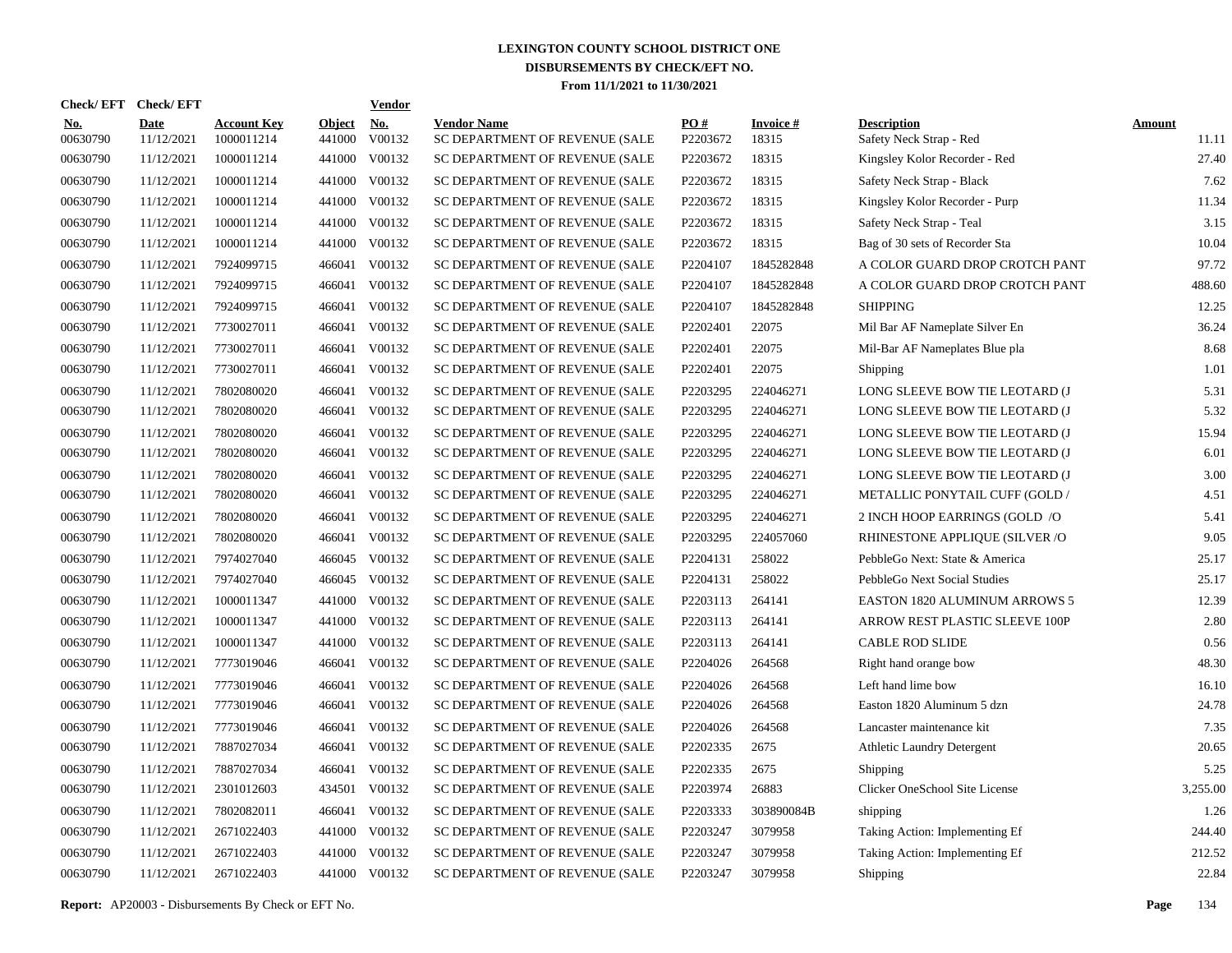| Check/EFT Check/EFT    |                           |                                  |                         | <b>Vendor</b>        |                                                      |                 |                             |                                |                       |
|------------------------|---------------------------|----------------------------------|-------------------------|----------------------|------------------------------------------------------|-----------------|-----------------------------|--------------------------------|-----------------------|
| <u>No.</u><br>00630790 | <b>Date</b><br>11/12/2021 | <b>Account Key</b><br>7901527027 | <b>Object</b><br>466041 | <u>No.</u><br>V00132 | <b>Vendor Name</b><br>SC DEPARTMENT OF REVENUE (SALE | PQ#<br>P2203780 | <b>Invoice#</b><br>31231972 | <b>Description</b><br>Shipping | <b>Amount</b><br>5.60 |
| 00630790               | 11/12/2021                | 7901527027                       | 466041                  | V00132               | SC DEPARTMENT OF REVENUE (SALE                       | P2203694        | 31234776                    | Shipping                       | 22.75                 |
| 00630790               | 11/12/2021                | 1000011312                       | 443000                  | V00132               | SC DEPARTMENT OF REVENUE (SALE                       |                 | 32622                       | shipping                       | 2.74                  |
| 00630790               | 11/12/2021                | 5708125308                       | 441000                  | V00132               | SC DEPARTMENT OF REVENUE (SALE                       | P2203666        | 345998                      | Garrett PD6500I WT Metal Detec | 230.79                |
| 00630790               | 11/12/2021                | 5708125308                       | 441000                  | V00132               | SC DEPARTMENT OF REVENUE (SALE                       | P2203666        | 345998                      | Garrett Metal Detector Battery | 35.00                 |
| 00630790               | 11/12/2021                | 5708125308                       | 441000                  | V00132               | SC DEPARTMENT OF REVENUE (SALE                       | P2203666        | 345998                      | Garret PD 6500I WT Metal Detec | 12.59                 |
| 00630790               | 11/12/2021                | 5708125308                       | 441000                  | V00132               | SC DEPARTMENT OF REVENUE (SALE                       | P2203666        | 345998                      | Super Scanner V - Security Met | 16.80                 |
| 00630790               | 11/12/2021                | 7735019027                       | 466041                  | V00132               | SC DEPARTMENT OF REVENUE (SALE                       | P2200853        | 363468815                   | Eldorado P/A CD                | 1.96                  |
| 00630790               | 11/12/2021                | 7735019027                       | 466041                  | V00132               | SC DEPARTMENT OF REVENUE (SALE                       | P2200853        | 363468815                   | High Hopes P/A/CD              | 2.10                  |
| 00630790               | 11/12/2021                | 7735019027                       | 466041                  | V00132               | SC DEPARTMENT OF REVENUE (SALE                       | P2200853        | 363468815                   | We're the Men P/A CD           | 1.89                  |
| 00630790               | 11/12/2021                | 7735019027                       | 466041                  | V00132               | SC DEPARTMENT OF REVENUE (SALE                       | P2200853        | 363483728                   | Rest Not Teaching P/A/CD       | 1.05                  |
| 00630790               | 11/12/2021                | 7735019027                       | 466041                  | V00132               | SC DEPARTMENT OF REVENUE (SALE                       | P2200853        | 363483728                   | Sinner Man P/A CD              | 1.60                  |
| 00630790               | 11/12/2021                | 1000011231                       | 441000                  | V00132               | SC DEPARTMENT OF REVENUE (SALE                       | P2202114        | 363517386                   | YOUVE GOT A FRIEND P/A CD      | 1.89                  |
| 00630790               | 11/12/2021                | 1000011231                       | 441000                  | V00132               | SC DEPARTMENT OF REVENUE (SALE                       | P2202114        | 363517386                   | Shipping and Handling          | 0.70                  |
| 00630790               | 11/12/2021                | 1000014144                       |                         | 441000 V00132        | SC DEPARTMENT OF REVENUE (SALE                       | P2202760        | 363550423                   | Shipping and Handling          | 2.80                  |
| 00630790               | 11/12/2021                | 1000011312                       | 443000                  | V00132               | SC DEPARTMENT OF REVENUE (SALE                       | P2203012        | 37415                       | <b>SHIPPING</b>                | 2.77                  |
| 00630790               | 11/12/2021                | 1000011322                       | 443000                  | V00132               | SC DEPARTMENT OF REVENUE (SALE                       | P2203673        | 37557                       | Shipping                       | 10.78                 |
| 00630790               | 11/12/2021                | 1000011323                       | 443000                  | V00132               | SC DEPARTMENT OF REVENUE (SALE                       | P2203884        | 37587                       | SHIPPING AND HANDLING          | 0.88                  |
| 00630790               | 11/12/2021                | 7802071027                       | 466041                  | V00132               | SC DEPARTMENT OF REVENUE (SALE                       | P2200470        | 396225                      | hydrocortisone 1% cream .9gm f | 0.55                  |
| 00630790               | 11/12/2021                | 1000025408                       |                         | 441020 V00132        | SC DEPARTMENT OF REVENUE (SALE                       | P2204481        | 400460769                   | DM - Reclaimed Premium White K | 60.06                 |
| 00630790               | 11/12/2021                | 1000025408                       | 441020                  | V00132               | SC DEPARTMENT OF REVENUE (SALE                       | P2204481        | 400460769                   | <b>Estimated Shipping</b>      | 7.53                  |
| 00630790               | 11/12/2021                | 1000026693                       |                         | 434500 V00132        | SC DEPARTMENT OF REVENUE (SALE                       | P2203471        | 4353407                     | shipping and handling          | 106.30                |
| 00630790               | 11/12/2021                | 7733019046                       | 466041                  | V00132               | SC DEPARTMENT OF REVENUE (SALE                       | P2202913        | 471703                      | Flute books, Essential Element | 7.27                  |
| 00630790               | 11/12/2021                | 7733019046                       | 466041                  | V00132               | SC DEPARTMENT OF REVENUE (SALE                       | P2202913        | 471703                      | Oboe books, Essential Elements | 1.46                  |
| 00630790               | 11/12/2021                | 7733019046                       | 466041                  | V00132               | SC DEPARTMENT OF REVENUE (SALE                       | P2202913        | 471703                      | Bassoon books, Essential Eleme | 1.45                  |
| 00630790               | 11/12/2021                | 7733019046                       | 466041                  | V00132               | SC DEPARTMENT OF REVENUE (SALE                       | P2202913        | 471703                      | Clarinet books, Essential Elem | 10.19                 |
| 00630790               | 11/12/2021                | 7733019046                       | 466041                  | V00132               | SC DEPARTMENT OF REVENUE (SALE                       | P2202913        | 471703                      | Alto Sax books, Essential Elem | 8.73                  |
| 00630790               | 11/12/2021                | 7733019046                       | 466041                  | V00132               | SC DEPARTMENT OF REVENUE (SALE                       | P2202913        | 471703                      | Tenor Sax books, Essential Ele | 1.45                  |
| 00630790               | 11/12/2021                | 7733019046                       | 466041                  | V00132               | SC DEPARTMENT OF REVENUE (SALE                       | P2202913        | 471703                      | Trumpet books, Essential Eleme | 9.46                  |
| 00630790               | 11/12/2021                | 7733019046                       | 466041                  | V00132               | SC DEPARTMENT OF REVENUE (SALE                       | P2202913        | 471703                      | Horn books, Essential Elements | 2.18                  |
| 00630790               | 11/12/2021                | 7733019046                       | 466041                  | V00132               | SC DEPARTMENT OF REVENUE (SALE                       | P2202913        | 471703                      | Trombone books, Essential Elem | 5.82                  |
| 00630790               | 11/12/2021                | 7733019046                       | 466041                  | V00132               | SC DEPARTMENT OF REVENUE (SALE                       | P2202913        | 471703                      | BC Baritone books, Essential E | 2.18                  |
| 00630790               | 11/12/2021                | 7733019046                       | 466041                  | V00132               | SC DEPARTMENT OF REVENUE (SALE                       | P2202913        | 471703                      | Tuba books, Essential Elements | 4.37                  |
| 00630790               | 11/12/2021                | 7733019046                       | 466041                  | V00132               | SC DEPARTMENT OF REVENUE (SALE                       | P2202913        | 471703                      | Percussion books, Essential El | 12.09                 |
| 00630790               | 11/12/2021                | 7733019046                       | 466041                  | V00132               | SC DEPARTMENT OF REVENUE (SALE                       | P2202913        | 471703                      | Alfred Snare Drum Method, BK 1 | 7.38                  |
| 00630790               | 11/12/2021                | 1000014144                       |                         | 441000 V00132        | SC DEPARTMENT OF REVENUE (SALE                       | P2203882        | 472457                      | Corelli Dress - Black Quick Sh | 51.87                 |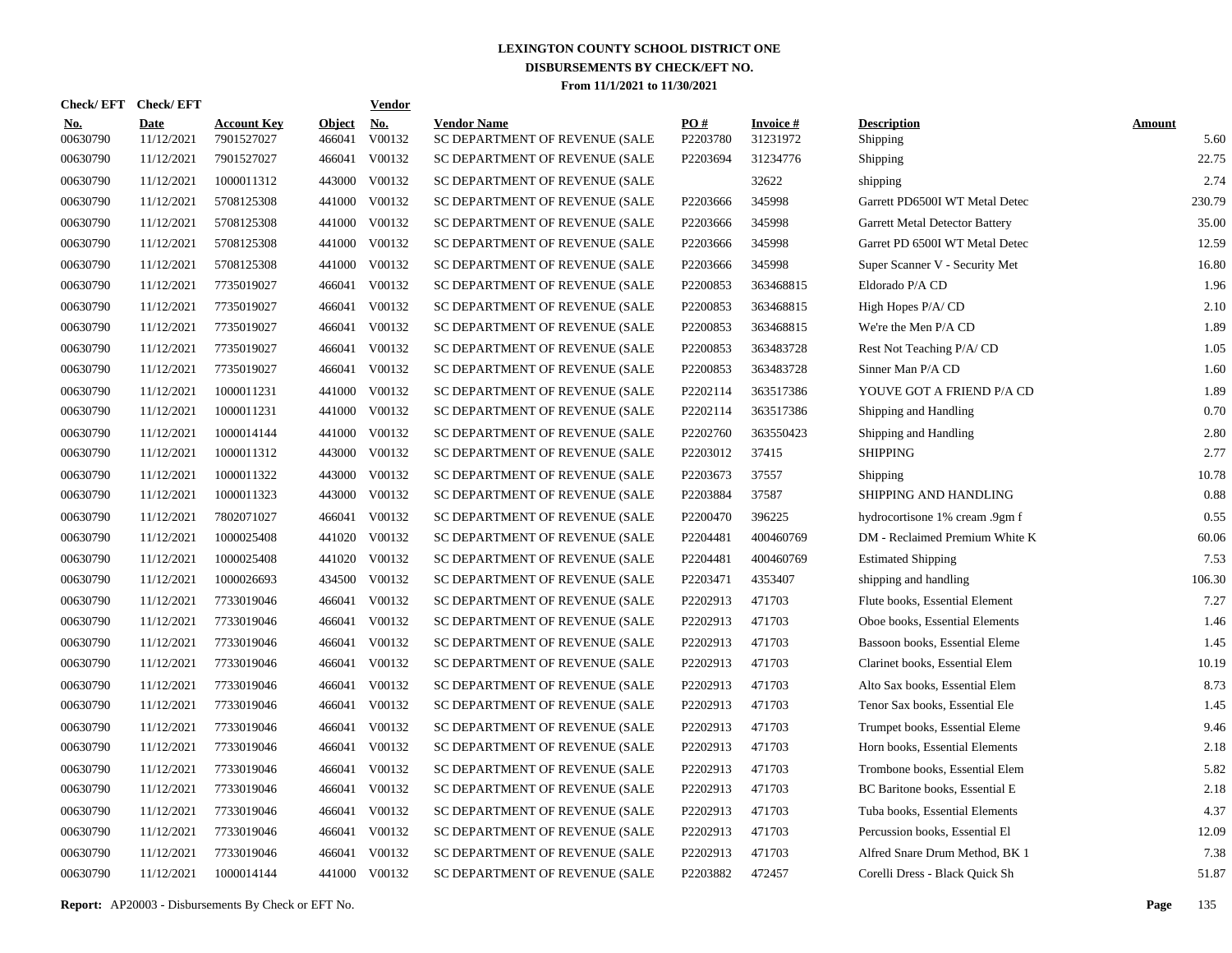| Check/EFT Check/EFT    |                           |                                  |                         | <b>Vendor</b> |                                                      |                 |                           |                                                     |                       |
|------------------------|---------------------------|----------------------------------|-------------------------|---------------|------------------------------------------------------|-----------------|---------------------------|-----------------------------------------------------|-----------------------|
| <u>No.</u><br>00630790 | <b>Date</b><br>11/12/2021 | <b>Account Key</b><br>1000014144 | <b>Object</b><br>441000 | No.<br>V00132 | <b>Vendor Name</b><br>SC DEPARTMENT OF REVENUE (SALE | PO#<br>P2203882 | <b>Invoice#</b><br>472457 | <b>Description</b><br>Regular Collar Tuxedo Shirt - | <b>Amount</b><br>1.05 |
| 00630790               | 11/12/2021                | 1000014144                       |                         | 441000 V00132 | SC DEPARTMENT OF REVENUE (SALE                       | P2203882        | 472457                    | Regular Collar Tuxedo Shirt -                       | 2.10                  |
| 00630790               | 11/12/2021                | 1000014144                       |                         | 441000 V00132 | SC DEPARTMENT OF REVENUE (SALE                       | P2203882        | 472457                    | Regular Collar Tuxedo Shirt -                       | 2.10                  |
| 00630790               | 11/12/2021                | 1000014144                       |                         | 441000 V00132 | SC DEPARTMENT OF REVENUE (SALE                       | P2203882        | 472457                    | Regular Collar Tuxedo Shirt -                       | 2.10                  |
| 00630790               | 11/12/2021                | 1000014144                       |                         | 441000 V00132 | SC DEPARTMENT OF REVENUE (SALE                       | P2203882        | 472457                    | Regular Collar Tuxedo Shirt -                       | 1.05                  |
| 00630790               | 11/12/2021                | 1000014144                       |                         | 441000 V00132 | SC DEPARTMENT OF REVENUE (SALE                       | P2203882        | 472457                    | Regular Collar Tuxedo Shirt -                       | 1.05                  |
| 00630790               | 11/12/2021                | 1000014144                       |                         | 441000 V00132 | SC DEPARTMENT OF REVENUE (SALE                       | P2203882        | 472457                    | Vangard Long Tie - Black Quick                      | 5.39                  |
| 00630790               | 11/12/2021                | 1000014144                       |                         | 441000 V00132 | SC DEPARTMENT OF REVENUE (SALE                       | P2203882        | 472457                    | Shipping                                            | 4.67                  |
| 00630790               | 11/12/2021                | 1000011131                       |                         | 441000 V00132 | SC DEPARTMENT OF REVENUE (SALE                       | P2201308        | 48285.01                  | BIX ROUND PENS-BLACK / DOZEN                        | 0.84                  |
| 00630790               | 11/12/2021                | 1000011131                       |                         | 441000 V00132 | SC DEPARTMENT OF REVENUE (SALE                       | P2201308        | 48285.01                  | PRE-SHARPENED TICONDEROGA PENC                      | 5.30                  |
| 00630790               | 11/12/2021                | 1000011131                       |                         | 441000 V00132 | SC DEPARTMENT OF REVENUE (SALE                       | P2201308        | 48285.01                  | FISKARS KID SCISSOR 12PK/BLUNT                      | 12.75                 |
| 00630790               | 11/12/2021                | 1000011331                       |                         | 441000 V00132 | SC DEPARTMENT OF REVENUE (SALE                       | P2201308        | 48285.02                  | FISKARS KID SCISSOR 12PK/POINT                      | 12.74                 |
| 00630790               | 11/12/2021                | 2042212503                       |                         | 441000 V00132 | SC DEPARTMENT OF REVENUE (SALE                       | P2204261        | 5134823425                | Shipping                                            | 1.40                  |
| 00630790               | 11/12/2021                | 2042212503                       |                         | 441000 V00132 | SC DEPARTMENT OF REVENUE (SALE                       | P2204261        | 5134823425                | Roger 20 - 1939NY8AL - Repair                       | 11.13                 |
| 00630790               | 11/12/2021                | 2042212503                       |                         | 441000 V00132 | SC DEPARTMENT OF REVENUE (SALE                       | P2204261        | 5134823425                | Roger 20 1942NY601 - Repair                         | 11.13                 |
| 00630790               | 11/12/2021                | 2052213703                       |                         | 441000 V00132 | SC DEPARTMENT OF REVENUE (SALE                       | P2203167        | 53784                     | Bed Wedge Foam Positioning Pil                      | 4.21                  |
| 00630790               | 11/12/2021                | 2052213703                       |                         | 441000 V00132 | SC DEPARTMENT OF REVENUE (SALE                       | P2203167        | 53784                     | Drive Medical Bariatric Transf                      | 6.43                  |
| 00630790               | 11/12/2021                | 2052213703                       |                         | 441000 V00132 | SC DEPARTMENT OF REVENUE (SALE                       | P2203167        | 53784                     | Skil-Care Cotton Gait Belt                          | 2.25                  |
| 00630790               | 11/12/2021                | 1000011331                       |                         | 441000 V00132 | SC DEPARTMENT OF REVENUE (SALE                       | P2203362        | 56333.00                  | CLINE CLASSROOM FOLDER/GREEN                        | 3.27                  |
| 00630790               | 11/12/2021                | 1000011331                       |                         | 441000 V00132 | SC DEPARTMENT OF REVENUE (SALE                       | P2203362        | 56333.00                  | 21SC LT BLUE CONST PAPER                            | 1.72                  |
| 00630790               | 11/12/2021                | 1000011331                       |                         | 441000 V00132 | SC DEPARTMENT OF REVENUE (SALE                       | P2203362        | 56333.00                  | 10SC BRILLANT LIME CONST PPR                        | 1.96                  |
| 00630790               | 11/12/2021                | 1000011331                       |                         | 441000 V00132 | SC DEPARTMENT OF REVENUE (SALE                       | P2203362        | 56333.01                  | 55SC GRAY CONST PAPER                               | 1.72                  |
| 00630790               | 11/12/2021                | 2021011247                       |                         | 441000 V00132 | SC DEPARTMENT OF REVENUE (SALE                       | P2203352        | 56336.00                  | <b>Teachers Number Balance</b>                      | 1.16                  |
| 00630790               | 11/12/2021                | 2021011247                       |                         | 441000 V00132 | SC DEPARTMENT OF REVENUE (SALE                       | P2203352        | 56336.00                  | Mini Number Balance 10/set                          | 5.63                  |
| 00630790               | 11/12/2021                | 2021011247                       | 441000                  | V00132        | SC DEPARTMENT OF REVENUE (SALE                       | P2203352        | 56336.00                  | <b>Magnetic Counters Double Sides</b>               | 4.51                  |
| 00630790               | 11/12/2021                | 1000011331                       |                         | 441000 V00132 | SC DEPARTMENT OF REVENUE (SALE                       | P2203817        | 56994.00                  | DESKTOP FILE ORGANIZER/GL BLUE                      | 1.11                  |
| 00630790               | 11/12/2021                | 1000011331                       | 441000                  | V00132        | SC DEPARTMENT OF REVENUE (SALE                       | P2203817        | 56994.00                  | POST IT WHITE UNRULED                               | 12.30                 |
| 00630790               | 11/12/2021                | 1000011331                       |                         | 441000 V00132 | SC DEPARTMENT OF REVENUE (SALE                       | P2203817        | 56994.00                  | <b>FILE BOX</b>                                     | 1.33                  |
| 00630790               | 11/12/2021                | 1000025416                       | 432300                  | V00132        | SC DEPARTMENT OF REVENUE (SALE                       | P2200536        | 6660059036                | PES-Monthly Water Treatment Se                      | 5.60                  |
| 00630790               | 11/12/2021                | 1000025444                       |                         | 432300 V00132 | SC DEPARTMENT OF REVENUE (SALE                       | P2200536        | 6660059037                | <b>RBHS-Monthly Water Treatment S</b>               | 5.60                  |
| 00630790               | 11/12/2021                | 1000025414                       | 432300                  | V00132        | SC DEPARTMENT OF REVENUE (SALE                       | P2200536        | 6660059038                | GES-Monthly Water Treatment Se                      | 5.60                  |
| 00630790               | 11/12/2021                | 1000025443                       | 432300                  | V00132        | SC DEPARTMENT OF REVENUE (SALE                       | P2200536        | 6660059039                | MGMS-Monthly Water Treatment S                      | 5.60                  |
| 00630790               | 11/12/2021                | 1000025446                       | 432300                  | V00132        | SC DEPARTMENT OF REVENUE (SALE                       | P2200536        | 6660060305                | <b>BMS-Monthly Water Treatment Se</b>               | 5.60                  |
| 00630790               | 11/12/2021                | 2250016203                       |                         | 441000 V00132 | SC DEPARTMENT OF REVENUE (SALE                       | P2203428        | 667571                    | RSG Newcomers Book 1 ATE Grade                      | 3.67                  |
| 00630790               | 11/12/2021                | 2250016203                       | 441000                  | V00132        | SC DEPARTMENT OF REVENUE (SALE                       | P2203428        | 667571                    | RSG Newcomers Book 2 ATE Grade                      | 3.67                  |
| 00630790               | 11/12/2021                | 2250016203                       |                         | 441000 V00132 | SC DEPARTMENT OF REVENUE (SALE                       | P2203428        | 667571                    | RSG Newcomers Book 3 ATE Grade                      | 3.66                  |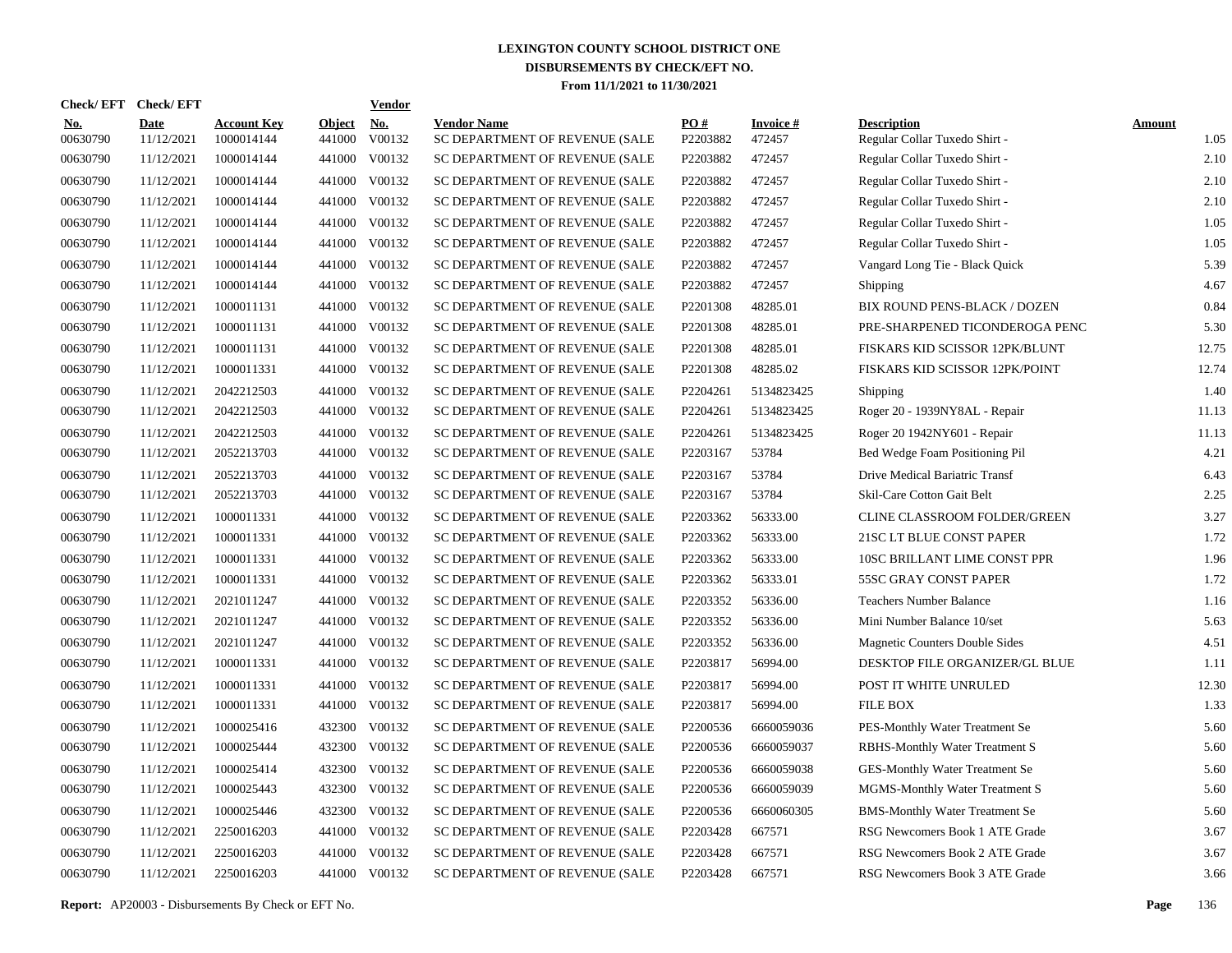| Check/EFT Check/EFT    |                           |                                  |                         | <b>Vendor</b> |                                                      |                 |                           |                                |                       |
|------------------------|---------------------------|----------------------------------|-------------------------|---------------|------------------------------------------------------|-----------------|---------------------------|--------------------------------|-----------------------|
| <u>No.</u><br>00630790 | <b>Date</b><br>11/12/2021 | <b>Account Key</b><br>2250016203 | <b>Object</b><br>441000 | No.<br>V00132 | <b>Vendor Name</b><br>SC DEPARTMENT OF REVENUE (SALE | PO#<br>P2203428 | <b>Invoice#</b><br>667571 | <b>Description</b><br>Shipping | <b>Amount</b><br>1.32 |
| 00630790               | 11/12/2021                | 2250016203                       |                         | 441004 V00132 | SC DEPARTMENT OF REVENUE (SALE                       | P2203559        | 667595                    | TEAM: Level E Gr 5, 20-Pack    | 43.95                 |
| 00630790               | 11/12/2021                | 2250016203                       |                         | 441004 V00132 | SC DEPARTMENT OF REVENUE (SALE                       | P2203559        | 667595                    | Finish Line ELLs 2.0 Gr 6 ATE  | 35.66                 |
| 00630790               | 11/12/2021                | 2250016203                       |                         | 441004 V00132 | SC DEPARTMENT OF REVENUE (SALE                       | P2203559        | 667595                    | Finish Line ELLs 2.0 Gr 7 ATE  | 35.66                 |
| 00630790               | 11/12/2021                | 2250016203                       |                         | 441004 V00132 | SC DEPARTMENT OF REVENUE (SALE                       | P2203559        | 667595                    | Finish Line ELLs 2.0 Gr 8 ATE  | 35.66                 |
| 00630790               | 11/12/2021                | 2250016203                       |                         | 441004 V00132 | SC DEPARTMENT OF REVENUE (SALE                       | P2203559        | 667595                    | Finish Line ELLs 2.0 Gr 9-12 A | 27.73                 |
| 00630790               | 11/12/2021                | 2250016203                       |                         | 441004 V00132 | SC DEPARTMENT OF REVENUE (SALE                       | P2203559        | 667595                    | Shipping                       | 21.44                 |
| 00630790               | 11/12/2021                | 2250016203                       |                         | 441004 V00132 | SC DEPARTMENT OF REVENUE (SALE                       | P2203867        | 667746                    | TEAM: Level B Gr 2 ATE         | 3.67                  |
| 00630790               | 11/12/2021                | 2250016203                       |                         | 441004 V00132 | SC DEPARTMENT OF REVENUE (SALE                       | P2203867        | 667746                    | TEAM: Level D Gr 4 ATE         | 3.67                  |
| 00630790               | 11/12/2021                | 2250016203                       |                         | 441004 V00132 | SC DEPARTMENT OF REVENUE (SALE                       | P2203867        | 667746                    | RSG Newcomers Book 1 ATE Gr 6- | 3.66                  |
| 00630790               | 11/12/2021                | 2250016203                       |                         | 441004 V00132 | SC DEPARTMENT OF REVENUE (SALE                       | P2203867        | 667746                    | RSG Newcomers Book 2 ATE Gr 6- | 3.67                  |
| 00630790               | 11/12/2021                | 2250016203                       |                         | 441004 V00132 | SC DEPARTMENT OF REVENUE (SALE                       | P2203867        | 667746                    | RSH Newcomers Book 3 ATE Gr 6- | 3.67                  |
| 00630790               | 11/12/2021                | 2250016203                       |                         | 441004 V00132 | SC DEPARTMENT OF REVENUE (SALE                       | P2203867        | 667746                    | Team Audio Download High Schoo | 0.73                  |
| 00630790               | 11/12/2021                | 2250016203                       |                         | 441004 V00132 | SC DEPARTMENT OF REVENUE (SALE                       | P2203867        | 667746                    | Team Audio Download High Schoo | 0.73                  |
| 00630790               | 11/12/2021                | 2250016203                       |                         | 441004 V00132 | SC DEPARTMENT OF REVENUE (SALE                       | P2203867        | 667746                    | Team Audio Download High Schoo | 0.72                  |
| 00630790               | 11/12/2021                | 2250016203                       |                         | 441004 V00132 | SC DEPARTMENT OF REVENUE (SALE                       | P2203867        | 667746                    | Shipping                       | 2.47                  |
| 00630790               | 11/12/2021                | 7743019041                       |                         | 466041 V00132 | SC DEPARTMENT OF REVENUE (SALE                       | P2111127        | 7362589                   | Benchmark Assessment System 2, | 267.75                |
| 00630790               | 11/12/2021                | 7743019041                       | 466041                  | V00132        | SC DEPARTMENT OF REVENUE (SALE                       | P2111127        | 7362589                   | Shipping/Handling Charges      | 24.10                 |
| 00630790               | 11/12/2021                | 3400022403                       | 441000                  | V00132        | SC DEPARTMENT OF REVENUE (SALE                       | P2202965        | 7377354                   | Purposeful Play                | 19.32                 |
| 00630790               | 11/12/2021                | 3400022403                       |                         | 441000 V00132 | SC DEPARTMENT OF REVENUE (SALE                       | P2202965        | 7377354                   | <b>Shipping Charges</b>        | 1.93                  |
| 00630790               | 11/12/2021                | 7866027028                       |                         | 466041 V00132 | SC DEPARTMENT OF REVENUE (SALE                       | P2203231        | 7379747                   | Series Clubs Shelf (Levels J-L | 52.50                 |
| 00630790               | 11/12/2021                | 7866027028                       |                         | 466041 V00132 | SC DEPARTMENT OF REVENUE (SALE                       | P2203231        | 7379747                   | Shipping                       | 5.25                  |
| 00630790               | 11/12/2021                | 1000011328                       | 443000                  | V00132        | SC DEPARTMENT OF REVENUE (SALE                       | P2203706        | 7381511                   | Fountas/Benchmark 1 gr K-2 3E  | 29.75                 |
| 00630790               | 11/12/2021                | 1000011328                       | 443000                  | V00132        | SC DEPARTMENT OF REVENUE (SALE                       | P2203706        | 7381511                   | Goudvis/Toolkit Texts Indust & | 33.08                 |
| 00630790               | 11/12/2021                | 1000011328                       | 443000                  | V00132        | SC DEPARTMENT OF REVENUE (SALE                       | P2203706        | 7381511                   | Serravallo/Writing Strategies  | 21.28                 |
| 00630790               | 11/12/2021                | 1000011328                       | 443000                  | V00132        | SC DEPARTMENT OF REVENUE (SALE                       | P2203706        | 7381511                   | Shipping                       | 8.41                  |
| 00630790               | 11/12/2021                | 1000011312                       | 443000                  | V00132        | SC DEPARTMENT OF REVENUE (SALE                       | P2203020        | 7381948                   | <b>SHIPPING</b>                | 8.09                  |
| 00630790               | 11/12/2021                | 1000011341                       | 443000                  | V00132        | SC DEPARTMENT OF REVENUE (SALE                       | P2203503        | 7383045                   | Benchmark Assessment System 2, | 119.00                |
| 00630790               | 11/12/2021                | 1000011341                       | 443000                  | V00132        | SC DEPARTMENT OF REVENUE (SALE                       | P2203503        | 7383045                   | Shipping and handling          | 11.90                 |
| 00630790               | 11/12/2021                | 1000011325                       | 441000                  | V00132        | SC DEPARTMENT OF REVENUE (SALE                       | P2204175        | 7384773                   | Math In Practice Grade 4 PAck  | 18.69                 |
| 00630790               | 11/12/2021                | 1000011325                       | 441000                  | V00132        | SC DEPARTMENT OF REVENUE (SALE                       | P2204175        | 7384773                   | Shipping                       | 1.87                  |
| 00630790               | 11/12/2021                | 3290011521                       | 434500                  | V00132        | SC DEPARTMENT OF REVENUE (SALE                       | P2202267        | 75053163                  | K12 Mindtap Century 21 Account | 131.32                |
| 00630790               | 11/12/2021                | 3290011521                       | 434500                  | V00132        | SC DEPARTMENT OF REVENUE (SALE                       | P2202267        | 75053163                  | Processing fees                | 6.57                  |
| 00630790               | 11/12/2021                | 7802083027                       | 466041                  | V00132        | SC DEPARTMENT OF REVENUE (SALE                       | P2201585        | 913288068                 | <b>FREIGHT</b>                 | 5.25                  |
| 00630790               | 11/12/2021                | 7860527046                       | 466041                  | V00132        | SC DEPARTMENT OF REVENUE (SALE                       | P2201633        | 913454033                 | Shipping                       | 3.32                  |
| 00630790               | 11/12/2021                | 7887081511                       |                         | 466041 V00132 | SC DEPARTMENT OF REVENUE (SALE                       | P2202786        | 913493077                 | shipping                       | 1.34                  |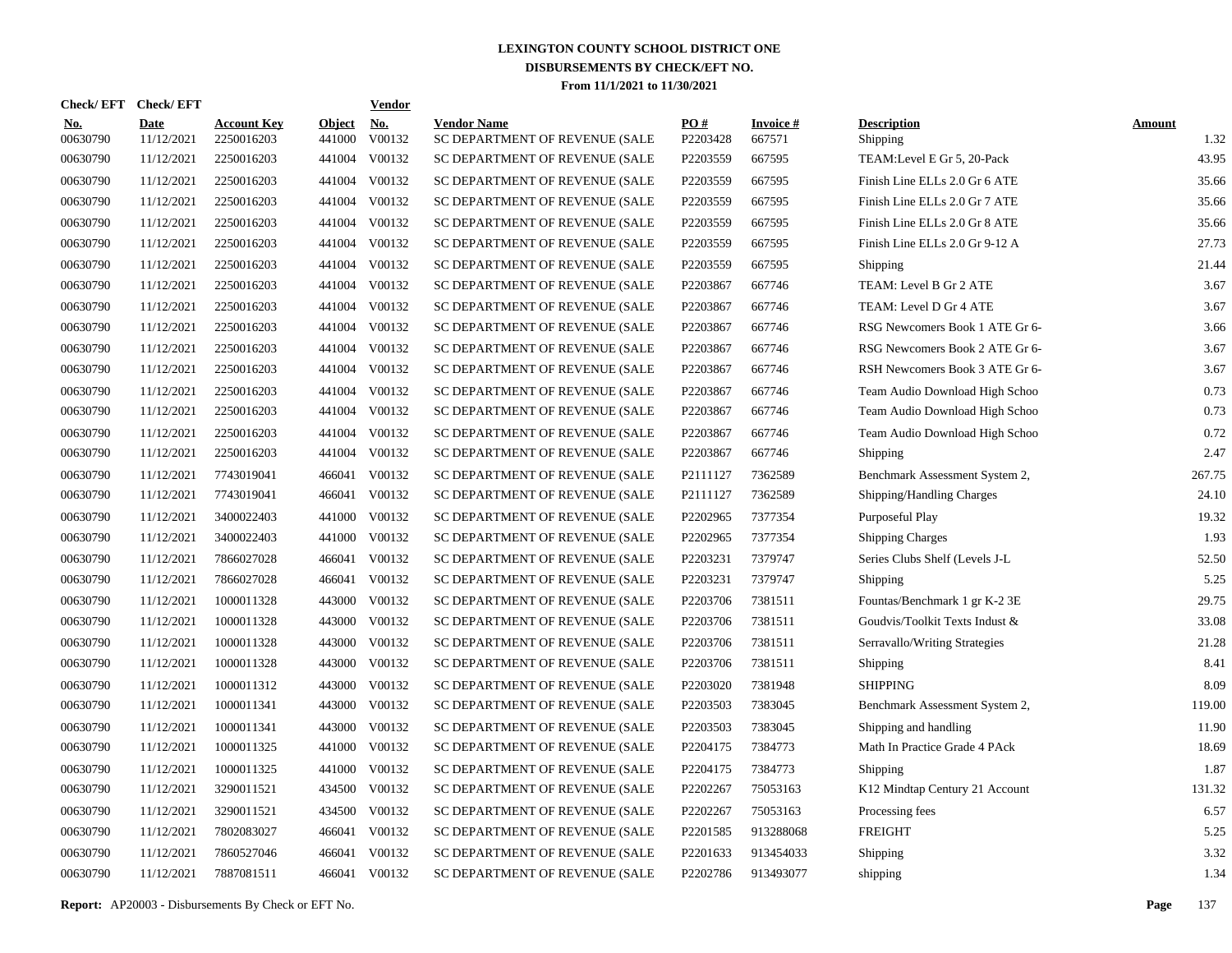| <b>Check/EFT</b>       | <b>Check/EFT</b>          |                                  |                         | <b>Vendor</b>        |                                                      |                 |                              |                                |                        |
|------------------------|---------------------------|----------------------------------|-------------------------|----------------------|------------------------------------------------------|-----------------|------------------------------|--------------------------------|------------------------|
| <u>No.</u><br>00630790 | <b>Date</b><br>11/12/2021 | <b>Account Key</b><br>7802072011 | <b>Object</b><br>466041 | <u>No.</u><br>V00132 | <b>Vendor Name</b><br>SC DEPARTMENT OF REVENUE (SALE | PO#<br>P2203504 | <b>Invoice#</b><br>913610302 | <b>Description</b><br>shipping | <b>Amount</b><br>10.98 |
| 00630790               | 11/12/2021                | 7802080034                       | 466041                  | V00132               | SC DEPARTMENT OF REVENUE (SALE                       | P2200869        | 913847732                    | <b>SHIPPING</b>                | 5.49                   |
| 00630790               | 11/12/2021                | 7802072027                       | 466041                  | V00132               | SC DEPARTMENT OF REVENUE (SALE                       | P2201587        | 913875887                    | freight                        | 4.29                   |
| 00630790               | 11/12/2021                | 7860527044                       | 466041                  | V00132               | SC DEPARTMENT OF REVENUE (SALE                       | P2203463        | 913951821                    | Shipping                       | 1.05                   |
| 00630790               | 11/12/2021                | 7802088026                       | 466041                  | V00132               | SC DEPARTMENT OF REVENUE (SALE                       | P2203031        | 913961117                    | freight                        | 1.42                   |
| 00630790               | 11/12/2021                | 7802072015                       | 466041                  | V00132               | SC DEPARTMENT OF REVENUE (SALE                       | P2203184        | 913961880                    | Shipping                       | 0.49                   |
| 00630790               | 11/12/2021                | 7802071027                       | 466041                  | V00132               | SC DEPARTMENT OF REVENUE (SALE                       | P2111243        | 913993156                    | <b>SHIPPING</b>                | 2.65                   |
| 00630790               | 11/12/2021                | 7887091044                       | 466041                  | V00132               | SC DEPARTMENT OF REVENUE (SALE                       | P2202326        | 914009386                    | <b>FREIGHT-HOWE</b>            | 2.03                   |
| 00630790               | 11/12/2021                | 7809027020                       | 466041                  | V00132               | SC DEPARTMENT OF REVENUE (SALE                       | P2202424        | 914017804                    | shipping                       | 0.62                   |
| 00630790               | 11/12/2021                | 7802072011                       | 466041                  | V00132               | SC DEPARTMENT OF REVENUE (SALE                       | P2204031        | 914023710                    | shipping                       | 23.14                  |
| 00630790               | 11/12/2021                | 7887091044                       | 466041                  | V00132               | SC DEPARTMENT OF REVENUE (SALE                       | P2202326        | 914031766                    | <b>FREIGHT - HOWE</b>          | 1.10                   |
| 00630790               | 11/12/2021                | 7802088026                       | 466041                  | V00132               | SC DEPARTMENT OF REVENUE (SALE                       | P2203967        | 914060547                    | shipping                       | 1.76                   |
| 00630790               | 11/12/2021                | 7887072011                       | 466041                  | V00132               | SC DEPARTMENT OF REVENUE (SALE                       | P2202238        | 914063645                    | shipping                       | 4.82                   |
| 00630790               | 11/12/2021                | 7750019011                       | 466041                  | V00132               | SC DEPARTMENT OF REVENUE (SALE                       | P2202664        | 914109543                    | Shipping                       | 4.44                   |
| 00630790               | 11/12/2021                | 7887072027                       | 466041                  | V00132               | SC DEPARTMENT OF REVENUE (SALE                       | P2204032        | 914178253                    | freight                        | 8.75                   |
| 00630790               | 11/12/2021                | 7802072020                       | 466041                  | V00132               | SC DEPARTMENT OF REVENUE (SALE                       | P2204114        | 914224168                    | shipping/Freight               | 0.64                   |
| 00630790               | 11/12/2021                | 7887027034                       | 466041                  | V00132               | SC DEPARTMENT OF REVENUE (SALE                       | P2202373        | 914290853                    | Shipping                       | 4.73                   |
| 00630790               | 11/12/2021                | 7802072027                       |                         | 466041 V00132        | SC DEPARTMENT OF REVENUE (SALE                       | P2201979        | 914291441                    | <b>FREIGHT</b>                 | 1.75                   |
| 00630790               | 11/12/2021                | 7802070027                       | 466041                  | V00132               | SC DEPARTMENT OF REVENUE (SALE                       | P2202782        | 914311338                    | <b>FREIGHT</b>                 | 2.29                   |
| 00630790               | 11/12/2021                | 7936527039                       | 466099                  | V00132               | SC DEPARTMENT OF REVENUE (SALE                       | P2204524        | 955045                       | Shipping                       | 0.70                   |
| 00630790               | 11/12/2021                | 1000026693                       | 434500                  | V00132               | SC DEPARTMENT OF REVENUE (SALE                       | P2204321        | B14208716                    | MICROSOFT VISUAL STUDIO PROFES | 53.76                  |
| 00630790               | 11/12/2021                | 1000026693                       | 434500                  | V00132               | SC DEPARTMENT OF REVENUE (SALE                       | P2204321        | B14208716                    | MICROSOFT VISUAL STUDIO PROFES | 24.53                  |
| 00630790               | 11/12/2021                | 6000025610                       | 434500                  | V00132               | SC DEPARTMENT OF REVENUE (SALE                       | P2202032        | $C-6551$                     | API PowerSchool - Annual Subsc | 448.37                 |
| 00630790               | 11/12/2021                | 6000025610                       | 434500                  | V00132               | SC DEPARTMENT OF REVENUE (SALE                       | P2202032        | $C-6551$                     | MP Support - Point of Sale     | 26.04                  |
| 00630790               | 11/12/2021                | 6000025610                       | 434500                  | V00132               | SC DEPARTMENT OF REVENUE (SALE                       | P2202032        | $C-6551$                     | $MP$ Support - LAP $27+$       | 148.19                 |
| 00630790               | 11/12/2021                | 6000025610                       | 434500                  | V00132               | SC DEPARTMENT OF REVENUE (SALE                       | P2202032        | $C-6551$                     | MP Support - Inventory 27+     | 109.55                 |
| 00630790               | 11/12/2021                | 6000025610                       | 434500                  | V00132               | SC DEPARTMENT OF REVENUE (SALE                       | P2202032        | $C-6551$                     | MP Support - STU 27+           | 103.60                 |
| 00630790               | 11/12/2021                | 6000025610                       | 434500                  | V00132               | SC DEPARTMENT OF REVENUE (SALE                       | P2202032        | $C-6551$                     | MP Support - Menus 27+         | 73.92                  |
| 00630790               | 11/12/2021                | 6000025610                       | 434500                  | V00132               | SC DEPARTMENT OF REVENUE (SALE                       | P2202032        | $C-6551$                     | MP Support - Production Record | 2.24                   |
| 00630790               | 11/12/2021                | 6000025610                       | 434500                  | V00132               | SC DEPARTMENT OF REVENUE (SALE                       | P2202032        | $C-6551$                     | MP Support - ACC 27+           | 51.62                  |
| 00630790               | 11/12/2021                | 6000025610                       | 434500                  | V00132               | SC DEPARTMENT OF REVENUE (SALE                       | P2202032        | $C-6551$                     | MP Support - Financial 27+     | 51.63                  |
| 00630790               | 11/12/2021                | 6000025611                       | 434500                  | V00132               | SC DEPARTMENT OF REVENUE (SALE                       | P2202032        | $C-6551$                     | MP Support - Point of Sale     | 26.04                  |
| 00630790               | 11/12/2021                | 6000025611                       | 434500                  | V00132               | SC DEPARTMENT OF REVENUE (SALE                       | P2202032        | $C-6551$                     | MP Support - Production Record | 2.24                   |
| 00630790               | 11/12/2021                | 6000025612                       | 434500                  | V00132               | SC DEPARTMENT OF REVENUE (SALE                       | P2202032        | $C-6551$                     | MP Support - Point of Sale     | 26.04                  |
| 00630790               | 11/12/2021                | 6000025612                       | 434500                  | V00132               | SC DEPARTMENT OF REVENUE (SALE                       | P2202032        | $C-6551$                     | MP Support - Production Record | 2.24                   |
| 00630790               | 11/12/2021                | 6000025613                       | 434500                  | V00132               | SC DEPARTMENT OF REVENUE (SALE                       | P2202032        | $C-6551$                     | MP Support - Point of Sale     | 26.04                  |

**Report:** AP20003 - Disbursements By Check or EFT No. **Page** 138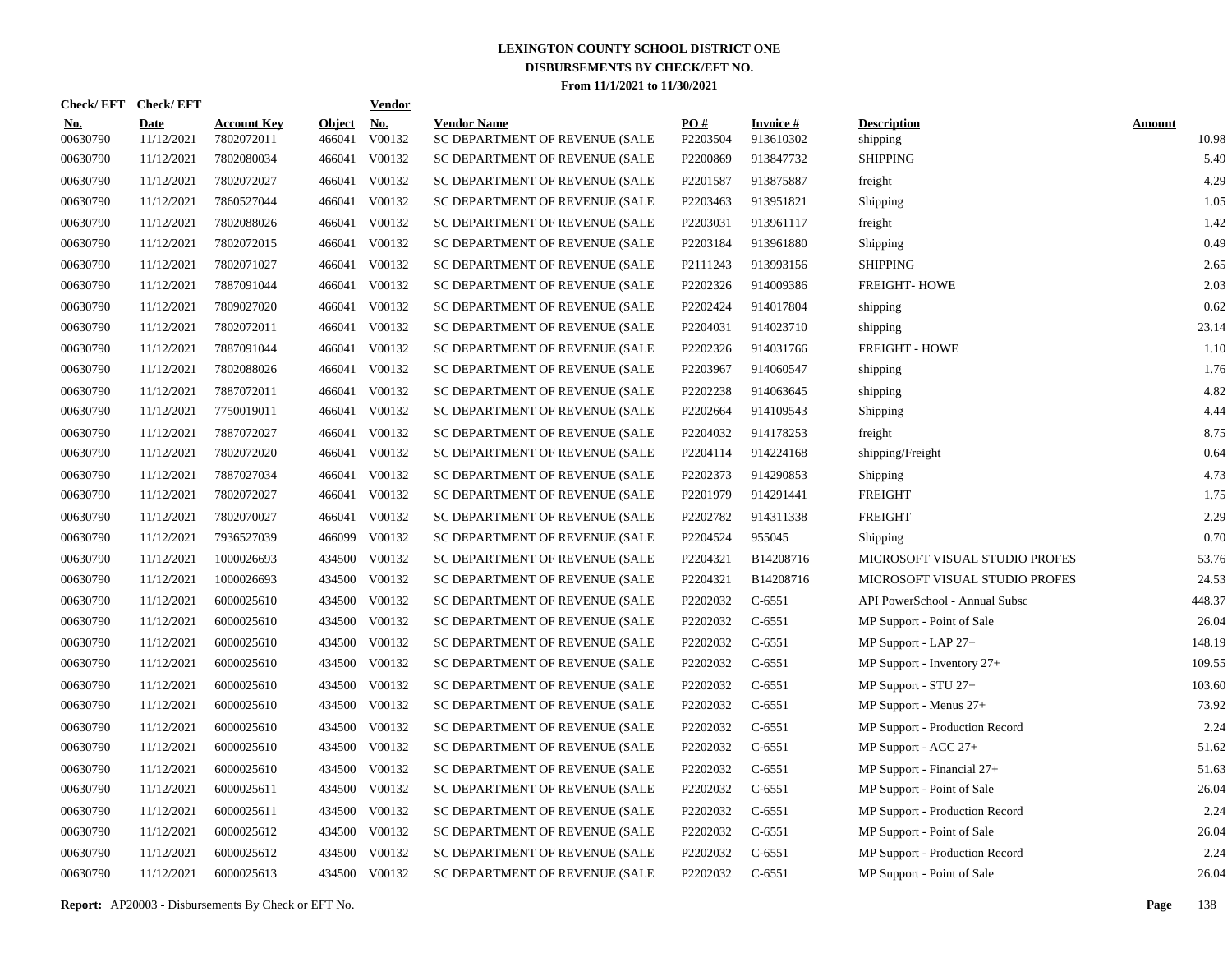| Check/EFT Check/EFT    |                           |                                  |                         | <b>Vendor</b>                         |                                                      |                 |                             |                                                      |                       |
|------------------------|---------------------------|----------------------------------|-------------------------|---------------------------------------|------------------------------------------------------|-----------------|-----------------------------|------------------------------------------------------|-----------------------|
| <u>No.</u><br>00630790 | <b>Date</b><br>11/12/2021 | <b>Account Key</b><br>6000025613 | <b>Object</b><br>434500 | $\underline{\mathrm{No}}$ .<br>V00132 | <b>Vendor Name</b><br>SC DEPARTMENT OF REVENUE (SALE | PO#<br>P2202032 | <b>Invoice#</b><br>$C-6551$ | <b>Description</b><br>MP Support - Production Record | <b>Amount</b><br>2.24 |
| 00630790               | 11/12/2021                | 6000025614                       |                         | 434500 V00132                         | SC DEPARTMENT OF REVENUE (SALE                       | P2202032        | $C-6551$                    | MP Support - Point of Sale                           | 26.04                 |
| 00630790               | 11/12/2021                | 6000025614                       |                         | 434500 V00132                         | SC DEPARTMENT OF REVENUE (SALE                       | P2202032        | $C-6551$                    | MP Support - Production Record                       | 2.24                  |
| 00630790               | 11/12/2021                | 6000025615                       |                         | 434500 V00132                         | SC DEPARTMENT OF REVENUE (SALE                       | P2202032        | $C-6551$                    | MP Support - Point of Sale                           | 26.04                 |
| 00630790               | 11/12/2021                | 6000025615                       |                         | 434500 V00132                         | SC DEPARTMENT OF REVENUE (SALE                       | P2202032        | $C-6551$                    | MP Support - Production Record                       | 2.24                  |
| 00630790               | 11/12/2021                | 6000025616                       |                         | 434500 V00132                         | SC DEPARTMENT OF REVENUE (SALE                       | P2202032        | $C-6551$                    | MP Support - Point of Sale                           | 26.04                 |
| 00630790               | 11/12/2021                | 6000025616                       |                         | 434500 V00132                         | SC DEPARTMENT OF REVENUE (SALE                       | P2202032        | $C-6551$                    | MP Support - Production Record                       | 2.24                  |
| 00630790               | 11/12/2021                | 6000025619                       |                         | 434500 V00132                         | SC DEPARTMENT OF REVENUE (SALE                       | P2202032        | $C-6551$                    | MP Support - Point of Sale                           | 26.04                 |
| 00630790               | 11/12/2021                | 6000025619                       |                         | 434500 V00132                         | SC DEPARTMENT OF REVENUE (SALE                       | P2202032        | $C-6551$                    | MP Support - Production Record                       | 2.24                  |
| 00630790               | 11/12/2021                | 6000025620                       |                         | 434500 V00132                         | SC DEPARTMENT OF REVENUE (SALE                       | P2202032        | $C-6551$                    | MP Support - Point of Sale                           | 26.04                 |
| 00630790               | 11/12/2021                | 6000025620                       |                         | 434500 V00132                         | SC DEPARTMENT OF REVENUE (SALE                       | P2202032        | $C-6551$                    | MP Support - Production Record                       | 2.24                  |
| 00630790               | 11/12/2021                | 6000025622                       |                         | 434500 V00132                         | SC DEPARTMENT OF REVENUE (SALE                       | P2202032        | $C-6551$                    | MP Support - Point of Sale                           | 26.04                 |
| 00630790               | 11/12/2021                | 6000025622                       |                         | 434500 V00132                         | SC DEPARTMENT OF REVENUE (SALE                       | P2202032        | $C-6551$                    | MP Support - Production Record                       | 2.24                  |
| 00630790               | 11/12/2021                | 6000025623                       |                         | 434500 V00132                         | SC DEPARTMENT OF REVENUE (SALE                       | P2202032        | $C-6551$                    | MP Support - Point of Sale                           | 26.04                 |
| 00630790               | 11/12/2021                | 6000025623                       |                         | 434500 V00132                         | SC DEPARTMENT OF REVENUE (SALE                       | P2202032        | $C-6551$                    | MP Support - Production Record                       | 2.24                  |
| 00630790               | 11/12/2021                | 6000025624                       |                         | 434500 V00132                         | SC DEPARTMENT OF REVENUE (SALE                       | P2202032        | $C-6551$                    | MP Support - Point of Sale                           | 26.04                 |
| 00630790               | 11/12/2021                | 6000025624                       |                         | 434500 V00132                         | SC DEPARTMENT OF REVENUE (SALE                       | P2202032        | $C-6551$                    | MP Support - Production Record                       | 2.24                  |
| 00630790               | 11/12/2021                | 6000025625                       |                         | 434500 V00132                         | SC DEPARTMENT OF REVENUE (SALE                       | P2202032        | $C-6551$                    | MP Support - Point of Sale                           | 26.04                 |
| 00630790               | 11/12/2021                | 6000025625                       | 434500                  | V00132                                | SC DEPARTMENT OF REVENUE (SALE                       | P2202032        | $C-6551$                    | <b>MP Support - Production Record</b>                | 2.24                  |
| 00630790               | 11/12/2021                | 6000025626                       |                         | 434500 V00132                         | SC DEPARTMENT OF REVENUE (SALE                       | P2202032        | $C-6551$                    | MP Support - Point of Sale                           | 26.04                 |
| 00630790               | 11/12/2021                | 6000025626                       | 434500                  | V00132                                | SC DEPARTMENT OF REVENUE (SALE                       | P2202032        | $C-6551$                    | MP Support - Production Record                       | 2.24                  |
| 00630790               | 11/12/2021                | 6000025627                       |                         | 434500 V00132                         | SC DEPARTMENT OF REVENUE (SALE                       | P2202032        | $C-6551$                    | MP Support - Point of Sale                           | 26.04                 |
| 00630790               | 11/12/2021                | 6000025627                       | 434500                  | V00132                                | SC DEPARTMENT OF REVENUE (SALE                       | P2202032        | $C-6551$                    | MP Support - Production Record                       | 2.24                  |
| 00630790               | 11/12/2021                | 6000025628                       |                         | 434500 V00132                         | SC DEPARTMENT OF REVENUE (SALE                       | P2202032        | $C-6551$                    | MP Support - Point of Sale                           | 26.04                 |
| 00630790               | 11/12/2021                | 6000025628                       | 434500                  | V00132                                | SC DEPARTMENT OF REVENUE (SALE                       | P2202032        | $C-6551$                    | MP Support - Production Record                       | 2.24                  |
| 00630790               | 11/12/2021                | 6000025629                       | 434500                  | V00132                                | SC DEPARTMENT OF REVENUE (SALE                       | P2202032        | $C-6551$                    | MP Support - Point of Sale                           | 26.04                 |
| 00630790               | 11/12/2021                | 6000025629                       | 434500                  | V00132                                | SC DEPARTMENT OF REVENUE (SALE                       | P2202032        | $C-6551$                    | MP Support - Production Record                       | 2.24                  |
| 00630790               | 11/12/2021                | 6000025630                       | 434500                  | V00132                                | SC DEPARTMENT OF REVENUE (SALE                       | P2202032        | $C-6551$                    | MP Support - Point of Sale                           | 26.04                 |
| 00630790               | 11/12/2021                | 6000025630                       | 434500                  | V00132                                | SC DEPARTMENT OF REVENUE (SALE                       | P2202032        | $C-6551$                    | MP Support - Production Record                       | 2.24                  |
| 00630790               | 11/12/2021                | 6000025631                       |                         | 434500 V00132                         | SC DEPARTMENT OF REVENUE (SALE                       | P2202032        | $C-6551$                    | MP Support - Point of Sale                           | 26.04                 |
| 00630790               | 11/12/2021                | 6000025631                       | 434500                  | V00132                                | SC DEPARTMENT OF REVENUE (SALE                       | P2202032        | $C-6551$                    | MP Support - Production Record                       | 2.24                  |
| 00630790               | 11/12/2021                | 6000025634                       | 434500                  | V00132                                | SC DEPARTMENT OF REVENUE (SALE                       | P2202032        | $C-6551$                    | MP Support - Point of Sale                           | 26.04                 |
| 00630790               | 11/12/2021                | 6000025634                       | 434500                  | V00132                                | SC DEPARTMENT OF REVENUE (SALE                       | P2202032        | $C-6551$                    | MP Support - Production Record                       | 2.24                  |
| 00630790               | 11/12/2021                | 6000025635                       | 434500                  | V00132                                | SC DEPARTMENT OF REVENUE (SALE                       | P2202032        | $C-6551$                    | MP Support - Point of Sale                           | 26.04                 |
| 00630790               | 11/12/2021                | 6000025635                       | 434500                  | V00132                                | SC DEPARTMENT OF REVENUE (SALE                       | P2202032        | $C-6551$                    | MP Support - Production Record                       | 2.24                  |
| 00630790               | 11/12/2021                | 6000025637                       |                         | 434500 V00132                         | SC DEPARTMENT OF REVENUE (SALE                       | P2202032        | $C-6551$                    | MP Support - Point of Sale                           | 26.04                 |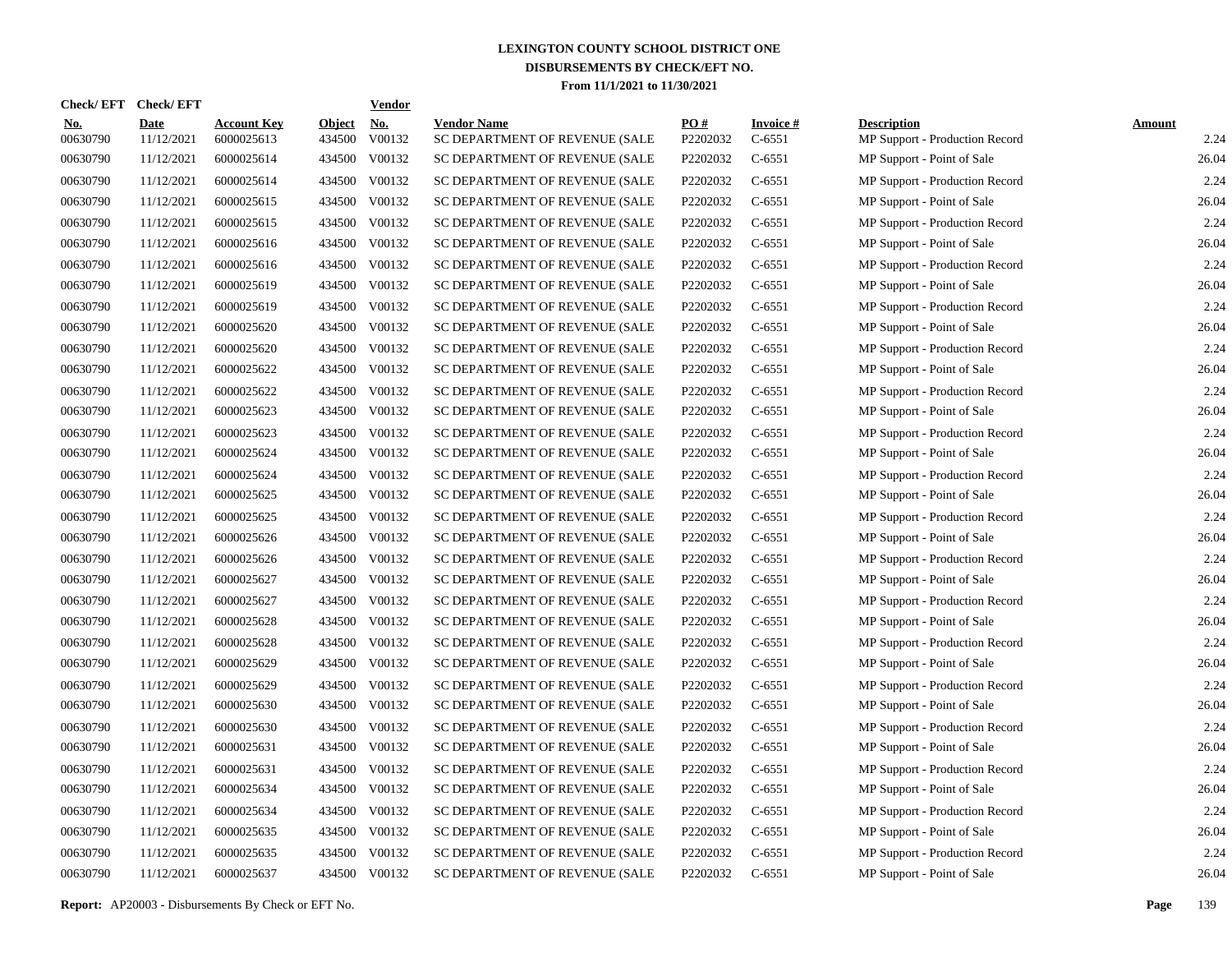| Check/EFT Check/EFT    |                           |                                  |                         | <b>Vendor</b>                         |                                                      |                      |                             |                                                      |                       |
|------------------------|---------------------------|----------------------------------|-------------------------|---------------------------------------|------------------------------------------------------|----------------------|-----------------------------|------------------------------------------------------|-----------------------|
| <u>No.</u><br>00630790 | <b>Date</b><br>11/12/2021 | <b>Account Key</b><br>6000025637 | <b>Object</b><br>434500 | $\underline{\mathrm{No}}$ .<br>V00132 | <b>Vendor Name</b><br>SC DEPARTMENT OF REVENUE (SALE | PO#<br>P2202032      | <b>Invoice#</b><br>$C-6551$ | <b>Description</b><br>MP Support - Production Record | <b>Amount</b><br>2.24 |
| 00630790               | 11/12/2021                | 6000025638                       |                         | 434500 V00132                         | SC DEPARTMENT OF REVENUE (SALE                       | P2202032             | $C-6551$                    | MP Support - Point of Sale                           | 26.04                 |
| 00630790               | 11/12/2021                | 6000025638                       |                         | 434500 V00132                         | SC DEPARTMENT OF REVENUE (SALE                       | P2202032             | $C-6551$                    | MP Support - Production Record                       | 2.24                  |
| 00630790               | 11/12/2021                | 6000025639                       |                         | 434500 V00132                         | SC DEPARTMENT OF REVENUE (SALE                       | P2202032             | $C-6551$                    | MP Support - Point of Sale                           | 26.04                 |
| 00630790               | 11/12/2021                | 6000025639                       |                         | 434500 V00132                         | SC DEPARTMENT OF REVENUE (SALE                       | P2202032             | $C-6551$                    | MP Support - Production Record                       | 2.24                  |
| 00630790               | 11/12/2021                | 6000025640                       |                         | 434500 V00132                         | SC DEPARTMENT OF REVENUE (SALE                       | P2202032             | $C-6551$                    | MP Support - Point of Sale                           | 26.04                 |
| 00630790               | 11/12/2021                | 6000025640                       |                         | 434500 V00132                         | SC DEPARTMENT OF REVENUE (SALE                       | P2202032             | $C-6551$                    | MP Support - Production Record                       | 2.24                  |
| 00630790               | 11/12/2021                | 6000025641                       |                         | 434500 V00132                         | SC DEPARTMENT OF REVENUE (SALE                       | P2202032             | $C-6551$                    | MP Support - Point of Sale                           | 26.04                 |
| 00630790               | 11/12/2021                | 6000025641                       |                         | 434500 V00132                         | SC DEPARTMENT OF REVENUE (SALE                       | P2202032             | $C-6551$                    | MP Support - Production Record                       | 2.24                  |
| 00630790               | 11/12/2021                | 6000025642                       |                         | 434500 V00132                         | SC DEPARTMENT OF REVENUE (SALE                       | P2202032             | $C-6551$                    | MP Support - Point of Sale                           | 26.04                 |
| 00630790               | 11/12/2021                | 6000025642                       |                         | 434500 V00132                         | SC DEPARTMENT OF REVENUE (SALE                       | P2202032             | $C-6551$                    | MP Support - Production Record                       | 2.24                  |
| 00630790               | 11/12/2021                | 6000025643                       |                         | 434500 V00132                         | SC DEPARTMENT OF REVENUE (SALE                       | P2202032             | $C-6551$                    | MP Support - Point of Sale                           | 26.04                 |
| 00630790               | 11/12/2021                | 6000025643                       |                         | 434500 V00132                         | SC DEPARTMENT OF REVENUE (SALE                       | P2202032             | $C-6551$                    | MP Support - Production Record                       | 2.24                  |
| 00630790               | 11/12/2021                | 6000025644                       |                         | 434500 V00132                         | SC DEPARTMENT OF REVENUE (SALE                       | P2202032             | $C-6551$                    | MP Support - Point of Sale                           | 26.04                 |
| 00630790               | 11/12/2021                | 6000025644                       |                         | 434500 V00132                         | SC DEPARTMENT OF REVENUE (SALE                       | P2202032             | $C-6551$                    | MP Support - Production Record                       | 2.24                  |
| 00630790               | 11/12/2021                | 6000025645                       |                         | 434500 V00132                         | SC DEPARTMENT OF REVENUE (SALE                       | P2202032             | $C-6551$                    | MP Support - Point of Sale                           | 26.04                 |
| 00630790               | 11/12/2021                | 6000025645                       |                         | 434500 V00132                         | SC DEPARTMENT OF REVENUE (SALE                       | P2202032             | $C-6551$                    | MP Support - Production Record                       | 2.24                  |
| 00630790               | 11/12/2021                | 6000025646                       |                         | 434500 V00132                         | SC DEPARTMENT OF REVENUE (SALE                       | P2202032             | $C-6551$                    | MP Support - Point of Sale                           | 26.04                 |
| 00630790               | 11/12/2021                | 6000025646                       |                         | 434500 V00132                         | SC DEPARTMENT OF REVENUE (SALE                       | P2202032             | $C-6551$                    | MP Support - Production Record                       | 2.24                  |
| 00630790               | 11/12/2021                | 6000025647                       |                         | 434500 V00132                         | SC DEPARTMENT OF REVENUE (SALE                       | P2202032             | $C-6551$                    | MP Support - Point of Sale                           | 26.04                 |
| 00630790               | 11/12/2021                | 6000025647                       |                         | 434500 V00132                         | SC DEPARTMENT OF REVENUE (SALE                       | P2202032             | $C-6551$                    | MP Support - Production Record                       | 2.24                  |
| 00630790               | 11/12/2021                | 1000026693                       |                         | 434500 V00132                         | SC DEPARTMENT OF REVENUE (SALE                       | P2202367             | E-109728                    | ClassLink Analytics Plus subsc                       | 345.10                |
| 00630790               | 11/12/2021                | 1000011330                       |                         | 441000 V00132                         | SC DEPARTMENT OF REVENUE (SALE                       | P2203080             | ID68537                     | black original Laser Jet toner                       | 21.63                 |
| 00630790               | 11/12/2021                | 1000021344                       |                         | 441000 V00132                         | SC DEPARTMENT OF REVENUE (SALE                       | P2203483             | ID69129                     | HP 58A (CF258A) Toner Cartridg                       | 6.16                  |
| 00630790               | 11/12/2021                | 1000011330                       |                         | 441000 V00132                         | SC DEPARTMENT OF REVENUE (SALE                       | P2203487             | ID69130                     | Black original toner                                 | 22.38                 |
| 00630790               | 11/12/2021                | 1000011330                       |                         | 441000 V00132                         | SC DEPARTMENT OF REVENUE (SALE                       | P2203487             | ID69130                     | Black 2 pk Toner Cartridges                          | 13.52                 |
| 00630790               | 11/12/2021                | 1000011238                       |                         | 441000 V00132                         | SC DEPARTMENT OF REVENUE (SALE                       | P2203645             | ID69350                     | HP85A Toner                                          | 5.79                  |
| 00630790               | 11/12/2021                | 1000011343                       |                         | 441000 V00132                         | SC DEPARTMENT OF REVENUE (SALE                       | P2203625             | ID69351                     | HP 410A (CF412A) Yellow Origin                       | 9.31                  |
| 00630790               | 11/12/2021                | 1000011343                       |                         | 441000 V00132                         | SC DEPARTMENT OF REVENUE (SALE                       | P2203625             | ID69351                     | HP 410A (CF413A) Magenta Origi                       | 9.31                  |
| 00630790               | 11/12/2021                | 1000011343                       |                         | 441000 V00132                         | SC DEPARTMENT OF REVENUE (SALE                       | P2203625             | ID69351                     | HP 58A (CF258A) Toner Cartridg                       | 12.32                 |
| 00630790               | 11/12/2021                | 1000011343                       |                         | 441000 V00132                         | SC DEPARTMENT OF REVENUE (SALE                       | P2203625             | ID69351                     | HP 410A (CF411A) Cyan Original                       | 9.31                  |
| 00630790               | 11/12/2021                | 1000011343                       |                         | 441000 V00132                         | SC DEPARTMENT OF REVENUE (SALE                       | P2203625             | ID69351                     | HP 87A (CF287A) Black Original                       | 18.17                 |
| 00630790               | 11/12/2021                | 1000011330                       | 441000                  | V00132                                | SC DEPARTMENT OF REVENUE (SALE                       | P2203800             | ID69496                     | CF410AQ Blk, Magenta, Cyan, Y                        | 46.09                 |
| 00630790               | 11/12/2021                | 1000011411                       |                         | 441000 V00132                         | SC DEPARTMENT OF REVENUE (SALE                       | P2203859             | ID69497                     | CE505A Laser printer cartridge                       | 7.49                  |
| 00630790               | 11/12/2021                | 1000025507                       | 441000                  | V00132                                | SC DEPARTMENT OF REVENUE (SALE                       | P <sub>2204053</sub> | ID69788                     | CF226A Toner cartridges                              | 29.10                 |
| 00630790               | 11/12/2021                | 1000026405                       |                         | 441000 V00132                         | SC DEPARTMENT OF REVENUE (SALE                       | P2203949             | ID69789                     | HP26A Black Original Laser Jet                       | 29.10                 |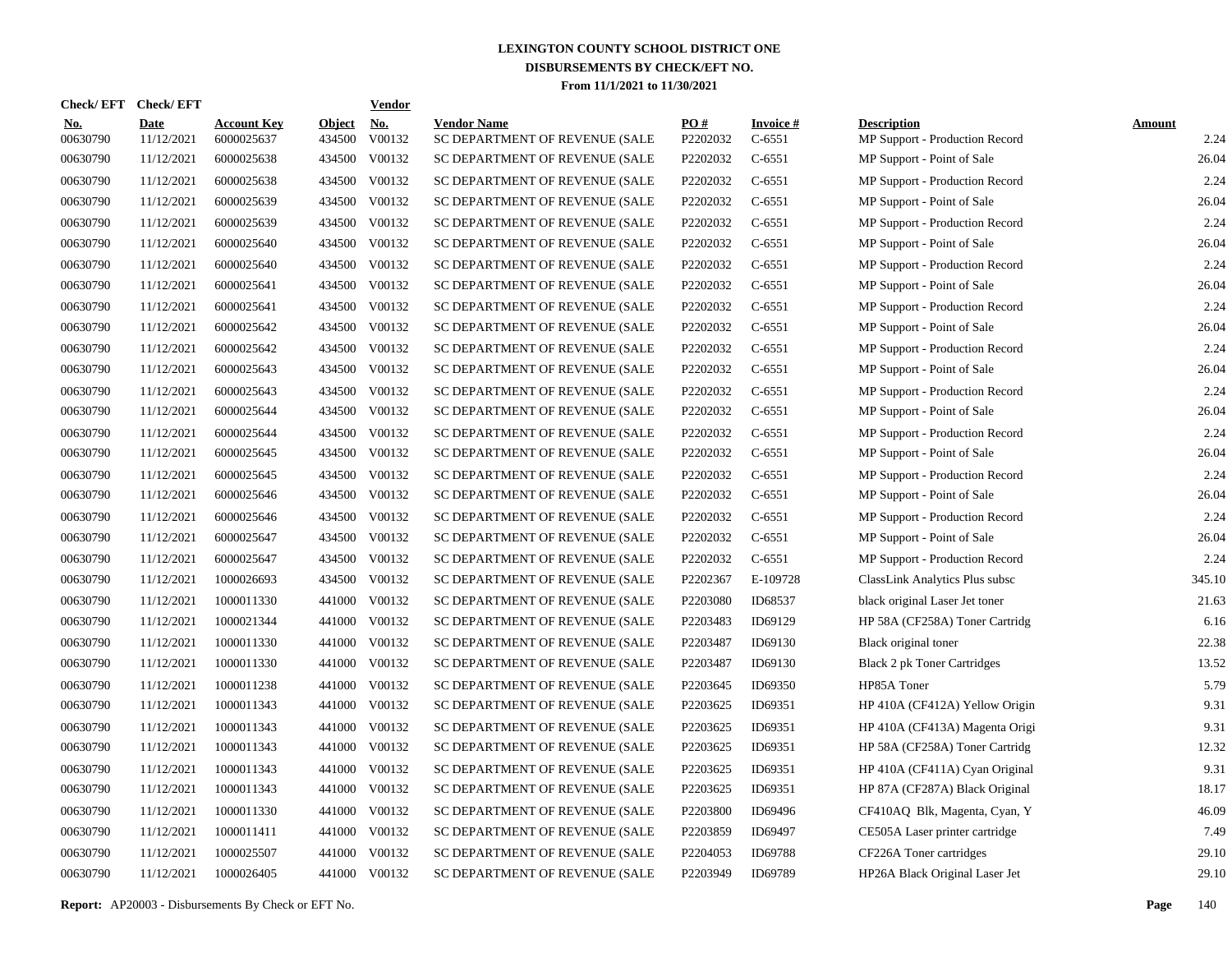|                        | Check/EFT Check/EFT       |                                  |                         | <b>Vendor</b>        |                                                      |                 |                            |                                       |                        |
|------------------------|---------------------------|----------------------------------|-------------------------|----------------------|------------------------------------------------------|-----------------|----------------------------|---------------------------------------|------------------------|
| <u>No.</u><br>00630790 | <b>Date</b><br>11/12/2021 | <b>Account Key</b><br>7743019040 | <b>Object</b><br>466041 | <u>No.</u><br>V00132 | <b>Vendor Name</b><br>SC DEPARTMENT OF REVENUE (SALE | PO#<br>P2204204 | <b>Invoice#</b><br>ID70063 | <b>Description</b><br>HP Black toner  | <b>Amount</b><br>36.05 |
| 00630790               | 11/12/2021                | 7743019040                       | 466041                  | V00132               | SC DEPARTMENT OF REVENUE (SALE                       | P2204204        | ID70063                    | HP Blue Toner                         | 23.28                  |
| 00630790               | 11/12/2021                | 1000011238                       | 441000                  | V00132               | SC DEPARTMENT OF REVENUE (SALE                       | P2203645        | ID70249                    | HP 12A Toner                          | 13.17                  |
| 00630790               | 11/12/2021                | 1000023202                       | 441000                  | V00132               | SC DEPARTMENT OF REVENUE (SALE                       | P2204324        | ID70395                    | <b>HP Color LaserJet Toner CF360A</b> | 6.50                   |
| 00630790               | 11/12/2021                | 1000023202                       | 441000                  | V00132               | SC DEPARTMENT OF REVENUE (SALE                       | P2204324        | ID70395                    | HP Color LaserJet Toner CF361A        | 8.15                   |
| 00630790               | 11/12/2021                | 1000023202                       | 441000                  | V00132               | SC DEPARTMENT OF REVENUE (SALE                       | P2204324        | ID70395                    | HP Color LaserJet Toner CF362A        | 8.14                   |
| 00630790               | 11/12/2021                | 1000023202                       | 441000                  | V00132               | SC DEPARTMENT OF REVENUE (SALE                       | P2204324        | ID70395                    | HP Color LaserJet Toner CF363A        | 8.15                   |
| 00630790               | 11/12/2021                | 7743019021                       | 466041                  | V00132               | SC DEPARTMENT OF REVENUE (SALE                       | P2204497        | ID70456                    | TONER CARTRIDGE FOR M452/477,         | 12.03                  |
| 00630790               | 11/12/2021                | 7743019021                       | 466041                  | V00132               | SC DEPARTMENT OF REVENUE (SALE                       | P2204497        | ID70456                    | TONER CARTRIDGE FOR M452/477,         | 18.62                  |
| 00630790               | 11/12/2021                | 7743019021                       | 466041                  | V00132               | SC DEPARTMENT OF REVENUE (SALE                       | P2204497        | ID70456                    | TONER CARTRIDGE FOR M452/477,         | 37.24                  |
| 00630790               | 11/12/2021                | 7743019021                       | 466041                  | V00132               | SC DEPARTMENT OF REVENUE (SALE                       | P2204497        | ID70456                    | TONER CARTRIDGE FOR M452/477,         | 37.25                  |
| 00630790               | 11/12/2021                | 7743019021                       | 466041                  | V00132               | SC DEPARTMENT OF REVENUE (SALE                       | P2204497        | ID70456                    | TONER CARTRIDGE FOR M553, BLAC        | 13.00                  |
| 00630790               | 11/12/2021                | 1000011515                       | 441000                  | V00132               | SC DEPARTMENT OF REVENUE (SALE                       | P2204723        | ID70852                    | HP 648A TONER                         | 12.19                  |
| 00630790               | 11/12/2021                | 1000011515                       | 441000                  | V00132               | SC DEPARTMENT OF REVENUE (SALE                       | P2204723        | ID70852                    | HP 648A TONER                         | 12.19                  |
| 00630790               | 11/12/2021                | 1000011515                       | 441000                  | V00132               | SC DEPARTMENT OF REVENUE (SALE                       | P2204723        | ID70852                    | HP 648A TONER                         | 12.19                  |
| 00630790               | 11/12/2021                | 1000011515                       | 441000                  | V00132               | SC DEPARTMENT OF REVENUE (SALE                       | P2204723        | ID70852                    | HP 647A TONER BLACK                   | 6.72                   |
| 00630790               | 11/12/2021                | 2042221403                       | 434500                  | V00132               | SC DEPARTMENT OF REVENUE (SALE                       | P2202812        | IN-00008012                | BRIEF2 PARENT/TEACHER ON-LINE         | 62.75                  |
| 00630790               | 11/12/2021                | 1000026693                       | 434500                  | V00132               | SC DEPARTMENT OF REVENUE (SALE                       | P2202948        | IN1051773                  | ENTERPRISE ENDPOINT EMAIL PROT        | 18.90                  |
| 00630790               | 11/12/2021                | 1000026693                       | 434500                  | V00132               | SC DEPARTMENT OF REVENUE (SALE                       | P2202948        | IN1051773                  | ENTERPRISE DATA PROTECTION GAT        | 3.15                   |
| 00630790               | 11/12/2021                | 1000026693                       | 434500                  | V00132               | SC DEPARTMENT OF REVENUE (SALE                       | P2202948        | IN1051773                  | ENTERPRISE END POINT EMAIL PRO        | 686.00                 |
| 00630790               | 11/12/2021                | 1000026693                       | 434500                  | V00132               | SC DEPARTMENT OF REVENUE (SALE                       | P2202948        | IN1051773                  | ENTERPRISE ENDPOINT EMAIL PROT        | 168.00                 |
| 00630790               | 11/12/2021                | 1000026693                       | 434500                  | V00132               | SC DEPARTMENT OF REVENUE (SALE                       | P2202948        | IN1051773                  | ENTERPRISE ENDPOINT EMAIL PROT        | 299.88                 |
| 00630790               | 11/12/2021                | 1000026693                       | 434500                  | V00132               | SC DEPARTMENT OF REVENUE (SALE                       | P2202948        | IN1051773                  | ENTERPRISE ENDPOINT EMAIL PROT        | 627.55                 |
| 00630790               | 11/12/2021                | 1000011411                       | 441000                  | V00132               | SC DEPARTMENT OF REVENUE (SALE                       | P2203708        | <b>INV-70873</b>           | Dream Pang Chinese Style 16" C        | 17.60                  |
| 00630790               | 11/12/2021                | 1000011411                       | 441000                  | V00132               | SC DEPARTMENT OF REVENUE (SALE                       | P2203708        | <b>INV-70873</b>           | Shipping                              | 25.45                  |
| 00630790               | 11/12/2021                | 7732019044                       |                         | 466041 V00132        | SC DEPARTMENT OF REVENUE (SALE                       | P2204396        | INV1090508.1               | Shipping                              | 1.40                   |
| 00630790               | 11/12/2021                | 7732019044                       |                         | 466041 V00132        | SC DEPARTMENT OF REVENUE (SALE                       | P2204396        | INV1090508.1               | Planet Waves American Stage In        | 5.88                   |
| 00630790               | 11/12/2021                | 7732019044                       |                         | 466041 V00132        | SC DEPARTMENT OF REVENUE (SALE                       | P2204396        | INV1090508.1               | Remo Controlled Sound X Drum H        | 1.19                   |
| 00630790               | 11/12/2021                | 7732019044                       | 466041                  | V00132               | SC DEPARTMENT OF REVENUE (SALE                       | P2204396        | INV1090508.1               | 19-Remo CS Coated/Blk Dot Bott        | 1.33                   |
| 00630790               | 11/12/2021                | 7732019044                       |                         | 466041 V00132        | SC DEPARTMENT OF REVENUE (SALE                       | P2204396        | INV1090508.1               | Zildjian Remo Quiet Pack L80 L        | 19.32                  |
| 00630790               | 11/12/2021                | 7732019044                       | 466041                  | V00132               | SC DEPARTMENT OF REVENUE (SALE                       | P2204396        | INV1090508.1               | Humes and Berg Grip Bag - Stan        | 3.29                   |
| 00630790               | 11/12/2021                | 7732019044                       |                         | 466041 V00132        | SC DEPARTMENT OF REVENUE (SALE                       | P2204396        | INV1090508.1               | 26F-Vic Firth American Classic        | 1.89                   |
| 00630790               | 11/12/2021                | 7732019044                       | 466041                  | V00132               | SC DEPARTMENT OF REVENUE (SALE                       | P2204396        | INV1090508.1               | 26F-Vic Firth American Classic        | 3.78                   |
| 00630790               | 11/12/2021                | 7732019044                       |                         | 466041 V00132        | SC DEPARTMENT OF REVENUE (SALE                       | P2204396        | INV1090508.1               | Panyard Ting - High, Yellow           | 3.92                   |
| 00630790               | 11/12/2021                | 7732019044                       | 466041                  | V00132               | SC DEPARTMENT OF REVENUE (SALE                       | P2204396        | INV1090508.1               | Panyard Ting - Low, Blue              | 3.92                   |
| 00630790               | 11/12/2021                | 7732019044                       |                         | 466041 V00132        | SC DEPARTMENT OF REVENUE (SALE                       | P2204396        | INV1090508.1               | Panyard Ting - Medium, Red            | 3.92                   |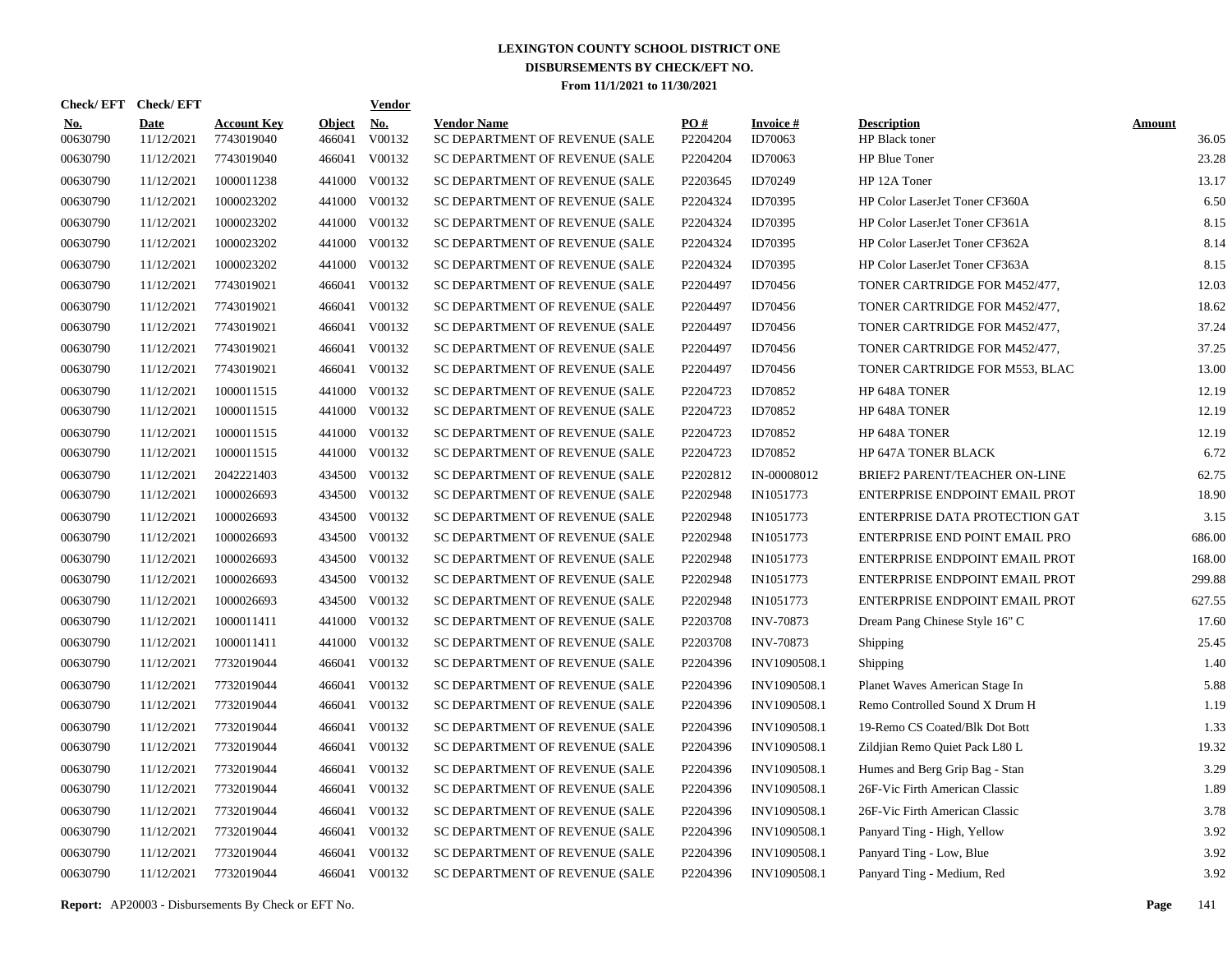| Check/EFT Check/EFT    |                           |                                  |                         | <b>Vendor</b>        |                                                      |                 |                               |                                                   |                       |
|------------------------|---------------------------|----------------------------------|-------------------------|----------------------|------------------------------------------------------|-----------------|-------------------------------|---------------------------------------------------|-----------------------|
| <u>No.</u><br>00630790 | <b>Date</b><br>11/12/2021 | <b>Account Key</b><br>1000011323 | <b>Object</b><br>441000 | <u>No.</u><br>V00132 | <b>Vendor Name</b><br>SC DEPARTMENT OF REVENUE (SALE | PO#<br>P2203284 | <b>Invoice#</b><br>INV1126748 | <b>Description</b><br>10-SIDED DICE 0-9:SET OF 25 | <b>Amount</b><br>2.92 |
| 00630790               | 11/12/2021                | 1000011323                       | 441000                  | V00132               | SC DEPARTMENT OF REVENUE (SALE                       | P2203284        | INV1126748                    | <b>EAI EDUCATION PLACE</b>                        | 1.04                  |
| 00630790               | 11/12/2021                | 1000011323                       | 441000                  | V00132               | SC DEPARTMENT OF REVENUE (SALE                       | P2203284        | INV1126748                    | <b>EAI EDUCATION PLACE</b>                        | 1.24                  |
| 00630790               | 11/12/2021                | 1000011323                       | 441000                  | V00132               | SC DEPARTMENT OF REVENUE (SALE                       | P2203284        | INV1126748                    | SHIPPING AND HANDLING                             | 0.63                  |
| 00630790               | 11/12/2021                | 7713019031                       | 466041                  | V00132               | SC DEPARTMENT OF REVENUE (SALE                       | P2203881        | INV1130828                    | 6 SIDED DICE (SET OF 25)                          | 4.87                  |
| 00630790               | 11/12/2021                | 7743019031                       | 466041                  | V00132               | SC DEPARTMENT OF REVENUE (SALE                       | P2203881        | INV1130828                    | 10 SIDED DICE (3RD)                               | 4.86                  |
| 00630790               | 11/12/2021                | 2021011325                       | 441000                  | V00132               | SC DEPARTMENT OF REVENUE (SALE                       | P2204254        | INV1131949                    | <b>Connecting Number Rods</b>                     | 3.99                  |
| 00630790               | 11/12/2021                | 2021011325                       | 441000                  | V00132               | SC DEPARTMENT OF REVENUE (SALE                       | P2204254        | INV1131949                    | Shipping                                          | 0.63                  |
| 00630790               | 11/12/2021                | 1000011316                       | 441000                  | V00132               | SC DEPARTMENT OF REVENUE (SALE                       | P2204288        | INV1132613                    | Subitizing match games: Grade                     | 2.10                  |
| 00630790               | 11/12/2021                | 1000011316                       | 441000                  | V00132               | SC DEPARTMENT OF REVENUE (SALE                       | P2204288        | INV1132613                    | Magnetic QuietShape foam base                     | 8.33                  |
| 00630790               | 11/12/2021                | 1000011444                       | 441000                  | V00132               | SC DEPARTMENT OF REVENUE (SALE                       | P2203709        | <b>INV23372</b>               | Raptor Visitor Badges BLUE (Ad                    | 7.00                  |
| 00630790               | 11/12/2021                | 1000011444                       | 441000                  | V00132               | SC DEPARTMENT OF REVENUE (SALE                       | P2203709        | <b>INV23372</b>               | Raptor Visitor Badges GREEN (A                    | 7.00                  |
| 00630790               | 11/12/2021                | 1000011444                       | 441000                  | V00132               | SC DEPARTMENT OF REVENUE (SALE                       | P2203709        | <b>INV23372</b>               | Raptor Visitor Badges ORANGE (                    | 7.00                  |
| 00630790               | 11/12/2021                | 1000011444                       | 441000                  | V00132               | SC DEPARTMENT OF REVENUE (SALE                       | P2203709        | <b>INV23372</b>               | Raptor Visitor Badges RED (Adh                    | 7.00                  |
| 00630790               | 11/12/2021                | 1000011444                       | 441000                  | V00132               | SC DEPARTMENT OF REVENUE (SALE                       | P2203709        | <b>INV23372</b>               | Raptor Visitor Badges YELLOW (                    | 7.00                  |
| 00630790               | 11/12/2021                | 1000011444                       | 441000                  | V00132               | SC DEPARTMENT OF REVENUE (SALE                       | P2203709        | <b>INV23372</b>               | Raptor Visitor Badges WHITE (A                    | 28.00                 |
| 00630790               | 11/12/2021                | 1000011444                       | 441000                  | V00132               | SC DEPARTMENT OF REVENUE (SALE                       | P2203709        | <b>INV23372</b>               | <b>Raptor Student Tardy Passes</b>                | 28.00                 |
| 00630790               | 11/12/2021                | 1000026405                       | 434500                  | V00132               | SC DEPARTMENT OF REVENUE (SALE                       | P2201588        | <b>INV23987</b>               | Volunteer and Vendor Backgroun                    | 122.85                |
| 00630790               | 11/12/2021                | 1000025808                       | 434500                  | V00132               | SC DEPARTMENT OF REVENUE (SALE                       | P2204932        | <b>INV35809</b>               | SLSSA - Vector Alert, K12 Edit                    | 546.00                |
| 00630790               | 11/12/2021                | 7860527043                       | 466037                  | V00132               | SC DEPARTMENT OF REVENUE (SALE                       | P2202359        | <b>INV37382</b>               | Pear Deck Subscription                            | 121.89                |
| 00630790               | 11/12/2021                | 7863027046                       | 466037                  | V00132               | SC DEPARTMENT OF REVENUE (SALE                       | P2202112        | <b>INV38990</b>               | Pear Deck Subscription                            | 187.21                |
| 00630790               | 11/12/2021                | 1000011326                       | 434500                  | V00132               | SC DEPARTMENT OF REVENUE (SALE                       | P2202663        | <b>INV42265</b>               | 21-22 pear deck subscription                      | 220.26                |
| 00630790               | 11/12/2021                | 1000026693                       | 434500                  | V00132               | SC DEPARTMENT OF REVENUE (SALE                       | P2204106        | <b>INVUS142788</b>            | FRONTLINE CENTRAL Subscription                    | 3,396.86              |
| 00630790               | 11/12/2021                | 1000011339                       | 431200                  | V00132               | SC DEPARTMENT OF REVENUE (SALE                       | P2202699        | IS10615571                    | Annual Membership - Software L                    | 11.45                 |
| 00630790               | 11/12/2021                | 7997027039                       | 466037                  | V00132               | SC DEPARTMENT OF REVENUE (SALE                       | P2202699        | IS10615571                    | Annual Membership - Software L                    | 163.55                |
| 00630790               | 11/12/2021                | 6000025620                       | 446000                  | V00132               | SC DEPARTMENT OF REVENUE (SALE                       | P2203372        | JANC98896QB                   | <b>Blue Raspberry</b>                             | 7.14                  |
| 00630790               | 11/12/2021                | 6000025620                       | 446000                  | V00132               | SC DEPARTMENT OF REVENUE (SALE                       | P2203372        | <b>JANC98896QB</b>            | Green Watermelon                                  | 7.14                  |
| 00630790               | 11/12/2021                | 6000025620                       | 446000                  | V00132               | SC DEPARTMENT OF REVENUE (SALE                       | P2203372        | JANC98896QB                   | Red Grape                                         | 7.14                  |
| 00630790               | 11/12/2021                | 6000025620                       | 446000                  | V00132               | SC DEPARTMENT OF REVENUE (SALE                       | P2203372        | <b>JANC98896QB</b>            | Sour Apple                                        | 7.14                  |
| 00630790               | 11/12/2021                | 6000025620                       | 446000                  | V00132               | SC DEPARTMENT OF REVENUE (SALE                       | P2203372        | <b>JANC98896QB</b>            | Strawberry Lemonade                               | 7.14                  |
| 00630790               | 11/12/2021                | 6000025620                       | 446000                  | V00132               | SC DEPARTMENT OF REVENUE (SALE                       | P2203372        | JANC98896QB                   | Natural Cherry Limeade                            | 7.14                  |
| 00630790               | 11/12/2021                | 6000025620                       | 446000                  | V00132               | SC DEPARTMENT OF REVENUE (SALE                       | P2203372        | JANC98896QB                   | Cherry Cola                                       | 7.14                  |
| 00630790               | 11/12/2021                | 6000025620                       | 446000                  | V00132               | SC DEPARTMENT OF REVENUE (SALE                       | P2203372        | <b>JANC98896QB</b>            | Clear Lemonade                                    | 7.14                  |
| 00630790               | 11/12/2021                | 1000011131                       | 441000                  | V00132               | SC DEPARTMENT OF REVENUE (SALE                       | P2200411        | M71340186                     | SHIPPING AND HANDLING                             | 0.21                  |
| 00630790               | 11/12/2021                | 7802071015                       | 466041                  | V00132               | SC DEPARTMENT OF REVENUE (SALE                       | P2202038        | ORD75872                      | ATHLETIC TAPE 1.5X15                              | 17.81                 |
| 00630790               | 11/12/2021                | 7802071015                       |                         | 466041 V00132        | SC DEPARTMENT OF REVENUE (SALE                       | P2202038        | ORD75872                      | FLEX WRAP 2X6 BLACK                               | 10.08                 |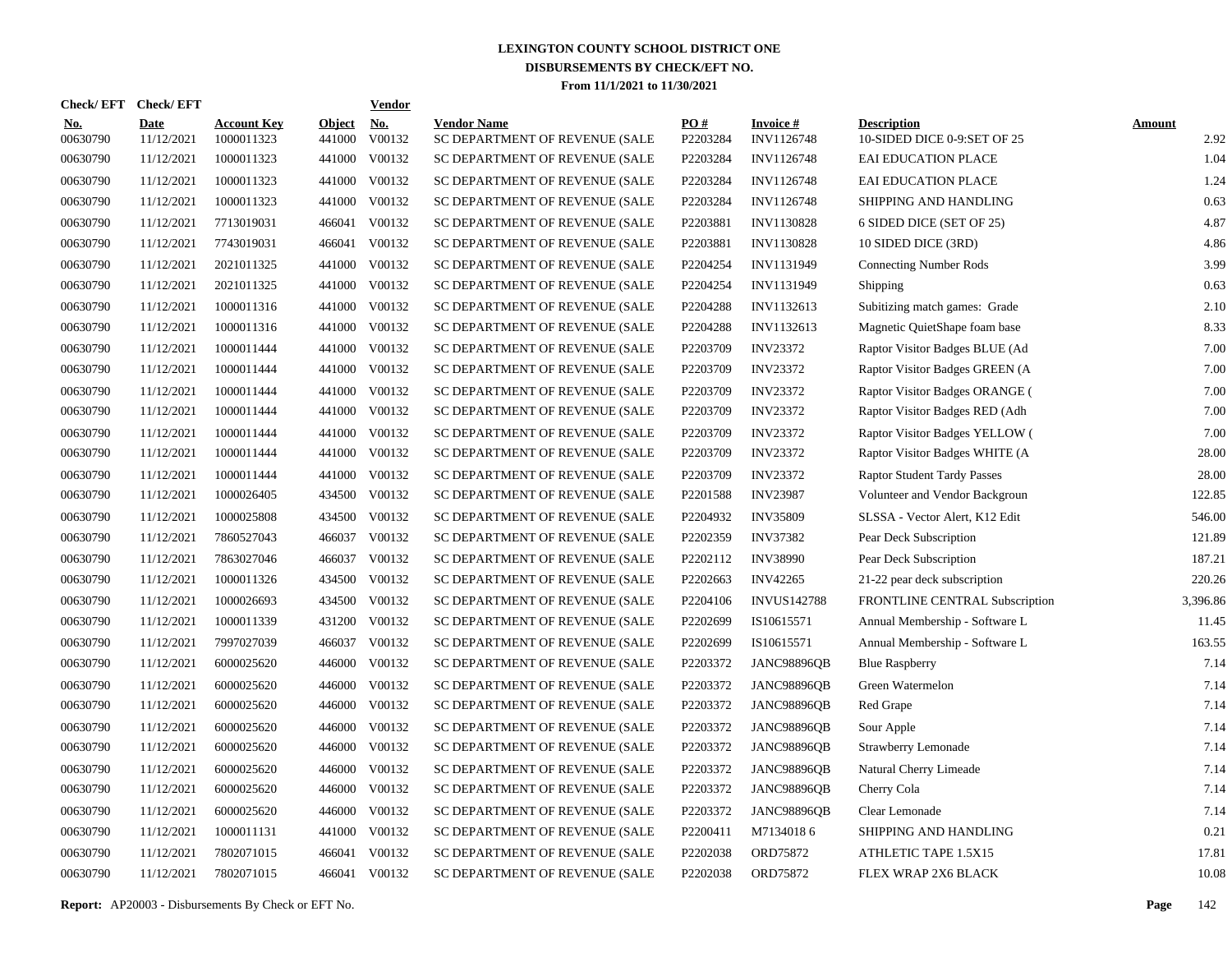| <b>Check/EFT</b>       | <b>Check/EFT</b>          |                                  |                         | <b>Vendor</b>        |                                                      |                 |                             |                                          |                       |
|------------------------|---------------------------|----------------------------------|-------------------------|----------------------|------------------------------------------------------|-----------------|-----------------------------|------------------------------------------|-----------------------|
| <b>No.</b><br>00630790 | <b>Date</b><br>11/12/2021 | <b>Account Key</b><br>7802071015 | <b>Object</b><br>466041 | <u>No.</u><br>V00132 | <b>Vendor Name</b><br>SC DEPARTMENT OF REVENUE (SALE | PO#<br>P2202038 | <b>Invoice#</b><br>ORD75872 | <b>Description</b><br>ATHLETIC TAPE 1X15 | <b>Amount</b><br>3.56 |
| 00630790               | 11/12/2021                | 7802071015                       | 466041                  | V00132               | SC DEPARTMENT OF REVENUE (SALE                       | P2202038        | ORD75872                    | <b>SHIPPING</b>                          | 3.61                  |
| 00630790               | 11/12/2021                | 2042121503                       | 441000                  | V00132               | SC DEPARTMENT OF REVENUE (SALE                       | P2201214        | P088673501028               | <b>SHIPPING</b>                          | 4.46                  |
| 00630790               | 11/12/2021                | 7826027015                       |                         | 466041 V00132        | SC DEPARTMENT OF REVENUE (SALE                       | P2204614        | P2204614.PHS                | NHS TABLE DRAPE WHITE                    | 7.14                  |
| 00630790               | 11/12/2021                | 7802076015                       |                         | 466041 V00132        | SC DEPARTMENT OF REVENUE (SALE                       | P2109705        | PELIONHS033021              | <b>Essex Pole Vault Pole</b>             | 18.90                 |
| 00630790               | 11/12/2021                | 7802076015                       |                         | 466041 V00132        | SC DEPARTMENT OF REVENUE (SALE                       | P2109705        | PELIONHS033021              | Shipping                                 | 18.20                 |
| 00630790               | 11/12/2021                | 1000011214                       |                         | 441000 V00132        | SC DEPARTMENT OF REVENUE (SALE                       | P2203658        | S12065264                   | Recorder Karate Teacher Book/C           | 2.45                  |
| 00630790               | 11/12/2021                | 1000011214                       |                         | 441000 V00132        | SC DEPARTMENT OF REVENUE (SALE                       | P2203658        | S12065264                   | Shipping and Handling                    | 0.76                  |
| 00630790               | 11/12/2021                | 7731019015                       |                         | 466041 V00132        | SC DEPARTMENT OF REVENUE (SALE                       | P2201255        | SC127-63979                 | SUBSCRIPTION FOR AGRICULTURAL            | 22.75                 |
| 00630790               | 11/12/2021                | 7733027015                       |                         | 466041 V00132        | SC DEPARTMENT OF REVENUE (SALE                       | P2203266        | SIV225317                   | PERSONAL GUARD EQUIPTMENT BAG            | 13.97                 |
| 00630790               | 11/12/2021                | 7733027015                       |                         | 466041 V00132        | SC DEPARTMENT OF REVENUE (SALE                       | P2203266        | SIV225317                   | <b>SHIPPING</b>                          | 1.61                  |
| 00630790               | 11/12/2021                | 1000026640                       |                         | 444510 V00132        | SC DEPARTMENT OF REVENUE (SALE                       | P2204126        | <b>US 109541</b>            | shipping and handling                    | 1.35                  |
| 00630790               | 11/12/2021                | 7743019037                       |                         | 466037 V00132        | SC DEPARTMENT OF REVENUE (SALE                       | P2203617        | US249038                    | School BP 24/7                           | 167.65                |
| 00630790               | 11/12/2021                | 2052213703                       |                         | 441000 V00132        | SC DEPARTMENT OF REVENUE (SALE                       | P2202966        | WPS-414418                  | REEL-3 Profile/Examiner Record           | 12.39                 |
| 00630790               | 11/12/2021                | 2052213703                       |                         | 441000 V00132        | SC DEPARTMENT OF REVENUE (SALE                       | P2202966        | WPS-414418                  | <b>Shipping</b>                          | 1.24                  |
|                        |                           |                                  |                         |                      |                                                      |                 |                             | <b>Check Total</b>                       | 18,311.51             |
|                        |                           |                                  |                         |                      |                                                      |                 |                             |                                          |                       |
| 00630791               | 11/12/2021                | 7936527026                       |                         | 466041 V01844        | <b>SCHOLASTIC INC</b>                                | P2204578        | 33551972                    | Not If I Can Help It                     | 5.21                  |
| 00630791               | 11/12/2021                | 7936527026                       |                         | 466041 V01844        | SCHOLASTIC INC                                       | P2204578        | 33551972                    | How To Eat Fried Worms                   | 41.92                 |
| 00630791               | 11/12/2021                | 7936527026                       |                         | 466041 V01844        | SCHOLASTIC INC                                       | P2204578        | 33551972                    | The Girl Who Loved Wild Horses           | 5.21                  |
| 00630791               | 11/12/2021                | 7936527026                       |                         | 466041 V01844        | SCHOLASTIC INC                                       | P2204578        | 33551972                    | The Dot                                  | 4.46                  |
| 00630791               | 11/12/2021                | 7936527026                       |                         | 466041 V01844        | <b>SCHOLASTIC INC</b>                                | P2204578        | 33551972                    | The Lightning Thief                      | 6.38                  |
| 00630791               | 11/12/2021                | 7936527026                       |                         | 466041 V01844        | SCHOLASTIC INC                                       | P2204578        | 33551972                    | Where The Red Fern Grows                 | 5.99                  |
| 00630791               | 11/12/2021                | 7936527026                       |                         | 466041 V01844        | <b>SCHOLASTIC INC</b>                                | P2204578        | 33551972                    | Rules                                    | 5.99                  |
| 00630791               | 11/12/2021                | 7936527026                       |                         | 466041 V01844        | <b>SCHOLASTIC INC</b>                                | P2204578        | 33551972                    | Rita & Ralph's Rotten Day                | 4.49                  |
| 00630791               | 11/12/2021                | 7936527026                       |                         | 466041 V01844        | <b>SCHOLASTIC INC</b>                                | P2204578        | 33551972                    | Pippi Longstocking                       | 5.21                  |
| 00630791               | 11/12/2021                | 7936527026                       |                         | 466041 V01844        | SCHOLASTIC INC                                       | P2204578        | 33551972                    | Stone Soup                               | 3.71                  |
| 00630791               | 11/12/2021                | 7936527026                       |                         | 466041 V01844        | <b>SCHOLASTIC INC</b>                                | P2204578        | 33551972                    | Bridge To Terabithia                     | 5.21                  |
| 00630791               | 11/12/2021                | 7936527026                       |                         | 466041 V01844        | SCHOLASTIC INC                                       | P2204578        | 33551972                    | Holes                                    | 23.96                 |
| 00630791               | 11/12/2021                | 7936527026                       |                         | 466041 V01844        | SCHOLASTIC INC                                       | P2204578        | 33551972                    | <b>Flat Stanley</b>                      | 3.71                  |
| 00630791               | 11/12/2021                | 7936527026                       |                         | 466041 V01844        | SCHOLASTIC INC                                       | P2204578        | 33551972                    | The Lion, the Witch and the Wa           | 6.71                  |
| 00630791               | 11/12/2021                | 7936527026                       |                         | 466041 V01844        | <b>SCHOLASTIC INC</b>                                | P2204578        | 33551972                    | Ginger Pye                               | 5.21                  |
| 00630791               | 11/12/2021                | 7936527026                       |                         | 466041 V01844        | <b>SCHOLASTIC INC</b>                                | P2204578        | 33551972                    | A Bad Case of Stripes                    | 5.24                  |
| 00630791               | 11/12/2021                | 7936527026                       |                         | 466041 V01844        | <b>SCHOLASTIC INC</b>                                | P2204578        | 33551972                    | Dear Mr. Henshaw                         | 4.46                  |
| 00630791               | 11/12/2021                | 7936527026                       | 466041                  | V01844               | <b>SCHOLASTIC INC</b>                                | P2204578        | 33551972                    | The Whipping Boy                         | 4.46                  |
| 00630791               | 11/12/2021                | 7936527026                       |                         | 466041 V01844        | <b>SCHOLASTIC INC</b>                                | P2204578        | 33551972                    | A Ticket Around the World                | 4.46                  |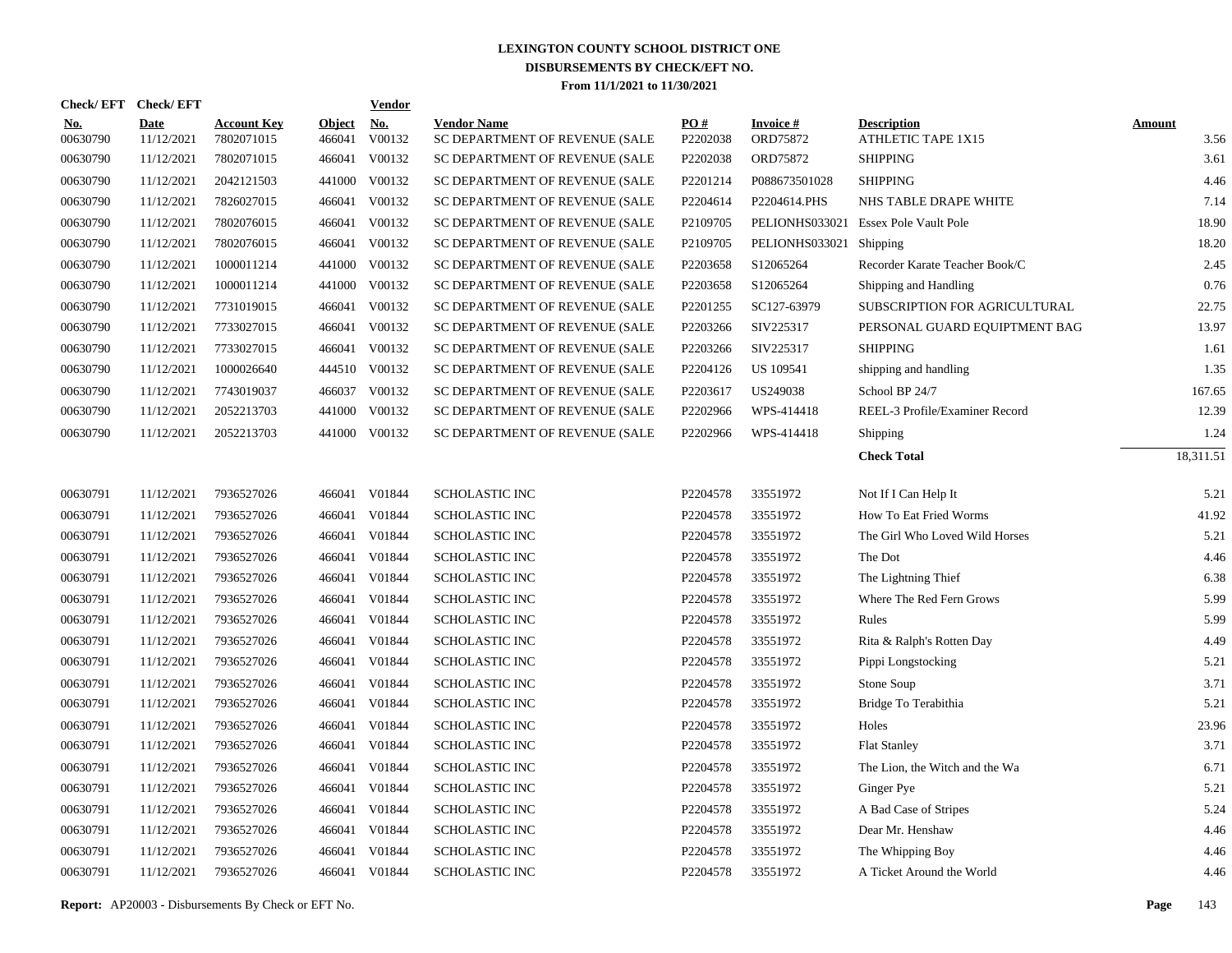| <b>Check/EFT</b>       | <b>Check/EFT</b>          |                                  |                         | <b>Vendor</b>        |                                             |                 |                             |                                            |                       |
|------------------------|---------------------------|----------------------------------|-------------------------|----------------------|---------------------------------------------|-----------------|-----------------------------|--------------------------------------------|-----------------------|
| <u>No.</u><br>00630791 | <b>Date</b><br>11/12/2021 | <b>Account Key</b><br>7936527026 | <b>Object</b><br>466041 | <u>No.</u><br>V01844 | <b>Vendor Name</b><br><b>SCHOLASTIC INC</b> | PO#<br>P2204578 | <b>Invoice#</b><br>33551972 | <b>Description</b><br>The Call of The Wild | <b>Amount</b><br>3.74 |
| 00630791               | 11/12/2021                | 7936527026                       | 466041                  | V01844               | <b>SCHOLASTIC INC</b>                       | P2204578        | 33551972                    | Hatchet                                    | 5.21                  |
| 00630791               | 11/12/2021                | 7936527026                       | 466041                  | V01844               | <b>SCHOLASTIC INC</b>                       | P2204578        | 33551972                    | Beezus and Ramona                          | 5.21                  |
| 00630791               | 11/12/2021                | 7936527026                       | 466041                  | V01844               | <b>SCHOLASTIC INC</b>                       | P2204578        | 33551972                    | Inside Out & back Again                    | 6.71                  |
| 00630791               | 11/12/2021                | 7936527026                       | 466041                  | V01844               | <b>SCHOLASTIC INC</b>                       | P2204578        | 33551972                    | The Girl Who Thought in Pictur             | 5.21                  |
| 00630791               | 11/12/2021                | 7936527026                       | 466041                  | V01844               | <b>SCHOLASTIC INC</b>                       | P2204578        | 33551972                    | A Boy Called Slow, The True St             | 5.21                  |
| 00630791               | 11/12/2021                | 7936527026                       | 466041                  | V01844               | <b>SCHOLASTIC INC</b>                       | P2204578        | 33551972                    | From the Mixed-Up Files of Mrs             | 5.96                  |
| 00630791               | 11/12/2021                | 7936527026                       | 466041                  | V01844               | <b>SCHOLASTIC INC</b>                       | P2204578        | 33551972                    | <b>Interrupting Chicken</b>                | 5.21                  |
| 00630791               | 11/12/2021                | 7936527026                       | 466041                  | V01844               | <b>SCHOLASTIC INC</b>                       | P2204578        | 33551972                    | Leo The Late Bloomer                       | 4.88                  |
| 00630791               | 11/12/2021                | 7936527026                       | 466041                  | V01844               | <b>SCHOLASTIC INC</b>                       | P2204578        | 33551972                    | Tales of a Fourth Grade Nothi              | 5.21                  |
| 00630791               | 11/12/2021                | 7936527026                       | 466041                  | V01844               | <b>SCHOLASTIC INC</b>                       | P2204578        | 33551972                    | The Carrot Seed                            | 3.71                  |
| 00630791               | 11/12/2021                | 7936527026                       | 466041                  | V01844               | <b>SCHOLASTIC INC</b>                       | P2204578        | 33551972                    | The Very Impatient Caterpillar             | 3.74                  |
| 00630791               | 11/12/2021                | 7936527026                       | 466041                  | V01844               | <b>SCHOLASTIC INC</b>                       | P2204578        | 33551972                    | The Way I Feel                             | 5.96                  |
| 00630791               | 11/12/2021                | 7936527026                       | 466041                  | V01844               | <b>SCHOLASTIC INC</b>                       | P2204578        | 33551972                    | Where the Wild Things Are                  | 6.74                  |
| 00630791               | 11/12/2021                | 7936527026                       | 466041                  | V01844               | <b>SCHOLASTIC INC</b>                       | P2204578        | 33551972                    | Five Little Pumpkins                       | 3.74                  |
| 00630791               | 11/12/2021                | 7936527026                       | 466041                  | V01844               | <b>SCHOLASTIC INC</b>                       | P2204578        | 33551972                    | I Need My Monster                          | 3.71                  |
| 00630791               | 11/12/2021                | 7936527026                       | 466041                  | V01844               | <b>SCHOLASTIC INC</b>                       | P2204578        | 33551972                    | Pete the Cat and the Bad Banan             | 3.00                  |
| 00630791               | 11/12/2021                | 7936527026                       | 466041                  | V01844               | <b>SCHOLASTIC INC</b>                       | P2204578        | 33551972                    | Place Value                                | 4.46                  |
| 00630791               | 11/12/2021                | 7936527026                       | 466041                  | V01844               | <b>SCHOLASTIC INC</b>                       | P2204578        | 33551972                    | The Chocolate Touch                        | 5.21                  |
| 00630791               | 11/12/2021                | 7936527026                       | 466041                  | V01844               | <b>SCHOLASTIC INC</b>                       | P2204578        | 33551972                    | The Gift of the Magi and Other             | 3.74                  |
| 00630791               | 11/12/2021                | 7936527026                       | 466041                  | V01844               | SCHOLASTIC INC                              | P2204578        | 33551972                    | The Girl With a Mind for Math,             | 5.21                  |
| 00630791               | 11/12/2021                | 7936527026                       | 466041                  | V01844               | <b>SCHOLASTIC INC</b>                       | P2204578        | 33551972                    | The House on Mango Street                  | 8.21                  |
| 00630791               | 11/12/2021                | 7936527026                       | 466041                  | V01844               | SCHOLASTIC INC                              | P2204578        | 33551972                    | the Lightning Thief                        | 6.38                  |
| 00630791               | 11/12/2021                | 7936527026                       | 466041                  | V01844               | <b>SCHOLASTIC INC</b>                       | P2204578        | 33551972                    | The Sea of Monsters                        | 6.38                  |
| 00630791               | 11/12/2021                | 7936527026                       | 466041                  | V01844               | SCHOLASTIC INC                              | P2204578        | 33551972                    | The Titan's Curse                          | 6.38                  |
| 00630791               | 11/12/2021                | 7936527026                       | 466041                  | V01844               | <b>SCHOLASTIC INC</b>                       | P2204578        | 33551972                    | The Battle of the Labyrinth                | 6.71                  |
| 00630791               | 11/12/2021                | 7936527026                       | 466041                  | V01844               | <b>SCHOLASTIC INC</b>                       | P2204578        | 33551972                    | The Last Olympian                          | 6.38                  |
| 00630791               | 11/12/2021                | 7936527026                       | 466041                  | V01844               | SCHOLASTIC INC                              | P2204578        | 33551972                    | The Hunger Games                           | 9.74                  |
| 00630791               | 11/12/2021                | 7936527026                       | 466041                  | V01844               | <b>SCHOLASTIC INC</b>                       | P2204578        | 33551972                    | <b>Catching Fire</b>                       | 9.74                  |
| 00630791               | 11/12/2021                | 7936527026                       | 466041                  | V01844               | SCHOLASTIC INC                              | P2204578        | 33551972                    | Mockingjay                                 | 9.74                  |
| 00630791               | 11/12/2021                | 7936527026                       | 466041                  | V01844               | <b>SCHOLASTIC INC</b>                       | P2204578        | 33551972                    | The Ballad of Songbirds and Sn             | 20.99                 |
| 00630791               | 11/12/2021                | 7936527026                       | 466041                  | V01844               | SCHOLASTIC INC                              | P2204578        | 33551972                    | Crenshaw                                   | 5.99                  |
| 00630791               | 11/12/2021                | 7936527026                       | 466041                  | V01844               | SCHOLASTIC INC                              | P2204578        | 33551972                    | The Giver                                  | 7.49                  |
| 00630791               | 11/12/2021                | 7936527026                       | 466041                  | V01844               | SCHOLASTIC INC                              | P2204578        | 33551972                    | Dragons in a Bag                           | 5.21                  |
| 00630791               | 11/12/2021                | 7936527026                       | 466041                  | V01844               | SCHOLASTIC INC                              | P2204578        | 33551972                    | The Dragon Thief                           | 5.21                  |
| 00630791               | 11/12/2021                | 7936527026                       |                         | 466041 V01844        | <b>SCHOLASTIC INC</b>                       | P2204578        | 33551972                    | Wish                                       | 4.46                  |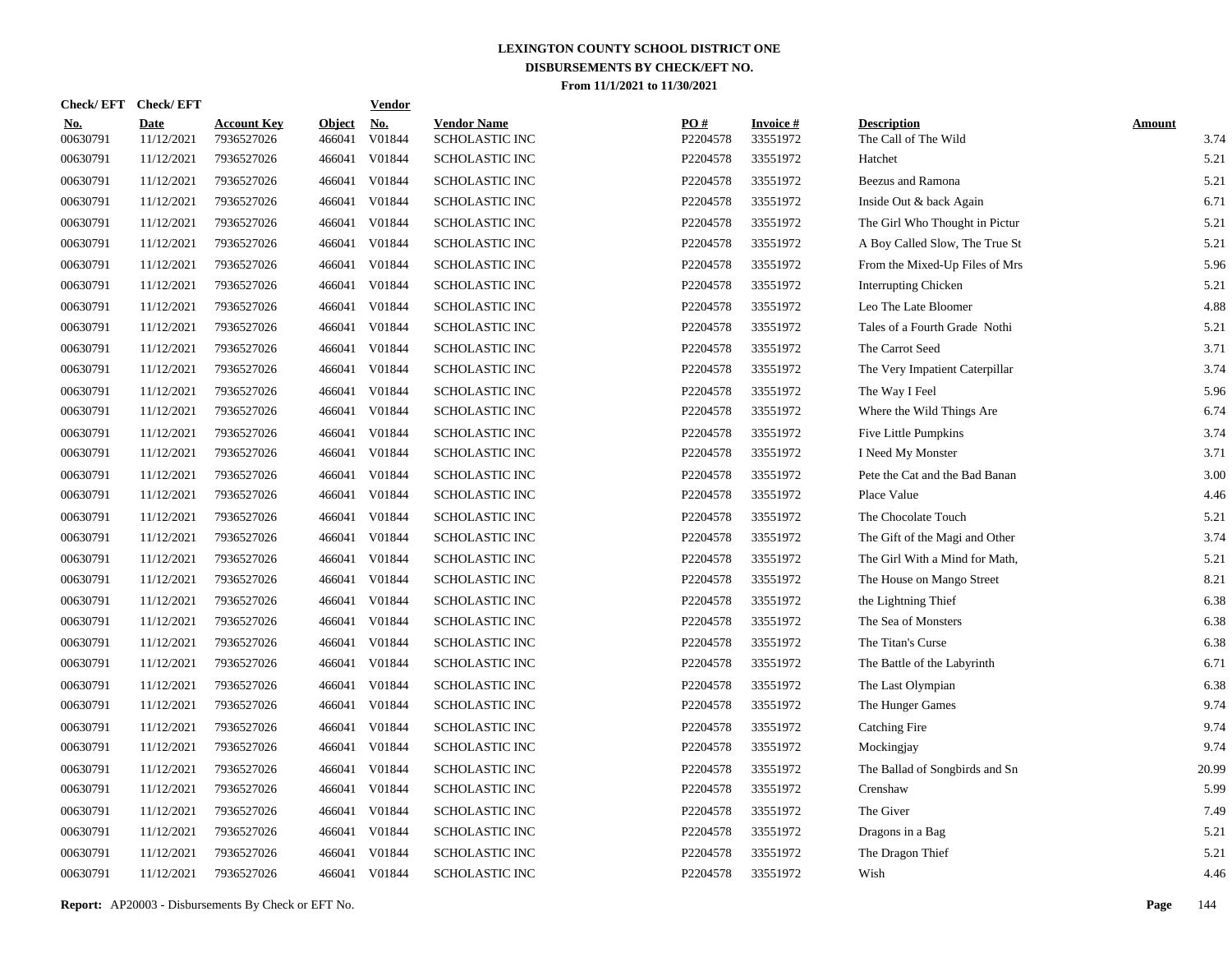| <b>Check/EFT</b>       | <b>Check/EFT</b>          |                                  |                         | <b>Vendor</b>        |                                             |                 |                             |                                                   |                       |
|------------------------|---------------------------|----------------------------------|-------------------------|----------------------|---------------------------------------------|-----------------|-----------------------------|---------------------------------------------------|-----------------------|
| <u>No.</u><br>00630791 | <b>Date</b><br>11/12/2021 | <b>Account Key</b><br>7936527026 | <b>Object</b><br>466041 | <u>No.</u><br>V01844 | <b>Vendor Name</b><br><b>SCHOLASTIC INC</b> | PO#<br>P2204578 | <b>Invoice#</b><br>33551972 | <b>Description</b><br>The Girl Who Drank the Moon | <b>Amount</b><br>5.24 |
| 00630791               | 11/12/2021                | 7936527026                       | 466041                  | V01844               | <b>SCHOLASTIC INC</b>                       | P2204578        | 33551972                    | A Wish in the Dark                                | 6.71                  |
| 00630791               | 11/12/2021                | 7936527026                       | 466041                  | V01844               | <b>SCHOLASTIC INC</b>                       | P2204578        | 33551972                    | <b>Last Gamer Standing</b>                        | 5.99                  |
| 00630791               | 11/12/2021                | 7936527026                       | 466041                  | V01844               | <b>SCHOLASTIC INC</b>                       | P2204578        | 33551972                    | The Last Kids on Earth                            | 5.21                  |
| 00630791               | 11/12/2021                | 7936527026                       | 466041                  | V01844               | <b>SCHOLASTIC INC</b>                       | P2204578        | 33551972                    | The Last Kids on Earth and the                    | 5.21                  |
| 00630791               | 11/12/2021                | 7936527026                       | 466041                  | V01844               | <b>SCHOLASTIC INC</b>                       | P2204578        | 33551972                    | The Last Kids on Earth and the                    | 5.96                  |
| 00630791               | 11/12/2021                | 7936527026                       | 466041                  | V01844               | <b>SCHOLASTIC INC</b>                       | P2204578        | 33551972                    | The Last Kids on Earth and the                    | 5.21                  |
| 00630791               | 11/12/2021                | 7936527026                       | 466041                  | V01844               | <b>SCHOLASTIC INC</b>                       | P2204578        | 33551972                    | The Last Kids on Earth and the                    | 5.21                  |
| 00630791               | 11/12/2021                | 7936527026                       | 466041                  | V01844               | <b>SCHOLASTIC INC</b>                       | P2204578        | 33551972                    | Taking Up Space                                   | 13.49                 |
| 00630791               | 11/12/2021                | 7936527026                       | 466041                  | V01844               | <b>SCHOLASTIC INC</b>                       | P2204578        | 33551972                    | The One and Only Ivan                             | 6.71                  |
| 00630791               | 11/12/2021                | 7936527026                       | 466041                  | V01844               | <b>SCHOLASTIC INC</b>                       | P2204578        | 33551972                    | from the Desk of Zoe Washingto                    | 5.96                  |
| 00630791               | 11/12/2021                | 7936527026                       | 466041                  | V01844               | <b>SCHOLASTIC INC</b>                       | P2204578        | 33551972                    | The Light in Hidden Places                        | 7.46                  |
| 00630791               | 11/12/2021                | 7936527026                       | 466041                  | V01844               | <b>SCHOLASTIC INC</b>                       | P2204578        | 33551972                    | Other Words for Home                              | 5.96                  |
| 00630791               | 11/12/2021                | 7936527026                       | 466041                  | V01844               | <b>SCHOLASTIC INC</b>                       | P2204578        | 33551972                    | At the Old Haunted House                          | 4.46                  |
| 00630791               | 11/12/2021                | 7936527026                       | 466041                  | V01844               | <b>SCHOLASTIC INC</b>                       | P2204578        | 33551972                    | The Lightning Thief                               | 12.76                 |
| 00630791               | 11/12/2021                | 7936527026                       | 466041                  | V01844               | <b>SCHOLASTIC INC</b>                       | P2204578        | 33551972                    | The Sea of Monsters                               | 12.76                 |
| 00630791               | 11/12/2021                | 7936527026                       | 466041                  | V01844               | <b>SCHOLASTIC INC</b>                       | P2204578        | 33551972                    | The Titan's Curse                                 | 12.76                 |
| 00630791               | 11/12/2021                | 7936527026                       | 466041                  | V01844               | <b>SCHOLASTIC INC</b>                       | P2204578        | 33551972                    | The Battle of the Labyrinth                       | 13.42                 |
| 00630791               | 11/12/2021                | 7936527026                       | 466041                  | V01844               | <b>SCHOLASTIC INC</b>                       | P2204578        | 33551972                    | The Last Olympian                                 | 12.76                 |
| 00630791               | 11/12/2021                | 7936527026                       | 466041                  | V01844               | <b>SCHOLASTIC INC</b>                       | P2204578        | 33551972                    | The Lost Hero                                     | 9.71                  |
| 00630791               | 11/12/2021                | 7936527026                       | 466041                  | V01844               | <b>SCHOLASTIC INC</b>                       | P2204578        | 33551972                    | The Son of Neptune                                | 9.71                  |
| 00630791               | 11/12/2021                | 7936527026                       | 466041                  | V01844               | <b>SCHOLASTIC INC</b>                       | P2204578        | 33551972                    | The Mark of Athena                                | 9.71                  |
| 00630791               | 11/12/2021                | 7936527026                       | 466041                  | V01844               | <b>SCHOLASTIC INC</b>                       | P2204578        | 33551972                    | The House of Hades                                | 10.46                 |
| 00630791               | 11/12/2021                | 7936527026                       | 466041                  | V01844               | <b>SCHOLASTIC INC</b>                       | P2204578        | 33551972                    | The Blood of Olympus                              | 9.71                  |
| 00630791               | 11/12/2021                | 7936527026                       | 466041                  | V01844               | <b>SCHOLASTIC INC</b>                       | P2204578        | 33551972                    | Where the Red Fern Grows                          | 11.98                 |
| 00630791               | 11/12/2021                | 7936527026                       | 466041                  | V01844               | <b>SCHOLASTIC INC</b>                       | P2204578        | 33551972                    | The Remarkable Journey of Coyo                    | 13.42                 |
| 00630791               | 11/12/2021                | 7936527026                       | 466041                  | V01844               | <b>SCHOLASTIC INC</b>                       | P2204578        | 33551972                    | Wonder                                            | 12.74                 |
| 00630791               | 11/12/2021                | 7936527026                       | 466041                  | V01844               | <b>SCHOLASTIC INC</b>                       | P2204578        | 33551972                    | The Giver                                         | 14.98                 |
| 00630791               | 11/12/2021                | 7936527026                       | 466041                  | V01844               | <b>SCHOLASTIC INC</b>                       | P2204578        | 33551972                    | <b>Esperanza Rising</b>                           | 5.99                  |
| 00630791               | 11/12/2021                | 7936527026                       | 466041                  | V01844               | <b>SCHOLASTIC INC</b>                       | P2204578        | 33551972                    | The One and Only Ivan                             | 13.42                 |
| 00630791               | 11/12/2021                | 7936527026                       | 466041                  | V01844               | <b>SCHOLASTIC INC</b>                       | P2204578        | 33551972                    | The Outsiders                                     | 14.98                 |
| 00630791               | 11/12/2021                | 7936527026                       | 466041                  | V01844               | <b>SCHOLASTIC INC</b>                       | P2204578        | 33551972                    | Roll of Thunder, Hear My Cry                      | 5.96                  |
| 00630791               | 11/12/2021                | 7936527026                       | 466041                  | V01844               | <b>SCHOLASTIC INC</b>                       | P2204578        | 33551972                    | The Call of the Wild                              | 3.74                  |
| 00630791               | 11/12/2021                | 7936527026                       | 466041                  | V01844               | SCHOLASTIC INC                              | P2204578        | 33551972                    | <b>Fast Break</b>                                 | 11.92                 |
| 00630791               | 11/12/2021                | 7936527026                       | 466041                  | V01844               | <b>SCHOLASTIC INC</b>                       | P2204578        | 33551972                    | Heat                                              | 11.92                 |
| 00630791               | 11/12/2021                | 7936527026                       |                         | 466041 V01844        | <b>SCHOLASTIC INC</b>                       | P2204578        | 33551972                    | Strays Like Us                                    | 5.24                  |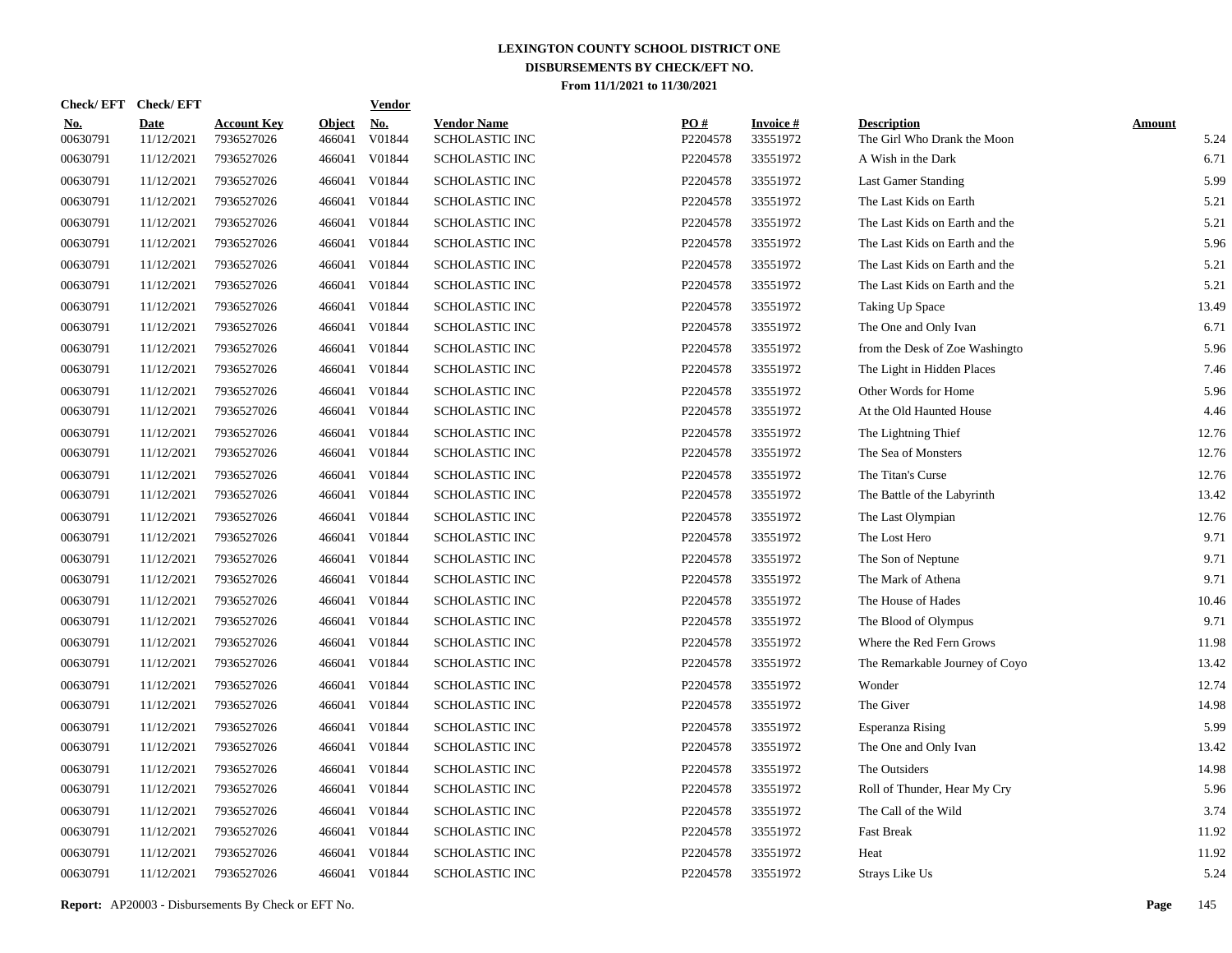|                        | Check/EFT Check/EFT       |                                  |                      | Vendor        |                                             |                 |                             |                                       |                       |
|------------------------|---------------------------|----------------------------------|----------------------|---------------|---------------------------------------------|-----------------|-----------------------------|---------------------------------------|-----------------------|
| <u>No.</u><br>00630791 | <b>Date</b><br>11/12/2021 | <b>Account Key</b><br>7936527026 | Object No.<br>466041 | V01844        | <b>Vendor Name</b><br><b>SCHOLASTIC INC</b> | PQ#<br>P2204578 | <b>Invoice#</b><br>33551972 | <b>Description</b><br>Game Changers   | <b>Amount</b><br>5.99 |
|                        |                           |                                  |                      |               |                                             |                 |                             | <b>Check Total</b>                    | 707.59                |
| 00630792               | 11/12/2021                | 3260011303                       |                      | 441000 V16452 | <b>SCHOOL SPECIALTY LLC</b>                 | P2201740        | 202501791699                | add Live Material fee                 | 32.10                 |
| 00630792               | 11/12/2021                | 7743019028                       | 466041               | V16452        | SCHOOL SPECIALTY LLC                        | P2204732        | 208128925176                | School Smart Report Card Envel        | 350.47                |
| 00630792               | 11/12/2021                | 7743019028                       |                      | 466041 V16452 | SCHOOL SPECIALTY LLC                        | P2204732        | 208128925176                | School Smart Transparent Tape         | 9.73                  |
| 00630792               | 11/12/2021                | 7743019028                       | 466041               | V16452        | SCHOOL SPECIALTY LLC                        | P2204732        | 208128925176                | Paper Mate Profile Retractable        | 8.06                  |
| 00630792               | 11/12/2021                | 1000011316                       |                      | 441000 V16452 | SCHOOL SPECIALTY LLC                        | P2204840        | 208128934941                | Roylco pattern paper classpack        | 34.28                 |
| 00630792               | 11/12/2021                | 1000011316                       | 441000               | V16452        | SCHOOL SPECIALTY LLC                        | P2204840        | 208128934941                | Roylco rangoli mega stencils          | 12.17                 |
| 00630792               | 11/12/2021                | 7743019031                       |                      | 466041 V16452 | SCHOOL SPECIALTY LLC                        | P2204780        | 208128935848                | Califone 8200HP20L Lightweight        | 116.81                |
| 00630792               | 11/12/2021                | 1000011335                       | 441000               | V16452        | SCHOOL SPECIALTY LLC                        | P2202641        | 208128935930                | EID0000656BALL SOCCER #4 SET O        | 173.55                |
| 00630792               | 11/12/2021                | 1000011345                       |                      | 441000 V16452 | SCHOOL SPECIALTY LLC                        | P2200764        | 208128935992                | Max Basketballs - Junior baske        | 129.77                |
| 00630792               | 11/12/2021                | 7743019041                       | 466041               | V16452        | SCHOOL SPECIALTY LLC                        | P2204731        | 208128952705                | <b>EXPO Low Odor Dry Erase Marker</b> | 2,708.73              |
| 00630792               | 11/12/2021                | 1000011231                       |                      | 441000 V16452 | SCHOOL SPECIALTY LLC                        | P2200496        | 208128953010                | EID0000656BALL SOCCER MAX PROR        | 66.32                 |
| 00630792               | 11/12/2021                | 7847027016                       | 466041               | V16452        | SCHOOL SPECIALTY LLC                        | P2204837        | 208128953104                | Sportime Playground Ball 10 In        | 28.08                 |
| 00630792               | 11/12/2021                | 7847027016                       |                      | 466041 V16452 | SCHOOL SPECIALTY LLC                        | P2204837        | 208128953104                | Sportime Playground Ball 812          | 26.11                 |
| 00630792               | 11/12/2021                | 7847027016                       | 466041               | V16452        | SCHOOL SPECIALTY LLC                        | P2204837        | 208128953104                | Sportime Playground Ball 812          | 26.11                 |
| 00630792               | 11/12/2021                | 7847027016                       |                      | 466041 V16452 | SCHOOL SPECIALTY LLC                        | P2204837        | 208128953104                | Sportime LinkNSpeed Jump Ropes        | 81.49                 |
| 00630792               | 11/12/2021                | 7847027016                       | 466041               | V16452        | SCHOOL SPECIALTY LLC                        | P2204837        | 208128953104                | Sportime Gradestuff Foam Flier        | 65.29                 |
| 00630792               | 11/12/2021                | 7847027016                       |                      | 466041 V16452 | SCHOOL SPECIALTY LLC                        | P2204837        | 208128953104                | Champion Sports Swing Balls Se        | 142.95                |
| 00630792               | 11/12/2021                | 7847027016                       | 466041               | V16452        | SCHOOL SPECIALTY LLC                        | P2204837        | 208128953104                | Sportime HeavyDuty Mesh Storag        | 230.05                |
| 00630792               | 11/12/2021                | 7847027016                       |                      | 466041 V16452 | SCHOOL SPECIALTY LLC                        | P2204837        | 208128953104                | Sportime Gradestuff Link Jump         | 69.51                 |
| 00630792               | 11/12/2021                | 7847027016                       | 466041               | V16452        | <b>SCHOOL SPECIALTY LLC</b>                 | P2204837        | 208128953104                | SportimeMax SofTip Junior Foot        | 70.88                 |
| 00630792               | 11/12/2021                | 7847027016                       |                      | 466041 V16452 | SCHOOL SPECIALTY LLC                        | P2204837        | 208128953104                | Champion Extreme Series Soccer        | 14.87                 |
| 00630792               | 11/12/2021                | 7847027016                       | 466041               | V16452        | SCHOOL SPECIALTY LLC                        | P2204837        | 208128953104                | Sportime Playground Ball 812          | 26.11                 |
| 00630792               | 11/12/2021                | 7847027016                       |                      | 466041 V16452 | SCHOOL SPECIALTY LLC                        | P2204837        | 208128953104                | Sportime Playground Ball 812          | 26.11                 |
| 00630792               | 11/12/2021                | 7847027016                       | 466041               | V16452        | SCHOOL SPECIALTY LLC                        | P2204837        | 208128953104                | Sportime Playground Ball 812          | 26.11                 |
| 00630792               | 11/12/2021                | 1000011341                       |                      | 441000 V16452 | SCHOOL SPECIALTY LLC                        | P2201997        | 208128953145                | EID0000656PENCIL PRESHARPENED         | 708.29                |
| 00630792               | 11/12/2021                | 1000011112                       | 441000               | V16452        | SCHOOL SPECIALTY LLC                        | P2202207        | 208128953155                | TICONDEROGA PENCIL #2 PRE SHAR        | 141.66                |
| 00630792               | 11/12/2021                | 1000011122                       |                      | 441000 V16452 | SCHOOL SPECIALTY LLC                        | P2204848        | 208128953359                | Crayola Watercolor Paint Set P        | 62.33                 |
| 00630792               | 11/12/2021                | 1000011122                       | 441000               | V16452        | SCHOOL SPECIALTY LLC                        | P2204848        | 208128953359                | EXPO Low Odor Dry Erase Marker        | 16.34                 |
| 00630792               | 11/12/2021                | 2240117516                       |                      | 441000 V16452 | SCHOOL SPECIALTY LLC                        | P2204838        | 208128953483                | School Smart TwoPocket Poly Fo        | 104.27                |
| 00630792               | 11/12/2021                | 2240117516                       | 441000               | V16452        | SCHOOL SPECIALTY LLC                        | P2204838        | 208128953483                | School Smart Stiff Picture Sto        | 38.73                 |
| 00630792               | 11/12/2021                | 2240117516                       | 441000               | V16452        | SCHOOL SPECIALTY LLC                        | P2204838        | 208128953483                | Sharpie Fine Permanent Markers        | 20.01                 |
| 00630792               | 11/12/2021                | 2240117516                       | 441000               | V16452        | SCHOOL SPECIALTY LLC                        | P2204838        | 208128953483                | Scotch Classic Tape Dispenser         | 17.76                 |
| 00630792               | 11/12/2021                | 2240117516                       |                      | 441000 V16452 | SCHOOL SPECIALTY LLC                        | P2204838        | 208128953483                | School Smart Blunt Tip Kid Sci        | 70.36                 |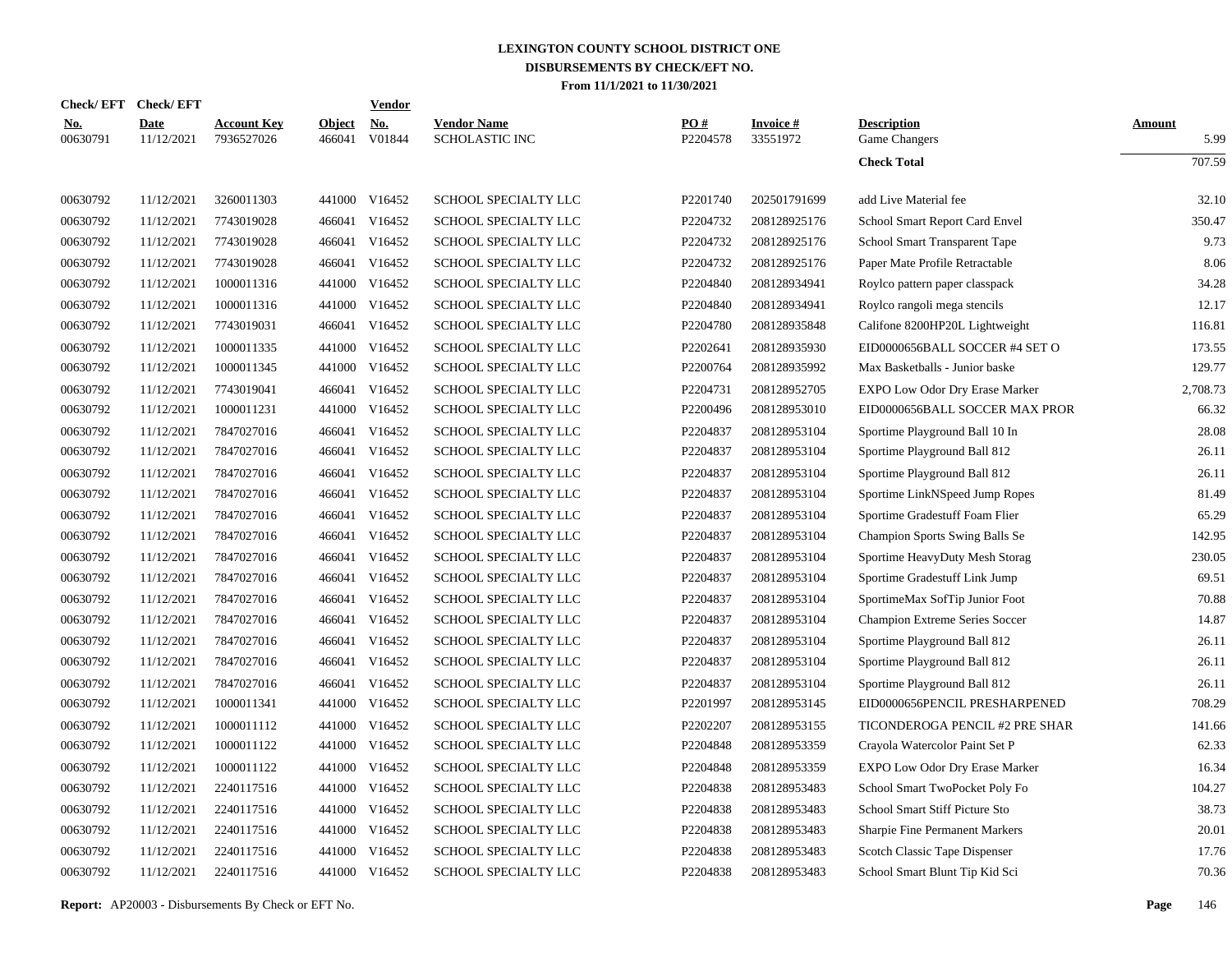| Check/EFT Check/EFT    |                           |                                  |                         | <b>Vendor</b>        |                                            |                 |                                 |                                                      |                        |
|------------------------|---------------------------|----------------------------------|-------------------------|----------------------|--------------------------------------------|-----------------|---------------------------------|------------------------------------------------------|------------------------|
| <b>No.</b><br>00630792 | <b>Date</b><br>11/12/2021 | <b>Account Key</b><br>2240117516 | <b>Object</b><br>441000 | <b>No.</b><br>V16452 | <b>Vendor Name</b><br>SCHOOL SPECIALTY LLC | PO#<br>P2204838 | <b>Invoice#</b><br>208128953483 | <b>Description</b><br>School Smart Stapler Individua | <b>Amount</b><br>36.98 |
| 00630792               | 11/12/2021                | 2240117516                       | 441000                  | V16452               | SCHOOL SPECIALTY LLC                       | P2204838        | 208128953483                    | <b>BIC WiteOut EZ Correct Correct</b>                | 111.24                 |
| 00630792               | 11/12/2021                | 2240117516                       | 441000                  | V16452               | SCHOOL SPECIALTY LLC                       | P2204838        | 208128953483                    | Avery EcoFriendly File Folder                        | 25.03                  |
| 00630792               | 11/12/2021                | 1000011316                       | 441000                  | V16452               | SCHOOL SPECIALTY LLC                       | P2204845        | 208128953493                    | School Smart Loop Adaptive Sci                       | 10.63                  |
| 00630792               | 11/12/2021                | 1000011316                       | 441000                  | V16452               | SCHOOL SPECIALTY LLC                       | P2204845        | 208128953493                    | School Smart QuickDrying Perma                       | 53.33                  |
| 00630792               | 11/12/2021                | 1000011316                       |                         | 441000 V16452        | SCHOOL SPECIALTY LLC                       | P2204845        | 208128953493                    | Chromacryl Premium Students Ac                       | 48.67                  |
| 00630792               | 11/12/2021                | 1000011316                       |                         | 441000 V16452        | SCHOOL SPECIALTY LLC                       | P2204845        | 208128953493                    | Chromacryl Premium Students Ac                       | 48.67                  |
| 00630792               | 11/12/2021                | 1000011316                       | 441000                  | V16452               | SCHOOL SPECIALTY LLC                       | P2204845        | 208128953493                    | Sax Versatemp HeavyBodied Temp                       | 21.35                  |
| 00630792               | 11/12/2021                | 1000011316                       | 441000                  | V16452               | SCHOOL SPECIALTY LLC                       | P2204845        | 208128953493                    | Sax Versatemp HeavyBodied Temp                       | 21.35                  |
| 00630792               | 11/12/2021                | 1000011316                       | 441000                  | V16452               | SCHOOL SPECIALTY LLC                       | P2204845        | 208128953493                    | Sax Versatemp HeavyBodied Temp                       | 21.35                  |
| 00630792               | 11/12/2021                | 1000011316                       | 441000                  | V16452               | <b>SCHOOL SPECIALTY LLC</b>                | P2204845        | 208128953493                    | Crayola Crayon Classroom Pack                        | 48.67                  |
| 00630792               | 11/12/2021                | 1000011316                       | 441000                  | V16452               | SCHOOL SPECIALTY LLC                       | P2204845        | 208128953493                    | SunWorks Heavyweight Construct                       | 8.31                   |
| 00630792               | 11/12/2021                | 1000011316                       | 441000                  | V16452               | SCHOOL SPECIALTY LLC                       | P2204845        | 208128953493                    | SunWorks Heavyweight Construct                       | 8.31                   |
| 00630792               | 11/12/2021                | 1000011316                       | 441000                  | V16452               | SCHOOL SPECIALTY LLC                       | P2204845        | 208128953493                    | SunWorks Heavyweight Construct                       | 8.31                   |
| 00630792               | 11/12/2021                | 1000011316                       | 441000                  | V16452               | SCHOOL SPECIALTY LLC                       | P2204845        | 208128953493                    | SunWorks Heavyweight Construct                       | 8.31                   |
| 00630792               | 11/12/2021                | 1000011316                       |                         | 441000 V16452        | SCHOOL SPECIALTY LLC                       | P2204845        | 208128953493                    | SunWorks Heavyweight Construct                       | 8.31                   |
| 00630792               | 11/12/2021                | 1000011316                       |                         | 441000 V16452        | SCHOOL SPECIALTY LLC                       | P2204845        | 208128953493                    | SunWorks Heavyweight Construct                       | 8.31                   |
| 00630792               | 11/12/2021                | 1000011316                       |                         | 441000 V16452        | SCHOOL SPECIALTY LLC                       | P2204845        | 208128953493                    | SunWorks Heavyweight Construct                       | 8.31                   |
| 00630792               | 11/12/2021                | 1000011316                       |                         | 441000 V16452        | SCHOOL SPECIALTY LLC                       | P2204845        | 208128953493                    | SunWorks Heavyweight Construct                       | 15.22                  |
| 00630792               | 11/12/2021                | 1000011316                       |                         | 441000 V16452        | SCHOOL SPECIALTY LLC                       | P2204845        | 208128953493                    | SunWorks Heavyweight Construct                       | 15.22                  |
| 00630792               | 11/12/2021                | 1000011316                       |                         | 441000 V16452        | SCHOOL SPECIALTY LLC                       | P2204845        | 208128953493                    | SunWorks Heavyweight Construct                       | 15.22                  |
| 00630792               | 11/12/2021                | 1000011316                       |                         | 441000 V16452        | SCHOOL SPECIALTY LLC                       | P2204845        | 208128953493                    | SunWorks Heavyweight Construct                       | 15.22                  |
| 00630792               | 11/12/2021                | 1000011316                       |                         | 441000 V16452        | SCHOOL SPECIALTY LLC                       | P2204845        | 208128953493                    | SunWorks Heavyweight Construct                       | 15.22                  |
| 00630792               | 11/12/2021                | 1000011316                       |                         | 441000 V16452        | SCHOOL SPECIALTY LLC                       | P2204845        | 208128953493                    | Sax Sulphite Drawing Paper 80                        | 111.19                 |
| 00630792               | 11/12/2021                | 1000011316                       |                         | 441000 V16452        | SCHOOL SPECIALTY LLC                       | P2204845        | 208128953493                    | Sax Sulphite Drawing Paper 80                        | 103.75                 |
| 00630792               | 11/12/2021                | 1000011316                       |                         | 441000 V16452        | SCHOOL SPECIALTY LLC                       | P2204845        | 208128953493                    | Roylco Mandala Fraction Stenci                       | 9.59                   |
| 00630792               | 11/12/2021                | 1000011316                       |                         | 441000 V16452        | SCHOOL SPECIALTY LLC                       | P2204845        | 208128953493                    | Roylco Crayon Paper 9 x 13 Inc                       | 14.87                  |
| 00630792               | 11/12/2021                | 1000011316                       |                         | 441000 V16452        | SCHOOL SPECIALTY LLC                       | P2204845        | 208128953493                    | The Pencil Grip Inc Eisen Hand                       | 5.55                   |
| 00630792               | 11/12/2021                | 1000011323                       |                         | 441000 V16452        | SCHOOL SPECIALTY LLC                       | P2204851        | 208128953556                    | <b>Educational Insights Lowercase</b>                | 23.63                  |
| 00630792               | 11/12/2021                | 1000011323                       |                         | 441000 V16452        | SCHOOL SPECIALTY LLC                       | P2204851        | 208128953556                    | uniball 207 Plus Gel Pen 07 mm                       | 22.25                  |
| 00630792               | 11/12/2021                | 1000022215                       |                         | 441000 V16452        | SCHOOL SPECIALTY LLC                       | P2204855        | 208128953563                    | Sharpie Metallic Permanent Mar                       | 6.11                   |
| 00630792               | 11/12/2021                | 1000011323                       |                         | 441000 V16452        | SCHOOL SPECIALTY LLC                       | P2204726        | 208128964855                    | School Smart Washable Finger P                       | 5.55                   |
|                        |                           |                                  |                         |                      |                                            |                 |                                 | <b>Check Total</b>                                   | 6,539.44               |
| 00630793               | 11/12/2021                | 1000026608                       |                         | 434000 V16598        | <b>SEGRA</b>                               |                 | 11/30/2021                      | <b>Current Month Phone Service</b>                   | 266.26                 |
| 00630793               | 11/12/2021                | 1000026608                       |                         | 434000 V16598        | <b>SEGRA</b>                               |                 | 11/30/2021                      | <b>Current Month Phone Service</b>                   | 8.60                   |
|                        |                           |                                  |                         |                      |                                            |                 |                                 |                                                      |                        |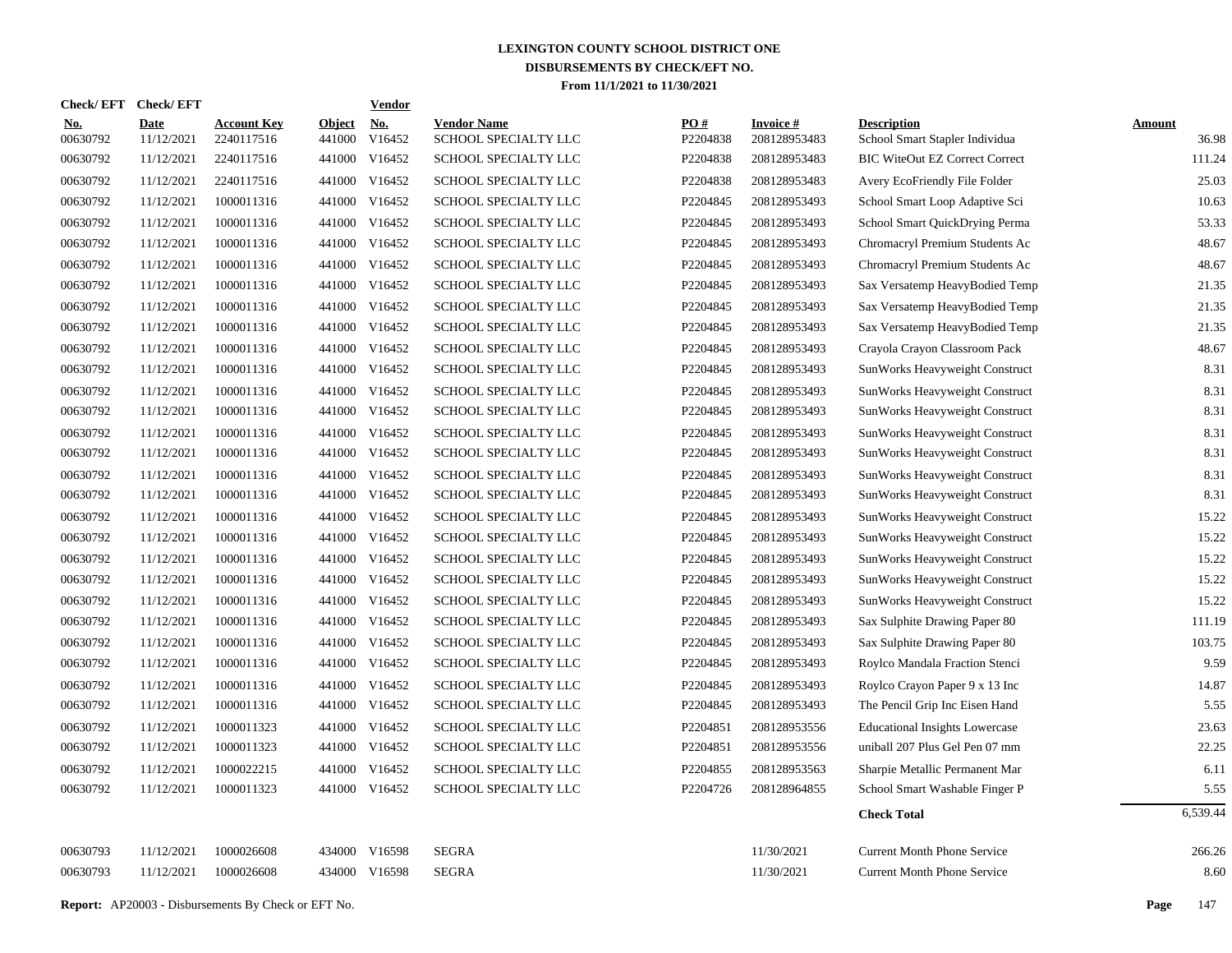| <b>Check/EFT</b>       | <b>Check/EFT</b>          |                                  |                         | <b>Vendor</b>        |                                |                   |                               |                                                          |                        |
|------------------------|---------------------------|----------------------------------|-------------------------|----------------------|--------------------------------|-------------------|-------------------------------|----------------------------------------------------------|------------------------|
| <u>No.</u><br>00630793 | <b>Date</b><br>11/12/2021 | <b>Account Key</b><br>1000026608 | <b>Object</b><br>434000 | <u>No.</u><br>V16598 | <b>Vendor Name</b><br>SEGRA    | $\underline{PO#}$ | <b>Invoice#</b><br>11/30/2021 | <b>Description</b><br><b>Current Month Phone Service</b> | <b>Amount</b><br>17.06 |
| 00630793               | 11/12/2021                | 1000026611                       | 434000                  | V16598               | <b>SEGRA</b>                   |                   | 11/30/2021                    | <b>Current Month Phone Service</b>                       | 64.11                  |
| 00630793               | 11/12/2021                | 1000026612                       | 434000                  | V16598               | <b>SEGRA</b>                   |                   | 11/30/2021                    | <b>Current Month Phone Service</b>                       | 24.23                  |
| 00630793               | 11/12/2021                | 1000026613                       |                         | 434000 V16598        | <b>SEGRA</b>                   |                   | 11/30/2021                    | <b>Current Month Phone Service</b>                       | 40.54                  |
| 00630793               | 11/12/2021                | 1000026614                       | 434000                  | V16598               | <b>SEGRA</b>                   |                   | 11/30/2021                    | <b>Current Month Phone Service</b>                       | 21.89                  |
| 00630793               | 11/12/2021                | 1000026615                       |                         | 434000 V16598        | <b>SEGRA</b>                   |                   | 11/30/2021                    | <b>Current Month Phone Service</b>                       | 27.71                  |
| 00630793               | 11/12/2021                | 1000026616                       |                         | 434000 V16598        | <b>SEGRA</b>                   |                   | 11/30/2021                    | <b>Current Month Phone Service</b>                       | 25.93                  |
| 00630793               | 11/12/2021                | 1000026619                       |                         | 434000 V16598        | SEGRA                          |                   | 11/30/2021                    | <b>Current Month Phone Service</b>                       | 14.63                  |
| 00630793               | 11/12/2021                | 1000026620                       |                         | 434000 V16598        | <b>SEGRA</b>                   |                   | 11/30/2021                    | <b>Current Month Phone Service</b>                       | 31.68                  |
| 00630793               | 11/12/2021                | 1000026621                       |                         | 434000 V16598        | <b>SEGRA</b>                   |                   | 11/30/2021                    | <b>Current Month Phone Service</b>                       | 21.84                  |
| 00630793               | 11/12/2021                | 1000026622                       |                         | 434000 V16598        | <b>SEGRA</b>                   |                   | 11/30/2021                    | <b>Current Month Phone Service</b>                       | 22.59                  |
| 00630793               | 11/12/2021                | 1000026623                       |                         | 434000 V16598        | <b>SEGRA</b>                   |                   | 11/30/2021                    | <b>Current Month Phone Service</b>                       | 23.11                  |
| 00630793               | 11/12/2021                | 1000026624                       |                         | 434000 V16598        | <b>SEGRA</b>                   |                   | 11/30/2021                    | <b>Current Month Phone Service</b>                       | 26.43                  |
| 00630793               | 11/12/2021                | 1000026625                       | 434000                  | V16598               | <b>SEGRA</b>                   |                   | 11/30/2021                    | <b>Current Month Phone Service</b>                       | 24.08                  |
| 00630793               | 11/12/2021                | 1000026626                       |                         | 434000 V16598        | <b>SEGRA</b>                   |                   | 11/30/2021                    | <b>Current Month Phone Service</b>                       | 31.54                  |
| 00630793               | 11/12/2021                | 1000026627                       |                         | 434000 V16598        | <b>SEGRA</b>                   |                   | 11/30/2021                    | <b>Current Month Phone Service</b>                       | 59.08                  |
| 00630793               | 11/12/2021                | 1000026628                       |                         | 434000 V16598        | <b>SEGRA</b>                   |                   | 11/30/2021                    | <b>Current Month Phone Service</b>                       | 26.25                  |
| 00630793               | 11/12/2021                | 1000026629                       |                         | 434000 V16598        | SEGRA                          |                   | 11/30/2021                    | <b>Current Month Phone Service</b>                       | 25.76                  |
| 00630793               | 11/12/2021                | 1000026630                       |                         | 434000 V16598        | <b>SEGRA</b>                   |                   | 11/30/2021                    | <b>Current Month Phone Service</b>                       | 25.77                  |
| 00630793               | 11/12/2021                | 1000026631                       |                         | 434000 V16598        | <b>SEGRA</b>                   |                   | 11/30/2021                    | <b>Current Month Phone Service</b>                       | 24.77                  |
| 00630793               | 11/12/2021                | 1000026634                       |                         | 434000 V16598        | <b>SEGRA</b>                   |                   | 11/30/2021                    | <b>Current Month Phone Service</b>                       | 34.30                  |
| 00630793               | 11/12/2021                | 1000026635                       |                         | 434000 V16598        | SEGRA                          |                   | 11/30/2021                    | <b>Current Month Phone Service</b>                       | 32.88                  |
| 00630793               | 11/12/2021                | 1000026637                       |                         | 434000 V16598        | SEGRA                          |                   | 11/30/2021                    | <b>Current Month Phone Service</b>                       | 26.68                  |
| 00630793               | 11/12/2021                | 1000026638                       |                         | 434000 V16598        | SEGRA                          |                   | 11/30/2021                    | <b>Current Month Phone Service</b>                       | 26.99                  |
| 00630793               | 11/12/2021                | 1000026639                       |                         | 434000 V16598        | SEGRA                          |                   | 11/30/2021                    | <b>Current Month Phone Service</b>                       | 21.89                  |
| 00630793               | 11/12/2021                | 1000026640                       |                         | 434000 V16598        | <b>SEGRA</b>                   |                   | 11/30/2021                    | <b>Current Month Phone Service</b>                       | 21.12                  |
| 00630793               | 11/12/2021                | 1000026641                       |                         | 434000 V16598        | SEGRA                          |                   | 11/30/2021                    | <b>Current Month Phone Service</b>                       | 23.27                  |
| 00630793               | 11/12/2021                | 1000026642                       |                         | 434000 V16598        | <b>SEGRA</b>                   |                   | 11/30/2021                    | <b>Current Month Phone Service</b>                       | 26.01                  |
| 00630793               | 11/12/2021                | 1000026643                       |                         | 434000 V16598        | <b>SEGRA</b>                   |                   | 11/30/2021                    | <b>Current Month Phone Service</b>                       | 31.12                  |
| 00630793               | 11/12/2021                | 1000026644                       |                         | 434000 V16598        | <b>SEGRA</b>                   |                   | 11/30/2021                    | <b>Current Month Phone Service</b>                       | 74.61                  |
| 00630793               | 11/12/2021                | 1000026645                       |                         | 434000 V16598        | <b>SEGRA</b>                   |                   | 11/30/2021                    | <b>Current Month Phone Service</b>                       | 28.41                  |
| 00630793               | 11/12/2021                | 1000026646                       |                         | 434000 V16598        | <b>SEGRA</b>                   |                   | 11/30/2021                    | <b>Current Month Phone Service</b>                       | 29.19                  |
| 00630793               | 11/12/2021                | 1000026652                       |                         | 434000 V16598        | <b>SEGRA</b>                   |                   | 11/30/2021                    | <b>Current Month Phone Service</b>                       | 28.45                  |
|                        |                           |                                  |                         |                      |                                |                   |                               | <b>Check Total</b>                                       | 1,258.78               |
| 00630794               | 11/12/2021                | 7727019044                       |                         | 466041 V16965        | SKYLIGHT SOFTWARE INC DBA SKYL | P2205022          | 0370152                       | Java Methods E-book                                      | 85.60                  |
|                        |                           |                                  |                         |                      |                                |                   |                               |                                                          |                        |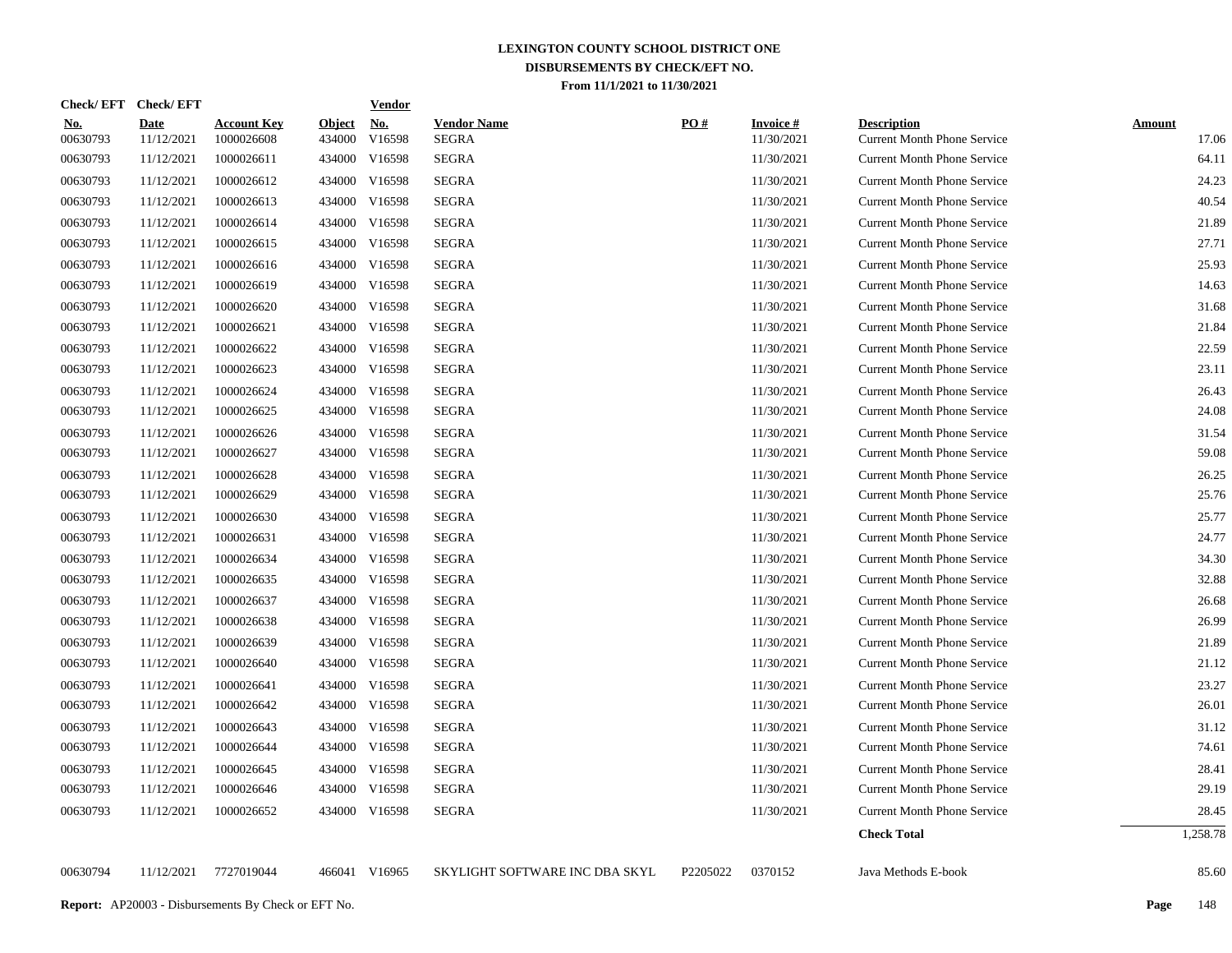| <b>Check/EFT</b>       | <b>Check/EFT</b>   |                                  |                         | <b>Vendor</b>        |                                                      |                 |                      |                                                 |                  |
|------------------------|--------------------|----------------------------------|-------------------------|----------------------|------------------------------------------------------|-----------------|----------------------|-------------------------------------------------|------------------|
| <u>No.</u><br>00630794 | Date<br>11/12/2021 | <b>Account Key</b><br>7727019044 | <b>Object</b><br>466041 | <u>No.</u><br>V16965 | <b>Vendor Name</b><br>SKYLIGHT SOFTWARE INC DBA SKYL | PO#<br>P2205022 | Invoice #<br>0370152 | <b>Description</b><br>Java Methods Test Package | Amount<br>155.15 |
| 00630794               | 11/12/2021         | 7727019044                       | 466041                  | V16965               | SKYLIGHT SOFTWARE INC DBA SKYL                       | P2205022        | 0370152              | Be Prepared for the AP Compute                  | 24.56            |
| 00630794               | 11/12/2021         | 7727019044                       | 466041                  | V16965               | SKYLIGHT SOFTWARE INC DBA SKYL                       | P2205022        | 0370152              | 250 Multiple-Choice Computer S                  | 90.95            |
| 00630794               | 11/12/2021         | 7727019044                       |                         | 466041 V16965        | SKYLIGHT SOFTWARE INC DBA SKYL                       | P2205022        | 0370152              | Shipping                                        | 53.44            |
|                        |                    |                                  |                         |                      |                                                      |                 |                      | <b>Check Total</b>                              | 409.70           |
| 00630795               | 11/12/2021         | 6000025616                       |                         | 446000 Exxxxx        | Employee                                             |                 | 11.10.2021           | Supplies for students                           | 15.77            |
|                        |                    |                                  |                         |                      |                                                      |                 |                      | <b>Check Total</b>                              | 15.77            |
| 00630796               | 11/12/2021         | 3291022121                       |                         | 434500 V16738        | SPARKPATH INC                                        | P2205335        | 564                  | SparkPath Classlink Integratio                  | 9,000.00         |
|                        |                    |                                  |                         |                      |                                                      |                 |                      | <b>Check Total</b>                              | 9,000.00         |
| 00630797               | 11/12/2021         | 1000014127                       |                         | 433100 V00208        | STATE DEPARTMENT OF EDUCATION                        |                 | 10.31-11.06.21       | 31984.1                                         | 42.16            |
| 00630797               | 11/12/2021         | 1000014127                       | 433100                  | V00208               | STATE DEPARTMENT OF EDUCATION                        |                 | 10.31-11.06.21       | 31984.2                                         | 42.16            |
| 00630797               | 11/12/2021         | 1000014127                       |                         | 433100 V00208        | STATE DEPARTMENT OF EDUCATION                        |                 | 10.31-11.06.21       | 31984.3                                         | 40.92            |
| 00630797               | 11/12/2021         | 7887027034                       |                         | 466031 V00208        | STATE DEPARTMENT OF EDUCATION                        |                 | 10.31-11.06.21       | 32330.1                                         | 39.68            |
|                        |                    |                                  |                         |                      |                                                      |                 |                      | <b>Check Total</b>                              | 164.92           |
| 00630798               | 11/12/2021         | 1000014113                       |                         | 441000 V01972        | SWEETWATER MUSIC EDUCATION TEC                       | P2204166        | 29192515             | Snark ST-2 Clip-On Super Tight                  | 416.98           |
| 00630798               | 11/12/2021         | 1000014113                       |                         | 441000 V01972        | SWEETWATER MUSIC EDUCATION TEC                       | P2204166        | 29192515             | Boss FV-500H Foot Volume Pedal                  | 139.09           |
| 00630798               | 11/12/2021         | 7946027013                       |                         | 466041 V01972        | SWEETWATER MUSIC EDUCATION TEC                       | P2204166        | 29192515             | Levy'S MSS2-4 Leather Bass Str                  | 80.24            |
| 00630798               | 11/12/2021         | 7946027013                       | 466041                  | V01972               | SWEETWATER MUSIC EDUCATION TEC                       | P2204166        | 29192515             | Boss TU-3 Chromatic Tuner Peda                  | 113.41           |
| 00630798               | 11/12/2021         | 7946027013                       | 466041                  | V01972               | SWEETWATER MUSIC EDUCATION TEC                       | P2204166        | 29192515             | Pedaltrain Compact Gigging Ped                  | 267.49           |
| 00630798               | 11/12/2021         | 7946027013                       |                         | 466041 V01972        | SWEETWATER MUSIC EDUCATION TEC                       | P2204166        | 29192515             | EBS MultiComp Blue Label Bass                   | 246.09           |
|                        |                    |                                  |                         |                      |                                                      |                 |                      | <b>Check Total</b>                              | 1,263.30         |
| 00630799               | 11/12/2021         | 1000011343                       |                         | 441000 V02065        | THE OFFICE PAL INC                                   | P2203624        | 0195055-IN           | 3130CN Yellow Toner (OEM# 330)                  | 730.18           |
| 00630799               | 11/12/2021         | 1000011343                       |                         | 441000 V02065        | THE OFFICE PAL INC                                   | P2203624        | 0195055-IN           | 3130CN Black Toner (OEM#330-1                   | 467.33           |
| 00630799               | 11/12/2021         | 1000011343                       |                         | 441000 V02065        | THE OFFICE PAL INC                                   | P2203624        | 0195055-IN           | 3130CN Magenta Toner (OEM#330                   | 438.10           |
|                        |                    |                                  |                         |                      |                                                      |                 |                      | <b>Check Total</b>                              | 1,635.61         |
| 00630800               | 11/12/2021         | 7816027013                       |                         | 466041 V10542        | THE TROPHY & AWARDS CENTER                           | P2204701        | 17503                | Name Badges - (3.25" x 1.25" G                  | 200.63           |
|                        |                    |                                  |                         |                      |                                                      |                 |                      | <b>Check Total</b>                              | 200.63           |
| 00630801               | 11/12/2021         | 3382018803                       |                         | 433200 Exxxxx        | Employee                                             |                 | 10.01.10.18.21       | <b>Prenting Center Duties</b>                   | 24.09            |
|                        |                    |                                  |                         |                      |                                                      |                 |                      |                                                 |                  |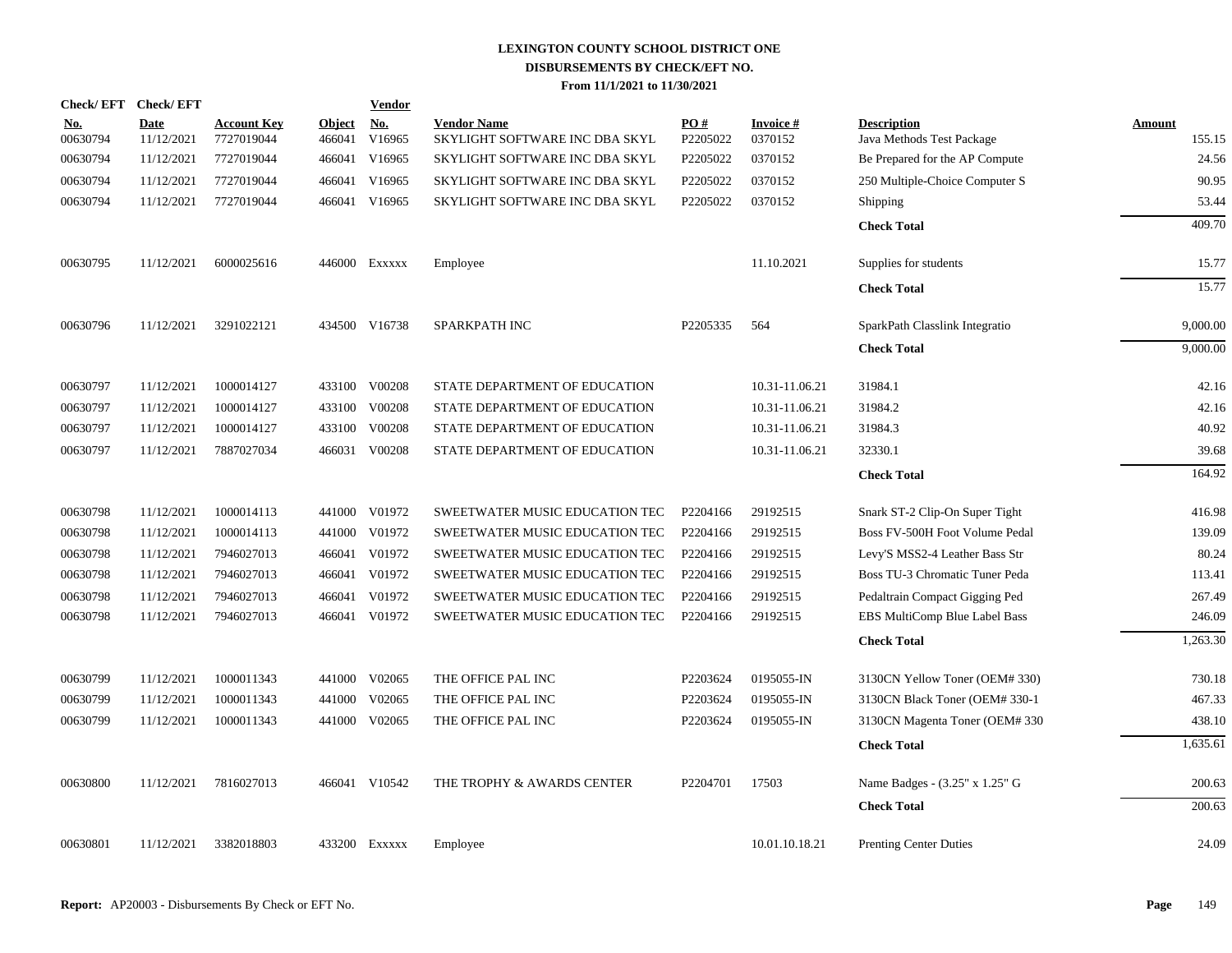| Check/EFT Check/EFT<br><u>No.</u> | <b>Date</b> | <b>Account Key</b> | Object No. | <b>Vendor</b> | <b>Vendor Name</b>                   | PO#      | <b>Invoice#</b> | <b>Description</b>             | <b>Amount</b> |
|-----------------------------------|-------------|--------------------|------------|---------------|--------------------------------------|----------|-----------------|--------------------------------|---------------|
|                                   |             |                    |            |               |                                      |          |                 | <b>Check Total</b>             | 24.09         |
| 00630802                          | 11/12/2021  | 7887074027         |            | 466041 V12911 | VARSITY SPIRIT FASHIONS AND SU       | P2202082 | 41704955        | <b>CUSTOM MFLEX BODYSUIT</b>   | 449.25        |
| 00630802                          | 11/12/2021  | 7887074027         |            | 466041 V12911 | VARSITY SPIRIT FASHIONS AND SU       | P2202082 | 41704955        | <b>CUSTOM LETTERING WOMENS</b> | 76.88         |
| 00630802                          | 11/12/2021  | 7887074027         |            | 466041 V12911 | VARSITY SPIRIT FASHIONS AND SU       | P2202082 | 41704955        | VARSITY ALL STAR STONES        | 76.88         |
| 00630802                          | 11/12/2021  | 7887074027         |            | 466041 V12911 | VARSITY SPIRIT FASHIONS AND SU       | P2202082 | 41704955        | VARSITY ALL STAR STONES        | 64.04         |
| 00630802                          | 11/12/2021  | 7887074027         |            | 466041 V12911 | VARSITY SPIRIT FASHIONS AND SU       | P2202082 | 41704955        | <b>CUSTOM LETTERING WOMENS</b> | 76.88         |
| 00630802                          | 11/12/2021  | 7887074027         |            | 466041 V12911 | VARSITY SPIRIT FASHIONS AND SU       | P2202082 | 41704955        | VARSITY ALL STAR STONES        | 44.78         |
| 00630802                          | 11/12/2021  | 7887074027         |            | 466041 V12911 | VARSITY SPIRIT FASHIONS AND SU       | P2202082 | 41704955        | VARSITY ALL STAR STONES        | 92.93         |
| 00630802                          | 11/12/2021  | 7887074027         |            | 466041 V12911 | VARSITY SPIRIT FASHIONS AND SU       | P2202082 | 41704955        | VARSITY ALL STAR STONES        | 70.46         |
| 00630802                          | 11/12/2021  | 7887074027         |            | 466041 V12911 | VARSITY SPIRIT FASHIONS AND SU       | P2202082 | 41704955        | <b>CUSTOM MFLEX SHORT</b>      | 153.97        |
| 00630802                          | 11/12/2021  | 7887074027         |            | 466041 V12911 | VARSITY SPIRIT FASHIONS AND SU       | P2202082 | 41704955        | VARSITY ALL STAR STONES        | 40.55         |
| 00630802                          | 11/12/2021  | 7887074027         |            | 466041 V12911 | VARSITY SPIRIT FASHIONS AND SU       | P2202082 | 41704955        | <b>CUSTOMMFLEX SOCK</b>        | 144.18        |
| 00630802                          | 11/12/2021  | 7887074027         |            | 466041 V12911 | VARSITY SPIRIT FASHIONS AND SU       | P2202082 | 41704955        | VARSITY ALL STAR STONES        | 117.43        |
| 00630802                          | 11/12/2021  | 7887074027         |            | 466041 V12911 | VARSITY SPIRIT FASHIONS AND SU       | P2202082 | 41704955        | VARSITY ALL STAR STONES        | 47.88         |
| 00630802                          | 11/12/2021  | 7887074027         |            | 466041 V12911 | VARSITY SPIRIT FASHIONS AND SU       | P2202082 | 41704955        | <b>Shipping</b>                | 100.58        |
|                                   |             |                    |            |               |                                      |          |                 | <b>Check Total</b>             | 1,556.69      |
| 00630803                          | 11/12/2021  | 1000026611         | 434000     | V16624        | VERIZON WIRELESS SERVICES LLC        |          | 11/17/2021      | <b>Monthly Hotspot Charges</b> | 346.78        |
| 00630803                          | 11/12/2021  | 1000026612         | 434000     | V16624        | <b>VERIZON WIRELESS SERVICES LLC</b> |          | 11/17/2021      | <b>Monthly Hotspot Charges</b> | 312.10        |
| 00630803                          | 11/12/2021  | 1000026613         | 434000     | V16624        | VERIZON WIRELESS SERVICES LLC        |          | 11/17/2021      | <b>Monthly Hotspot Charges</b> | 780.26        |
| 00630803                          | 11/12/2021  | 1000026614         | 434000     | V16624        | VERIZON WIRELESS SERVICES LLC        |          | 11/17/2021      | <b>Monthly Hotspot Charges</b> | 1,127.04      |
| 00630803                          | 11/12/2021  | 1000026615         | 434000     | V16624        | VERIZON WIRELESS SERVICES LLC        |          | 11/17/2021      | Monthly Hotspot Charges        | 1,057.69      |
| 00630803                          | 11/12/2021  | 1000026616         | 434000     | V16624        | VERIZON WIRELESS SERVICES LLC        |          | 11/17/2021      | <b>Monthly Hotspot Charges</b> | 762.92        |
| 00630803                          | 11/12/2021  | 1000026620         | 434000     | V16624        | VERIZON WIRELESS SERVICES LLC        |          | 11/17/2021      | Monthly Hotspot Charges        | 138.71        |
| 00630803                          | 11/12/2021  | 1000026622         | 434000     | V16624        | VERIZON WIRELESS SERVICES LLC        |          | 11/17/2021      | <b>Monthly Hotspot Charges</b> | 450.82        |
| 00630803                          | 11/12/2021  | 1000026623         | 434000     | V16624        | VERIZON WIRELESS SERVICES LLC        |          | 11/17/2021      | <b>Monthly Hotspot Charges</b> | 468.16        |
| 00630803                          | 11/12/2021  | 1000026624         | 434000     | V16624        | VERIZON WIRELESS SERVICES LLC        |          | 11/17/2021      | <b>Monthly Hotspot Charges</b> | 364.12        |
| 00630803                          | 11/12/2021  | 1000026625         | 434000     | V16624        | VERIZON WIRELESS SERVICES LLC        |          | 11/17/2021      | <b>Monthly Hotspot Charges</b> | 589.53        |
| 00630803                          | 11/12/2021  | 1000026626         | 434000     | V16624        | VERIZON WIRELESS SERVICES LLC        |          | 11/17/2021      | <b>Monthly Hotspot Charges</b> | 450.82        |
| 00630803                          | 11/12/2021  | 1000026627         | 434000     | V16624        | VERIZON WIRELESS SERVICES LLC        |          | 11/17/2021      | <b>Monthly Hotspot Charges</b> | 1,057.69      |
| 00630803                          | 11/12/2021  | 1000026628         | 434000     | V16624        | VERIZON WIRELESS SERVICES LLC        |          | 11/17/2021      | <b>Monthly Hotspot Charges</b> | 104.03        |
| 00630803                          | 11/12/2021  | 1000026629         | 434000     | V16624        | VERIZON WIRELESS SERVICES LLC        |          | 11/17/2021      | <b>Monthly Hotspot Charges</b> | 1,265.75      |
| 00630803                          | 11/12/2021  | 1000026630         | 434000     | V16624        | VERIZON WIRELESS SERVICES LLC        |          | 11/17/2021      | <b>Monthly Hotspot Charges</b> | 1,248.42      |
| 00630803                          | 11/12/2021  | 1000026631         | 434000     | V16624        | VERIZON WIRELESS SERVICES LLC        |          | 11/17/2021      | Monthly Hotspot Charges        | 138.71        |
| 00630803                          | 11/12/2021  | 1000026634         |            | 434000 V16624 | VERIZON WIRELESS SERVICES LLC        |          | 11/17/2021      | <b>Monthly Hotspot Charges</b> | 242.75        |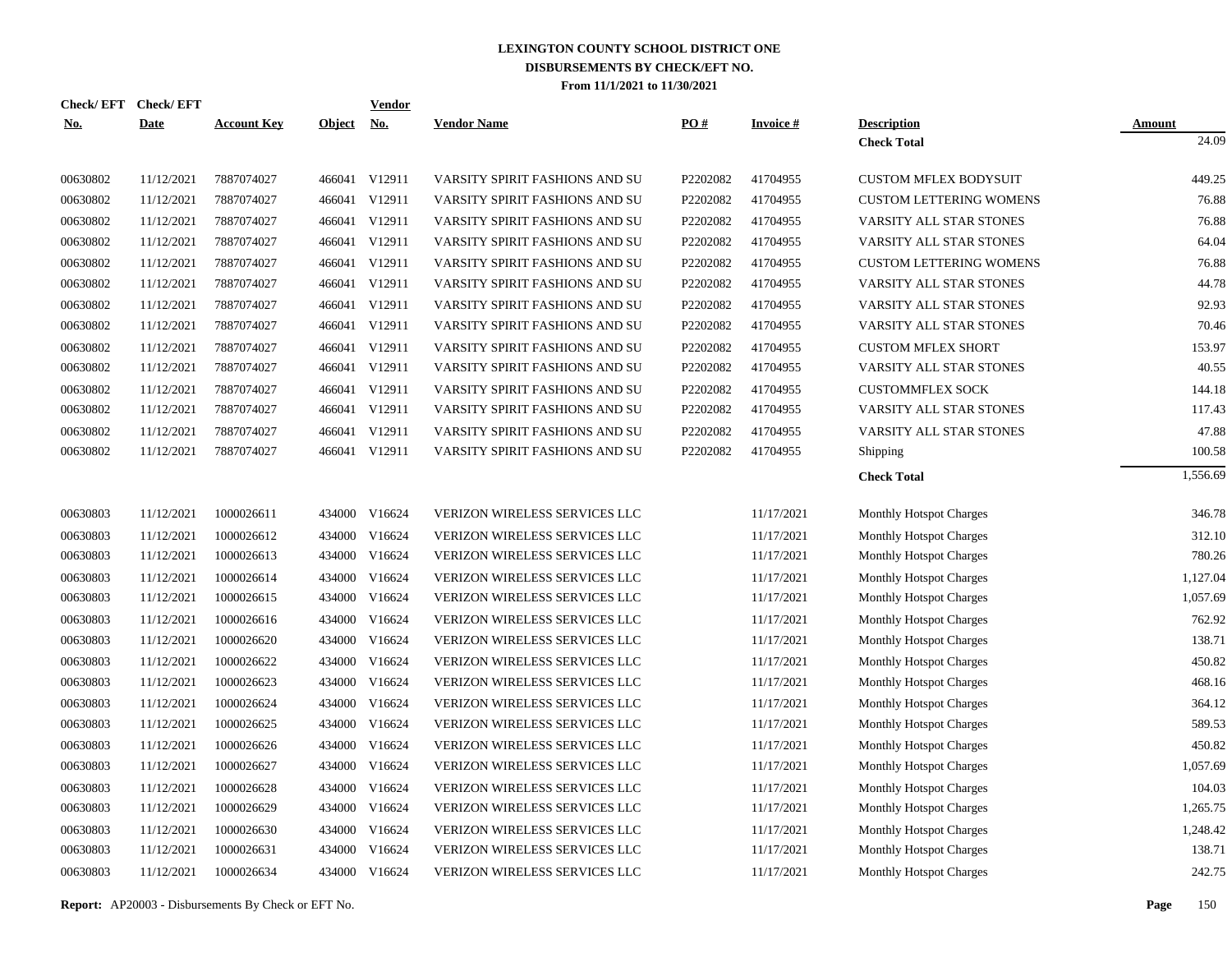| <b>Check/EFT</b>       | <b>Check/EFT</b>          |                                  |                         | <b>Vendor</b>        |                                                     |          |                                |                                               |                         |
|------------------------|---------------------------|----------------------------------|-------------------------|----------------------|-----------------------------------------------------|----------|--------------------------------|-----------------------------------------------|-------------------------|
| <u>No.</u><br>00630803 | <b>Date</b><br>11/12/2021 | <b>Account Key</b><br>1000026635 | <b>Object</b><br>434000 | <u>No.</u><br>V16624 | <b>Vendor Name</b><br>VERIZON WIRELESS SERVICES LLC | PO#      | <b>Invoice #</b><br>11/17/2021 | <b>Description</b><br>Monthly Hotspot Charges | <b>Amount</b><br>104.03 |
| 00630803               | 11/12/2021                | 1000026637                       | 434000                  | V16624               | VERIZON WIRELESS SERVICES LLC                       |          | 11/17/2021                     | <b>Monthly Hotspot Charges</b>                | 329.44                  |
| 00630803               | 11/12/2021                | 1000026638                       | 434000                  | V16624               | VERIZON WIRELESS SERVICES LLC                       |          | 11/17/2021                     | <b>Monthly Hotspot Charges</b>                | 208.07                  |
| 00630803               | 11/12/2021                | 1000026639                       | 434000                  | V16624               | VERIZON WIRELESS SERVICES LLC                       |          | 11/17/2021                     | <b>Monthly Hotspot Charges</b>                | 745.58                  |
| 00630803               | 11/12/2021                | 1000026640                       | 434000                  | V16624               | <b>VERIZON WIRELESS SERVICES LLC</b>                |          | 11/17/2021                     | <b>Monthly Hotspot Charges</b>                | 52.02                   |
| 00630803               | 11/12/2021                | 1000026641                       |                         | 434000 V16624        | VERIZON WIRELESS SERVICES LLC                       |          | 11/17/2021                     | <b>Monthly Hotspot Charges</b>                | 138.71                  |
| 00630803               | 11/12/2021                | 1000026642                       |                         | 434000 V16624        | VERIZON WIRELESS SERVICES LLC                       |          | 11/17/2021                     | <b>Monthly Hotspot Charges</b>                | 86.70                   |
| 00630803               | 11/12/2021                | 1000026643                       |                         | 434000 V16624        | VERIZON WIRELESS SERVICES LLC                       |          | 11/17/2021                     | <b>Monthly Hotspot Charges</b>                | 225.41                  |
| 00630803               | 11/12/2021                | 1000026644                       |                         | 434000 V16624        | VERIZON WIRELESS SERVICES LLC                       |          | 11/17/2021                     | <b>Monthly Hotspot Charges</b>                | 225.41                  |
| 00630803               | 11/12/2021                | 1000026645                       |                         | 434000 V16624        | VERIZON WIRELESS SERVICES LLC                       |          | 11/17/2021                     | Monthly Hotspot Charges                       | 208.07                  |
| 00630803               | 11/12/2021                | 1000026646                       | 434000                  | V16624               | VERIZON WIRELESS SERVICES LLC                       |          | 11/17/2021                     | <b>Monthly Hotspot Charges</b>                | 346.78                  |
| 00630803               | 11/12/2021                | 1000026647                       |                         | 434000 V16624        | <b>VERIZON WIRELESS SERVICES LLC</b>                |          | 11/17/2021                     | <b>Monthly Hotspot Charges</b>                | 2,115.37                |
|                        |                           |                                  |                         |                      |                                                     |          |                                | <b>Check Total</b>                            | 15,691.89               |
| 00630804               | 11/12/2021                | 7743019011                       |                         | 466041 V16352        | WOODWIND AND BRASSWIND                              | P2203846 | ARINV60447273                  | <b>AMT WSW Double Clarinet Microp</b>         | 454.75                  |
|                        |                           |                                  |                         |                      |                                                     |          |                                | <b>Check Total</b>                            | 454.75                  |
| 00630805               | 11/12/2021                | 7981027027                       |                         | 466064 V01228        | NORTH AUGUSTA HIGH SCHOOL                           | P2205342 | P2205342.WKH                   | RIVERFRONT CLASSIC FALL ACADEM                | 40.00                   |
|                        |                           |                                  |                         |                      |                                                     |          |                                | <b>Check Total</b>                            | 40.00                   |
| 00630806               | 11/12/2021                | 7981027027                       |                         | 466064 V01228        | NORTH AUGUSTA HIGH SCHOOL                           | P2205341 | P2205341.WKH                   | AREA SIX-REGION 4 OUALIFYING M                | 95.00                   |
|                        |                           |                                  |                         |                      |                                                     |          |                                | <b>Check Total</b>                            | 95.00                   |
| 00630807               | 11/12/2021                | 7914027027                       |                         | 466035 V01129        | PARTYTIME ENTERTAINMENT                             | P2205374 | P2205374.DEP                   | <b>DEPOSIT FOR SERVICE</b>                    | 500.00                  |
|                        |                           |                                  |                         |                      |                                                     |          |                                | <b>Check Total</b>                            | 500.00                  |
| 00630808               | 11/12/2021                | 3972022403                       |                         | 433200 EXXXXX        | Employee                                            |          | 10.04.10.28.21                 | Leadership Development                        | 7.84                    |
|                        |                           |                                  |                         |                      |                                                     |          |                                | <b>Check Total</b>                            | 7.84                    |
| 00630809               | 11/12/2021                | 1000022403                       |                         | 433200 EXXXXX        | Employee                                            |          | 10.04.10.28.21                 | Local Administrative                          | 134.12                  |
|                        |                           |                                  |                         |                      |                                                     |          |                                | <b>Check Total</b>                            | 134.12                  |
| 00630810               | 11/12/2021                | 1000011427                       |                         | 433100 V00231        | LEXINGTON COUNTY SCHOOL DIST 1                      |          | 10.31-11.06.21                 | 32081.1                                       | 112.84                  |
| 00630810               | 11/12/2021                | 1000011427                       | 433100                  | V00231               | LEXINGTON COUNTY SCHOOL DIST 1                      |          | 10.31-11.06.21                 | 32081.2                                       | 182.28                  |
| 00630810               | 11/12/2021                | 1000014144                       |                         | 433100 V00231        | LEXINGTON COUNTY SCHOOL DIST 1                      |          | 10.31-11.06.21                 | 31790.2                                       | 24.80                   |
|                        |                           |                                  |                         |                      |                                                     |          |                                |                                               |                         |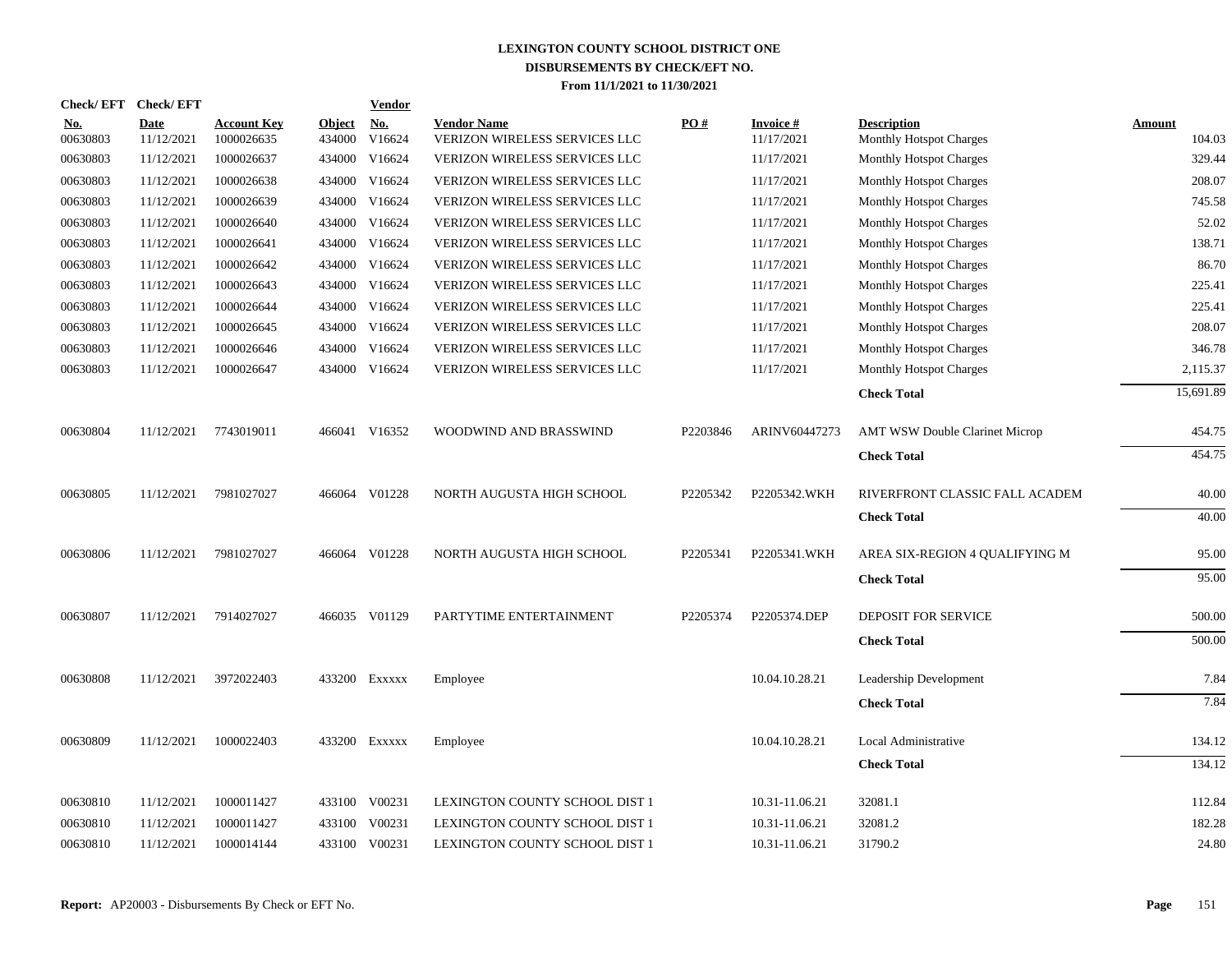| Check/EFT Check/EFT |             |                       |               | <b>Vendor</b>               |                                |          |                 |                                          |                         |
|---------------------|-------------|-----------------------|---------------|-----------------------------|--------------------------------|----------|-----------------|------------------------------------------|-------------------------|
| <u>No.</u>          | <b>Date</b> | <b>Account Key</b>    | <u>Object</u> | $\underline{\mathrm{No}}$ . | <b>Vendor Name</b>             | PO#      | <b>Invoice#</b> | <b>Description</b><br><b>Check Total</b> | <b>Amount</b><br>319.92 |
|                     |             |                       |               |                             |                                |          |                 |                                          |                         |
| 00630811            | 11/12/2021  | 1000014144            |               | 433100 V00231               | LEXINGTON COUNTY SCHOOL DIST 1 |          | 10.31-11.06.21  | 31790.3                                  | 26.04                   |
| 00630811            | 11/12/2021  | 1000014144            |               | 433100 V00231               | LEXINGTON COUNTY SCHOOL DIST 1 |          | 10.31-11.06.21  | 31790.4                                  | 24.80                   |
| 00630811            | 11/12/2021  | 7733027034            |               | 466031 V00231               | LEXINGTON COUNTY SCHOOL DIST 1 |          | 10.31-11.06.21  | 32264.1                                  | 8.68                    |
| 00630811            | 11/12/2021  | 7733027046            |               | 466031 V00231               | LEXINGTON COUNTY SCHOOL DIST 1 |          | 10.31-11.06.21  | 32185.1                                  | 8.68                    |
| 00630811            | 11/12/2021  | 7748027034            |               | 466031 V00231               | LEXINGTON COUNTY SCHOOL DIST 1 |          | 10.31-11.06.21  | 31972.2                                  | 8.68                    |
| 00630811            | 11/12/2021  | 7748027046            |               | 466031 V00231               | LEXINGTON COUNTY SCHOOL DIST 1 |          | 10.31-11.06.21  | 31949.1                                  | 11.16                   |
| 00630811            | 11/12/2021  | 7748027046            |               | 466031 V00231               | LEXINGTON COUNTY SCHOOL DIST 1 |          | 10.31-11.06.21  | 31949.3                                  | 7.44                    |
| 00630811            | 11/12/2021  | 1000011411            |               | 433110 V00231               | LEXINGTON COUNTY SCHOOL DIST 1 |          | 10.31-11.06.21  | 31766.5                                  | 35.96                   |
| 00630811            | 11/12/2021  | 1000011411            |               | 433110 V00231               | LEXINGTON COUNTY SCHOOL DIST 1 |          | 10.31-11.06.21  | 31766.1                                  | 45.88                   |
| 00630811            | 11/12/2021  | 1000011411            |               | 433110 V00231               | LEXINGTON COUNTY SCHOOL DIST 1 |          | 10.31-11.06.21  | 31766.2                                  | 35.96                   |
| 00630811            | 11/12/2021  | 1000011411            |               | 433110 V00231               | LEXINGTON COUNTY SCHOOL DIST 1 |          | 10.31-11.06.21  | 31766.3                                  | 35.96                   |
| 00630811            | 11/12/2021  | 1000011411            |               | 433110 V00231               | LEXINGTON COUNTY SCHOOL DIST 1 |          | 10.31-11.06.21  | 31766.4                                  | 45.88                   |
| 00630811            | 11/12/2021  | 1000014111            |               | 433100 V00231               | LEXINGTON COUNTY SCHOOL DIST 1 |          | 10.31-11.06.21  | 31975.1                                  | 9.92                    |
| 00630811            | 11/12/2021  | 1000014111            |               | 433100 V00231               | LEXINGTON COUNTY SCHOOL DIST 1 |          | 10.31-11.06.21  | 31975.2                                  | 6.20                    |
| 00630811            | 11/12/2021  | 1000014144            |               | 433100 V00231               | LEXINGTON COUNTY SCHOOL DIST 1 |          | 10.31-11.06.21  | 317901                                   | 26.04                   |
|                     |             |                       |               |                             |                                |          |                 | <b>Check Total</b>                       | 337.28                  |
|                     |             |                       |               |                             |                                |          |                 |                                          |                         |
| 00630812            |             | 11/12/2021 7743019021 |               | 466090 V00059               | LEXINGTON TECHNOLOGY CENTER    | P2205351 | P2205351.LTC    | REIMBURSEMENT FOR IMPREST ACCO           | 150.00                  |
|                     |             |                       |               |                             |                                |          |                 | <b>Check Total</b>                       | 150.00                  |
|                     |             |                       |               |                             |                                |          |                 |                                          |                         |
| 00630813            | 11/12/2021  | 1000023202            |               | 433200 EXXXXX               | Employee                       |          | 10.20.10.22.21  | <b>Washington DC Convening</b>           | 893.27                  |
|                     |             |                       |               |                             |                                |          |                 | <b>Check Total</b>                       | 893.27                  |
| 00630814            | 11/12/2021  | 1000022403            |               | 433200 EXXXXX               | Employee                       |          | 10.01.10.29.21  | <b>Administrative Travel</b>             | 179.20                  |
|                     |             |                       |               |                             |                                |          |                 | <b>Check Total</b>                       | 179.20                  |
|                     |             |                       |               |                             |                                |          |                 |                                          |                         |
| 00630815            | 11/12/2021  | 1000025408            |               | 433200 EXXXXX               | Employee                       |          | 08.31.10.21.21  | Job Responsibilities                     | 117.60                  |
|                     |             |                       |               |                             |                                |          |                 | <b>Check Total</b>                       | 117.60                  |
|                     |             |                       |               |                             |                                |          |                 |                                          |                         |
| 00630816            | 11/12/2021  | 1000022403            |               | 433200 EXXXXX               | Employee                       |          | 10.05.11.04.21  | <b>Instruction Dept. Duties</b>          | 85.90                   |
|                     |             |                       |               |                             |                                |          |                 | <b>Check Total</b>                       | 85.90                   |
|                     |             |                       |               |                             |                                |          |                 |                                          |                         |
| 00630817            | 11/12/2021  | 7900527011            |               | 466099 V00210               | UNITED WAY OF THE MIDLANDS     | P2205346 | 11.08.21.LHS    | Lexington High School employee           | 80.00                   |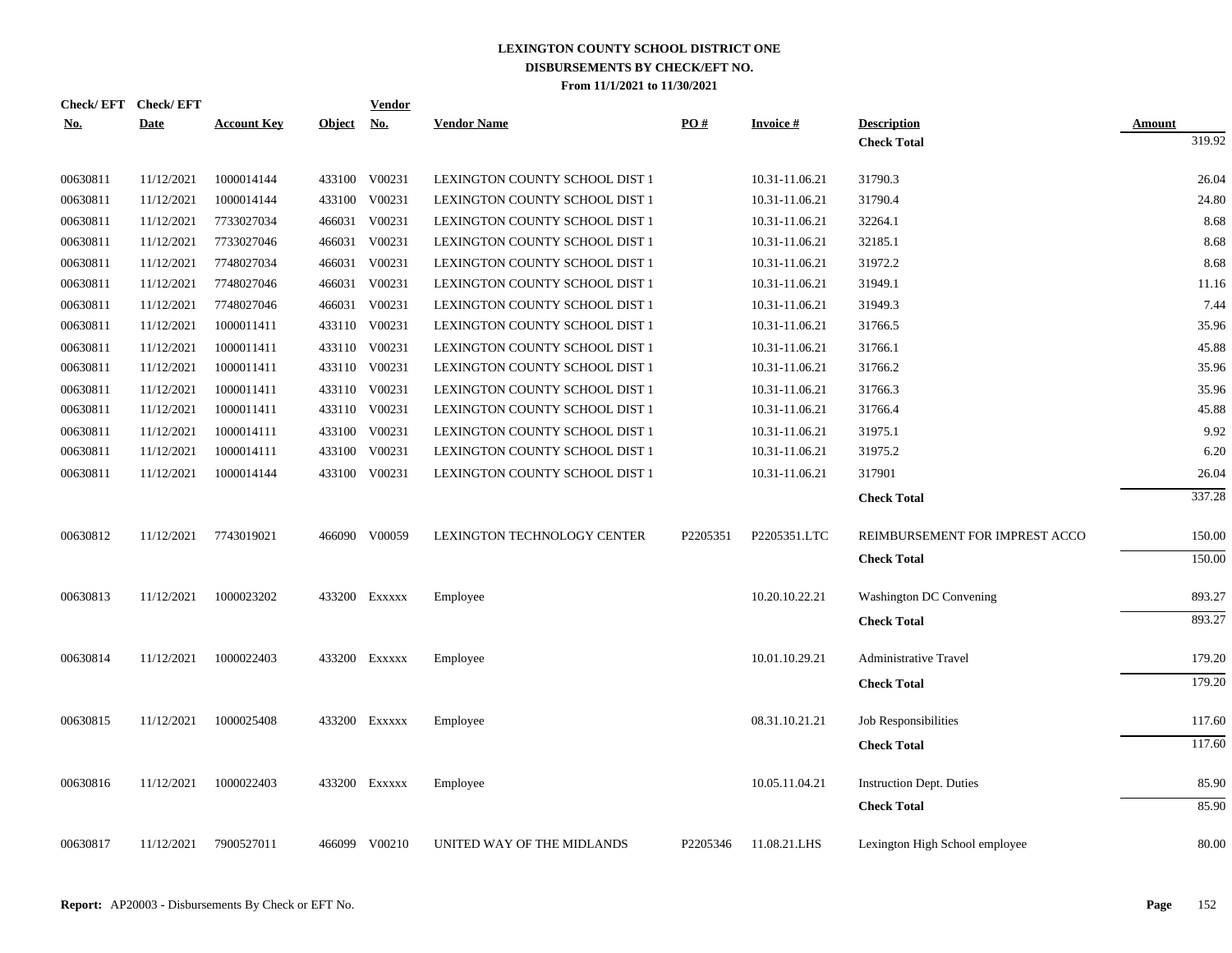|            | Check/EFT Check/EFT |                    |               | <b>Vendor</b>             |                              |          |                           |                                |               |
|------------|---------------------|--------------------|---------------|---------------------------|------------------------------|----------|---------------------------|--------------------------------|---------------|
| <u>No.</u> | <b>Date</b>         | <b>Account Key</b> | <u>Object</u> | $\underline{\mathrm{No}}$ | <b>Vendor Name</b>           | PO#      | <b>Invoice#</b>           | <b>Description</b>             | <b>Amount</b> |
|            |                     |                    |               |                           |                              |          |                           | <b>Check Total</b>             | 80.00         |
| 00630818   | 11/12/2021          | 1000000000         |               | 249900 V00210             | UNITED WAY OF THE MIDLANDS   |          | 11.09.2021.INST           | Halloween Jean Day Pass        | 10.00         |
|            |                     |                    |               |                           |                              |          |                           | <b>Check Total</b>             | 10.00         |
| 00630819   | 11/15/2021          | 7714027021         |               | 466041 V01717             | 4IMPRINT INC                 | P2205235 | 22021728                  | Ear Buds with Interchangeable  | 425.32        |
| 00630819   | 11/15/2021          | 7714027021         | 466041        | V01717                    | 4IMPRINT INC                 | P2205235 | 22021728                  | Freight:                       | 27.02         |
|            |                     |                    |               |                           |                              |          |                           | <b>Check Total</b>             | 452.34        |
| 00630820   | 11/15/2021          | 1000025443         |               | 432300 V14545             | ABSOLUTE GLASS INC           | P2203669 | 35725                     | MGMS Room 118 - Replace Glass  | 353.10        |
| 00630820   | 11/15/2021          | 1000025443         |               | 432300 V14545             | ABSOLUTE GLASS INC           | P2203669 | 35725                     | Labor                          | 200.00        |
| 00630820   | 11/15/2021          | 1000025447         |               | 432300 V14545             | ABSOLUTE GLASS INC           | P2203753 | 35733                     | <b>BMS</b> - Replace Glass     | 144.45        |
| 00630820   | 11/15/2021          | 1000025447         |               | 432300 V14545             | ABSOLUTE GLASS INC           | P2203753 | 35733                     | Labor                          | 200.00        |
|            |                     |                    |               |                           |                              |          |                           | <b>Check Total</b>             | 897.55        |
| 00630821   | 11/15/2021          | 1000021307         |               | 439500 V16896             | APPLEONE EMPLOYMENT SERVICES | P2203060 | 01-6104582                | Temporary Staffing Services fo | 12,576.00     |
|            |                     |                    |               |                           |                              |          |                           | <b>Check Total</b>             | 12,576.00     |
| 00630822   | 11/15/2021          | 1000022227         |               | 434500 V14260             | <b>BREAKOUT EDU</b>          | P2205135 | 35587                     | INDIVIDUAL TEACHER DIGITAL ACC | 105.93        |
|            |                     |                    |               |                           |                              |          |                           | <b>Check Total</b>             | 105.93        |
| 00630823   | 11/15/2021          | 7809027020         |               | 466041 V13255             | <b>BSN SPORTS</b>            | P2203297 | 914532589                 | BLACK BLACK, SILBER-HUSTLE 3.0 | 141.24        |
| 00630823   | 11/15/2021          | 7809027020         |               | 466041 V13255             | <b>BSN SPORTS</b>            | P2203297 | 914532589                 | <b>INTERNAL DECORATION</b>     | 0.00          |
| 00630823   | 11/15/2021          | 7809027020         |               | 466041 V13255             | <b>BSN SPORTS</b>            | P2203297 | 914532589                 | SHIPPING/FREIGHT               | 10.89         |
| 00630823   | 11/15/2021          | 7802073026         |               | 466041 V13255             | <b>BSN SPORTS</b>            | P2203324 | 914600872                 | mens shorts                    | 240.75        |
| 00630823   | 11/15/2021          | 7802073026         |               | 466041 V13255             | <b>BSN SPORTS</b>            | P2203324 | 914600872                 | womens shorts                  | 96.30         |
| 00630823   | 11/15/2021          | 7802073026         |               | 466041 V13255             | <b>BSN SPORTS</b>            | P2203324 | 914600872                 | youth ua short                 | 1,057.16      |
| 00630823   | 11/15/2021          | 7802073026         |               | 466041 V13255             | <b>BSN SPORTS</b>            | P2203324 | 914600872                 | shipping                       | 27.66         |
|            |                     |                    |               |                           |                              |          |                           | <b>Check Total</b>             | 1,574.00      |
| 00630824   | 11/15/2021          | 7802072011         |               | 466034 V12663             | <b>BURKHART, FRANK</b>       |          | VFB.LHS.11.05.21 Official |                                | 162.70        |
|            |                     |                    |               |                           |                              |          |                           | <b>Check Total</b>             | 162.70        |
| 00630825   | 11/15/2021          | 1000025445         |               | 441020 V16936             | CALICO PACKAGING LLC         | P2204286 | <b>INVM00005340</b>       | 9911593 CAN LINER 38 X 58      | 545.28        |
| 00630825   | 11/15/2021          | 1000025443         |               | 441020 V16936             | CALICO PACKAGING LLC         | P2204140 | INVM00005354              | 9911593 CAN LINER 38 X 58      | 545.28        |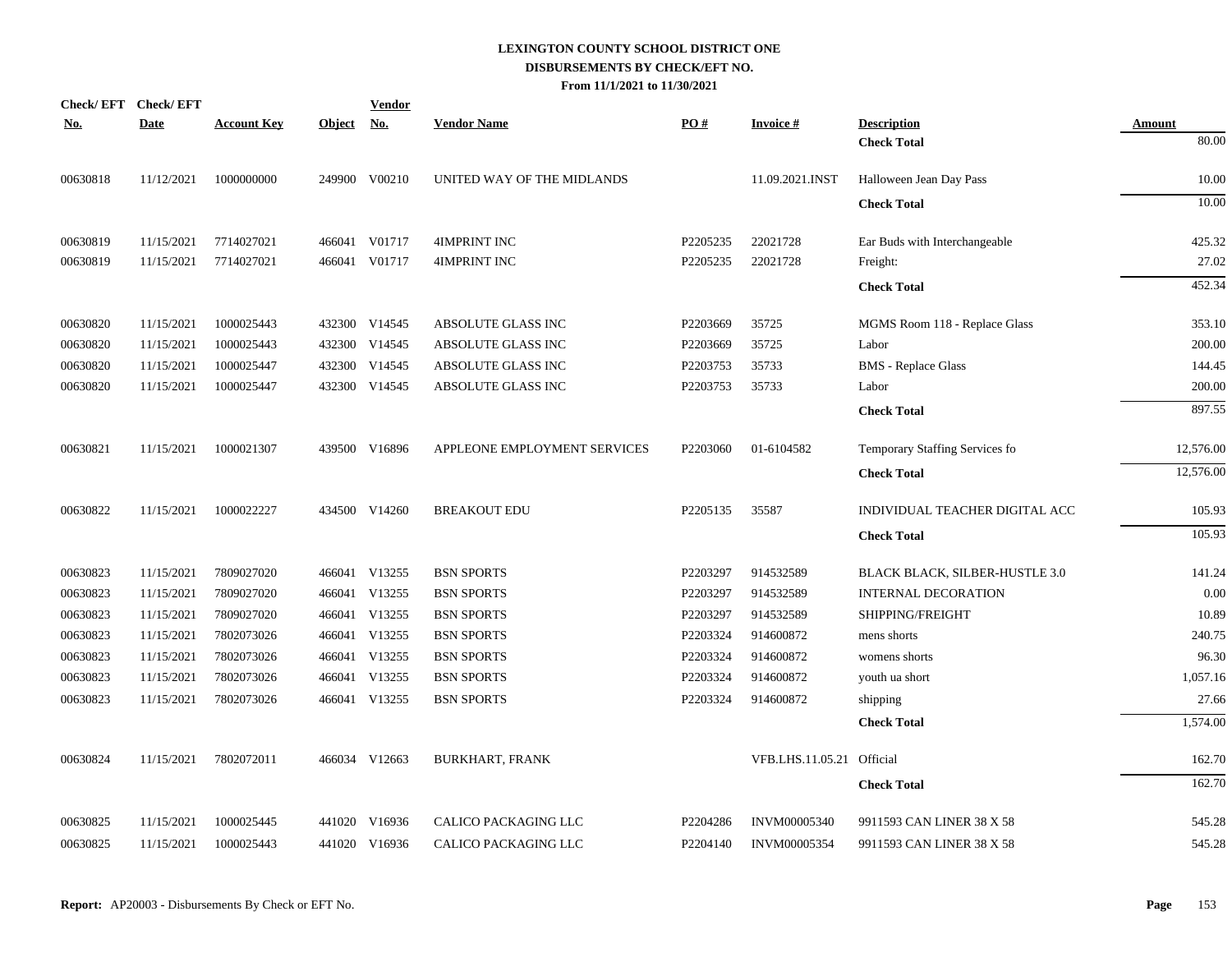|            | Check/EFT Check/EFT |                    |               | <u>Vendor</u> |                                       |          |                           |                                     |          |
|------------|---------------------|--------------------|---------------|---------------|---------------------------------------|----------|---------------------------|-------------------------------------|----------|
| <u>No.</u> | <b>Date</b>         | <b>Account Key</b> | <b>Object</b> | No.           | <b>Vendor Name</b>                    | PO#      | <b>Invoice#</b>           | <b>Description</b>                  | Amount   |
|            |                     |                    |               |               |                                       |          |                           | <b>Check Total</b>                  | 1,090.56 |
| 00630826   | 11/15/2021          | 1000011307         |               | 433200 Exxxxx | Employee                              |          | 10.08.10.13.21            | Meetings                            | 21.28    |
|            |                     |                    |               |               |                                       |          |                           | <b>Check Total</b>                  | 21.28    |
| 00630827   | 11/15/2021          | 7802072011         |               | 466034 V02718 | CAUGHMAN, MICHAEL                     |          | VFB.LHS.11.05.21 Official |                                     | 119.50   |
|            |                     |                    |               |               |                                       |          |                           | <b>Check Total</b>                  | 119.50   |
| 00630828   | 11/15/2021          | 1000025434         |               | 441020 V15374 | CENTRAL POLY BAG CORPORATION          | P2204781 | 286975                    | CP3858K1.7 CAN LINER                | 680.52   |
|            |                     |                    |               |               |                                       |          |                           | <b>Check Total</b>                  | 680.52   |
| 00630829   | 11/15/2021          | 1000022403         |               | 439500 V01474 | <b>CERTIFIED TRANSLATION SERVICES</b> | P2204844 | LEX-21-0931               | Gujarati Interpreter for one V      | 130.00   |
| 00630829   | 11/15/2021          | 1000022403         |               | 439500 V01474 | <b>CERTIFIED TRANSLATION SERVICES</b> | P2205067 | LEX-21-0934               | Spanish Interpreter for IEP me      | 130.00   |
| 00630829   | 11/15/2021          | 1000022403         |               | 439500 V01474 | <b>CERTIFIED TRANSLATION SERVICES</b> | P2205067 | LEX-21-0934               | Mileage: 30 miles $@$ \$0.56 per    | 16.80    |
|            |                     |                    |               |               |                                       |          |                           | <b>Check Total</b>                  | 276.80   |
|            |                     |                    |               |               |                                       |          |                           |                                     |          |
| 00630830   | 11/15/2021          | 1000025444         |               | 441020 V16517 | COASTAL SANITARY SUPPLY COMPAN        | P2203814 | 315883-1                  | HOSPECO 2500S-B-DZ MICROFIBER       | 20.92    |
| 00630830   | 11/15/2021          | 1000025444         |               | 441020 V16517 | COASTAL SANITARY SUPPLY COMPAN        | P2203814 | 315883-1                  | SYNTFLEXGP1 NITRILE GLOVES MED      | 481.48   |
| 00630830   | 11/15/2021          | 1000025444         | 441020        | V16517        | COASTAL SANITARY SUPPLY COMPAN        | P2203814 | 315883-1                  | SYNTFLEX NITRILE GLOVES XLRG        | 160.49   |
| 00630830   | 11/15/2021          | 1000025443         | 441020        | V16517        | COASTAL SANITARY SUPPLY COMPAN        | P2204207 | 316232-1                  | <b>HOSPECO KL-CS WAX LINER BAGS</b> | 102.40   |
| 00630830   | 11/15/2021          | 1000025431         |               | 441020 V16517 | COASTAL SANITARY SUPPLY COMPAN        | P2204277 | 316309-1                  | HOSPECO KL-CS WAX LINER BAGS(5      | 34.13    |
| 00630830   | 11/15/2021          | 1000025413         |               | 441020 V16517 | COASTAL SANITARY SUPPLY COMPAN        | P2204452 | 316518-1                  | HOSPECO KL-CS WAX LINER BAGS        | 170.67   |
| 00630830   | 11/15/2021          | 1000025446         |               | 441020 V16517 | COASTAL SANITARY SUPPLY COMPAN        | P2204464 | 316635                    | BETTER BRUSH 432028 BROOM           | 49.65    |
| 00630830   | 11/15/2021          | 1000025446         | 441020        | V16517        | COASTAL SANITARY SUPPLY COMPAN        | P2204464 | 316635                    | BETTER BRUSH 407380 DUSTER          | 25.46    |
| 00630830   | 11/15/2021          | 1000025446         | 441020        | V16517        | COASTAL SANITARY SUPPLY COMPAN        | P2204464 | 316635                    | HOSPECO KL-CS WAX LINER BAGS(5      | 68.27    |
| 00630830   | 11/15/2021          | 1000025419         |               | 441020 V16517 | COASTAL SANITARY SUPPLY COMPAN        | P2204902 | 317180                    | BETTER BRUSH 432028 BROOM           | 41.24    |
| 00630830   | 11/15/2021          | 1000025419         |               | 441020 V16517 | COASTAL SANITARY SUPPLY COMPAN        | P2204902 | 317180                    | BETTER BRUSH 280412 BOWL MOP        | 8.97     |
| 00630830   | 11/15/2021          | 1000025419         |               | 441020 V16517 | COASTAL SANITARY SUPPLY COMPAN        | P2204902 | 317180                    | HOSPECO 2500S-B-DZ MICROFIBER       | 10.47    |
| 00630830   | 11/15/2021          | 1000025419         |               | 441020 V16517 | COASTAL SANITARY SUPPLY COMPAN        | P2204902 | 317180                    | BETTER BRUSH 407380 DUSTER          | 31.82    |
|            |                     |                    |               |               |                                       |          |                           | <b>Check Total</b>                  | 1,205.97 |
| 00630831   | 11/15/2021          | 2021018825         |               | 436000 V01803 | COMPUTER DESIGN CONSULTING SER        | P2205019 | 15432                     | Printing, Laminating 7 pages co     | 224.70   |
| 00630831   | 11/15/2021          | 2021018825         | 436000        | V01803        | COMPUTER DESIGN CONSULTING SER        | P2205019 | 15432                     | Printing, Laminating, 6 pages       | 192.60   |
| 00630831   | 11/15/2021          | 2021018825         | 436000        | V01803        | COMPUTER DESIGN CONSULTING SER        | P2205019 | 15432                     | Printing, Laminating 8 pages c      | 256.80   |
|            |                     |                    |               |               |                                       |          |                           | <b>Check Total</b>                  | 674.10   |
|            |                     |                    |               |               |                                       |          |                           |                                     |          |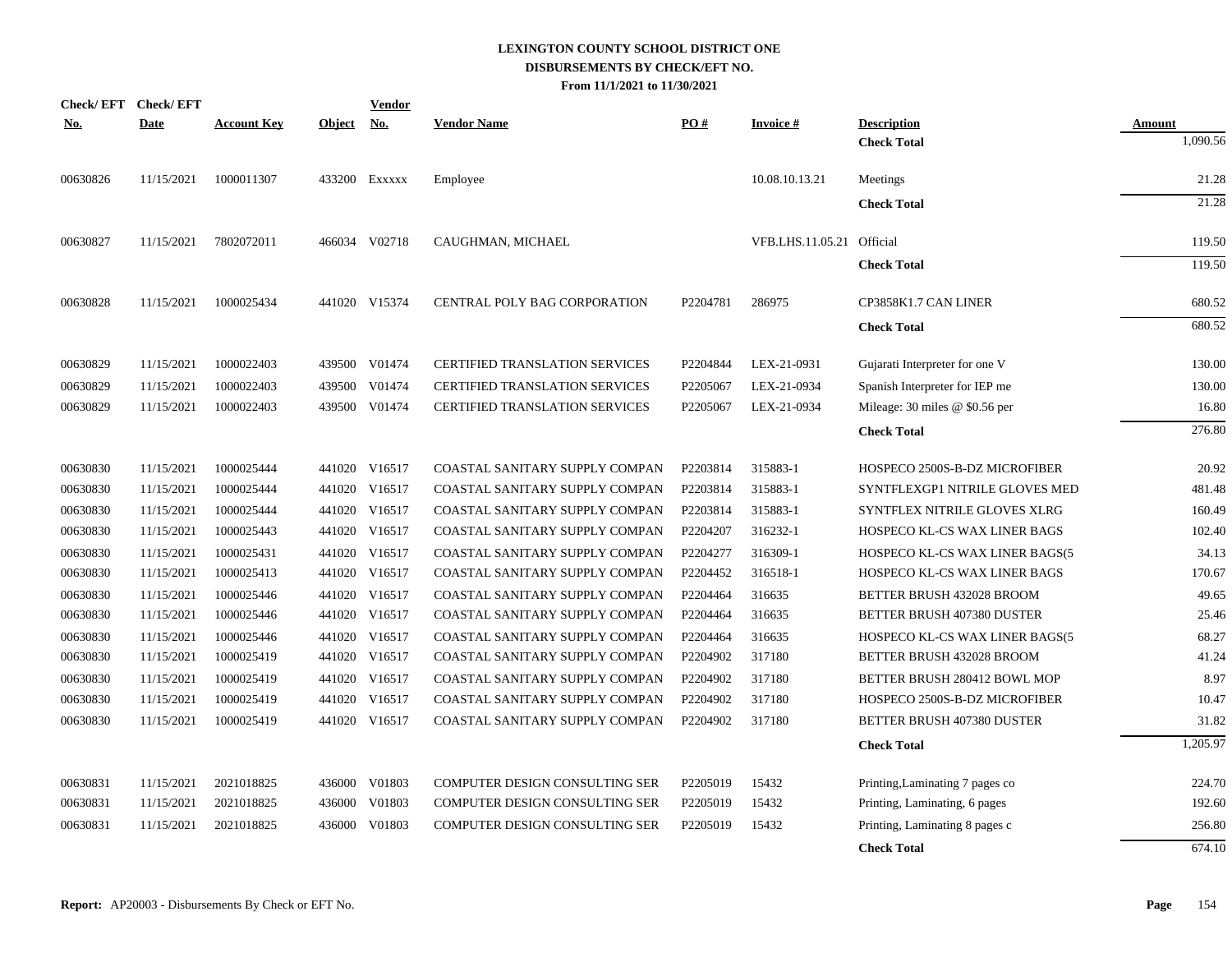| Check/EFT Check/EFT    |                           |                                  |               | <u>Vendor</u>               |                                           |                 |                             |                                               |                         |
|------------------------|---------------------------|----------------------------------|---------------|-----------------------------|-------------------------------------------|-----------------|-----------------------------|-----------------------------------------------|-------------------------|
| <u>No.</u><br>00630832 | <b>Date</b><br>11/15/2021 | <b>Account Key</b><br>1000025443 | <b>Object</b> | <u>No.</u><br>441020 V15594 | <b>Vendor Name</b><br><b>COX TIRE LLC</b> | PO#<br>P2205359 | <b>Invoice</b> $#$<br>18728 | <b>Description</b><br><b>MGMS</b> - Batteries | <b>Amount</b><br>288.79 |
| 00630832               | 11/15/2021                | 1000025443                       |               | 441020 V15594               | <b>COX TIRE LLC</b>                       | P2205359        | 18728                       | <b>SC Waste Tax</b>                           | 10.70                   |
|                        |                           |                                  |               |                             |                                           |                 |                             | <b>Check Total</b>                            | 299.49                  |
|                        |                           |                                  |               |                             |                                           |                 |                             |                                               |                         |
| 00630833               | 11/15/2021                | 7802072011                       |               | 466034 V11728               | DEMARY, DAVID                             |                 | VFB.LHS.11.05.21 Official   |                                               | 132.10                  |
|                        |                           |                                  |               |                             |                                           |                 |                             | <b>Check Total</b>                            | 132.10                  |
| 00630834               | 11/15/2021                | 3280011521                       |               | 444500 V11394               | DIPLOMA TECHNOLOGIES INC                  | P2204584        | 4559                        | ATTENDANCE MANAGER CLOUD ANNUA                | 400.00                  |
| 00630834               | 11/15/2021                | 3280011521                       |               | 444500 V11394               | DIPLOMA TECHNOLOGIES INC                  | P2204584        | 4559                        | ATTENDANCE TERMINAL ZK FINGERP                | 720.00                  |
| 00630834               | 11/15/2021                | 3280011521                       |               | 444500 V11394               | DIPLOMA TECHNOLOGIES INC                  | P2204584        | 4559                        | PRELOAD CLOUD PRODUCT WITH DAT                | 200.00                  |
| 00630834               | 11/15/2021                | 3280011521                       |               | 444500 V11394               | DIPLOMA TECHNOLOGIES INC                  | P2204584        | 4559                        | DISCOUNT FROM PRIOR SUPPORT PU                | $-187.50$               |
|                        |                           |                                  |               |                             |                                           |                 |                             |                                               | 1.132.50                |
|                        |                           |                                  |               |                             |                                           |                 |                             | <b>Check Total</b>                            |                         |
| 00630835               | 11/15/2021                | 1000025413                       |               | 441020 V00034               | FERGUSON ENTERPRISES INC FEI 2            | P2204473        | 8144532                     | LF $4 \times 4 \times 3/4$ PXPXP Tee          | 363.98                  |
| 00630835               | 11/15/2021                | 1000025413                       |               | 441020 V00034               | FERGUSON ENTERPRISES INC FEI 2            | P2204473        | 8144532                     | LF 3/4 PXM BRS Adapter                        | 5.56                    |
| 00630835               | 11/15/2021                | 1000025413                       |               | 441020 V00034               | FERGUSON ENTERPRISES INC FEI 2            | P2204473        | 8144532                     | LF 2 PXP 90 Ell                               | 106.05                  |
| 00630835               | 11/15/2021                | 1000025413                       |               | 441020 V00034               | FERGUSON ENTERPRISES INC FEI 2            | P2204473        | 8144532                     | LF 2 RTGXP 90 ST Ell                          | 55.50                   |
| 00630835               | 11/15/2021                | 1000025413                       |               | 441020 V00034               | FERGUSON ENTERPRISES INC FEI 2            | P2204473        | 8144532                     | LF 3/4 BRS 600# WOG THRD 2PC F                | 9.36                    |
| 00630835               | 11/15/2021                | 1000025413                       |               | 441020 V00034               | FERGUSON ENTERPRISES INC FEI 2            | P2204473        | 8144532                     | LF 3/4 MHT X 1/2 FIP 3/4 MIP H                | 8.97                    |
| 00630835               | 11/15/2021                | 1000025415                       |               | 441020 V00034               | FERGUSON ENTERPRISES INC FEI 2            | P2204473        | 8144532                     | PHS Gym - LF 4 x 4 x 2 PXPXP T                | 256.70                  |
| 00630835               | 11/15/2021                | 1000025415                       |               | 441020 V00034               | FERGUSON ENTERPRISES INC FEI 2            | P2204473        | 8144532                     | LF 2 PXP 45 Ell                               | 44.79                   |
| 00630835               | 11/15/2021                | 1000025415                       |               | 441020 V00034               | FERGUSON ENTERPRISES INC FEI 2            | P2204473        | 8144532                     | LF 2 PXP Coupling                             | 30.96                   |
| 00630835               | 11/15/2021                | 1000025415                       |               | 441020 V00034               | FERGUSON ENTERPRISES INC FEI 2            | P2204473        | 8144532                     | LF 4 PXP Coupling                             | 241.30                  |
| 00630835               | 11/15/2021                | 1000025415                       |               | 441020 V00034               | FERGUSON ENTERPRISES INC FEI 2            | P2204473        | 8144532                     | LF $11/2$ PXP Coupling                        | 27.10                   |
|                        |                           |                                  |               |                             |                                           |                 |                             | <b>Check Total</b>                            | 1,150.27                |
| 00630836               | 11/15/2021                | 1000011339                       |               | 441000 V15897               | FIRST COMMUNITY BANK                      | P2205413        | FPE.3928.11.21              | Amazon                                        | 49.12                   |
| 00630836               | 11/15/2021                | 1000011339                       |               | 441000 V15897               | FIRST COMMUNITY BANK                      | P2205413        | FPE.3928.11.21              | Walmart                                       | 37.67                   |
| 00630836               | 11/15/2021                | 1000011339                       |               | 441000 V15897               | FIRST COMMUNITY BANK                      | P2205413        | FPE.3928.11.21              | Walmart                                       | 4.93                    |
| 00630836               | 11/15/2021                | 1000021239                       |               | 441000 V15897               | FIRST COMMUNITY BANK                      | P2205413        | FPE.3928.11.21              | Carolina Pottery                              | 33.12                   |
| 00630836               | 11/15/2021                | 1000021239                       |               | 441000 V15897               | FIRST COMMUNITY BANK                      | P2205413        | FPE.3928.11.21              | <b>Hobby Lobby</b>                            | 32.06                   |
| 00630836               | 11/15/2021                | 1000023339                       |               | 441000 V15897               | FIRST COMMUNITY BANK                      | P2205413        | FPE.3928.11.21              | National School Forms                         | 184.48                  |
| 00630836               | 11/15/2021                | 1000025439                       |               | 441000 V15897               | FIRST COMMUNITY BANK                      | P2205413        | FPE.3928.11.21              | Pitt Stop                                     | 53.30                   |
| 00630836               | 11/15/2021                | 1000025439                       |               | 441000 V15897               | FIRST COMMUNITY BANK                      | P2205413        | FPE.3928.11.21              | Amazon                                        | 10.69                   |
| 00630836               | 11/15/2021                | 1000025439                       |               | 441000 V15897               | FIRST COMMUNITY BANK                      | P2205413        | FPE.3928.11.21              | RBT SUNOCO EASYSAVINGS CREDIT.                | $-0.53$                 |
| 00630836               | 11/15/2021                | 7745027039                       |               | 466099 V15897               | FIRST COMMUNITY BANK                      | P2205413        | FPE.3928.11.21              | Amazon                                        | 138.84                  |
|                        |                           |                                  |               |                             |                                           |                 |                             |                                               |                         |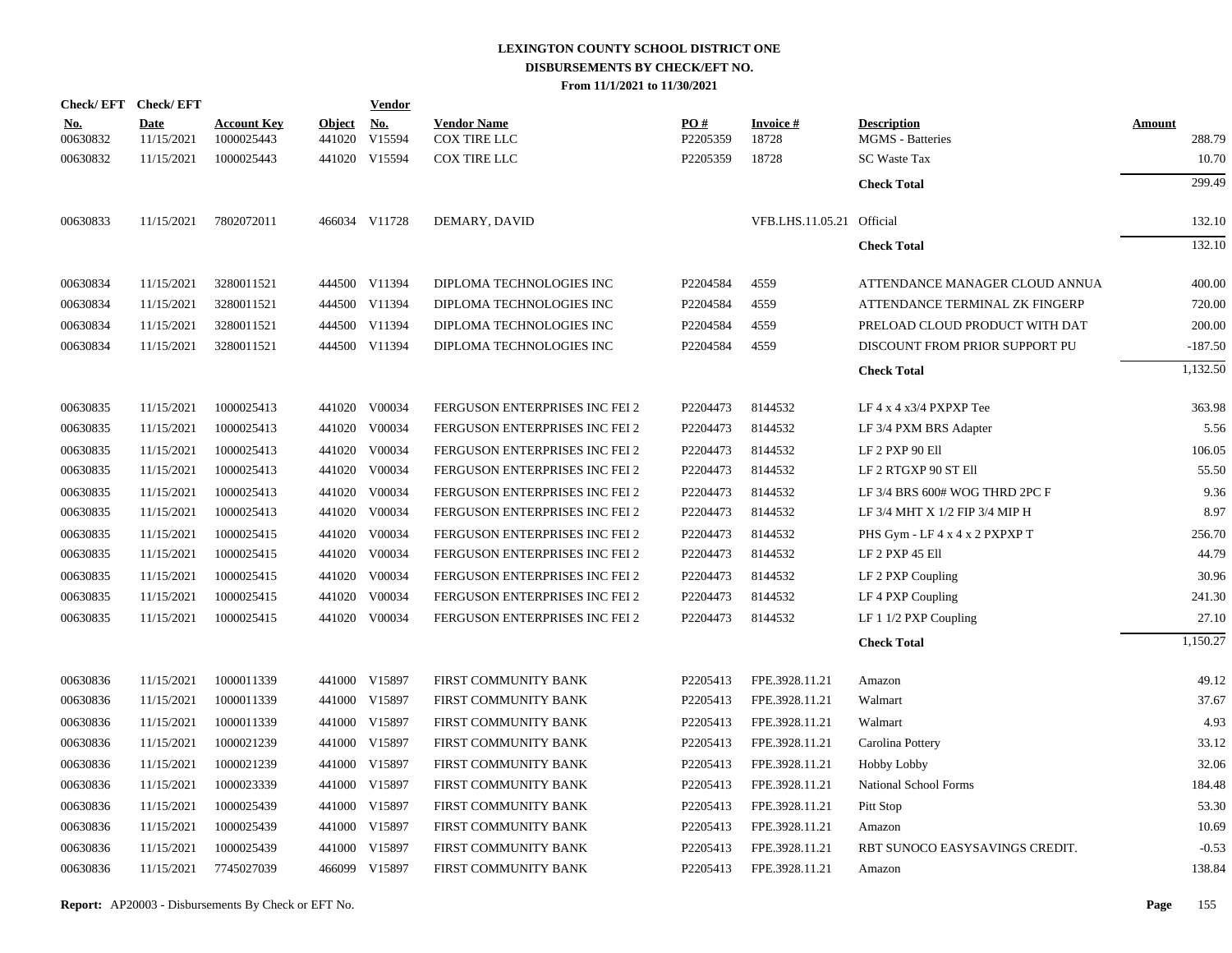|                        | Check/EFT Check/EFT       |                                  |                         | <b>Vendor</b>                       |                                            |                 |                                   |                                |                        |
|------------------------|---------------------------|----------------------------------|-------------------------|-------------------------------------|--------------------------------------------|-----------------|-----------------------------------|--------------------------------|------------------------|
| <u>No.</u><br>00630836 | <b>Date</b><br>11/15/2021 | <b>Account Key</b><br>7745027039 | <b>Object</b><br>466099 | $\underline{\mathrm{No}}$<br>V15897 | <b>Vendor Name</b><br>FIRST COMMUNITY BANK | PO#<br>P2205413 | <b>Invoice#</b><br>FPE.3928.11.21 | <b>Description</b><br>Amazon   | <b>Amount</b><br>13.47 |
| 00630836               | 11/15/2021                | 7745027039                       | 466099                  | V15897                              | FIRST COMMUNITY BANK                       | P2205413        | FPE.3928.11.21                    | Walmart                        | 113.49                 |
| 00630836               | 11/15/2021                | 7745027039                       | 466099                  | V15897                              | FIRST COMMUNITY BANK                       | P2205413        | FPE.3928.11.21                    | Eudora Farms                   | 111.30                 |
| 00630836               | 11/15/2021                | 7863027039                       | 466069                  | V15897                              | FIRST COMMUNITY BANK                       | P2205413        | FPE.3928.11.21                    | Amazon                         | 17.11                  |
| 00630836               | 11/15/2021                | 7863027039                       | 466099                  | V15897                              | FIRST COMMUNITY BANK                       | P2205413        | FPE.3928.11.21                    | Amazon                         | 24.95                  |
| 00630836               | 11/15/2021                | 7863027039                       | 466099                  | V15897                              | FIRST COMMUNITY BANK                       | P2205413        | FPE.3928.11.21                    | Amazon                         | 60.52                  |
| 00630836               | 11/15/2021                | 7881027039                       |                         | 466099 V15897                       | FIRST COMMUNITY BANK                       | P2205413        | FPE.3928.11.21                    | Amazon                         | 12.83                  |
| 00630836               | 11/15/2021                | 7743019035                       | 466099                  | V15897                              | FIRST COMMUNITY BANK                       | P2205409        | PHE.1840.11.21                    | Sam's Club                     | 60.43                  |
| 00630836               | 11/15/2021                | 7866027035                       |                         | 466099 V15897                       | FIRST COMMUNITY BANK                       | P2205409        | PHE.1840.11.21                    | Sam's Club                     | 69.23                  |
| 00630836               | 11/15/2021                | 7880027035                       | 466069                  | V15897                              | FIRST COMMUNITY BANK                       | P2205409        | PHE.1840.11.21                    | Target                         | 115.99                 |
| 00630836               | 11/15/2021                | 7885027035                       |                         | 466069 V15897                       | FIRST COMMUNITY BANK                       | P2205409        | PHE.1840.11.21                    | Target                         | 111.85                 |
|                        |                           |                                  |                         |                                     |                                            |                 |                                   | <b>Check Total</b>             | 1,254.85               |
| 00630837               | 11/15/2021                | 7743019045                       |                         | 466041 V00549                       | FORMS AND SUPPLY INC (FSI)                 | P2204518        | 5932359-0                         | One pallet of 8.5 x 11 white c | 1,283.57               |
|                        |                           |                                  |                         |                                     |                                            |                 |                                   | <b>Check Total</b>             | 1,283.57               |
| 00630838               | 11/15/2021                | 1000026693                       |                         | 433200 EXXXXX                       | Employee                                   |                 | 10.20.10.22.21                    | EDTech 2021 State Conf         | 365.14                 |
|                        |                           |                                  |                         |                                     |                                            |                 |                                   | <b>Check Total</b>             | 365.14                 |
| 00630839               | 11/15/2021                | 2042121303                       |                         | 441000 V02048                       | <b>GROVE MEDICAL</b>                       | P2202455        | 6152434                           | WET WIPE SOFT PACK             | 31.78                  |
| 00630839               | 11/15/2021                | 2042121303                       | 441000                  | V02048                              | <b>GROVE MEDICAL</b>                       | P2202455        | 6152434                           | <b>SHIPPING</b>                | 19.42                  |
| 00630839               | 11/15/2021                | 2042221303                       | 441000                  | V02048                              | <b>GROVE MEDICAL</b>                       | P2204540        | 6155529                           | Gloves Vinyl Powder Free Mediu | 26.90                  |
| 00630839               | 11/15/2021                | 2042221303                       |                         | 441000 V02048                       | <b>GROVE MEDICAL</b>                       | P2204540        | 6155529                           | Procare Wet Wipes              | 25.08                  |
| 00630839               | 11/15/2021                | 2042221303                       | 441000                  | V02048                              | <b>GROVE MEDICAL</b>                       | P2204540        | 6155529                           | <b>Hand Sanitizer</b>          | 18.54                  |
| 00630839               | 11/15/2021                | 2042221303                       |                         | 441000 V02048                       | <b>GROVE MEDICAL</b>                       | P2204540        | 6155529                           | Clorox wipes                   | 59.94                  |
|                        |                           |                                  |                         |                                     |                                            |                 |                                   | <b>Check Total</b>             | 181.66                 |
| 00630840               | 11/15/2021                | 6000025615                       |                         | 446000 V12469                       | HERSHEYS ICE CREAM                         | P2201953        | INVE0016879365                    | Chocolate Scooter Bar          | 23.98                  |
| 00630840               | 11/15/2021                | 6000025615                       |                         | 446000 V12469                       | HERSHEYS ICE CREAM                         | P2201953        | INVE0016879365                    | Strawberry Scooter Bar         | 23.98                  |
| 00630840               | 11/15/2021                | 6000025615                       |                         | 446000 V12469                       | HERSHEYS ICE CREAM                         | P2201953        | INVE0016879365                    | Fudge-O Bar                    | 9.55                   |
| 00630840               | 11/15/2021                | 6000025615                       | 446000                  | V12469                              | HERSHEYS ICE CREAM                         | P2201953        | INVE0016879365                    | Cookies and Cream Cone         | 43.96                  |
| 00630840               | 11/15/2021                | 6000025615                       |                         | 446000 V12469                       | HERSHEYS ICE CREAM                         | P2201953        | INVE0016879365                    | Vanilla Mighty Mini Sandwich   | 14.48                  |
| 00630840               | 11/15/2021                | 6000025615                       | 446000                  | V12469                              | HERSHEYS ICE CREAM                         | P2201953        | INVE0016879365                    | Cookies and Cream Sandwich     | 45.96                  |
| 00630840               | 11/15/2021                | 6000025615                       |                         | 446000 V12469                       | HERSHEYS ICE CREAM                         | P2201953        | INVE0016879365                    | Llama Party Sandwich           | 11.49                  |
| 00630840               | 11/15/2021                | 6000025615                       | 446000                  | V12469                              | HERSHEYS ICE CREAM                         | P2201953        | INVE0016879365                    | All-Star Sundae Cup            | 13.48                  |
| 00630840               | 11/15/2021                | 6000025615                       |                         | 446000 V12469                       | HERSHEYS ICE CREAM                         | P2201953        | INVE0016879365                    | Change Order 1 - Add Unicorn H | 9.36                   |

**Report:** AP20003 - Disbursements By Check or EFT No. **Page** 156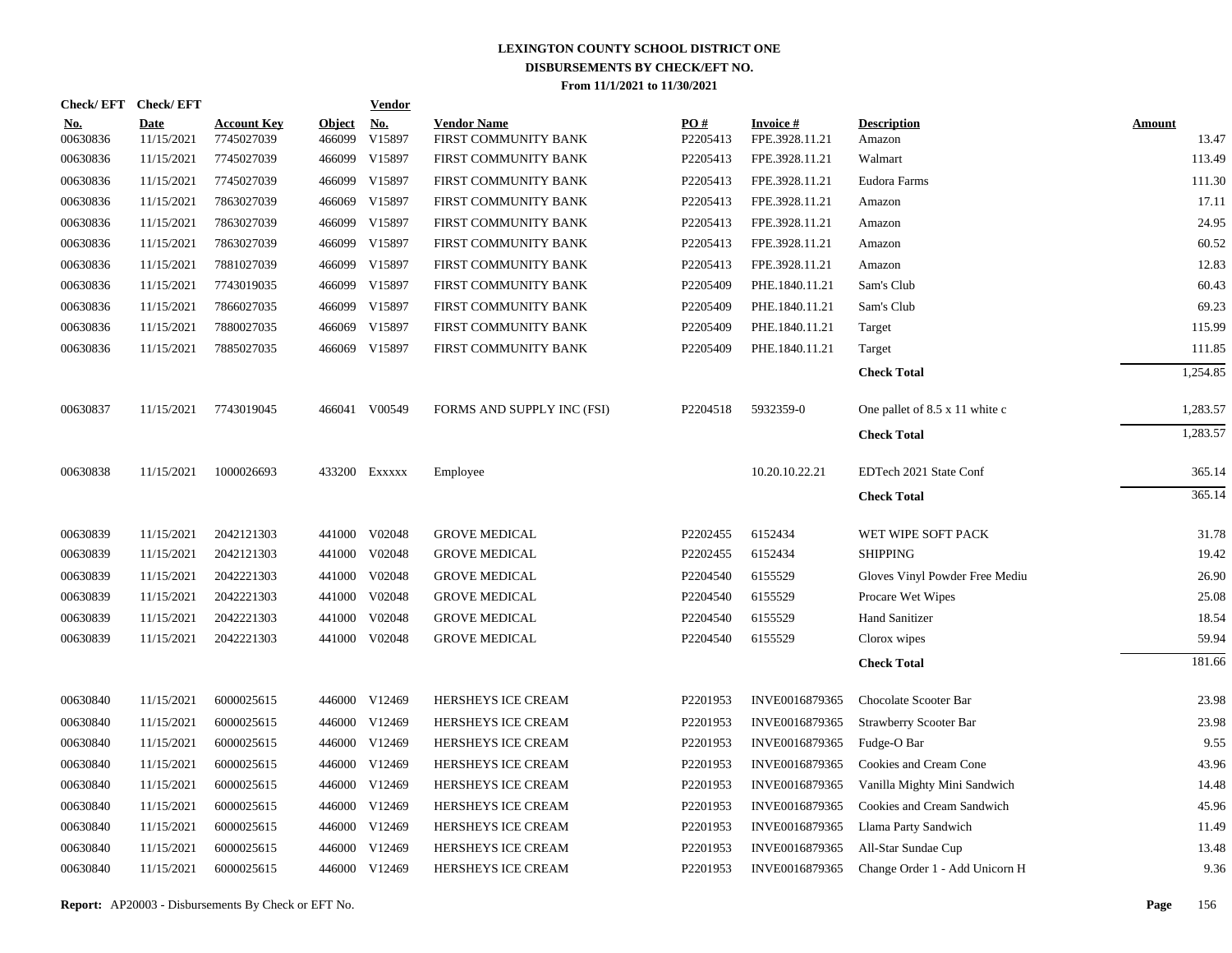| Check/EFT Check/EFT    |                           |                                  |                         | <u>Vendor</u>        |                                          |                      |                                   |                                                   |                        |
|------------------------|---------------------------|----------------------------------|-------------------------|----------------------|------------------------------------------|----------------------|-----------------------------------|---------------------------------------------------|------------------------|
| <u>No.</u><br>00630840 | <b>Date</b><br>11/15/2021 | <b>Account Key</b><br>6000025612 | <b>Object</b><br>446000 | <u>No.</u><br>V12469 | <b>Vendor Name</b><br>HERSHEYS ICE CREAM | PQ#<br>P2201955      | <b>Invoice#</b><br>INVE0016879368 | <b>Description</b><br>Fruit Punch Polar Blast Bar | <b>Amount</b><br>47.75 |
| 00630840               | 11/15/2021                | 6000025612                       | 446000                  | V12469               | HERSHEYS ICE CREAM                       | P2201955             | INVE0016879368                    | Fudge-O Bar                                       | 28.65                  |
| 00630840               | 11/15/2021                | 6000025612                       | 446000                  | V12469               | HERSHEYS ICE CREAM                       | P2201955             | INVE0016879368                    | Crazy Cone                                        | 32.97                  |
| 00630840               | 11/15/2021                | 6000025612                       | 446000                  | V12469               | HERSHEYS ICE CREAM                       | P2201955             | INVE0016879368                    | Cookies and Cream Cone                            | 43.96                  |
| 00630840               | 11/15/2021                | 6000025612                       | 446000                  | V12469               | HERSHEYS ICE CREAM                       | P2201955             | INVE0016879368                    | Vanilla/Chocolate Twist Cone                      | 32.97                  |
| 00630840               | 11/15/2021                | 6000025612                       | 446000                  | V12469               | HERSHEYS ICE CREAM                       | P2201955             | INVE0016879368                    | Vanilla Mighty Mini Sandwich                      | 43.44                  |
| 00630840               | 11/15/2021                | 6000025612                       | 446000                  | V12469               | HERSHEYS ICE CREAM                       | P2201955             | INVE0016879368                    | <b>Brownie Batter Sandwich</b>                    | 34.47                  |
| 00630840               | 11/15/2021                | 6000025612                       | 446000                  | V12469               | HERSHEYS ICE CREAM                       | P2201955             | INVE0016879368                    | Llama Party Sandwich                              | 34.47                  |
| 00630840               | 11/15/2021                | 6000025612                       | 446000                  | V12469               | HERSHEYS ICE CREAM                       | P2201955             | INVE0016879368                    | All-Star Sundae Cup                               | 40.44                  |
| 00630840               | 11/15/2021                | 6000025612                       | 446000                  | V12469               | HERSHEYS ICE CREAM                       | P2201955             | INVE0016879368                    | Change Order 1 - Add Unicorn H                    | 28.08                  |
| 00630840               | 11/15/2021                | 6000025624                       | 446000                  | V12469               | HERSHEYS ICE CREAM                       | P2201956             | INVE0016879383                    | Fruit Punch Polar Blast Bar                       | 9.55                   |
| 00630840               | 11/15/2021                | 6000025624                       | 446000                  | V12469               | HERSHEYS ICE CREAM                       | P2201956             | INVE0016879383                    | Chocolate Scooter Bar                             | 11.99                  |
| 00630840               | 11/15/2021                | 6000025624                       | 446000                  | V12469               | HERSHEYS ICE CREAM                       | P2201956             | INVE0016879383                    | <b>Strawberry Scooter Bar</b>                     | 11.99                  |
| 00630840               | 11/15/2021                | 6000025624                       | 446000                  | V12469               | HERSHEYS ICE CREAM                       | P2201956             | INVE0016879383                    | Fudge-O Bar                                       | 19.10                  |
| 00630840               | 11/15/2021                | 6000025624                       | 446000                  | V12469               | HERSHEYS ICE CREAM                       | P2201956             | INVE0016879383                    | Cotton Candy Yogurt Bar                           | 9.55                   |
| 00630840               | 11/15/2021                | 6000025624                       | 446000                  | V12469               | HERSHEYS ICE CREAM                       | P2201956             | INVE0016879383                    | Crazy Cone                                        | 10.99                  |
| 00630840               | 11/15/2021                | 6000025624                       | 446000                  | V12469               | HERSHEYS ICE CREAM                       | P2201956             | INVE0016879383                    | Cookies and Cream Cone                            | 21.98                  |
| 00630840               | 11/15/2021                | 6000025624                       | 446000                  | V12469               | HERSHEYS ICE CREAM                       | P2201956             | INVE0016879383                    | Vanilla/Chocolate Twister Cone                    | 10.99                  |
| 00630840               | 11/15/2021                | 6000025624                       | 446000                  | V12469               | HERSHEYS ICE CREAM                       | P2201956             | INVE0016879383                    | Vanilla Mighty Mini Sandwich                      | 14.48                  |
| 00630840               | 11/15/2021                | 6000025624                       | 446000                  | V12469               | HERSHEYS ICE CREAM                       | P <sub>2201956</sub> | INVE0016879383                    | Llama Party Sandwich                              | 11.49                  |
| 00630840               | 11/15/2021                | 6000025624                       | 446000                  | V12469               | HERSHEYS ICE CREAM                       | P <sub>2201956</sub> | INVE0016879383                    | Chocolate Sundae Cup                              | 13.48                  |
| 00630840               | 11/15/2021                | 6000025624                       | 446000                  | V12469               | HERSHEYS ICE CREAM                       | P2201956             | INVE0016879383                    | Vanilla Cup                                       | 13.48                  |
| 00630840               | 11/15/2021                | 6000025624                       | 446000                  | V12469               | HERSHEYS ICE CREAM                       | P2201956             | INVE0016879383                    | All-Star Sundae Cup                               | 13.48                  |
| 00630840               | 11/15/2021                | 6000025624                       | 446000                  | V12469               | HERSHEYS ICE CREAM                       | P2201956             | INVE0016879383                    | <b>Cotton Candy Twister</b>                       | 18.72                  |
| 00630840               | 11/15/2021                | 6000025624                       | 446000                  | V12469               | HERSHEYS ICE CREAM                       | P2201956             | INVE0016879383                    | Unicorn Horn Twister                              | 28.08                  |
| 00630840               | 11/15/2021                | 6000025624                       | 446000                  | V12469               | HERSHEYS ICE CREAM                       | P2201956             | INVE0016879383                    | Sour Blue Raspberry Twister                       | 18.72                  |
| 00630840               | 11/15/2021                | 6000025635                       | 446000                  | V12469               | HERSHEYS ICE CREAM                       | P2201961             | INVE0016879401                    | Chocolate Scooter Bar                             | 11.99                  |
| 00630840               | 11/15/2021                | 6000025635                       | 446000                  | V12469               | HERSHEYS ICE CREAM                       | P2201961             | INVE0016879401                    | Strawberry Scooter Bar                            | 11.99                  |
| 00630840               | 11/15/2021                | 6000025635                       | 446000                  | V12469               | HERSHEYS ICE CREAM                       | P2201961             | INVE0016879401                    | Fudge-O Bar                                       | 9.55                   |
| 00630840               | 11/15/2021                | 6000025635                       | 446000                  | V12469               | HERSHEYS ICE CREAM                       | P2201961             | INVE0016879401                    | Crazy Cone                                        | 21.98                  |
| 00630840               | 11/15/2021                | 6000025635                       | 446000                  | V12469               | HERSHEYS ICE CREAM                       | P2201961             | INVE0016879401                    | Cookies and Cream Cone                            | 21.98                  |
| 00630840               | 11/15/2021                | 6000025635                       | 446000                  | V12469               | HERSHEYS ICE CREAM                       | P2201961             | INVE0016879401                    | Vanilla/Chocolate Twist Cone                      | 10.99                  |
| 00630840               | 11/15/2021                | 6000025635                       | 446000                  | V12469               | HERSHEYS ICE CREAM                       | P2201961             | INVE0016879401                    | Vanilla Mighty Mini Sandwich                      | 14.48                  |
| 00630840               | 11/15/2021                | 6000025635                       | 446000                  | V12469               | HERSHEYS ICE CREAM                       | P2201961             | INVE0016879401                    | Cookies and Cream Sandwich                        | 11.49                  |
| 00630840               | 11/15/2021                | 6000025635                       | 446000                  | V12469               | HERSHEYS ICE CREAM                       | P2201961             | INVE0016879401                    | Llama Party Sandwich                              | 11.49                  |
| 00630840               | 11/15/2021                | 6000025635                       |                         | 446000 V12469        | HERSHEYS ICE CREAM                       | P2201961             | INVE0016879401                    | Chocolate Sundae Cup                              | 13.48                  |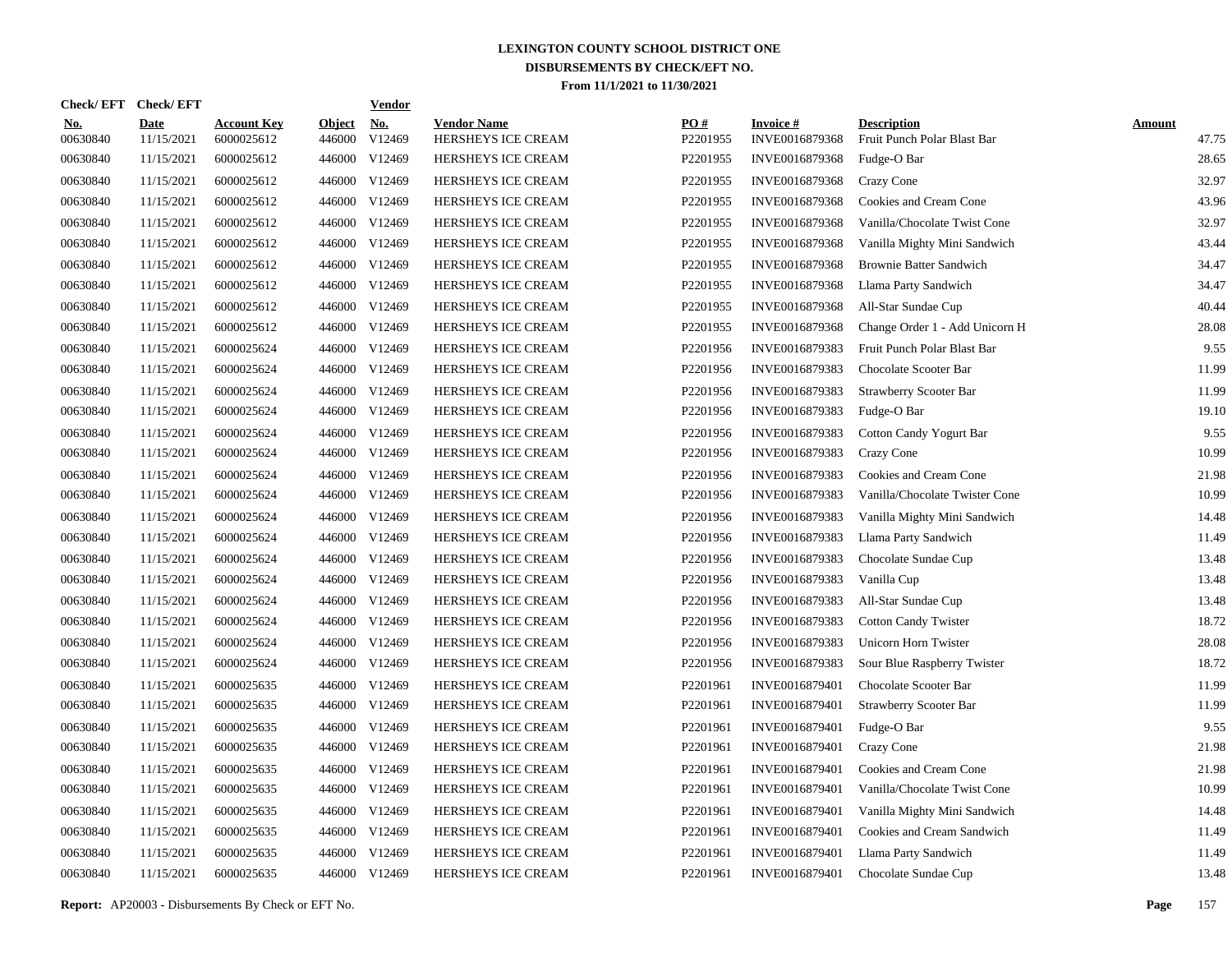| Check/EFT Check/EFT    |                           |                                  |                         | <b>Vendor</b>        |                                          |                 |                                   |                                   |                        |
|------------------------|---------------------------|----------------------------------|-------------------------|----------------------|------------------------------------------|-----------------|-----------------------------------|-----------------------------------|------------------------|
| <u>No.</u><br>00630840 | <b>Date</b><br>11/15/2021 | <b>Account Key</b><br>6000025635 | <b>Object</b><br>446000 | <u>No.</u><br>V12469 | <b>Vendor Name</b><br>HERSHEYS ICE CREAM | PO#<br>P2201961 | <b>Invoice#</b><br>INVE0016879401 | <b>Description</b><br>Vanilla Cup | <b>Amount</b><br>13.48 |
| 00630840               | 11/15/2021                | 6000025635                       | 446000                  | V12469               | HERSHEYS ICE CREAM                       | P2201961        | INVE0016879401                    | All-Star Sundae Cup               | 13.48                  |
| 00630840               | 11/15/2021                | 6000025635                       | 446000                  | V12469               | HERSHEYS ICE CREAM                       | P2201961        | INVE0016879401                    | <b>Cotton Candy Twister</b>       | 9.36                   |
| 00630840               | 11/15/2021                | 6000025635                       | 446000                  | V12469               | HERSHEYS ICE CREAM                       | P2201961        | INVE0016879401                    | Unicorn Horn Twister              | 18.72                  |
| 00630840               | 11/15/2021                | 6000025635                       | 446000                  | V12469               | HERSHEYS ICE CREAM                       | P2201961        | INVE0016879401                    | Sour Blue Raspberry Twister       | 9.36                   |
|                        |                           |                                  |                         |                      |                                          |                 |                                   | <b>Check Total</b>                | 1,005.33               |
| 00630841               | 11/15/2021                | 1000023316                       |                         | 433200 Exxxxx        | Employee                                 |                 | 10.20.10.24.21                    | <b>AASL National Conference</b>   | 659.13                 |
|                        |                           |                                  |                         |                      |                                          |                 |                                   | <b>Check Total</b>                | 659.13                 |
| 00630842               | 11/15/2021                | 7887027034                       | 466041                  | V16263               | <b>IMAGE INK SC LLC</b>                  | P2205047        | 53690                             | Dark Grey long sleeve shirt wi    | 1,534.15               |
| 00630842               | 11/15/2021                | 7887027034                       |                         | 466041 V16263        | <b>IMAGE INK SC LLC</b>                  | P2205047        | 53690                             | Dark Grey long sleeve shirt wi    | 222.69                 |
| 00630842               | 11/15/2021                | 7887027034                       |                         | 466041 V16263        | <b>IMAGE INK SC LLC</b>                  | P2205047        | 53690                             | Dark Grey long sleeve shirt wi    | 112.62                 |
| 00630842               | 11/15/2021                | 7887027034                       |                         | 466041 V16263        | <b>IMAGE INK SC LLC</b>                  | P2205047        | 53690                             | Sleeve print                      | 199.53                 |
| 00630842               | 11/15/2021                | 7887027034                       | 466041                  | V16263               | <b>IMAGE INK SC LLC</b>                  | P2205047        | 53690                             | Sleeve print                      | 97.00                  |
| 00630842               | 11/15/2021                | 7887027034                       |                         | 466041 V16263        | <b>IMAGE INK SC LLC</b>                  | P2205047        | 53690                             | Art Design Fee                    | 42.80                  |
|                        |                           |                                  |                         |                      |                                          |                 |                                   | <b>Check Total</b>                | 2,208.79               |
| 00630843               | 11/15/2021                | 1000025412                       | 441020                  | V00211               | KAPLAN EARLY LEARNING COMPANY            | P2201830        | 0006063571                        | Sense of Place Tan Vinyl Couch    | 254.96                 |
| 00630843               | 11/15/2021                | 1000025412                       |                         | 441020 V00211        | KAPLAN EARLY LEARNING COMPANY            | P2201830        | 0006063571                        | Sense of Place Tan Vinyl Chair    | 178.46                 |
|                        |                           |                                  |                         |                      |                                          |                 |                                   | <b>Check Total</b>                | 433.42                 |
| 00630844               | 11/15/2021                | 1000022493                       |                         | 433200 V01295        | LRP MEDIA GROUP                          | P2205402        | 33112                             | Basic Registration Fee for How    | 2,601.00               |
|                        |                           |                                  |                         |                      |                                          |                 |                                   | <b>Check Total</b>                | 2,601.00               |
| 00630845               | 11/15/2021                | 1000021207                       |                         | 433200 Exxxxx        | Employee                                 |                 | 10.05.10.20.21                    | Misc District Travel              | 34.16                  |
|                        |                           |                                  |                         |                      |                                          |                 |                                   | <b>Check Total</b>                | 34.16                  |
| 00630846               | 11/15/2021                | 1000025408                       |                         | 441020 V10256        | MANSFIELD OIL CO OF GAINESVILL           | P2205408        | SQLCD-719205                      | DM - Fuel Purchases               | 8,795.44               |
|                        |                           |                                  |                         |                      |                                          |                 |                                   | <b>Check Total</b>                | 8,795.44               |
| 00630847               | 11/15/2021                | 7802079011                       |                         | 466064 V02562        | MCCARTHY, PATRICK                        | P2205422        | 9002                              | Booking fee for High School, J    | 150.00                 |
|                        |                           |                                  |                         |                      |                                          |                 |                                   | <b>Check Total</b>                | 150.00                 |
| 00630848               | 11/15/2021                | 7802072011                       |                         | 466034 V10539        | <b>MESSER, BENSON GARRICK</b>            |                 | VFB.LHS.11.05.21 Official         |                                   | 115.00                 |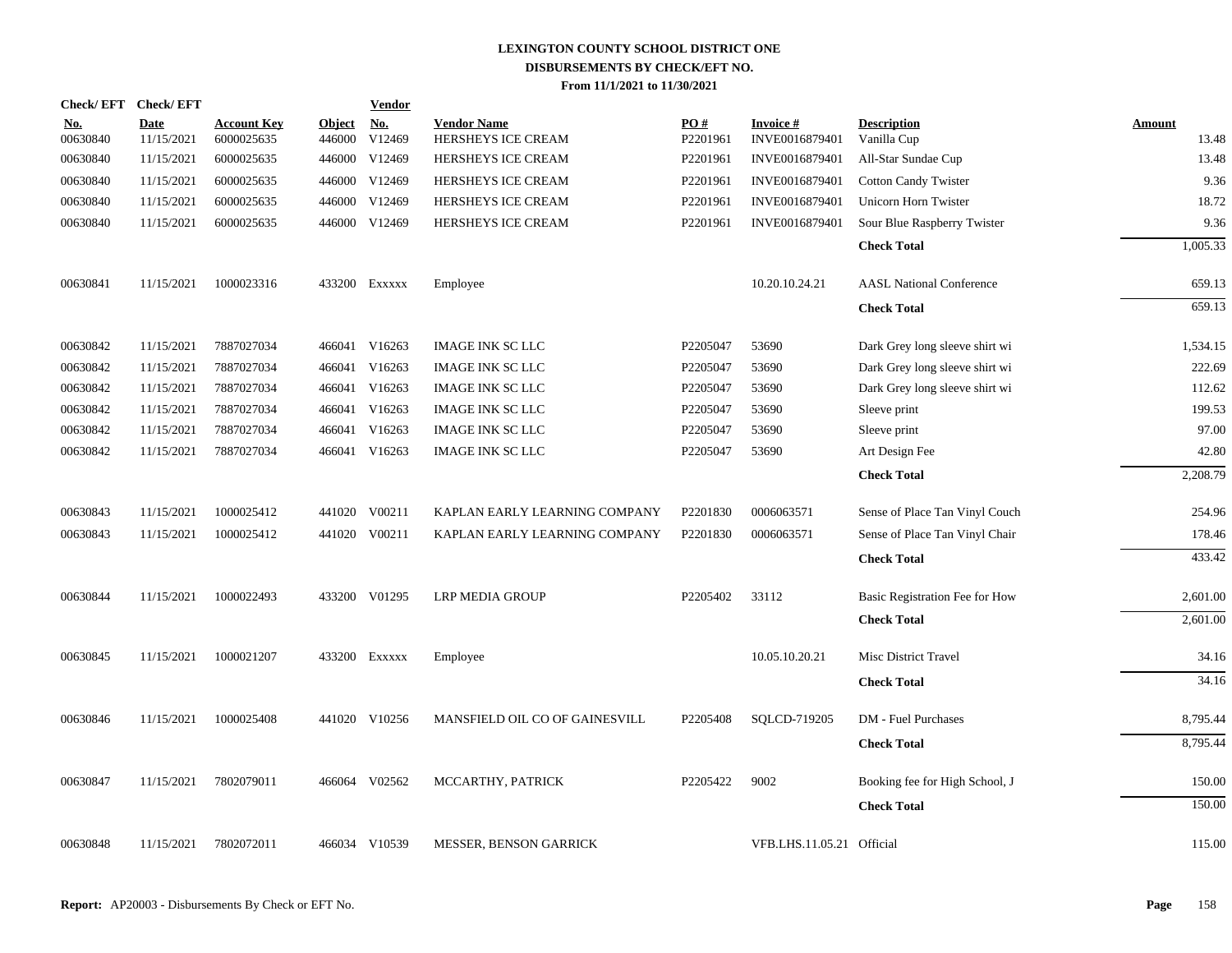| <b>Check/EFT</b> | <b>Check/EFT</b> |                    |               | <b>Vendor</b> |                                |          |                  |                                       |            |
|------------------|------------------|--------------------|---------------|---------------|--------------------------------|----------|------------------|---------------------------------------|------------|
| <u>No.</u>       | <b>Date</b>      | <b>Account Key</b> | <b>Object</b> | <u>No.</u>    | <b>Vendor Name</b>             | PO#      | <b>Invoice</b> # | <b>Description</b>                    | Amount     |
|                  |                  |                    |               |               |                                |          |                  | <b>Check Total</b>                    | 115.00     |
| 00630849         | 11/15/2021       | 1000011307         |               | 433200 Exxxxx | Employee                       |          | 10.11.11.08.21   | Commute to meetings                   | 117.43     |
|                  |                  |                    |               |               |                                |          |                  | <b>Check Total</b>                    | 117.43     |
| 00630850         | 11/15/2021       | 3280011513         |               | 439500 V16964 | MUSC HEALTH COLUMBIA MEDICAL C | P2204331 | 10142021A        | Quote No.: 10042021A                  | 1,250.00   |
| 00630850         | 11/15/2021       | 3280011513         |               | 439500 V16964 | MUSC HEALTH COLUMBIA MEDICAL C | P2204331 | 10142021B        | Quote No.: 10042021B                  | 125.00     |
|                  |                  |                    |               |               |                                |          |                  | <b>Check Total</b>                    | 1,375.00   |
| 00630851         | 11/15/2021       | 7932027037         |               | 466099 V15394 | NORTHWOOD ACADEMY              | P2205258 |                  | BE-L-SC-42152378 Northwood Tournament | 280.00     |
|                  |                  |                    |               |               |                                |          |                  | <b>Check Total</b>                    | 280.00     |
| 00630852         | 11/15/2021       | 5708425327         |               | 441000 V00078 | NUIDEA SCHOOL SUPPLY CO        | P2201927 | 1005762          | JSI Ziva Rectangular Work Heig        | 3,047.36   |
| 00630852         | 11/15/2021       | 5708425327         |               | 441000 V00078 | NUIDEA SCHOOL SUPPLY CO        | P2201927 | 1005762          | JSI Ziva Square Coffee Table          | 3,522.44   |
| 00630852         | 11/15/2021       | 5708425327         | 441000        | V00078        | NUIDEA SCHOOL SUPPLY CO        | P2201927 | 1005762          | JSI Totem 17 Round Pod, w/Glid        | 4,461.90   |
| 00630852         | 11/15/2021       | 5708425327         |               | 441000 V00078 | NUIDEA SCHOOL SUPPLY CO        | P2201927 | 1005762          | JSI Ziva Modular 72" Radius We        | 3,659.40   |
| 00630852         | 11/15/2021       | 5708425327         |               | 441000 V00078 | NUIDEA SCHOOL SUPPLY CO        | P2201927 | 1005762          | JSI Encore 36 1/2d x 36 1/2w          | 1,177.00   |
| 00630852         | 11/15/2021       | 5708425327         |               | 441000 V00078 | NUIDEA SCHOOL SUPPLY CO        | P2201927 | 1005762          | JSI Ziva Single Seat, Armless         | 11,740.58  |
| 00630852         | 11/15/2021       | 5708425327         |               | 441000 V00078 | NUIDEA SCHOOL SUPPLY CO        | P2201927 | 1005762          | JSI Ziva Modular 72" Radius W         | 8,962.32   |
| 00630852         | 11/15/2021       | 5708425327         |               | 441000 V00078 | NUIDEA SCHOOL SUPPLY CO        | P2201927 | 1005762          | JSI Connect 45 Degree Curved          | 7,848.45   |
| 00630852         | 11/15/2021       | 5708425327         | 441000        | V00078        | NUIDEA SCHOOL SUPPLY CO        | P2201927 | 1005762          | Saffe TEACHER DESK - with mob         | 35,616.02  |
| 00630852         | 11/15/2021       | 5708425327         | 441000        | V00078        | NUIDEA SCHOOL SUPPLY CO        | P2201927 | 1005762          | Saffe TEACHER PODIUM - adjust         | 26,881.61  |
| 00630852         | 11/15/2021       | 5708425327         |               | 441000 V00078 | NUIDEA SCHOOL SUPPLY CO        | P2201927 | 1005762          | Scholar 2Thrive Injected Mold         | 4,385.99   |
| 00630852         | 11/15/2021       | 5708425327         |               | 441000 V00078 | NUIDEA SCHOOL SUPPLY CO        | P2201927 | 1005762          | Scholar 18"H Thrive Contempor         | 27,576.15  |
| 00630852         | 11/15/2021       | 5708425327         | 441000        | V00078        | NUIDEA SCHOOL SUPPLY CO        | P2201927 | 1005762          | Scholar 2Thrive Injected Mold         | 600.27     |
| 00630852         | 11/15/2021       | 5708425327         |               | 441000 V00078 | NUIDEA SCHOOL SUPPLY CO        | P2201927 | 1005762          | Scholar Vertebrae - Standing          | 52,415.02  |
|                  |                  |                    |               |               |                                |          |                  | <b>Check Total</b>                    | 191,894.51 |
| 00630853         | 11/15/2021       | 7743019012         |               | 466035 V16259 | PATRICIAS SPIRITWEAR LLC       | P2202230 | 98402            | <b>SET UP FEE</b>                     | 20.00      |
| 00630853         | 11/15/2021       | 7743019012         |               | 466041 V16259 | PATRICIAS SPIRITWEAR LLC       | P2202230 | 98402            | LANYARDS - ROYAL - ATHLETIC GO        | 960.00     |
| 00630853         | 11/15/2021       | 7743019012         |               | 466041 V16259 | PATRICIAS SPIRITWEAR LLC       | P2202230 | 98402            | SAFETY BREAKAWAY                      | 208.00     |
|                  |                  |                    |               |               |                                |          |                  | <b>Check Total</b>                    | 1,188.00   |
| 00630854         | 11/15/2021       | 1000011325         |               | 443000 V15036 | PIONEER VALLEY BOOKS           | P2204510 | I220194          | <b>Books for Classroom</b>            | 7,484.00   |
|                  |                  |                    |               |               |                                |          |                  | <b>Check Total</b>                    | 7,484.00   |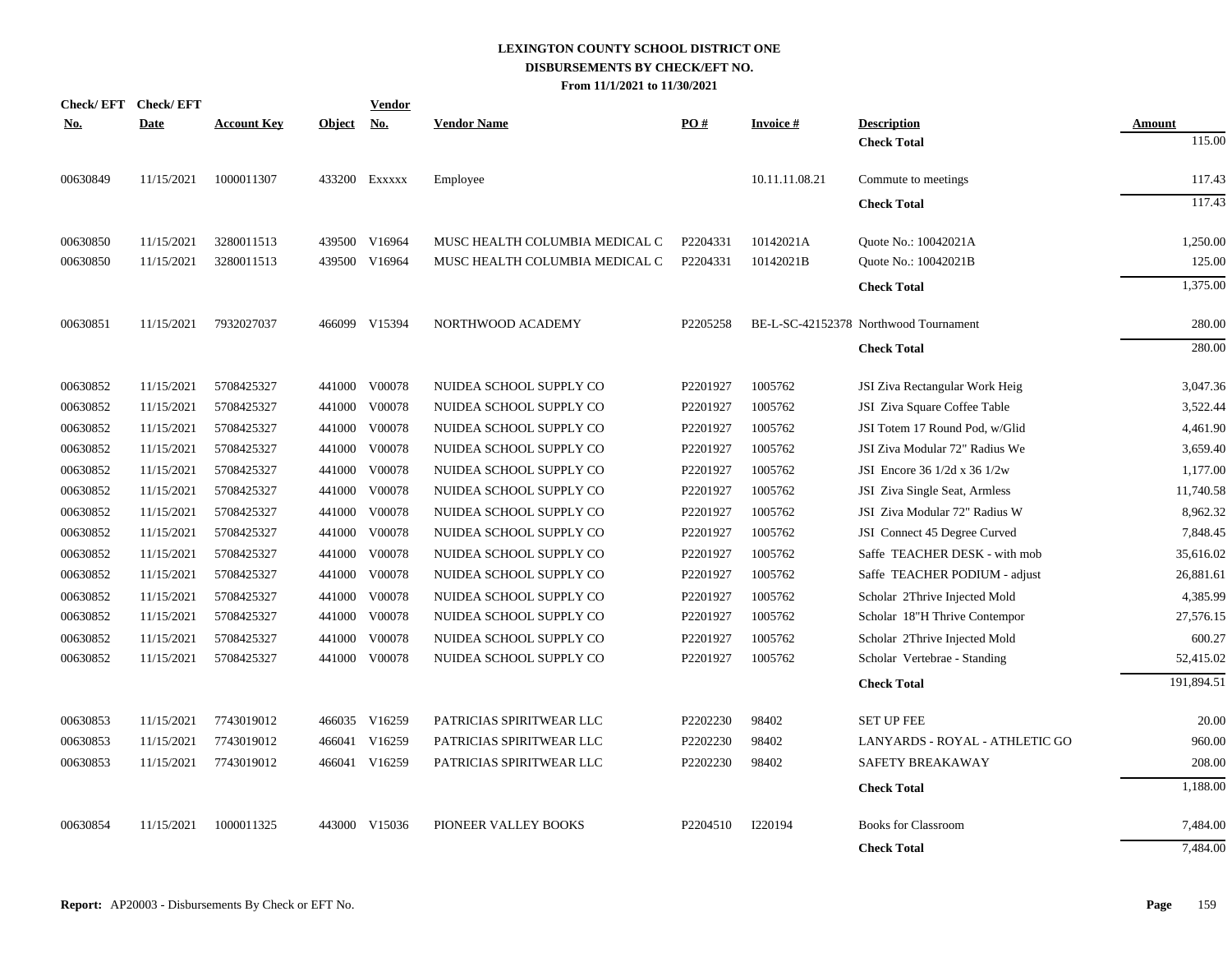|                        | Check/EFT Check/EFT       |                                  |                         | <b>Vendor</b>        |                                    |          |                                   |                                                   |                  |
|------------------------|---------------------------|----------------------------------|-------------------------|----------------------|------------------------------------|----------|-----------------------------------|---------------------------------------------------|------------------|
| <u>No.</u><br>00630855 | <b>Date</b><br>11/15/2021 | <b>Account Key</b><br>1000023316 | <b>Object</b><br>433200 | <u>No.</u><br>EXXXXX | <b>Vendor Name</b><br>Employee     | PO#      | <b>Invoice#</b><br>10.20.10.24.21 | <b>Description</b><br>AA of School Librarian Conf | Amount<br>340.08 |
|                        |                           |                                  |                         |                      |                                    |          |                                   | <b>Check Total</b>                                | 340.08           |
|                        |                           |                                  |                         |                      |                                    |          |                                   |                                                   |                  |
| 00630856               | 11/15/2021                | 2710012603                       |                         | 439500 V14709        | PROCARE THERAPY INC                | P2203189 | 20251831                          | Speech Language Therapy Servic                    | 2,028.00         |
|                        |                           |                                  |                         |                      |                                    |          |                                   | <b>Check Total</b>                                | 2,028.00         |
| 00630857               | 11/15/2021                | 7802072011                       |                         | 466034 V16235        | <b>QUILTY, PATRICK</b>             |          | VFB.LHS.11.05.21 Official         |                                                   | 74.30            |
|                        |                           |                                  |                         |                      |                                    |          |                                   | <b>Check Total</b>                                | 74.30            |
| 00630858               | 11/15/2021                | 7802072011                       |                         | 466034 V12662        | <b>REED, RICO</b>                  |          | VFB.LHS.11.05.21 Official         |                                                   | 115.00           |
|                        |                           |                                  |                         |                      |                                    |          |                                   | <b>Check Total</b>                                | 115.00           |
| 00630859               | 11/15/2021                | 7936527026                       |                         | 466041 V00416        | SADDLEBACK EDUCATIONAL INC         | P2204549 | 687072                            | 9781680215939 Go! Emerge Tween                    | 175.95           |
| 00630859               | 11/15/2021                | 7936527026                       |                         | 466041 V00416        | SADDLEBACK EDUCATIONAL INC         | P2204549 | 687072                            | 9781680216417 Go! Emerge Tween                    | 54.95            |
| 00630859               | 11/15/2021                | 7936527026                       |                         | 466041 V00416        | SADDLEBACK EDUCATIONAL INC         | P2204549 | 687072                            | freight                                           | 27.71            |
|                        |                           |                                  |                         |                      |                                    |          |                                   | <b>Check Total</b>                                | 258.61           |
| 00630860               | 11/15/2021                | 1000011303                       |                         | 433200 V00401        | SC ASSOCIATION SCHOOL LIBRARIA     | P2205393 | 4661                              | Dr. Russ Conrath: Conference F                    | 100.00           |
|                        |                           |                                  |                         |                      |                                    |          |                                   | <b>Check Total</b>                                | 100.00           |
| 00630861               | 11/15/2021                | 7802077013                       |                         | 466099 V00270        | <b>SC HIGH SCHOOL LEAGUE</b>       | P2205385 |                                   | ENTRYFEE0000009Girls Cross Country AAA State      | 175.00           |
|                        |                           |                                  |                         |                      |                                    |          |                                   | <b>Check Total</b>                                | 175.00           |
| 00630862               | 11/15/2021                | 1000025808                       |                         | 464000 V00130        | <b>SC SCHOOL BOARD ASSOCIATION</b> |          | 34750                             | <b>Risky Business Seminar</b>                     | 320.00           |
|                        |                           |                                  |                         |                      |                                    |          |                                   | <b>Check Total</b>                                | 320.00           |
| 00630863               | 11/15/2021                | 1000011245                       |                         | 441000 V16452        | SCHOOL SPECIALTY LLC               | P2200677 | 208127881899                      | Mr Sketch Watercolor markers i                    | 58.35            |
| 00630863               | 11/15/2021                | 7846027045                       |                         | 466041 V16452        | SCHOOL SPECIALTY LLC               | P2201669 | 208128159344                      | EID0000656PAINT WATERCOLOR LIQ                    | 11.04            |
| 00630863               | 11/15/2021                | 7846027045                       |                         | 466041 V16452        | SCHOOL SPECIALTY LLC               | P2201669 | 208128159344                      | EID0000656MARKER PERMANENT BIC                    | 175.12           |
| 00630863               | 11/15/2021                | 7846027045                       |                         | 466041 V16452        | SCHOOL SPECIALTY LLC               | P2201669 | 208128159344                      | EID0000656WIRE GALVANIZED ANNE                    | 85.00            |
| 00630863               | 11/15/2021                | 7846027045                       |                         | 466041 V16452        | SCHOOL SPECIALTY LLC               | P2201669 | 208128159344                      | EID0000656YARN NATURAL COTTON                     | 10.91            |
| 00630863               | 11/15/2021                | 7743019045                       |                         | 466041 V16452        | SCHOOL SPECIALTY LLC               | P2201614 | 208128159352                      | EID0000656MULTIPURPOSE PAPER                      | 61.16            |
| 00630863               | 11/15/2021                | 1000011245                       |                         | 441000 V16452        | SCHOOL SPECIALTY LLC               | P2201615 | 208128159353                      | EID0000656PEN PM PROFILE GEL R                    | 191.80           |
| 00630863               | 11/15/2021                | 1000011245                       |                         | 441000 V16452        | SCHOOL SPECIALTY LLC               | P2201615 | 208128159353                      | EID0000656PAD NOTES MTNG                          | 38.17            |
| 00630863               | 11/15/2021                | 7743019045                       |                         | 466041 V16452        | SCHOOL SPECIALTY LLC               | P2201614 | 208128174545                      | EID0000656CONST PPR 9X12 WHITE                    | 27.48            |
| 00630863               | 11/15/2021                | 7743019045                       |                         | 466041 V16452        | SCHOOL SPECIALTY LLC               | P2201614 | 208128174545                      | EID0000656CONST PPR 9X12 ROYAL                    | 22.90            |
|                        |                           |                                  |                         |                      |                                    |          |                                   |                                                   |                  |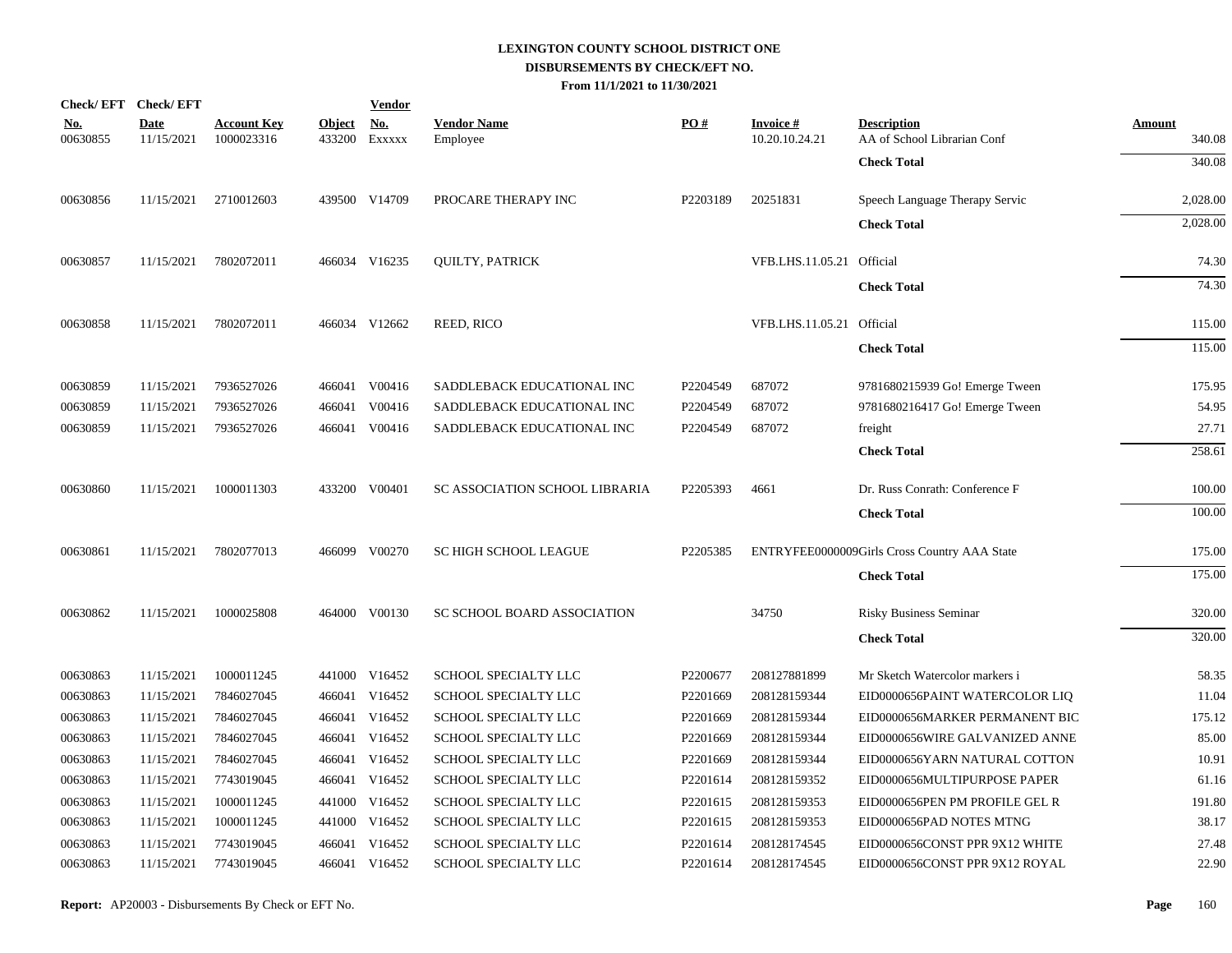| Check/EFT Check/EFT    |                           |                                  |                         | <u>Vendor</u>        |                                            |                 |                                 |                                                      |                        |
|------------------------|---------------------------|----------------------------------|-------------------------|----------------------|--------------------------------------------|-----------------|---------------------------------|------------------------------------------------------|------------------------|
| <b>No.</b><br>00630863 | <b>Date</b><br>11/15/2021 | <b>Account Key</b><br>7743019045 | <b>Object</b><br>466041 | <u>No.</u><br>V16452 | <b>Vendor Name</b><br>SCHOOL SPECIALTY LLC | PQ#<br>P2201614 | <b>Invoice#</b><br>208128174545 | <b>Description</b><br>EID0000656CONST PPR 9X12 SKY B | <b>Amount</b><br>27.48 |
| 00630863               | 11/15/2021                | 7743019045                       | 466041                  | V16452               | <b>SCHOOL SPECIALTY LLC</b>                | P2201614        | 208128174545                    | EID0000656CONST PPR 9X12 TURQU                       | 27.48                  |
| 00630863               | 11/15/2021                | 7743019045                       | 466041                  | V16452               | SCHOOL SPECIALTY LLC                       | P2201614        | 208128174545                    | EID0000656CONST PPR 9X12 LIVEL                       | 27.48                  |
| 00630863               | 11/15/2021                | 7743019045                       | 466041                  | V16452               | <b>SCHOOL SPECIALTY LLC</b>                | P2201614        | 208128174545                    | EID0000656CONST PPR 9X12 HOLID                       | 27.48                  |
| 00630863               | 11/15/2021                | 7743019045                       | 466041                  | V16452               | <b>SCHOOL SPECIALTY LLC</b>                | P2201614        | 208128174545                    | EID0000656CONST PPR 9X12 HOLID                       | 27.48                  |
| 00630863               | 11/15/2021                | 7743019045                       | 466041                  | V16452               | SCHOOL SPECIALTY LLC                       | P2201614        | 208128174545                    | EID0000656CONST PPR 9X12 SALMO                       | 45.80                  |
| 00630863               | 11/15/2021                | 7743019045                       | 466041                  | V16452               | SCHOOL SPECIALTY LLC                       | P2201614        | 208128174545                    | EID0000656CONST PPR 9X12 BR LI                       | 45.80                  |
| 00630863               | 11/15/2021                | 7743019045                       | 466041                  | V16452               | SCHOOL SPECIALTY LLC                       | P2201614        | 208128174545                    | EID0000656CONST PPR 12X18 HOLI                       | 46.61                  |
| 00630863               | 11/15/2021                | 7743019045                       | 466041                  | V16452               | SCHOOL SPECIALTY LLC                       | P2201614        | 208128174545                    | EID0000656CONST PPR 12X18 ROYA                       | 46.61                  |
| 00630863               | 11/15/2021                | 7743019045                       | 466041                  | V16452               | SCHOOL SPECIALTY LLC                       | P2201614        | 208128174545                    | EID0000656CONST PPR 12X18 SKY                        | 46.61                  |
| 00630863               | 11/15/2021                | 7743019045                       | 466041                  | V16452               | SCHOOL SPECIALTY LLC                       | P2201614        | 208128174545                    | EID0000656CONST PPR 12X18 TURQ                       | 77.68                  |
| 00630863               | 11/15/2021                | 7743019045                       |                         | 466041 V16452        | SCHOOL SPECIALTY LLC                       | P2201614        | 208128174545                    | EID0000656CONST PPR 12X18 HOLI                       | 46.61                  |
| 00630863               | 11/15/2021                | 7743019045                       | 466041                  | V16452               | SCHOOL SPECIALTY LLC                       | P2201614        | 208128174545                    | EID0000656CONST PPR 12X18 LIME                       | 77.68                  |
| 00630863               | 11/15/2021                | 7743019045                       |                         | 466041 V16452        | SCHOOL SPECIALTY LLC                       | P2201614        | 208128174545                    | EID0000656CONST PPR 12X18 LIVE                       | 77.68                  |
| 00630863               | 11/15/2021                | 7743019045                       | 466041                  | V16452               | SCHOOL SPECIALTY LLC                       | P2201614        | 208128174545                    | EID0000656CONST PPR 12X18 SALM                       | 77.68                  |
| 00630863               | 11/15/2021                | 7743019045                       |                         | 466041 V16452        | SCHOOL SPECIALTY LLC                       | P2201614        | 208128174545                    | EID0000656CONST PPR 12X18 WHIT                       | 77.68                  |
| 00630863               | 11/15/2021                | 7743019045                       | 466041                  | V16452               | SCHOOL SPECIALTY LLC                       | P2201614        | 208128174545                    | EID0000656CONST PPR 9X12 GRAY                        | 45.80                  |
| 00630863               | 11/15/2021                | 7743019045                       |                         | 466041 V16452        | SCHOOL SPECIALTY LLC                       | P2201614        | 208128174545                    | EID0000656CONST PPR 12X18 GRAY                       | 77.68                  |
| 00630863               | 11/15/2021                | 7743019045                       | 466041                  | V16452               | SCHOOL SPECIALTY LLC                       | P2201614        | 208128174545                    | EID0000656MULTIPURPOSE PAPER                         | 61.16                  |
| 00630863               | 11/15/2021                | 7846027045                       |                         | 466041 V16452        | SCHOOL SPECIALTY LLC                       | P2201669        | 208128174548                    | EID0000656PAINT TEMPERA HB SA                        | 42.69                  |
| 00630863               | 11/15/2021                | 7846027045                       | 466041                  | V16452               | SCHOOL SPECIALTY LLC                       | P2201669        | 208128174548                    | EID0000656PAINT TEMPERA HB SA                        | 42.69                  |
| 00630863               | 11/15/2021                | 7846027045                       | 466041                  | V16452               | SCHOOL SPECIALTY LLC                       | P2201669        | 208128174548                    | EID0000656PAINT TEMPERA HB SA                        | 42.69                  |
| 00630863               | 11/15/2021                | 7846027045                       | 466041                  | V16452               | <b>SCHOOL SPECIALTY LLC</b>                | P2201669        | 208128174548                    | EID0000656PAINT TEMPERA HB SA                        | 42.69                  |
| 00630863               | 11/15/2021                | 7846027045                       | 466041                  | V16452               | SCHOOL SPECIALTY LLC                       | P2201669        | 208128174548                    | EID0000656PAINT TEMPERA HB SA                        | 42.69                  |
| 00630863               | 11/15/2021                | 7846027045                       | 466041                  | V16452               | SCHOOL SPECIALTY LLC                       | P2201669        | 208128174548                    | EID0000656PAINT TEMPERA HB SA                        | 42.69                  |
| 00630863               | 11/15/2021                | 7846027045                       | 466041                  | V16452               | <b>SCHOOL SPECIALTY LLC</b>                | P2201669        | 208128174548                    | EID0000656PAINT TEMPERA HB SA                        | 42.69                  |
| 00630863               | 11/15/2021                | 7846027045                       | 466041                  | V16452               | <b>SCHOOL SPECIALTY LLC</b>                | P2201669        | 208128174548                    | EID0000656PAINT TEMPERA HB SA                        | 42.69                  |
| 00630863               | 11/15/2021                | 7846027045                       | 466041                  | V16452               | SCHOOL SPECIALTY LLC                       | P2201669        | 208128174548                    | EID0000656CALLIGRAPHY INDIA IN                       | 25.02                  |
| 00630863               | 11/15/2021                | 7846027045                       | 466041                  | V16452               | SCHOOL SPECIALTY LLC                       | P2201669        | 208128174548                    | EID0000656PAINT TEMPERA CAKES                        | 16.67                  |
| 00630863               | 11/15/2021                | 7846027045                       | 466041                  | V16452               | SCHOOL SPECIALTY LLC                       | P2201669        | 208128174548                    | EID0000656PAINT TEMPERA CAKE L                       | 16.67                  |
| 00630863               | 11/15/2021                | 7846027045                       | 466041                  | V16452               | SCHOOL SPECIALTY LLC                       | P2201669        | 208128174548                    | EID0000656PAINT TEMPERA CAKE L                       | 16.67                  |
| 00630863               | 11/15/2021                | 7846027045                       | 466041                  | V16452               | SCHOOL SPECIALTY LLC                       | P2201669        | 208128174548                    | EID0000656PAINT TEMPERA CAKE L                       | 16.67                  |
| 00630863               | 11/15/2021                | 7846027045                       | 466041                  | V16452               | SCHOOL SPECIALTY LLC                       | P2201669        | 208128174548                    | EID0000656YARN ECONOMY HOT RED                       | 9.31                   |
| 00630863               | 11/15/2021                | 7846027045                       | 466041                  | V16452               | SCHOOL SPECIALTY LLC                       | P2201669        | 208128174548                    | EID0000656YARN ECONOMY ROYAL B                       | 9.31                   |
| 00630863               | 11/15/2021                | 7846027045                       | 466041                  | V16452               | SCHOOL SPECIALTY LLC                       | P2201669        | 208128174548                    | EID0000656YARN ECONOMY PETAL P                       | 9.31                   |
| 00630863               | 11/15/2021                | 7846027045                       |                         | 466041 V16452        | <b>SCHOOL SPECIALTY LLC</b>                | P2201669        | 208128174548                    | EID0000656YARN ECONOMY WHITE                         | 9.31                   |

**Report:** AP20003 - Disbursements By Check or EFT No. **Page** 161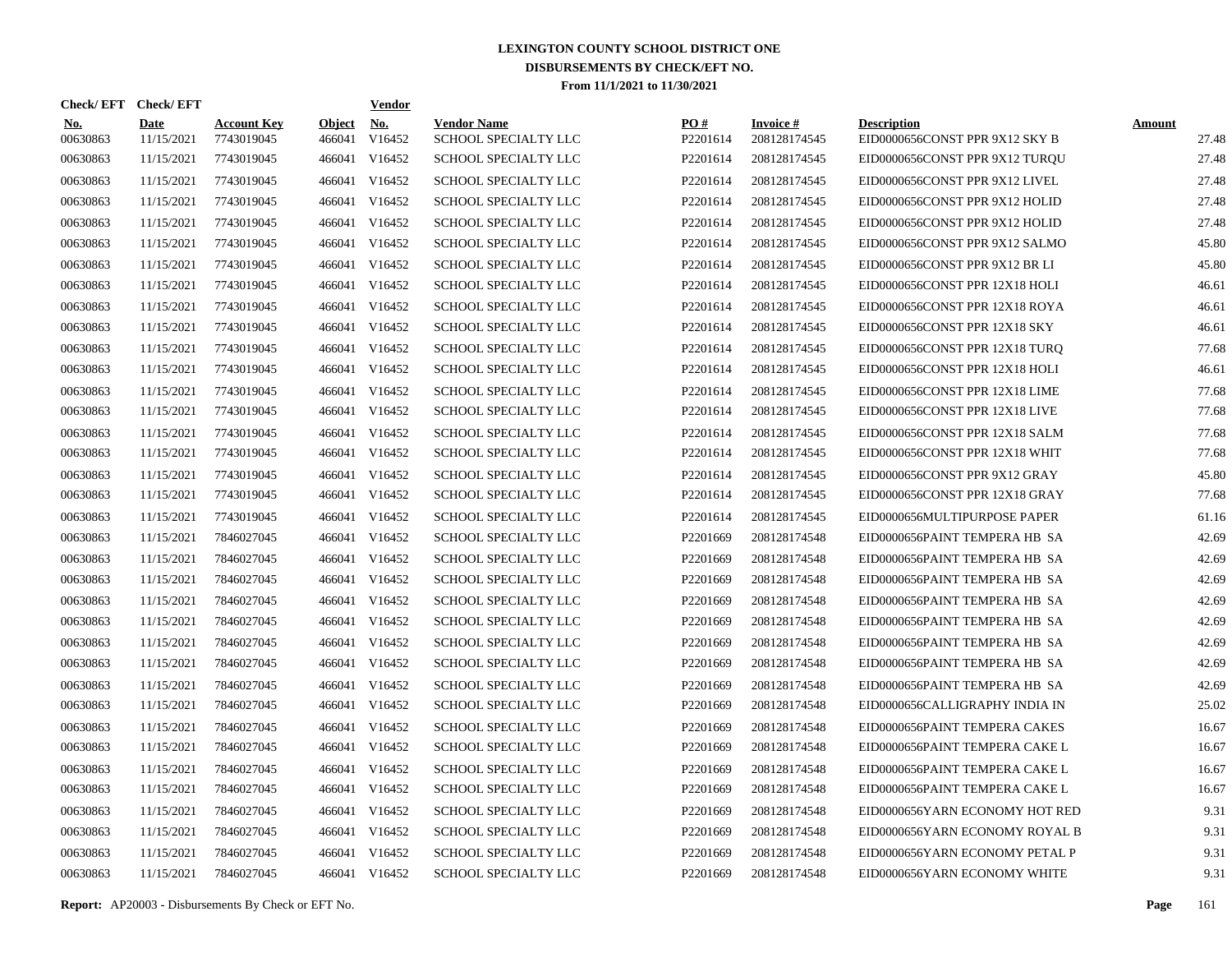|                        | Check/EFT Check/EFT       |                                  |                         | <b>Vendor</b>        |                                            |                      |                                 |                                                      |                       |
|------------------------|---------------------------|----------------------------------|-------------------------|----------------------|--------------------------------------------|----------------------|---------------------------------|------------------------------------------------------|-----------------------|
| <b>No.</b><br>00630863 | <b>Date</b><br>11/15/2021 | <b>Account Key</b><br>7846027045 | <b>Object</b><br>466041 | <b>No.</b><br>V16452 | <b>Vendor Name</b><br>SCHOOL SPECIALTY LLC | PO#<br>P2201669      | <b>Invoice#</b><br>208128174548 | <b>Description</b><br>EID0000656YARN ECONOMY LIGHT B | <b>Amount</b><br>9.31 |
| 00630863               | 11/15/2021                | 7846027045                       |                         | 466041 V16452        | SCHOOL SPECIALTY LLC                       | P2201669             | 208128174548                    | EID00006562 34 IN PLASTIC WEAV                       | 8.05                  |
| 00630863               | 11/15/2021                | 7846027045                       |                         | 466041 V16452        | SCHOOL SPECIALTY LLC                       | P2201669             | 208128174548                    | EID0000656PAPER NEWSPRINT 12X1                       | 8.34                  |
| 00630863               | 11/15/2021                | 7846027045                       |                         | 466041 V16452        | <b>SCHOOL SPECIALTY LLC</b>                | P2201669             | 208128174548                    | EID0000656TRAYS PAINT PRINTMAK                       | 62.38                 |
| 00630863               | 11/15/2021                | 7846027045                       |                         | 466041 V16452        | <b>SCHOOL SPECIALTY LLC</b>                | P2201669             | 208128174548                    | EID0000656BEAD BUCKET CREATIVI                       | 13.00                 |
| 00630863               | 11/15/2021                | 7846027045                       |                         | 466041 V16452        | SCHOOL SPECIALTY LLC                       | P2201669             | 208128174548                    | EID0000656PAPER DRAWING WHITE                        | 106.73                |
| 00630863               | 11/15/2021                | 7846027045                       |                         | 466041 V16452        | SCHOOL SPECIALTY LLC                       | P2201669             | 208128174548                    | EID0000656PAPER DRAWING WHITE                        | 97.30                 |
| 00630863               | 11/15/2021                | 1000011245                       |                         | 441000 V16452        | SCHOOL SPECIALTY LLC                       | P2201615             | 208128174595                    | EID0000656ACCORDION POCKET 3 1                       | 5.81                  |
| 00630863               | 11/15/2021                | 1000011245                       | 441000                  | V16452               | SCHOOL SPECIALTY LLC                       | P2201615             | 208128174595                    | EID0000656ACCORDION POCKET 3 1                       | 5.81                  |
| 00630863               | 11/15/2021                | 1000011245                       | 441000                  | V16452               | SCHOOL SPECIALTY LLC                       | P2201615             | 208128174595                    | EID0000656ACCORDION POCKET 3 1                       | 5.81                  |
| 00630863               | 11/15/2021                | 1000011245                       | 441000                  | V16452               | SCHOOL SPECIALTY LLC                       | P2201615             | 208128174595                    | EID0000656ACCORDION POCKET 3 1                       | 5.81                  |
| 00630863               | 11/15/2021                | 1000011245                       | 441000                  | V16452               | SCHOOL SPECIALTY LLC                       | P2201615             | 208128174595                    | EID0000656ENVELOPE CLASP KRAFT                       | 66.02                 |
| 00630863               | 11/15/2021                | 1000011245                       | 441000                  | V16452               | SCHOOL SPECIALTY LLC                       | P2201615             | 208128174595                    | EID0000656LABEL WEATHERPROOF 1                       | 141.86                |
| 00630863               | 11/15/2021                | 1000011245                       | 441000                  | V16452               | SCHOOL SPECIALTY LLC                       | P <sub>2201615</sub> | 208128174595                    | EID0000656LABEL LASER MAILING                        | 230.88                |
| 00630863               | 11/15/2021                | 1000011245                       | 441000                  | V16452               | SCHOOL SPECIALTY LLC                       | P2201615             | 208128174595                    | EID0000656DRY ERASE BOARD TWOS                       | 48.67                 |
| 00630863               | 11/15/2021                | 1000011245                       | 441000                  | V16452               | SCHOOL SPECIALTY LLC                       | P2201615             | 208128174595                    | EID0000656MARKER DRY ERASE PEN                       | 12.86                 |
| 00630863               | 11/15/2021                | 1000011245                       | 441000                  | V16452               | SCHOOL SPECIALTY LLC                       | P2201615             | 208128174595                    | EID0000656CLIPBOARD MASONITE L                       | 44.30                 |
| 00630863               | 11/15/2021                | 1000011245                       | 441000                  | V16452               | SCHOOL SPECIALTY LLC                       | P2201615             | 208128174595                    | EID0000656ERASER DRY ERASE MAG                       | 34.51                 |
| 00630863               | 11/15/2021                | 1000011245                       | 441000                  | V16452               | SCHOOL SPECIALTY LLC                       | P2201615             | 208128174595                    | EID0000656DRY ERASE MARKER AND                       | 36.79                 |
| 00630863               | 11/15/2021                | 1000011245                       |                         | 441000 V16452        | SCHOOL SPECIALTY LLC                       | P2201615             | 208128174595                    | EID0000656MARKER DRY ERASE CHI                       | 17.38                 |
| 00630863               | 11/15/2021                | 1000011245                       | 441000                  | V16452               | <b>SCHOOL SPECIALTY LLC</b>                | P2201615             | 208128174595                    | EID0000656MARKER SCHOOL SMART                        | 12.65                 |
| 00630863               | 11/15/2021                | 1000011245                       |                         | 441000 V16452        | SCHOOL SPECIALTY LLC                       | P2201615             | 208128174595                    | EID0000656LABEL INKJET 8162 WH                       | 14.46                 |
| 00630863               | 11/15/2021                | 1000011245                       | 441000                  | V16452               | <b>SCHOOL SPECIALTY LLC</b>                | P2201615             | 208128174595                    | EID0000656PENCIL #2 PRESHARPEN                       | 111.60                |
| 00630863               | 11/15/2021                | 1000011245                       | 441000                  | V16452               | SCHOOL SPECIALTY LLC                       | P2201615             | 208128174595                    | EID0000656FOLDER FILE LTR 13CU                       | 44.14                 |
| 00630863               | 11/15/2021                | 1000011245                       | 441000                  | V16452               | <b>SCHOOL SPECIALTY LLC</b>                | P2201615             | 208128174595                    | EID0000656ENVELOPE KRAFT CLASP                       | 25.57                 |
| 00630863               | 11/15/2021                | 1000011245                       | 441000                  | V16452               | <b>SCHOOL SPECIALTY LLC</b>                | P <sub>2201615</sub> | 208128174595                    | EID0000656ENVELOPE KRAFT CLASP                       | 25.57                 |
| 00630863               | 11/15/2021                | 1000011245                       | 441000                  | V16452               | <b>SCHOOL SPECIALTY LLC</b>                | P2201615             | 208128174595                    | EID0000656PAPER EASEL POST IT                        | 129.35                |
| 00630863               | 11/15/2021                | 1000011245                       | 441000                  | V16452               | SCHOOL SPECIALTY LLC                       | P2201615             | 208128174595                    | EID0000656FOLDER INTERIOR FHAN                       | 111.19                |
| 00630863               | 11/15/2021                | 1000011245                       | 441000                  | V16452               | SCHOOL SPECIALTY LLC                       | P2201615             | 208128174595                    | EID0000656COLORED PAPER 85X11                        | 100.09                |
| 00630863               | 11/15/2021                | 1000011245                       | 441000                  | V16452               | SCHOOL SPECIALTY LLC                       | P2201615             | 208128174595                    | EID0000656PAPER EASEL POST IT                        | 157.66                |
| 00630863               | 11/15/2021                | 1000011245                       | 441000                  | V16452               | SCHOOL SPECIALTY LLC                       | P2201615             | 208128174595                    | EID0000656TAPE SCOTCH 3850                           | 70.51                 |
| 00630863               | 11/15/2021                | 1000011245                       | 441000                  | V16452               | <b>SCHOOL SPECIALTY LLC</b>                | P2201615             | 208128174595                    | EID0000656TAPE SCOTCH 810 MAGI                       | 231.92                |
| 00630863               | 11/15/2021                | 1000011245                       | 441000                  | V16452               | SCHOOL SPECIALTY LLC                       | P2201615             | 208128174595                    | EID0000656TAPE DISPENSER SCOTC                       | 70.88                 |
| 00630863               | 11/15/2021                | 1000011245                       | 441000                  | V16452               | SCHOOL SPECIALTY LLC                       | P2201615             | 208128311704                    | EID0000656SHARPENER ELECTRIC X                       | 34.56                 |
| 00630863               | 11/15/2021                | 1000011245                       | 441000                  | V16452               | SCHOOL SPECIALTY LLC                       | P2201615             | 208128311704                    | EID0000656PAPER NOTES POST IT                        | 36.49                 |
| 00630863               | 11/15/2021                | 7846027045                       |                         | 466041 V16452        | <b>SCHOOL SPECIALTY LLC</b>                | P2201669             | 208128366586                    | EID0000656YARN ECONOMY BRIGHT                        | 9.31                  |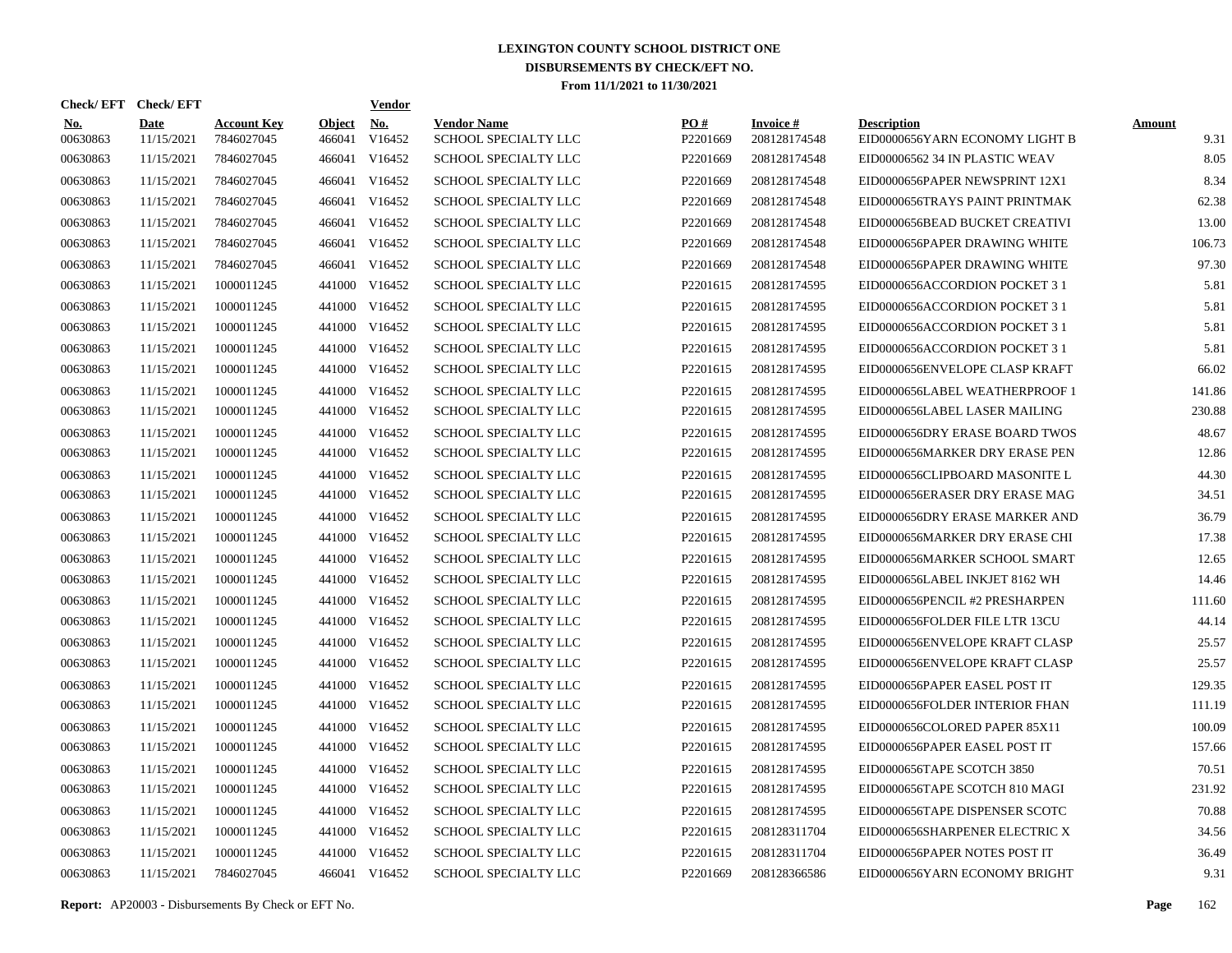| Check/ EFT             | <b>Check/EFT</b>          |                                  |                         | <b>Vendor</b>        |                                            |                 |                                 |                                                    |                       |
|------------------------|---------------------------|----------------------------------|-------------------------|----------------------|--------------------------------------------|-----------------|---------------------------------|----------------------------------------------------|-----------------------|
| <u>No.</u><br>00630863 | <b>Date</b><br>11/15/2021 | <b>Account Key</b><br>7846027045 | <b>Object</b><br>466041 | <u>No.</u><br>V16452 | <b>Vendor Name</b><br>SCHOOL SPECIALTY LLC | PQ#<br>P2201669 | <b>Invoice#</b><br>208128366586 | <b>Description</b><br>EID0000656YARN ECONOMY BLACK | <b>Amount</b><br>9.31 |
| 00630863               | 11/15/2021                | 1000011145                       | 441000                  | V16452               | SCHOOL SPECIALTY LLC                       | P2200677        | 208128400327                    | Sharpie clear view stick Highl                     | 55.63                 |
| 00630863               | 11/15/2021                | 1000011145                       | 441000                  | V16452               | SCHOOL SPECIALTY LLC                       | P2200677        | 208128400327                    | 3M 401+ High Performance maski                     | 50.03                 |
| 00630863               | 11/15/2021                | 1000011145                       |                         | 441000 V16452        | SCHOOL SPECIALTY LLC                       | P2200677        | 208128400327                    | Astrobright Versatile Cardsock                     | 97.19                 |
| 00630863               | 11/15/2021                | 1000011145                       | 441000                  | V16452               | SCHOOL SPECIALTY LLC                       | P2200677        | 208128400327                    | Premium Writing paper in 24 lb                     | 72.15                 |
| 00630863               | 11/15/2021                | 1000011145                       |                         | 441000 V16452        | SCHOOL SPECIALTY LLC                       | P2200677        | 208128400327                    | Zaner-Bloser Style sentence st                     | 38.77                 |
| 00630863               | 11/15/2021                | 1000011145                       |                         | 441000 V16452        | SCHOOL SPECIALTY LLC                       | P2200677        | 208128400327                    | CVC builders Activity Cards                        | 62.55                 |
| 00630863               | 11/15/2021                | 1000011145                       |                         | 441000 V16452        | SCHOOL SPECIALTY LLC                       | P2200677        | 208128400327                    | Post-It super ssticky self eas                     | 157.66                |
| 00630863               | 11/15/2021                | 1000011245                       |                         | 441000 V16452        | SCHOOL SPECIALTY LLC                       | P2200677        | 208128400327                    | C-Line Snap N Go envelopes                         | 17.47                 |
| 00630863               | 11/15/2021                | 1000011245                       |                         | 441000 V16452        | SCHOOL SPECIALTY LLC                       | P2200677        | 208128400327                    | Post-It Super sticky easel pad                     | 157.66                |
| 00630863               | 11/15/2021                | 1000011245                       |                         | 441000 V16452        | SCHOOL SPECIALTY LLC                       | P2200677        | 208128400327                    | Bright assorted Astrobrite pap                     | 36.08                 |
| 00630863               | 11/15/2021                | 1000011245                       |                         | 441000 V16452        | SCHOOL SPECIALTY LLC                       | P2200677        | 208128400327                    | White Astrobright Cardstock 65                     | 113.40                |
| 00630863               | 11/15/2021                | 1000011245                       |                         | 441000 V16452        | SCHOOL SPECIALTY LLC                       | P2200677        | 208128400327                    | Avery Address Labels 1 x 2 5/8                     | 27.81                 |
| 00630863               | 11/15/2021                | 1000011245                       |                         | 441000 V16452        | SCHOOL SPECIALTY LLC                       | P2200677        | 208128400327                    | Avery shipping Labels 2 x 4 1                      | 34.76                 |
| 00630863               | 11/15/2021                | 1000011245                       | 441000                  | V16452               | SCHOOL SPECIALTY LLC                       | P2200677        | 208128400327                    | Black Sharpie permanent marker                     | 10.00                 |
| 00630863               | 11/15/2021                | 1000011245                       |                         | 441000 V16452        | SCHOOL SPECIALTY LLC                       | P2200677        | 208128400327                    | Sidewalk Chalk set of 20                           | 17.00                 |
| 00630863               | 11/15/2021                | 1000011245                       | 441000                  | V16452               | SCHOOL SPECIALTY LLC                       | P2200677        | 208128400327                    | Bright assorted Card Stock Pap                     | 116.77                |
| 00630863               | 11/15/2021                | 1000011245                       |                         | 441000 V16452        | SCHOOL SPECIALTY LLC                       | P2200677        | 208128400327                    | Super Sticky 8 x 6 Post-It not                     | 89.06                 |
| 00630863               | 11/15/2021                | 1000011245                       | 441000                  | V16452               | SCHOOL SPECIALTY LLC                       | P2200677        | 208128400327                    | School Smart easel Pads 1 inch                     | 86.22                 |
| 00630863               | 11/15/2021                | 1000011245                       |                         | 441000 V16452        | SCHOOL SPECIALTY LLC                       | P2200677        | 208128400327                    | School Smart UNRULED Easel Pad                     | 86.23                 |
| 00630863               | 11/15/2021                | 1000011245                       | 441000                  | V16452               | SCHOOL SPECIALTY LLC                       | P2200677        | 208128545190                    | <b>Expo Precision Point Eraser</b>                 | 52.06                 |
| 00630863               | 11/15/2021                | 1000011145                       |                         | 441000 V16452        | SCHOOL SPECIALTY LLC                       | P2200677        | 208128663881                    | Post-It notes in 3 x 5 size. J                     | 62.60                 |
| 00630863               | 11/15/2021                | 1000011245                       | 441000                  | V16452               | SCHOOL SPECIALTY LLC                       | P2200677        | 208128770230                    | Clear Sheet Protectors 100 eac                     | 66.68                 |
| 00630863               | 11/15/2021                | 7846027045                       |                         | 466041 V16452        | SCHOOL SPECIALTY LLC                       | P2201669        | 208128800455                    | EID0000656CARDBOARD LOOM 6X10                      | 50.46                 |
| 00630863               | 11/15/2021                | 7863027012                       |                         | 466041 V16452        | SCHOOL SPECIALTY LLC                       | P2204314        | 208128853817                    | EID0000656ENVELOPE CLASP KRAFT                     | 125.08                |
| 00630863               | 11/15/2021                | 7863027045                       |                         | 466041 V16452        | <b>SCHOOL SPECIALTY LLC</b>                | P2204314        | 208128853817                    | EID0000656FASTENER PRONG 2 CAP                     | 20.83                 |
| 00630863               | 11/15/2021                | 7863027045                       | 466041                  | V16452               | <b>SCHOOL SPECIALTY LLC</b>                | P2204314        | 208128853817                    | EID0000656PAPER FLIP CHART 3M                      | 111.26                |
| 00630863               | 11/15/2021                | 7863027045                       |                         | 466041 V16452        | SCHOOL SPECIALTY LLC                       | P2204314        | 208128853817                    | EID0000656INDEX CARD 3X5 PLAIN                     | 6.21                  |
| 00630863               | 11/15/2021                | 7863027045                       | 466041                  | V16452               | SCHOOL SPECIALTY LLC                       | P2204314        | 208128853817                    | EID0000656INDEX CARD 3X5 PLAIN                     | 3.80                  |
| 00630863               | 11/15/2021                | 7863027045                       |                         | 466041 V16452        | SCHOOL SPECIALTY LLC                       | P2204314        | 208128853817                    | EID0000656SHARPENER PENCIL ELE                     | 37.55                 |
| 00630863               | 11/15/2021                | 7863027045                       |                         | 466041 V16452        | SCHOOL SPECIALTY LLC                       | P2204314        | 208128853817                    | EID0000656MARKER CRAYOLA FINE                      | 29.10                 |
| 00630863               | 11/15/2021                | 7863027045                       |                         | 466041 V16452        | SCHOOL SPECIALTY LLC                       | P2204314        | 208128853817                    | EID0000656PENCIL TICONDEROGA #                     | 47.14                 |
| 00630863               | 11/15/2021                | 7863027045                       |                         | 466041 V16452        | SCHOOL SPECIALTY LLC                       | P2204314        | 208128853817                    | EID0000656POSTIT NOTE 3X3 JAIP                     | 54.00                 |
| 00630863               | 11/15/2021                | 7863027045                       |                         | 466041 V16452        | SCHOOL SPECIALTY LLC                       | P2204314        | 208128853817                    | EID0000656SUPER STICKY SMALL M                     | 143.10                |
| 00630863               | 11/15/2021                | 7863027045                       |                         | 466041 V16452        | SCHOOL SPECIALTY LLC                       | P2204314        | 208128853817                    | EID0000656POSTIT NOTES SUPR ST                     | 17.79                 |
| 00630863               | 11/15/2021                | 7863027045                       |                         | 466041 V16452        | SCHOOL SPECIALTY LLC                       | P2204314        | 208128853817                    | EID0000656FOLDER 2PKT 9X12 YEL                     | 30.66                 |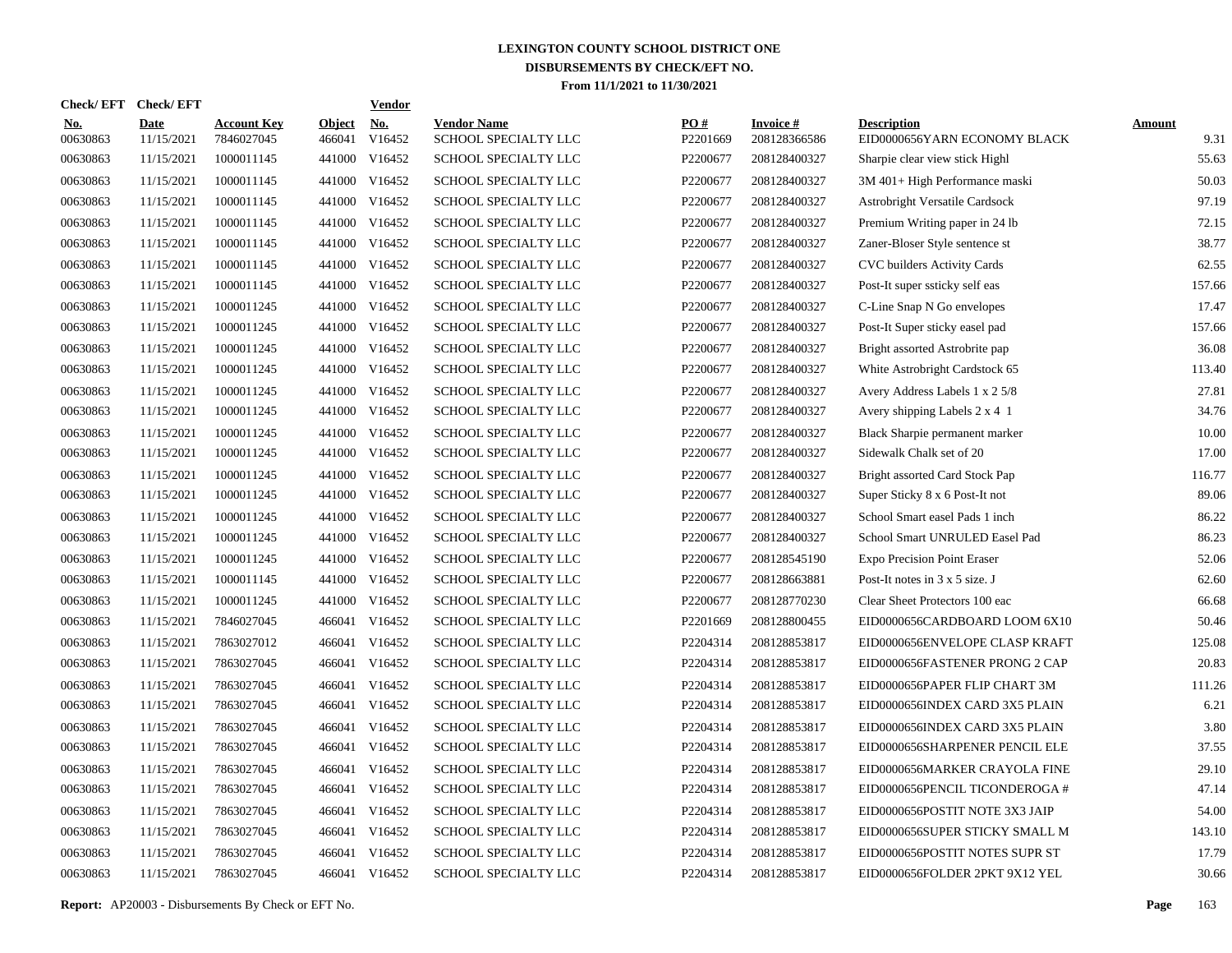| Check/EFT Check/EFT    |                           |                                  |                         | <b>Vendor</b>        |                                            |                               |                                 |                                                      |                        |
|------------------------|---------------------------|----------------------------------|-------------------------|----------------------|--------------------------------------------|-------------------------------|---------------------------------|------------------------------------------------------|------------------------|
| <u>No.</u><br>00630863 | <b>Date</b><br>11/15/2021 | <b>Account Key</b><br>7863027045 | <b>Object</b><br>466041 | <u>No.</u><br>V16452 | <b>Vendor Name</b><br>SCHOOL SPECIALTY LLC | $\underline{PO#}$<br>P2204314 | <b>Invoice#</b><br>208128853817 | <b>Description</b><br>EID0000656MARKER SHARPIE PERMA | <u>Amount</u><br>27.81 |
| 00630863               | 11/15/2021                | 7863027045                       |                         | 466041 V16452        | SCHOOL SPECIALTY LLC                       | P2204314                      | 208128853817                    | EID0000656PAPER COMP BOOK SOFT                       | 24.08                  |
| 00630863               | 11/15/2021                | 7863027045                       |                         | 466041 V16452        | SCHOOL SPECIALTY LLC                       | P2204314                      | 208128853817                    | EID0000656PAPER SENTENCE STRIP                       | 16.63                  |
| 00630863               | 11/15/2021                | 7863027045                       |                         | 466041 V16452        | SCHOOL SPECIALTY LLC                       | P2204314                      | 208128853817                    | EID0000656HIGHLIGHTER NOTE TAP                       | 16.64                  |
| 00630863               | 11/15/2021                | 7863027045                       |                         | 466041 V16452        | SCHOOL SPECIALTY LLC                       | P2204314                      | 208128853817                    | EID0000656TAPE COVERUPLABELING                       | 26.38                  |
| 00630863               | 11/15/2021                | 7863027045                       |                         | 466041 V16452        | SCHOOL SPECIALTY LLC                       | P2204314                      | 208128853817                    | EID0000656PAPER SENTENCE STRIP                       | 14.12                  |
| 00630863               | 11/15/2021                | 7863027045                       |                         | 466041 V16452        | SCHOOL SPECIALTY LLC                       | P2204314                      | 208128853817                    | EID0000656HIGHLIGHTER NOTE TAP                       | 16.64                  |
| 00630863               | 11/15/2021                | 7863027045                       |                         | 466041 V16452        | SCHOOL SPECIALTY LLC                       | P2204314                      | 208128853817                    | EID0000656HIGHLIGHTER WIDE NOT                       | 16.64                  |
|                        |                           |                                  |                         |                      |                                            |                               |                                 | <b>Check Total</b>                                   | 6,641.45               |
| 00630864               | 11/15/2021                | 1000026693                       |                         | 434510 V14433        | SIGNAL TECHNOLOGIES INC                    | P2204760                      | 1009377                         | <b>LABOR B</b>                                       | 330.00                 |
| 00630864               | 11/15/2021                | 5708025393                       |                         | 444510 V14433        | SIGNAL TECHNOLOGIES INC                    | P2203527                      | 1009378                         | SIXTEEN DOOR AD SERIES INTELLI                       | 1,972.57               |
|                        |                           |                                  |                         |                      |                                            |                               |                                 | <b>Check Total</b>                                   | 2,302.57               |
| 00630865               | 11/15/2021                | 1000012603                       |                         | 439500 V10067        | SOLIANT HEALTH INC                         | P2201516                      | 20251806                        | SPEECH LANGUAGE THERAPY SERVIC                       | 2,310.00               |
| 00630865               | 11/15/2021                | 1000012603                       |                         | 439500 V10067        | SOLIANT HEALTH INC                         | P2204030                      | 20251806                        | SPEECH LANGUAGE THERAPY SERVIC                       | 3,075.00               |
| 00630865               | 11/15/2021                | 2710012503                       |                         | 439500 V10067        | SOLIANT HEALTH INC                         | P2202280                      | 20251806                        | SIGN LANGUAGE INTERPRETER - KE                       | 2,065.00               |
| 00630865               | 11/15/2021                | 2710012603                       |                         | 439500 V10067        | SOLIANT HEALTH INC                         | P2202520                      | 20251806                        | SPEECH LANGUAGE THERAPY SERVIC                       | 2,870.00               |
|                        |                           |                                  |                         |                      |                                            |                               |                                 | <b>Check Total</b>                                   | 10,320.00              |
| 00630866               | 11/15/2021                | 2250012903                       |                         | 434509 V12149        | TEACHER CREATED MATERIALS INC              | P2204809                      | 2423299                         | ISBN: 9781087651668 - Focused                        | 107.29                 |
| 00630866               | 11/15/2021                | 2250012903                       |                         | 434509 V12149        | TEACHER CREATED MATERIALS INC              | P2204809                      | 2423299                         | ISBN: 9781087651675 - Focused                        | 106.99                 |
| 00630866               | 11/15/2021                | 2250012903                       |                         | 434509 V12149        | TEACHER CREATED MATERIALS INC              | P2204809                      | 2423299                         | ISBN: 9781087651682 - Focused                        | 106.99                 |
| 00630866               | 11/15/2021                | 2250012903                       |                         | 434509 V12149        | TEACHER CREATED MATERIALS INC              | P2204809                      | 2423299                         | ISBN: 9781087651699 - Focused                        | 106.99                 |
| 00630866               | 11/15/2021                | 2250012903                       | 434509                  | V12149               | TEACHER CREATED MATERIALS INC              | P2204809                      | 2423299                         | ISBN: 9781087651705 - Focused                        | 106.99                 |
| 00630866               | 11/15/2021                | 2250012903                       |                         | 434509 V12149        | TEACHER CREATED MATERIALS INC              | P2204809                      | 2423299                         | ISBN: 9781087651712 - Focused                        | 107.00                 |
| 00630866               | 11/15/2021                | 2250012903                       |                         | 441012 V12149        | TEACHER CREATED MATERIALS INC              | P2204809                      | 2423299                         | ISBN: 9781480742017 - FMI: Lev                       | 119.88                 |
| 00630866               | 11/15/2021                | 2250012903                       |                         | 441012 V12149        | TEACHER CREATED MATERIALS INC              | P2204809                      | 2423299                         | ISBN: 9781480742024 - Level 1                        | 119.88                 |
| 00630866               | 11/15/2021                | 2250012903                       |                         | 441012 V12149        | TEACHER CREATED MATERIALS INC              | P2204809                      | 2423299                         | ISBN: 9781480742031 - FMI: Lev                       | 119.88                 |
| 00630866               | 11/15/2021                | 2250012903                       |                         | 441012 V12149        | TEACHER CREATED MATERIALS INC              | P2204809                      | 2423299                         | ISBN: 9781480742048 - FMI: Lev                       | 119.88                 |
| 00630866               | 11/15/2021                | 2250012903                       |                         | 441012 V12149        | TEACHER CREATED MATERIALS INC              | P2204809                      | 2423299                         | Shipping                                             | 124.14                 |
| 00630866               | 11/15/2021                | 2250012903                       |                         | 441012 V12149        | TEACHER CREATED MATERIALS INC              | P2204809                      | 2423299-1                       | ISBN: 9781480742055 - FMI: Lev                       | 128.27                 |
| 00630866               | 11/15/2021                | 2250012903                       |                         | 441012 V12149        | TEACHER CREATED MATERIALS INC              | P2204809                      | 2423299-1                       | ISBN: 9781480742062 - FMI: Lev                       | 128.27                 |
|                        |                           |                                  |                         |                      |                                            |                               |                                 | <b>Check Total</b>                                   | 1,502.45               |
| 00630867               | 11/15/2021                | 1000026635                       |                         | 444510 V00694        | TELCOM OF SOUTH CAROLINA INC               | P2204940                      | 3524                            | <b>AMPLIFIER CARD</b>                                | 567.53                 |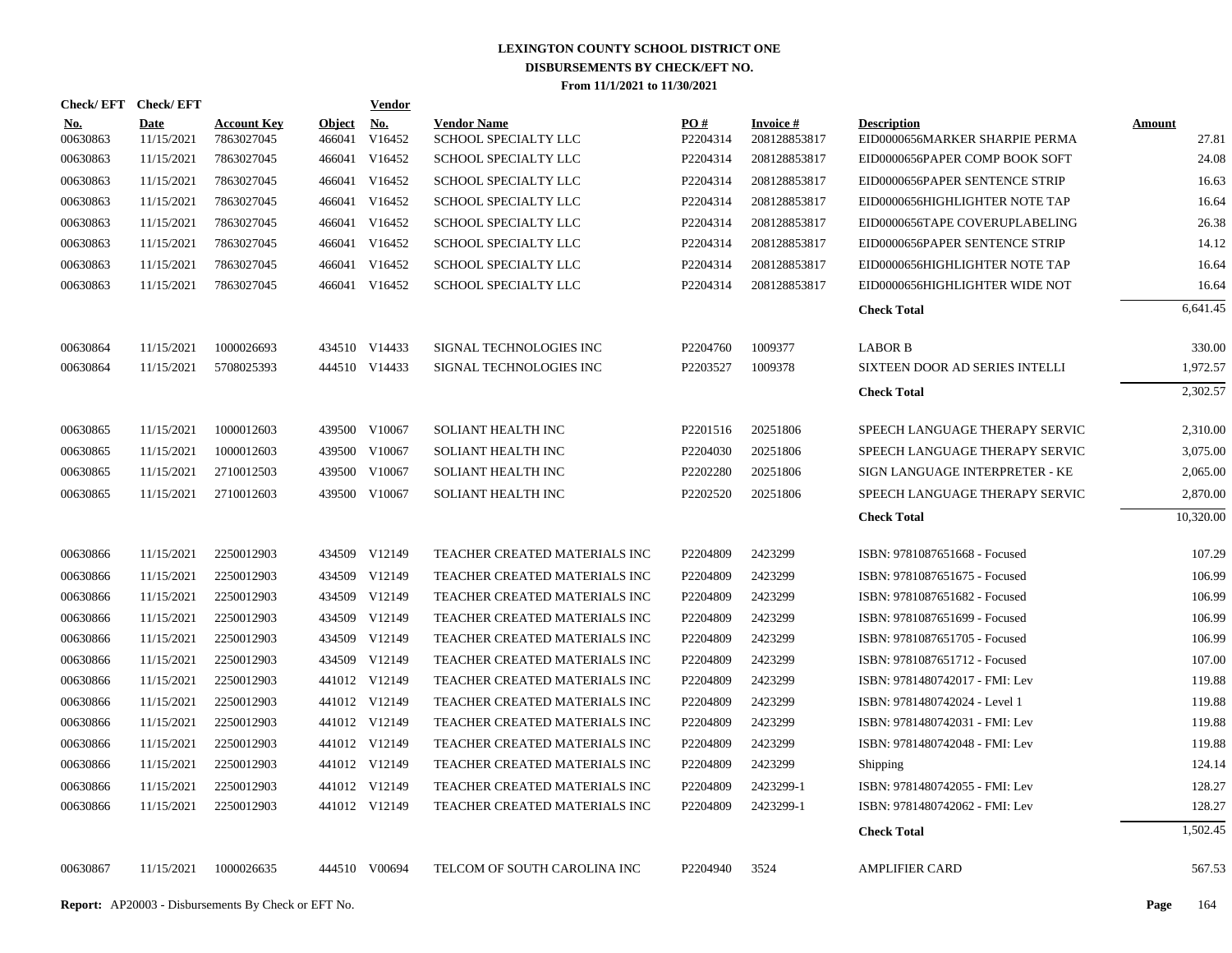|                        | Check/EFT Check/EFT       |                                  |                         | <b>Vendor</b>        |                                                    |                      |                         |                                               |                        |
|------------------------|---------------------------|----------------------------------|-------------------------|----------------------|----------------------------------------------------|----------------------|-------------------------|-----------------------------------------------|------------------------|
| <u>No.</u><br>00630867 | <b>Date</b><br>11/15/2021 | <b>Account Key</b><br>1000026693 | <b>Object</b><br>434510 | <u>No.</u><br>V00694 | <b>Vendor Name</b><br>TELCOM OF SOUTH CAROLINA INC | PO#<br>P2204940      | <b>Invoice#</b><br>3524 | <b>Description</b><br><b>TECHNICIAN/LABOR</b> | <b>Amount</b><br>55.00 |
| 00630867               | 11/15/2021                | 1000026616                       |                         | 444510 V00694        | TELCOM OF SOUTH CAROLINA INC                       | P2204942             | 3526                    | WALL MOUNT BOX SPEAKER                        | 128.40                 |
| 00630867               | 11/15/2021                | 1000026693                       | 434510                  | V00694               | TELCOM OF SOUTH CAROLINA INC                       | P2204942             | 3526                    | <b>TECHNICIAN</b>                             | 110.00                 |
| 00630867               | 11/15/2021                | 1000026693                       | 434510                  | V00694               | TELCOM OF SOUTH CAROLINA INC                       | P2203873             | 3543                    | PROBLEM DIAGNOSIS                             | 330.00                 |
| 00630867               | 11/15/2021                | 1000026645                       | 444510                  | V00694               | TELCOM OF SOUTH CAROLINA INC                       | P2204941             | 3544                    | <b>250 WATT AMPLIFIER</b>                     | 1,356.23               |
| 00630867               | 11/15/2021                | 1000026693                       | 434510                  | V00694               | TELCOM OF SOUTH CAROLINA INC                       | P2204941             | 3544                    | <b>TECHNICIAN/LABOR</b>                       | 55.00                  |
| 00630867               | 11/15/2021                | 1000026622                       | 444510                  | V00694               | TELCOM OF SOUTH CAROLINA INC                       | P2205175             | 3558                    | Volume Control                                | 37.45                  |
| 00630867               | 11/15/2021                | 1000026622                       | 444510                  | V00694               | TELCOM OF SOUTH CAROLINA INC                       | P2205175             | 3558                    | Cable CMP                                     | 53.50                  |
| 00630867               | 11/15/2021                | 1000026693                       | 434510                  | V00694               | TELCOM OF SOUTH CAROLINA INC                       | P2205175             | 3558                    | <b>LABOR</b>                                  | 220.00                 |
| 00630867               | 11/15/2021                | 1000026623                       | 444510                  | V00694               | TELCOM OF SOUTH CAROLINA INC                       | P2205174             | 3559                    | Tile Mount Speaker                            | 256.80                 |
| 00630867               | 11/15/2021                | 1000026623                       |                         | 444510 V00694        | TELCOM OF SOUTH CAROLINA INC                       | P2205174             | 3559                    | 22/2 Plenum                                   | 214.00                 |
| 00630867               | 11/15/2021                | 1000026623                       |                         | 444510 V00694        | TELCOM OF SOUTH CAROLINA INC                       | P2205174             | 3559                    | <b>CONSUMABLES</b>                            | 53.50                  |
| 00630867               | 11/15/2021                | 1000026693                       |                         | 434510 V00694        | TELCOM OF SOUTH CAROLINA INC                       | P2205174             | 3559                    | <b>LABOR</b>                                  | 550.00                 |
|                        |                           |                                  |                         |                      |                                                    |                      |                         | <b>Check Total</b>                            | 3,987.41               |
| 00630868               | 11/15/2021                | 7860527043                       |                         | 466099 V15403        | THE COLOR SPOT                                     | P2204613             | SC-I-19894              | Black Vinyl Wall Quotes for 6t                | 232.61                 |
| 00630868               | 11/15/2021                | 7860527043                       |                         | 466099 V15403        | THE COLOR SPOT                                     | P <sub>2204613</sub> | SC-I-19894              | Installation                                  | 300.00                 |
|                        |                           |                                  |                         |                      |                                                    |                      |                         | <b>Check Total</b>                            | 532.61                 |
| 00630869               | 11/15/2021                | 1000011339                       |                         | 443000 V14008        | THE OHIO STATE UNIVERSITY                          | P2205160             | CI-00060232             | Late First 1 Super Saver Set                  | 200.00                 |
| 00630869               | 11/15/2021                | 1000011339                       |                         | 443000 V14008        | THE OHIO STATE UNIVERSITY                          | P2205160             | CI-00060232             | Letters, Words, Numbers- Super                | 200.00                 |
| 00630869               | 11/15/2021                | 1000011339                       |                         | 443000 V14008        | THE OHIO STATE UNIVERSITY                          | P2205160             | CI-00060232             | Shipping and Handling for Keep                | 40.00                  |
|                        |                           |                                  |                         |                      |                                                    |                      |                         | <b>Check Total</b>                            | 440.00                 |
| 00630870               | 11/15/2021                | 7900527041                       |                         | 466099 V00210        | UNITED WAY OF THE MIDLANDS                         | P2205240             | P2205240.RCE            | <b>Staff donations for Rocky Cree</b>         | 148.00                 |
|                        |                           |                                  |                         |                      |                                                    |                      |                         | <b>Check Total</b>                            | 148.00                 |
| 00630871               | 11/15/2021                | 1000022403                       |                         | 439500 V16471        | VOIANCE LANGUGE SERVICES LLC                       | P2202703             | 1400241                 | 360 Minutes of 'Over-The-Phone                | 294.02                 |
| 00630871               | 11/15/2021                | 1000022403                       |                         | 439500 V16471        | VOIANCE LANGUGE SERVICES LLC                       | P2202703             | 1400241                 | 360 Minutes of 'Video Remote'                 | 54.29                  |
|                        |                           |                                  |                         |                      |                                                    |                      |                         | <b>Check Total</b>                            | 348.31                 |
| 00630872               | 11/15/2021                | 7744019011                       |                         | 466041 V14086        | WARDS NATURAL SCIENCE EST LLC                      | P2204859             | 8806567808              | Mini-Sub Cell GT Cell Electrop                | 1,532.15               |
|                        |                           |                                  |                         |                      |                                                    |                      |                         | <b>Check Total</b>                            | 1,532.15               |
| 00630873               | 11/15/2021                | 7887081511                       |                         | 466041 V00662        | <b>COUNTRY CLUB OF LEXINGTON</b>                   | P2205421             | P2205421.LHS            | Order of 36 Titleist hats for                 | 716.47                 |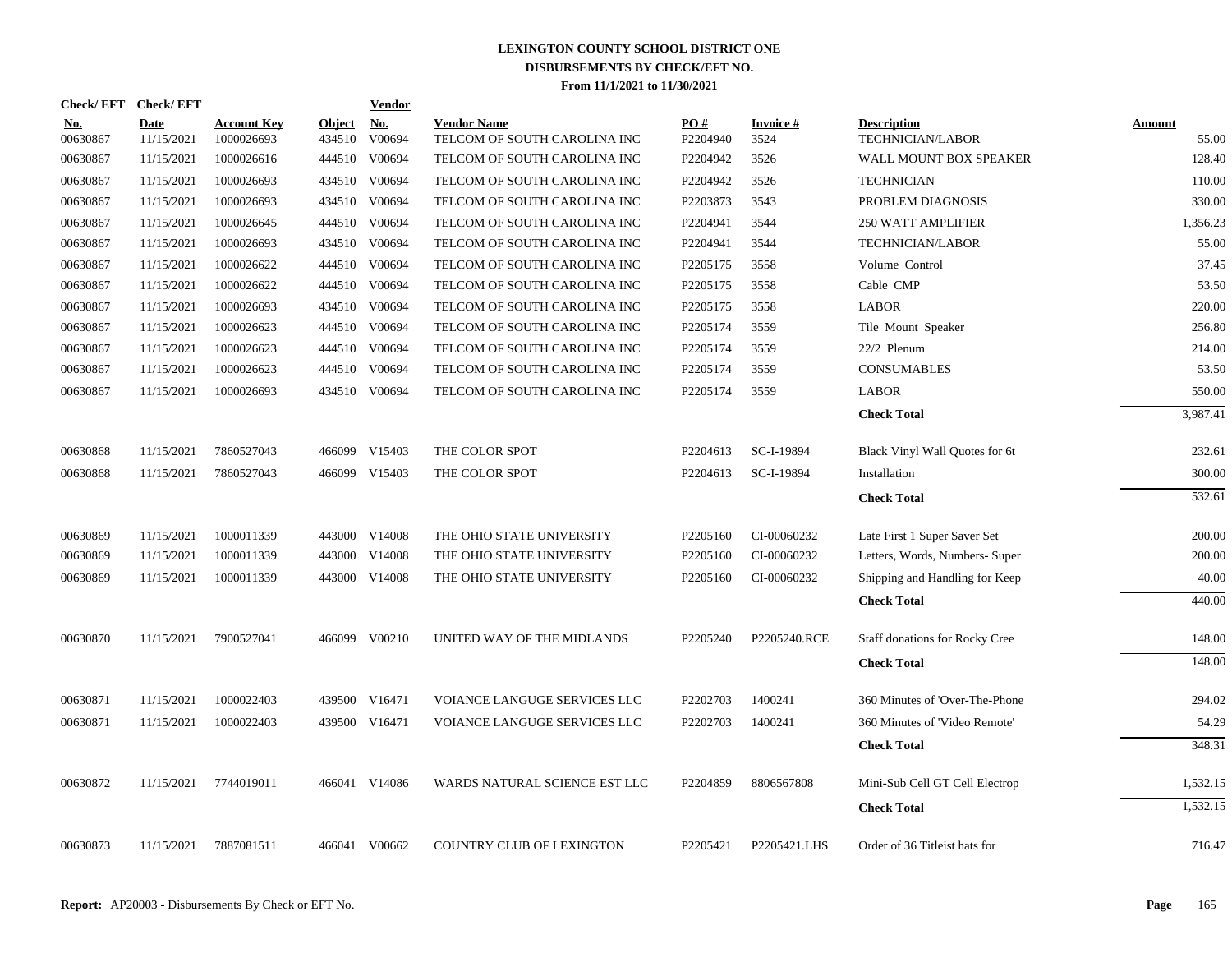| <b>Check/EFT</b> | <b>Check/EFT</b> |                    |            | <b>Vendor</b> |                        |                   |                 |                                |               |
|------------------|------------------|--------------------|------------|---------------|------------------------|-------------------|-----------------|--------------------------------|---------------|
| <u>No.</u>       | <b>Date</b>      | <b>Account Key</b> | Object No. |               | <b>Vendor Name</b>     | $\underline{PO#}$ | <b>Invoice#</b> | <b>Description</b>             | <b>Amount</b> |
|                  |                  |                    |            |               |                        |                   |                 | <b>Check Total</b>             | 716.47        |
| 00630874         | 11/15/2021       | 1000025407         |            | 432100 V00129 | <b>DOMINION ENERGY</b> |                   | 2744.11.21      | 0-2100-7010-0297 TR            | 253.01        |
| 00630874         | 11/15/2021       | 1000025407         |            | 432100 V00129 | <b>DOMINION ENERGY</b> |                   | 2744.11.21      | 0-2101-2362-3149 barr rd propa | 45.21         |
| 00630874         | 11/15/2021       | 1000025408         |            | 432100 V00129 | <b>DOMINION ENERGY</b> |                   | 2744.11.21      | 0-1800-0020-8440 Trans         | 640.85        |
| 00630874         | 11/15/2021       | 1000025412         |            | 432100 V00129 | <b>DOMINION ENERGY</b> |                   | 2744.11.21      | 0-2101-0564-3953MGE            | 423.57        |
| 00630874         | 11/15/2021       | 1000025414         |            | 432100 V00129 | <b>DOMINION ENERGY</b> |                   | 2744.11.21      | 0-1898-0002-8031 GES           | 8,322.50      |
| 00630874         | 11/15/2021       | 1000025414         |            | 432100 V00129 | <b>DOMINION ENERGY</b> |                   | 2744.11.21      | 0-2100-7650-7414 GES           | 591.20        |
| 00630874         | 11/15/2021       | 1000025414         | 432100     | V00129        | <b>DOMINION ENERGY</b> |                   | 2744.11.21      | 0-2100-7949-3601 GES           | 1,506.19      |
| 00630874         | 11/15/2021       | 1000025415         |            | 432100 V00129 | <b>DOMINION ENERGY</b> |                   | 2744.11.21      | 0-2100-7563-3795 PHS           | 644.31        |
| 00630874         | 11/15/2021       | 1000025415         |            | 432100 V00129 | <b>DOMINION ENERGY</b> |                   | 2744.11.21      | 0-2100-9743-5819PHS            | 115.14        |
| 00630874         | 11/15/2021       | 1000025415         |            | 432100 V00129 | <b>DOMINION ENERGY</b> |                   | 2744.11.21      | 0-2101-0006-2585 PHS           | 48.93         |
| 00630874         | 11/15/2021       | 1000025415         |            | 432100 V00129 | <b>DOMINION ENERGY</b> |                   | 2744.11.21      | 0-2101-0222-5337PHS            | 31.63         |
| 00630874         | 11/15/2021       | 1000025415         |            | 432100 V00129 | <b>DOMINION ENERGY</b> |                   | 2744.11.21      | 7-2100-4899-7076 PHS           | 20,481.21     |
| 00630874         | 11/15/2021       | 1000025416         |            | 432100 V00129 | <b>DOMINION ENERGY</b> |                   | 2744.11.21      | 0-1898-0003-4872 PES           | 7,331.49      |
| 00630874         | 11/15/2021       | 1000025416         |            | 432100 V00129 | <b>DOMINION ENERGY</b> |                   | 2744.11.21      | 0-1971-0135-9405 PES           | 400.50        |
| 00630874         | 11/15/2021       | 1000025416         |            | 432100 V00129 | <b>DOMINION ENERGY</b> |                   | 2744.11.21      | 0-1971-0135-9476 PES           | 34.25         |
| 00630874         | 11/15/2021       | 1000025416         |            | 432100 V00129 | <b>DOMINION ENERGY</b> |                   | 2744.11.21      | 0-2101-1242-2198PES            | 45.33         |
| 00630874         | 11/15/2021       | 1000025416         |            | 432100 V00129 | <b>DOMINION ENERGY</b> |                   | 2744.11.21      | 5-2100-4951-5809 PES           | 2,291.81      |
| 00630874         | 11/15/2021       | 1000025422         |            | 432100 V00129 | <b>DOMINION ENERGY</b> |                   | 2744.11.21      | 0-1898-0003-1240 OGE           | 9,103.46      |
| 00630874         | 11/15/2021       | 1000025422         |            | 432100 V00129 | <b>DOMINION ENERGY</b> |                   | 2744.11.21      | 8-2100-5807-0210 OGE           | 128.27        |
| 00630874         | 11/15/2021       | 1000025427         |            | 432100 V00129 | <b>DOMINION ENERGY</b> |                   | 2744.11.21      | 0-2100.7503.6773 WKH           | 135.50        |
| 00630874         | 11/15/2021       | 1000025427         | 432100     | V00129        | <b>DOMINION ENERGY</b> |                   | 2744.11.21      | 0-2100-7585-4760 WKH           | 1,593.56      |
| 00630874         | 11/15/2021       | 1000025427         |            | 432100 V00129 | <b>DOMINION ENERGY</b> |                   | 2744.11.21      | 0-2100-7912-2077 WKH           | 130.99        |
| 00630874         | 11/15/2021       | 1000025427         | 432100     | V00129        | <b>DOMINION ENERGY</b> |                   | 2744.11.21      | 0-2100-8279-7588 WKH           | 116.59        |
| 00630874         | 11/15/2021       | 1000025427         |            | 432100 V00129 | DOMINION ENERGY        |                   | 2744.11.21      | 0-2100-9034-6548 WKH           | 1,514.38      |
| 00630874         | 11/15/2021       | 1000025427         | 432100     | V00129        | <b>DOMINION ENERGY</b> |                   | 2744.11.21      | 0-2101-2849-8045 5643 Platt Sp | 2,793.30      |
| 00630874         | 11/15/2021       | 1000025427         |            | 432100 V00129 | <b>DOMINION ENERGY</b> |                   | 2744.11.21      | 0-2101-2861-9758 PAC WKH       | 2,174.08      |
| 00630874         | 11/15/2021       | 1000025427         | 432100     | V00129        | <b>DOMINION ENERGY</b> |                   | 2744.11.21      | 1-2100-4778-0812 5643 Platt Sp | 1,061.69      |
| 00630874         | 11/15/2021       | 1000025427         |            | 432100 V00129 | <b>DOMINION ENERGY</b> |                   | 2744.11.21      | 8-2100-4672-8304 WKH           | 28,641.96     |
| 00630874         | 11/15/2021       | 1000025428         | 432100     | V00129        | <b>DOMINION ENERGY</b> |                   | 2744.11.21      | 0-1898-0001-5203 MES           | 9,236.66      |
| 00630874         | 11/15/2021       | 1000025428         |            | 432100 V00129 | <b>DOMINION ENERGY</b> |                   | 2744.11.21      | 9-1800-0002-3764 MES           | 193.88        |
| 00630874         | 11/15/2021       | 1000025429         | 432100     | V00129        | <b>DOMINION ENERGY</b> |                   | 2744.11.21      | 0-1898-0002-8065 GMS           | 12,915.32     |
| 00630874         | 11/15/2021       | 1000025429         |            | 432100 V00129 | DOMINION ENERGY        |                   | 2744.11.21      | 0-1970-0122-5418 GMS           | 138.10        |
| 00630874         | 11/15/2021       | 1000025430         | 432100     | V00129        | <b>DOMINION ENERGY</b> |                   | 2744.11.21      | 0-2100-7604-4859 PMS           | 1,063.71      |
| 00630874         | 11/15/2021       | 1000025430         |            | 432100 V00129 | DOMINION ENERGY        |                   | 2744.11.21      | 0-2101-2661-8445 325 Main St   | 13,394.85     |

**Report:** AP20003 - Disbursements By Check or EFT No. **Page** 166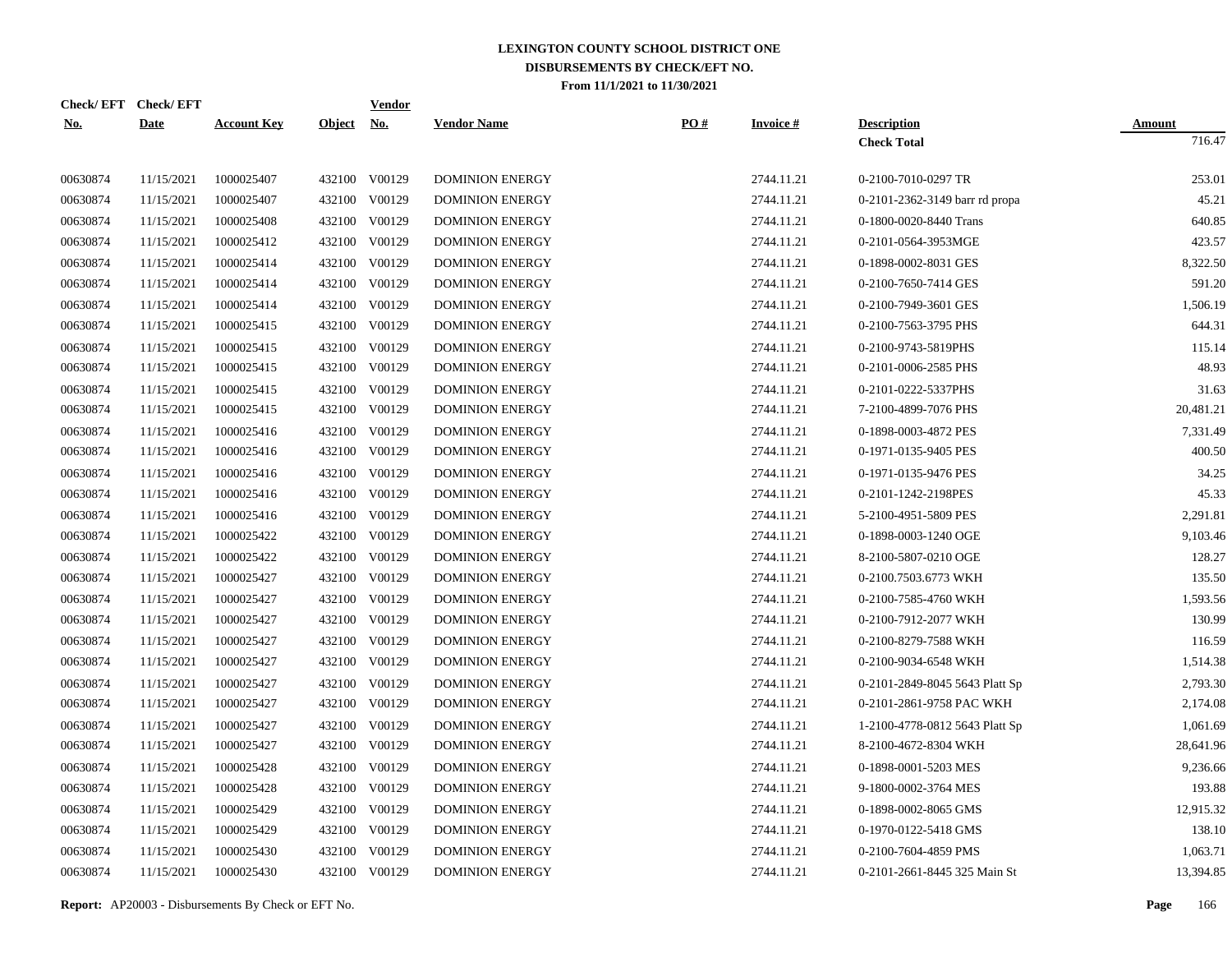|                        | Check/EFT Check/EFT       |                                  |                         | <b>Vendor</b>        |                                              |     |                                  |                                             |                        |
|------------------------|---------------------------|----------------------------------|-------------------------|----------------------|----------------------------------------------|-----|----------------------------------|---------------------------------------------|------------------------|
| <u>No.</u><br>00630874 | <b>Date</b><br>11/15/2021 | <b>Account Key</b><br>1000025431 | <b>Object</b><br>432100 | <u>No.</u><br>V00129 | <b>Vendor Name</b><br><b>DOMINION ENERGY</b> | PO# | <b>Invoice</b> $#$<br>2744.11.21 | <b>Description</b><br>0-2100-6205-2857 LMES | <b>Amount</b><br>32.62 |
| 00630874               | 11/15/2021                | 1000025431                       |                         | 432100 V00129        | <b>DOMINION ENERGY</b>                       |     | 2744.11.21                       | 0-2100-6587-2481 LMES                       | 24.02                  |
| 00630874               | 11/15/2021                | 1000025431                       |                         | 432100 V00129        | <b>DOMINION ENERGY</b>                       |     | 2744.11.21                       | 8-2100-4630-0246 LME                        | 7,987.09               |
| 00630874               | 11/15/2021                | 1000025437                       |                         | 432100 V00129        | <b>DOMINION ENERGY</b>                       |     | 2744.11.21                       | 0-2100-7550-3018 CSM                        | 17,609.26              |
| 00630874               | 11/15/2021                | 1000025437                       |                         | 432100 V00129        | <b>DOMINION ENERGY</b>                       |     | 2744.11.21                       | 0-2101-1242-5028CSM                         | 210.75                 |
| 00630874               | 11/15/2021                | 1000025438                       |                         | 432100 V00129        | <b>DOMINION ENERGY</b>                       |     | 2744.11.21                       | 0-2100-7550-2940 CSE                        | 9,116.25               |
| 00630874               | 11/15/2021                | 1000025438                       |                         | 432100 V00129        | <b>DOMINION ENERGY</b>                       |     | 2744.11.21                       | 0-2100-8235-9863 CSE                        | 299.23                 |
| 00630874               | 11/15/2021                | 1000025439                       |                         | 432100 V00129        | <b>DOMINION ENERGY</b>                       |     | 2744.11.21                       | 0-2100-7884-9874 FPE                        | 8,503.66               |
| 00630874               | 11/15/2021                | 1000025439                       |                         | 432100 V00129        | <b>DOMINION ENERGY</b>                       |     | 2744.11.21                       | 0-2100-8361-8992 FPE                        | 45.21                  |
| 00630874               | 11/15/2021                | 1000025439                       |                         | 432100 V00129        | <b>DOMINION ENERGY</b>                       |     | 2744.11.21                       | 0-2100-8361-9130 FPE                        | 193.41                 |
| 00630874               | 11/15/2021                | 1000025442                       |                         | 432100 V00129        | <b>DOMINION ENERGY</b>                       |     | 2744.11.21                       | 0-2100-9035-9220 MGE                        | 9,514.04               |
| 00630874               | 11/15/2021                | 1000025442                       |                         | 432100 V00129        | <b>DOMINION ENERGY</b>                       |     | 2744.11.21                       | 0-2100-9784-1288MGE                         | 276.72                 |
| 00630874               | 11/15/2021                | 1000025443                       |                         | 432100 V00129        | <b>DOMINION ENERGY</b>                       |     | 2744.11.21                       | 0-2100-9258-0153 MGM                        | 39.00                  |
| 00630874               | 11/15/2021                | 1000025443                       |                         | 432100 V00129        | <b>DOMINION ENERGY</b>                       |     | 2744.11.21                       | 0-2100-9413-8217MGM                         | 22,127.70              |
| 00630874               | 11/15/2021                | 1000025443                       |                         | 432100 V00129        | <b>DOMINION ENERGY</b>                       |     | 2744.11.21                       | 0-2101-0542-0682MGM                         | 388.57                 |
| 00630874               | 11/15/2021                | 1000025444                       |                         | 432100 V00129        | <b>DOMINION ENERGY</b>                       |     | 2744.11.21                       | 0-2100-9784-0937RBH                         | 4,368.78               |
| 00630874               | 11/15/2021                | 1000025444                       |                         | 432100 V00129        | <b>DOMINION ENERGY</b>                       |     | 2744.11.21                       | 0-2100-9795-7065 RBH                        | 47,334.76              |
| 00630874               | 11/15/2021                | 1000025444                       |                         | 432100 V00129        | <b>DOMINION ENERGY</b>                       |     | 2744.11.21                       | 0-2100-9795-7101 RBH                        | 16,954.02              |
| 00630874               | 11/15/2021                | 1000025444                       |                         | 432100 V00129        | <b>DOMINION ENERGY</b>                       |     | 2744.11.21                       | 0-2100-9796-9877 RBH                        | 2,204.22               |
| 00630874               | 11/15/2021                | 1000025444                       |                         | 432100 V00129        | <b>DOMINION ENERGY</b>                       |     | 2744.11.21                       | 0-2100-9796-9947 RBH                        | 67.77                  |
| 00630874               | 11/15/2021                | 1000025444                       |                         | 432100 V00129        | <b>DOMINION ENERGY</b>                       |     | 2744.11.21                       | 0-2100-9797-0009 RBH                        | 20.70                  |
| 00630874               | 11/15/2021                | 1000025444                       |                         | 432100 V00129        | <b>DOMINION ENERGY</b>                       |     | 2744.11.21                       | 0-2100-9797-0052 RBH                        | 3,139.20               |
| 00630874               | 11/15/2021                | 1000025444                       | 432100                  | V00129               | <b>DOMINION ENERGY</b>                       |     | 2744.11.21                       | 0-2101-1941-8088RBH                         | 25.44                  |
| 00630874               | 11/15/2021                | 1000025445                       |                         | 432100 V00129        | <b>DOMINION ENERGY</b>                       |     | 2744.11.21                       | 0-2101-0138-8474 DES                        | 10,771.82              |
| 00630874               | 11/15/2021                | 1000025445                       | 432100                  | V00129               | <b>DOMINION ENERGY</b>                       |     | 2744.11.21                       | 0-2101-2409-3068 Longs Pd trai              | 120.89                 |
| 00630874               | 11/15/2021                | 1000025447                       |                         | 432100 V00129        | <b>DOMINION ENERGY</b>                       |     | 2744.11.21                       | 0-2101-2556-7999 CES                        | 6,972.22               |
| 00630874               | 11/15/2021                | 1000025452                       | 432100                  | V00129               | <b>DOMINION ENERGY</b>                       |     | 2744.11.21                       | 0-1970-0122-5371 Old GES                    | 2,988.58               |
| 00630874               | 11/15/2021                | 1000025452                       |                         | 432100 V00129        | <b>DOMINION ENERGY</b>                       |     | 2744.11.21                       | 0-1970-0122-5386 Old GES                    | 977.92                 |
| 00630874               | 11/15/2021                | 1000025452                       | 432100                  | V00129               | <b>DOMINION ENERGY</b>                       |     | 2744.11.21                       | 0-1970-0122-5390 Old GES                    | 246.46                 |
| 00630874               | 11/15/2021                | 1000025452                       |                         | 432100 V00129        | <b>DOMINION ENERGY</b>                       |     | 2744.11.21                       | 0-1970-0122-5422 Old GES                    | 52.31                  |
| 00630874               | 11/15/2021                | 1000025453                       | 432100                  | V00129               | <b>DOMINION ENERGY</b>                       |     | 2744.11.21                       | 0-1971-0135-8741 PMS 758 Mag                | 1,318.32               |
| 00630874               | 11/15/2021                | 1000025453                       |                         | 432100 V00129        | <b>DOMINION ENERGY</b>                       |     | 2744.11.21                       | 0-1971-0135-8755 PMS 758 Mag                | 3,005.20               |
| 00630874               | 11/15/2021                | 1000025453                       | 432100                  | V00129               | <b>DOMINION ENERGY</b>                       |     | 2744.11.21                       | 0-1971-0135-8806 PMS 758 Mag                | 205.72                 |
| 00630874               | 11/15/2021                | 1000025453                       |                         | 432100 V00129        | <b>DOMINION ENERGY</b>                       |     | 2744.11.21                       | 0-1971-0135-8811 PMS 758 Mag                | 79.40                  |
| 00630874               | 11/15/2021                | 1000025453                       | 432100                  | V00129               | <b>DOMINION ENERGY</b>                       |     | 2744.11.21                       | 0-1971-0135-8882 PMS 758 Mag                | 124.55                 |
| 00630874               | 11/15/2021                | 1000025453                       |                         | 432100 V00129        | <b>DOMINION ENERGY</b>                       |     | 2744.11.21                       | 0-2100-7083-7860 PMS                        | 250.98                 |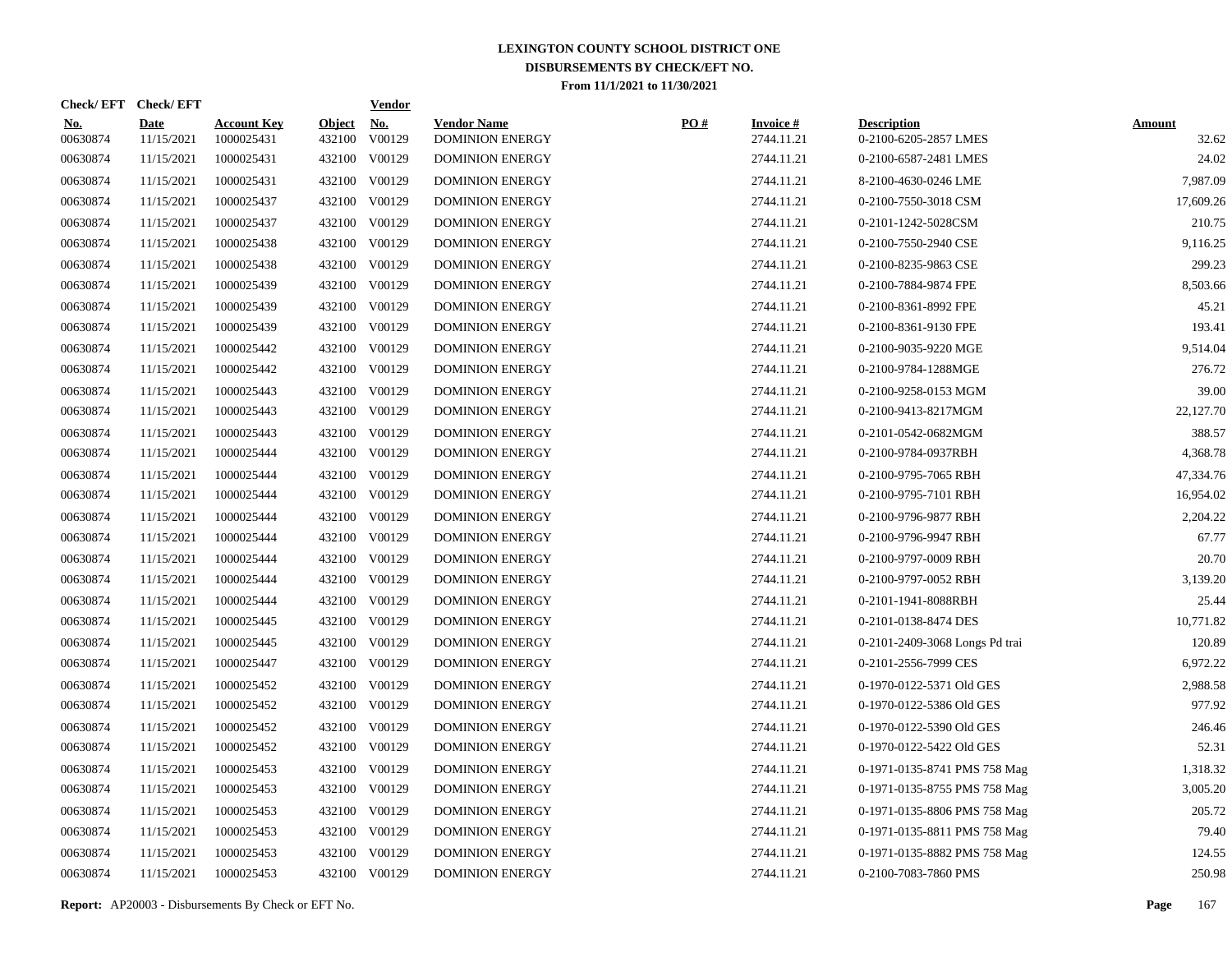|                        | Check/EFT Check/EFT       |                                  |                         | <b>Vendor</b>                       |                                              |          |                               |                                            |                        |
|------------------------|---------------------------|----------------------------------|-------------------------|-------------------------------------|----------------------------------------------|----------|-------------------------------|--------------------------------------------|------------------------|
| <u>No.</u><br>00630874 | <b>Date</b><br>11/15/2021 | <b>Account Key</b><br>1000025453 | <b>Object</b><br>432100 | $\underline{\textbf{No}}$<br>V00129 | <b>Vendor Name</b><br><b>DOMINION ENERGY</b> | PO#      | <b>Invoice#</b><br>2744.11.21 | <b>Description</b><br>0-2100-9406-2899 PMS | <b>Amount</b><br>41.14 |
| 00630874               | 11/15/2021                | 1000025507                       |                         | 432100 V00129                       | <b>DOMINION ENERGY</b>                       |          | 2744.11.21                    | 0-2100-9743-5679TR                         | 173.59                 |
|                        |                           |                                  |                         |                                     |                                              |          |                               | <b>Check Total</b>                         | 305,354.95             |
| 00630875               | 11/15/2021                | 1000022403                       |                         | 433200 V01264                       | SC ASSOCIATION EDUCATIONAL OFF               | P2205398 | P2205398.ADM                  | Membership/Registration for the            | 255.00                 |
|                        |                           |                                  |                         |                                     |                                              |          |                               | <b>Check Total</b>                         | 255.00                 |
| 00630876               | 11/15/2021                | 1000025408                       |                         | 432100 V00141                       | TOWN OF LEXINGTON                            |          | TN1021                        | DO.4479/002487.                            | 290.31                 |
| 00630876               | 11/15/2021                | 1000025408                       |                         | 432100 V00141                       | TOWN OF LEXINGTON                            |          | TN1021                        | DO.23898/005318.                           | 40.36                  |
| 00630876               | 11/15/2021                | 1000025408                       |                         | 432100 V00141                       | TOWN OF LEXINGTON                            |          | TN1021                        | DO.23900/004703.                           | 46.45                  |
| 00630876               | 11/15/2021                | 1000025408                       |                         | 432100 V00141                       | TOWN OF LEXINGTON                            |          | TN1021                        | DO.23897/005210.                           | 41.38                  |
| 00630876               | 11/15/2021                | 1000025408                       |                         | 432100 V00141                       | TOWN OF LEXINGTON                            |          | TN1021                        | DO.23899/004817.                           | 47.46                  |
| 00630876               | 11/15/2021                | 1000025408                       |                         | 432100 V00141                       | TOWN OF LEXINGTON                            |          | TN1021                        | DO.31900/005319.                           | 8.19                   |
| 00630876               | 11/15/2021                | 1000025408                       |                         | 432100 V00141                       | TOWN OF LEXINGTON                            |          | TN1021                        | DO.31181/004702.                           | 38.33                  |
| 00630876               | 11/15/2021                | 1000025408                       |                         | 432100 V00141                       | TOWN OF LEXINGTON                            |          | TN1021                        | DO.34818/004753.                           | 63.56                  |
| 00630876               | 11/15/2021                | 1000025408                       |                         | 432100 V00141                       | TOWN OF LEXINGTON                            |          | TN1021                        | TR.5931/003177.                            | 121.56                 |
| 00630876               | 11/15/2021                | 1000025411                       |                         | 432100 V00141                       | TOWN OF LEXINGTON                            |          | TN1021                        | LHS.16841/008449.                          | 5,147.84               |
| 00630876               | 11/15/2021                | 1000025412                       |                         | 432100 V00141                       | TOWN OF LEXINGTON                            |          | TN1021                        | LES.2098/001242.                           | 1,214.82               |
| 00630876               | 11/15/2021                | 1000025419                       |                         | 432100 V00141                       | TOWN OF LEXINGTON                            |          | TN1021                        | ROS.1405/000840.                           | 721.20                 |
| 00630876               | 11/15/2021                | 1000025420                       |                         | 432100 V00141                       | TOWN OF LEXINGTON                            |          | TN1021                        | LMS.2062/001217.                           | 96.45                  |
| 00630876               | 11/15/2021                | 1000025420                       |                         | 432100 V00141                       | TOWN OF LEXINGTON                            |          | TN1021                        | LMS.2108/001246.                           | 970.89                 |
| 00630876               | 11/15/2021                | 1000025422                       |                         | 432100 V00141                       | TOWN OF LEXINGTON                            |          | TN1021                        | OGE002226                                  | 967.72                 |
| 00630876               | 11/15/2021                | 1000025428                       |                         | 432100 V00141                       | TOWN OF LEXINGTON                            |          | TN1021                        | MES.9259/005369.                           | 1,495.42               |
| 00630876               | 11/15/2021                | 1000025431                       |                         | 432100 V00141                       | TOWN OF LEXINGTON                            |          | TN1021                        | LME.05895                                  | 994.42                 |
| 00630876               | 11/15/2021                | 1000025434                       |                         | 432100 V00141                       | TOWN OF LEXINGTON                            |          | TN1021                        | PHM.20731/010622.                          | 758.42                 |
| 00630876               | 11/15/2021                | 1000025435                       |                         | 432100 V00141                       | TOWN OF LEXINGTON                            |          | TN1021                        | PHE.20730/10621.                           | 947.42                 |
| 00630876               | 11/15/2021                | 1000025440                       |                         | 432100 V00141                       | TOWN OF LEXINGTON                            |          | TN1021                        | NPE.28215/016832.                          | 462.01                 |
| 00630876               | 11/15/2021                | 1000025441                       |                         | 432100 V00141                       | TOWN OF LEXINGTON                            |          | TN1021                        | RCE.33079/018790.                          | 942.42                 |
| 00630876               | 11/15/2021                | 1000025442                       |                         | 432100 V00141                       | TOWN OF LEXINGTON                            |          | TN1021                        | MGE.38335/019255.                          | 1,912.31               |
| 00630876               | 11/15/2021                | 1000025443                       |                         | 432100 V00141                       | TOWN OF LEXINGTON                            |          | TN1021                        | MGM.36251/019522.                          | 1,998.54               |
| 00630876               | 11/15/2021                | 1000025444                       | 432100                  | V00141                              | TOWN OF LEXINGTON                            |          | TN1021                        | RBH.019299                                 | 3,534.57               |
| 00630876               | 11/15/2021                | 1000025446                       |                         | 432100 V00141                       | TOWN OF LEXINGTON                            |          | TN1021                        | <b>BWM00141</b>                            | 866.42                 |
|                        |                           |                                  |                         |                                     |                                              |          |                               | <b>Check Total</b>                         | 23,728.47              |
| 00630877               | 11/15/2021                | 1000021107                       |                         | 433200 EXXXXX                       | Employee                                     |          | 10.01.11.04.21                | Duties/meetings                            | 53.76                  |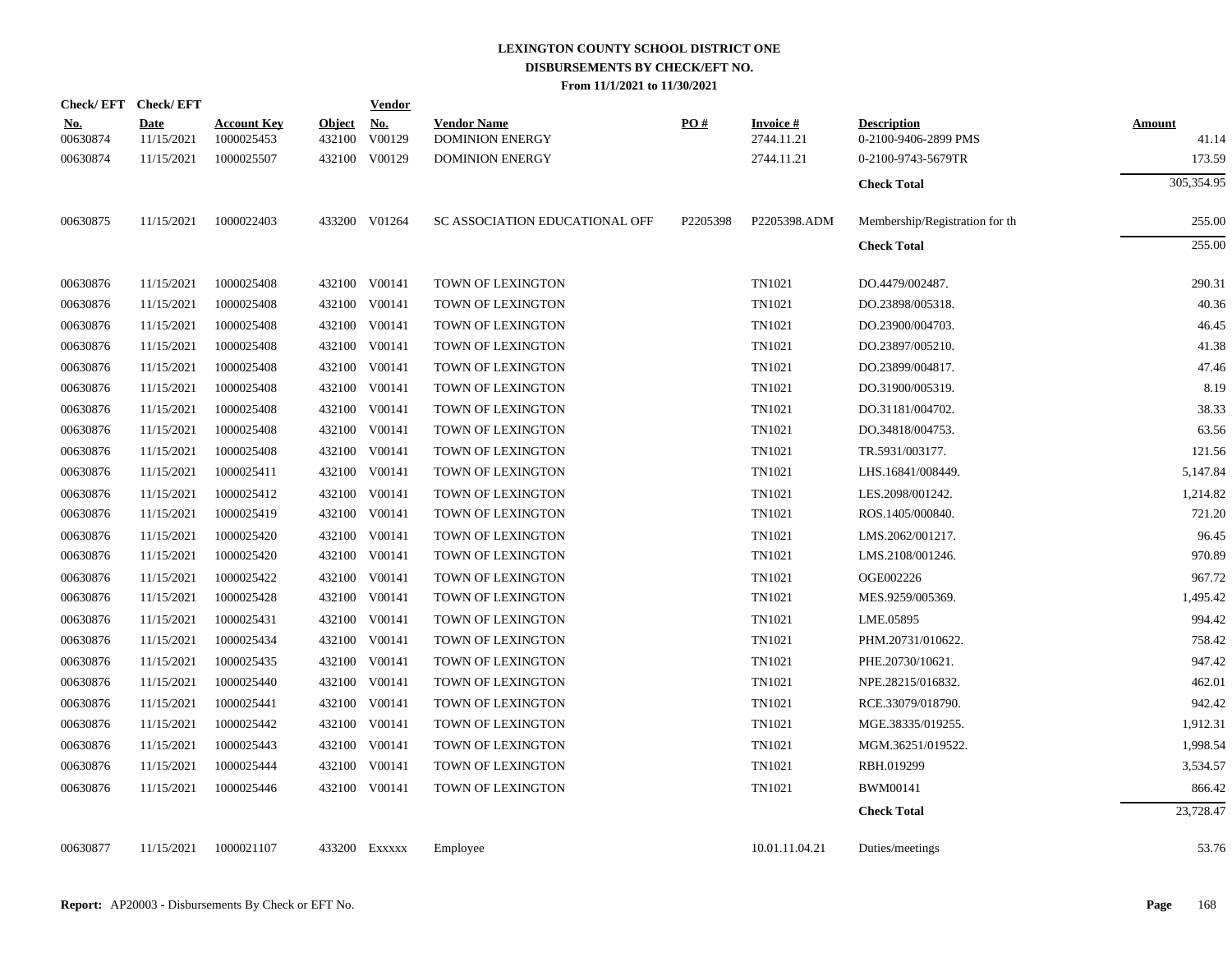| <u>No.</u> | Check/EFT Check/EFT<br><b>Date</b> | <b>Account Key</b> | <b>Object</b> | <b>Vendor</b><br><u>No.</u> | <b>Vendor Name</b>             | PO#      | <b>Invoice#</b> | <b>Description</b>                     | <b>Amount</b> |
|------------|------------------------------------|--------------------|---------------|-----------------------------|--------------------------------|----------|-----------------|----------------------------------------|---------------|
|            |                                    |                    |               |                             |                                |          |                 | <b>Check Total</b>                     | 53.76         |
| 00630878   | 11/15/2021                         | 7946027013         |               | 466031 V10084               | HOLIDAY INN - ROCK HILL        | P2205397 | P2205397.GHS    | Winthrop Band Clinic                   | 230.12        |
| 00630878   | 11/15/2021                         | 7946027013         | 466031        | V10084                      | HOLIDAY INN - ROCK HILL        | P2205397 | P2205397.GHS    | Confirmation No.: 45592307             | 225.19        |
| 00630878   | 11/15/2021                         | 7946027013         |               | 466032 V10084               | HOLIDAY INN - ROCK HILL        | P2205397 | P2205397.GHS    | Winthrop Band Clinic                   | 230.12        |
|            |                                    |                    |               |                             |                                |          |                 | <b>Check Total</b>                     | 685.43        |
| 00630879   | 11/15/2021                         | 1000000000         | 249900        | V00210                      | UNITED WAY OF THE MIDLANDS     |          | 11.12.2021      | UW of the Midlands                     | 45.00         |
|            |                                    |                    |               |                             |                                |          |                 | <b>Check Total</b>                     | 45.00         |
| 00630880   | 11/15/2021                         | 3291022121         | 433200        | EXXXXX                      | Employee                       |          | 10.01.10.31.21  | Meetings and Connections               | 61.71         |
|            |                                    |                    |               |                             |                                |          |                 | <b>Check Total</b>                     | 61.71         |
| 00630881   | 11/16/2021                         | 7802070020         |               | 466041 V01086               | ACO MEDICAL SUPPLY INC         | P2013378 | 5804277         | Aquasoft Nitrile Glove Large/3         | 41.73         |
|            |                                    |                    |               |                             |                                |          |                 | <b>Check Total</b>                     | 41.73         |
| 00630882   | 11/16/2021                         | 1000011329         | 441000        | V12599                      | <b>BLACK ROCK BRANDING</b>     | P2202083 | 14800-1         | Melbourne Tote Bag                     | 552.66        |
| 00630882   | 11/16/2021                         | 1000011329         | 441000        | V12599                      | <b>BLACK ROCK BRANDING</b>     | P2202083 | 14800-1         | Kolder Kaddy                           | 88.81         |
| 00630882   | 11/16/2021                         | 1000011329         | 441000        | V12599                      | <b>BLACK ROCK BRANDING</b>     | P2202083 | 14800-1         | Full Color Importin Smooth Dye         | 781.10        |
| 00630882   | 11/16/2021                         | 1000011329         |               | 441000 V12599               | <b>BLACK ROCK BRANDING</b>     | P2202083 | 14800-1         | Frieght                                | 67.54         |
|            |                                    |                    |               |                             |                                |          |                 | <b>Check Total</b>                     | 1,490.11      |
| 00630883   | 11/16/2021                         | 7743019047         |               | 466041 V13041               | BLICK ART MATERIALS LLC        | P2202790 | 7081798         | <b>Blick Construction Paper 80LB</b>   | 9.12          |
| 00630883   | 11/16/2021                         | 7743019047         |               | 466041 V13041               | BLICK ART MATERIALS LLC        | P2202790 | 7081798         | Amaco Teacher's Choice Blue            | 58.44         |
| 00630883   | 11/16/2021                         | 1000011444         |               | 441000 V13041               | BLICK ART MATERIALS LLC        | P2204499 | 7351369         | 3M tartan Masking tape size 0          | 9.28          |
| 00630883   | 11/16/2021                         | 1000011444         | 441000        | V13041                      | BLICK ART MATERIALS LLC        | P2204499 | 7351369         | <b>Black Crayola Markers</b>           | 19.31         |
| 00630883   | 11/16/2021                         | 1000011444         |               | 441000 V13041               | BLICK ART MATERIALS LLC        | P2204499 | 7351369         | Red Crayola Markers                    | 19.31         |
| 00630883   | 11/16/2021                         | 1000011444         | 441000        | V13041                      | BLICK ART MATERIALS LLC        | P2204499 | 7351369         | Yellow Crayola Markers                 | 19.33         |
| 00630883   | 11/16/2021                         | 1000011444         |               | 441000 V13041               | BLICK ART MATERIALS LLC        | P2204499 | 7351369         | <b>Blue Crayola Markers</b>            | 19.31         |
| 00630883   | 11/16/2021                         | 1000011444         | 441000        | V13041                      | BLICK ART MATERIALS LLC        | P2204499 | 7351369         | B Blick Sketch Board (23-1/2"          | 163.50        |
| 00630883   | 11/16/2021                         | 1000011444         | 441000        | V13041                      | BLICK ART MATERIALS LLC        | P2204499 | 7351369         | <b>Blick Liquid Watercolors Red</b>    | 3.98          |
| 00630883   | 11/16/2021                         | 1000011444         | 441000        | V13041                      | BLICK ART MATERIALS LLC        | P2204499 | 7351369         | <b>Blick Liquid Watercolors Yello</b>  | 3.98          |
| 00630883   | 11/16/2021                         | 1000011444         | 441000        | V13041                      | BLICK ART MATERIALS LLC        | P2204499 | 7351369         | Blickrylic Gel Medium - Half           | 36.84         |
| 00630883   | 11/16/2021                         | 1000011444         | 441000        | V13041                      | BLICK ART MATERIALS LLC        | P2204499 | 7351369         | Blick® Kneaded Erasers — la            | 16.84         |
| 00630883   | 11/16/2021                         | 1000011444         |               | 441000 V13041               | <b>BLICK ART MATERIALS LLC</b> | P2204499 | 7351369         | General's <sup>®</sup> Layout Pencil — | 34.41         |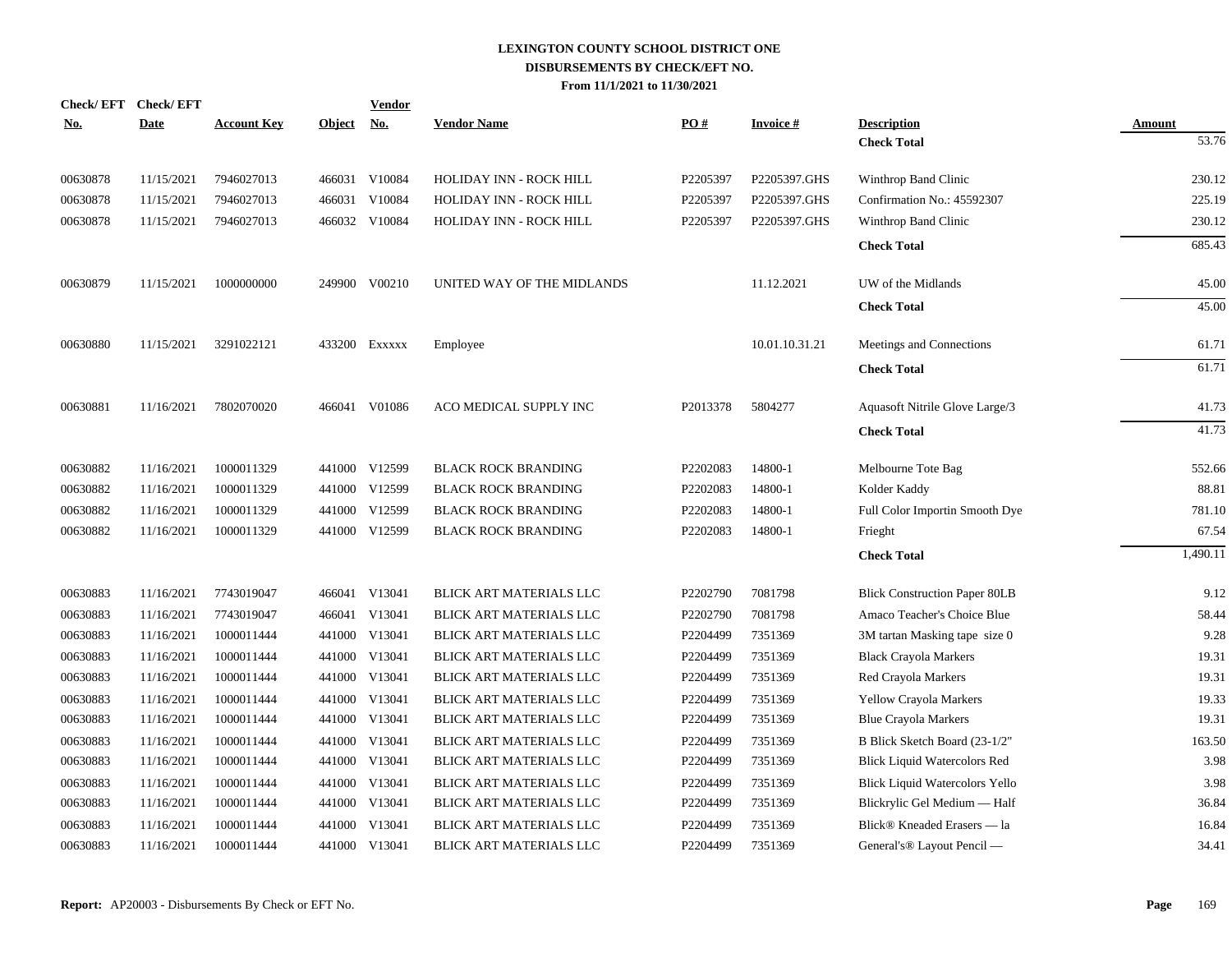| <b>Check/EFT</b> | <b>Check/EFT</b> |                    |            | <b>Vendor</b> |                           |          |                 |                                |               |
|------------------|------------------|--------------------|------------|---------------|---------------------------|----------|-----------------|--------------------------------|---------------|
| <u>No.</u>       | <b>Date</b>      | <b>Account Key</b> | Object No. |               | <b>Vendor Name</b>        | PO#      | <b>Invoice#</b> | <b>Description</b>             | <b>Amount</b> |
|                  |                  |                    |            |               |                           |          |                 | <b>Check Total</b>             | 413.65        |
| 00630884         | 11/16/2021       | 1000025408         |            | 441020 V13533 | <b>BOBCAT OF COLUMBIA</b> | P2205097 | P05236          | 6562109 STOP                   | 68.48         |
| 00630884         | 11/16/2021       | 1000025408         |            | 441020 V13533 | <b>BOBCAT OF COLUMBIA</b> | P2205097 | P05236          | 6692924 MOUNT ISOLATOR         | 85.43         |
| 00630884         | 11/16/2021       | 1000025408         |            | 441020 V13533 | <b>BOBCAT OF COLUMBIA</b> | P2205097 | P05236          | 7189453 LOUVER                 | 47.65         |
| 00630884         | 11/16/2021       | 1000025408         |            | 441020 V13533 | BOBCAT OF COLUMBIA        | P2205097 | P05236          | 51DM10 NUT                     | 7.21          |
| 00630884         | 11/16/2021       | 1000025408         |            | 441020 V13533 | <b>BOBCAT OF COLUMBIA</b> | P2205097 | P05236          | 84G3712 SCREW                  | 4.73          |
| 00630884         | 11/16/2021       | 1000025408         |            | 441020 V13533 | BOBCAT OF COLUMBIA        | P2205097 | P05236          | 6732897 BLADE KIT              | 220.64        |
| 00630884         | 11/16/2021       | 1000025408         |            | 441020 V13533 | <b>BOBCAT OF COLUMBIA</b> | P2205097 | P05236          | <b>FREIGHT</b>                 | 51.37         |
|                  |                  |                    |            |               |                           |          |                 | <b>Check Total</b>             | 485.51        |
| 00630885         | 11/16/2021       | 1000011335         | 441000     | V00884        | <b>BOOKSOURCE</b>         | P2204478 | 955815          | Free Climb                     | 0.72          |
| 00630885         | 11/16/2021       | 7936527035         |            | 466041 V00884 | <b>BOOKSOURCE</b>         | P2204478 | 955815          | LeBron James: A Basketball Sta | 7.90          |
| 00630885         | 11/16/2021       | 7936527035         |            | 466041 V00884 | <b>BOOKSOURCE</b>         | P2204478 | 955815          | Tar Beach                      | 5.99          |
| 00630885         | 11/16/2021       | 7936527035         |            | 466041 V00884 | <b>BOOKSOURCE</b>         | P2204478 | 955815          | Free Climb                     | 3.74          |
| 00630885         | 11/16/2021       | 1000011335         | 443000     | V00884        | <b>BOOKSOURCE</b>         | P2205225 | 957674          | Books (Quote Q1033674-1) DO NO | 1,003.20      |
| 00630885         | 11/16/2021       | 7936527038         |            | 466041 V00884 | <b>BOOKSOURCE</b>         | P2205236 | 957676          | See attached list. QUOTE#1033  | 241.09        |
| 00630885         | 11/16/2021       | 7936527038         |            | 466041 V00884 | <b>BOOKSOURCE</b>         | P2205237 | 957677          | See attached book list. QUOTE  | 248.49        |
| 00630885         | 11/16/2021       | 1000011335         | 441000     | V00884        | <b>BOOKSOURCE</b>         | P2205152 | 957853          | Future Author Extraordinaire   | 1.58          |
| 00630885         | 11/16/2021       | 7936527035         |            | 466041 V00884 | <b>BOOKSOURCE</b>         | P2205152 | 957853          | Cody And The Mysteries Of The  | 15.72         |
| 00630885         | 11/16/2021       | 7936527035         | 466041     | V00884        | <b>BOOKSOURCE</b>         | P2205152 | 957853          | Click                          | 29.22         |
| 00630885         | 11/16/2021       | 7936527035         | 466041     | V00884        | <b>BOOKSOURCE</b>         | P2205152 | 957853          | <b>Blackberry Juice</b>        | 15.63         |
| 00630885         | 11/16/2021       | 7936527035         | 466041     | V00884        | <b>BOOKSOURCE</b>         | P2205152 | 957853          | Nina Soni, Former Best Friend  | 17.97         |
| 00630885         | 11/16/2021       | 7936527035         | 466041     | V00884        | <b>BOOKSOURCE</b>         | P2205152 | 957853          | Cody And The Rules Of Life     | 15.72         |
| 00630885         | 11/16/2021       | 7936527035         | 466041     | V00884        | <b>BOOKSOURCE</b>         | P2205152 | 957853          | Ways To Make Sunshine          | 17.97         |
| 00630885         | 11/16/2021       | 7936527035         | 466041     | V00884        | <b>BOOKSOURCE</b>         | P2205152 | 957853          | A Boy Called Bat               | 15.72         |
| 00630885         | 11/16/2021       | 7936527035         | 466041     | V00884        | <b>BOOKSOURCE</b>         | P2205152 | 957853          | Fish Out Of Water              | 24.63         |
| 00630885         | 11/16/2021       | 7936527035         | 466041     | V00884        | <b>BOOKSOURCE</b>         | P2205152 | 957853          | Speed Demon                    | 15.63         |
| 00630885         | 11/16/2021       | 7936527035         | 466041     | V00884        | <b>BOOKSOURCE</b>         | P2205152 | 957853          | One-Third Nerd                 | 15.72         |
| 00630885         | 11/16/2021       | 7936527035         | 466041     | V00884        | <b>BOOKSOURCE</b>         | P2205152 | 957853          | Save Me A Seat                 | 17.97         |
| 00630885         | 11/16/2021       | 7936527035         | 466041     | V00884        | <b>BOOKSOURCE</b>         | P2205152 | 957853          | Lights, Camera, Cook!          | 17.97         |
| 00630885         | 11/16/2021       | 7936527035         | 466041     | V00884        | <b>BOOKSOURCE</b>         | P2205152 | 957853          | Science Fair Sabotage          | 13.74         |
| 00630885         | 11/16/2021       | 7936527035         | 466041     | V00884        | <b>BOOKSOURCE</b>         | P2205152 | 957853          | Future Author Extraordinaire   | 16.39         |
|                  |                  |                    |            |               |                           |          |                 | <b>Check Total</b>             | 1,762.71      |
| 00630886         | 11/16/2021       | 7750019013         |            | 466041 V13255 | <b>BSN SPORTS</b>         | P2202045 | 914123266       | <b>Zume Badminton Sets</b>     | 224.67        |
|                  |                  |                    |            |               |                           |          |                 |                                |               |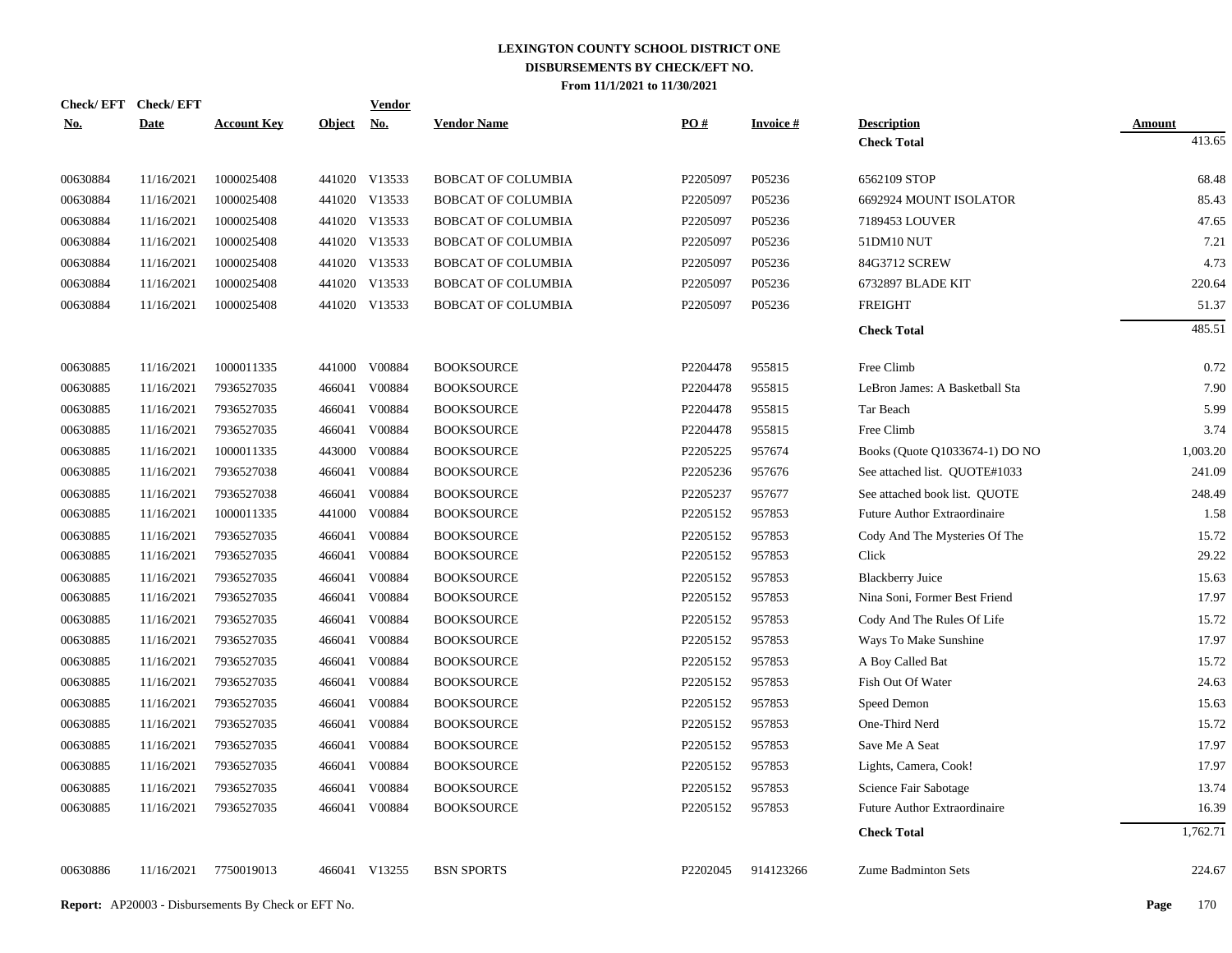| <b>Check/EFT</b>       | <b>Check/EFT</b>          |                                  |                         | <b>Vendor</b> |                                         |                 |                              |                                                   |                         |
|------------------------|---------------------------|----------------------------------|-------------------------|---------------|-----------------------------------------|-----------------|------------------------------|---------------------------------------------------|-------------------------|
| <u>No.</u><br>00630886 | <b>Date</b><br>11/16/2021 | <b>Account Key</b><br>7750019013 | <b>Object</b><br>466041 | No.<br>V13255 | <b>Vendor Name</b><br><b>BSN SPORTS</b> | PO#<br>P2202045 | <b>Invoice#</b><br>914123266 | <b>Description</b><br>Yoga Mat 24" x 68" - Purple | <b>Amount</b><br>320.79 |
| 00630886               | 11/16/2021                | 7750019013                       | 466041                  | V13255        | <b>BSN SPORTS</b>                       | P2202045        | 914123266                    | Voit 6.25" Softi Tuff Ball - 6                    | 136.94                  |
| 00630886               | 11/16/2021                | 7750019013                       | 466041                  | V13255        | <b>BSN SPORTS</b>                       | P2202045        | 914123266                    | Mark 1 Economy Stopwatch - Bla                    | 28.86                   |
| 00630886               | 11/16/2021                | 7750019013                       | 466041                  | V13255        | <b>BSN SPORTS</b>                       | P2202045        | 914123266                    | Golf Putting Class Pack                           | 492.19                  |
| 00630886               | 11/16/2021                | 7750019013                       |                         | 466041 V13255 | <b>BSN SPORTS</b>                       | P2202045        | 914123266                    | NCAA Legend 29.5" Basketball                      | 231.03                  |
| 00630886               | 11/16/2021                | 7750019013                       |                         | 466041 V13255 | <b>BSN SPORTS</b>                       | P2202045        | 914123266                    | NCAA Legend 28.5" Basketball                      | 55.62                   |
| 00630886               | 11/16/2021                | 7750019013                       |                         | 466041 V13255 | <b>BSN SPORTS</b>                       | P2202045        | 914123266                    | Floor Tape 2" x 60 yards - Blu                    | 9.62                    |
| 00630886               | 11/16/2021                | 7750019013                       |                         | 466041 V13255 | <b>BSN SPORTS</b>                       | P2202045        | 914123266                    | <b>Shipping Charge</b>                            | 79.88                   |
|                        |                           |                                  |                         |               |                                         |                 |                              | <b>Check Total</b>                                | 1,579.60                |
| 00630887               | 11/16/2021                | 1000000000                       |                         | 249900 Exxxxx | Employee                                |                 | 11.15.2021                   | Cameras config. check reissue                     | 62.35                   |
|                        |                           |                                  |                         |               |                                         |                 |                              | <b>Check Total</b>                                | 62.35                   |
| 00630888               | 11/16/2021                | 1000025422                       |                         | 441020 V16936 | CALICO PACKAGING LLC                    | P2204101        | INVM00005339                 | 9911593 CAN LINER 38 X 58                         | 681.59                  |
| 00630888               | 11/16/2021                | 1000025415                       |                         | 441020 V16936 | CALICO PACKAGING LLC                    | P2204094        | INVM00005344                 | 9911593 CAN LINER 38 X 58                         | 1,090.55                |
| 00630888               | 11/16/2021                | 1000025412                       |                         | 441020 V16936 | CALICO PACKAGING LLC                    | P2203910        | INVM00005352                 | 9911593 38 X 58 CAN LINER 1.7                     | 340.80                  |
|                        |                           |                                  |                         |               |                                         |                 |                              | <b>Check Total</b>                                | 2,112.94                |
| 00630889               | 11/16/2021                | 7743019038                       |                         | 466041 V10652 | CAROLINA OFFICE EQUIPMENT               | P2204571        | 10254                        | Laminating Film 27"x 500', 1"                     | 2,343.30                |
|                        |                           |                                  |                         |               |                                         |                 |                              | <b>Check Total</b>                                | 2,343.30                |
| 00630890               | 11/16/2021                | 6000025628                       |                         | 433200 Exxxxx | Employee                                |                 | 10.01.10.31.21               | <b>Bank Deposits</b>                              | 11.59                   |
|                        |                           |                                  |                         |               |                                         |                 |                              | <b>Check Total</b>                                | 11.59                   |
| 00630891               | 11/16/2021                | 1000025442                       |                         | 441020 V15374 | CENTRAL POLY BAG CORPORATION            | P2204782        | 286961                       | CP3858K137 CAN LINER                              | 595.46                  |
| 00630891               | 11/16/2021                | 1000025411                       |                         | 441020 V15374 | CENTRAL POLY BAG CORPORATION            | P2204783        | 286969                       | CP3858K1.7 CAN LINERS                             | 612.47                  |
|                        |                           |                                  |                         |               |                                         |                 |                              | <b>Check Total</b>                                | 1,207.93                |
| 00630892               | 11/16/2021                | 7738027011                       |                         | 466036 V01071 | COLONIAL PRINTING INC                   | P2204918        | 100185                       | Printing of 1000 Legally Blond                    | 2,122.68                |
| 00630892               | 11/16/2021                | 7738027011                       |                         | 466036 V01071 | COLONIAL PRINTING INC                   | P2204918        | 100185                       | Additional sales tax for Richl                    | 19.83                   |
|                        |                           |                                  |                         |               |                                         |                 |                              | <b>Check Total</b>                                | 2,142.51                |
| 00630893               | 11/16/2021                | 3400022403                       |                         | 441000 V15024 | <b>CORWIN PRESS INC</b>                 | P2204835        | 631572KI                     | Visible Learning in Early Chil                    | 35.26                   |
|                        |                           |                                  |                         |               |                                         |                 |                              | <b>Check Total</b>                                | 35.26                   |
| 00630894               | 11/16/2021                | 7924099715                       |                         | 466041 Exxxxx | Employee                                |                 | 11.10.2021                   | <b>Band Supplies Reimbursement</b>                | 566.38                  |
|                        |                           |                                  |                         |               |                                         |                 |                              |                                                   |                         |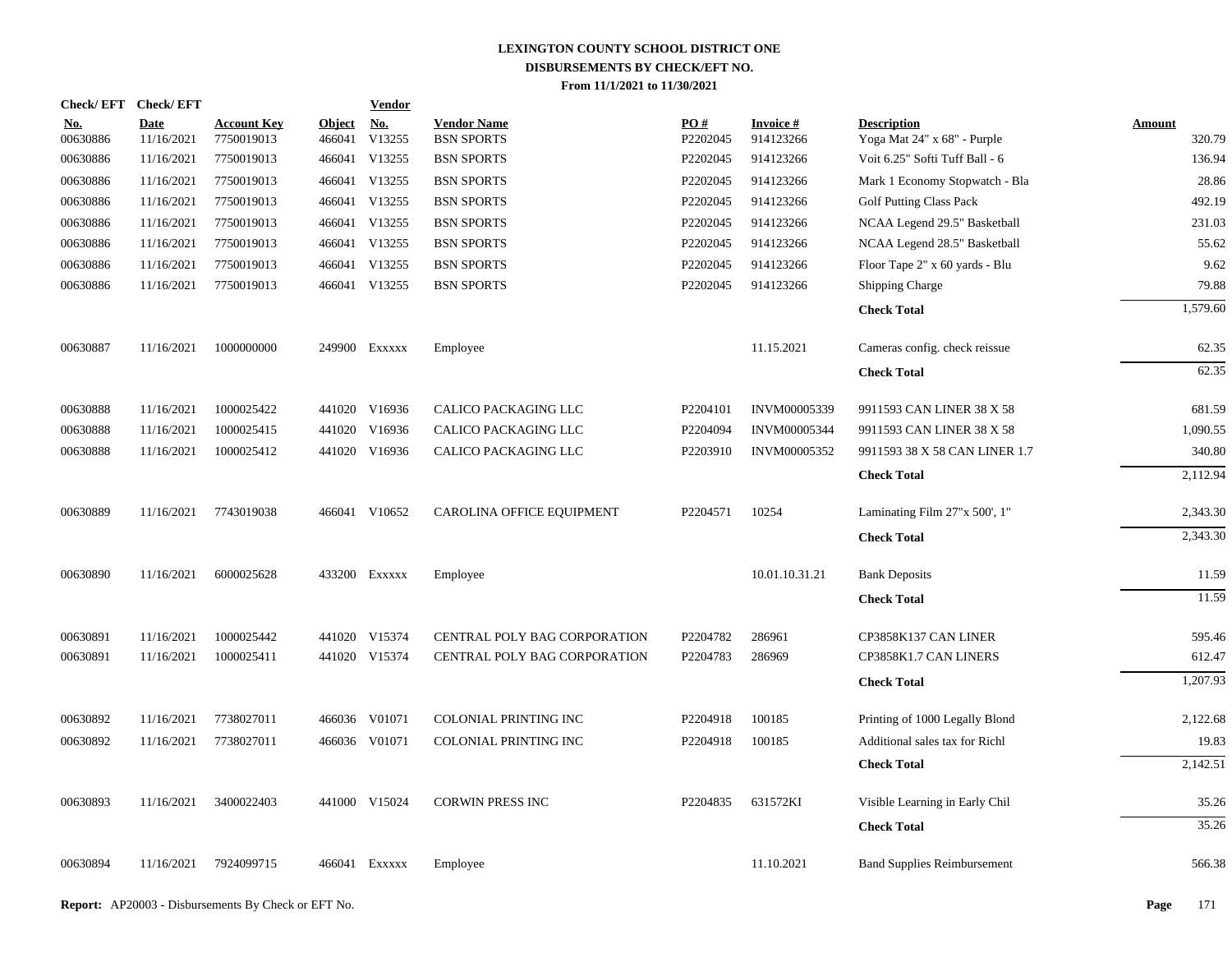|            | Check/EFT Check/EFT |                    |               | <u>Vendor</u> |                        |          |                 |                                |               |
|------------|---------------------|--------------------|---------------|---------------|------------------------|----------|-----------------|--------------------------------|---------------|
| <u>No.</u> | <b>Date</b>         | <b>Account Key</b> | <b>Object</b> | <u>No.</u>    | <b>Vendor Name</b>     | PO#      | <b>Invoice#</b> | <b>Description</b>             | <b>Amount</b> |
|            |                     |                    |               |               |                        |          |                 | <b>Check Total</b>             | 566.38        |
| 00630895   | 11/16/2021          | 1000025413         |               | 441020 V14264 | <b>EA SERVICES LLC</b> | P2203548 | 7130            | Gilbert WWTP - Bio Santizer #  | 577.80        |
|            |                     |                    |               |               |                        |          |                 | <b>Check Total</b>             | 577.80        |
| 00630896   | 11/16/2021          | 5722025322         |               | 452000 V12190 | <b>EDCON INC</b>       | P2203938 | 1.P2203938      | OGES - GMP - CMI & Cubbies     | 28,495.00     |
| 00630896   | 11/16/2021          | 5737025337         |               | 452000 V12190 | <b>EDCON INC</b>       | P2200765 | 3.P2200765      | CSMS - GMP                     | 406,200.18    |
|            |                     |                    |               |               |                        |          |                 | <b>Check Total</b>             | 434,695.18    |
| 00630897   | 11/16/2021          | 1000025413         |               | 441020 V15897 | FIRST COMMUNITY BANK   | P2205431 | ADM.1469.11.21  | Lexington True Value - Nuts, B | 35.27         |
| 00630897   | 11/16/2021          | 1000025413         |               | 441020 V15897 | FIRST COMMUNITY BANK   | P2205431 | ADM.1469.11.21  | Ed Smith Lumber                | 104.56        |
| 00630897   | 11/16/2021          | 1000025421         |               | 441020 V15897 | FIRST COMMUNITY BANK   | P2205431 | ADM.1469.11.21  | Surplus Material               | 385.20        |
| 00630897   | 11/16/2021          | 1000025408         |               | 432300 V15897 | FIRST COMMUNITY BANK   | P2205435 | ADM.5261.11.21  | Lexington 1 Stop               | 64.48         |
| 00630897   | 11/16/2021          | 1000025408         |               | 441020 V15897 | FIRST COMMUNITY BANK   | P2205435 | ADM.5261.11.21  | AutoZone                       | 127.11        |
| 00630897   | 11/16/2021          | 1000025414         |               | 432300 V15897 | FIRST COMMUNITY BANK   | P2205435 | ADM.5261.11.21  | Palmetto Leak Detector         | 525.00        |
| 00630897   | 11/16/2021          | 1000025415         |               | 441020 V15897 | FIRST COMMUNITY BANK   | P2205435 | ADM.5261.11.21  | Ferguson                       | 103.22        |
| 00630897   | 11/16/2021          | 1000025426         |               | 441020 V15897 | FIRST COMMUNITY BANK   | P2205435 | ADM.5261.11.21  | WinSupply                      | 34.54         |
| 00630897   | 11/16/2021          | 1000025411         |               | 441020 V15897 | FIRST COMMUNITY BANK   | P2205432 | ADM.5287.11.21  | <b>CES</b>                     | 56.52         |
| 00630897   | 11/16/2021          | 1000025413         |               | 441020 V15897 | FIRST COMMUNITY BANK   | P2205432 | ADM.5287.11.21  | <b>CES</b>                     | 278.03        |
| 00630897   | 11/16/2021          | 1000025427         |               | 441020 V15897 | FIRST COMMUNITY BANK   | P2205432 | ADM.5287.11.21  | <b>CES</b>                     | 73.64         |
| 00630897   | 11/16/2021          | 1000025431         |               | 441020 V15897 | FIRST COMMUNITY BANK   | P2205432 | ADM.5287.11.21  | <b>CES</b>                     | 48.21         |
| 00630897   | 11/16/2021          | 1000025408         |               | 441020 V15897 | FIRST COMMUNITY BANK   | P2205434 | ADM.5303.11.21  | Home Depot                     | 32.01         |
| 00630897   | 11/16/2021          | 1000025408         |               | 441020 V15897 | FIRST COMMUNITY BANK   | P2205434 | ADM.5303.11.21  | Home Depot                     | 91.08         |
| 00630897   | 11/16/2021          | 1000025414         |               | 441020 V15897 | FIRST COMMUNITY BANK   | P2205434 | ADM.5303.11.21  | Lowe's                         | 42.33         |
| 00630897   | 11/16/2021          | 1000025415         |               | 441020 V15897 | FIRST COMMUNITY BANK   | P2205434 | ADM.5303.11.21  | CE Southeast                   | 39.23         |
| 00630897   | 11/16/2021          | 1000025441         |               | 441020 V15897 | FIRST COMMUNITY BANK   | P2205434 | ADM.5303.11.21  | Gateway                        | 19.25         |
| 00630897   | 11/16/2021          | 1000025408         |               | 441020 V15897 | FIRST COMMUNITY BANK   | P2205433 | ADM.5311.11.21  | Home Depot                     | 106.95        |
| 00630897   | 11/16/2021          | 1000025420         |               | 441020 V15897 | FIRST COMMUNITY BANK   | P2205433 | ADM.5311.11.21  | ADI                            | 275.34        |
| 00630897   | 11/16/2021          | 1000025438         |               | 441020 V15897 | FIRST COMMUNITY BANK   | P2205433 | ADM.5311.11.21  | Lowe's                         | 33.05         |
| 00630897   | 11/16/2021          | 1000025444         |               | 441020 V15897 | FIRST COMMUNITY BANK   | P2205433 | ADM.5311.11.21  | <b>CES</b>                     | 34.75         |
| 00630897   | 11/16/2021          | 1000025444         |               | 441020 V15897 | FIRST COMMUNITY BANK   | P2205433 | ADM.5311.11.21  | <b>CES</b>                     | 39.11         |
| 00630897   | 11/16/2021          | 1000022403         |               | 433200 V15897 | FIRST COMMUNITY BANK   | P2205438 | ADM.5816.11.21  | <b>SCASA</b>                   | 75.00         |
| 00630897   | 11/16/2021          | 1000022403         |               | 433200 V15897 | FIRST COMMUNITY BANK   | P2205438 | ADM.5816.11.21  | <b>SCASA</b>                   | 75.00         |
| 00630897   | 11/16/2021          | 1000022403         |               | 433200 V15897 | FIRST COMMUNITY BANK   | P2205438 | ADM.5816.11.21  | <b>SCASA</b>                   | 75.00         |
| 00630897   | 11/16/2021          | 2671022403         |               | 441000 V15897 | FIRST COMMUNITY BANK   | P2205438 | ADM.5816.11.21  | Gryphon House                  | 522.50        |
| 00630897   | 11/16/2021          | 3400013903         |               | 441000 V15897 | FIRST COMMUNITY BANK   | P2205438 | ADM.5816.11.21  | <b>NAEYC</b>                   | 30.00         |
|            |                     |                    |               |               |                        |          |                 |                                |               |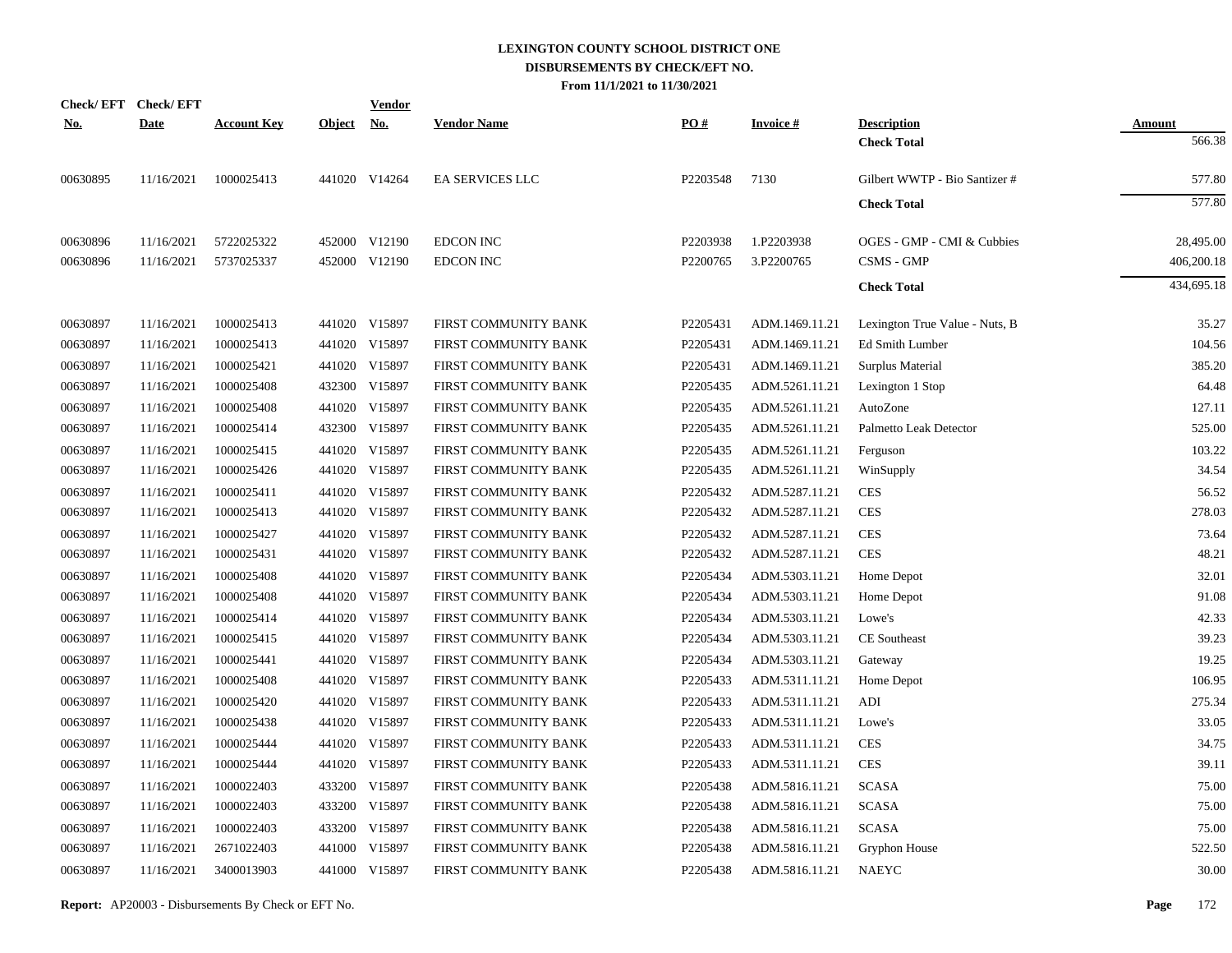| PO#<br><b>Invoice #</b><br><b>Account Key</b><br><b>Object</b><br><u>No.</u><br><b>Vendor Name</b><br><b>Description</b><br><b>Date</b><br><u>No.</u><br><b>Amount</b><br>00630897<br>3400013903<br>441000<br>V15897<br>FIRST COMMUNITY BANK<br>P2205438<br>ADM.5816.11.21<br>71.64<br>11/16/2021<br>Amazon.com<br>00630897<br>3400013903<br>464000 V15897<br><b>NAEYC</b><br>69.00<br>11/16/2021<br>FIRST COMMUNITY BANK<br>P2205438<br>ADM.5816.11.21<br>00630897<br>3972022403<br>433200 V15897<br>370.00<br>11/16/2021<br>FIRST COMMUNITY BANK<br>P2205438<br>ADM.5816.11.21<br>Reading Recovery Council<br>69.50<br>00630897<br>11/16/2021<br>1000011231<br>441000 V15897<br>P2205478<br>LMES.1220.11.21<br><b>AMZN MKTP</b><br>FIRST COMMUNITY BANK<br>00630897<br>11/16/2021<br>1000021331<br>441000 V15897<br>P2205478<br>LMES.1220.11.21<br><b>AMZN MKTP</b><br>70.53<br>FIRST COMMUNITY BANK<br>00630897<br>11/16/2021<br>1000022231<br>441000 V15897<br>FIRST COMMUNITY BANK<br>P2205478<br>LMES.1220.11.21<br><b>AMZN MKTP</b><br>248.16<br>00630897<br>11/16/2021<br>1000023331<br>433200 V15897<br>P2205478<br>LMES.1220.11.21<br>683.49<br>FIRST COMMUNITY BANK<br>EB BLUE RIBBON SCHOOL<br>00630897<br>1000023331<br>433200<br>V15897<br>P2205478<br>683.49<br>11/16/2021<br>FIRST COMMUNITY BANK<br>LMES.1220.11.21<br>EB BLUE RIBBON SCHOOL<br>441000<br>V15897<br>10.91<br>00630897<br>11/16/2021<br>1000023331<br>FIRST COMMUNITY BANK<br>P2205478<br>LMES.1220.11.21<br>DOLLAR GENERAL #4620<br>00630897<br>11/16/2021<br>1000023331<br>441000 V15897<br>P2205478<br>LMES.1220.11.21<br><b>AMZN MKTP</b><br>26.12<br>FIRST COMMUNITY BANK<br>00630897<br>1000023331<br>441000<br>V15897<br>P2205478<br>17.89<br>11/16/2021<br>FIRST COMMUNITY BANK<br>LMES.1220.11.21<br><b>SHIP-N-PRINT SOLUTIONS</b><br>34.27<br>00630897<br>11/16/2021<br>1000023331<br>441000 V15897<br>FIRST COMMUNITY BANK<br>P2205478<br>LMES.1220.11.21<br><b>VISTAPRINT</b><br>29.02<br>00630897<br>11/16/2021<br>1000025431<br>441000<br>V15897<br>P2205478<br>LMES.1220.11.21<br>LOWES FOODS #1268<br>FIRST COMMUNITY BANK<br>27.98<br>00630897<br>7841827031<br>466099<br>V15897<br>P2205478<br>11/16/2021<br>FIRST COMMUNITY BANK<br>LMES.1220.11.21<br>PINK LADY GIFT SHOP<br>00630897<br>466041<br>V15897<br>P2205478<br>8.55<br>11/16/2021<br>7846027031<br>FIRST COMMUNITY BANK<br>LMES.1220.11.21<br><b>AMZN MKTP</b><br>V15897<br>18.18<br>00630897<br>11/16/2021<br>7863027031<br>466041<br>P2205478<br>LMES.1220.11.21<br><b>AMZN MKTP</b><br>FIRST COMMUNITY BANK<br>00630897<br>11/16/2021<br>7863027031<br>466041<br>V15897<br>P2205478<br>LMES.1220.11.21<br><b>AMZN MKTP</b><br>16.00<br>FIRST COMMUNITY BANK<br>00630897<br>466041 V15897<br>5.34<br>11/16/2021<br>7863027031<br>FIRST COMMUNITY BANK<br>P2205478<br>LMES.1220.11.21<br><b>AMZN MKTP</b><br>00630897<br>11/16/2021<br>7863027031<br>466041 V15897<br>FIRST COMMUNITY BANK<br>P2205478<br>LMES.1220.11.21<br><b>LOWES FOODS</b><br>6.78<br>466041 V15897<br>00630897<br>11/16/2021<br>7863027031<br>P2205478<br>LMES.1220.11.21<br>6.69<br>FIRST COMMUNITY BANK<br>WALGREENS #07399<br>00630897<br>11/16/2021<br>7863027031<br>466041 V15897<br>P2205478<br>4.14<br>FIRST COMMUNITY BANK<br>LMES.1220.11.21<br>DOLLAR GENERAL STORE #15828<br>466041 V15897<br>2.89<br>00630897<br>11/16/2021<br>7863027031<br>FIRST COMMUNITY BANK<br>P2205478<br>LMES.1220.11.21<br>WALGREENS #7399<br>00630897<br>11/16/2021<br>7863027031<br>466041 V15897<br>P2205478<br>LMES.1220.11.21<br>WM SUPERCENTER #881<br>86.69<br>FIRST COMMUNITY BANK<br>00630897<br>466041 V15897<br>11.69<br>11/16/2021<br>7863027031<br>FIRST COMMUNITY BANK<br>P2205478<br>LMES.1220.11.21<br>WM SUPERCENTER #881<br>466041 V15897<br>74.74<br>00630897<br>11/16/2021<br>7863027031<br>FIRST COMMUNITY BANK<br>P2205478<br>LMES.1220.11.21<br><b>AMZN MKTP</b><br>466099 V15897<br>42.80<br>00630897<br>11/16/2021<br>7881027031<br>P2205478<br>LMES.1220.11.21<br><b>LEXINGTON FLORIST</b><br>FIRST COMMUNITY BANK<br>466041 V15897<br>7.53<br>00630897<br>11/16/2021<br>7886027031<br>P2205478<br>LMES.1220.11.21<br>WALGREENS #7399<br>FIRST COMMUNITY BANK<br>7891527031<br>466041 V15897<br>P2205478<br>15.63<br>00630897<br>11/16/2021<br>FIRST COMMUNITY BANK<br>LMES.1220.11.21<br>CHRISTWILLCOM<br>466099 V15897<br>133.75<br>00630897<br>11/16/2021<br>7891527031<br>FIRST COMMUNITY BANK<br>P2205478<br>LMES.1220.11.21<br>SQ *THE PARTY SHOPPE B GOSQ.CO<br>00630897<br>7886027021<br>V15897<br>P2205436<br>LTC.1329.11.21<br>1,091.90<br>11/16/2021<br>466041<br>FIRST COMMUNITY BANK<br>Lowes<br>00630897<br>466069 V15897<br>P2205437<br>LTC.4272.11.21<br>11/16/2021<br>7860527021<br>FIRST COMMUNITY BANK<br><b>RAYS PIZZERIA</b><br>135.30<br><b>Check Total</b><br>7,406.98<br>1000022235<br>443000 V12185<br>348151F<br>34.04<br>00630898<br>11/16/2021<br>FOLLETT SCHOOL SOLUTIONS INC<br>P2203115<br>88 (89) Books<br>00630898<br>154.73<br>11/16/2021<br>1000022213<br>443000<br>V12185<br>FOLLETT SCHOOL SOLUTIONS INC<br>P2204156<br>365050<br>20 Books & 1 AudioBook - See B<br>00630898<br>11/16/2021<br>1000022247<br>443000 V12185<br>FOLLETT SCHOOL SOLUTIONS INC<br>P2204160<br>365056<br>1,364.00<br><b>Library Books</b> | Check/EFT Check/EFT |  | <b>Vendor</b> |  |  |  |
|--------------------------------------------------------------------------------------------------------------------------------------------------------------------------------------------------------------------------------------------------------------------------------------------------------------------------------------------------------------------------------------------------------------------------------------------------------------------------------------------------------------------------------------------------------------------------------------------------------------------------------------------------------------------------------------------------------------------------------------------------------------------------------------------------------------------------------------------------------------------------------------------------------------------------------------------------------------------------------------------------------------------------------------------------------------------------------------------------------------------------------------------------------------------------------------------------------------------------------------------------------------------------------------------------------------------------------------------------------------------------------------------------------------------------------------------------------------------------------------------------------------------------------------------------------------------------------------------------------------------------------------------------------------------------------------------------------------------------------------------------------------------------------------------------------------------------------------------------------------------------------------------------------------------------------------------------------------------------------------------------------------------------------------------------------------------------------------------------------------------------------------------------------------------------------------------------------------------------------------------------------------------------------------------------------------------------------------------------------------------------------------------------------------------------------------------------------------------------------------------------------------------------------------------------------------------------------------------------------------------------------------------------------------------------------------------------------------------------------------------------------------------------------------------------------------------------------------------------------------------------------------------------------------------------------------------------------------------------------------------------------------------------------------------------------------------------------------------------------------------------------------------------------------------------------------------------------------------------------------------------------------------------------------------------------------------------------------------------------------------------------------------------------------------------------------------------------------------------------------------------------------------------------------------------------------------------------------------------------------------------------------------------------------------------------------------------------------------------------------------------------------------------------------------------------------------------------------------------------------------------------------------------------------------------------------------------------------------------------------------------------------------------------------------------------------------------------------------------------------------------------------------------------------------------------------------------------------------------------------------------------------------------------------------------------------------------------------------------------------------------------------------------------------------------------------------------------------------------------------------------------------------------------------------------------------------------------------------------------------------------------------------------------------------------------------------------------------------------------------------------------------------------------------------------------------------------------------------------------------------------------------------------------------------------------------------------------------------------------------------------------------------------------------------------------------------------------------------------------------------------------------------------------------------------------------------------------------------------------------------------------------------------------------------------------------|---------------------|--|---------------|--|--|--|
|                                                                                                                                                                                                                                                                                                                                                                                                                                                                                                                                                                                                                                                                                                                                                                                                                                                                                                                                                                                                                                                                                                                                                                                                                                                                                                                                                                                                                                                                                                                                                                                                                                                                                                                                                                                                                                                                                                                                                                                                                                                                                                                                                                                                                                                                                                                                                                                                                                                                                                                                                                                                                                                                                                                                                                                                                                                                                                                                                                                                                                                                                                                                                                                                                                                                                                                                                                                                                                                                                                                                                                                                                                                                                                                                                                                                                                                                                                                                                                                                                                                                                                                                                                                                                                                                                                                                                                                                                                                                                                                                                                                                                                                                                                                                                                                                                                                                                                                                                                                                                                                                                                                                                                                                                                                                                                              |                     |  |               |  |  |  |
|                                                                                                                                                                                                                                                                                                                                                                                                                                                                                                                                                                                                                                                                                                                                                                                                                                                                                                                                                                                                                                                                                                                                                                                                                                                                                                                                                                                                                                                                                                                                                                                                                                                                                                                                                                                                                                                                                                                                                                                                                                                                                                                                                                                                                                                                                                                                                                                                                                                                                                                                                                                                                                                                                                                                                                                                                                                                                                                                                                                                                                                                                                                                                                                                                                                                                                                                                                                                                                                                                                                                                                                                                                                                                                                                                                                                                                                                                                                                                                                                                                                                                                                                                                                                                                                                                                                                                                                                                                                                                                                                                                                                                                                                                                                                                                                                                                                                                                                                                                                                                                                                                                                                                                                                                                                                                                              |                     |  |               |  |  |  |
|                                                                                                                                                                                                                                                                                                                                                                                                                                                                                                                                                                                                                                                                                                                                                                                                                                                                                                                                                                                                                                                                                                                                                                                                                                                                                                                                                                                                                                                                                                                                                                                                                                                                                                                                                                                                                                                                                                                                                                                                                                                                                                                                                                                                                                                                                                                                                                                                                                                                                                                                                                                                                                                                                                                                                                                                                                                                                                                                                                                                                                                                                                                                                                                                                                                                                                                                                                                                                                                                                                                                                                                                                                                                                                                                                                                                                                                                                                                                                                                                                                                                                                                                                                                                                                                                                                                                                                                                                                                                                                                                                                                                                                                                                                                                                                                                                                                                                                                                                                                                                                                                                                                                                                                                                                                                                                              |                     |  |               |  |  |  |
|                                                                                                                                                                                                                                                                                                                                                                                                                                                                                                                                                                                                                                                                                                                                                                                                                                                                                                                                                                                                                                                                                                                                                                                                                                                                                                                                                                                                                                                                                                                                                                                                                                                                                                                                                                                                                                                                                                                                                                                                                                                                                                                                                                                                                                                                                                                                                                                                                                                                                                                                                                                                                                                                                                                                                                                                                                                                                                                                                                                                                                                                                                                                                                                                                                                                                                                                                                                                                                                                                                                                                                                                                                                                                                                                                                                                                                                                                                                                                                                                                                                                                                                                                                                                                                                                                                                                                                                                                                                                                                                                                                                                                                                                                                                                                                                                                                                                                                                                                                                                                                                                                                                                                                                                                                                                                                              |                     |  |               |  |  |  |
|                                                                                                                                                                                                                                                                                                                                                                                                                                                                                                                                                                                                                                                                                                                                                                                                                                                                                                                                                                                                                                                                                                                                                                                                                                                                                                                                                                                                                                                                                                                                                                                                                                                                                                                                                                                                                                                                                                                                                                                                                                                                                                                                                                                                                                                                                                                                                                                                                                                                                                                                                                                                                                                                                                                                                                                                                                                                                                                                                                                                                                                                                                                                                                                                                                                                                                                                                                                                                                                                                                                                                                                                                                                                                                                                                                                                                                                                                                                                                                                                                                                                                                                                                                                                                                                                                                                                                                                                                                                                                                                                                                                                                                                                                                                                                                                                                                                                                                                                                                                                                                                                                                                                                                                                                                                                                                              |                     |  |               |  |  |  |
|                                                                                                                                                                                                                                                                                                                                                                                                                                                                                                                                                                                                                                                                                                                                                                                                                                                                                                                                                                                                                                                                                                                                                                                                                                                                                                                                                                                                                                                                                                                                                                                                                                                                                                                                                                                                                                                                                                                                                                                                                                                                                                                                                                                                                                                                                                                                                                                                                                                                                                                                                                                                                                                                                                                                                                                                                                                                                                                                                                                                                                                                                                                                                                                                                                                                                                                                                                                                                                                                                                                                                                                                                                                                                                                                                                                                                                                                                                                                                                                                                                                                                                                                                                                                                                                                                                                                                                                                                                                                                                                                                                                                                                                                                                                                                                                                                                                                                                                                                                                                                                                                                                                                                                                                                                                                                                              |                     |  |               |  |  |  |
|                                                                                                                                                                                                                                                                                                                                                                                                                                                                                                                                                                                                                                                                                                                                                                                                                                                                                                                                                                                                                                                                                                                                                                                                                                                                                                                                                                                                                                                                                                                                                                                                                                                                                                                                                                                                                                                                                                                                                                                                                                                                                                                                                                                                                                                                                                                                                                                                                                                                                                                                                                                                                                                                                                                                                                                                                                                                                                                                                                                                                                                                                                                                                                                                                                                                                                                                                                                                                                                                                                                                                                                                                                                                                                                                                                                                                                                                                                                                                                                                                                                                                                                                                                                                                                                                                                                                                                                                                                                                                                                                                                                                                                                                                                                                                                                                                                                                                                                                                                                                                                                                                                                                                                                                                                                                                                              |                     |  |               |  |  |  |
|                                                                                                                                                                                                                                                                                                                                                                                                                                                                                                                                                                                                                                                                                                                                                                                                                                                                                                                                                                                                                                                                                                                                                                                                                                                                                                                                                                                                                                                                                                                                                                                                                                                                                                                                                                                                                                                                                                                                                                                                                                                                                                                                                                                                                                                                                                                                                                                                                                                                                                                                                                                                                                                                                                                                                                                                                                                                                                                                                                                                                                                                                                                                                                                                                                                                                                                                                                                                                                                                                                                                                                                                                                                                                                                                                                                                                                                                                                                                                                                                                                                                                                                                                                                                                                                                                                                                                                                                                                                                                                                                                                                                                                                                                                                                                                                                                                                                                                                                                                                                                                                                                                                                                                                                                                                                                                              |                     |  |               |  |  |  |
|                                                                                                                                                                                                                                                                                                                                                                                                                                                                                                                                                                                                                                                                                                                                                                                                                                                                                                                                                                                                                                                                                                                                                                                                                                                                                                                                                                                                                                                                                                                                                                                                                                                                                                                                                                                                                                                                                                                                                                                                                                                                                                                                                                                                                                                                                                                                                                                                                                                                                                                                                                                                                                                                                                                                                                                                                                                                                                                                                                                                                                                                                                                                                                                                                                                                                                                                                                                                                                                                                                                                                                                                                                                                                                                                                                                                                                                                                                                                                                                                                                                                                                                                                                                                                                                                                                                                                                                                                                                                                                                                                                                                                                                                                                                                                                                                                                                                                                                                                                                                                                                                                                                                                                                                                                                                                                              |                     |  |               |  |  |  |
|                                                                                                                                                                                                                                                                                                                                                                                                                                                                                                                                                                                                                                                                                                                                                                                                                                                                                                                                                                                                                                                                                                                                                                                                                                                                                                                                                                                                                                                                                                                                                                                                                                                                                                                                                                                                                                                                                                                                                                                                                                                                                                                                                                                                                                                                                                                                                                                                                                                                                                                                                                                                                                                                                                                                                                                                                                                                                                                                                                                                                                                                                                                                                                                                                                                                                                                                                                                                                                                                                                                                                                                                                                                                                                                                                                                                                                                                                                                                                                                                                                                                                                                                                                                                                                                                                                                                                                                                                                                                                                                                                                                                                                                                                                                                                                                                                                                                                                                                                                                                                                                                                                                                                                                                                                                                                                              |                     |  |               |  |  |  |
|                                                                                                                                                                                                                                                                                                                                                                                                                                                                                                                                                                                                                                                                                                                                                                                                                                                                                                                                                                                                                                                                                                                                                                                                                                                                                                                                                                                                                                                                                                                                                                                                                                                                                                                                                                                                                                                                                                                                                                                                                                                                                                                                                                                                                                                                                                                                                                                                                                                                                                                                                                                                                                                                                                                                                                                                                                                                                                                                                                                                                                                                                                                                                                                                                                                                                                                                                                                                                                                                                                                                                                                                                                                                                                                                                                                                                                                                                                                                                                                                                                                                                                                                                                                                                                                                                                                                                                                                                                                                                                                                                                                                                                                                                                                                                                                                                                                                                                                                                                                                                                                                                                                                                                                                                                                                                                              |                     |  |               |  |  |  |
|                                                                                                                                                                                                                                                                                                                                                                                                                                                                                                                                                                                                                                                                                                                                                                                                                                                                                                                                                                                                                                                                                                                                                                                                                                                                                                                                                                                                                                                                                                                                                                                                                                                                                                                                                                                                                                                                                                                                                                                                                                                                                                                                                                                                                                                                                                                                                                                                                                                                                                                                                                                                                                                                                                                                                                                                                                                                                                                                                                                                                                                                                                                                                                                                                                                                                                                                                                                                                                                                                                                                                                                                                                                                                                                                                                                                                                                                                                                                                                                                                                                                                                                                                                                                                                                                                                                                                                                                                                                                                                                                                                                                                                                                                                                                                                                                                                                                                                                                                                                                                                                                                                                                                                                                                                                                                                              |                     |  |               |  |  |  |
|                                                                                                                                                                                                                                                                                                                                                                                                                                                                                                                                                                                                                                                                                                                                                                                                                                                                                                                                                                                                                                                                                                                                                                                                                                                                                                                                                                                                                                                                                                                                                                                                                                                                                                                                                                                                                                                                                                                                                                                                                                                                                                                                                                                                                                                                                                                                                                                                                                                                                                                                                                                                                                                                                                                                                                                                                                                                                                                                                                                                                                                                                                                                                                                                                                                                                                                                                                                                                                                                                                                                                                                                                                                                                                                                                                                                                                                                                                                                                                                                                                                                                                                                                                                                                                                                                                                                                                                                                                                                                                                                                                                                                                                                                                                                                                                                                                                                                                                                                                                                                                                                                                                                                                                                                                                                                                              |                     |  |               |  |  |  |
|                                                                                                                                                                                                                                                                                                                                                                                                                                                                                                                                                                                                                                                                                                                                                                                                                                                                                                                                                                                                                                                                                                                                                                                                                                                                                                                                                                                                                                                                                                                                                                                                                                                                                                                                                                                                                                                                                                                                                                                                                                                                                                                                                                                                                                                                                                                                                                                                                                                                                                                                                                                                                                                                                                                                                                                                                                                                                                                                                                                                                                                                                                                                                                                                                                                                                                                                                                                                                                                                                                                                                                                                                                                                                                                                                                                                                                                                                                                                                                                                                                                                                                                                                                                                                                                                                                                                                                                                                                                                                                                                                                                                                                                                                                                                                                                                                                                                                                                                                                                                                                                                                                                                                                                                                                                                                                              |                     |  |               |  |  |  |
|                                                                                                                                                                                                                                                                                                                                                                                                                                                                                                                                                                                                                                                                                                                                                                                                                                                                                                                                                                                                                                                                                                                                                                                                                                                                                                                                                                                                                                                                                                                                                                                                                                                                                                                                                                                                                                                                                                                                                                                                                                                                                                                                                                                                                                                                                                                                                                                                                                                                                                                                                                                                                                                                                                                                                                                                                                                                                                                                                                                                                                                                                                                                                                                                                                                                                                                                                                                                                                                                                                                                                                                                                                                                                                                                                                                                                                                                                                                                                                                                                                                                                                                                                                                                                                                                                                                                                                                                                                                                                                                                                                                                                                                                                                                                                                                                                                                                                                                                                                                                                                                                                                                                                                                                                                                                                                              |                     |  |               |  |  |  |
|                                                                                                                                                                                                                                                                                                                                                                                                                                                                                                                                                                                                                                                                                                                                                                                                                                                                                                                                                                                                                                                                                                                                                                                                                                                                                                                                                                                                                                                                                                                                                                                                                                                                                                                                                                                                                                                                                                                                                                                                                                                                                                                                                                                                                                                                                                                                                                                                                                                                                                                                                                                                                                                                                                                                                                                                                                                                                                                                                                                                                                                                                                                                                                                                                                                                                                                                                                                                                                                                                                                                                                                                                                                                                                                                                                                                                                                                                                                                                                                                                                                                                                                                                                                                                                                                                                                                                                                                                                                                                                                                                                                                                                                                                                                                                                                                                                                                                                                                                                                                                                                                                                                                                                                                                                                                                                              |                     |  |               |  |  |  |
|                                                                                                                                                                                                                                                                                                                                                                                                                                                                                                                                                                                                                                                                                                                                                                                                                                                                                                                                                                                                                                                                                                                                                                                                                                                                                                                                                                                                                                                                                                                                                                                                                                                                                                                                                                                                                                                                                                                                                                                                                                                                                                                                                                                                                                                                                                                                                                                                                                                                                                                                                                                                                                                                                                                                                                                                                                                                                                                                                                                                                                                                                                                                                                                                                                                                                                                                                                                                                                                                                                                                                                                                                                                                                                                                                                                                                                                                                                                                                                                                                                                                                                                                                                                                                                                                                                                                                                                                                                                                                                                                                                                                                                                                                                                                                                                                                                                                                                                                                                                                                                                                                                                                                                                                                                                                                                              |                     |  |               |  |  |  |
|                                                                                                                                                                                                                                                                                                                                                                                                                                                                                                                                                                                                                                                                                                                                                                                                                                                                                                                                                                                                                                                                                                                                                                                                                                                                                                                                                                                                                                                                                                                                                                                                                                                                                                                                                                                                                                                                                                                                                                                                                                                                                                                                                                                                                                                                                                                                                                                                                                                                                                                                                                                                                                                                                                                                                                                                                                                                                                                                                                                                                                                                                                                                                                                                                                                                                                                                                                                                                                                                                                                                                                                                                                                                                                                                                                                                                                                                                                                                                                                                                                                                                                                                                                                                                                                                                                                                                                                                                                                                                                                                                                                                                                                                                                                                                                                                                                                                                                                                                                                                                                                                                                                                                                                                                                                                                                              |                     |  |               |  |  |  |
|                                                                                                                                                                                                                                                                                                                                                                                                                                                                                                                                                                                                                                                                                                                                                                                                                                                                                                                                                                                                                                                                                                                                                                                                                                                                                                                                                                                                                                                                                                                                                                                                                                                                                                                                                                                                                                                                                                                                                                                                                                                                                                                                                                                                                                                                                                                                                                                                                                                                                                                                                                                                                                                                                                                                                                                                                                                                                                                                                                                                                                                                                                                                                                                                                                                                                                                                                                                                                                                                                                                                                                                                                                                                                                                                                                                                                                                                                                                                                                                                                                                                                                                                                                                                                                                                                                                                                                                                                                                                                                                                                                                                                                                                                                                                                                                                                                                                                                                                                                                                                                                                                                                                                                                                                                                                                                              |                     |  |               |  |  |  |
|                                                                                                                                                                                                                                                                                                                                                                                                                                                                                                                                                                                                                                                                                                                                                                                                                                                                                                                                                                                                                                                                                                                                                                                                                                                                                                                                                                                                                                                                                                                                                                                                                                                                                                                                                                                                                                                                                                                                                                                                                                                                                                                                                                                                                                                                                                                                                                                                                                                                                                                                                                                                                                                                                                                                                                                                                                                                                                                                                                                                                                                                                                                                                                                                                                                                                                                                                                                                                                                                                                                                                                                                                                                                                                                                                                                                                                                                                                                                                                                                                                                                                                                                                                                                                                                                                                                                                                                                                                                                                                                                                                                                                                                                                                                                                                                                                                                                                                                                                                                                                                                                                                                                                                                                                                                                                                              |                     |  |               |  |  |  |
|                                                                                                                                                                                                                                                                                                                                                                                                                                                                                                                                                                                                                                                                                                                                                                                                                                                                                                                                                                                                                                                                                                                                                                                                                                                                                                                                                                                                                                                                                                                                                                                                                                                                                                                                                                                                                                                                                                                                                                                                                                                                                                                                                                                                                                                                                                                                                                                                                                                                                                                                                                                                                                                                                                                                                                                                                                                                                                                                                                                                                                                                                                                                                                                                                                                                                                                                                                                                                                                                                                                                                                                                                                                                                                                                                                                                                                                                                                                                                                                                                                                                                                                                                                                                                                                                                                                                                                                                                                                                                                                                                                                                                                                                                                                                                                                                                                                                                                                                                                                                                                                                                                                                                                                                                                                                                                              |                     |  |               |  |  |  |
|                                                                                                                                                                                                                                                                                                                                                                                                                                                                                                                                                                                                                                                                                                                                                                                                                                                                                                                                                                                                                                                                                                                                                                                                                                                                                                                                                                                                                                                                                                                                                                                                                                                                                                                                                                                                                                                                                                                                                                                                                                                                                                                                                                                                                                                                                                                                                                                                                                                                                                                                                                                                                                                                                                                                                                                                                                                                                                                                                                                                                                                                                                                                                                                                                                                                                                                                                                                                                                                                                                                                                                                                                                                                                                                                                                                                                                                                                                                                                                                                                                                                                                                                                                                                                                                                                                                                                                                                                                                                                                                                                                                                                                                                                                                                                                                                                                                                                                                                                                                                                                                                                                                                                                                                                                                                                                              |                     |  |               |  |  |  |
|                                                                                                                                                                                                                                                                                                                                                                                                                                                                                                                                                                                                                                                                                                                                                                                                                                                                                                                                                                                                                                                                                                                                                                                                                                                                                                                                                                                                                                                                                                                                                                                                                                                                                                                                                                                                                                                                                                                                                                                                                                                                                                                                                                                                                                                                                                                                                                                                                                                                                                                                                                                                                                                                                                                                                                                                                                                                                                                                                                                                                                                                                                                                                                                                                                                                                                                                                                                                                                                                                                                                                                                                                                                                                                                                                                                                                                                                                                                                                                                                                                                                                                                                                                                                                                                                                                                                                                                                                                                                                                                                                                                                                                                                                                                                                                                                                                                                                                                                                                                                                                                                                                                                                                                                                                                                                                              |                     |  |               |  |  |  |
|                                                                                                                                                                                                                                                                                                                                                                                                                                                                                                                                                                                                                                                                                                                                                                                                                                                                                                                                                                                                                                                                                                                                                                                                                                                                                                                                                                                                                                                                                                                                                                                                                                                                                                                                                                                                                                                                                                                                                                                                                                                                                                                                                                                                                                                                                                                                                                                                                                                                                                                                                                                                                                                                                                                                                                                                                                                                                                                                                                                                                                                                                                                                                                                                                                                                                                                                                                                                                                                                                                                                                                                                                                                                                                                                                                                                                                                                                                                                                                                                                                                                                                                                                                                                                                                                                                                                                                                                                                                                                                                                                                                                                                                                                                                                                                                                                                                                                                                                                                                                                                                                                                                                                                                                                                                                                                              |                     |  |               |  |  |  |
|                                                                                                                                                                                                                                                                                                                                                                                                                                                                                                                                                                                                                                                                                                                                                                                                                                                                                                                                                                                                                                                                                                                                                                                                                                                                                                                                                                                                                                                                                                                                                                                                                                                                                                                                                                                                                                                                                                                                                                                                                                                                                                                                                                                                                                                                                                                                                                                                                                                                                                                                                                                                                                                                                                                                                                                                                                                                                                                                                                                                                                                                                                                                                                                                                                                                                                                                                                                                                                                                                                                                                                                                                                                                                                                                                                                                                                                                                                                                                                                                                                                                                                                                                                                                                                                                                                                                                                                                                                                                                                                                                                                                                                                                                                                                                                                                                                                                                                                                                                                                                                                                                                                                                                                                                                                                                                              |                     |  |               |  |  |  |
|                                                                                                                                                                                                                                                                                                                                                                                                                                                                                                                                                                                                                                                                                                                                                                                                                                                                                                                                                                                                                                                                                                                                                                                                                                                                                                                                                                                                                                                                                                                                                                                                                                                                                                                                                                                                                                                                                                                                                                                                                                                                                                                                                                                                                                                                                                                                                                                                                                                                                                                                                                                                                                                                                                                                                                                                                                                                                                                                                                                                                                                                                                                                                                                                                                                                                                                                                                                                                                                                                                                                                                                                                                                                                                                                                                                                                                                                                                                                                                                                                                                                                                                                                                                                                                                                                                                                                                                                                                                                                                                                                                                                                                                                                                                                                                                                                                                                                                                                                                                                                                                                                                                                                                                                                                                                                                              |                     |  |               |  |  |  |
|                                                                                                                                                                                                                                                                                                                                                                                                                                                                                                                                                                                                                                                                                                                                                                                                                                                                                                                                                                                                                                                                                                                                                                                                                                                                                                                                                                                                                                                                                                                                                                                                                                                                                                                                                                                                                                                                                                                                                                                                                                                                                                                                                                                                                                                                                                                                                                                                                                                                                                                                                                                                                                                                                                                                                                                                                                                                                                                                                                                                                                                                                                                                                                                                                                                                                                                                                                                                                                                                                                                                                                                                                                                                                                                                                                                                                                                                                                                                                                                                                                                                                                                                                                                                                                                                                                                                                                                                                                                                                                                                                                                                                                                                                                                                                                                                                                                                                                                                                                                                                                                                                                                                                                                                                                                                                                              |                     |  |               |  |  |  |
|                                                                                                                                                                                                                                                                                                                                                                                                                                                                                                                                                                                                                                                                                                                                                                                                                                                                                                                                                                                                                                                                                                                                                                                                                                                                                                                                                                                                                                                                                                                                                                                                                                                                                                                                                                                                                                                                                                                                                                                                                                                                                                                                                                                                                                                                                                                                                                                                                                                                                                                                                                                                                                                                                                                                                                                                                                                                                                                                                                                                                                                                                                                                                                                                                                                                                                                                                                                                                                                                                                                                                                                                                                                                                                                                                                                                                                                                                                                                                                                                                                                                                                                                                                                                                                                                                                                                                                                                                                                                                                                                                                                                                                                                                                                                                                                                                                                                                                                                                                                                                                                                                                                                                                                                                                                                                                              |                     |  |               |  |  |  |
|                                                                                                                                                                                                                                                                                                                                                                                                                                                                                                                                                                                                                                                                                                                                                                                                                                                                                                                                                                                                                                                                                                                                                                                                                                                                                                                                                                                                                                                                                                                                                                                                                                                                                                                                                                                                                                                                                                                                                                                                                                                                                                                                                                                                                                                                                                                                                                                                                                                                                                                                                                                                                                                                                                                                                                                                                                                                                                                                                                                                                                                                                                                                                                                                                                                                                                                                                                                                                                                                                                                                                                                                                                                                                                                                                                                                                                                                                                                                                                                                                                                                                                                                                                                                                                                                                                                                                                                                                                                                                                                                                                                                                                                                                                                                                                                                                                                                                                                                                                                                                                                                                                                                                                                                                                                                                                              |                     |  |               |  |  |  |
|                                                                                                                                                                                                                                                                                                                                                                                                                                                                                                                                                                                                                                                                                                                                                                                                                                                                                                                                                                                                                                                                                                                                                                                                                                                                                                                                                                                                                                                                                                                                                                                                                                                                                                                                                                                                                                                                                                                                                                                                                                                                                                                                                                                                                                                                                                                                                                                                                                                                                                                                                                                                                                                                                                                                                                                                                                                                                                                                                                                                                                                                                                                                                                                                                                                                                                                                                                                                                                                                                                                                                                                                                                                                                                                                                                                                                                                                                                                                                                                                                                                                                                                                                                                                                                                                                                                                                                                                                                                                                                                                                                                                                                                                                                                                                                                                                                                                                                                                                                                                                                                                                                                                                                                                                                                                                                              |                     |  |               |  |  |  |
|                                                                                                                                                                                                                                                                                                                                                                                                                                                                                                                                                                                                                                                                                                                                                                                                                                                                                                                                                                                                                                                                                                                                                                                                                                                                                                                                                                                                                                                                                                                                                                                                                                                                                                                                                                                                                                                                                                                                                                                                                                                                                                                                                                                                                                                                                                                                                                                                                                                                                                                                                                                                                                                                                                                                                                                                                                                                                                                                                                                                                                                                                                                                                                                                                                                                                                                                                                                                                                                                                                                                                                                                                                                                                                                                                                                                                                                                                                                                                                                                                                                                                                                                                                                                                                                                                                                                                                                                                                                                                                                                                                                                                                                                                                                                                                                                                                                                                                                                                                                                                                                                                                                                                                                                                                                                                                              |                     |  |               |  |  |  |
|                                                                                                                                                                                                                                                                                                                                                                                                                                                                                                                                                                                                                                                                                                                                                                                                                                                                                                                                                                                                                                                                                                                                                                                                                                                                                                                                                                                                                                                                                                                                                                                                                                                                                                                                                                                                                                                                                                                                                                                                                                                                                                                                                                                                                                                                                                                                                                                                                                                                                                                                                                                                                                                                                                                                                                                                                                                                                                                                                                                                                                                                                                                                                                                                                                                                                                                                                                                                                                                                                                                                                                                                                                                                                                                                                                                                                                                                                                                                                                                                                                                                                                                                                                                                                                                                                                                                                                                                                                                                                                                                                                                                                                                                                                                                                                                                                                                                                                                                                                                                                                                                                                                                                                                                                                                                                                              |                     |  |               |  |  |  |
|                                                                                                                                                                                                                                                                                                                                                                                                                                                                                                                                                                                                                                                                                                                                                                                                                                                                                                                                                                                                                                                                                                                                                                                                                                                                                                                                                                                                                                                                                                                                                                                                                                                                                                                                                                                                                                                                                                                                                                                                                                                                                                                                                                                                                                                                                                                                                                                                                                                                                                                                                                                                                                                                                                                                                                                                                                                                                                                                                                                                                                                                                                                                                                                                                                                                                                                                                                                                                                                                                                                                                                                                                                                                                                                                                                                                                                                                                                                                                                                                                                                                                                                                                                                                                                                                                                                                                                                                                                                                                                                                                                                                                                                                                                                                                                                                                                                                                                                                                                                                                                                                                                                                                                                                                                                                                                              |                     |  |               |  |  |  |
|                                                                                                                                                                                                                                                                                                                                                                                                                                                                                                                                                                                                                                                                                                                                                                                                                                                                                                                                                                                                                                                                                                                                                                                                                                                                                                                                                                                                                                                                                                                                                                                                                                                                                                                                                                                                                                                                                                                                                                                                                                                                                                                                                                                                                                                                                                                                                                                                                                                                                                                                                                                                                                                                                                                                                                                                                                                                                                                                                                                                                                                                                                                                                                                                                                                                                                                                                                                                                                                                                                                                                                                                                                                                                                                                                                                                                                                                                                                                                                                                                                                                                                                                                                                                                                                                                                                                                                                                                                                                                                                                                                                                                                                                                                                                                                                                                                                                                                                                                                                                                                                                                                                                                                                                                                                                                                              |                     |  |               |  |  |  |
|                                                                                                                                                                                                                                                                                                                                                                                                                                                                                                                                                                                                                                                                                                                                                                                                                                                                                                                                                                                                                                                                                                                                                                                                                                                                                                                                                                                                                                                                                                                                                                                                                                                                                                                                                                                                                                                                                                                                                                                                                                                                                                                                                                                                                                                                                                                                                                                                                                                                                                                                                                                                                                                                                                                                                                                                                                                                                                                                                                                                                                                                                                                                                                                                                                                                                                                                                                                                                                                                                                                                                                                                                                                                                                                                                                                                                                                                                                                                                                                                                                                                                                                                                                                                                                                                                                                                                                                                                                                                                                                                                                                                                                                                                                                                                                                                                                                                                                                                                                                                                                                                                                                                                                                                                                                                                                              |                     |  |               |  |  |  |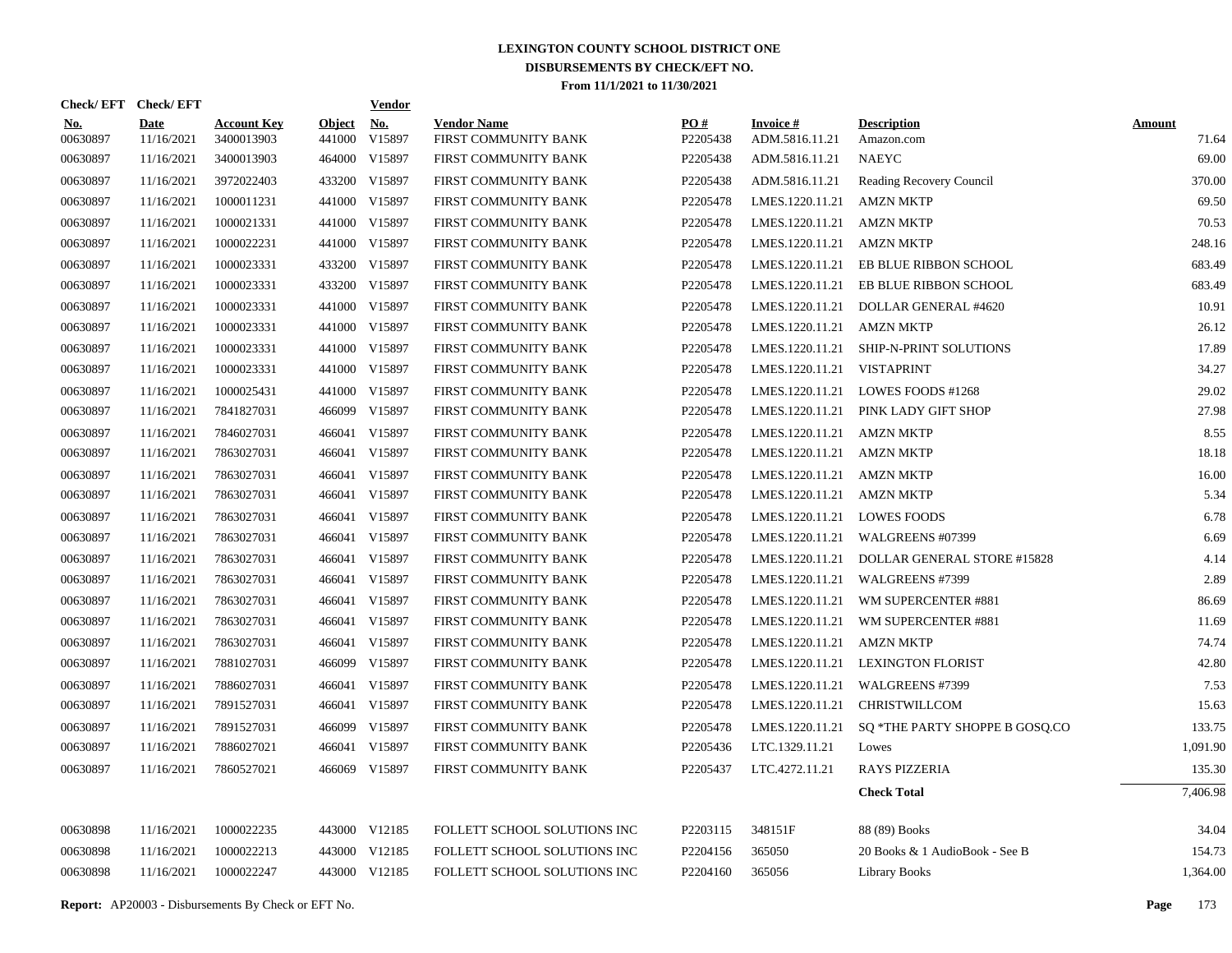|                        | Check/EFT Check/EFT       |                                  |                         | <b>Vendor</b>        |                                                    |                 |                           |                                                      |                       |
|------------------------|---------------------------|----------------------------------|-------------------------|----------------------|----------------------------------------------------|-----------------|---------------------------|------------------------------------------------------|-----------------------|
| <u>No.</u><br>00630898 | <b>Date</b><br>11/16/2021 | <b>Account Key</b><br>1000022247 | <b>Object</b><br>443000 | <u>No.</u><br>V12185 | <b>Vendor Name</b><br>FOLLETT SCHOOL SOLUTIONS INC | PO#<br>P2204160 | <b>Invoice#</b><br>365056 | <b>Description</b><br>Cataloging & processing fee fo | <b>Amount</b><br>9.90 |
|                        |                           |                                  |                         |                      |                                                    |                 |                           | <b>Check Total</b>                                   | 1,562.67              |
| 00630899               | 11/16/2021                | 1000021328                       | 441000                  | V02048               | <b>GROVE MEDICAL</b>                               | P2204880        | 6162540                   | Hydrogen Peroxide                                    | 0.56                  |
| 00630899               | 11/16/2021                | 1000021328                       | 441000                  | V02048               | <b>GROVE MEDICAL</b>                               | P2204880        | 6162540                   | Adhesive Bandage Fabric 2x4.5                        | 4.18                  |
| 00630899               | 11/16/2021                | 1000021328                       | 441000                  | V02048               | <b>GROVE MEDICAL</b>                               | P2204880        | 6162540                   | Glucose Gel 37.5 - Fruit Flavo                       | 9.17                  |
| 00630899               | 11/16/2021                | 1000021328                       | 441000                  | V02048               | <b>GROVE MEDICAL</b>                               | P2204880        | 6162540                   | Sani-cloth AF3 Large                                 | 10.10                 |
| 00630899               | 11/16/2021                | 1000021328                       | 441000                  | V02048               | <b>GROVE MEDICAL</b>                               | P2204880        | 6162540                   | Sponge Non-woven 4 ply                               | 12.15                 |
| 00630899               | 11/16/2021                | 1000021328                       | 441000                  | V02048               | <b>GROVE MEDICAL</b>                               | P2204880        | 6162540                   | 3 to 3.5 oz translucent cup                          | 1.88                  |
|                        |                           |                                  |                         |                      |                                                    |                 |                           | <b>Check Total</b>                                   | 38.04                 |
| 00630900               | 11/16/2021                | 6000025626                       |                         | 446000 V12469        | HERSHEYS ICE CREAM                                 | P2201957        | INVE0016879388            | Chocolate Scooter Bar                                | 11.99                 |
| 00630900               | 11/16/2021                | 6000025626                       | 446000                  | V12469               | HERSHEYS ICE CREAM                                 | P2201957        | INVE0016879388            | Fudge-O Bar                                          | 9.55                  |
| 00630900               | 11/16/2021                | 6000025626                       | 446000                  | V12469               | HERSHEYS ICE CREAM                                 | P2201957        | INVE0016879388            | Crazy Cone                                           | 21.98                 |
| 00630900               | 11/16/2021                | 6000025626                       | 446000                  | V12469               | HERSHEYS ICE CREAM                                 | P2201957        | INVE0016879388            | Vanilla/Chocolate Twist Cone                         | 21.98                 |
| 00630900               | 11/16/2021                | 6000025626                       | 446000                  | V12469               | HERSHEYS ICE CREAM                                 | P2201957        | INVE0016879388            | Vanilla Sandwich                                     | 22.98                 |
| 00630900               | 11/16/2021                | 6000025626                       | 446000                  | V12469               | HERSHEYS ICE CREAM                                 | P2201957        | INVE0016879388            | Vanilla Mighty Mini Sandwich                         | 14.48                 |
| 00630900               | 11/16/2021                | 6000025626                       | 446000                  | V12469               | HERSHEYS ICE CREAM                                 | P2201957        | INVE0016879388            | Chocolate Sundae Cup                                 | 13.48                 |
| 00630900               | 11/16/2021                | 6000025626                       | 446000                  | V12469               | HERSHEYS ICE CREAM                                 | P2201957        | INVE0016879388            | Vanilla Cup                                          | 26.96                 |
| 00630900               | 11/16/2021                | 6000025642                       | 446000                  | V12469               | HERSHEYS ICE CREAM                                 | P2201959        | INVE0016879413            | Fudge-O Bar                                          | 38.20                 |
| 00630900               | 11/16/2021                | 6000025642                       | 446000                  | V12469               | HERSHEYS ICE CREAM                                 | P2201959        | INVE0016879413            | Cotton Candy Yogurt Bar                              | 38.20                 |
| 00630900               | 11/16/2021                | 6000025642                       | 446000                  | V12469               | HERSHEYS ICE CREAM                                 | P2201959        | INVE0016879413            | Llama Party Sandwich                                 | 57.45                 |
| 00630900               | 11/16/2021                | 6000025642                       | 446000                  | V12469               | HERSHEYS ICE CREAM                                 | P2201959        | INVE0016879413            | All-Star Sundae Cup                                  | 53.92                 |
| 00630900               | 11/16/2021                | 6000025642                       | 446000                  | V12469               | HERSHEYS ICE CREAM                                 | P2201959        | INVE0016879413            | <b>Cotton Candy Twister</b>                          | 37.44                 |
| 00630900               | 11/16/2021                | 6000025642                       | 446000                  | V12469               | HERSHEYS ICE CREAM                                 | P2201959        | INVE0016879413            | Unicorn Horn Twister                                 | 74.88                 |
| 00630900               | 11/16/2021                | 6000025643                       | 446000                  | V12469               | HERSHEYS ICE CREAM                                 | P2201962        | INVE0016879416            | Chocolate Scooter Bar                                | 47.96                 |
| 00630900               | 11/16/2021                | 6000025643                       | 446000                  | V12469               | HERSHEYS ICE CREAM                                 | P2201962        | INVE0016879416            | Cookies and Cream Cone                               | 43.96                 |
| 00630900               | 11/16/2021                | 6000025643                       | 446000                  | V12469               | HERSHEYS ICE CREAM                                 | P2201962        | INVE0016879416            | Vanilla Sandwich                                     | 45.96                 |
| 00630900               | 11/16/2021                | 6000025643                       | 446000                  | V12469               | HERSHEYS ICE CREAM                                 | P2201962        | INVE0016879416            | Vanilla Mighty Mini Sandwich                         | 28.96                 |
| 00630900               | 11/16/2021                | 6000025643                       | 446000                  | V12469               | HERSHEYS ICE CREAM                                 | P2201962        | INVE0016879416            | Cookies and Cream Sandwich                           | 22.98                 |
| 00630900               | 11/16/2021                | 6000025643                       | 446000                  | V12469               | HERSHEYS ICE CREAM                                 | P2201962        | INVE0016879416            | <b>Brownie Batter Sandwich</b>                       | 22.98                 |
| 00630900               | 11/16/2021                | 6000025643                       | 446000                  | V12469               | HERSHEYS ICE CREAM                                 | P2201962        | INVE0016879416            | Chocolate Sundae Cup                                 | 13.48                 |
| 00630900               | 11/16/2021                | 6000025643                       | 446000                  | V12469               | HERSHEYS ICE CREAM                                 | P2201962        | INVE0016879416            | Vanilla Cup                                          | 13.48                 |
| 00630900               | 11/16/2021                | 6000025643                       | 446000                  | V12469               | HERSHEYS ICE CREAM                                 | P2201962        | INVE0016879416            | Llama Party Sandwich                                 | 22.98                 |
| 00630900               | 11/16/2021                | 6000025620                       | 446000                  | V12469               | HERSHEYS ICE CREAM                                 | P2203373        | INVE0016994719            | Chocolate Scooter Bar                                | 23.98                 |
| 00630900               | 11/16/2021                | 6000025620                       |                         | 446000 V12469        | HERSHEYS ICE CREAM                                 | P2203373        | INVE0016994719            | Strawberry Scooter Bar                               | 23.98                 |

**Report:** AP20003 - Disbursements By Check or EFT No. **Page** 174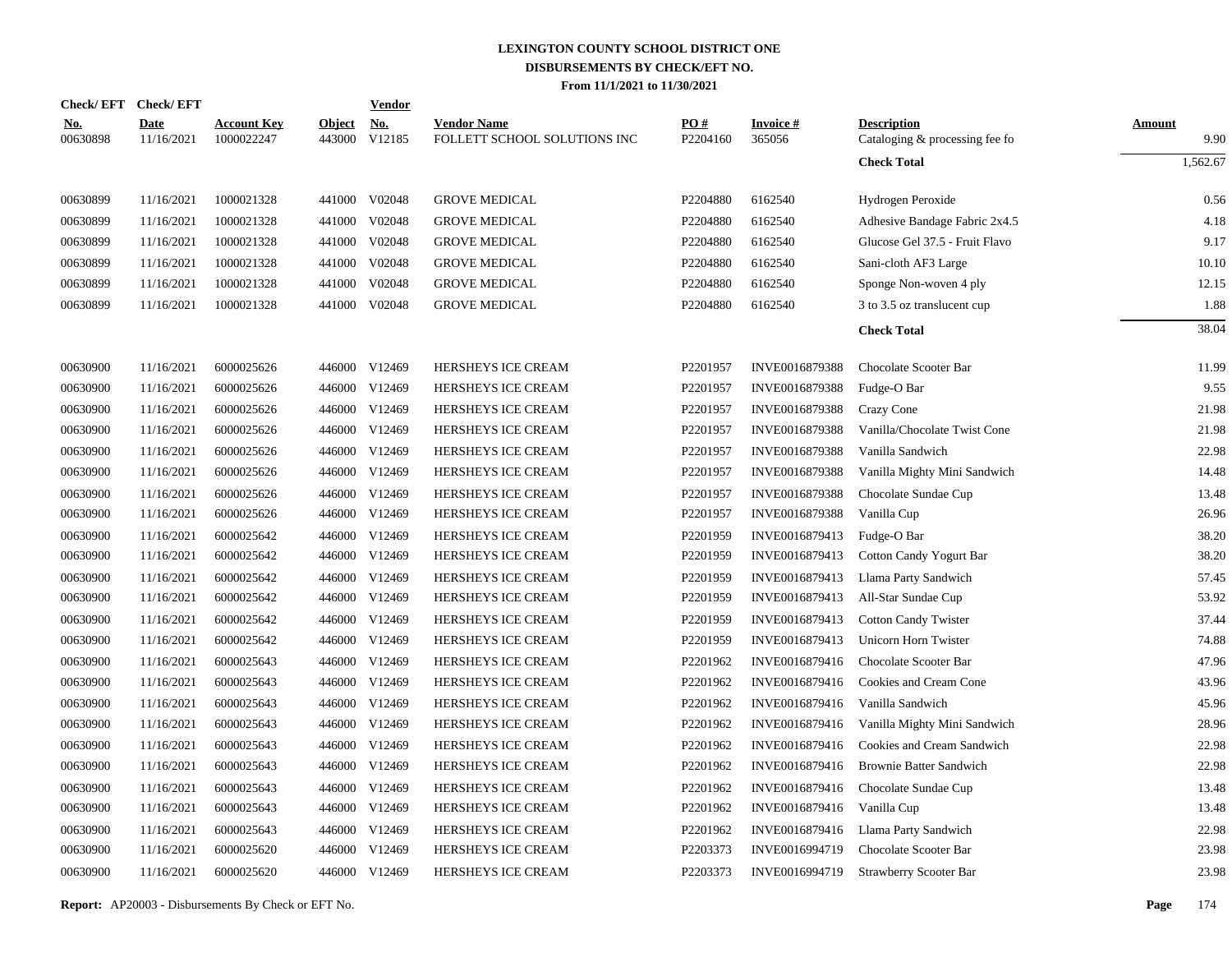| Check/EFT Check/EFT    |                           |                                  |                         | Vendor               |                                          |                 |                                   |                                             |                       |
|------------------------|---------------------------|----------------------------------|-------------------------|----------------------|------------------------------------------|-----------------|-----------------------------------|---------------------------------------------|-----------------------|
| <u>No.</u><br>00630900 | <b>Date</b><br>11/16/2021 | <b>Account Key</b><br>6000025620 | <b>Object</b><br>446000 | <b>No.</b><br>V12469 | <b>Vendor Name</b><br>HERSHEYS ICE CREAM | PO#<br>P2203373 | <b>Invoice#</b><br>INVE0016994719 | <b>Description</b><br>Fudge-O Bar           | <b>Amount</b><br>9.55 |
| 00630900               | 11/16/2021                | 6000025620                       |                         | 446000 V12469        | HERSHEYS ICE CREAM                       | P2203373        | INVE0016994719                    | Crazy Cone                                  | 21.98                 |
| 00630900               | 11/16/2021                | 6000025620                       |                         | 446000 V12469        | HERSHEYS ICE CREAM                       | P2203373        | INVE0016994719                    | Cookies and Cream Cone                      | 21.98                 |
| 00630900               | 11/16/2021                | 6000025620                       |                         | 446000 V12469        | HERSHEYS ICE CREAM                       | P2203373        | INVE0016994719                    | Vanilla Sandwich                            | 22.98                 |
| 00630900               | 11/16/2021                | 6000025620                       |                         | 446000 V12469        | HERSHEYS ICE CREAM                       | P2203373        | INVE0016994719                    | Cookies and Cream Sandwich                  | 22.98                 |
| 00630900               | 11/16/2021                | 6000025620                       |                         | 446000 V12469        | HERSHEYS ICE CREAM                       | P2203373        | INVE0016994719                    | <b>Brownie Batter Sandwich</b>              | 11.49                 |
| 00630900               | 11/16/2021                | 6000025620                       |                         | 446000 V12469        | HERSHEYS ICE CREAM                       | P2203373        | INVE0016994719                    | Llama Party Sandwich                        | 11.49                 |
| 00630900               | 11/16/2021                | 6000025620                       |                         | 446000 V12469        | HERSHEYS ICE CREAM                       | P2203373        | INVE0016994719                    | Chocolate Sundae Cup                        | 26.96                 |
| 00630900               | 11/16/2021                | 6000025620                       |                         | 446000 V12469        | HERSHEYS ICE CREAM                       | P2203373        | INVE0016994719                    | Vanilla/Chocolate Twist Cone                | 21.98                 |
| 00630900               | 11/16/2021                | 6000025620                       |                         | 446000 V12469        | HERSHEYS ICE CREAM                       | P2203373        | INVE0016994719                    | Vanilla Cup                                 | 13.48                 |
| 00630900               | 11/16/2021                | 6000025620                       |                         | 446000 V12469        | HERSHEYS ICE CREAM                       | P2203373        | INVE0016994719                    | All-Star Sundae Cup                         | 26.96                 |
| 00630900               | 11/16/2021                | 6000025620                       |                         | 446000 V12469        | HERSHEYS ICE CREAM                       | P2203373        | INVE0016994719                    | <b>Cotton Candy Twister</b>                 | 18.72                 |
| 00630900               | 11/16/2021                | 6000025620                       |                         | 446000 V12469        | HERSHEYS ICE CREAM                       | P2203373        | INVE0016994719                    | Unicorn Horn Twister                        | 18.72                 |
|                        |                           |                                  |                         |                      |                                          |                 |                                   | <b>Check Total</b>                          | 1,003.46              |
| 00630901               | 11/16/2021                | 7860527015                       |                         | 466041 Exxxxx        | Employee                                 |                 | 11.08.2021                        | Reimb/teacher lounge snacks                 | 40.91                 |
|                        |                           |                                  |                         |                      |                                          |                 |                                   | <b>Check Total</b>                          | 40.91                 |
| 00630902               | 11/16/2021                | 3290011521                       |                         | 441000 V16783        | HOLSTON GASES INC                        | P2202396        | 058083                            | 2-3/4 X 5/8 CUP BRUSH                       | 117.76                |
| 00630902               | 11/16/2021                | 3290011521                       | 441000                  | V16783               | <b>HOLSTON GASES INC</b>                 | P2202396        | 058083                            | <b>388 BENT HANDLE BRUSH</b>                | 61.63                 |
| 00630902               | 11/16/2021                | 3290011521                       |                         | 441000 V16783        | HOLSTON GASES INC                        | P2202396        | 058083                            | <b>CORDED EAR PLUGS</b>                     | 141.24                |
| 00630902               | 11/16/2021                | 3290011521                       | 441000                  | V16783               | <b>HOLSTON GASES INC</b>                 | P2202396        | 058083                            | TRADITIONAL MIG STICK WELDING               | 762.70                |
| 00630902               | 11/16/2021                | 3290011521                       |                         | 441000 V16783        | HOLSTON GASES INC                        | P2202396        | 058083                            | <b>LEATHER TIG GLOVE</b>                    | 238.18                |
| 00630902               | 11/16/2021                | 3290011521                       |                         | 441000 V16783        | <b>HOLSTON GASES INC</b>                 | P2202396        | 058083                            | Y CONNECTION INERT GAS                      | 400.18                |
| 00630902               | 11/16/2021                | 3290011521                       |                         | 441000 V16783        | HOLSTON GASES INC                        | P2202396        | 058083                            | 16 OZ WEED BALL PENN HAMMER                 | 243.75                |
|                        |                           |                                  |                         |                      |                                          |                 |                                   | <b>Check Total</b>                          | 1,965.44              |
| 00630903               | 11/16/2021                | 7802079015                       |                         | 466041 V16836        | JOHNSON-LAMBE CO CORP                    | P2205228        |                                   | ABC003294-AG07 Wrestling Singlets - JV Team | 1,123.28              |
| 00630903               | 11/16/2021                | 7802079015                       |                         | 466041 V16836        | JOHNSON-LAMBE CO CORP                    | P2205228        | ABC003294-AG07 Shipping           |                                             | 21.40                 |
|                        |                           |                                  |                         |                      |                                          |                 |                                   | <b>Check Total</b>                          | 1,144.68              |
| 00630904               | 11/16/2021                | 7733019044                       |                         | 466041 V00102        | JW PEPPER AND SON INC                    | P2203534        | 363623521                         | Five to Go - Bullock                        | 65.00                 |
| 00630904               | 11/16/2021                | 7733019044                       |                         | 466041 V00102        | JW PEPPER AND SON INC                    | P2203534        | 363623521                         | A Childhood Remembered - Galan              | 78.00                 |
| 00630904               | 11/16/2021                | 7733019044                       |                         | 466041 V00102        | JW PEPPER AND SON INC                    | P2203534        | 363623521                         | Country Gardens - Grainger                  | 78.00                 |
| 00630904               | 11/16/2021                | 7733019044                       |                         | 466041 V00102        | JW PEPPER AND SON INC                    | P2203534        | 363623521                         | Appalachian Spring - Longfield              | 95.00                 |
| 00630904               | 11/16/2021                | 7733019044                       |                         | 466041 V00102        | JW PEPPER AND SON INC                    | P2203534        | 363623521                         | Dancing In Air - Yo Goto                    | 70.00                 |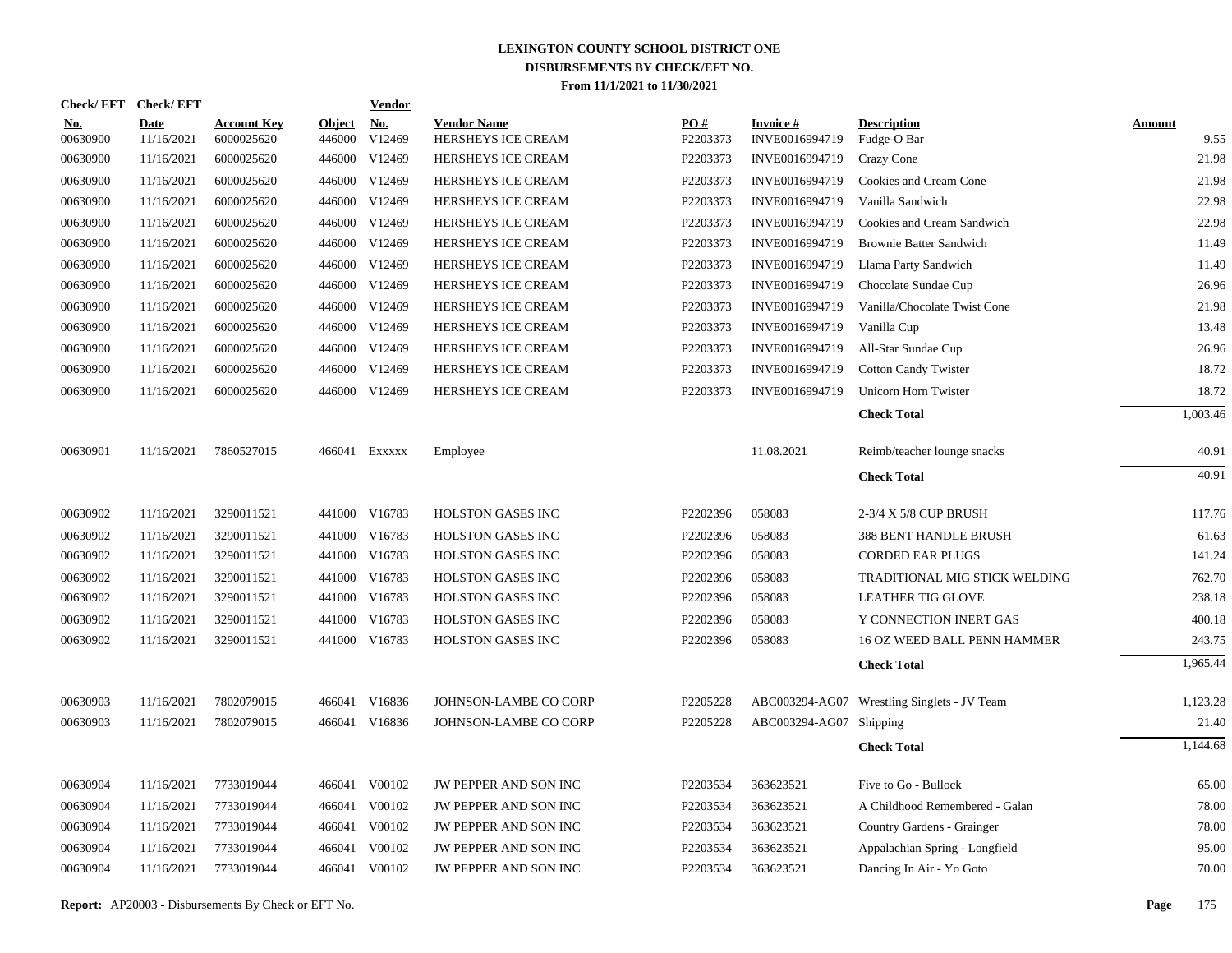| <b>Check/EFT</b>       | <b>Check/EFT</b>   |                                  |                         | <u>Vendor</u>        |                                             |                      |                        |                                                      |                 |
|------------------------|--------------------|----------------------------------|-------------------------|----------------------|---------------------------------------------|----------------------|------------------------|------------------------------------------------------|-----------------|
| <u>No.</u><br>00630904 | Date<br>11/16/2021 | <b>Account Key</b><br>7733019044 | <b>Object</b><br>466041 | <u>No.</u><br>V00102 | <b>Vendor Name</b><br>JW PEPPER AND SON INC | PO#<br>P2203534      | Invoice #<br>363623521 | <b>Description</b><br>The Way You look tonight - Sam | Amount<br>55.00 |
| 00630904               | 11/16/2021         | 7733019044                       | 466041                  | V00102               | <b>JW PEPPER AND SON INC</b>                | P2203534             | 363623521              | The Way We Were - Mark Taylor                        | 50.00           |
| 00630904               | 11/16/2021         | 7733019044                       | 466041                  | V00102               | JW PEPPER AND SON INC                       | P2203534             | 363623521              | Back Jump - John Wasson                              | 45.00           |
| 00630904               | 11/16/2021         | 7733019044                       | 466041                  | V00102               | JW PEPPER AND SON INC                       | P2203534             | 363623521              | Jumpin at the woodside - Basie                       | 52.00           |
| 00630904               | 11/16/2021         | 7733019044                       | 466041                  | V00102               | JW PEPPER AND SON INC                       | P2203534             | 363623521              | Besa Me Mucho -                                      | 40.00           |
| 00630904               | 11/16/2021         | 7733019044                       | 466041                  | V00102               | JW PEPPER AND SON INC                       | P2203534             | 363623521              | <b>Baby Its Cold Outside</b>                         | 50.00           |
| 00630904               | 11/16/2021         | 7733019044                       | 466041                  | V00102               | JW PEPPER AND SON INC                       | P2203534             | 363623521              | Have Yourself a Merry Litte Ch                       | 48.00           |
| 00630904               | 11/16/2021         | 7733019044                       |                         | 466041 V00102        | JW PEPPER AND SON INC                       | P2203534             | 363623521              | O Waly Waly                                          | 85.00           |
|                        |                    |                                  |                         |                      |                                             |                      |                        | <b>Check Total</b>                                   | 811.00          |
| 00630905               | 11/16/2021         | 7802070027                       |                         | 466041 V13719        | <b>KLEEN AIR AND WATER</b>                  | P2205451             | 303606                 | <b>EAGLE 5000'S SERVICED/REPAIR</b>                  | 246.00          |
|                        |                    |                                  |                         |                      |                                             |                      |                        | <b>Check Total</b>                                   | 246.00          |
| 00630906               | 11/16/2021         | 5313025343                       |                         | 453000 V13399        | <b>LS3P ASSOCIATED LTD</b>                  | P2205168             | 0069800                | Architectural Services for MGM                       | 609.38          |
|                        |                    |                                  |                         |                      |                                             |                      |                        | <b>Check Total</b>                                   | 609.38          |
| 00630907               | 11/16/2021         | 7784019026                       |                         | 466041 V00719        | <b>MUSICIAN SUPPLY</b>                      | P2203963             | 747                    | Makala Ukuleles                                      | 481.50          |
|                        |                    |                                  |                         |                      |                                             |                      |                        | <b>Check Total</b>                                   | 481.50          |
| 00630908               | 11/16/2021         | 7802072013                       |                         | 466034 V17006        | NELSON, RUSSELL E                           |                      | VFB.GI.11.05.21        | Athletic Official                                    | 146.00          |
|                        |                    |                                  |                         |                      |                                             |                      |                        | <b>Check Total</b>                                   | 146.00          |
| 00630909               | 11/16/2021         | 7826027011                       |                         | 466036 V00103        | PINE PRESS OF LEXINGTON INC                 | P2205344             | 132105                 | Printing of 450 Programs for N                       | 237.61          |
| 00630909               | 11/16/2021         | 1000011419                       | 441000                  | V00103               | PINE PRESS OF LEXINGTON INC                 | P2205245             | 132114                 | 500 AES HEALTH CARDS-2-SIDED,                        | 130.01          |
| 00630909               | 11/16/2021         | 1000011419                       | 441000                  | V00103               | PINE PRESS OF LEXINGTON INC                 | P2205245             | 132114                 | 500 BUSINESS CARDS- BLACK INK                        | 132.02          |
| 00630909               | 11/16/2021         | 1000011419                       |                         | 441000 V00103        | PINE PRESS OF LEXINGTON INC                 | P2205245             | 132114                 | 500 BUSINESS CARDS- COLOR (ERI                       | 50.27           |
|                        |                    |                                  |                         |                      |                                             |                      |                        | <b>Check Total</b>                                   | 549.91          |
| 00630910               | 11/16/2021         | 1000011341                       |                         | 443000 V15036        | PIONEER VALLEY BOOKS                        | P2204178             | I220169                | Next Step Forward in Word Stud                       | 304.95          |
| 00630910               | 11/16/2021         | 1000011341                       |                         | 443000 V15036        | PIONEER VALLEY BOOKS                        | P <sub>2204178</sub> | I220169                | Approximate Shipping and Handl                       | 30.50           |
|                        |                    |                                  |                         |                      |                                             |                      |                        | <b>Check Total</b>                                   | 335.45          |
| 00630911               | 11/16/2021         | 7860527011                       |                         | 466041 V11057        | <b>RHODES BRANDING</b>                      | P2204912             | 30129                  | Plaid Fleece Blanket - Blue wi                       | 2,106.56        |
| 00630911               | 11/16/2021         | 7860527011                       | 466041                  | V11057               | <b>RHODES BRANDING</b>                      | P2204912             | 30129                  | Freight                                              | 390.55          |
|                        |                    |                                  |                         |                      |                                             |                      |                        | <b>Check Total</b>                                   | 2,497.11        |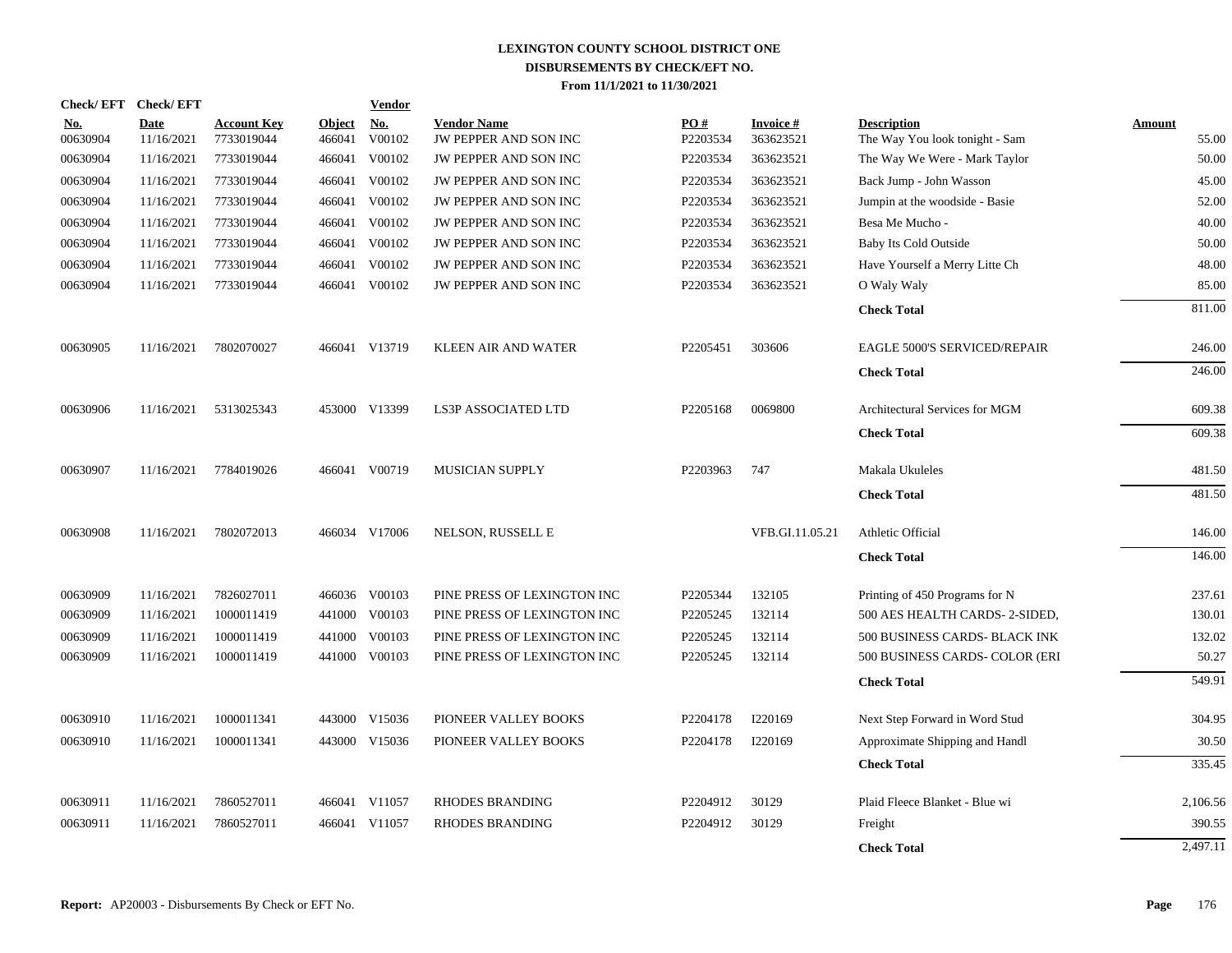| Check/EFT Check/EFT    |                           |                                  |                         | <b>Vendor</b>        |                                                  |                 |                               |                                     |                        |
|------------------------|---------------------------|----------------------------------|-------------------------|----------------------|--------------------------------------------------|-----------------|-------------------------------|-------------------------------------|------------------------|
| <u>No.</u><br>00630912 | <b>Date</b><br>11/16/2021 | <b>Account Key</b><br>7743019026 | <b>Object</b><br>466041 | <u>No.</u><br>V00435 | <b>Vendor Name</b><br>SARGENT WELCH LLC A VWR CO | PO#<br>P2204966 | <b>Invoice#</b><br>8806584980 | <b>Description</b><br>cow eye balls | <b>Amount</b><br>83.52 |
| 00630912               | 11/16/2021                | 7744019026                       | 466041                  | V00435               | SARGENT WELCH LLC A VWR CO                       | P2204966        | 8806584980                    | cow eye balls                       | 238.99                 |
|                        |                           |                                  |                         |                      |                                                  |                 |                               | <b>Check Total</b>                  | 322.51                 |
| 00630913               | 11/16/2021                | 7743019029                       |                         | 466064 V01844        | <b>SCHOLASTIC INC</b>                            | P2205455        | M6914423                      | Scholastic Action                   | 74.85                  |
| 00630913               | 11/16/2021                | 7743019029                       |                         | 466064 V01844        | <b>SCHOLASTIC INC</b>                            | P2205455        | M6914423                      | Shipping and Handling               | 7.49                   |
|                        |                           |                                  |                         |                      |                                                  |                 |                               | <b>Check Total</b>                  | 82.34                  |
| 00630914               | 11/16/2021                | 1000025443                       |                         | 441020 V13230        | SMITH AND JONES JANITORIAL SUP                   | P2204157        | 213674                        | CAN DO FLOOR CLEANER                | 119.85                 |
| 00630914               | 11/16/2021                | 1000025443                       |                         | 441020 V13230        | SMITH AND JONES JANITORIAL SUP                   | P2204157        | 213674                        | <b>GLASS CLEANER</b>                | 44.94                  |
| 00630914               | 11/16/2021                | 1000025443                       |                         | 441020 V13230        | SMITH AND JONES JANITORIAL SUP                   | P2204157        | 213674                        | URINAL BLOCKS CHERRY                | 26.56                  |
| 00630914               | 11/16/2021                | 1000025443                       |                         | 441020 V13230        | SMITH AND JONES JANITORIAL SUP                   | P2204157        | 213674                        | <b>LEMON DISINFECTANT</b>           | 196.84                 |
| 00630914               | 11/16/2021                | 1000025443                       |                         | 441020 V13230        | SMITH AND JONES JANITORIAL SUP                   | P2204157        | 213674                        | <b>BACIL ENZYME ODOR DIGESTER</b>   | 119.43                 |
| 00630914               | 11/16/2021                | 1000025443                       |                         | 441020 V13230        | SMITH AND JONES JANITORIAL SUP                   | P2204157        | 213674                        | ANTIBACTERIAL BAG SOAP              | 298.23                 |
|                        |                           |                                  |                         |                      |                                                  |                 |                               | <b>Check Total</b>                  | 805.85                 |
| 00630915               | 11/16/2021                | 1000025447                       |                         | 441020 V00302        | SOUTHEASTERN PAPER GROUP                         | P2204299        | 5410880                       | NITTANY PAPER TOWELS NP-5301 M      | 84.23                  |
| 00630915               | 11/16/2021                | 1000025411                       |                         | 441020 V00302        | SOUTHEASTERN PAPER GROUP                         | P2204062        | 5411028                       | RUBBERMAID WAVEBREAK COMBO FG7      | 303.71                 |
|                        |                           |                                  |                         |                      |                                                  |                 |                               | <b>Check Total</b>                  | 387.94                 |
| 00630916               | 11/16/2021                | 7887027034                       |                         | 466032 Exxxxx        | Employee                                         |                 | 09.23.10.29.21                | School errands & duties             | 70.50                  |
|                        |                           |                                  |                         |                      |                                                  |                 |                               | <b>Check Total</b>                  | 70.50                  |
| 00630917               | 11/16/2021                | 1000025812                       |                         | 439500 V00141        | TOWN OF LEXINGTON                                |                 | 202110195953                  | <b>SRO Town Schools</b>             | 7,450.71               |
| 00630917               | 11/16/2021                | 1000025819                       |                         | 439500 V00141        | TOWN OF LEXINGTON                                |                 | 202110195953                  | <b>SRO Town Schools</b>             | 7,415.49               |
| 00630917               | 11/16/2021                | 1000025820                       |                         | 439500 V00141        | TOWN OF LEXINGTON                                |                 | 202110195953                  | <b>SRO Town Schools</b>             | 5,959.66               |
| 00630917               | 11/16/2021                | 1000025840                       |                         | 439500 V00141        | TOWN OF LEXINGTON                                |                 | 202110195953                  | <b>SRO Town Schools</b>             | 361.91                 |
| 00630917               | 11/16/2021                | 1000025842                       |                         | 439500 V00141        | TOWN OF LEXINGTON                                |                 | 202110195953                  | <b>SRO Town Schools</b>             | 6,095.81               |
| 00630917               | 11/16/2021                | 1000025843                       | 439500                  | V00141               | TOWN OF LEXINGTON                                |                 | 202110195953                  | <b>SRO Town Schools</b>             | 7,275.56               |
| 00630917               | 11/16/2021                | 1000025844                       |                         | 439500 V00141        | TOWN OF LEXINGTON                                |                 | 202110195953                  | <b>SRO Town Schools</b>             | 13,244.05              |
|                        |                           |                                  |                         |                      |                                                  |                 |                               | <b>Check Total</b>                  | 47,803.19              |
| 00630918               | 11/16/2021                | 1000025408                       |                         | 441020 V00189        | <b>WW GRAINGER</b>                               | P2204733        | 9103150158                    | Gloves Seamless Knit Coated Pa      | 338.98                 |
| 00630918               | 11/16/2021                | 1000025408                       |                         | 441020 V00189        | <b>WW GRAINGER</b>                               | P2204733        | 9103150158                    | Gloves Cotton Knit Dotted Palm      | 101.69                 |
| 00630918               | 11/16/2021                | 1000025408                       |                         | 441020 V00189        | W W GRAINGER                                     | P2204724        | 9103500733                    | Line Marking Paint Green            | 35.68                  |
| 00630918               | 11/16/2021                | 1000025408                       |                         | 441020 V00189        | <b>WW GRAINGER</b>                               | P2204724        | 9103500733                    | Line Marking Paint Blue             | 71.39                  |
|                        |                           |                                  |                         |                      |                                                  |                 |                               |                                     |                        |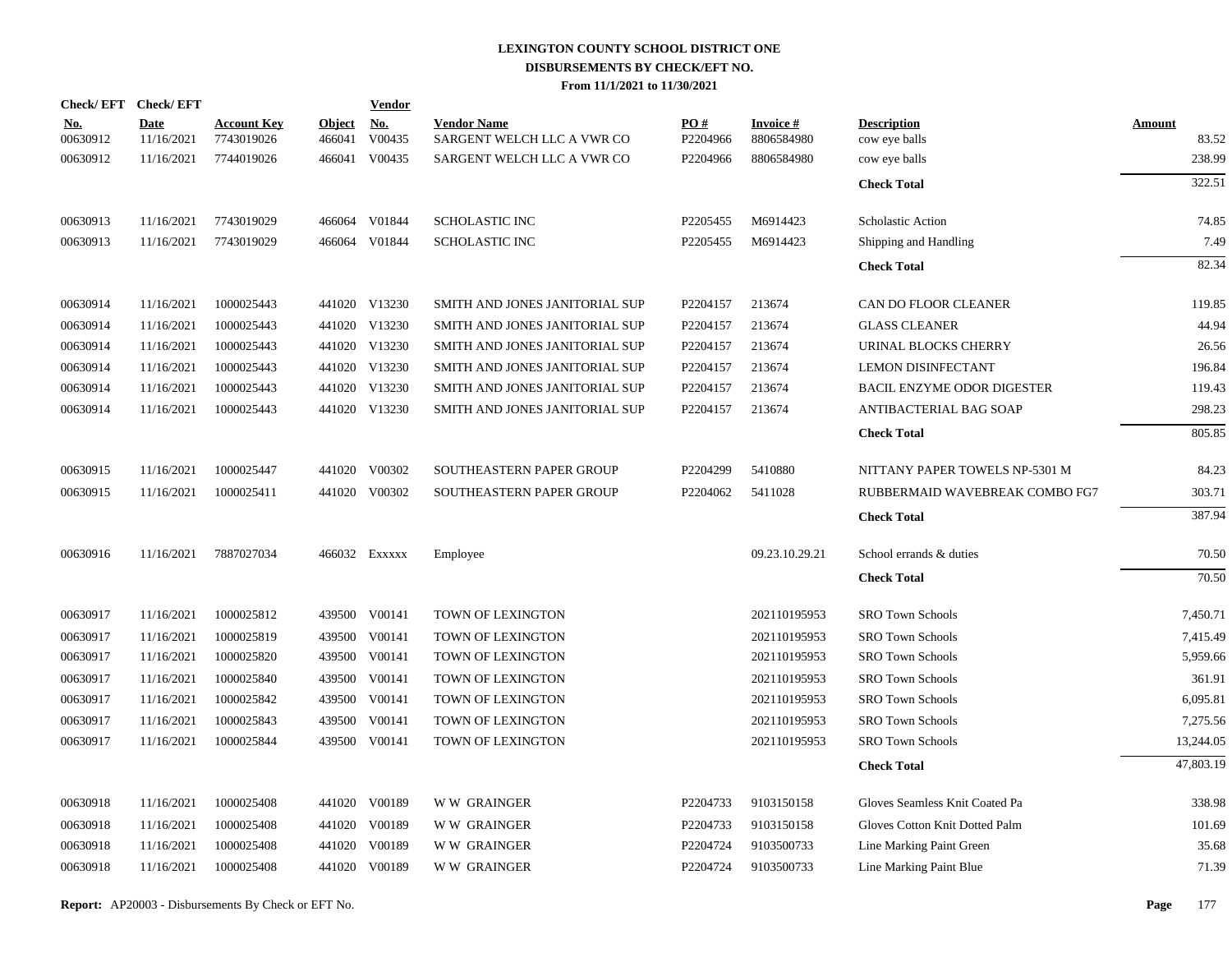| <b>Check/EFT</b>       | <b>Check/EFT</b>          |                                  |                         | <b>Vendor</b>        |                                          |                 |                               |                                                 |                        |
|------------------------|---------------------------|----------------------------------|-------------------------|----------------------|------------------------------------------|-----------------|-------------------------------|-------------------------------------------------|------------------------|
| <u>No.</u><br>00630918 | <b>Date</b><br>11/16/2021 | <b>Account Key</b><br>1000025408 | <b>Object</b><br>441020 | <u>No.</u><br>V00189 | <b>Vendor Name</b><br><b>WW GRAINGER</b> | PO#<br>P2204724 | <b>Invoice#</b><br>9103500733 | <b>Description</b><br>Line Marking Paint Orange | <b>Amount</b><br>71.39 |
| 00630918               | 11/16/2021                | 1000025408                       | 441020                  | V00189               | <b>WW GRAINGER</b>                       | P2204724        | 9103500733                    | Line Marking Paint Red                          | 159.47                 |
| 00630918               | 11/16/2021                | 1000025408                       | 441020                  | V00189               | <b>WW GRAINGER</b>                       | P2204724        | 9103500733                    | <b>Flagging Tape Orange</b>                     | 67.80                  |
| 00630918               | 11/16/2021                | 1000025408                       |                         | 441020 V00189        | <b>WW GRAINGER</b>                       | P2204724        | 9103500733                    | <b>Contour Ear Plugs</b>                        | 33.33                  |
|                        |                           |                                  |                         |                      |                                          |                 |                               | <b>Check Total</b>                              | 879.73                 |
| 00630919               | 11/16/2021                | 7744019011                       |                         | 466041 V14086        | WARDS NATURAL SCIENCE EST LLC            | P2204869        | 8806567133                    | Tin Chloride Dihydrate                          | 28.74                  |
| 00630919               | 11/16/2021                | 7744019011                       | 466041                  | V14086               | WARDS NATURAL SCIENCE EST LLC            | P2204869        | 8806567133                    | Potassium Phosphate Monobasic                   | 12.51                  |
| 00630919               | 11/16/2021                | 7744019011                       |                         | 466041 V14086        | WARDS NATURAL SCIENCE EST LLC            | P2204869        | 8806567133                    | Hazardous Material Charge                       | 27.50                  |
|                        |                           |                                  |                         |                      |                                          |                 |                               | <b>Check Total</b>                              | 68.75                  |
| 00630920               | 11/16/2021                | 1000025437                       |                         | 441020 V14104        | WINSUPPLY OF LEXINGTON INC               | P2204812        | 43581901                      | CSMS - Water Cooler EZS8WSSK 8                  | 999.92                 |
|                        |                           |                                  |                         |                      |                                          |                 |                               | <b>Check Total</b>                              | 999.92                 |
| 00630921               | 11/16/2021                | 7802079027                       |                         | 466064 V15420        | CITY OF NORTH AUGUSTA                    | P2205474        | P2205474.WKH                  | <b>Wrestling Entry Fee</b>                      | 250.00                 |
|                        |                           |                                  |                         |                      |                                          |                 |                               | <b>Check Total</b>                              | 250.00                 |
| 00630922               | 11/16/2021                | 7802079027                       |                         | 466064 V16149        | EASTSIDE HIGH SCHOOL WRESTLING           | P2205450        | P2205450.WKH                  | Entry Fee for Wrestling Tourna                  | 200.00                 |
|                        |                           |                                  |                         |                      |                                          |                 |                               | <b>Check Total</b>                              | 200.00                 |
| 00630923               | 11/16/2021                | 7802070029                       |                         | 466041 V00270        | SC HIGH SCHOOL LEAGUE                    | P2205454        | P2205454.GMS                  | <b>Basketball Scorebooks</b>                    | 15.00                  |
| 00630923               | 11/16/2021                | 7802070029                       |                         | 466041 V00270        | <b>SC HIGH SCHOOL LEAGUE</b>             | P2205454        | P2205454.GMS                  | <b>Basketball Rulebooks</b>                     | 15.00                  |
|                        |                           |                                  |                         |                      |                                          |                 |                               | <b>Check Total</b>                              | 30.00                  |
| 00630924               |                           | 11/16/2021 7738027037            |                         | 466099 V01131        | <b>CASH</b>                              |                 | 11.08.2021                    | Alice in Wonderland Start Up                    | 300.00                 |
|                        |                           |                                  |                         |                      |                                          |                 |                               | <b>Check Total</b>                              | 300.00                 |
| 00630925               |                           | 11/16/2021 2052213703            |                         | 441000 Exxxxx        | Employee                                 |                 | 09.28.2021                    | Materials for PreK classroom                    | 48.14                  |
|                        |                           |                                  |                         |                      |                                          |                 |                               | <b>Check Total</b>                              | 48.14                  |
| 00630926               | 11/16/2021                | 7745027042                       |                         | 466090 V02546        | MEADOW GLEN ELEMENTARY                   | P2205476        | P2205476.MGE                  |                                                 | 9.56                   |
| 00630926               | 11/16/2021                | 7745027042                       | 466090                  | V02546               | MEADOW GLEN ELEMENTARY                   | P2205476        | P2205476.MGE                  |                                                 | 15.00                  |
| 00630926               | 11/16/2021                | 7745027042                       | 466090                  | V02546               | MEADOW GLEN ELEMENTARY                   | P2205476        | P2205476.MGE                  |                                                 | 20.00                  |
| 00630926               | 11/16/2021                | 7745027042                       | 466090                  | V02546               | MEADOW GLEN ELEMENTARY                   | P2205476        | P2205476.MGE                  |                                                 | 5.29                   |
| 00630926               | 11/16/2021                | 7745027042                       | 466090                  | V02546               | MEADOW GLEN ELEMENTARY                   | P2205476        | P2205476.MGE                  |                                                 | 23.04                  |
| 00630926               | 11/16/2021                | 7745027042                       |                         | 466090 V02546        | MEADOW GLEN ELEMENTARY                   | P2205476        | P2205476.MGE                  |                                                 | 23.32                  |
|                        |                           |                                  |                         |                      |                                          |                 |                               |                                                 |                        |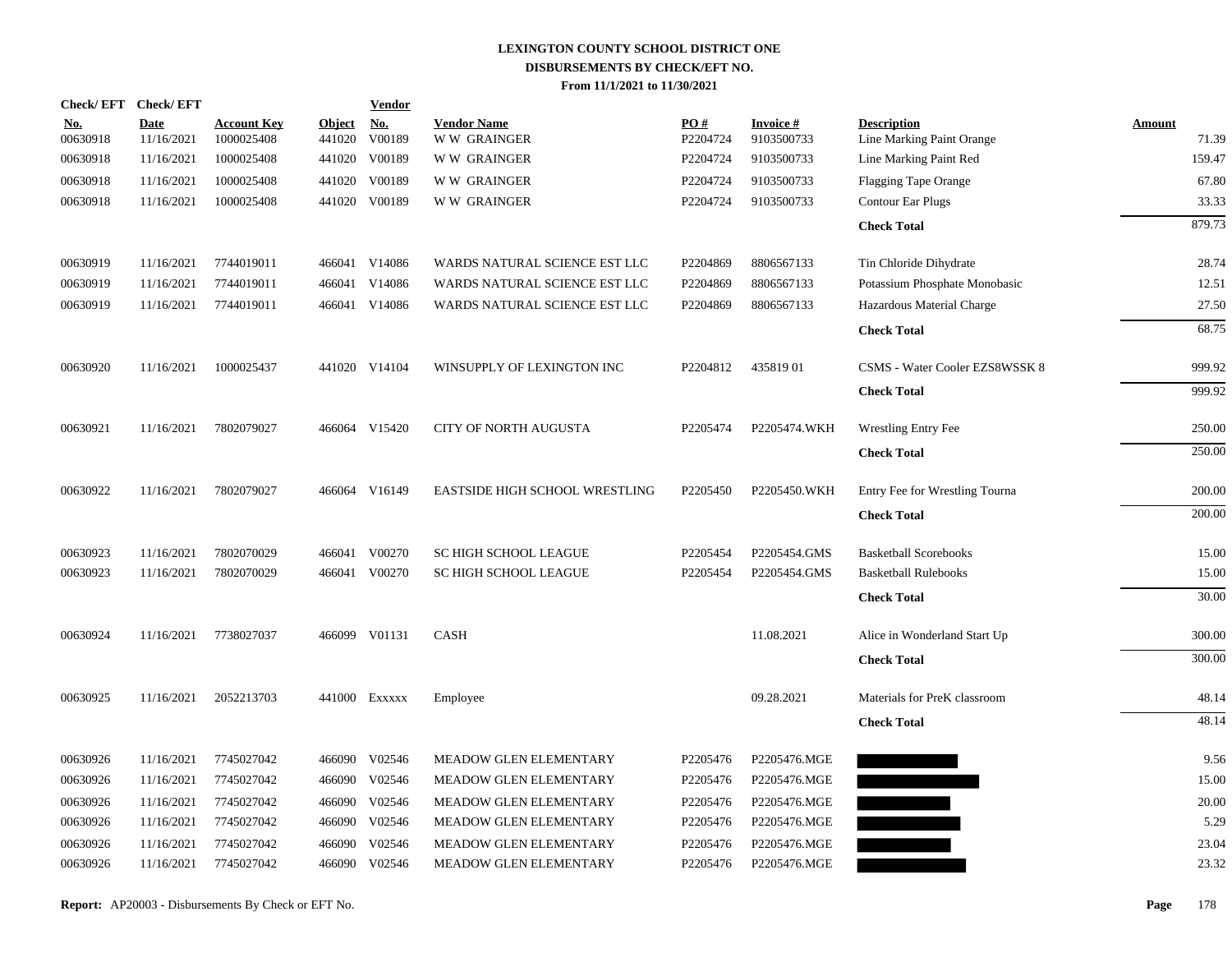| <b>Check/EFT</b> | <b>Check/EFT</b> |                    |               | <b>Vendor</b> |                                |          |                 |                                       |               |
|------------------|------------------|--------------------|---------------|---------------|--------------------------------|----------|-----------------|---------------------------------------|---------------|
| <u>No.</u>       | <b>Date</b>      | <b>Account Key</b> | <b>Object</b> | <u>No.</u>    | <b>Vendor Name</b>             | PO#      | <b>Invoice#</b> | <b>Description</b>                    | <b>Amount</b> |
|                  |                  |                    |               |               |                                |          |                 | <b>Check Total</b>                    | 96.21         |
| 00630927         | 11/16/2021       | 1000026306         |               | 433200 EXXXXX | Employee                       |          | 10.03.10.27.21  | Job Responsibilities                  | 123.20        |
|                  |                  |                    |               |               |                                |          |                 | <b>Check Total</b>                    | 123.20        |
| 00630928         | 11/16/2021       | 7860527021         |               | 466090 V00170 | <b>UNITED WAY</b>              | P2205423 | 11.10.21        | COLLECTION FROM LEXINGTON TECH        | 405.00        |
|                  |                  |                    |               |               |                                |          |                 | <b>Check Total</b>                    | 405.00        |
| 00630929         | 11/16/2021       | 7900527014         |               | 466049 V00210 | UNITED WAY OF THE MIDLANDS     | P2205283 | 11.08.2021      | United Way Campaign Donations         | 35.00         |
|                  |                  |                    |               |               |                                |          |                 | <b>Check Total</b>                    | 35.00         |
| 00630930         | 11/16/2021       | 1000023101         |               | 469000 V15118 | PIZZA KOVACHI                  | P2205490 | P2205490.ADM    | Board Meeting - Tuesday, Novem        | 0.00          |
| 00630930         | 11/16/2021       | 1000023101         |               | 469000 V15118 | PIZZA KOVACHI                  | P2205490 | P2205490.ADM    | 18" Extra Cheese Pizza                | 44.91         |
| 00630930         | 11/16/2021       | 1000023101         |               | 469000 V15118 | PIZZA KOVACHI                  | P2205490 | P2205490.ADM    | 18" Meat Amante Pizza                 | 92.45         |
| 00630930         | 11/16/2021       | 1000023101         |               | 469000 V15118 | PIZZA KOVACHI                  | P2205490 | P2205490.ADM    | 18" Vegetali Pizza                    | 20.22         |
| 00630930         | 11/16/2021       | 1000023101         |               | 469000 V15118 | PIZZA KOVACHI                  | P2205490 | P2205490.ADM    | 18" Pepperoni Pizza                   | 44.91         |
| 00630930         | 11/16/2021       | 1000023101         |               | 469000 V15118 | PIZZA KOVACHI                  | P2205490 | P2205490.ADM    | 18" Hawaiian Pizza                    | 57.78         |
| 00630930         | 11/16/2021       | 1000023101         |               | 469000 V15118 | PIZZA KOVACHI                  | P2205490 | P2205490.ADM    | Greek Salad                           | 85.60         |
| 00630930         | 11/16/2021       | 1000023101         |               | 469000 V15118 | PIZZA KOVACHI                  | P2205490 | P2205490.ADM    | 2% city Tax                           | 6.62          |
| 00630930         | 11/16/2021       | 1000023101         |               | 469000 V15118 | PIZZA KOVACHI                  | P2205490 | P2205490.ADM    | Delivery Charge                       | 15.00         |
|                  |                  |                    |               |               |                                |          |                 | <b>Check Total</b>                    | 367.49        |
| 00630931         | 11/17/2021       | 3260011303         |               | 441000 V13370 | ADAFRUIT INDUSTRIES LLC        | P2205420 | 2710586         | 3.5mm Mono Audio Plug to Allig        | 183.61        |
| 00630931         | 11/17/2021       | 3260011303         |               | 441000 V13370 | ADAFRUIT INDUSTRIES LLC        | P2205420 | 2710586         | Speaker-3"diamenter-4 Ohm, 3 w        | 39.55         |
|                  |                  |                    |               |               |                                |          |                 | <b>Check Total</b>                    | 223.16        |
| 00630932         | 11/17/2021       | 7891527020         |               | 466069 Exxxxx | Employee                       |          | 11-09-2021      | Reimb donuts for meeting              | 32.94         |
|                  |                  |                    |               |               |                                |          |                 | <b>Check Total</b>                    | 32.94         |
| 00630933         | 11/17/2021       | 1000011329         |               | 444500 V00391 | <b>APPLE INC</b>               | P2201770 | AG08268169      | OtterBox Symmetry Series 360 E        | 769.97        |
| 00630933         | 11/17/2021       | 1000011329         |               | 444500 V00391 | APPLE INC                      | P2201770 | AG08268169      | Apple Pencil (2nd Generation)         | 1,018.64      |
| 00630933         | 11/17/2021       | 1000011329         | 444500        | V00391        | <b>APPLE INC</b>               | P2201770 | AG08268169      | AppleCare                             | 1,275.44      |
| 00630933         | 11/17/2021       | 1000011329         |               | 444500 V00391 | APPLE INC                      | P2201770 | AG14218732      | 12.9" iPad Pro Wi-Fi 128 GB -         | 8,551.44      |
|                  |                  |                    |               |               |                                |          |                 | <b>Check Total</b>                    | 11,615.49     |
| 00630934         | 11/17/2021       | 1000011322         |               | 441000 V13041 | <b>BLICK ART MATERIALS LLC</b> | P2204208 | 7434262         | <b>Blick Essential Gloss Glazes 6</b> | 59.16         |
|                  |                  |                    |               |               |                                |          |                 |                                       |               |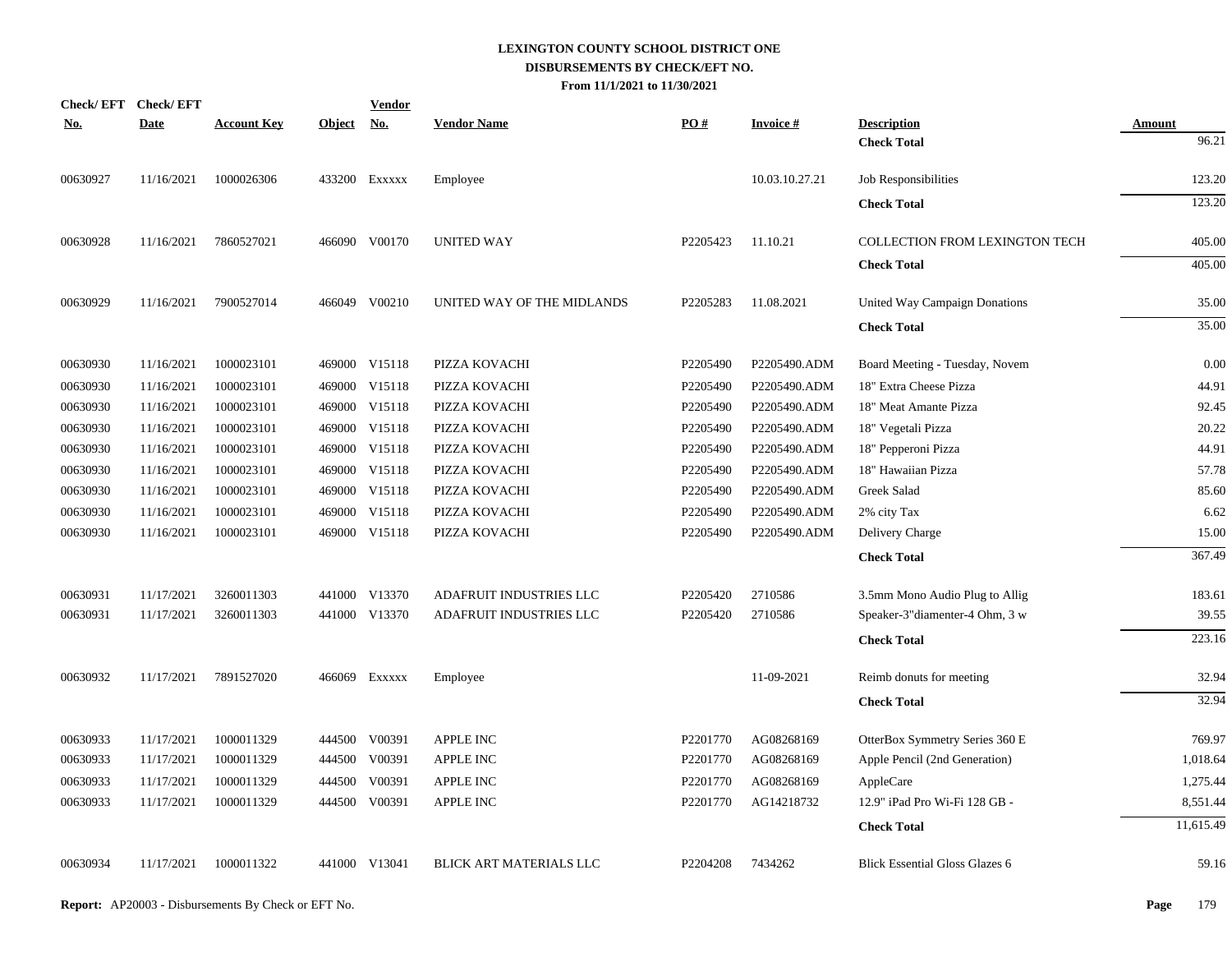|            | Check/EFT Check/EFT |                    |               | <b>Vendor</b> |                                   |          |                  |                                |               |
|------------|---------------------|--------------------|---------------|---------------|-----------------------------------|----------|------------------|--------------------------------|---------------|
| <u>No.</u> | <b>Date</b>         | <b>Account Key</b> | <u>Object</u> | <u>No.</u>    | <b>Vendor Name</b>                | PO#      | <b>Invoice#</b>  | <b>Description</b>             | <b>Amount</b> |
|            |                     |                    |               |               |                                   |          |                  | <b>Check Total</b>             | 59.16         |
| 00630935   | 11/17/2021          | 1000025422         |               | 432100 V01119 | <b>BLUE GRANITE WATER COMPANY</b> |          | 4276900000.11.21 | Water                          | 3,190.04      |
|            |                     |                    |               |               |                                   |          |                  | <b>Check Total</b>             | 3,190.04      |
| 00630936   | 11/17/2021          | 8300011235         |               | 441000 V00884 | <b>BOOKSOURCE</b>                 | P2204864 | 956414           | Books (Quote Q1032236-2) DO NO | 1,996.90      |
|            |                     |                    |               |               |                                   |          |                  | <b>Check Total</b>             | 1,996.90      |
| 00630939   | 11/17/2021          | 6000025612         |               | 446030 V16416 | <b>BORDEN DAIRY</b>               |          | 460587883        | 012-Lexington ES #02956        | 171.68        |
| 00630939   | 11/17/2021          | 6000025612         |               | 446030 V16416 | <b>BORDEN DAIRY</b>               |          | 460587884        | 012-Lexington ES #02956        | 9.45          |
| 00630939   | 11/17/2021          | 6000025616         |               | 446030 V16416 | <b>BORDEN DAIRY</b>               |          | 465006045        | 016-Pelion ES #02977           | 354.36        |
| 00630939   | 11/17/2021          | 6000025630         |               | 446030 V16416 | <b>BORDEN DAIRY</b>               |          | 465006047        | 030-Pelion MS #14943           | 221.44        |
| 00630939   | 11/17/2021          | 6000025615         |               | 446030 V16416 | <b>BORDEN DAIRY</b>               |          | 465006048        | 015-Pelion HS #02982           | 210.36        |
| 00630939   | 11/17/2021          | 6000025623         | 446030        | V16416        | <b>BORDEN DAIRY</b>               |          | 465006049        | 023-Saxe Gotha ES #02999       | 420.74        |
| 00630939   | 11/17/2021          | 6000025626         |               | 446030 V16416 | <b>BORDEN DAIRY</b>               |          | 465006050        | 026-White Knoll MS #03005      | 354.65        |
| 00630939   | 11/17/2021          | 6000025625         | 446030        | V16416        | <b>BORDEN DAIRY</b>               |          | 465006051        | 025-White Knoll ES #03001      | 354.40        |
| 00630939   | 11/17/2021          | 6000025624         |               | 446030 V16416 | <b>BORDEN DAIRY</b>               |          | 465006052        | 024-Red Bank ES #02983         | 243.60        |
| 00630939   | 11/17/2021          | 6000025637         | 446030        | V16416        | <b>BORDEN DAIRY</b>               |          | 465006054        | 037-Carolina Springs MS #20542 | 332.16        |
| 00630939   | 11/17/2021          | 6000025638         |               | 446030 V16416 | <b>BORDEN DAIRY</b>               |          | 465006055        | 038-Carolina Springs ES #20541 | 354.32        |
| 00630939   | 11/17/2021          | 6000025645         |               | 446030 V16416 | <b>BORDEN DAIRY</b>               |          | 465006056        | 045-Deerfield ES #179155       | 479.36        |
| 00630939   | 11/17/2021          | 6000025647         |               | 446030 V16416 | <b>BORDEN DAIRY</b>               |          | 465006057        | 047-Centerville ES #158535     | 465.02        |
| 00630939   | 11/17/2021          | 6000025614         |               | 446030 V16416 | <b>BORDEN DAIRY</b>               |          | 465006058        | 014-Gilbert ES #16053          | 354.28        |
| 00630939   | 11/17/2021          | 6000025629         |               | 446030 V16416 | <b>BORDEN DAIRY</b>               |          | 465006059        | 029-Gilbert MS #02954          | 210.35        |
| 00630939   | 11/17/2021          | 6000025613         |               | 446030 V16416 | <b>BORDEN DAIRY</b>               |          | 465006060        | 013-Gilbert HS #02949          | 210.36        |
| 00630939   | 11/17/2021          | 6000025622         |               | 446030 V16416 | <b>BORDEN DAIRY</b>               |          | 465157039        | 022-Oak Grove ES #02972        | 143.95        |
| 00630939   | 11/17/2021          | 6000025642         |               | 446030 V16416 | <b>BORDEN DAIRY</b>               |          | 465157040        | 042-Meadow Glen ES #970605     | 166.09        |
| 00630939   | 11/17/2021          | 6000025643         |               | 446030 V16416 | <b>BORDEN DAIRY</b>               |          | 465157041        | 043-Meadow Glen MS #978160     | 310.00        |
| 00630939   | 11/17/2021          | 6000025644         |               | 446030 V16416 | <b>BORDEN DAIRY</b>               |          | 465157042        | 044-River Bluff HS #148842     | 376.44        |
| 00630939   | 11/17/2021          | 6000025620         |               | 446030 V16416 | <b>BORDEN DAIRY</b>               |          | 465157043        | 020-Lexington MS #14941        | 88.58         |
| 00630939   | 11/17/2021          | 6000025612         |               | 446030 V16416 | <b>BORDEN DAIRY</b>               |          | 465157044        | 012-Lexington ES #02956        | 217.67        |
| 00630939   | 11/17/2021          | 6000025619         |               | 446030 V16416 | <b>BORDEN DAIRY</b>               |          | 465157045        | 019-AES #02964                 | 33.22         |
| 00630939   | 11/17/2021          | 6000025640         |               | 446030 V16416 | <b>BORDEN DAIRY</b>               |          | 465157047        | 040-New Providence ES #20962   | 398.51        |
| 00630939   | 11/17/2021          | 6000025631         |               | 446030 V16416 | <b>BORDEN DAIRY</b>               |          | 465157048        | 031-Lake Murray ES #14944      | 387.52        |
| 00630939   | 11/17/2021          | 6000025611         |               | 446030 V16416 | <b>BORDEN DAIRY</b>               |          | 465157049        | 011-Lexington HS #02963        | 298.93        |
| 00630939   | 11/17/2021          | 6000025611         |               | 446030 V16416 | <b>BORDEN DAIRY</b>               |          | 465157050        | 011-Lexington HS #02963        | 110.72        |
| 00630939   | 11/17/2021          | 6000025646         |               | 446030 V16416 | <b>BORDEN DAIRY</b>               |          | 465157051        | 046-Beechwood MS #143304       | 221.44        |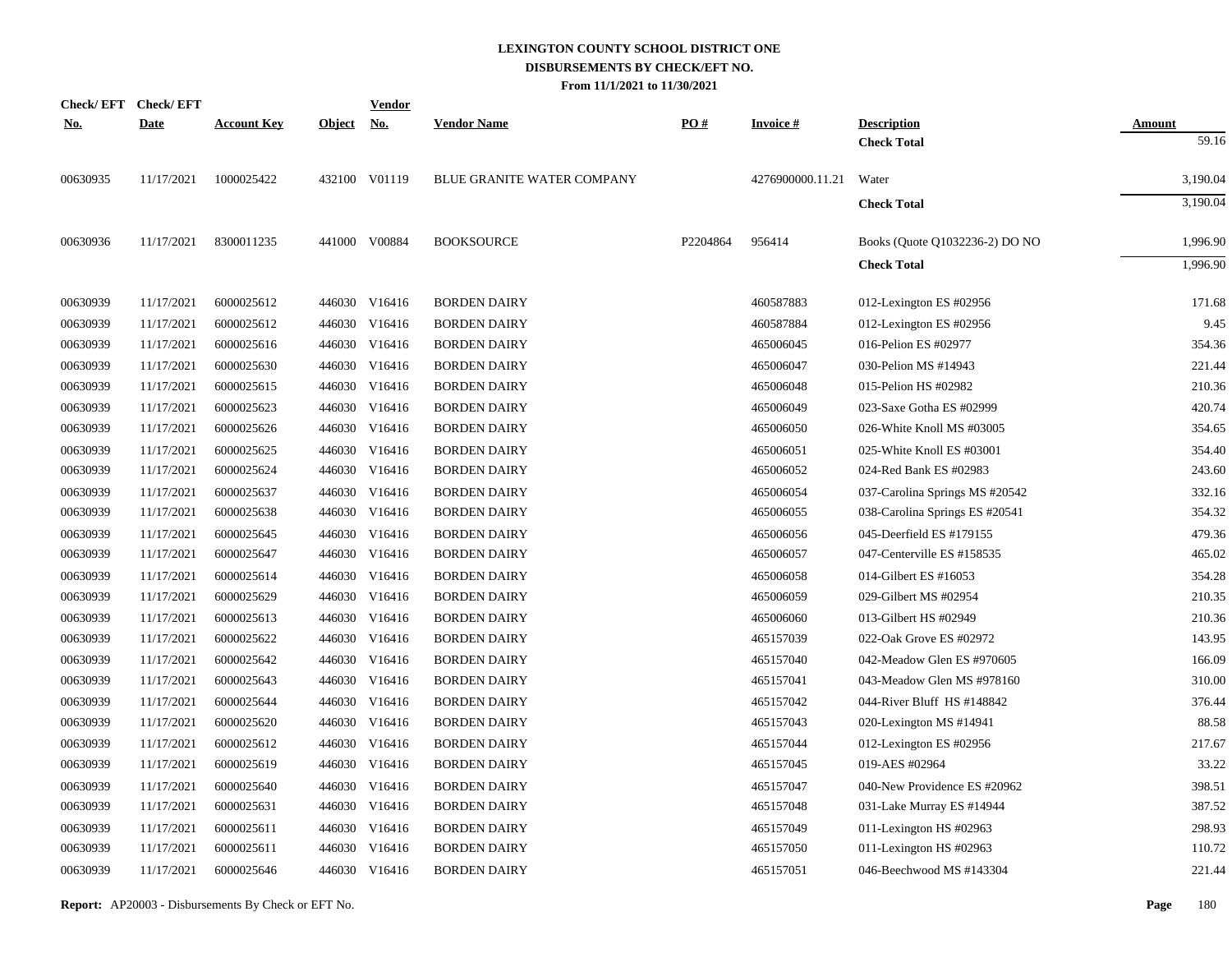|                        | Check/EFT Check/EFT       |                                  |                         | <b>Vendor</b>        |                                           |     |                              |                                                 |                         |
|------------------------|---------------------------|----------------------------------|-------------------------|----------------------|-------------------------------------------|-----|------------------------------|-------------------------------------------------|-------------------------|
| <u>No.</u><br>00630939 | <b>Date</b><br>11/17/2021 | <b>Account Key</b><br>6000025641 | <b>Object</b><br>446030 | <u>No.</u><br>V16416 | <b>Vendor Name</b><br><b>BORDEN DAIRY</b> | PO# | <b>Invoice#</b><br>465157052 | <b>Description</b><br>041-Rocky Creek ES #21656 | <b>Amount</b><br>221.44 |
| 00630939               | 11/17/2021                | 6000025635                       | 446030                  | V16416               | <b>BORDEN DAIRY</b>                       |     | 465157053                    | 035-Pleasant Hill ES #19754                     | 155.02                  |
| 00630939               | 11/17/2021                | 6000025634                       | 446030                  | V16416               | <b>BORDEN DAIRY</b>                       |     | 465157054                    | 034-Pleasant Hill MS #19730                     | 210.37                  |
| 00630939               | 11/17/2021                | 6000025627                       | 446030                  | V16416               | <b>BORDEN DAIRY</b>                       |     | 465157055                    | 027-White Knoll HS #14942                       | 442.84                  |
| 00630939               | 11/17/2021                | 6000025622                       | 446030                  | V16416               | <b>BORDEN DAIRY</b>                       |     | 465308292                    | 022-Oak Grove ES #02972                         | 221.44                  |
| 00630939               | 11/17/2021                | 6000025642                       | 446030                  | V16416               | <b>BORDEN DAIRY</b>                       |     | 465308293                    | 042-Meadow Glen ES #970605                      | 310.02                  |
| 00630939               | 11/17/2021                | 6000025625                       | 446030                  | V16416               | <b>BORDEN DAIRY</b>                       |     | 465308294                    | 025-White Knoll ES #03001                       | 321.16                  |
| 00630939               | 11/17/2021                | 6000025623                       | 446030                  | V16416               | <b>BORDEN DAIRY</b>                       |     | 465308296                    | 023-Saxe Gotha ES #02999                        | 177.14                  |
| 00630939               | 11/17/2021                | 6000025638                       | 446030                  | V16416               | <b>BORDEN DAIRY</b>                       |     | 465308297                    | 038-Carolina Springs ES #20541                  | 398.58                  |
| 00630939               | 11/17/2021                | 6000025616                       | 446030                  | V16416               | <b>BORDEN DAIRY</b>                       |     | 465308299                    | 016-Pelion ES #02977                            | 243.60                  |
| 00630939               | 11/17/2021                | 6000025613                       | 446030                  | V16416               | <b>BORDEN DAIRY</b>                       |     | 465308300                    | 013-Gilbert HS #02949                           | 269.36                  |
| 00630939               | 11/17/2021                | 6000025629                       | 446030                  | V16416               | <b>BORDEN DAIRY</b>                       |     | 465308301                    | 029-Gilbert MS #02954                           | 299.56                  |
| 00630939               | 11/17/2021                | 6000025614                       | 446030                  | V16416               | <b>BORDEN DAIRY</b>                       |     | 465308302                    | 014-Gilbert ES #16053                           | 354.30                  |
| 00630939               | 11/17/2021                | 6000025647                       | 446030                  | V16416               | <b>BORDEN DAIRY</b>                       |     | 465308303                    | 047-Centerville ES #158535                      | 365.38                  |
| 00630939               | 11/17/2021                | 6000025641                       | 446030                  | V16416               | <b>BORDEN DAIRY</b>                       |     | 465308304                    | 041-Rocky Creek ES #21656                       | 177.16                  |
| 00630939               | 11/17/2021                | 6000025635                       | 446030                  | V16416               | <b>BORDEN DAIRY</b>                       |     | 465308305                    | 035-Pleasant Hill ES #19754                     | 287.88                  |
| 00630939               | 11/17/2021                | 6000025620                       | 446030                  | V16416               | <b>BORDEN DAIRY</b>                       |     | 465308307                    | 020-Lexington MS #14941                         | 77.50                   |
| 00630939               | 11/17/2021                | 6000025612                       | 446030                  | V16416               | <b>BORDEN DAIRY</b>                       |     | 465308308                    | 012-Lexington ES #02956                         | 287.90                  |
| 00630939               | 11/17/2021                | 6000025643                       | 446030                  | V16416               | <b>BORDEN DAIRY</b>                       |     | 465443284                    | 043-Meadow Glen MS #978160                      | 87.59                   |
| 00630939               | 11/17/2021                | 6000025616                       | 446030                  | V16416               | <b>BORDEN DAIRY</b>                       |     | 465443287                    | 016-Pelion ES #02977                            | 243.60                  |
| 00630939               | 11/17/2021                | 6000025630                       | 446030                  | V16416               | <b>BORDEN DAIRY</b>                       |     | 465443288                    | 030-Pelion MS #14943                            | 221.44                  |
| 00630939               | 11/17/2021                | 6000025615                       | 446030                  | V16416               | <b>BORDEN DAIRY</b>                       |     | 465443289                    | 015-Pelion HS #02982                            | 155.00                  |
| 00630939               | 11/17/2021                | 6000025623                       | 446030                  | V16416               | <b>BORDEN DAIRY</b>                       |     | 465443290                    | 023-Saxe Gotha ES #02999                        | 420.74                  |
| 00630939               | 11/17/2021                | 6000025626                       | 446030                  | V16416               | <b>BORDEN DAIRY</b>                       |     | 465443291                    | 026-White Knoll MS #03005                       | 288.23                  |
| 00630939               | 11/17/2021                | 6000025625                       | 446030                  | V16416               | <b>BORDEN DAIRY</b>                       |     | 465443292                    | 025-White Knoll ES #03001                       | 221.48                  |
| 00630939               | 11/17/2021                | 6000025624                       | 446030                  | V16416               | <b>BORDEN DAIRY</b>                       |     | 465443293                    | 024-Red Bank ES #02983                          | 265.76                  |
| 00630939               | 11/17/2021                | 6000025637                       | 446030                  | V16416               | <b>BORDEN DAIRY</b>                       |     | 465443294                    | 037-Carolina Springs MS #20542                  | 444.48                  |
| 00630939               | 11/17/2021                | 6000025638                       | 446030                  | V16416               | <b>BORDEN DAIRY</b>                       |     | 465443295                    | 038-Carolina Springs ES #20541                  | 398.58                  |
| 00630939               | 11/17/2021                | 6000025645                       | 446030                  | V16416               | <b>BORDEN DAIRY</b>                       |     | 465443296                    | 045-Deerfield ES #179155                        | 338.48                  |
| 00630939               | 11/17/2021                | 6000025647                       | 446030                  | V16416               | <b>BORDEN DAIRY</b>                       |     | 465443297                    | 047-Centerville ES #158535                      | 243.56                  |
| 00630939               | 11/17/2021                | 6000025614                       | 446030                  | V16416               | <b>BORDEN DAIRY</b>                       |     | 465443298                    | 014-Gilbert ES #16053                           | 327.11                  |
| 00630939               | 11/17/2021                | 6000025643                       | 446030                  | V16416               | <b>BORDEN DAIRY</b>                       |     | 465596033                    | 043-Meadow Glen MS #978160                      | 155.00                  |
| 00630939               | 11/17/2021                | 6000025644                       | 446030                  | V16416               | <b>BORDEN DAIRY</b>                       |     | 465596034                    | 044-River Bluff HS #148842                      | 442.88                  |
| 00630939               | 11/17/2021                | 6000025620                       | 446030                  | V16416               | <b>BORDEN DAIRY</b>                       |     | 465596035                    | 020-Lexington MS #14941                         | 110.72                  |
| 00630939               | 11/17/2021                | 6000025612                       | 446030                  | V16416               | <b>BORDEN DAIRY</b>                       |     | 465596036                    | 012-Lexington ES #02956                         | 243.60                  |
| 00630939               | 11/17/2021                | 6000025640                       |                         | 446030 V16416        | <b>BORDEN DAIRY</b>                       |     | 465596038                    | 040-New Providence ES #20962                    | 387.54                  |
|                        |                           |                                  |                         |                      |                                           |     |                              |                                                 |                         |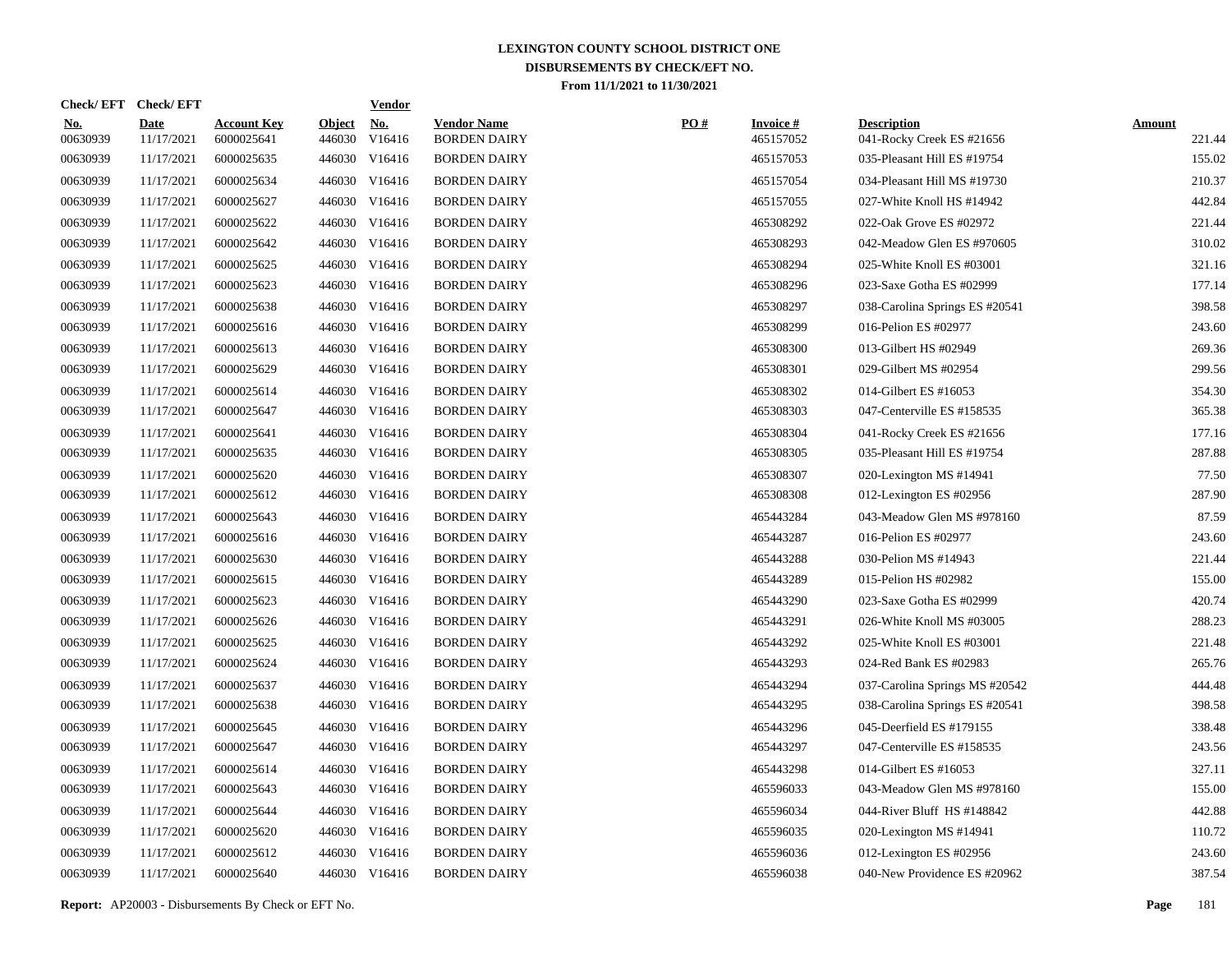|                 | Check/EFT Check/EFT       |                                  |                         | <b>Vendor</b>        |                                           |          |                               |                                                 |                  |
|-----------------|---------------------------|----------------------------------|-------------------------|----------------------|-------------------------------------------|----------|-------------------------------|-------------------------------------------------|------------------|
| No.<br>00630939 | <b>Date</b><br>11/17/2021 | <b>Account Key</b><br>6000025631 | <b>Object</b><br>446030 | <b>No.</b><br>V16416 | <b>Vendor Name</b><br><b>BORDEN DAIRY</b> | PO#      | <b>Invoice #</b><br>465596039 | <b>Description</b><br>031-Lake Murray ES #14944 | Amount<br>245.60 |
| 00630939        | 11/17/2021                | 6000025646                       | 446030                  | V16416               | <b>BORDEN DAIRY</b>                       |          | 465596040                     | 046-Beechwood MS #143304                        | 232.53           |
| 00630939        | 11/17/2021                | 6000025641                       |                         | 446030 V16416        | <b>BORDEN DAIRY</b>                       |          | 465596041                     | 041-Rocky Creek ES #21656                       | 199.28           |
| 00630939        | 11/17/2021                | 6000025611                       |                         | 446030 V16416        | <b>BORDEN DAIRY</b>                       |          | 465596042                     | 011-Lexington HS #02963                         | 310.01           |
| 00630939        | 11/17/2021                | 6000025635                       |                         | 446030 V16416        | <b>BORDEN DAIRY</b>                       |          | 465596043                     | 035-Pleasant Hill ES #19754                     | 298.96           |
| 00630939        | 11/17/2021                | 6000025634                       |                         | 446030 V16416        | <b>BORDEN DAIRY</b>                       |          | 465596044                     | 034-Pleasant Hill MS #19730                     | 188.73           |
| 00630939        | 11/17/2021                | 6000025627                       |                         | 446030 V16416        | <b>BORDEN DAIRY</b>                       |          | 465596045                     | 027-White Knoll HS #14942                       | 332.20           |
|                 |                           |                                  |                         |                      |                                           |          |                               | <b>Check Total</b>                              | 19,123.35        |
| 00630940        | 11/17/2021                | 7750019011                       |                         | 466041 V13255        | <b>BSN SPORTS</b>                         | P2204517 | 914210207                     | Voit Tuff Softi 6.25 Neons, se                  | 149.78           |
| 00630940        | 11/17/2021                | 7750019011                       |                         | 466041 V13255        | <b>BSN SPORTS</b>                         | P2204517 | 914210207                     | 12" Baseball Gloves, right thr                  | 406.58           |
| 00630940        | 11/17/2021                | 7750019011                       |                         | 466041 V13255        | <b>BSN SPORTS</b>                         | P2204517 | 914210207                     | 12" Baseball Glove, Left Throw                  | 68.46            |
| 00630940        | 11/17/2021                | 7750019011                       |                         | 466041 V13255        | <b>BSN SPORTS</b>                         | P2204517 | 914210207                     | <b>Shipping</b>                                 | 33.34            |
| 00630940        | 11/17/2021                | 7946027013                       |                         | 466041 V13255        | <b>BSN SPORTS</b>                         | P2204075 | 914552025                     | Black-B-Core Hood Tee                           | 247.17           |
| 00630940        | 11/17/2021                | 7946027013                       |                         | 466041 V13255        | <b>BSN SPORTS</b>                         | P2204075 | 914552025                     | Embroidery - Gilbert Band Scre                  | 0.00             |
| 00630940        | 11/17/2021                | 7946027013                       |                         | 466041 V13255        | <b>BSN SPORTS</b>                         | P2204075 | 914552025                     | Shipping                                        | 9.13             |
|                 |                           |                                  |                         |                      |                                           |          |                               | <b>Check Total</b>                              | 914.46           |
| 00630941        | 11/17/2021                | 1000025425                       |                         | 441020 V16936        | CALICO PACKAGING LLC                      | P2204149 | INVM00005336                  | 9911593 CAN LINER 38 X 58                       | 340.80           |
|                 |                           |                                  |                         |                      |                                           |          |                               | <b>Check Total</b>                              | 340.80           |
| 00630942        | 11/17/2021                | 7810027011                       |                         | 466041 V01144        | <b>CAROLINA IDEAS</b>                     | P2205127 | 529138                        | Jackets                                         | 856.00           |
| 00630942        | 11/17/2021                | 7810027011                       |                         | 466041 V01144        | <b>CAROLINA IDEAS</b>                     | P2205127 | 529138                        | Embroidery                                      | 700.00           |
| 00630942        | 11/17/2021                | 7810027011                       |                         | 466041 V01144        | <b>CAROLINA IDEAS</b>                     | P2205094 | 529140                        | <b>LVC</b> Jacket Lettering                     | 16.05            |
|                 |                           |                                  |                         |                      |                                           |          |                               | <b>Check Total</b>                              | 1,572.05         |
| 00630943        | 11/17/2021                | 1000025413                       |                         | 441020 V15374        | <b>CENTRAL POLY BAG CORPORATION</b>       | P2204453 | 286958                        | CP2433N8 CAN LINER 24 X 33                      | 658.05           |
| 00630943        | 11/17/2021                | 1000025413                       |                         | 441020 V15374        | CENTRAL POLY BAG CORPORATION              | P2204453 | 286958                        | CP3340N16 CAN LINER 33 X 40                     | 441.38           |
| 00630943        | 11/17/2021                | 1000025413                       |                         | 441020 V15374        | CENTRAL POLY BAG CORPORATION              | P2204453 | 286958                        | CP3858K1.7 CAN LINER 38 x 58                    | 1,658.50         |
| 00630943        | 11/17/2021                | 1000025444                       |                         | 441020 V15374        | CENTRAL POLY BAG CORPORATION              | P2204788 | 286963                        | CP3858K1.7 CAN LINER 38 X 58                    | 1,275.98         |
| 00630943        | 11/17/2021                | 1000025420                       |                         | 441020 V15374        | CENTRAL POLY BAG CORPORATION              | P2204962 | 286973                        | 9911593 CAN LINER 38 X 58                       | 425.33           |
| 00630943        | 11/17/2021                | 1000025441                       |                         | 441020 V15374        | CENTRAL POLY BAG CORPORATION              | P2204605 | 286974                        | CP3858K1.7 CAN LINER 38 X 58                    | 850.65           |
| 00630943        | 11/17/2021                | 1000025424                       |                         | 441020 V15374        | CENTRAL POLY BAG CORPORATION              | P2204787 | 286976                        | CP3858K1.7 CAN LINER 38 X 58                    | 680.52           |
|                 |                           |                                  |                         |                      |                                           |          |                               | <b>Check Total</b>                              | 5,990.41         |
| 00630944        | 11/17/2021                | 1000025420                       |                         | 441020 V16517        | COASTAL SANITARY SUPPLY COMPAN            | P2204967 | 317150                        | <b>BETTER BRUSH 432028 BROOM</b>                | 66.25            |
|                 |                           |                                  |                         |                      |                                           |          |                               |                                                 |                  |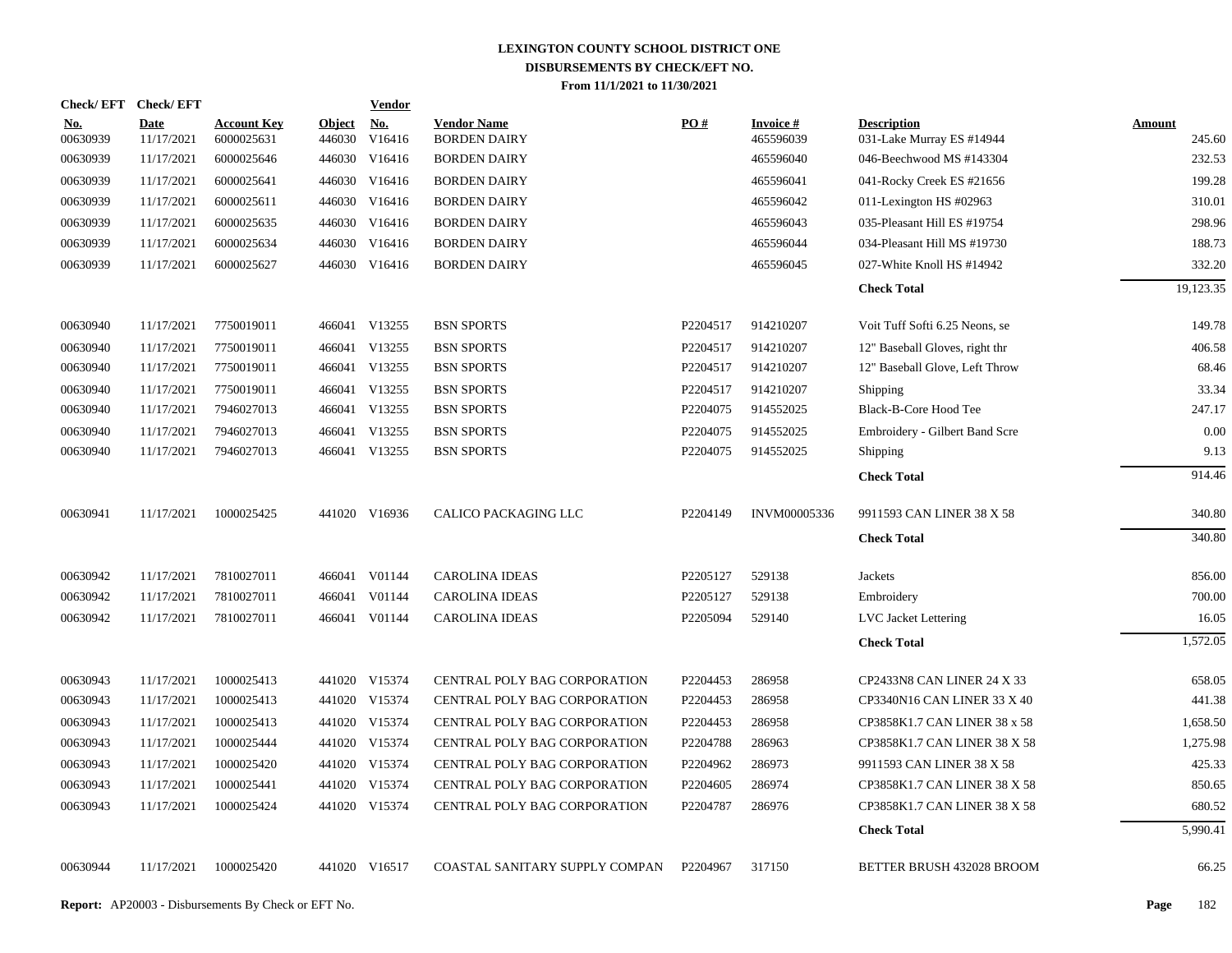|                        | Check/EFT Check/EFT       |                                  |                         | <b>Vendor</b>                       |                                                      |                 |                           |                                                  |                        |
|------------------------|---------------------------|----------------------------------|-------------------------|-------------------------------------|------------------------------------------------------|-----------------|---------------------------|--------------------------------------------------|------------------------|
| <u>No.</u><br>00630944 | <b>Date</b><br>11/17/2021 | <b>Account Key</b><br>1000025420 | <b>Object</b><br>441020 | $\underline{\mathrm{No}}$<br>V16517 | <b>Vendor Name</b><br>COASTAL SANITARY SUPPLY COMPAN | PO#<br>P2204967 | <b>Invoice#</b><br>317150 | <b>Description</b><br>ABC782040QA GRAFFITI WIPES | <b>Amount</b><br>96.54 |
|                        |                           |                                  |                         |                                     |                                                      |                 |                           | <b>Check Total</b>                               | 162.79                 |
| 00630945               | 11/17/2021                | 1000011521                       |                         | 436000 V01803                       | <b>COMPUTER DESIGN CONSULTING SER</b>                | P2204495        | 15431                     | 9X12 PRESENTATION FOLDERS                        | 655.38                 |
|                        |                           |                                  |                         |                                     |                                                      |                 |                           | <b>Check Total</b>                               | 655.38                 |
| 00630946               | 11/17/2021                | 1000026693                       |                         | 441000 V01384                       | CSC(COMMUNICATIONS SUPPLY CORP                       | P2203437        | 1C3003095                 | PANDUIT CMD15HDEIY                               | 673.23                 |
|                        |                           |                                  |                         |                                     |                                                      |                 |                           | <b>Check Total</b>                               | 673.23                 |
| 00630947               | 11/17/2021                | 1000025408                       |                         | 441020 V16276                       | CULLIGAN WATER CONDITIONING OF                       | P2202562        | 56010                     | Monthly Rental of Cold Water (                   | 10.70                  |
| 00630947               | 11/17/2021                | 1000025408                       |                         | 441020 V16276                       | CULLIGAN WATER CONDITIONING OF                       | P2202562        | 56010                     | Trip Surcharge (July 2021-June                   | 1.80                   |
| 00630947               | 11/17/2021                | 1000025408                       |                         | 441020 V16276                       | CULLIGAN WATER CONDITIONING OF                       | P2202562        | 56010                     | Bottle Charges (July 2021-June                   | 28.89                  |
|                        |                           |                                  |                         |                                     |                                                      |                 |                           | <b>Check Total</b>                               | 41.39                  |
| 00630948               | 11/17/2021                | 1000025507                       |                         | 441000 V13948                       | DATA IMAGING AND ASSOCIATES                          | P2201125        | 0364608                   | Set-up                                           | 58.86                  |
| 00630948               | 11/17/2021                | 1000025507                       |                         | 441000 V13948                       | DATA IMAGING AND ASSOCIATES                          | P2201125        | 0364608                   | Executive Suite Duffle Bags B                    | 2,251.07               |
| 00630948               | 11/17/2021                | 1000025507                       |                         | 441000 V13948                       | DATA IMAGING AND ASSOCIATES                          | P2201125        | 0364608                   | Shipping                                         | 183.78                 |
|                        |                           |                                  |                         |                                     |                                                      |                 |                           | <b>Check Total</b>                               | 2,493.71               |
| 00630949               | 11/17/2021                | 7860527037                       |                         | 466099 Exxxxx                       | Employee                                             |                 | 11.10.2021                | Snacks for Staff Reimb.                          | 355.79                 |
|                        |                           |                                  |                         |                                     |                                                      |                 |                           | <b>Check Total</b>                               | 355.79                 |
| 00630950               | 11/17/2021                | 7887077011                       |                         | 466041 V15053                       | DRIVEN SIGN SOLUTIONS                                | P2205452        | 3603                      | Double sided graphics 18x24                      | 144.45                 |
| 00630950               | 11/17/2021                | 7887077011                       |                         | 466041 V15053                       | DRIVEN SIGN SOLUTIONS                                | P2205452        | 3603                      | Double sided 19x48                               | 42.80                  |
| 00630950               | 11/17/2021                | 7887077011                       |                         | 466041 V15053                       | DRIVEN SIGN SOLUTIONS                                | P2205452        | 3603                      | Banner                                           | 69.55                  |
|                        |                           |                                  |                         |                                     |                                                      |                 |                           | <b>Check Total</b>                               | 256.80                 |
| 00630951               | 11/17/2021                | 6000025622                       |                         | 446020 V11591                       | EARTHGRAINS BAKING COMPANIES I                       |                 | 51472602961               | 022-Oak Grove ES #97577                          | 40.50                  |
| 00630951               | 11/17/2021                | 6000025644                       |                         | 446020 V11591                       | EARTHGRAINS BAKING COMPANIES I                       |                 | 51472602963               | 044-River Bluff HS #99834                        | 77.00                  |
| 00630951               | 11/17/2021                | 6000025642                       |                         | 446020 V11591                       | <b>EARTHGRAINS BAKING COMPANIES I</b>                |                 | 51472602965               | 042-Meadow Glen ES #99835                        | 33.00                  |
| 00630951               | 11/17/2021                | 6000025619                       |                         | 446020 V11591                       | EARTHGRAINS BAKING COMPANIES I                       |                 | 51472602972               | 019-AES #97574                                   | 6.75                   |
| 00630951               | 11/17/2021                | 6000025611                       |                         | 446020 V11591                       | <b>EARTHGRAINS BAKING COMPANIES I</b>                |                 | 51472602974               | 011-Lexington HS #97570                          | 119.00                 |
| 00630951               | 11/17/2021                | 6000025631                       |                         | 446020 V11591                       | EARTHGRAINS BAKING COMPANIES I                       |                 | 51472602976               | 031-Lake Murray ES #97584                        | 73.50                  |
| 00630951               | 11/17/2021                | 6000025640                       |                         | 446020 V11591                       | EARTHGRAINS BAKING COMPANIES I                       |                 | 51472602978               | 040-New Providence ES #98574                     | 69.25                  |
| 00630951               | 11/17/2021                | 6000025641                       |                         | 446020 V11591                       | EARTHGRAINS BAKING COMPANIES I                       |                 | 51472602980               | 041-Rocky Creek ES #99361                        | 66.00                  |
| 00630951               | 11/17/2021                | 6000025647                       |                         | 446020 V11591                       | EARTHGRAINS BAKING COMPANIES I                       |                 | 51472602981               | 047-Centerville ES # 975700025                   | 33.00                  |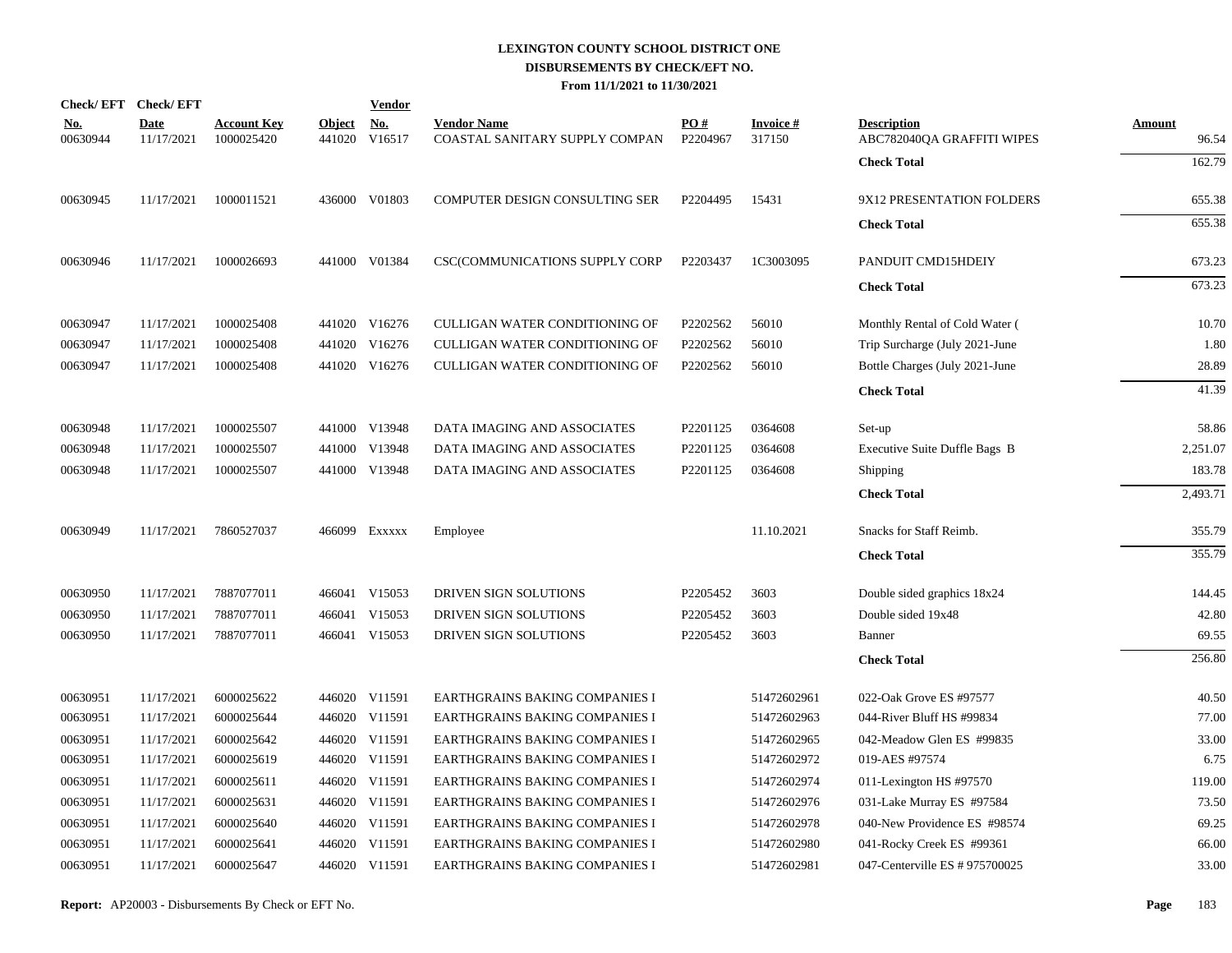| Check/EFT Check/EFT    |                           |                                  |                         | <b>Vendor</b>        |                                                      |          |                                |                                             |                        |
|------------------------|---------------------------|----------------------------------|-------------------------|----------------------|------------------------------------------------------|----------|--------------------------------|---------------------------------------------|------------------------|
| <u>No.</u><br>00630951 | <b>Date</b><br>11/17/2021 | <b>Account Key</b><br>6000025614 | <b>Object</b><br>446020 | <u>No.</u><br>V11591 | <b>Vendor Name</b><br>EARTHGRAINS BAKING COMPANIES I | PO#      | <b>Invoice#</b><br>51472602983 | <b>Description</b><br>014-Gilbert ES #97573 | <b>Amount</b><br>55.00 |
| 00630951               | 11/17/2021                | 6000025629                       |                         | 446020 V11591        | EARTHGRAINS BAKING COMPANIES I                       |          | 51472602986                    | 029-Gilbert MS #97583                       | 51.50                  |
| 00630951               | 11/17/2021                | 6000025635                       |                         | 446020 V11591        | EARTHGRAINS BAKING COMPANIES I                       |          | 51472602990                    | 035-Pleasant Hill ES #97898                 | 27.00                  |
| 00630951               | 11/17/2021                | 6000025634                       |                         | 446020 V11591        | EARTHGRAINS BAKING COMPANIES I                       |          | 51472602991                    | 034-Pleasant Hill MS #97899                 | 103.00                 |
| 00630951               | 11/17/2021                | 6000025645                       |                         | 446020 V11591        | EARTHGRAINS BAKING COMPANIES I                       |          | 51472602992                    | 045-Deerfield ES #975710258                 | 71.50                  |
| 00630951               | 11/17/2021                | 6000025626                       |                         | 446020 V11591        | EARTHGRAINS BAKING COMPANIES I                       |          | 51472602995                    | 026-White Knoll MS #97581                   | 108.00                 |
| 00630951               | 11/17/2021                | 6000025624                       |                         | 446020 V11591        | EARTHGRAINS BAKING COMPANIES I                       |          | 51472602997                    | 024-Red Bank ES #97579                      | 22.00                  |
| 00630951               | 11/17/2021                | 6000025623                       |                         | 446020 V11591        | EARTHGRAINS BAKING COMPANIES I                       |          | 51472602999                    | 023-Saxe Gotha ES #97578                    | 40.50                  |
| 00630951               | 11/17/2021                | 6000025638                       |                         | 446020 V11591        | EARTHGRAINS BAKING COMPANIES I                       |          | 51472603001                    | 038-Carolina Springs ES #9827               | 42.99                  |
| 00630951               | 11/17/2021                | 6000025630                       |                         | 446020 V11591        | EARTHGRAINS BAKING COMPANIES I                       |          | 51472603003                    | 030-Pelion MS #97541                        | 109.16                 |
| 00630951               | 11/17/2021                | 6000025646                       |                         | 446020 V11591        | EARTHGRAINS BAKING COMPANIES I                       |          | 5172602979                     | 046-Beechwood MS # 000002182                | 40.50                  |
|                        |                           |                                  |                         |                      |                                                      |          |                                | <b>Check Total</b>                          | 1,189.15               |
| 00630952               | 11/17/2021                | 1000025808                       |                         | 439500 V15853        | <b>EXTRA DUTY SOLUTIONS</b>                          |          | 790853                         | <b>Extra Duty Officers</b>                  | 2,821.70               |
|                        |                           |                                  |                         |                      |                                                      |          |                                | <b>Check Total</b>                          | 2,821.70               |
| 00630953               | 11/17/2021                | 1000011242                       |                         | 441030 V15897        | FIRST COMMUNITY BANK                                 | P2205512 | MGE.1568.11.21                 | <b>Better Chinese</b>                       | 373.70                 |
| 00630953               | 11/17/2021                | 1000011242                       |                         | 441030 V15897        | FIRST COMMUNITY BANK                                 | P2205512 | MGE.1568.11.21                 | China Sprout                                | 119.36                 |
| 00630953               | 11/17/2021                | 1000011342                       |                         | 443000 V15897        | FIRST COMMUNITY BANK                                 | P2205512 | MGE.1568.11.21                 | Amazon                                      | 8.92                   |
| 00630953               | 11/17/2021                | 1000011342                       |                         | 443000 V15897        | FIRST COMMUNITY BANK                                 | P2205512 | MGE.1568.11.21                 | Amazon                                      | 18.23                  |
| 00630953               | 11/17/2021                | 1000011342                       |                         | 443000 V15897        | FIRST COMMUNITY BANK                                 | P2205512 | MGE.1568.11.21                 | Amazon                                      | 8.89                   |
| 00630953               | 11/17/2021                | 1000011342                       |                         | 443000 V15897        | FIRST COMMUNITY BANK                                 | P2205512 | MGE.1568.11.21                 | Amazon                                      | 8.97                   |
| 00630953               | 11/17/2021                | 1000011342                       |                         | 443000 V15897        | FIRST COMMUNITY BANK                                 | P2205512 | MGE.1568.11.21                 | Amazon                                      | 26.11                  |
| 00630953               | 11/17/2021                | 1000011342                       |                         | 443000 V15897        | FIRST COMMUNITY BANK                                 | P2205512 | MGE.1568.11.21                 | Amazon                                      | 8.90                   |
| 00630953               | 11/17/2021                | 1000011342                       |                         | 443000 V15897        | FIRST COMMUNITY BANK                                 | P2205512 | MGE.1568.11.21                 | Amazon                                      | 9.94                   |
| 00630953               | 11/17/2021                | 1000011342                       |                         | 443000 V15897        | FIRST COMMUNITY BANK                                 | P2205512 | MGE.1568.11.21                 | Amazon                                      | 8.90                   |
| 00630953               | 11/17/2021                | 1000011342                       |                         | 443000 V15897        | FIRST COMMUNITY BANK                                 | P2205512 | MGE.1568.11.21                 | Amazon                                      | 12.41                  |
| 00630953               | 11/17/2021                | 1000011342                       |                         | 443000 V15897        | FIRST COMMUNITY BANK                                 | P2205512 | MGE.1568.11.21                 | Amazon                                      | 8.96                   |
| 00630953               | 11/17/2021                | 1000011342                       |                         | 443000 V15897        | FIRST COMMUNITY BANK                                 | P2205512 | MGE.1568.11.21                 | Amazon                                      | 45.91                  |
| 00630953               | 11/17/2021                | 1000011342                       |                         | 443000 V15897        | FIRST COMMUNITY BANK                                 | P2205512 | MGE.1568.11.21                 | Amazon                                      | 8.90                   |
| 00630953               | 11/17/2021                | 1000011342                       |                         | 443000 V15897        | FIRST COMMUNITY BANK                                 | P2205512 | MGE.1568.11.21                 | Amazon                                      | 8.90                   |
| 00630953               | 11/17/2021                | 1000011342                       |                         | 443000 V15897        | FIRST COMMUNITY BANK                                 | P2205512 | MGE.1568.11.21                 | Amazon                                      | 8.94                   |
| 00630953               | 11/17/2021                | 1000011342                       |                         | 443000 V15897        | FIRST COMMUNITY BANK                                 | P2205512 | MGE.1568.11.21                 | Amazon                                      | 11.12                  |
| 00630953               | 11/17/2021                | 1000011342                       | 443000                  | V15897               | FIRST COMMUNITY BANK                                 | P2205512 | MGE.1568.11.21                 | Amazon                                      | 8.91                   |
| 00630953               | 11/17/2021                | 1000011342                       |                         | 443000 V15897        | FIRST COMMUNITY BANK                                 | P2205512 | MGE.1568.11.21                 | Amazon                                      | 8.90                   |
| 00630953               | 11/17/2021                | 1000011342                       |                         | 443000 V15897        | FIRST COMMUNITY BANK                                 | P2205512 | MGE.1568.11.21                 | Amazon                                      | 9.60                   |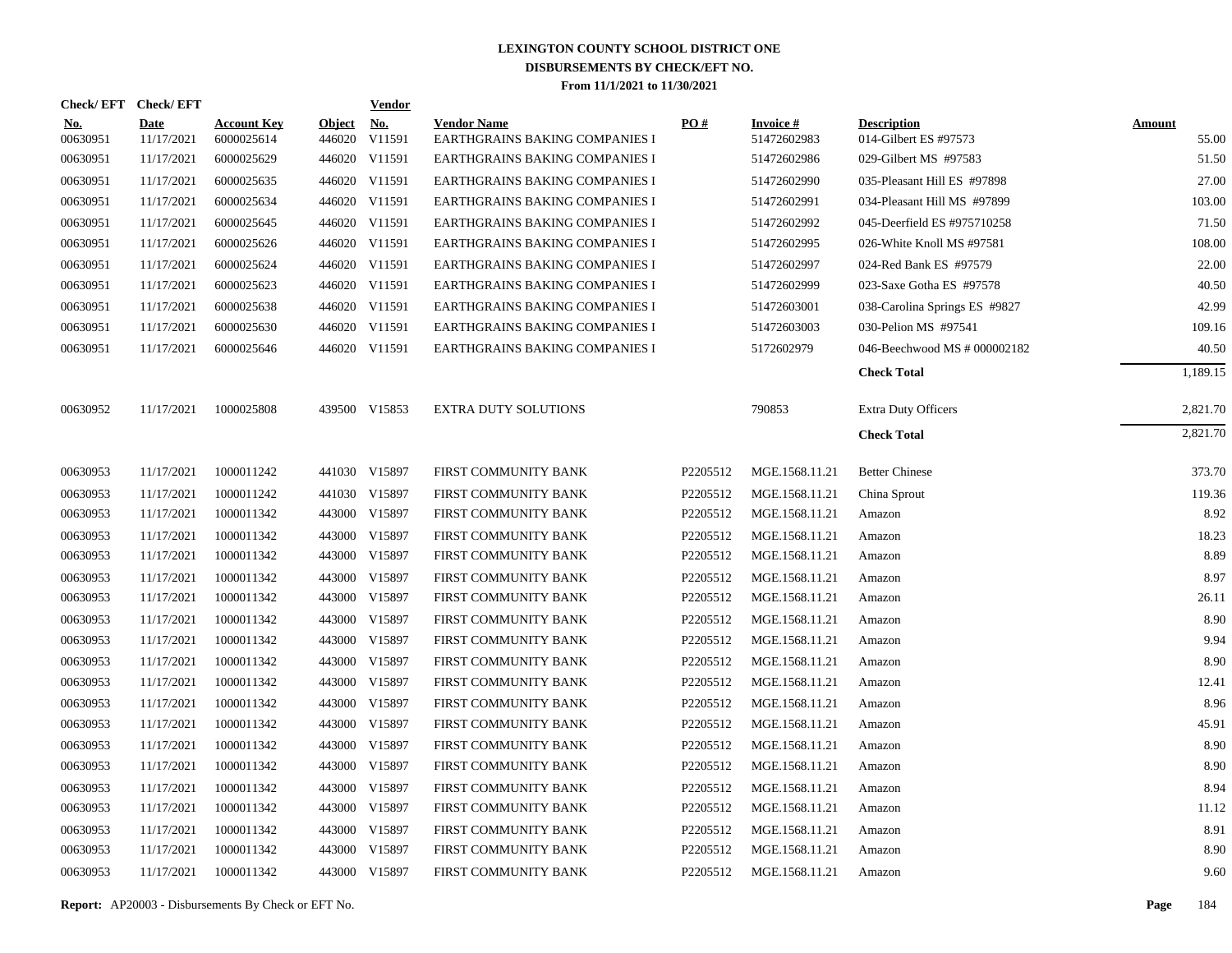| Check/EFT Check/EFT    |                           |                                  |                         | <b>Vendor</b>        |                                            |                 |                                   |                              |                        |
|------------------------|---------------------------|----------------------------------|-------------------------|----------------------|--------------------------------------------|-----------------|-----------------------------------|------------------------------|------------------------|
| <u>No.</u><br>00630953 | <b>Date</b><br>11/17/2021 | <b>Account Key</b><br>1000025442 | <b>Object</b><br>441000 | <u>No.</u><br>V15897 | <b>Vendor Name</b><br>FIRST COMMUNITY BANK | PO#<br>P2205512 | <b>Invoice#</b><br>MGE.1568.11.21 | <b>Description</b><br>Lowe's | <b>Amount</b><br>49.85 |
| 00630953               | 11/17/2021                | 1000025442                       | 441000                  | V15897               | FIRST COMMUNITY BANK                       | P2205512        | MGE.1568.11.21                    | Murphy Express               | 30.62                  |
| 00630953               | 11/17/2021                | 1000025442                       | 441000                  | V15897               | FIRST COMMUNITY BANK                       | P2205512        | MGE.1568.11.21                    | Amazon                       | 32.87                  |
| 00630953               | 11/17/2021                | 1000025442                       | 441000                  | V15897               | FIRST COMMUNITY BANK                       | P2205512        | MGE.1568.11.21                    | Lowe's Home Center           | 33.91                  |
| 00630953               | 11/17/2021                | 7740019042                       |                         | 466041 V15897        | FIRST COMMUNITY BANK                       | P2205512        | MGE.1568.11.21                    | Amazon                       | 41.33                  |
| 00630953               | 11/17/2021                | 7743019042                       | 466041                  | V15897               | FIRST COMMUNITY BANK                       | P2205512        | MGE.1568.11.21                    | Amazon                       | 0.96                   |
| 00630953               | 11/17/2021                | 7743019042                       |                         | 466041 V15897        | FIRST COMMUNITY BANK                       | P2205512        | MGE.1568.11.21                    | Amazon                       | 298.53                 |
| 00630953               | 11/17/2021                | 7745027042                       |                         | 466041 V15897        | FIRST COMMUNITY BANK                       | P2205512        | MGE.1568.11.21                    | <b>Stick Together</b>        | 84.90                  |
| 00630953               | 11/17/2021                | 7745027042                       |                         | 466041 V15897        | FIRST COMMUNITY BANK                       | P2205512        | MGE.1568.11.21                    | Amazon                       | 15.16                  |
| 00630953               | 11/17/2021                | 7745027042                       |                         | 466041 V15897        | FIRST COMMUNITY BANK                       | P2205512        | MGE.1568.11.21                    | Follett                      | 83.67                  |
| 00630953               | 11/17/2021                | 7745027042                       |                         | 466041 V15897        | FIRST COMMUNITY BANK                       | P2205512        | MGE.1568.11.21                    | Follett                      | 20.99                  |
| 00630953               | 11/17/2021                | 7863027042                       |                         | 466041 V15897        | FIRST COMMUNITY BANK                       | P2205512        | MGE.1568.11.21                    | Amazon                       | 23.52                  |
| 00630953               | 11/17/2021                | 7863027042                       |                         | 466041 V15897        | FIRST COMMUNITY BANK                       | P2205512        | MGE.1568.11.21                    | Amazon                       | 13.47                  |
| 00630953               | 11/17/2021                | 7863027042                       |                         | 466041 V15897        | FIRST COMMUNITY BANK                       | P2205512        | MGE.1568.11.21                    | <b>Bojangles</b>             | 6.19                   |
| 00630953               | 11/17/2021                | 7863027042                       |                         | 466041 V15897        | FIRST COMMUNITY BANK                       | P2205512        | MGE.1568.11.21                    | Amazon                       | 50.70                  |
| 00630953               | 11/17/2021                | 7863027042                       |                         | 466041 V15897        | FIRST COMMUNITY BANK                       | P2205512        | MGE.1568.11.21                    | Amazon                       | 32.09                  |
| 00630953               | 11/17/2021                | 7863027042                       |                         | 466041 V15897        | FIRST COMMUNITY BANK                       | P2205512        | MGE.1568.11.21                    | Amazon                       | 37.44                  |
| 00630953               | 11/17/2021                | 7863027042                       |                         | 466041 V15897        | FIRST COMMUNITY BANK                       | P2205512        | MGE.1568.11.21                    | Amazon                       | 385.05                 |
| 00630953               | 11/17/2021                | 7863027042                       |                         | 466041 V15897        | FIRST COMMUNITY BANK                       | P2205512        | MGE.1568.11.21                    | Lowe's Foods                 | 2.67                   |
| 00630953               | 11/17/2021                | 7863027042                       |                         | 466041 V15897        | FIRST COMMUNITY BANK                       | P2205512        | MGE.1568.11.21                    | AMAZON-Credit                | $-37.44$               |
| 00630953               | 11/17/2021                | 7863027042                       |                         | 466041 V15897        | FIRST COMMUNITY BANK                       | P2205512        | MGE.1568.11.21                    | Bojangles- Credit            | $-6.19$                |
| 00630953               | 11/17/2021                | 7936527042                       |                         | 466041 V15897        | FIRST COMMUNITY BANK                       | P2205512        | MGE.1568.11.21                    | Amazon                       | 203.99                 |
| 00630953               | 11/17/2021                | 1000011135                       | 441030                  | V15897               | FIRST COMMUNITY BANK                       | P2205511        | PHE.4546.11.21                    | Amazon                       | 29.95                  |
| 00630953               | 11/17/2021                | 1000011135                       |                         | 441030 V15897        | FIRST COMMUNITY BANK                       | P2205511        | PHE.4546.11.21                    | Amazon                       | 78.98                  |
| 00630953               | 11/17/2021                | 1000011335                       | 441000                  | V15897               | FIRST COMMUNITY BANK                       | P2205511        | PHE.4546.11.21                    | Amazon                       | 423.54                 |
| 00630953               | 11/17/2021                | 1000011335                       | 441000                  | V15897               | FIRST COMMUNITY BANK                       | P2205511        | PHE.4546.11.21                    | Amazon                       | 14.97                  |
| 00630953               | 11/17/2021                | 1000011335                       | 441000                  | V15897               | FIRST COMMUNITY BANK                       | P2205511        | PHE.4546.11.21                    | Office Depot                 | 70.86                  |
| 00630953               | 11/17/2021                | 1000021335                       | 441000                  | V15897               | FIRST COMMUNITY BANK                       | P2205511        | PHE.4546.11.21                    | Amazon                       | 30.94                  |
| 00630953               | 11/17/2021                | 1000021335                       | 441000                  | V15897               | FIRST COMMUNITY BANK                       | P2205511        | PHE.4546.11.21                    | Walmart                      | 11.00                  |
| 00630953               | 11/17/2021                | 7713519035                       | 466099                  | V15897               | FIRST COMMUNITY BANK                       | P2205511        | PHE.4546.11.21                    | Amazon                       | 82.13                  |
| 00630953               | 11/17/2021                | 7713519035                       | 466099                  | V15897               | FIRST COMMUNITY BANK                       | P2205511        | PHE.4546.11.21                    | Amazon                       | 7.48                   |
| 00630953               | 11/17/2021                | 7740019035                       | 466099                  | V15897               | FIRST COMMUNITY BANK                       | P2205511        | PHE.4546.11.21                    | Amazon                       | 14.97                  |
| 00630953               | 11/17/2021                | 7740019035                       | 466099                  | V15897               | FIRST COMMUNITY BANK                       | P2205511        | PHE.4546.11.21                    | Amazon                       | 53.25                  |
| 00630953               | 11/17/2021                | 7743019035                       | 466041                  | V15897               | FIRST COMMUNITY BANK                       | P2205511        | PHE.4546.11.21                    | Lowe's                       | 43.74                  |
| 00630953               | 11/17/2021                | 7743019035                       | 466099                  | V15897               | FIRST COMMUNITY BANK                       | P2205511        | PHE.4546.11.21                    | <b>US Postal Service</b>     | 2.36                   |
| 00630953               | 11/17/2021                | 7743019035                       |                         | 466099 V15897        | FIRST COMMUNITY BANK                       | P2205511        | PHE.4546.11.21                    | <b>IKEA</b>                  | 8.41                   |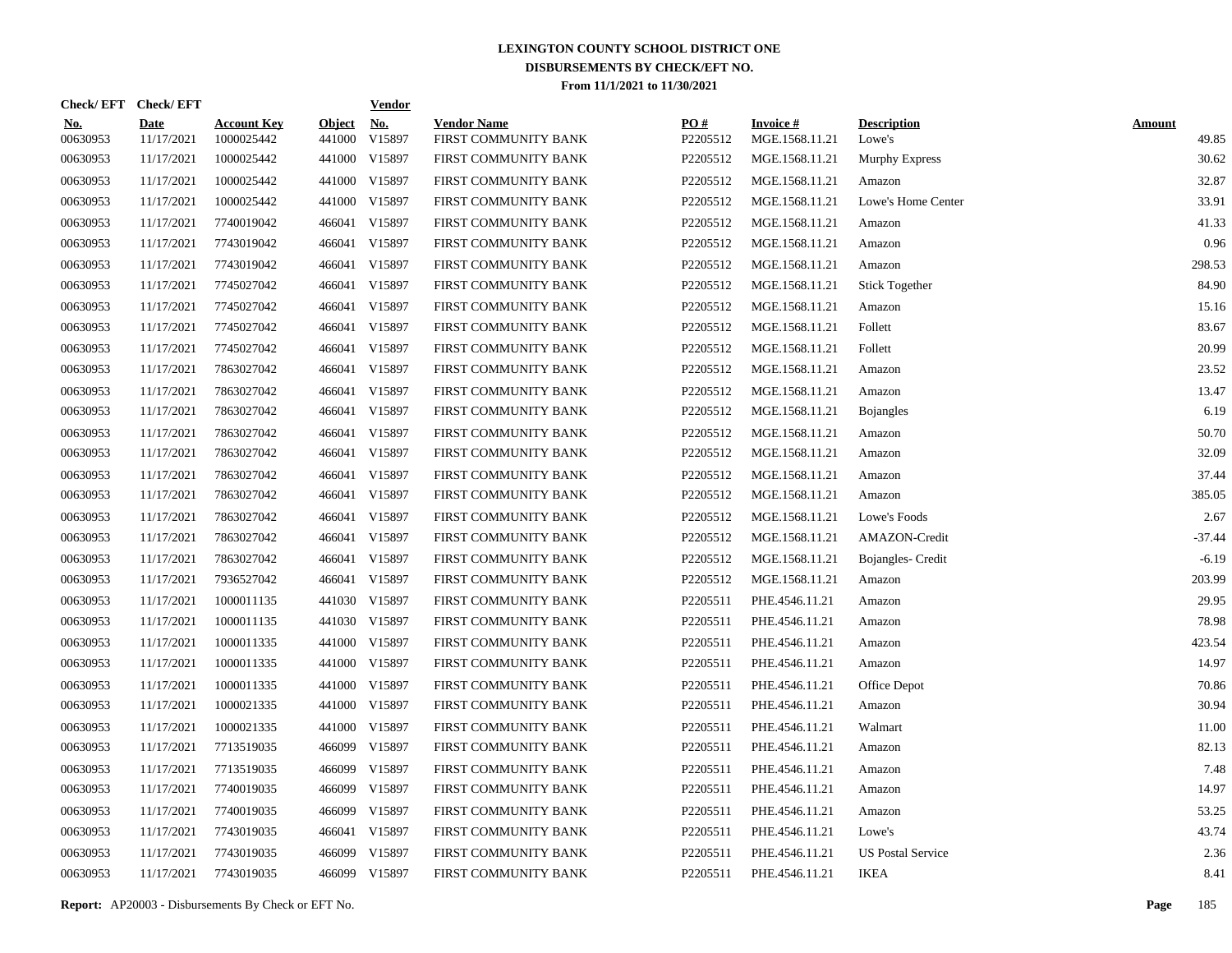|                        | Check/EFT Check/EFT       |                                                            |                         | <b>Vendor</b>        |                                            |                 |                                   |                              |                         |
|------------------------|---------------------------|------------------------------------------------------------|-------------------------|----------------------|--------------------------------------------|-----------------|-----------------------------------|------------------------------|-------------------------|
| <u>No.</u><br>00630953 | <b>Date</b><br>11/17/2021 | <b>Account Key</b><br>7866027035                           | <b>Object</b><br>466099 | <u>No.</u><br>V15897 | <b>Vendor Name</b><br>FIRST COMMUNITY BANK | PO#<br>P2205511 | <b>Invoice#</b><br>PHE.4546.11.21 | <b>Description</b><br>Target | <b>Amount</b><br>100.00 |
| 00630953               | 11/17/2021                | 7879027035                                                 | 466069                  | V15897               | FIRST COMMUNITY BANK                       | P2205511        | PHE.4546.11.21                    | Publix                       | 0.27                    |
| 00630953               | 11/17/2021                | 7880027035                                                 |                         | 466069 V15897        | FIRST COMMUNITY BANK                       | P2205511        | PHE.4546.11.21                    | Hardee's                     | 83.04                   |
| 00630953               | 11/17/2021                | 7880027035                                                 |                         | 466099 V15897        | FIRST COMMUNITY BANK                       | P2205511        | PHE.4546.11.21                    | Amazon                       | 162.65                  |
| 00630953               | 11/17/2021                | 7885027035                                                 |                         | 466069 V15897        | FIRST COMMUNITY BANK                       | P2205511        | PHE.4546.11.21                    | <b>Little Caesars</b>        | 178.16                  |
| 00630953               | 11/17/2021                | 7885027035                                                 |                         | 466099 V15897        | FIRST COMMUNITY BANK                       | P2205511        | PHE.4546.11.21                    | <b>Fast Signs</b>            | 24.89                   |
| 00630953               | 11/17/2021                | 7928527035                                                 |                         | 466069 V15897        | FIRST COMMUNITY BANK                       | P2205511        | PHE.4546.11.21                    | Publix                       | 102.99                  |
| 00630953               | 11/17/2021                | 7928527035                                                 |                         | 466069 V15897        | FIRST COMMUNITY BANK                       | P2205511        | PHE.4546.11.21                    | Publix                       | 8.25                    |
| 00630953               | 11/17/2021                | 8006011235                                                 |                         | 441000 V15897        | FIRST COMMUNITY BANK                       | P2205511        | PHE.4546.11.21                    | <b>Nugget Comfort</b>        | 245.03                  |
| 00630953               | 11/17/2021                | 8006011235                                                 |                         | 441000 V15897        | FIRST COMMUNITY BANK                       | P2205511        | PHE.4546.11.21                    | <b>IKEA</b>                  | 204.97                  |
| 00630953               | 11/17/2021                | 1000011323                                                 |                         | 441000 V15897        | FIRST COMMUNITY BANK                       | P2205484        | SGE.4694.11.21                    | <b>AMAZON</b>                | 7.91                    |
| 00630953               | 11/17/2021                | 1000011323                                                 |                         | 441000 V15897        | FIRST COMMUNITY BANK                       | P2205484        | SGE.4694.11.21                    | <b>AMAZON</b>                | 11.76                   |
| 00630953               | 11/17/2021                | 7863027023                                                 |                         | 466099 V15897        | FIRST COMMUNITY BANK                       | P2205484        | SGE.4694.11.21                    | <b>WALMART</b>               | 119.26                  |
| 00630953               | 11/17/2021                | 7863027023                                                 | 466099                  | V15897               | FIRST COMMUNITY BANK                       | P2205484        | SGE.4694.11.21                    | <b>SAM'S CLUB</b>            | 218.57                  |
| 00630953               | 11/17/2021                | 7915527023                                                 | 466099                  | V15897               | FIRST COMMUNITY BANK                       | P2205484        | SGE.4694.11.21                    | <b>AMAZON</b>                | 64.17                   |
| 00630953               | 11/17/2021                | 1000021223                                                 | 441000                  | V15897               | FIRST COMMUNITY BANK                       | P2205480        | SGE.4702.11.21                    | <b>AMAZON</b>                | 27.77                   |
| 00630953               | 11/17/2021                | 1000022223                                                 | 441000                  | V15897               | FIRST COMMUNITY BANK                       | P2205480        | SGE.4702.11.21                    | <b>AMAZON</b>                | 114.86                  |
| 00630953               | 11/17/2021                | 1000022223                                                 |                         | 441000 V15897        | FIRST COMMUNITY BANK                       | P2205480        | SGE.4702.11.21                    | <b>AMAZON</b>                | 9.62                    |
| 00630953               | 11/17/2021                | 1000025423                                                 |                         | 441000 V15897        | FIRST COMMUNITY BANK                       | P2205480        | SGE.4702.11.21                    | <b>SHELL</b>                 | 67.13                   |
| 00630953               | 11/17/2021                | 1000025423                                                 |                         | 441000 V15897        | FIRST COMMUNITY BANK                       | P2205480        | SGE.4702.11.21                    | Shell Oil Easysaving Credit  | $-0.67$                 |
| 00630953               | 11/17/2021                | 7863027023                                                 |                         | 466041 V15897        | FIRST COMMUNITY BANK                       | P2205480        | SGE.4702.11.21                    | <b>AMAZON</b>                | 0.57                    |
| 00630953               | 11/17/2021                | 7863027023                                                 |                         | 466099 V15897        | FIRST COMMUNITY BANK                       | P2205480        | SGE.4702.11.21                    | <b>WALMART</b>               | 0.44                    |
| 00630953               | 11/17/2021                | 7863027023                                                 |                         | 466099 V15897        | FIRST COMMUNITY BANK                       | P2205480        | SGE.4702.11.21                    | <b>AMAZON</b>                | 10.05                   |
| 00630953               | 11/17/2021                | 7886027023                                                 |                         | 466041 V15897        | FIRST COMMUNITY BANK                       | P2205480        | SGE.4702.11.21                    | <b>AMAZON</b>                | 5.30                    |
| 00630953               | 11/17/2021                | 7886027023                                                 |                         | 466099 V15897        | FIRST COMMUNITY BANK                       | P2205480        | SGE.4702.11.21                    | <b>AMAZON</b>                | 39.57                   |
| 00630953               | 11/17/2021                | 7891527023                                                 |                         | 466099 V15897        | FIRST COMMUNITY BANK                       | P2205480        | SGE.4702.11.21                    | <b>LIDL</b>                  | 42.79                   |
| 00630953               | 11/17/2021                | 7928527023                                                 | 466099                  | V15897               | FIRST COMMUNITY BANK                       | P2205480        | SGE.4702.11.21                    | <b>WALMART</b>               | 8.41                    |
| 00630953               | 11/17/2021                | 7928527023                                                 | 466099                  | V15897               | FIRST COMMUNITY BANK                       | P2205480        | SGE.4702.11.21                    | <b>SHOE DEPARTMENT</b>       | 58.84                   |
| 00630953               | 11/17/2021                | 7929027023                                                 |                         | 466041 V15897        | FIRST COMMUNITY BANK                       | P2205480        | SGE.4702.11.21                    | <b>AMAZON</b>                | 250.00                  |
| 00630953               | 11/17/2021                | 8003011223                                                 |                         | 441000 V15897        | FIRST COMMUNITY BANK                       | P2205480        | SGE.4702.11.21                    | <b>AMAZON</b>                | 16.91                   |
| 00630953               | 11/17/2021                | 8003011223                                                 | 441000                  | V15897               | FIRST COMMUNITY BANK                       | P2205480        | SGE.4702.11.21                    | <b>AMAZON</b>                | 41.12                   |
| 00630953               | 11/17/2021                | 8161011223                                                 |                         | 441000 V15897        | FIRST COMMUNITY BANK                       | P2205480        | SGE.4702.11.21                    | <b>WALMART</b>               | 92.74                   |
| 00630953               | 11/17/2021                | 8161011223                                                 |                         | 441000 V15897        | FIRST COMMUNITY BANK                       | P2205480        | SGE.4702.11.21                    | <b>DOLLAR TREE</b>           | 14.98                   |
|                        |                           |                                                            |                         |                      |                                            |                 |                                   | <b>Check Total</b>           | 5,333.68                |
| 00630954               | 11/17/2021                | 1000022230                                                 |                         | 443000 V12185        | FOLLETT SCHOOL SOLUTIONS INC               | P2203074        | 346997F                           | See attached Book List       | 119.61                  |
|                        |                           | <b>Report:</b> AP20003 - Disbursements By Check or EFT No. |                         |                      |                                            |                 |                                   |                              | 186<br>Page             |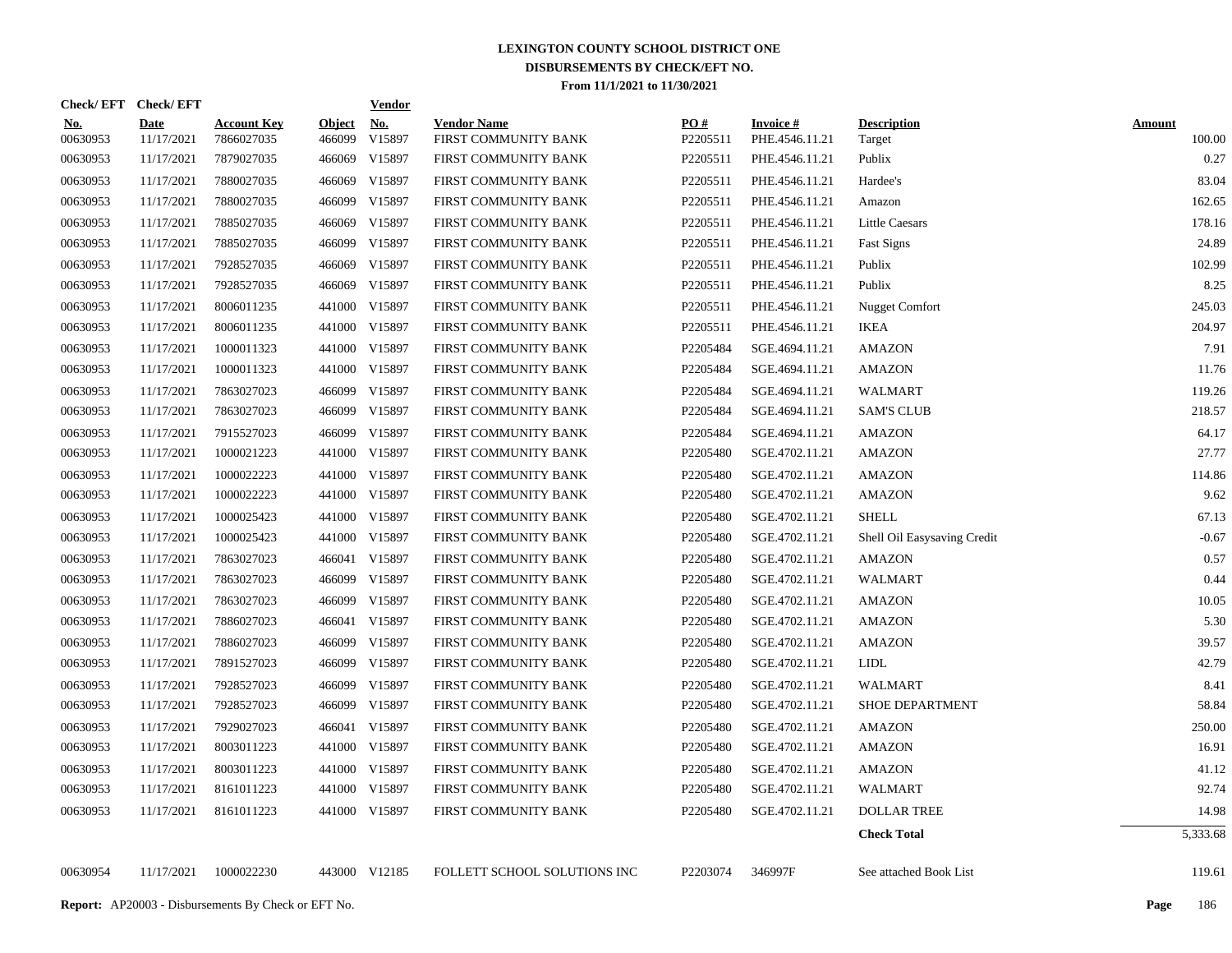|                        | Check/EFT Check/EFT       |                                  |                         | Vendor        |                                                    |                      |                            |                                                     |                       |
|------------------------|---------------------------|----------------------------------|-------------------------|---------------|----------------------------------------------------|----------------------|----------------------------|-----------------------------------------------------|-----------------------|
| <b>No.</b><br>00630954 | <b>Date</b><br>11/17/2021 | <b>Account Key</b><br>1000022230 | <b>Object</b><br>443000 | No.<br>V12185 | <b>Vendor Name</b><br>FOLLETT SCHOOL SOLUTIONS INC | PO#<br>P2203074      | <b>Invoice#</b><br>346997F | <b>Description</b><br>Cataloging and processing for | <b>Amount</b><br>0.77 |
| 00630954               | 11/17/2021                | 1000022246                       |                         | 443000 V12185 | FOLLETT SCHOOL SOLUTIONS INC                       | P2203703             | 359800A                    | 216 Books, 14 eBooks and Digit                      | 1,823.49              |
| 00630954               | 11/17/2021                | 1000022211                       |                         | 443000 V12185 | FOLLETT SCHOOL SOLUTIONS INC                       | P2203899             | 362481                     | LHS Library Book order                              | 950.42                |
|                        |                           |                                  |                         |               |                                                    |                      |                            | <b>Check Total</b>                                  | 2,894.29              |
| 00630955               | 11/17/2021                | 7863027038                       |                         | 466041 V00549 | FORMS AND SUPPLY INC (FSI)                         | P2204952             | 5943179-0                  | MasterVision WetErase Display                       | 257.61                |
| 00630955               | 11/17/2021                | 1000023347                       | 441000                  | V00549        | FORMS AND SUPPLY INC (FSI)                         | P2205116             | 5949941-0                  | Fellowes Thermal Laminating Po                      | 19.12                 |
| 00630955               | 11/17/2021                | 1000023347                       |                         | 441000 V00549 | FORMS AND SUPPLY INC (FSI)                         | P2205116             | 5949941-0                  | TOPS WideRuled Composition Boo                      | 10.06                 |
| 00630955               | 11/17/2021                | 1000023347                       | 441000                  | V00549        | FORMS AND SUPPLY INC (FSI)                         | P2205116             | 5949941-0                  | Pilot G2 Retractable Gel Ink                        | 16.61                 |
| 00630955               | 11/17/2021                | 1000023347                       | 441000                  | V00549        | FORMS AND SUPPLY INC (FSI)                         | P2205116             | 5949941-0                  | Pilot G2 Retractable Gel Ink                        | 16.61                 |
| 00630955               | 11/17/2021                | 1000026693                       | 441000                  | V00549        | FORMS AND SUPPLY INC (FSI)                         | P2205115             | 5950322-0                  | Bankers Box STOR/FILE File Sto                      | 173.00                |
| 00630955               | 11/17/2021                | 1000011346                       | 441000                  | V00549        | FORMS AND SUPPLY INC (FSI)                         | P2205134             | 5950894-0                  | <b>DURABLEreg SHERPAreg Motion</b>                  | 72.37                 |
| 00630955               | 11/17/2021                | 1000011346                       | 441000                  | V00549        | FORMS AND SUPPLY INC (FSI)                         | P2205134             | 5950894-0                  | Verbatim Wireless Notebook Mul                      | 11.88                 |
| 00630955               | 11/17/2021                | 1000011346                       | 441000                  | V00549        | FORMS AND SUPPLY INC (FSI)                         | P2205134             | 5950894-0                  | <b>ICONEX Thermal Receipt Paper</b>                 | 5.42                  |
| 00630955               | 11/17/2021                | 1000011411                       | 441000                  | V00549        | FORMS AND SUPPLY INC (FSI)                         | P2205143             | 5951286-0                  | Kleenex Ultra Soft Tissues - 3                      | 11.32                 |
| 00630955               | 11/17/2021                | 1000011411                       | 441000                  | V00549        | FORMS AND SUPPLY INC (FSI)                         | P2205143             | 5951286-0                  | Lorell Personal Whiteboards                         | 60.29                 |
| 00630955               | 11/17/2021                | 1000021211                       | 441000                  | V00549        | FORMS AND SUPPLY INC (FSI)                         | P2205143             | 5951286-0                  | <b>Business Source Letter Recycle</b>               | 3.76                  |
| 00630955               | 11/17/2021                | 1000021211                       | 441000                  | V00549        | FORMS AND SUPPLY INC (FSI)                         | P2205143             | 5951286-0                  | MEAD 3-Subject wirebound colle                      | 32.04                 |
| 00630955               | 11/17/2021                | 1000021211                       | 441000                  | V00549        | FORMS AND SUPPLY INC (FSI)                         | P2205162             | 5951739-0                  | Averyreg Easy Peel White Shipp                      | 42.19                 |
| 00630955               | 11/17/2021                | 1000021211                       | 441000                  | V00549        | FORMS AND SUPPLY INC (FSI)                         | P2205162             | 5951739-0                  | Crayola Classic Colors Broad L                      | 3.06                  |
| 00630955               | 11/17/2021                | 1000021211                       | 441000                  | V00549        | FORMS AND SUPPLY INC (FSI)                         | P2205162             | 5951739-0                  | Postitreg 12W Flags in Primary                      | 7.51                  |
| 00630955               | 11/17/2021                | 1000021211                       | 441000                  | V00549        | FORMS AND SUPPLY INC (FSI)                         | P2205162             | 5951739-0                  | Verbatim 32GB Store n Go V3 US                      | 15.41                 |
| 00630955               | 11/17/2021                | 1000021211                       | 441000                  | V00549        | FORMS AND SUPPLY INC (FSI)                         | P2205162             | 5951739-0                  | Verbatim 64GB Pinstripe USB Fl                      | 15.41                 |
| 00630955               | 11/17/2021                | 1000021211                       | 441000                  | V00549        | FORMS AND SUPPLY INC (FSI)                         | P2205162             | 5951739-0                  | EconomyValue ClearVue RoundRin                      | 19.90                 |
| 00630955               | 11/17/2021                | 1000014129                       | 441000                  | V00549        | FORMS AND SUPPLY INC (FSI)                         | P <sub>2205163</sub> | 5951740-0                  | SafeGuard Vinyl General Purpos                      | 10.69                 |
| 00630955               | 11/17/2021                | 1000011411                       | 441000                  | V00549        | FORMS AND SUPPLY INC (FSI)                         | P2205164             | 5951743-0                  | LEE Sortkwik 134 oz Fingertip                       | 15.34                 |
| 00630955               | 11/17/2021                | 1000011411                       | 441000                  | V00549        | FORMS AND SUPPLY INC (FSI)                         | P2205164             | 5951743-0                  | Elmers AllPurpose Glue Stick 3                      | 16.33                 |
| 00630955               | 11/17/2021                | 1000011411                       | 441000                  | V00549        | FORMS AND SUPPLY INC (FSI)                         | P2205164             | 5951743-0                  | Elmers Washable School Glue                         | 2.14                  |
| 00630955               | 11/17/2021                | 1000011411                       | 441000                  | V00549        | FORMS AND SUPPLY INC (FSI)                         | P2205164             | 5951743-0                  | Expo Marker Board Eraser 125                        | 4.43                  |
| 00630955               | 11/17/2021                | 1000011411                       | 441000                  | V00549        | FORMS AND SUPPLY INC (FSI)                         | P2205164             | 5951743-0                  | Expo LowOdor Dryerase 8Color M                      | 11.04                 |
| 00630955               | 11/17/2021                | 1000011411                       | 441000                  | V00549        | FORMS AND SUPPLY INC (FSI)                         | P2205164             | 5951743-0                  | <b>BIC Brite Liner Retractable Hi</b>               | 8.67                  |
| 00630955               | 11/17/2021                | 2021018816                       | 441000                  | V00549        | FORMS AND SUPPLY INC (FSI)                         | P2205188             | 5952473-0                  | Smartchoice Copy Paper Letter                       | 38.54                 |
| 00630955               | 11/17/2021                | 2021018816                       | 441000                  | V00549        | FORMS AND SUPPLY INC (FSI)                         | P2205188             | 5952473-0                  | FIREWORX Colored Paper 201b 81                      | 14.89                 |
| 00630955               | 11/17/2021                | 2021018816                       | 441000                  | V00549        | FORMS AND SUPPLY INC (FSI)                         | P2205188             | 5952473-0                  | FIREWORX Colored Paper 201b 81                      | 14.89                 |
| 00630955               | 11/17/2021                | 2021018816                       | 441000                  | V00549        | FORMS AND SUPPLY INC (FSI)                         | P2205188             | 5952473-0                  | FIREWORX Colored Paper 201b 81                      | 14.89                 |
| 00630955               | 11/17/2021                | 2021018816                       |                         | 441000 V00549 | FORMS AND SUPPLY INC (FSI)                         | P2205188             | 5952473-0                  | FIREWORX Colored Paper 201b 81                      | 14.89                 |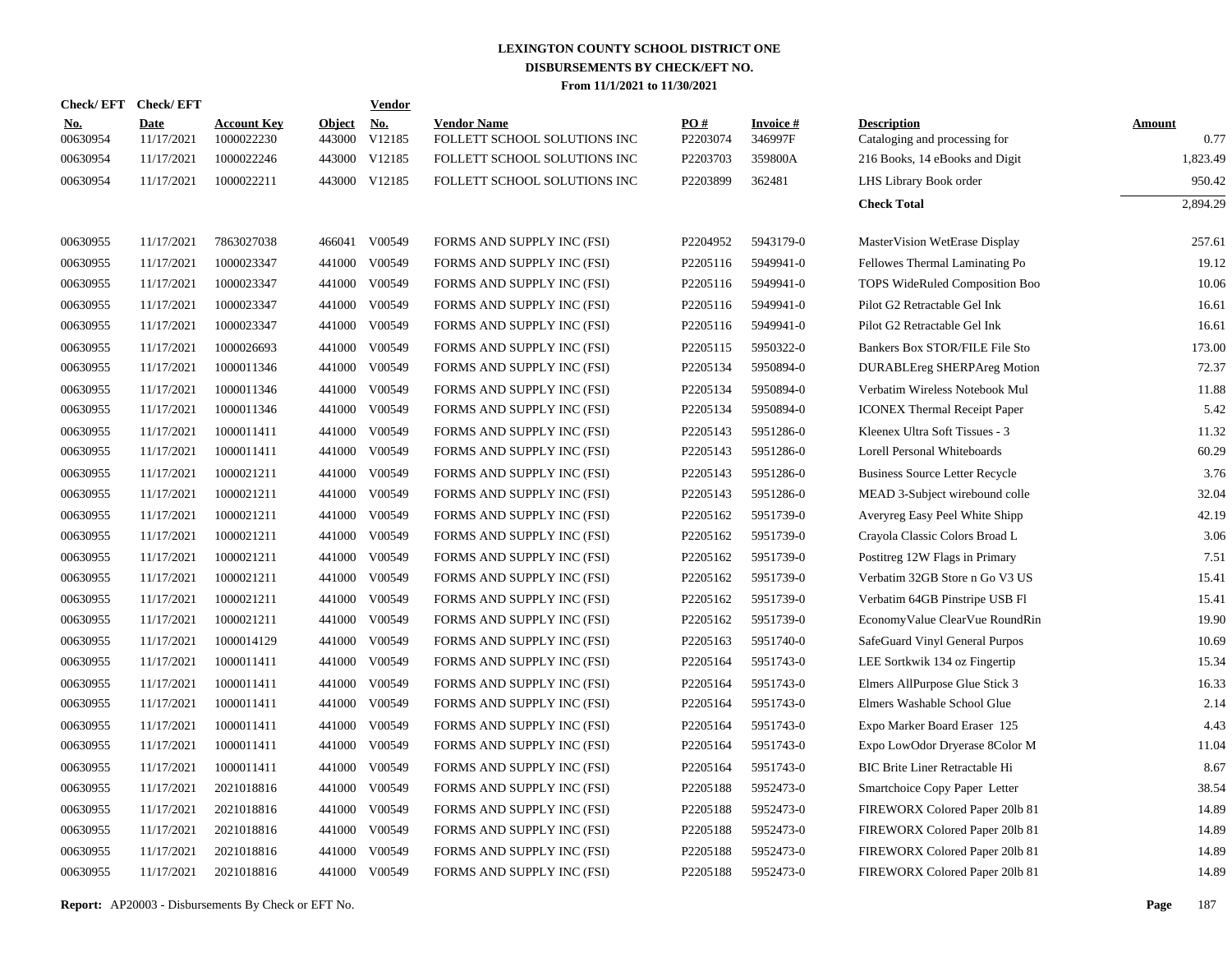| Check/EFT Check/EFT |                           |                                  |                         | Vendor        |                                                  |                      |                        |                                                      |                 |
|---------------------|---------------------------|----------------------------------|-------------------------|---------------|--------------------------------------------------|----------------------|------------------------|------------------------------------------------------|-----------------|
| No.<br>00630955     | <b>Date</b><br>11/17/2021 | <b>Account Key</b><br>2021018816 | <b>Object</b><br>441000 | No.<br>V00549 | <b>Vendor Name</b><br>FORMS AND SUPPLY INC (FSI) | PO#<br>P2205188      | Invoice #<br>5952473-0 | <b>Description</b><br>FIREWORX Colored Paper 201b 81 | Amount<br>14.89 |
| 00630955            | 11/17/2021                | 2021018816                       |                         | 441000 V00549 | FORMS AND SUPPLY INC (FSI)                       | P2205188             | 5952473-0              | FIREWORX Colored Paper 201b 81                       | 14.89           |
|                     |                           |                                  |                         |               |                                                  |                      |                        | <b>Check Total</b>                                   | 990.09          |
| 00630956            | 11/17/2021                | 7834027044                       |                         | 466049 V10032 | FRENZY INC                                       | P2203465             | 20121                  | Black Senior Shirt - S-XL                            | 47.15           |
| 00630956            | 11/17/2021                | 7834027044                       |                         | 466049 V10032 | <b>FRENZY INC</b>                                | P2203465             | 20121                  | Black Senior Shirt - 3XL                             | 18.73           |
| 00630956            | 11/17/2021                | 7834027044                       |                         | 466049 V10032 | <b>FRENZY INC</b>                                | P2203465             | 20122                  | TShirt                                               | 133.49          |
| 00630956            | 11/17/2021                | 7834027044                       |                         | 466049 V10032 | <b>FRENZY INC</b>                                | P2203465             | 20122                  | TShirt                                               | 12.31           |
|                     |                           |                                  |                         |               |                                                  |                      |                        | <b>Check Total</b>                                   | 211.68          |
| 00630957            | 11/17/2021                | 1000025408                       |                         | 441020 V00477 | <b>GRAYBAR ELECTRIC CO INC</b>                   | P2204722             | 9324317093             | DM - F32T8/TL835/ALTO Lamps                          | 138.67          |
| 00630957            | 11/17/2021                | 1000025415                       |                         | 441020 V00477 | <b>GRAYBAR ELECTRIC CO INC</b>                   | P2204722             | 9324317093             | PHS - PL-L 24W/841/4P Lamps                          | 204.37          |
| 00630957            | 11/17/2021                | 1000025415                       |                         | 441020 V00477 | <b>GRAYBAR ELECTRIC CO INC</b>                   | P2204722             | 9324317093             | WKHS, PHS, PHMS - F32T8/SPX41/EC                     | 693.36          |
| 00630957            | 11/17/2021                | 1000025415                       |                         | 441020 V00477 | <b>GRAYBAR ELECTRIC CO INC</b>                   | P2204722             | 9324317093             | WKHS, PHS - F17T8/SP41/ECO Lamp                      | 317.79          |
| 00630957            | 11/17/2021                | 1000025427                       |                         | 441020 V00477 | <b>GRAYBAR ELECTRIC CO INC</b>                   | P2204722             | 9324317093             | WKHS, PHS, PHMS - F32T8/SPX41/EC                     | 924.48          |
| 00630957            | 11/17/2021                | 1000025427                       | 441020                  | V00477        | <b>GRAYBAR ELECTRIC CO INC</b>                   | P2204722             | 9324317093             | WKHS, PHS - F17T8/SP41/ECO Lamp                      | 317.79          |
| 00630957            | 11/17/2021                | 1000025427                       |                         | 441020 V00477 | <b>GRAYBAR ELECTRIC CO INC</b>                   | P2204722             | 9324317093             | WKHS - LED80ED23.5M1/740 Lamps                       | 3,852.00        |
| 00630957            | 11/17/2021                | 1000025427                       |                         | 441020 V00477 | <b>GRAYBAR ELECTRIC CO INC</b>                   | P2204722             | 9324317093             | WKHS - LED35ED17/740 Lamps                           | 1,954.89        |
| 00630957            | 11/17/2021                | 1000025434                       |                         | 441020 V00477 | <b>GRAYBAR ELECTRIC CO INC</b>                   | P2204722             | 9324317093             | WKHS, PHS, PHMS - F32T8/SPX41/EC                     | 693.36          |
| 00630957            | 11/17/2021                | 1000025444                       |                         | 441020 V00477 | <b>GRAYBAR ELECTRIC CO INC</b>                   | P2204722             | 9324317093             | RBHS - LED Driver X1050C 140V                        | 652.54          |
|                     |                           |                                  |                         |               |                                                  |                      |                        | <b>Check Total</b>                                   | 9,749.25        |
| 00630958            | 11/17/2021                | 1000025435                       |                         | 441020 V15598 | <b>GREENVILLE OFFICE SUPPLY CO IN</b>            | P2204493             | 920123-1               | CAROLINA MOP 1064 16 OZ RAYON                        | 181.04          |
|                     |                           |                                  |                         |               |                                                  |                      |                        | <b>Check Total</b>                                   | 181.04          |
| 00630959            | 11/17/2021                | 1000021331                       |                         | 441000 V02048 | <b>GROVE MEDICAL</b>                             | P2204790             | 6164926                | ADHESIVE BANDAGE 3/4X3 FABRIC                        | 45.61           |
| 00630959            | 11/17/2021                | 1000021328                       | 441000                  | V02048        | <b>GROVE MEDICAL</b>                             | P2204880             | 6165047                | Adhesive Bandage 1x3 Fabric                          | 50.56           |
| 00630959            | 11/17/2021                | 1000011331                       |                         | 441000 V02048 | <b>GROVE MEDICAL</b>                             | P2204790             | 6165077                | ADHESIVE 4-WING BANDAGE 3X3                          | 7.89            |
|                     |                           |                                  |                         |               |                                                  |                      |                        | <b>Check Total</b>                                   | 104.06          |
| 00630960            | 11/17/2021                | 2021011214                       |                         | 441000 V12508 | <b>HEINEMANN</b>                                 | P2204500             | 7387465                | SERRAVALLO/COMPL COMPREHENSION                       | 359.25          |
| 00630960            | 11/17/2021                | 2021011214                       |                         | 441000 V12508 | <b>HEINEMANN</b>                                 | P <sub>2204500</sub> | 7387465                | SERRAVALLO/COMPL COMPREHENSION                       | 359.25          |
| 00630960            | 11/17/2021                | 2021011214                       |                         | 441000 V12508 | <b>HEINEMANN</b>                                 | P2204500             | 7387465                | Shipping and Handling                                | 71.85           |
|                     |                           |                                  |                         |               |                                                  |                      |                        | <b>Check Total</b>                                   | 790.35          |
| 00630961            | 11/17/2021                | 7802072015                       |                         | 466041 V01292 | HENRY SCHEIN INC                                 | P2203755             | 99465907               | Gatorade Kits                                        | 331.70          |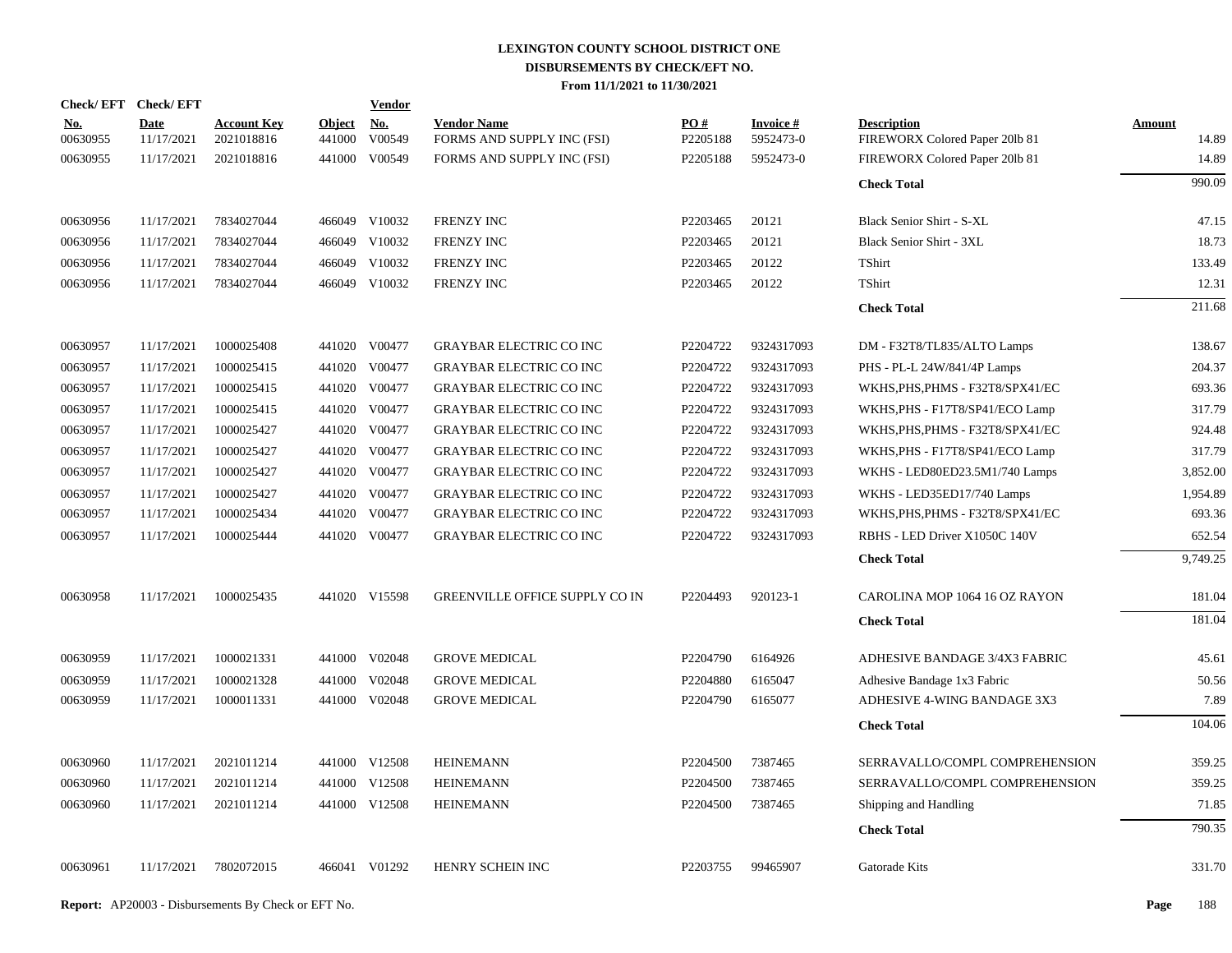|            | Check/EFT Check/EFT |                    |               | <b>Vendor</b> |                                |          |                 |                                          |                         |
|------------|---------------------|--------------------|---------------|---------------|--------------------------------|----------|-----------------|------------------------------------------|-------------------------|
| <u>No.</u> | <b>Date</b>         | <b>Account Key</b> | <b>Object</b> | <u>No.</u>    | <b>Vendor Name</b>             | PO#      | <b>Invoice#</b> | <b>Description</b><br><b>Check Total</b> | <b>Amount</b><br>331.70 |
| 00630962   | 11/17/2021          | 1000025411         |               | 441020 V12096 | <b>HYMAN PAPER CO INC</b>      | P2204061 | 277759A         | CARLISLE 361203600 RUBBER FLOO           | 44.63                   |
|            |                     |                    |               |               |                                |          |                 | <b>Check Total</b>                       | 44.63                   |
|            |                     |                    |               |               |                                |          |                 |                                          |                         |
| 00630963   | 11/17/2021          | 2672022403         |               | 431200 V16354 | JULIE WRIGHT CONSULTING LLC    | P2108252 | P2108252.NOV    | Professional Development - E-c           | 750.00                  |
| 00630963   | 11/17/2021          | 2672022403         | 431200        | V16354        | JULIE WRIGHT CONSULTING LLC    | P2108252 | P2108252.NOV    | Professional Development - E-C           | 825.00                  |
|            |                     |                    |               |               |                                |          |                 | <b>Check Total</b>                       | 1,575.00                |
| 00630964   | 11/17/2021          | 7802079015         |               | 466041 V11452 | KNOCKOUT SPORTSWEAR            | P2204712 | 67302021        | <b>Collegiate Singlets</b>               | 630.00                  |
| 00630964   | 11/17/2021          | 7802079015         |               | 466041 V11452 | KNOCKOUT SPORTSWEAR            | P2204712 | 67302021        | Shipping                                 | 25.00                   |
|            |                     |                    |               |               |                                |          |                 | <b>Check Total</b>                       | 655.00                  |
| 00630965   | 11/17/2021          | 7743019011         |               | 466041 V11817 | LANGUAGE TESTING INTERNATIONAL | P2205348 | 0040382-IN      | Lexington High School ALIRA Te           | 360.00                  |
|            |                     |                    |               |               |                                |          |                 | <b>Check Total</b>                       | 360.00                  |
| 00630966   | 11/17/2021          | 7802070030         |               | 466041 V12506 | LDH SPORTS AND MORE LLC        | P2204554 | P2204554.PMS    | Small Hanes 7.5 oz black hoodi           | 85.60                   |
| 00630966   | 11/17/2021          | 7802070030         |               | 466041 V12506 | LDH SPORTS AND MORE LLC        | P2204554 | P2204554.PMS    | Medium Hanes 7.5 oz black hood           | 171.20                  |
| 00630966   | 11/17/2021          | 7802070030         |               | 466041 V12506 | LDH SPORTS AND MORE LLC        | P2204554 | P2204554.PMS    | Large Hanes 7.5 oz black hoodi           | 239.68                  |
| 00630966   | 11/17/2021          | 7802070030         |               | 466041 V12506 | LDH SPORTS AND MORE LLC        | P2204554 | P2204554.PMS    | X- Large Hanes 7.5 oz black ho           | 325.28                  |
| 00630966   | 11/17/2021          | 7802070030         |               | 466041 V12506 | LDH SPORTS AND MORE LLC        | P2204554 | P2204554.PMS    | XXL Hanes 7.5 oz black hoodies           | 134.82                  |
| 00630966   | 11/17/2021          | 7802070030         |               | 466041 V12506 | LDH SPORTS AND MORE LLC        | P2204554 | P2204554.PMS    | XXXL Hanes 7.5 oz black hoodie           | 96.30                   |
|            |                     |                    |               |               |                                |          |                 | <b>Check Total</b>                       | 1,052.88                |
| 00630967   | 11/17/2021          | 7802070013         |               | 466032 Exxxxx | Employee                       |          | 11-08-11.11.21  | Ath Championships/SCFCA Mtg              | 196.56                  |
|            |                     |                    |               |               |                                |          |                 | <b>Check Total</b>                       | 196.56                  |
| 00630968   | 11/17/2021          | 1000011324         |               | 436000 V12455 | LEXINGTON PRINTING LLC         | P2204890 | 83905           | 2000-8.5x11 #60 White offset             | 301.74                  |
| 00630968   | 11/17/2021          | 1000011324         |               | 436000 V12455 | LEXINGTON PRINTING LLC         | P2204890 | 83905           | 2000-#10 Reg white wove envelo           | 341.33                  |
| 00630968   | 11/17/2021          | 1000022403         | 436000        | V12455        | LEXINGTON PRINTING LLC         | P2204843 | 83906           | 3,950 8 1/2 x 11 canary index            | 425.86                  |
| 00630968   | 11/17/2021          | 1000022403         | 436000        | V12455        | LEXINGTON PRINTING LLC         | P2204843 | 83906           | 3000 8 1/2 x 11 white index bl           | 353.10                  |
|            |                     |                    |               |               |                                |          |                 | <b>Check Total</b>                       | 1,422.03                |
| 00630969   | 11/17/2021          | 1000012810         |               | 437200 V14819 | LIGHTHOUSE CARE CENTER OF AUGU |          | 18-103121-1     | Oct 1-4 Ed Services                      | 90.00                   |
|            |                     |                    |               |               |                                |          |                 | <b>Check Total</b>                       | 90.00                   |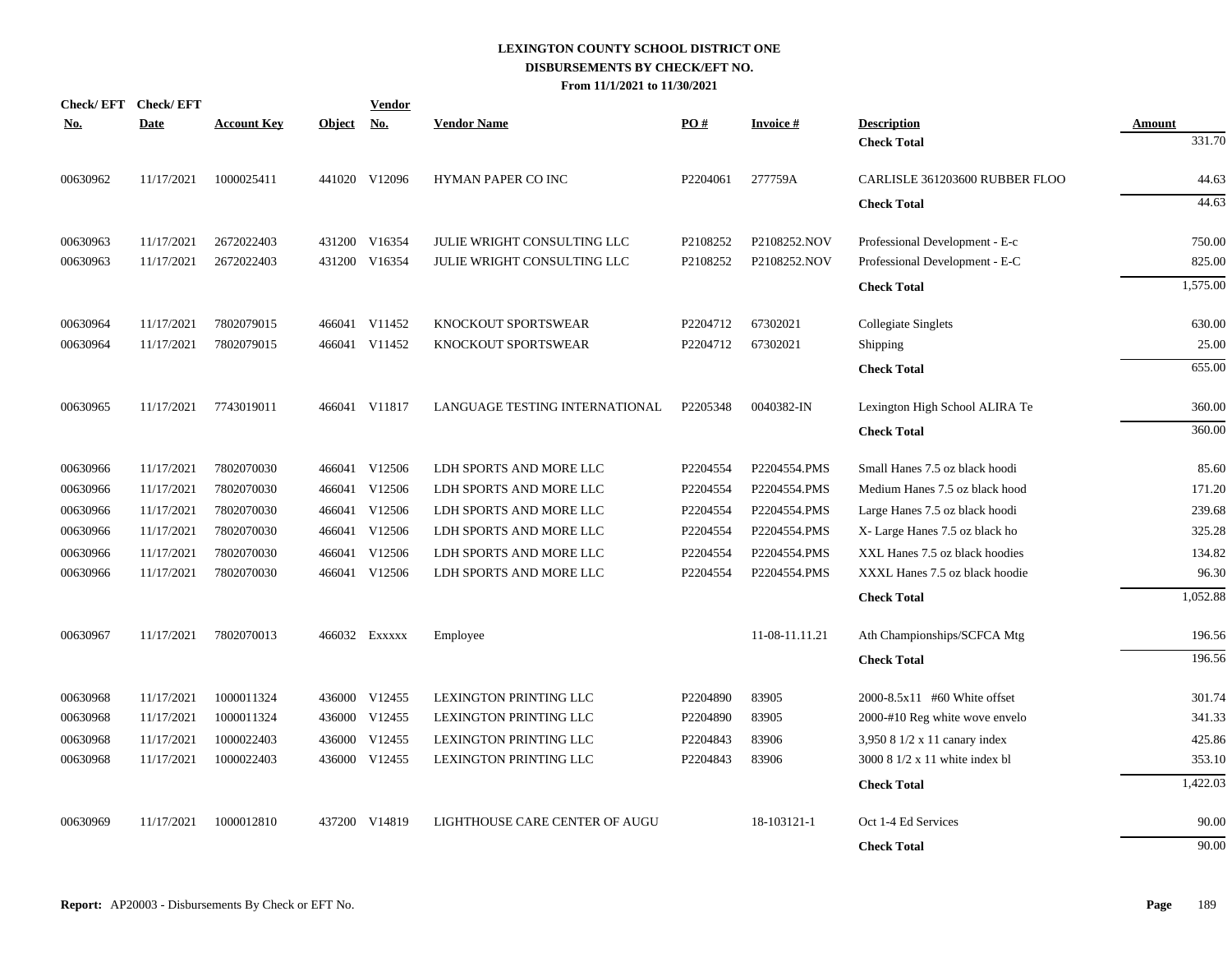| <b>Check/EFT</b>       | <b>Check/EFT</b>          |                                  |                         | <b>Vendor</b> |                                              |                 |                           |                                                      |                  |
|------------------------|---------------------------|----------------------------------|-------------------------|---------------|----------------------------------------------|-----------------|---------------------------|------------------------------------------------------|------------------|
| <u>No.</u><br>00630970 | <b>Date</b><br>11/17/2021 | <b>Account Key</b><br>1000011339 | <b>Object</b><br>443000 | No.<br>V16188 | <b>Vendor Name</b><br>LITERACY RESOURCES LLC | PO#<br>P2205072 | <b>Invoice#</b><br>174219 | <b>Description</b><br>Heggerty Decodable Readers: To | Amount<br>239.92 |
| 00630970               | 11/17/2021                | 1000011339                       | 443000                  | V16188        | LITERACY RESOURCES LLC                       | P2205072        | 174219                    | Delivery                                             | 19.19            |
|                        |                           |                                  |                         |               |                                              |                 |                           |                                                      |                  |
|                        |                           |                                  |                         |               |                                              |                 |                           | <b>Check Total</b>                                   | 259.11           |
| 00630971               | 11/17/2021                | 1000023331                       |                         | 433200 Exxxxx | Employee                                     |                 | 10.01.10.31.21            | Job Responsibilities                                 | 55.44            |
|                        |                           |                                  |                         |               |                                              |                 |                           | <b>Check Total</b>                                   | 55.44            |
| 00630972               | 11/17/2021                | 5737025337                       |                         | 452000 V13399 | LS3P ASSOCIATED LTD                          | P2013235        | 0070275                   | Architectural Services for Car                       | 6,375.00         |
| 00630972               | 11/17/2021                | 5737025337                       |                         | 452000 V13399 | <b>LS3P ASSOCIATED LTD</b>                   | P2013235        | 0070275                   | CO 3 - Reimbursables                                 | 140.94           |
|                        |                           |                                  |                         |               |                                              |                 |                           | <b>Check Total</b>                                   | 6,515.94         |
| 00630973               | 11/17/2021                | 1000011347                       |                         | 441000 V00165 | OFFICE CHURCH SCHOOL SUPPLY CO               | P2203170        | 104655                    | Deluxe Puppet Theater                                | 85.59            |
|                        |                           |                                  |                         |               |                                              |                 |                           | <b>Check Total</b>                                   | 85.59            |
| 00630974               | 11/17/2021                | 2022018803                       |                         | 434500 V16367 | PARENT POWERED PBC                           | P2203547        | 445                       | Annual fee for 'Ready 4K' Text                       | 24,518.00        |
| 00630974               | 11/17/2021                | 2101018803                       |                         | 434500 V16367 | PARENT POWERED PBC                           | P2204813        | 741B                      | Annual Fee to serve up to 441                        | 2,189.00         |
| 00630974               | 11/17/2021                | 2101018803                       |                         | 434500 V16367 | PARENT POWERED PBC                           | P2204813        | 741B                      | Annual Fee to serve up to 1018                       | 723.00           |
|                        |                           |                                  |                         |               |                                              |                 |                           | <b>Check Total</b>                                   | 27,430.00        |
| 00630975               | 11/17/2021                | 1000011411                       |                         | 441000 V15935 | PECKNEL MUSIC COMPANY INC                    | P2204908        | 675053                    | Remo Emperor Suede Drumhead 14                       | 88.21            |
| 00630975               | 11/17/2021                | 1000011411                       |                         | 441000 V15935 | PECKNEL MUSIC COMPANY INC                    | P2204908        | 675053                    | Remo Emperor Suede Drumhead, 1                       | 84.94            |
| 00630975               | 11/17/2021                | 1000011411                       | 441000                  | V15935        | PECKNEL MUSIC COMPANY INC                    | P2204908        | 675053                    | Remo Emperor Suede Drumhead 12                       | 80.70            |
| 00630975               | 11/17/2021                | 1000011411                       |                         | 441000 V15935 | PECKNEL MUSIC COMPANY INC                    | P2204908        | 675053                    | Remo Emperor Suede Drumhead, 1                       | 76.27            |
| 00630975               | 11/17/2021                | 1000011411                       |                         | 441000 V15935 | PECKNEL MUSIC COMPANY INC                    | P2204908        | 675053                    | Emperor Suede Drumhead 6"                            | 66.83            |
|                        |                           |                                  |                         |               |                                              |                 |                           | <b>Check Total</b>                                   | 396.95           |
| 00630976               | 11/17/2021                | 6000025610                       |                         | 433200 EXXXXX | Employee                                     |                 | 09.28.09.30.21            | Food Services around district                        | 19.32            |
| 00630976               | 11/17/2021                | 6000025610                       |                         | 433200 Exxxxx | Employee                                     |                 | 10.01.10.30.21            | Food Services within district                        | 188.72           |
|                        |                           |                                  |                         |               |                                              |                 |                           | <b>Check Total</b>                                   | 208.04           |
| 00630977               | 11/17/2021                | 2021011325                       |                         | 434500 V15036 | PIONEER VALLEY BOOKS                         | P2204827        | S233357                   | Literacy Footprints Digital Re                       | 0.00             |
| 00630977               | 11/17/2021                | 2021011325                       |                         | 434500 V15036 | PIONEER VALLEY BOOKS                         | P2204827        | S233357                   | Literacy Footprints Digital Re                       | 0.00             |
| 00630977               | 11/17/2021                | 2021011325                       |                         | 441000 V15036 | PIONEER VALLEY BOOKS                         | P2204827        | S233357                   | Literacy Footprints Kindergart                       | 2,565.00         |
| 00630977               | 11/17/2021                | 2021011325                       | 441000                  | V15036        | PIONEER VALLEY BOOKS                         | P2204827        | S233357                   | Shipping                                             | 128.25           |
|                        |                           |                                  |                         |               |                                              |                 |                           | <b>Check Total</b>                                   | 2,693.25         |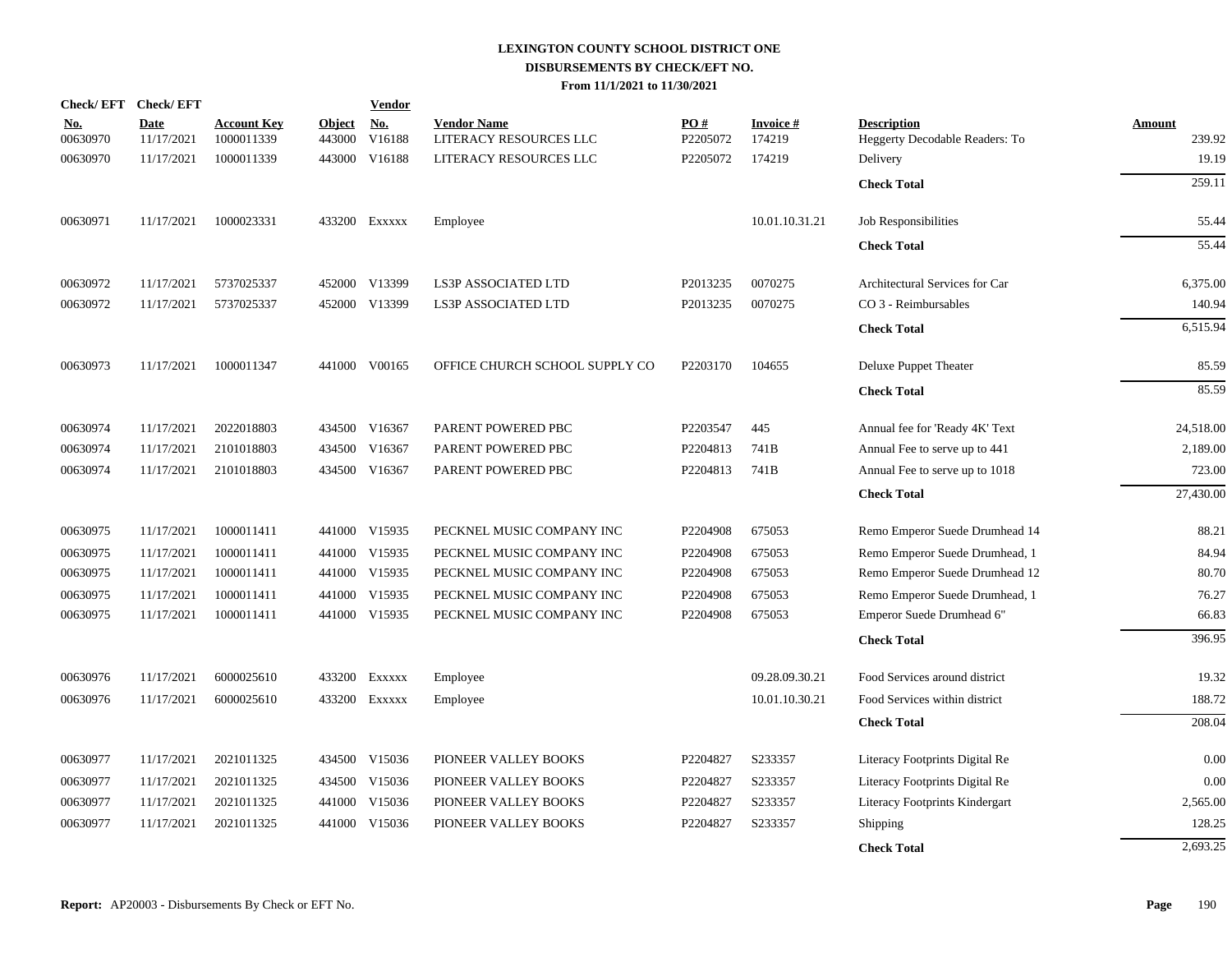| <b>Check/EFT</b>       | <b>Check/EFT</b>          |                                  |                         | <b>Vendor</b>        |                                            |                 |                                 |                                                      |                        |
|------------------------|---------------------------|----------------------------------|-------------------------|----------------------|--------------------------------------------|-----------------|---------------------------------|------------------------------------------------------|------------------------|
| <b>No.</b><br>00630978 | <b>Date</b><br>11/17/2021 | <b>Account Key</b><br>3260011303 | <b>Object</b><br>441000 | <b>No.</b><br>V16452 | <b>Vendor Name</b><br>SCHOOL SPECIALTY LLC | PQ#<br>P2201718 | <b>Invoice#</b><br>208128137787 | <b>Description</b><br>Chart, changing states (1/pkg) | <b>Amount</b><br>21.19 |
| 00630978               | 11/17/2021                | 3260011303                       |                         | 441000 V16452        | SCHOOL SPECIALTY LLC                       | P2201718        | 208128137787                    | Balloon pump                                         | 8.08                   |
| 00630978               | 11/17/2021                | 3260011303                       |                         | 441000 V16452        | SCHOOL SPECIALTY LLC                       | P2201718        | 208128137787                    | Test objects, bags, 38 objects                       | 88.28                  |
| 00630978               | 11/17/2021                | 3260011303                       |                         | 441000 V16452        | SCHOOL SPECIALTY LLC                       | P2201718        | 208128137787                    | Shell pieces, 200g                                   | 8.00                   |
| 00630978               | 11/17/2021                | 3260011303                       |                         | 441000 V16452        | SCHOOL SPECIALTY LLC                       | P2201718        | 208128137787                    | Gravel, red, 1/2 cup                                 | 5.15                   |
| 00630978               | 11/17/2021                | 3260011303                       |                         | 441000 V16452        | SCHOOL SPECIALTY LLC                       | P2201718        | 208128137787                    | Gravel, green, 1/2 cup                               | 5.15                   |
| 00630978               | 11/17/2021                | 3260011303                       |                         | 441000 V16452        | SCHOOL SPECIALTY LLC                       | P2201718        | 208128137787                    | Wire, 20-gauge, insulated                            | 16.01                  |
| 00630978               | 11/17/2021                | 3260011303                       |                         | 441000 V16452        | SCHOOL SPECIALTY LLC                       | P2201718        | 208128137787                    | Batteries, 9V                                        | 7.49                   |
| 00630978               | 11/17/2021                | 3260011303                       |                         | 441000 V16452        | SCHOOL SPECIALTY LLC                       | P2201718        | 208128137787                    | Moon Phase flip book                                 | 19.73                  |
| 00630978               | 11/17/2021                | 3260011303                       |                         | 441000 V16452        | SCHOOL SPECIALTY LLC                       | P2201718        | 208128137787                    | Bags, zip, 7x12 cm                                   | 11.98                  |
| 00630978               | 11/17/2021                | 3260011303                       |                         | 441000 V16452        | SCHOOL SPECIALTY LLC                       | P2201718        | 208128137787                    | Balls, white, polystyrene                            | 35.61                  |
| 00630978               | 11/17/2021                | 3260011303                       |                         | 441000 V16452        | SCHOOL SPECIALTY LLC                       | P2201718        | 208128137787                    | Food coloring, blue, 1 oz.                           | 2.09                   |
| 00630978               | 11/17/2021                | 3260011303                       |                         | 441000 V16452        | SCHOOL SPECIALTY LLC                       | P2201718        | 208128137787                    | Cotton balls, pk/100                                 | 11.13                  |
| 00630978               | 11/17/2021                | 3260011303                       |                         | 441000 V16452        | SCHOOL SPECIALTY LLC                       | P2201718        | 208128137787                    | Cups, paper, 6 oz, pk/50                             | 19.99                  |
| 00630978               | 11/17/2021                | 3260011303                       |                         | 441000 V16452        | SCHOOL SPECIALTY LLC                       | P2201718        | 208128137787                    | Compass, directional, 1 3/8" d                       | 18.53                  |
| 00630978               | 11/17/2021                | 3260011303                       |                         | 441000 V16452        | SCHOOL SPECIALTY LLC                       | P2201718        | 208128137787                    | Chart, water cycle                                   | 10.74                  |
| 00630978               | 11/17/2021                | 3260011303                       |                         | 441000 V16452        | SCHOOL SPECIALTY LLC                       | P2201718        | 208128137787                    | Cards, solar-system, 18/set                          | 20.52                  |
| 00630978               | 11/17/2021                | 3260011303                       |                         | 441000 V16452        | SCHOOL SPECIALTY LLC                       | P2201718        | 208128137787                    | Dowel, wooden, 14", drilled                          | 11.81                  |
| 00630978               | 11/17/2021                | 3260011303                       |                         | 441000 V16452        | SCHOOL SPECIALTY LLC                       | P2201718        | 208128137787                    | Jars, plastic with caps, 1/2 1                       | 13.80                  |
| 00630978               | 11/17/2021                | 3260011303                       |                         | 441000 V16452        | SCHOOL SPECIALTY LLC                       | P2201718        | 208128137787                    | Megaphones                                           | 12.33                  |
| 00630978               | 11/17/2021                | 3260011303                       |                         | 441000 V16452        | SCHOOL SPECIALTY LLC                       | P2201718        | 208128137787                    | Poster, science safety                               | 8.82                   |
| 00630978               | 11/17/2021                | 3260011303                       |                         | 441000 V16452        | SCHOOL SPECIALTY LLC                       | P2201718        | 208128137787                    | Poster, Outdoor safety                               | 8.82                   |
| 00630978               | 11/17/2021                | 3260011303                       | 441000                  | V16452               | SCHOOL SPECIALTY LLC                       | P2201718        | 208128137787                    | Poster, Water Cycle                                  | 34.15                  |
| 00630978               | 11/17/2021                | 3260011303                       |                         | 441000 V16452        | SCHOOL SPECIALTY LLC                       | P2201718        | 208128137787                    | Poster, Moon Calendar                                | 18.17                  |
| 00630978               | 11/17/2021                | 3260011303                       | 441000                  | V16452               | SCHOOL SPECIALTY LLC                       | P2201718        | 208128137787                    | Poster, Earth's Atmosphere                           | 50.72                  |
| 00630978               | 11/17/2021                | 3260011303                       |                         | 441000 V16452        | SCHOOL SPECIALTY LLC                       | P2201718        | 208128137787                    | Paper, construction, black, 23                       | 19.69                  |
| 00630978               | 11/17/2021                | 3260011303                       | 441000                  | V16452               | <b>SCHOOL SPECIALTY LLC</b>                | P2201718        | 208128137787                    | Poster, Air temperature graph                        | 13.44                  |
| 00630978               | 11/17/2021                | 3260011303                       |                         | 441000 V16452        | SCHOOL SPECIALTY LLC                       | P2201718        | 208128137787                    | Rice, uncooked, 1 lb.                                | 7.40                   |
| 00630978               | 11/17/2021                | 3260011303                       | 441000                  | V16452               | SCHOOL SPECIALTY LLC                       | P2201718        | 208128137787                    | Rain gauge, 5"                                       | 18.53                  |
| 00630978               | 11/17/2021                | 3260011303                       |                         | 441000 V16452        | SCHOOL SPECIALTY LLC                       | P2201718        | 208128137787                    | Rubber bands, #64, 1 oz.                             | 4.47                   |
| 00630978               | 11/17/2021                | 3260011303                       | 441000                  | V16452               | SCHOOL SPECIALTY LLC                       | P2201718        | 208128137787                    | Tongue depressors, pk/100                            | 10.46                  |
| 00630978               | 11/17/2021                | 3260011303                       |                         | 441000 V16452        | SCHOOL SPECIALTY LLC                       | P2201718        | 208128137787                    | Straws, super jumbo, 50/pkg                          | 4.02                   |
| 00630978               | 11/17/2021                | 3260011303                       | 441000                  | V16452               | SCHOOL SPECIALTY LLC                       | P2201718        | 208128137787                    | Trays, plastic, 4/set                                | 76.48                  |
| 00630978               | 11/17/2021                | 3260011303                       |                         | 441000 V16452        | SCHOOL SPECIALTY LLC                       | P2201718        | 208128137787                    | T-pins, $10$ /pkg                                    | 10.36                  |
| 00630978               | 11/17/2021                | 3260011303                       | 441000                  | V16452               | SCHOOL SPECIALTY LLC                       | P2201718        | 208128137787                    | Balloons, large                                      | 16.11                  |
| 00630978               | 11/17/2021                | 3260011303                       |                         | 441000 V16452        | SCHOOL SPECIALTY LLC                       | P2201718        | 208128137787                    | Batteries, AA, alkaline; 12/pk                       | 30.01                  |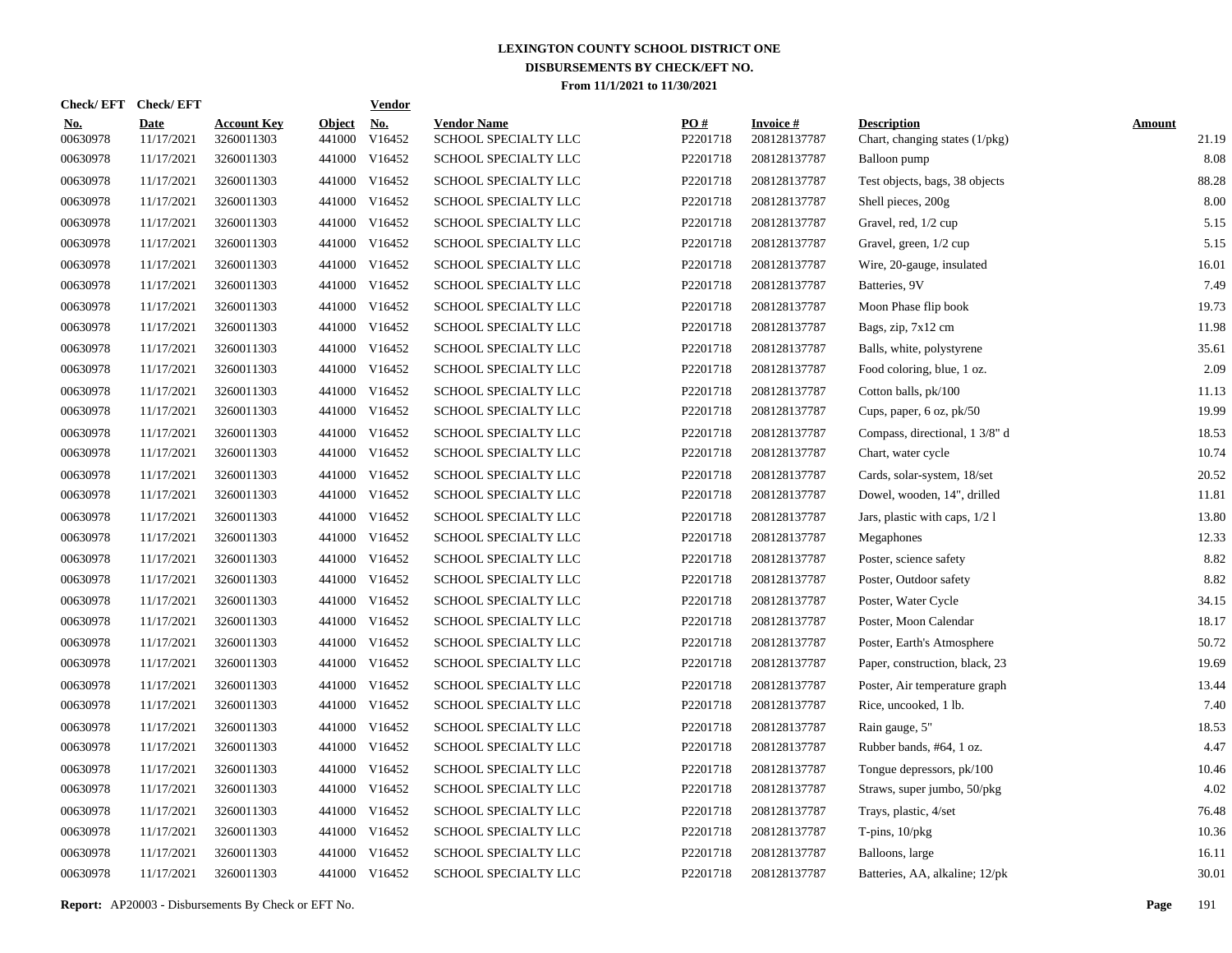|                        | Check/EFT Check/EFT       |                                  |                         | <b>Vendor</b>        |                                            |                 |                                 |                                                     |                        |
|------------------------|---------------------------|----------------------------------|-------------------------|----------------------|--------------------------------------------|-----------------|---------------------------------|-----------------------------------------------------|------------------------|
| <u>No.</u><br>00630978 | <b>Date</b><br>11/17/2021 | <b>Account Key</b><br>3260011303 | <b>Object</b><br>441000 | <u>No.</u><br>V16452 | <b>Vendor Name</b><br>SCHOOL SPECIALTY LLC | PO#<br>P2201718 | <b>Invoice#</b><br>208128137787 | <b>Description</b><br>Batteries, D-cells, alkaline, | <b>Amount</b><br>43.12 |
| 00630978               | 11/17/2021                | 2010011203                       |                         | 441000 V16452        | SCHOOL SPECIALTY LLC                       | P2202205        | 208128414247                    | Achieva Medium Supply Baskets-                      | 17.78                  |
| 00630978               | 11/17/2021                | 1000011340                       | 441000                  | V16452               | SCHOOL SPECIALTY LLC                       | P2200508        | 208128938814                    | EID0000656BAG SAX MESH ZIPPER                       | 18.43                  |
| 00630978               | 11/17/2021                | 7743019041                       |                         | 466041 V16452        | SCHOOL SPECIALTY LLC                       | P2204731        | 208128938825                    | <b>EXPO Low Odor Dry Erase Marker</b>               | 112.86                 |
| 00630978               | 11/17/2021                | 3400013903                       | 441000                  | V16452               | SCHOOL SPECIALTY LLC                       | P2204865        | 208128939897                    | Post-It Super Sticky Mini Ease                      | 250.19                 |
| 00630978               | 11/17/2021                | 7732019046                       |                         | 466041 V16452        | SCHOOL SPECIALTY LLC                       | P2204879        | 208128940065                    | Scholar Presmacolor Pencil Set                      | 302.26                 |
| 00630978               | 11/17/2021                | 7732019046                       |                         | 466041 V16452        | SCHOOL SPECIALTY LLC                       | P2204879        | 208128940065                    | Sunworks Construction Paper 10                      | 21.27                  |
| 00630978               | 11/17/2021                | 7732019046                       |                         | 466041 V16452        | SCHOOL SPECIALTY LLC                       | P2204879        | 208128940065                    | Royal Cleaning Tools Value Pac                      | 83.31                  |
| 00630978               | 11/17/2021                | 7732019046                       |                         | 466041 V16452        | SCHOOL SPECIALTY LLC                       | P2204879        | 208128940065                    | Jack Richeson Pottery Cut-off                       | 83.00                  |
| 00630978               | 11/17/2021                | 2240117516                       |                         | 441000 V16452        | SCHOOL SPECIALTY LLC                       | P2204838        | 208128940327                    | Flipside Dry Erase Board Magne                      | 445.76                 |
| 00630978               | 11/17/2021                | 7743019041                       |                         | 466041 V16452        | <b>SCHOOL SPECIALTY LLC</b>                | P2204665        | 208128940450                    | EID0000607Storex Interlocking                       | 32.09                  |
| 00630978               | 11/17/2021                | 7743019041                       |                         | 466041 V16452        | SCHOOL SPECIALTY LLC                       | P2204665        | 208128940450                    | EID0000607Storex Interlocking                       | 160.45                 |
| 00630978               | 11/17/2021                | 7743019041                       |                         | 466041 V16452        | <b>SCHOOL SPECIALTY LLC</b>                | P2204665        | 208128940450                    | EID0000607Storex Interlocking                       | 160.45                 |
| 00630978               | 11/17/2021                | 7743019041                       |                         | 466041 V16452        | SCHOOL SPECIALTY LLC                       | P2204665        | 208128940450                    | EID0000607Storex Interlocking                       | 32.09                  |
| 00630978               | 11/17/2021                | 7732019046                       |                         | 466041 V16452        | <b>SCHOOL SPECIALTY LLC</b>                | P2204868        | 208128940633                    | Clay Art White 50 Pounds                            | 248.91                 |
| 00630978               | 11/17/2021                | 7732019046                       |                         | 466041 V16452        | SCHOOL SPECIALTY LLC                       | P2204868        | 208128940633                    | Clay Low Fire Earhenware Red 5                      | 199.08                 |
| 00630978               | 11/17/2021                | 1000011415                       |                         | 441000 V16452        | SCHOOL SPECIALTY LLC                       | P2204855        | 208128945513                    | Energizer Lithium Battery for                       | 45.84                  |
| 00630978               | 11/17/2021                | 1000022215                       |                         | 441000 V16452        | SCHOOL SPECIALTY LLC                       | P2204855        | 208128945513                    | Sharpie Sanford Metallic NonTo                      | 9.44                   |
| 00630978               | 11/17/2021                | 1000011323                       |                         | 441000 V16452        | SCHOOL SPECIALTY LLC                       | P2204851        | 208128945523                    | Rediform PortaDesk Notebook 81                      | 22.21                  |
| 00630978               | 11/17/2021                | 1000023347                       |                         | 441000 V16452        | SCHOOL SPECIALTY LLC                       | P2204904        | 208128945554                    | Pendaflex Double Stuff File Fo                      | 47.27                  |
| 00630978               | 11/17/2021                | 7744019044                       |                         | 466041 V16452        | SCHOOL SPECIALTY LLC                       | P2204404        | 208128972722                    | beaker (set of 12, 250 mL)                          | 75.24                  |
| 00630978               | 11/17/2021                | 1000011145                       |                         | 441000 V16452        | SCHOOL SPECIALTY LLC                       | P2200677        | 208128972946                    | <b>Bostitch EZ Squeeze Stapler</b>                  | 67.31                  |
| 00630978               | 11/17/2021                | 1000011135                       |                         | 441000 V16452        | SCHOOL SPECIALTY LLC                       | P2205060        | 208128972954                    | Chart Tablet - 24x16 - Pack of                      | 44.02                  |
| 00630978               | 11/17/2021                | 1000011235                       |                         | 441000 V16452        | SCHOOL SPECIALTY LLC                       | P2205060        | 208128972954                    | Multicolored Magnetic Letters                       | 51.45                  |
| 00630978               | 11/17/2021                | 1000011346                       |                         | 441000 V16452        | SCHOOL SPECIALTY LLC                       | P2205038        | 208128973769                    | Laminating Film 15ML                                | 191.92                 |
| 00630978               | 11/17/2021                | 3380013903                       |                         | 441000 V16452        | <b>SCHOOL SPECIALTY LLC</b>                | P2205055        | 208128974970                    | Hardwood Ladderback 14 inch ch                      | 235.40                 |
| 00630978               | 11/17/2021                | 1000011316                       |                         | 441000 V16452        | <b>SCHOOL SPECIALTY LLC</b>                | P2205025        | 208128990822                    | Postit Super Sticky Recycled P                      | 23.22                  |
| 00630978               | 11/17/2021                | 1000023339                       |                         | 441000 V16452        | SCHOOL SPECIALTY LLC                       | P2205076        | 208128990967                    | X-Acto School Pro Electric Pen                      | 34.56                  |
| 00630978               | 11/17/2021                | 1000023339                       |                         | 441000 V16452        | SCHOOL SPECIALTY LLC                       | P2205076        | 208128990967                    | Dry Erase Marker Pen Style                          | 26.97                  |
| 00630978               | 11/17/2021                | 1000011325                       |                         | 441000 V16452        | SCHOOL SPECIALTY LLC                       | P2202849        | 208128990985                    | EID0000656PENCIL PRESHARPENED                       | 377.75                 |
|                        |                           |                                  |                         |                      |                                            |                 |                                 | <b>Check Total</b>                                  | 4,142.91               |
| 00630980               | 11/17/2021                | 6000025613                       | 446040                  | V00879               | SENN BROTHERS INC                          |                 | L70647                          | 013-Gilbert HS #852                                 | 134.30                 |
| 00630980               | 11/17/2021                | 6000025615                       | 446040                  | V00879               | SENN BROTHERS INC                          |                 | L70648                          | 015-Pelion HS #854                                  | 77.65                  |
| 00630980               | 11/17/2021                | 6000025614                       | 446040                  | V00879               | <b>SENN BROTHERS INC</b>                   |                 | L70649                          | 014-Gilbert ES #853                                 | 147.00                 |
| 00630980               | 11/17/2021                | 6000025616                       |                         | 446040 V00879        | SENN BROTHERS INC                          |                 | L70650                          | 016-Pelion ES #855                                  | 325.95                 |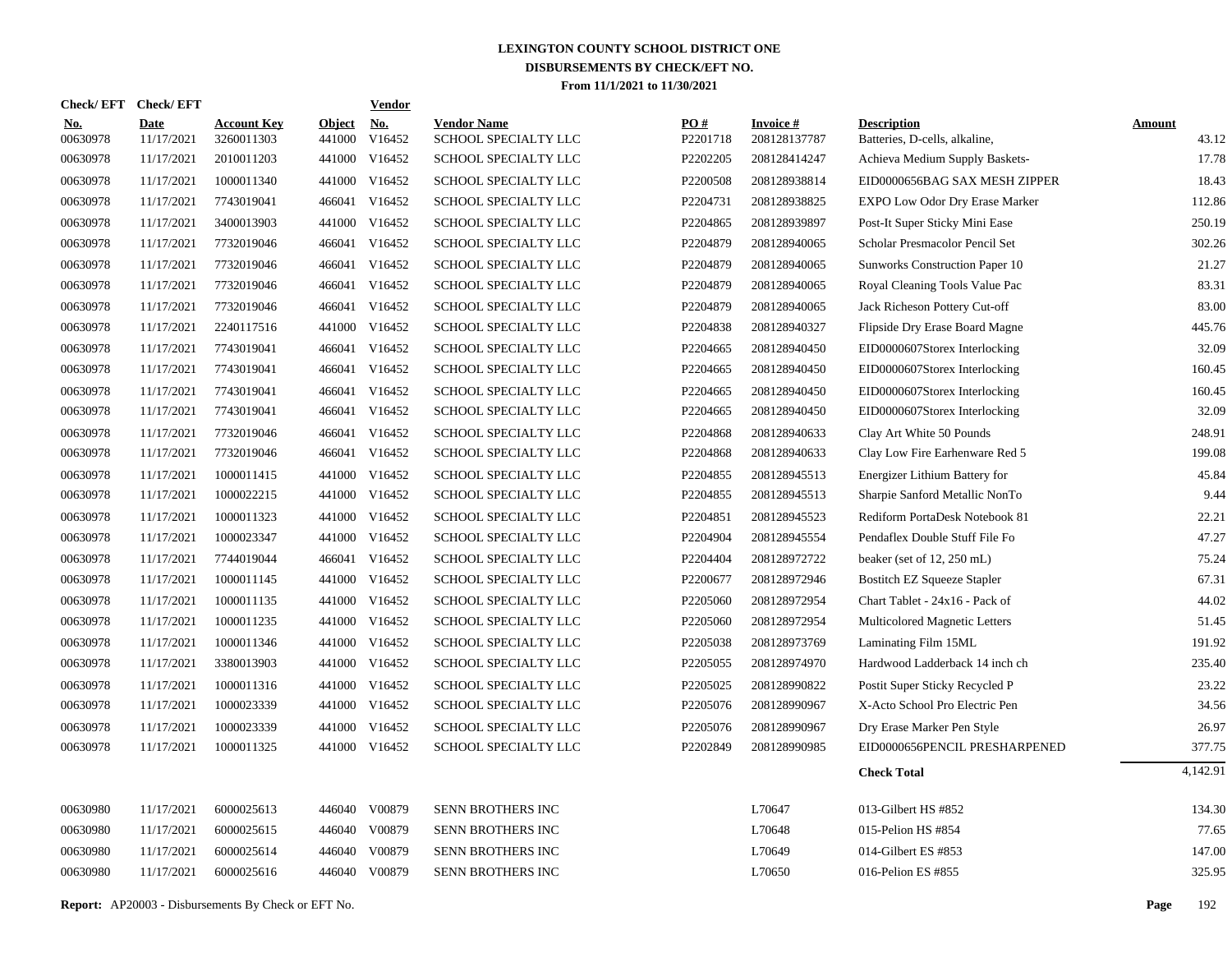| Check/EFT Check/EFT    |                           |                                  |                         | <b>Vendor</b>        |                                         |                   |                           |                                           |                         |
|------------------------|---------------------------|----------------------------------|-------------------------|----------------------|-----------------------------------------|-------------------|---------------------------|-------------------------------------------|-------------------------|
| <u>No.</u><br>00630980 | <b>Date</b><br>11/17/2021 | <b>Account Key</b><br>6000025629 | <b>Object</b><br>446040 | <u>No.</u><br>V00879 | <b>Vendor Name</b><br>SENN BROTHERS INC | $\underline{PO#}$ | <b>Invoice#</b><br>L70651 | <b>Description</b><br>029-Gilbert MS #864 | <b>Amount</b><br>219.80 |
| 00630980               | 11/17/2021                | 6000025630                       | 446040                  | V00879               | SENN BROTHERS INC                       |                   | L70652                    | 030-Pelion MS #2011                       | 98.65                   |
| 00630980               | 11/17/2021                | 6000025647                       | 446040                  | V00879               | SENN BROTHERS INC                       |                   | L70654                    | 047-Centerville ES #2120                  | 126.00                  |
| 00630980               | 11/17/2021                | 6000025624                       | 446040                  | V00879               | SENN BROTHERS INC                       |                   | L71256                    | 024-Red Bank ES #860                      | 262.15                  |
| 00630980               | 11/17/2021                | 6000025625                       | 446040                  | V00879               | SENN BROTHERS INC                       |                   | L71257                    | 025-White Knoll ES #861                   | 766.75                  |
| 00630980               | 11/17/2021                | 6000025623                       | 446040                  | V00879               | SENN BROTHERS INC                       |                   | L71258                    | 023-Saxe Gotha ES #859                    | 92.30                   |
| 00630980               | 11/17/2021                | 6000025626                       | 446040                  | V00879               | SENN BROTHERS INC                       |                   | L71259                    | 026-White Knoll MS #862                   | 105.00                  |
| 00630980               | 11/17/2021                | 6000025627                       | 446040                  | V00879               | SENN BROTHERS INC                       |                   | L71260                    | 027-White Knoll HS #1791                  | 461.10                  |
| 00630980               | 11/17/2021                | 6000025637                       | 446040                  | V00879               | SENN BROTHERS INC                       |                   | L71261                    | 037-Carolina Springs MS#1925              | 325.10                  |
| 00630980               | 11/17/2021                | 6000025645                       | 446040                  | V00879               | SENN BROTHERS INC                       |                   | L71262                    | 045-Deerfield ES #2118                    | 301.30                  |
| 00630980               | 11/17/2021                | 6000025611                       | 446040                  | V00879               | SENN BROTHERS INC                       |                   | L71272                    | 011-Lexington HS #845                     | 73.70                   |
| 00630980               | 11/17/2021                | 6000025631                       |                         | 446040 V00879        | SENN BROTHERS INC                       |                   | L71273                    | 031-Lake Murray ES #1524                  | 176.30                  |
| 00630980               | 11/17/2021                | 6000025635                       |                         | 446040 V00879        | SENN BROTHERS INC                       |                   | L71274                    | 035-Pleasant Hill ES#3220                 | 105.00                  |
| 00630980               | 11/17/2021                | 6000025634                       |                         | 446040 V00879        | SENN BROTHERS INC                       |                   | L71275                    | 034-Pleasant Hill MS #3219                | 279.05                  |
| 00630980               | 11/17/2021                | 6000025642                       |                         | 446040 V00879        | SENN BROTHERS INC                       |                   | L71276                    | 042-Meadow Glen ES # 2117                 | 340.95                  |
| 00630980               | 11/17/2021                | 6000025620                       | 446040                  | V00879               | SENN BROTHERS INC                       |                   | L71277                    | 020-Lexington MS #857                     | 158.55                  |
| 00630980               | 11/17/2021                | 6000025612                       |                         | 446040 V00879        | SENN BROTHERS INC                       |                   | L71278                    | 012-Lexington ES #851                     | 119.65                  |
| 00630980               | 11/17/2021                | 6000025619                       |                         | 446040 V00879        | SENN BROTHERS INC                       |                   | L71279                    | 019-AES #856                              | 51.60                   |
| 00630980               | 11/17/2021                | 6000025640                       |                         | 446040 V00879        | SENN BROTHERS INC                       |                   | L71383                    | 040-New Providence ES # 2115              | 114.60                  |
| 00630980               | 11/17/2021                | 6000025641                       |                         | 446040 V00879        | SENN BROTHERS INC                       |                   | L71384                    | 041-Rocky Creek ES # 2116                 | 497.30                  |
| 00630980               | 11/17/2021                | 6000025646                       | 446040                  | V00879               | SENN BROTHERS INC                       |                   | L71385                    | 046-Beechwood MS #2119                    | 239.80                  |
| 00630980               | 11/17/2021                | 6000025622                       |                         | 446040 V00879        | SENN BROTHERS INC                       |                   | L71704                    | 022-Oak Grove ES #858                     | 461.50                  |
| 00630980               | 11/17/2021                | 6000025644                       |                         | 446040 V00879        | SENN BROTHERS INC                       |                   | L71789                    | 044-River Bluff HS #1311                  | 63.00                   |
|                        |                           |                                  |                         |                      |                                         |                   |                           | <b>Check Total</b>                        | 6,124.05                |
| 00630981               | 11/17/2021                | 1000022403                       |                         | 441000 EXXXXX        | Employee                                |                   | 11.01.2021                | Reimb supplies for activity               | 76.00                   |
|                        |                           |                                  |                         |                      |                                         |                   |                           | <b>Check Total</b>                        | 76.00                   |
| 00630982               | 11/17/2021                | 1000025446                       |                         | 441020 V13230        | SMITH AND JONES JANITORIAL SUP          | P2204468          | 213914                    | <b>6485 ASSAULT FIRE ANT KILLER</b>       | 179.11                  |
| 00630982               | 11/17/2021                | 1000025441                       |                         | 441020 V13230        | SMITH AND JONES JANITORIAL SUP          | P2204600          | 213915                    | <b>6485 ASSAULT LIQUID FIRE ANT K</b>     | 179.11                  |
| 00630982               | 11/17/2021                | 1000025420                       |                         | 441020 V13230        | SMITH AND JONES JANITORIAL SUP          | P2204971          | 213916                    | 95118 ATLAS WIPES                         | 92.02                   |
| 00630982               | 11/17/2021                | 1000025420                       |                         | 441020 V13230        | SMITH AND JONES JANITORIAL SUP          | P2204971          | 213916                    | 7250 WOODEN DUST MOP AHNDLE               | 13.91                   |
| 00630982               | 11/17/2021                | 1000025443                       |                         | 441020 V13230        | SMITH AND JONES JANITORIAL SUP          | P2204159          | 213917                    | 6485 ASSAULT LIQUID FIRE ANT K            | 179.11                  |
|                        |                           |                                  |                         |                      |                                         |                   |                           | <b>Check Total</b>                        | 643.26                  |
| 00630983               | 11/17/2021                | 1000014144                       |                         | 441000 V00534        | SOUTHEASTERN PERFORMANCE APPAR P2205044 |                   | 478033                    | Sonata Suit - 36R                         | 119.00                  |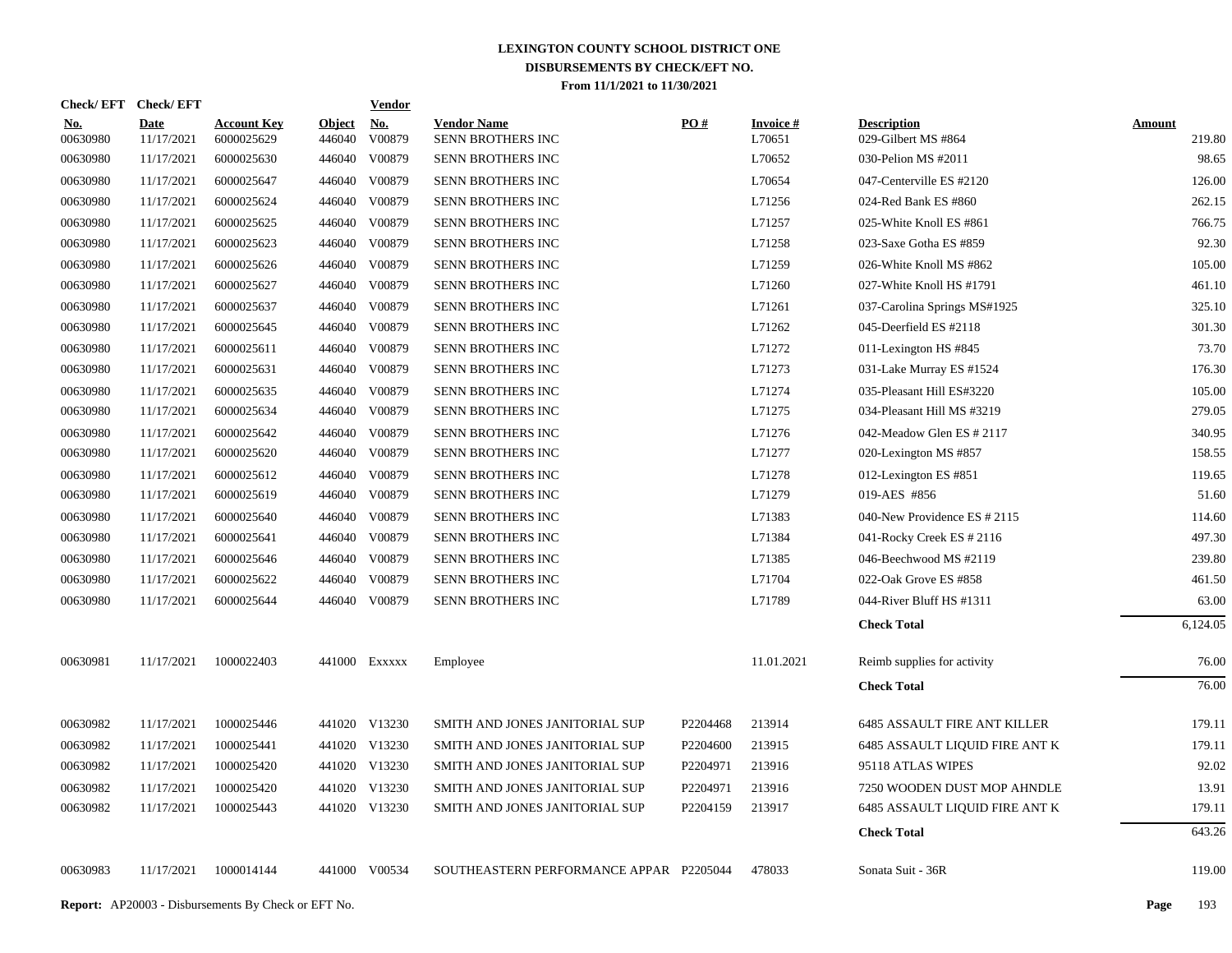|                        | Check/EFT Check/EFT       |                                  |                      | <b>Vendor</b> |                                                               |          |                           |                                                     |                        |
|------------------------|---------------------------|----------------------------------|----------------------|---------------|---------------------------------------------------------------|----------|---------------------------|-----------------------------------------------------|------------------------|
| <u>No.</u><br>00630983 | <b>Date</b><br>11/17/2021 | <b>Account Key</b><br>1000014144 | Object No.<br>441000 | V00534        | <b>Vendor Name</b><br>SOUTHEASTERN PERFORMANCE APPAR P2205044 | PO#      | <b>Invoice#</b><br>478033 | <b>Description</b><br>Peak Lapel Tuxedo Coat-Black, | <b>Amount</b><br>57.00 |
| 00630983               | 11/17/2021                | 1000014144                       | 441000               | V00534        | SOUTHEASTERN PERFORMANCE APPAR P2205044                       |          | 478033                    | Kristen Dress - Black                               | 180.00                 |
| 00630983               | 11/17/2021                | 1000014144                       |                      | 441000 V00534 | SOUTHEASTERN PERFORMANCE APPAR P2205044                       |          | 478033                    | Shipping                                            | 24.92                  |
|                        |                           |                                  |                      |               |                                                               |          |                           | <b>Check Total</b>                                  | 380.92                 |
| 00630984               | 11/17/2021                | 7860527044                       |                      | 466041 V12601 | SOUTHERN SCRIPT LLC                                           | P2205381 | <b>INV-2414</b>           | Crew Neck Sweatshirt-                               | 649.38                 |
|                        |                           |                                  |                      |               |                                                               |          |                           | <b>Check Total</b>                                  | 649.38                 |
| 00630985               | 11/17/2021                | 7946027013                       |                      | 466031 V00208 | STATE DEPARTMENT OF EDUCATION                                 |          | 11.07-11.13.21            | 32128.1                                             | 39.68                  |
|                        |                           |                                  |                      |               |                                                               |          |                           | <b>Check Total</b>                                  | 39.68                  |
| 00630986               | 11/17/2021                | 7744019027                       |                      | 466041 EXXXXX | Employee                                                      |          | 11.11.2021                | Supplies for class                                  | 40.17                  |
|                        |                           |                                  |                      |               |                                                               |          |                           | <b>Check Total</b>                                  | 40.17                  |
| 00630987               | 11/17/2021                | 3972022403                       |                      | 444500 V16519 | SWIVL INC.                                                    | P2205209 | <b>IVT21698</b>           | Swivl CX3                                           | 919.13                 |
| 00630987               | 11/17/2021                | 3972022403                       |                      | 444500 V16519 | SWIVL INC.                                                    | P2205209 | <b>IVT21698</b>           | Swivl Link (Cable replacement)                      | 105.93                 |
|                        |                           |                                  |                      |               |                                                               |          |                           | <b>Check Total</b>                                  | 1,025.06               |
| 00630988               | 11/17/2021                | 7802070013                       |                      | 466099 V00137 | <b>T AND T SPORTS</b>                                         | P2205223 | 1121-022                  | Grey Amplifier Short Sleeve Te                      | 654.84                 |
| 00630988               | 11/17/2021                | 7802070013                       |                      | 466099 V00137 | T AND T SPORTS                                                | P2205223 | 1121-022                  | shipping                                            | 21.40                  |
| 00630988               | 11/17/2021                | 7887075013                       | 466099               | V00137        | T AND T SPORTS                                                | P2205223 | 1121-022                  | Utility Team Backpack Red Embr                      | 1,059.30               |
| 00630988               | 11/17/2021                | 7887075013                       |                      | 466099 V00137 | T AND T SPORTS                                                | P2205223 | 1121-022                  | Shipping                                            | 42.80                  |
|                        |                           |                                  |                      |               |                                                               |          |                           | <b>Check Total</b>                                  | 1,778.34               |
| 00630989               | 11/17/2021                | 7860527027                       |                      | 466069 Exxxxx | Employee                                                      |          | 11.12.2021                | Food Supplies Reimb.                                | 17.60                  |
|                        |                           |                                  |                      |               |                                                               |          |                           | <b>Check Total</b>                                  | 17.60                  |
| 00630993               | 11/17/2021                | 6000025637                       |                      | 446010 V00079 | <b>US FOODS</b>                                               |          | 1156682                   | 037-Carolina Springs MS cust #                      | 1,442.67               |
| 00630993               | 11/17/2021                | 6000025637                       |                      | 446010 V00079 | <b>US FOODS</b>                                               |          | 1156682                   | 037-Carolina Springs MS cust #                      | $-632.75$              |
| 00630993               | 11/17/2021                | 6000025635                       |                      | 446010 V00079 | <b>US FOODS</b>                                               |          | 1156741                   | 035-Pleasant Hill ES cust #108                      | 3,699.15               |
| 00630993               | 11/17/2021                | 6000025635                       |                      | 446010 V00079 | US FOODS                                                      |          | 1156741                   | 035-Pleasant Hill ES cust #108                      | $-399.12$              |
| 00630993               | 11/17/2021                | 6000025631                       |                      | 446010 V00079 | US FOODS                                                      |          | 1156742                   | 031-Lake Murray ES cust #30838                      | $-136.40$              |
| 00630993               | 11/17/2021                | 6000025641                       |                      | 446010 V00079 | <b>US FOODS</b>                                               |          | 1156743                   | 041-Rocky Creek ES cust #30880                      | 3,904.31               |
| 00630993               | 11/17/2021                | 6000025641                       |                      | 446010 V00079 | <b>US FOODS</b>                                               |          | 1156743                   | 041-Rocky Creek ES cust #30880                      | $-391.35$              |
| 00630993               | 11/17/2021                | 6000025634                       |                      | 446010 V00079 | <b>US FOODS</b>                                               |          | 1156745                   | 034-Pleasant Hill MS cust #908                      | $-105.14$              |
| 00630993               | 11/17/2021                | 6000025635                       |                      | 446010 V00079 | <b>US FOODS</b>                                               |          | 1612525                   | 035-Pleasant Hill ES cust #108                      | 3,729.50               |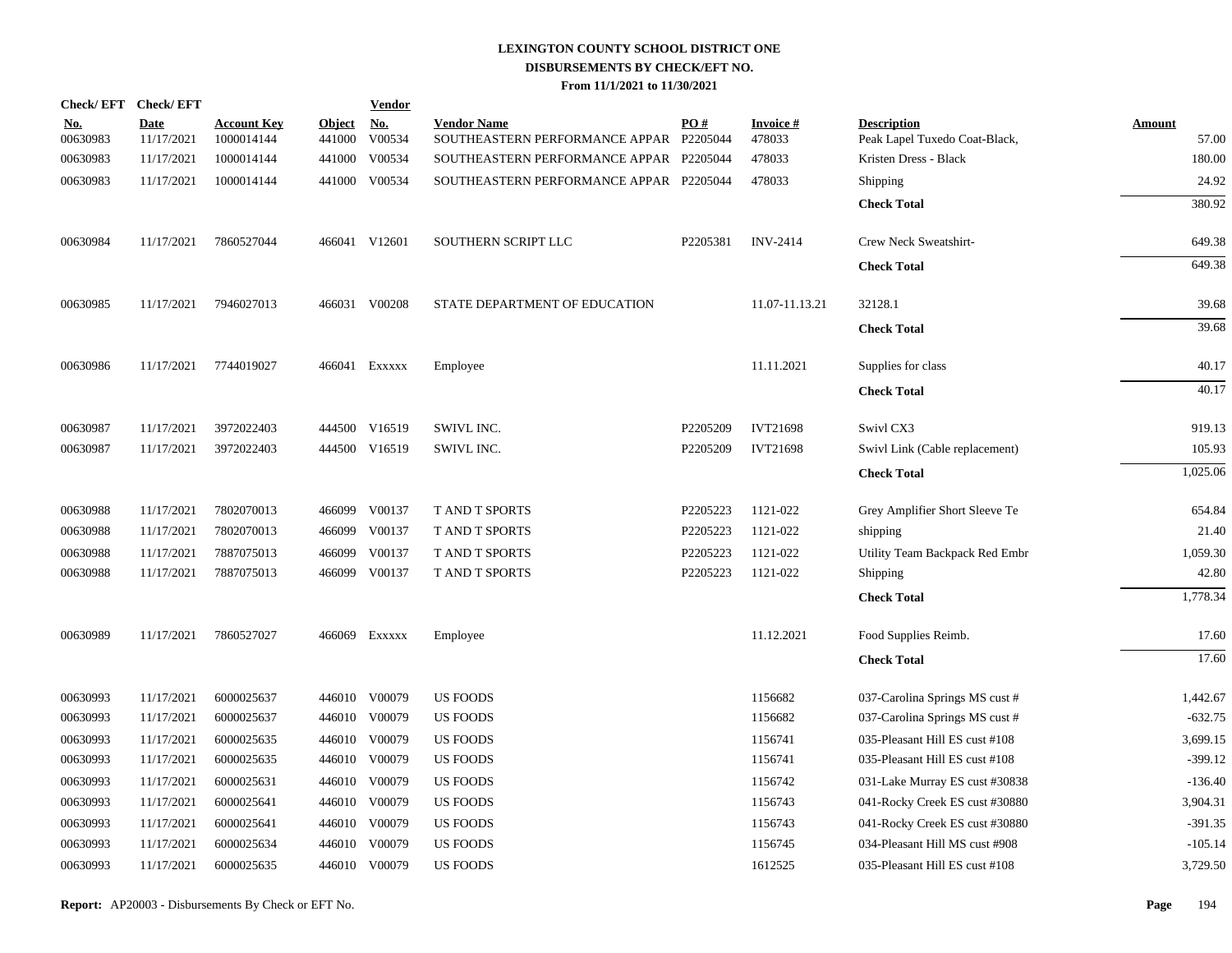|                        | Check/EFT Check/EFT       |                                  |                         | <u>Vendor</u>        |                                       |     |                            |                                                    |                           |
|------------------------|---------------------------|----------------------------------|-------------------------|----------------------|---------------------------------------|-----|----------------------------|----------------------------------------------------|---------------------------|
| <u>No.</u><br>00630993 | <b>Date</b><br>11/17/2021 | <b>Account Key</b><br>6000025615 | <b>Object</b><br>446010 | <u>No.</u><br>V00079 | <b>Vendor Name</b><br><b>US FOODS</b> | PO# | <b>Invoice#</b><br>1612553 | <b>Description</b><br>015-Pelion HS cust #60838307 | <b>Amount</b><br>3,399.07 |
| 00630993               | 11/17/2021                | 6000025616                       | 441000                  | V00079               | <b>US FOODS</b>                       |     | 1612555                    | 016-Pelion ES cust #10838290                       | 621.22                    |
| 00630993               | 11/17/2021                | 6000025615                       | 441000                  | V00079               | US FOODS                              |     | 1612557                    | 015-Pelion HS cust #60838307                       | 436.49                    |
| 00630993               | 11/17/2021                | 6000025619                       | 441000                  | V00079               | <b>US FOODS</b>                       |     | 1831523                    | 019-AES Cust #50838085                             | 80.16                     |
| 00630993               | 11/17/2021                | 6000025647                       | 446010                  | V00079               | <b>US FOODS</b>                       |     | 1834634                    | 047-Centerville ES cust #41421                     | 392.20                    |
| 00630993               | 11/17/2021                | 6000025614                       | 446010                  | V00079               | <b>US FOODS</b>                       |     | 1834635                    | 014-Gilbert ES cust 70837802                       | 387.20                    |
| 00630993               | 11/17/2021                | 6000025613                       | 446010                  | V00079               | <b>US FOODS</b>                       |     | 1834636                    | 013-Gilbert HS cust #40837809                      | 387.20                    |
| 00630993               | 11/17/2021                | 6000025629                       | 446010                  | V00079               | US FOODS                              |     | 1834637                    | 029-Gilbert MS cust #60837804                      | 387.20                    |
| 00630993               | 11/17/2021                | 6000025613                       | 446010                  | V00079               | US FOODS                              |     | 1834638                    | 013-Gilbert HS cust #40837809                      | 5,017.42                  |
| 00630993               | 11/17/2021                | 6000025647                       | 446010                  | V00079               | US FOODS                              |     | 1834639                    | 047-Centerville ES cust #41421                     | 4,361.05                  |
| 00630993               | 11/17/2021                | 6000025614                       | 446010                  | V00079               | US FOODS                              |     | 1834640                    | 014-Gilbert ES cust 70837802                       | 3,785.19                  |
| 00630993               | 11/17/2021                | 6000025629                       | 446010                  | V00079               | <b>US FOODS</b>                       |     | 1834641                    | 029-Gilbert MS cust #60837804                      | 2,875.29                  |
| 00630993               | 11/17/2021                | 6000025613                       | 441000                  | V00079               | <b>US FOODS</b>                       |     | 1834642                    | 013-Gilbert HS cust #40837809                      | 319.86                    |
| 00630993               | 11/17/2021                | 6000025647                       | 441000                  | V00079               | US FOODS                              |     | 1834643                    | 047-Centerville #41421348                          | 115.13                    |
| 00630993               | 11/17/2021                | 6000025629                       | 441000                  | V00079               | US FOODS                              |     | 1834645                    | 029-Gilbert MS cust #60837804                      | 282.09                    |
| 00630993               | 11/17/2021                | 6000025642                       |                         | 446010 V00079        | US FOODS                              |     | 1834761                    | 042-Meadow Glen ES cust #20915                     | 387.20                    |
| 00630993               | 11/17/2021                | 6000025643                       | 446010                  | V00079               | US FOODS                              |     | 1834762                    | 043-Meadow Glen MS cust #30978                     | 387.20                    |
| 00630993               | 11/17/2021                | 6000025640                       |                         | 446010 V00079        | <b>US FOODS</b>                       |     | 1834764                    | 040-New Providence ES cust #20                     | 38.20                     |
| 00630993               | 11/17/2021                | 6000025622                       | 446010                  | V00079               | <b>US FOODS</b>                       |     | 1834765                    | 022-Oak Grove ES cust #8083830                     | 387.20                    |
| 00630993               | 11/17/2021                | 6000025644                       | 446010                  | V00079               | <b>US FOODS</b>                       |     | 1834766                    | 044-River Bluff HS Cust #7104                      | 387.20                    |
| 00630993               | 11/17/2021                | 6000025640                       | 446010                  | V00079               | <b>US FOODS</b>                       |     | 1834767                    | 040-New Providence ES cust #20                     | 3,584.47                  |
| 00630993               | 11/17/2021                | 6000025642                       | 446010                  | V00079               | US FOODS                              |     | 1834768                    | 042-Meadow Glen ES cust #20915                     | 1,750.38                  |
| 00630993               | 11/17/2021                | 6000025643                       | 446010                  | V00079               | US FOODS                              |     | 1834769                    | 043-Meadow Glen MS cust #30978                     | 3,401.26                  |
| 00630993               | 11/17/2021                | 6000025643                       | 446010                  | V00079               | US FOODS                              |     | 1834769                    | 043-Meadow Glen MS cust #30978                     | $-221.55$                 |
| 00630993               | 11/17/2021                | 6000025644                       | 446010                  | V00079               | <b>US FOODS</b>                       |     | 1834770                    | 044-River Bluff HS Cust $\#$ 7104                  | 8,304.78                  |
| 00630993               | 11/17/2021                | 6000025622                       | 446010                  | V00079               | <b>US FOODS</b>                       |     | 1834772                    | 022-Oak Grove ES cust #8083830                     | 2,913.11                  |
| 00630993               | 11/17/2021                | 6000025640                       | 441000                  | V00079               | US FOODS                              |     | 1834773                    | 040-New Providence ES cust #20                     | 656.85                    |
| 00630993               | 11/17/2021                | 6000025642                       | 441000                  | V00079               | US FOODS                              |     | 1834774                    | 042-Meadow Glen ES cust #20915                     | 25.26                     |
| 00630993               | 11/17/2021                | 6000025643                       | 441000                  | V00079               | US FOODS                              |     | 1834775                    | 043-Meadow Glen MS cust #30978                     | 295.05                    |
| 00630993               | 11/17/2021                | 6000025644                       | 441000                  | V00079               | US FOODS                              |     | 1834776                    | 044-River Bluff HS Cust #7104                      | 479.64                    |
| 00630993               | 11/17/2021                | 6000025622                       | 441000                  | V00079               | US FOODS                              |     | 1834778                    | 022-Oak Grove ES cust #8083830                     | 714.40                    |
| 00630993               | 11/17/2021                | 6000025623                       |                         | 446010 V00079        | <b>US FOODS</b>                       |     | 1835257                    | 023-Saxe Gotha ES cust #308383                     | 387.20                    |
| 00630993               | 11/17/2021                | 6000025625                       |                         | 446010 V00079        | <b>US FOODS</b>                       |     | 1835258                    | 025-White Knoll ES cust #70839                     | 387.20                    |
| 00630993               | 11/17/2021                | 6000025627                       |                         | 446010 V00079        | US FOODS                              |     | 1835259                    | 027-White Knoll HS cust #90839                     | 387.20                    |
| 00630993               | 11/17/2021                | 6000025626                       | 446010                  | V00079               | <b>US FOODS</b>                       |     | 1835260                    | 026-White Knoll MS cust #80839                     | 387.20                    |
| 00630993               | 11/17/2021                | 6000025623                       |                         | 446010 V00079        | <b>US FOODS</b>                       |     | 1835261                    | 023-Saxe Gotha ES cust #308383                     | 4,642.99                  |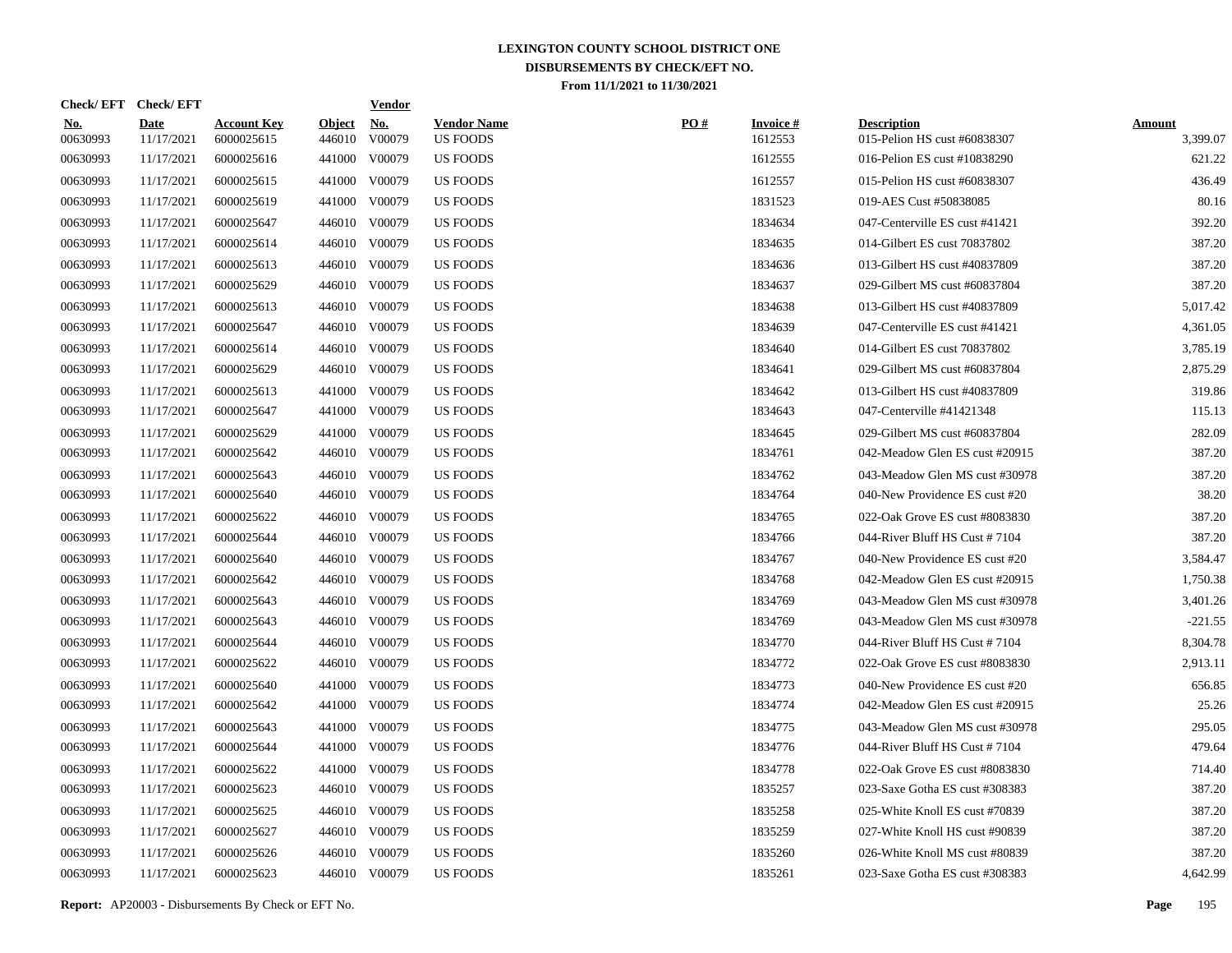|                        | Check/EFT Check/EFT       |                                  |                         | <b>Vendor</b>        |                                       |     |                            |                                                      |                           |
|------------------------|---------------------------|----------------------------------|-------------------------|----------------------|---------------------------------------|-----|----------------------------|------------------------------------------------------|---------------------------|
| <u>No.</u><br>00630993 | <b>Date</b><br>11/17/2021 | <b>Account Key</b><br>6000025625 | <b>Object</b><br>446010 | <u>No.</u><br>V00079 | <b>Vendor Name</b><br><b>US FOODS</b> | PO# | <b>Invoice#</b><br>1835262 | <b>Description</b><br>025-White Knoll ES cust #70839 | <b>Amount</b><br>5,217.26 |
| 00630993               | 11/17/2021                | 6000025626                       | 446010                  | V00079               | <b>US FOODS</b>                       |     | 1835263                    | 026-White Knoll MS cust #80839                       | 2,282.36                  |
| 00630993               | 11/17/2021                | 6000025626                       | 446010                  | V00079               | <b>US FOODS</b>                       |     | 1835263                    | 026-White Knoll MS cust #80839                       | $-36.83$                  |
| 00630993               | 11/17/2021                | 6000025627                       | 446010                  | V00079               | <b>US FOODS</b>                       |     | 1835264                    | 027-White Knoll HS cust #90839                       | 6,910.50                  |
| 00630993               | 11/17/2021                | 6000025627                       | 446010                  | V00079               | <b>US FOODS</b>                       |     | 1835264                    | 027-White Knoll HS cust #90839                       | $-106.94$                 |
| 00630993               | 11/17/2021                | 6000025623                       | 441000                  | V00079               | <b>US FOODS</b>                       |     | 1835265                    | 023-Saxe Gotha ES cust #308383                       | 1,098.78                  |
| 00630993               | 11/17/2021                | 6000025625                       | 441000                  | V00079               | <b>US FOODS</b>                       |     | 1835266                    | 025-White Knoll ES cust #70839                       | 1,088.93                  |
| 00630993               | 11/17/2021                | 6000025626                       | 441000                  | V00079               | <b>US FOODS</b>                       |     | 1835267                    | 026-White Knoll MS cust #80839                       | 231.37                    |
| 00630993               | 11/17/2021                | 6000025627                       | 441000                  | V00079               | <b>US FOODS</b>                       |     | 1835268                    | 027-White Knoll HS cust #90839                       | 770.80                    |
| 00630993               | 11/17/2021                | 6000025627                       | 441000                  | V00079               | <b>US FOODS</b>                       |     | 1835268                    | 027-White Knoll HS cust #90839                       | $-62.04$                  |
| 00630993               | 11/17/2021                | 6000025638                       |                         | 446010 V00079        | <b>US FOODS</b>                       |     | 1835503                    | 038-Carolina Springs ES cust #                       | 387.20                    |
| 00630993               | 11/17/2021                | 6000025637                       | 446010                  | V00079               | US FOODS                              |     | 1835504                    | 037-Carolina Springs MS cust #                       | 387.20                    |
| 00630993               | 11/17/2021                | 6000025638                       |                         | 446010 V00079        | US FOODS                              |     | 1835506                    | 038-Carolina Springs ES cust #                       | 7,542.84                  |
| 00630993               | 11/17/2021                | 6000025637                       | 441000                  | V00079               | <b>US FOODS</b>                       |     | 1835507                    | 037-Carolina Springs MS cust #                       | 333.03                    |
| 00630993               | 11/17/2021                | 6000025638                       | 441000                  | V00079               | <b>US FOODS</b>                       |     | 1835508                    | 038-Carolina Springs ES cust #                       | 151.52                    |
| 00630993               | 11/17/2021                | 6000025615                       | 446010                  | V00079               | <b>US FOODS</b>                       |     | 183574                     | 015-Pelion HS cust #60838307                         | 387.20                    |
| 00630993               | 11/17/2021                | 6000025646                       |                         | 446010 V00079        | <b>US FOODS</b>                       |     | 1835851                    | 046-Beechwood MS cust #9134117                       | 709.90                    |
| 00630993               | 11/17/2021                | 6000025631                       |                         | 446010 V00079        | <b>US FOODS</b>                       |     | 1835852                    | 031-Lake Murray ES cust #30838                       | 387.20                    |
| 00630993               | 11/17/2021                | 6000025635                       |                         | 446010 V00079        | <b>US FOODS</b>                       |     | 1835854                    | 035-Pleasant Hill ES cust #108                       | 387.20                    |
| 00630993               | 11/17/2021                | 6000025634                       |                         | 446010 V00079        | <b>US FOODS</b>                       |     | 1835855                    | 034-Pleasant Hill MS cust #908                       | 387.20                    |
| 00630993               | 11/17/2021                | 6000025641                       |                         | 446010 V00079        | <b>US FOODS</b>                       |     | 1835856                    | 041-Rocky Creek ES cust #30880                       | 387.20                    |
| 00630993               | 11/17/2021                | 6000025635                       |                         | 446010 V00079        | <b>US FOODS</b>                       |     | 1835857                    | 035-Pleasant Hill ES cust #108                       | 3,841.99                  |
| 00630993               | 11/17/2021                | 6000025631                       |                         | 446010 V00079        | <b>US FOODS</b>                       |     | 1835858                    | 031-Lake Murray ES cust #30838                       | 1,024.09                  |
| 00630993               | 11/17/2021                | 6000025641                       |                         | 446010 V00079        | <b>US FOODS</b>                       |     | 1835859                    | 041-Rocky Creek ES cust #30880                       | 1,598.84                  |
| 00630993               | 11/17/2021                | 6000025641                       | 446010                  | V00079               | <b>US FOODS</b>                       |     | 1835859                    | 041-Rocky Creek ES cust #30880                       | $-86.33$                  |
| 00630993               | 11/17/2021                | 6000025611                       |                         | 446010 V00079        | <b>US FOODS</b>                       |     | 1835860                    | 011-Lexington HS cust #7083808                       | 4,992.88                  |
| 00630993               | 11/17/2021                | 6000025634                       | 446010                  | V00079               | <b>US FOODS</b>                       |     | 1835861                    | 034-Pleasant Hill MS cust #908                       | 4,409.59                  |
| 00630993               | 11/17/2021                | 6000025646                       |                         | 446010 V00079        | US FOODS                              |     | 1835862                    | 046-Beechwood MS cust #9134117                       | 3,681.79                  |
| 00630993               | 11/17/2021                | 6000025635                       | 441000                  | V00079               | US FOODS                              |     | 1835863                    | 035-Pleasant Hill ES cust #108                       | 215.92                    |
| 00630993               | 11/17/2021                | 6000025631                       | 441000                  | V00079               | <b>US FOODS</b>                       |     | 1835864                    | 031-Lake Murray ES cust #30838                       | 85.94                     |
| 00630993               | 11/17/2021                | 6000025641                       | 441000                  | V00079               | <b>US FOODS</b>                       |     | 1835865                    | 041-Rocky Creek ES cust #30880                       | 77.64                     |
| 00630993               | 11/17/2021                | 6000025611                       | 441000                  | V00079               | <b>US FOODS</b>                       |     | 1835866                    | 011-Lexington HS cust #7083808                       | 104.76                    |
| 00630993               | 11/17/2021                | 6000025634                       | 441000                  | V00079               | <b>US FOODS</b>                       |     | 1835867                    | 034-Pleasant Hill MS cust #908                       | 432.66                    |
| 00630993               | 11/17/2021                | 6000025624                       |                         | 446010 V00079        | <b>US FOODS</b>                       |     | 1835967                    | 024-Red Bank ES cust #2083831                        | 2,948.22                  |
| 00630993               | 11/17/2021                | 6000025624                       | 441000                  | V00079               | <b>US FOODS</b>                       |     | 1835968                    | 024-Red Bank ES cust #2083831                        | 963.03                    |
| 00630993               | 11/17/2021                | 6000025645                       |                         | 446010 V00079        | <b>US FOODS</b>                       |     | 1835971                    | 045-Deerfield ES cust #4083399                       | 387.20                    |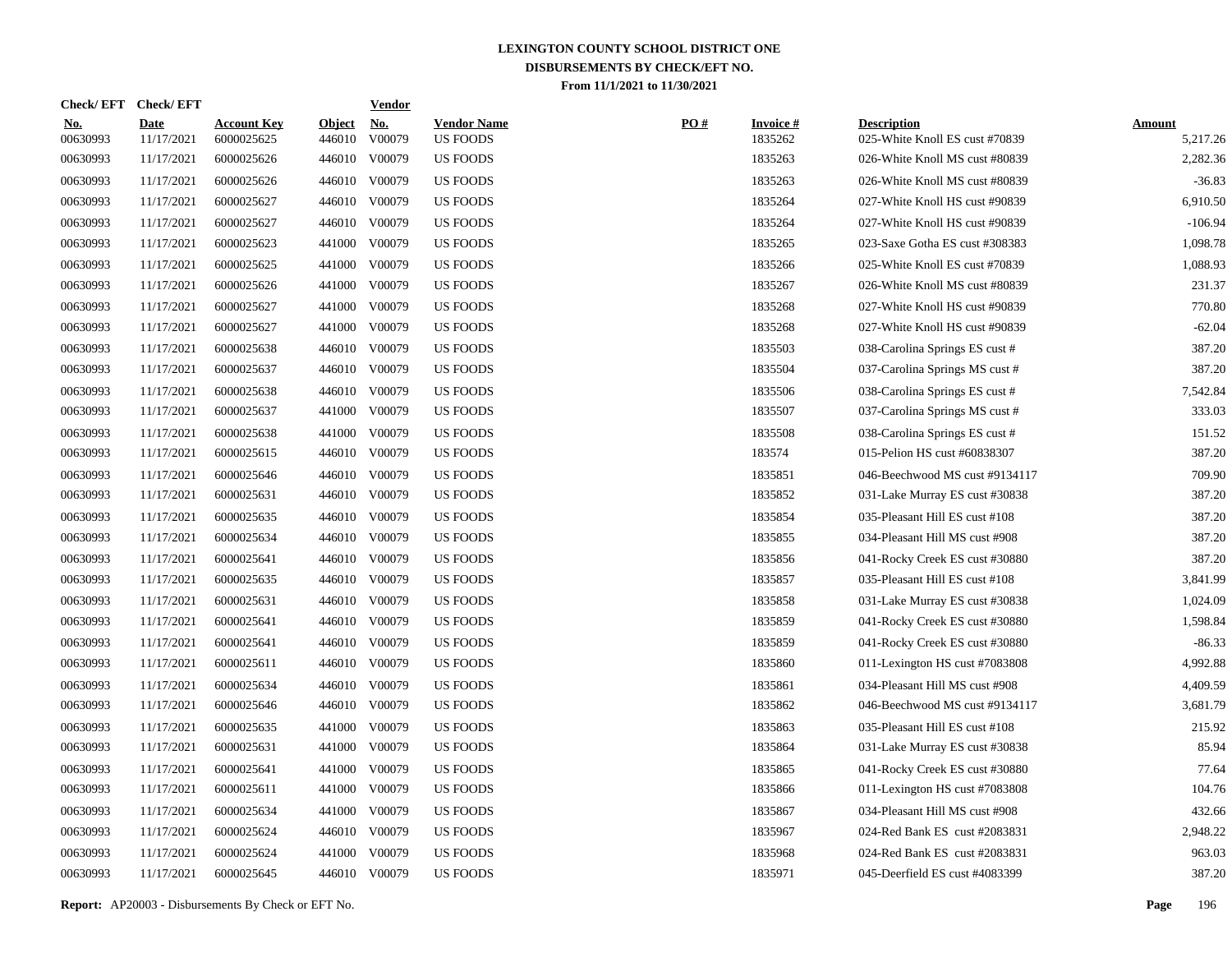|                        | Check/EFT Check/EFT       |                                  |                         | <b>Vendor</b>        |                                       |          |                            |                                                    |                         |
|------------------------|---------------------------|----------------------------------|-------------------------|----------------------|---------------------------------------|----------|----------------------------|----------------------------------------------------|-------------------------|
| <u>No.</u><br>00630993 | <b>Date</b><br>11/17/2021 | <b>Account Key</b><br>6000025616 | <b>Object</b><br>446010 | <b>No.</b><br>V00079 | <b>Vendor Name</b><br><b>US FOODS</b> | PO#      | <b>Invoice#</b><br>1835973 | <b>Description</b><br>016-Pelion ES cust #10838290 | <b>Amount</b><br>387.20 |
| 00630993               | 11/17/2021                | 6000025616                       |                         | 446010 V00079        | <b>US FOODS</b>                       |          | 1835977                    | 016-Pelion ES cust #10838290                       | 4,711.13                |
| 00630993               | 11/17/2021                | 6000025645                       |                         | 446010 V00079        | <b>US FOODS</b>                       |          | 1835978                    | 045-Deerfield ES cust #4083399                     | 3,919.88                |
| 00630993               | 11/17/2021                | 6000025615                       |                         | 446010 V00079        | <b>US FOODS</b>                       |          | 1835979                    | 015-Pelion HS cust #60838307                       | 4,028.89                |
| 00630993               | 11/17/2021                | 6000025630                       |                         | 446010 V00079        | <b>US FOODS</b>                       |          | 1835980                    | 030-Pelion MS cust #90838301                       | 4,152.49                |
| 00630993               | 11/17/2021                | 6000025616                       |                         | 441000 V00079        | <b>US FOODS</b>                       |          | 1835981                    | 016-Pelion ES cust #10838290                       | 711.46                  |
| 00630993               | 11/17/2021                | 6000025645                       |                         | 441000 V00079        | <b>US FOODS</b>                       |          | 1835983                    | 045-Deerfield ES #40833998                         | 435.54                  |
| 00630993               | 11/17/2021                | 6000025614                       |                         | 441000 V00079        | <b>US FOODS</b>                       |          | 1835984                    | 014-Gilbert ES cust #70837802                      | 286.17                  |
| 00630993               | 11/17/2021                | 6000025630                       |                         | 441000 V00079        | <b>US FOODS</b>                       |          | 1835985                    | 030-Pelion MS cust #90838301                       | 1,171.69                |
| 00630993               | 11/17/2021                | 6000025612                       |                         | 446010 V00079        | <b>US FOODS</b>                       |          | 1836264                    | 012-Lexington EScust #40838088                     | 3,739.67                |
| 00630993               | 11/17/2021                | 6000025620                       |                         | 446010 V00079        | <b>US FOODS</b>                       |          | 1836265                    | 020-Lexington MS cust #6083808                     | 2,048.51                |
| 00630993               | 11/17/2021                | 6000025620                       |                         | 446010 V00079        | <b>US FOODS</b>                       |          | 1836265                    | 020-Lexington MS cust #6083808                     | $-148.08$               |
| 00630993               | 11/17/2021                | 6000025612                       |                         | 441000 V00079        | <b>US FOODS</b>                       |          | 1836266                    | 012-Lexington EScust #40838088                     | 760.48                  |
| 00630993               | 11/17/2021                | 6000025620                       |                         | 441000 V00079        | <b>US FOODS</b>                       |          | 1836267                    | 020-Lexington MS cust #6083808                     | 216.89                  |
| 00630993               | 11/17/2021                | 6000025644                       |                         | 441000 V00079        | <b>US FOODS</b>                       |          | 1922449                    | 044-River Bluff HS Cust #7104                      | 2,412.74                |
| 00630993               | 11/17/2021                | 6000025641                       |                         | 441000 V00079        | <b>US FOODS</b>                       |          | 1923426                    | 041-Rocky Creek ES cust #30880                     | 1,299.00                |
|                        |                           |                                  |                         |                      |                                       |          |                            | <b>Check Total</b>                                 | 147,293.84              |
| 00630994               | 11/17/2021                | 1000025408                       |                         | 441020 V00189        | <b>WW GRAINGER</b>                    | P2204903 | 9105974993                 | <b>AAA BATTERIES</b>                               | 71.96                   |
| 00630994               | 11/17/2021                | 1000025408                       |                         | 441020 V00189        | <b>WW GRAINGER</b>                    | P2204903 | 9105974993                 | <b>AA BATTERIES</b>                                | 36.40                   |
| 00630994               | 11/17/2021                | 1000025408                       |                         | 441020 V00189        | <b>WW GRAINGER</b>                    | P2204903 | 9105974993                 | <b>C BATTERIES</b>                                 | 26.07                   |
|                        |                           |                                  |                         |                      |                                       |          |                            | <b>Check Total</b>                                 | 134.43                  |
| 00630995               | 11/17/2021                | 7744019011                       |                         | 466041 V14086        | WARDS NATURAL SCIENCE EST LLC         | P2202680 | 8806605160                 | Plastic Specimen Bags, 100/pk                      | 32.70                   |
| 00630995               | 11/17/2021                | 7744019015                       |                         | 466041 V14086        | WARDS NATURAL SCIENCE EST LLC         | P2204906 | 8806660461                 | DOGFISH SHARKS TRIPLE INJECTED                     | 192.59                  |
|                        |                           |                                  |                         |                      |                                       |          |                            | <b>Check Total</b>                                 | 225.29                  |
| 00630996               | 11/17/2021                | 1000025421                       |                         | 441020 V14104        | WINSUPPLY OF LEXINGTON INC            | P2204948 | 43594101                   | LTC Cosmetology - Electric Wat                     | 3,814.55                |
| 00630996               | 11/17/2021                | 1000025421                       |                         | 441020 V14104        | WINSUPPLY OF LEXINGTON INC            | P2204948 | 43594101                   | SP20553 480V 18.0KW Conversion                     | 139.10                  |
| 00630996               | 11/17/2021                | 1000025421                       |                         | 441020 V14104        | WINSUPPLY OF LEXINGTON INC            | P2204948 | 43594101                   | <b>SC Waste Tax</b>                                | 2.14                    |
|                        |                           |                                  |                         |                      |                                       |          |                            | <b>Check Total</b>                                 | 3,955.79                |
| 00630997               | 11/17/2021                | 7956027042                       |                         | 466049 V12472        | AMERICAN CANCER SOCIETY INC           | P2205389 | 11.03.2021                 | Pro-Forma Form                                     | 2,313.00                |
|                        |                           |                                  |                         |                      |                                       |          |                            | <b>Check Total</b>                                 | 2,313.00                |
| 00630998               | 11/17/2021                | 2710022303                       |                         | 464000 Exxxxx        | Employee                              |          | 11.10.2021                 | Reimb ASHA Certification                           | 225.00                  |
|                        |                           |                                  |                         |                      |                                       |          |                            |                                                    |                         |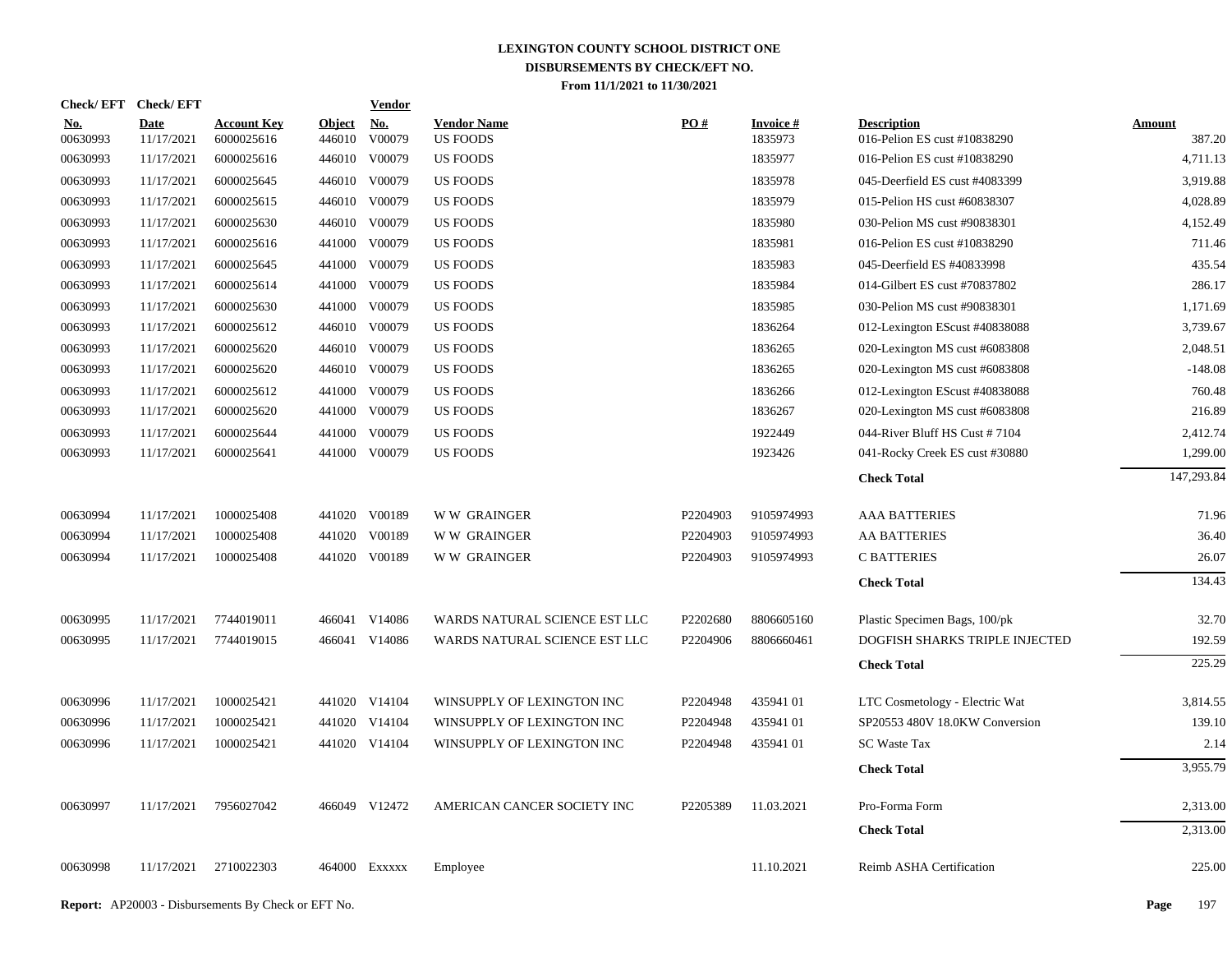| <b>No.</b> | Check/EFT Check/EFT<br><b>Date</b> | <b>Account Key</b> | <b>Object</b> | <b>Vendor</b><br><u>No.</u> | <b>Vendor Name</b>             | PO#      | <b>Invoice#</b> | <b>Description</b>               | <b>Amount</b> |
|------------|------------------------------------|--------------------|---------------|-----------------------------|--------------------------------|----------|-----------------|----------------------------------|---------------|
|            |                                    |                    |               |                             |                                |          |                 | <b>Check Total</b>               | 225.00        |
| 00630999   | 11/17/2021                         | 1000025808         |               | 433200 EXXXXX               | Employee                       |          | 10.29.11.04.21  | Active Shooter Conf              | 931.78        |
|            |                                    |                    |               |                             |                                |          |                 | <b>Check Total</b>               | 931.78        |
| 00631000   | 11/17/2021                         | 2710022303         |               | 464000 Exxxxx               | Employee                       |          | 11.04.2021      | ASHA Certification Reimb.        | 225.00        |
|            |                                    |                    |               |                             |                                |          |                 | <b>Check Total</b>               | 225.00        |
| 00631001   | 11/17/2021                         | 7730027011         |               | 466031 V00231               | LEXINGTON COUNTY SCHOOL DIST 1 |          | 11.07-11.13.21  | 31976.1                          | 120.28        |
| 00631001   | 11/17/2021                         | 7730027011         |               | 466031 V00231               | LEXINGTON COUNTY SCHOOL DIST 1 |          | 11.07-11.13.21  | 31976.3                          | 114.08        |
| 00631001   | 11/17/2021                         | 7802072013         |               | 466031 V00231               | LEXINGTON COUNTY SCHOOL DIST 1 |          | 11.07-11.13.21  | 32365.1                          | 328.60        |
|            |                                    |                    |               |                             |                                |          |                 | <b>Check Total</b>               | 562.96        |
| 00631002   | 11/17/2021                         | 2710022303         |               | 464000 Exxxxx               | Employee                       |          | 11.10.2021      | ASHA Certification Reimb.        | 225.00        |
|            |                                    |                    |               |                             |                                |          |                 | <b>Check Total</b>               | 225.00        |
| 00631003   | 11/17/2021                         | 2710022303         |               | 464000 Exxxxx               | Employee                       |          | 11.04.2021      | ASHA Certification Reimb.        | 225.00        |
|            |                                    |                    |               |                             |                                |          |                 | <b>Check Total</b>               | 225.00        |
| 00631004   | 11/17/2021                         | 7889027020         |               | 466049 V00210               | UNITED WAY OF THE MIDLANDS     | P2205445 | 11.08.2021.LMS  | United Way Cash contribution L   | 25.00         |
|            |                                    |                    |               |                             |                                |          |                 | <b>Check Total</b>               | 25.00         |
| 00631005   | 11/17/2021                         | 7884027012         |               | 466049 V00210               | UNITED WAY OF THE MIDLANDS     | P2205485 | P2205485.LES    | United way contribution          | 30.00         |
|            |                                    |                    |               |                             |                                |          |                 | <b>Check Total</b>               | 30.00         |
| 00631006   | 11/17/2021                         | 1000000000         |               | 249900 V00210               | UNITED WAY OF THE MIDLANDS     |          | 11.16.21        | UW of the Midlands               | 521.00        |
|            |                                    |                    |               |                             |                                |          |                 | <b>Check Total</b>               | 521.00        |
| 00631007   | 11/17/2021                         | 1000023202         |               | 422000 V00387               | <b>VALIC</b>                   |          | 11-05-2021      | Dr. Little annual annuity cont   | 21,904.60     |
|            |                                    |                    |               |                             |                                |          |                 | <b>Check Total</b>               | 21,904.60     |
| 00631008   | 11/17/2021                         | 2710022303         |               | 464000 Exxxxx               | Employee                       |          | 11.04.2021      | <b>ASHA Certification Reimb.</b> | 225.00        |
|            |                                    |                    |               |                             |                                |          |                 | <b>Check Total</b>               | 225.00        |
| 00631009   | 11/17/2021                         | 2710022303         |               | 464000 Exxxxx               | Employee                       |          | 11.04.2021      | ASHA Certification Reimb.        | 225.00        |
|            |                                    |                    |               |                             |                                |          |                 | <b>Check Total</b>               | 225.00        |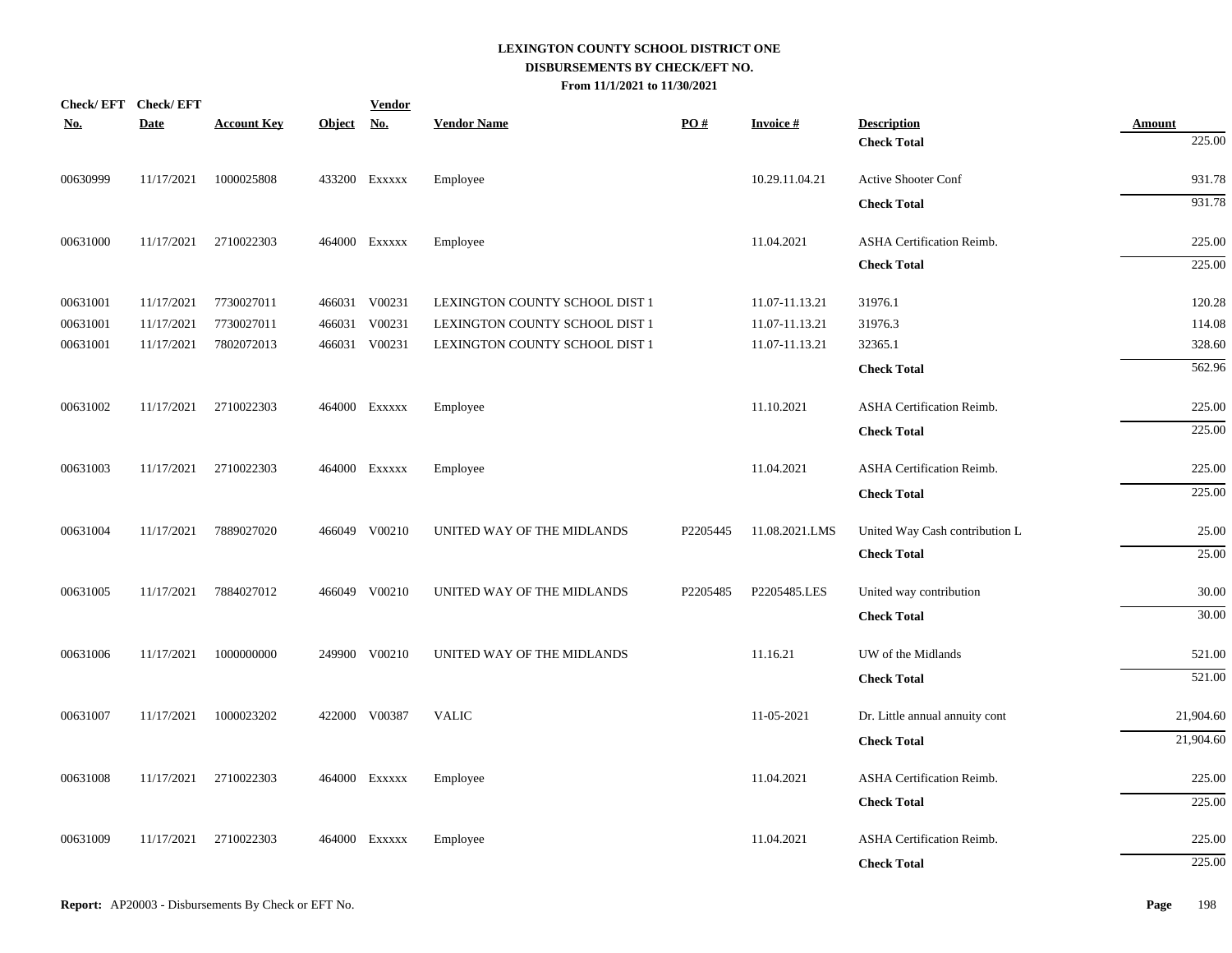|                        | Check/EFT Check/EFT       |                                                            |                         | <b>Vendor</b>        |                                                 |     |                                 |                                               |                         |
|------------------------|---------------------------|------------------------------------------------------------|-------------------------|----------------------|-------------------------------------------------|-----|---------------------------------|-----------------------------------------------|-------------------------|
| <u>No.</u><br>00631010 | <b>Date</b><br>11/18/2021 | <b>Account Key</b><br>1000000000                           | <b>Object</b><br>245830 | <u>No.</u><br>V02431 | <b>Vendor Name</b><br>AMERIPRISE FINANCIAL SERV | PO# | <b>Invoice#</b><br>2620/2101220 | <b>Description</b><br>AP INTERFACE 11-25-2021 | <b>Amount</b><br>525.00 |
|                        |                           |                                                            |                         |                      |                                                 |     |                                 | <b>Check Total</b>                            | 525.00                  |
| 00631011               | 11/18/2021                | 1000000000                                                 |                         | 245830 V02431        | AMERIPRISE FINANCIAL SERV                       |     | 2622/2101220                    | AP INTERFACE 11-25-2021                       | 150.00                  |
|                        |                           |                                                            |                         |                      |                                                 |     |                                 | <b>Check Total</b>                            | 150.00                  |
| 00631012               | 11/18/2021                | 1000000000                                                 |                         | 245800 V00600        | ANN B MATTHEWS TRUSTEE                          |     | 2760/2101220                    | AP INTERFACE 11-25-2021                       | 1,125.00                |
|                        |                           |                                                            |                         |                      |                                                 |     |                                 | <b>Check Total</b>                            | 1,125.00                |
| 00631013               | 11/18/2021                | 1000000000                                                 |                         | 245830 V00179        | AXA EQUITABLE LIFE INS COEQUI                   |     | 2620/2101220                    | AP INTERFACE 11-25-2021                       | 4,688.23                |
|                        |                           |                                                            |                         |                      |                                                 |     |                                 | <b>Check Total</b>                            | 4,688.23                |
| 00631014               | 11/18/2021                | 1000000000                                                 |                         | 245830 V00179        | AXA EQUITABLE LIFE INS COEQUI                   |     | 2622/2101220                    | AP INTERFACE 11-25-2021                       | 150.00                  |
|                        |                           |                                                            |                         |                      |                                                 |     |                                 | <b>Check Total</b>                            | 150.00                  |
| 00631015               | 11/18/2021                | 1000000000                                                 |                         | 245650 V00193        | COLONIAL SUPPLEMENTAL INS SUP                   |     | 2350/2101220                    | AP INTERFACE 11-25-2021                       | 14,744.74               |
|                        |                           |                                                            |                         |                      |                                                 |     |                                 | <b>Check Total</b>                            | 14,744.74               |
| 00631016               | 11/18/2021                | 1000000000                                                 |                         | 245670 V00194        | COLONIAL SUPPLEMENTAL INS SUPP                  |     | 2354/2101220                    | AP INTERFACE 11-25-2021                       | 19,413.00               |
|                        |                           |                                                            |                         |                      |                                                 |     |                                 | <b>Check Total</b>                            | 19,413.00               |
| 00631017               | 11/18/2021                | 1000000000                                                 |                         | 245660 V00195        | COLONIAL SUPPLEMENTAL INS SUPP                  |     | 2352/2101220                    | AP INTERFACE 11-25-2021                       | 36,789.14               |
|                        |                           |                                                            |                         |                      |                                                 |     |                                 | <b>Check Total</b>                            | 36,789.14               |
| 00631018               | 11/18/2021                | 1000000000                                                 |                         | 245680 V14828        | COLONIAL SUPPLEMENTAL INSURANC                  |     | 2356/2101220                    | AP INTERFACE 11-25-2021                       | 5,109.42                |
|                        |                           |                                                            |                         |                      |                                                 |     |                                 | <b>Check Total</b>                            | 5,109.42                |
| 00631019               | 11/18/2021                | 1000000000                                                 |                         | 245681 V14829        | COLONIAL SUPPLEMENTAL INSURANC                  |     | 2358/2101220                    | AP INTERFACE 11-25-2021                       | 12,414.96               |
|                        |                           |                                                            |                         |                      |                                                 |     |                                 | <b>Check Total</b>                            | 12,414.96               |
| 00631020               | 11/18/2021                | 1000000000                                                 |                         | 245800 V15351        | FLORIDA STATE DISBURSEMENT UNI                  |     | 2910/2101220                    | AP INTERFACE 11-25-2021                       | 192.00                  |
|                        |                           |                                                            |                         |                      |                                                 |     |                                 | <b>Check Total</b>                            | 192.00                  |
| 00631021               | 11/18/2021                | 1000000000                                                 |                         | 245780 V10676        | FUTURE SCHOLAR 529 COLLEGE SAV                  |     | 2740/2101220                    | AP INTERFACE 11-25-2021                       | 2,015.00                |
|                        |                           |                                                            |                         |                      |                                                 |     |                                 | <b>Check Total</b>                            | 2,015.00                |
| 00631022               | 11/18/2021                | 1000000000                                                 |                         | 245830 V00180        | HORACE MANN LIFE INSURANCE CO                   |     | 2620/2101220                    | AP INTERFACE 11-25-2021                       | 3,400.00                |
|                        |                           | <b>Report:</b> AP20003 - Disbursements By Check or EFT No. |                         |                      |                                                 |     |                                 |                                               | 199<br>Page             |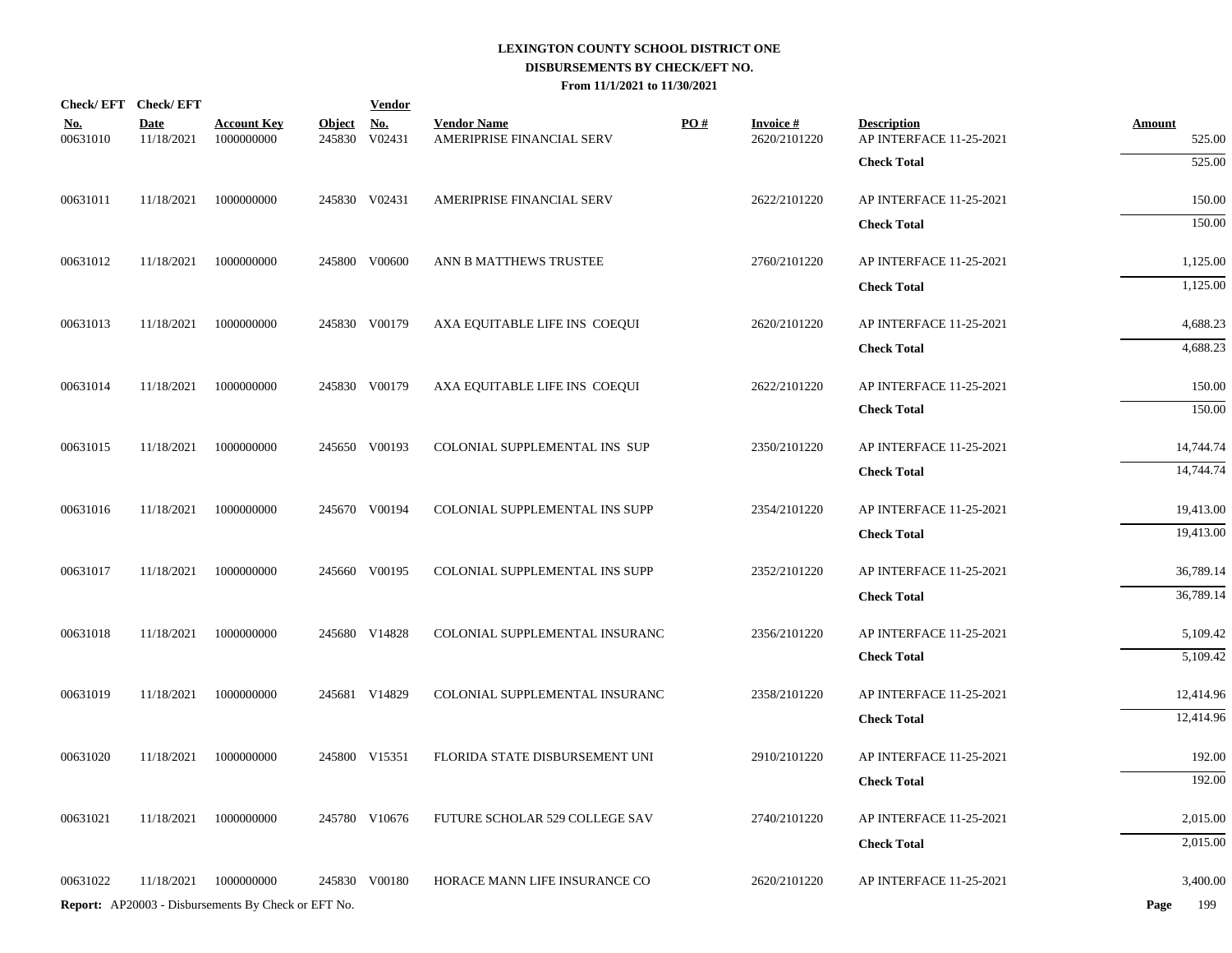| <b>No.</b> | Check/EFT Check/EFT<br>Date | <b>Account Key</b>    | Object No. | <b>Vendor</b> | <b>Vendor Name</b>             | PO# | <b>Invoice#</b> | <b>Description</b>                            | <b>Amount</b>    |
|------------|-----------------------------|-----------------------|------------|---------------|--------------------------------|-----|-----------------|-----------------------------------------------|------------------|
|            |                             |                       |            |               |                                |     |                 | <b>Check Total</b>                            | 3,400.00         |
| 00631023   | 11/18/2021                  | 1000000000            |            | 245990 V14784 | HY HOLDINGS INC                |     | 1585/2101220    | AP INTERFACE 11-25-2021                       | 2,517.00         |
|            |                             |                       |            |               |                                |     |                 | <b>Check Total</b>                            | 2,517.00         |
| 00631024   | 11/18/2021                  | 1000000000            |            | 245990 v14784 | HY HOLDINGS INC                |     | 2585/2101220    | AP INTERFACE 11-25-2021                       | 2,517.00         |
|            |                             |                       |            |               |                                |     |                 | <b>Check Total</b>                            | 2,517.00         |
| 00631025   | 11/18/2021                  | 1000000000            |            | 245800 V01948 | INTERNAL REVENUE SERVICE       |     | 2900/2101220    | AP INTERFACE 11-25-2021                       | 30.00            |
|            |                             |                       |            |               |                                |     |                 | <b>Check Total</b>                            | 30.00            |
| 00631026   | 11/18/2021                  | 1000000000            |            | 245830 V14153 | <b>IVY FUNDS</b>               |     | 2620/2101220    | AP INTERFACE 11-25-2021                       | 505.00           |
|            |                             |                       |            |               |                                |     |                 | <b>Check Total</b>                            | 505.00           |
| 00631027   | 11/18/2021                  | 1000000000            |            | 245630 V02086 | LCSD1 EDFOUND LEAP EDUCATION   |     | 2732/2101220    | AP INTERFACE 11-25-2021                       | 1,018.35         |
|            |                             |                       |            |               |                                |     |                 | <b>Check Total</b>                            | 1,018.35         |
| 00631028   | 11/18/2021                  | 1000000000            |            | 245690 V01290 | LCSD1 EDUCATIONAL FOUNDATION   |     | 2730/2101220    | AP INTERFACE 11-25-2021                       | 2,858.86         |
|            |                             |                       |            |               |                                |     |                 | <b>Check Total</b>                            | 2,858.86         |
| 00631029   | 11/18/2021                  | 1000000000            |            | 245830 V16153 | LIFE INSURANCE COMPANY OF THE  |     | 2620/2101220    | AP INTERFACE 11-25-2021                       | 1,715.50         |
|            |                             |                       |            |               |                                |     |                 | <b>Check Total</b>                            | 1,715.50         |
| 00631030   | 11/18/2021                  | 1000000000            |            | 245830 V16147 | <b>LPL FINANCIAL</b>           |     | 2620/2101220    | AP INTERFACE 11-25-2021                       | 1,282.11         |
|            |                             |                       |            |               |                                |     |                 | <b>Check Total</b>                            | 1,282.11         |
|            |                             |                       |            |               |                                |     |                 |                                               |                  |
| 00631031   | 11/18/2021                  | 1000000000            |            | 245830 V00768 | METROPOLITAN LIFE              |     | 2620/2101220    | AP INTERFACE 11-25-2021<br><b>Check Total</b> | 275.00<br>275.00 |
|            |                             |                       |            |               |                                |     |                 |                                               |                  |
| 00631032   | 11/18/2021                  | 1000000000            |            | 245800 V16822 | NEW JERSEY FAMILY SUPPORT PAYM |     | 2910/2101220    | AP INTERFACE 11-25-2021<br><b>Check Total</b> | 439.84<br>439.84 |
|            |                             |                       |            |               |                                |     |                 |                                               |                  |
| 00631033   | 11/18/2021                  | 1000000000            |            | 245800 V16378 | NORTH CAROLINA DEPT OF REVENUE |     | 2900/2101220    | AP INTERFACE 11-25-2021                       | 126.65           |
|            |                             |                       |            |               |                                |     |                 | <b>Check Total</b>                            | 126.65           |
| 00631034   |                             | 11/18/2021 1000000000 |            | 245830 V00686 | NORTHERN LIFE INSURANCE CO     |     | 2620/2101220    | AP INTERFACE 11-25-2021                       | 877.50           |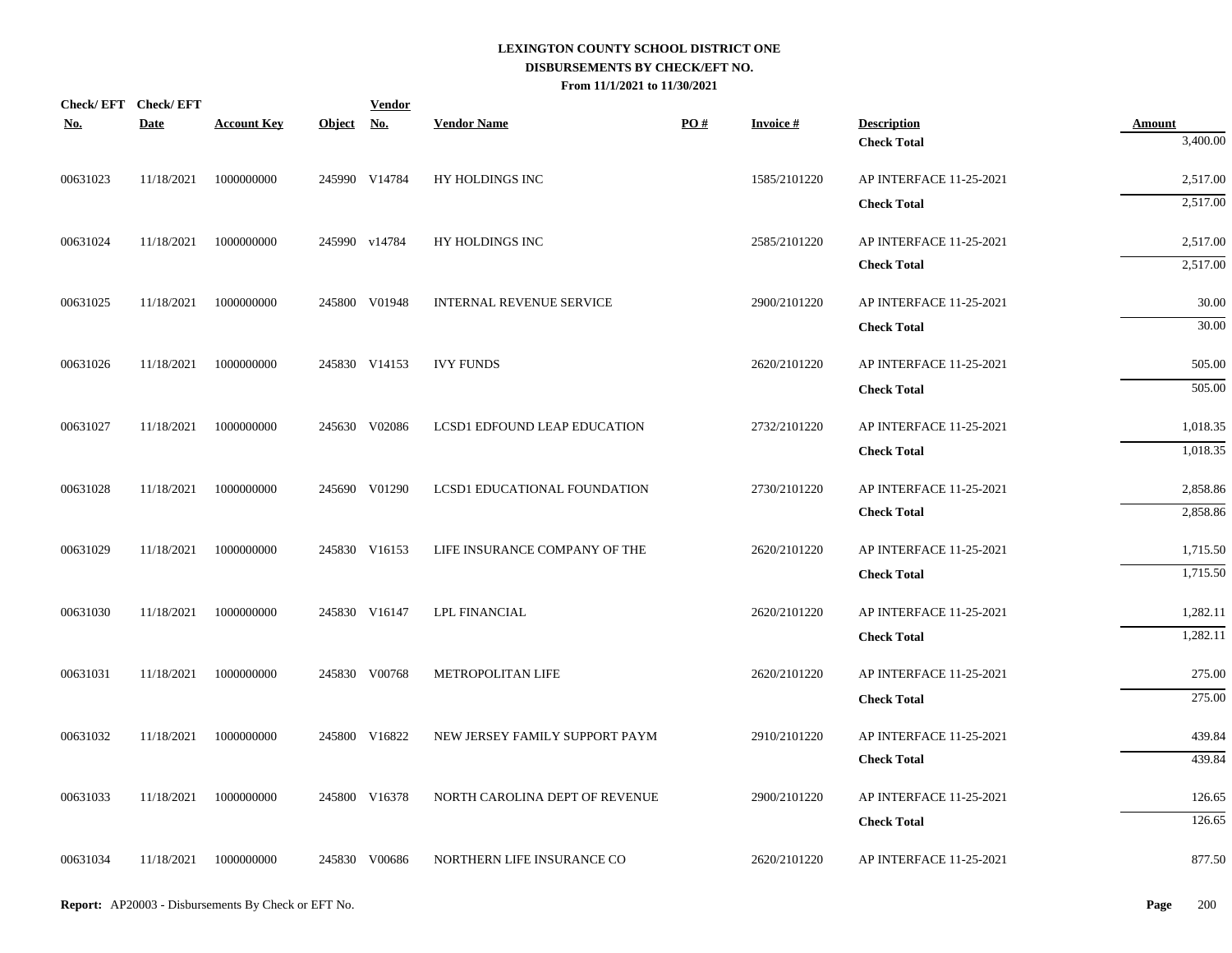|            | Check/EFT Check/EFT |                       |            | <b>Vendor</b> |                                | PO# | <b>Invoice #</b> |                                          |                         |
|------------|---------------------|-----------------------|------------|---------------|--------------------------------|-----|------------------|------------------------------------------|-------------------------|
| <b>No.</b> | Date                | <b>Account Key</b>    | Object No. |               | <b>Vendor Name</b>             |     |                  | <b>Description</b><br><b>Check Total</b> | <b>Amount</b><br>877.50 |
| 00631035   | 11/18/2021          | 1000000000            |            | 245800 V01293 | PAMELA SIMMONS BEASLEY         |     | 2760/2101220     | AP INTERFACE 11-25-2021                  | 2,635.50                |
|            |                     |                       |            |               |                                |     |                  | <b>Check Total</b>                       | 2,635.50                |
| 00631036   | 11/18/2021          | 1000000000            |            | 245580 V00556 | PROVIDENT LIFE AND ACCIDENT CO |     | 2302/2101220     | AP INTERFACE 11-25-2021                  | 3.64                    |
|            |                     |                       |            |               |                                |     |                  | <b>Check Total</b>                       | 3.64                    |
|            |                     |                       |            |               |                                |     |                  |                                          |                         |
| 00631037   | 11/18/2021          | 1000000000            |            | 245800 V11745 | SC DEPARTMENT OF EMPLOYMENT AN |     | 2760/2101220     | AP INTERFACE 11-25-2021                  | 491.78                  |
|            |                     |                       |            |               |                                |     |                  | <b>Check Total</b>                       | 491.78                  |
| 00631038   | 11/18/2021          | 1000000000            |            | 245800 V01785 | SC DEPARTMENT OF REVENUE       |     | 2900/2101220     | AP INTERFACE 11-25-2021                  | 636.23                  |
|            |                     |                       |            |               |                                |     |                  | <b>Check Total</b>                       | 636.23                  |
| 00631039   | 11/18/2021          | 1000000000            |            | 245440 V00172 | SC RETIREMENT SYSTEM           |     | 2580/2101220     | AP INTERFACE 11-25-2021                  | 928.79                  |
| 00631039   | 11/18/2021          | 1000000000            |            | 245450 V00172 | <b>SC RETIREMENT SYSTEM</b>    |     | 2581/2101220     | AP INTERFACE 11-25-2021                  | 766.45                  |
|            |                     |                       |            |               |                                |     |                  | <b>Check Total</b>                       | 1,695.24                |
| 00631040   | 11/18/2021          | 1000000000            |            | 245830 V16157 | SECURITY BENEFIT LIFE INSURANC |     | 2622/2101220     | AP INTERFACE 11-25-2021                  | 275.00                  |
|            |                     |                       |            |               |                                |     |                  | <b>Check Total</b>                       | 275.00                  |
| 00631041   |                     | 11/18/2021 1000000000 |            | 245800 V16031 | STATE DISBURSEMENT UNIT        |     | 2910/2101220     | AP INTERFACE 11-25-2021                  | 996.05                  |
|            |                     |                       |            |               |                                |     |                  | <b>Check Total</b>                       | 996.05                  |
| 00631042   | 11/18/2021          | 1000000000            |            | 245800 V16356 | TENNESSEE CHILD SUPPORT        |     | 2910/2101220     | AP INTERFACE 11-25-2021                  | 191.25                  |
|            |                     |                       |            |               |                                |     |                  | <b>Check Total</b>                       | 191.25                  |
| 00631043   | 11/18/2021          | 1000000000            |            | 245410 V01114 | <b>TIAACREF (ORP)</b>          |     | 1546/2101220     | AP INTERFACE 11-25-2021                  | 10,513.26               |
| 00631043   | 11/18/2021          | 1000000000            |            | 245410 V01114 | TIAACREF (ORP)                 |     | 2546/2101220     | AP INTERFACE 11-25-2021                  | 18,923.83               |
|            |                     |                       |            |               |                                |     |                  | <b>Check Total</b>                       | 29,437.09               |
| 00631044   | 11/18/2021          | 1000000000            |            | 245410 V15219 | TTEE FOR SCORP MM061953 001 09 |     | 1540/2101220     | AP INTERFACE 11-25-2021                  | 5,714.19                |
| 00631044   | 11/18/2021          | 1000000000            |            | 245410 V15219 | TTEE FOR SCORP MM061953 001 09 |     | 2540/2101220     | AP INTERFACE 11-25-2021                  | 10,285.51               |
|            |                     |                       |            |               |                                |     |                  | <b>Check Total</b>                       | 15,999.70               |
| 00631045   | 11/18/2021          | 1000000000            |            | 245810 V00170 | <b>UNITED WAY</b>              |     | 2700/2101220     | AP INTERFACE 11-25-2021                  | 579.50                  |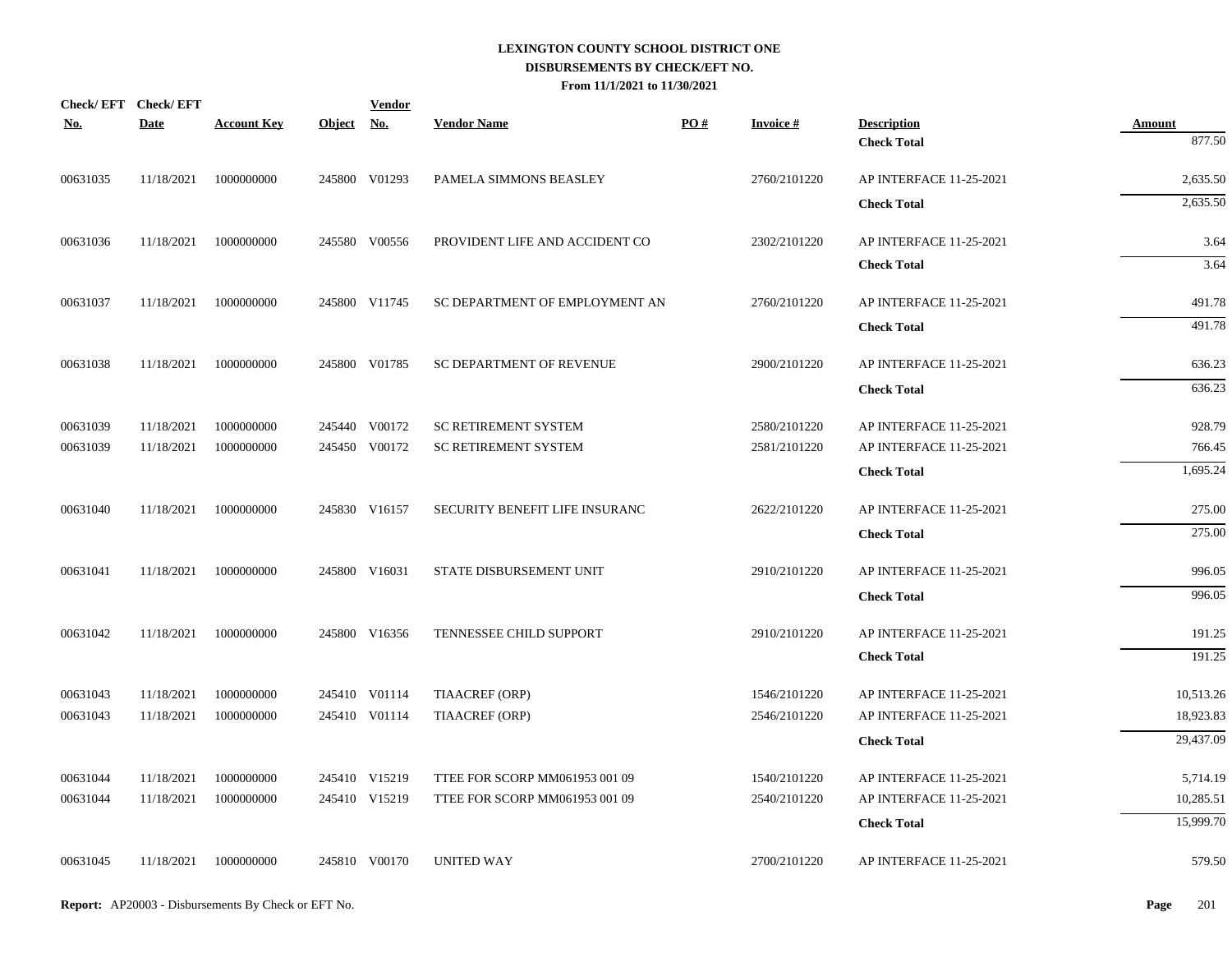|            | Check/EFT Check/EFT |                    |               | <b>Vendor</b> |                                |          |                 |                                       |               |
|------------|---------------------|--------------------|---------------|---------------|--------------------------------|----------|-----------------|---------------------------------------|---------------|
| <u>No.</u> | <b>Date</b>         | <b>Account Key</b> | <b>Object</b> | <u>No.</u>    | <b>Vendor Name</b>             | PO#      | <b>Invoice#</b> | <b>Description</b>                    | <b>Amount</b> |
|            |                     |                    |               |               |                                |          |                 | <b>Check Total</b>                    | 579.50        |
| 00631046   | 11/18/2021          | 1000000000         |               | 245830 V00387 | <b>VALIC</b>                   |          | 2620/2101220    | AP INTERFACE 11-25-2021               | 3,873.00      |
|            |                     |                    |               |               |                                |          |                 | <b>Check Total</b>                    | 3,873.00      |
| 00631047   | 11/18/2021          | 1000000000         |               | 245410 V01113 | VALIC TRUST CO (ORP)           |          | 1542/2101220    | AP INTERFACE 11-25-2021               | 10.365.39     |
| 00631047   | 11/18/2021          | 1000000000         |               | 245410 V01113 | VALIC TRUST CO (ORP)           |          | 2542/2101220    | AP INTERFACE 11-25-2021               | 18,657.62     |
|            |                     |                    |               |               |                                |          |                 | <b>Check Total</b>                    | 29,023.01     |
| 00631048   | 11/18/2021          | 1000025411         |               | 441020 V01629 | A Z LAWN MOWER PARTS           | P2205358 | 159096          | LHS, RBHS - Oil Filters               | 43.46         |
| 00631048   | 11/18/2021          | 1000025411         |               | 441020 V01629 | A Z LAWN MOWER PARTS           | P2205358 | 159096          | RBHS, LHS - Element Air Filters       | 76.95         |
| 00631048   | 11/18/2021          | 1000025415         | 441020        | V01629        | A Z LAWN MOWER PARTS           | P2205358 | 159096          | PHS, WKHS - Element Air Filters       | 153.88        |
| 00631048   | 11/18/2021          | 1000025420         |               | 441020 V01629 | A Z LAWN MOWER PARTS           | P2205358 | 159096          | LMS, GMS, BMS, RCES - Spark Plugs     | 63.02         |
| 00631048   | 11/18/2021          | 1000025427         | 441020        | V01629        | A Z LAWN MOWER PARTS           | P2205358 | 159096          | PHS, WKHS - Element Air Filters       | 153.89        |
| 00631048   | 11/18/2021          | 1000025429         |               | 441020 V01629 | A Z LAWN MOWER PARTS           | P2205358 | 159096          | LMS, GMS, BMS, RCES - Spark Plugs     | 63.02         |
| 00631048   | 11/18/2021          | 1000025441         | 441020        | V01629        | A Z LAWN MOWER PARTS           | P2205358 | 159096          | LMS, GMS, BMS, RCES - Spark Plugs     | 63.03         |
| 00631048   | 11/18/2021          | 1000025444         |               | 441020 V01629 | A Z LAWN MOWER PARTS           | P2205358 | 159096          | LHS, RBHS - Oil Filters               | 43.47         |
| 00631048   | 11/18/2021          | 1000025444         | 441020        | V01629        | A Z LAWN MOWER PARTS           | P2205358 | 159096          | RBHS, LHS - Element Air Filters       | 76.94         |
| 00631048   | 11/18/2021          | 1000025446         |               | 441020 V01629 | A Z LAWN MOWER PARTS           | P2205358 | 159096          | LMS, GMS, BMS, RCES - Spark Plugs     | 63.02         |
|            |                     |                    |               |               |                                |          |                 | <b>Check Total</b>                    | 800.68        |
| 00631049   | 11/18/2021          | 1000023339         |               | 441000 V02519 | ACADEMIC SUPPLIER DBA RASIX CO | P2205159 | ID71862         | HP58X Toner Cartridge Black           | 184.26        |
|            |                     |                    |               |               |                                |          |                 | <b>Check Total</b>                    | 184.26        |
| 00631050   | 11/18/2021          | 1000025411         |               | 441020 V16827 | AMERICAN TIRE DISTRIBUTORS INC | P2205101 | S159455810      | <b>IRONMAN RB-12 225/70/15 TIRES-</b> | 279.10        |
| 00631050   | 11/18/2021          | 1000025411         |               | 441020 V16827 | AMERICAN TIRE DISTRIBUTORS INC | P2205101 | S159455810      | Disposal Fee                          | 8.00          |
|            |                     |                    |               |               |                                |          |                 | <b>Check Total</b>                    | 287.10        |
| 00631051   | 11/18/2021          | 1000012603         |               | 439500 V16465 | AMN HEALTHCARE INC             | P2201185 | 3392636         | SPEECH LANGUAGE THERAPY SERVIC        | 2,618.00      |
|            |                     |                    |               |               |                                |          |                 | <b>Check Total</b>                    | 2,618.00      |
| 00631052   | 11/18/2021          | 7733027020         |               | 466035 V16496 | <b>AO SERVICES INC</b>         | P2205137 | 21-012389       | Streaming Services for LMS Vet        | 150.00        |
| 00631052   | 11/18/2021          | 7748027020         |               | 466035 V16496 | <b>AO SERVICES INC</b>         | P2205137 | 21-012389       | Streaming Services for LMS Vet        | 150.00        |
|            |                     |                    |               |               |                                |          |                 | <b>Check Total</b>                    | 300.00        |
| 00631053   | 11/18/2021          | 1000025415         |               | 447000 V02150 | <b>BARNES PROPANE</b>          |          | 515034          | Propane                               | 1,215.35      |
|            |                     |                    |               |               |                                |          |                 |                                       |               |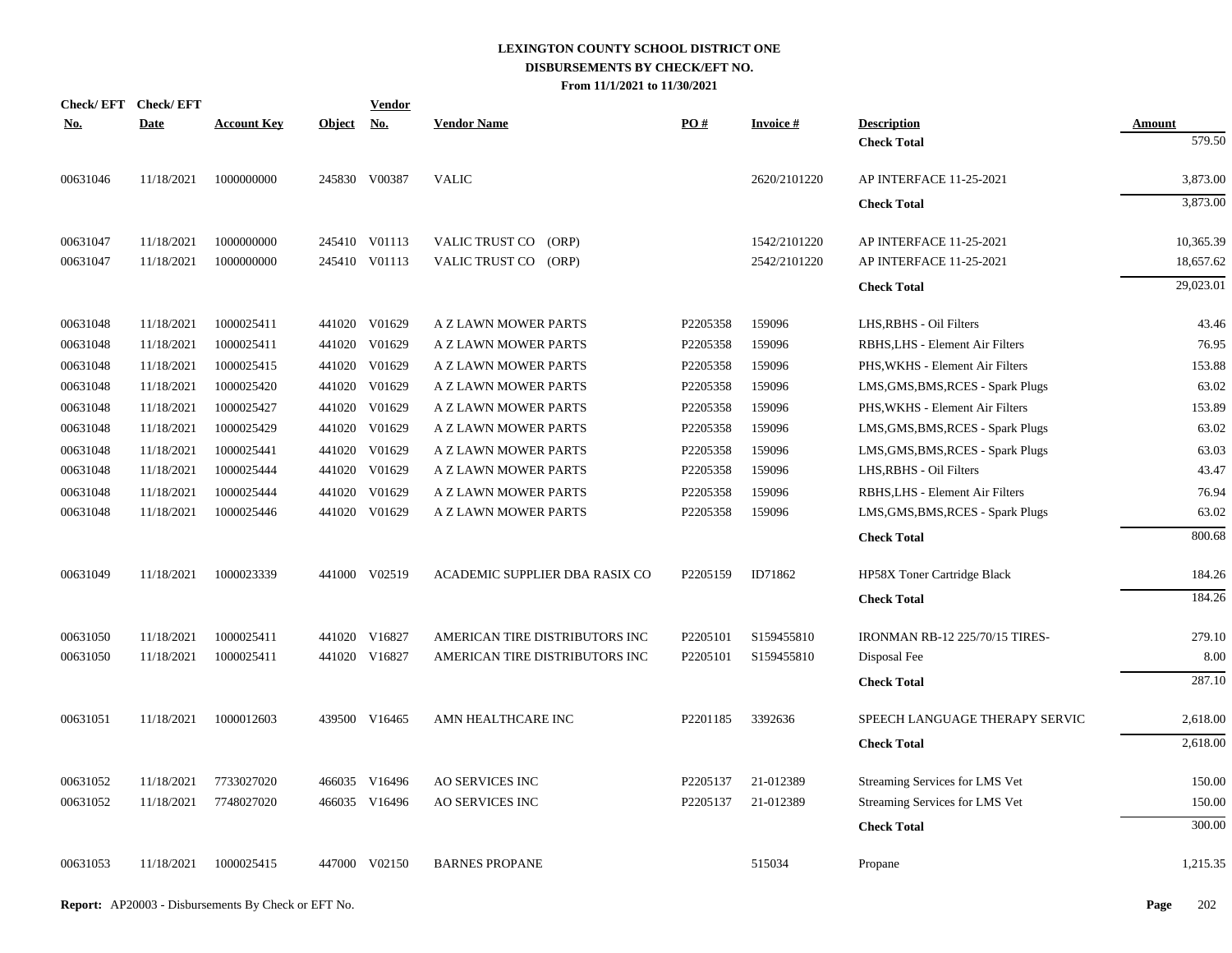|            | Check/EFT Check/EFT |                    |               | <b>Vendor</b> |                              |                      |                     |                                  |               |
|------------|---------------------|--------------------|---------------|---------------|------------------------------|----------------------|---------------------|----------------------------------|---------------|
| <b>No.</b> | <b>Date</b>         | <b>Account Key</b> | <b>Object</b> | <u>No.</u>    | <b>Vendor Name</b>           | PO#                  | <b>Invoice#</b>     | <b>Description</b>               | <b>Amount</b> |
|            |                     |                    |               |               |                              |                      |                     | <b>Check Total</b>               | 1,215.35      |
| 00631054   | 11/18/2021          | 1000025408         |               | 441020 V00806 | BEDENBAUGH'S WHOLESALE EQUIP | P2205458             | 0859                | DM - Tiller Hitch Brackets       | 225.77        |
|            |                     |                    |               |               |                              |                      |                     | <b>Check Total</b>               | 225.77        |
| 00631055   | 11/18/2021          | 1000025408         |               | 441020 V13533 | <b>BOBCAT OF COLUMBIA</b>    | P2205097             | P05236              | 6562109 STOP                     | 68.49         |
| 00631055   | 11/18/2021          | 1000025408         |               | 441020 V13533 | <b>BOBCAT OF COLUMBIA</b>    | P2205097             | P05236              | 6692924 MOUNT ISOLATOR           | 85.43         |
| 00631055   | 11/18/2021          | 1000025408         |               | 441020 V13533 | <b>BOBCAT OF COLUMBIA</b>    | P2205097             | P05236              | 7189453 LOUVER                   | 47.65         |
| 00631055   | 11/18/2021          | 1000025408         |               | 441020 V13533 | <b>BOBCAT OF COLUMBIA</b>    | P2205097             | P05236              | 51DM10 NUT                       | 7.21          |
| 00631055   | 11/18/2021          | 1000025408         |               | 441020 V13533 | <b>BOBCAT OF COLUMBIA</b>    | P2205097             | P05236              | 84G3712 SCREW                    | 4.73          |
| 00631055   | 11/18/2021          | 1000025408         | 441020        | V13533        | <b>BOBCAT OF COLUMBIA</b>    | P2205097             | P05236              | 6732897 BLADE KIT                | 220.64        |
| 00631055   | 11/18/2021          | 1000025408         |               | 441020 V13533 | <b>BOBCAT OF COLUMBIA</b>    | P2205097             | P05236              | <b>FREIGHT</b>                   | 51.37         |
|            |                     |                    |               |               |                              |                      |                     | <b>Check Total</b>               | 485.52        |
| 00631056   | 11/18/2021          | 7743019038         |               | 466037 V01277 | <b>BRAINPOP.COM LLC</b>      | P2205290             | US269307            | Unlimited 12-month access to o   | 2,925.00      |
|            |                     |                    |               |               |                              |                      |                     | <b>Check Total</b>               | 2,925.00      |
| 00631057   | 11/18/2021          | 7887072044         |               | 466041 V13255 | <b>BSN SPORTS</b>            | P2204179             | 914031744           | <b>GREEN- MENS PHENOM SS TEE</b> | 385.20        |
| 00631057   | 11/18/2021          | 7887072044         |               | 466041 V13255 | <b>BSN SPORTS</b>            | P2204179             | 914031744           | STEEL- MENS PHENOM SS TEE        | 385.20        |
| 00631057   | 11/18/2021          | 7887072044         |               | 466041 V13255 | <b>BSN SPORTS</b>            | P2204179             | 914031744           | <b>BUCKET HAT</b>                | 308.16        |
| 00631057   | 11/18/2021          | 7887072044         |               | 466041 V13255 | <b>BSN SPORTS</b>            | P2204179             | 914031744           | KHAKI-WELD SHORTS                | 654.84        |
| 00631057   | 11/18/2021          | 7887072044         |               | 466041 V13255 | <b>BSN SPORTS</b>            | P2204179             | 914031744           | <b>EMBROIDERY FOR POLOS</b>      | 291.04        |
| 00631057   | 11/18/2021          | 7887072044         |               | 466041 V13255 | <b>BSN SPORTS</b>            | P2204179             | 914031744           | <b>FREIGHT</b>                   | 49.66         |
| 00631057   | 11/18/2021          | 7802071011         |               | 466041 V13255 | <b>BSN SPORTS</b>            | P2200486             | 914405327           | Steel Mens phenom ss tee         | 501.83        |
| 00631057   | 11/18/2021          | 7802071011         |               | 466041 V13255 | <b>BSN SPORTS</b>            | P2200486             | 914405327           | shipping                         | 27.91         |
| 00631057   | 11/18/2021          | 7887091044         |               | 466041 V13255 | <b>BSN SPORTS</b>            | P2205230             | 914524941           | 103-WHITE, WHITE, BLACK-HOVER    | 823.90        |
| 00631057   | 11/18/2021          | 7887091044         | 466041        | V13255        | <b>BSN SPORTS</b>            | P2205230             | 914524941           | 101-WHITE, WHITE, BLACK-WOMENS   | 329.56        |
| 00631057   | 11/18/2021          | 7887091044         |               | 466041 V13255 | <b>BSN SPORTS</b>            | P2205230             | 914524941           | FREIGHT- DAVID HOWE              | 49.00         |
|            |                     |                    |               |               |                              |                      |                     | <b>Check Total</b>               | 3,806.30      |
| 00631058   | 11/18/2021          | 1000025423         |               | 441020 V16936 | CALICO PACKAGING LLC         | P <sub>2204050</sub> | <b>INVM00005337</b> | 99115893 CAN LINERS 38 X 58      | 340.80        |
|            |                     |                    |               |               |                              |                      |                     | <b>Check Total</b>               | 340.80        |
|            |                     |                    |               |               |                              |                      |                     |                                  |               |
| 00631059   | 11/18/2021          | 2672037003         |               | 431200 V16773 | COOK, KARA JOANN             | P <sub>2111840</sub> | P2111840.INSTR      | Reimbursement for Kara Cook fo   | 345.00        |
|            |                     |                    |               |               |                              |                      |                     | <b>Check Total</b>               | 345.00        |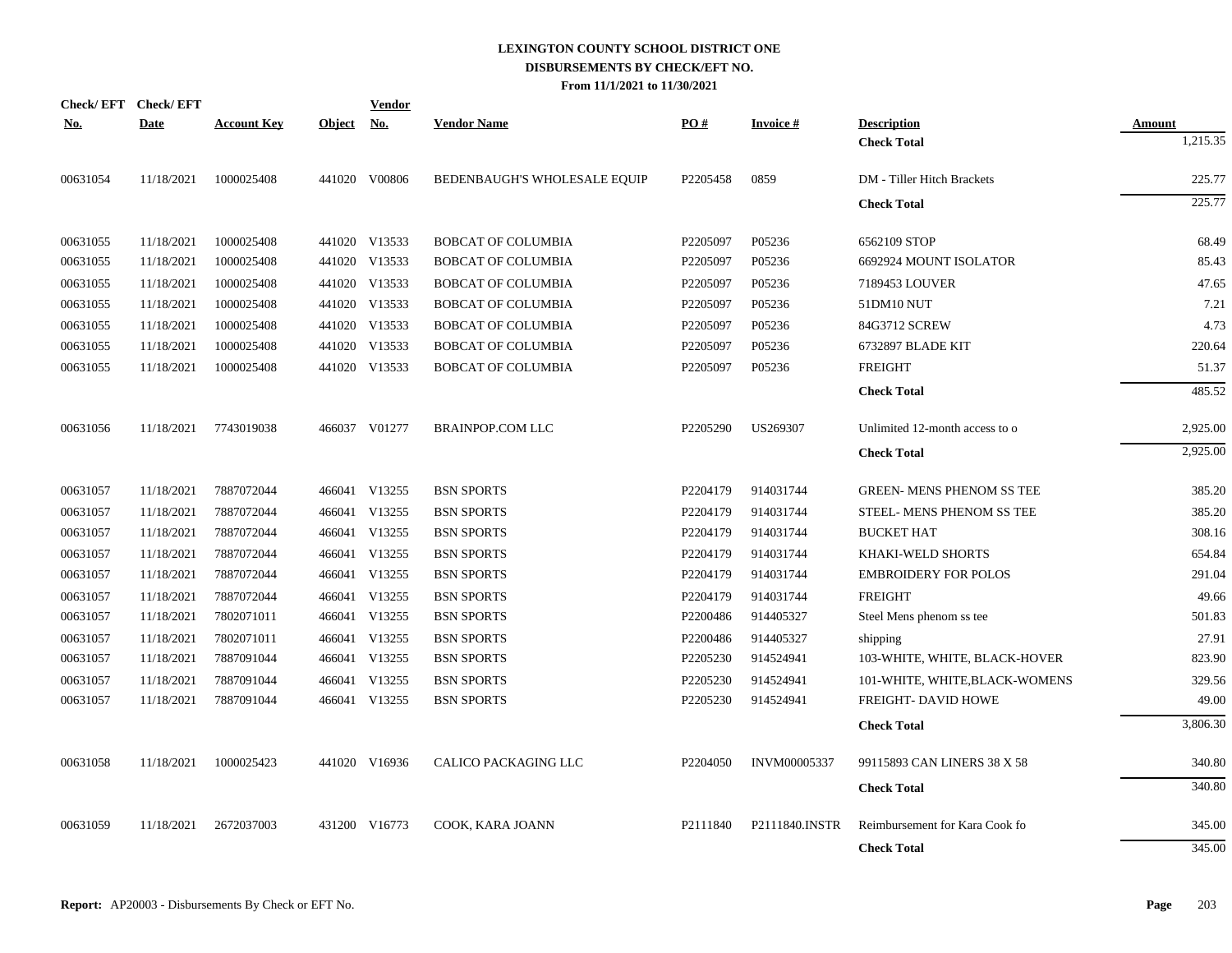|                        | Check/EFT Check/EFT       |                                  |                         | Vendor        |                                 |                 |                            |                                                      |                        |
|------------------------|---------------------------|----------------------------------|-------------------------|---------------|---------------------------------|-----------------|----------------------------|------------------------------------------------------|------------------------|
| <u>No.</u><br>00631060 | <b>Date</b><br>11/18/2021 | <b>Account Key</b><br>1000022211 | <b>Object</b><br>441000 | No.<br>V00645 | <b>Vendor Name</b><br>DEMCO INC | PO#<br>P2205147 | <b>Invoice#</b><br>7038031 | <b>Description</b><br>Colortinted Ult Aggr Label Pro | <b>Amount</b><br>22.25 |
| 00631060               | 11/18/2021                | 1000022211                       | 441000                  | V00645        | DEMCO INC                       | P2205147        | 7038031                    | Colortinted Ult Aggr Label Pro                       | 22.25                  |
| 00631060               | 11/18/2021                | 1000022211                       | 441000                  | V00645        | DEMCO INC                       | P2205147        | 7038031                    | Colortinted Ult Aggr Label Pro                       | 22.25                  |
| 00631060               | 11/18/2021                | 1000022211                       | 441000                  | V00645        | DEMCO INC                       | P2205147        | 7038031                    | Magnetic Clip Black                                  | 64.16                  |
| 00631060               | 11/18/2021                | 1000022211                       | 441000                  | V00645        | DEMCO INC                       | P2205147        | 7038031                    | Sign Frame, 7" X 11" Black                           | 37.41                  |
| 00631060               | 11/18/2021                | 1000022211                       |                         | 441000 V00645 | DEMCO INC                       | P2205147        | 7038031                    | Shipping                                             | 16.83                  |
|                        |                           |                                  |                         |               |                                 |                 |                            | <b>Check Total</b>                                   | 185.15                 |
| 00631061               | 11/18/2021                | 3290011521                       |                         | 441000 V15889 | <b>ECONOMY FURNITURE</b>        | P2205316        | Z4463                      | MAGTAG 3.5 CF COMMERCIAL GRADE                       | 1,068.93               |
| 00631061               | 11/18/2021                | 3290011521                       |                         | 441000 V15889 | <b>ECONOMY FURNITURE</b>        | P2205316        | Z4463                      | MAYTAG 7.4 CF COMMERCIAL GRADE                       | 1,068.93               |
| 00631061               | 11/18/2021                | 3290011521                       |                         | 441000 V15889 | <b>ECONOMY FURNITURE</b>        | P2205316        | Z4463                      | <b>SC DISPOSAL FEE</b>                               | 2.14                   |
| 00631061               | 11/18/2021                | 3290011521                       |                         | 441000 V15889 | <b>ECONOMY FURNITURE</b>        | P2205316        | Z4463                      | STAINLESS WASHER HOSES                               | 32.09                  |
| 00631061               | 11/18/2021                | 3290011521                       |                         | 441000 V15889 | <b>ECONOMY FURNITURE</b>        | P2205316        | Z4463                      | DRYER INSTALL PACKAGE                                | 32.09                  |
| 00631061               | 11/18/2021                | 3290011521                       |                         | 441000 V15889 | <b>ECONOMY FURNITURE</b>        | P2205316        | Z4463                      | ECO DELIVER SERVICE INCLUDED                         | 0.00                   |
|                        |                           |                                  |                         |               |                                 |                 |                            | <b>Check Total</b>                                   | 2,204.18               |
| 00631062               | 11/18/2021                | 2042112403                       |                         | 444500 V16016 | ESCHENBACH OPTIK OF AMERICA IN  | P2204741        | 0802196-IN                 | SmartLux Digital (Buy 6, get 1)                      | 1,860.00               |
| 00631062               | 11/18/2021                | 2042112403                       |                         | 444500 V16016 | ESCHENBACH OPTIK OF AMERICA IN  | P2204741        | 0802196-IN                 | SmartLux Digital Bumper (Buy 6)                      | 89.70                  |
|                        |                           |                                  |                         |               |                                 |                 |                            | <b>Check Total</b>                                   | 1,949.70               |
| 00631063               | 11/18/2021                | 1000025441                       |                         | 441020 V00034 | FERGUSON ENTERPRISES INC FEI 2  | P2204258        | 8133240                    | RCES Health Room- Zurn Wall Mo                       | 267.46                 |
|                        |                           |                                  |                         |               |                                 |                 |                            | <b>Check Total</b>                                   | 267.46                 |
| 00631064               | 11/18/2021                | 1000022244                       |                         | 443000 V12185 | FOLLETT SCHOOL SOLUTIONS INC    | P2200369        | 320017                     | Book list attached                                   | 9.99                   |
| 00631064               | 11/18/2021                | 1000022244                       |                         | 443000 V12185 | FOLLETT SCHOOL SOLUTIONS INC    | P2200369        | 320017C                    | Book list attached                                   | 285.10                 |
|                        |                           |                                  |                         |               |                                 |                 |                            | <b>Check Total</b>                                   | 295.09                 |
| 00631065               | 11/18/2021                | 7743019025                       |                         | 466041 V00549 | FORMS AND SUPPLY INC (FSI)      | P2205032        | 5946643-0                  | Multipurpose Copy Paper 20# 92                       | 1,283.57               |
| 00631065               | 11/18/2021                | 1000011334                       | 441000                  | V00549        | FORMS AND SUPPLY INC (FSI)      | P2205048        | 5946648-0                  | Multipurpose Copy Paper 20# 92                       | 1,283.57               |
| 00631065               | 11/18/2021                | 1000011142                       | 441000                  | V00549        | FORMS AND SUPPLY INC (FSI)      | P2205246        | 5953572-0                  | Neenah Card Stock Bright Whit                        | 119.20                 |
| 00631065               | 11/18/2021                | 1000011142                       | 441000                  | V00549        | FORMS AND SUPPLY INC (FSI)      | P2205246        | 5953572-1                  | Energizer Ultimate Lithium AAA                       | 289.67                 |
| 00631065               | 11/18/2021                | 1000011326                       | 441000                  | V00549        | FORMS AND SUPPLY INC (FSI)      | P2205249        | 5953594-0                  | 36x24 whiteboards                                    | 98.44                  |
| 00631065               | 11/18/2021                | 7866027025                       | 466041                  | V00549        | FORMS AND SUPPLY INC (FSI)      | P2205275        | 5954573-0                  | Swiss Missreg Hot Cocoa Hot C                        | 15.78                  |
| 00631065               | 11/18/2021                | 7866027025                       | 466041                  | V00549        | FORMS AND SUPPLY INC (FSI)      | P2205275        | 5954573-0                  | Dart Insulated Foam Cups                             | 48.88                  |
| 00631065               | 11/18/2021                | 7866027025                       | 466041                  | V00549        | FORMS AND SUPPLY INC (FSI)      | P2205275        | 5954573-0                  | Green Mountain Coffee Roasters                       | 14.61                  |
| 00631065               | 11/18/2021                | 7866027025                       | 466041                  | V00549        | FORMS AND SUPPLY INC (FSI)      | P2205275        | 5954573-0                  | Twinings Pure Peppermint Herba                       | 14.38                  |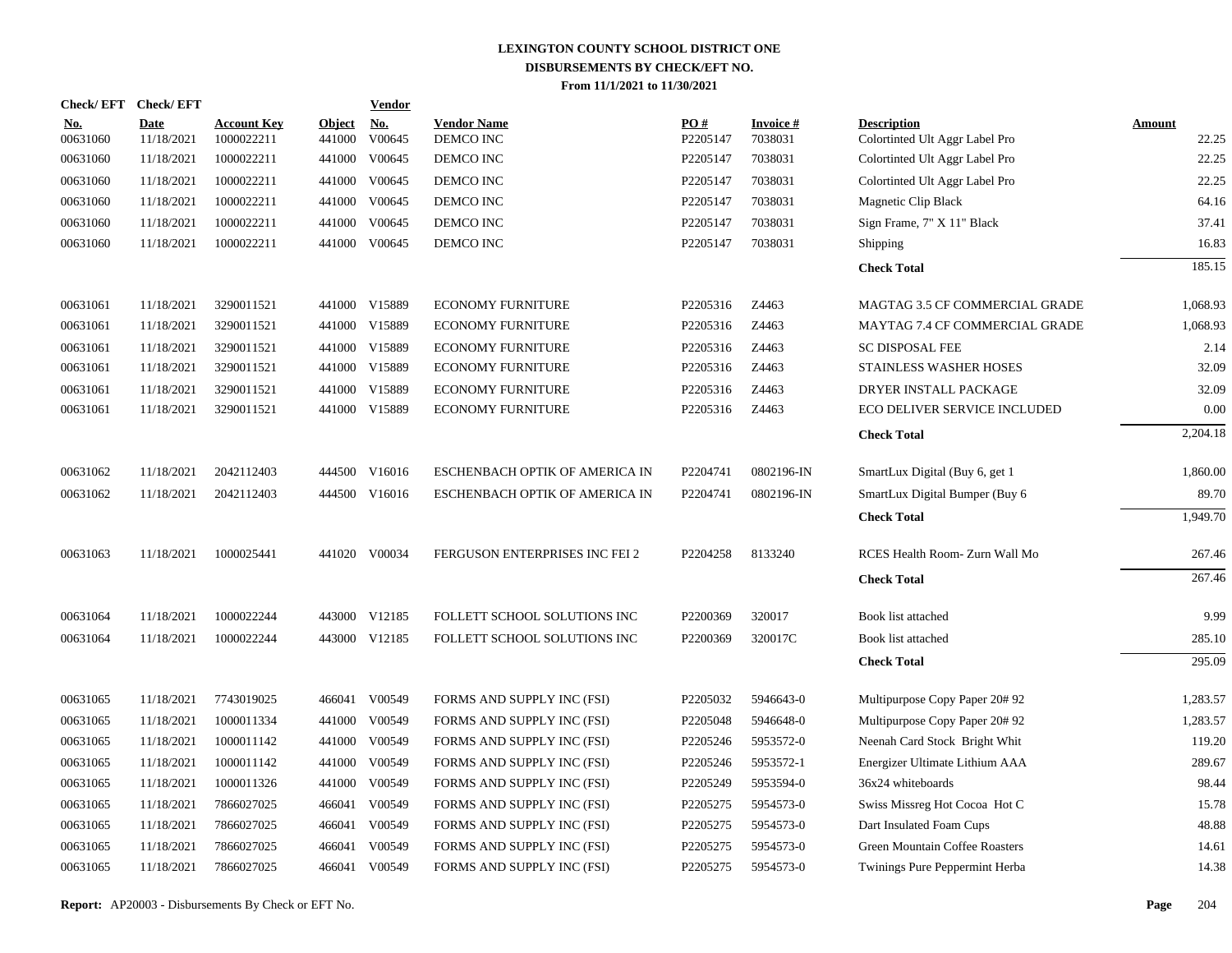|                        | Check/EFT Check/EFT |                                  |                         | <b>Vendor</b>        |                                                  |                 |                              |                                                      |                        |
|------------------------|---------------------|----------------------------------|-------------------------|----------------------|--------------------------------------------------|-----------------|------------------------------|------------------------------------------------------|------------------------|
| <u>No.</u><br>00631065 | Date<br>11/18/2021  | <b>Account Key</b><br>7866027025 | <b>Object</b><br>466041 | <b>No.</b><br>V00549 | <b>Vendor Name</b><br>FORMS AND SUPPLY INC (FSI) | PO#<br>P2205275 | <b>Invoice#</b><br>5954573-0 | <b>Description</b><br>Cafe Escapes Chai Latte Specia | <b>Amount</b><br>16.30 |
| 00631065               | 11/18/2021          | 7866027025                       | 466041                  | V00549               | FORMS AND SUPPLY INC (FSI)                       | P2205275        | 5954573-0                    | Green Mountain Coffee Roasters                       | 29.21                  |
| 00631065               | 11/18/2021          | 7866027025                       | 466041                  | V00549               | FORMS AND SUPPLY INC (FSI)                       | P2205275        | 5954573-0                    | Green Mountain Coffee Roasters                       | 58.42                  |
| 00631065               | 11/18/2021          | 1000011325                       | 441000                  | V00549               | FORMS AND SUPPLY INC (FSI)                       | P2205276        | 5954574-0                    | Postitreg Super Sticky Popup N                       | 16.66                  |
| 00631065               | 11/18/2021          | 1000011325                       | 441000                  | V00549               | FORMS AND SUPPLY INC (FSI)                       | P2205276        | 5954574-0                    | Paper Mate InkJoy Gel Pen Med                        | 28.98                  |
| 00631065               | 11/18/2021          | 1000011325                       | 441000                  | V00549               | FORMS AND SUPPLY INC (FSI)                       | P2205276        | 5954574-0                    | Bounty Quilted Napkins 1 Ply                         | 7.32                   |
| 00631065               | 11/18/2021          | 1000011325                       | 441000                  | V00549               | FORMS AND SUPPLY INC (FSI)                       | P2205276        | 5954574-0                    | Postitreg 12W Arrow Message Fl                       | 18.44                  |
| 00631065               | 11/18/2021          | 1000011325                       | 441000                  | V00549               | FORMS AND SUPPLY INC (FSI)                       | P2205276        | 5954574-0                    | Crayola Take Note Erasable                           | 14.77                  |
| 00631065               | 11/18/2021          | 1000011325                       | 441000                  | V00549               | FORMS AND SUPPLY INC (FSI)                       | P2205276        | 5954574-0                    | Scotch EasyGrip Packaging Tape                       | 29.04                  |
| 00631065               | 11/18/2021          | 1000011325                       | 441000                  | V00549               | FORMS AND SUPPLY INC (FSI)                       | P2205276        | 5954574-0                    | Kleenex Facial Tissue                                | 37.03                  |
| 00631065               | 11/18/2021          | 1000011316                       | 441000                  | V00549               | FORMS AND SUPPLY INC (FSI)                       | P2205299        | 5955415-0                    | NuDell EZ Mount Plastic Wall F                       | 114.12                 |
| 00631065               | 11/18/2021          | 1000011316                       | 441000                  | V00549               | FORMS AND SUPPLY INC (FSI)                       | P2205299        | 5955415-0                    | Paper Mate Flair Point Guard F                       | 18.34                  |
| 00631065               | 11/18/2021          | 1000011316                       | 441000                  | V00549               | FORMS AND SUPPLY INC (FSI)                       | P2205299        | 5955415-0                    | <b>Business Source Ruled Adhesive</b>                | 3.51                   |
| 00631065               | 11/18/2021          | 1000023314                       | 441000                  | V00549               | FORMS AND SUPPLY INC (FSI)                       | P2205300        | 5955616-0                    | Expo Dry Erase Marker Black 36                       | 115.61                 |
| 00631065               | 11/18/2021          | 1000023314                       | 441000                  | V00549               | FORMS AND SUPPLY INC (FSI)                       | P2205300        | 5955616-0                    | Business Source Binder Clips M                       | 19.69                  |
| 00631065               | 11/18/2021          | 1000023314                       | 441000                  | V00549               | FORMS AND SUPPLY INC (FSI)                       | P2205300        | 5955616-0                    | Business Source Binder Clips S                       | 4.49                   |
| 00631065               | 11/18/2021          | 1000023314                       | 441000                  | V00549               | FORMS AND SUPPLY INC (FSI)                       | P2205300        | 5955616-0                    | Business Source Binder Clips M                       | 10.91                  |
| 00631065               | 11/18/2021          | 1000023314                       |                         | 441000 V00549        | FORMS AND SUPPLY INC (FSI)                       | P2205300        | 5955616-0                    | <b>Business Source Bulk Pack Ball</b>                | 21.67                  |
| 00631065               | 11/18/2021          | 1000023314                       | 441000                  | V00549               | FORMS AND SUPPLY INC (FSI)                       | P2205300        | 5955616-0                    | <b>Business Source Bulk Pack Ball</b>                | 21.67                  |
| 00631065               | 11/18/2021          | 1000023314                       | 441000                  | V00549               | FORMS AND SUPPLY INC (FSI)                       | P2205300        | 5955616-0                    | Expo Marker Board Eraser                             | 29.53                  |
| 00631065               | 11/18/2021          | 1000023314                       | 441000                  | V00549               | FORMS AND SUPPLY INC (FSI)                       | P2205300        | 5955616-0                    | Neenah Card Stock - Bright Whi                       | 119.20                 |
| 00631065               | 11/18/2021          | 1000023314                       | 441000                  | V00549               | FORMS AND SUPPLY INC (FSI)                       | P2205300        | 5955616-0                    | Business Source Top Loading Po                       | 71.05                  |
| 00631065               | 11/18/2021          | 1000023314                       | 441000                  | V00549               | FORMS AND SUPPLY INC (FSI)                       | P2205300        | 5955616-0                    | Business Source Plain Index Ca                       | 34.99                  |
| 00631065               | 11/18/2021          | 1000023314                       | 441000                  | V00549               | FORMS AND SUPPLY INC (FSI)                       | P2205300        | 5955616-0                    | Business Source Ruled Index Ca                       | 9.95                   |
| 00631065               | 11/18/2021          | 1000011326                       | 441000                  | V00549               | FORMS AND SUPPLY INC (FSI)                       | P2205354        | 5957239-0                    | 2 sided tape                                         | 8.56                   |
| 00631065               | 11/18/2021          | 1000011326                       | 441000                  | V00549               | FORMS AND SUPPLY INC (FSI)                       | P2205354        | 5957239-0                    | 63 XL color ink                                      | 97.07                  |
| 00631065               | 11/18/2021          | 1000011326                       | 441000                  | V00549               | FORMS AND SUPPLY INC (FSI)                       | P2205354        | 5957239-0                    | command hooks                                        | 19.09                  |
| 00631065               | 11/18/2021          | 1000025204                       | 441000                  | V00549               | FORMS AND SUPPLY INC (FSI)                       | P2205365        | 5957719-0                    | Integra Dispensing Correction                        | 51.49                  |
| 00631065               | 11/18/2021          | 1000025204                       | 441000                  | V00549               | FORMS AND SUPPLY INC (FSI)                       | P2205365        | 5957719-0                    | Boise Polaris copy paper                             | 300.78                 |
| 00631065               | 11/18/2021          | 1000025204                       | 441000                  | V00549               | FORMS AND SUPPLY INC (FSI)                       | P2205365        | 5957719-0                    | Avery Ready Index Binder Divid                       | 10.61                  |
| 00631065               | 11/18/2021          | 1000025204                       |                         | 441000 V00549        | FORMS AND SUPPLY INC (FSI)                       | P2205365        | 5957719-0                    | Post-it write-on tabs                                | 11.82                  |
|                        |                     |                                  |                         |                      |                                                  |                 |                              | <b>Check Total</b>                                   | 4,518.42               |
| 00631066               | 11/18/2021          | 2042222303                       | 433200                  | EXXXXX               | Employee                                         |                 | 10.14.10.29.21               | Special services duties                              | 59.92                  |
|                        |                     |                                  |                         |                      |                                                  |                 |                              | <b>Check Total</b>                                   | 59.92                  |
|                        |                     |                                  |                         |                      |                                                  |                 |                              |                                                      |                        |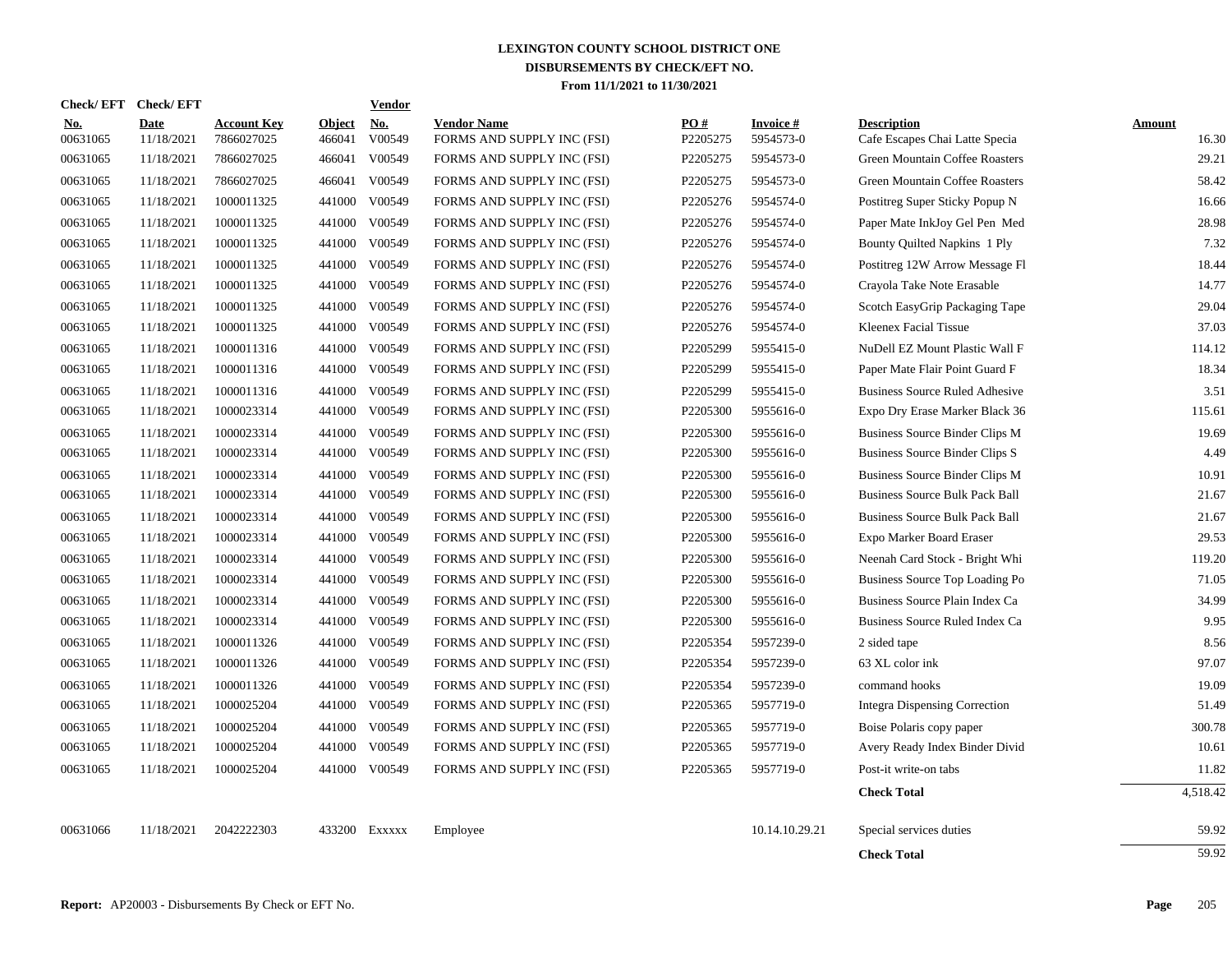|                        | Check/EFT Check/EFT       |                                  |                         | <b>Vendor</b>        |                                       |          |                             |                                          |                        |
|------------------------|---------------------------|----------------------------------|-------------------------|----------------------|---------------------------------------|----------|-----------------------------|------------------------------------------|------------------------|
| <u>No.</u><br>00631067 | <b>Date</b><br>11/18/2021 | <b>Account Key</b><br>1000014503 | <b>Object</b><br>433200 | <u>No.</u><br>Exxxxx | <b>Vendor Name</b><br>Employee        | PO#      | Invoice #<br>10.10.10.31.21 | <b>Description</b><br>Homebound services | <b>Amount</b><br>37.46 |
|                        |                           |                                  |                         |                      |                                       |          |                             | <b>Check Total</b>                       | 37.46                  |
| 00631068               | 11/18/2021                | 1000025410                       |                         | 432300 V16957        | <b>GRIFFINS AUTO PAINT AND BODY R</b> | P2204543 | $\overline{1}$              | Repair of 2014 Ford Truck F150           | 1,854.15               |
| 00631068               | 11/18/2021                | 1000025410                       |                         | 432300 V16957        | GRIFFINS AUTO PAINT AND BODY R        | P2204543 | $\overline{1}$              | Labor                                    | 986.00                 |
| 00631068               | 11/18/2021                | 1000025410                       |                         | 432300 V16957        | <b>GRIFFINS AUTO PAINT AND BODY R</b> | P2204543 | - 1                         | Parts and Supplies for unfores           | 374.35                 |
| 00631068               | 11/18/2021                | 1000025410                       |                         | 432300 V16957        | <b>GRIFFINS AUTO PAINT AND BODY R</b> | P2204543 | - 1                         | Labor for unforeseen damage fo           | 829.40                 |
|                        |                           |                                  |                         |                      |                                       |          |                             | <b>Check Total</b>                       | 4,043.90               |
| 00631069               | 11/18/2021                | 1000021316                       |                         | 441000 V01292        | HENRY SCHEIN INC                      | P2205217 | 12563499                    | co-flex bandage tan 2"x5 yards           | 37.86                  |
| 00631069               | 11/18/2021                | 1000021316                       |                         | 441000 V01292        | HENRY SCHEIN INC                      | P2205217 | 12563499                    | bags ziplock 3x5                         | 16.90                  |
|                        |                           |                                  |                         |                      |                                       |          |                             | <b>Check Total</b>                       | 54.76                  |
| 00631070               | 11/18/2021                | 6000025634                       |                         | 446000 V12469        | HERSHEYS ICE CREAM                    | P2201963 | INVE0016879446              | Fruit Punch Polar Blast Bar              | 9.55                   |
| 00631070               | 11/18/2021                | 6000025634                       |                         | 446000 V12469        | HERSHEYS ICE CREAM                    | P2201963 | INVE0016879446              | Chocolate Scooter Bar                    | 11.99                  |
| 00631070               | 11/18/2021                | 6000025634                       |                         | 446000 V12469        | HERSHEYS ICE CREAM                    | P2201963 | INVE0016879446              | <b>Strawberry Scooter Bar</b>            | 11.99                  |
| 00631070               | 11/18/2021                | 6000025634                       |                         | 446000 V12469        | HERSHEYS ICE CREAM                    | P2201963 | INVE0016879446              | Fudge-O Bar                              | 9.55                   |
| 00631070               | 11/18/2021                | 6000025634                       | 446000                  | V12469               | HERSHEYS ICE CREAM                    | P2201963 | INVE0016879446              | Cotton Candy Yogurt Bar                  | 9.55                   |
| 00631070               | 11/18/2021                | 6000025634                       |                         | 446000 V12469        | HERSHEYS ICE CREAM                    | P2201963 | INVE0016879446              | Crazy Cone                               | 10.99                  |
| 00631070               | 11/18/2021                | 6000025634                       |                         | 446000 V12469        | HERSHEYS ICE CREAM                    | P2201963 | INVE0016879446              | Cookies and Cream Cone                   | 10.99                  |
| 00631070               | 11/18/2021                | 6000025643                       |                         | 446000 V12469        | HERSHEYS ICE CREAM                    | P2203412 | INVE0017042078              | Chocolate Scooter Bar                    | 19.10                  |
| 00631070               | 11/18/2021                | 6000025643                       |                         | 446000 V12469        | HERSHEYS ICE CREAM                    | P2203412 | INVE0017042078              | Fudge-O Bar                              | 19.10                  |
| 00631070               | 11/18/2021                | 6000025643                       |                         | 446000 V12469        | HERSHEYS ICE CREAM                    | P2203412 | INVE0017042078              | Cookies and Cream Cone                   | 21.98                  |
| 00631070               | 11/18/2021                | 6000025643                       |                         | 446000 V12469        | HERSHEYS ICE CREAM                    | P2203412 | INVE0017042078              | Vanilla/Chocolate Twist Cone             | 21.98                  |
| 00631070               | 11/18/2021                | 6000025643                       |                         | 446000 V12469        | HERSHEYS ICE CREAM                    | P2203412 | INVE0017042078              | Vanilla Sandwich                         | 22.98                  |
| 00631070               | 11/18/2021                | 6000025643                       |                         | 446000 V12469        | HERSHEYS ICE CREAM                    | P2203412 | INVE0017042078              | Cookies and Cream Sandwich               | 22.98                  |
| 00631070               | 11/18/2021                | 6000025644                       |                         | 446000 V12469        | HERSHEYS ICE CREAM                    | P2203413 | INVE0017042089              | Fruit Punch Polar Blast Bar              | 57.30                  |
| 00631070               | 11/18/2021                | 6000025644                       |                         | 446000 V12469        | HERSHEYS ICE CREAM                    | P2203413 | INVE0017042089              | Chocolate Scooter Bar                    | 47.96                  |
| 00631070               | 11/18/2021                | 6000025644                       |                         | 446000 V12469        | HERSHEYS ICE CREAM                    | P2203413 | INVE0017042089              | Strawberry Scooter Bar                   | 47.96                  |
| 00631070               | 11/18/2021                | 6000025644                       |                         | 446000 V12469        | HERSHEYS ICE CREAM                    | P2203413 | INVE0017042089              | Fudge-O Bar                              | 19.10                  |
| 00631070               | 11/18/2021                | 6000025644                       |                         | 446000 V12469        | HERSHEYS ICE CREAM                    | P2203413 | INVE0017042089              | Cookies and Cream Cone                   | 43.96                  |
| 00631070               | 11/18/2021                | 6000025644                       | 446000                  | V12469               | HERSHEYS ICE CREAM                    | P2203413 | INVE0017042089              | Vanilla/Chocolate Twist Cone             | 43.96                  |
| 00631070               | 11/18/2021                | 6000025644                       |                         | 446000 V12469        | HERSHEYS ICE CREAM                    | P2203413 | INVE0017042089              | Vanilla Sandwich                         | 45.96                  |
| 00631070               | 11/18/2021                | 6000025644                       |                         | 446000 V12469        | HERSHEYS ICE CREAM                    | P2203413 | INVE0017042089              | Vanilla Mighty Mini Sandwich             | 57.92                  |
| 00631070               | 11/18/2021                | 6000025644                       |                         | 446000 V12469        | HERSHEYS ICE CREAM                    | P2203413 | INVE0017042089              | Cookies and Cream Sandwich               | 45.96                  |
| 00631070               | 11/18/2021                | 6000025627                       |                         | 446000 V12469        | <b>HERSHEYS ICE CREAM</b>             | P2204188 | INVE0017078976              | Fruit Punch Polar Blast Bar              | 9.55                   |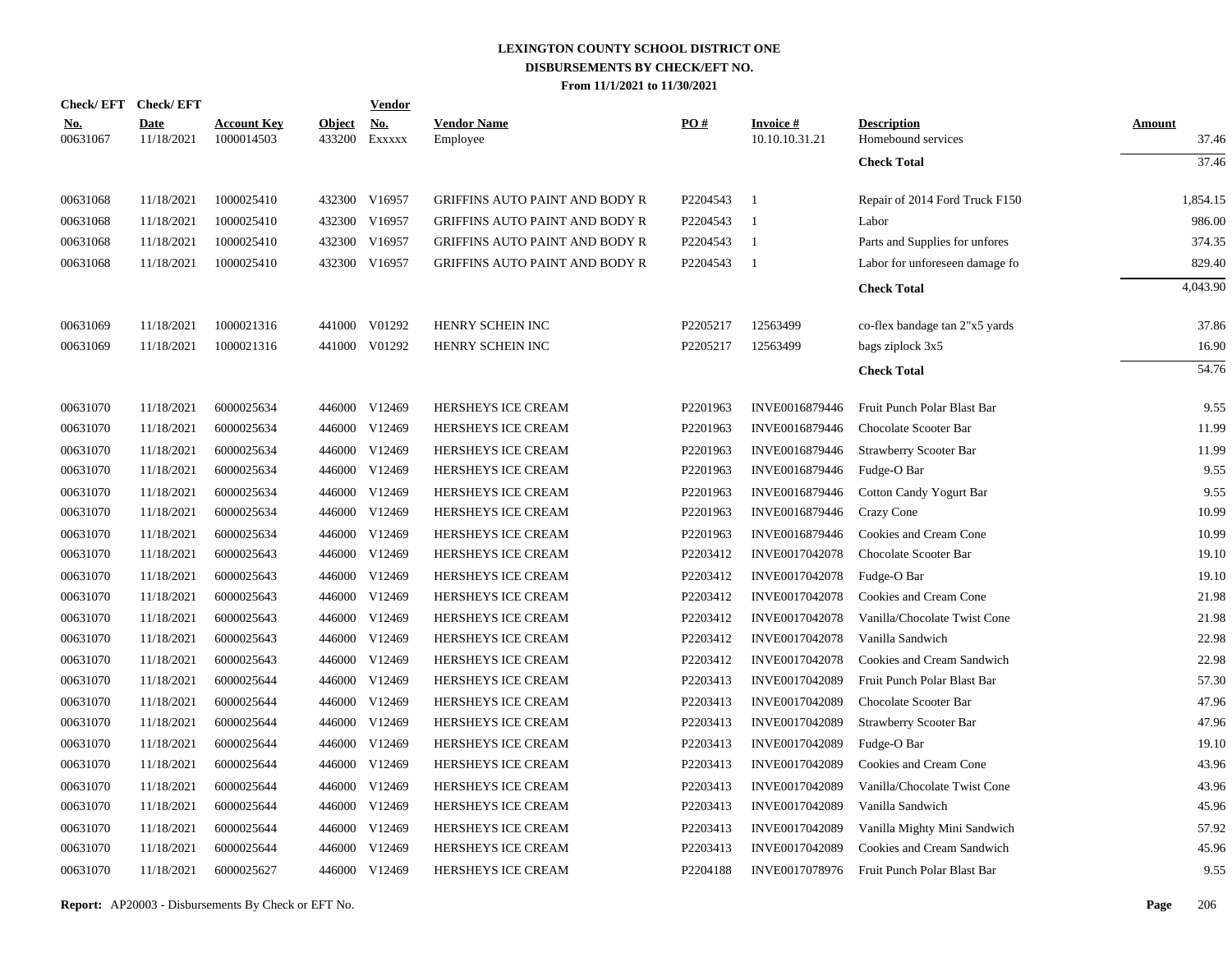|                        | Check/EFT Check/EFT       |                                  |                         | Vendor               |                                          |                 |                                   |                                             |        |          |
|------------------------|---------------------------|----------------------------------|-------------------------|----------------------|------------------------------------------|-----------------|-----------------------------------|---------------------------------------------|--------|----------|
| <b>No.</b><br>00631070 | <b>Date</b><br>11/18/2021 | <b>Account Key</b><br>6000025627 | <b>Object</b><br>446000 | <b>No.</b><br>V12469 | <b>Vendor Name</b><br>HERSHEYS ICE CREAM | PO#<br>P2204188 | <b>Invoice#</b><br>INVE0017078976 | <b>Description</b><br>Chocolate Scooter Bar | Amount | 35.97    |
| 00631070               | 11/18/2021                | 6000025627                       |                         | 446000 V12469        | HERSHEYS ICE CREAM                       | P2204188        | INVE0017078976                    | Strawberry Scooter Bar                      |        | 59.95    |
| 00631070               | 11/18/2021                | 6000025627                       | 446000                  | V12469               | HERSHEYS ICE CREAM                       | P2204188        | INVE0017078976                    | Crazy Cone                                  |        | 10.99    |
| 00631070               | 11/18/2021                | 6000025627                       | 446000                  | V12469               | HERSHEYS ICE CREAM                       | P2204188        | INVE0017078976                    | Cookies and Cream Cone                      |        | 21.98    |
| 00631070               | 11/18/2021                | 6000025627                       | 446000                  | V12469               | HERSHEYS ICE CREAM                       | P2204188        | INVE0017078976                    | Vanilla/Chocolate Twist Cone                |        | 21.98    |
| 00631070               | 11/18/2021                | 6000025627                       | 446000                  | V12469               | HERSHEYS ICE CREAM                       | P2204188        | INVE0017078976                    | Cookies and Cream Sandwich                  |        | 11.49    |
| 00631070               | 11/18/2021                | 6000025627                       | 446000                  | V12469               | HERSHEYS ICE CREAM                       | P2204188        | INVE0017078976                    | <b>Brownie Batter Sandwich</b>              |        | 11.49    |
| 00631070               | 11/18/2021                | 6000025627                       |                         | 446000 V12469        | HERSHEYS ICE CREAM                       | P2204188        | INVE0017078976                    | Llama Party Sandwich                        |        | 11.49    |
| 00631070               | 11/18/2021                | 6000025627                       |                         | 446000 V12469        | HERSHEYS ICE CREAM                       | P2204188        | INVE0017078976                    | Birthday Cake Yogurt Cup                    |        | 13.48    |
| 00631070               | 11/18/2021                | 6000025627                       |                         | 446000 V12469        | <b>HERSHEYS ICE CREAM</b>                | P2204188        | INVE0017078976                    | Vanilla Cup                                 |        | 13.48    |
| 00631070               | 11/18/2021                | 6000025627                       |                         | 446000 V12469        | HERSHEYS ICE CREAM                       | P2204188        | INVE0017078976                    | All-Star Sundae Cup                         |        | 13.48    |
| 00631070               | 11/18/2021                | 6000025627                       | 446000                  | V12469               | HERSHEYS ICE CREAM                       | P2204188        | INVE0017078976                    | Vanilla Sandwich                            |        | 11.49    |
| 00631070               | 11/18/2021                | 6000025627                       |                         | 446000 V12469        | <b>HERSHEYS ICE CREAM</b>                | P2204188        | INVE0017078976                    | Vanilla Mighty Mini Sandwich                |        | 14.48    |
| 00631070               | 11/18/2021                | 6000025629                       |                         | 446000 V12469        | <b>HERSHEYS ICE CREAM</b>                | P2204187        | INVE0017079015                    | Chocolate Scooter Bar                       |        | 23.98    |
| 00631070               | 11/18/2021                | 6000025629                       |                         | 446000 V12469        | HERSHEYS ICE CREAM                       | P2204187        | INVE0017079015                    | Strawberry Scooter Bar                      |        | 23.98    |
| 00631070               | 11/18/2021                | 6000025629                       |                         | 446000 V12469        | HERSHEYS ICE CREAM                       | P2204187        | INVE0017079015                    | <b>Crazy Cone</b>                           |        | 21.98    |
| 00631070               | 11/18/2021                | 6000025629                       |                         | 446000 V12469        | HERSHEYS ICE CREAM                       | P2204187        | INVE0017079015                    | Cookies and Cream Cone                      |        | 21.98    |
| 00631070               | 11/18/2021                | 6000025629                       |                         | 446000 V12469        | HERSHEYS ICE CREAM                       | P2204187        | INVE0017079015                    | Vanilla/Chocolate Twist Cone                |        | 10.99    |
| 00631070               | 11/18/2021                | 6000025629                       |                         | 446000 V12469        | HERSHEYS ICE CREAM                       | P2204187        | INVE0017079015                    | Vanilla Sandwich                            |        | 22.98    |
| 00631070               | 11/18/2021                | 6000025629                       |                         | 446000 V12469        | HERSHEYS ICE CREAM                       | P2204187        | INVE0017079015                    | Vanilla Mighty Mini Sandwich                |        | 14.48    |
| 00631070               | 11/18/2021                | 6000025629                       |                         | 446000 V12469        | HERSHEYS ICE CREAM                       | P2204187        | INVE0017079015                    | Cookies and Cream Sandwich                  |        | 11.49    |
| 00631070               | 11/18/2021                | 6000025629                       |                         | 446000 V12469        | HERSHEYS ICE CREAM                       | P2204187        | INVE0017079015                    | Birthday Cake Yogurt Cup                    |        | 13.48    |
| 00631070               | 11/18/2021                | 6000025629                       |                         | 446000 V12469        | HERSHEYS ICE CREAM                       | P2204187        | INVE0017079015                    | Unicorn Horn Twister                        |        | 9.36     |
| 00631070               | 11/18/2021                | 6000025629                       |                         | 446000 V12469        | HERSHEYS ICE CREAM                       | P2204187        | INVE0017079015                    | Sour Blue Raspberry Twister                 |        | 9.36     |
|                        |                           |                                  |                         |                      |                                          |                 |                                   | <b>Check Total</b>                          |        | 1,058.17 |
| 00631071               | 11/18/2021                | 2672037003                       |                         | 431200 V16775        | JEFFREY, TAHMA                           | P2111841        | P2111841.INSTR                    | Reimbursement for course to be              |        | 345.00   |
| 00631071               | 11/18/2021                | 2672037003                       |                         | 441000 V16775        | JEFFREY, TAHMA                           | P2111841        | P2111841.INSTR                    | Reimbursement for books for co              |        | 136.95   |
|                        |                           |                                  |                         |                      |                                          |                 |                                   | <b>Check Total</b>                          |        | 481.95   |
| 00631072               | 11/18/2021                | 7738027011                       |                         | 466035 V10966        | <b>JONES, MATTHEW CRAIG</b>              | P2205347        | P2205347.LHS                      | Musician for Legally Blonde Mu              |        | 500.00   |
|                        |                           |                                  |                         |                      |                                          |                 |                                   | <b>Check Total</b>                          |        | 500.00   |
| 00631073               | 11/18/2021                | 1000014144                       | 441000                  | V00102               | JW PEPPER AND SON INC                    | P2202760        | 363568900                         | <b>EXPRESSIVE TECHNIQUES FOR ORCH</b>       |        | 69.65    |
|                        |                           |                                  |                         |                      |                                          |                 |                                   | <b>Check Total</b>                          |        | 69.65    |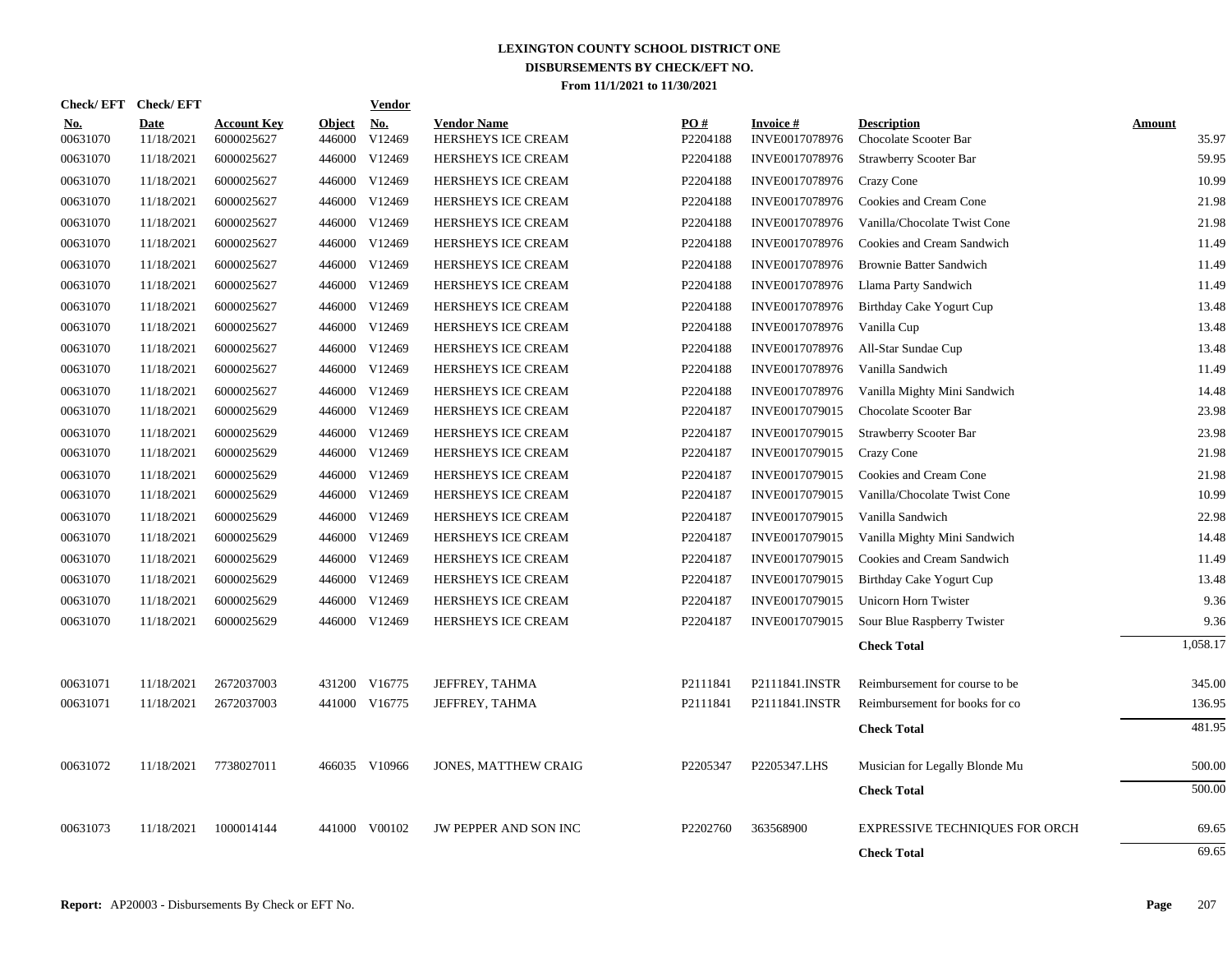|                        | Check/EFT Check/EFT       |                                  |                         | <b>Vendor</b>        |                                                    |                      |                             |                                           |                         |
|------------------------|---------------------------|----------------------------------|-------------------------|----------------------|----------------------------------------------------|----------------------|-----------------------------|-------------------------------------------|-------------------------|
| <u>No.</u><br>00631074 | <b>Date</b><br>11/18/2021 | <b>Account Key</b><br>2021011325 | <b>Object</b><br>441000 | <u>No.</u><br>V12065 | <b>Vendor Name</b><br>KURTZ BROS DBA BENDER BURKOT | PO#<br>P2205064      | <b>Invoice#</b><br>59059.00 | <b>Description</b><br>Classroom Clock Kit | <b>Amount</b><br>258.60 |
| 00631074               | 11/18/2021                | 2021011325                       |                         | 441000 V12065        | KURTZ BROS DBA BENDER BURKOT                       | P2205064             | 59059.00                    | <b>Class Solutions Pattern Block</b>      | 277.48                  |
|                        |                           |                                  |                         |                      |                                                    |                      |                             | <b>Check Total</b>                        | 536.08                  |
| 00631075               | 11/18/2021                | 1000026620                       |                         | 444510 V16932        | LA CROSSE TECHNOLOGY LTD                           | P2205173             | 3079295                     | 12 INCH ATOMIC WALL CLOCK                 | 2,115.90                |
| 00631075               | 11/18/2021                | 1000026627                       |                         | 444510 V16932        | LA CROSSE TECHNOLOGY LTD                           | P2205173             | 3079295                     | 12 INCH ATOMIC WALL CLOCK                 | 1,175.50                |
|                        |                           |                                  |                         |                      |                                                    |                      |                             | <b>Check Total</b>                        | 3,291.40                |
| 00631076               | 11/18/2021                | 2042216103                       |                         | 433200 Exxxxx        | Employee                                           |                      | 09.20.09.30.21              | <b>Behavior Support Services</b>          | 75.88                   |
| 00631076               | 11/18/2021                | 2042216103                       |                         | 433200 Exxxxx        | Employee                                           |                      | 10.01.10.30.21              | <b>Behavior Support Services</b>          | 130.31                  |
|                        |                           |                                  |                         |                      |                                                    |                      |                             | <b>Check Total</b>                        | 206.19                  |
| 00631077               | 11/18/2021                | 2050013703                       |                         | 441000 V00500        | LAKESHORE LEARNING MATERIALS                       | P <sub>2201091</sub> | 375816110521                | GIANT CLASSIC DOLLHOUSE                   | 202.28                  |
|                        |                           |                                  |                         |                      |                                                    |                      |                             | <b>Check Total</b>                        | 202.28                  |
| 00631078               | 11/18/2021                | 1000025408                       |                         | 432900 V00448        | LEXINGTON COUNTY DEPARTMENT OF                     | P2205453             | 11342                       | Vehicle Renewal                           | 5.00                    |
| 00631078               | 11/18/2021                | 1000025425                       | 432900                  | V00448               | LEXINGTON COUNTY DEPARTMENT OF                     | P2205453             | 11342                       | WKES - Trash to the Landfill              | 22.55                   |
| 00631078               | 11/18/2021                | 1000025425                       |                         | 432900 V00448        | LEXINGTON COUNTY DEPARTMENT OF                     | P2205453             | 11342                       | WKES - Trash to the Landfill              | 22.28                   |
| 00631078               | 11/18/2021                | 1000025430                       | 432900                  | V00448               | LEXINGTON COUNTY DEPARTMENT OF                     | P2205453             | 11342                       | PMS - Trash to the Landfill               | 32.45                   |
| 00631078               | 11/18/2021                | 1000025437                       |                         | 432900 V00448        | LEXINGTON COUNTY DEPARTMENT OF                     | P2205453             | 11342                       | CSMS - Trash to the Landfill              | 13.34                   |
| 00631078               | 11/18/2021                | 1000025439                       | 432900                  | V00448               | LEXINGTON COUNTY DEPARTMENT OF                     | P2205453             | 11342                       | FPES - Tash to the Landfill               | 56.93                   |
| 00631078               | 11/18/2021                | 1000025440                       |                         | 432900 V00448        | LEXINGTON COUNTY DEPARTMENT OF                     | P2205453             | 11342                       | NPES - Trash to the Landfill              | 18.17                   |
|                        |                           |                                  |                         |                      |                                                    |                      |                             | <b>Check Total</b>                        | 170.72                  |
| 00631079               | 11/18/2021                | 2042221403                       |                         | 431300 V15220        | LITTLE JOHNNY LLC                                  | P2202095             | 596                         | November - Psychologist Servic            | 6,750.00                |
| 00631079               | 11/18/2021                | 2042221403                       |                         | 431300 V15220        | LITTLE JOHNNY LLC                                  | P2202096             | 596                         | November - Psychologist Servic            | 6,750.00                |
|                        |                           |                                  |                         |                      |                                                    |                      |                             | <b>Check Total</b>                        | 13,500.00               |
| 00631080               | 11/18/2021                | 2301022403                       |                         | 434500 V01295        | <b>LRP MEDIA GROUP</b>                             | P2204585             | 4530008                     | Special Ed Connection -- Onlin            | 25,379.00               |
|                        |                           |                                  |                         |                      |                                                    |                      |                             | <b>Check Total</b>                        | 25,379.00               |
| 00631081               | 11/18/2021                | 1000025408                       |                         | 441020 V00089        | <b>MARTIN MARIETTA MATERIALS</b>                   | P2205355             | 33887533                    | ESTIMATED - PHES, DM - Masonry            | 66.61                   |
| 00631081               | 11/18/2021                | 1000025435                       |                         | 441020 V00089        | <b>MARTIN MARIETTA MATERIALS</b>                   | P2205355             | 33887533                    | ESTIMATED - PHES, DM - Masonry            | 66.61                   |
|                        |                           |                                  |                         |                      |                                                    |                      |                             | <b>Check Total</b>                        | 133.22                  |
| 00631082               | 11/18/2021                | 2042212703                       |                         | 439500 V16840        | MAXIM HEALTHCARE SERVICES INC                      | P2202523             | E3923060143                 | VIRTUAL SCHOOL TEACHER - TIANA            | 5,100.00                |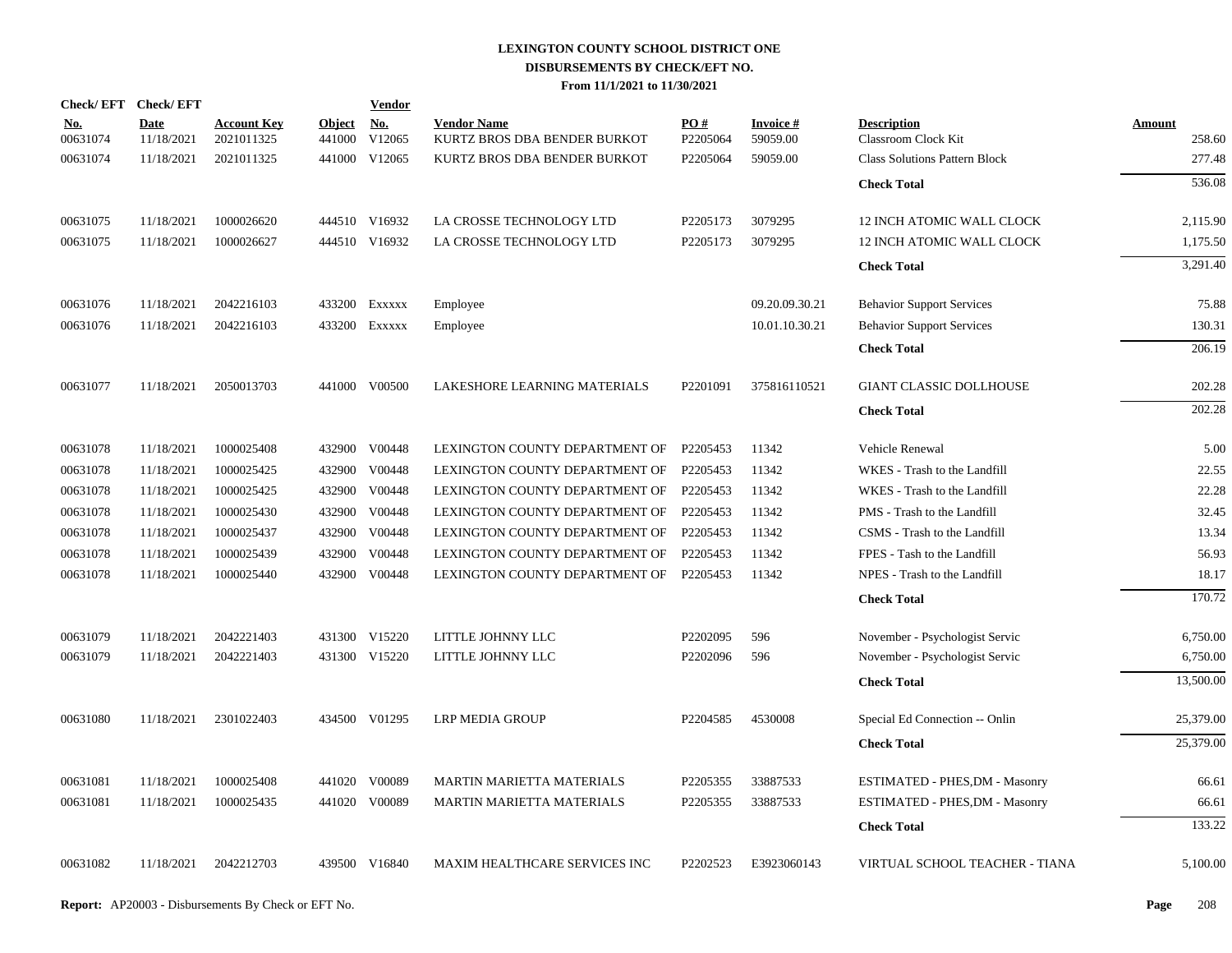| Check/EFT Check/EFT    |                           |                                  |                         | <b>Vendor</b>                         |                                                     |                               |                                |                                         |                           |
|------------------------|---------------------------|----------------------------------|-------------------------|---------------------------------------|-----------------------------------------------------|-------------------------------|--------------------------------|-----------------------------------------|---------------------------|
| <u>No.</u><br>00631082 | <b>Date</b><br>11/18/2021 | <b>Account Key</b><br>2042212703 | <b>Object</b><br>439500 | $\underline{\mathrm{No}}$ .<br>V16840 | <b>Vendor Name</b><br>MAXIM HEALTHCARE SERVICES INC | $\underline{PO#}$<br>P2202523 | <b>Invoice#</b><br>E3923060143 | <b>Description</b><br>Add Overtime Rate | <b>Amount</b><br>1,683.00 |
|                        |                           |                                  |                         |                                       |                                                     |                               |                                | <b>Check Total</b>                      | 6,783.00                  |
| 00631083               | 11/18/2021                | 7738027011                       |                         | 466035 V16959                         | MAXWELL, RICHARD S                                  | P2205350                      | P2205350.LHS                   | Musician for Legally Blonde Mu          | 500.00                    |
|                        |                           |                                  |                         |                                       |                                                     |                               |                                | <b>Check Total</b>                      | 500.00                    |
| 00631084               | 11/18/2021                | 7727019044                       |                         | 466041 V12504                         | MCGRAW HILL EDUCATION INC                           | P2204874                      | 120290486001                   | SWAY   5 STEPS TO A 5: AP COMP          | 432.00                    |
| 00631084               | 11/18/2021                | 7727019044                       |                         | 466041 V12504                         | MCGRAW HILL EDUCATION INC                           | P2204874                      | 120290486001                   | JOHNSON   5 STEPS TO A 5: AP C          | 189.00                    |
| 00631084               | 11/18/2021                | 7727019044                       |                         | 466041 V12504                         | MCGRAW HILL EDUCATION INC                           | P2204874                      | 120290486001                   | Shipping                                | 60.64                     |
|                        |                           |                                  |                         |                                       |                                                     |                               |                                | <b>Check Total</b>                      | 681.64                    |
| 00631085               | 11/18/2021                | 5708125319                       |                         | 452000 V15168                         | MR TINT INC                                         | P2201521                      | KBS21535                       | Install 3M Standard Safety & S          | 1,262.38                  |
| 00631085               | 11/18/2021                | 5708125319                       |                         | 452000 V15168                         | MR TINT INC                                         | P2201521                      | KBS21535                       | Film type: 3M Impact Protectio          | 481.10                    |
|                        |                           |                                  |                         |                                       |                                                     |                               |                                | <b>Check Total</b>                      | 1,743.48                  |
| 00631086               | 11/18/2021                | 3290011521                       |                         | 441000 V00660                         | MSC INDUSTRIAL SUPPLY CO                            | P2204522                      | 67301954                       | REELCRAFT CABLE REEL                    | 928.91                    |
| 00631086               | 11/18/2021                | 3290011521                       | 441000                  | V00660                                | MSC INDUSTRIAL SUPPLY CO                            | P2204522                      | 67301964                       | FLUKE VOLTAGE CIRCUIT TESTER            | 675.97                    |
| 00631086               | 11/18/2021                | 3290011521                       |                         | 441000 V00660                         | MSC INDUSTRIAL SUPPLY CO                            | P2204522                      | 74177674                       | MILWAUKEE RIGHT ANGLE DRILL             | 881.79                    |
|                        |                           |                                  |                         |                                       |                                                     |                               |                                | <b>Check Total</b>                      | 2,486.67                  |
| 00631087               | 11/18/2021                | 1000014113                       |                         | 441000 V00719                         | <b>MUSICIAN SUPPLY</b>                              | P2205377                      | 752                            | Orion Guitar Capo, Black                | 254.85                    |
|                        |                           |                                  |                         |                                       |                                                     |                               |                                | <b>Check Total</b>                      | 254.85                    |
| 00631088               | 11/18/2021                | 1000025426                       |                         | 432300 V15844                         | NALCO COMPANY LLC                                   | P2200536                      | 6660064324                     | <b>RBES-Monthly Water Treatment S</b>   | 80.00                     |
| 00631088               | 11/18/2021                | 1000025416                       |                         | 432300 V15844                         | NALCO COMPANY LLC                                   | P2200536                      | 6660064325                     | PES-Monthly Water Treatment Se          | 80.00                     |
| 00631088               | 11/18/2021                | 1000025444                       |                         | 432300 V15844                         | NALCO COMPANY LLC                                   | P2200536                      | 6660064326                     | RBHS-Monthly Water Treatment S          | 80.00                     |
| 00631088               | 11/18/2021                | 1000025414                       |                         | 432300 V15844                         | NALCO COMPANY LLC                                   | P2200536                      | 6660064327                     | GES-Monthly Water Treatment Se          | 80.00                     |
| 00631088               | 11/18/2021                | 1000025443                       |                         | 432300 V15844                         | NALCO COMPANY LLC                                   | P2200536                      | 6660064328                     | MGMS-Monthly Water Treatment S          | 80.00                     |
| 00631088               | 11/18/2021                | 1000025446                       |                         | 432300 V15844                         | NALCO COMPANY LLC                                   | P2200536                      | 6660065562                     | <b>BMS-Monthly Water Treatment Se</b>   | 80.00                     |
|                        |                           |                                  |                         |                                       |                                                     |                               |                                | <b>Check Total</b>                      | 480.00                    |
| 00631089               | 11/18/2021                | 6000025625                       |                         | 441000 V16961                         | NORRIS PRODUCTS CORP                                | P2204685                      | 52256                          | Select Transport System - Incl          | 108.93                    |
| 00631089               | 11/18/2021                | 6003025625                       |                         | 441000 V16961                         | NORRIS PRODUCTS CORP                                | P2204685                      | 52256                          | Insulated Meal/Smoothie Bag             | 1,302.00                  |
| 00631089               | 11/18/2021                | 6003025625                       | 441000                  | V16961                                | NORRIS PRODUCTS CORP                                | P2204685                      | 52256                          | Nutrition Transport Cart                | 722.00                    |
| 00631089               | 11/18/2021                | 6003025625                       |                         | 441000 V16961                         | NORRIS PRODUCTS CORP                                | P2204685                      | 52256                          | Select Transport System - Incl          | 1,653.57                  |
|                        |                           |                                  |                         |                                       |                                                     |                               |                                |                                         |                           |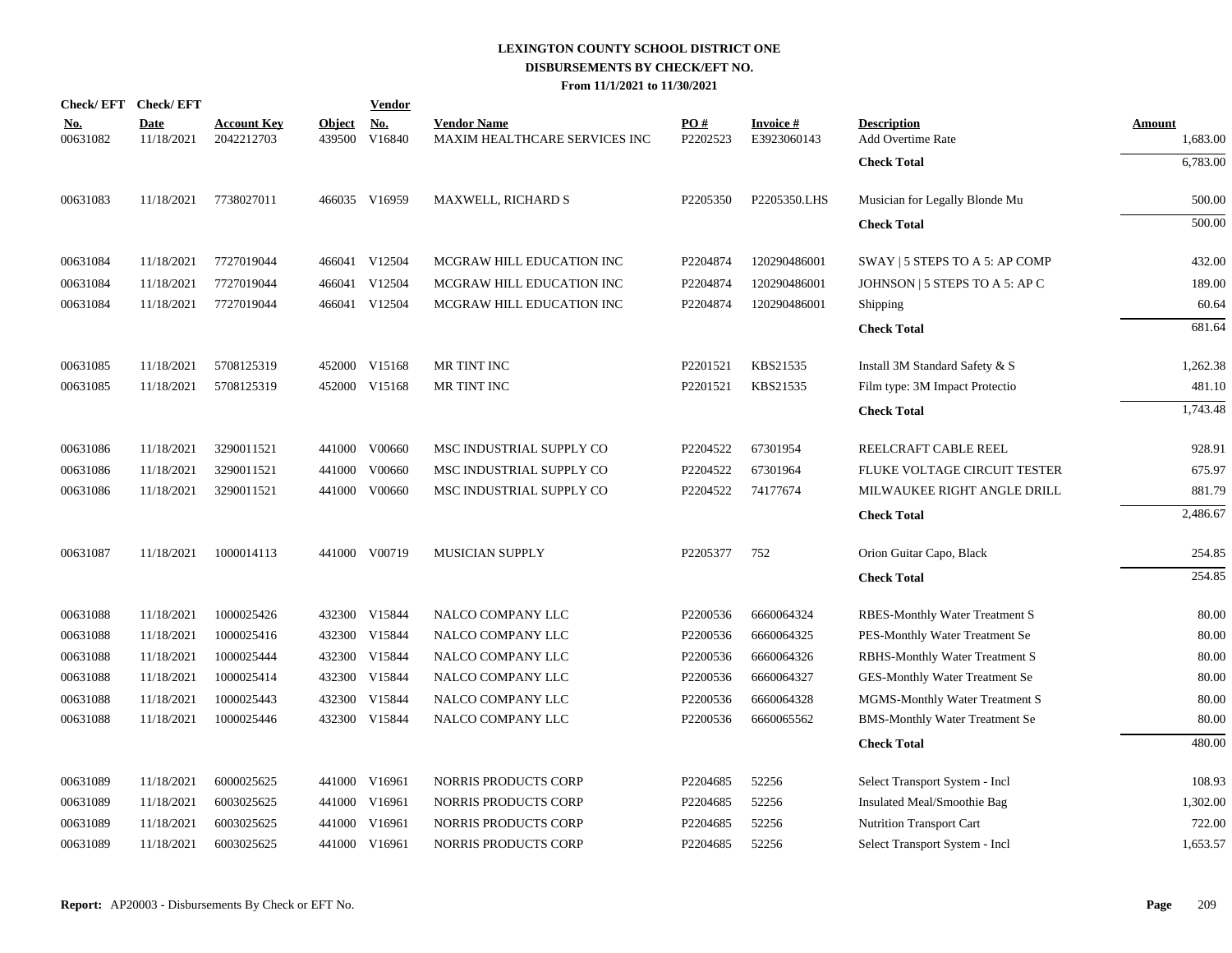| <b>No.</b> | Check/EFT Check/EFT<br><b>Date</b> | <b>Account Key</b> | Object No. | <b>Vendor</b> | <b>Vendor Name</b>             | PO#                  | <b>Invoice#</b>                  | <b>Description</b>             | Amount     |
|------------|------------------------------------|--------------------|------------|---------------|--------------------------------|----------------------|----------------------------------|--------------------------------|------------|
|            |                                    |                    |            |               |                                |                      |                                  | <b>Check Total</b>             | 3,786.50   |
| 00631090   | 11/18/2021                         | 5708425311         |            | 441000 V00078 | NUIDEA SCHOOL SUPPLY CO        | P2111647             | 1005939                          | Global Industries, Inc. - 26.5 | 16,103.48  |
| 00631090   | 11/18/2021                         | 5708425311         |            | 441000 V00078 | NUIDEA SCHOOL SUPPLY CO        | P2111647             | 1005939                          | Saffe Furniture - TEACHER DESK | 73,327.10  |
| 00631090   | 11/18/2021                         | 5708425311         |            | 441000 V00078 | NUIDEA SCHOOL SUPPLY CO        | P2111647             | 1005939                          | Saffe Furniture - TEACHER PODI | 51,606.10  |
| 00631090   | 11/18/2021                         | 5708425311         |            | 441000 V00078 | NUIDEA SCHOOL SUPPLY CO        | P2111647             | 1005939                          | Scholar Craft - 2Thrive Inject | 8,079.46   |
| 00631090   | 11/18/2021                         | 5708425311         |            | 441000 V00078 | NUIDEA SCHOOL SUPPLY CO        | P2111647             | 1005939                          | Scholar Craft - 18"H Thrive Co | 64,511.37  |
| 00631090   | 11/18/2021                         | 5708425311         |            | 441000 V00078 | NUIDEA SCHOOL SUPPLY CO        | P2111647             | 1005939                          | Scholar Craft - Vertebrae - St | 131,037.55 |
| 00631090   | 11/18/2021                         | 5708425311         |            | 441000 V00078 | NUIDEA SCHOOL SUPPLY CO        | P2111647             | 1005939                          | Smith System - Flavors 28" A F | 107,631.30 |
| 00631090   | 11/18/2021                         | 5708425311         |            | 441000 V00078 | NUIDEA SCHOOL SUPPLY CO        | P2111647             | 1005939                          | Smith System - Interchange Dia | 212,543.73 |
| 00631090   | 11/18/2021                         | 5708425311         |            | 441000 V00078 | NUIDEA SCHOOL SUPPLY CO        | P2111647             | 1005939                          | Smith System - Interchange Lar | 55,351.10  |
| 00631090   | 11/18/2021                         | 5708425311         |            | 441000 V00078 | NUIDEA SCHOOL SUPPLY CO        | P2111647             | 1005939                          | VS America - seat height 18 1/ | 26,964.00  |
|            |                                    |                    |            |               |                                |                      |                                  | <b>Check Total</b>             | 747,155.19 |
| 00631091   | 11/18/2021                         | 7793027013         |            | 466041 V01649 | PALMETTO APPAREL AND EMBROIDER | P2203470             | 34559                            | Port Authority Vortex Waterpro | 123.37     |
|            |                                    |                    |            |               |                                |                      |                                  | <b>Check Total</b>             | 123.37     |
| 00631092   | 11/18/2021                         | 1000012803         |            | 437000 V15926 | PINE GROVE                     | P <sub>2101285</sub> | DEM2021ED-06-21 Tuition Bill for |                                | 2,266.32   |
| 00631092   | 11/18/2021                         | 1000012803         |            | 437000 V15926 | PINE GROVE                     | P2101284             | DEM2021ED-06-21 Tuition Bill for |                                | 107.92     |
|            |                                    |                    |            |               |                                |                      |                                  | <b>Check Total</b>             | 2,374.24   |
| 00631093   | 11/18/2021                         | 2042212603         |            | 433200 Exxxxx | Employee                       |                      | 10.01.10.28.21                   | District Travel/Job Related    | 140.00     |
|            |                                    |                    |            |               |                                |                      |                                  | <b>Check Total</b>             | 140.00     |
| 00631094   | 11/18/2021                         | 1000025408         |            | 432900 V14596 | REPUBLIC SERVICES INC          | P2200745             | 0743-001706841                   | CS-Weekly Pick Up (1) 8 Yard C | 60.65      |
| 00631094   | 11/18/2021                         | 1000025408         |            | 432900 V14596 | REPUBLIC SERVICES INC          | P2200745             | 0743-001706841                   | OC-Weekly Pick Up (1) 8 Yard C | 60.65      |
| 00631094   | 11/18/2021                         | 1000025411         | 432900     | V14596        | REPUBLIC SERVICES INC          | P2200745             | 0743-001706841                   | LHS-Weekly Pick Up (1) 8 Yard  | 60.65      |
| 00631094   | 11/18/2021                         | 1000025412         |            | 432900 V14596 | REPUBLIC SERVICES INC          | P2200745             | 0743-001706841                   | LES-Weekly Pick Up (1) 8 Yard  | 60.65      |
| 00631094   | 11/18/2021                         | 1000025413         | 432900     | V14596        | REPUBLIC SERVICES INC          | P2200745             | 0743-001706841                   | GHS-Weekly Pick Up (1) 8 Yard  | 60.65      |
| 00631094   | 11/18/2021                         | 1000025414         |            | 432900 V14596 | REPUBLIC SERVICES INC          | P2200745             | 0743-001706841                   | NEW GES-Weekly Pick Up (1) 8 Y | 60.65      |
| 00631094   | 11/18/2021                         | 1000025415         | 432900     | V14596        | REPUBLIC SERVICES INC          | P2200745             | 0743-001706841                   | PHS-Weekly Pick Up (1) 8 Yard  | 60.65      |
| 00631094   | 11/18/2021                         | 1000025416         |            | 432900 V14596 | REPUBLIC SERVICES INC          | P2200745             | 0743-001706841                   | PES-Weekly Pick Up (1) 8 Yard  | 60.65      |
| 00631094   | 11/18/2021                         | 1000025419         | 432900     | V14596        | REPUBLIC SERVICES INC          | P2200745             | 0743-001706841                   | RCLC-Weekly Pick Up (1) 8 Yard | 60.65      |
| 00631094   | 11/18/2021                         | 1000025420         |            | 432900 V14596 | REPUBLIC SERVICES INC          | P2200745             | 0743-001706841                   | LMS-Weekly Pick Up (1) 8 Yard  | 60.65      |
| 00631094   | 11/18/2021                         | 1000025421         |            | 432900 V14596 | REPUBLIC SERVICES INC          | P2200745             | 0743-001706841                   | LTC-Weekly Pick Up (1) 8 Yard  | 60.65      |
| 00631094   | 11/18/2021                         | 1000025422         |            | 432900 V14596 | REPUBLIC SERVICES INC          | P2200745             | 0743-001706841                   | OGES-Weekly Pick Up (1) 8 Yard | 60.65      |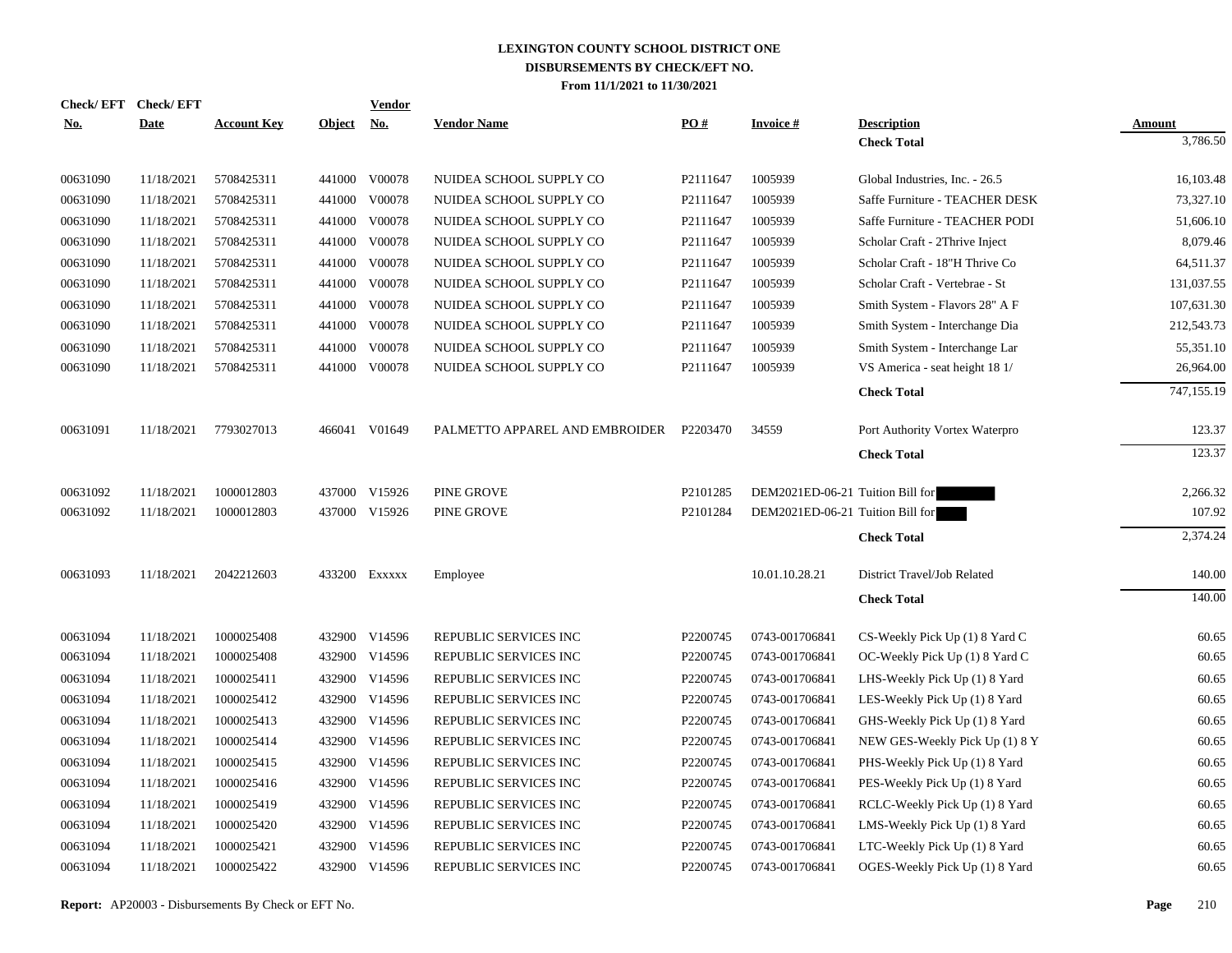| Check/ EFT             | <b>Check/EFT</b>          |                                  |                         | <b>Vendor</b> |                                             |                 |                                   |                                                      |                        |
|------------------------|---------------------------|----------------------------------|-------------------------|---------------|---------------------------------------------|-----------------|-----------------------------------|------------------------------------------------------|------------------------|
| <u>No.</u><br>00631094 | <b>Date</b><br>11/18/2021 | <b>Account Key</b><br>1000025423 | <b>Object</b><br>432900 | No.<br>V14596 | <b>Vendor Name</b><br>REPUBLIC SERVICES INC | PO#<br>P2200745 | <b>Invoice#</b><br>0743-001706841 | <b>Description</b><br>SGES-Weekly Pick Up (1) 8 Yard | <b>Amount</b><br>60.65 |
| 00631094               | 11/18/2021                | 1000025424                       |                         | 432900 V14596 | REPUBLIC SERVICES INC                       | P2200745        | 0743-001706841                    | RBES-Weekly Pick Up (1) 8 Yard                       | 60.65                  |
| 00631094               | 11/18/2021                | 1000025425                       |                         | 432900 V14596 | REPUBLIC SERVICES INC                       | P2200745        | 0743-001706841                    | WKES-Weekly Pick Up (1) 8 Yard                       | 60.65                  |
| 00631094               | 11/18/2021                | 1000025426                       |                         | 432900 V14596 | REPUBLIC SERVICES INC                       | P2200745        | 0743-001706841                    | WKMS-Weekly Pick Up (1) 8 Yard                       | 60.65                  |
| 00631094               | 11/18/2021                | 1000025427                       |                         | 432900 V14596 | REPUBLIC SERVICES INC                       | P2200745        | 0743-001706841                    | WKHS-Weekly Pick Up (1) 8 Yard                       | 60.65                  |
| 00631094               | 11/18/2021                | 1000025428                       |                         | 432900 V14596 | REPUBLIC SERVICES INC                       | P2200745        | 0743-001706841                    | MES-Weekly Pick Up (1) 8 Yard                        | 60.65                  |
| 00631094               | 11/18/2021                | 1000025429                       |                         | 432900 V14596 | REPUBLIC SERVICES INC                       | P2200745        | 0743-001706841                    | GMS-Weekly Pick Up (1) 8 Yard                        | 60.65                  |
| 00631094               | 11/18/2021                | 1000025430                       |                         | 432900 V14596 | REPUBLIC SERVICES INC                       | P2200745        | 0743-001706841                    | NEW PMS-Weekly Pick Up (1) 8 Y                       | 60.65                  |
| 00631094               | 11/18/2021                | 1000025431                       |                         | 432900 V14596 | REPUBLIC SERVICES INC                       | P2200745        | 0743-001706841                    | LMES-Weekly Pick Up (1) 8 Yard                       | 60.65                  |
| 00631094               | 11/18/2021                | 1000025434                       |                         | 432900 V14596 | REPUBLIC SERVICES INC                       | P2200745        | 0743-001706841                    | PHMS-Weekly Pick Up (1) 8 Yard                       | 60.65                  |
| 00631094               | 11/18/2021                | 1000025435                       |                         | 432900 V14596 | REPUBLIC SERVICES INC                       | P2200745        | 0743-001706841                    | PHES-Weekly Pick Up (1) 8 Yard                       | 60.65                  |
| 00631094               | 11/18/2021                | 1000025437                       |                         | 432900 V14596 | REPUBLIC SERVICES INC                       | P2200745        | 0743-001706841                    | CSMS-Weekly Pick Up (1) 8 Yard                       | 60.65                  |
| 00631094               | 11/18/2021                | 1000025438                       |                         | 432900 V14596 | REPUBLIC SERVICES INC                       | P2200745        | 0743-001706841                    | CSES-Weekly Pick Up (1) 8 Yard                       | 60.65                  |
| 00631094               | 11/18/2021                | 1000025439                       |                         | 432900 V14596 | REPUBLIC SERVICES INC                       | P2200745        | 0743-001706841                    | FPES-Weekly Pick Up (1) 8 Yard                       | 60.65                  |
| 00631094               | 11/18/2021                | 1000025440                       |                         | 432900 V14596 | REPUBLIC SERVICES INC                       | P2200745        | 0743-001706841                    | NPES-Weekly Pick Up (1) 8 Yard                       | 60.65                  |
| 00631094               | 11/18/2021                | 1000025441                       |                         | 432900 V14596 | REPUBLIC SERVICES INC                       | P2200745        | 0743-001706841                    | RCES-Weekly Pick Up (1) 8 Yard                       | 60.65                  |
| 00631094               | 11/18/2021                | 1000025442                       |                         | 432900 V14596 | REPUBLIC SERVICES INC                       | P2200745        | 0743-001706841                    | MGES-Weekly Pick Up (1) 8 Yard                       | 60.65                  |
| 00631094               | 11/18/2021                | 1000025443                       |                         | 432900 V14596 | REPUBLIC SERVICES INC                       | P2200745        | 0743-001706841                    | MGMS-Weekly Pick Up (1) 8 Yard                       | 60.65                  |
| 00631094               | 11/18/2021                | 1000025444                       |                         | 432900 V14596 | REPUBLIC SERVICES INC                       | P2200745        | 0743-001706841                    | RBHS-Weekly Pick Up (1) 8 Yard                       | 60.65                  |
| 00631094               | 11/18/2021                | 1000025445                       |                         | 432900 V14596 | REPUBLIC SERVICES INC                       | P2200745        | 0743-001706841                    | DES-Weekly Pick Up (1) 8 Yard                        | 60.65                  |
| 00631094               | 11/18/2021                | 1000025446                       |                         | 432900 V14596 | REPUBLIC SERVICES INC                       | P2200745        | 0743-001706841                    | BMS-Weekly Pick Up (1) 8 Yard                        | 60.65                  |
| 00631094               | 11/18/2021                | 1000025447                       |                         | 432900 V14596 | REPUBLIC SERVICES INC                       | P2200745        | 0743-001706841                    | CES-Weekly Pick Up (1) 8 Yard                        | 60.65                  |
| 00631094               | 11/18/2021                | 1000025407                       |                         | 432900 V14596 | REPUBLIC SERVICES INC                       | P2203647        | 743001708005                      | <b>Transportation - Trash Service</b>                | 32.00                  |
| 00631094               | 11/18/2021                | 1000025408                       |                         | 432900 V14596 | REPUBLIC SERVICES INC                       | P2203647        | 743001708005                      | CSO - Trash Service 100 Tarrar                       | 115.20                 |
| 00631094               | 11/18/2021                | 1000025408                       |                         | 432900 V14596 | REPUBLIC SERVICES INC                       | P2203647        | 743001708005                      | CSO - Trash Service 111 Tarrar                       | 57.60                  |
| 00631094               | 11/18/2021                | 1000025408                       |                         | 432900 V14596 | REPUBLIC SERVICES INC                       | P2203647        | 743001708005                      | <b>Operations Center - Trash Serv</b>                | 57.60                  |
| 00631094               | 11/18/2021                | 1000025408                       |                         | 432900 V14596 | REPUBLIC SERVICES INC                       | P2203647        | 743001708005                      | Maintenance-Trash Service Roll                       | 295.00                 |
| 00631094               | 11/18/2021                | 1000025411                       |                         | 432900 V14596 | REPUBLIC SERVICES INC                       | P2203647        | 743001708005                      | LHS - Trash Service (3) 8 yard                       | 806.40                 |
| 00631094               | 11/18/2021                | 1000025411                       |                         | 432900 V14596 | REPUBLIC SERVICES INC                       | P2203647        | 743001708005                      | LHS Gym-Trash Service $(1)$ 6 y                      | 201.60                 |
| 00631094               | 11/18/2021                | 1000025411                       |                         | 432900 V14596 | REPUBLIC SERVICES INC                       | P2203647        | 743001708005                      | LHS Stadium - Trash Service (1)                      | 51.20                  |
| 00631094               | 11/18/2021                | 1000025412                       |                         | 432900 V14596 | REPUBLIC SERVICES INC                       | P2203647        | 743001708005                      | LES - Trash Service (2) 8 yard                       | 537.60                 |
| 00631094               | 11/18/2021                | 1000025413                       |                         | 432900 V14596 | REPUBLIC SERVICES INC                       | P2203647        | 743001708005                      | GHS - Trash Service (3) 8 yard                       | 806.40                 |
| 00631094               | 11/18/2021                | 1000025413                       |                         | 432900 V14596 | REPUBLIC SERVICES INC                       | P2203647        | 743001708005                      | GHS Stadium - Trash Service (1                       | 51.20                  |
| 00631094               | 11/18/2021                | 1000025414                       |                         | 432900 V14596 | REPUBLIC SERVICES INC                       | P2203647        | 743001708005                      | GES WWTP - Trash Service (1) 4                       | 51.20                  |
| 00631094               | 11/18/2021                | 1000025414                       |                         | 432900 V14596 | REPUBLIC SERVICES INC                       | P2203647        | 743001708005                      | GES - Trash Service (3) 8 yard                       | 806.40                 |
| 00631094               | 11/18/2021                | 1000025415                       |                         | 432900 V14596 | REPUBLIC SERVICES INC                       | P2203647        | 743001708005                      | PHS - Trash Service (3) 8 yard                       | 806.40                 |

**Report:** AP20003 - Disbursements By Check or EFT No. **Page** 211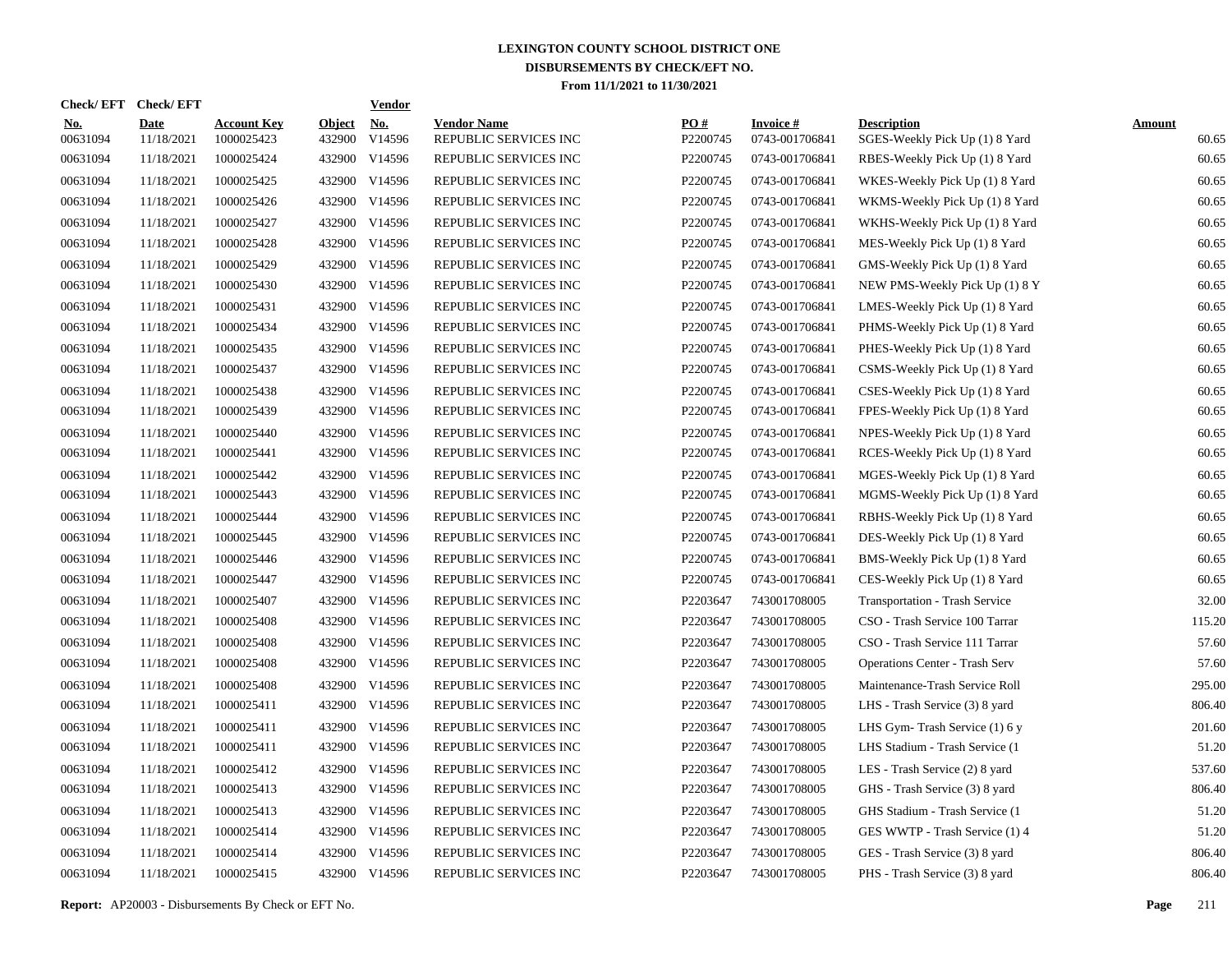| <b>Check/EFT</b>       | <b>Check/EFT</b>   |                                  |                  | <b>Vendor</b>        |                                             |                 |                           |                                                      |                  |
|------------------------|--------------------|----------------------------------|------------------|----------------------|---------------------------------------------|-----------------|---------------------------|------------------------------------------------------|------------------|
| <u>No.</u><br>00631094 | Date<br>11/18/2021 | <b>Account Key</b><br>1000025416 | Object<br>432900 | <u>No.</u><br>V14596 | <b>Vendor Name</b><br>REPUBLIC SERVICES INC | PO#<br>P2203647 | Invoice #<br>743001708005 | <b>Description</b><br>PES - Trash Service (3) 8 yard | Amount<br>806.40 |
| 00631094               | 11/18/2021         | 1000025416                       | 432900           | V14596               | REPUBLIC SERVICES INC                       | P2203647        | 743001708005              | PES WWTP (1) 4 yard                                  | 25.60            |
| 00631094               | 11/18/2021         | 1000025419                       | 432900           | V14596               | REPUBLIC SERVICES INC                       | P2203647        | 743001708005              | RCLC - Trash Service (1) 8 yar                       | 268.80           |
| 00631094               | 11/18/2021         | 1000025420                       | 432900           | V14596               | REPUBLIC SERVICES INC                       | P2203647        | 743001708005              | LMS - Trash Service (2) 8 yard                       | 537.60           |
| 00631094               | 11/18/2021         | 1000025421                       | 432900           | V14596               | REPUBLIC SERVICES INC                       | P2203647        | 743001708005              | LTC - Trash Service (2) 8 yard                       | 537.60           |
| 00631094               | 11/18/2021         | 1000025422                       |                  | 432900 V14596        | REPUBLIC SERVICES INC                       | P2203647        | 743001708005              | OGES - Trash Service (2) 8 yar                       | 537.60           |
| 00631094               | 11/18/2021         | 1000025423                       |                  | 432900 V14596        | REPUBLIC SERVICES INC                       | P2203647        | 743001708005              | SGES - Trash Service (1) 8 yar                       | 268.80           |
| 00631094               | 11/18/2021         | 1000025423                       |                  | 432900 V14596        | REPUBLIC SERVICES INC                       | P2203647        | 743001708005              | SGES - Trash Service (1) 6 yar                       | 210.00           |
| 00631094               | 11/18/2021         | 1000025424                       |                  | 432900 V14596        | REPUBLIC SERVICES INC                       | P2203647        | 743001708005              | RBES - Trash Service (2) 8 yar                       | 537.60           |
| 00631094               | 11/18/2021         | 1000025425                       |                  | 432900 V14596        | REPUBLIC SERVICES INC                       | P2203647        | 743001708005              | WKES - Trash Service (1) 6 yar                       | 201.60           |
| 00631094               | 11/18/2021         | 1000025425                       |                  | 432900 V14596        | REPUBLIC SERVICES INC                       | P2203647        | 743001708005              | WKES - Trash Service (2) 8 yar                       | 268.80           |
| 00631094               | 11/18/2021         | 1000025426                       |                  | 432900 V14596        | REPUBLIC SERVICES INC                       | P2203647        | 743001708005              | WKMS - Trash Service(2) 8 yard                       | 537.60           |
| 00631094               | 11/18/2021         | 1000025427                       |                  | 432900 V14596        | REPUBLIC SERVICES INC                       | P2203647        | 743001708005              | WKHS - Trash Service(3) 8 yard                       | 806.40           |
| 00631094               | 11/18/2021         | 1000025428                       |                  | 432900 V14596        | REPUBLIC SERVICES INC                       | P2203647        | 743001708005              | MES - Trash Service (2) 8 yard                       | 537.60           |
| 00631094               | 11/18/2021         | 1000025429                       |                  | 432900 V14596        | REPUBLIC SERVICES INC                       | P2203647        | 743001708005              | GMS - Trash Service (2) 8 yard                       | 537.60           |
| 00631094               | 11/18/2021         | 1000025430                       | 432900           | V14596               | REPUBLIC SERVICES INC                       | P2203647        | 743001708005              | PMS - Trash Service (2) 8 yard                       | 537.60           |
| 00631094               | 11/18/2021         | 1000025430                       |                  | 432900 V14596        | REPUBLIC SERVICES INC                       | P2203647        | 743001708005              | PMS Transportation - Trash Ser                       | 32.00            |
| 00631094               | 11/18/2021         | 1000025431                       |                  | 432900 V14596        | REPUBLIC SERVICES INC                       | P2203647        | 743001708005              | LMES - Trash Service (2) 8 yar                       | 537.60           |
| 00631094               | 11/18/2021         | 1000025434                       |                  | 432900 V14596        | REPUBLIC SERVICES INC                       | P2203647        | 743001708005              | PHMS - Trash Service (2) 8 yar                       | 537.60           |
| 00631094               | 11/18/2021         | 1000025435                       |                  | 432900 V14596        | REPUBLIC SERVICES INC                       | P2203647        | 743001708005              | PHES - Trash Service (2) 8 yar                       | 537.60           |
| 00631094               | 11/18/2021         | 1000025437                       |                  | 432900 V14596        | REPUBLIC SERVICES INC                       | P2203647        | 743001708005              | CSMS - Trash Service (2) 8 yar                       | 537.60           |
| 00631094               | 11/18/2021         | 1000025438                       |                  | 432900 V14596        | REPUBLIC SERVICES INC                       | P2203647        | 743001708005              | CSES - Trash Service (2) 8 yar                       | 537.60           |
| 00631094               | 11/18/2021         | 1000025439                       |                  | 432900 V14596        | REPUBLIC SERVICES INC                       | P2203647        | 743001708005              | FPES - Trash Service (2) 8 yar                       | 537.60           |
| 00631094               | 11/18/2021         | 1000025440                       |                  | 432900 V14596        | REPUBLIC SERVICES INC                       | P2203647        | 743001708005              | NPES - Trash Service (2) 8 yar                       | 537.60           |
| 00631094               | 11/18/2021         | 1000025441                       |                  | 432900 V14596        | REPUBLIC SERVICES INC                       | P2203647        | 743001708005              | RCES - Trash Service (2) 8 yar                       | 537.60           |
| 00631094               | 11/18/2021         | 1000025442                       |                  | 432900 V14596        | REPUBLIC SERVICES INC                       | P2203647        | 743001708005              | MGES - Trash Service (2) 8 yar                       | 537.60           |
| 00631094               | 11/18/2021         | 1000025443                       |                  | 432900 V14596        | REPUBLIC SERVICES INC                       | P2203647        | 743001708005              | MGMS - Trash Service (2) 8 yar                       | 537.60           |
| 00631094               | 11/18/2021         | 1000025444                       |                  | 432900 V14596        | REPUBLIC SERVICES INC                       | P2203647        | 743001708005              | RBHS - Trash Service (2) 8 yar                       | 537.60           |
| 00631094               | 11/18/2021         | 1000025444                       | 432900           | V14596               | REPUBLIC SERVICES INC                       | P2203647        | 743001708005              | RBHS Stadium - Trash Service (                       | 102.40           |
| 00631094               | 11/18/2021         | 1000025445                       |                  | 432900 V14596        | REPUBLIC SERVICES INC                       | P2203647        | 743001708005              | DES - Trash Service (2) 8 yard                       | 537.60           |
| 00631094               | 11/18/2021         | 1000025446                       | 432900           | V14596               | REPUBLIC SERVICES INC                       | P2203647        | 743001708005              | BMS - Trash Service (2) 8 yard                       | 537.60           |
| 00631094               | 11/18/2021         | 1000025447                       |                  | 432900 V14596        | REPUBLIC SERVICES INC                       | P2203647        | 743001708005              | CES - Trash Service (2) 8 yard                       | 537.60           |
|                        |                    |                                  |                  |                      |                                             |                 |                           | <b>Check Total</b>                                   | 21,555.90        |
| 00631095               | 11/18/2021         | 1000014803                       |                  | 441000 Exxxxx        | Employee                                    |                 | 11.16.2021                | Name tags reimbursement                              | 9.97             |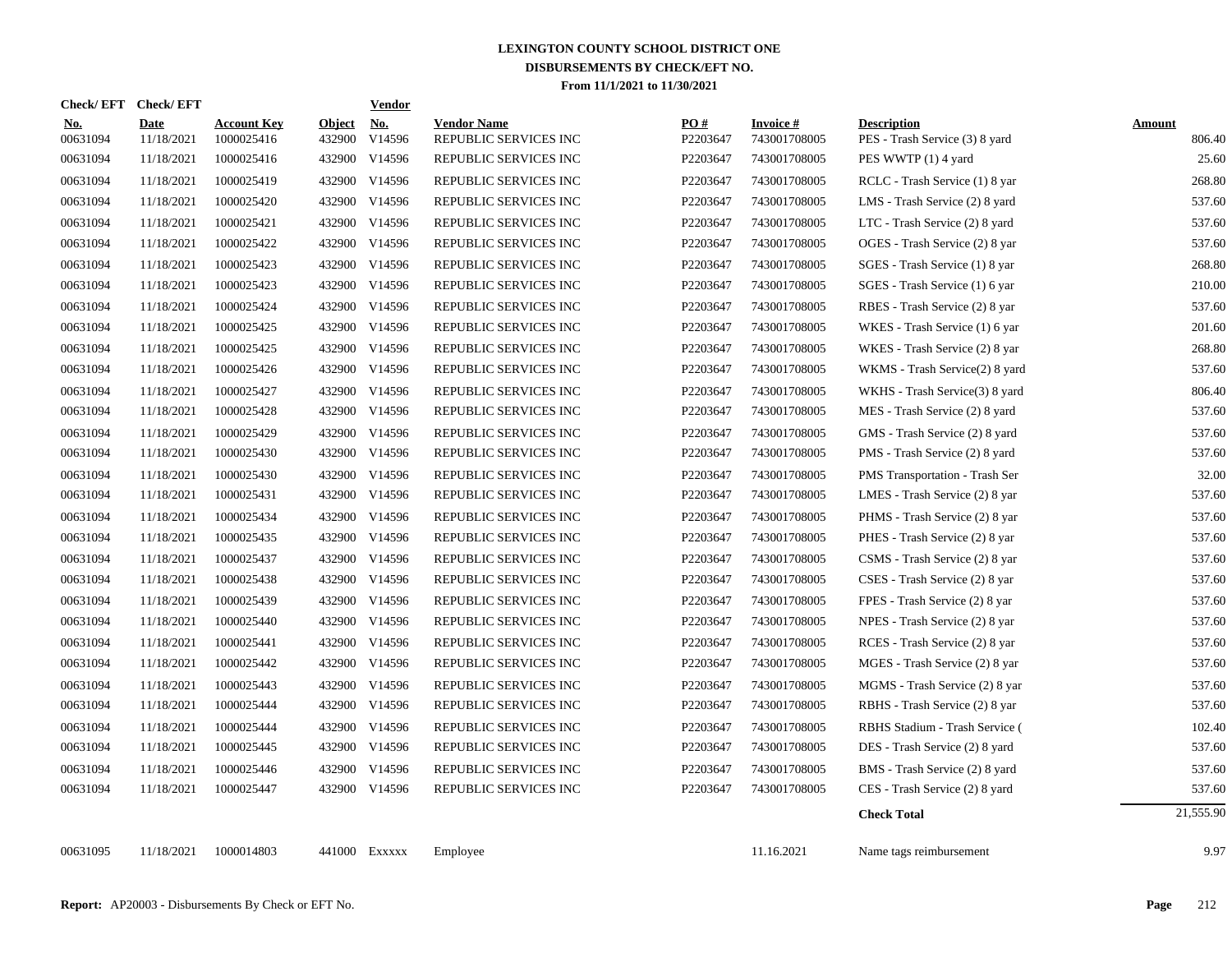| Check/ EFT | <b>Check/EFT</b> |                    |               | <b>Vendor</b> |                             |          |                 |                                       |               |
|------------|------------------|--------------------|---------------|---------------|-----------------------------|----------|-----------------|---------------------------------------|---------------|
| <u>No.</u> | <b>Date</b>      | <b>Account Key</b> | <b>Object</b> | <u>No.</u>    | <b>Vendor Name</b>          | PO#      | <b>Invoice#</b> | <b>Description</b>                    | <b>Amount</b> |
|            |                  |                    |               |               |                             |          |                 | <b>Check Total</b>                    | 9.97          |
| 00631096   | 11/18/2021       | 7811027044         |               | 466064 V00344 | <b>SC DECA</b>              | P2205579 | 10112032        | Invoice 10112032                      | 1,785.00      |
|            |                  |                    |               |               |                             |          |                 | <b>Check Total</b>                    | 1,785.00      |
| 00631097   | 11/18/2021       | 3260011303         |               | 441000 V16452 | SCHOOL SPECIALTY LLC        | P2201716 | 202501813395    | Flashlights, small                    | 68.31         |
| 00631097   | 11/18/2021       | 1000011343         | 441000        | V16452        | SCHOOL SPECIALTY LLC        | P2205059 | 208128983341    | SunWorks Heavyweight Construct        | 21.84         |
| 00631097   | 11/18/2021       | 1000011343         |               | 441000 V16452 | SCHOOL SPECIALTY LLC        | P2205059 | 208128983341    | SunWorks Heavyweight Construct        | 43.66         |
| 00631097   | 11/18/2021       | 1000011343         |               | 441000 V16452 | SCHOOL SPECIALTY LLC        | P2205059 | 208128983341    | SunWorks Heavyweight Construct        | 36.38         |
| 00631097   | 11/18/2021       | 1000011343         | 441000        | V16452        | SCHOOL SPECIALTY LLC        | P2205059 | 208128983341    | SunWorks Heavyweight Construct        | 36.38         |
| 00631097   | 11/18/2021       | 1000011343         |               | 441000 V16452 | SCHOOL SPECIALTY LLC        | P2205059 | 208128983341    | SunWorks Heavyweight Construct        | 29.10         |
| 00631097   | 11/18/2021       | 1000011343         | 441000        | V16452        | SCHOOL SPECIALTY LLC        | P2205059 | 208128983341    | SunWorks Heavyweight Construct        | 21.83         |
| 00631097   | 11/18/2021       | 1000011343         |               | 441000 V16452 | SCHOOL SPECIALTY LLC        | P2205059 | 208128983341    | SunWorks Heavyweight Construct        | 29.10         |
| 00631097   | 11/18/2021       | 1000011343         | 441000        | V16452        | SCHOOL SPECIALTY LLC        | P2205059 | 208128983341    | SunWorks Heavyweight Construct        | 29.10         |
| 00631097   | 11/18/2021       | 1000011343         |               | 441000 V16452 | SCHOOL SPECIALTY LLC        | P2205059 | 208128983341    | TruRay Sulphite Construction P        | 57.24         |
| 00631097   | 11/18/2021       | 1000011343         | 441000        | V16452        | SCHOOL SPECIALTY LLC        | P2205059 | 208128983341    | SunWorks Heavyweight Construct        | 29.10         |
| 00631097   | 11/18/2021       | 1000011343         |               | 441000 V16452 | SCHOOL SPECIALTY LLC        | P2205059 | 208128983341    | SunWorks Heavyweight Construct        | 29.10         |
| 00631097   | 11/18/2021       | 1000011343         | 441000        | V16452        | SCHOOL SPECIALTY LLC        | P2205059 | 208128983341    | TruRay Sulphite Construction P        | 34.35         |
| 00631097   | 11/18/2021       | 1000011343         |               | 441000 V16452 | SCHOOL SPECIALTY LLC        | P2205059 | 208128983341    | SunWorks Heavyweight Construct        | 14.55         |
| 00631097   | 11/18/2021       | 1000011343         | 441000        | V16452        | SCHOOL SPECIALTY LLC        | P2205059 | 208128983341    | TruRay Sulphite Construction P        | 34.35         |
| 00631097   | 11/18/2021       | 7732019044         | 466041        | V16452        | SCHOOL SPECIALTY LLC        | P2205056 | 208128983412    | Sharpie Ultra Fine Point Perma        | 10.00         |
| 00631097   | 11/18/2021       | 7732019044         | 466041        | V16452        | SCHOOL SPECIALTY LLC        | P2205056 | 208128983412    | Sharpie Fine Permanent Markers        | 30.87         |
| 00631097   | 11/18/2021       | 7732019044         | 466041        | V16452        | SCHOOL SPECIALTY LLC        | P2205056 | 208128983412    | Sax Genuine Canvas Panel Class        | 83.66         |
| 00631097   | 11/18/2021       | 7732019044         | 466041        | V16452        | <b>SCHOOL SPECIALTY LLC</b> | P2205056 | 208128983412    | BestTest Pint Can Bestine Solv        | 10.22         |
| 00631097   | 11/18/2021       | 7732019044         |               | 466041 V16452 | SCHOOL SPECIALTY LLC        | P2205056 | 208128983412    | <b>Canson MiTeintes Drawing Sheet</b> | 55.69         |
| 00631097   | 11/18/2021       | 7732019044         | 466041        | V16452        | SCHOOL SPECIALTY LLC        | P2205056 | 208128983412    | <b>Canson MiTeintes Drawing Sheet</b> | 55.69         |
| 00631097   | 11/18/2021       | 7732019044         |               | 466041 V16452 | SCHOOL SPECIALTY LLC        | P2205056 | 208128983412    | Canson XL Heavy Weight Waterco        | 18.91         |
| 00631097   | 11/18/2021       | 7732019044         | 466041        | V16452        | SCHOOL SPECIALTY LLC        | P2205056 | 208128983412    | Sax True Flow Heavy Body Acryl        | 14.46         |
| 00631097   | 11/18/2021       | 7732019044         |               | 466041 V16452 | SCHOOL SPECIALTY LLC        | P2205056 | 208128983412    | Crescent Flawed Mat Boards 11         | 46.17         |
| 00631097   | 11/18/2021       | 7743019047         |               | 466041 V16452 | <b>SCHOOL SPECIALTY LLC</b> | P2203852 | 208128984307    | EID0000656BINDER VIEW ROUND RI        | 24.44         |
| 00631097   | 11/18/2021       | 7732019026         |               | 466041 V16452 | SCHOOL SPECIALTY LLC        | P2204606 | 208128984360    | Prang SemiMoist Watercolor Pai        | 18.33         |
| 00631097   | 11/18/2021       | 7732019026         |               | 466041 V16452 | SCHOOL SPECIALTY LLC        | P2204606 | 208128984360    | Sax True Flow Heavy Body Acryl        | 28.91         |
| 00631097   | 11/18/2021       | 1000011334         |               | 441000 V16452 | SCHOOL SPECIALTY LLC        | P2202339 | 208128990765    | EID0000656PENCIL PRESHARPENED         | 47.22         |
| 00631097   | 11/18/2021       | 3260011303         | 441000        | V16452        | SCHOOL SPECIALTY LLC        | P2201718 | 208129002930    | Flashlights, small                    | 35.82         |
| 00631097   | 11/18/2021       | 1000011334         | 441000        | V16452        | SCHOOL SPECIALTY LLC        | P2201729 | 208129003522    | EID0000656PENCILS COLORED SCHO        | 29.69         |
| 00631097   | 11/18/2021       | 1000011225         |               | 441000 V16452 | SCHOOL SPECIALTY LLC        | P2201292 | 208129003697    | EID0000656BINDER SAMSILL VIEW         | 100.11        |
|            |                  |                    |               |               |                             |          |                 |                                       |               |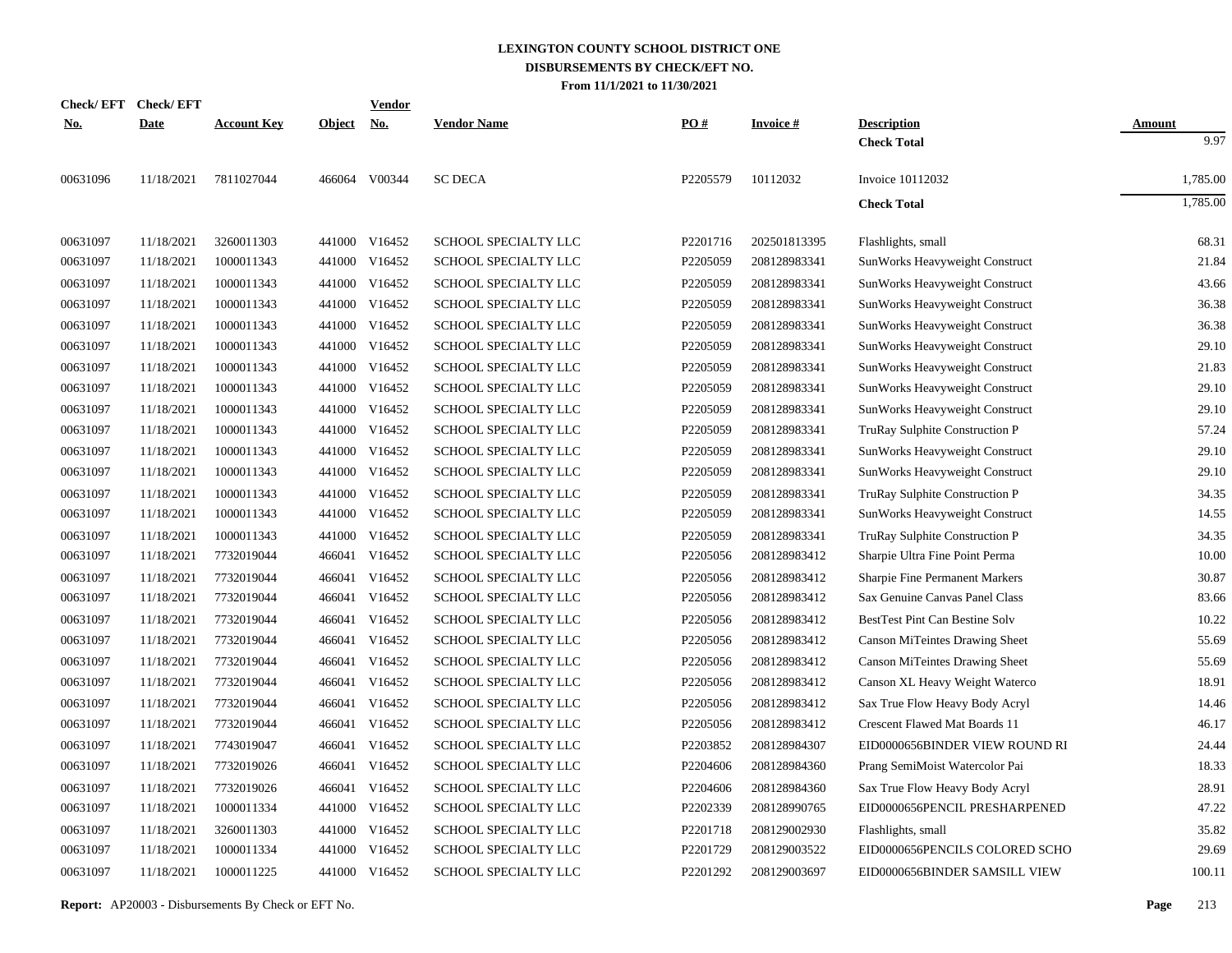| Check/EFT Check/EFT    |                           |                                  |                         | <b>Vendor</b>        |                                            |                 |                                 |                                                     |                        |
|------------------------|---------------------------|----------------------------------|-------------------------|----------------------|--------------------------------------------|-----------------|---------------------------------|-----------------------------------------------------|------------------------|
| <u>No.</u><br>00631097 | <b>Date</b><br>11/18/2021 | <b>Account Key</b><br>1000011223 | <b>Object</b><br>441000 | <u>No.</u><br>V16452 | <b>Vendor Name</b><br>SCHOOL SPECIALTY LLC | PO#<br>P2201702 | <b>Invoice#</b><br>208129003807 | <b>Description</b><br>EID0000656BINDER SAMSILL VIEW | <b>Amount</b><br>75.08 |
| 00631097               | 11/18/2021                | 1000011325                       | 441000                  | V16452               | SCHOOL SPECIALTY LLC                       | P2202849        | 208129003872                    | EID0000656BINDER SAMSILL VIEW                       | 25.03                  |
| 00631097               | 11/18/2021                | 7866027028                       | 466041                  | V16452               | SCHOOL SPECIALTY LLC                       | P2203363        | 208129013543                    | EID0000656FOLDER TRIFOLD                            | 70.51                  |
| 00631097               | 11/18/2021                | 1000011222                       | 441000                  | V16452               | SCHOOL SPECIALTY LLC                       | P2205120        | 208129013577                    | Energizer Max Alkaline AA Batt                      | 68.57                  |
| 00631097               | 11/18/2021                | 1000011222                       | 441000                  | V16452               | SCHOOL SPECIALTY LLC                       | P2205120        | 208129013577                    | Energizer Max Alkaline AAA Bat                      | 85.39                  |
| 00631097               | 11/18/2021                | 3260011303                       | 441000                  | V16452               | SCHOOL SPECIALTY LLC                       | P2205215        | 208129013657                    | Post-it notes, 3x5, pad of 100                      | 42.53                  |
| 00631097               | 11/18/2021                | 3260011303                       | 441000                  | V16452               | SCHOOL SPECIALTY LLC                       | P2205215        | 208129013657                    | Avery Removable dots; pack of                       | 29.17                  |
| 00631097               | 11/18/2021                | 1000011334                       | 441000                  | V16452               | SCHOOL SPECIALTY LLC                       | P2202418        | 208129013944                    | EID0000656PENCILS COLORED SCHO                      | 29.69                  |
| 00631097               | 11/18/2021                | 1000011235                       | 441000                  | V16452               | SCHOOL SPECIALTY LLC                       | P2203696        | 208129013956                    | EID0000656BOARD MAGNETIC DRY E                      | 6.94                   |
| 00631097               | 11/18/2021                | 1000011312                       | 441000                  | V16452               | SCHOOL SPECIALTY LLC                       | P2204591        | 208129014016                    | Ticonderoga Original No 2 Penc                      | 47.22                  |
|                        |                           |                                  |                         |                      |                                            |                 |                                 | <b>Check Total</b>                                  | 1,604.71               |
| 00631098               | 11/18/2021                | 1000025204                       | 439500                  | V01207               | <b>SHRED WITH US</b>                       | P2200913        | 241694                          | ON-SITE 8 (QTY) - 95 GALLON CO                      | 52.00                  |
| 00631098               | 11/18/2021                | 1000025204                       | 439500                  | V01207               | <b>SHRED WITH US</b>                       | P2200913        | 241694                          | ON-SITE SHREDDING (PICK-UP) SE                      | 19.99                  |
|                        |                           |                                  |                         |                      |                                            |                 |                                 | <b>Check Total</b>                                  | 71.99                  |
| 00631099               | 11/18/2021                | 7725019028                       |                         | 466037 V10104        | SMARTPHONE MEDIC LLC                       | P2204013        | 1606                            | 5th/6th gen - replace adhesive                      | 45.00                  |
| 00631099               | 11/18/2021                | 7725019028                       |                         | 466037 V10104        | SMARTPHONE MEDIC LLC                       | P2204013        | 1606                            | 5th/6th gen-Glass/Digitizer Re                      | 237.00                 |
| 00631099               | 11/18/2021                | 7725019012                       |                         | 466037 V10104        | SMARTPHONE MEDIC LLC                       | P2204004        | 1607                            | 5th/6th gen-Glass/Digitizer Re                      | 316.00                 |
| 00631099               | 11/18/2021                | 7725019012                       |                         | 466037 V10104        | SMARTPHONE MEDIC LLC                       | P2204004        | 1607                            | 5th/6th gen - replace adhesive                      | 60.00                  |
| 00631099               | 11/18/2021                | 7725019012                       |                         | 466037 V10104        | SMARTPHONE MEDIC LLC                       | P2204008        | 1608                            | 5th/6th gen-Glass/Digitizer Re                      | 158.00                 |
| 00631099               | 11/18/2021                | 7725019012                       |                         | 466037 V10104        | SMARTPHONE MEDIC LLC                       | P2204008        | 1608                            | 5th/6th gen -Glass/Digitizer a                      | 119.00                 |
| 00631099               | 11/18/2021                | 7725019012                       |                         | 466037 V10104        | SMARTPHONE MEDIC LLC                       | P2204008        | 1608                            | 5th/6th gen - replace adhesive                      | 30.00                  |
| 00631099               | 11/18/2021                | 7725019047                       |                         | 466037 V10104        | SMARTPHONE MEDIC LLC                       | P2203994        | 1609                            | 5th/6th gen- Back Plate/Back C                      | 15.00                  |
| 00631099               | 11/18/2021                | 7725019047                       |                         | 466037 V10104        | SMARTPHONE MEDIC LLC                       | P2203994        | 1609                            | 5th/6th gen - replace adhesive                      | 60.00                  |
| 00631099               | 11/18/2021                | 7725019047                       |                         | 466037 V10104        | SMARTPHONE MEDIC LLC                       | P2203994        | 1609                            | 5th/6th gen-Glass/Digitizer Re                      | 316.00                 |
| 00631099               | 11/18/2021                | 7725019045                       | 466037                  | V10104               | SMARTPHONE MEDIC LLC                       | P2204006        | 1610                            | 5th/6th gen-Glass/Digitizer Re                      | 79.00                  |
| 00631099               | 11/18/2021                | 7725019045                       |                         | 466037 V10104        | SMARTPHONE MEDIC LLC                       | P2204006        | 1610                            | 5th/6th gen - replace adhesive                      | 15.00                  |
| 00631099               | 11/18/2021                | 7725019038                       |                         | 466037 V10104        | SMARTPHONE MEDIC LLC                       | P2204011        | 1611                            | 5th/6th gen-Glass/Digitizer Re                      | 79.00                  |
| 00631099               | 11/18/2021                | 7725019038                       | 466037                  | V10104               | SMARTPHONE MEDIC LLC                       | P2204011        | 1611                            | 5th/6th gen - replace adhesive                      | 15.00                  |
| 00631099               | 11/18/2021                | 7725019039                       | 466037                  | V10104               | SMARTPHONE MEDIC LLC                       | P2204000        | 1612                            | 5th/6th gen-Glass/Digitizer Re                      | 237.00                 |
| 00631099               | 11/18/2021                | 7725019039                       |                         | 466037 V10104        | SMARTPHONE MEDIC LLC                       | P2204000        | 1612                            | 5th/6th gen - replace adhesive                      | 45.00                  |
|                        |                           |                                  |                         |                      |                                            |                 |                                 | <b>Check Total</b>                                  | 1,826.00               |
| 00631100               | 11/18/2021                | 1000025435                       |                         | 441020 V13230        | SMITH AND JONES JANITORIAL SUP             | P2204533        | 213912                          | <b>6485 ASSAULT FIRE ANT KILLER</b>                 | 179.11                 |
| 00631100               | 11/18/2021                | 1000025413                       |                         | 441020 V13230        | SMITH AND JONES JANITORIAL SUP             | P2204513        | 213980                          | <b>CORD SET</b>                                     | 111.97                 |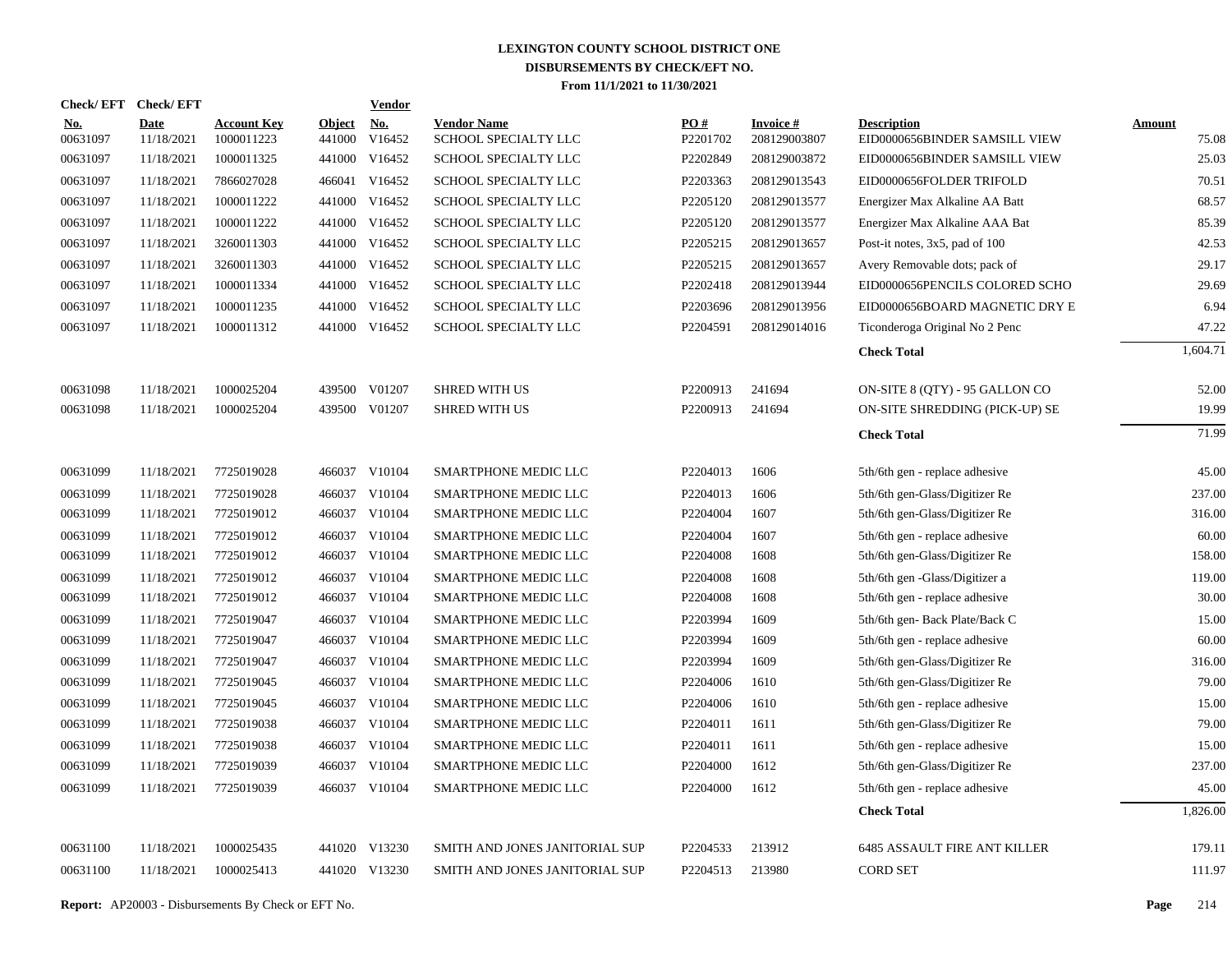| Check/EFT Check/EFT    |                    |                                  |                         | <b>Vendor</b> |                                                      |                 |                     |                                             |                  |
|------------------------|--------------------|----------------------------------|-------------------------|---------------|------------------------------------------------------|-----------------|---------------------|---------------------------------------------|------------------|
| <b>No.</b><br>00631100 | Date<br>11/18/2021 | <b>Account Key</b><br>1000025413 | <b>Object</b><br>441020 | No.<br>V13230 | <b>Vendor Name</b><br>SMITH AND JONES JANITORIAL SUP | PO#<br>P2204513 | Invoice #<br>213980 | <b>Description</b><br><b>BRUSH COMPLETE</b> | Amount<br>237.97 |
| 00631100               | 11/18/2021         | 1000025430                       |                         | 441020 V13230 | SMITH AND JONES JANITORIAL SUP                       | P2204513        | 213980              | <b>EXHAUST FILTER BAG</b>                   | 47.25            |
| 00631100               | 11/18/2021         | 1000025430                       |                         | 441020 V13230 | SMITH AND JONES JANITORIAL SUP                       | P2204513        | 213980              | BAG PAPER WIDE AREA VAC                     | 342.40           |
| 00631100               | 11/18/2021         | 1000025413                       |                         | 441020 V13230 | SMITH AND JONES JANITORIAL SUP                       | P2204513        | 213980              | HEPA FILTER KIT                             | 975.01           |
| 00631100               | 11/18/2021         | 1000025430                       |                         | 441020 V13230 | SMITH AND JONES JANITORIAL SUP                       | P2204513        | 213980              | <b>EXHAUST FILTER</b>                       | 55.81            |
| 00631100               | 11/18/2021         | 1000025445                       |                         | 441020 V13230 | SMITH AND JONES JANITORIAL SUP                       | P2204513        | 213980              | HEPA FILTER KIT                             | 766.09           |
|                        |                    |                                  |                         |               |                                                      |                 |                     | <b>Check Total</b>                          | 2,715.61         |
| 00631101               | 11/18/2021         | 1000011411                       |                         | 441000 V00534 | SOUTHEASTERN PERFORMANCE APPAR P2204320              |                 | 478468              | Peak Lapel Tuxedo Coat - Size               | 57.00            |
| 00631101               | 11/18/2021         | 1000011411                       | 441000                  | V00534        | SOUTHEASTERN PERFORMANCE APPAR P2204320              |                 | 478468              | Full Tuxedo Ensemble with bow               | 288.00           |
| 00631101               | 11/18/2021         | 1000011411                       | 441000                  | V00534        | SOUTHEASTERN PERFORMANCE APPAR P2204320              |                 | 478468              | Georgia Dress - Black - Size 0              | 177.00           |
| 00631101               | 11/18/2021         | 1000011411                       | 441000                  | V00534        | SOUTHEASTERN PERFORMANCE APPAR P2204320              |                 | 478468              | Georgia Dress - Black - Size 4              | 354.00           |
| 00631101               | 11/18/2021         | 1000011411                       | 441000                  | V00534        | SOUTHEASTERN PERFORMANCE APPAR P2204320              |                 | 478468              | Georgia Dress - Black - Size 6              | 118.00           |
| 00631101               | 11/18/2021         | 1000011411                       | 441000                  | V00534        | SOUTHEASTERN PERFORMANCE APPAR P2204320              |                 | 478468              | Georgia Dress - Black - Size 8              | 64.00            |
| 00631101               | 11/18/2021         | 1000011411                       | 441000                  | V00534        | SOUTHEASTERN PERFORMANCE APPAR P2204320              |                 | 478468              | Georgia Dress - Black - Size 1              | 295.00           |
| 00631101               | 11/18/2021         | 1000011411                       |                         | 441000 V00534 | SOUTHEASTERN PERFORMANCE APPAR P2204320              |                 | 478468              | Georgia Dress - Black - Size 1              | 59.00            |
| 00631101               | 11/18/2021         | 1000011411                       | 441000                  | V00534        | SOUTHEASTERN PERFORMANCE APPAR P2204320              |                 | 478468              | Georgia Dress - Black - Size 1              | 59.00            |
| 00631101               | 11/18/2021         | 1000011411                       | 441000                  | V00534        | SOUTHEASTERN PERFORMANCE APPAR P2204320              |                 | 478468              | Georgia Dress - Black - Size 2              | 59.00            |
| 00631101               | 11/18/2021         | 1000011411                       | 441000                  | V00534        | SOUTHEASTERN PERFORMANCE APPAR P2204320              |                 | 478468              | Georgia Dress - Black - Size 2              | 59.00            |
| 00631101               | 11/18/2021         | 1000011411                       | 441000                  | V00534        | SOUTHEASTERN PERFORMANCE APPAR P2204320              |                 | 478468              | Georgia Dress - Black - Size 2              | 59.00            |
| 00631101               | 11/18/2021         | 1000011411                       |                         | 441000 V00534 | SOUTHEASTERN PERFORMANCE APPAR P2204320              |                 | 478468              | Wing Collar Tuxedo Shirt - Siz              | 15.00            |
| 00631101               | 11/18/2021         | 1000011411                       | 441000                  | V00534        | SOUTHEASTERN PERFORMANCE APPAR P2204320              |                 | 478468              | Wing Collar Tuxedo Shirt - Siz              | 15.00            |
| 00631101               | 11/18/2021         | 1000011411                       | 441000                  | V00534        | SOUTHEASTERN PERFORMANCE APPAR P2204320              |                 | 478468              | Wing Collar Tuxedo Shirt - Siz              | 15.00            |
| 00631101               | 11/18/2021         | 1000011411                       |                         | 441000 V00534 | SOUTHEASTERN PERFORMANCE APPAR P2204320              |                 | 478468              | Wing Collar Tuxedo Shirt - Siz              | 15.00            |
| 00631101               | 11/18/2021         | 1000011411                       | 441000                  | V00534        | SOUTHEASTERN PERFORMANCE APPAR P2204320              |                 | 478468              | Shipping (7%)                               | 119.56           |
|                        |                    |                                  |                         |               |                                                      |                 |                     | <b>Check Total</b>                          | 1,827.56         |
| 00631102               | 11/18/2021         | 7802070029                       |                         | 466041 V00137 | <b>TAND T SPORTS</b>                                 | P2204956        | 1021-063            | American Flag Decals                        | 32.10            |
| 00631102               | 11/18/2021         | 7802070029                       | 466041                  | V00137        | T AND T SPORTS                                       | P2204956        | 1021-063            | SC State Flag Decals                        | 32.10            |
| 00631102               | 11/18/2021         | 7802070029                       | 466041                  | V00137        | <b>T AND T SPORTS</b>                                | P2204956        | 1021-063            | <b>Arrowhead Decals</b>                     | 60.99            |
| 00631102               | 11/18/2021         | 7802070029                       | 466041                  | V00137        | <b>T AND T SPORTS</b>                                | P2204956        | 1021-063            | Curved Body Shield - Red                    | 304.95           |
| 00631102               | 11/18/2021         | 7802070029                       | 466041                  | V00137        | <b>TAND T SPORTS</b>                                 | P2204956        | 1021-063            | Heavyweight Bag - Red                       | 622.74           |
| 00631102               | 11/18/2021         | 7802070029                       | 466041                  | V00137        | T AND T SPORTS                                       | P2204956        | 1021-063            | 5 Pad Integrated Girdles 4/YL               | 353.10           |
| 00631102               | 11/18/2021         | 7802070029                       | 466041                  | V00137        | <b>TAND T SPORTS</b>                                 | P2204956        | 1021-063            | Laundry Belts White                         | 158.36           |
| 00631102               | 11/18/2021         | 7802070029                       | 466041                  | V00137        | <b>TAND T SPORTS</b>                                 | P2204956        | 1021-063            | <b>Black Mouthpieces</b>                    | 77.04            |
| 00631102               | 11/18/2021         | 7802070029                       |                         | 466041 V00137 | <b>T AND T SPORTS</b>                                | P2204956        | 1021-063            | Red Web Belts                               | 81.32            |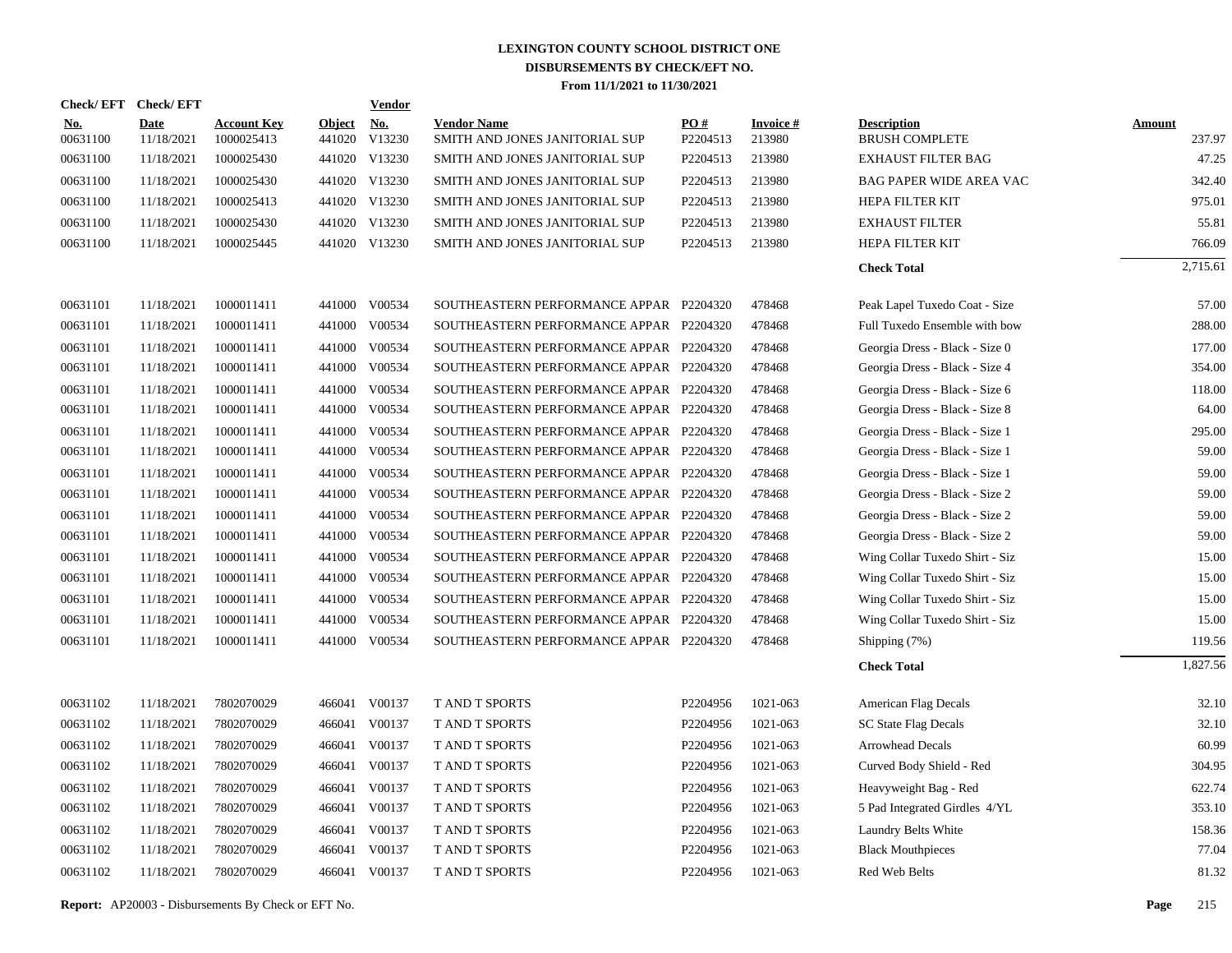|                        | Check/EFT Check/EFT       |                                  |                         | <b>Vendor</b>                         |                                      |                 |                             |                                |                         |
|------------------------|---------------------------|----------------------------------|-------------------------|---------------------------------------|--------------------------------------|-----------------|-----------------------------|--------------------------------|-------------------------|
| <u>No.</u><br>00631102 | <b>Date</b><br>11/18/2021 | <b>Account Key</b><br>7802070029 | <b>Object</b><br>466041 | $\underline{\textbf{No}}$ .<br>V00137 | <b>Vendor Name</b><br>T AND T SPORTS | PO#<br>P2204956 | <b>Invoice#</b><br>1021-063 | <b>Description</b><br>Freight  | <b>Amount</b><br>224.11 |
| 00631102               | 11/18/2021                | 7802080029                       | 466041                  | V00137                                | T AND T SPORTS                       | P2204956        | 1021-063                    | <b>Black Spandex Shorts 4"</b> | 223.63                  |
| 00631102               | 11/18/2021                | 7802080029                       | 466041                  | V00137                                | <b>T AND T SPORTS</b>                | P2204956        | 1021-063                    | Red/White Volleyballs          | 291.04                  |
| 00631102               | 11/18/2021                | 7802080029                       | 466041                  | V00137                                | T AND T SPORTS                       | P2204956        | 1021-063                    | Net Measuring Chain            | 9.63                    |
| 00631102               | 11/18/2021                | 7802080029                       | 466041                  | V00137                                | T AND T SPORTS                       | P2204956        | 1021-063                    | White T-Shirts                 | 216.68                  |
| 00631102               | 11/18/2021                | 7802080029                       | 466041                  | V00137                                | T AND T SPORTS                       | P2204956        | 1021-063                    | Freight                        | 16.05                   |
| 00631102               | 11/18/2021                | 7802080029                       | 466041                  | V00137                                | T AND T SPORTS                       | P2204956        | 1021-063                    | Volleyball Net Holder 2-Nets   | 395.90                  |
| 00631102               | 11/18/2021                | 7802080029                       | 466041                  | V00137                                | T AND T SPORTS                       | P2204956        | 1021-063                    | Team 19 SS Jersey Red          | 62.06                   |
| 00631102               | 11/18/2021                | 7802080029                       |                         | 466041 V00137                         | T AND T SPORTS                       | P2204956        | 1021-063                    | Freight                        | 58.85                   |
| 00631102               | 11/18/2021                | 7802088029                       | 466041                  | V00137                                | T AND T SPORTS                       | P2204956        | 1021-063                    | FB Helmet Decals w/Arrowhead a | 288.90                  |
| 00631102               | 11/18/2021                | 7802088029                       |                         | 466041 V00137                         | <b>T AND T SPORTS</b>                | P2204956        | 1021-063                    | Freight                        | 12.84                   |
|                        |                           |                                  |                         |                                       |                                      |                 |                             | <b>Check Total</b>             | 3,522.39                |
| 00631103               | 11/18/2021                | 5308025347                       |                         | 444510 V16148                         | TAYLORED COMMUNICATIONS LLC          | P2105286        | LEX1.P2105286               | 16/4 Outdoor Rated             | 751.14                  |
| 00631103               | 11/18/2021                | 5308025347                       |                         | 444510 V16148                         | TAYLORED COMMUNICATIONS LLC          | P2105286        | LEX1.P2105286               | 16/4 Plenum Rated              | 89.33                   |
| 00631103               | 11/18/2021                | 5308025347                       |                         | 444510 V16148                         | TAYLORED COMMUNICATIONS LLC          | P2105286        | LEX1.P2105286               | Uninstall and Reinstall Catego | 5.60                    |
| 00631103               | 11/18/2021                | 5308025347                       |                         | 444510 V16148                         | TAYLORED COMMUNICATIONS LLC          | P2105286        | LEX1.P2105286               | <b>LABOR</b>                   | 373.20                  |
|                        |                           |                                  |                         |                                       |                                      |                 |                             | <b>Check Total</b>             | 1,219.27                |
| 00631104               | 11/18/2021                | 1000011521                       |                         | 441000 V12539                         | THE LINCOLN ELECTRIC COMPANY         | P2204072        | 10609135                    | FLEETWELD 5P+ 1/8IN, 50LB      | 2,052.95                |
| 00631104               | 11/18/2021                | 1000011521                       |                         | 441000 V12539                         | THE LINCOLN ELECTRIC COMPANY         | P2204072        | 10609135                    | <b>SURCHARGE</b>               | 285.00                  |
| 00631104               | 11/18/2021                | 7743019021                       |                         | 466041 V12539                         | THE LINCOLN ELECTRIC COMPANY         | P2204581        | 10664885                    | <b>EXCALIBUR 3/32 7018</b>     | 428.00                  |
| 00631104               | 11/18/2021                | 7743019021                       |                         | 466041 V12539                         | THE LINCOLN ELECTRIC COMPANY         | P2204581        | 10664885                    | EXCALIBUR 1/8 7018             | 1,498.00                |
| 00631104               | 11/18/2021                | 7743019021                       | 466041                  | V12539                                | THE LINCOLN ELECTRIC COMPANY         | P2204581        | 10664885                    | <b>SURCHARGE</b>               | 224.70                  |
| 00631104               | 11/18/2021                | 7743019021                       |                         | 466041 V12539                         | THE LINCOLN ELECTRIC COMPANY         | P2204581        | 10664885                    | Surcharge for line item 1      | 64.20                   |
|                        |                           |                                  |                         |                                       |                                      |                 |                             | <b>Check Total</b>             | 4,552.85                |
| 00631105               | 11/18/2021                | 7738027011                       |                         | 466035 V14979                         | TRENTHAM, TERRY J                    | P2205544        | P2205544.LHS                | Musician for Legally Blonde Mu | 500.00                  |
|                        |                           |                                  |                         |                                       |                                      |                 |                             | <b>Check Total</b>             | 500.00                  |
| 00631106               | 11/18/2021                | 1000014503                       |                         | 433200 Exxxxx                         | Employee                             |                 | 10.18.11.05.21              | Homebound                      | 18.93                   |
|                        |                           |                                  |                         |                                       |                                      |                 |                             | <b>Check Total</b>             | 18.93                   |
| 00631107               | 11/18/2021                | 6000025634                       |                         | 441000 V02364                         | <b>USA SUPPLY</b>                    | P2204766        | 2096620                     | Solid Dish Machine Detergent   | 232.73                  |
| 00631107               | 11/18/2021                | 6000025634                       | 441000                  | V02364                                | <b>USA SUPPLY</b>                    | P2204766        | 2096620                     | Liquid Dish Machine Rinse Addi | 179.76                  |
| 00631107               | 11/18/2021                | 6000025634                       |                         | 441000 V02364                         | <b>USA SUPPLY</b>                    | P2204766        | 2096620                     | Liquid Dish Machine Delimer    | 29.96                   |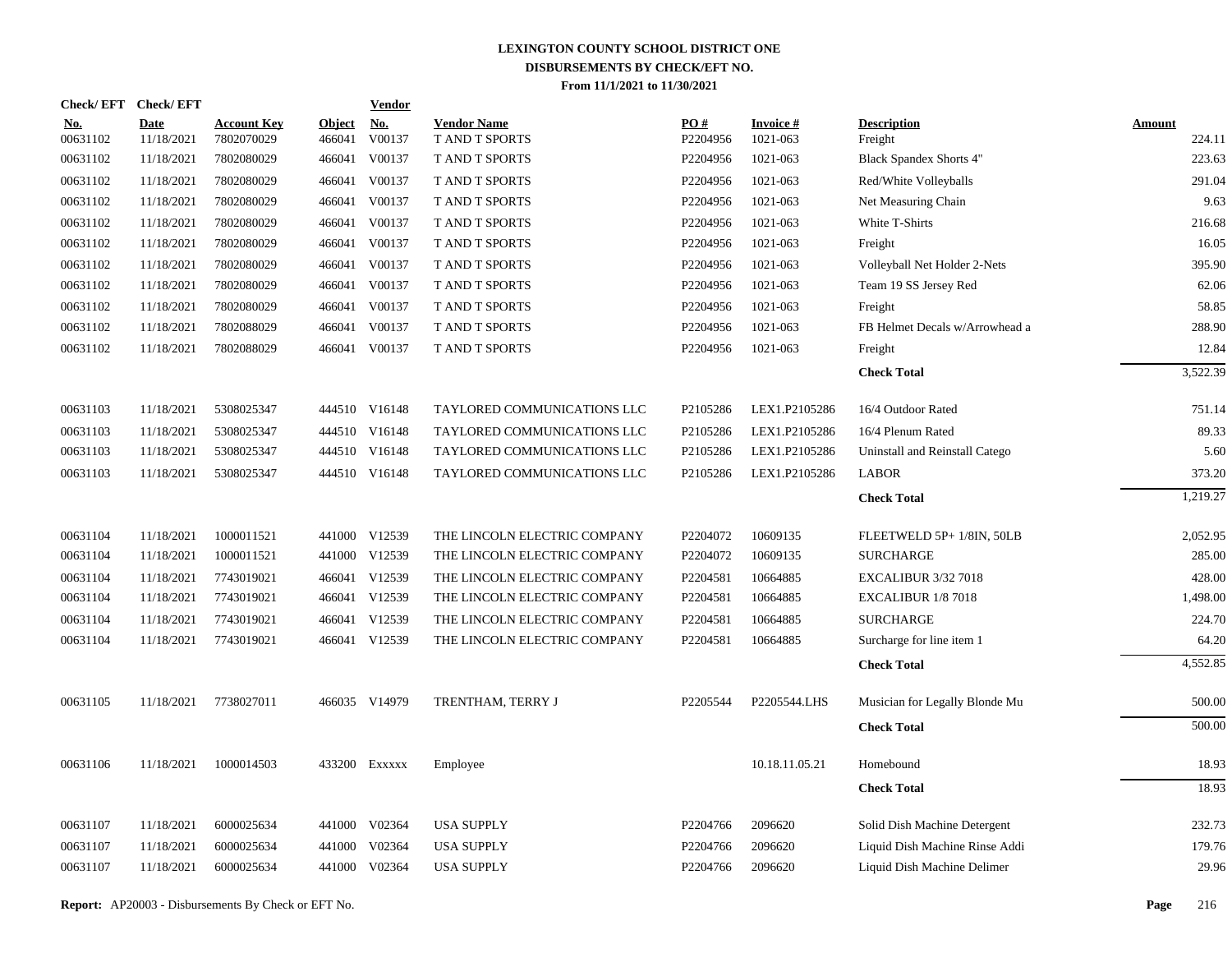| <b>Check/EFT</b> | <b>Check/EFT</b> |                    |               | <b>Vendor</b> |                               |          |                 |                                |          |
|------------------|------------------|--------------------|---------------|---------------|-------------------------------|----------|-----------------|--------------------------------|----------|
| <u>No.</u>       | <b>Date</b>      | <b>Account Key</b> | <b>Object</b> | No.           | <b>Vendor Name</b>            | PO#      | <b>Invoice#</b> | <b>Description</b>             | Amount   |
|                  |                  |                    |               |               |                               |          |                 | <b>Check Total</b>             | 442.45   |
| 00631108         | 11/18/2021       | 1000025408         |               | 441020 V00189 | <b>WW GRAINGER</b>            | P2205126 | 9109945817      | WIRE TRACER #AT-6010           | 570.31   |
| 00631108         | 11/18/2021       | 1000025434         |               | 441020 V00189 | <b>WW GRAINGER</b>            | P2205121 | 9110774479      | <b>EXHAUST FAN</b>             | 493.63   |
|                  |                  |                    |               |               |                               |          |                 | <b>Check Total</b>             | 1,063.94 |
| 00631109         | 11/18/2021       | 7744019013         |               | 466041 V14086 | WARDS NATURAL SCIENCE EST LLC | P2204564 | 8806544312      | Preserved Starfish, 8"+, forma | 204.42   |
| 00631109         | 11/18/2021       | 7744019013         |               | 466041 V14086 | WARDS NATURAL SCIENCE EST LLC | P2204564 | 8806544312      | Black Rubber Bib Apron, Medium | 318.33   |
|                  |                  |                    |               |               |                               |          |                 | <b>Check Total</b>             | 522.75   |
| 00631110         | 11/18/2021       | 2042216103         |               | 433200 Exxxxx | Employee                      |          | 10.04.10.29.21  | ABA                            | 139.44   |
|                  |                  |                    |               |               |                               |          |                 | <b>Check Total</b>             | 139.44   |
| 00631111         | 11/18/2021       | 1000025408         |               | 441020 V14104 | WINSUPPLY OF LEXINGTON INC    | P2204619 | 43530201        | Force Logic Tool Kit Includes  | 3,210.46 |
| 00631111         | 11/18/2021       | 1000025408         |               | 441020 V14104 | WINSUPPLY OF LEXINGTON INC    | P2204619 | 43530201        | M18 Force Logic Long Throw Pre | 2,734.45 |
| 00631111         | 11/18/2021       | 1000025408         |               | 441020 V14104 | WINSUPPLY OF LEXINGTON INC    | P2204619 | 43530201        | BLK IRN Jaw Kit 49-16-2697 for | 2,661.92 |
| 00631111         | 11/18/2021       | 1000025421         |               | 441020 V14104 | WINSUPPLY OF LEXINGTON INC    | P2205177 | 43642501        | #300 3/8 BEAM CLAMP            | 14.38    |
| 00631111         | 11/18/2021       | 1000025421         |               | 441020 V14104 | WINSUPPLY OF LEXINGTON INC    | P2205177 | 436425 01       | D06-125 1 1/4 DELECTRIC UNIONS | 30.79    |
| 00631111         | 11/18/2021       | 1000025421         |               | 441020 V14104 | WINSUPPLY OF LEXINGTON INC    | P2205177 | 436425 01       | 1 1/4 X 20 HARD COPPER TUBE    | 365.94   |
| 00631111         | 11/18/2021       | 1000025421         |               | 441020 V14104 | WINSUPPLY OF LEXINGTON INC    | P2205177 | 436425 01       | 3/4 X 20 HARD COPPER TUBE      | 232.40   |
| 00631111         | 11/18/2021       | 1000025421         |               | 441020 V14104 | WINSUPPLY OF LEXINGTON INC    | P2205177 | 436425 01       | 98201 1 1/4 PEX PRLF BALL VAL  | 63.06    |
| 00631111         | 11/18/2021       | 1000025421         |               | 441020 V14104 | WINSUPPLY OF LEXINGTON INC    | P2205177 | 436425 01       | 77032 1 1/4 PXP 90 DEG ELBOW   | 160.59   |
| 00631111         | 11/18/2021       | 1000025421         |               | 441020 V14104 | WINSUPPLY OF LEXINGTON INC    | P2205177 | 436425 01       | 78062 1 1/4 PXP COUPLING       | 11.31    |
| 00631111         | 11/18/2021       | 1000025421         |               | 441020 V14104 | WINSUPPLY OF LEXINGTON INC    | P2205177 | 436425 01       | #100 1 1/4 EG LOOP             | 3.85     |
|                  |                  |                    |               |               |                               |          |                 | <b>Check Total</b>             | 9,489.15 |
| 00631112         | 11/18/2021       | 2042216103         |               | 433200 Exxxxx | Employee                      |          | 09.01.09.29.21  | ABA                            | 171.47   |
| 00631112         | 11/18/2021       | 2042216103         |               | 433200 Exxxxx | Employee                      |          | 10.25.10.26.21  | <b>Autism Behavior Therapy</b> | 147.86   |
|                  |                  |                    |               |               |                               |          |                 | <b>Check Total</b>             | 319.33   |
| 00631113         | 11/18/2021       | 7932027016         |               | 466099 V12506 | LDH SPORTS AND MORE LLC       | P2202953 | P2202953.PES    | light blue short sleeve dri fi | 700.32   |
|                  |                  |                    |               |               |                               |          |                 | <b>Check Total</b>             | 700.32   |
| 00631114         | 11/18/2021       | 7802072013         | 466099        | V15085        | <b>LORIS HIGH SCHOOL</b>      | P2205531 | P2205531.GHS    | AAA Lower State Playoffs 1st R | 3,238.15 |
|                  |                  |                    |               |               |                               |          |                 | <b>Check Total</b>             | 3,238.15 |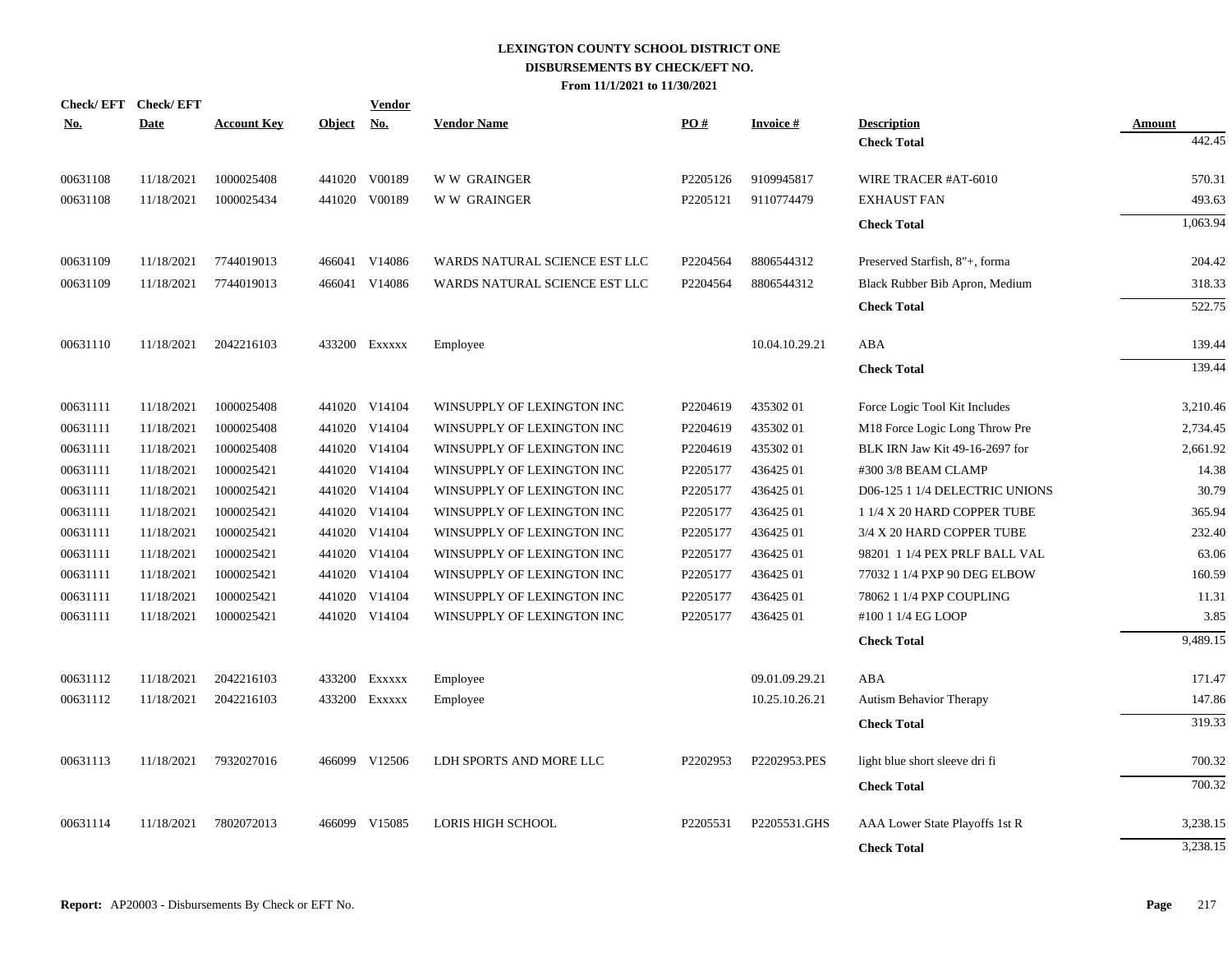|                        | Check/EFT Check/EFT       |                                  |                      | <b>Vendor</b> |                                                      |                 |                                 |                                        |                  |
|------------------------|---------------------------|----------------------------------|----------------------|---------------|------------------------------------------------------|-----------------|---------------------------------|----------------------------------------|------------------|
| <u>No.</u><br>00631115 | <b>Date</b><br>11/18/2021 | <b>Account Key</b><br>7860527044 | Object No.<br>466069 | V16034        | <b>Vendor Name</b><br>WILLIE JEWELLS OLD SCHOOL BARB | PO#<br>P2205263 | <b>Invoice#</b><br>P2205263.RBH | <b>Description</b><br>Teacher Tailgate | Amount<br>640.01 |
|                        |                           |                                  |                      |               |                                                      |                 |                                 | <b>Check Total</b>                     | 640.01           |
| 00631116               | 11/18/2021                | 1000000000                       |                      | 245410 V01114 | TIAACREF (ORP)                                       |                 | 1546/2101225                    | AP INTERFACE 11-25-21 BONUS            | 105.44           |
| 00631116               | 11/18/2021                | 1000000000                       |                      | 245410 V01114 | <b>TIAACREF (ORP)</b>                                |                 | 2546/2101225                    | AP INTERFACE 11-25-21 BONUS            | 189.79           |
|                        |                           |                                  |                      |               |                                                      |                 |                                 | <b>Check Total</b>                     | 295.23           |
| 00631117               | 11/19/2021                | 2042222303                       |                      | 441000 V02519 | ACADEMIC SUPPLIER DBA RASIX CO                       | P2205322        | ID72119                         | LEXMARK YELLOW TONER CARTRIDGE         | 127.26           |
| 00631117               | 11/19/2021                | 2042222303                       |                      | 441000 V02519 | ACADEMIC SUPPLIER DBA RASIX CO                       | P2205322        | ID72119                         | LEXMARK MAGENTA TONER CARTRIDG         | 127.26           |
| 00631117               | 11/19/2021                | 2042222303                       |                      | 441000 V02519 | ACADEMIC SUPPLIER DBA RASIX CO                       | P2205322        | ID72119                         | LEXMARK BLACK TONER CARTRIDGE          | 109.70           |
| 00631117               | 11/19/2021                | 2042222303                       |                      | 441000 V02519 | ACADEMIC SUPPLIER DBA RASIX CO                       | P2205322        | ID72119                         | LEXMARK CYAN TONER CARTRIDGE           | 127.26           |
| 00631117               | 11/19/2021                | 1000011316                       |                      | 441000 V02519 | ACADEMIC SUPPLIER DBA RASIX CO                       | P2205298        | ID72120                         | HP 951XL (CN048AN) high yield          | 29.39            |
| 00631117               | 11/19/2021                | 1000011316                       |                      | 441000 V02519 | ACADEMIC SUPPLIER DBA RASIX CO                       | P2205298        | ID72120                         | HP 951XL (CN046AN) high yield          | 58.78            |
| 00631117               | 11/19/2021                | 1000011316                       |                      | 441000 V02519 | ACADEMIC SUPPLIER DBA RASIX CO                       | P2205298        | ID72120                         | HP 951XL (CN047AN) high yield          | 58.78            |
| 00631117               | 11/19/2021                | 1000011316                       |                      | 441000 V02519 | ACADEMIC SUPPLIER DBA RASIX CO                       | P2205298        | ID72197                         | HP 950XL (CN045AN) high yield          | 114.51           |
|                        |                           |                                  |                      |               |                                                      |                 |                                 | <b>Check Total</b>                     | 752.94           |
| 00631118               | 11/19/2021                | 1000023342                       |                      | 433200 Exxxxx | Employee                                             |                 | 10.05.11.17.21                  | Banking & School errands               | 146.72           |
|                        |                           |                                  |                      |               |                                                      |                 |                                 | <b>Check Total</b>                     | 146.72           |
| 00631120               | 11/19/2021                | 1000026405                       |                      | 431900 V15565 | <b>BURR AND FORMAN LLP</b>                           |                 | 1211647                         | Legal Services                         | 74.00            |
| 00631120               | 11/19/2021                | 1000026405                       |                      | 431900 V15565 | <b>BURR AND FORMAN LLP</b>                           |                 | 1211649                         | Legal Services                         | 12.34            |
| 00631120               | 11/19/2021                | 1000026405                       |                      | 431900 V15565 | <b>BURR AND FORMAN LLP</b>                           |                 | 1225302                         | Legal Services                         | 415.50           |
| 00631120               | 11/19/2021                | 1000026405                       |                      | 431900 V15565 | <b>BURR AND FORMAN LLP</b>                           |                 | 1225303                         | <b>Legal Services</b>                  | 97.50            |
| 00631120               | 11/19/2021                | 1000026405                       |                      | 431900 V15565 | <b>BURR AND FORMAN LLP</b>                           |                 | 1225304                         | <b>Legal Services</b>                  | 10.68            |
| 00631120               | 11/19/2021                | 1000026405                       |                      | 431900 V15565 | <b>BURR AND FORMAN LLP</b>                           |                 | 1225306                         | <b>Professional Services</b>           | 90.00            |
| 00631120               | 11/19/2021                | 1000026405                       |                      | 431900 V15565 | <b>BURR AND FORMAN LLP</b>                           |                 | 1225309                         | Professional Services                  | 156.00           |
| 00631120               | 11/19/2021                | 1000026405                       |                      | 431900 V15565 | <b>BURR AND FORMAN LLP</b>                           |                 | 1225310                         | Professional Services                  | 226.50           |
| 00631120               | 11/19/2021                | 1000026405                       |                      | 431900 V15565 | BURR AND FORMAN LLP                                  |                 | 1225311                         | <b>Professional Services</b>           | 181.50           |
| 00631120               | 11/19/2021                | 1000026405                       |                      | 431900 V15565 | <b>BURR AND FORMAN LLP</b>                           |                 | 1225313                         | <b>Professional Services</b>           | 136.50           |
| 00631120               | 11/19/2021                | 1000026405                       |                      | 431900 V15565 | <b>BURR AND FORMAN LLP</b>                           |                 | 1225314                         | <b>Legal Services</b>                  | 207.00           |
| 00631120               | 11/19/2021                | 1000026405                       |                      | 431900 V15565 | <b>BURR AND FORMAN LLP</b>                           |                 | 1225316                         | <b>Legal Services</b>                  | 162.00           |
| 00631120               | 11/19/2021                | 1000026405                       |                      | 431900 V15565 | <b>BURR AND FORMAN LLP</b>                           |                 | 1225318                         | Legal Services                         | 363.00           |
| 00631120               | 11/19/2021                | 1000026405                       |                      | 431900 V15565 | BURR AND FORMAN LLP                                  |                 | 1225321                         | Professional Services                  | 2,248.50         |
| 00631120               | 11/19/2021                | 1000026405                       |                      | 431900 V15565 | <b>BURR AND FORMAN LLP</b>                           |                 | 1225328                         | <b>Professional Services</b>           | 90.00            |
| 00631120               | 11/19/2021                | 1000026405                       |                      | 431900 V15565 | <b>BURR AND FORMAN LLP</b>                           |                 | 1246211                         | <b>Professional Services</b>           | 631.06           |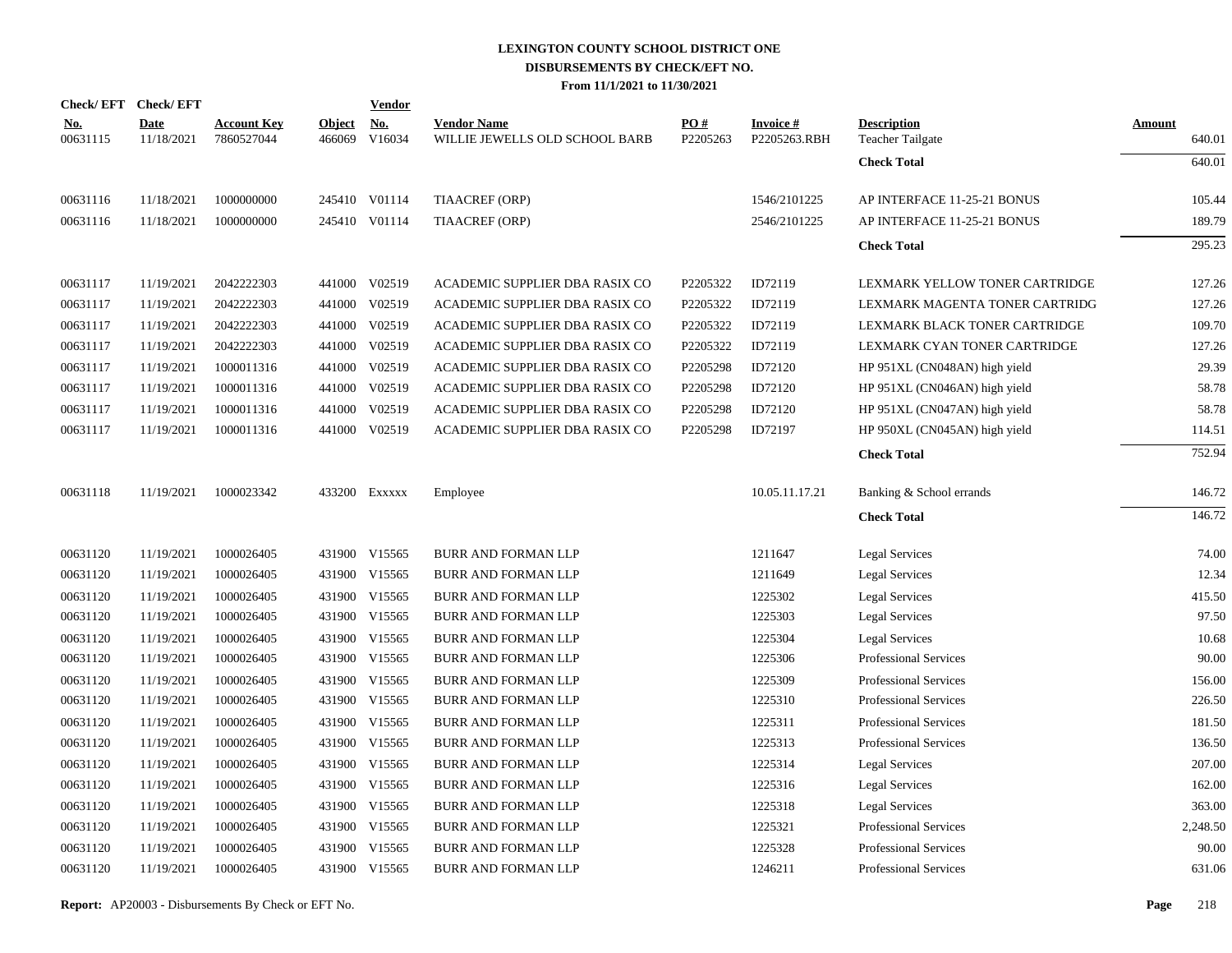| Check/EFT Check/EFT    |                           |                                  |                         | <b>Vendor</b>        |                                           |                   |                            |                                             |                         |
|------------------------|---------------------------|----------------------------------|-------------------------|----------------------|-------------------------------------------|-------------------|----------------------------|---------------------------------------------|-------------------------|
| <u>No.</u><br>00631120 | <b>Date</b><br>11/19/2021 | <b>Account Key</b><br>1000026405 | <b>Object</b><br>431900 | <u>No.</u><br>V15565 | <b>Vendor Name</b><br>BURR AND FORMAN LLP | $\underline{PO#}$ | <b>Invoice#</b><br>1246213 | <b>Description</b><br><b>Legal Services</b> | <b>Amount</b><br>246.00 |
| 00631120               | 11/19/2021                | 1000026405                       |                         | 431900 V15565        | <b>BURR AND FORMAN LLP</b>                |                   | 1246214                    | <b>Legal Services</b>                       | 90.00                   |
| 00631120               | 11/19/2021                | 1000026405                       |                         | 431900 V15565        | <b>BURR AND FORMAN LLP</b>                |                   | 1246216                    | <b>Professional Services</b>                | 202.00                  |
| 00631120               | 11/19/2021                | 1000026405                       |                         | 431900 V15565        | <b>BURR AND FORMAN LLP</b>                |                   | 1246217                    | <b>Professional Services</b>                | 157.00                  |
| 00631120               | 11/19/2021                | 1000026405                       |                         | 431900 V15565        | <b>BURR AND FORMAN LLP</b>                |                   | 1246218                    | <b>Legal Services</b>                       | 135.00                  |
| 00631120               | 11/19/2021                | 1000026405                       |                         | 431900 V15565        | <b>BURR AND FORMAN LLP</b>                |                   | 1246220                    | <b>Professional Services</b>                | 114.50                  |
| 00631120               | 11/19/2021                | 1000026405                       |                         | 431900 V15565        | <b>BURR AND FORMAN LLP</b>                |                   | 1246221                    | <b>Legal Services</b>                       | 160.37                  |
| 00631120               | 11/19/2021                | 1000026405                       |                         | 431900 V15565        | <b>BURR AND FORMAN LLP</b>                |                   | 1246222                    | <b>Legal Services</b>                       | 806.81                  |
| 00631120               | 11/19/2021                | 1000026405                       |                         | 431900 V15565        | <b>BURR AND FORMAN LLP</b>                |                   | 1246223                    | <b>Legal Services</b>                       | 14.50                   |
| 00631120               | 11/19/2021                | 1000026405                       |                         | 431900 V15565        | <b>BURR AND FORMAN LLP</b>                |                   | 1246224                    | <b>Legal Services</b>                       | 90.00                   |
| 00631120               | 11/19/2021                | 1000026405                       |                         | 431900 V15565        | <b>BURR AND FORMAN LLP</b>                |                   | 1246225                    | <b>Legal Services</b>                       | 42.56                   |
| 00631120               | 11/19/2021                | 1000026405                       |                         | 431900 V15565        | <b>BURR AND FORMAN LLP</b>                |                   | 1246226                    | <b>Legal Services</b>                       | 600.00                  |
| 00631120               | 11/19/2021                | 1000026405                       |                         | 431900 V15565        | <b>BURR AND FORMAN LLP</b>                |                   | 1246227                    | <b>Legal Services</b>                       | 5,573.00                |
| 00631120               | 11/19/2021                | 1000026405                       |                         | 431900 V15565        | <b>BURR AND FORMAN LLP</b>                |                   | 1246228                    | <b>Legal Services</b>                       | 4,982.50                |
| 00631120               | 11/19/2021                | 1000026405                       |                         | 431900 V15565        | <b>BURR AND FORMAN LLP</b>                |                   | 1246229                    | <b>Legal Services</b>                       | 465.98                  |
| 00631120               | 11/19/2021                | 1000026405                       |                         | 431900 V15565        | <b>BURR AND FORMAN LLP</b>                |                   | 1246230                    | <b>Legal Services</b>                       | 4,432.00                |
| 00631120               | 11/19/2021                | 1000026405                       |                         | 431900 V15565        | <b>BURR AND FORMAN LLP</b>                |                   | 1246231                    | <b>Professional Services</b>                | 1,122.64                |
| 00631120               | 11/19/2021                | 1000026405                       |                         | 431900 V15565        | <b>BURR AND FORMAN LLP</b>                |                   | 1246232                    | <b>Professional Services</b>                | 2,796.00                |
| 00631120               | 11/19/2021                | 1000026405                       |                         | 431900 V15565        | <b>BURR AND FORMAN LLP</b>                |                   | 1246234                    | <b>Professional Services</b>                | 5,383.00                |
| 00631120               | 11/19/2021                | 1000026405                       |                         | 431900 V15565        | <b>BURR AND FORMAN LLP</b>                |                   | 1246235                    | Professional Services                       | 5,479.00                |
| 00631120               | 11/19/2021                | 1000026405                       |                         | 431900 V15565        | <b>BURR AND FORMAN LLP</b>                |                   | 1246236                    | <b>Professional Services</b>                | 1,407.00                |
| 00631120               | 11/19/2021                | 1000026405                       |                         | 431900 V15565        | BURR AND FORMAN LLP                       |                   | 1246237                    | <b>Professional Services</b>                | 3,157.50                |
| 00631120               | 11/19/2021                | 1000026405                       |                         | 431900 V15565        | <b>BURR AND FORMAN LLP</b>                |                   | 1246238                    | Professional Services                       | 2,605.50                |
| 00631120               | 11/19/2021                | 1000026405                       |                         | 431900 V15565        | <b>BURR AND FORMAN LLP</b>                |                   | 1246239                    | Professional Services                       | 1,299.00                |
| 00631120               | 11/19/2021                | 1000026405                       |                         | 431900 V15565        | BURR AND FORMAN LLP                       |                   | 1246240                    | <b>Professional Services</b>                | 1,389.00                |
| 00631120               | 11/19/2021                | 1000026405                       |                         | 431900 V15565        | <b>BURR AND FORMAN LLP</b>                |                   | 1246241                    | Professional Services                       | 6,671.50                |
|                        |                           |                                  |                         |                      |                                           |                   |                            | <b>Check Total</b>                          | 54,524.44               |
| 00631121               | 11/19/2021                | 1000025441                       |                         | 441020 V11900        | DADE PAPER AND BAG LLC DBA IMP            | P2204603          | 9918300                    | TM1616S TOIELT TISSUE 2 PLY                 | 220.59                  |
| 00631121               | 11/19/2021                | 1000025429                       |                         | 441020 V11900        | DADE PAPER AND BAG LLC DBA IMP            | P2204224          | 9942610                    | TJ0922A TOILET TISSUE JUMBO RO              | 395.26                  |
|                        |                           |                                  |                         |                      |                                           |                   |                            | <b>Check Total</b>                          | 615.85                  |
| 00631122               | 11/19/2021                | 2022022303                       |                         | 444500 V01040        | DELL COMPUTERS                            | P2205379          | 10534256742                | DELL Latitude 3310 BTX Laptop,              | 1,605.01                |
|                        |                           |                                  |                         |                      |                                           |                   |                            | <b>Check Total</b>                          | 1,605.01                |
| 00631123               | 11/19/2021                | 1000012603                       |                         | 439500 V10609        | <b>ELEVATION HEALTHCARE</b>               | P2201914          | 29072-510                  | SPEECH LANGUAGE THERAPY SERVIC              | 792.61                  |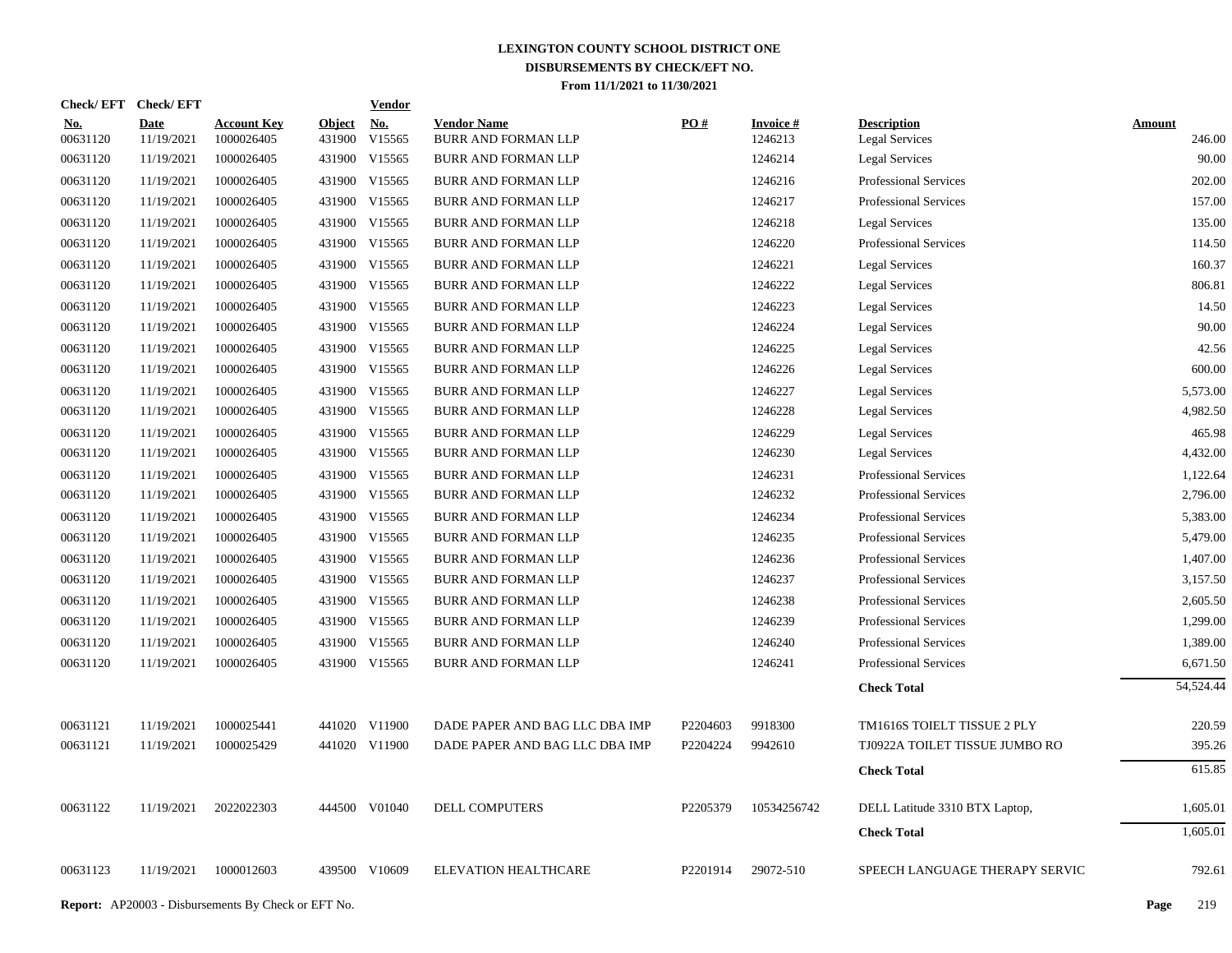|                        | Check/EFT Check/EFT       |                                  |                         | <b>Vendor</b>                         |                                            |                      |                              |                                                      |                           |
|------------------------|---------------------------|----------------------------------|-------------------------|---------------------------------------|--------------------------------------------|----------------------|------------------------------|------------------------------------------------------|---------------------------|
| <u>No.</u><br>00631123 | <b>Date</b><br>11/19/2021 | <b>Account Key</b><br>1000012603 | <b>Object</b><br>439500 | $\underline{\mathrm{No}}$ .<br>V10609 | <b>Vendor Name</b><br>ELEVATION HEALTHCARE | PO#<br>P2201914      | <b>Invoice#</b><br>29072-511 | <b>Description</b><br>SPEECH LANGUAGE THERAPY SERVIC | <b>Amount</b><br>1,284.39 |
| 00631123               | 11/19/2021                | 1000012603                       |                         | 439500 V10609                         | ELEVATION HEALTHCARE                       | P2201914             | 29072-512                    | SPEECH LANGUAGE THERAPY SERVIC                       | 1,273.00                  |
|                        |                           |                                  |                         |                                       |                                            |                      |                              | <b>Check Total</b>                                   | 3,350.00                  |
| 00631124               | 11/19/2021                | 1000025408                       |                         | 433200 V15897                         | FIRST COMMUNITY BANK                       | P2205495             | ADM.5196.11.21               | Marriott                                             | 324.56                    |
| 00631124               | 11/19/2021                | 1000025435                       |                         | 441020 V15897                         | FIRST COMMUNITY BANK                       | P2205495             | ADM.5196.11.21               | DispenserKeys.com                                    | 34.92                     |
| 00631124               | 11/19/2021                | 1000025428                       |                         | 441020 V15897                         | FIRST COMMUNITY BANK                       | P2205495             | ADM.5196.11.21               | DispenserKeys.com                                    | 34.93                     |
| 00631124               | 11/19/2021                | 1000025427                       |                         | 441020 V15897                         | FIRST COMMUNITY BANK                       | P2205495             | ADM.5196.11.21               | SE Equipment                                         | 71.68                     |
| 00631124               | 11/19/2021                | 1000025414                       |                         | 441020 V15897                         | FIRST COMMUNITY BANK                       | P2205495             | ADM.5196.11.21               | Smith & Jones                                        | 25.68                     |
| 00631124               | 11/19/2021                | 1000025413                       |                         | 441020 V15897                         | FIRST COMMUNITY BANK                       | P2205495             | ADM.5196.11.21               | Smith & Jones                                        | 23.94                     |
| 00631124               | 11/19/2021                | 1000025408                       |                         | 432300 V15897                         | FIRST COMMUNITY BANK                       | P2205500             | ADM.5279.11.21               | Home Depot                                           | 30.00                     |
| 00631124               | 11/19/2021                | 1000025411                       |                         | 441020 V15897                         | FIRST COMMUNITY BANK                       | P2205500             | ADM.5279.11.21               | Lowe's                                               | 27.01                     |
| 00631124               | 11/19/2021                | 1000025408                       |                         | 441020 V15897                         | FIRST COMMUNITY BANK                       | P2205500             | ADM.5279.11.21               | Home Depot                                           | 23.36                     |
| 00631124               | 11/19/2021                | 1000025434                       |                         | 441020 V15897                         | FIRST COMMUNITY BANK                       | P2205500             | ADM.5279.11.21               | Home Depot                                           | 25.21                     |
| 00631124               | 11/19/2021                | 1000025431                       |                         | 441020 V15897                         | FIRST COMMUNITY BANK                       | P2205500             | ADM.5279.11.21               | Lowe's                                               | 114.83                    |
| 00631124               | 11/19/2021                | 1000025431                       |                         | 441020 V15897                         | FIRST COMMUNITY BANK                       | P2205500             | ADM.5279.11.21               | Lowe's                                               | 76.55                     |
| 00631124               | 11/19/2021                | 1000025427                       |                         | 441020 V15897                         | FIRST COMMUNITY BANK                       | P2205500             | ADM.5279.11.21               | Lowe's                                               | 25.62                     |
| 00631124               | 11/19/2021                | 1000025419                       |                         | 441020 V15897                         | FIRST COMMUNITY BANK                       | P <sub>2205500</sub> | ADM.5279.11.21               | Lowe's                                               | 69.61                     |
| 00631124               | 11/19/2021                | 1000025419                       |                         | 441020 V15897                         | FIRST COMMUNITY BANK                       | P2205500             | ADM.5279.11.21               | Lowe's                                               | 292.02                    |
| 00631124               | 11/19/2021                | 1000025419                       |                         | 441020 V15897                         | FIRST COMMUNITY BANK                       | P2205500             | ADM.5279.11.21               | <b>CNT Cola West</b>                                 | 106.95                    |
| 00631124               | 11/19/2021                | 1000025419                       |                         | 441020 V15897                         | FIRST COMMUNITY BANK                       | P2205500             | ADM.5279.11.21               | Lowe's                                               | 162.77                    |
| 00631124               | 11/19/2021                | 1000025419                       |                         | 441020 V15897                         | FIRST COMMUNITY BANK                       | P2205500             | ADM.5279.11.21               | Home Depot                                           | 108.82                    |
| 00631124               | 11/19/2021                | 1000025445                       |                         | 441020 V15897                         | FIRST COMMUNITY BANK                       | P2205500             | ADM.5279.11.21               | Lowe's                                               | 30.17                     |
| 00631124               | 11/19/2021                | 1000025411                       |                         | 441020 V15897                         | FIRST COMMUNITY BANK                       | P2205501             | ADM.5295.11.21               | Ferguson                                             | 55.64                     |
| 00631124               | 11/19/2021                | 1000025421                       |                         | 441020 V15897                         | FIRST COMMUNITY BANK                       | P2205501             | ADM.5295.11.21               | Ferguson                                             | 76.16                     |
| 00631124               | 11/19/2021                | 1000025415                       |                         | 441020 V15897                         | FIRST COMMUNITY BANK                       | P2205501             | ADM.5295.11.21               | Lowe's                                               | 64.62                     |
| 00631124               | 11/19/2021                | 1000025428                       |                         | 441020 V15897                         | FIRST COMMUNITY BANK                       | P2205501             | ADM.5295.11.21               | Lowe's                                               | 83.03                     |
| 00631124               | 11/19/2021                | 1000025427                       |                         | 441020 V15897                         | FIRST COMMUNITY BANK                       | P2205501             | ADM.5295.11.21               | WinSupply                                            | 255.31                    |
| 00631124               | 11/19/2021                | 1000025426                       |                         | 441020 V15897                         | FIRST COMMUNITY BANK                       | P2205501             | ADM.5295.11.21               | WinSupply                                            | 54.61                     |
| 00631124               | 11/19/2021                | 1000025426                       |                         | 441020 V15897                         | FIRST COMMUNITY BANK                       | P2205501             | ADM.5295.11.21               | WinSupply                                            | 242.60                    |
| 00631124               | 11/19/2021                | 1000025428                       |                         | 441020 V15897                         | FIRST COMMUNITY BANK                       | P2205501             | ADM.5295.11.21               | WinSupply                                            | 88.51                     |
| 00631124               | 11/19/2021                | 1000025437                       |                         | 441020 V15897                         | FIRST COMMUNITY BANK                       | P2205501             | ADM.5295.11.21               | Ferguson                                             | 72.79                     |
| 00631124               | 11/19/2021                | 1000025408                       |                         | 441020 V15897                         | FIRST COMMUNITY BANK                       | P2205497             | ADM.5329.11.21               | AutoZone                                             | 86.39                     |
| 00631124               | 11/19/2021                | 1000025413                       |                         | 441020 V15897                         | FIRST COMMUNITY BANK                       | P2205497             | ADM.5329.11.21               | Graybar                                              | 64.40                     |
| 00631124               | 11/19/2021                | 1000025411                       |                         | 441020 V15897                         | FIRST COMMUNITY BANK                       | P2205497             | ADM.5329.11.21               | Amazon                                               | 39.60                     |
| 00631124               | 11/19/2021                | 1000025442                       |                         | 441020 V15897                         | FIRST COMMUNITY BANK                       | P2205497             | ADM.5329.11.21               | Home Depot                                           | 420.10                    |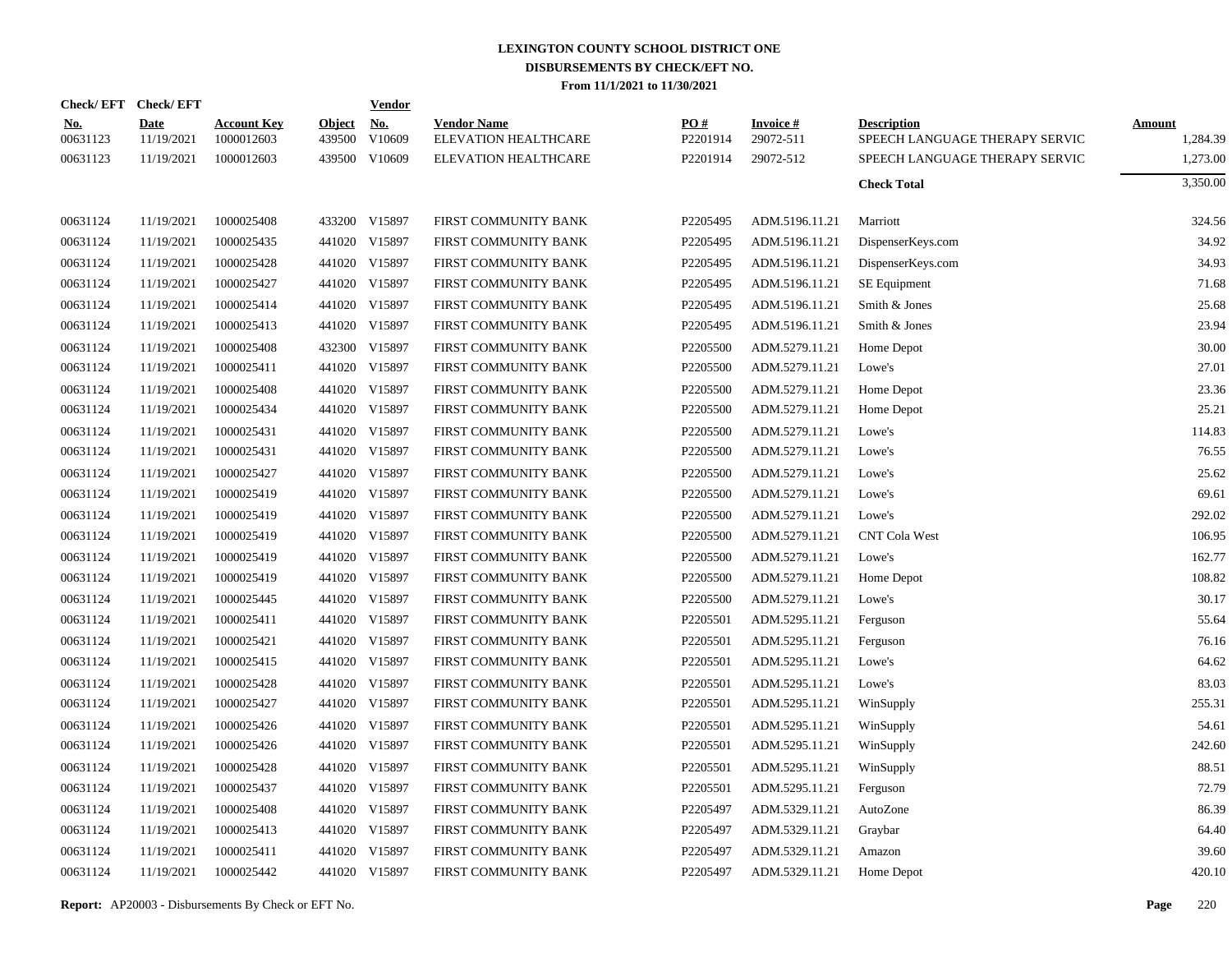|                        | Check/EFT Check/EFT       |                                  |                         | <b>Vendor</b>        |                                            |                 |                                   |                              |                        |
|------------------------|---------------------------|----------------------------------|-------------------------|----------------------|--------------------------------------------|-----------------|-----------------------------------|------------------------------|------------------------|
| <u>No.</u><br>00631124 | <b>Date</b><br>11/19/2021 | <b>Account Key</b><br>1000025428 | <b>Object</b><br>441020 | <u>No.</u><br>V15897 | <b>Vendor Name</b><br>FIRST COMMUNITY BANK | PO#<br>P2205497 | <b>Invoice#</b><br>ADM.5329.11.21 | <b>Description</b><br>Amazon | <b>Amount</b><br>21.18 |
| 00631124               | 11/19/2021                | 1000025431                       |                         | 441020 V15897        | FIRST COMMUNITY BANK                       | P2205497        | ADM.5329.11.21                    | Amazon                       | 21.18                  |
| 00631124               | 11/19/2021                | 1000025411                       |                         | 432300 V15897        | FIRST COMMUNITY BANK                       | P2205494        | ADM.5337.11.21                    | Cox Tire                     | 86.55                  |
| 00631124               | 11/19/2021                | 1000025411                       |                         | 441020 V15897        | FIRST COMMUNITY BANK                       | P2205494        | ADM.5337.11.21                    | Amazon                       | 50.38                  |
| 00631124               | 11/19/2021                | 1000025415                       |                         | 441020 V15897        | FIRST COMMUNITY BANK                       | P2205494        | ADM.5337.11.21                    | Amazon                       | 35.19                  |
| 00631124               | 11/19/2021                | 1000025441                       |                         | 441020 V15897        | FIRST COMMUNITY BANK                       | P2205494        | ADM.5337.11.21                    | Amazon                       | 52.44                  |
| 00631124               | 11/19/2021                | 1000025435                       |                         | 441020 V15897        | FIRST COMMUNITY BANK                       | P2205494        | ADM.5337.11.21                    | Circle K                     | $-1.00$                |
| 00631124               | 11/19/2021                | 1000025428                       |                         | 441020 V15897        | FIRST COMMUNITY BANK                       | P2205494        | ADM.5337.11.21                    | Ferguson                     | 22.08                  |
| 00631124               | 11/19/2021                | 1000025435                       |                         | 441020 V15897        | FIRST COMMUNITY BANK                       | P2205494        | ADM.5337.11.21                    | <b>CES</b>                   | 198.95                 |
| 00631124               | 11/19/2021                | 1000025427                       |                         | 441020 V15897        | FIRST COMMUNITY BANK                       | P2205494        | ADM.5337.11.21                    | Amazon                       | 251.48                 |
| 00631124               | 11/19/2021                | 1000025408                       |                         | 441020 V15897        | FIRST COMMUNITY BANK                       | P2205494        | ADM.5337.11.21                    | <b>CVS</b>                   | 22.69                  |
| 00631124               | 11/19/2021                | 1000025408                       |                         | 441020 V15897        | FIRST COMMUNITY BANK                       | P2205496        | ADM.5345.11.21                    | <b>BobCat</b>                | 385.58                 |
| 00631124               | 11/19/2021                | 1000025408                       |                         | 441020 V15897        | FIRST COMMUNITY BANK                       | P2205496        | ADM.5345.11.21                    | Lowe's                       | 87.44                  |
| 00631124               | 11/19/2021                | 1000025408                       |                         | 441020 V15897        | FIRST COMMUNITY BANK                       | P2205496        | ADM.5345.11.21                    | Lowe's                       | 124.23                 |
| 00631124               | 11/19/2021                | 1000025424                       |                         | 441020 V15897        | FIRST COMMUNITY BANK                       | P2205496        | ADM.5345.11.21                    | Sherwin Williams             | 20.58                  |
| 00631124               | 11/19/2021                | 1000025427                       |                         | 441020 V15897        | FIRST COMMUNITY BANK                       | P2205496        | ADM.5345.11.21                    | Home Depot                   | 62.02                  |
| 00631124               | 11/19/2021                | 1000025423                       |                         | 441020 V15897        | FIRST COMMUNITY BANK                       | P2205496        | ADM.5345.11.21                    | Lowe's                       | 97.94                  |
| 00631124               | 11/19/2021                | 1000025424                       |                         | 441020 V15897        | FIRST COMMUNITY BANK                       | P2205496        | ADM.5345.11.21                    | Lowe's                       | 62.67                  |
| 00631124               | 11/19/2021                | 1000025420                       |                         | 441020 V15897        | FIRST COMMUNITY BANK                       | P2205496        | ADM.5345.11.21                    | Ed Smith Lumber              | 51.35                  |
| 00631124               | 11/19/2021                | 1000025412                       |                         | 441020 V15897        | FIRST COMMUNITY BANK                       | P2205496        | ADM.5345.11.21                    | Ferguson                     | 46.57                  |
| 00631124               | 11/19/2021                | 1000025411                       |                         | 441020 V15897        | FIRST COMMUNITY BANK                       | P2205496        | ADM.5345.11.21                    | AutoZone                     | 96.56                  |
| 00631124               | 11/19/2021                | 1000025412                       |                         | 441020 V15897        | FIRST COMMUNITY BANK                       | P2205496        | ADM.5345.11.21                    | Home Depot                   | 144.86                 |
| 00631124               | 11/19/2021                | 1000025408                       |                         | 441020 V15897        | FIRST COMMUNITY BANK                       | P2205496        | ADM.5345.11.21                    | Lowe's                       | $-124.23$              |
| 00631124               | 11/19/2021                | 1000025408                       |                         | 441020 V15897        | FIRST COMMUNITY BANK                       | P2205496        | ADM.5345.11.21                    | Circle K                     | 134.50                 |
| 00631124               | 11/19/2021                | 1000025408                       |                         | 441020 V15897        | FIRST COMMUNITY BANK                       | P2205496        | ADM.5345.11.21                    | Lowe's                       | 21.86                  |
| 00631124               | 11/19/2021                | 1000025408                       |                         | 441020 V15897        | FIRST COMMUNITY BANK                       | P2205496        | ADM.5345.11.21                    | QT                           | 100.00                 |
| 00631124               | 11/19/2021                | 1000025445                       |                         | 441020 V15897        | FIRST COMMUNITY BANK                       | P2205496        | ADM.5345.11.21                    | Lowe's                       | 23.66                  |
| 00631124               | 11/19/2021                | 1000025442                       |                         | 441020 V15897        | FIRST COMMUNITY BANK                       | P2205496        | ADM.5345.11.21                    | Lowe's                       | 97.94                  |
| 00631124               | 11/19/2021                | 1000025445                       |                         | 441020 V15897        | FIRST COMMUNITY BANK                       | P2205496        | ADM.5345.11.21                    | Home Depot                   | 145.43                 |
| 00631124               | 11/19/2021                | 1000025437                       |                         | 441020 V15897        | FIRST COMMUNITY BANK                       | P2205496        | ADM.5345.11.21                    | Home Depot                   | 62.02                  |
| 00631124               | 11/19/2021                | 1000025431                       |                         | 432300 V15897        | FIRST COMMUNITY BANK                       | P2205496        | ADM.5345.11.21                    | Cox Tire                     | 31.47                  |
| 00631124               | 11/19/2021                | 1000025431                       |                         | 441020 V15897        | FIRST COMMUNITY BANK                       | P2205496        | ADM.5345.11.21                    | Home Depot                   | 37.43                  |
| 00631124               | 11/19/2021                | 1000025429                       |                         | 441020 V15897        | FIRST COMMUNITY BANK                       | P2205496        | ADM.5345.11.21                    | Ferguson                     | 105.12                 |
| 00631124               | 11/19/2021                | 1000025427                       |                         | 441020 V15897        | FIRST COMMUNITY BANK                       | P2205496        | ADM.5345.11.21                    | Sherwin Williams             | 57.14                  |
| 00631124               | 11/19/2021                | 1000025427                       |                         | 441020 V15897        | FIRST COMMUNITY BANK                       | P2205496        | ADM.5345.11.21                    | Ferguson                     | 34.15                  |
| 00631124               | 11/19/2021                | 1000025445                       |                         | 441020 V15897        | FIRST COMMUNITY BANK                       | P2205496        | ADM.5345.11.21                    | Home Depot                   | 72.72                  |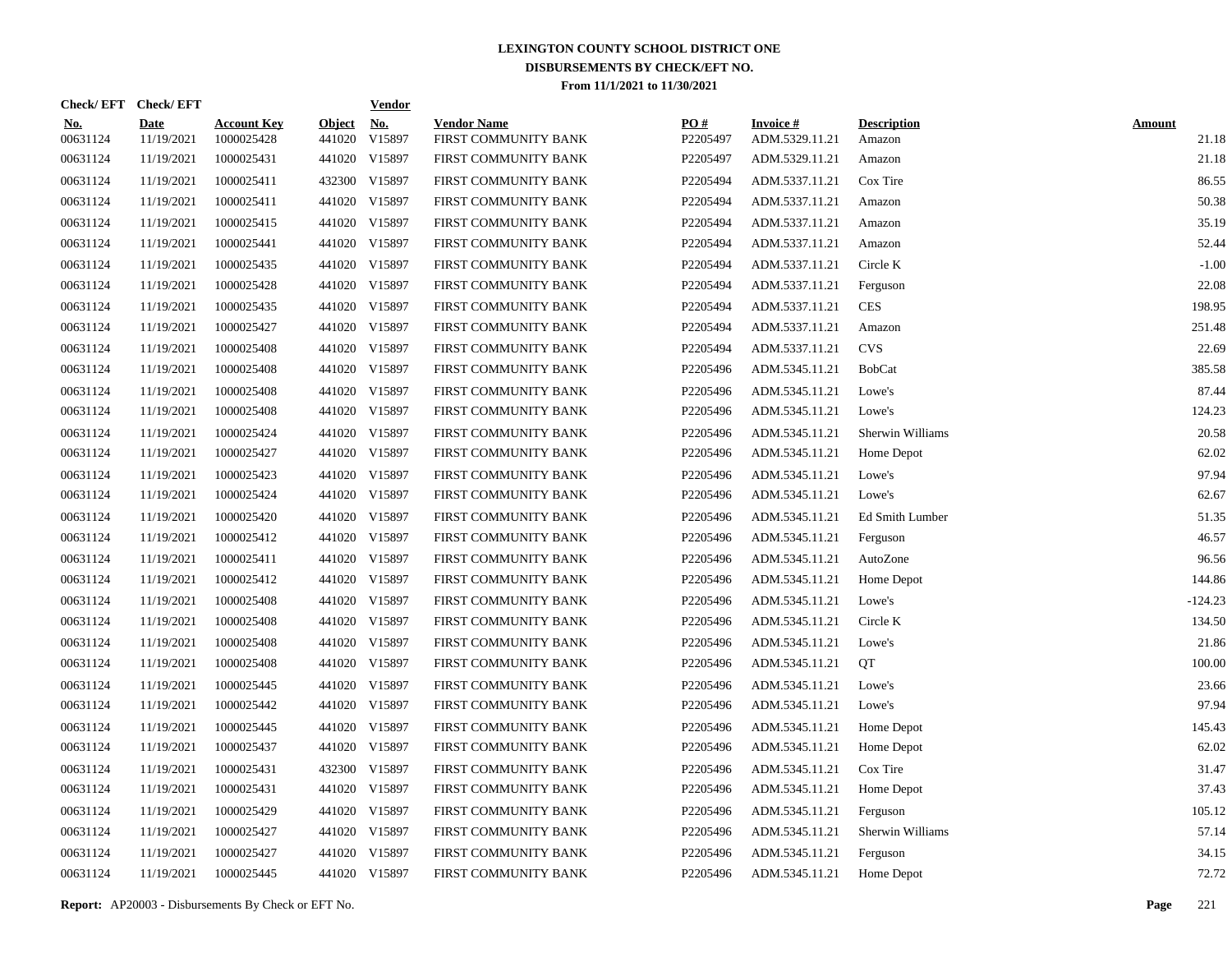| Check/EFT Check/EFT    |                           |                                  |                         | <b>Vendor</b>        |                                            |                 |                                   |                                   |                        |
|------------------------|---------------------------|----------------------------------|-------------------------|----------------------|--------------------------------------------|-----------------|-----------------------------------|-----------------------------------|------------------------|
| <u>No.</u><br>00631124 | <b>Date</b><br>11/19/2021 | <b>Account Key</b><br>1000025408 | <b>Object</b><br>432300 | <u>No.</u><br>V15897 | <b>Vendor Name</b><br>FIRST COMMUNITY BANK | PO#<br>P2205509 | <b>Invoice#</b><br>ADM.5352.11.21 | <b>Description</b><br>Karl Crapps | <b>Amount</b><br>80.00 |
| 00631124               | 11/19/2021                | 1000025408                       |                         | 432300 V15897        | FIRST COMMUNITY BANK                       | P2205509        | ADM.5352.11.21                    | Cox Tire                          | 256.70                 |
| 00631124               | 11/19/2021                | 1000025408                       |                         | 432300 V15897        | FIRST COMMUNITY BANK                       | P2205509        | ADM.5352.11.21                    | Cox Tire                          | 39.95                  |
| 00631124               | 11/19/2021                | 1000025408                       |                         | 441020 V15897        | FIRST COMMUNITY BANK                       | P2205509        | ADM.5352.11.21                    | AutoZone                          | 153.11                 |
| 00631124               | 11/19/2021                | 1000025408                       |                         | 441020 V15897        | FIRST COMMUNITY BANK                       | P2205509        | ADM.5352.11.21                    | <b>NAPA</b>                       | 163.13                 |
| 00631124               | 11/19/2021                | 1000025408                       |                         | 441020 V15897        | FIRST COMMUNITY BANK                       | P2205509        | ADM.5352.11.21                    | Hydraulic Supply                  | 30.36                  |
| 00631124               | 11/19/2021                | 1000025408                       |                         | 432300 V15897        | FIRST COMMUNITY BANK                       | P2205509        | ADM.5352.11.21                    | Cox Tire                          | 34.87                  |
| 00631124               | 11/19/2021                | 1000025408                       |                         | 441020 V15897        | FIRST COMMUNITY BANK                       | P2205509        | ADM.5352.11.21                    | Enlows                            | 182.73                 |
| 00631124               | 11/19/2021                | 1000025408                       |                         | 441020 V15897        | FIRST COMMUNITY BANK                       | P2205509        | ADM.5352.11.21                    | Lexington True Value              | 26.50                  |
| 00631124               | 11/19/2021                | 1000025408                       |                         | 441020 V15897        | FIRST COMMUNITY BANK                       | P2205509        | ADM.5352.11.21                    | AutoZone                          | 262.82                 |
| 00631124               | 11/19/2021                | 1000025408                       |                         | 441020 V15897        | FIRST COMMUNITY BANK                       | P2205509        | ADM.5352.11.21                    | AutoZone                          | 131.08                 |
| 00631124               | 11/19/2021                | 1000025408                       |                         | 441020 V15897        | FIRST COMMUNITY BANK                       | P2205509        | ADM.5352.11.21                    | Enlows                            | 74.93                  |
| 00631124               | 11/19/2021                | 1000025408                       |                         | 441020 V15897        | FIRST COMMUNITY BANK                       | P2205509        | ADM.5352.11.21                    | Enlows                            | 15.41                  |
| 00631124               | 11/19/2021                | 1000025408                       |                         | 441020 V15897        | FIRST COMMUNITY BANK                       | P2205509        | ADM.5352.11.21                    | JT's                              | 298.74                 |
| 00631124               | 11/19/2021                | 1000025408                       |                         | 441020 V15897        | FIRST COMMUNITY BANK                       | P2205509        | ADM.5352.11.21                    | A-Z Lawnmower                     | 142.35                 |
| 00631124               | 11/19/2021                | 1000025408                       |                         | 441020 V15897        | FIRST COMMUNITY BANK                       | P2205509        | ADM.5352.11.21                    | AutoZone                          | 174.05                 |
| 00631124               | 11/19/2021                | 1000025408                       |                         | 441020 V15897        | FIRST COMMUNITY BANK                       | P2205509        | ADM.5352.11.21                    | Enlows                            | 188.65                 |
| 00631124               | 11/19/2021                | 1000025415                       |                         | 441020 V15897        | FIRST COMMUNITY BANK                       | P2205509        | ADM.5352.11.21                    | <b>NAPA</b>                       | 32.08                  |
| 00631124               | 11/19/2021                | 1000025416                       |                         | 441020 V15897        | FIRST COMMUNITY BANK                       | P2205509        | ADM.5352.11.21                    | A-Z Lawnmower                     | 16.38                  |
| 00631124               | 11/19/2021                | 1000025416                       |                         | 441020 V15897        | FIRST COMMUNITY BANK                       | P2205509        | ADM.5352.11.21                    | Sparrow & Kennedy                 | 130.22                 |
| 00631124               | 11/19/2021                | 1000025427                       |                         | 441020 V15897        | FIRST COMMUNITY BANK                       | P2205509        | ADM.5352.11.21                    | Carts Plus                        | 38.91                  |
| 00631124               | 11/19/2021                | 1000025435                       |                         | 441020 V15897        | FIRST COMMUNITY BANK                       | P2205509        | ADM.5352.11.21                    | Advance Auto                      | 194.59                 |
| 00631124               | 11/19/2021                | 1000025444                       |                         | 441020 V15897        | FIRST COMMUNITY BANK                       | P2205509        | ADM.5352.11.21                    | AutoZone                          | 159.85                 |
| 00631124               | 11/19/2021                | 1000025408                       |                         | 441020 V15897        | FIRST COMMUNITY BANK                       | P2205509        | ADM.5352.11.21                    | AutoZone                          | 101.05                 |
| 00631124               | 11/19/2021                | 1000025408                       |                         | 441020 V15897        | FIRST COMMUNITY BANK                       | P2205509        | ADM.5352.11.21                    | <b>NAPA</b>                       | 47.07                  |
| 00631124               | 11/19/2021                | 1000023202                       |                         | 469000 V15897        | FIRST COMMUNITY BANK                       | P2205498        | ADM.5410.11.21                    | Fatz Café                         | 25.05                  |
| 00631124               | 11/19/2021                | 1000023202                       |                         | 441000 V15897        | FIRST COMMUNITY BANK                       | P2205499        | ADM.5428.11.21                    | The State Newspaper               | 30.77                  |
| 00631124               | 11/19/2021                | 1000023202                       |                         | 441000 V15897        | FIRST COMMUNITY BANK                       | P2205499        | ADM.5428.11.21                    | Walmart                           | 120.49                 |
| 00631124               | 11/19/2021                | 1000023202                       |                         | 441000 V15897        | FIRST COMMUNITY BANK                       | P2205499        | ADM.5428.11.21                    | Amazon                            | 37.26                  |
| 00631124               | 11/19/2021                | 1000023202                       |                         | 469000 V15897        | FIRST COMMUNITY BANK                       | P2205499        | ADM.5428.11.21                    | Antai Asian Gourmet               | 130.80                 |
| 00631124               | 11/19/2021                | 1000023202                       |                         | 469000 V15897        | FIRST COMMUNITY BANK                       | P2205499        | ADM.5428.11.21                    | Sam's Club                        | 57.64                  |
| 00631124               | 11/19/2021                | 1000023202                       |                         | 469000 V15897        | FIRST COMMUNITY BANK                       | P2205499        | ADM.5428.11.21                    | Chick Fil A                       | 204.06                 |
| 00631124               | 11/19/2021                | 1000011346                       |                         | 441000 V15897        | FIRST COMMUNITY BANK                       | P2205508        | BMS.3852.11.21                    | Lowe's Home Improvement           | 18.15                  |
| 00631124               | 11/19/2021                | 1000011346                       |                         | 441000 V15897        | FIRST COMMUNITY BANK                       | P2205508        | BMS.3852.11.21                    | Piggly Wiggly                     | 98.82                  |
| 00631124               | 11/19/2021                | 1000011346                       |                         | 441000 V15897        | FIRST COMMUNITY BANK                       | P2205508        | BMS.3852.11.21                    | Amazon                            | 28.54                  |
| 00631124               | 11/19/2021                | 1000011346                       |                         | 441000 V15897        | FIRST COMMUNITY BANK                       | P2205508        | BMS.3852.11.21                    | Pearson Education                 | 73.83                  |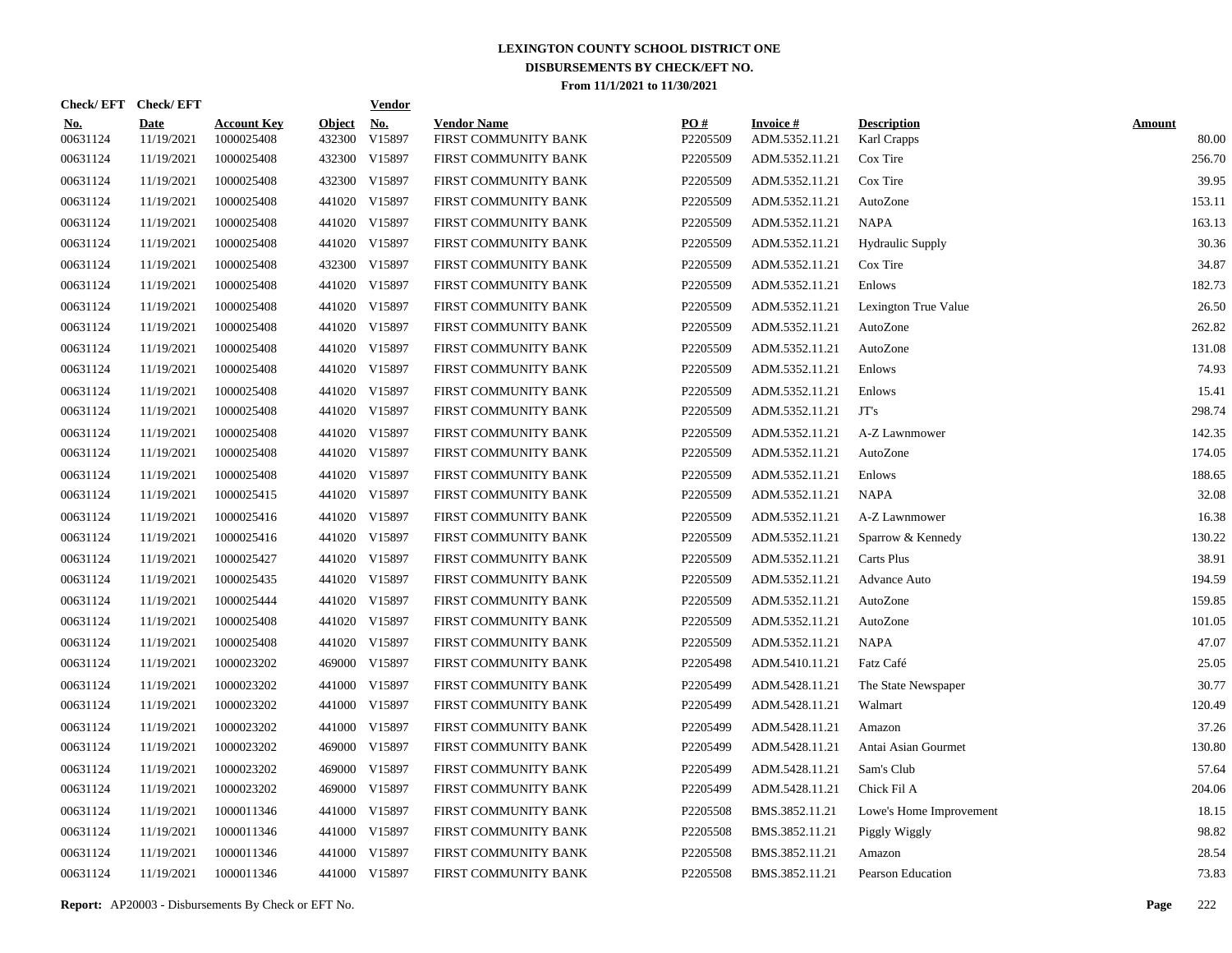| Check/EFT Check/EFT    |                           |                                  |                         | <b>Vendor</b>                         |                                            |                 |                                   |                                                      |                         |
|------------------------|---------------------------|----------------------------------|-------------------------|---------------------------------------|--------------------------------------------|-----------------|-----------------------------------|------------------------------------------------------|-------------------------|
| <u>No.</u><br>00631124 | <b>Date</b><br>11/19/2021 | <b>Account Key</b><br>1000014446 | <b>Object</b><br>433200 | $\underline{\mathrm{No}}$ .<br>V15897 | <b>Vendor Name</b><br>FIRST COMMUNITY BANK | PO#<br>P2205508 | <b>Invoice#</b><br>BMS.3852.11.21 | <b>Description</b><br>Future of Education Technology | <b>Amount</b><br>340.00 |
| 00631124               | 11/19/2021                | 3260011346                       |                         | 441000 V15897                         | FIRST COMMUNITY BANK                       | P2205508        | BMS.3852.11.21                    | Publix                                               | 8.52                    |
| 00631124               | 11/19/2021                | 7738019046                       |                         | 466041 V15897                         | FIRST COMMUNITY BANK                       | P2205508        | BMS.3852.11.21                    | Walmart                                              | 64.88                   |
| 00631124               | 11/19/2021                | 7741519046                       |                         | 466041 V15897                         | FIRST COMMUNITY BANK                       | P2205508        | BMS.3852.11.21                    | Sphero                                               | 919.63                  |
| 00631124               | 11/19/2021                | 7748027046                       |                         | 466069 V15897                         | FIRST COMMUNITY BANK                       | P2205508        | BMS.3852.11.21                    | Food Lion                                            | 38.59                   |
| 00631124               | 11/19/2021                | 7748027046                       | 466069                  | V15897                                | FIRST COMMUNITY BANK                       | P2205508        | BMS.3852.11.21                    | Chick-fil-A                                          | 660.59                  |
| 00631124               | 11/19/2021                | 7765027046                       |                         | 466041 V15897                         | FIRST COMMUNITY BANK                       | P2205508        | BMS.3852.11.21                    | Just for Kix                                         | 64.99                   |
| 00631124               | 11/19/2021                | 7765027046                       |                         | 466041 V15897                         | FIRST COMMUNITY BANK                       | P2205508        | BMS.3852.11.21                    | Just for Kix                                         | 129.98                  |
| 00631124               | 11/19/2021                | 7809027046                       |                         | 466069 V15897                         | FIRST COMMUNITY BANK                       | P2205508        | BMS.3852.11.21                    | <b>Lowes Foods</b>                                   | 34.99                   |
| 00631124               | 11/19/2021                | 7809027046                       |                         | 466099 V15897                         | FIRST COMMUNITY BANK                       | P2205508        | BMS.3852.11.21                    | Almightees Screen Printing                           | 438.70                  |
| 00631124               | 11/19/2021                | 7809027046                       |                         | 466099 V15897                         | FIRST COMMUNITY BANK                       | P2205508        | BMS.3852.11.21                    | Lowes Foods                                          | 21.40                   |
| 00631124               | 11/19/2021                | 7809027046                       |                         | 466099 V15897                         | FIRST COMMUNITY BANK                       | P2205508        | BMS.3852.11.21                    | Almightees Screen Printing                           | 629.70                  |
| 00631124               | 11/19/2021                | 7833027046                       |                         | 466041 V15897                         | FIRST COMMUNITY BANK                       | P2205508        | BMS.3852.11.21                    | Publix                                               | 55.29                   |
| 00631124               | 11/19/2021                | 7860527046                       |                         | 466041 V15897                         | FIRST COMMUNITY BANK                       | P2205508        | BMS.3852.11.21                    | Sam's Club                                           | 12.07                   |
| 00631124               | 11/19/2021                | 7860527046                       |                         | 466041 V15897                         | FIRST COMMUNITY BANK                       | P2205508        | BMS.3852.11.21                    | Amazon                                               | 7.71                    |
| 00631124               | 11/19/2021                | 7860527046                       |                         | 466041 V15897                         | FIRST COMMUNITY BANK                       | P2205508        | BMS.3852.11.21                    | Amazon                                               | 5.34                    |
| 00631124               | 11/19/2021                | 7860527046                       |                         | 466069 V15897                         | FIRST COMMUNITY BANK                       | P2205508        | BMS.3852.11.21                    | Lizard's Thicket                                     | 46.63                   |
| 00631124               | 11/19/2021                | 7860527046                       |                         | 466069 V15897                         | FIRST COMMUNITY BANK                       | P2205508        | BMS.3852.11.21                    | Lowes Foods                                          | 65.51                   |
| 00631124               | 11/19/2021                | 7860527046                       |                         | 466069 V15897                         | FIRST COMMUNITY BANK                       | P2205508        | BMS.3852.11.21                    | Sam's Club                                           | 34.32                   |
| 00631124               | 11/19/2021                | 7860527046                       |                         | 466069 V15897                         | FIRST COMMUNITY BANK                       | P2205508        | BMS.3852.11.21                    | Firehouse Subs                                       | 648.45                  |
| 00631124               | 11/19/2021                | 7860527046                       | 466069                  | V15897                                | FIRST COMMUNITY BANK                       | P2205508        | BMS.3852.11.21                    | Publix                                               | 26.58                   |
| 00631124               | 11/19/2021                | 7860527046                       |                         | 466069 V15897                         | FIRST COMMUNITY BANK                       | P2205508        | BMS.3852.11.21                    | Publix                                               | 7.99                    |
| 00631124               | 11/19/2021                | 7860527046                       | 466069                  | V15897                                | FIRST COMMUNITY BANK                       | P2205508        | BMS.3852.11.21                    | Walmart                                              | 92.21                   |
| 00631124               | 11/19/2021                | 7866027046                       |                         | 466037 V15897                         | FIRST COMMUNITY BANK                       | P2205508        | BMS.3852.11.21                    | Adobe PS Creative Cloud                              | $-239.88$               |
| 00631124               | 11/19/2021                | 1000011337                       |                         | 441000 V15897                         | FIRST COMMUNITY BANK                       | P2205503        | CSM.1857.11.21                    | Walmart                                              | 20.88                   |
| 00631124               | 11/19/2021                | 1000011337                       |                         | 441000 V15897                         | FIRST COMMUNITY BANK                       | P2205503        | CSM.1857.11.21                    | Amazon                                               | 81.30                   |
| 00631124               | 11/19/2021                | 1000011337                       |                         | 441000 V15897                         | FIRST COMMUNITY BANK                       | P2205503        | CSM.1857.11.21                    | Office Depot                                         | 156.21                  |
| 00631124               | 11/19/2021                | 1000011337                       |                         | 441000 V15897                         | FIRST COMMUNITY BANK                       | P2205503        | CSM.1857.11.21                    | Lowes                                                | 62.83                   |
| 00631124               | 11/19/2021                | 1000011337                       |                         | 441000 V15897                         | FIRST COMMUNITY BANK                       | P2205503        | CSM.1857.11.21                    | Jones Awards                                         | 1.781.64                |
| 00631124               | 11/19/2021                | 1000011337                       |                         | 441000 V15897                         | FIRST COMMUNITY BANK                       | P2205503        | CSM.1857.11.21                    | Amazon                                               | 10.13                   |
| 00631124               | 11/19/2021                | 1000011337                       |                         | 441000 V15897                         | FIRST COMMUNITY BANK                       | P2205503        | CSM.1857.11.21                    | Walmart                                              | 4.15                    |
| 00631124               | 11/19/2021                | 1000011337                       |                         | 441000 V15897                         | FIRST COMMUNITY BANK                       | P2205503        | CSM.1857.11.21                    | Amazon                                               | 70.75                   |
| 00631124               | 11/19/2021                | 1000011337                       |                         | 441000 V15897                         | FIRST COMMUNITY BANK                       | P2205503        | CSM.1857.11.21                    | <b>Hobby Lobby</b>                                   | 206.30                  |
| 00631124               | 11/19/2021                | 1000011337                       |                         | 441000 V15897                         | FIRST COMMUNITY BANK                       | P2205503        | CSM.1857.11.21                    | Jones School Supply                                  | 53.13                   |
| 00631124               | 11/19/2021                | 1000011337                       |                         | 441000 V15897                         | FIRST COMMUNITY BANK                       | P2205503        | CSM.1857.11.21                    | Super Duper Publishing                               | 281.05                  |
| 00631124               | 11/19/2021                | 1000011337                       |                         | 441000 V15897                         | FIRST COMMUNITY BANK                       | P2205503        | CSM.1857.11.21                    | Amazon                                               | 25.63                   |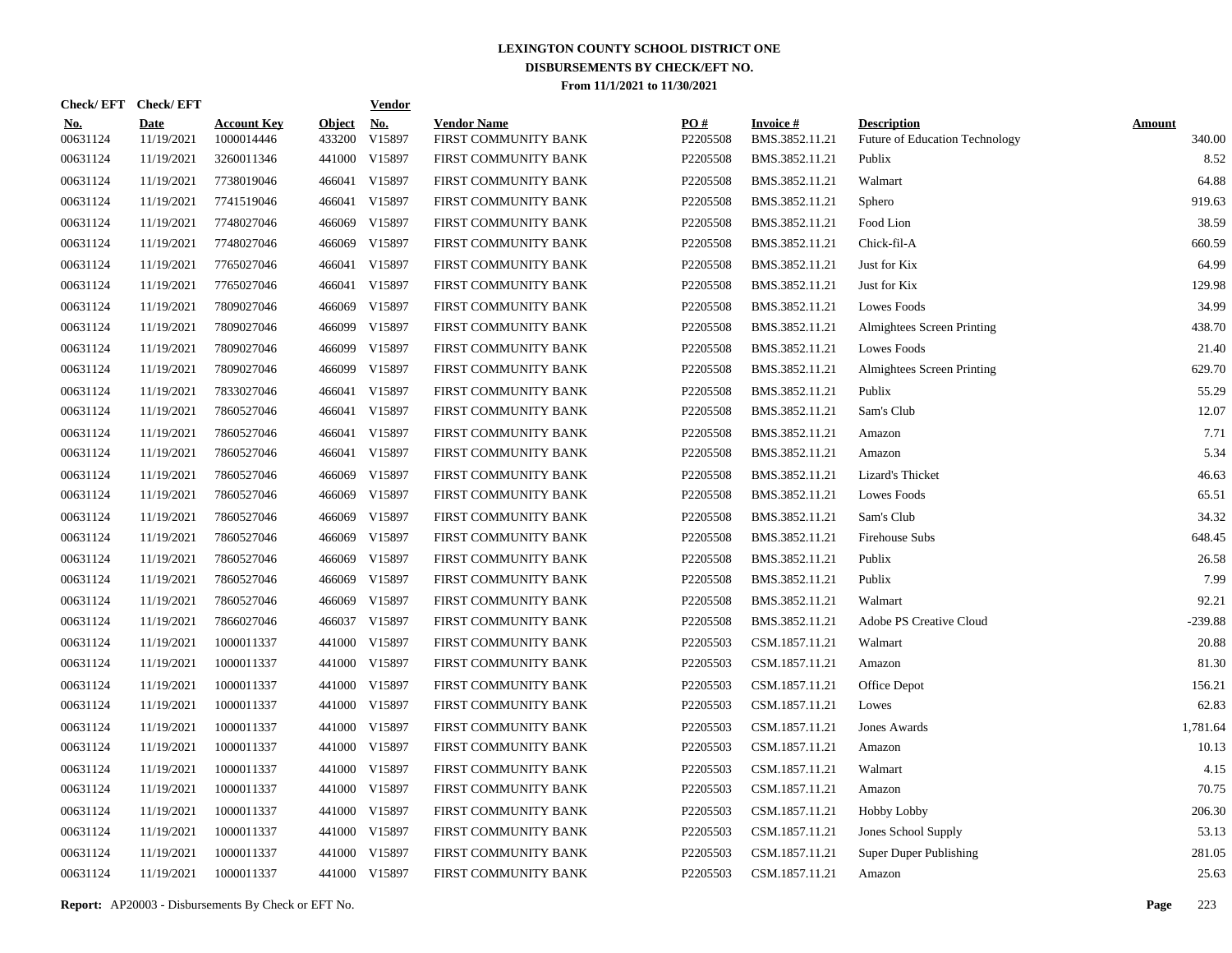| Check/EFT Check/EFT    |                           |                                  |                         | <b>Vendor</b> |                                            |                 |                                   |                              |                         |
|------------------------|---------------------------|----------------------------------|-------------------------|---------------|--------------------------------------------|-----------------|-----------------------------------|------------------------------|-------------------------|
| <u>No.</u><br>00631124 | <b>Date</b><br>11/19/2021 | <b>Account Key</b><br>1000011337 | <b>Object</b><br>441000 | No.<br>V15897 | <b>Vendor Name</b><br>FIRST COMMUNITY BANK | PO#<br>P2205503 | <b>Invoice#</b><br>CSM.1857.11.21 | <b>Description</b><br>Amazon | <b>Amount</b><br>181.41 |
| 00631124               | 11/19/2021                | 1000011337                       |                         | 441000 V15897 | FIRST COMMUNITY BANK                       | P2205503        | CSM.1857.11.21                    | Amazon                       | 51.01                   |
| 00631124               | 11/19/2021                | 1000021237                       |                         | 441000 V15897 | FIRST COMMUNITY BANK                       | P2205503        | CSM.1857.11.21                    | Amazon                       | 54.89                   |
| 00631124               | 11/19/2021                | 1000022237                       |                         | 443000 V15897 | FIRST COMMUNITY BANK                       | P2205503        | CSM.1857.11.21                    | Amazon                       | 21.99                   |
| 00631124               | 11/19/2021                | 1000022237                       |                         | 443000 V15897 | FIRST COMMUNITY BANK                       | P2205503        | CSM.1857.11.21                    | Amazon                       | 50.74                   |
| 00631124               | 11/19/2021                | 1000022237                       |                         | 443000 V15897 | FIRST COMMUNITY BANK                       | P2205503        | CSM.1857.11.21                    | Amazon                       | 77.69                   |
| 00631124               | 11/19/2021                | 1000022237                       |                         | 443000 V15897 | FIRST COMMUNITY BANK                       | P2205503        | CSM.1857.11.21                    | Amazon                       | 40.64                   |
| 00631124               | 11/19/2021                | 1000022237                       |                         | 443000 V15897 | FIRST COMMUNITY BANK                       | P2205503        | CSM.1857.11.21                    | Amazon                       | 9.00                    |
| 00631124               | 11/19/2021                | 1000022237                       |                         | 443000 V15897 | FIRST COMMUNITY BANK                       | P2205503        | CSM.1857.11.21                    | Amazon                       | 22.93                   |
| 00631124               | 11/19/2021                | 1000025437                       |                         | 441000 V15897 | FIRST COMMUNITY BANK                       | P2205503        | CSM.1857.11.21                    | Shell                        | 64.00                   |
| 00631124               | 11/19/2021                | 1000025437                       |                         | 441000 V15897 | FIRST COMMUNITY BANK                       | P2205503        | CSM.1857.11.21                    | Shell                        | $-0.64$                 |
| 00631124               | 11/19/2021                | 1000025437                       |                         | 441000 V15897 | FIRST COMMUNITY BANK                       | P2205503        | CSM.1857.11.21                    | Amazon                       | 18.03                   |
| 00631124               | 11/19/2021                | 1000025437                       |                         | 441000 V15897 | FIRST COMMUNITY BANK                       | P2205503        | CSM.1857.11.21                    | Amazon                       | 21.38                   |
| 00631124               | 11/19/2021                | 7725019037                       | 466041                  | V15897        | FIRST COMMUNITY BANK                       | P2205503        | CSM.1857.11.21                    | Amazon                       | 27.52                   |
| 00631124               | 11/19/2021                | 7733019037                       | 466041                  | V15897        | FIRST COMMUNITY BANK                       | P2205503        | CSM.1857.11.21                    | Amazon                       | 45.91                   |
| 00631124               | 11/19/2021                | 7733027037                       |                         | 466064 V15897 | FIRST COMMUNITY BANK                       | P2205503        | CSM.1857.11.21                    | National Assoc for Music E.  | 133.00                  |
| 00631124               | 11/19/2021                | 7765019037                       | 466041                  | V15897        | FIRST COMMUNITY BANK                       | P2205503        | CSM.1857.11.21                    | Just for Kix                 | 257.32                  |
| 00631124               | 11/19/2021                | 7765027037                       | 466041                  | V15897        | FIRST COMMUNITY BANK                       | P2205503        | CSM.1857.11.21                    | Custom Ink                   | 196.32                  |
| 00631124               | 11/19/2021                | 7765027037                       | 466041                  | V15897        | FIRST COMMUNITY BANK                       | P2205503        | CSM.1857.11.21                    | Carolina Screen Printers     | 157.07                  |
| 00631124               | 11/19/2021                | 7765027037                       | 466041                  | V15897        | FIRST COMMUNITY BANK                       | P2205503        | CSM.1857.11.21                    | Just for Kix                 | 324.73                  |
| 00631124               | 11/19/2021                | 7765027037                       | 466041                  | V15897        | FIRST COMMUNITY BANK                       | P2205503        | CSM.1857.11.21                    | Custom Ink                   | 254.02                  |
| 00631124               | 11/19/2021                | 7765027037                       | 466041                  | V15897        | FIRST COMMUNITY BANK                       | P2205503        | CSM.1857.11.21                    | Just for Kix                 | 450.22                  |
| 00631124               | 11/19/2021                | 7793027037                       | 466041                  | V15897        | FIRST COMMUNITY BANK                       | P2205503        | CSM.1857.11.21                    | <b>Positive Promotions</b>   | 300.00                  |
| 00631124               | 11/19/2021                | 7802072037                       | 466041                  | V15897        | FIRST COMMUNITY BANK                       | P2205503        | CSM.1857.11.21                    | Link Signs/Graphic           | 207.36                  |
| 00631124               | 11/19/2021                | 7838027037                       | 466041                  | V15897        | FIRST COMMUNITY BANK                       | P2205503        | CSM.1857.11.21                    | The Side Deck                | 64.18                   |
| 00631124               | 11/19/2021                | 7860527037                       |                         | 466041 V15897 | FIRST COMMUNITY BANK                       | P2205503        | CSM.1857.11.21                    | ARC3 Gas                     | 197.84                  |
| 00631124               | 11/19/2021                | 7860527037                       | 466069                  | V15897        | FIRST COMMUNITY BANK                       | P2205503        | CSM.1857.11.21                    | Walmart                      | 8.59                    |
| 00631124               | 11/19/2021                | 7860527037                       | 466069                  | V15897        | FIRST COMMUNITY BANK                       | P2205503        | CSM.1857.11.21                    | Amazon                       | 28.26                   |
| 00631124               | 11/19/2021                | 7860527037                       | 466069                  | V15897        | FIRST COMMUNITY BANK                       | P2205503        | CSM.1857.11.21                    | Amazon                       | 53.91                   |
| 00631124               | 11/19/2021                | 7860527037                       | 466099                  | V15897        | FIRST COMMUNITY BANK                       | P2205503        | CSM.1857.11.21                    | Walgreens                    | 36.45                   |
| 00631124               | 11/19/2021                | 7860527037                       | 466099                  | V15897        | FIRST COMMUNITY BANK                       | P2205503        | CSM.1857.11.21                    | Oriental Trading             | 32.07                   |
| 00631124               | 11/19/2021                | 7881027037                       | 466069                  | V15897        | FIRST COMMUNITY BANK                       | P2205503        | CSM.1857.11.21                    | Aldi                         | 36.17                   |
| 00631124               | 11/19/2021                | 7881027037                       | 466099                  | V15897        | FIRST COMMUNITY BANK                       | P2205503        | CSM.1857.11.21                    | Walgreens                    | 25.00                   |
| 00631124               | 11/19/2021                | 7881027037                       | 466099                  | V15897        | FIRST COMMUNITY BANK                       | P2205503        | CSM.1857.11.21                    | Amazon                       | 40.01                   |
| 00631124               | 11/19/2021                | 7885027037                       | 466099                  | V15897        | FIRST COMMUNITY BANK                       | P2205503        | CSM.1857.11.21                    | Walmart                      | 109.05                  |
| 00631124               | 11/19/2021                | 7885027037                       |                         | 466099 V15897 | FIRST COMMUNITY BANK                       | P2205503        | CSM.1857.11.21                    | Dollar Tree                  | 35.31                   |

**Report:** AP20003 - Disbursements By Check or EFT No. **Page** 224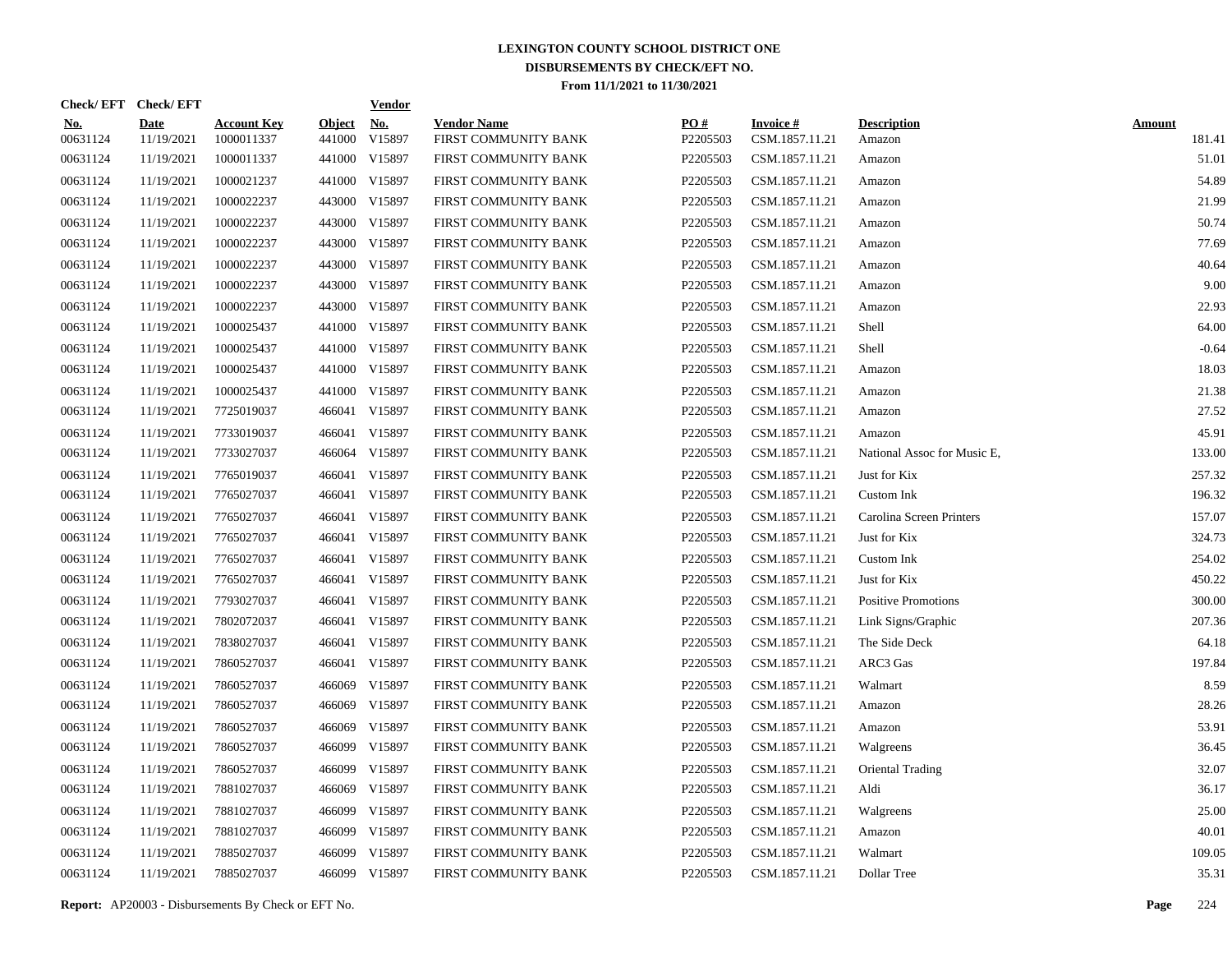| Check/EFT Check/EFT    |                           |                                  |                         | <b>Vendor</b>        |                                            |                 |                                   |                                                  |                         |
|------------------------|---------------------------|----------------------------------|-------------------------|----------------------|--------------------------------------------|-----------------|-----------------------------------|--------------------------------------------------|-------------------------|
| <u>No.</u><br>00631124 | <b>Date</b><br>11/19/2021 | <b>Account Key</b><br>7994027037 | <b>Object</b><br>466041 | <u>No.</u><br>V15897 | <b>Vendor Name</b><br>FIRST COMMUNITY BANK | PO#<br>P2205503 | <b>Invoice#</b><br>CSM.1857.11.21 | <b>Description</b><br><b>Positive Promotions</b> | <b>Amount</b><br>406.31 |
| 00631124               | 11/19/2021                | 1000011337                       |                         | 436000 V15897        | FIRST COMMUNITY BANK                       | P2205502        | CSM.6061.11.21                    | Pine Press                                       | 30.61                   |
| 00631124               | 11/19/2021                | 1000011637                       |                         | 441000 V15897        | FIRST COMMUNITY BANK                       | P2205502        | CSM.6061.11.21                    | Walmart                                          | 12.84                   |
| 00631124               | 11/19/2021                | 1000022237                       |                         | 443000 V15897        | FIRST COMMUNITY BANK                       | P2205502        | CSM.6061.11.21                    | <b>Book Outlet</b>                               | 383.53                  |
| 00631124               | 11/19/2021                | 1000022237                       |                         | 444000 V15897        | FIRST COMMUNITY BANK                       | P2205502        | CSM.6061.11.21                    | School Library Journal                           | 349.99                  |
| 00631124               | 11/19/2021                | 7738027037                       |                         | 466041 V15897        | FIRST COMMUNITY BANK                       | P2205502        | CSM.6061.11.21                    | Custom Ink                                       | 510.22                  |
| 00631124               | 11/19/2021                | 7838027037                       |                         | 466041 V15897        | FIRST COMMUNITY BANK                       | P2205502        | CSM.6061.11.21                    | Walmart                                          | 33.54                   |
| 00631124               | 11/19/2021                | 7838027037                       |                         | 466041 V15897        | FIRST COMMUNITY BANK                       | P2205502        | CSM.6061.11.21                    | Publix                                           | 56.60                   |
| 00631124               | 11/19/2021                | 7860527037                       |                         | 466041 V15897        | FIRST COMMUNITY BANK                       | P2205502        | CSM.6061.11.21                    | <b>Positive Promotions</b>                       | 473.15                  |
| 00631124               | 11/19/2021                | 7860527037                       |                         | 466041 V15897        | FIRST COMMUNITY BANK                       | P2205502        | CSM.6061.11.21                    | <b>Current Catalog</b>                           | 100.78                  |
| 00631124               | 11/19/2021                | 7860527037                       |                         | 466041 V15897        | FIRST COMMUNITY BANK                       | P2205502        | CSM.6061.11.21                    | Oriental Trading                                 | 63.63                   |
| 00631124               | 11/19/2021                | 7860527037                       | 466069                  | V15897               | FIRST COMMUNITY BANK                       | P2205502        | CSM.6061.11.21                    | The Chefstore                                    | 195.14                  |
| 00631124               | 11/19/2021                | 7860527037                       | 466069                  | V15897               | FIRST COMMUNITY BANK                       | P2205502        | CSM.6061.11.21                    | Krispy Kreme                                     | 5.09                    |
| 00631124               | 11/19/2021                | 1000021245                       |                         | 441000 V15897        | FIRST COMMUNITY BANK                       | P2205600        | DES.1360.11.21                    | Amazon                                           | 72.72                   |
| 00631124               | 11/19/2021                | 1000023345                       |                         | 441000 V15897        | FIRST COMMUNITY BANK                       | P2205600        | DES.1360.11.21                    | Smith Rubber Stamps                              | 22.68                   |
| 00631124               | 11/19/2021                | 1000025445                       |                         | 441000 V15897        | FIRST COMMUNITY BANK                       | P2205600        | DES.1360.11.21                    | Lowes                                            | 34.99                   |
| 00631124               | 11/19/2021                | 7743019045                       |                         | 466041 V15897        | FIRST COMMUNITY BANK                       | P2205600        | DES.1360.11.21                    | Oriental Trading-                                | 35.92                   |
| 00631124               | 11/19/2021                | 7743019045                       |                         | 466041 V15897        | FIRST COMMUNITY BANK                       | P2205600        | DES.1360.11.21                    | Pearson Education                                | 61.53                   |
| 00631124               | 11/19/2021                | 7846027045                       |                         | 466041 V15897        | FIRST COMMUNITY BANK                       | P2205600        | DES.1360.11.21                    | Walmart                                          | 73.44                   |
| 00631124               | 11/19/2021                | 7846027045                       |                         | 466041 V15897        | FIRST COMMUNITY BANK                       | P2205600        | DES.1360.11.21                    | Dollar General                                   | 34.56                   |
| 00631124               | 11/19/2021                | 7846027045                       |                         | 466041 V15897        | FIRST COMMUNITY BANK                       | P2205600        | DES.1360.11.21                    | Dollar General                                   | 16.05                   |
| 00631124               | 11/19/2021                | 7846027045                       |                         | 466069 V15897        | FIRST COMMUNITY BANK                       | P2205600        | DES.1360.11.21                    | Food Lion                                        | 53.25                   |
| 00631124               | 11/19/2021                | 7846027045                       | 466069                  | V15897               | FIRST COMMUNITY BANK                       | P2205600        | DES.1360.11.21                    | Cupcake Columbia                                 | 47.65                   |
| 00631124               | 11/19/2021                | 7936527045                       |                         | 466041 V15897        | FIRST COMMUNITY BANK                       | P2205600        | DES.1360.11.21                    | Amazon                                           | 10.37                   |
| 00631124               | 11/19/2021                | 7936527045                       |                         | 466041 V15897        | FIRST COMMUNITY BANK                       | P2205600        | DES.1360.11.21                    | Amazon                                           | 6.88                    |
| 00631124               | 11/19/2021                | 7936527045                       |                         | 466041 V15897        | FIRST COMMUNITY BANK                       | P2205600        | DES.1360.11.21                    | Amazon                                           | 234.57                  |
| 00631124               | 11/19/2021                | 7936527045                       |                         | 466041 V15897        | FIRST COMMUNITY BANK                       | P2205600        | DES.1360.11.21                    | Amazon                                           | 254.63                  |
| 00631124               | 11/19/2021                | 1000011521                       |                         | 441000 V15897        | FIRST COMMUNITY BANK                       | P2205504        | LTC.4280.11.21                    | <b>LOWES FOODS</b>                               | 50.40                   |
| 00631124               | 11/19/2021                | 1000011521                       |                         | 441000 V15897        | FIRST COMMUNITY BANK                       | P2205504        | LTC.4280.11.21                    | <b>LOWES HOME</b>                                | 391.50                  |
| 00631124               | 11/19/2021                | 1000011521                       |                         | 441000 V15897        | FIRST COMMUNITY BANK                       | P2205504        | LTC.4280.11.21                    | <b>AMAZON</b>                                    | 96.29                   |
| 00631124               | 11/19/2021                | 1000011521                       | 441000                  | V15897               | FIRST COMMUNITY BANK                       | P2205504        | LTC.4280.11.21                    | <b>LOWES HOME</b>                                | 240.11                  |
| 00631124               | 11/19/2021                | 1000011521                       |                         | 441000 V15897        | FIRST COMMUNITY BANK                       | P2205504        | LTC.4280.11.21                    | AMAZON.COM                                       | 79.96                   |
| 00631124               | 11/19/2021                | 1000011521                       | 441000                  | V15897               | FIRST COMMUNITY BANK                       | P2205504        | LTC.4280.11.21                    | AMAZON.COM                                       | 56.19                   |
| 00631124               | 11/19/2021                | 1000025421                       |                         | 441000 V15897        | FIRST COMMUNITY BANK                       | P2205504        | LTC.4280.11.21                    | TOOLBARN.COM                                     | 262.14                  |
| 00631124               | 11/19/2021                | 1000025421                       | 441000                  | V15897               | FIRST COMMUNITY BANK                       | P2205504        | LTC.4280.11.21                    | <b>A-Z LAWNMOWER</b>                             | 34.76                   |
| 00631124               | 11/19/2021                | 1000025421                       |                         | 441000 V15897        | FIRST COMMUNITY BANK                       | P2205504        | LTC.4280.11.21                    | <b>A-Z LAWNMOWER PARTS</b>                       | 4.27                    |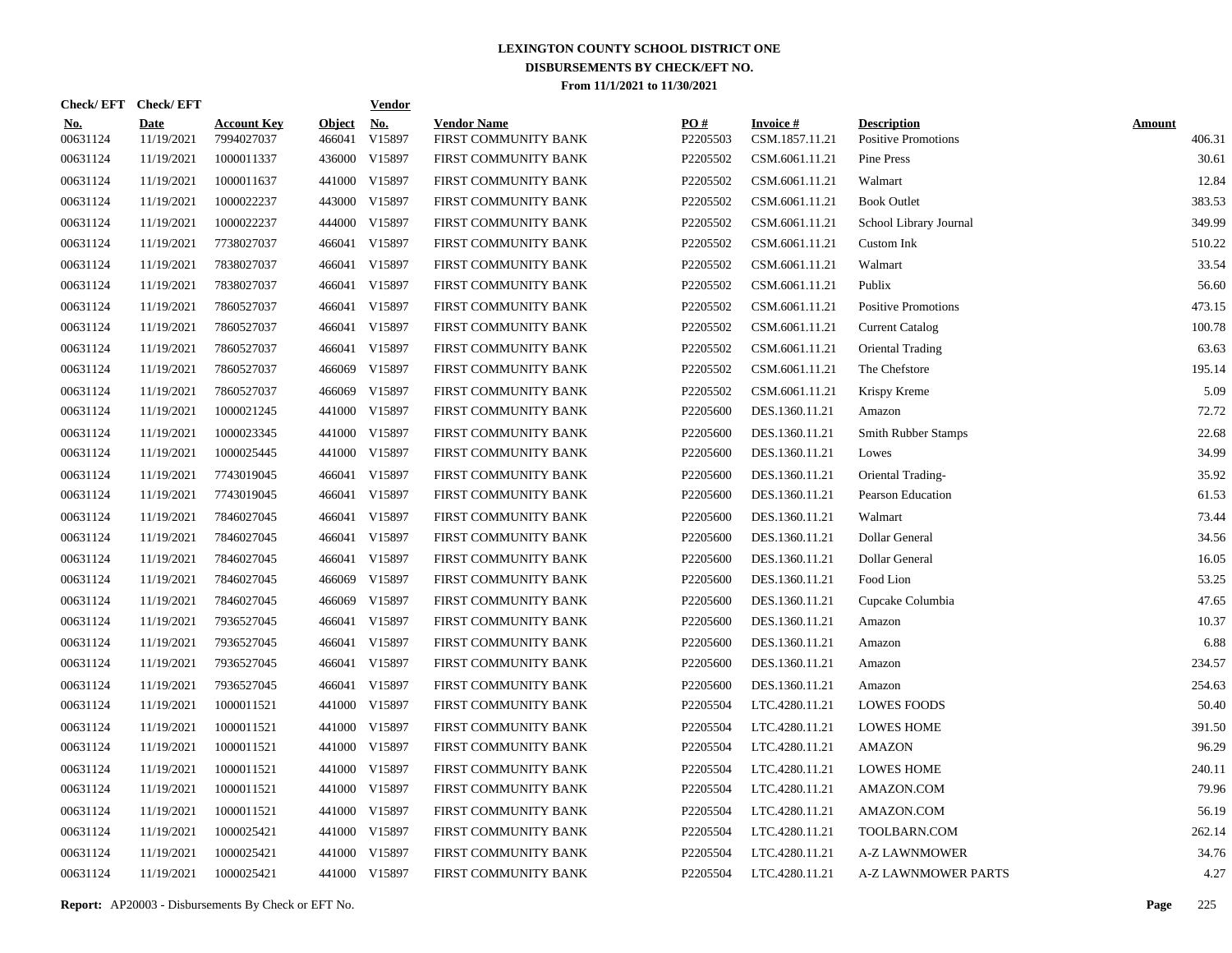| Check/EFT Check/EFT    |                           |                                  |                         | <b>Vendor</b>        |                                            |                 |                                   |                                          |                         |
|------------------------|---------------------------|----------------------------------|-------------------------|----------------------|--------------------------------------------|-----------------|-----------------------------------|------------------------------------------|-------------------------|
| <u>No.</u><br>00631124 | <b>Date</b><br>11/19/2021 | <b>Account Key</b><br>7743019021 | <b>Object</b><br>466041 | <u>No.</u><br>V15897 | <b>Vendor Name</b><br>FIRST COMMUNITY BANK | PO#<br>P2205504 | <b>Invoice#</b><br>LTC.4280.11.21 | <b>Description</b><br><b>LOWES FOODS</b> | <b>Amount</b><br>155.02 |
| 00631124               | 11/19/2021                | 7743019021                       |                         | 466041 V15897        | FIRST COMMUNITY BANK                       | P2205504        | LTC.4280.11.21                    | <b>LOWES FOODS</b>                       | 142.48                  |
| 00631124               | 11/19/2021                | 7743019021                       |                         | 466041 V15897        | FIRST COMMUNITY BANK                       | P2205504        | LTC.4280.11.21                    | PUBLIX                                   | 35.94                   |
| 00631124               | 11/19/2021                | 7743019021                       |                         | 466041 V15897        | FIRST COMMUNITY BANK                       | P2205504        | LTC.4280.11.21                    | <b>LOWES FOODS</b>                       | 128.35                  |
| 00631124               | 11/19/2021                | 7743019021                       |                         | 466041 V15897        | FIRST COMMUNITY BANK                       | P2205504        | LTC.4280.11.21                    | <b>PUBLIX</b>                            | 47.92                   |
| 00631124               | 11/19/2021                | 7743019021                       |                         | 466041 V15897        | FIRST COMMUNITY BANK                       | P2205504        | LTC.4280.11.21                    | <b>LOWES FOODS</b>                       | 134.08                  |
| 00631124               | 11/19/2021                | 7743019021                       |                         | 466041 V15897        | FIRST COMMUNITY BANK                       | P2205504        | LTC.4280.11.21                    | <b>LOWES FOODS</b>                       | 130.31                  |
| 00631124               | 11/19/2021                | 7743019021                       |                         | 466041 V15897        | FIRST COMMUNITY BANK                       | P2205504        | LTC.4280.11.21                    | <b>LOWES FOODS</b>                       | 13.89                   |
| 00631124               | 11/19/2021                | 7743019021                       |                         | 466041 V15897        | FIRST COMMUNITY BANK                       | P2205504        | LTC.4280.11.21                    | WALMART                                  | 180.60                  |
| 00631124               | 11/19/2021                | 7860527021                       |                         | 466041 V15897        | FIRST COMMUNITY BANK                       | P2205504        | LTC.4280.11.21                    | <b>LOWES FOODS</b>                       | 98.65                   |
| 00631124               | 11/19/2021                | 7860527021                       |                         | 466041 V15897        | FIRST COMMUNITY BANK                       | P2205504        | LTC.4280.11.21                    | WALGREENS                                | 20.00                   |
| 00631124               | 11/19/2021                | 7860527021                       |                         | 466041 V15897        | FIRST COMMUNITY BANK                       | P2205504        | LTC.4280.11.21                    | WALGREENS                                | 20.00                   |
| 00631124               | 11/19/2021                | 7860527021                       |                         | 466041 V15897        | FIRST COMMUNITY BANK                       | P2205504        | LTC.4280.11.21                    | <b>DOLLAR TREE</b>                       | 3.21                    |
| 00631124               | 11/19/2021                | 7860527021                       |                         | 466041 V15897        | FIRST COMMUNITY BANK                       | P2205504        | LTC.4280.11.21                    | TROPHY AND AWARDS                        | 385.20                  |
| 00631124               | 11/19/2021                | 7860527021                       |                         | 466069 V15897        | FIRST COMMUNITY BANK                       | P2205504        | LTC.4280.11.21                    | YUMMIE CREATION                          | 70.47                   |
| 00631124               | 11/19/2021                | 7860527021                       |                         | 466069 V15897        | FIRST COMMUNITY BANK                       | P2205504        | LTC.4280.11.21                    | <b>WINGARDS</b>                          | 38.94                   |
| 00631124               | 11/19/2021                | 7975027021                       |                         | 466041 V15897        | FIRST COMMUNITY BANK                       | P2205504        | LTC.4280.11.21                    | <b>COSMO PROF</b>                        | 246.07                  |
| 00631124               | 11/19/2021                | 7975027021                       |                         | 466041 V15897        | FIRST COMMUNITY BANK                       | P2205504        | LTC.4280.11.21                    | <b>COSMOPROF</b>                         | 203.73                  |
| 00631124               | 11/19/2021                | 7975027021                       |                         | 466041 V15897        | FIRST COMMUNITY BANK                       | P2205504        | LTC.4280.11.21                    | <b>SALON CENTRIC</b>                     | 175.57                  |
| 00631124               | 11/19/2021                | 1000011521                       |                         | 441000 V15897        | FIRST COMMUNITY BANK                       | P2205505        | LTC.4298.11.21                    | <b>ENLOWS AUTO</b>                       | 15.49                   |
| 00631124               | 11/19/2021                | 1000011521                       | 441000                  | V15897               | FIRST COMMUNITY BANK                       | P2205505        | LTC.4298.11.21                    | <b>LOWES HOME</b>                        | 45.73                   |
| 00631124               | 11/19/2021                | 1000011521                       |                         | 441000 V15897        | FIRST COMMUNITY BANK                       | P2205505        | LTC.4298.11.21                    | <b>LOWES HOME</b>                        | 167.98                  |
| 00631124               | 11/19/2021                | 1000011521                       |                         | 441000 V15897        | FIRST COMMUNITY BANK                       | P2205505        | LTC.4298.11.21                    | CONSTRUCT.NET                            | 0.00                    |
| 00631124               | 11/19/2021                | 1000025421                       |                         | 441000 V15897        | FIRST COMMUNITY BANK                       | P2205505        | LTC.4298.11.21                    | <b>LEXINGTON TRUE VALUE</b>              | 78.28                   |
| 00631124               | 11/19/2021                | 7743019021                       |                         | 466041 V15897        | FIRST COMMUNITY BANK                       | P2205505        | LTC.4298.11.21                    | <b>LOWES FOODS</b>                       | 184.84                  |
| 00631124               | 11/19/2021                | 7860527021                       |                         | 466041 V15897        | FIRST COMMUNITY BANK                       | P2205505        | LTC.4298.11.21                    | <b>SAMS CLUB</b>                         | 77.19                   |
| 00631124               | 11/19/2021                | 7953427021                       |                         | 466064 V15897        | FIRST COMMUNITY BANK                       | P2205505        | LTC.4298.11.21                    | ROBOTEVENTS.COM                          | 250.00                  |
| 00631124               | 11/19/2021                | 1000011328                       |                         | 441030 V15897        | FIRST COMMUNITY BANK                       | P2205592        | MES.1337.11.21                    | Teachers Pay Teachers                    | 7.50                    |
| 00631124               | 11/19/2021                | 1000011328                       |                         | 441030 V15897        | FIRST COMMUNITY BANK                       | P2205592        | MES.1337.11.21                    | Teacher Pay Teacher                      | 16.75                   |
| 00631124               | 11/19/2021                | 1000025428                       |                         | 441000 V15897        | FIRST COMMUNITY BANK                       | P2205592        | MES.1337.11.21                    | Murphy Express                           | 38.79                   |
| 00631124               | 11/19/2021                | 7740019028                       |                         | 466041 V15897        | FIRST COMMUNITY BANK                       | P2205592        | MES.1337.11.21                    | Amazon                                   | 25.67                   |
| 00631124               | 11/19/2021                | 7740019028                       |                         | 466041 V15897        | FIRST COMMUNITY BANK                       | P2205592        | MES.1337.11.21                    | Amazon                                   | 288.88                  |
| 00631124               | 11/19/2021                | 7740019028                       |                         | 466041 V15897        | FIRST COMMUNITY BANK                       | P2205592        | MES.1337.11.21                    | Material for EAgles lesson               | 113.49                  |
| 00631124               | 11/19/2021                | 7740019028                       |                         | 466041 V15897        | FIRST COMMUNITY BANK                       | P2205592        | MES.1337.11.21                    | Amazon                                   | 12.82                   |
| 00631124               | 11/19/2021                | 7740019028                       |                         | 466041 V15897        | FIRST COMMUNITY BANK                       | P2205592        | MES.1337.11.21                    | Amazon                                   | 109.77                  |
| 00631124               | 11/19/2021                | 7743019028                       |                         | 466041 V15897        | FIRST COMMUNITY BANK                       | P2205592        | MES.1337.11.21                    | Amazon                                   | 17.11                   |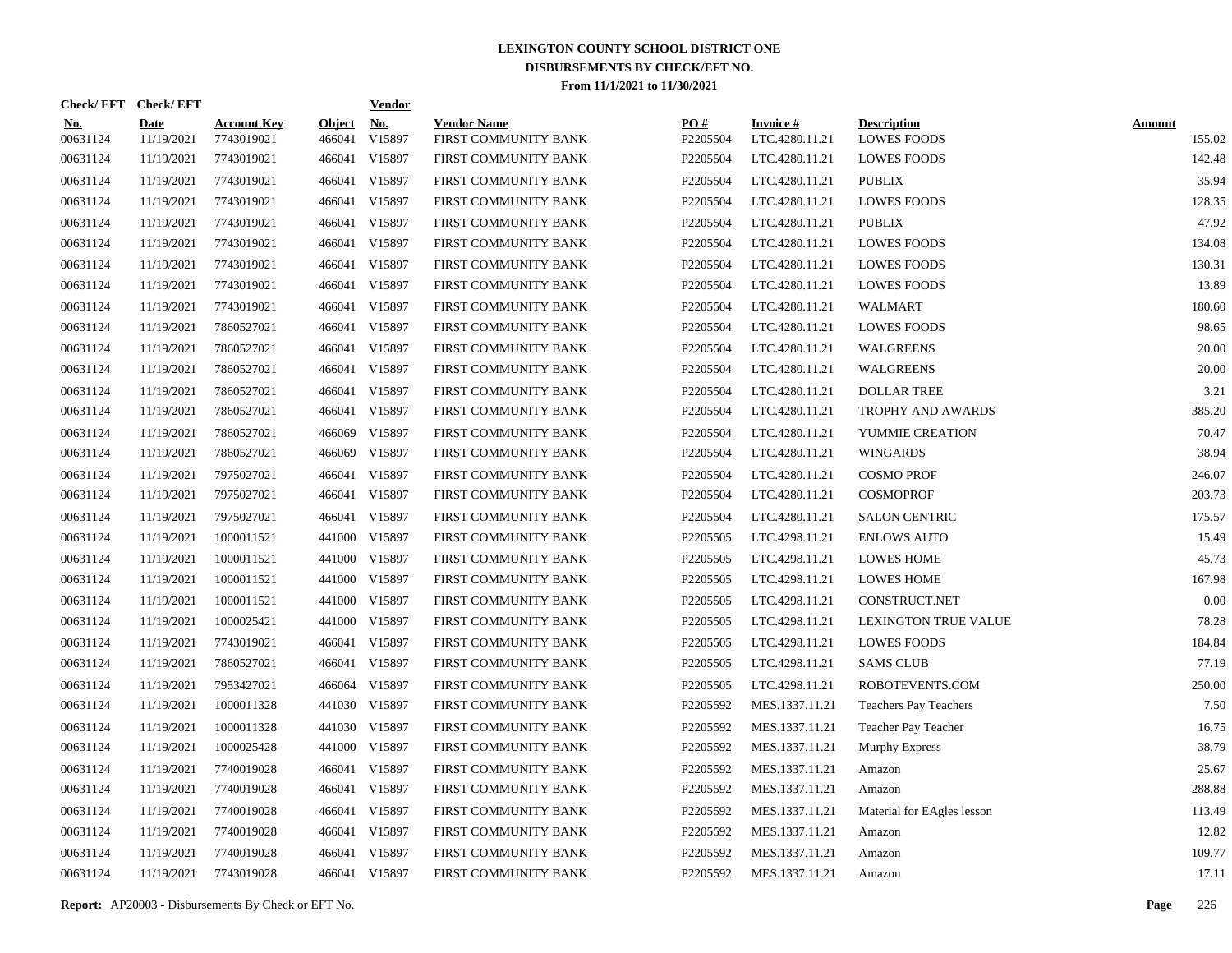|                        | Check/EFT Check/EFT       |                                  |                         | <b>Vendor</b>                         |                                            |                 |                                   |                                 |                        |
|------------------------|---------------------------|----------------------------------|-------------------------|---------------------------------------|--------------------------------------------|-----------------|-----------------------------------|---------------------------------|------------------------|
| <u>No.</u><br>00631124 | <b>Date</b><br>11/19/2021 | <b>Account Key</b><br>7863027028 | <b>Object</b><br>466041 | $\underline{\mathrm{No}}$ .<br>V15897 | <b>Vendor Name</b><br>FIRST COMMUNITY BANK | PO#<br>P2205592 | <b>Invoice#</b><br>MES.1337.11.21 | <b>Description</b><br>Amazon    | <b>Amount</b><br>74.88 |
| 00631124               | 11/19/2021                | 7863027028                       | 466041                  | V15897                                | FIRST COMMUNITY BANK                       | P2205592        | MES.1337.11.21                    | At-a-Glance                     | 28.73                  |
| 00631124               | 11/19/2021                | 7866027028                       | 466041                  | V15897                                | FIRST COMMUNITY BANK                       | P2205592        | MES.1337.11.21                    | Lowe's                          | 178.86                 |
| 00631124               | 11/19/2021                | 7866027028                       | 466041                  | V15897                                | FIRST COMMUNITY BANK                       | P2205592        | MES.1337.11.21                    | Lowe's                          | 222.52                 |
| 00631124               | 11/19/2021                | 7880027028                       |                         | 466041 V15897                         | FIRST COMMUNITY BANK                       | P2205592        | MES.1337.11.21                    | MindWorks, Inc/Love & Logic     | 135.00                 |
| 00631124               | 11/19/2021                | 7881027028                       |                         | 466041 V15897                         | FIRST COMMUNITY BANK                       | P2205592        | MES.1337.11.21                    | The Nifty Gifty                 | 177.62                 |
| 00631124               | 11/19/2021                | 7881027028                       | 466099                  | V15897                                | FIRST COMMUNITY BANK                       | P2205592        | MES.1337.11.21                    | Lexington Florist               | 60.15                  |
| 00631124               | 11/19/2021                | 7885027028                       |                         | 466041 V15897                         | FIRST COMMUNITY BANK                       | P2205592        | MES.1337.11.21                    | Publix                          | 56.01                  |
| 00631124               | 11/19/2021                | 7885027028                       |                         | 466041 V15897                         | FIRST COMMUNITY BANK                       | P2205592        | MES.1337.11.21                    | Amazon                          | 126.57                 |
| 00631124               | 11/19/2021                | 7993027028                       |                         | 466041 V15897                         | FIRST COMMUNITY BANK                       | P2205592        | MES.1337.11.21                    | Lowe's                          | 168.17                 |
| 00631124               | 11/19/2021                | 7993027028                       | 466069                  | V15897                                | FIRST COMMUNITY BANK                       | P2205592        | MES.1337.11.21                    | Walmart                         | 75.17                  |
| 00631124               | 11/19/2021                | 1000011141                       |                         | 441000 V15897                         | FIRST COMMUNITY BANK                       | P2205598        | RCE.5212.11.21                    | Office Depot                    | 7.57                   |
| 00631124               | 11/19/2021                | 1000011341                       |                         | 443000 V15897                         | FIRST COMMUNITY BANK                       | P2205598        | RCE.5212.11.21                    | Lane Walker Books               | 395.72                 |
| 00631124               | 11/19/2021                | 1000011341                       |                         | 443000 V15897                         | FIRST COMMUNITY BANK                       | P2205598        | RCE.5212.11.21                    | Amazon                          | 358.35                 |
| 00631124               | 11/19/2021                | 1000021341                       |                         | 441000 V15897                         | FIRST COMMUNITY BANK                       | P2205598        | RCE.5212.11.21                    | Dollar General                  | 17.92                  |
| 00631124               | 11/19/2021                | 1000022241                       |                         | 441000 V15897                         | FIRST COMMUNITY BANK                       | P2205598        | RCE.5212.11.21                    | Amazon                          | 19.25                  |
| 00631124               | 11/19/2021                | 1000025441                       |                         | 441000 V15897                         | FIRST COMMUNITY BANK                       | P2205598        | RCE.5212.11.21                    | Lowes Foods                     | 72.00                  |
| 00631124               | 11/19/2021                | 1000025441                       |                         | 441000 V15897                         | FIRST COMMUNITY BANK                       | P2205598        | RCE.5212.11.21                    | Circle K                        | 77.51                  |
| 00631124               | 11/19/2021                | 1000025441                       |                         | 441000 V15897                         | FIRST COMMUNITY BANK                       | P2205598        | RCE.5212.11.21                    | Home Depot                      | 116.20                 |
| 00631124               | 11/19/2021                | 1000025441                       |                         | 441000 V15897                         | FIRST COMMUNITY BANK                       | P2205598        | RCE.5212.11.21                    | Received a credit on gas purch  | $-0.78$                |
| 00631124               | 11/19/2021                | 7841827041                       | 466099                  | V15897                                | FIRST COMMUNITY BANK                       | P2205598        | RCE.5212.11.21                    | <b>Advance Auto Parts</b>       | 114.34                 |
| 00631124               | 11/19/2021                | 7841827041                       | 466099                  | V15897                                | FIRST COMMUNITY BANK                       | P2205598        | RCE.5212.11.21                    | Walmart                         | 106.53                 |
| 00631124               | 11/19/2021                | 7841827041                       | 466099                  | V15897                                | FIRST COMMUNITY BANK                       | P2205598        | RCE.5212.11.21                    | Walmart                         | 23.38                  |
| 00631124               | 11/19/2021                | 7846027041                       | 466041                  | V15897                                | FIRST COMMUNITY BANK                       | P2205598        | RCE.5212.11.21                    | <b>Murray Sporting Goods</b>    | 159.99                 |
| 00631124               | 11/19/2021                | 7846027041                       |                         | 466049 V15897                         | FIRST COMMUNITY BANK                       | P2205598        | RCE.5212.11.21                    | Marco's Pizza                   | 38.49                  |
| 00631124               | 11/19/2021                | 7846027041                       | 466069                  | V15897                                | FIRST COMMUNITY BANK                       | P2205598        | RCE.5212.11.21                    | Walmart                         | 9.36                   |
| 00631124               | 11/19/2021                | 7846027041                       | 466099                  | V15897                                | FIRST COMMUNITY BANK                       | P2205598        | RCE.5212.11.21                    | Walmart                         | 27.73                  |
| 00631124               | 11/19/2021                | 7881027041                       | 466069                  | V15897                                | FIRST COMMUNITY BANK                       | P2205598        | RCE.5212.11.21                    | Publix                          | 25.13                  |
| 00631124               | 11/19/2021                | 7881027041                       | 466069                  | V15897                                | FIRST COMMUNITY BANK                       | P2205598        | RCE.5212.11.21                    | Publix                          | 81.99                  |
| 00631124               | 11/19/2021                | 7881027041                       | 466069                  | V15897                                | FIRST COMMUNITY BANK                       | P2205598        | RCE.5212.11.21                    | Publix                          | 16.21                  |
| 00631124               | 11/19/2021                | 7881027041                       | 466099                  | V15897                                | FIRST COMMUNITY BANK                       | P2205598        | RCE.5212.11.21                    | Michaels                        | 62.53                  |
| 00631124               | 11/19/2021                | 7936527041                       |                         | 466041 V15897                         | FIRST COMMUNITY BANK                       | P2205598        | RCE.5212.11.21                    | The Reading Warehouse           | 20.83                  |
| 00631124               | 11/19/2021                | 1000011326                       |                         | 441000 V15897                         | FIRST COMMUNITY BANK                       | P2205506        | WKM.1881.11.21                    | Walmart                         | 48.54                  |
| 00631124               | 11/19/2021                | 1000011326                       |                         | 441000 V15897                         | FIRST COMMUNITY BANK                       | P2205506        | WKM.1881.11.21                    | <b>Inkwell Global Marketing</b> | 15.12                  |
| 00631124               | 11/19/2021                | 1000011326                       |                         | 444500 V15897                         | FIRST COMMUNITY BANK                       | P2205506        | WKM.1881.11.21                    | Amazon                          | 598.24                 |
| 00631124               | 11/19/2021                | 3290011626                       |                         | 441000 V15897                         | FIRST COMMUNITY BANK                       | P2205506        | WKM.1881.11.21                    | Walmart                         | 191.53                 |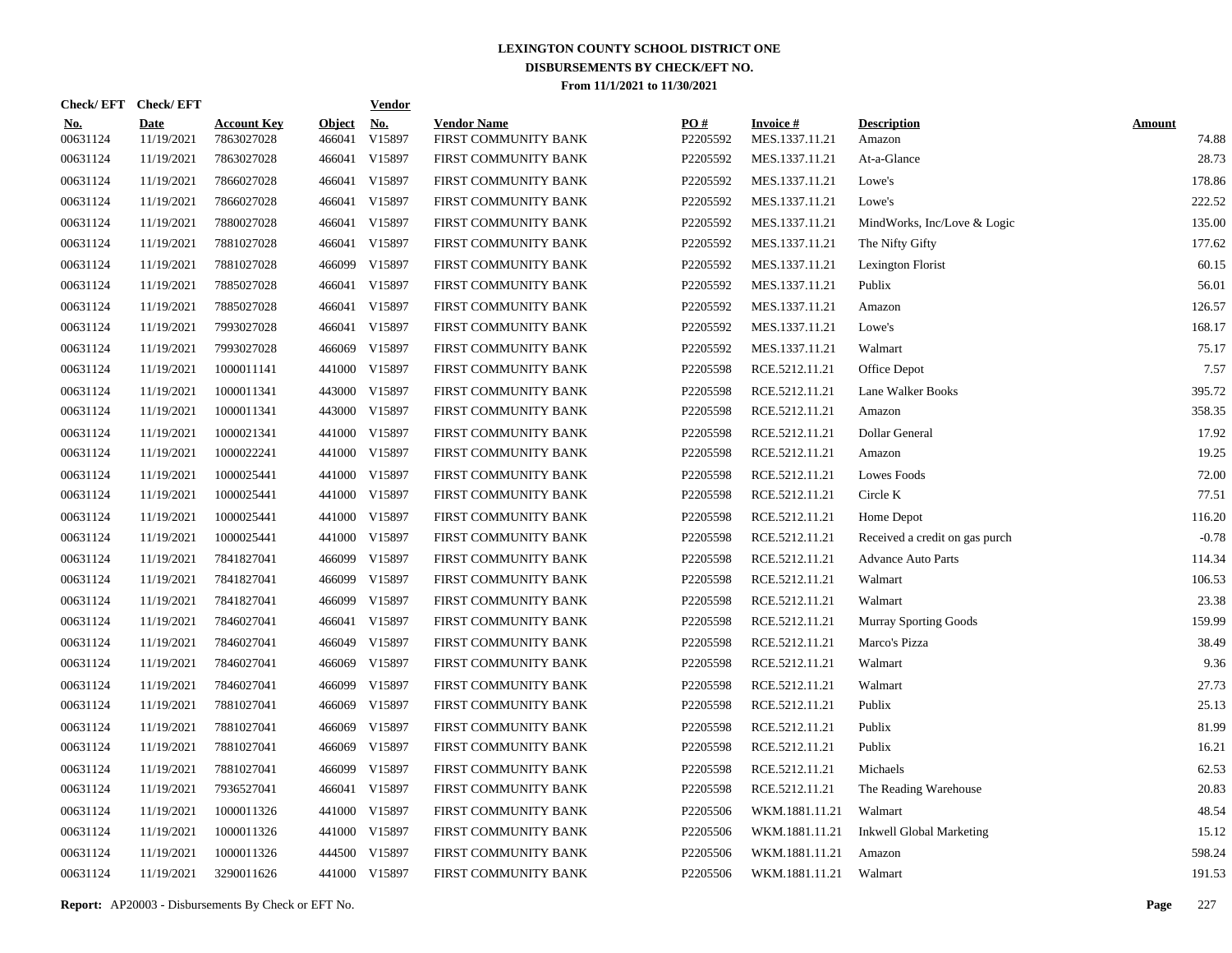| Check/EFT Check/EFT    |                           |                                  |                         | <u>Vendor</u>        |                                            |                 |                                   |                                   |                        |
|------------------------|---------------------------|----------------------------------|-------------------------|----------------------|--------------------------------------------|-----------------|-----------------------------------|-----------------------------------|------------------------|
| <u>No.</u><br>00631124 | <b>Date</b><br>11/19/2021 | <b>Account Key</b><br>7802080026 | <b>Object</b><br>466099 | <u>No.</u><br>V15897 | <b>Vendor Name</b><br>FIRST COMMUNITY BANK | PO#<br>P2205506 | <b>Invoice#</b><br>WKM.1881.11.21 | <b>Description</b><br><b>ETSY</b> | <b>Amount</b><br>69.05 |
| 00631124               | 11/19/2021                | 7802088026                       | 466069                  | V15897               | FIRST COMMUNITY BANK                       | P2205506        | WKM.1881.11.21                    | Food Lion                         | 190.00                 |
| 00631124               | 11/19/2021                | 7802088026                       | 466099                  | V15897               | FIRST COMMUNITY BANK                       | P2205506        | WKM.1881.11.21                    | SmugMug                           | 133.74                 |
| 00631124               | 11/19/2021                | 7833027026                       |                         | 466099 V15897        | FIRST COMMUNITY BANK                       | P2205506        | WKM.1881.11.21                    | <b>Custom Link</b>                | 264.50                 |
| 00631124               | 11/19/2021                | 7860527026                       |                         | 466041 V15897        | FIRST COMMUNITY BANK                       | P2205506        | WKM.1881.11.21                    | Sherwin Williams                  | 261.62                 |
| 00631124               | 11/19/2021                | 7860527026                       | 466069                  | V15897               | FIRST COMMUNITY BANK                       | P2205506        | WKM.1881.11.21                    | Walmart                           | 202.48                 |
| 00631124               | 11/19/2021                | 7860527026                       | 466069                  | V15897               | FIRST COMMUNITY BANK                       | P2205506        | WKM.1881.11.21                    | Walmart                           | 9.96                   |
| 00631124               | 11/19/2021                | 7860527026                       | 466099                  | V15897               | FIRST COMMUNITY BANK                       | P2205506        | WKM.1881.11.21                    | Walmart                           | 21.37                  |
| 00631124               | 11/19/2021                | 7885027026                       |                         | 466041 V15897        | FIRST COMMUNITY BANK                       | P2205506        | WKM.1881.11.21                    | Omni Cheer                        | $-21.38$               |
| 00631124               | 11/19/2021                | 7885027026                       |                         | 466041 V15897        | FIRST COMMUNITY BANK                       | P2205506        | WKM.1881.11.21                    | Omni Cheer                        | $-149.65$              |
| 00631124               | 11/19/2021                | 7885027026                       |                         | 466041 V15897        | FIRST COMMUNITY BANK                       | P2205506        | WKM.1881.11.21                    | Omni Cheer                        | $-34.20$               |
| 00631124               | 11/19/2021                | 1000011326                       |                         | 441000 V15897        | FIRST COMMUNITY BANK                       | P2205507        | WKM.5220.11.21                    | Amazon                            | 60.01                  |
| 00631124               | 11/19/2021                | 1000011326                       |                         | 441000 V15897        | FIRST COMMUNITY BANK                       | P2205507        | WKM.5220.11.21                    | Amazon                            | 50.83                  |
| 00631124               | 11/19/2021                | 1000022226                       |                         | 441000 V15897        | FIRST COMMUNITY BANK                       | P2205507        | WKM.5220.11.21                    | Demco                             | 39.03                  |
| 00631124               | 11/19/2021                | 1000025426                       |                         | 441000 V15897        | FIRST COMMUNITY BANK                       | P2205507        | WKM.5220.11.21                    | Amazon                            | 159.05                 |
| 00631124               | 11/19/2021                | 1000025426                       |                         | 441000 V15897        | FIRST COMMUNITY BANK                       | P2205507        | WKM.5220.11.21                    | Walmart                           | 54.04                  |
| 00631124               | 11/19/2021                | 1000025426                       |                         | 441000 V15897        | FIRST COMMUNITY BANK                       | P2205507        | WKM.5220.11.21                    | Lowe's                            | 135.80                 |
| 00631124               | 11/19/2021                | 1000025426                       |                         | 441000 V15897        | FIRST COMMUNITY BANK                       | P2205507        | WKM.5220.11.21                    | Amazon                            | 37.44                  |
| 00631124               | 11/19/2021                | 1000025426                       |                         | 441000 V15897        | FIRST COMMUNITY BANK                       | P2205507        | WKM.5220.11.21                    | Amazon                            | 32.73                  |
| 00631124               | 11/19/2021                | 1000025426                       |                         | 441000 V15897        | FIRST COMMUNITY BANK                       | P2205507        | WKM.5220.11.21                    | Amazon                            | 139.00                 |
| 00631124               | 11/19/2021                | 3711011326                       |                         | 441000 V15897        | FIRST COMMUNITY BANK                       | P2205507        | WKM.5220.11.21                    | Amazon                            | 82.25                  |
| 00631124               | 11/19/2021                | 7735019026                       |                         | 466041 V15897        | FIRST COMMUNITY BANK                       | P2205507        | WKM.5220.11.21                    | <b>JW</b> Pepper                  | 12.45                  |
| 00631124               | 11/19/2021                | 7743019026                       |                         | 466041 V15897        | FIRST COMMUNITY BANK                       | P2205507        | WKM.5220.11.21                    | <b>Bilingual dictionaries</b>     | 283.80                 |
| 00631124               | 11/19/2021                | 7770027026                       |                         | 466041 V15897        | FIRST COMMUNITY BANK                       | P2205507        | WKM.5220.11.21                    | Amazon                            | 210.80                 |
| 00631124               | 11/19/2021                | 7802080026                       |                         | 466041 V15897        | FIRST COMMUNITY BANK                       | P2205507        | WKM.5220.11.21                    | Walmart                           | 21.05                  |
| 00631124               | 11/19/2021                | 7802080026                       |                         | 466041 V15897        | FIRST COMMUNITY BANK                       | P2205507        | WKM.5220.11.21                    | Dollar General                    | 37.18                  |
| 00631124               | 11/19/2021                | 7802080026                       |                         | 466041 V15897        | FIRST COMMUNITY BANK                       | P2205507        | WKM.5220.11.21                    | Amazon                            | 12.83                  |
| 00631124               | 11/19/2021                | 7802080026                       |                         | 466069 V15897        | FIRST COMMUNITY BANK                       | P2205507        | WKM.5220.11.21                    | <b>Little Caesars</b>             | 45.49                  |
| 00631124               | 11/19/2021                | 7802088026                       | 466069                  | V15897               | FIRST COMMUNITY BANK                       | P2205507        | WKM.5220.11.21                    | Food Lion                         | 87.34                  |
| 00631124               | 11/19/2021                | 7802088026                       |                         | 466069 V15897        | FIRST COMMUNITY BANK                       | P2205507        | WKM.5220.11.21                    | Food Lion                         | 89.37                  |
| 00631124               | 11/19/2021                | 7802088026                       |                         | 466099 V15897        | FIRST COMMUNITY BANK                       | P2205507        | WKM.5220.11.21                    | Lexington Florist                 | 100.00                 |
| 00631124               | 11/19/2021                | 7833027026                       |                         | 466041 V15897        | FIRST COMMUNITY BANK                       | P2205507        | WKM.5220.11.21 Michaels           |                                   | 47.07                  |
| 00631124               | 11/19/2021                | 7860527026                       |                         | 466041 V15897        | FIRST COMMUNITY BANK                       | P2205507        | WKM.5220.11.21                    | Amazon                            | 19.24                  |
| 00631124               | 11/19/2021                | 7860527026                       |                         | 466069 V15897        | FIRST COMMUNITY BANK                       | P2205507        | WKM.5220.11.21                    | Walgreens                         | 36.93                  |
| 00631124               | 11/19/2021                | 7860527026                       | 466069                  | V15897               | FIRST COMMUNITY BANK                       | P2205507        | WKM.5220.11.21                    | Le Bleu                           | 163.35                 |
| 00631124               | 11/19/2021                | 7860527026                       |                         | 466099 V15897        | FIRST COMMUNITY BANK                       | P2205507        | WKM.5220.11.21 Walmart            |                                   | 124.74                 |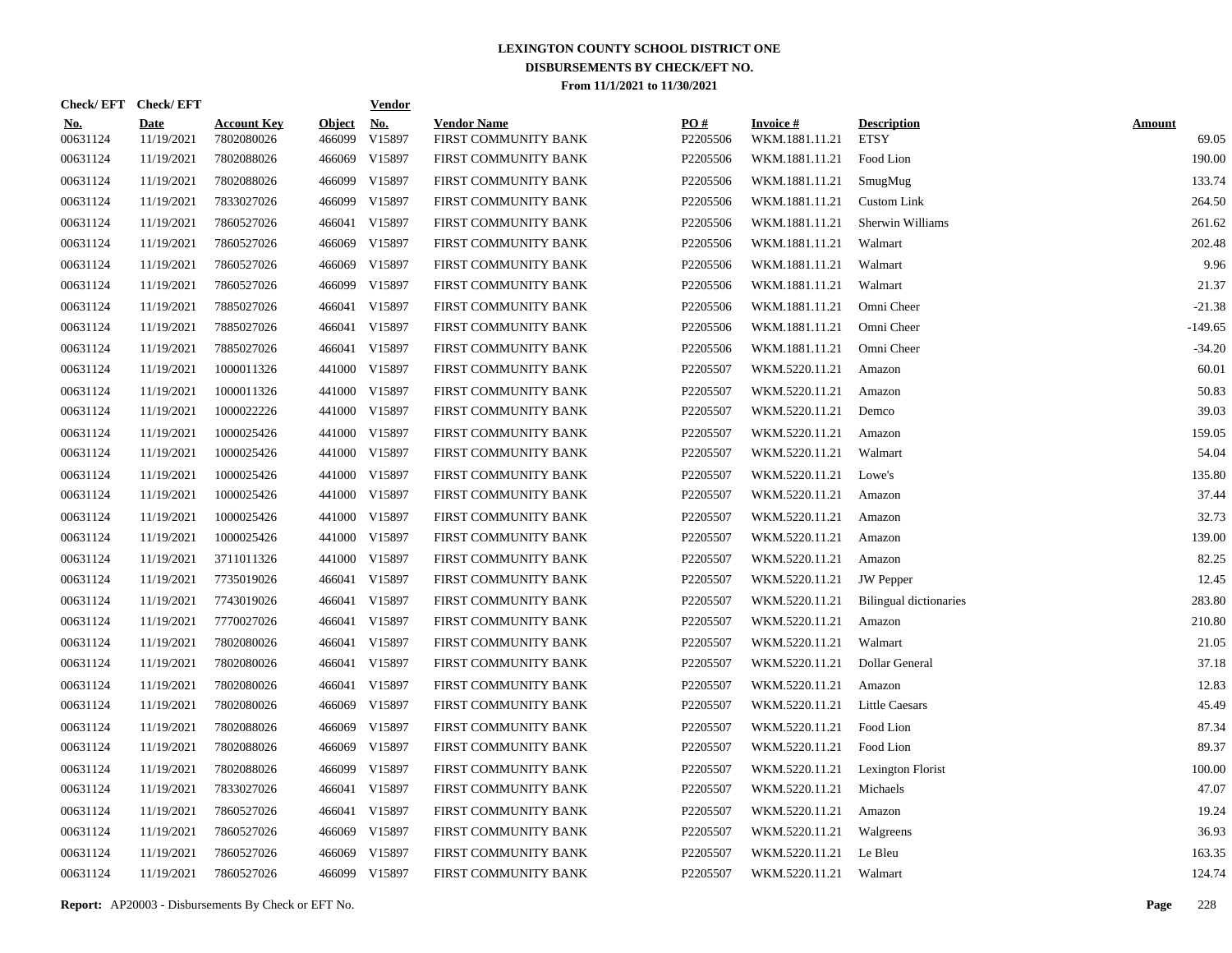|                        | Check/EFT Check/EFT       |                                  |                         | <b>Vendor</b>        |                                            |                      |                                   |                                             |                        |
|------------------------|---------------------------|----------------------------------|-------------------------|----------------------|--------------------------------------------|----------------------|-----------------------------------|---------------------------------------------|------------------------|
| <u>No.</u><br>00631124 | <b>Date</b><br>11/19/2021 | <b>Account Key</b><br>7885027026 | <b>Object</b><br>466041 | <u>No.</u><br>V15897 | <b>Vendor Name</b><br>FIRST COMMUNITY BANK | PO#<br>P2205507      | <b>Invoice#</b><br>WKM.5220.11.21 | <b>Description</b><br>K <sub>2</sub> Awards | <b>Amount</b><br>99.17 |
| 00631124               | 11/19/2021                | 7885027026                       | 466099                  | V15897               | FIRST COMMUNITY BANK                       | P2205507             | WKM.5220.11.21                    | Lexington Florist                           | 12.37                  |
| 00631124               | 11/19/2021                | 7934027026                       |                         | 466041 V15897        | FIRST COMMUNITY BANK                       | P2205507             | WKM.5220.11.21                    | Amazon                                      | 83.10                  |
| 00631124               | 11/19/2021                | 7936527026                       |                         | 466041 V15897        | FIRST COMMUNITY BANK                       | P2205507             | WKM.5220.11.21                    | Amazon                                      | 255.88                 |
| 00631124               | 11/19/2021                | 7936527026                       |                         | 466041 V15897        | FIRST COMMUNITY BANK                       | P2205507             | WKM.5220.11.21                    | Amazon                                      | 21.39                  |
| 00631124               | 11/19/2021                | 7936527026                       |                         | 466041 V15897        | FIRST COMMUNITY BANK                       | P2205507             | WKM.5220.11.21                    | Amazon                                      | 170.67                 |
| 00631124               | 11/19/2021                | 7936527026                       |                         | 466041 V15897        | FIRST COMMUNITY BANK                       | P2205507             | WKM.5220.11.21                    | Amazon                                      | 11.22                  |
| 00631124               | 11/19/2021                | 7936527026                       |                         | 466041 V15897        | FIRST COMMUNITY BANK                       | P2205507             | WKM.5220.11.21                    | Amazon                                      | 46.77                  |
| 00631124               | 11/19/2021                | 7936527026                       |                         | 466099 V15897        | FIRST COMMUNITY BANK                       | P2205507             | WKM.5220.11.21                    | Amazon                                      | $-1.59$                |
|                        |                           |                                  |                         |                      |                                            |                      |                                   | <b>Check Total</b>                          | 36,367.69              |
| 00631125               | 11/19/2021                | 3260011303                       |                         | 441000 V12464        | FISHER SCIENTIFIC COMPANY LLC              | P2202195             | 0311361                           | Mirror, flexible, 8 x 11, 4/pa              | 516.42                 |
| 00631125               | 11/19/2021                | 5727025327                       |                         | 441000 V12464        | FISHER SCIENTIFIC COMPANY LLC              | P2202022             | 9204409                           | Eisco Glass Stirring rods Pack              | 41.02                  |
|                        |                           |                                  |                         |                      |                                            |                      |                                   | <b>Check Total</b>                          | 557.44                 |
| 00631126               | 11/19/2021                | 1000023101                       |                         | 433200 V14144        | <b>GREEN, ANNE MARIE</b>                   |                      | 10.20.10.22.21                    | SC School Board Conference                  | 755.32                 |
|                        |                           |                                  |                         |                      |                                            |                      |                                   | <b>Check Total</b>                          | 755.32                 |
| 00631127               | 11/19/2021                | 1000025421                       |                         | 432300 V12312        | INTEGRATED FIRE AND SOUND SOLU             | P2200768             | 111221LSD1                        | Fire Alarm Monitoring                       | 360.00                 |
| 00631127               | 11/19/2021                | 1000025423                       |                         | 432300 V12312        | INTEGRATED FIRE AND SOUND SOLU             | P <sub>2200768</sub> | 111221LSD1                        | Fire Alarm Monitoring                       | 360.00                 |
| 00631127               | 11/19/2021                | 1000025424                       |                         | 432300 V12312        | <b>INTEGRATED FIRE AND SOUND SOLU</b>      | P2200768             | 111221LSD1                        | Fire Alarm Monitoring                       | 360.00                 |
| 00631127               | 11/19/2021                | 1000025429                       |                         | 432300 V12312        | <b>INTEGRATED FIRE AND SOUND SOLU</b>      | P2200768             | 111221LSD1                        | Fire Alarm Monitoring                       | 360.00                 |
|                        |                           |                                  |                         |                      |                                            |                      |                                   | <b>Check Total</b>                          | 1,440.00               |
| 00631128               | 11/19/2021                | 1000025408                       |                         | 432300 V15687        | JASON FORD HOLDINGS INC DBA LE             | P2205293             | 19051                             | DM 2015 F250 - Quote 19051 Rep              | 154.33                 |
| 00631128               | 11/19/2021                | 1000025408                       |                         | 432300 V15687        | JASON FORD HOLDINGS INC DBA LE             | P2205293             | 19051                             | Labor                                       | 980.00                 |
| 00631128               | 11/19/2021                | 1000025408                       |                         | 432300 V15687        | JASON FORD HOLDINGS INC DBA LE             | P2205293             | 19051                             | Freon W/Dye                                 | 41.46                  |
| 00631128               | 11/19/2021                | 1000025408                       |                         | 432300 V15687        | JASON FORD HOLDINGS INC DBA LE             | P2205293             | 19051                             | Freon                                       | 41.46                  |
| 00631128               | 11/19/2021                | 1000025408                       |                         | 432300 V15687        | JASON FORD HOLDINGS INC DBA LE             | P2205293             | 19051                             | Shop Supplies                               | 37.45                  |
| 00631128               | 11/19/2021                | 1000025408                       |                         | 432300 V15687        | JASON FORD HOLDINGS INC DBA LE             | P2205293             | 19051                             | A/C System Complete Charge                  | 154.00                 |
| 00631128               | 11/19/2021                | 1000025408                       |                         | 432300 V15687        | JASON FORD HOLDINGS INC DBA LE             | P2205293             | 19051                             | A/C System Complete Charge                  | 154.00                 |
| 00631128               | 11/19/2021                | 1000025411                       |                         | 432300 V15687        | JASON FORD HOLDINGS INC DBA LE             | P2205293             | 19082                             | LHS 2005 Ford Ranger Quote 190              | 81.60                  |
| 00631128               | 11/19/2021                | 1000025411                       | 432300                  | V15687               | JASON FORD HOLDINGS INC DBA LE             | P2205293             | 19082                             | Alignment                                   | 59.99                  |
| 00631128               | 11/19/2021                | 1000025411                       |                         | 432300 V15687        | JASON FORD HOLDINGS INC DBA LE             | P2205293             | 19082                             | <b>Ball Joints</b>                          | 59.98                  |
| 00631128               | 11/19/2021                | 1000025411                       | 432300                  | V15687               | JASON FORD HOLDINGS INC DBA LE             | P2205293             | 19082                             | Labor Remove and Replace Ball               | 310.00                 |
| 00631128               | 11/19/2021                | 1000025411                       |                         | 432300 V15687        | JASON FORD HOLDINGS INC DBA LE             | P2205293             | 19082                             | Shop Supplies                               | 37.45                  |

**Report:** AP20003 - Disbursements By Check or EFT No. **Page** 229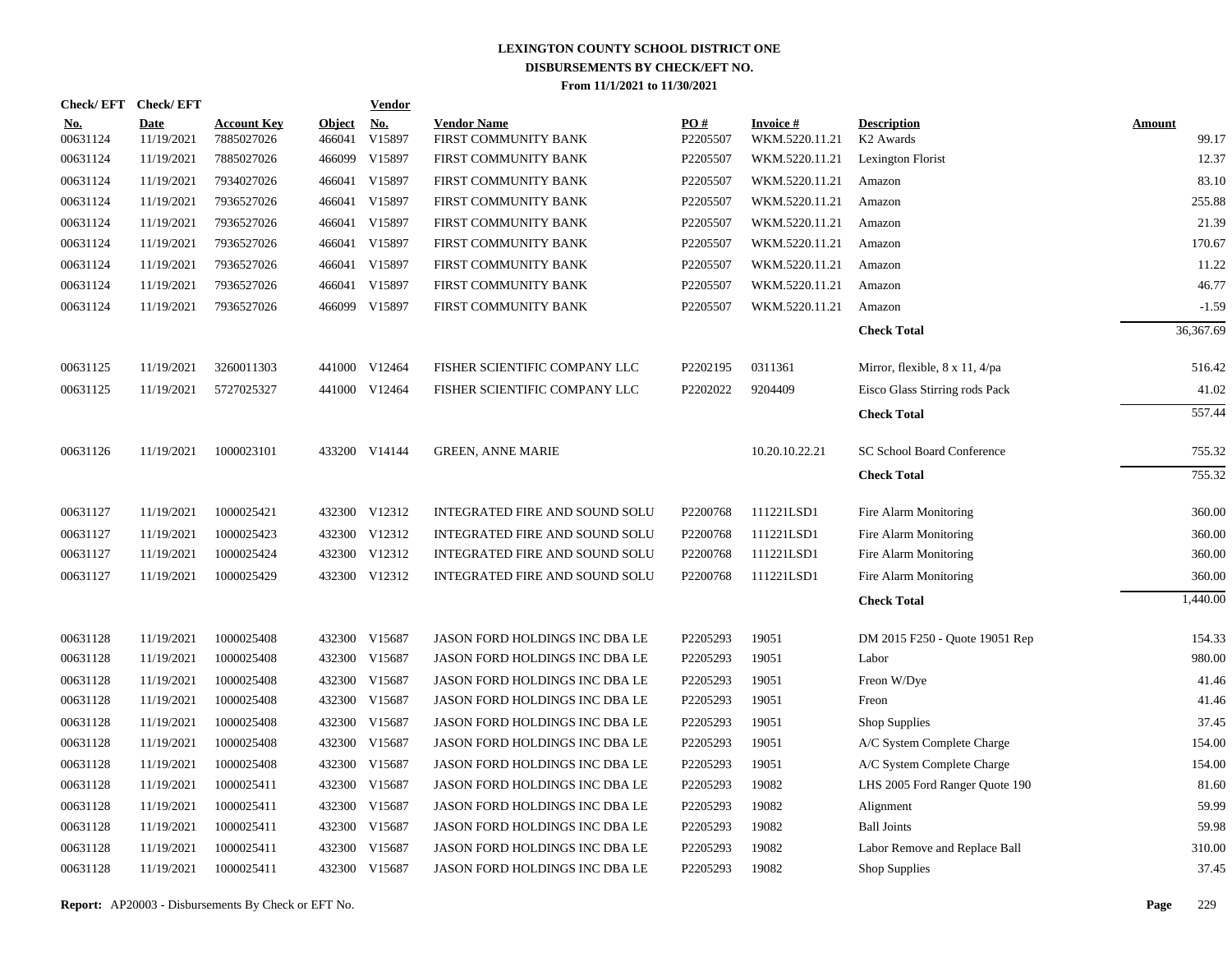| <b>Check/EFT</b> | <b>Check/EFT</b> |                    |               | <b>Vendor</b>             |                                |          |                  |                                |               |
|------------------|------------------|--------------------|---------------|---------------------------|--------------------------------|----------|------------------|--------------------------------|---------------|
| <u>No.</u>       | <b>Date</b>      | <b>Account Key</b> | <b>Object</b> | $\underline{\mathrm{No}}$ | <b>Vendor Name</b>             | PO#      | <b>Invoice#</b>  | <b>Description</b>             | <b>Amount</b> |
|                  |                  |                    |               |                           |                                |          |                  | <b>Check Total</b>             | 2,111.72      |
| 00631129         | 11/19/2021       | 1000025411         |               | 432300 V00158             | JOHNSON CONTROLS FIRE PROTECTI | P2201312 | 88062738         | LHS Kitchen-Hood(1)Length 24'  | 75.00         |
| 00631129         | 11/19/2021       | 1000025411         |               | 432300 V00158             | JOHNSON CONTROLS FIRE PROTECTI | P2201312 | 88062738         | LHS Kitchen-Hood(2)Length 14'  | 75.00         |
| 00631129         | 11/19/2021       | 1000025411         |               | 432300 V00158             | JOHNSON CONTROLS FIRE PROTECTI | P2201312 | 88062738         | LHS Room P106-Hood(3)Length 30 | 100.00        |
|                  |                  |                    |               |                           |                                |          |                  | <b>Check Total</b>             | 250.00        |
| 00631130         | 11/19/2021       | 2042221403         |               | 431300 V15220             | LITTLE JOHNNY LLC              | P2202095 | 619              | December - Psychologist Servic | 6,750.00      |
| 00631130         | 11/19/2021       | 2042221403         |               | 431300 V15220             | LITTLE JOHNNY LLC              | P2202096 | 619              | December - Psychologist Servic | 6,750.00      |
|                  |                  |                    |               |                           |                                |          |                  | <b>Check Total</b>             | 13,500.00     |
| 00631131         | 11/19/2021       | 1000011411         |               | 441000 V12602             | <b>LONE STAR PERCUSSION</b>    | P2203708 | <b>INV-71486</b> | Vic Firth Keyboard Mallett Bag | 268.85        |
|                  |                  |                    |               |                           |                                |          |                  | <b>Check Total</b>             | 268.85        |
| 00631132         | 11/19/2021       | 2042212703         |               | 439500 V16840             | MAXIM HEALTHCARE SERVICES INC  | P2202525 | E4146890143      | VIRTUAL SCHOOL TEACHER - A. KR | 2,550.00      |
|                  |                  |                    |               |                           |                                |          |                  | <b>Check Total</b>             | 2,550.00      |
| 00631133         | 11/19/2021       | 2042212703         |               | 441000 V12504             | MCGRAW HILL EDUCATION INC      | P2202979 | 120000209001     | Books per attached list - Stud | 522.36        |
| 00631133         | 11/19/2021       | 2042212703         |               | 441000 V12504             | MCGRAW HILL EDUCATION INC      | P2202979 | 120000209001     | Shipping                       | 16.50         |
| 00631133         | 11/19/2021       | 2042212703         |               | 441000 V12504             | MCGRAW HILL EDUCATION INC      | P2204553 | 120199652001     | Books per attached list - Stud | 852.72        |
| 00631133         | 11/19/2021       | 2042212703         |               | 441000 V12504             | MCGRAW HILL EDUCATION INC      | P2204553 | 120199652001     | Shipping                       | 114.59        |
| 00631133         | 11/19/2021       | 2042212703         |               | 441000 V12504             | MCGRAW HILL EDUCATION INC      | P2204553 | 120199652001     | Books per attached list - Stud | 438.90        |
| 00631133         | 11/19/2021       | 2042212703         |               | 441000 V12504             | MCGRAW HILL EDUCATION INC      | P2204553 | 120200452001     | Books per attached list - Stud | 2,115.15      |
| 00631133         | 11/19/2021       | 2042212703         |               | 441000 V12504             | MCGRAW HILL EDUCATION INC      | P2204553 | 120200452001     | Shipping                       | 134.09        |
| 00631133         | 11/19/2021       | 2042212703         |               | 441000 V12504             | MCGRAW HILL EDUCATION INC      | P2204738 | 120224151001     | Books per attached list - Stud | 662.25        |
| 00631133         | 11/19/2021       | 2042212703         |               | 441000 V12504             | MCGRAW HILL EDUCATION INC      | P2204738 | 120224151001     | <b>Shipping</b>                | 71.75         |
| 00631133         | 11/19/2021       | 2042212703         |               | 441000 V12504             | MCGRAW HILL EDUCATION INC      | P2204738 | 120224151001     | Books per attached list - Stud | 408.72        |
| 00631133         | 11/19/2021       | 2042212703         |               | 441000 V12504             | MCGRAW HILL EDUCATION INC      | P2204738 | 120224325001     | Books per attached list - Stud | 461.40        |
| 00631133         | 11/19/2021       | 2042212703         |               | 441000 V12504             | MCGRAW HILL EDUCATION INC      | P2204738 | 120224325001     | Books per attached list - Stud | 46.92         |
| 00631133         | 11/19/2021       | 2042212703         |               | 441000 V12504             | MCGRAW HILL EDUCATION INC      | P2204738 | 120224325001     | Shipping                       | 40.32         |
| 00631133         | 11/19/2021       | 2042112703         |               | 441000 V12504             | MCGRAW HILL EDUCATION INC      | P2201182 | 120252321001     | Books per attached list - Stud | 1,280.70      |
| 00631133         | 11/19/2021       | 2042112703         |               | 441000 V12504             | MCGRAW HILL EDUCATION INC      | P2201182 | 120252321001     | Books per attached list - Stud | 86.04         |
|                  |                  |                    |               |                           |                                |          |                  | <b>Check Total</b>             | 7,252.41      |
| 00631134         | 11/19/2021       | 6000025643         |               | 446000 Exxxxx             | Employee                       |          | 11.12.21         | <b>GF</b> Reimbursement        | 184.06        |
|                  |                  |                    |               |                           |                                |          |                  |                                |               |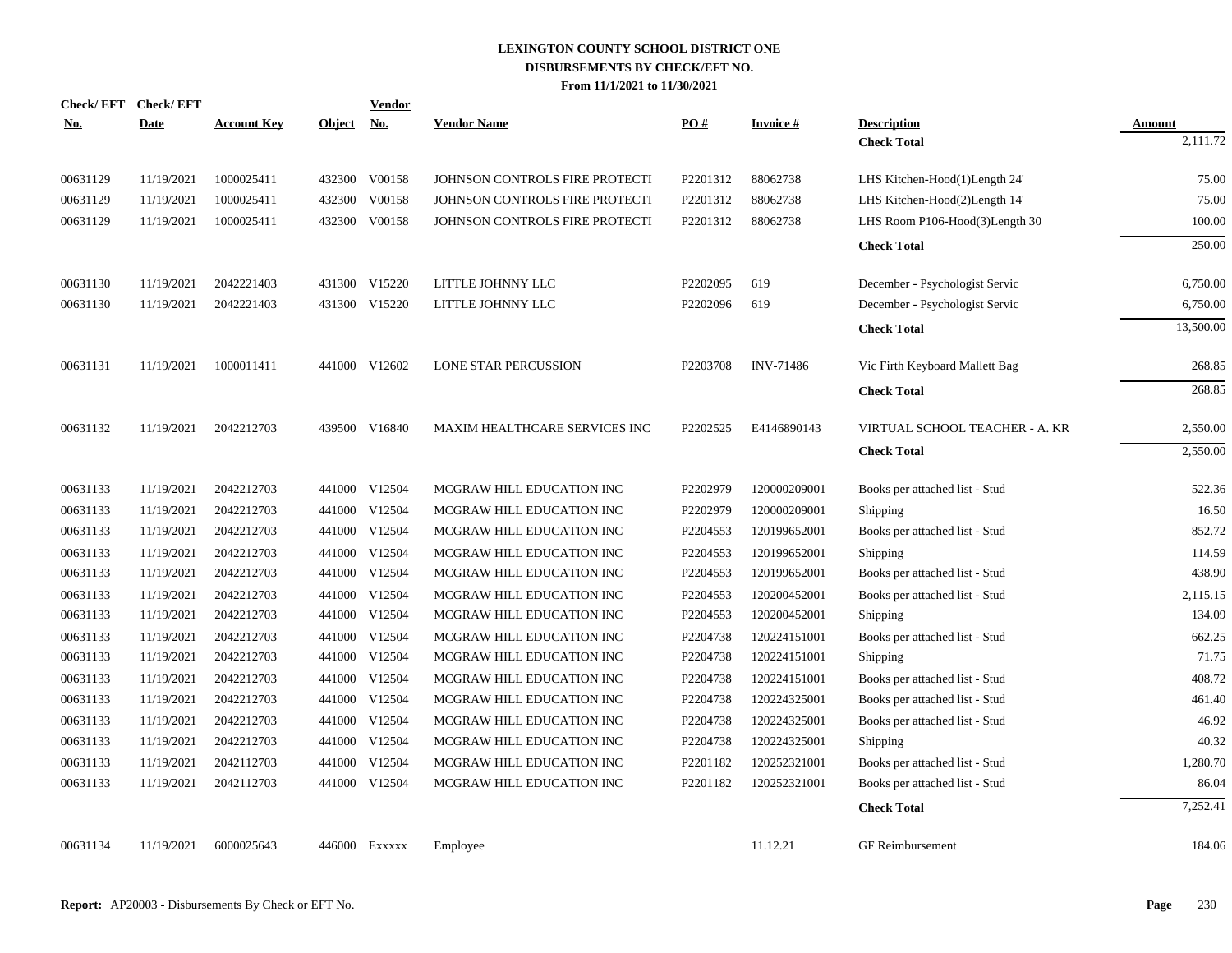| <b>Check/EFT</b> | <b>Check/EFT</b> |                    |               | <b>Vendor</b> |                                |          |                 |                                          |                  |
|------------------|------------------|--------------------|---------------|---------------|--------------------------------|----------|-----------------|------------------------------------------|------------------|
| <u>No.</u>       | <b>Date</b>      | <b>Account Key</b> | <b>Object</b> | <u>No.</u>    | <b>Vendor Name</b>             | PO#      | <b>Invoice#</b> | <b>Description</b><br><b>Check Total</b> | Amount<br>184.06 |
| 00631135         | 11/19/2021       | 7866027035         |               | 466099 Exxxxx | Employee                       |          | 11.17.2021      | Supplies for Staff                       | 470.01           |
|                  |                  |                    |               |               |                                |          |                 | <b>Check Total</b>                       | 470.01           |
| 00631136         | 11/19/2021       | 1000023313         |               | 433200 EXXXXX | Employee                       |          | 10.14.11.16.21  | Travel to Athletic events/mtgs           | 125.44           |
|                  |                  |                    |               |               |                                |          |                 | <b>Check Total</b>                       | 125.44           |
| 00631137         | 11/19/2021       | 1000025428         |               | 447000 V00082 | PALMETTO PROPANE               |          | 551750          | Propane                                  | 785.38           |
|                  |                  |                    |               |               |                                |          |                 | <b>Check Total</b>                       | 785.38           |
| 00631138         | 11/19/2021       | 1000025412         |               | 432300 V01116 | PROFESSIONAL TREE SERVICE      | P2205295 | 8042            | LES - Take Down and Remove Riv           | 1,400.00         |
|                  |                  |                    |               |               |                                |          |                 | <b>Check Total</b>                       | 1,400.00         |
| 00631139         | 11/19/2021       | 3260011303         |               | 441000 V16452 | SCHOOL SPECIALTY LLC           | P2201711 | 202501813382    | Flashlights, small                       | 136.62           |
| 00631139         | 11/19/2021       | 3260011303         |               | 441000 V16452 | SCHOOL SPECIALTY LLC           | P2201740 | 202501813386    | Flashlights, small                       | 106.73           |
| 00631139         | 11/19/2021       | 7845027044         |               | 466041 V16452 | SCHOOL SPECIALTY LLC           | P2204882 | 208128960055    | Sax True Flow Heavy Body Acryl           | 8.55             |
| 00631139         | 11/19/2021       | 7845027044         |               | 466041 V16452 | SCHOOL SPECIALTY LLC           | P2204882 | 208128960055    | Sax True Flow Heavy Body Acryl           | 8.55             |
| 00631139         | 11/19/2021       | 7845027044         |               | 466041 V16452 | SCHOOL SPECIALTY LLC           | P2204882 | 208128960055    | Sax True Flow Heavy Body Acryl           | 8.55             |
| 00631139         | 11/19/2021       | 7845027044         |               | 466041 V16452 | SCHOOL SPECIALTY LLC           | P2204882 | 208128960055    | Sax True Flow Heavy Body Acryl           | 8.55             |
| 00631139         | 11/19/2021       | 7845027044         |               | 466041 V16452 | SCHOOL SPECIALTY LLC           | P2204882 | 208128960055    | Sax True Flow Heavy Body Acryl           | 8.55             |
| 00631139         | 11/19/2021       | 7845027044         |               | 466041 V16452 | SCHOOL SPECIALTY LLC           | P2204882 | 208128960055    | Sax True Flow Heavy Body Acryl           | 8.55             |
| 00631139         | 11/19/2021       | 7845027044         |               | 466041 V16452 | SCHOOL SPECIALTY LLC           | P2204882 | 208128960055    | Sax True Flow Heavy Body Acryl           | 8.55             |
| 00631139         | 11/19/2021       | 7845027044         |               | 466041 V16452 | SCHOOL SPECIALTY LLC           | P2204882 | 208128960055    | Sax True Flow Heavy Body Acryl           | 8.55             |
| 00631139         | 11/19/2021       | 7845027044         |               | 466041 V16452 | SCHOOL SPECIALTY LLC           | P2204882 | 208128960055    | Sax True Flow Heavy Body Acryl           | 8.55             |
| 00631139         | 11/19/2021       | 7845027044         |               | 466041 V16452 | SCHOOL SPECIALTY LLC           | P2204882 | 208128960055    | Sax True Flow Heavy Body Acryl           | 8.55             |
| 00631139         | 11/19/2021       | 7845027044         |               | 466041 V16452 | SCHOOL SPECIALTY LLC           | P2204882 | 208128960055    | Sax True Flow Heavy Body Acryl           | 19.82            |
| 00631139         | 11/19/2021       | 7845027044         |               | 466041 V16452 | SCHOOL SPECIALTY LLC           | P2204882 | 208128960055    | Royal Brush Paint Brushes Roun           | 16.06            |
|                  |                  |                    |               |               |                                |          |                 | <b>Check Total</b>                       | 364.73           |
| 00631140         | 11/19/2021       | 1000000010         |               | 319100 V17018 | SMC VENDOR EVENTS LLC          |          | 11.17.2021      | Use of Facility rental refund            | 288.00           |
|                  |                  |                    |               |               |                                |          |                 | <b>Check Total</b>                       | 288.00           |
| 00631141         | 11/19/2021       | 1000025426         |               | 441020 V13230 | SMITH AND JONES JANITORIAL SUP | P2204212 | 213377          | 95118 ATLAS WIPE                         | 138.03           |
|                  |                  |                    |               |               |                                |          |                 | <b>Check Total</b>                       | 138.03           |
|                  |                  |                    |               |               |                                |          |                 |                                          |                  |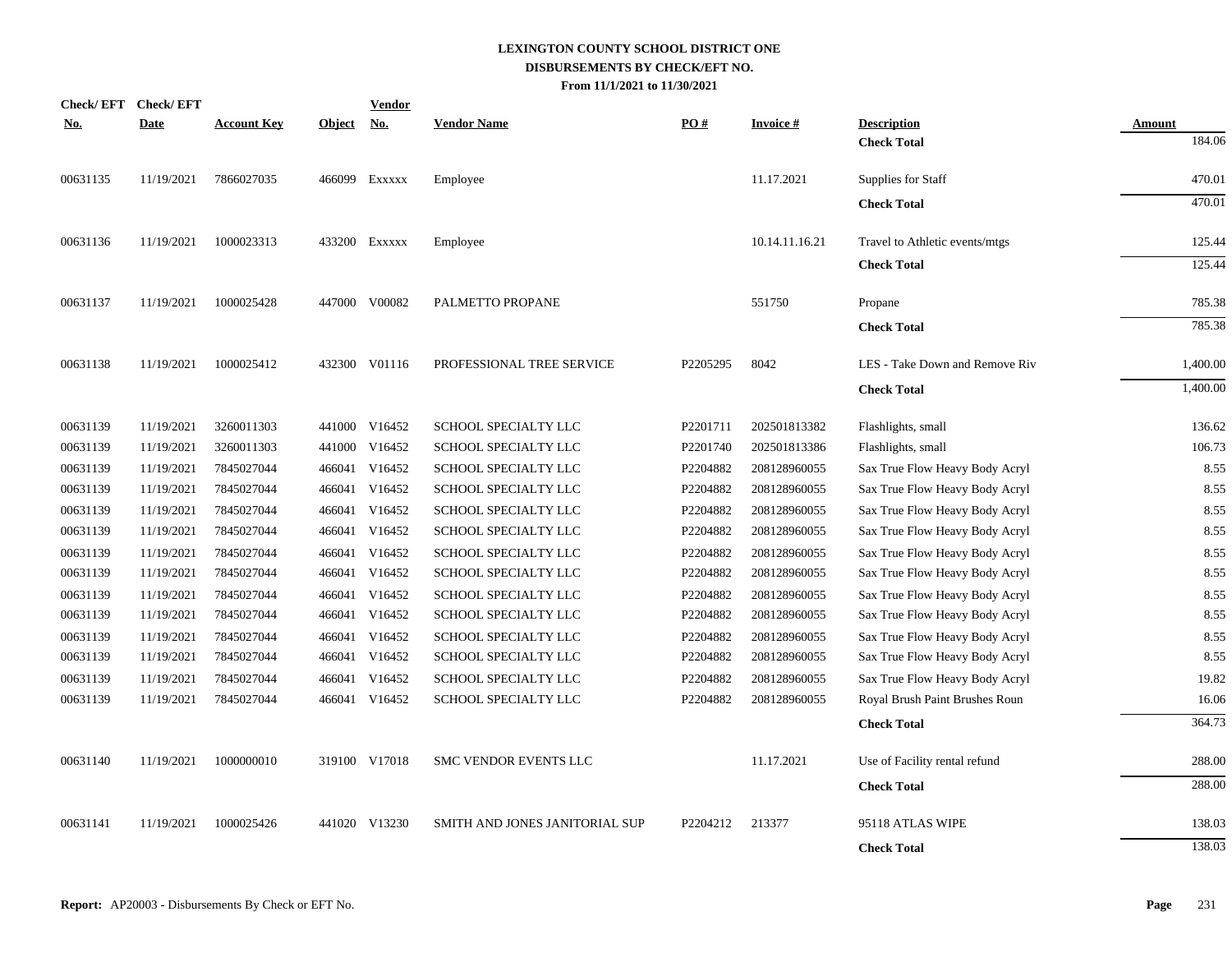|                        | Check/EFT Check/EFT       |                                  |                         | <b>Vendor</b>        |                                                     |                               |                                  |                                                      |                           |
|------------------------|---------------------------|----------------------------------|-------------------------|----------------------|-----------------------------------------------------|-------------------------------|----------------------------------|------------------------------------------------------|---------------------------|
| <u>No.</u><br>00631142 | <b>Date</b><br>11/19/2021 | <b>Account Key</b><br>1000022403 | <b>Object</b><br>433200 | <u>No.</u><br>V14676 | <b>Vendor Name</b><br>SOUTHEASTERN REGIONAL READING | $\underline{PO#}$<br>P2205460 | <b>Invoice#</b><br>10D87B5A-0001 | <b>Description</b><br>Registration fee for staff mem | <b>Amount</b><br>7,220.00 |
| 00631142               | 11/19/2021                | 1000022403                       |                         | 433200 V14676        | SOUTHEASTERN REGIONAL READING                       | P2205460                      | 10D87B5A-0001                    | Registration fee for staff mem                       | 4,200.00                  |
|                        |                           |                                  |                         |                      |                                                     |                               |                                  | <b>Check Total</b>                                   | 11,420.00                 |
| 00631143               | 11/19/2021                | 1000025507                       |                         | 433100 V00208        | STATE DEPARTMENT OF EDUCATION                       |                               | LEX-3201-2021-11 Fuel, Oct 2021  |                                                      | 3,334.37                  |
|                        |                           |                                  |                         |                      |                                                     |                               |                                  | <b>Check Total</b>                                   | 3,334.37                  |
| 00631144               | 11/19/2021                | 1000011343                       |                         | 441000 V02065        | THE OFFICE PAL INC                                  | P2205412                      | 0195297-IN                       | 3130CN Yellow Toner (OEM #330-                       | 438.10                    |
|                        |                           |                                  |                         |                      |                                                     |                               |                                  | <b>Check Total</b>                                   | 438.10                    |
| 00631145               | 11/19/2021                | 1000025407                       |                         | 432300 V15791        | TITAN TERMITE & PEST CONTROL I                      | P2200538                      | 185824                           | Transportation (Main Building)                       | 25.00                     |
| 00631145               | 11/19/2021                | 1000025408                       |                         | 432300 V15791        | TITAN TERMITE & PEST CONTROL I                      | P2200538                      | 185824                           | District 1 Building 3                                | 37.73                     |
| 00631145               | 11/19/2021                | 1000025408                       |                         | 432300 V15791        | TITAN TERMITE & PEST CONTROL I                      | P2200538                      | 185824                           | District 1 Building 3                                | 26.00                     |
| 00631145               | 11/19/2021                | 1000025408                       |                         | 432300 V15791        | TITAN TERMITE & PEST CONTROL I                      | P2200538                      | 185824                           | District Office & Annex Buildi                       | 37.73                     |
| 00631145               | 11/19/2021                | 1000025408                       |                         | 432300 V15791        | TITAN TERMITE & PEST CONTROL I                      | P2200538                      | 185824                           | District Office & Annex Buildi                       | 26.00                     |
| 00631145               | 11/19/2021                | 1000025408                       |                         | 432300 V15791        | TITAN TERMITE & PEST CONTROL I                      | P2200538                      | 185824                           | Building Maintenance & Facilit                       | 26.00                     |
| 00631145               | 11/19/2021                | 1000025408                       |                         | 432300 V15791        | TITAN TERMITE & PEST CONTROL I                      | P2200538                      | 185824                           | District 1 Office Building 2                         | 37.73                     |
| 00631145               | 11/19/2021                | 1000025408                       |                         | 432300 V15791        | TITAN TERMITE & PEST CONTROL I                      | P2200538                      | 185824                           | District 1 Office Building 2                         | 26.00                     |
| 00631145               | 11/19/2021                | 1000025408                       |                         | 432300 V15791        | TITAN TERMITE & PEST CONTROL I                      | P2200538                      | 185824                           | District Data Center/Operation                       | 26.00                     |
| 00631145               | 11/19/2021                | 1000025411                       |                         | 432300 V15791        | TITAN TERMITE & PEST CONTROL I                      | P2200538                      | 185824                           | LHS Facilities A                                     | 37.73                     |
| 00631145               | 11/19/2021                | 1000025411                       |                         | 432300 V15791        | TITAN TERMITE & PEST CONTROL I                      | P2200538                      | 185824                           | <b>LHS</b> Facilities B                              | 26.00                     |
| 00631145               | 11/19/2021                | 1000025411                       |                         | 432300 V15791        | TITAN TERMITE & PEST CONTROL I                      | P2200538                      | 185824                           | LHS Facilities C                                     | 25.00                     |
| 00631145               | 11/19/2021                | 1000025411                       |                         | 432300 V15791        | TITAN TERMITE & PEST CONTROL I                      | P2200538                      | 185824                           | <b>MES Facilities A</b>                              | 37.73                     |
| 00631145               | 11/19/2021                | 1000025412                       |                         | 432300 V15791        | TITAN TERMITE & PEST CONTROL I                      | P2200538                      | 185824                           | <b>LES Facilities A</b>                              | 37.73                     |
| 00631145               | 11/19/2021                | 1000025412                       |                         | 432300 V15791        | TITAN TERMITE & PEST CONTROL I                      | P2200538                      | 185824                           | <b>LES Facilities B</b>                              | 26.00                     |
| 00631145               | 11/19/2021                | 1000025413                       |                         | 432300 V15791        | TITAN TERMITE & PEST CONTROL I                      | P2200538                      | 185824                           | GHS & Transportation Facilitie                       | 37.73                     |
| 00631145               | 11/19/2021                | 1000025413                       |                         | 432300 V15791        | TITAN TERMITE & PEST CONTROL I                      | P2200538                      | 185824                           | GHS & Transportation Facilitie                       | 26.00                     |
| 00631145               | 11/19/2021                | 1000025413                       | 432300                  | V15791               | TITAN TERMITE & PEST CONTROL I                      | P2200538                      | 185824                           | GHS & Transportation Facilitie                       | 25.00                     |
| 00631145               | 11/19/2021                | 1000025414                       |                         | 432300 V15791        | TITAN TERMITE & PEST CONTROL I                      | P2200538                      | 185824                           | New GES Facilities A (contract                       | 37.73                     |
| 00631145               | 11/19/2021                | 1000025414                       | 432300                  | V15791               | TITAN TERMITE & PEST CONTROL I                      | P2200538                      | 185824                           | New GES Facilities B (contract)                      | 26.00                     |
| 00631145               | 11/19/2021                | 1000025415                       |                         | 432300 V15791        | TITAN TERMITE & PEST CONTROL I                      | P2200538                      | 185824                           | PHS & Transportation Facilitie                       | 37.73                     |
| 00631145               | 11/19/2021                | 1000025415                       | 432300                  | V15791               | TITAN TERMITE & PEST CONTROL I                      | P2200538                      | 185824                           | PHS & Transportation Facilitie                       | 26.00                     |
| 00631145               | 11/19/2021                | 1000025415                       |                         | 432300 V15791        | TITAN TERMITE & PEST CONTROL I                      | P2200538                      | 185824                           | PHS & Transportation Facilitie                       | 25.00                     |
| 00631145               | 11/19/2021                | 1000025416                       | 432300                  | V15791               | TITAN TERMITE & PEST CONTROL I                      | P2200538                      | 185824                           | PES Facilities A                                     | 37.73                     |
| 00631145               | 11/19/2021                | 1000025416                       |                         | 432300 V15791        | TITAN TERMITE & PEST CONTROL I                      | P2200538                      | 185824                           | <b>PES Facilities B</b>                              | 26.00                     |
| 00631145               | 11/19/2021                | 1000025419                       |                         | 432300 V15791        | TITAN TERMITE & PEST CONTROL I                      | P2200538                      | 185824                           | AES Facilities A (contract lin                       | 37.73                     |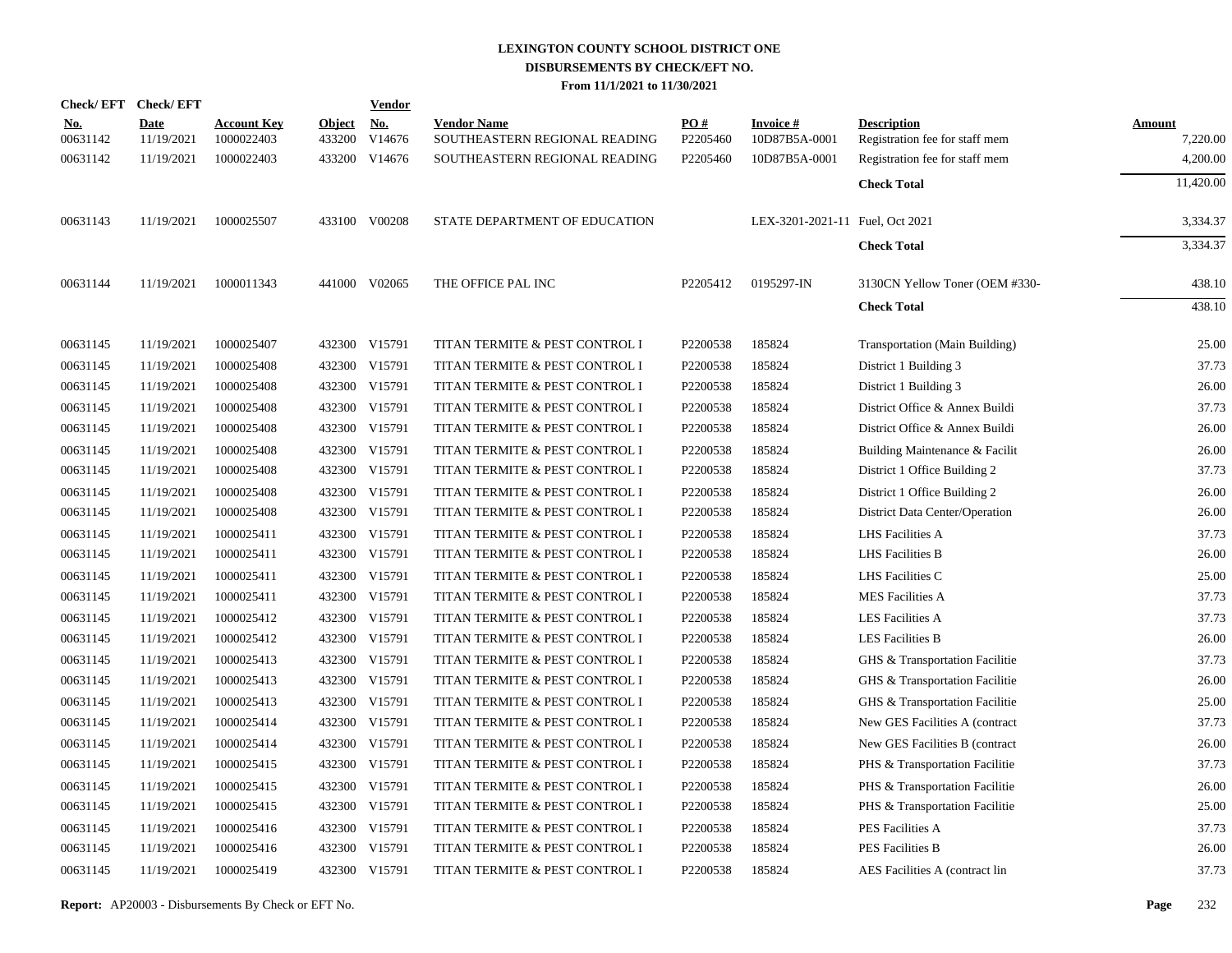| Check/EFT Check/EFT    |                           |                                  |                         | <b>Vendor</b>        |                                                      |                 |                           |                                                      |                        |
|------------------------|---------------------------|----------------------------------|-------------------------|----------------------|------------------------------------------------------|-----------------|---------------------------|------------------------------------------------------|------------------------|
| <u>No.</u><br>00631145 | <b>Date</b><br>11/19/2021 | <b>Account Key</b><br>1000025419 | <b>Object</b><br>432300 | <u>No.</u><br>V15791 | <b>Vendor Name</b><br>TITAN TERMITE & PEST CONTROL I | PO#<br>P2200538 | <b>Invoice#</b><br>185824 | <b>Description</b><br>AES Facilities B (contract lin | <b>Amount</b><br>26.00 |
| 00631145               | 11/19/2021                | 1000025420                       |                         | 432300 V15791        | TITAN TERMITE & PEST CONTROL I                       | P2200538        | 185824                    | <b>LMS</b> Facilities A                              | 37.73                  |
| 00631145               | 11/19/2021                | 1000025420                       |                         | 432300 V15791        | TITAN TERMITE & PEST CONTROL I                       | P2200538        | 185824                    | <b>LMS</b> Facilities B                              | 26.00                  |
| 00631145               | 11/19/2021                | 1000025421                       |                         | 432300 V15791        | TITAN TERMITE & PEST CONTROL I                       | P2200538        | 185824                    | <b>LTC</b> Facilities A                              | 37.73                  |
| 00631145               | 11/19/2021                | 1000025421                       |                         | 432300 V15791        | TITAN TERMITE & PEST CONTROL I                       | P2200538        | 185824                    | <b>LTC</b> Facilities B                              | 26.00                  |
| 00631145               | 11/19/2021                | 1000025422                       |                         | 432300 V15791        | TITAN TERMITE & PEST CONTROL I                       | P2200538        | 185824                    | <b>OGES</b> Facilities A                             | 37.73                  |
| 00631145               | 11/19/2021                | 1000025422                       |                         | 432300 V15791        | TITAN TERMITE & PEST CONTROL I                       | P2200538        | 185824                    | <b>OGES</b> Facilities B                             | 26.00                  |
| 00631145               | 11/19/2021                | 1000025423                       |                         | 432300 V15791        | TITAN TERMITE & PEST CONTROL I                       | P2200538        | 185824                    | <b>SGES Facilities A</b>                             | 37.73                  |
| 00631145               | 11/19/2021                | 1000025423                       |                         | 432300 V15791        | TITAN TERMITE & PEST CONTROL I                       | P2200538        | 185824                    | <b>SGES Facilities B</b>                             | 26.00                  |
| 00631145               | 11/19/2021                | 1000025424                       |                         | 432300 V15791        | TITAN TERMITE & PEST CONTROL I                       | P2200538        | 185824                    | <b>RBES</b> Facilities A                             | 37.73                  |
| 00631145               | 11/19/2021                | 1000025424                       |                         | 432300 V15791        | TITAN TERMITE & PEST CONTROL I                       | P2200538        | 185824                    | <b>RBES</b> Facilities B                             | 26.00                  |
| 00631145               | 11/19/2021                | 1000025425                       |                         | 432300 V15791        | TITAN TERMITE & PEST CONTROL I                       | P2200538        | 185824                    | <b>WKES</b> Facilities A                             | 37.73                  |
| 00631145               | 11/19/2021                | 1000025425                       |                         | 432300 V15791        | TITAN TERMITE & PEST CONTROL I                       | P2200538        | 185824                    | <b>WKES Facilities B</b>                             | 26.00                  |
| 00631145               | 11/19/2021                | 1000025426                       |                         | 432300 V15791        | TITAN TERMITE & PEST CONTROL I                       | P2200538        | 185824                    | <b>WKMS</b> Facilities A                             | 37.73                  |
| 00631145               | 11/19/2021                | 1000025426                       |                         | 432300 V15791        | TITAN TERMITE & PEST CONTROL I                       | P2200538        | 185824                    | <b>WKMS</b> Facilities B                             | 26.00                  |
| 00631145               | 11/19/2021                | 1000025427                       |                         | 432300 V15791        | TITAN TERMITE & PEST CONTROL I                       | P2200538        | 185824                    | <b>WKHS Facilities A</b>                             | 37.73                  |
| 00631145               | 11/19/2021                | 1000025427                       |                         | 432300 V15791        | TITAN TERMITE & PEST CONTROL I                       | P2200538        | 185824                    | <b>WKHS Facilities B</b>                             | 26.00                  |
| 00631145               | 11/19/2021                | 1000025427                       |                         | 432300 V15791        | TITAN TERMITE & PEST CONTROL I                       | P2200538        | 185824                    | <b>WKHS Facilities C</b>                             | 25.00                  |
| 00631145               | 11/19/2021                | 1000025428                       |                         | 432300 V15791        | TITAN TERMITE & PEST CONTROL I                       | P2200538        | 185824                    | <b>MES Facilities B</b>                              | 26.00                  |
| 00631145               | 11/19/2021                | 1000025429                       |                         | 432300 V15791        | TITAN TERMITE & PEST CONTROL I                       | P2200538        | 185824                    | <b>GMS</b> Facilities A                              | 37.73                  |
| 00631145               | 11/19/2021                | 1000025429                       |                         | 432300 V15791        | TITAN TERMITE & PEST CONTROL I                       | P2200538        | 185824                    | <b>GMS</b> Facilities B                              | 26.00                  |
| 00631145               | 11/19/2021                | 1000025430                       |                         | 432300 V15791        | TITAN TERMITE & PEST CONTROL I                       | P2200538        | 185824                    | PMS Facilities A (contract lin                       | 37.73                  |
| 00631145               | 11/19/2021                | 1000025430                       |                         | 432300 V15791        | TITAN TERMITE & PEST CONTROL I                       | P2200538        | 185824                    | PMS Facilities B (contract lin                       | 26.00                  |
| 00631145               | 11/19/2021                | 1000025431                       |                         | 432300 V15791        | TITAN TERMITE & PEST CONTROL I                       | P2200538        | 185824                    | <b>LMES Facilities A</b>                             | 37.73                  |
| 00631145               | 11/19/2021                | 1000025431                       |                         | 432300 V15791        | TITAN TERMITE & PEST CONTROL I                       | P2200538        | 185824                    | <b>LMES</b> Facilities B                             | 26.00                  |
| 00631145               | 11/19/2021                | 1000025434                       |                         | 432300 V15791        | TITAN TERMITE & PEST CONTROL I                       | P2200538        | 185824                    | PHMS Facilities A                                    | 37.73                  |
| 00631145               | 11/19/2021                | 1000025434                       |                         | 432300 V15791        | TITAN TERMITE & PEST CONTROL I                       | P2200538        | 185824                    | <b>PHMS</b> Facilities B                             | 26.00                  |
| 00631145               | 11/19/2021                | 1000025435                       |                         | 432300 V15791        | TITAN TERMITE & PEST CONTROL I                       | P2200538        | 185824                    | PHES Facilities A                                    | 37.73                  |
| 00631145               | 11/19/2021                | 1000025435                       |                         | 432300 V15791        | TITAN TERMITE & PEST CONTROL I                       | P2200538        | 185824                    | PHES Facilities B                                    | 26.00                  |
| 00631145               | 11/19/2021                | 1000025437                       |                         | 432300 V15791        | TITAN TERMITE & PEST CONTROL I                       | P2200538        | 185824                    | <b>CSMS</b> Facilities A                             | 37.73                  |
| 00631145               | 11/19/2021                | 1000025437                       | 432300                  | V15791               | TITAN TERMITE & PEST CONTROL I                       | P2200538        | 185824                    | <b>CSMS</b> Facilities B                             | 26.00                  |
| 00631145               | 11/19/2021                | 1000025438                       |                         | 432300 V15791        | TITAN TERMITE & PEST CONTROL I                       | P2200538        | 185824                    | <b>CSES Facilities A</b>                             | 37.73                  |
| 00631145               | 11/19/2021                | 1000025438                       |                         | 432300 V15791        | TITAN TERMITE & PEST CONTROL I                       | P2200538        | 185824                    | <b>CSES Facilities B</b>                             | 26.00                  |
| 00631145               | 11/19/2021                | 1000025439                       |                         | 432300 V15791        | TITAN TERMITE & PEST CONTROL I                       | P2200538        | 185824                    | <b>FPES Facilities A</b>                             | 37.73                  |
| 00631145               | 11/19/2021                | 1000025439                       | 432300                  | V15791               | TITAN TERMITE & PEST CONTROL I                       | P2200538        | 185824                    | <b>FPES Facilites B</b>                              | 26.00                  |
| 00631145               | 11/19/2021                | 1000025440                       |                         | 432300 V15791        | TITAN TERMITE & PEST CONTROL I                       | P2200538        | 185824                    | <b>NPES Facilities A</b>                             | 37.73                  |

**Report:** AP20003 - Disbursements By Check or EFT No. **Page** 233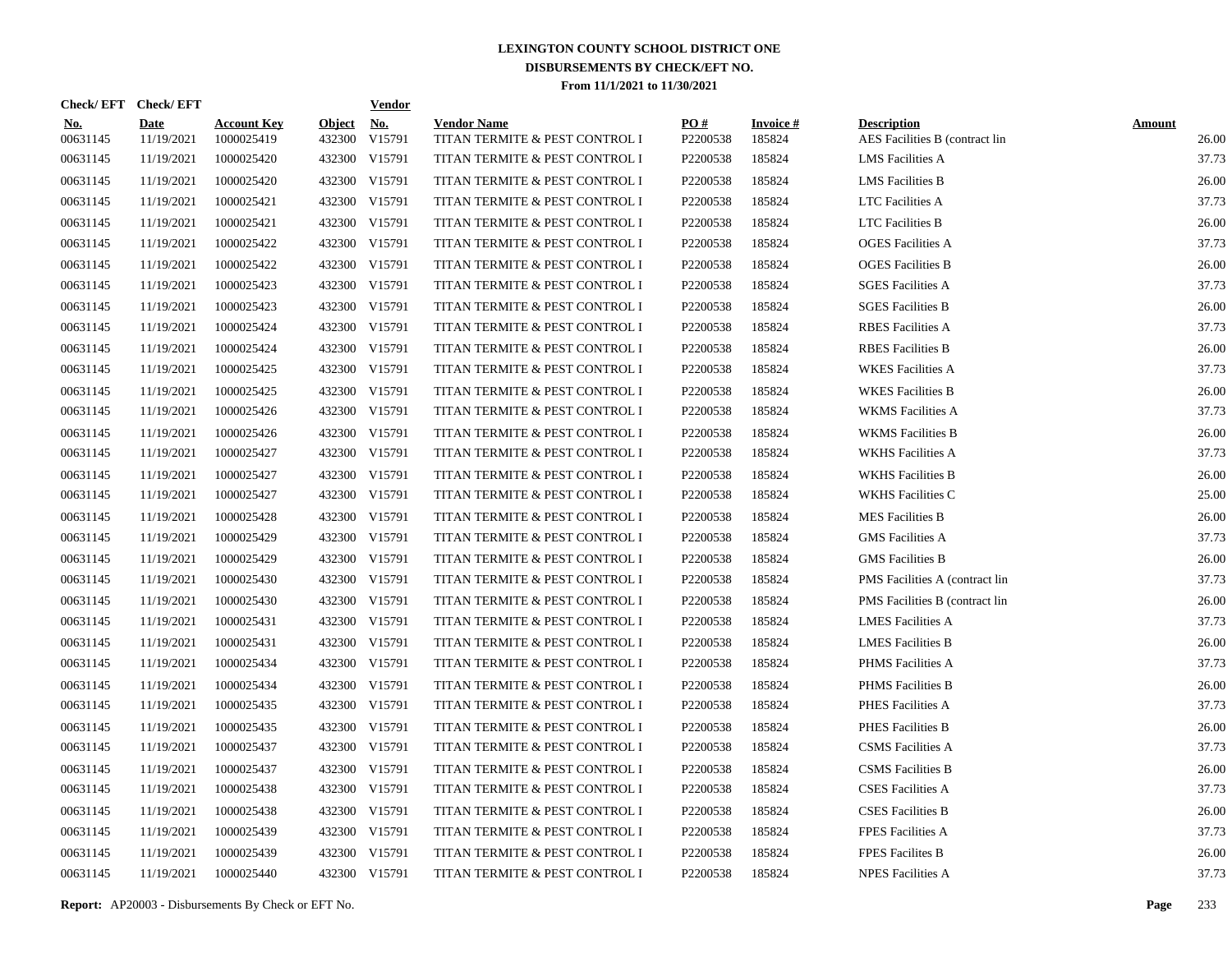|                        | Check/EFT Check/EFT       |                                  |                         | Vendor        |                                                      |                 |                           |                                                |                        |
|------------------------|---------------------------|----------------------------------|-------------------------|---------------|------------------------------------------------------|-----------------|---------------------------|------------------------------------------------|------------------------|
| <u>No.</u><br>00631145 | <b>Date</b><br>11/19/2021 | <b>Account Key</b><br>1000025440 | <b>Object</b><br>432300 | No.<br>V15791 | <b>Vendor Name</b><br>TITAN TERMITE & PEST CONTROL I | PO#<br>P2200538 | <b>Invoice#</b><br>185824 | <b>Description</b><br><b>NPES Facilities B</b> | <b>Amount</b><br>26.00 |
| 00631145               | 11/19/2021                | 1000025441                       |                         | 432300 V15791 | TITAN TERMITE & PEST CONTROL I                       | P2200538        | 185824                    | <b>RCES</b> Facilities A                       | 37.73                  |
| 00631145               | 11/19/2021                | 1000025441                       |                         | 432300 V15791 | TITAN TERMITE & PEST CONTROL I                       | P2200538        | 185824                    | <b>RCES</b> Facilities B                       | 26.00                  |
| 00631145               | 11/19/2021                | 1000025442                       |                         | 432300 V15791 | TITAN TERMITE & PEST CONTROL I                       | P2200538        | 185824                    | <b>MGES Facilities A</b>                       | 37.73                  |
| 00631145               | 11/19/2021                | 1000025442                       |                         | 432300 V15791 | TITAN TERMITE & PEST CONTROL I                       | P2200538        | 185824                    | <b>MGES</b> Facilities B                       | 26.00                  |
| 00631145               | 11/19/2021                | 1000025443                       |                         | 432300 V15791 | TITAN TERMITE & PEST CONTROL I                       | P2200538        | 185824                    | <b>MGMS</b> Facilities A                       | 37.73                  |
| 00631145               | 11/19/2021                | 1000025443                       |                         | 432300 V15791 | TITAN TERMITE & PEST CONTROL I                       | P2200538        | 185824                    | <b>MGMS</b> Facilities B                       | 26.00                  |
| 00631145               | 11/19/2021                | 1000025444                       |                         | 432300 V15791 | TITAN TERMITE & PEST CONTROL I                       | P2200538        | 185824                    | <b>RBHS</b> Facilities A                       | 37.73                  |
| 00631145               | 11/19/2021                | 1000025444                       |                         | 432300 V15791 | TITAN TERMITE & PEST CONTROL I                       | P2200538        | 185824                    | <b>RBHS</b> Facilities B                       | 26.00                  |
| 00631145               | 11/19/2021                | 1000025444                       |                         | 432300 V15791 | TITAN TERMITE & PEST CONTROL I                       | P2200538        | 185824                    | <b>RBHS</b> Facilities C                       | 25.00                  |
| 00631145               | 11/19/2021                | 1000025445                       |                         | 432300 V15791 | TITAN TERMITE & PEST CONTROL I                       | P2200538        | 185824                    | <b>DES Facilities A</b>                        | 37.73                  |
| 00631145               | 11/19/2021                | 1000025445                       |                         | 432300 V15791 | TITAN TERMITE & PEST CONTROL I                       | P2200538        | 185824                    | <b>DES Facilities B</b>                        | 26.00                  |
| 00631145               | 11/19/2021                | 1000025446                       |                         | 432300 V15791 | TITAN TERMITE & PEST CONTROL I                       | P2200538        | 185824                    | <b>BMS</b> Facilities A                        | 37.73                  |
| 00631145               | 11/19/2021                | 1000025446                       |                         | 432300 V15791 | TITAN TERMITE & PEST CONTROL I                       | P2200538        | 185824                    | <b>BMS</b> Facilities B                        | 26.00                  |
| 00631145               | 11/19/2021                | 1000025447                       |                         | 432300 V15791 | TITAN TERMITE & PEST CONTROL I                       | P2200538        | 185824                    | CES Facilities A (contract lin                 | 37.73                  |
| 00631145               | 11/19/2021                | 1000025447                       |                         | 432300 V15791 | TITAN TERMITE & PEST CONTROL I                       | P2200538        | 185824                    | CES Facilities B (contract lin                 | 26.00                  |
| 00631145               | 11/19/2021                | 1000025452                       | 432300                  | V15791        | TITAN TERMITE & PEST CONTROL I                       | P2200538        | 185824                    | OLD GES Facilities A (contract                 | 37.73                  |
| 00631145               | 11/19/2021                | 1000025452                       |                         | 432300 V15791 | TITAN TERMITE & PEST CONTROL I                       | P2200538        | 185824                    | OLD GES Facilities B (contract                 | 26.00                  |
| 00631145               | 11/19/2021                | 1000025453                       | 432300                  | V15791        | TITAN TERMITE & PEST CONTROL I                       | P2200538        | 185824                    | <b>OLD PMS Facilities A (contract)</b>         | 37.73                  |
| 00631145               | 11/19/2021                | 1000025453                       |                         | 432300 V15791 | TITAN TERMITE & PEST CONTROL I                       | P2200538        | 185824                    | <b>OLD PMS Facilities B (contract)</b>         | 26.00                  |
|                        |                           |                                  |                         |               |                                                      |                 |                           | <b>Check Total</b>                             | 2,560.01               |
| 00631146               | 11/19/2021                | 7802070029                       |                         | 466035 V12911 | VARSITY SPIRIT FASHIONS AND SU                       | P2201761        | 41704901                  | <b>Outerwear Embr Initials</b>                 | 139.10                 |
| 00631146               | 11/19/2021                | 7802070029                       |                         | 466041 V12911 | VARSITY SPIRIT FASHIONS AND SU                       | P2201761        | 41704901                  | Varsity Rise                                   | 959.79                 |
| 00631146               | 11/19/2021                | 7802070029                       | 466041                  | V12911        | VARSITY SPIRIT FASHIONS AND SU                       | P2201761        | 41704901                  | Shimmer Backpack                               | 917.36                 |
| 00631146               | 11/19/2021                | 7802070029                       |                         | 466041 V12911 | VARSITY SPIRIT FASHIONS AND SU                       | P2201761        | 41704901                  | Shipping                                       | 138.03                 |
| 00631146               | 11/19/2021                | 7887074027                       | 466041                  | V12911        | VARSITY SPIRIT FASHIONS AND SU                       | P2203342        | 41705007                  | VASF TANK TOP                                  | 91.32                  |
| 00631146               | 11/19/2021                | 7887074027                       |                         | 466041 V12911 | VARSITY SPIRIT FASHIONS AND SU                       | P2203342        | 41705007                  | VASF THREADLESS SEQUINS                        | 45.58                  |
| 00631146               | 11/19/2021                | 7887074027                       | 466041                  | V12911        | VARSITY SPIRIT FASHIONS AND SU                       | P2203342        | 41705007                  | MOTIONFLEX SHORT STOCK                         | 79.13                  |
| 00631146               | 11/19/2021                | 7887074027                       |                         | 466041 V12911 | VARSITY SPIRIT FASHIONS AND SU                       | P2203342        | 41705007                  | <b>VASF SKIRT</b>                              | 94.37                  |
| 00631146               | 11/19/2021                | 7887074027                       |                         | 466041 V12911 | VARSITY SPIRIT FASHIONS AND SU                       | P2203342        | 41705007                  | SUBLIMIMATED JERSEY                            | 56.82                  |
| 00631146               | 11/19/2021                | 7887074027                       |                         | 466041 V12911 | VARSITY SPIRIT FASHIONS AND SU                       | P2203342        | 41705007                  | CUST SUB DROP IN LET WOMEN NVY                 | 0.00                   |
| 00631146               | 11/19/2021                | 7887074027                       |                         | 466041 V12911 | VARSITY SPIRIT FASHIONS AND SU                       | P2203342        | 41705007                  | <b>VARSITY ASCEND</b>                          | 731.88                 |
| 00631146               | 11/19/2021                | 7887074027                       |                         | 466041 V12911 | VARSITY SPIRIT FASHIONS AND SU                       | P2203342        | 41705007                  | <b>TRACK SHORT</b>                             | 80.44                  |
| 00631146               | 11/19/2021                | 7887074027                       | 466041                  | V12911        | VARSITY SPIRIT FASHIONS AND SU                       | P2203342        | 41705007                  | VASF SUBLIMATED TANK                           | 82.18                  |
| 00631146               | 11/19/2021                | 7887074027                       |                         | 466041 V12911 | VARSITY SPIRIT FASHIONS AND SU                       | P2203342        | 41705007                  | CUST DROP IN LET WOMEN CTNWHTW                 | 0.00                   |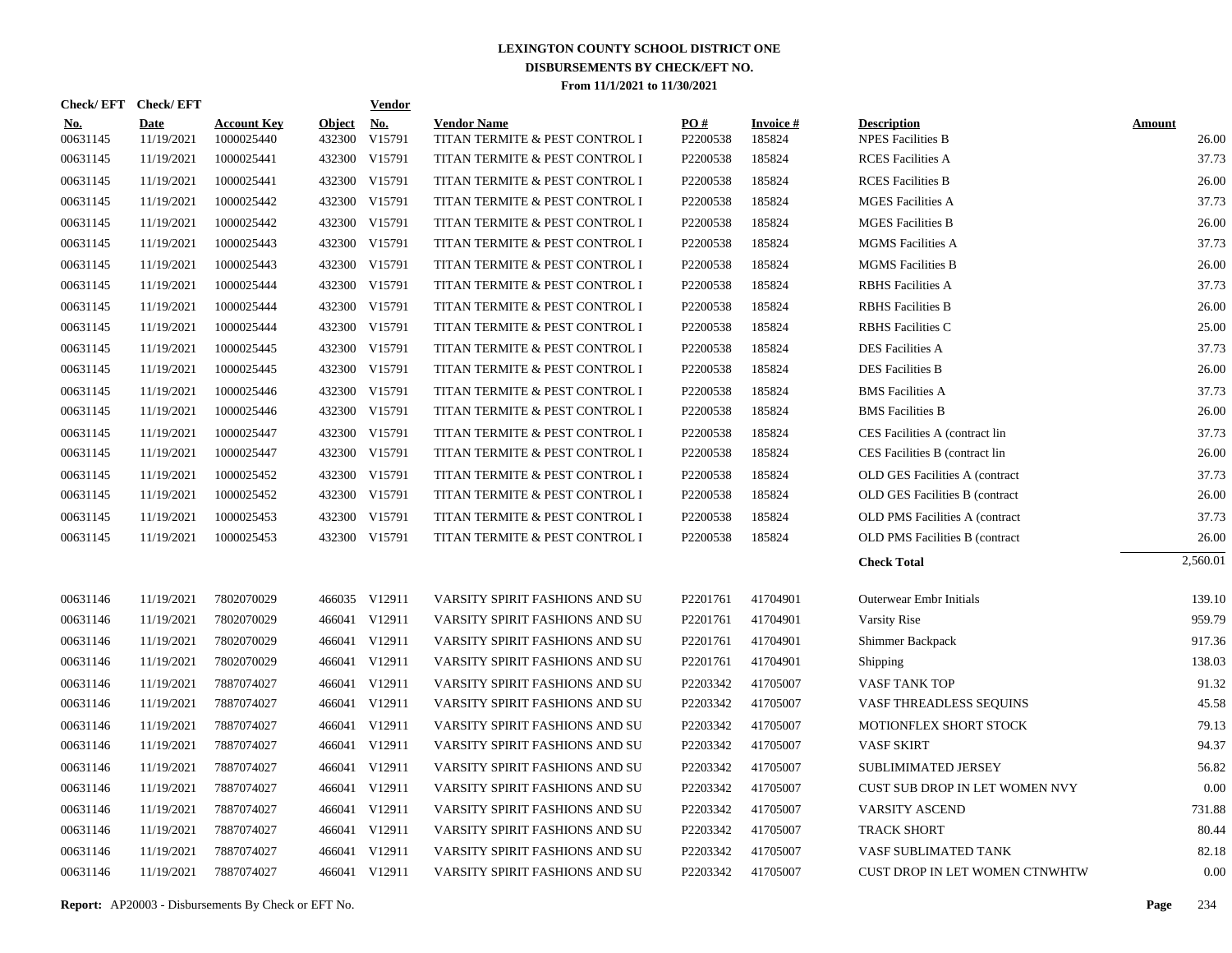| <b>Check/EFT</b>       | <b>Check/EFT</b>          |                                  |                         | <b>Vendor</b> |                                                      |                      |                             |                                               |                        |
|------------------------|---------------------------|----------------------------------|-------------------------|---------------|------------------------------------------------------|----------------------|-----------------------------|-----------------------------------------------|------------------------|
| <u>No.</u><br>00631146 | <b>Date</b><br>11/19/2021 | <b>Account Key</b><br>7887074027 | <b>Object</b><br>466041 | No.<br>V12911 | <b>Vendor Name</b><br>VARSITY SPIRIT FASHIONS AND SU | PO#<br>P2203342      | <b>Invoice#</b><br>41705007 | <b>Description</b><br><b>SUBLIMATED SHORT</b> | <b>Amount</b><br>85.23 |
| 00631146               | 11/19/2021                | 7887074027                       |                         | 466041 V12911 | VARSITY SPIRIT FASHIONS AND SU                       | P2203342             | 41705007                    | CUST DROP IN LET WOMEN WBRWHTC                | 0.00                   |
| 00631146               | 11/19/2021                | 7887074027                       |                         | 466041 V12911 | VARSITY SPIRIT FASHIONS AND SU                       | P2203342             | 41705007                    | <b>SUBLIMATED BRA TOP</b>                     | 106.57                 |
| 00631146               | 11/19/2021                | 7887074027                       |                         | 466041 V12911 | VARSITY SPIRIT FASHIONS AND SU                       | P2203342             | 41705007                    | CUST SUB ROP IN LET WOMEN CAR                 | 0.00                   |
| 00631146               | 11/19/2021                | 7887074027                       |                         | 466041 V12911 | VARSITY SPIRIT FASHIONS AND SU                       | P2203342             | 41705007                    | <b>SUBLIMATED BRA TOP</b>                     | 103.52                 |
| 00631146               | 11/19/2021                | 7887074027                       |                         | 466041 V12911 | VARSITY SPIRIT FASHIONS AND SU                       | P2203342             | 41705007                    | CUST SUB DROP IN LET WOMEN WBR                | 0.00                   |
| 00631146               | 11/19/2021                | 7887074027                       |                         | 466041 V12911 | VARSITY SPIRIT FASHIONS AND SU                       | P2203342             | 41705007                    | <b>FREIGHT</b>                                | 111.82                 |
|                        |                           |                                  |                         |               |                                                      |                      |                             | <b>Check Total</b>                            | 3,823.14               |
| 00631147               | 11/19/2021                | 6000025640                       |                         | 433200 Exxxxx | Employee                                             |                      | 10.25.2021                  | Food Service Supp. Pick Up                    | 7.84                   |
|                        |                           |                                  |                         |               |                                                      |                      |                             | <b>Check Total</b>                            | 7.84                   |
| 00631148               | 11/19/2021                | 1000025413                       |                         | 432300 V14918 | <b>WINDHAM SERVICES</b>                              | P2204987             | 4249                        | GHS - Provide Detention/Retent                | 1,000.00               |
| 00631148               | 11/19/2021                | 1000025415                       |                         | 432300 V14918 | <b>WINDHAM SERVICES</b>                              | P2204987             | 4249                        | PHS - Provide Detention/Retent                | 416.67                 |
| 00631148               | 11/19/2021                | 1000025423                       |                         | 432300 V14918 | <b>WINDHAM SERVICES</b>                              | P2204987             | 4249                        | SGES - Provide Detention/Reten                | 333.34                 |
| 00631148               | 11/19/2021                | 1000025425                       |                         | 432300 V14918 | <b>WINDHAM SERVICES</b>                              | P2204987             | 4249                        | WKES - Provide Detention/Reten                | 416.67                 |
| 00631148               | 11/19/2021                | 1000025427                       |                         | 432300 V14918 | <b>WINDHAM SERVICES</b>                              | P2204987             | 4249                        | WKHS - Provide Detention/Reten                | 833.34                 |
| 00631148               | 11/19/2021                | 1000025428                       |                         | 432300 V14918 | <b>WINDHAM SERVICES</b>                              | P2204987             | 4249                        | MES - Provide Detention/Retent                | 583.34                 |
| 00631148               | 11/19/2021                | 1000025430                       | 432300                  | V14918        | WINDHAM SERVICES                                     | P2204987             | 4249                        | NEW PMS - Provide Detention/Re                | 583.34                 |
| 00631148               | 11/19/2021                | 1000025434                       |                         | 432300 V14918 | WINDHAM SERVICES                                     | P2204987             | 4249                        | PHMS - Provide Detention/Reten                | 700.00                 |
| 00631148               | 11/19/2021                | 1000025439                       | 432300                  | V14918        | WINDHAM SERVICES                                     | P2204987             | 4249                        | FPES - Provide Detention/Reten                | 166.67                 |
| 00631148               | 11/19/2021                | 1000025440                       | 432300                  | V14918        | WINDHAM SERVICES                                     | P2204987             | 4249                        | NPES - Provide Detention/Reten                | 366.67                 |
| 00631148               | 11/19/2021                | 1000025441                       | 432300                  | V14918        | WINDHAM SERVICES                                     | P2204987             | 4249                        | RCES - Provide Detention/Reten                | 750.00                 |
| 00631148               | 11/19/2021                | 1000025442                       |                         | 432300 V14918 | WINDHAM SERVICES                                     | P2204987             | 4249                        | MGES - Provide Detention/Reten                | 583.34                 |
| 00631148               | 11/19/2021                | 1000025443                       |                         | 432300 V14918 | WINDHAM SERVICES                                     | P2204987             | 4249                        | MGMS - Provide Detention/Reten                | 750.00                 |
| 00631148               | 11/19/2021                | 1000025445                       |                         | 432300 V14918 | WINDHAM SERVICES                                     | P2204987             | 4249                        | DES - Provide Detention/Retent                | 1,000.00               |
| 00631148               | 11/19/2021                | 1000025446                       |                         | 432300 V14918 | WINDHAM SERVICES                                     | P2204987             | 4249                        | BMS - Provide Detention & Rete                | 666.61                 |
| 00631148               | 11/19/2021                | 1000025447                       |                         | 432300 V14918 | WINDHAM SERVICES                                     | P2204987             | 4249                        | CES - Provide Detention/Retent                | 500.00                 |
| 00631148               | 11/19/2021                | 1000025452                       |                         | 432300 V14918 | WINDHAM SERVICES                                     | P2204987             | 4249                        | Old GES - Provide Detention/Re                | 166.67                 |
| 00631148               | 11/19/2021                | 1000025453                       |                         | 432300 V14918 | WINDHAM SERVICES                                     | P2204987             | 4249                        | OLD PMS - Provide Detention/Re                | 166.67                 |
|                        |                           |                                  |                         |               |                                                      |                      |                             | <b>Check Total</b>                            | 9,983.33               |
| 00631149               | 11/19/2021                | 7936527039                       |                         | 466099 V01844 | <b>SCHOLASTIC INC</b>                                | P <sub>2204808</sub> | 34028265                    | Books from Quote ID:                          | 74.28                  |
| 00631149               | 11/19/2021                | 7936527039                       | 466099                  | V01844        | <b>SCHOLASTIC INC</b>                                | P2204808             | 34028265                    | Shipping and Handling                         | 7.16                   |
|                        |                           |                                  |                         |               |                                                      |                      |                             | <b>Check Total</b>                            | 81.44                  |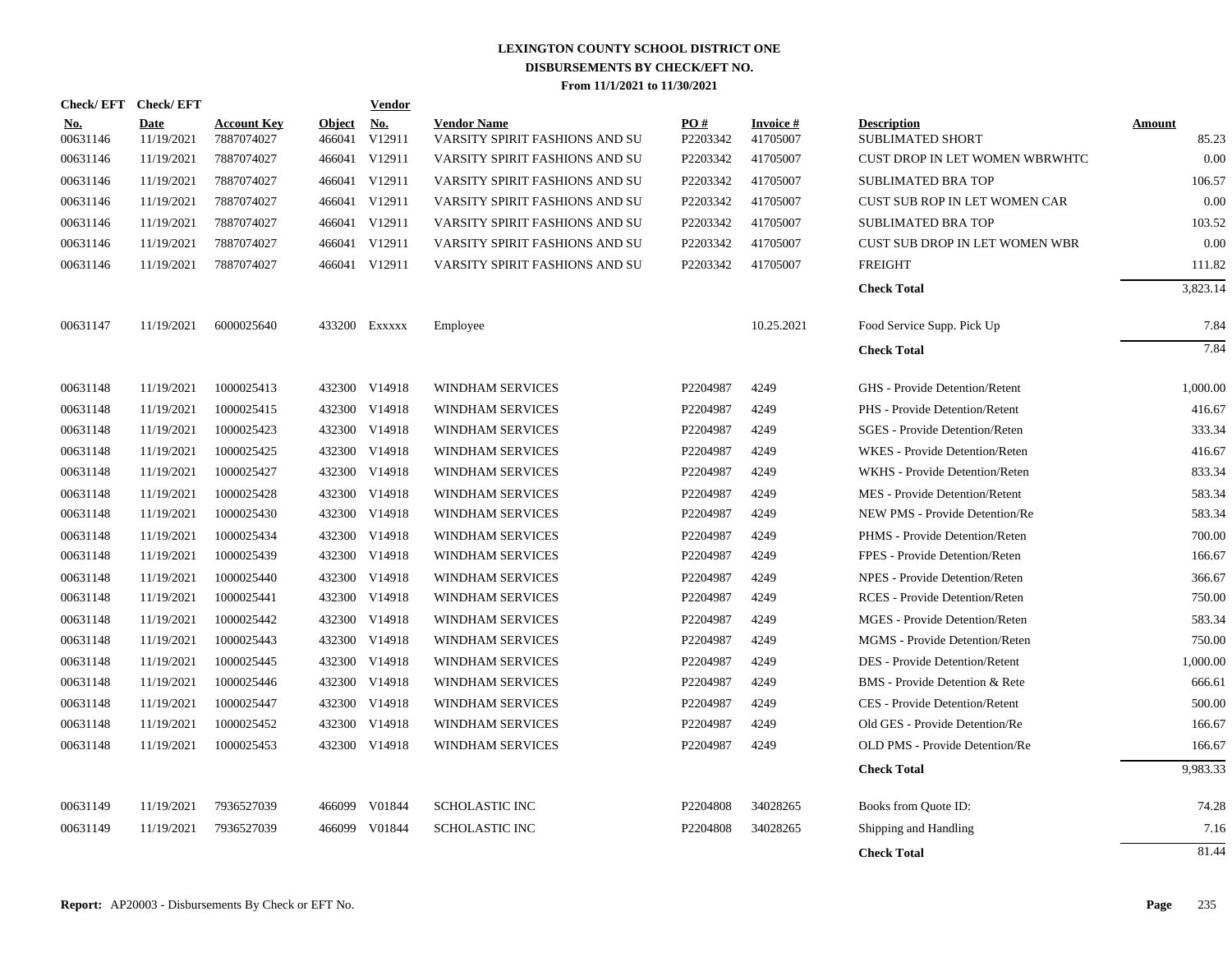| Check/EFT Check/EFT    |                           |                                  |                         | <b>Vendor</b>                         |                                               |                 |                                 |                                       |                        |
|------------------------|---------------------------|----------------------------------|-------------------------|---------------------------------------|-----------------------------------------------|-----------------|---------------------------------|---------------------------------------|------------------------|
| <b>No.</b><br>00631150 | <b>Date</b><br>11/19/2021 | <b>Account Key</b><br>7809027046 | <b>Object</b><br>466069 | $\underline{\textbf{No}}$ .<br>V15934 | <b>Vendor Name</b><br>BEECHWOOD MIDDLE SCHOOL | PO#<br>P2205593 | <b>Invoice#</b><br>P2205593.BMS | <b>Description</b><br>Check #1761     | <b>Amount</b><br>59.84 |
|                        |                           |                                  |                         |                                       |                                               |                 |                                 | <b>Check Total</b>                    | 59.84                  |
| 00631151               | 11/19/2021                | 2710022303                       |                         | 464000 Exxxxx                         | Employee                                      |                 | 11.12.2021                      | Reimb ASHA Certification              | 225.00                 |
|                        |                           |                                  |                         |                                       |                                               |                 |                                 | <b>Check Total</b>                    | 225.00                 |
| 00631152               | 11/19/2021                | 1000025429                       |                         | 441000 Exxxxx                         | Employee                                      |                 | 11.16.21                        | Reimb supplies for custodians         | 10.70                  |
|                        |                           |                                  |                         |                                       |                                               |                 |                                 | <b>Check Total</b>                    | 10.70                  |
| 00631153               | 11/19/2021                | 1000026405                       |                         | 433200 EXXXXX                         | Employee                                      |                 | 11.10.2021                      | <b>SCASBO Fall Conference</b>         | 113.12                 |
|                        |                           |                                  |                         |                                       |                                               |                 |                                 | <b>Check Total</b>                    | 113.12                 |
| 00631154               | 11/19/2021                | 7860527029                       |                         | 466069 Exxxxx                         | Employee                                      |                 | 11.16.21                        | Reimb Donusts for Veterans Day        | 40.84                  |
|                        |                           |                                  |                         |                                       |                                               |                 |                                 | <b>Check Total</b>                    | 40.84                  |
| 00631155               | 11/22/2021                | 1000025427                       |                         | 441020 V01629                         | A Z LAWN MOWER PARTS                          | P2203677        | 159179                          | WKHS - Echomatic Trimmer Head         | 61.61                  |
|                        |                           |                                  |                         |                                       |                                               |                 |                                 | <b>Check Total</b>                    | 61.61                  |
| 00631156               | 11/22/2021                | 1000011413                       |                         | 441000 V02519                         | ACADEMIC SUPPLIER DBA RASIX CO                | P2205378        | ID72277                         | HP 952XL Ink Cartridge - Black        | 239.22                 |
| 00631156               | 11/22/2021                | 1000011413                       |                         | 441000 V02519                         | ACADEMIC SUPPLIER DBA RASIX CO                | P2205378        | ID72277                         | HP 952XL Ink Cartridge - Cyan         | 120.92                 |
| 00631156               | 11/22/2021                | 1000011413                       |                         | 441000 V02519                         | ACADEMIC SUPPLIER DBA RASIX CO                | P2205378        | ID72277                         | HP 952 XL Ink Cartridge - Mang        | 120.92                 |
| 00631156               | 11/22/2021                | 1000011413                       |                         | 441000 V02519                         | ACADEMIC SUPPLIER DBA RASIX CO                | P2205378        | ID72277                         | HP 952 XL Ink Cartridge - Yell        | 120.92                 |
|                        |                           |                                  |                         |                                       |                                               |                 |                                 | <b>Check Total</b>                    | 601.98                 |
| 00631157               | 11/22/2021                | 1000026643                       |                         | 444510 V00391                         | <b>APPLE INC</b>                              | P2204954        | AG15558443                      | Apple Pencil (1st Generatio           | 952.30                 |
| 00631157               | 11/22/2021                | 1000011427                       |                         | 441000 V00391                         | <b>APPLE INC</b>                              | P2204857        | AG16002438                      | OtterBox Symmetry Series 360 E        | 96.25                  |
| 00631157               | 11/22/2021                | 1000011427                       |                         | 444500 V00391                         | APPLE INC                                     | P2204857        | AG16025983                      | 12.9-inch iPad Pro Wi-Fi 128GB        | 1,068.93               |
| 00631157               | 11/22/2021                | 1000011427                       |                         | 444500 V00391                         | <b>APPLE INC</b>                              | P2204857        | AG16025983                      | 3-Year AppleCare+ for Schools         | 191.53                 |
| 00631157               | 11/22/2021                | 1000022227                       |                         | 444500 V00391                         | <b>APPLE INC</b>                              | P2204856        | AG16141642                      | 21.5-inch iMac: 2.3GHz dual-co        | 1,122.43               |
| 00631157               | 11/22/2021                | 1000022227                       | 444500                  | V00391                                | <b>APPLE INC</b>                              | P2204856        | AG16141642                      | 3-Year AppleCare+                     | 127.33                 |
| 00631157               | 11/22/2021                | 1000022227                       |                         | 444500 V00391                         | APPLE INC                                     | P2204856        | AG16141642                      | Apple TV 4K 32GB                      | 383.06                 |
|                        |                           |                                  |                         |                                       |                                               |                 |                                 | <b>Check Total</b>                    | 3,941.83               |
| 00631158               | 11/22/2021                | 1000022403                       |                         | 433200 V15748                         | <b>AVID CENTER</b>                            | P2205244        | 00072841                        | <b>Registration for AVID National</b> | 1,300.00               |
| 00631158               | 11/22/2021                | 3972022403                       |                         | 433200 V15748                         | <b>AVID CENTER</b>                            | P2205244        | 00072841                        | <b>Registration for AVID National</b> | 650.00                 |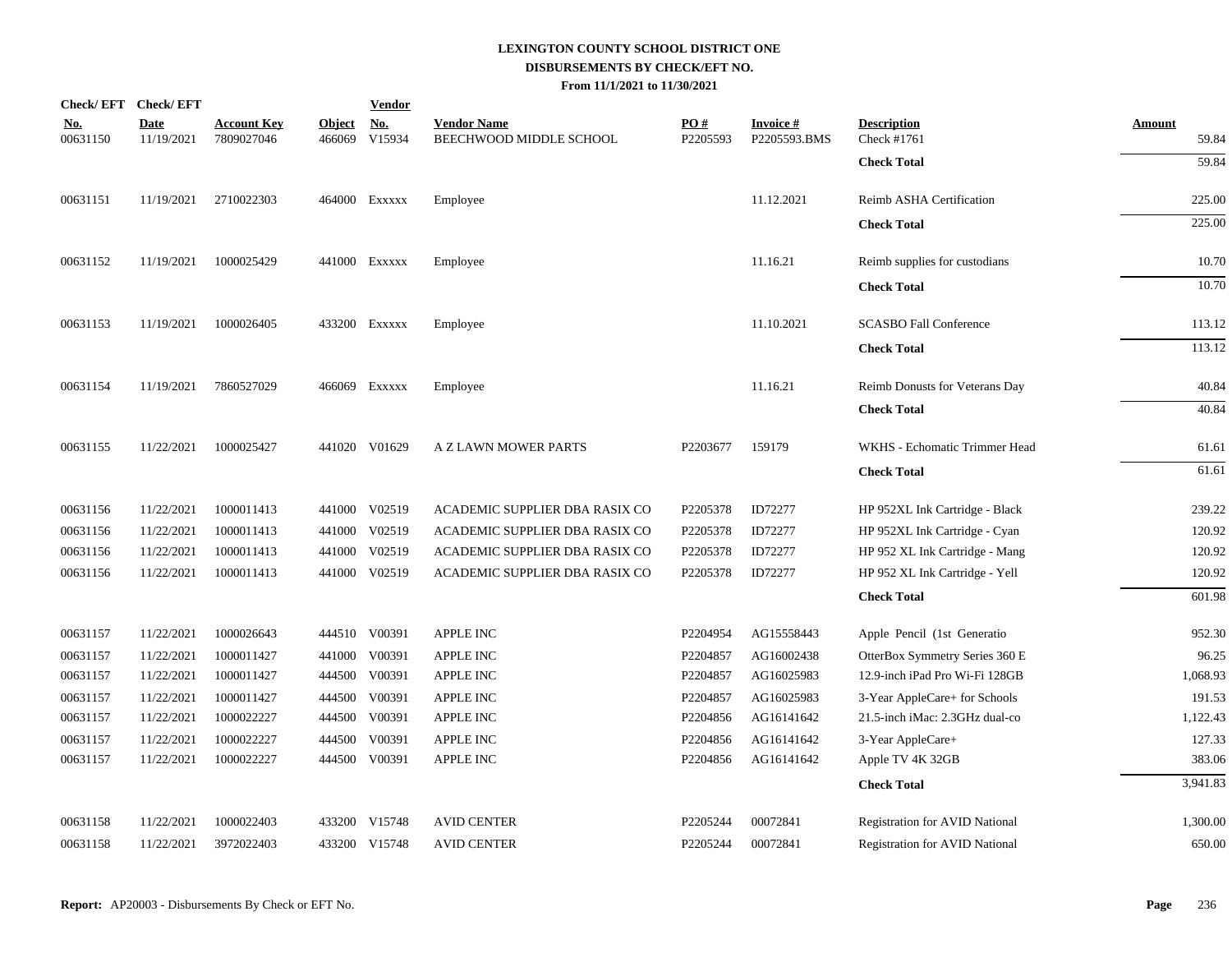|            | Check/EFT Check/EFT |                                                            |               | <b>Vendor</b> |                                |          |                 |                                   |               |
|------------|---------------------|------------------------------------------------------------|---------------|---------------|--------------------------------|----------|-----------------|-----------------------------------|---------------|
| <u>No.</u> | <b>Date</b>         | <b>Account Key</b>                                         | <b>Object</b> | <u>No.</u>    | <b>Vendor Name</b>             | PO#      | <b>Invoice#</b> | <b>Description</b>                | <b>Amount</b> |
|            |                     |                                                            |               |               |                                |          |                 | <b>Check Total</b>                | 1,950.00      |
| 00631159   | 11/22/2021          | 6000025627                                                 |               | 433200 Exxxxx | Employee                       |          | 10.01.10.28.21  | Bank Deposits & supply transf.    | 40.66         |
|            |                     |                                                            |               |               |                                |          |                 | <b>Check Total</b>                | 40.66         |
| 00631160   | 11/22/2021          | 7743019035                                                 |               | 466041 V00884 | <b>BOOKSOURCE</b>              | P2205456 | 958893          | Get A Hit, Mo!                    | 3.62          |
| 00631160   | 11/22/2021          | 7936527035                                                 |               | 466041 V00884 | <b>BOOKSOURCE</b>              | P2205456 | 958893          | Get A Hit, Mo!                    | 0.12          |
|            |                     |                                                            |               |               |                                |          |                 | <b>Check Total</b>                | 3.74          |
| 00631161   | 11/22/2021          | 2042212603                                                 |               | 433200 EXXXXX | Employee                       |          | 10.11.10.28.21  | Equip. delivery & Assessmts.      | 85.74         |
|            |                     |                                                            |               |               |                                |          |                 | <b>Check Total</b>                | 85.74         |
| 00631162   | 11/22/2021          | 7802072037                                                 |               | 466041 V13255 | <b>BSN SPORTS</b>              | P2202051 | 914720748       | Varsity Veng Pro LTD              | 2,311.10      |
| 00631162   | 11/22/2021          | 7802072037                                                 |               | 466041 V13255 | <b>BSN SPORTS</b>              | P2202051 | 914720748       | Shipping                          | 108.00        |
|            |                     |                                                            |               |               |                                |          |                 | <b>Check Total</b>                | 2,419.10      |
| 00631163   | 11/22/2021          | 1000026644                                                 |               | 444510 V01145 | CAMCOR INC.                    | P2204867 | 2519738         | LG 75 US340C0UD 75IN UHD 3HDMI    | 3,185.39      |
| 00631163   | 11/22/2021          | 1000026641                                                 |               | 444510 V01145 | CAMCOR INC.                    | P2203610 | 2519854         | CHIEF RPMAU UNIVERSAL RPMA        | 212.93        |
| 00631163   | 11/22/2021          | 1000026641                                                 |               | 444510 V01145 | CAMCOR INC.                    | P2203610 | 2519854         | CHIEF SLBLEGB SLS/SLM UNIVERSA    | 65.14         |
|            |                     |                                                            |               |               |                                |          |                 | <b>Check Total</b>                | 3,463.46      |
| 00631164   | 11/22/2021          | 1000022214                                                 |               | 434500 V14926 | <b>CAPSTONE</b>                | P2205334 | 261808          | PebbleGo Next:Online Subscript    | 399.50        |
| 00631164   | 11/22/2021          | 1000022214                                                 |               | 434500 V14926 | <b>CAPSTONE</b>                | P2205334 | 261808          | PebbleGo Next:Online Subscript    | 399.50        |
|            |                     |                                                            |               |               |                                |          |                 | <b>Check Total</b>                | 799.00        |
| 00631165   | 11/22/2021          | 1000011427                                                 |               | 433200 V17016 | CARRIBEAN RESORT HOLDINGS LLC  | P2205651 | 103418          | 2QQ SUITES WITH MURPHY SLEEPER    | 1,129.40      |
|            |                     |                                                            |               |               |                                |          |                 | <b>Check Total</b>                | 1,129.40      |
| 00631166   | 11/22/2021          | 1000011513                                                 |               | 433200 EXXXXX | Employee                       |          | 11.06.2021      | <b>State Soils Evaluation CDE</b> | 140.00        |
|            |                     |                                                            |               |               |                                |          |                 | <b>Check Total</b>                | 140.00        |
| 00631167   | 11/22/2021          | 1000025440                                                 |               | 441020 V15374 | CENTRAL POLY BAG CORPORATION   | P2204786 | 286971          | CP3858K1.7 CAN LINER              | 425.33        |
|            |                     |                                                            |               |               |                                |          |                 | <b>Check Total</b>                | 425.33        |
| 00631168   | 11/22/2021          | 1000011346                                                 |               | 441000 V12704 | COLUMBIA FLAG AND SIGN COMPANY | P2205043 | 196054          | US 5'x 8' 2 Ply Spun Polyester    | 83.59         |
| 00631168   | 11/22/2021          | 1000011346                                                 |               | 441000 V12704 | COLUMBIA FLAG AND SIGN COMPANY | P2205043 | 196054          | SC 4'x 6' 2 Ply Spun Polyester    | 91.59         |
| 00631168   | 11/22/2021          | 1000011346                                                 |               | 441000 V12704 | COLUMBIA FLAG AND SIGN COMPANY | P2205043 | 196054          | Shipping                          | 15.00         |
|            |                     | <b>Report:</b> AP20003 - Disbursements By Check or EFT No. |               |               |                                |          |                 |                                   | 237<br>Page   |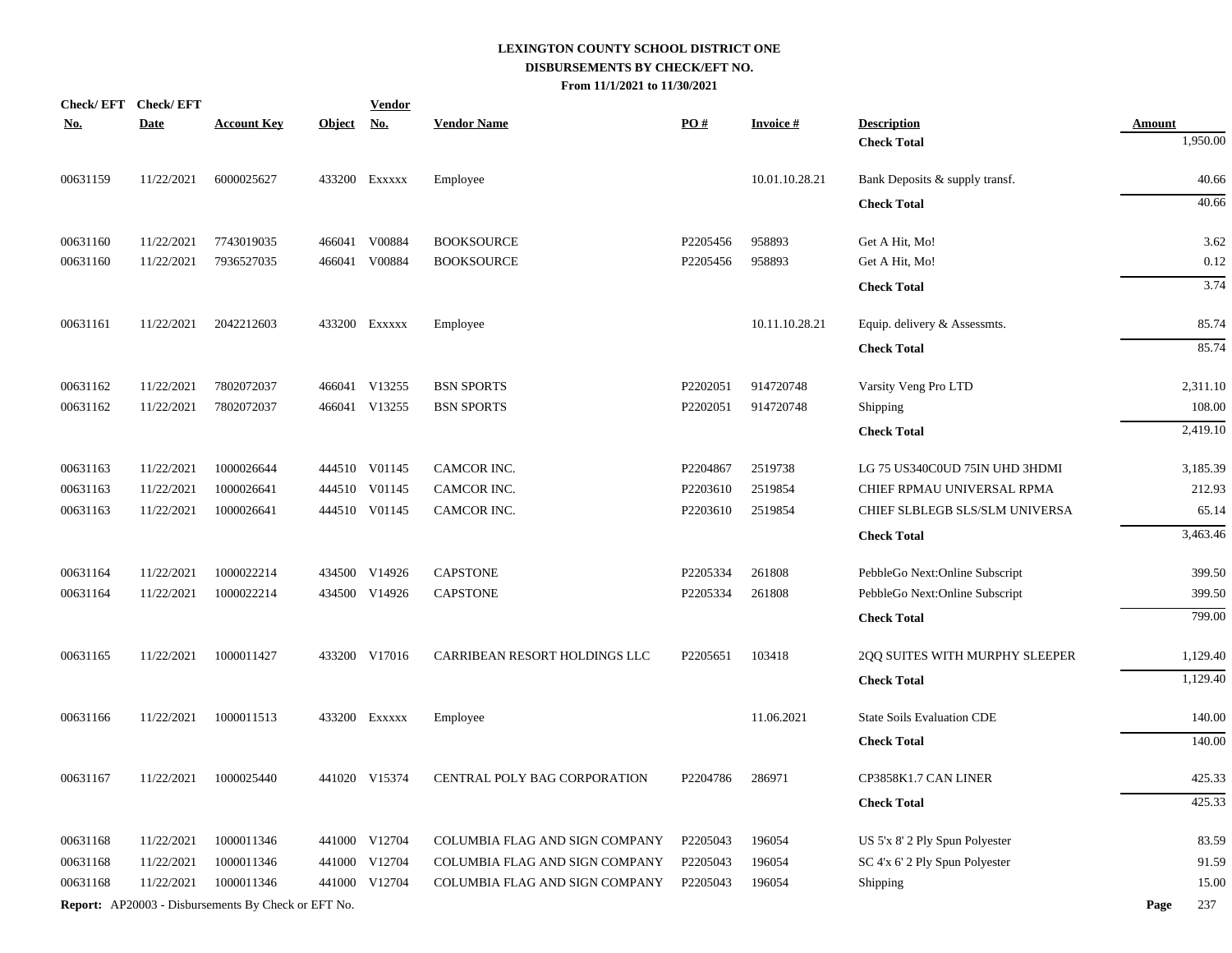| <b>Check/EFT</b> | <b>Check/EFT</b> |                    |               | <u>Vendor</u> |                                |          |                 |                                       |               |
|------------------|------------------|--------------------|---------------|---------------|--------------------------------|----------|-----------------|---------------------------------------|---------------|
| <u>No.</u>       | <b>Date</b>      | <b>Account Key</b> | <b>Object</b> | <b>No.</b>    | <b>Vendor Name</b>             | PO#      | <b>Invoice#</b> | <b>Description</b>                    | <b>Amount</b> |
|                  |                  |                    |               |               |                                |          |                 | <b>Check Total</b>                    | 190.18        |
| 00631169         | 11/22/2021       | 5745025345         |               | 453000 V00823 | CONTRACT CONSTRUCTION INC      | P2200762 | 1.P2200762      | DES - GMP - Fencing Repair            | 13,141.98     |
| 00631169         | 11/22/2021       | 5708025311         | 452000        | V00823        | CONTRACT CONSTRUCTION INC      | P2107921 | 2.P2107921      | LHS - GMP - Future Ready Power        | 830.00        |
| 00631169         | 11/22/2021       | 5708025343         |               | 452000 V00823 | CONTRACT CONSTRUCTION INC      | P2111686 | 3.P2111686      | MGMS - GMP - Power & Data Pand        | 1,152.55      |
|                  |                  |                    |               |               |                                |          |                 | <b>Check Total</b>                    | 15,124.53     |
| 00631170         | 11/22/2021       | 1000025447         |               | 441020 V11900 | DADE PAPER AND BAG LLC DBA IMP | P2204301 | 9931602         | TM1616S TOILET TISSUE 2 PLY           | 55.15         |
|                  |                  |                    |               |               |                                |          |                 | <b>Check Total</b>                    | 55.15         |
| 00631171         | 11/22/2021       | 1000025411         |               | 441020 V00478 | DAKTRONICS INC                 | P2110403 | 6933157         | LHS Baseball - All Sport 5010R        | 1,605.00      |
| 00631171         | 11/22/2021       | 1000025411         |               | 441020 V00478 | DAKTRONICS INC                 | P2110403 | 6933157         | Shipping                              | 26.75         |
|                  |                  |                    |               |               |                                |          |                 | <b>Check Total</b>                    | 1,631.75      |
| 00631172         | 11/22/2021       | 7811027021         |               | 466064 V00322 | <b>DECA</b>                    | P2205687 | 107347          | Student DECA membership               | 24.00         |
| 00631172         | 11/22/2021       | 7811027021         |               | 466064 V00322 | <b>DECA</b>                    | P2205687 | 107347          | Student SC DECA membership            | 24.00         |
|                  |                  |                    |               |               |                                |          |                 | <b>Check Total</b>                    | 48.00         |
| 00631173         | 11/22/2021       | 7811027044         |               | 466064 V00322 | <b>DECA</b>                    | P2205517 | 108107          | Invoice 108107                        | 16.00         |
|                  |                  |                    |               |               |                                |          |                 | <b>Check Total</b>                    | 16.00         |
| 00631174         | 11/22/2021       | 1000022241         |               | 441000 V00645 | DEMCO INC                      | P2203868 | 7021908         | Norbond 1pt. Liquid PLastic Ad        | 8.55          |
| 00631174         | 11/22/2021       | 1000022241         |               | 441000 V00645 | DEMCO INC                      | P2203868 | 7021908         | Demco Premium Book Tape               | 22.94         |
| 00631174         | 11/22/2021       | 1000022241         |               | 441000 V00645 | DEMCO INC                      | P2203868 | 7021908         | Demco CirclExtender Laminate          | 17.64         |
| 00631174         | 11/22/2021       | 1000022241         |               | 441000 V00645 | DEMCO INC                      | P2203868 | 7021908         | Demco CirclExtender Laminate          | 22.46         |
| 00631174         | 11/22/2021       | 1000022241         | 441000        | V00645        | DEMCO INC                      | P2203868 | 7021908         | Demco Clear Glossy                    | 19.78         |
| 00631174         | 11/22/2021       | 1000022241         | 441000        | V00645        | DEMCO INC                      | P2203868 | 7021908         | <b>Bookmarks by Upstart</b>           | 8.55          |
| 00631174         | 11/22/2021       | 1000022241         | 441000        | V00645        | DEMCO INC                      | P2203868 | 7021908         | <b>Bookmarks by Upstart</b>           | 8.55          |
| 00631174         | 11/22/2021       | 1000022241         |               | 441000 V00645 | DEMCO INC                      | P2203868 | 7021908         | Shipping                              | 12.38         |
|                  |                  |                    |               |               |                                |          |                 | <b>Check Total</b>                    | 120.85        |
| 00631175         | 11/22/2021       | 1000023101         |               | 431900 V00859 | DUFF FREEMAN LYON LLC          |          | 17010           | Professional Services                 | 8,635.16      |
|                  |                  |                    |               |               |                                |          |                 | <b>Check Total</b>                    | 8,635.16      |
| 00631176         | 11/22/2021       | 5731025331         |               | 452000 V12190 | <b>EDCON INC</b>               | P2110597 | 5.P2110597      | <b>Construction Management at Ris</b> | 86,224.40     |
|                  |                  |                    |               |               |                                |          |                 |                                       |               |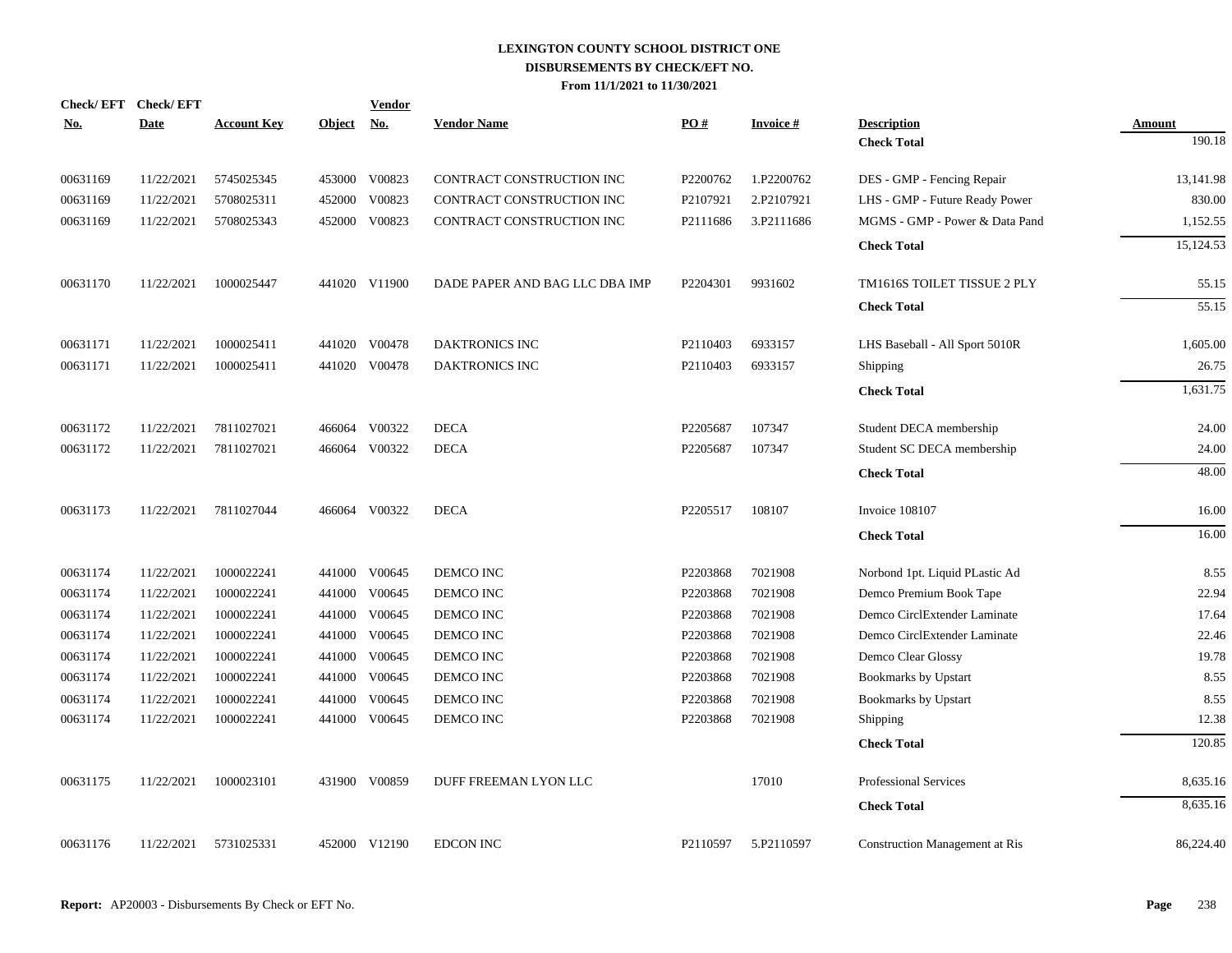| <b>Check/EFT</b> | <b>Check/EFT</b> |                    |               | <b>Vendor</b> |                                       |          |                              |                                                 |           |
|------------------|------------------|--------------------|---------------|---------------|---------------------------------------|----------|------------------------------|-------------------------------------------------|-----------|
| <u>No.</u>       | <b>Date</b>      | <b>Account Key</b> | <u>Object</u> | <u>No.</u>    | <b>Vendor Name</b>                    | PO#      | <b>Invoice</b> #             | <b>Description</b>                              | Amount    |
|                  |                  |                    |               |               |                                       |          |                              | <b>Check Total</b>                              | 86,224.40 |
| 00631177         | 11/22/2021       | 1000025413         |               | 441020 V00034 | FERGUSON ENTERPRISES INC FEI 2        | P2205161 | 8194686                      | A10062069-LF4 PXP LT 90 ELL                     | 209.48    |
| 00631177         | 11/22/2021       | 1000025413         | 441020        | V00034        | FERGUSON ENTERPRISES INC FEI 2        | P2205161 | 8194686                      | A10061942- LF 4 PXP COUP L/ST                   | 241.29    |
| 00631177         | 11/22/2021       | 1000025413         |               | 441020 V00034 | FERGUSON ENTERPRISES INC FEI 2        | P2205161 | 8194686                      | R20483DFEE-2-1/2-4 XLC RNG KI                   | 80.25     |
|                  |                  |                    |               |               |                                       |          |                              | <b>Check Total</b>                              | 531.02    |
| 00631178         | 11/22/2021       | 1000022247         |               | 443000 V12185 | FOLLETT SCHOOL SOLUTIONS INC          | P2204160 | 365056A                      | <b>Library Books</b>                            | 510.65    |
| 00631178         | 11/22/2021       | 1000022247         |               | 443000 V12185 | FOLLETT SCHOOL SOLUTIONS INC          | P2204160 | 365056A                      | Cataloging & processing fee fo                  | 3.63      |
|                  |                  |                    |               |               |                                       |          |                              | <b>Check Total</b>                              | 514.28    |
| 00631179         | 11/22/2021       | 1000011342         |               | 441000 V00549 | FORMS AND SUPPLY INC (FSI)            | P2205247 | 5953574-0                    | Multipurpose Copy Paper 20# 92                  | 1,374.31  |
|                  |                  |                    |               |               |                                       |          |                              | <b>Check Total</b>                              | 1.374.31  |
| 00631180         | 11/22/2021       | 7932027027         |               | 466031 Exxxxx | Employee                              |          | 11.16.2021                   | Tournament fuel reimbursements                  | 113.80    |
|                  |                  |                    |               |               |                                       |          |                              | <b>Check Total</b>                              | 113.80    |
| 00631181         | 11/22/2021       | 1000025441         |               | 441020 V15598 | GREENVILLE OFFICE SUPPLY CO IN        | P2204601 | 920823-0                     | CAROLINA MOP 1065 20 OZ RAYON                   | 38.78     |
| 00631181         | 11/22/2021       | 1000025441         | 441020        | V15598        | GREENVILLE OFFICE SUPPLY CO IN        | P2204601 | 920823-1                     | CAROLINA MOP 1064 16 OZ RAYON                   | 144.84    |
| 00631181         | 11/22/2021       | 1000025441         |               | 441020 V15598 | <b>GREENVILLE OFFICE SUPPLY CO IN</b> | P2204601 | 920823-1                     | CAROLINA MOP 1065 20 OZ RAYON                   | 116.33    |
|                  |                  |                    |               |               |                                       |          |                              | <b>Check Total</b>                              | 299.95    |
| 00631182         | 11/22/2021       | 2042221303         |               | 441000 V02048 | <b>GROVE MEDICAL</b>                  | P2203081 | 6140424                      | <b>CLOROX WIPES</b>                             | 294.15    |
| 00631182         | 11/22/2021       | 2042221303         | 441000        | V02048        | <b>GROVE MEDICAL</b>                  | P2203081 | 6140424                      | <b>HAND SANITIZER PUMP</b>                      | 370.86    |
| 00631182         | 11/22/2021       | 2042221303         | 441000        | V02048        | <b>GROVE MEDICAL</b>                  | P2203081 | 6140424                      | <b>GLOVES POWDER FREE MEDIUM</b>                | 134.50    |
| 00631182         | 11/22/2021       | 2042221303         | 441000        | V02048        | <b>GROVE MEDICAL</b>                  | P2203081 | 6140424                      | <b>GLOVES POWDER FREE LARGE</b>                 | 134.50    |
|                  |                  |                    |               |               |                                       |          |                              | <b>Check Total</b>                              | 934.01    |
| 00631183         | 11/22/2021       | 7765027043         |               | 466035 V12637 | GWYN, KRISTY                          | P2205594 | P2205594.MGM                 | Monogram Name on Left Chest of                  | 88.00     |
| 00631183         | 11/22/2021       | 7765027043         |               | 466035 V12637 | GWYN, KRISTY                          | P2205594 | P2205594.MGM                 | Monogram Elite Dance Team Logo                  | 390.00    |
|                  |                  |                    |               |               |                                       |          |                              | <b>Check Total</b>                              | 478.00    |
| 00631184         | 11/22/2021       | 2042221503         |               | 441000 V16085 | <b>HEALTH PRODUCTS FOR YOU</b>        | P2204263 |                              | 21010013-1401959 Sammons Preston Sure Hand Bend | 25.38     |
| 00631184         | 11/22/2021       | 2042221503         | 441000        | V16085        | HEALTH PRODUCTS FOR YOU               | P2204263 |                              | 21010013-1401959 Medline Anti-Splash Lid        | 14.99     |
| 00631184         | 11/22/2021       | 2042221503         |               | 441000 V16085 | HEALTH PRODUCTS FOR YOU               | P2204263 | 21010013-1401959 Foam Tubing |                                                 | 26.97     |
|                  |                  |                    |               |               |                                       |          |                              |                                                 |           |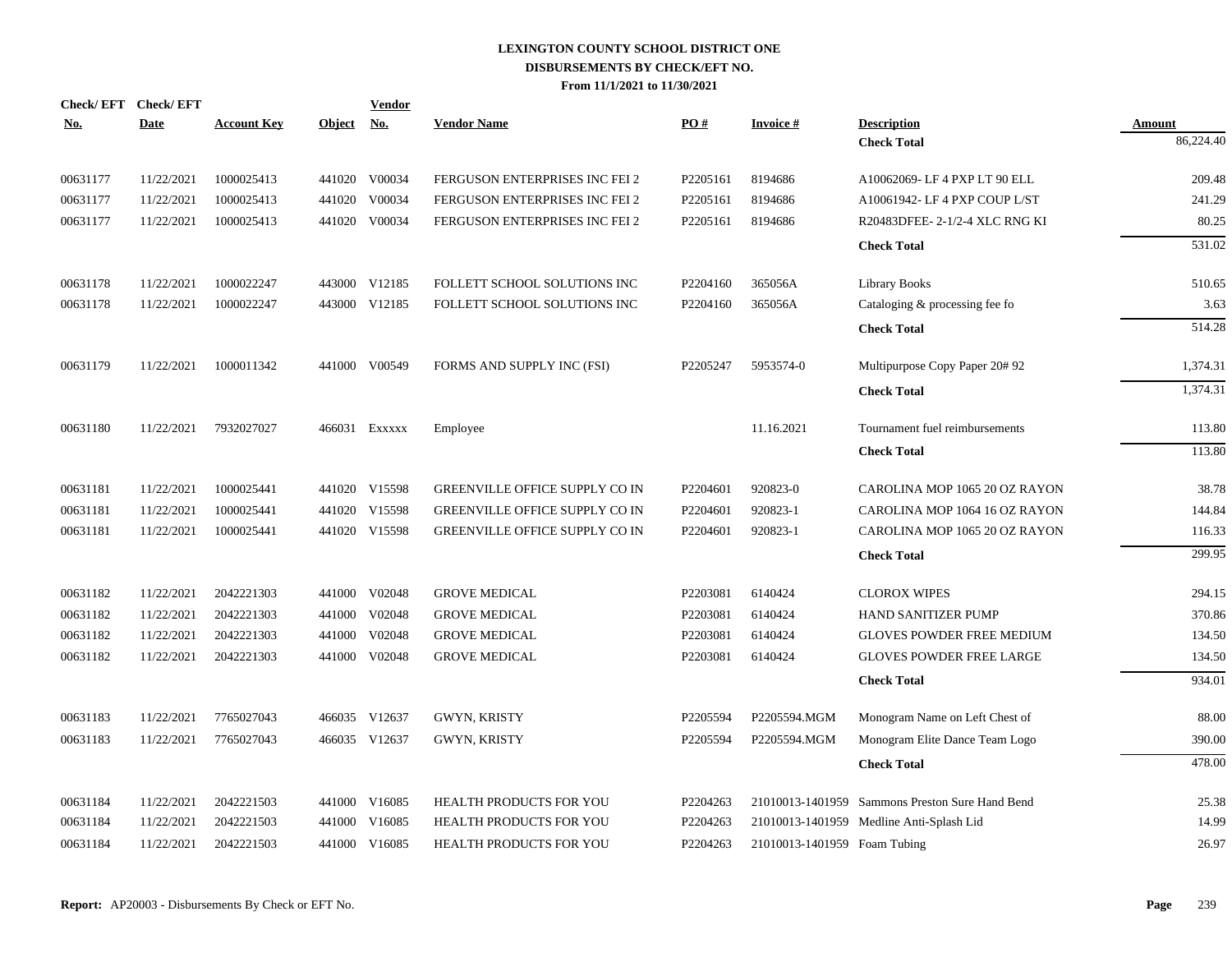| Check/ EFT | <b>Check/EFT</b> |                    |               | <b>Vendor</b> |                           |          |                 |                                 |               |
|------------|------------------|--------------------|---------------|---------------|---------------------------|----------|-----------------|---------------------------------|---------------|
| <u>No.</u> | <b>Date</b>      | <b>Account Key</b> | <u>Object</u> | <u>No.</u>    | <b>Vendor Name</b>        | PO#      | <b>Invoice#</b> | <b>Description</b>              | <b>Amount</b> |
|            |                  |                    |               |               |                           |          |                 | <b>Check Total</b>              | 67.34         |
| 00631185   | 11/22/2021       | 6000025629         |               | 446000 V12469 | HERSHEYS ICE CREAM        | P2201958 | INVE0016879392  | Arctic Apple Polar Blast Bar    | 9.55          |
| 00631185   | 11/22/2021       | 6000025629         |               | 446000 V12469 | HERSHEYS ICE CREAM        | P2201958 | INVE0016879392  | Chocolate Scooter Bar           | 11.99         |
| 00631185   | 11/22/2021       | 6000025629         | 446000        | V12469        | HERSHEYS ICE CREAM        | P2201958 | INVE0016879392  | Strawberry Scooter Bar          | 23.98         |
| 00631185   | 11/22/2021       | 6000025629         |               | 446000 V12469 | HERSHEYS ICE CREAM        | P2201958 | INVE0016879392  | Fudge-O Bar                     | 9.55          |
| 00631185   | 11/22/2021       | 6000025629         | 446000        | V12469        | HERSHEYS ICE CREAM        | P2201958 | INVE0016879392  | <b>Cotton Candy Yogurt Bar</b>  | 9.55          |
| 00631185   | 11/22/2021       | 6000025629         |               | 446000 V12469 | HERSHEYS ICE CREAM        | P2201958 | INVE0016879392  | Crazy Cone                      | 21.98         |
| 00631185   | 11/22/2021       | 6000025629         | 446000        | V12469        | HERSHEYS ICE CREAM        | P2201958 | INVE0016879392  | Cookies and Cream Cone          | 21.98         |
| 00631185   | 11/22/2021       | 6000025629         | 446000        | V12469        | HERSHEYS ICE CREAM        | P2201958 | INVE0016879392  | Vanilla/Chocolate Twist Cone    | 21.98         |
| 00631185   | 11/22/2021       | 6000025629         | 446000        | V12469        | HERSHEYS ICE CREAM        | P2201958 | INVE0016879392  | Vanilla Sandwich                | 22.98         |
| 00631185   | 11/22/2021       | 6000025629         | 446000        | V12469        | HERSHEYS ICE CREAM        | P2201958 | INVE0016879392  | Vanilla Mighty Mini Sandwich    | 14.48         |
| 00631185   | 11/22/2021       | 6000025629         | 446000        | V12469        | HERSHEYS ICE CREAM        | P2201958 | INVE0016879392  | Cookies and Cream Sandwich      | 34.47         |
| 00631185   | 11/22/2021       | 6000025629         | 446000        | V12469        | HERSHEYS ICE CREAM        | P2201958 | INVE0016879392  | <b>Brownie Batter Sandwich</b>  | 34.47         |
| 00631185   | 11/22/2021       | 6000025629         | 446000        | V12469        | HERSHEYS ICE CREAM        | P2201958 | INVE0016879392  | Llama Party Sandwich            | 34.47         |
| 00631185   | 11/22/2021       | 6000025629         | 446000        | V12469        | <b>HERSHEYS ICE CREAM</b> | P2201958 | INVE0016879392  | All-Star Sundae Cup             | 13.48         |
| 00631185   | 11/22/2021       | 6000025629         | 446000        | V12469        | <b>HERSHEYS ICE CREAM</b> | P2201958 | INVE0016879392  | <b>Cotton Candy Twister</b>     | 9.36          |
| 00631185   | 11/22/2021       | 6000025629         | 446000        | V12469        | HERSHEYS ICE CREAM        | P2201958 | INVE0016879392  | Unicorn Horn Twister            | 18.72         |
| 00631185   | 11/22/2021       | 6000025629         | 446000        | V12469        | HERSHEYS ICE CREAM        | P2201958 | INVE0016879392  | Sour Blue Raspberry Twister     | 9.36          |
| 00631185   | 11/22/2021       | 6000025622         | 446000        | V12469        | HERSHEYS ICE CREAM        | P2201954 | INVE0016879455  | Chocolate Sundae Cup            | 26.96         |
| 00631185   | 11/22/2021       | 6000025622         | 446000        | V12469        | HERSHEYS ICE CREAM        | P2201954 | INVE0016879455  | All-Star Sundae Cup             | 26.96         |
| 00631185   | 11/22/2021       | 6000025622         | 446000        | V12469        | HERSHEYS ICE CREAM        | P2201954 | INVE0016879455  | Add Unicorn Horn Twister        | 18.72         |
| 00631185   | 11/22/2021       | 6000025626         | 446000        | V12469        | HERSHEYS ICE CREAM        | P2202691 | INVE0016941571  | Bar, Fruit Punch Polar Blast    | 9.55          |
| 00631185   | 11/22/2021       | 6000025626         | 446000        | V12469        | HERSHEYS ICE CREAM        | P2202691 | INVE0016941571  | Bar, Strawberry Scooter         | 11.99         |
| 00631185   | 11/22/2021       | 6000025626         | 446000        | V12469        | HERSHEYS ICE CREAM        | P2202691 | INVE0016941571  | Cone, Crazy (LF)                | 10.99         |
| 00631185   | 11/22/2021       | 6000025626         | 446000        | V12469        | <b>HERSHEYS ICE CREAM</b> | P2202691 | INVE0016941571  | Cone, Cookies and Cream (LF)    | 10.99         |
| 00631185   | 11/22/2021       | 6000025626         | 446000        | V12469        | <b>HERSHEYS ICE CREAM</b> | P2202691 | INVE0016941571  | Sandwich, Cookies and Cream (L. | 11.49         |
| 00631185   | 11/22/2021       | 6000025626         | 446000        | V12469        | HERSHEYS ICE CREAM        | P2202691 | INVE0016941571  | Sandwich, Brownie Batter (LF)   | 11.49         |
| 00631185   | 11/22/2021       | 6000025626         | 446000        | V12469        | HERSHEYS ICE CREAM        | P2202691 | INVE0016941571  | Sandwich, Llama Party (LF)      | 11.49         |
| 00631185   | 11/22/2021       | 6000025626         | 446000        | V12469        | HERSHEYS ICE CREAM        | P2202691 | INVE0016941571  | Twister, Cotton Candy (FF)      | 9.36          |
| 00631185   | 11/22/2021       | 6000025626         | 446000        | V12469        | HERSHEYS ICE CREAM        | P2202691 | INVE0016941571  | Twister, Unicorn Horn (FF)      | 9.36          |
| 00631185   | 11/22/2021       | 6000025626         | 446000        | V12469        | <b>HERSHEYS ICE CREAM</b> | P2202691 | INVE0016941571  | Twister, Sour Blue Raspberry (  | 9.36          |
| 00631185   | 11/22/2021       | 6000025645         | 446000        | V12469        | <b>HERSHEYS ICE CREAM</b> | P2205194 | INVE0017173144  | Fruit Punch Polar Blast Bar     | 19.10         |
| 00631185   | 11/22/2021       | 6000025645         | 446000        | V12469        | HERSHEYS ICE CREAM        | P2205194 | INVE0017173144  | Fudge-O Bar                     | 19.10         |
| 00631185   | 11/22/2021       | 6000025645         | 446000        | V12469        | HERSHEYS ICE CREAM        | P2205194 | INVE0017173144  | Cookies and Cream Cone          | 21.98         |
| 00631185   | 11/22/2021       | 6000025645         |               | 446000 V12469 | HERSHEYS ICE CREAM        | P2205194 | INVE0017173144  | Vanilla/Chocolate Twist Cone    | 21.98         |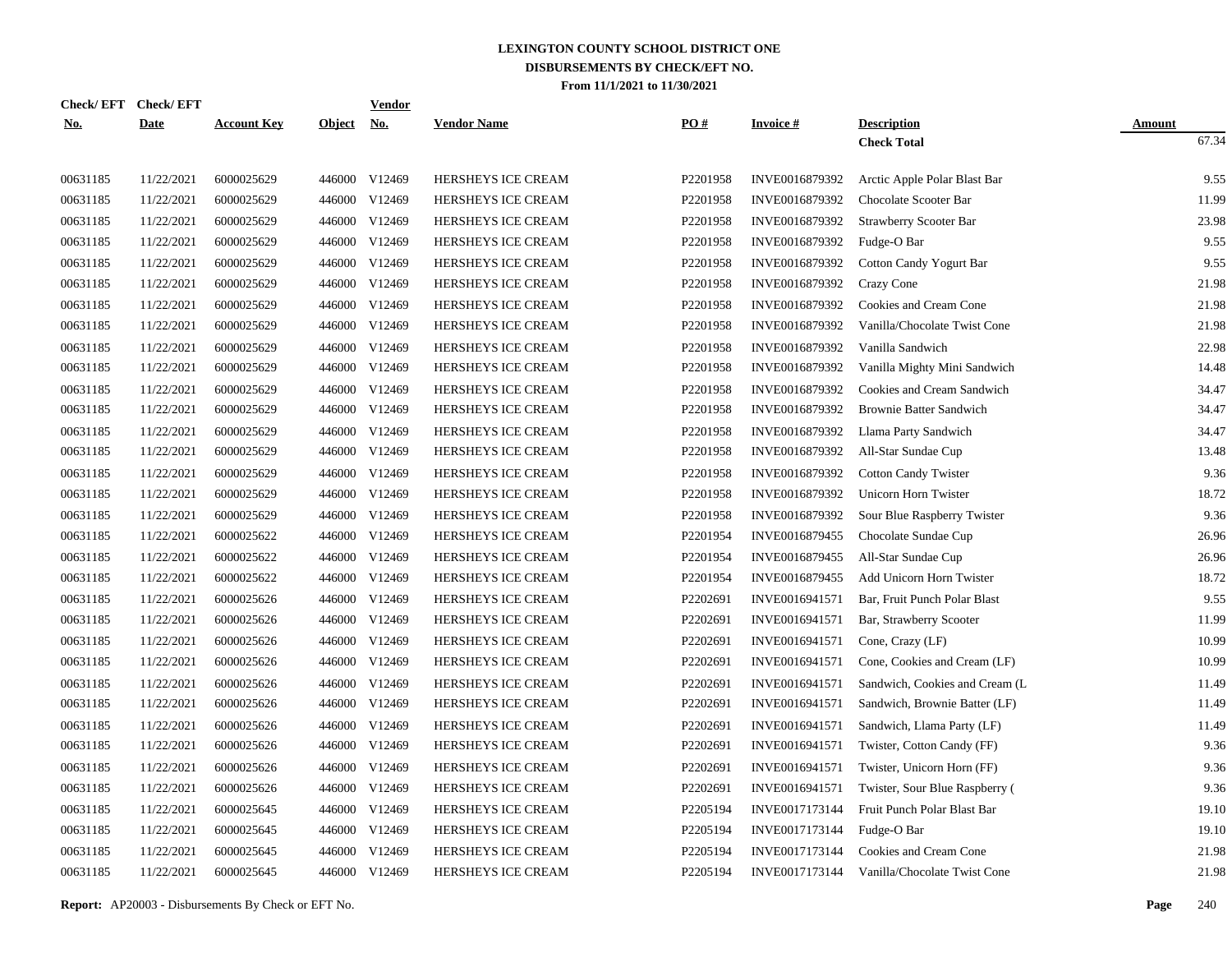| Check/ EFT             | <b>Check/EFT</b>          |                                  |                         | <u>Vendor</u>                    |                                          |                 |                                   |                                        |                        |
|------------------------|---------------------------|----------------------------------|-------------------------|----------------------------------|------------------------------------------|-----------------|-----------------------------------|----------------------------------------|------------------------|
| <u>No.</u><br>00631185 | <b>Date</b><br>11/22/2021 | <b>Account Key</b><br>6000025645 | <b>Object</b><br>446000 | <u>No.</u><br>V <sub>12469</sub> | <b>Vendor Name</b><br>HERSHEYS ICE CREAM | PO#<br>P2205194 | <b>Invoice#</b><br>INVE0017173144 | <b>Description</b><br>Vanilla Sandwich | <b>Amount</b><br>11.49 |
| 00631185               | 11/22/2021                | 6000025645                       | 446000                  | V12469                           | HERSHEYS ICE CREAM                       | P2205194        | INVE0017173144                    | Vanilla Mighty Mini Sandwich           | 14.48                  |
| 00631185               | 11/22/2021                | 6000025645                       | 446000                  | V12469                           | <b>HERSHEYS ICE CREAM</b>                | P2205194        | INVE0017173144                    | Vanilla Cup                            | 13.48                  |
| 00631185               | 11/22/2021                | 6000025645                       | 446000                  | V12469                           | HERSHEYS ICE CREAM                       | P2205194        | INVE0017173144                    | All-Star Sundae Cup                    | 13.48                  |
| 00631185               | 11/22/2021                | 6000025644                       | 446000                  | V12469                           | HERSHEYS ICE CREAM                       | P2205196        | INVE0017173156                    | Fruit Punch Polar Blast Bar            | 19.10                  |
| 00631185               | 11/22/2021                | 6000025644                       | 446000                  | V12469                           | HERSHEYS ICE CREAM                       | P2205196        | INVE0017173156                    | Chocolate Scooter Bar                  | 23.98                  |
| 00631185               | 11/22/2021                | 6000025644                       | 446000                  | V12469                           | HERSHEYS ICE CREAM                       | P2205196        | INVE0017173156                    | <b>Strawberry Scooter Bar</b>          | 59.95                  |
| 00631185               | 11/22/2021                | 6000025644                       | 446000                  | V12469                           | HERSHEYS ICE CREAM                       | P2205196        | INVE0017173156                    | Cookies and Cream Cone                 | 43.96                  |
| 00631185               | 11/22/2021                | 6000025642                       | 446000                  | V12469                           | HERSHEYS ICE CREAM                       | P2205199        | INVE0017173162                    | Fruit Punch Polar Blast Bar            | 28.65                  |
| 00631185               | 11/22/2021                | 6000025642                       | 446000                  | V12469                           | HERSHEYS ICE CREAM                       | P2205199        | INVE0017173162                    | Chocolate Scooter Bar                  | 35.97                  |
| 00631185               | 11/22/2021                | 6000025642                       | 446000                  | V12469                           | <b>HERSHEYS ICE CREAM</b>                | P2205199        | INVE0017173162                    | <b>Strawberry Scooter Bar</b>          | 35.97                  |
| 00631185               | 11/22/2021                | 6000025642                       | 446000                  | V12469                           | HERSHEYS ICE CREAM                       | P2205199        | INVE0017173162                    | Fudge-O Bar                            | 28.65                  |
| 00631185               | 11/22/2021                | 6000025642                       | 446000                  | V12469                           | HERSHEYS ICE CREAM                       | P2205199        | INVE0017173162                    | Crazy Cone                             | 65.94                  |
| 00631185               | 11/22/2021                | 6000025642                       | 446000                  | V12469                           | HERSHEYS ICE CREAM                       | P2205199        | INVE0017173162                    | Cookies and Cream Cone                 | 65.94                  |
| 00631185               | 11/22/2021                | 6000025642                       | 446000                  | V12469                           | HERSHEYS ICE CREAM                       | P2205199        | INVE0017173162                    | Vanilla/Chocolate Twist Cone           | 65.94                  |
| 00631185               | 11/22/2021                | 6000025642                       | 446000                  | V12469                           | HERSHEYS ICE CREAM                       | P2205199        | INVE0017173162                    | Vanilla Mighty Mini Ice Cream          | 43.44                  |
| 00631185               | 11/22/2021                | 6000025642                       | 446000                  | V12469                           | <b>HERSHEYS ICE CREAM</b>                | P2205199        | INVE0017173162                    | Llama Party Sandwich                   | 22.98                  |
| 00631185               | 11/22/2021                | 6000025642                       | 446000                  | V12469                           | HERSHEYS ICE CREAM                       | P2205199        | INVE0017173162                    | All-Star Sundae Cup                    | 53.92                  |
| 00631185               | 11/22/2021                | 6000025642                       | 446000                  | V12469                           | HERSHEYS ICE CREAM                       | P2205199        | INVE0017173162                    | <b>Cotton Candy Twister</b>            | 37.44                  |
| 00631185               | 11/22/2021                | 6000025642                       | 446000                  | V12469                           | HERSHEYS ICE CREAM                       | P2205199        | INVE0017173162                    | Unicorn Horn Twister                   | 37.44                  |
| 00631185               | 11/22/2021                | 6000025615                       | 446000                  | V12469                           | HERSHEYS ICE CREAM                       | P2205202        | INVE0017173188                    | Chocolate Scooter Bar                  | 23.98                  |
| 00631185               | 11/22/2021                | 6000025615                       | 446000                  | V12469                           | HERSHEYS ICE CREAM                       | P2205202        | INVE0017173188                    | Strawberry Scooter Bar                 | 47.96                  |
| 00631185               | 11/22/2021                | 6000025615                       | 446000                  | V12469                           | HERSHEYS ICE CREAM                       | P2205202        | INVE0017173188                    | Cookies and Cream Cone                 | 65.94                  |
| 00631185               | 11/22/2021                | 6000025615                       | 446000                  | V12469                           | <b>HERSHEYS ICE CREAM</b>                | P2205202        | INVE0017173188                    | Vanilla Mighty Mini Ice Cream          | 14.48                  |
| 00631185               | 11/22/2021                | 6000025615                       | 446000                  | V12469                           | <b>HERSHEYS ICE CREAM</b>                | P2205202        | INVE0017173188                    | Cookies and Cream Sandwich             | 22.98                  |
| 00631185               | 11/22/2021                | 6000025615                       | 446000                  | V12469                           | HERSHEYS ICE CREAM                       | P2205202        | INVE0017173188                    | Llama Party Sandwich                   | 22.98                  |
| 00631185               | 11/22/2021                | 6000025615                       | 446000                  | V12469                           | HERSHEYS ICE CREAM                       | P2205202        | INVE0017173188                    | Unicorn Horn Twister                   | 18.72                  |
| 00631185               | 11/22/2021                | 6000025629                       | 446000                  | V12469                           | HERSHEYS ICE CREAM                       | P2205192        | INVE0017175556                    | Chocolate Scooter Bar                  | 23.98                  |
| 00631185               | 11/22/2021                | 6000025629                       | 446000                  | V12469                           | HERSHEYS ICE CREAM                       | P2205192        | INVE0017175556                    | <b>Strawberry Scooter Bar</b>          | 11.99                  |
| 00631185               | 11/22/2021                | 6000025629                       | 446000                  | V12469                           | HERSHEYS ICE CREAM                       | P2205192        | INVE0017175556                    | <b>Crazy Cone</b>                      | 21.98                  |
| 00631185               | 11/22/2021                | 6000025629                       | 446000                  | V12469                           | <b>HERSHEYS ICE CREAM</b>                | P2205192        | INVE0017175556                    | Vanilla/Chocolate Twist Cone           | 10.99                  |
| 00631185               | 11/22/2021                | 6000025629                       | 446000                  | V12469                           | HERSHEYS ICE CREAM                       | P2205192        | INVE0017175556                    | Vanilla Sandwich                       | 11.49                  |
| 00631185               | 11/22/2021                | 6000025629                       | 446000                  | V12469                           | HERSHEYS ICE CREAM                       | P2205192        | INVE0017175556                    | Cookies and Cream Sandwich             | 22.98                  |
| 00631185               | 11/22/2021                | 6000025629                       | 446000                  | V12469                           | HERSHEYS ICE CREAM                       | P2205192        | INVE0017175556                    | <b>Brownie Batter Sandwich</b>         | 11.49                  |
| 00631185               | 11/22/2021                | 6000025629                       | 446000                  | V12469                           | HERSHEYS ICE CREAM                       | P2205192        | INVE0017175556                    | <b>Cotton Candy Twister</b>            | 18.72                  |
| 00631185               | 11/22/2021                | 6000025629                       |                         | 446000 V12469                    | HERSHEYS ICE CREAM                       | P2205192        | INVE0017175556                    | Sour Blue Raspberry Twister            | 9.36                   |

**Report:** AP20003 - Disbursements By Check or EFT No. **Page** 241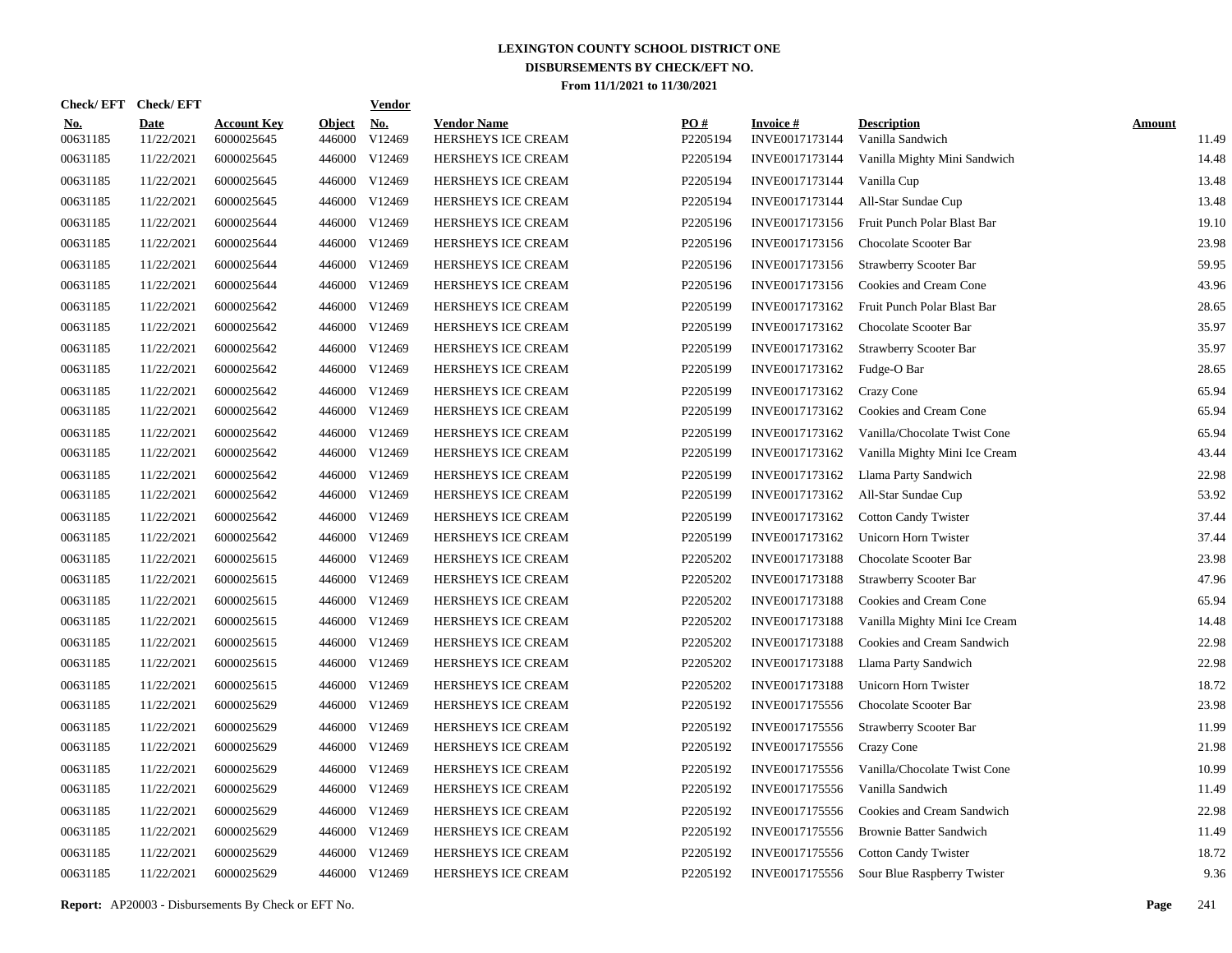|                        | Check/EFT Check/EFT       |                                  |                         | <b>Vendor</b>        |                                          |                 |                                   |                                                   |                        |
|------------------------|---------------------------|----------------------------------|-------------------------|----------------------|------------------------------------------|-----------------|-----------------------------------|---------------------------------------------------|------------------------|
| <u>No.</u><br>00631185 | <b>Date</b><br>11/22/2021 | <b>Account Key</b><br>6000025628 | <b>Object</b><br>446000 | <u>No.</u><br>V12469 | <b>Vendor Name</b><br>HERSHEYS ICE CREAM | PO#<br>P2205191 | <b>Invoice#</b><br>INVE0017175564 | <b>Description</b><br>Fruit Punch Polar Blast Bar | <b>Amount</b><br>47.75 |
| 00631185               | 11/22/2021                | 6000025628                       | 446000                  | V12469               | HERSHEYS ICE CREAM                       | P2205191        | INVE0017175564                    | Vanilla Cup                                       | 67.40                  |
| 00631185               | 11/22/2021                | 6000025628                       | 446000                  | V12469               | HERSHEYS ICE CREAM                       | P2205191        | INVE0017175564                    | All-Star Sundae Cup                               | 67.40                  |
| 00631185               | 11/22/2021                | 6000025640                       | 446000                  | V12469               | HERSHEYS ICE CREAM                       | P2205190        | INVE0017175573                    | Llama Party Sandwich                              | 68.94                  |
| 00631185               | 11/22/2021                | 6000025640                       | 446000                  | V12469               | HERSHEYS ICE CREAM                       | P2205190        | INVE0017175573                    | All-Star Sundae Cup                               | 26.96                  |
| 00631185               | 11/22/2021                | 6000025640                       | 446000                  | V12469               | HERSHEYS ICE CREAM                       | P2205190        | INVE0017175573                    | <b>Cotton Candy Twister</b>                       | 46.80                  |
| 00631185               | 11/22/2021                | 6000025640                       |                         | 446000 V12469        | HERSHEYS ICE CREAM                       | P2205190        | INVE0017175573                    | Sour Blue Raspberry Twister                       | 46.80                  |
|                        |                           |                                  |                         |                      |                                          |                 |                                   | <b>Check Total</b>                                | 2,037.49               |
| 00631186               | 11/22/2021                | 7841827015                       |                         | 466031 V14177        | HUGH O'BRIAN YOUTH LEADERSHIP            | P2205567        | 173586                            | Hoby Registraion                                  | 395.00                 |
|                        |                           |                                  |                         |                      |                                          |                 |                                   | <b>Check Total</b>                                | 395.00                 |
| 00631187               | 11/22/2021                | 7860527015                       |                         | 466041 V16263        | <b>IMAGE INK SC LLC</b>                  | P2204181        | 52422                             | Class of 25 Tshirts                               | 1,758.15               |
| 00631187               | 11/22/2021                | 7860527015                       |                         | 466041 V16263        | <b>IMAGE INK SC LLC</b>                  | P2204181        | 52422                             | set up                                            | 43.20                  |
| 00631187               | 11/22/2021                | 7860527015                       |                         | 466041 V16263        | <b>IMAGE INK SC LLC</b>                  | P2204181        | 52422                             | Plus Size TShirts                                 | 149.30                 |
|                        |                           |                                  |                         |                      |                                          |                 |                                   | <b>Check Total</b>                                | 1,950.65               |
| 00631188               | 11/22/2021                | 1000025428                       |                         | 432300 V00158        | JOHNSON CONTROLS FIRE PROTECTI           | P2106906        | 87524584                          | MES - Fire Extinguisher Inspec                    | 462.00                 |
| 00631188               | 11/22/2021                | 1000025437                       |                         | 432300 V00158        | JOHNSON CONTROLS FIRE PROTECTI           | P2106906        | 87556214                          | CSMS - Fire Extinguisher Inspe                    | 644.00                 |
| 00631188               | 11/22/2021                | 1000025438                       |                         | 432300 V00158        | JOHNSON CONTROLS FIRE PROTECTI           | P2106906        | 87875133                          | CSES - Fire Extinguisher Inspe                    | 896.00                 |
|                        |                           |                                  |                         |                      |                                          |                 |                                   | <b>Check Total</b>                                | 2,002.00               |
| 00631189               | 11/22/2021                | 1000011323                       |                         | 441000 V00500        | LAKESHORE LEARNING MATERIALS             | P2204951        | 314301110221                      | <b>DRAW &amp; WRITE JOURNALS</b>                  | 60.83                  |
|                        |                           |                                  |                         |                      |                                          |                 |                                   | <b>Check Total</b>                                | 60.83                  |
| 00631190               | 11/22/2021                | 1000025415                       |                         | 432300 V00750        | LEHIGH ELECTRICAL PRODUCTS               | P2204401        | 48073                             | PHS Theater - Estimated - Repa                    | 141.00                 |
| 00631190               | 11/22/2021                | 1000025415                       | 432300                  | V00750               | LEHIGH ELECTRICAL PRODUCTS               | P2204401        | 48073                             | Parts                                             | 100.00                 |
|                        |                           |                                  |                         |                      |                                          |                 |                                   | <b>Check Total</b>                                | 241.00                 |
| 00631191               | 11/22/2021                | 5729025329                       |                         | 452000 V01171        | M B KAHN CONSTRUCTION CO INC             | P2203516        | 61724-001                         | GMS - GMP - Classroom Addition                    | 72,641.87              |
| 00631191               | 11/22/2021                | 5729025329                       |                         | 452000 V01171        | M B KAHN CONSTRUCTION CO INC             | P2111128        | 617621-004                        | GMS - GMP - Canopy & Courtyard                    | 32,144.88              |
| 00631191               | 11/22/2021                | 5729025329                       | 452000                  | V01171               | M B KAHN CONSTRUCTION CO INC             | P2111128        | 617621-005                        | GMS - GMP - Canopy & Courtyard                    | 21,348.22              |
| 00631191               | 11/22/2021                | 5313025329                       | 453000                  | V01171               | M B KAHN CONSTRUCTION CO INC             | P2203700        | 617623-002                        | GMP - GMS Teacher's Parking Lo                    | 58,192.39              |
| 00631191               | 11/22/2021                | 5729025329                       | 453000                  | V01171               | M B KAHN CONSTRUCTION CO INC             | P2203515        | 617625-001                        | GMS - GMP - Visitor's Parking                     | 214,741.45             |
| 00631191               | 11/22/2021                | 5716025316                       |                         | 452000 V01171        | M B KAHN CONSTRUCTION CO INC             | P2110593        | 617636-005                        | PES - GMP - PES Roof Replaceme                    | 46,961.69              |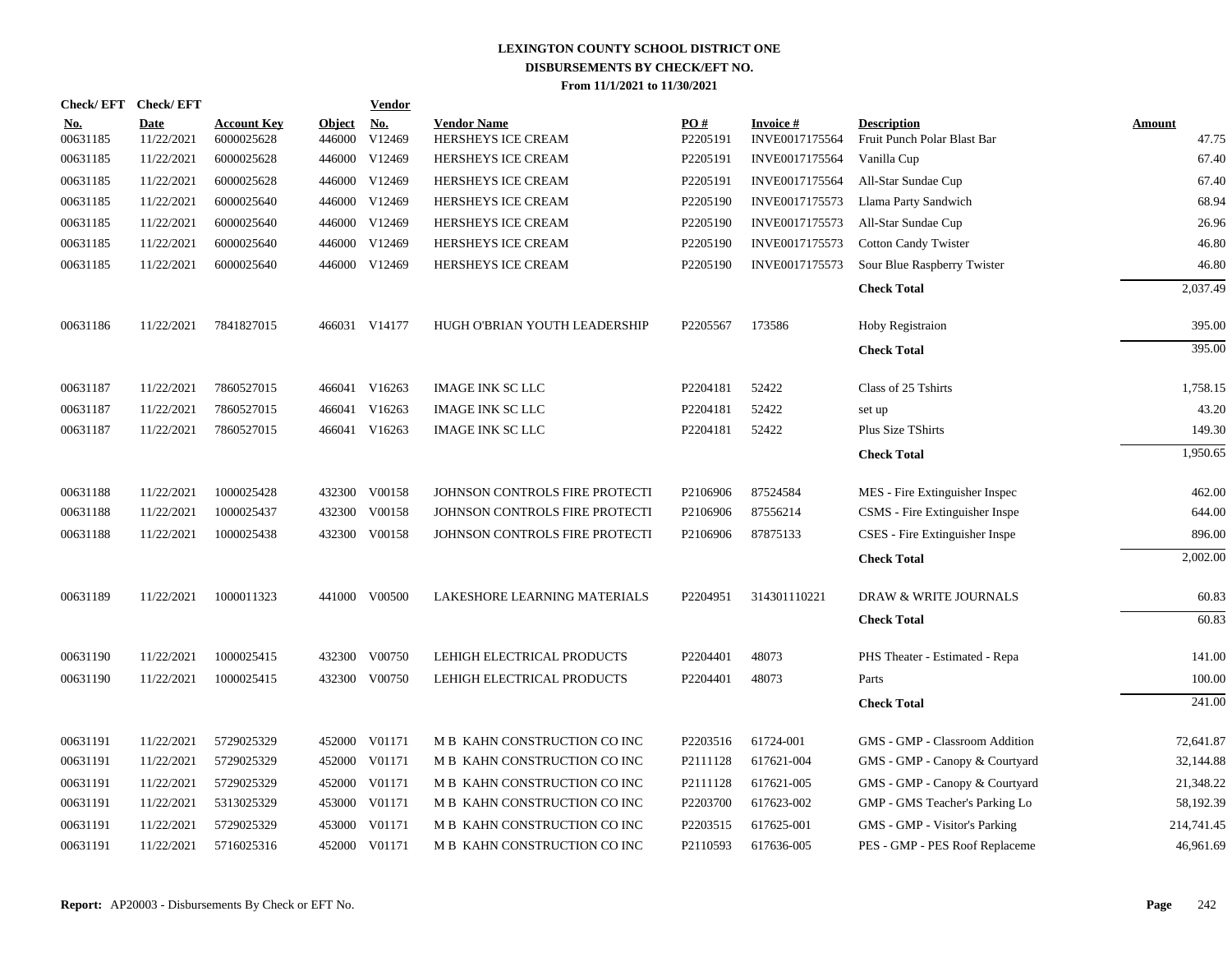| No.      | Check/EFT Check/EFT<br><b>Date</b> | <b>Account Key</b> | <b>Object</b> | <b>Vendor</b><br><u>No.</u> | <b>Vendor Name</b>             | PO#      | <b>Invoice#</b> | <b>Description</b>             | Amount     |
|----------|------------------------------------|--------------------|---------------|-----------------------------|--------------------------------|----------|-----------------|--------------------------------|------------|
|          |                                    |                    |               |                             |                                |          |                 | <b>Check Total</b>             | 446,030.50 |
| 00631192 | 11/22/2021                         | 2042212703         |               | 439500 V16840               | MAXIM HEALTHCARE SERVICES INC  | P2202523 | E4252760143     | VIRTUAL SCHOOL TEACHER - TIANA | 2,686.00   |
| 00631192 | 11/22/2021                         | 2042212703         |               | 439500 V16840               | MAXIM HEALTHCARE SERVICES INC  | P2202524 | E4252940143     | VIRTUAL SCHOOL TEACHER - MARIL | 2,720.00   |
|          |                                    |                    |               |                             |                                |          |                 | <b>Check Total</b>             | 5,406.00   |
| 00631193 | 11/22/2021                         | 7964073511         |               | 466041 V12268               | MIDLANDS ACTION PHOTOGRAPHY LL | P2205573 | 1618            | 3x6 Senior banners for girls b | 522.00     |
|          |                                    |                    |               |                             |                                |          |                 | <b>Check Total</b>             | 522.00     |
| 00631194 | 11/22/2021                         | 1000025411         |               | 432300 V01589               | MIDLANDS FIRE PROTECTION INC   | P2205002 | 5726            | LHS - Estimated-Repair Sprink  | 340.00     |
| 00631194 | 11/22/2021                         | 1000025411         |               | 432300 V01589               | MIDLANDS FIRE PROTECTION INC   | P2205002 | 5726            | Material                       | 13.58      |
|          |                                    |                    |               |                             |                                |          |                 | <b>Check Total</b>             | 353.58     |
| 00631195 | 11/22/2021                         | 1000025808         |               | 441000 V15282               | MOBILE COMMUNICATIONS AMERICA  | P2110326 | 306000291-1     | AAR10TCGANQ1AN                 | 3,690.43   |
| 00631195 | 11/22/2021                         | 1000025808         |               | 441000 V15282               | MOBILE COMMUNICATIONS AMERICA  | P2110326 | 306000291-1     | Total labor costs              | 150.00     |
|          |                                    |                    |               |                             |                                |          |                 | <b>Check Total</b>             | 3,840.43   |
| 00631196 | 11/22/2021                         | 7766019027         |               | 466045 V16964               | MUSC HEALTH COLUMBIA MEDICAL C | P2205701 | 11182021E       | AHA BLS ECARDS                 | 800.00     |
|          |                                    |                    |               |                             |                                |          |                 | <b>Check Total</b>             | 800.00     |
| 00631197 | 11/22/2021                         | 7932027030         |               | 466041 V10970               | <b>NASP INC</b>                | P2205079 | 265178          | Easton 1820 Aluminum Arrows    | 177.00     |
| 00631197 | 11/22/2021                         | 7932027027         |               | 466064 V10970               | <b>NASP INC</b>                | P2205528 | PRO-20217341    | TOURNAMENT PARTICIPATION FEE   | 244.00     |
|          |                                    |                    |               |                             |                                |          |                 | <b>Check Total</b>             | 421.00     |
| 00631198 | 11/22/2021                         | 7887081013         |               | 466099 V16652               | ONE WITH GOLF, LLC             | P2201134 | 3418            | Fully Custom Team Bag Black/Wh | 170.00     |
|          |                                    |                    |               |                             |                                |          |                 | <b>Check Total</b>             | 170.00     |
| 00631199 | 11/22/2021                         | 7901527027         |               | 466041 V12580               | PIEDMONT PLASTICS INC          | P2203780 | 31230310        | FPVCWWW .120PALB               | 259.21     |
| 00631199 | 11/22/2021                         | 7901527027         |               | 466041 V12580               | PIEDMONT PLASTICS INC          | P2203780 | 31230310        | Shipping                       | 145.00     |
|          |                                    |                    |               |                             |                                |          |                 | <b>Check Total</b>             | 404.21     |
| 00631200 | 11/22/2021                         | 7901027027         |               | 466041 V13358               | PRINTGEAR SPORTSWEAR DISTRIBUT | P2205615 | 1365596         | Daffodil Yellow                | 281.53     |
| 00631200 | 11/22/2021                         | 7901027027         |               | 466041 V13358               | PRINTGEAR SPORTSWEAR DISTRIBUT | P2205615 | 1365596         | Daffodil Yellow                | 24.40      |
| 00631200 | 11/22/2021                         | 7901027027         |               | 466041 V13358               | PRINTGEAR SPORTSWEAR DISTRIBUT | P2205615 | 1365596         | Premium Heather                | 8.43       |
| 00631200 | 11/22/2021                         | 7901027027         | 466041        | V13358                      | PRINTGEAR SPORTSWEAR DISTRIBUT | P2205615 | 1365596         | True Navy                      | 17.18      |
| 00631200 | 11/22/2021                         | 7901027027         |               | 466041 V13358               | PRINTGEAR SPORTSWEAR DISTRIBUT | P2205615 | 1365596         | White                          | 16.16      |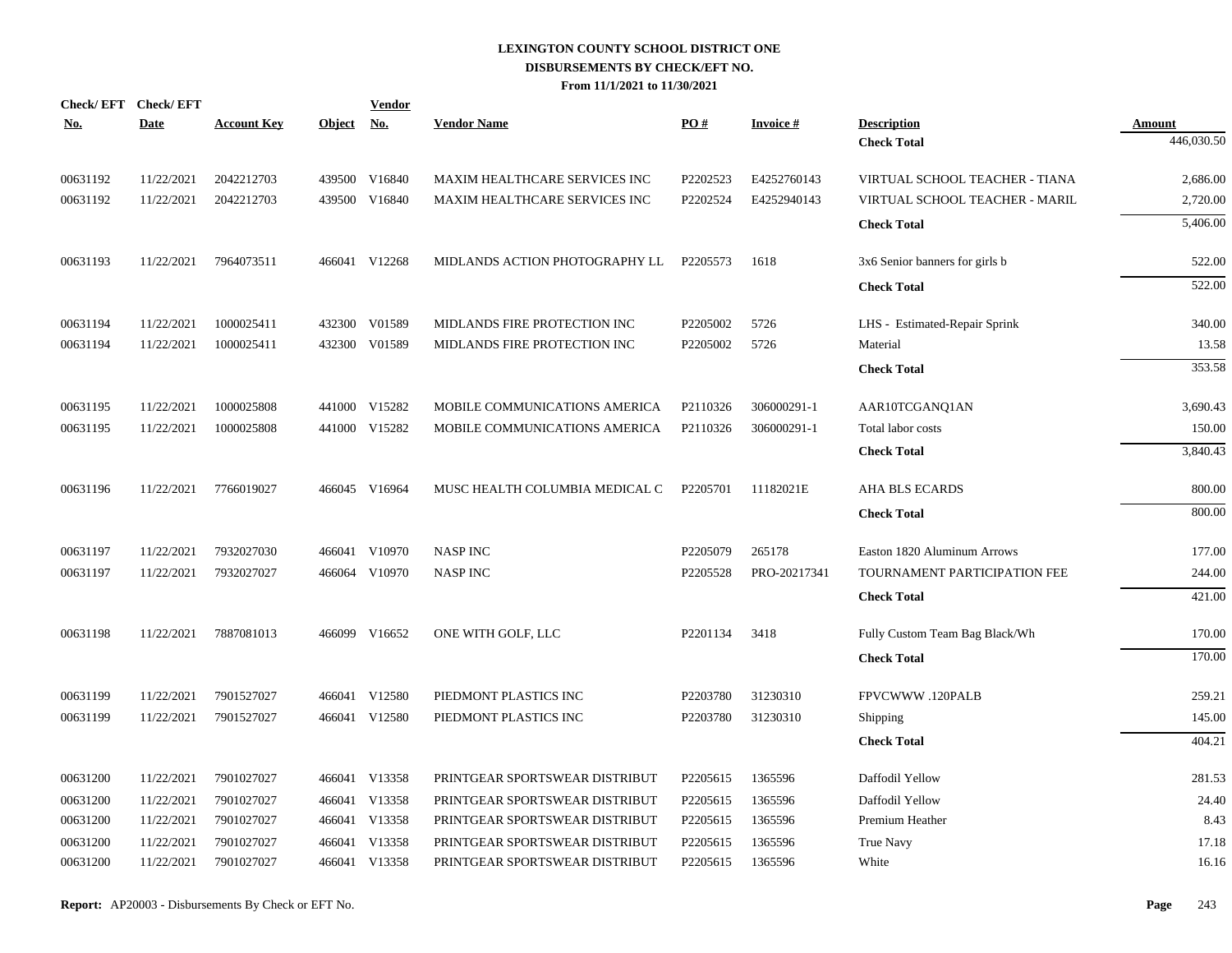| <b>Check/EFT</b>       | <b>Check/EFT</b>          |                                  |                         | <b>Vendor</b>        |                                                      |                 |                            |                                 |                         |
|------------------------|---------------------------|----------------------------------|-------------------------|----------------------|------------------------------------------------------|-----------------|----------------------------|---------------------------------|-------------------------|
| <u>No.</u><br>00631200 | <b>Date</b><br>11/22/2021 | <b>Account Key</b><br>7901027027 | <u>Object</u><br>466041 | <u>No.</u><br>V13358 | <b>Vendor Name</b><br>PRINTGEAR SPORTSWEAR DISTRIBUT | PO#<br>P2205615 | <b>Invoice#</b><br>1365596 | <b>Description</b><br>Navy      | <b>Amount</b><br>417.72 |
| 00631200               | 11/22/2021                | 7901027027                       | 466041                  | V13358               | PRINTGEAR SPORTSWEAR DISTRIBUT                       | P2205615        | 1365596                    | Navy                            | 72.92                   |
| 00631200               | 11/22/2021                | 7901027027                       |                         | 466041 V13358        | PRINTGEAR SPORTSWEAR DISTRIBUT                       | P2205615        | 1365596                    | Light Steel                     | 126.58                  |
| 00631200               | 11/22/2021                | 7901027027                       |                         | 466041 V13358        | PRINTGEAR SPORTSWEAR DISTRIBUT                       | P2205615        | 1365596                    | <b>Wow Pink</b>                 | 5.71                    |
| 00631200               | 11/22/2021                | 7901027027                       |                         | 466041 V13358        | PRINTGEAR SPORTSWEAR DISTRIBUT                       | P2205615        | 1365596                    | Crimson                         | 60.14                   |
| 00631200               | 11/22/2021                | 7901027027                       |                         | 466041 V13358        | PRINTGEAR SPORTSWEAR DISTRIBUT                       | P2205615        | 1365596                    | Navy                            | 5.91                    |
| 00631200               | 11/22/2021                | 7901027027                       |                         | 466041 V13358        | PRINTGEAR SPORTSWEAR DISTRIBUT                       | P2205615        | 1365596                    | White                           | 1.77                    |
| 00631200               | 11/22/2021                | 7901027027                       |                         | 466041 V13358        | PRINTGEAR SPORTSWEAR DISTRIBUT                       | P2205615        | 1365596                    | Cardinal                        | 4.47                    |
|                        |                           |                                  |                         |                      |                                                      |                 |                            | <b>Check Total</b>              | 1,042.92                |
| 00631201               | 11/22/2021                | 7712027011                       |                         | 466041 V11057        | <b>RHODES BRANDING</b>                               | P2205070        | 30161                      | Custom 1.5" Lapel Pin, Lexingt  | 2,568.00                |
|                        |                           |                                  |                         |                      |                                                      |                 |                            | <b>Check Total</b>              | 2,568.00                |
| 00631202               | 11/22/2021                | 2080011544                       |                         | 433100 V14032        | ROBOTICS EDUCATION AND COMPETI                       | P2205533        | 62003814                   | VRC Additional Team Registrati  | 100.00                  |
|                        |                           |                                  |                         |                      |                                                      |                 |                            | <b>Check Total</b>              | 100.00                  |
| 00631203               | 11/22/2021                | 1000022403                       |                         | 433200 V01264        | SC ASSOCIATION EDUCATIONAL OFF                       | P2205539        | P2205539.ADM               | Registration and membership for | 255.00                  |
| 00631203               | 11/22/2021                | 1000022403                       | 433200                  | V01264               | SC ASSOCIATION EDUCATIONAL OFF                       | P2205539        | P2205539.ADM               | Registration and membership for | 255.00                  |
|                        |                           |                                  |                         |                      |                                                      |                 |                            | <b>Check Total</b>              | 510.00                  |
| 00631204               | 11/22/2021                | 7811027044                       |                         | 466064 V00344        | <b>SC DECA</b>                                       | P2205518        | 63834                      | Invoice 63834 - River Bluff HS  | 928.00                  |
|                        |                           |                                  |                         |                      |                                                      |                 |                            | <b>Check Total</b>              | 928.00                  |
| 00631205               | 11/22/2021                | 1000025408                       |                         | 432300 V00338        | SC DEPARTMENT OF ADMINISTRATIO                       | P2200456        | 051432.CVRP                | DM - Automotive Repairs         | 2,916.00                |
|                        |                           |                                  |                         |                      |                                                      |                 |                            | <b>Check Total</b>              | 2,916.00                |
| 00631206               | 11/22/2021                | 7802072015                       |                         | 466064 V00270        | <b>SC HIGH SCHOOL LEAGUE</b>                         | P2205577        | 5538                       | 2021-22 SCHSL Class AA Dues an  | 3,000.00                |
|                        |                           |                                  |                         |                      |                                                      |                 |                            | <b>Check Total</b>              | 3,000.00                |
| 00631207               | 11/22/2021                | 7745027025                       |                         | 466049 V16160        | <b>SCHOLASTIC BOOK FAIRS</b>                         | P2205655        | W4934206BF                 | Scholastic Book Fair            | 5,093.28                |
|                        |                           |                                  |                         |                      |                                                      |                 |                            | <b>Check Total</b>              | 5,093.28                |
| 00631208               | 11/22/2021                | 7743019041                       |                         | 466041 V16452        | SCHOOL SPECIALTY LLC                                 | P2204665        | 208128925159               | EID0000607Storex Interlocking   | 36.53                   |
| 00631208               | 11/22/2021                | 7743019041                       |                         | 466041 V16452        | SCHOOL SPECIALTY LLC                                 | P2204665        | 208128925159               | EID0000607Storex Interlocking   | 6.09                    |
| 00631208               | 11/22/2021                | 7743019041                       |                         | 466041 V16452        | SCHOOL SPECIALTY LLC                                 | P2204665        | 208128925159               | EID0000607Storex Interlocking   | 6.09                    |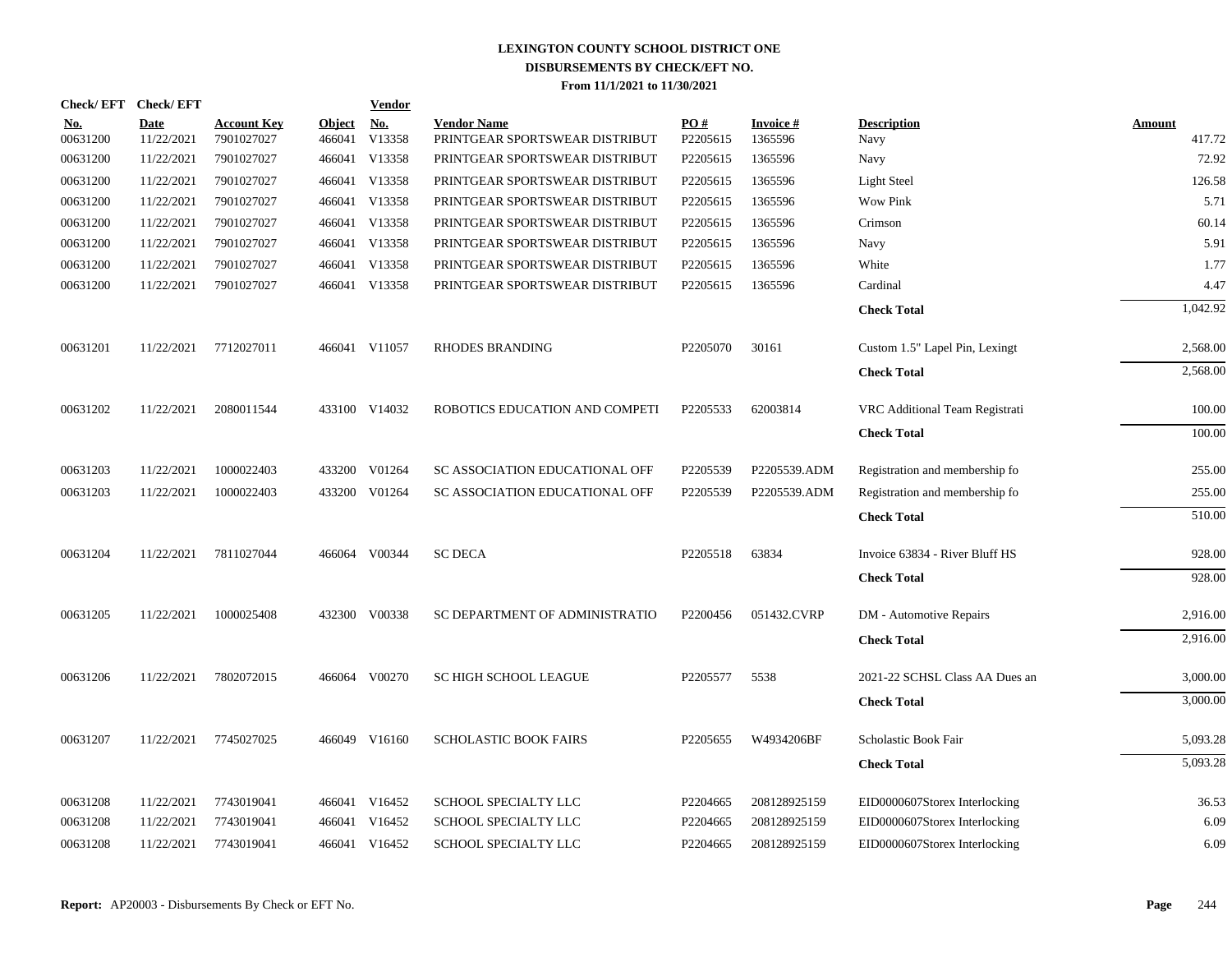|            | Check/EFT Check/EFT |                    |               | <b>Vendor</b> |                                |                      |                 |                                |           |
|------------|---------------------|--------------------|---------------|---------------|--------------------------------|----------------------|-----------------|--------------------------------|-----------|
| <u>No.</u> | <b>Date</b>         | <b>Account Key</b> | <b>Object</b> | <b>No.</b>    | <b>Vendor Name</b>             | PO#                  | <b>Invoice#</b> | <b>Description</b>             | Amount    |
|            |                     |                    |               |               |                                |                      |                 | <b>Check Total</b>             | 48.71     |
| 00631209   | 11/22/2021          | 1000025507         |               | 434500 V13334 | SEON SYSTEM SALES INC          | P2204800             | 162602          | Repaired drives for cameras    | 160.50    |
| 00631209   | 11/22/2021          | 1000025507         | 434500        | V13334        | SEON SYSTEM SALES INC          | P2204800             | 162602          | Replaced bad internal hard dri | 214.00    |
| 00631209   | 11/22/2021          | 1000025507         |               | 441000 V13334 | SEON SYSTEM SALES INC          | P2204800             | 162602          | Shipping                       | 16.05     |
|            |                     |                    |               |               |                                |                      |                 | <b>Check Total</b>             | 390.55    |
| 00631210   | 11/22/2021          | 1000022403         |               | 433200 V14676 | SOUTHEASTERN REGIONAL READING  | P2205604             | 10D87B5A-0002   | Registration fee for staff mem | 380.00    |
|            |                     |                    |               |               |                                |                      |                 | <b>Check Total</b>             | 380.00    |
| 00631211   | 11/22/2021          | 1000012603         |               | 439500 V14839 | SOUTHEASTERN SPEECH AND LANGUA | P2202522             | 453             | Speech Language Therapy Servic | 4,931.25  |
| 00631211   | 11/22/2021          | 1000012603         |               | 439500 V14839 | SOUTHEASTERN SPEECH AND LANGUA | P2202522             | 454             | Speech Language Therapy Servic | 5,981.25  |
|            |                     |                    |               |               |                                |                      |                 | <b>Check Total</b>             | 10,912.50 |
| 00631212   | 11/22/2021          | 1000025507         | 432300        | V00208        | STATE DEPARTMENT OF EDUCATION  | P2205516             | $INV$ #2        | Inv <sub>2</sub>               | 84.91     |
|            |                     |                    |               |               |                                |                      |                 | <b>Check Total</b>             | 84.91     |
| 00631213   | 11/22/2021          | 1000025507         | 432300        | V00208        | STATE DEPARTMENT OF EDUCATION  | P2205516             | INV $#3$        | Inv <sub>3</sub>               | 301.39    |
|            |                     |                    |               |               |                                |                      |                 | <b>Check Total</b>             | 301.39    |
| 00631214   | 11/22/2021          | 7802072013         | 466099        | V00137        | <b>T AND T SPORTS</b>          | P2204705             | 1021-064        | Black Tshirts 2 color screen f | 862.42    |
| 00631214   | 11/22/2021          | 7802072013         | 466099        | V00137        | <b>TAND T SPORTS</b>           | P <sub>2204705</sub> | 1021-064        | Shipping                       | 26.75     |
| 00631214   | 11/22/2021          | 7802073013         |               | 466041 V00137 | <b>T AND T SPORTS</b>          | P2204705             | 1021-064        | Red White Reversible Practice  | 447.80    |
| 00631214   | 11/22/2021          | 7802073013         | 466099        | V00137        | T AND T SPORTS                 | P2204705             | 1021-064        | Shipping                       | 21.40     |
| 00631214   | 11/22/2021          | 7802082013         |               | 466041 V00137 | T AND T SPORTS                 | P2204705             | 1021-064        | Cases of Championship Tennis B | 199.02    |
|            |                     |                    |               |               |                                |                      |                 | <b>Check Total</b>             | 1,557.39  |
| 00631215   | 11/22/2021          | 2042216103         |               | 431300 V16857 | THE BEHAVIOR CO LLC            | P2202526             | 1029            | Behavior Services for Special  | 3,619.00  |
|            |                     |                    |               |               |                                |                      |                 | <b>Check Total</b>             | 3,619.00  |
| 00631216   | 11/22/2021          | 1000026306         |               | 469000 V10542 | THE TROPHY & AWARDS CENTER     | P2205028             | 17619           | Engraved door plates for each  | 555.59    |
| 00631216   | 11/22/2021          | 1000026306         | 469000        | V10542        | THE TROPHY & AWARDS CENTER     | P2205028             | 17619           | Engraved door plates for each  | 157.83    |
| 00631216   | 11/22/2021          | 1000026306         | 469000        | V10542        | THE TROPHY & AWARDS CENTER     | P2205028             | 17619           | Engraved doorplate for the 202 | 13.38     |
| 00631216   | 11/22/2021          | 7802080046         | 466041        | V10542        | THE TROPHY & AWARDS CENTER     | P2205257             | 17631           | Curved glass awards (MPI-GL303 | 79.18     |
|            |                     |                    |               |               |                                |                      |                 | <b>Check Total</b>             | 805.98    |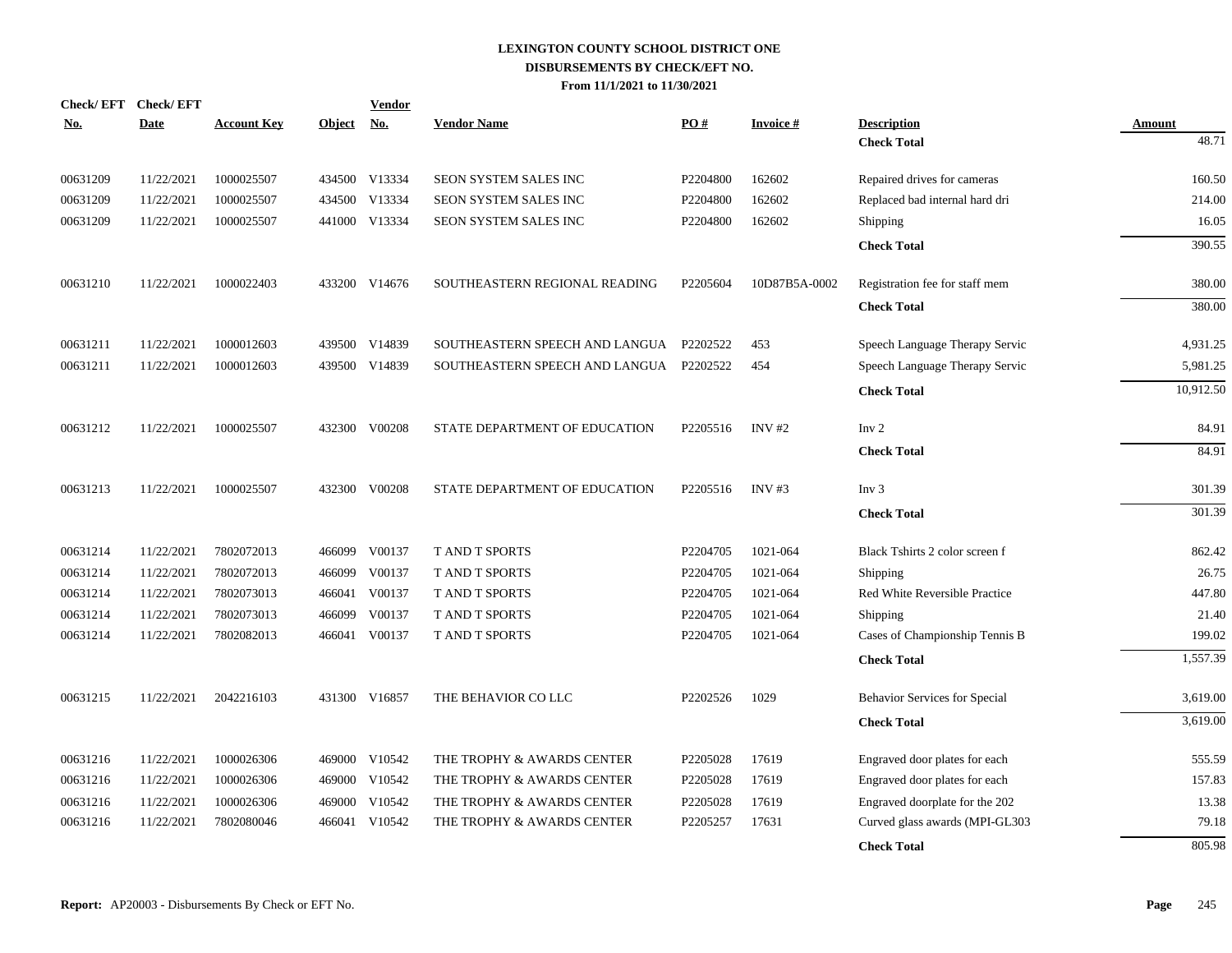|                 | Check/EFT Check/EFT       |                                  |                         | <b>Vendor</b> |                                 |                 |                              |                                                      |                  |
|-----------------|---------------------------|----------------------------------|-------------------------|---------------|---------------------------------|-----------------|------------------------------|------------------------------------------------------|------------------|
| No.<br>00631217 | <b>Date</b><br>11/22/2021 | <b>Account Key</b><br>2052213703 | <b>Object</b><br>441000 | No.<br>V12238 | <b>Vendor Name</b><br>TOUCHMATH | PO#<br>P2205324 | <b>Invoice#</b><br>200193953 | <b>Description</b><br>Pre-K Standards-Based Complete | Amount<br>879.00 |
| 00631217        | 11/22/2021                | 2052213703                       |                         | 441000 V12238 | TOUCHMATH                       | P2205324        | 200193953                    | Shipping                                             | 87.90            |
|                 |                           |                                  |                         |               |                                 |                 |                              | <b>Check Total</b>                                   | 966.90           |
| 00631218        | 11/22/2021                | 1000025427                       |                         | 432300 V01638 | TRITEK FIRE AND SECURITY LLC    | P2200674        | 26682                        | Provide After-Hours Fire Alarm                       | 210.00           |
|                 |                           |                                  |                         |               |                                 |                 |                              | <b>Check Total</b>                                   | 210.00           |
| 00631219        | 11/22/2021                | 7965027011                       |                         | 466049 V13959 | TRIVESTA LINENS                 | P2205646        | 25118                        | 188 Thread count Sheet sets                          | 1,632.00         |
| 00631219        | 11/22/2021                | 7965027011                       |                         | 466049 V13959 | TRIVESTA LINENS                 | P2205646        | 25118                        | Pillowcases                                          | 70.00            |
|                 |                           |                                  |                         |               |                                 |                 |                              | <b>Check Total</b>                                   | 1,702.00         |
| 00631220        | 11/22/2021                | 2042212403                       |                         | 433200 Exxxxx | Employee                        |                 | 10.01.10.29.21               | <b>Itinerant Vision Services</b>                     | 191.13           |
|                 |                           |                                  |                         |               |                                 |                 |                              | <b>Check Total</b>                                   | 191.13           |
| 00631221        | 11/22/2021                | 6000025635                       |                         | 441000 V02364 | <b>USA SUPPLY</b>               | P2205265        | 2096651                      | Solid Dish Machine Detergent                         | 387.88           |
| 00631221        | 11/22/2021                | 6000025625                       |                         | 441000 V02364 | <b>USA SUPPLY</b>               | P2205266        | 2096652                      | Solid Dish Machine Detergent                         | 232.73           |
| 00631221        | 11/22/2021                | 6000025625                       | 441000                  | V02364        | <b>USA SUPPLY</b>               | P2205266        | 2096652                      | Liquid Dish Machine Rinse Addi                       | 59.92            |
| 00631221        | 11/22/2021                | 6000025625                       |                         | 441000 V02364 | <b>USA SUPPLY</b>               | P2205266        | 2096652                      | Pot and Pan Detergent                                | 36.38            |
| 00631221        | 11/22/2021                | 6000025625                       | 441000                  | V02364        | <b>USA SUPPLY</b>               | P2205266        | 2096652                      | Liquid Dish Machine Delimer                          | 119.84           |
| 00631221        | 11/22/2021                | 6000025615                       |                         | 441000 V02364 | <b>USA SUPPLY</b>               | P2205267        | 2096653                      | Solid Dish Machine Detergent                         | 387.88           |
| 00631221        | 11/22/2021                | 6000025615                       |                         | 441000 V02364 | <b>USA SUPPLY</b>               | P2205267        | 2096653                      | Liquid Dish Machine Rinse Addi                       | 119.84           |
| 00631221        | 11/22/2021                | 6000025615                       |                         | 441000 V02364 | <b>USA SUPPLY</b>               | P2205267        | 2096653                      | Pot and Pan Detergent                                | 36.38            |
| 00631221        | 11/22/2021                | 6000025615                       |                         | 441000 V02364 | <b>USA SUPPLY</b>               | P2205267        | 2096653                      | Liquid Dish Machine Delimer                          | 29.96            |
| 00631221        | 11/22/2021                | 6000025613                       |                         | 441000 V02364 | <b>USA SUPPLY</b>               | P2205268        | 2096654                      | Solid Dish Machine Detergent                         | 387.88           |
| 00631221        | 11/22/2021                | 6000025613                       |                         | 441000 V02364 | <b>USA SUPPLY</b>               | P2205268        | 2096654                      | Liquid Dish Machine Rinse Addi                       | 119.84           |
| 00631221        | 11/22/2021                | 6000025613                       | 441000                  | V02364        | <b>USA SUPPLY</b>               | P2205268        | 2096654                      | Pot and Pan Detergent                                | 36.38            |
| 00631221        | 11/22/2021                | 6000025613                       |                         | 441000 V02364 | <b>USA SUPPLY</b>               | P2205268        | 2096654                      | Solid Quat Tablets                                   | 31.03            |
|                 |                           |                                  |                         |               |                                 |                 |                              | <b>Check Total</b>                                   | 1,985.94         |
| 00631222        | 11/22/2021                | 7744019027                       |                         | 466041 V14086 | WARDS NATURAL SCIENCE EST LLC   | P2201231        | 8805554102                   | Wards AP Chemistry Investigati                       | 32.09            |
| 00631222        | 11/22/2021                | 7744019027                       | 466041                  | V14086        | WARDS NATURAL SCIENCE EST LLC   | P2201231        | 8805554102                   | Safety Goggle Classroom Kit                          | 345.59           |
| 00631222        | 11/22/2021                | 7744019027                       | 466041                  | V14086        | WARDS NATURAL SCIENCE EST LLC   | P2201231        | 8805554102                   | Ward's Pure Preserved Squids (                       | 181.88           |
| 00631222        | 11/22/2021                | 7744019027                       |                         | 466041 V14086 | WARDS NATURAL SCIENCE EST LLC   | P2201231        | 8805554102                   | Weather Water Tanks: Fronts an                       | 267.49           |
|                 |                           |                                  |                         |               |                                 |                 |                              | <b>Check Total</b>                                   | 827.05           |
| 00631223        | 11/22/2021                | 7887077011                       |                         | 466049 V14713 | ATTRACTIONS DINING AND VALUE G  | P2205572        | P2205572.LHS                 | Attractions books sold                               | 1,020.00         |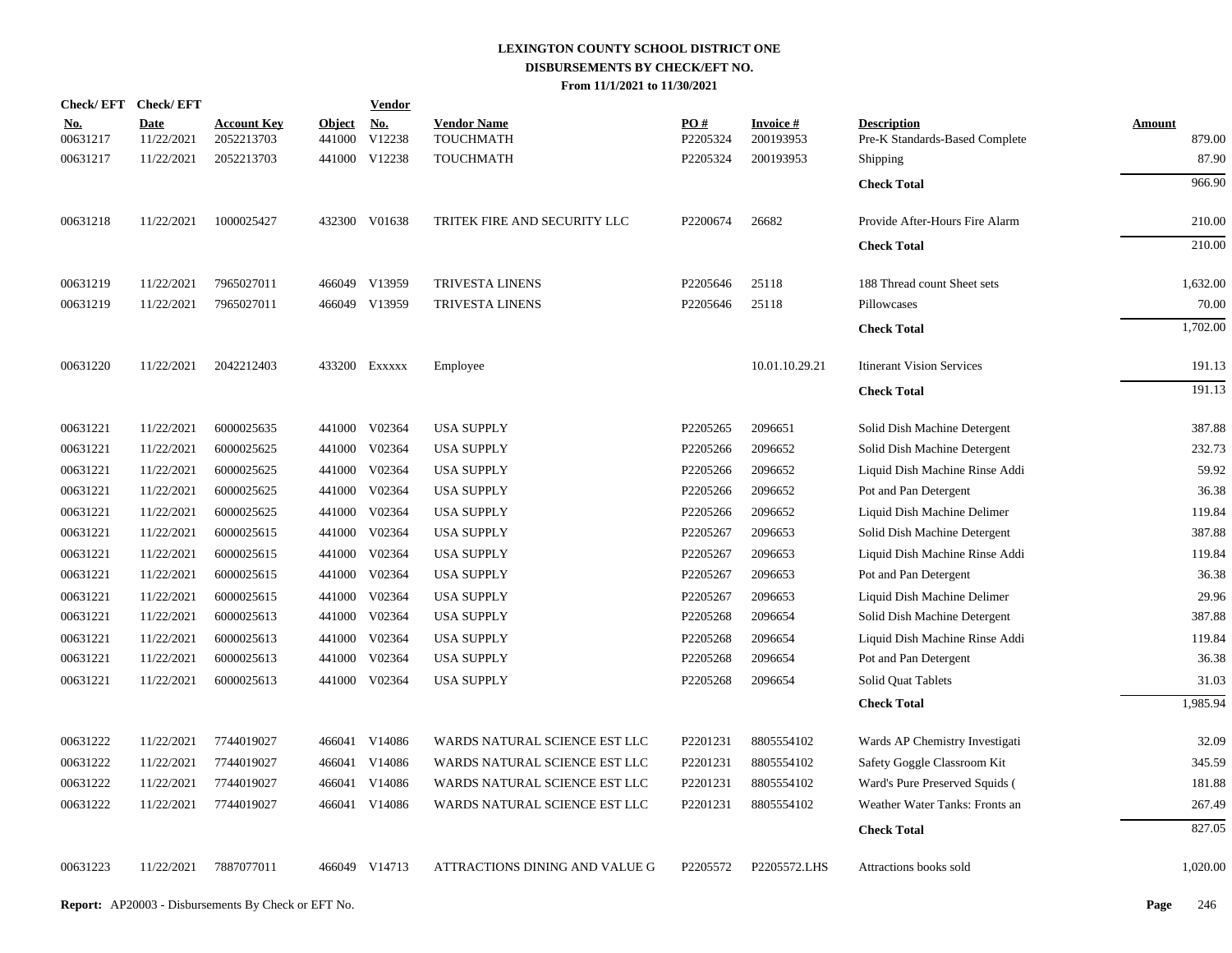|                        | Check/EFT Check/EFT       |                                  |                         | <b>Vendor</b> |                                                      |                 |                                 |                                            |                     |
|------------------------|---------------------------|----------------------------------|-------------------------|---------------|------------------------------------------------------|-----------------|---------------------------------|--------------------------------------------|---------------------|
| <u>No.</u><br>00631223 | <b>Date</b><br>11/22/2021 | <b>Account Key</b><br>7887077011 | <b>Object</b><br>466049 | No.<br>V14713 | <b>Vendor Name</b><br>ATTRACTIONS DINING AND VALUE G | PO#<br>P2205572 | <b>Invoice#</b><br>P2205572.LHS | <b>Description</b><br><b>EZPay</b> credits | Amount<br>$-400.00$ |
|                        |                           |                                  |                         |               |                                                      |                 |                                 | <b>Check Total</b>                         | 620.00              |
| 00631224               | 11/22/2021                | 7802079044                       |                         | 466064 V16149 | <b>EASTSIDE HIGH SCHOOL WRESTLING</b>                | P2205583        | P2205583.RBH                    | <b>SOUTHERN SLAM</b>                       | 400.00              |
|                        |                           |                                  |                         |               |                                                      |                 |                                 | <b>Check Total</b>                         | 400.00              |
| 00631225               | 11/22/2021                | 7733027037                       |                         | 466035 V16998 | EATON, ANNA                                          | P2205569        | P2205569.CSM                    | <b>Band Help</b>                           | 30.00               |
|                        |                           |                                  |                         |               |                                                      |                 |                                 | <b>Check Total</b>                         | 30.00               |
| 00631226               | 11/22/2021                | 1000022403                       |                         | 433200 V01697 | <b>EMBASSY SUITES AT KINGSTON PLA</b>                | P2205654        | P2205654.ADM                    | Two Double Bed Guestroom - Sou             | 288.96              |
| 00631226               | 11/22/2021                | 1000022403                       |                         | 433200 V01697 | EMBASSY SUITES AT KINGSTON PLA                       | P2205654        | P2205654.ADM                    | Two Bedroom Plantation Villa,              | 333.76              |
| 00631226               | 11/22/2021                | 1000022403                       |                         | 433200 V01697 | EMBASSY SUITES AT KINGSTON PLA                       | P2205654        | P2205654.ADM                    | Two Double Bed Guestroom-Sout              | 288.96              |
| 00631226               | 11/22/2021                | 1000022403                       |                         | 433200 V01697 | EMBASSY SUITES AT KINGSTON PLA                       | P2205654        | P2205654.ADM                    | Two Double Bed Guestroom, Sout             | 288.96              |
| 00631226               | 11/22/2021                | 1000022403                       |                         | 433200 V01697 | EMBASSY SUITES AT KINGSTON PLA                       | P2205654        | P2205654.ADM                    | Two Double Bed Guestroom-South             | 288.96              |
| 00631226               | 11/22/2021                | 1000022403                       |                         | 433200 V01697 | <b>EMBASSY SUITES AT KINGSTON PLA</b>                | P2205654        | P2205654.ADM                    | Two Double Bed Guestroom-South             | 288.96              |
| 00631226               | 11/22/2021                | 1000022403                       |                         | 433200 V01697 | EMBASSY SUITES AT KINGSTON PLA                       | P2205654        | P2205654.ADM                    | Two Double Bed Guestroom-South             | 288.96              |
| 00631226               | 11/22/2021                | 1000022403                       |                         | 433200 V01697 | EMBASSY SUITES AT KINGSTON PLA                       | P2205654        | P2205654.ADM                    | Two Bedroom Plantation Villa,              | 333.76              |
| 00631226               | 11/22/2021                | 1000022403                       |                         | 433200 V01697 | EMBASSY SUITES AT KINGSTON PLA                       | P2205654        | P2205654.ADM                    | Two Double Bed Guestroom-South             | 288.96              |
| 00631226               | 11/22/2021                | 1000022403                       | 433200                  | V01697        | EMBASSY SUITES AT KINGSTON PLA                       | P2205654        | P2205654.ADM                    | Two Double Guest Room, Melissa             | 288.96              |
| 00631226               | 11/22/2021                | 1000022403                       |                         | 433200 V01697 | <b>EMBASSY SUITES AT KINGSTON PLA</b>                | P2205654        | P2205654.ADM                    | Two Double Bed Guestroom, Sue              | 288.96              |
| 00631226               | 11/22/2021                | 1000022403                       |                         | 433200 V01697 | EMBASSY SUITES AT KINGSTON PLA                       | P2205654        | P2205654.ADM                    | Two Double Bed Guest Room, Apr             | 288.96              |
| 00631226               | 11/22/2021                | 1000022403                       |                         | 433200 V01697 | EMBASSY SUITES AT KINGSTON PLA                       | P2205654        | P2205654.ADM                    | Two Double Bed Guest Room-Sout             | 288.96              |
| 00631226               | 11/22/2021                | 1000022403                       |                         | 433200 V01697 | EMBASSY SUITES AT KINGSTON PLA                       | P2205654        | P2205654.ADM                    | Two Double Bed Guest Room-Sout             | 288.96              |
| 00631226               | 11/22/2021                | 1000022403                       |                         | 433200 V01697 | EMBASSY SUITES AT KINGSTON PLA                       | P2205654        | P2205654.ADM                    | Two Bedroom Plantation Villa,              | 333.76              |
|                        |                           |                                  |                         |               |                                                      |                 |                                 | <b>Check Total</b>                         | 4,468.80            |
| 00631227               | 11/22/2021                | 7802079044                       |                         | 466064 V01170 | LUGOFF ELGIN HIGH SCHOOL                             | P2205584        | P2205584.RBH                    | SCWOA PRESEASON SCRIMMAGE                  | 75.00               |
|                        |                           |                                  |                         |               |                                                      |                 |                                 | <b>Check Total</b>                         | 75.00               |
| 00631228               | 11/22/2021                | 7733027037                       |                         | 466035 V15993 | MCGEE, WILLIAM ANDREW                                | P2205570        | P2205570.CSM                    | <b>Band Help</b>                           | 80.00               |
| 00631228               | 11/22/2021                | 7733027037                       |                         | 466035 V15993 | MCGEE, WILLIAM ANDREW                                | P2205571        | P2205571.CSM                    | <b>Band Help</b>                           | 50.00               |
|                        |                           |                                  |                         |               |                                                      |                 |                                 | <b>Check Total</b>                         | 130.00              |
| 00631229               | 11/22/2021                | 7732027011                       | 466064                  | V15022        | NATIONAL ART HONOR SOCIETY                           | P2205546        | P2205546.LHS                    | <b>Student Dues</b>                        | 70.00               |
|                        |                           |                                  |                         |               |                                                      |                 |                                 | <b>Check Total</b>                         | 70.00               |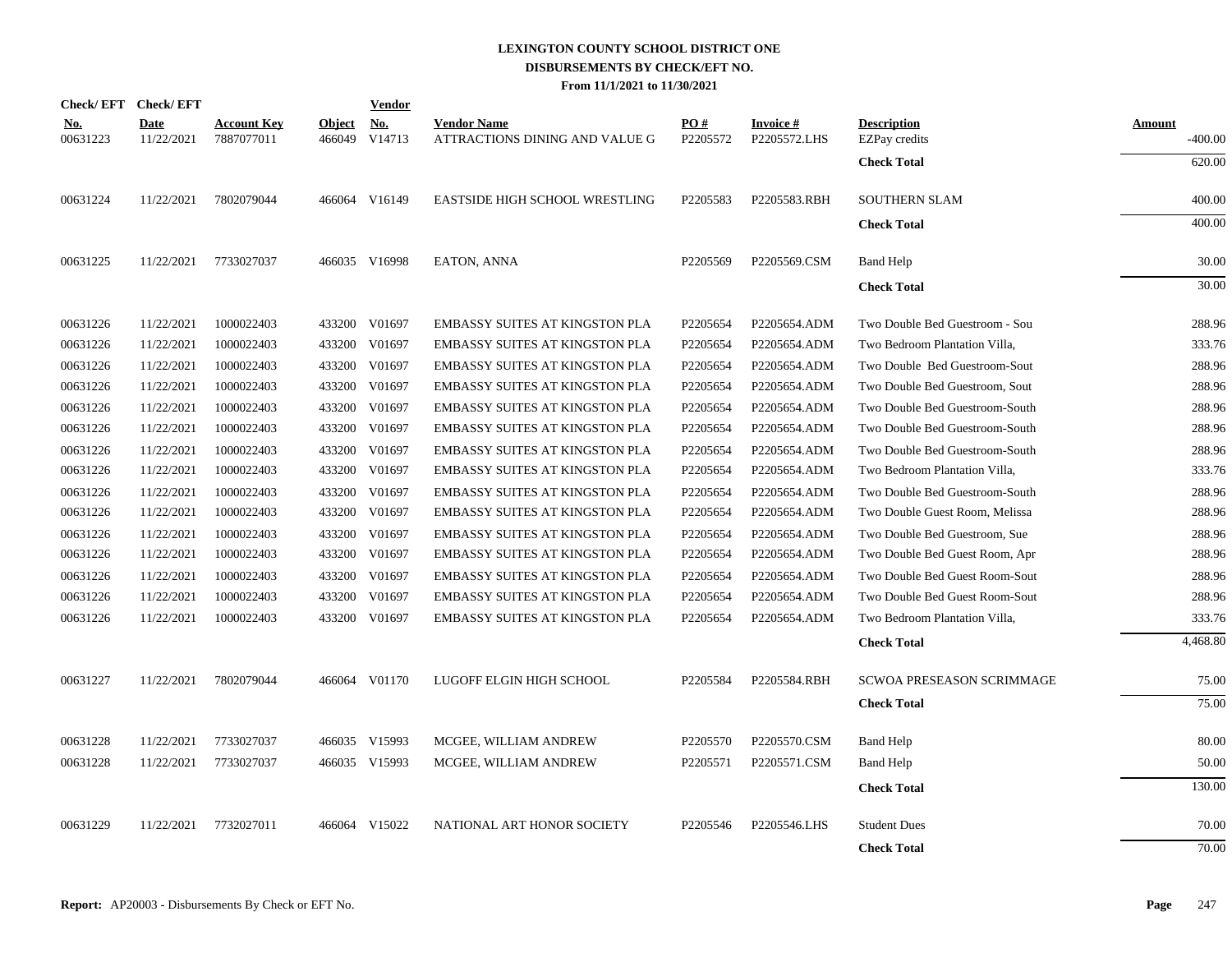| Check/EFT Check/EFT    |                           |                                  |                         | <b>Vendor</b>        |                                                      |                 |                                 |                                                        |                         |
|------------------------|---------------------------|----------------------------------|-------------------------|----------------------|------------------------------------------------------|-----------------|---------------------------------|--------------------------------------------------------|-------------------------|
| <u>No.</u><br>00631230 | <b>Date</b><br>11/22/2021 | <b>Account Key</b><br>1000022403 | <b>Object</b><br>464000 | <u>No.</u><br>V00385 | <b>Vendor Name</b><br>SC CONSORTIUM FOR GIFTED EDUCA | PO#<br>P2205648 | <b>Invoice#</b><br>P2205648.ADM | <b>Description</b><br><b>SCCGE District Membership</b> | <b>Amount</b><br>150.00 |
|                        |                           |                                  |                         |                      |                                                      |                 |                                 | <b>Check Total</b>                                     | 150.00                  |
| 00631231               | 11/22/2021                | 7981027027                       |                         | 466064 V17013        | ST. STEPHENS HIGH SCHOOL                             | P2205529        | P2205529.WKH                    | <b>COMPETITION ENTRY FEE</b>                           | 249.00                  |
|                        |                           |                                  |                         |                      |                                                      |                 |                                 | <b>Check Total</b>                                     | 249.00                  |
| 00631232               | 11/22/2021                | 1000022403                       |                         | 433200 V01697        | EMBASSY SUITES AT KINGSTON PLA                       | P2205562        | P2205562.ADM                    | Two Bedroom Oceanfront Condo f                         | 500.64                  |
|                        |                           |                                  |                         |                      |                                                      |                 |                                 | <b>Check Total</b>                                     | 500.64                  |
| 00631233               | 11/22/2021                | 7793027045                       |                         | 466035 V00170        | <b>UNITED WAY</b>                                    | P2205491        | P2205491.DES                    | Check for cash donation at Dee                         | 10.00                   |
|                        |                           |                                  |                         |                      |                                                      |                 |                                 | <b>Check Total</b>                                     | 10.00                   |
| 00631234               | 11/22/2021                | 7900527047                       |                         | 466099 V00210        | UNITED WAY OF THE MIDLANDS                           | P2205609        | P2205609.CES                    | United Way cash donations                              | 10.00                   |
|                        |                           |                                  |                         |                      |                                                      |                 |                                 | <b>Check Total</b>                                     | 10.00                   |
| 00631235               | 11/23/2021                | 6000025613                       |                         | 441000 V02519        | ACADEMIC SUPPLIER DBA RASIX CO                       | P2205250        | ID72057                         | HP 17A (CF217A) Black Original                         | 77.81                   |
| 00631235               | 11/23/2021                | 6000025625                       |                         | 441000 V02519        | ACADEMIC SUPPLIER DBA RASIX CO                       | P2205250        | ID72057                         | Lexmark Toner Cartridge - Blac                         | 231.20                  |
| 00631235               | 11/23/2021                | 6000025628                       |                         | 441000 V02519        | ACADEMIC SUPPLIER DBA RASIX CO                       | P2205250        | ID72057                         | HP 17A (CF217A) Black Original                         | 38.92                   |
| 00631235               | 11/23/2021                | 6000025629                       |                         | 441000 V02519        | ACADEMIC SUPPLIER DBA RASIX CO                       | P2205250        | ID72057                         | HP 49X (Q5949X) Black Original                         | 233.64                  |
|                        |                           |                                  |                         |                      |                                                      |                 |                                 | <b>Check Total</b>                                     | 581.57                  |
| 00631236               | 11/23/2021                | 1000021307                       |                         | 439500 V16896        | APPLEONE EMPLOYMENT SERVICES                         | P2203060        | 01-6112322                      | Temporary Staffing Services fo                         | 11,947.20               |
|                        |                           |                                  |                         |                      |                                                      |                 |                                 | <b>Check Total</b>                                     | 11,947.20               |
| 00631237               | 11/23/2021                | 1000025507                       |                         | 433200 Exxxxx        | Employee                                             |                 | 12.08.12.10.21                  | <b>SCAPT</b> Conference                                | 372.98                  |
|                        |                           |                                  |                         |                      |                                                      |                 |                                 | <b>Check Total</b>                                     | 372.98                  |
| 00631238               | 11/23/2021                | 7827027035                       |                         | 466037 V01277        | <b>BRAINPOP.COM LLC</b>                              | P2205738        | US266858                        | Unlimited 12-month (11/10/21-1                         | 3,250.00                |
| 00631238               | 11/23/2021                | 7827027035                       |                         | 466037 V01277        | <b>BRAINPOP.COM LLC</b>                              | P2205738        | US266858                        | Special one-time discount appr                         | $-300.00$               |
|                        |                           |                                  |                         |                      |                                                      |                 |                                 | <b>Check Total</b>                                     | 2,950.00                |
| 00631239               | 11/23/2021                | 7802075027                       |                         | 466041 V13255        | <b>BSN SPORTS</b>                                    | P2204525        | 914533295                       | <b>BIG LEAGUE FIELD DRIVE</b>                          | 481.50                  |
| 00631239               | 11/23/2021                | 7802075027                       |                         | 466041 V13255        | <b>BSN SPORTS</b>                                    | P2204525        | 914533295                       | MARK 1 12"NFHS/DZN                                     | 235.40                  |
| 00631239               | 11/23/2021                | 7802075027                       |                         | 466041 V13255        | <b>BSN SPORTS</b>                                    | P2204525        | 914533295                       | WILSON HS SOFTBALL                                     | 475.88                  |
| 00631239               | 11/23/2021                | 7802075027                       |                         | 466041 V13255        | <b>BSN SPORTS</b>                                    | P2204525        | 914533295                       | <b>FREIGHT</b>                                         | 65.00                   |
| 00631239               | 11/23/2021                | 7802072037                       |                         | 466041 V13255        | <b>BSN SPORTS</b>                                    | P2203071        | 914578269                       | Navy Pro Compression Short Sle                         | 171.10                  |
|                        |                           |                                  |                         |                      |                                                      |                 |                                 |                                                        |                         |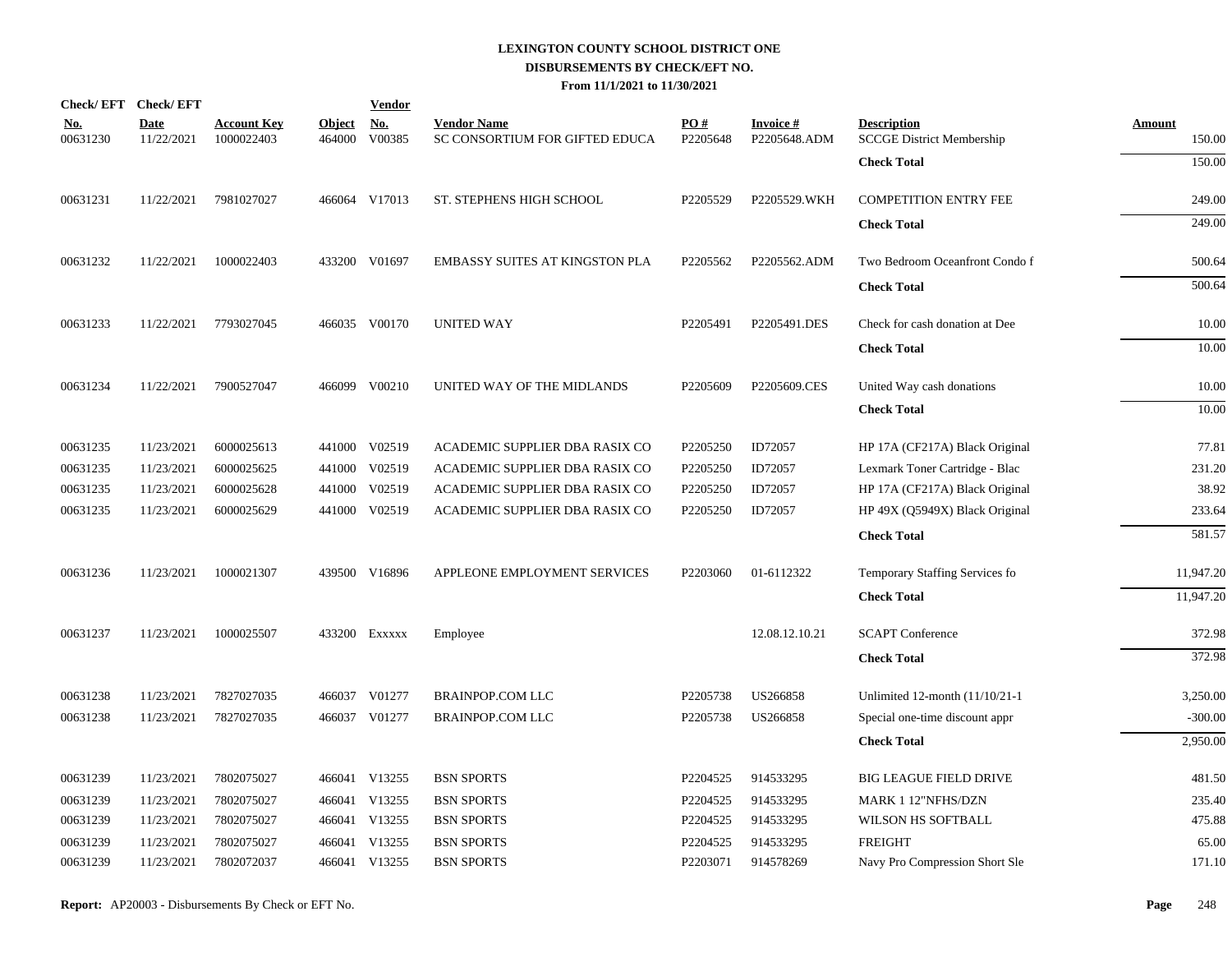| <b>Check/EFT</b>       | <b>Check/EFT</b>          |                                  |                         | <b>Vendor</b>        |                                         |                 |                              |                                                      |                         |
|------------------------|---------------------------|----------------------------------|-------------------------|----------------------|-----------------------------------------|-----------------|------------------------------|------------------------------------------------------|-------------------------|
| <u>No.</u><br>00631239 | <b>Date</b><br>11/23/2021 | <b>Account Key</b><br>7802072037 | <b>Object</b><br>466041 | <u>No.</u><br>V13255 | <b>Vendor Name</b><br><b>BSN SPORTS</b> | PO#<br>P2203071 | <b>Invoice#</b><br>914578269 | <b>Description</b><br>Navy Pro Compression Short Sle | <b>Amount</b><br>256.64 |
| 00631239               | 11/23/2021                | 7802072037                       |                         | 466041 V13255        | <b>BSN SPORTS</b>                       | P2203071        | 914578269                    | Navy Pro Compression Short Sle                       | 256.64                  |
| 00631239               | 11/23/2021                | 7802072037                       |                         | 466041 V13255        | <b>BSN SPORTS</b>                       | P2203071        | 914578269                    | Navy Pro Compression Short Sle                       | 171.09                  |
| 00631239               | 11/23/2021                | 7802072037                       |                         | 466041 V13255        | <b>BSN SPORTS</b>                       | P2203071        | 914578269                    | Navy Pro Compression Short Sle                       | 171.09                  |
| 00631239               | 11/23/2021                | 7802072037                       |                         | 466041 V13255        | <b>BSN SPORTS</b>                       | P2203071        | 914578269                    | White-Dry Franchise Polo                             | 36.38                   |
| 00631239               | 11/23/2021                | 7802072037                       |                         | 466041 V13255        | <b>BSN SPORTS</b>                       | P2203071        | 914578269                    | White-Dry Franchise Polo                             | 109.14                  |
| 00631239               | 11/23/2021                | 7802072037                       |                         | 466041 V13255        | <b>BSN SPORTS</b>                       | P2203071        | 914578269                    | White-Dry Franchise Polo                             | 36.38                   |
| 00631239               | 11/23/2021                | 7802072037                       |                         | 466041 V13255        | <b>BSN SPORTS</b>                       | P2203071        | 914578269                    | <b>Shipping</b>                                      | 47.97                   |
| 00631239               | 11/23/2021                | 7802072037                       |                         | 466041 V13255        | <b>BSN SPORTS</b>                       | P2203071        | 914578269                    | <b>Shipping</b>                                      | 8.50                    |
|                        |                           |                                  |                         |                      |                                         |                 |                              | <b>Check Total</b>                                   | 2,522.71                |
| 00631240               | 11/23/2021                | 1000022403                       |                         | 439500 V01474        | <b>CERTIFIED TRANSLATION SERVICES</b>   | P2205557        | LEX-21-0939                  | Translation of the 'ESOL Stude                       | 60.00                   |
| 00631240               | 11/23/2021                | 1000022403                       | 439500                  | V01474               | <b>CERTIFIED TRANSLATION SERVICES</b>   | P2205649        | LEX-21-0944                  | Spanish Interpreter for Face t                       | 130.00                  |
| 00631240               | 11/23/2021                | 1000022403                       |                         | 439500 V01474        | CERTIFIED TRANSLATION SERVICES          | P2205649        | LEX-21-0944                  | Interpreter's Mileage                                | 24.64                   |
|                        |                           |                                  |                         |                      |                                         |                 |                              | <b>Check Total</b>                                   | 214.64                  |
| 00631241               | 11/23/2021                | 1000025507                       |                         | 433100 V17019        | <b>CHAVIS, COURTNEY</b>                 |                 | 11.17.2021                   | MV Reimbursement                                     | 106.40                  |
|                        |                           |                                  |                         |                      |                                         |                 |                              | <b>Check Total</b>                                   | 106.40                  |
| 00631242               | 11/23/2021                | 1000025410                       |                         | 434510 V15299        | CODELYNX INC                            | P2203492        | INV4030000569                | ENGINEERING, SURVEY, INSTALLAT                       | 3,270.00                |
| 00631242               | 11/23/2021                | 1000025410                       |                         | 444510 V15299        | <b>CODELYNX INC</b>                     | P2203492        | INV4030000569                | .4x 8 MP; WDR; LightCatcher; 4                       | 1,828.55                |
| 00631242               | 11/23/2021                | 1000025410                       |                         | 444510 V15299        | CODELYNX INC                            | P2203492        | INV4030000569                | .Indoor single port Gigabit Po                       | 114.29                  |
| 00631242               | 11/23/2021                | 1000025410                       |                         | 444510 V15299        | CODELYNX INC                            | P2203492        | INV4030000569                | Outdoor pendant mount adapter;                       | 121.91                  |
| 00631242               | 11/23/2021                | 1000025410                       |                         | 444510 V15299        | <b>CODELYNX INC</b>                     | P2203492        | INV4030000569                | Outdoor Dome Cover for H4 Mult                       | 121.91                  |
| 00631242               | 11/23/2021                | 1000025410                       |                         | 444510 V15299        | <b>CODELYNX INC</b>                     | P2203492        | INV4030000569                | Pedant NPT adapter. For use wi                       | 41.90                   |
| 00631242               | 11/23/2021                | 1000025410                       |                         | 444510 V15299        | <b>CODELYNX INC</b>                     | P2203492        | INV4030000569                | Pole mount adapter for use wit                       | 68.58                   |
| 00631242               | 11/23/2021                | 1000025410                       |                         | 444510 V15299        | <b>CODELYNX INC</b>                     | P2203492        | INV4030000569                | Optional IR illuminator ring;                        | 251.43                  |
| 00631242               | 11/23/2021                | 1000025410                       |                         | 444510 V15299        | CODELYNX INC                            | P2203492        | INV4030000569                | Power Supply Charger, Single C                       | 253.99                  |
| 00631242               | 11/23/2021                | 1000025410                       |                         | 444510 V15299        | CODELYNX INC                            | P2203492        | INV4030000569                | LONGSPAN Lite, Long-range Ethe                       | 2,039.33                |
| 00631242               | 11/23/2021                | 1000025410                       |                         | 444510 V15299        | CODELYNX INC                            | P2203492        | INV4030000569                | Power over Ethernet surge prot                       | 562.48                  |
| 00631242               | 11/23/2021                | 1000025410                       |                         | 444510 V15299        | CODELYNX INC                            | P2203492        | INV4030000569                | 6-Gauge Solid SD Bare Copper G                       | 96.30                   |
|                        |                           |                                  |                         |                      |                                         |                 |                              | <b>Check Total</b>                                   | 8,770.67                |
| 00631243               | 11/23/2021                | 1000025408                       |                         | 432500 V01708        | <b>COMPASS GROUP DBA CANTEEN REFR</b>   | P2201181        | CAE18596                     | Quarterly Filter changes                             | 380.92                  |
|                        |                           |                                  |                         |                      |                                         |                 |                              | <b>Check Total</b>                                   | 380.92                  |
|                        |                           |                                  |                         |                      |                                         |                 |                              |                                                      |                         |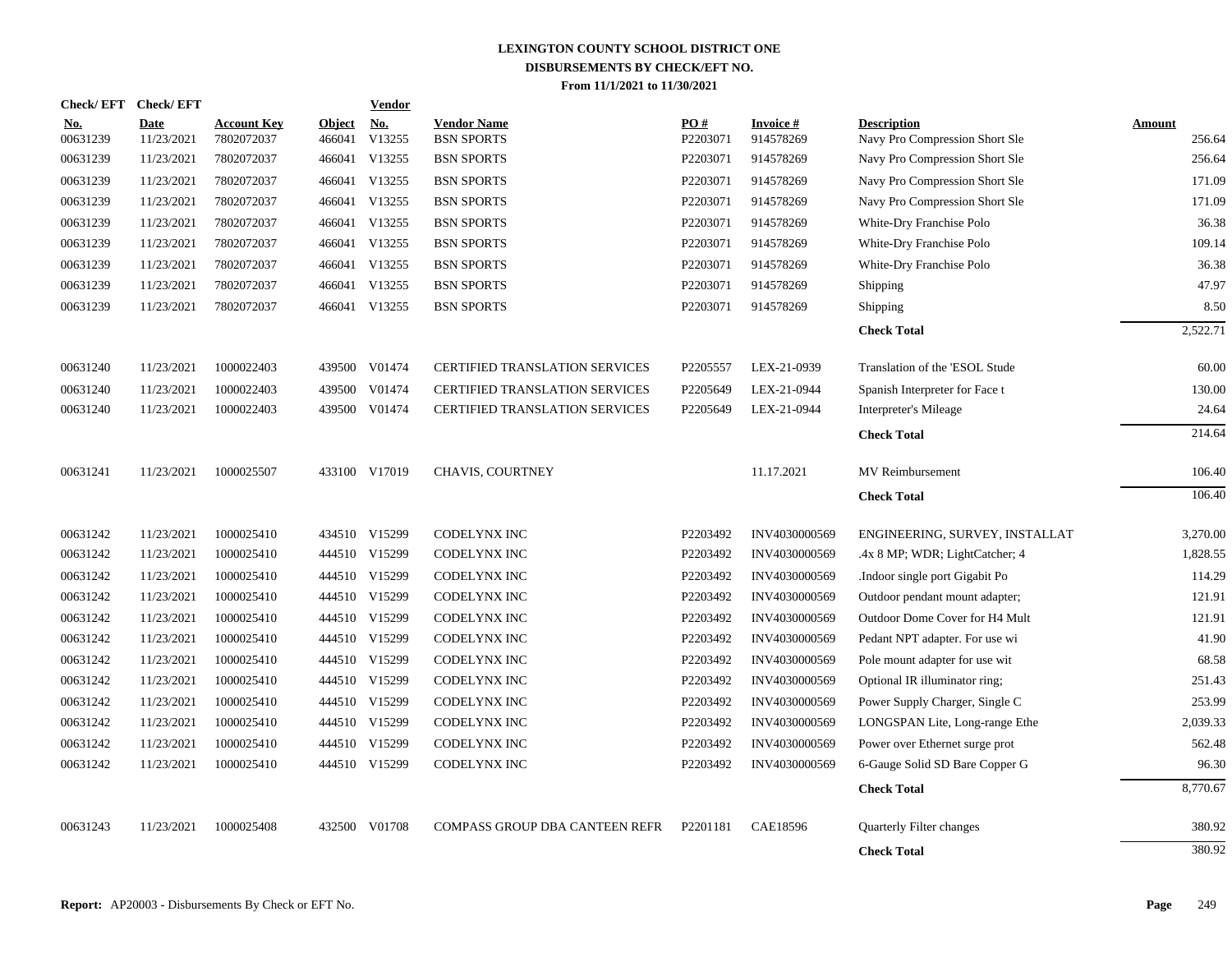|                        | Check/EFT Check/EFT       |                                  |               | <b>Vendor</b>        |                                                      |                 |                      |                                                      |                  |
|------------------------|---------------------------|----------------------------------|---------------|----------------------|------------------------------------------------------|-----------------|----------------------|------------------------------------------------------|------------------|
| <u>No.</u><br>00631244 | <b>Date</b><br>11/23/2021 | <b>Account Key</b><br>1000025426 | <b>Object</b> | No.<br>441020 V11900 | <b>Vendor Name</b><br>DADE PAPER AND BAG LLC DBA IMP | PO#<br>P2204217 | Invoice #<br>9942609 | <b>Description</b><br>TJ0922A TOILET TISSUE JUMBO RO | Amount<br>494.07 |
|                        |                           |                                  |               |                      |                                                      |                 |                      | <b>Check Total</b>                                   | 494.07           |
| 00631245               | 11/23/2021                | 1000022234                       |               | 441000 V00645        | DEMCO INC                                            | P2204668        | 7031623              | Numeric Labels on Rolls (1)                          | 15.81            |
| 00631245               | 11/23/2021                | 1000022234                       |               | 441000 V00645        | DEMCO INC                                            | P2204668        | 7031623              | Numeric Labels on Rolls (2)                          | 15.81            |
| 00631245               | 11/23/2021                | 1000022234                       |               | 441000 V00645        | DEMCO INC                                            | P2204668        | 7031623              | Scotch 845 Book Tape 3" x 15 y                       | 18.61            |
| 00631245               | 11/23/2021                | 1000022234                       |               | 441000 V00645        | DEMCO INC                                            | P2204668        | 7031623              | Norbond Liquid Plastic Adhesiv                       | 8.55             |
| 00631245               | 11/23/2021                | 1000022234                       |               | 441000 V00645        | DEMCO INC                                            | P2204668        | 7031623              | STEM/STEAM Words Bookmarks                           | 96.19            |
| 00631245               | 11/23/2021                | 1000022234                       |               | 441000 V00645        | DEMCO INC                                            | P2204668        | 7031623              | Geometric Bookmarks                                  | 96.19            |
| 00631245               | 11/23/2021                | 1000022234                       |               | 441000 V00645        | DEMCO INC                                            | P2204668        | 7031623              | Just Be Bookmarks                                    | 96.19            |
| 00631245               | 11/23/2021                | 1000022234                       |               | 441000 V00645        | DEMCO INC                                            | P2204668        | 7031623              | Pizza Bookmarks                                      | 96.19            |
| 00631245               | 11/23/2021                | 1000022234                       |               | 441000 V00645        | DEMCO INC                                            | P2204668        | 7031623              | Collaborate and Create with                          | 56.46            |
| 00631245               | 11/23/2021                | 1000025434                       |               | 441000 V00645        | DEMCO INC                                            | P2204668        | 7031623              | Collaborate and Create with                          | 59.09            |
| 00631245               | 11/23/2021                | 1000025434                       |               | 441000 V00645        | DEMCO INC                                            | P2204668        | 7031623              | Shipping and Processing                              | 51.52            |
|                        |                           |                                  |               |                      |                                                      |                 |                      | <b>Check Total</b>                                   | 610.61           |
| 00631246               | 11/23/2021                | 6000025646                       |               | 441000 V01340        | <b>FASTENAL CO</b>                                   | P2203500        | <b>SCLEX127752</b>   | 30" 120V, 2.4A, 3-Speed, 1/4HP                       | 370.54           |
|                        |                           |                                  |               |                      |                                                      |                 |                      | <b>Check Total</b>                                   | 370.54           |
| 00631248               | 11/23/2021                | 1000021107                       |               | 433200 V15897        | FIRST COMMUNITY BANK                                 | P2205756        | ADM.1444.11.21       | <b>SCASA</b>                                         | 75.00            |
| 00631248               | 11/23/2021                | 1000021107                       |               | 433200 V15897        | FIRST COMMUNITY BANK                                 | P2205756        | ADM.1444.11.21       | <b>SCASA</b>                                         | 75.00            |
| 00631248               | 11/23/2021                | 1000021107                       |               | 464000 V15897        | FIRST COMMUNITY BANK                                 | P2205756        | ADM.1444.11.21       | <b>SCAAA AMP</b>                                     | 124.80           |
| 00631248               | 11/23/2021                | 1000021207                       |               | 441000 V15897        | FIRST COMMUNITY BANK                                 | P2205756        | ADM.1444.11.21       | <b>FUN EXPRESS</b>                                   | 53.63            |
| 00631248               | 11/23/2021                | 1000021207                       |               | 464000 V15897        | FIRST COMMUNITY BANK                                 | P2205756        | ADM.1444.11.21       | <b>ASCA</b>                                          | 250.00           |
| 00631248               | 11/23/2021                | 3291022121                       |               | 441000 V15897        | FIRST COMMUNITY BANK                                 | P2205756        | ADM.1444.11.21       | <b>AMAZON</b>                                        | 127.52           |
| 00631248               | 11/23/2021                | 1000022403                       |               | 433200 V15897        | FIRST COMMUNITY BANK                                 | P2205791        | ADM.1907.11.21       | <b>SCAHPERD</b>                                      | 106.00           |
| 00631248               | 11/23/2021                | 1000022403                       |               | 433200 V15897        | FIRST COMMUNITY BANK                                 | P2205791        | ADM.1907.11.21       | Lowes                                                | 32.94            |
| 00631248               | 11/23/2021                | 1000022403                       |               | 441000 V15897        | FIRST COMMUNITY BANK                                 | P2205791        | ADM.1907.11.21       | Office Depot/Office Maxx                             | 45.95            |
| 00631248               | 11/23/2021                | 1000022403                       |               | 441000 V15897        | FIRST COMMUNITY BANK                                 | P2205791        | ADM.1907.11.21       | Amazon Prime                                         | 13.90            |
| 00631248               | 11/23/2021                | 1000022403                       |               | 441000 V15897        | FIRST COMMUNITY BANK                                 | P2205791        | ADM.1907.11.21       | Storey's Florist                                     | 100.25           |
| 00631248               | 11/23/2021                | 1000022403                       |               | 441000 V15897        | FIRST COMMUNITY BANK                                 | P2205791        | ADM.1907.11.21       | Amazon                                               | 49.02            |
| 00631248               | 11/23/2021                | 1000022403                       |               | 441000 V15897        | FIRST COMMUNITY BANK                                 | P2205791        | ADM.1907.11.21       | Amazon                                               | 31.62            |
| 00631248               | 11/23/2021                | 3260011303                       |               | 441000 V15897        | FIRST COMMUNITY BANK                                 | P2205791        | ADM.1907.11.21       | Amazon                                               | 91.49            |
| 00631248               | 11/23/2021                | 3260011303                       |               | 441000 V15897        | FIRST COMMUNITY BANK                                 | P2205791        | ADM.1907.11.21       | Amazon                                               | 683.48           |
| 00631248               | 11/23/2021                | 3260011303                       |               | 441000 V15897        | FIRST COMMUNITY BANK                                 | P2205791        | ADM.1907.11.21       | Amazon                                               | 554.07           |
| 00631248               | 11/23/2021                | 3260011303                       |               | 441000 V15897        | FIRST COMMUNITY BANK                                 | P2205791        | ADM.1907.11.21       | Amazon                                               | 2.13             |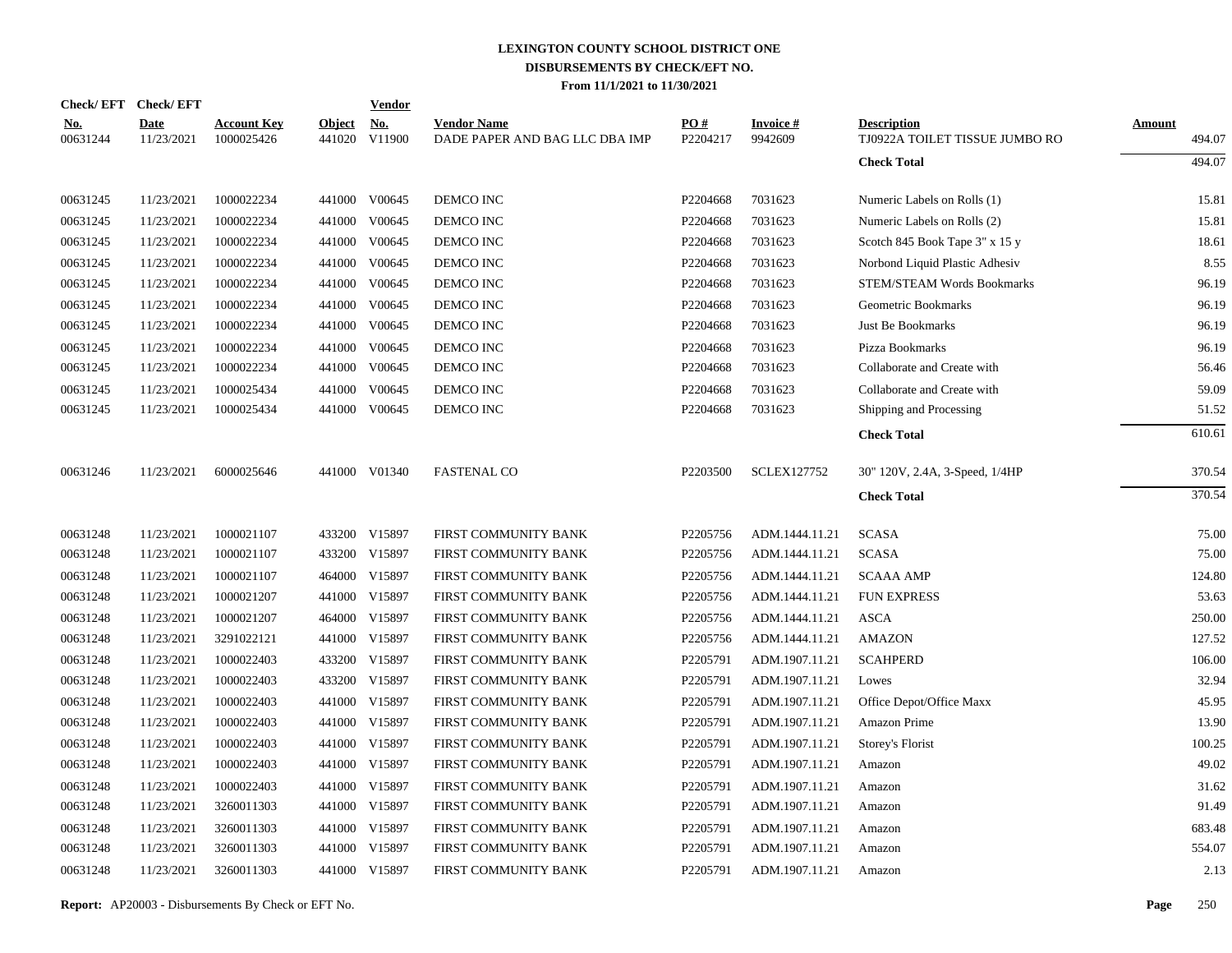| Check/EFT Check/EFT    |                           |                                  |                         | <b>Vendor</b> |                                            |                 |                                   |                                       |                          |
|------------------------|---------------------------|----------------------------------|-------------------------|---------------|--------------------------------------------|-----------------|-----------------------------------|---------------------------------------|--------------------------|
| <u>No.</u><br>00631248 | <b>Date</b><br>11/23/2021 | <b>Account Key</b><br>3260011303 | <b>Object</b><br>441000 | No.<br>V15897 | <b>Vendor Name</b><br>FIRST COMMUNITY BANK | PO#<br>P2205791 | <b>Invoice#</b><br>ADM.1907.11.21 | <b>Description</b><br>Amazon (credit) | <b>Amount</b><br>$-2.13$ |
| 00631248               | 11/23/2021                | 3260011303                       |                         | 441000 V15897 | FIRST COMMUNITY BANK                       | P2205791        | ADM.1907.11.21                    | Amazon (credit)                       | $-213.90$                |
| 00631248               | 11/23/2021                | 3260011303                       |                         | 441000 V15897 | FIRST COMMUNITY BANK                       | P2205791        | ADM.1907.11.21                    | Amazon (credit)                       | $-340.17$                |
| 00631248               | 11/23/2021                | 1000025204                       |                         | 433200 V15897 | FIRST COMMUNITY BANK                       | P2205764        | ADM.4058.11.21                    | Hilton Hotels, Myrtle Beach           | 141.12                   |
| 00631248               | 11/23/2021                | 1000025204                       |                         | 441000 V15897 | FIRST COMMUNITY BANK                       | P2205764        | ADM.4058.11.21                    | Amazon                                | 31.08                    |
| 00631248               | 11/23/2021                | 1000025408                       |                         | 441000 V15897 | FIRST COMMUNITY BANK                       | P2205764        | ADM.4058.11.21                    | Amazon                                | 49.08                    |
| 00631248               | 11/23/2021                | 1000025408                       |                         | 441000 V15897 | FIRST COMMUNITY BANK                       | P2205764        | ADM.4058.11.21                    | Amazon                                | 213.98                   |
| 00631248               | 11/23/2021                | 1000025408                       |                         | 441000 V15897 | FIRST COMMUNITY BANK                       | P2205764        | ADM.4058.11.21                    | Sams Club                             | 116.78                   |
| 00631248               | 11/23/2021                | 1000025408                       |                         | 441000 V15897 | FIRST COMMUNITY BANK                       | P2205764        | ADM.4058.11.21                    | Dollar Tree                           | 6.42                     |
| 00631248               | 11/23/2021                | 1000025408                       |                         | 441000 V15897 | FIRST COMMUNITY BANK                       | P2205764        | ADM.4058.11.21                    | Amazon                                | 29.14                    |
| 00631248               | 11/23/2021                | 1000025808                       |                         | 441000 V15897 | FIRST COMMUNITY BANK                       | P2205764        | ADM.4058.11.21                    | <b>USPS</b>                           | 7.38                     |
| 00631248               | 11/23/2021                | 1000025808                       |                         | 441000 V15897 | FIRST COMMUNITY BANK                       | P2205764        | ADM.4058.11.21                    | Amazon                                | 415.57                   |
| 00631248               | 11/23/2021                | 1000025808                       |                         | 441000 V15897 | FIRST COMMUNITY BANK                       | P2205764        | ADM.4058.11.21                    | Amazon                                | 72.56                    |
| 00631248               | 11/23/2021                | 1000025507                       |                         | 432300 V15897 | FIRST COMMUNITY BANK                       | P2205761        | ADM.4074.11.21                    | Cox Tire                              | 25.95                    |
| 00631248               | 11/23/2021                | 1000025507                       |                         | 439500 V15897 | FIRST COMMUNITY BANK                       | P2205761        | ADM.4074.11.21                    | <b>SLED</b>                           | 88.00                    |
| 00631248               | 11/23/2021                | 1000025507                       |                         | 441000 V15897 | FIRST COMMUNITY BANK                       | P2205761        | ADM.4074.11.21                    | Enlows                                | 206.30                   |
| 00631248               | 11/23/2021                | 1000025507                       |                         | 441000 V15897 | FIRST COMMUNITY BANK                       | P2205761        | ADM.4074.11.21                    | Walmart                               | 59.80                    |
| 00631248               | 11/23/2021                | 1000025507                       |                         | 441000 V15897 | FIRST COMMUNITY BANK                       | P2205761        | ADM.4074.11.21                    | Enlows                                | 364.36                   |
| 00631248               | 11/23/2021                | 1000025507                       |                         | 441000 V15897 | FIRST COMMUNITY BANK                       | P2205761        | ADM.4074.11.21                    | Interstate                            | 47.27                    |
| 00631248               | 11/23/2021                | 1000025507                       |                         | 441000 V15897 | FIRST COMMUNITY BANK                       | P2205761        | ADM.4074.11.21                    | Interstate                            | 59.93                    |
| 00631248               | 11/23/2021                | 1000025507                       |                         | 441000 V15897 | FIRST COMMUNITY BANK                       | P2205761        | ADM.4074.11.21                    | Enlows                                | 127.60                   |
| 00631248               | 11/23/2021                | 1000025507                       |                         | 441000 V15897 | FIRST COMMUNITY BANK                       | P2205761        | ADM.4074.11.21                    | Cox Tire                              | 352.99                   |
| 00631248               | 11/23/2021                | 1000025507                       |                         | 441000 V15897 | FIRST COMMUNITY BANK                       | P2205761        | ADM.4074.11.21                    | Walmart                               | 42.77                    |
| 00631248               | 11/23/2021                | 1000025507                       |                         | 441000 V15897 | FIRST COMMUNITY BANK                       | P2205761        | ADM.4074.11.21                    | Enlows                                | 129.30                   |
| 00631248               | 11/23/2021                | 1000025507                       |                         | 441000 V15897 | FIRST COMMUNITY BANK                       | P2205761        | ADM.4074.11.21                    | Lowes                                 | 47.25                    |
| 00631248               | 11/23/2021                | 1000025507                       |                         | 441000 V15897 | FIRST COMMUNITY BANK                       | P2205761        | ADM.4074.11.21                    | Cox Tire                              | 352.99                   |
| 00631248               | 11/23/2021                | 1000025507                       |                         | 441000 V15897 | FIRST COMMUNITY BANK                       | P2205761        | ADM.4074.11.21                    | Enlows                                | 160.33                   |
| 00631248               | 11/23/2021                | 1000025507                       |                         | 441000 V15897 | FIRST COMMUNITY BANK                       | P2205761        | ADM.4074.11.21                    | Home Depot                            | 159.43                   |
| 00631248               | 11/23/2021                | 1000025507                       |                         | 441000 V15897 | FIRST COMMUNITY BANK                       | P2205761        | ADM.4074.11.21                    | Interstate                            | 111.92                   |
| 00631248               | 11/23/2021                | 1000025507                       |                         | 441000 V15897 | FIRST COMMUNITY BANK                       | P2205761        | ADM.4074.11.21                    | Office Depot                          | 639.93                   |
| 00631248               | 11/23/2021                | 1000025507                       |                         | 441000 V15897 | FIRST COMMUNITY BANK                       | P2205761        | ADM.4074.11.21                    | DoubleTree                            | 125.32                   |
| 00631248               | 11/23/2021                | 1000025507                       |                         | 469000 V15897 | FIRST COMMUNITY BANK                       | P2205761        | ADM.4074.11.21                    | Krispy Kreme                          | 68.07                    |
| 00631248               | 11/23/2021                | 1000025507                       |                         | 469000 V15897 | FIRST COMMUNITY BANK                       | P2205761        | ADM.4074.11.21                    | Krispy Kreme                          | 68.07                    |
| 00631248               | 11/23/2021                | 1000025507                       |                         | 469000 V15897 | FIRST COMMUNITY BANK                       | P2205761        | ADM.4074.11.21                    | Krispy Kreme                          | 95.30                    |
| 00631248               | 11/23/2021                | 1000025507                       |                         | 469000 V15897 | FIRST COMMUNITY BANK                       | P2205761        | ADM.4074.11.21                    | Krispy Kreme                          | 193.31                   |
| 00631248               | 11/23/2021                | 1000025507                       |                         | 469000 V15897 | FIRST COMMUNITY BANK                       | P2205761        | ADM.4074.11.21                    | Krispy Kreme                          | 13.61                    |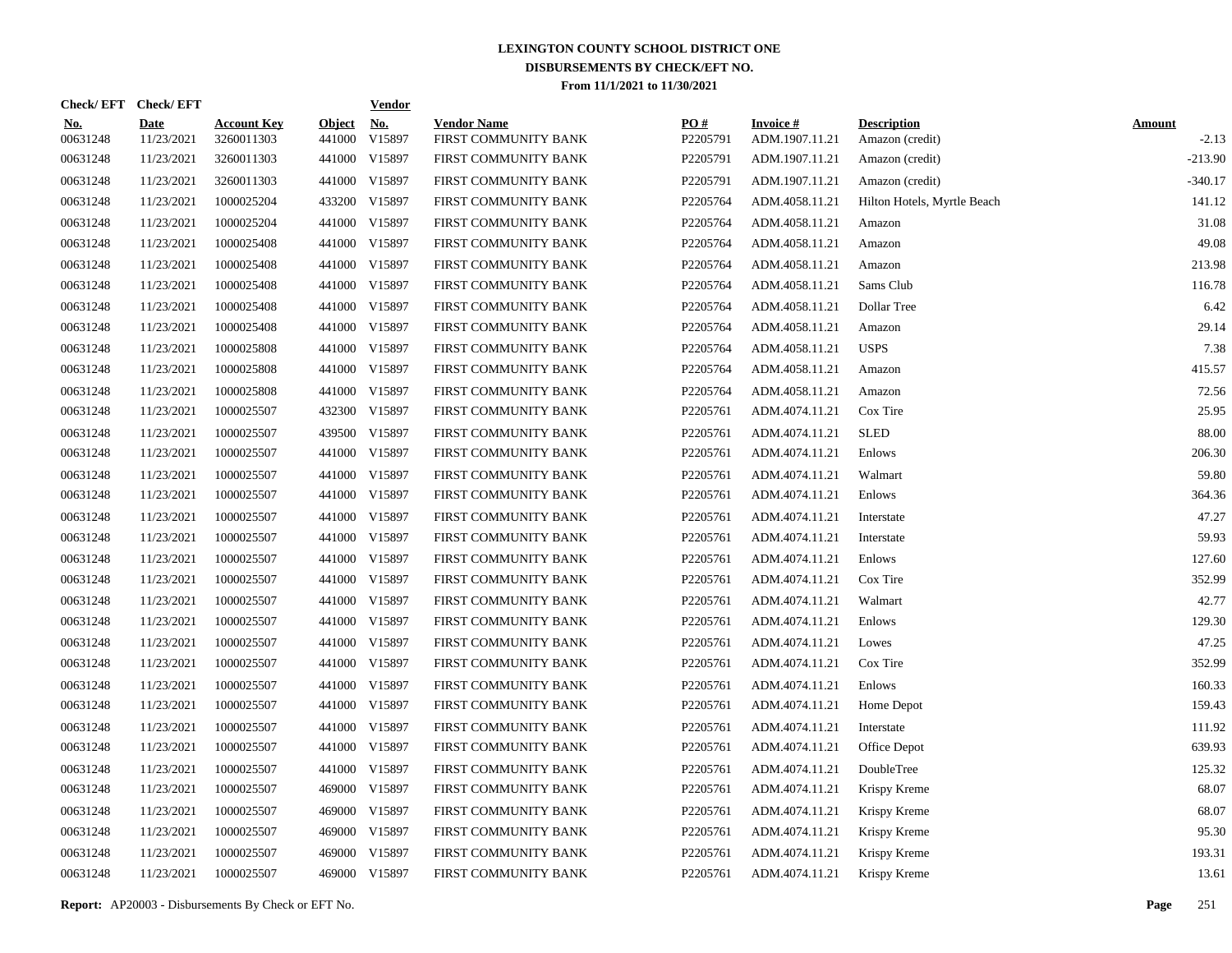|                        | Check/EFT Check/EFT       |                                  |                         | <b>Vendor</b> |                                            |                 |                                   |                                             |                        |
|------------------------|---------------------------|----------------------------------|-------------------------|---------------|--------------------------------------------|-----------------|-----------------------------------|---------------------------------------------|------------------------|
| <u>No.</u><br>00631248 | <b>Date</b><br>11/23/2021 | <b>Account Key</b><br>1000026405 | <b>Object</b><br>441000 | No.<br>V15897 | <b>Vendor Name</b><br>FIRST COMMUNITY BANK | PO#<br>P2205762 | <b>Invoice#</b><br>ADM.5725.11.21 | <b>Description</b><br>inspireyourpeople.com | <b>Amount</b><br>25.55 |
| 00631248               | 11/23/2021                | 1000026405                       |                         | 464000 V15897 | FIRST COMMUNITY BANK                       | P2205762        | ADM.5725.11.21                    | <b>ETS CPX</b>                              | 170.00                 |
| 00631248               | 11/23/2021                | 1000026306                       |                         | 441000 V15897 | FIRST COMMUNITY BANK                       | P2205759        | ADM.5733.11.21                    | Amazon                                      | 1,699.16               |
| 00631248               | 11/23/2021                | 1000026306                       |                         | 444000 V15897 | FIRST COMMUNITY BANK                       | P2205759        | ADM.5733.11.21                    | The State Paper                             | 13.99                  |
| 00631248               | 11/23/2021                | 1000022403                       |                         | 431200 V15897 | FIRST COMMUNITY BANK                       | P2205792        | ADM.5790.11.21                    | SC-ABA                                      | 300.00                 |
| 00631248               | 11/23/2021                | 1000022403                       |                         | 431200 V15897 | FIRST COMMUNITY BANK                       | P2205792        | ADM.5790.11.21                    | SC-ABA                                      | 100.00                 |
| 00631248               | 11/23/2021                | 1000022403                       |                         | 431200 V15897 | FIRST COMMUNITY BANK                       | P2205792        | ADM.5790.11.21                    | SC-ABA                                      | 300.00                 |
| 00631248               | 11/23/2021                | 1000022403                       |                         | 432500 V15897 | FIRST COMMUNITY BANK                       | P2205792        | ADM.5790.11.21                    | Saluda Shoals Park                          | 288.40                 |
| 00631248               | 11/23/2021                | 1000022403                       |                         | 433200 V15897 | FIRST COMMUNITY BANK                       | P2205792        | ADM.5790.11.21                    | Alliance Global Assistance                  | 51.94                  |
| 00631248               | 11/23/2021                | 1000022403                       |                         | 433200 V15897 | FIRST COMMUNITY BANK                       | P2205792        | ADM.5790.11.21                    | Allianz Global Assistance                   | 27.83                  |
| 00631248               | 11/23/2021                | 1000022403                       |                         | 433200 V15897 | FIRST COMMUNITY BANK                       | P2205792        | ADM.5790.11.21                    | <b>American Airlines</b>                    | 338.80                 |
| 00631248               | 11/23/2021                | 1000022403                       |                         | 433200 V15897 | FIRST COMMUNITY BANK                       | P2205792        | ADM.5790.11.21                    | <b>American Airlines</b>                    | 338.80                 |
| 00631248               | 11/23/2021                | 1000022403                       |                         | 433200 V15897 | FIRST COMMUNITY BANK                       | P2205792        | ADM.5790.11.21                    | <b>American Airlines</b>                    | 90.14                  |
| 00631248               | 11/23/2021                | 1000022403                       |                         | 433200 V15897 | FIRST COMMUNITY BANK                       | P2205792        | ADM.5790.11.21                    | <b>SCASA</b>                                | 75.00                  |
| 00631248               | 11/23/2021                | 1000022403                       |                         | 433200 V15897 | FIRST COMMUNITY BANK                       | P2205792        | ADM.5790.11.21                    | <b>SCASA</b>                                | 75.00                  |
| 00631248               | 11/23/2021                | 1000022403                       |                         | 433200 V15897 | FIRST COMMUNITY BANK                       | P2205792        | ADM.5790.11.21                    | <b>NADSFL</b>                               | 50.00                  |
| 00631248               | 11/23/2021                | 1000022403                       |                         | 433200 V15897 | FIRST COMMUNITY BANK                       | P2205792        | ADM.5790.11.21                    | LRP                                         | 36.00                  |
| 00631248               | 11/23/2021                | 1000022403                       |                         | 433200 V15897 | FIRST COMMUNITY BANK                       | P2205792        | ADM.5790.11.21                    | <b>NADSFL</b>                               | 50.00                  |
| 00631248               | 11/23/2021                | 1000022403                       |                         | 436000 V15897 | FIRST COMMUNITY BANK                       | P2205792        | ADM.5790.11.21                    | <b>Lexington Printing</b>                   | 243.96                 |
| 00631248               | 11/23/2021                | 1000022403                       |                         | 441000 V15897 | FIRST COMMUNITY BANK                       | P2205792        | ADM.5790.11.21                    | Dollar Tree                                 | 6.42                   |
| 00631248               | 11/23/2021                | 1000022403                       |                         | 441000 V15897 | FIRST COMMUNITY BANK                       | P2205792        | ADM.5790.11.21                    | Nothing Bundt Cake                          | 56.46                  |
| 00631248               | 11/23/2021                | 1000022403                       |                         | 441000 V15897 | FIRST COMMUNITY BANK                       | P2205792        | ADM.5790.11.21                    | Dunkin Donuts                               | 38.50                  |
| 00631248               | 11/23/2021                | 1000022403                       |                         | 441000 V15897 | FIRST COMMUNITY BANK                       | P2205792        | ADM.5790.11.21                    | <b>Starbucks</b>                            | 39.13                  |
| 00631248               | 11/23/2021                | 1000022403                       |                         | 441000 V15897 | FIRST COMMUNITY BANK                       | P2205792        | ADM.5790.11.21                    | Walmart                                     | 63.56                  |
| 00631248               | 11/23/2021                | 1000022403                       |                         | 464000 V15897 | FIRST COMMUNITY BANK                       | P2205792        | ADM.5790.11.21                    | <b>NADSFL</b>                               | 40.00                  |
| 00631248               | 11/23/2021                | 1000022403                       |                         | 469000 V15897 | FIRST COMMUNITY BANK                       | P2205792        | ADM.5790.11.21                    | McAllisters                                 | 350.66                 |
| 00631248               | 11/23/2021                | 3260011303                       |                         | 441000 V15897 | FIRST COMMUNITY BANK                       | P2205792        | ADM.5790.11.21                    | Amazon                                      | 426.03                 |
| 00631248               | 11/23/2021                | 3260011303                       |                         | 441000 V15897 | FIRST COMMUNITY BANK                       | P2205792        | ADM.5790.11.21                    | Amazon                                      | 20.81                  |
| 00631248               | 11/23/2021                | 3260011303                       |                         | 441000 V15897 | FIRST COMMUNITY BANK                       | P2205792        | ADM.5790.11.21                    | Amazon                                      | 104.76                 |
| 00631248               | 11/23/2021                | 3260011303                       |                         | 441000 V15897 | FIRST COMMUNITY BANK                       | P2205792        | ADM.5790.11.21                    | Amazon                                      | 23.28                  |
| 00631248               | 11/23/2021                | 3972022403                       |                         | 433200 V15897 | FIRST COMMUNITY BANK                       | P2205792        | ADM.5790.11.21                    | <b>American Airlines</b>                    | 362.80                 |
| 00631248               | 11/23/2021                | 3972022403                       |                         | 433200 V15897 | FIRST COMMUNITY BANK                       | P2205792        | ADM.5790.11.21                    | Courtyard Charleston Historic               | 515.58                 |
| 00631248               | 11/23/2021                | 1000022403                       |                         | 441000 V15897 | FIRST COMMUNITY BANK                       | P2205790        | ADM.5808.11.21                    | Amazon                                      | 175.29                 |
| 00631248               | 11/23/2021                | 1000022403                       |                         | 441000 V15897 | FIRST COMMUNITY BANK                       | P2205790        | ADM.5808.11.21                    | Amazon                                      | 69.93                  |
| 00631248               | 11/23/2021                | 1000022403                       |                         | 441000 V15897 | FIRST COMMUNITY BANK                       | P2205790        | ADM.5808.11.21                    | Amazon                                      | 28.00                  |
| 00631248               | 11/23/2021                | 2042212503                       |                         | 441000 V15897 | FIRST COMMUNITY BANK                       | P2205758        | ADM.5824.11.21                    | <b>AFTERSHOKZ</b>                           | 342.29                 |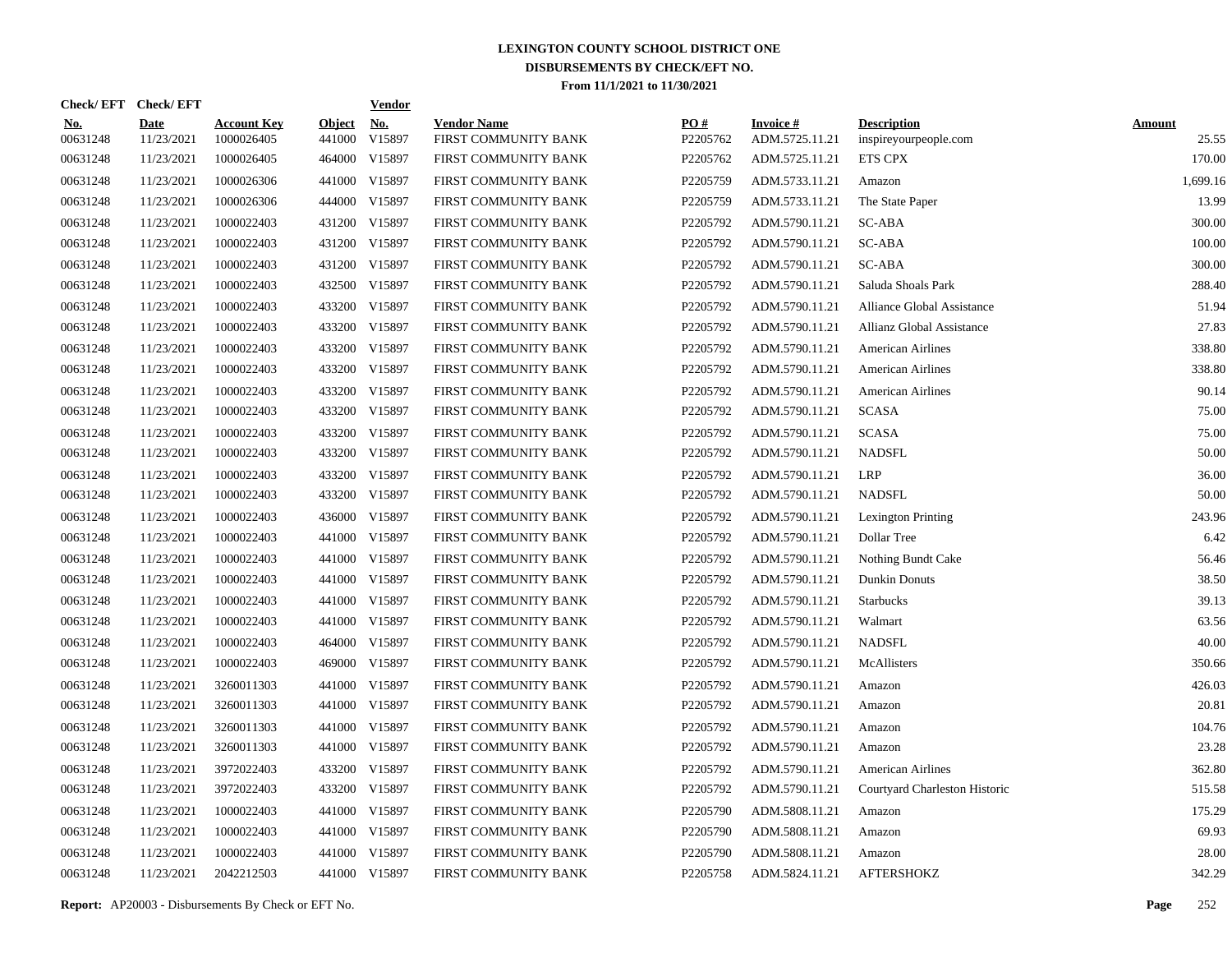|                        | Check/EFT Check/EFT       |                                  |                         | <b>Vendor</b>        |                                            |                 |                                   |                                     |                        |
|------------------------|---------------------------|----------------------------------|-------------------------|----------------------|--------------------------------------------|-----------------|-----------------------------------|-------------------------------------|------------------------|
| <u>No.</u><br>00631248 | <b>Date</b><br>11/23/2021 | <b>Account Key</b><br>2042212703 | <b>Object</b><br>441000 | <u>No.</u><br>V15897 | <b>Vendor Name</b><br>FIRST COMMUNITY BANK | PO#<br>P2205758 | <b>Invoice#</b><br>ADM.5824.11.21 | <b>Description</b><br><b>AMAZON</b> | <b>Amount</b><br>12.83 |
| 00631248               | 11/23/2021                | 2042212703                       |                         | 441000 V15897        | FIRST COMMUNITY BANK                       | P2205758        | ADM.5824.11.21                    | <b>AMAZON</b>                       | 187.20                 |
| 00631248               | 11/23/2021                | 2042221303                       |                         | 441000 V15897        | FIRST COMMUNITY BANK                       | P2205758        | ADM.5824.11.21                    | <b>AMAZON</b>                       | 52.54                  |
| 00631248               | 11/23/2021                | 2042221503                       |                         | 441000 V15897        | FIRST COMMUNITY BANK                       | P2205758        | ADM.5824.11.21                    | <b>PUREFUN</b>                      | 24.59                  |
| 00631248               | 11/23/2021                | 2042221503                       |                         | 441000 V15897        | FIRST COMMUNITY BANK                       | P2205758        | ADM.5824.11.21                    | ARK                                 | 51.62                  |
| 00631248               | 11/23/2021                | 2042221503                       |                         | 441000 V15897        | FIRST COMMUNITY BANK                       | P2205758        | ADM.5824.11.21                    | SAY IT WITH SYMBOLS                 | 34.95                  |
| 00631248               | 11/23/2021                | 2042221503                       |                         | 441000 V15897        | FIRST COMMUNITY BANK                       | P2205758        | ADM.5824.11.21                    | <b>AMAZON</b>                       | 32.08                  |
| 00631248               | 11/23/2021                | 2042221503                       |                         | 441000 V15897        | FIRST COMMUNITY BANK                       | P2205758        | ADM.5824.11.21                    | <b>AMAZON</b>                       | 31.02                  |
| 00631248               | 11/23/2021                | 2042221503                       |                         | 469000 V15897        | FIRST COMMUNITY BANK                       | P2205758        | ADM.5824.11.21                    | <b>DOMINO'S PIZZA</b>               | 29.93                  |
| 00631248               | 11/23/2021                | 2042222303                       |                         | 441000 V15897        | FIRST COMMUNITY BANK                       | P2205758        | ADM.5824.11.21                    | <b>AMAZON</b>                       | 13.90                  |
| 00631248               | 11/23/2021                | 2042222303                       |                         | 464000 V15897        | FIRST COMMUNITY BANK                       | P2205758        | ADM.5824.11.21                    | <b>CREATIVE SEWING CENTER</b>       | 232.06                 |
| 00631248               | 11/23/2021                | 2042222403                       |                         | 431200 V15897        | FIRST COMMUNITY BANK                       | P2205758        | ADM.5824.11.21                    | <b>SCASA</b>                        | 25.00                  |
| 00631248               | 11/23/2021                | 2042222403                       |                         | 431200 V15897        | FIRST COMMUNITY BANK                       | P2205758        | ADM.5824.11.21                    | <b>SCASA</b>                        | 75.00                  |
| 00631248               | 11/23/2021                | 2042222403                       |                         | 431200 V15897        | FIRST COMMUNITY BANK                       | P2205758        | ADM.5824.11.21                    | <b>SCASA</b>                        | 75.00                  |
| 00631248               | 11/23/2021                | 2042222403                       |                         | 431200 V15897        | FIRST COMMUNITY BANK                       | P2205758        | ADM.5824.11.21                    | <b>SCASA</b>                        | 75.00                  |
| 00631248               | 11/23/2021                | 2042222403                       |                         | 431200 V15897        | FIRST COMMUNITY BANK                       | P2205758        | ADM.5824.11.21                    | <b>SCASA</b>                        | 75.00                  |
| 00631248               | 11/23/2021                | 2042222403                       |                         | 431200 V15897        | FIRST COMMUNITY BANK                       | P2205758        | ADM.5824.11.21                    | <b>SCASA</b>                        | 75.00                  |
| 00631248               | 11/23/2021                | 2052213703                       |                         | 441000 V15897        | FIRST COMMUNITY BANK                       | P2205758        | ADM.5824.11.21                    | <b>AMAZON</b>                       | 29.76                  |
| 00631248               | 11/23/2021                | 1000026405                       |                         | 433200 V15897        | FIRST COMMUNITY BANK                       | P2205763        | ADM.5956.11.21                    | <b>AAEE</b> Career Fair             | 225.00                 |
| 00631248               | 11/23/2021                | 1000026405                       |                         | 433200 V15897        | FIRST COMMUNITY BANK                       | P2205763        | ADM.5956.11.21                    | Newberry College                    | 55.00                  |
| 00631248               | 11/23/2021                | 1000026405                       |                         | 433200 V15897        | FIRST COMMUNITY BANK                       | P2205763        | ADM.5956.11.21                    | Clemson                             | 200.00                 |
| 00631248               | 11/23/2021                | 1000026405                       |                         | 433200 V15897        | FIRST COMMUNITY BANK                       | P2205763        | ADM.5956.11.21                    | U. Kentucky - Handshake             | 50.00                  |
| 00631248               | 11/23/2021                | 1000026405                       |                         | 439500 V15897        | FIRST COMMUNITY BANK                       | P2205763        | ADM.5956.11.21                    | <b>SLED</b>                         | 676.00                 |
| 00631248               | 11/23/2021                | 1000026405                       |                         | 439500 V15897        | FIRST COMMUNITY BANK                       | P2205763        | ADM.5956.11.21                    | Occupational Health                 | 45.00                  |
| 00631248               | 11/23/2021                | 1000026405                       |                         | 439500 V15897        | FIRST COMMUNITY BANK                       | P2205763        | ADM.5956.11.21                    | Azura                               | 138.00                 |
| 00631248               | 11/23/2021                | 1000026405                       |                         | 441000 V15897        | FIRST COMMUNITY BANK                       | P2205763        | ADM.5956.11.21                    | Amazon                              | 7.46                   |
| 00631248               | 11/23/2021                | 1000026405                       |                         | 441000 V15897        | FIRST COMMUNITY BANK                       | P2205763        | ADM.5956.11.21                    | Amazon                              | 11.72                  |
| 00631248               | 11/23/2021                | 1000026405                       |                         | 464000 V15897        | FIRST COMMUNITY BANK                       | P2205763        | ADM.5956.11.21                    | AAEE                                | 200.00                 |
| 00631248               | 11/23/2021                | 1000026405                       |                         | 464000 V15897        | FIRST COMMUNITY BANK                       | P2205763        | ADM.5956.11.21                    | Aurora                              | 298.00                 |
| 00631248               | 11/23/2021                | 1000026405                       |                         | 469000 V15897        | FIRST COMMUNITY BANK                       | P2205763        | ADM.5956.11.21                    | <b>Trader Joes</b>                  | 62.02                  |
| 00631248               | 11/23/2021                | 1000026405                       | 469000                  | V15897               | FIRST COMMUNITY BANK                       | P2205763        | ADM.5956.11.21                    | Publix                              | 112.88                 |
| 00631248               | 11/23/2021                | 1000026405                       |                         | 469000 V15897        | FIRST COMMUNITY BANK                       | P2205763        | ADM.5956.11.21                    | Publix                              | $-5.79$                |
| 00631248               | 11/23/2021                | 1000011419                       | 441000                  | V15897               | FIRST COMMUNITY BANK                       | P2205765        | AES.3845.11.21                    | TEACHERS PAY TEACHERS               | 39.25                  |
| 00631248               | 11/23/2021                | 1000011419                       |                         | 441000 V15897        | FIRST COMMUNITY BANK                       | P2205765        | AES.3845.11.21                    | <b>LEXINGTON FLORIST</b>            | 90.95                  |
| 00631248               | 11/23/2021                | 1000011419                       | 441000                  | V15897               | FIRST COMMUNITY BANK                       | P2205765        | AES.3845.11.21                    | <b>COVID-FOOD LION</b>              | 23.12                  |
| 00631248               | 11/23/2021                | 1000011419                       |                         | 441000 V15897        | FIRST COMMUNITY BANK                       | P2205765        | AES.3845.11.21                    | <b>TEACHERS PAY TEACHERS</b>        | 50.00                  |

**Report:** AP20003 - Disbursements By Check or EFT No. **Page** 253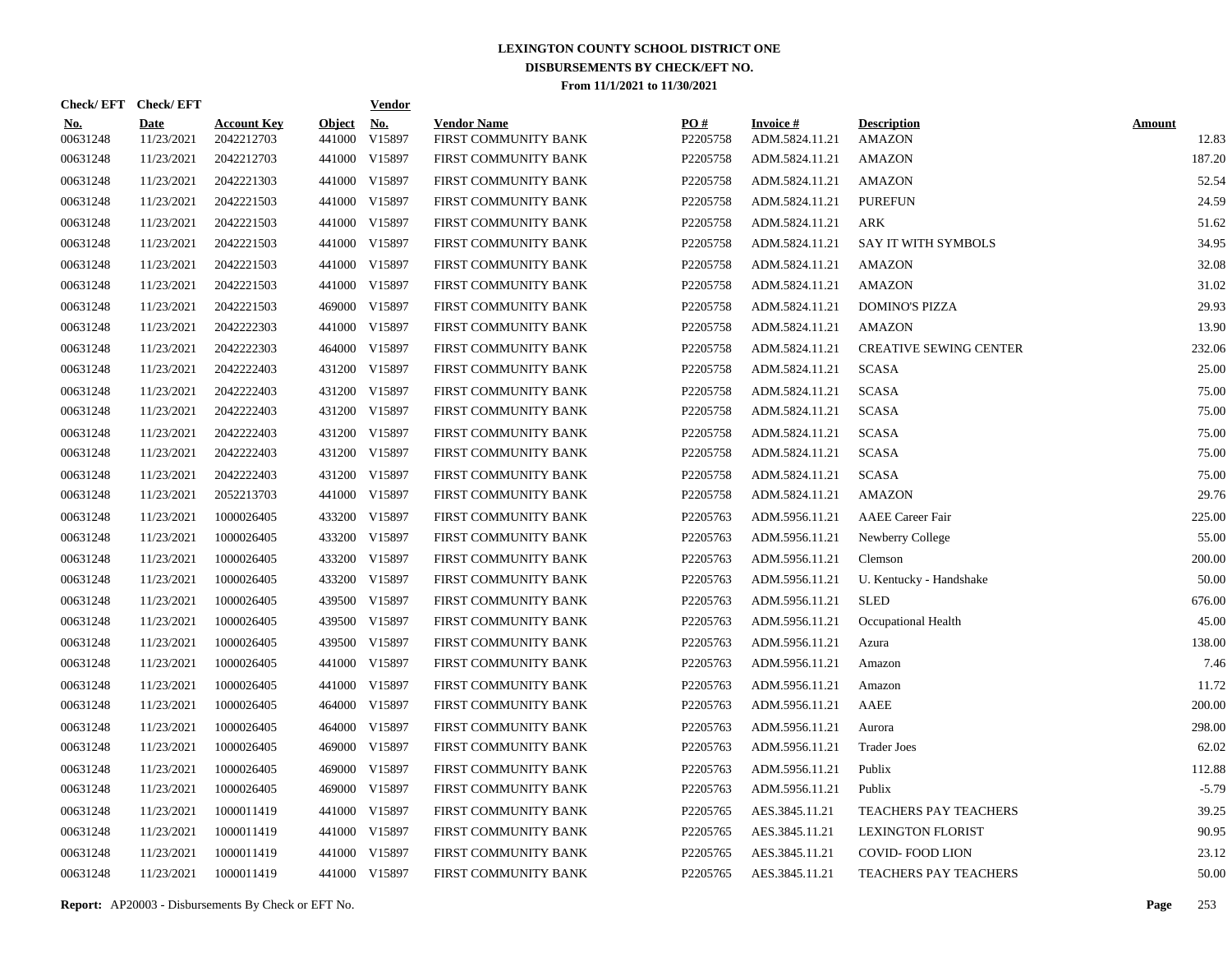| Check/EFT Check/EFT    |                           |                                  |                         | <b>Vendor</b>        |                                            |                 |                                   |                                     |                        |
|------------------------|---------------------------|----------------------------------|-------------------------|----------------------|--------------------------------------------|-----------------|-----------------------------------|-------------------------------------|------------------------|
| <u>No.</u><br>00631248 | <b>Date</b><br>11/23/2021 | <b>Account Key</b><br>1000025438 | <b>Object</b><br>441000 | <u>No.</u><br>V15897 | <b>Vendor Name</b><br>FIRST COMMUNITY BANK | PO#<br>P2205786 | <b>Invoice#</b><br>CSE.5170.11.21 | <b>Description</b><br><b>LOWE'S</b> | <b>Amount</b><br>43.12 |
| 00631248               | 11/23/2021                | 7740019038                       | 466069                  | V15897               | FIRST COMMUNITY BANK                       | P2205786        | CSE.5170.11.21                    | Walmart                             | 28.66                  |
| 00631248               | 11/23/2021                | 7743019038                       |                         | 466041 V15897        | FIRST COMMUNITY BANK                       | P2205786        | CSE.5170.11.21                    | <b>AED</b> Superstore               | 180.83                 |
| 00631248               | 11/23/2021                | 7863027038                       |                         | 466041 V15897        | FIRST COMMUNITY BANK                       | P2205786        | CSE.5170.11.21                    | Amazon.com                          | 501.30                 |
| 00631248               | 11/23/2021                | 7863027038                       |                         | 466069 V15897        | FIRST COMMUNITY BANK                       | P2205786        | CSE.5170.11.21                    | Walmart                             | 119.91                 |
| 00631248               | 11/23/2021                | 7863027038                       |                         | 466069 V15897        | FIRST COMMUNITY BANK                       | P2205786        | CSE.5170.11.21                    | Amazon.com                          | 143.88                 |
| 00631248               | 11/23/2021                | 7884027038                       |                         | 466041 V15897        | FIRST COMMUNITY BANK                       | P2205786        | CSE.5170.11.21                    | Walmart                             | 9.42                   |
| 00631248               | 11/23/2021                | 7932027038                       |                         | 466041 V15897        | FIRST COMMUNITY BANK                       | P2205786        | CSE.5170.11.21                    | Amazon.com                          | 39.99                  |
| 00631248               | 11/23/2021                | 7948027038                       |                         | 466041 V15897        | FIRST COMMUNITY BANK                       | P2205786        | CSE.5170.11.21                    | Walmart                             | 24.82                  |
| 00631248               | 11/23/2021                | 1000011411                       |                         | 441000 V15897        | FIRST COMMUNITY BANK                       | P2205750        | LHS.1832.11.21                    | Libec Sales of America              | 60.31                  |
| 00631248               | 11/23/2021                | 7733027011                       |                         | 466041 V15897        | FIRST COMMUNITY BANK                       | P2205750        | LHS.1832.11.21                    | <b>US Patriot Flags</b>             | 169.95                 |
| 00631248               | 11/23/2021                | 7734019011                       |                         | 466041 V15897        | FIRST COMMUNITY BANK                       | P2205750        | LHS.1832.11.21                    | Amazon                              | 333.60                 |
| 00631248               | 11/23/2021                | 7734019011                       |                         | 466041 V15897        | FIRST COMMUNITY BANK                       | P2205750        | LHS.1832.11.21                    | Amazon                              | 78.45                  |
| 00631248               | 11/23/2021                | 7738027011                       |                         | 466064 V15897        | FIRST COMMUNITY BANK                       | P2205750        | LHS.1832.11.21                    | <b>Educational Theater Assoc</b>    | 129.00                 |
| 00631248               | 11/23/2021                | 7742019011                       |                         | 466041 V15897        | FIRST COMMUNITY BANK                       | P2205750        | LHS.1832.11.21                    | Walmart                             | 205.59                 |
| 00631248               | 11/23/2021                | 7742019011                       |                         | 466069 V15897        | FIRST COMMUNITY BANK                       | P2205750        | LHS.1832.11.21                    | Walmart                             | 146.04                 |
| 00631248               | 11/23/2021                | 7742019011                       |                         | 466069 V15897        | FIRST COMMUNITY BANK                       | P2205750        | LHS.1832.11.21                    | Walmart                             | 168.75                 |
| 00631248               | 11/23/2021                | 7794027011                       |                         | 466069 V15897        | FIRST COMMUNITY BANK                       | P2205750        | LHS.1832.11.21                    | Walmart                             | 25.54                  |
| 00631248               | 11/23/2021                | 7794027011                       |                         | 466069 V15897        | FIRST COMMUNITY BANK                       | P2205750        | LHS.1832.11.21                    | Lowes Foods                         | 29.61                  |
| 00631248               | 11/23/2021                | 7853027011                       |                         | 466041 V15897        | FIRST COMMUNITY BANK                       | P2205750        | LHS.1832.11.21                    | Clinton Sease Farm                  | 112.00                 |
| 00631248               | 11/23/2021                | 7853027011                       |                         | 466041 V15897        | FIRST COMMUNITY BANK                       | P2205750        | LHS.1832.11.21                    | <b>US Post Office</b>               | 1.56                   |
| 00631248               | 11/23/2021                | 7853027011                       |                         | 466069 V15897        | FIRST COMMUNITY BANK                       | P2205750        | LHS.1832.11.21                    | Lowes Foods                         | 21.88                  |
| 00631248               | 11/23/2021                | 7853027011                       | 466069                  | V15897               | FIRST COMMUNITY BANK                       | P2205750        | LHS.1832.11.21                    | Food Lion                           | 51.25                  |
| 00631248               | 11/23/2021                | 7860527011                       |                         | 466041 V15897        | FIRST COMMUNITY BANK                       | P2205750        | LHS.1832.11.21                    | Amazon                              | 39.49                  |
| 00631248               | 11/23/2021                | 7860527011                       |                         | 466069 V15897        | FIRST COMMUNITY BANK                       | P2205750        | LHS.1832.11.21                    | Grouchos                            | 96.48                  |
| 00631248               | 11/23/2021                | 7860527011                       | 466069                  | V15897               | FIRST COMMUNITY BANK                       | P2205750        | LHS.1832.11.21                    | Publix                              | 14.48                  |
| 00631248               | 11/23/2021                | 7860527011                       |                         | 466069 V15897        | FIRST COMMUNITY BANK                       | P2205750        | LHS.1832.11.21                    | Panera Bread                        | 100.98                 |
| 00631248               | 11/23/2021                | 7863027011                       |                         | 466041 V15897        | FIRST COMMUNITY BANK                       | P2205750        | LHS.1832.11.21                    | Math Assoc of America               | 93.00                  |
| 00631248               | 11/23/2021                | 7863027011                       |                         | 466041 V15897        | FIRST COMMUNITY BANK                       | P2205750        | LHS.1832.11.21                    | The Citadel                         | 150.00                 |
| 00631248               | 11/23/2021                | 7863027011                       |                         | 466064 V15897        | FIRST COMMUNITY BANK                       | P2205750        | LHS.1832.11.21                    | <b>NAFME</b>                        | 133.00                 |
| 00631248               | 11/23/2021                | 7919527011                       |                         | 466069 V15897        | FIRST COMMUNITY BANK                       | P2205750        | LHS.1832.11.21                    | <b>Little Caesars</b>               | 47.51                  |
| 00631248               | 11/23/2021                | 7929027111                       |                         | 466041 V15897        | FIRST COMMUNITY BANK                       | P2205750        | LHS.1832.11.21                    | Walmart                             | 94.10                  |
| 00631248               | 11/23/2021                | 7932027011                       |                         | 466041 V15897        | FIRST COMMUNITY BANK                       | P2205750        | LHS.1832.11.21                    | Amazon                              | 26.44                  |
| 00631248               | 11/23/2021                | 7948027011                       |                         | 466069 V15897        | FIRST COMMUNITY BANK                       | P2205750        | LHS.1832.11.21                    | Amazon                              | 36.95                  |
| 00631248               | 11/23/2021                | 7987027011                       | 466069                  | V15897               | FIRST COMMUNITY BANK                       | P2205750        | LHS.1832.11.21                    | Chefs Store                         | 330.57                 |
| 00631248               | 11/23/2021                | 7987027011                       |                         | 466069 V15897        | FIRST COMMUNITY BANK                       | P2205750        | LHS.1832.11.21                    | Walmart                             | 216.00                 |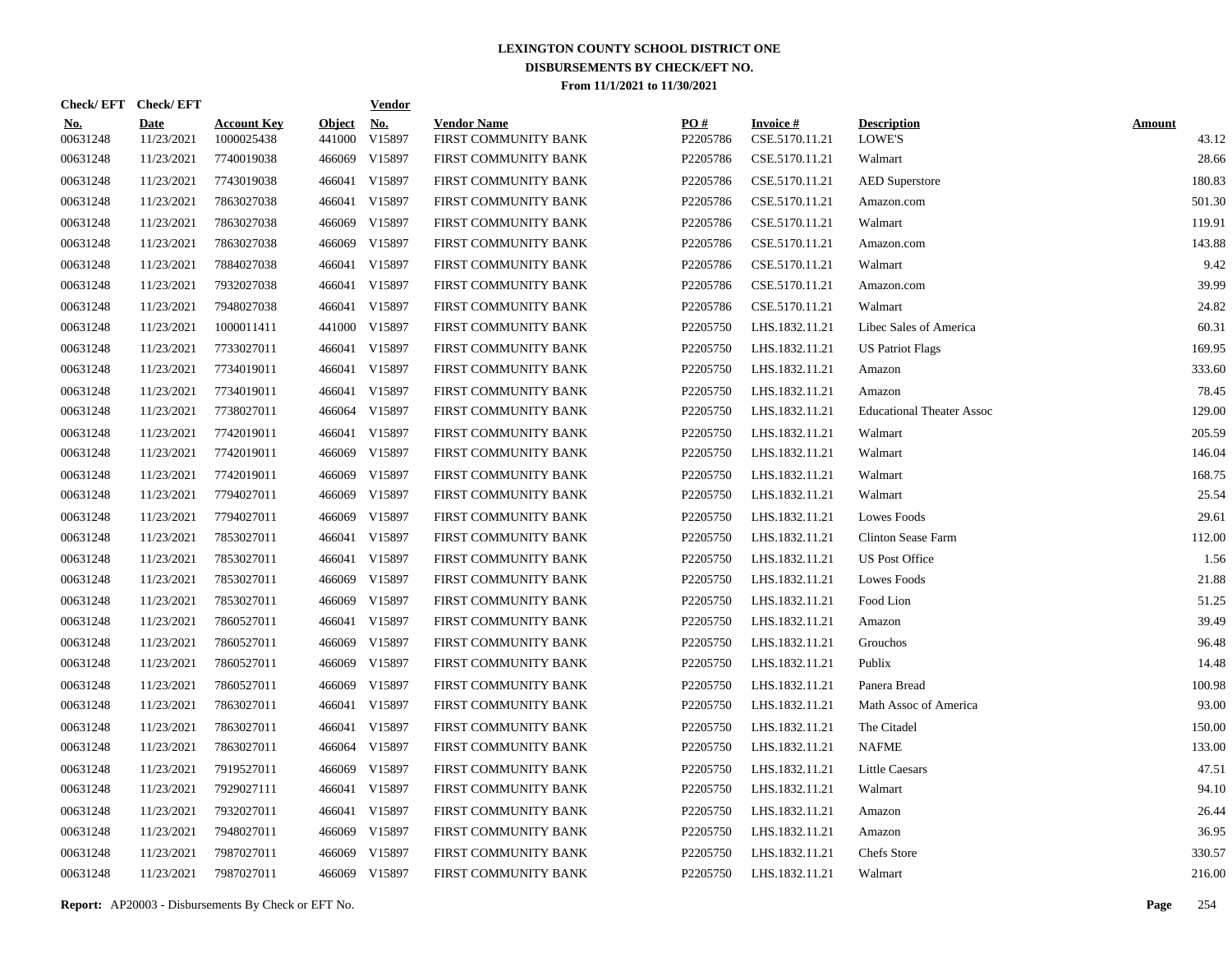|                        | Check/EFT Check/EFT       |                                  |                         | <b>Vendor</b>                         |                                            |                 |                                   |                                     |                         |
|------------------------|---------------------------|----------------------------------|-------------------------|---------------------------------------|--------------------------------------------|-----------------|-----------------------------------|-------------------------------------|-------------------------|
| <u>No.</u><br>00631248 | <b>Date</b><br>11/23/2021 | <b>Account Key</b><br>7988027011 | <b>Object</b><br>466069 | $\underline{\mathrm{No}}$ .<br>V15897 | <b>Vendor Name</b><br>FIRST COMMUNITY BANK | PQ#<br>P2205750 | <b>Invoice#</b><br>LHS.1832.11.21 | <b>Description</b><br>L & N Produce | <b>Amount</b><br>194.00 |
| 00631248               | 11/23/2021                | 7988027011                       | 466069                  | V15897                                | FIRST COMMUNITY BANK                       | P2205750        | LHS.1832.11.21                    | Publix                              | 20.38                   |
| 00631248               | 11/23/2021                | 7988027011                       | 466069                  | V15897                                | FIRST COMMUNITY BANK                       | P2205750        | LHS.1832.11.21                    | Walmart                             | 139.62                  |
| 00631248               | 11/23/2021                | 1000011411                       |                         | 433110 V15897                         | FIRST COMMUNITY BANK                       | P2205748        | LHS.5386.11.21                    | Carowinds                           | 100.00                  |
| 00631248               | 11/23/2021                | 1000011411                       |                         | 433200 V15897                         | FIRST COMMUNITY BANK                       | P2205748        | LHS.5386.11.21                    | <b>SCAEA</b>                        | 125.00                  |
| 00631248               | 11/23/2021                | 1000011411                       | 433200                  | V15897                                | FIRST COMMUNITY BANK                       | P2205748        | LHS.5386.11.21                    | <b>SCAEA</b>                        | 125.00                  |
| 00631248               | 11/23/2021                | 1000011411                       |                         | 433200 V15897                         | FIRST COMMUNITY BANK                       | P2205748        | LHS.5386.11.21                    | <b>NABT</b>                         | 600.00                  |
| 00631248               | 11/23/2021                | 1000011411                       | 441000                  | V15897                                | FIRST COMMUNITY BANK                       | P2205748        | LHS.5386.11.21                    | Office Depot                        | 32.49                   |
| 00631248               | 11/23/2021                | 1000022211                       |                         | 443000 V15897                         | FIRST COMMUNITY BANK                       | P2205748        | LHS.5386.11.21                    | Amazon                              | 93.74                   |
| 00631248               | 11/23/2021                | 7734019011                       | 466041                  | V15897                                | FIRST COMMUNITY BANK                       | P2205748        | LHS.5386.11.21                    | Amazon                              | 1,000.80                |
| 00631248               | 11/23/2021                | 7748019011                       | 466041                  | V15897                                | FIRST COMMUNITY BANK                       | P2205748        | LHS.5386.11.21                    | UHAUL/Mini Warehouses of Lexin      | 153.29                  |
| 00631248               | 11/23/2021                | 7748027011                       | 466069                  | V15897                                | FIRST COMMUNITY BANK                       | P2205748        | LHS.5386.11.21                    | Chick Fil A                         | 607.95                  |
| 00631248               | 11/23/2021                | 7750019011                       | 466069                  | V15897                                | FIRST COMMUNITY BANK                       | P2205748        | LHS.5386.11.21                    | LHS Cafeteria                       | 173.01                  |
| 00631248               | 11/23/2021                | 7760019011                       | 466041                  | V15897                                | FIRST COMMUNITY BANK                       | P2205748        | LHS.5386.11.21                    | Amazon                              | 78.67                   |
| 00631248               | 11/23/2021                | 7987027011                       | 466069                  | V15897                                | FIRST COMMUNITY BANK                       | P2205748        | LHS.5386.11.21                    | Walmart                             | 205.93                  |
| 00631248               | 11/23/2021                | 7988027011                       | 466069                  | V15897                                | FIRST COMMUNITY BANK                       | P2205748        | LHS.5386.11.21                    | <b>Little Caesars</b>               | 130.65                  |
| 00631248               | 11/23/2021                | 1000011411                       | 433200                  | V15897                                | FIRST COMMUNITY BANK                       | P2205749        | LHS.5394.11.21                    | <b>Instructional Coaching Group</b> | 449.00                  |
| 00631248               | 11/23/2021                | 1000011411                       | 433200                  | V15897                                | FIRST COMMUNITY BANK                       | P2205749        | LHS.5394.11.21                    | <b>SCCTE</b>                        | 225.00                  |
| 00631248               | 11/23/2021                | 1000011411                       | 433200                  | V15897                                | FIRST COMMUNITY BANK                       | P2205749        | LHS.5394.11.21                    | Hilton Myrtle Beach                 | 127.68                  |
| 00631248               | 11/23/2021                | 1000011411                       | 441000                  | V15897                                | FIRST COMMUNITY BANK                       | P2205749        | LHS.5394.11.21                    | Sheet Music Direct.com              | 84.99                   |
| 00631248               | 11/23/2021                | 1000025411                       | 441000                  | V15897                                | FIRST COMMUNITY BANK                       | P2205749        | LHS.5394.11.21                    | Walmart                             | 82.28                   |
| 00631248               | 11/23/2021                | 7785027011                       | 466069                  | V15897                                | FIRST COMMUNITY BANK                       | P2205749        | LHS.5394.11.21                    | Lowes Foods                         | 9.40                    |
| 00631248               | 11/23/2021                | 7785027011                       | 466069                  | V15897                                | FIRST COMMUNITY BANK                       | P2205749        | LHS.5394.11.21                    | Lowes Foods                         | 220.20                  |
| 00631248               | 11/23/2021                | 7785027011                       | 466069                  | V15897                                | FIRST COMMUNITY BANK                       | P2205749        | LHS.5394.11.21                    | Publix                              | 149.50                  |
| 00631248               | 11/23/2021                | 7794027011                       | 466041                  | V15897                                | FIRST COMMUNITY BANK                       | P2205749        | LHS.5394.11.21                    | Dollar Tree                         | 13.91                   |
| 00631248               | 11/23/2021                | 7841827011                       | 466041                  | V15897                                | FIRST COMMUNITY BANK                       | P2205749        | LHS.5394.11.21                    | <b>Rhodes Graduation/Jostens</b>    | 153.00                  |
| 00631248               | 11/23/2021                | 7853027011                       | 466041                  | V15897                                | FIRST COMMUNITY BANK                       | P2205749        | LHS.5394.11.21                    | Walmart                             | 423.25                  |
| 00631248               | 11/23/2021                | 7860527011                       |                         | 466036 V15897                         | FIRST COMMUNITY BANK                       | P2205749        | LHS.5394.11.21                    | <b>Pine Press Printing</b>          | 11.67                   |
| 00631248               | 11/23/2021                | 7860527011                       | 466041                  | V15897                                | FIRST COMMUNITY BANK                       | P2205749        | LHS.5394.11.21                    | <b>Storeys Florist</b>              | 160.50                  |
| 00631248               | 11/23/2021                | 7860527011                       | 466041                  | V15897                                | FIRST COMMUNITY BANK                       | P2205749        | LHS.5394.11.21                    | Five Below                          | 92.84                   |
| 00631248               | 11/23/2021                | 7860527011                       | 466069                  | V15897                                | FIRST COMMUNITY BANK                       | P2205749        | LHS.5394.11.21                    | Walmart                             | 52.48                   |
| 00631248               | 11/23/2021                | 7860527011                       | 466069                  | V15897                                | FIRST COMMUNITY BANK                       | P2205749        | LHS.5394.11.21                    | Walmart                             | 93.11                   |
| 00631248               | 11/23/2021                | 7919527011                       | 466041                  | V15897                                | FIRST COMMUNITY BANK                       | P2205749        | LHS.5394.11.21                    | Publix                              | 93.66                   |
| 00631248               | 11/23/2021                | 7919527011                       | 466041                  | V15897                                | FIRST COMMUNITY BANK                       | P2205749        | LHS.5394.11.21                    | Office Depot                        | 89.86                   |
| 00631248               | 11/23/2021                | 7929027111                       | 466041                  | V15897                                | FIRST COMMUNITY BANK                       | P2205749        | LHS.5394.11.21                    | Kristens Uniforms                   | 90.37                   |
| 00631248               | 11/23/2021                | 7929027111                       |                         | 466041 V15897                         | FIRST COMMUNITY BANK                       | P2205749        | LHS.5394.11.21                    | Amazon                              | 20.82                   |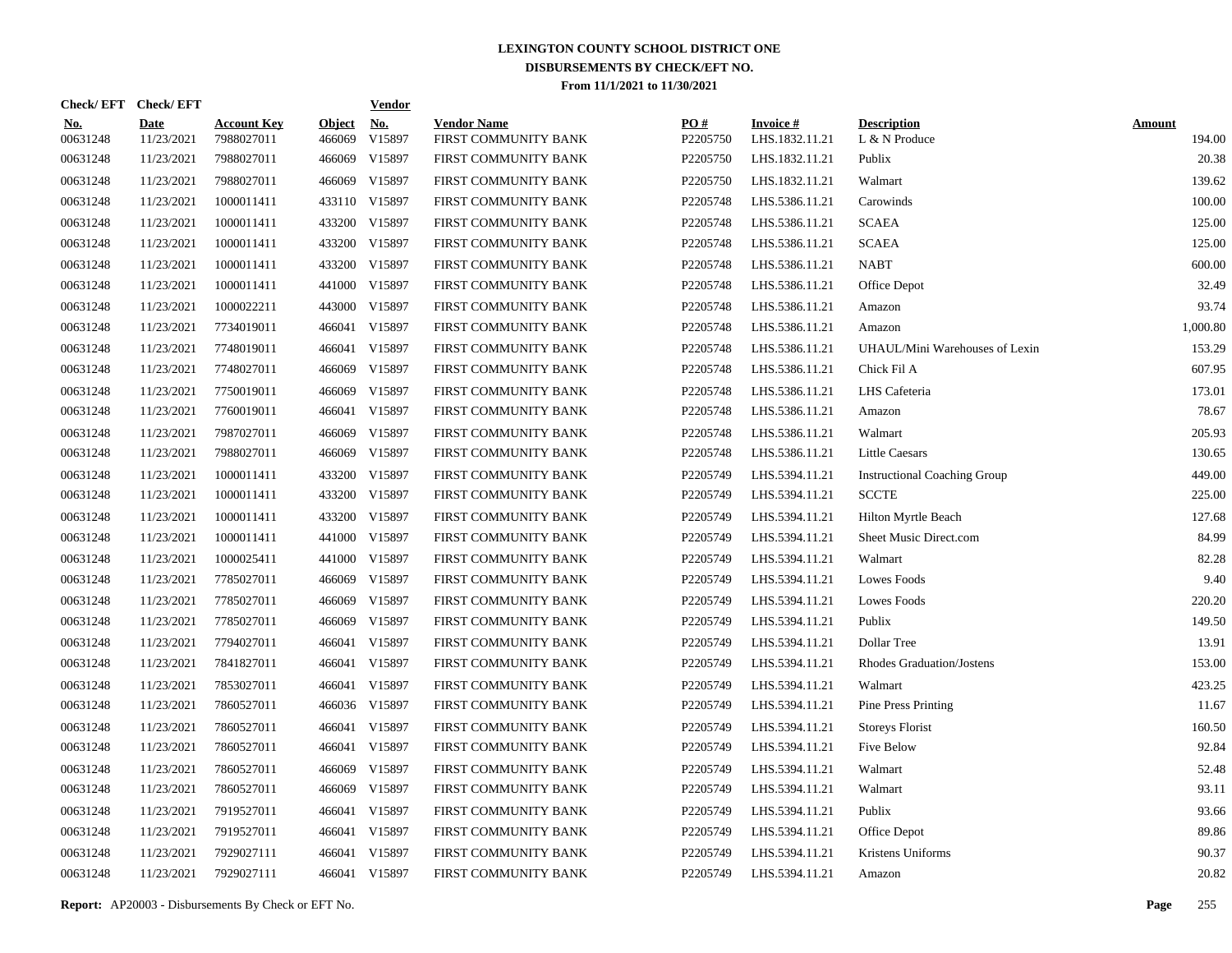| Check/ EFT             | <b>Check/EFT</b>          |                                  |                         | <b>Vendor</b>                         |                                            |                 |                                   |                                |                        |
|------------------------|---------------------------|----------------------------------|-------------------------|---------------------------------------|--------------------------------------------|-----------------|-----------------------------------|--------------------------------|------------------------|
| <u>No.</u><br>00631248 | <b>Date</b><br>11/23/2021 | <b>Account Key</b><br>7943027011 | <b>Object</b><br>466069 | $\underline{\textbf{No}}$ .<br>V15897 | <b>Vendor Name</b><br>FIRST COMMUNITY BANK | PO#<br>P2205749 | <b>Invoice#</b><br>LHS.5394.11.21 | <b>Description</b><br>Walmart  | <b>Amount</b><br>20.66 |
| 00631248               | 11/23/2021                | 7965027011                       | 466041                  | V15897                                | FIRST COMMUNITY BANK                       | P2205749        | LHS.5394.11.21                    | Amazon                         | 224.76                 |
| 00631248               | 11/23/2021                | 7987027011                       | 466041                  | V15897                                | FIRST COMMUNITY BANK                       | P2205749        | LHS.5394.11.21                    | Amazon                         | 24.88                  |
| 00631248               | 11/23/2021                | 7987027011                       | 466041                  | V15897                                | FIRST COMMUNITY BANK                       | P2205749        | LHS.5394.11.21                    | Amazon                         | 162.02                 |
| 00631248               | 11/23/2021                | 7987027011                       | 466041                  | V15897                                | FIRST COMMUNITY BANK                       | P2205749        | LHS.5394.11.21                    | Amazon                         | 27.60                  |
| 00631248               | 11/23/2021                | 7987027011                       | 466041                  | V15897                                | FIRST COMMUNITY BANK                       | P2205749        | LHS.5394.11.21                    | Amazon                         | 149.20                 |
| 00631248               | 11/23/2021                | 7987027011                       | 466069                  | V15897                                | FIRST COMMUNITY BANK                       | P2205749        | LHS.5394.11.21                    | Walmart                        | 162.36                 |
| 00631248               | 11/23/2021                | 7987027011                       | 466069                  | V15897                                | FIRST COMMUNITY BANK                       | P2205749        | LHS.5394.11.21                    | <b>Little Caesars</b>          | 59.39                  |
| 00631248               | 11/23/2021                | 7988027011                       | 466041                  | V15897                                | FIRST COMMUNITY BANK                       | P2205749        | LHS.5394.11.21                    | Dollar General                 | 77.58                  |
| 00631248               | 11/23/2021                | 8001023311                       | 441000                  | V15897                                | FIRST COMMUNITY BANK                       | P2205749        | LHS.5394.11.21                    | Amazon                         | 174.77                 |
| 00631248               | 11/23/2021                | 1000011320                       | 441000                  | V15897                                | FIRST COMMUNITY BANK                       | P2205757        | LMS.1915.11.21                    | Amazon - notebooks             | 39.57                  |
| 00631248               | 11/23/2021                | 1000011320                       | 441000                  | V15897                                | FIRST COMMUNITY BANK                       | P2205757        | LMS.1915.11.21                    | Amazon - acrylic file holder   | 23.37                  |
| 00631248               | 11/23/2021                | 1000011320                       |                         | 441000 V15897                         | FIRST COMMUNITY BANK                       | P2205757        | LMS.1915.11.21                    | Amazon - Duct Tape             | 26.70                  |
| 00631248               | 11/23/2021                | 1000011320                       |                         | 441000 V15897                         | FIRST COMMUNITY BANK                       | P2205757        | LMS.1915.11.21                    | Amazon - Batteries             | 43.62                  |
| 00631248               | 11/23/2021                | 1000011320                       | 441000                  | V15897                                | FIRST COMMUNITY BANK                       | P2205757        | LMS.1915.11.21                    | Amazon - overhead sheet transp | 126.78                 |
| 00631248               | 11/23/2021                | 1000011320                       |                         | 441000 V15897                         | FIRST COMMUNITY BANK                       | P2205757        | LMS.1915.11.21                    | Rush Fee for new card          | 35.00                  |
| 00631248               | 11/23/2021                | 1000011620                       | 441000                  | V15897                                | FIRST COMMUNITY BANK                       | P2205757        | LMS.1915.11.21                    | Robotics Events - VRC Patriot  | 55.00                  |
| 00631248               | 11/23/2021                | 1000021220                       |                         | 441000 V15897                         | FIRST COMMUNITY BANK                       | P2205757        | LMS.1915.11.21                    | American School Counselors Ass | 99.00                  |
| 00631248               | 11/23/2021                | 1000021220                       |                         | 441000 V15897                         | FIRST COMMUNITY BANK                       | P2205757        | LMS.1915.11.21                    | American School Counselors Ass | 99.00                  |
| 00631248               | 11/23/2021                | 1000021220                       |                         | 441000 V15897                         | FIRST COMMUNITY BANK                       | P2205757        | LMS.1915.11.21                    | Amazon - school Counseling sup | 31.01                  |
| 00631248               | 11/23/2021                | 1000021320                       | 441000                  | V15897                                | FIRST COMMUNITY BANK                       | P2205757        | LMS.1915.11.21                    | Amazon - health room bulletin  | 48.13                  |
| 00631248               | 11/23/2021                | 1000025420                       |                         | 441000 V15897                         | FIRST COMMUNITY BANK                       | P2205757        | LMS.1915.11.21                    | Home Depot                     | 15.31                  |
| 00631248               | 11/23/2021                | 1000025420                       | 441000                  | V15897                                | FIRST COMMUNITY BANK                       | P2205757        | LMS.1915.11.21                    | Lowe's - door mats             | 69.61                  |
| 00631248               | 11/23/2021                | 1000025420                       |                         | 441000 V15897                         | FIRST COMMUNITY BANK                       | P2205757        | LMS.1915.11.21                    | Lowes - flush handle           | 7.94                   |
| 00631248               | 11/23/2021                | 7715019020                       | 466041                  | V15897                                | FIRST COMMUNITY BANK                       | P2205757        | LMS.1915.11.21                    | Walmart - French folders       | 7.19                   |
| 00631248               | 11/23/2021                | 7727519020                       | 466041                  | V15897                                | FIRST COMMUNITY BANK                       | P2205757        | LMS.1915.11.21                    | Amazon - Fraction Die          | 30.97                  |
| 00631248               | 11/23/2021                | 7732019020                       | 466041                  | V15897                                | FIRST COMMUNITY BANK                       | P2205757        | LMS.1915.11.21                    | Amazon - pain pallets          | 64.15                  |
| 00631248               | 11/23/2021                | 7732019020                       | 466041                  | V15897                                | FIRST COMMUNITY BANK                       | P2205757        | LMS.1915.11.21                    | Walmart - beads and twine      | 34.01                  |
| 00631248               | 11/23/2021                | 7732019020                       | 466041                  | V15897                                | FIRST COMMUNITY BANK                       | P2205757        | LMS.1915.11.21                    | Fraudulent charge              | 144.00                 |
| 00631248               | 11/23/2021                | 7732019020                       | 466041                  | V15897                                | FIRST COMMUNITY BANK                       | P2205757        | LMS.1915.11.21                    | Fraudulent charge refunded     | $-144.00$              |
| 00631248               | 11/23/2021                | 7734019020                       | 466041                  | V15897                                | FIRST COMMUNITY BANK                       | P2205757        | LMS.1915.11.21                    | Amazon - math blocks           | 28.61                  |
| 00631248               | 11/23/2021                | 7738027020                       | 466041                  | V15897                                | FIRST COMMUNITY BANK                       | P2205757        | LMS.1915.11.21                    | Amazon - Stage production      | 245.37                 |
| 00631248               | 11/23/2021                | 7738027020                       | 466041                  | V15897                                | FIRST COMMUNITY BANK                       | P2205757        | LMS.1915.11.21                    | Amazon - Theater production    | 25.66                  |
| 00631248               | 11/23/2021                | 7738027020                       | 466041                  | V15897                                | FIRST COMMUNITY BANK                       | P2205757        | LMS.1915.11.21                    | Amazon Theater production magn | 9.08                   |
| 00631248               | 11/23/2021                | 7738027020                       | 466041                  | V15897                                | FIRST COMMUNITY BANK                       | P2205757        | LMS.1915.11.21                    | Amazon - theatre production -  | 15.54                  |
| 00631248               | 11/23/2021                | 7738027020                       |                         | 466041 V15897                         | FIRST COMMUNITY BANK                       | P2205757        | LMS.1915.11.21                    | Amazon - Theatre Production m  | 16.04                  |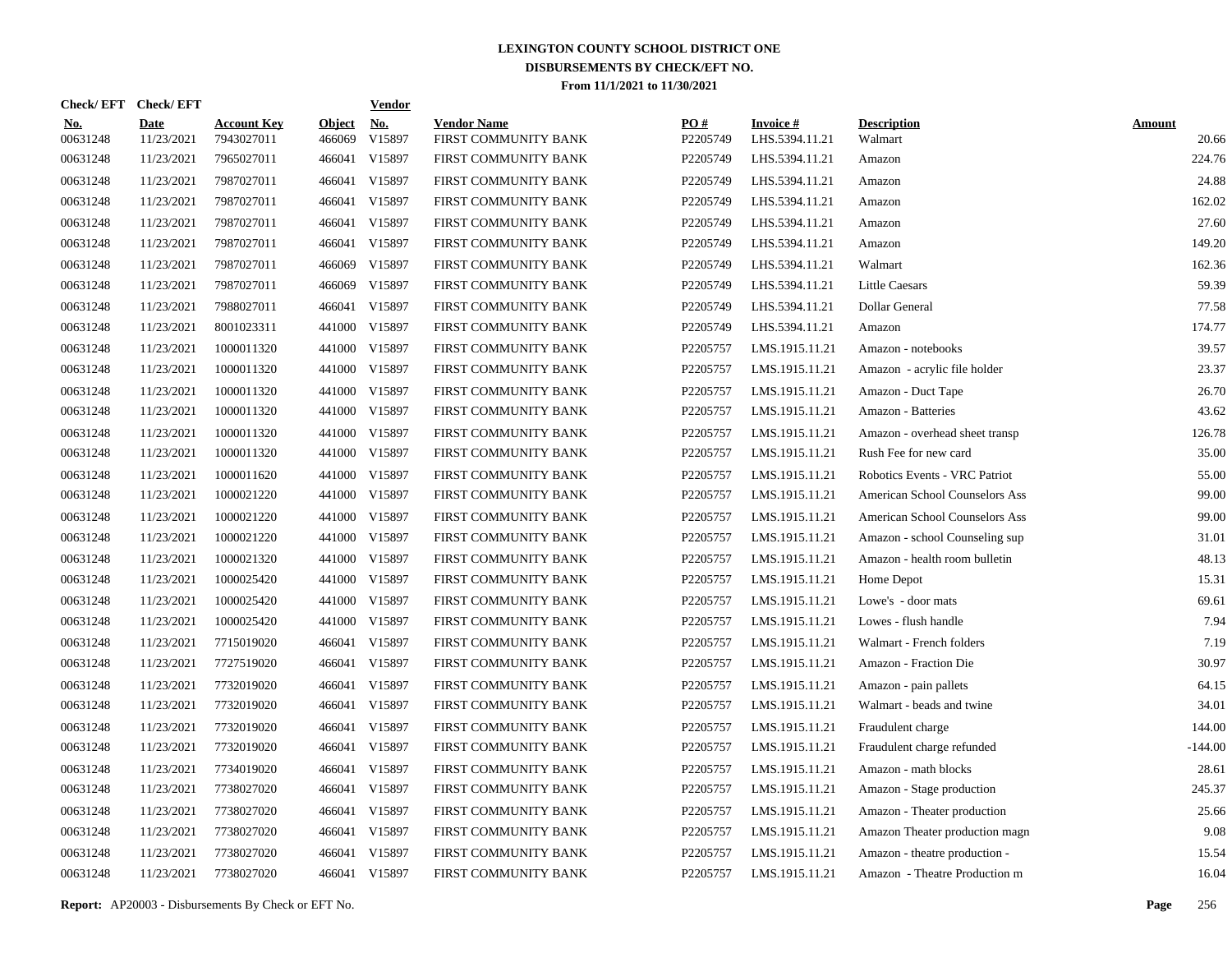| Check/EFT Check/EFT    |                           |                                  |                         | <b>Vendor</b>        |                                            |                 |                                   |                                                      |                        |
|------------------------|---------------------------|----------------------------------|-------------------------|----------------------|--------------------------------------------|-----------------|-----------------------------------|------------------------------------------------------|------------------------|
| <u>No.</u><br>00631248 | <b>Date</b><br>11/23/2021 | <b>Account Key</b><br>7738027020 | <b>Object</b><br>466041 | <u>No.</u><br>V15897 | <b>Vendor Name</b><br>FIRST COMMUNITY BANK | PO#<br>P2205757 | <b>Invoice#</b><br>LMS.1915.11.21 | <b>Description</b><br>Amazon - Theatre production pr | <b>Amount</b><br>85.46 |
| 00631248               | 11/23/2021                | 7738027020                       |                         | 466041 V15897        | FIRST COMMUNITY BANK                       | P2205757        | LMS.1915.11.21                    | Amazon - Theatre production pr                       | 14.42                  |
| 00631248               | 11/23/2021                | 7738027020                       |                         | 466041 V15897        | FIRST COMMUNITY BANK                       | P2205757        | LMS.1915.11.21                    | Amazon - theater production -                        | 30.84                  |
| 00631248               | 11/23/2021                | 7738027020                       |                         | 466041 V15897        | FIRST COMMUNITY BANK                       | P2205757        | LMS.1915.11.21                    | Amazon - theatre production -                        | 31.52                  |
| 00631248               | 11/23/2021                | 7743019020                       |                         | 466041 V15897        | FIRST COMMUNITY BANK                       | P2205757        | LMS.1915.11.21                    | Krispy Kreme                                         | 94.36                  |
| 00631248               | 11/23/2021                | 7744519020                       |                         | 466041 V15897        | FIRST COMMUNITY BANK                       | P2205757        | LMS.1915.11.21                    | Amazon - Classic Novels                              | 52.10                  |
| 00631248               | 11/23/2021                | 7802072020                       |                         | 466041 V15897        | FIRST COMMUNITY BANK                       | P2205757        | LMS.1915.11.21                    | Walmart - Athletics                                  | 6.87                   |
| 00631248               | 11/23/2021                | 7833027020                       |                         | 466041 V15897        | FIRST COMMUNITY BANK                       | P2205757        | LMS.1915.11.21                    | Walmart - Student Counsel                            | 175.30                 |
| 00631248               | 11/23/2021                | 7833027020                       |                         | 466041 V15897        | FIRST COMMUNITY BANK                       | P2205757        | LMS.1915.11.21                    | Walmart - Student Counsel pep                        | 29.29                  |
| 00631248               | 11/23/2021                | 7860027020                       | 466069                  | V15897               | FIRST COMMUNITY BANK                       | P2205757        | LMS.1915.11.21                    | chick-Fil-A - Cafeteria app Da                       | 22.78                  |
| 00631248               | 11/23/2021                | 7931527020                       |                         | 466041 V15897        | FIRST COMMUNITY BANK                       | P2205757        | LMS.1915.11.21                    | VEX robotix - Robotics supplie                       | 412.70                 |
| 00631248               | 11/23/2021                | 7931527020                       |                         | 466041 V15897        | FIRST COMMUNITY BANK                       | P2205757        | LMS.1915.11.21                    | Learning Labs - roboics suppie                       | 309.63                 |
| 00631248               | 11/23/2021                | 7960027020                       |                         | 466041 V15897        | FIRST COMMUNITY BANK                       | P2205757        | LMS.1915.11.21                    | Five Below - LOCC student ince                       | 50.00                  |
| 00631248               | 11/23/2021                | 7960027020                       |                         | 466041 V15897        | FIRST COMMUNITY BANK                       | P2205757        | LMS.1915.11.21                    | Walmart - LOCC club                                  | 102.54                 |
| 00631248               | 11/23/2021                | 1000011316                       |                         | 441000 V15897        | FIRST COMMUNITY BANK                       | P2205803        | PES.1030.11.21                    | Amazon.com.                                          | 93.04                  |
| 00631248               | 11/23/2021                | 1000023316                       |                         | 433200 V15897        | FIRST COMMUNITY BANK                       | P2205803        | PES.1030.11.21                    | Yellow Cab Utah                                      | 26.38                  |
| 00631248               | 11/23/2021                | 1000023316                       |                         | 441000 V15897        | FIRST COMMUNITY BANK                       | P2205803        | PES.1030.11.21                    | Gibbs Smith                                          | 7.49                   |
| 00631248               | 11/23/2021                | 1000025416                       |                         | 441000 V15897        | FIRST COMMUNITY BANK                       | P2205803        | PES.1030.11.21                    | <b>Corner Pantry</b>                                 | 46.88                  |
| 00631248               | 11/23/2021                | 1000025416                       |                         | 441000 V15897        | FIRST COMMUNITY BANK                       | P2205803        | PES.1030.11.21                    | Corner Pantry- Gas Credit                            | $-0.47$                |
| 00631248               | 11/23/2021                | 7886027016                       |                         | 466041 V15897        | FIRST COMMUNITY BANK                       | P2205803        | PES.1030.11.21                    | Rhode Island Novelty                                 | 431.98                 |
| 00631248               | 11/23/2021                | 7936527016                       |                         | 466041 V15897        | FIRST COMMUNITY BANK                       | P2205803        | PES.1030.11.21                    | Amazon.com                                           | 214.88                 |
| 00631248               | 11/23/2021                | 7936527016                       |                         | 466041 V15897        | FIRST COMMUNITY BANK                       | P2205803        | PES.1030.11.21                    | Amazon.com                                           | 7.70                   |
| 00631248               | 11/23/2021                | 7936527016                       |                         | 466041 V15897        | FIRST COMMUNITY BANK                       | P2205803        | PES.1030.11.21                    | Amazon.com                                           | 23.48                  |
| 00631248               | 11/23/2021                | 1000022216                       |                         | 443000 V15897        | FIRST COMMUNITY BANK                       | P2205804        | PES.4504.11.21                    | \$5 Bucks a Book/Mid America Bo                      | 104.95                 |
| 00631248               | 11/23/2021                | 2021018816                       | 441000                  | V15897               | FIRST COMMUNITY BANK                       | P2205804        | PES.4504.11.21                    | <b>US Postal Service</b>                             | 472.80                 |
| 00631248               | 11/23/2021                | 3260011216                       |                         | 441000 V15897        | FIRST COMMUNITY BANK                       | P2205804        | PES.4504.11.21                    | Walmart                                              | 26.61                  |
| 00631248               | 11/23/2021                | 1000011415                       | 441000                  | V15897               | FIRST COMMUNITY BANK                       | P2205755        | PHS.1493.11.21                    | walmart                                              | 84.53                  |
| 00631248               | 11/23/2021                | 1000011415                       |                         | 441000 V15897        | FIRST COMMUNITY BANK                       | P2205755        | PHS.1493.11.21                    | tractor supply                                       | 172.24                 |
| 00631248               | 11/23/2021                | 1000011415                       | 441000                  | V15897               | FIRST COMMUNITY BANK                       | P2205755        | PHS.1493.11.21                    | amazon                                               | 72.64                  |
| 00631248               | 11/23/2021                | 1000011515                       | 433200                  | V15897               | FIRST COMMUNITY BANK                       | P2205755        | PHS.1493.11.21                    | sc dept of education                                 | 77.28                  |
| 00631248               | 11/23/2021                | 1000011515                       | 441000                  | V15897               | FIRST COMMUNITY BANK                       | P2205755        | PHS.1493.11.21                    | <b>IGA</b>                                           | 15.31                  |
| 00631248               | 11/23/2021                | 1000011515                       | 441000                  | V15897               | FIRST COMMUNITY BANK                       | P2205755        | PHS.1493.11.21                    | chef store                                           | 174.05                 |
| 00631248               | 11/23/2021                | 1000011515                       | 441000                  | V15897               | FIRST COMMUNITY BANK                       | P2205755        | PHS.1493.11.21                    | iga                                                  | 10.06                  |
| 00631248               | 11/23/2021                | 1000022215                       |                         | 441000 V15897        | FIRST COMMUNITY BANK                       | P2205755        | PHS.1493.11.21                    | cricut                                               | 536.06                 |
| 00631248               | 11/23/2021                | 1000023315                       | 441000                  | V15897               | FIRST COMMUNITY BANK                       | P2205755        | PHS.1493.11.21                    | amazon                                               | 46.97                  |
| 00631248               | 11/23/2021                | 1000023315                       |                         | 441000 V15897        | FIRST COMMUNITY BANK                       | P2205755        | PHS.1493.11.21                    | amazon                                               | 149.12                 |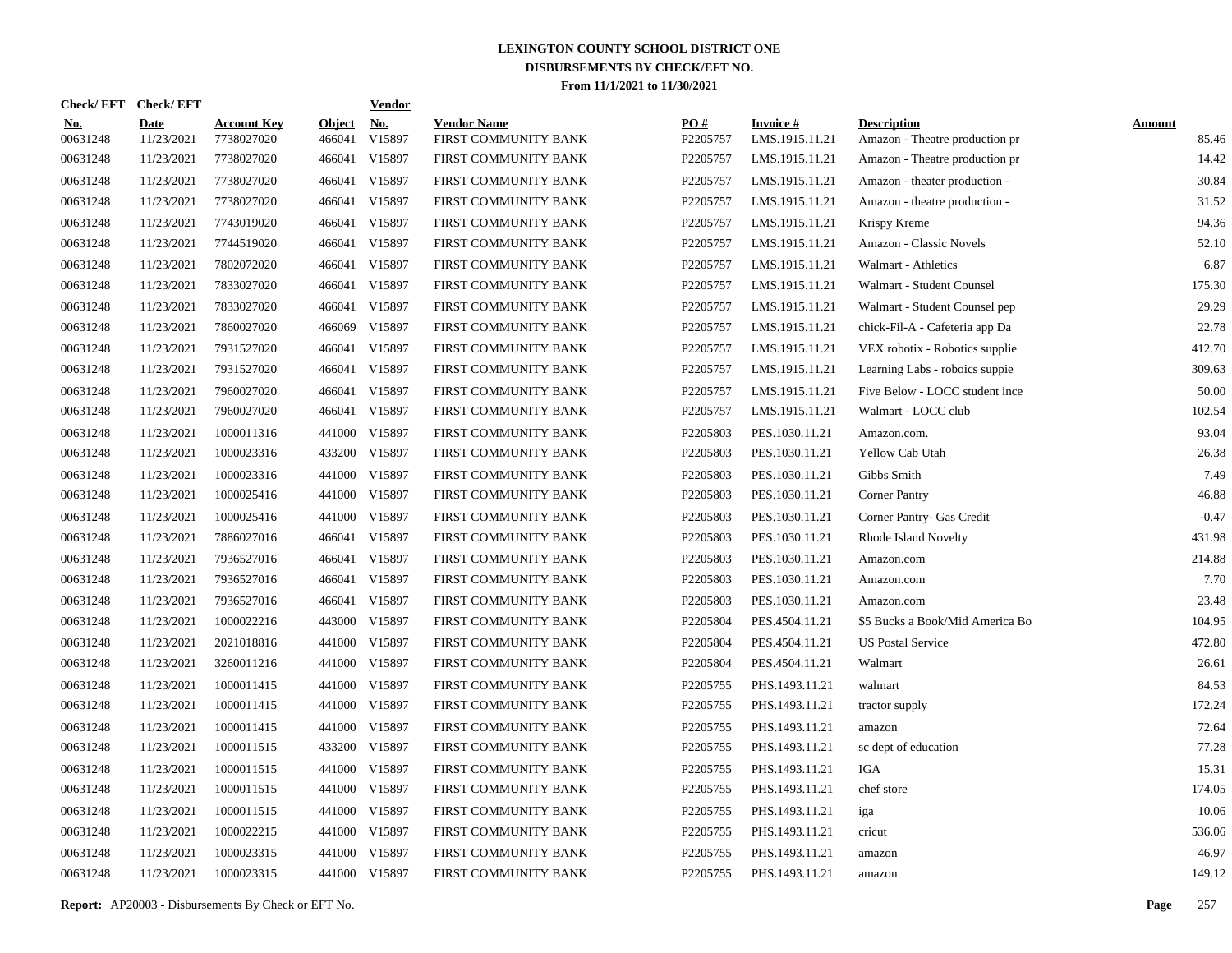| Check/EFT Check/EFT    |                           |                                  |                         | <b>Vendor</b>        |                                            |                 |                                   |                             |                        |
|------------------------|---------------------------|----------------------------------|-------------------------|----------------------|--------------------------------------------|-----------------|-----------------------------------|-----------------------------|------------------------|
| <u>No.</u><br>00631248 | <b>Date</b><br>11/23/2021 | <b>Account Key</b><br>1000025415 | <b>Object</b><br>441000 | <u>No.</u><br>V15897 | <b>Vendor Name</b><br>FIRST COMMUNITY BANK | PO#<br>P2205755 | <b>Invoice#</b><br>PHS.1493.11.21 | <b>Description</b><br>lowes | <b>Amount</b><br>72.67 |
| 00631248               | 11/23/2021                | 1000025415                       |                         | 441000 V15897        | FIRST COMMUNITY BANK                       | P2205755        | PHS.1493.11.21                    | shell                       | 50.85                  |
| 00631248               | 11/23/2021                | 1000025415                       |                         | 441000 V15897        | FIRST COMMUNITY BANK                       | P2205755        | PHS.1493.11.21                    | shell                       | 90.34                  |
| 00631248               | 11/23/2021                | 1000025415                       |                         | 441000 V15897        | FIRST COMMUNITY BANK                       | P2205755        | PHS.1493.11.21                    | amazon                      | 51.92                  |
| 00631248               | 11/23/2021                | 1000025415                       |                         | 441000 V15897        | FIRST COMMUNITY BANK                       | P2205755        | PHS.1493.11.21                    | amazon                      | 47.73                  |
| 00631248               | 11/23/2021                | 7745027015                       | 466069                  | V15897               | FIRST COMMUNITY BANK                       | P2205755        | PHS.1493.11.21                    | walmart                     | 23.66                  |
| 00631248               | 11/23/2021                | 7766019015                       |                         | 466041 V15897        | FIRST COMMUNITY BANK                       | P2205755        | PHS.1493.11.21                    | AED superstore              | 248.94                 |
| 00631248               | 11/23/2021                | 7767027015                       |                         | 466041 V15897        | FIRST COMMUNITY BANK                       | P2205755        | PHS.1493.11.21                    | lowes                       | 344.83                 |
| 00631248               | 11/23/2021                | 7774027015                       | 466069                  | V15897               | FIRST COMMUNITY BANK                       | P2205755        | PHS.1493.11.21                    | chef store                  | 238.52                 |
| 00631248               | 11/23/2021                | 7774027015                       | 466069                  | V15897               | FIRST COMMUNITY BANK                       | P2205755        | PHS.1493.11.21                    | <b>IGA</b>                  | 37.06                  |
| 00631248               | 11/23/2021                | 7774027015                       | 466069                  | V15897               | FIRST COMMUNITY BANK                       | P2205755        | PHS.1493.11.21                    | chef store                  | 47.32                  |
| 00631248               | 11/23/2021                | 7774027015                       | 466069                  | V15897               | FIRST COMMUNITY BANK                       | P2205755        | PHS.1493.11.21                    | food lion                   | 15.05                  |
| 00631248               | 11/23/2021                | 7774027015                       | 466069                  | V15897               | FIRST COMMUNITY BANK                       | P2205755        | PHS.1493.11.21                    | Walmart                     | 99.62                  |
| 00631248               | 11/23/2021                | 7774027015                       | 466069                  | V15897               | FIRST COMMUNITY BANK                       | P2205755        | PHS.1493.11.21                    | chef store                  | 193.24                 |
| 00631248               | 11/23/2021                | 7774027015                       | 466069                  | V15897               | FIRST COMMUNITY BANK                       | P2205755        | PHS.1493.11.21                    | iga                         | 83.42                  |
| 00631248               | 11/23/2021                | 7774027015                       | 466069                  | V15897               | FIRST COMMUNITY BANK                       | P2205755        | PHS.1493.11.21                    | chef store                  | 65.75                  |
| 00631248               | 11/23/2021                | 7774027015                       | 466069                  | V15897               | FIRST COMMUNITY BANK                       | P2205755        | PHS.1493.11.21                    | iga                         | 7.58                   |
| 00631248               | 11/23/2021                | 7774027015                       | 466069                  | V15897               | FIRST COMMUNITY BANK                       | P2205755        | PHS.1493.11.21                    | chef store                  | 242.42                 |
| 00631248               | 11/23/2021                | 7774027015                       | 466069                  | V15897               | FIRST COMMUNITY BANK                       | P2205755        | PHS.1493.11.21                    | iga                         | 22.66                  |
| 00631248               | 11/23/2021                | 7802072015                       |                         | 466041 V15897        | FIRST COMMUNITY BANK                       | P2205755        | PHS.1493.11.21                    | ole lady                    | 35.00                  |
| 00631248               | 11/23/2021                | 7802072015                       | 466069                  | V15897               | FIRST COMMUNITY BANK                       | P2205755        | PHS.1493.11.21                    | iga                         | 21.55                  |
| 00631248               | 11/23/2021                | 7802072015                       | 466069                  | V15897               | FIRST COMMUNITY BANK                       | P2205755        | PHS.1493.11.21                    | highway 55                  | 35.00                  |
| 00631248               | 11/23/2021                | 7802072015                       | 466069                  | V15897               | FIRST COMMUNITY BANK                       | P2205755        | PHS.1493.11.21                    | iga                         | 15.17                  |
| 00631248               | 11/23/2021                | 7802072015                       | 466069                  | V15897               | FIRST COMMUNITY BANK                       | P2205755        | PHS.1493.11.21                    | walgreens                   | 16.49                  |
| 00631248               | 11/23/2021                | 7802072015                       | 466069                  | V15897               | FIRST COMMUNITY BANK                       | P2205755        | PHS.1493.11.21                    | hwy $55$                    | 91.49                  |
| 00631248               | 11/23/2021                | 7804027015                       |                         | 466041 V15897        | FIRST COMMUNITY BANK                       | P2205755        | PHS.1493.11.21                    | national beta club          | 366.64                 |
| 00631248               | 11/23/2021                | 7804027015                       |                         | 466041 V15897        | FIRST COMMUNITY BANK                       | P2205755        | PHS.1493.11.21                    | national beta club          | 10.00                  |
| 00631248               | 11/23/2021                | 7804027015                       |                         | 466041 V15897        | FIRST COMMUNITY BANK                       | P2205755        | PHS.1493.11.21                    | national beta club          | 21.74                  |
| 00631248               | 11/23/2021                | 7804027015                       |                         | 466069 V15897        | FIRST COMMUNITY BANK                       | P2205755        | PHS.1493.11.21                    | sams                        | 155.90                 |
| 00631248               | 11/23/2021                | 7814027015                       |                         | 466041 V15897        | FIRST COMMUNITY BANK                       | P2205755        | PHS.1493.11.21                    | amazon                      | 104.81                 |
| 00631248               | 11/23/2021                | 7853027015                       |                         | 466041 V15897        | FIRST COMMUNITY BANK                       | P2205755        | PHS.1493.11.21                    | woodpecker                  | 150.00                 |
| 00631248               | 11/23/2021                | 7853027015                       |                         | 466041 V15897        | FIRST COMMUNITY BANK                       | P2205755        | PHS.1493.11.21                    | amazon                      | 215.33                 |
| 00631248               | 11/23/2021                | 7853027015                       |                         | 466041 V15897        | FIRST COMMUNITY BANK                       | P2205755        | PHS.1493.11.21                    | amazon                      | 9.95                   |
| 00631248               | 11/23/2021                | 7853027015                       |                         | 466041 V15897        | FIRST COMMUNITY BANK                       | P2205755        | PHS.1493.11.21                    | packaging direct            | 197.80                 |
| 00631248               | 11/23/2021                | 7853027015                       | 466069                  | V15897               | FIRST COMMUNITY BANK                       | P2205755        | PHS.1493.11.21                    | walmart                     | 68.42                  |
| 00631248               | 11/23/2021                | 7856027015                       |                         | 466069 V15897        | FIRST COMMUNITY BANK                       | P2205755        | PHS.1493.11.21                    | walmart                     | 40.00                  |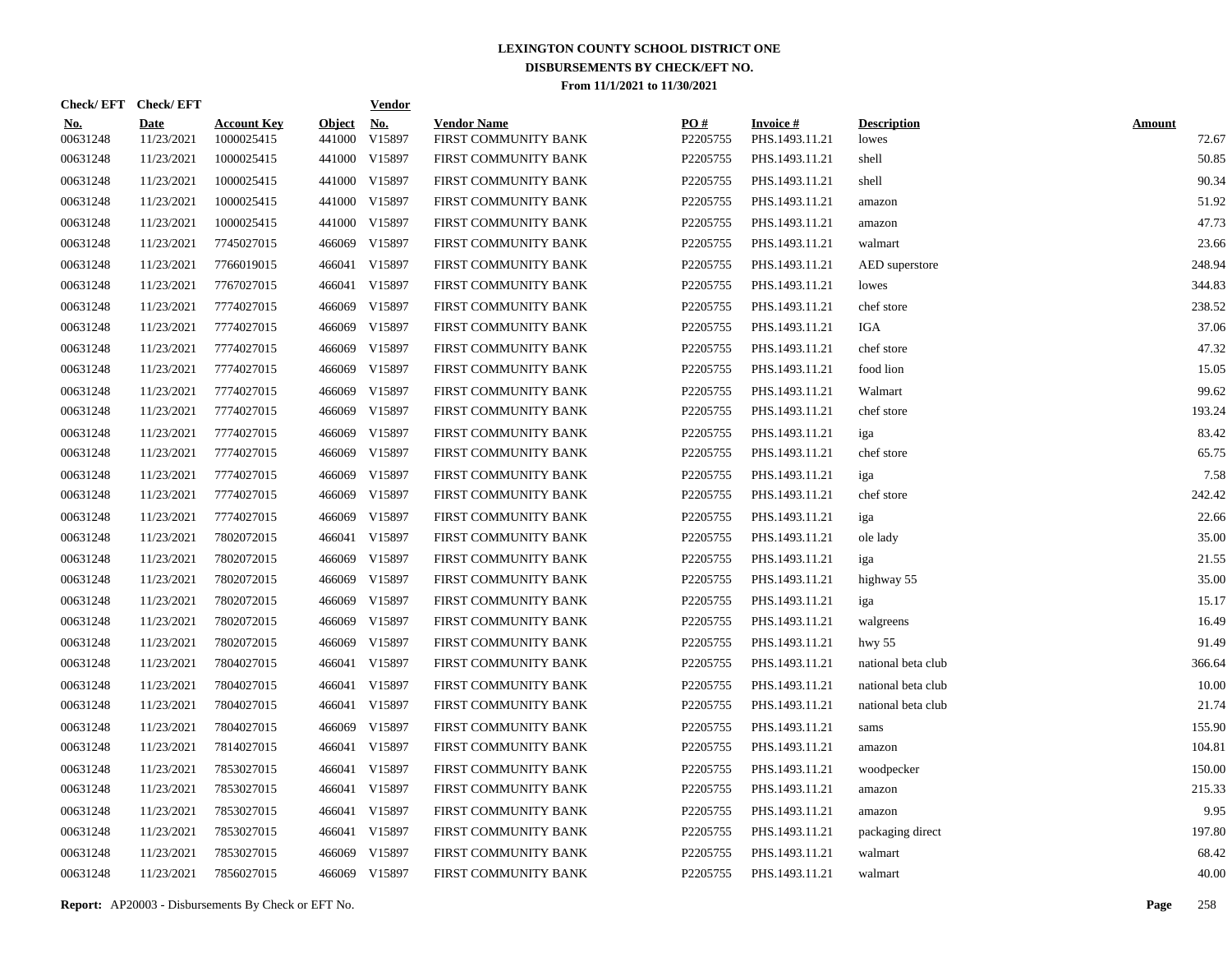|                        | Check/EFT Check/EFT |                                  |                         | <b>Vendor</b>        |                                            |                 |                                   |                                |                        |
|------------------------|---------------------|----------------------------------|-------------------------|----------------------|--------------------------------------------|-----------------|-----------------------------------|--------------------------------|------------------------|
| <u>No.</u><br>00631248 | Date<br>11/23/2021  | <b>Account Key</b><br>7860527015 | <b>Object</b><br>466069 | <u>No.</u><br>V15897 | <b>Vendor Name</b><br>FIRST COMMUNITY BANK | PO#<br>P2205755 | <b>Invoice#</b><br>PHS.1493.11.21 | <b>Description</b><br>walmart  | <b>Amount</b><br>44.84 |
| 00631248               | 11/23/2021          | 7884027015                       | 466041                  | V15897               | FIRST COMMUNITY BANK                       | P2205755        | PHS.1493.11.21                    | credit                         | $-3.41$                |
| 00631248               | 11/23/2021          | 7887071015                       | 466069                  | V15897               | FIRST COMMUNITY BANK                       | P2205755        | PHS.1493.11.21                    | papa ronis                     | 59.46                  |
| 00631248               | 11/23/2021          | 7887079015                       | 466041                  | V15897               | FIRST COMMUNITY BANK                       | P2205755        | PHS.1493.11.21                    | track wrestling                | 31.00                  |
| 00631248               | 11/23/2021          | 7901027015                       | 466041                  | V15897               | FIRST COMMUNITY BANK                       | P2205755        | PHS.1493.11.21                    | my photo border                | 25.00                  |
| 00631248               | 11/23/2021          | 7901327015                       | 466069                  | V15897               | FIRST COMMUNITY BANK                       | P2205755        | PHS.1493.11.21                    | walmart                        | 18.00                  |
| 00631248               | 11/23/2021          | 7924099615                       | 466069                  | V15897               | FIRST COMMUNITY BANK                       | P2205755        | PHS.1493.11.21                    | Walmart                        | 297.83                 |
| 00631248               | 11/23/2021          | 7924099615                       | 466069                  | V15897               | FIRST COMMUNITY BANK                       | P2205755        | PHS.1493.11.21                    | shell                          | 102.72                 |
| 00631248               | 11/23/2021          | 7924099615                       | 466069                  | V15897               | FIRST COMMUNITY BANK                       | P2205755        | PHS.1493.11.21                    | walmart                        | 28.60                  |
| 00631248               | 11/23/2021          | 7924099615                       | 466069                  | V15897               | FIRST COMMUNITY BANK                       | P2205755        | PHS.1493.11.21                    | walmart                        | 25.00                  |
| 00631248               | 11/23/2021          | 7924099615                       | 466069                  | V15897               | FIRST COMMUNITY BANK                       | P2205755        | PHS.1493.11.21                    | publix                         | 39.56                  |
| 00631248               | 11/23/2021          | 7924099615                       | 466069                  | V15897               | FIRST COMMUNITY BANK                       | P2205755        | PHS.1493.11.21                    | dominos                        | 128.24                 |
| 00631248               | 11/23/2021          | 7924099615                       | 466069                  | V15897               | FIRST COMMUNITY BANK                       | P2205755        | PHS.1493.11.21                    | chick fil a                    | 162.32                 |
| 00631248               | 11/23/2021          | 7936527015                       | 466041                  | V15897               | FIRST COMMUNITY BANK                       | P2205755        | PHS.1493.11.21                    | amazon                         | 125.05                 |
| 00631248               | 11/23/2021          | 7936527015                       | 466041                  | V15897               | FIRST COMMUNITY BANK                       | P2205755        | PHS.1493.11.21                    | amazon                         | 97.59                  |
| 00631248               | 11/23/2021          | 7946027015                       |                         | 466041 V15897        | FIRST COMMUNITY BANK                       | P2205755        | PHS.1493.11.21                    | Lowes                          | 117.05                 |
| 00631248               | 11/23/2021          | 1000011330                       |                         | 441000 V15897        | FIRST COMMUNITY BANK                       | P2205794        | PMS.1287.11.21                    | <b>USPS-Pelion SC</b>          | 7.50                   |
| 00631248               | 11/23/2021          | 1000021230                       |                         | 441000 V15897        | FIRST COMMUNITY BANK                       | P2205794        | PMS.1287.11.21                    | Publix, Lexington SC           | 41.79                  |
| 00631248               | 11/23/2021          | 1000025430                       |                         | 441000 V15897        | FIRST COMMUNITY BANK                       | P2205794        | PMS.1287.11.21                    | Shell Oil, Pelion SC           | 105.04                 |
| 00631248               | 11/23/2021          | 1000025430                       |                         | 441000 V15897        | FIRST COMMUNITY BANK                       | P2205794        | PMS.1287.11.21                    | Walker Hardware Pelion, SC     | 14.94                  |
| 00631248               | 11/23/2021          | 1000025430                       |                         | 441000 V15897        | FIRST COMMUNITY BANK                       | P2205794        | PMS.1287.11.21                    | Corner Pantry-Shell            | $-1.00$                |
| 00631248               | 11/23/2021          | 2010011330                       |                         | 441000 V15897        | FIRST COMMUNITY BANK                       | P2205794        | PMS.1287.11.21                    | 30 The Breaking News Books     | 417.00                 |
| 00631248               | 11/23/2021          | 2010022430                       |                         | 433200 V15897        | FIRST COMMUNITY BANK                       | P2205794        | PMS.1287.11.21                    | <b>SC</b> Council              | 165.00                 |
| 00631248               | 11/23/2021          | 2079022430                       |                         | 433200 V15897        | FIRST COMMUNITY BANK                       | P2205794        | PMS.1287.11.21                    | Remaining Balance on Marriott, | 921.36                 |
| 00631248               | 11/23/2021          | 2080011630                       |                         | 433100 V15897        | FIRST COMMUNITY BANK                       | P2205794        | PMS.1287.11.21                    | Marriott, Indy                 | 1,001.52               |
| 00631248               | 11/23/2021          | 2080011630                       |                         | 433100 V15897        | FIRST COMMUNITY BANK                       | P2205794        | PMS.1287.11.21                    | Marriott, Indy                 | 1,001.52               |
| 00631248               | 11/23/2021          | 2080011630                       |                         | 433100 V15897        | FIRST COMMUNITY BANK                       | P2205794        | PMS.1287.11.21                    | Marriott, Indy                 | 80.16                  |
| 00631248               | 11/23/2021          | 3290011630                       |                         | 441000 V15897        | FIRST COMMUNITY BANK                       | P2205794        | PMS.1287.11.21                    | Lowe's                         | 701.32                 |
| 00631248               | 11/23/2021          | 7731019030                       | 466041                  | V15897               | FIRST COMMUNITY BANK                       | P2205794        | PMS.1287.11.21                    | Shumpert's IGA Pelion, SC      | 34.27                  |
| 00631248               | 11/23/2021          | 7733027030                       |                         | 466064 V15897        | FIRST COMMUNITY BANK                       | P2205794        | PMS.1287.11.21                    | <b>NAFME</b>                   | 133.00                 |
| 00631248               | 11/23/2021          | 7735019030                       | 466041                  | V15897               | FIRST COMMUNITY BANK                       | P2205794        | PMS.1287.11.21                    | <b>JW</b> Pepper               | 123.59                 |
| 00631248               | 11/23/2021          | 7735019030                       | 466041                  | V15897               | FIRST COMMUNITY BANK                       | P2205794        | PMS.1287.11.21                    | <b>JW</b> Pepper               | 315.10                 |
| 00631248               | 11/23/2021          | 7738019030                       | 466041                  | V15897               | FIRST COMMUNITY BANK                       | P2205794        | PMS.1287.11.21                    | DramaNotebook.com              | $-89.95$               |
| 00631248               | 11/23/2021          | 7748019030                       | 466041                  | V15897               | FIRST COMMUNITY BANK                       | P2205794        | PMS.1287.11.21                    | <b>JW</b> Pepper               | 61.99                  |
| 00631248               | 11/23/2021          | 7758019030                       | 466041                  | V15897               | FIRST COMMUNITY BANK                       | P2205794        | PMS.1287.11.21                    | JW Pepper                      | 73.82                  |
| 00631248               | 11/23/2021          | 7802084530                       |                         | 466041 V15897        | FIRST COMMUNITY BANK                       | P2205794        | PMS.1287.11.21                    | SQ Todd & Moore                | 38.82                  |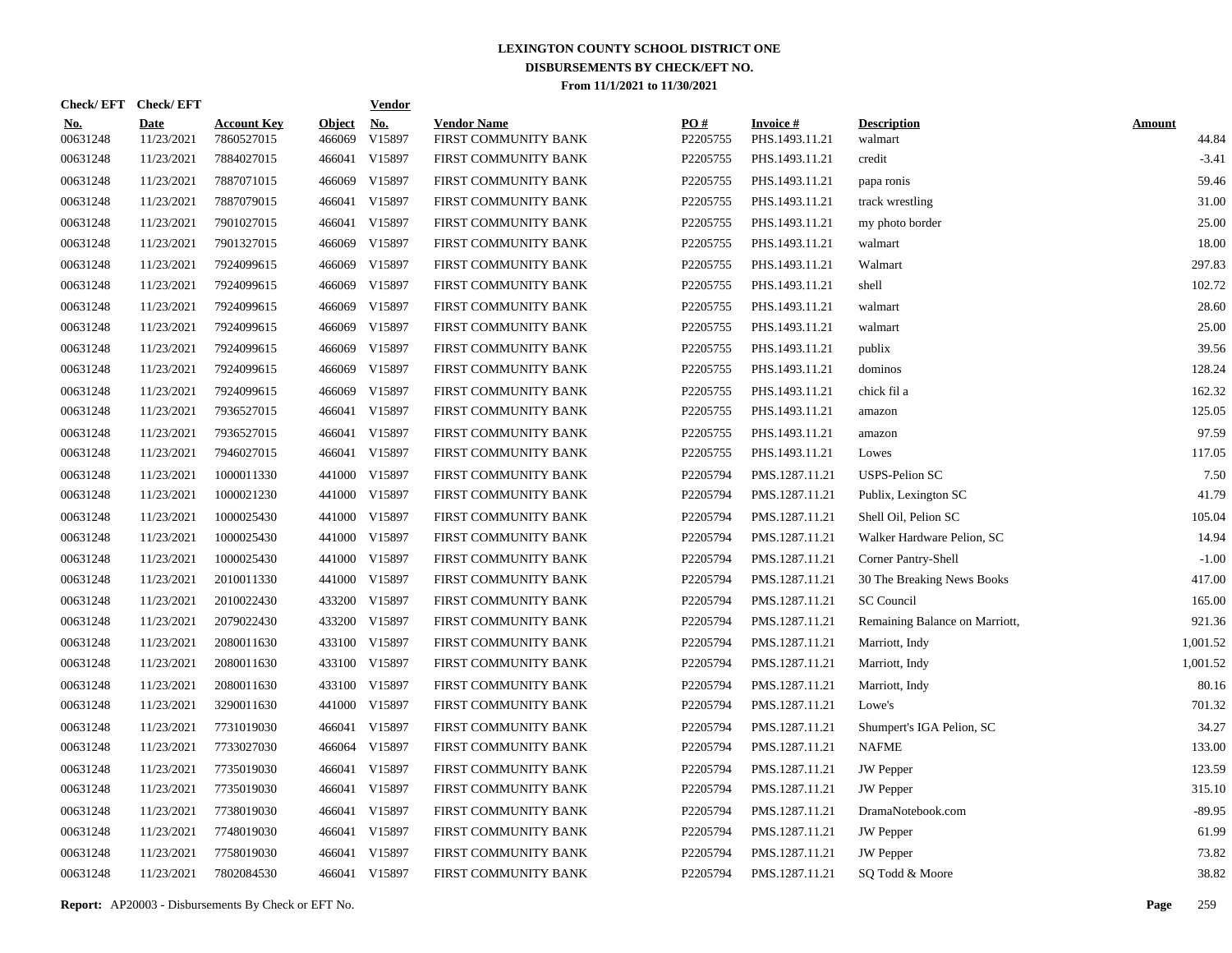|                        | Check/EFT Check/EFT       |                                  |                         | <b>Vendor</b>                         |                                            |                 |                                   |                                             |                         |
|------------------------|---------------------------|----------------------------------|-------------------------|---------------------------------------|--------------------------------------------|-----------------|-----------------------------------|---------------------------------------------|-------------------------|
| <u>No.</u><br>00631248 | <b>Date</b><br>11/23/2021 | <b>Account Key</b><br>7802088030 | <b>Object</b><br>466069 | $\underline{\mathrm{No}}$ .<br>V15897 | <b>Vendor Name</b><br>FIRST COMMUNITY BANK | PO#<br>P2205794 | <b>Invoice#</b><br>PMS.1287.11.21 | <b>Description</b><br>Caughman's Meat Plant | <b>Amount</b><br>278.00 |
| 00631248               | 11/23/2021                | 7814027030                       | 466064                  | V15897                                | FIRST COMMUNITY BANK                       | P2205794        | PMS.1287.11.21                    | FFA Org Online                              | 161.00                  |
| 00631248               | 11/23/2021                | 7814027030                       | 466069                  | V15897                                | FIRST COMMUNITY BANK                       | P2205794        | PMS.1287.11.21                    | Wal-Mart Lexington, SC                      | 132.75                  |
| 00631248               | 11/23/2021                | 7841827030                       | 466069                  | V15897                                | FIRST COMMUNITY BANK                       | P2205794        | PMS.1287.11.21                    | <b>Cromer's Peanuts</b>                     | 98.09                   |
| 00631248               | 11/23/2021                | 7860527030                       |                         | 466069 V15897                         | FIRST COMMUNITY BANK                       | P2205794        | PMS.1287.11.21                    | Publix #1637 Lexington, SC                  | 38.59                   |
| 00631248               | 11/23/2021                | 7866027030                       |                         | 466041 V15897                         | FIRST COMMUNITY BANK                       | P2205794        | PMS.1287.11.21                    | Adobe Acropro Subs                          | 179.88                  |
| 00631248               | 11/23/2021                | 7884027030                       |                         | 466069 V15897                         | FIRST COMMUNITY BANK                       | P2205794        | PMS.1287.11.21                    | <b>Little Caesars</b>                       | 35.63                   |
| 00631248               | 11/23/2021                | 7884027030                       |                         | 466099 V15897                         | FIRST COMMUNITY BANK                       | P2205794        | PMS.1287.11.21                    | Dollar General, Gilbert, SC                 | 60.45                   |
| 00631248               | 11/23/2021                | 7884027030                       |                         | 466099 V15897                         | FIRST COMMUNITY BANK                       | P2205794        | PMS.1287.11.21                    | Lexington Florist                           | 64.15                   |
| 00631248               | 11/23/2021                | 7943027030                       |                         | 466041 V15897                         | FIRST COMMUNITY BANK                       | P2205794        | PMS.1287.11.21                    | 24HourWristBands.Com                        | 180.00                  |
| 00631248               | 11/23/2021                | 7953427030                       |                         | 466069 V15897                         | FIRST COMMUNITY BANK                       | P2205794        | PMS.1287.11.21                    | Dollar General                              | 10.75                   |
| 00631248               | 11/23/2021                | 7953427030                       |                         | 466069 V15897                         | FIRST COMMUNITY BANK                       | P2205794        | PMS.1287.11.21                    | Wal-Mart Lexington, SC                      | 61.58                   |
| 00631248               | 11/23/2021                | 7802071044                       |                         | 466041 V15897                         | FIRST COMMUNITY BANK                       | P2205760        | RBH.5899.11.21                    | <b>LEX FLORIST</b>                          | 41.73                   |
| 00631248               | 11/23/2021                | 7802082544                       |                         | 466041 V15897                         | FIRST COMMUNITY BANK                       | P2205760        | RBH.5899.11.21                    | <b>CSI</b>                                  | 120.23                  |
| 00631248               | 11/23/2021                | 7802084044                       |                         | 466041 V15897                         | FIRST COMMUNITY BANK                       | P2205760        | RBH.5899.11.21                    | <b>LEX FLORIST</b>                          | 97.37                   |
| 00631248               | 11/23/2021                | 7887072044                       |                         | 466041 V15897                         | FIRST COMMUNITY BANK                       | P2205760        | RBH.5899.11.21                    | <b>LEX FLORIST</b>                          | 173.88                  |
| 00631248               | 11/23/2021                | 7887072044                       |                         | 466069 V15897                         | FIRST COMMUNITY BANK                       | P2205760        | RBH.5899.11.21                    | <b>JERSEY MIKES</b>                         | 312.00                  |
| 00631248               | 11/23/2021                | 7887072044                       |                         | 466099 V15897                         | FIRST COMMUNITY BANK                       | P2205760        | RBH.5899.11.21                    | RESTAURANT SAVING CREDIT                    | $-12.48$                |
| 00631248               | 11/23/2021                | 7887072044                       |                         | 466099 V15897                         | FIRST COMMUNITY BANK                       | P2205760        | RBH.5899.11.21                    | <b>GLIDEGEAR</b>                            | $-299.00$               |
| 00631248               | 11/23/2021                | 7887072044                       |                         | 466099 V15897                         | FIRST COMMUNITY BANK                       | P2205760        | RBH.5899.11.21                    | RESTAURANT SAVING CREDIT                    | $-12.48$                |
| 00631248               | 11/23/2021                | 7887077544                       | 466069                  | V15897                                | FIRST COMMUNITY BANK                       | P2205760        | RBH.5899.11.21                    | RAYS                                        | 174.76                  |
| 00631248               | 11/23/2021                | 7887080044                       |                         | 466069 V15897                         | FIRST COMMUNITY BANK                       | P2205760        | RBH.5899.11.21                    | ZAXBYS                                      | 31.02                   |
| 00631248               | 11/23/2021                | 7887080044                       | 466069                  | V15897                                | FIRST COMMUNITY BANK                       | P2205760        | RBH.5899.11.21                    | <b>MURPHY EXPRESS</b>                       | 60.55                   |
| 00631248               | 11/23/2021                | 7887080044                       | 466069                  | V15897                                | FIRST COMMUNITY BANK                       | P2205760        | RBH.5899.11.21                    | <b>LONGHORN</b>                             | 101.65                  |
| 00631248               | 11/23/2021                | 7887080044                       | 466069                  | V15897                                | FIRST COMMUNITY BANK                       | P2205760        | RBH.5899.11.21                    | <b>CFA</b>                                  | 25.94                   |
| 00631248               | 11/23/2021                | 7887080044                       | 466069                  | V15897                                | FIRST COMMUNITY BANK                       | P2205760        | RBH.5899.11.21                    | SUBWAY                                      | 186.34                  |
| 00631248               | 11/23/2021                | 7887080044                       | 466069                  | V15897                                | FIRST COMMUNITY BANK                       | P2205760        | RBH.5899.11.21                    | <b>BOJANGLES</b>                            | 45.34                   |
| 00631248               | 11/23/2021                | 7887080044                       | 466069                  | V15897                                | FIRST COMMUNITY BANK                       | P2205760        | RBH.5899.11.21                    | <b>SUBWAY</b>                               | 196.19                  |
| 00631248               | 11/23/2021                | 7887080044                       | 466069                  | V15897                                | FIRST COMMUNITY BANK                       | P2205760        | RBH.5899.11.21                    | <b>SUBWAY</b>                               | 191.67                  |
| 00631248               | 11/23/2021                | 7887080044                       | 466069                  | V15897                                | FIRST COMMUNITY BANK                       | P2205760        | RBH.5899.11.21                    | <b>DIABLOS</b>                              | 272.50                  |
| 00631248               | 11/23/2021                | 7887080044                       | 466099                  | V15897                                | FIRST COMMUNITY BANK                       | P2205760        | RBH.5899.11.21                    | <b>ENTERPRISE</b>                           | 186.95                  |
| 00631248               | 11/23/2021                | 7887081544                       | 466069                  | V15897                                | FIRST COMMUNITY BANK                       | P2205760        | RBH.5899.11.21                    | <b>TEXAS ROADHOUSE</b>                      | 175.34                  |
| 00631248               | 11/23/2021                | 7887081544                       | 466069                  | V15897                                | FIRST COMMUNITY BANK                       | P2205760        | RBH.5899.11.21                    | <b>KING JEFE</b>                            | 128.70                  |
| 00631248               | 11/23/2021                | 7887081544                       | 466099                  | V15897                                | FIRST COMMUNITY BANK                       | P2205760        | RBH.5899.11.21                    | CC OF SOUTH FLORENCE                        | 100.00                  |
| 00631248               | 11/23/2021                | 7887081544                       | 466099                  | V15897                                | FIRST COMMUNITY BANK                       | P2205760        | RBH.5899.11.21                    | <b>HYATT PLACE</b>                          | 785.22                  |
| 00631248               | 11/23/2021                | 7887082544                       |                         | 466069 V15897                         | FIRST COMMUNITY BANK                       | P2205760        | RBH.5899.11.21                    | <b>CFA</b>                                  | 85.49                   |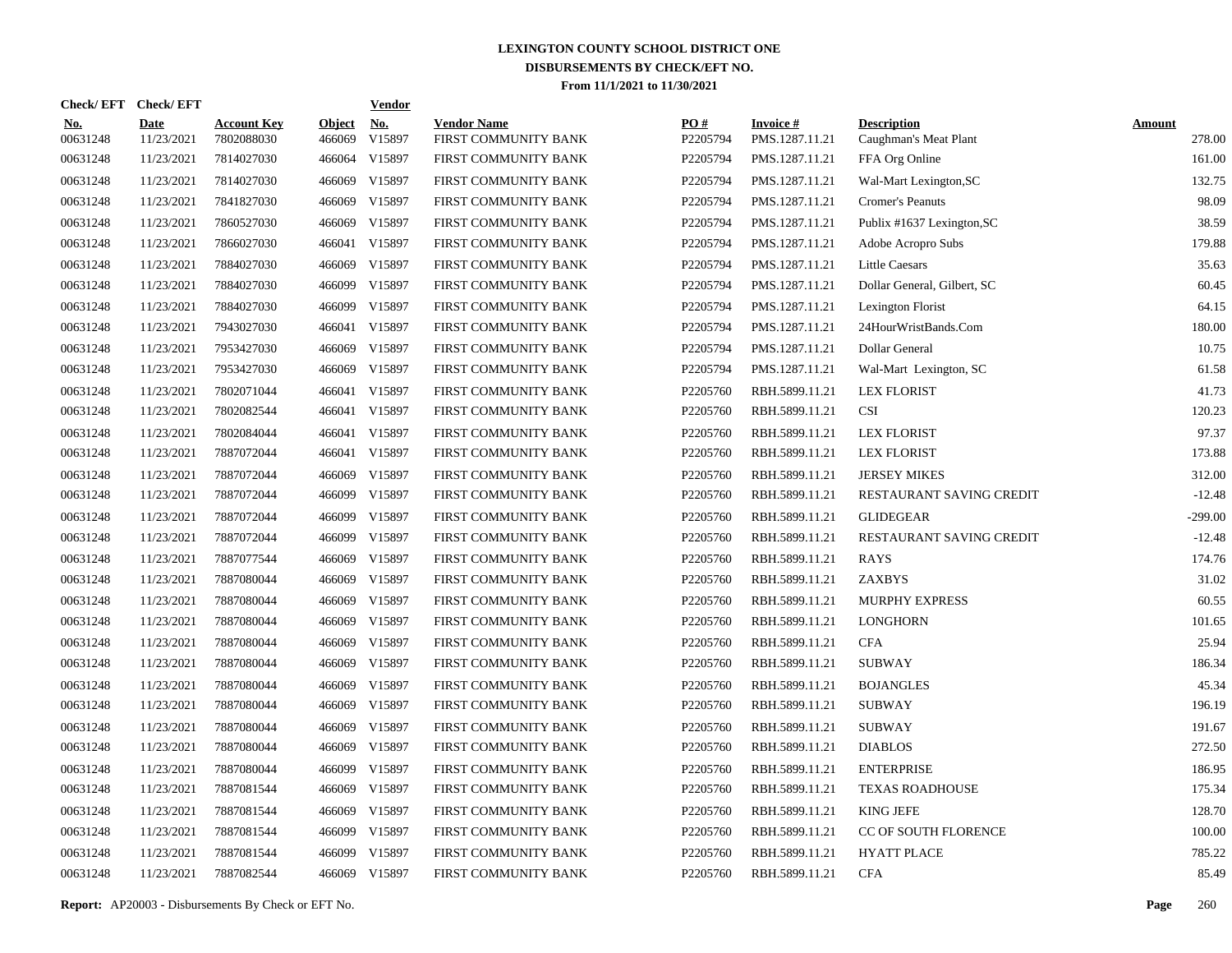|                        | Check/EFT Check/EFT       |                                  |                         | <b>Vendor</b>        |                                            |                 |                                   |                                  |                         |
|------------------------|---------------------------|----------------------------------|-------------------------|----------------------|--------------------------------------------|-----------------|-----------------------------------|----------------------------------|-------------------------|
| <u>No.</u><br>00631248 | <b>Date</b><br>11/23/2021 | <b>Account Key</b><br>7887082544 | <b>Object</b><br>466069 | <u>No.</u><br>V15897 | <b>Vendor Name</b><br>FIRST COMMUNITY BANK | PO#<br>P2205760 | <b>Invoice#</b><br>RBH.5899.11.21 | <b>Description</b><br><b>CFA</b> | <b>Amount</b><br>110.95 |
| 00631248               | 11/23/2021                | 1000011444                       |                         | 433200 V15897        | FIRST COMMUNITY BANK                       | P2205753        | RBH.5915.11.21                    | Columbia Art Museum              | 50.00                   |
| 00631248               | 11/23/2021                | 1000011444                       |                         | 433200 V15897        | FIRST COMMUNITY BANK                       | P2205753        | RBH.5915.11.21                    | SC Health Sci                    | 180.00                  |
| 00631248               | 11/23/2021                | 1000011444                       |                         | 433200 V15897        | FIRST COMMUNITY BANK                       | P2205753        | RBH.5915.11.21                    | <b>SCDOE</b>                     | 255.25                  |
| 00631248               | 11/23/2021                | 1000011444                       |                         | 433200 V15897        | FIRST COMMUNITY BANK                       | P2205753        | RBH.5915.11.21                    | <b>SCCTE</b>                     | 400.00                  |
| 00631248               | 11/23/2021                | 1000011444                       |                         | 433200 V15897        | FIRST COMMUNITY BANK                       | P2205753        | RBH.5915.11.21                    | <b>Hilton Hotels</b>             | 127.68                  |
| 00631248               | 11/23/2021                | 1000011444                       |                         | 441000 V15897        | FIRST COMMUNITY BANK                       | P2205753        | RBH.5915.11.21                    | Trophy & Award                   | 34.78                   |
| 00631248               | 11/23/2021                | 1000014144                       |                         | 441000 V15897        | FIRST COMMUNITY BANK                       | P2205753        | RBH.5915.11.21                    | <b>JW</b> Pepper                 | 411.00                  |
| 00631248               | 11/23/2021                | 1000014144                       |                         | 441000 V15897        | FIRST COMMUNITY BANK                       | P2205753        | RBH.5915.11.21                    | Amazon                           | 46.73                   |
| 00631248               | 11/23/2021                | 1000014144                       |                         | 441000 V15897        | FIRST COMMUNITY BANK                       | P2205753        | RBH.5915.11.21                    | Amazon                           | 192.59                  |
| 00631248               | 11/23/2021                | 1000014144                       |                         | 441000 V15897        | FIRST COMMUNITY BANK                       | P2205753        | RBH.5915.11.21                    | Shein                            | 82.76                   |
| 00631248               | 11/23/2021                | 1000014144                       |                         | 441000 V15897        | FIRST COMMUNITY BANK                       | P2205753        | RBH.5915.11.21                    | Amazon                           | 1,438.28                |
| 00631248               | 11/23/2021                | 1000014144                       |                         | 441000 V15897        | FIRST COMMUNITY BANK                       | P2205753        | RBH.5915.11.21                    | Postal Express                   | 45.62                   |
| 00631248               | 11/23/2021                | 1000022244                       |                         | 443000 V15897        | FIRST COMMUNITY BANK                       | P2205753        | RBH.5915.11.21                    | Amazon                           | 225.23                  |
| 00631248               | 11/23/2021                | 1000022244                       |                         | 444000 V15897        | FIRST COMMUNITY BANK                       | P2205753        | RBH.5915.11.21                    | <b>NYT</b> Subscription          | 4.00                    |
| 00631248               | 11/23/2021                | 1000022244                       |                         | 444000 V15897        | FIRST COMMUNITY BANK                       | P2205753        | RBH.5915.11.21                    | Wall Street Journal              | 4.00                    |
| 00631248               | 11/23/2021                | 1000022244                       |                         | 444000 V15897        | FIRST COMMUNITY BANK                       | P2205753        | RBH.5915.11.21                    | <b>NYT</b> Subscription          | 5.00                    |
| 00631248               | 11/23/2021                | 1000023344                       |                         | 464000 V15897        | FIRST COMMUNITY BANK                       | P2205753        | RBH.5915.11.21                    | <b>NASSP</b>                     | 250.00                  |
| 00631248               | 11/23/2021                | 7723027044                       | 466069                  | V15897               | FIRST COMMUNITY BANK                       | P2205753        | RBH.5915.11.21                    | Sams                             | 149.06                  |
| 00631248               | 11/23/2021                | 7744019044                       |                         | 466041 V15897        | FIRST COMMUNITY BANK                       | P2205753        | RBH.5915.11.21                    | Walmart                          | 54.46                   |
| 00631248               | 11/23/2021                | 7744019044                       |                         | 466041 V15897        | FIRST COMMUNITY BANK                       | P2205753        | RBH.5915.11.21                    | Amazon                           | 43.96                   |
| 00631248               | 11/23/2021                | 7750019044                       |                         | 466041 V15897        | FIRST COMMUNITY BANK                       | P2205753        | RBH.5915.11.21                    | Oriental Trading                 | 13.89                   |
| 00631248               | 11/23/2021                | 7757119044                       |                         | 466041 V15897        | FIRST COMMUNITY BANK                       | P2205753        | RBH.5915.11.21                    | Amazon                           | 139.00                  |
| 00631248               | 11/23/2021                | 7787027044                       | 466069                  | V15897               | FIRST COMMUNITY BANK                       | P2205753        | RBH.5915.11.21                    | Chefstore                        | 111.17                  |
| 00631248               | 11/23/2021                | 7787027044                       | 466069                  | V15897               | FIRST COMMUNITY BANK                       | P2205753        | RBH.5915.11.21                    | 88 Oriental Store                | 57.92                   |
| 00631248               | 11/23/2021                | 7834027044                       |                         | 466041 V15897        | FIRST COMMUNITY BANK                       | P2205753        | RBH.5915.11.21                    | Walmart                          | 96.88                   |
| 00631248               | 11/23/2021                | 7856027044                       |                         | 466099 V15897        | FIRST COMMUNITY BANK                       | P2205753        | RBH.5915.11.21                    | Pineview Florist                 | 74.20                   |
| 00631248               | 11/23/2021                | 7860527044                       |                         | 466041 V15897        | FIRST COMMUNITY BANK                       | P2205753        | RBH.5915.11.21                    | Summit Adventure                 | 283.33                  |
| 00631248               | 11/23/2021                | 7860527044                       | 466069                  | V15897               | FIRST COMMUNITY BANK                       | P2205753        | RBH.5915.11.21                    | <b>CFA</b>                       | 26.98                   |
| 00631248               | 11/23/2021                | 7860527044                       | 466069                  | V15897               | FIRST COMMUNITY BANK                       | P2205753        | RBH.5915.11.21                    | <b>Sams</b>                      | 270.82                  |
| 00631248               | 11/23/2021                | 7860527044                       | 466069                  | V15897               | FIRST COMMUNITY BANK                       | P2205753        | RBH.5915.11.21                    | Grouchos                         | 62.60                   |
| 00631248               | 11/23/2021                | 7860527044                       | 466069                  | V15897               | FIRST COMMUNITY BANK                       | P2205753        | RBH.5915.11.21                    | <b>CFA</b>                       | 129.11                  |
| 00631248               | 11/23/2021                | 7936527044                       |                         | 466041 V15897        | FIRST COMMUNITY BANK                       | P2205753        | RBH.5915.11.21                    | Amazon                           | 51.92                   |
| 00631248               | 11/23/2021                | 7936527044                       |                         | 466041 V15897        | FIRST COMMUNITY BANK                       | P2205753        | RBH.5915.11.21                    | Amazon                           | 243.80                  |
| 00631248               | 11/23/2021                | 7948027044                       |                         | 466041 V15897        | FIRST COMMUNITY BANK                       | P2205753        | RBH.5915.11.21                    | Amazon                           | 54.74                   |
| 00631248               | 11/23/2021                | 2080011544                       |                         | 433100 V15897        | FIRST COMMUNITY BANK                       | P2205752        | RBH.5923.11.21                    | <b>Exxon Mobile</b>              | 62.21                   |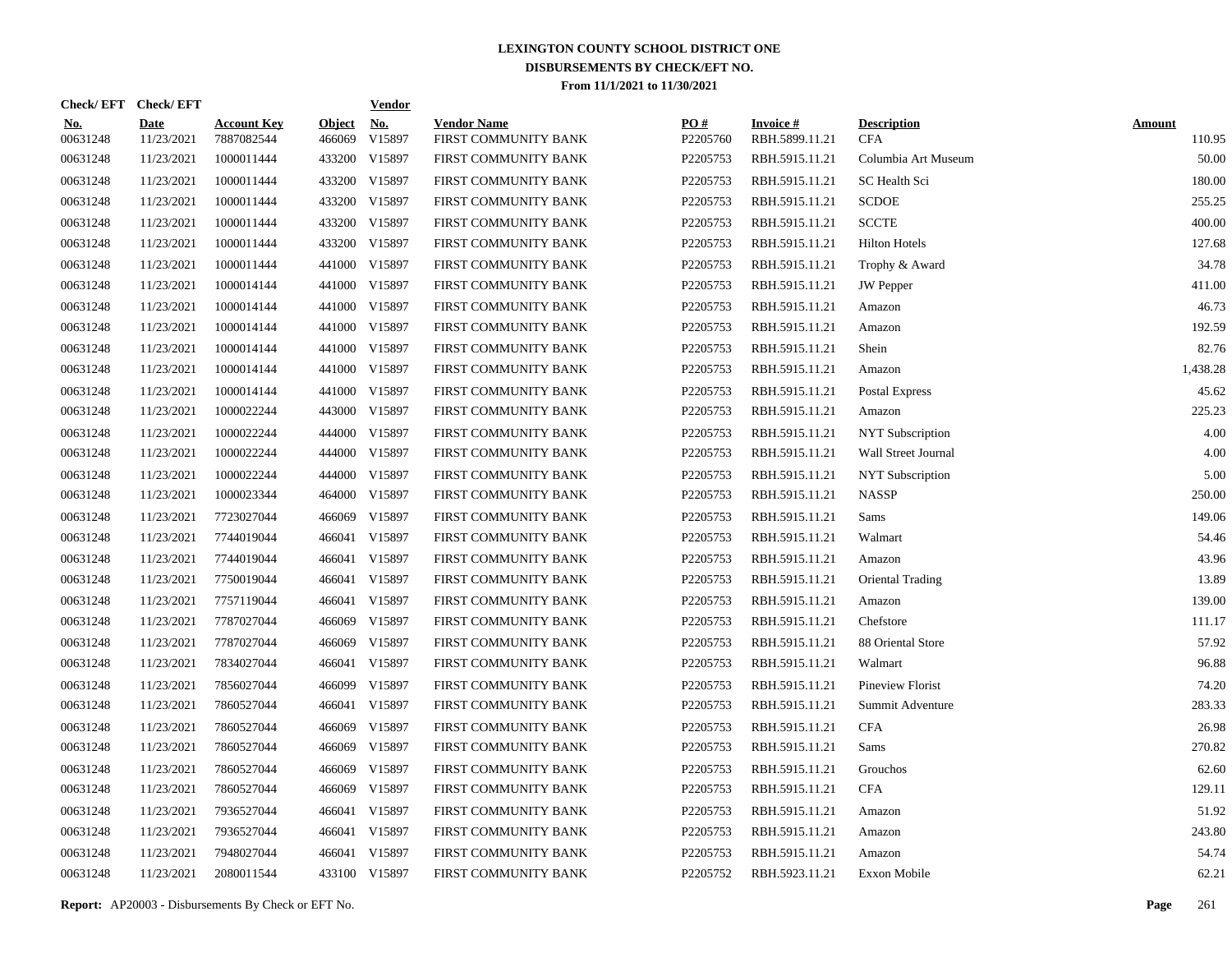|                        | Check/EFT Check/EFT       |                                  |                         | <b>Vendor</b> |                                            |                 |                                   |                                   |                         |
|------------------------|---------------------------|----------------------------------|-------------------------|---------------|--------------------------------------------|-----------------|-----------------------------------|-----------------------------------|-------------------------|
| <u>No.</u><br>00631248 | <b>Date</b><br>11/23/2021 | <b>Account Key</b><br>7723027044 | <b>Object</b><br>466069 | No.<br>V15897 | <b>Vendor Name</b><br>FIRST COMMUNITY BANK | PO#<br>P2205752 | <b>Invoice#</b><br>RBH.5923.11.21 | <b>Description</b><br>Sams Club   | <b>Amount</b><br>333.16 |
| 00631248               | 11/23/2021                | 7744019044                       | 466041                  | V15897        | FIRST COMMUNITY BANK                       | P2205752        | RBH.5923.11.21                    | Target                            | 128.68                  |
| 00631248               | 11/23/2021                | 7744019044                       | 466041                  | V15897        | FIRST COMMUNITY BANK                       | P2205752        | RBH.5923.11.21                    | Target                            | 66.50                   |
| 00631248               | 11/23/2021                | 7757119044                       | 466041                  | V15897        | FIRST COMMUNITY BANK                       | P2205752        | RBH.5923.11.21                    | Wingards                          | 216.00                  |
| 00631248               | 11/23/2021                | 7787027044                       | 466069                  | V15897        | FIRST COMMUNITY BANK                       | P2205752        | RBH.5923.11.21                    | Chefstore                         | 146.03                  |
| 00631248               | 11/23/2021                | 7787027044                       | 466069                  | V15897        | FIRST COMMUNITY BANK                       | P2205752        | RBH.5923.11.21                    | 88 Oriental Market                | 17.00                   |
| 00631248               | 11/23/2021                | 7811027044                       | 466041                  | V15897        | FIRST COMMUNITY BANK                       | P2205752        | RBH.5923.11.21                    | Walmart                           | 42.64                   |
| 00631248               | 11/23/2021                | 7811027044                       | 466041                  | V15897        | FIRST COMMUNITY BANK                       | P2205752        | RBH.5923.11.21                    | Wingards                          | 69.00                   |
| 00631248               | 11/23/2021                | 7811027044                       |                         | 466049 V15897 | FIRST COMMUNITY BANK                       | P2205752        | RBH.5923.11.21                    | <b>CFA</b>                        | 436.00                  |
| 00631248               | 11/23/2021                | 7856027044                       | 466041                  | V15897        | FIRST COMMUNITY BANK                       | P2205752        | RBH.5923.11.21                    | Walmart                           | 103.07                  |
| 00631248               | 11/23/2021                | 7856027044                       |                         | 466049 V15897 | FIRST COMMUNITY BANK                       | P2205752        | RBH.5923.11.21                    | <b>CFA</b>                        | 524.56                  |
| 00631248               | 11/23/2021                | 7856027044                       | 466069                  | V15897        | FIRST COMMUNITY BANK                       | P2205752        | RBH.5923.11.21                    | Food Lion                         | 32.58                   |
| 00631248               | 11/23/2021                | 7931527044                       |                         | 466041 V15897 | FIRST COMMUNITY BANK                       | P2205752        | RBH.5923.11.21                    | Lowes                             | 51.66                   |
| 00631248               | 11/23/2021                | 7934027044                       |                         | 466069 V15897 | FIRST COMMUNITY BANK                       | P2205752        | RBH.5923.11.21                    | Lowes                             | 4.35                    |
| 00631248               | 11/23/2021                | 7934027044                       | 466069                  | V15897        | FIRST COMMUNITY BANK                       | P2205752        | RBH.5923.11.21                    | Food Lion                         | 11.98                   |
| 00631248               | 11/23/2021                | 7934027044                       |                         | 466069 V15897 | FIRST COMMUNITY BANK                       | P2205752        | RBH.5923.11.21                    | Papa Johns                        | 74.47                   |
| 00631248               | 11/23/2021                | 1000025444                       |                         | 441000 V15897 | FIRST COMMUNITY BANK                       | P2205751        | RBH.5949.11.21                    | <b>Murphys</b>                    | 200.00                  |
| 00631248               | 11/23/2021                | 1000025444                       |                         | 441000 V15897 | FIRST COMMUNITY BANK                       | P2205751        | RBH.5949.11.21                    | Lowes                             | 78.84                   |
| 00631248               | 11/23/2021                | 1000021344                       |                         | 439500 V15897 | FIRST COMMUNITY BANK                       | P2205769        | RBHS.5907.11.21                   | A1 TRANSPORTATION                 | 900.00                  |
| 00631248               | 11/23/2021                | 7802070044                       |                         | 466035 V15897 | FIRST COMMUNITY BANK                       | P2205769        |                                   | RBHS.5907.11.21 A1 TRANSPORTATION | 900.00                  |
| 00631248               | 11/23/2021                | 7802070044                       |                         | 466035 V15897 | FIRST COMMUNITY BANK                       | P2205769        | RBHS.5907.11.21                   | <b>GO FAN</b>                     | 176.80                  |
| 00631248               | 11/23/2021                | 7802070044                       |                         | 466041 V15897 | FIRST COMMUNITY BANK                       | P2205769        | RBHS.5907.11.21                   | <b>HENRY SCHEIN</b>               | 401.25                  |
| 00631248               | 11/23/2021                | 7802071044                       | 466041                  | V15897        | FIRST COMMUNITY BANK                       | P2205769        | RBHS.5907.11.21                   | <b>HENRY SCHEIN</b>               | 52.88                   |
| 00631248               | 11/23/2021                | 7802073544                       |                         | 466041 V15897 | FIRST COMMUNITY BANK                       | P2205769        | RBHS.5907.11.21                   | <b>BRANDRPM</b>                   | 306.36                  |
| 00631248               | 11/23/2021                | 7802073544                       | 466041                  | V15897        | FIRST COMMUNITY BANK                       | P2205769        | RBHS.5907.11.21                   | <b>BRANDRPM</b>                   | 341.65                  |
| 00631248               | 11/23/2021                | 7802079044                       |                         | 466064 V15897 | FIRST COMMUNITY BANK                       | P2205769        | RBHS.5907.11.21                   | NUWAY                             | 77.00                   |
| 00631248               | 11/23/2021                | 7802080044                       |                         | 466035 V15897 | FIRST COMMUNITY BANK                       | P2205769        | RBHS.5907.11.21                   | <b>GO FAN</b>                     | 163.20                  |
| 00631248               | 11/23/2021                | 7802080044                       |                         | 466041 V15897 | FIRST COMMUNITY BANK                       | P2205769        | RBHS.5907.11.21                   | <b>LEXINGTON FLORIST</b>          | 48.69                   |
| 00631248               | 11/23/2021                | 7802081544                       | 466041                  | V15897        | FIRST COMMUNITY BANK                       | P2205769        | RBHS.5907.11.21                   | <b>TROPHY AND AWARDS</b>          | 279.27                  |
| 00631248               | 11/23/2021                | 7887072044                       |                         | 466041 V15897 | FIRST COMMUNITY BANK                       | P2205769        | RBHS.5907.11.21                   | <b>SAMS CLUB</b>                  | 183.47                  |
| 00631248               | 11/23/2021                | 7887072044                       | 466041                  | V15897        | FIRST COMMUNITY BANK                       | P2205769        | RBHS.5907.11.21                   | <b>SAMS CLUB</b>                  | 98.82                   |
| 00631248               | 11/23/2021                | 7887072044                       | 466041                  | V15897        | FIRST COMMUNITY BANK                       | P2205769        | RBHS.5907.11.21                   | SAMS CLUB                         | 240.80                  |
| 00631248               | 11/23/2021                | 7887072044                       | 466041                  | V15897        | FIRST COMMUNITY BANK                       | P2205769        | RBHS.5907.11.21                   | <b>BSN SPORTS</b>                 | 80.83                   |
| 00631248               | 11/23/2021                | 7887072044                       | 466041                  | V15897        | FIRST COMMUNITY BANK                       | P2205769        | RBHS.5907.11.21                   | AMAZON                            | 32.09                   |
| 00631248               | 11/23/2021                | 7887072044                       | 466069                  | V15897        | FIRST COMMUNITY BANK                       | P2205769        | RBHS.5907.11.21                   | <b>LOWES FOODS</b>                | 160.34                  |
| 00631248               | 11/23/2021                | 7887072044                       |                         | 466069 V15897 | FIRST COMMUNITY BANK                       | P2205769        | RBHS.5907.11.21 JEESEY MIKES      |                                   | 312.00                  |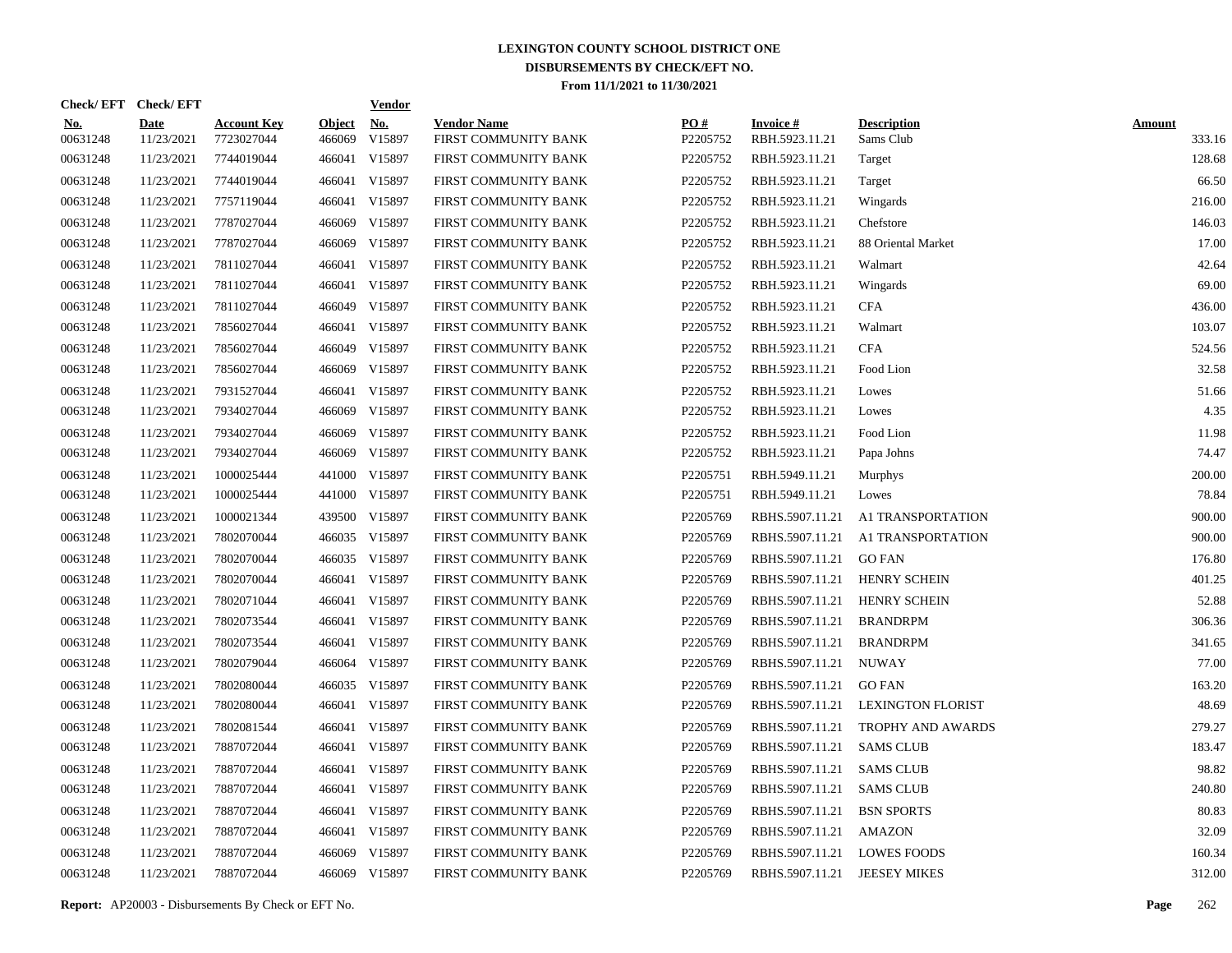| Check/EFT Check/EFT    |                           |                                  |                         | <b>Vendor</b>        |                                            |                 |                                    |                                        |                         |
|------------------------|---------------------------|----------------------------------|-------------------------|----------------------|--------------------------------------------|-----------------|------------------------------------|----------------------------------------|-------------------------|
| <b>No.</b><br>00631248 | <b>Date</b><br>11/23/2021 | <b>Account Key</b><br>7887072044 | <b>Object</b><br>466069 | <u>No.</u><br>V15897 | <b>Vendor Name</b><br>FIRST COMMUNITY BANK | PO#<br>P2205769 | <b>Invoice#</b><br>RBHS.5907.11.21 | <b>Description</b><br><b>SAMS CLUB</b> | <b>Amount</b><br>221.93 |
| 00631248               | 11/23/2021                | 7887072044                       | 466069                  | V15897               | FIRST COMMUNITY BANK                       | P2205769        | RBHS.5907.11.21                    | <b>JERSEY MIKES</b>                    | 312.00                  |
| 00631248               | 11/23/2021                | 7887072044                       | 466069                  | V15897               | FIRST COMMUNITY BANK                       | P2205769        | RBHS.5907.11.21                    | <b>LOWES FOODS</b>                     | 156.93                  |
| 00631248               | 11/23/2021                | 7887072044                       | 466069                  | V15897               | FIRST COMMUNITY BANK                       | P2205769        | RBHS.5907.11.21                    | <b>LOWES FOOD</b>                      | 110.59                  |
| 00631248               | 11/23/2021                | 7887072044                       | 466099                  | V15897               | FIRST COMMUNITY BANK                       | P2205769        | RBHS.5907.11.21                    | RESTAURANT SAVING CREDIT               | $-12.48$                |
| 00631248               | 11/23/2021                | 7887072044                       | 466099                  | V15897               | FIRST COMMUNITY BANK                       | P2205769        | RBHS.5907.11.21                    | <b>RESTAURANT SAVING CREDIT</b>        | $-12.48$                |
| 00631248               | 11/23/2021                | 7887074044                       |                         | 466041 V15897        | FIRST COMMUNITY BANK                       | P2205769        | RBHS.5907.11.21                    | <b>OFFICE DEPOT</b>                    | 27.81                   |
| 00631248               | 11/23/2021                | 7887081544                       |                         | 466031 V15897        | FIRST COMMUNITY BANK                       | P2205769        | RBHS.5907.11.21                    | <b>FAIRFIELD INN</b>                   | 433.92                  |
| 00631248               | 11/23/2021                | 7887081544                       | 466069                  | V15897               | FIRST COMMUNITY BANK                       | P2205769        | RBHS.5907.11.21                    | <b>LEDO PIZZA</b>                      | 138.99                  |
| 00631248               | 11/23/2021                | 7887081544                       | 466069                  | V15897               | FIRST COMMUNITY BANK                       | P2205769        | RBHS.5907.11.21                    | <b>OLIVE GARDEN</b>                    | 49.73                   |
| 00631248               | 11/23/2021                | 7887081544                       | 466099                  | V15897               | FIRST COMMUNITY BANK                       | P2205769        | RBHS.5907.11.21                    | SHAFTESBURY GLEN                       | 210.00                  |
| 00631248               | 11/23/2021                | 7887083544                       |                         | 466041 V15897        | FIRST COMMUNITY BANK                       | P2205769        | RBHS.5907.11.21                    | <b>TROPHY AND AWARDS</b>               | 393.23                  |
| 00631248               | 11/23/2021                | 7802070027                       |                         | 466041 V15897        | FIRST COMMUNITY BANK                       | P2205766        | WKH.1196.11.21                     | <b>AMAZON OFFICE SUPPLIES</b>          | 28.62                   |
| 00631248               | 11/23/2021                | 7802070027                       |                         | 466041 V15897        | FIRST COMMUNITY BANK                       | P2205766        | WKH.1196.11.21                     | <b>AMAZON OFFICE SUPPLIES</b>          | 7.47                    |
| 00631248               | 11/23/2021                | 7802070027                       |                         | 466041 V15897        | FIRST COMMUNITY BANK                       | P2205766        | WKH.1196.11.21                     | AMAZON CORD FOR BBALL SCOREBOA         | 23.52                   |
| 00631248               | 11/23/2021                | 7802070027                       |                         | 466041 V15897        | FIRST COMMUNITY BANK                       | P2205766        | WKH.1196.11.21                     | WALMART SUPPLIES FOR CAMERAS,          | 37.55                   |
| 00631248               | 11/23/2021                | 7802070027                       |                         | 466041 V15897        | FIRST COMMUNITY BANK                       | P2205766        | WKH.1196.11.21                     | SHELL STATION GAS FOR MOWERS           | 15.11                   |
| 00631248               | 11/23/2021                | 7802070027                       |                         | 466041 V15897        | FIRST COMMUNITY BANK                       | P2205766        | WKH.1196.11.21                     | SHELL GAS FOR GATOR                    | 18.71                   |
| 00631248               | 11/23/2021                | 7802070027                       |                         | 466041 V15897        | FIRST COMMUNITY BANK                       | P2205766        | WKH.1196.11.21                     | PUBLIX CUPCAKES FOR WEHRMANS L         | 48.75                   |
| 00631248               | 11/23/2021                | 7802070027                       |                         | 466041 V15897        | FIRST COMMUNITY BANK                       | P2205766        | WKH.1196.11.21                     | AMAZON UTLITY CART FOR THE ATH         | 180.54                  |
| 00631248               | 11/23/2021                | 7802070027                       |                         | 466041 V15897        | FIRST COMMUNITY BANK                       | P2205766        | WKH.1196.11.21                     | <b>DISCOUNT</b>                        | $-0.15$                 |
| 00631248               | 11/23/2021                | 7802070027                       |                         | 466041 V15897        | FIRST COMMUNITY BANK                       | P2205766        | WKH.1196.11.21                     | <b>DISCOUNT</b>                        | $-0.19$                 |
| 00631248               | 11/23/2021                | 7802070027                       | 466069                  | V15897               | FIRST COMMUNITY BANK                       | P2205766        | WKH.1196.11.21                     | EAST BAY DELI FOOD FOR B TEAM          | 359.70                  |
| 00631248               | 11/23/2021                | 7802070027                       | 466069                  | V15897               | FIRST COMMUNITY BANK                       | P2205766        | WKH.1196.11.21                     | <b>AMAZON SNACKS FOR ATHLETES</b>      | 104.78                  |
| 00631248               | 11/23/2021                | 7802070027                       | 466099                  | V15897               | FIRST COMMUNITY BANK                       | P2205766        | WKH.1196.11.21                     | PUBLIX FLOWERS FOR FB CANCER S         | 14.96                   |
| 00631248               | 11/23/2021                | 7802071027                       |                         | 466041 V15897        | FIRST COMMUNITY BANK                       | P2205766        | WKH.1196.11.21                     | <b>JBL SPEAKER FOR SPORTS MEDICIN</b>  | 399.95                  |
| 00631248               | 11/23/2021                | 7802073027                       |                         | 466035 V15897        | FIRST COMMUNITY BANK                       | P2205766        | WKH.1196.11.21                     | ONE HEARTBEAT COACHING CLINC F         | 299.00                  |
| 00631248               | 11/23/2021                | 7887072027                       | 466069                  | V15897               | FIRST COMMUNITY BANK                       | P2205766        | WKH.1196.11.21                     | EAST BAY DELI MEAL FOR BTEAM A         | 651.47                  |
| 00631248               | 11/23/2021                | 7887072027                       | 466069                  | V15897               | FIRST COMMUNITY BANK                       | P2205766        | WKH.1196.11.21                     | EAST BAY DELI FOOD FOR B TEAM          | 389.68                  |
| 00631248               | 11/23/2021                | 7887080027                       |                         | 466041 V15897        | FIRST COMMUNITY BANK                       | P2205766        | WKH.1196.11.21                     | NIKE COACHES GEAR FOR VOLLEYBA         | 599.20                  |
| 00631248               | 11/23/2021                | 7887080027                       |                         | 466041 V15897        | FIRST COMMUNITY BANK                       | P2205766        | WKH.1196.11.21                     | NIKE COACHES GEAR VOLLEYBALL           | 599.20                  |
| 00631248               | 11/23/2021                | 7887080027                       | 466069                  | V15897               | FIRST COMMUNITY BANK                       | P2205766        | WKH.1196.11.21                     | PUBLIX VOLLEYBALL PREGAME MEAL         | 94.38                   |
| 00631248               | 11/23/2021                | 7887080027                       | 466099                  | V15897               | FIRST COMMUNITY BANK                       | P2205766        | WKH.1196.11.21                     | NIKE VOLLEYBALL SENIOR GIFTS           | 417.30                  |
| 00631248               | 11/23/2021                | 7887083527                       | 466069                  | V15897               | FIRST COMMUNITY BANK                       | P2205766        | WKH.1196.11.21                     | CHICK FILA MEAL FOR SWIMMING F         | 16.90                   |
| 00631248               | 11/23/2021                | 7887084027                       |                         | 466041 V15897        | FIRST COMMUNITY BANK                       | P2205766        | WKH.1196.11.21                     | AMAZON LEGGINGS FOR CHEER              | 688.12                  |
| 00631248               | 11/23/2021                | 7887084027                       |                         | 466041 V15897        | FIRST COMMUNITY BANK                       | P2205766        | WKH.1196.11.21                     | <b>AMAZON GLOVES FOR CHEER</b>         | 203.59                  |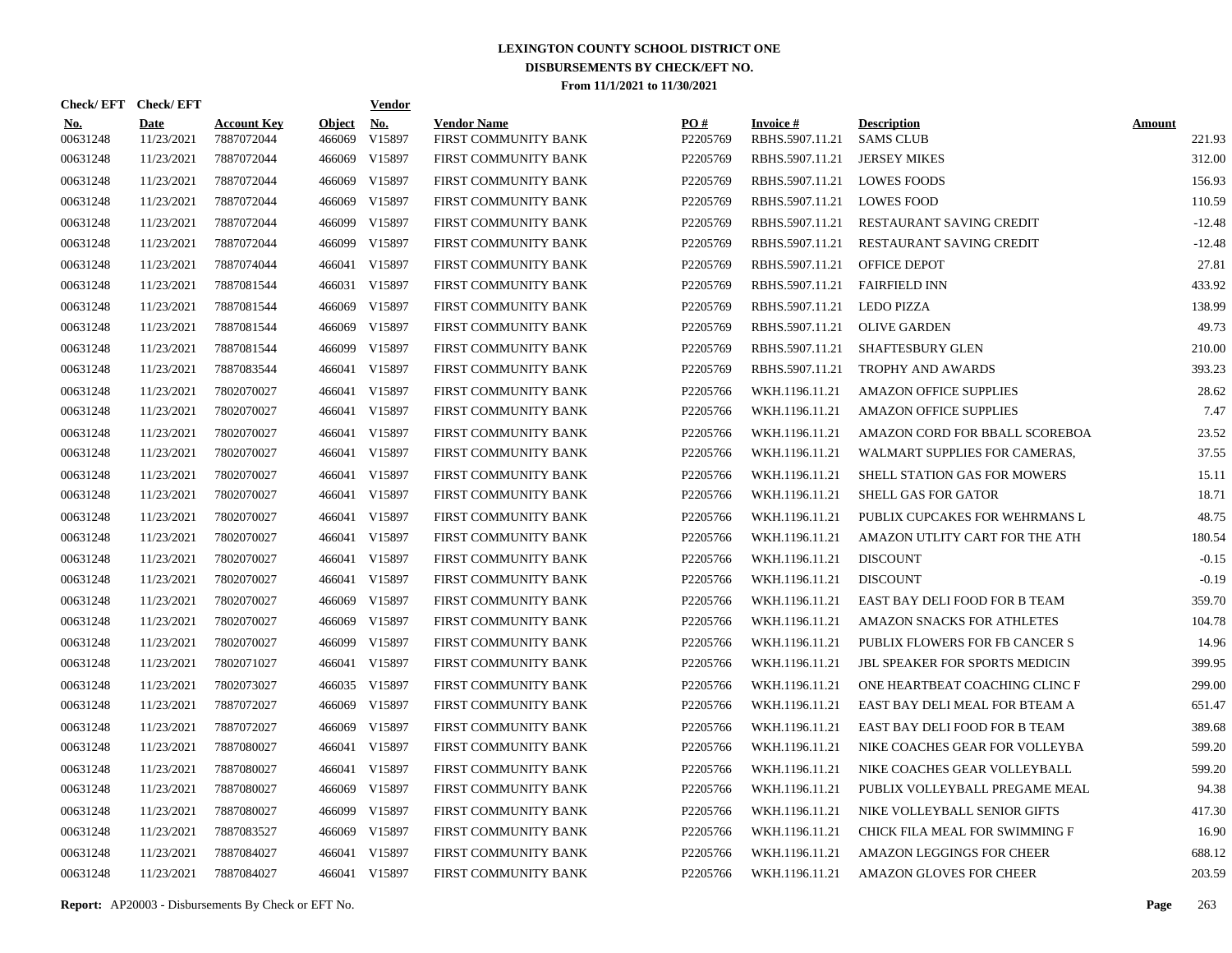| Check/EFT Check/EFT    |                           |                                  |                         | <b>Vendor</b>        |                                            |                 |                                   |                                                      |                        |
|------------------------|---------------------------|----------------------------------|-------------------------|----------------------|--------------------------------------------|-----------------|-----------------------------------|------------------------------------------------------|------------------------|
| <u>No.</u><br>00631248 | <b>Date</b><br>11/23/2021 | <b>Account Key</b><br>7887084027 | <b>Object</b><br>466041 | <u>No.</u><br>V15897 | <b>Vendor Name</b><br>FIRST COMMUNITY BANK | PO#<br>P2205766 | <b>Invoice#</b><br>WKH.1196.11.21 | <b>Description</b><br>SEAMSTRESS BY CAROL ADJUSTMENT | <b>Amount</b><br>20.00 |
| 00631248               | 11/23/2021                | 7802071027                       |                         | 466041 V15897        | FIRST COMMUNITY BANK                       | P2205754        | WKH.4769.11.21                    | Lowes heater for team                                | 105.93                 |
| 00631248               | 11/23/2021                | 7887072027                       |                         | 466041 V15897        | FIRST COMMUNITY BANK                       | P2205754        | WKH.4769.11.21                    | Walmart laundry detergent for                        | 18.43                  |
| 00631248               | 11/23/2021                | 7887072027                       | 466069                  | V15897               | FIRST COMMUNITY BANK                       | P2205754        | WKH.4769.11.21                    | Little Caesars Pizza for Coach                       | 41.57                  |
| 00631248               | 11/23/2021                | 7887072027                       | 466069                  | V15897               | FIRST COMMUNITY BANK                       | P2205754        | WKH.4769.11.21                    | Carolina Wings dinner meeting                        | 33.39                  |
| 00631248               | 11/23/2021                | 7964072027                       | 466069                  | V15897               | FIRST COMMUNITY BANK                       | P2205754        | WKH.4769.11.21                    | Hibachi Express food for playe                       | 10.53                  |
| 00631248               | 11/23/2021                | 7964072027                       | 466069                  | V15897               | FIRST COMMUNITY BANK                       | P2205754        | WKH.4769.11.21                    | Walmart water for B/JV meal                          | 13.14                  |
| 00631248               | 11/23/2021                | 7964072027                       | 466099                  | V15897               | FIRST COMMUNITY BANK                       | P2205754        | WKH.4769.11.21                    | Walgreens face masks for athle                       | 16.04                  |
| 00631248               | 11/23/2021                | 7901027027                       |                         | 466041 V15897        | FIRST COMMUNITY BANK                       | P2205797        | WKH.4785.11.21                    | PRINTGEAR - SHIRTS                                   | 57.84                  |
| 00631248               | 11/23/2021                | 7901027027                       |                         | 466041 V15897        | FIRST COMMUNITY BANK                       | P2205797        | WKH.4785.11.21                    | ALLSQUARE - TRANSFER VINYL                           | 315.63                 |
| 00631248               | 11/23/2021                | 7901027027                       |                         | 466041 V15897        | FIRST COMMUNITY BANK                       | P2205797        | WKH.4785.11.21                    | JIFFYSHIRTS - SHIRTS                                 | 181.96                 |
| 00631248               | 11/23/2021                | 7901027027                       |                         | 466041 V15897        | FIRST COMMUNITY BANK                       | P2205797        | WKH.4785.11.21                    | PRINTGEAR - SHIRTS                                   | 17.55                  |
| 00631248               | 11/23/2021                | 7901027027                       |                         | 466041 V15897        | FIRST COMMUNITY BANK                       | P2205797        | WKH.4785.11.21                    | PRINTGEAR - SHIRTS                                   | 548.21                 |
| 00631248               | 11/23/2021                | 7901027027                       |                         | 466041 V15897        | FIRST COMMUNITY BANK                       | P2205797        | WKH.4785.11.21                    | 613 ORIGIONALS - HOODIE DECALS                       | 169.15                 |
| 00631248               | 11/23/2021                | 7901027027                       |                         | 466041 V15897        | FIRST COMMUNITY BANK                       | P2205797        | WKH.4785.11.21                    | ALLSQUARE - VINYL                                    | 191.83                 |
| 00631248               | 11/23/2021                | 7901027027                       |                         | 466041 V15897        | FIRST COMMUNITY BANK                       | P2205797        | WKH.4785.11.21                    | <b>BOJANGLES - STAFF BREAKFAST</b>                   | 25.94                  |
| 00631248               | 11/23/2021                | 7901027027                       |                         | 466041 V15897        | FIRST COMMUNITY BANK                       | P2205797        | WKH.4785.11.21                    | PRINTGEAR - SHIRTS                                   | 210.11                 |
| 00631248               | 11/23/2021                | 7901027027                       |                         | 466041 V15897        | FIRST COMMUNITY BANK                       | P2205797        | WKH.4785.11.21                    | <b>F&amp;M EXPRESSIONS</b>                           | 93.00                  |
| 00631248               | 11/23/2021                | 7901027027                       |                         | 466041 V15897        | FIRST COMMUNITY BANK                       | P2205797        | WKH.4785.11.21                    | <b>SII STORE - THREAD</b>                            | 76.99                  |
| 00631248               | 11/23/2021                | 7901027027                       |                         | 466041 V15897        | FIRST COMMUNITY BANK                       | P2205797        | WKH.4785.11.21                    | <b>CONDE - INK</b>                                   | 487.86                 |
| 00631248               | 11/23/2021                | 7901027027                       |                         | 466041 V15897        | FIRST COMMUNITY BANK                       | P2205797        | WKH.4785.11.21                    | 613 ORIGIONALS - DECALS                              | 140.48                 |
| 00631248               | 11/23/2021                | 7901027027                       |                         | 466041 V15897        | FIRST COMMUNITY BANK                       | P2205797        | WKH.4785.11.21                    | PRINTGEAR - SHIRTS                                   | 580.87                 |
| 00631248               | 11/23/2021                | 7901027027                       |                         | 466041 V15897        | FIRST COMMUNITY BANK                       | P2205797        | WKH.4785.11.21                    | PRINTGEAR - HATS                                     | 147.54                 |
| 00631248               | 11/23/2021                | 7901027027                       |                         | 466041 V15897        | FIRST COMMUNITY BANK                       | P2205797        | WKH.4785.11.21                    | PRINTGEAR - HATS                                     | 218.28                 |
| 00631248               | 11/23/2021                | 7901027027                       |                         | 466041 V15897        | FIRST COMMUNITY BANK                       | P2205797        | WKH.4785.11.21                    | 613 ORIGIONALS                                       | 62.90                  |
| 00631248               | 11/23/2021                | 7901027027                       |                         | 466041 V15897        | FIRST COMMUNITY BANK                       | P2205797        | WKH.4785.11.21                    | JIFFYSHIRTS - EAR WARMERS                            | 103.90                 |
| 00631248               | 11/23/2021                | 7901027027                       |                         | 466041 V15897        | FIRST COMMUNITY BANK                       | P2205797        | WKH.4785.11.21                    | <b>613 ORIGIONALS</b>                                | 200.98                 |
| 00631248               | 11/23/2021                | 7901027027                       |                         | 466041 V15897        | FIRST COMMUNITY BANK                       | P2205797        | WKH.4785.11.21                    | PRINTGEAR - SHIRTS                                   | 736.04                 |
| 00631248               | 11/23/2021                | 7901027027                       |                         | 466041 V15897        | FIRST COMMUNITY BANK                       | P2205797        | WKH.4785.11.21                    | PRINTGEAR - JOGGERS                                  | 199.72                 |
| 00631248               | 11/23/2021                | 7901027027                       |                         | 466041 V15897        | FIRST COMMUNITY BANK                       | P2205797        | WKH.4785.11.21                    | EPIC SPORTS - Y4 ZIP                                 | 94.03                  |
| 00631248               | 11/23/2021                | 7901027027                       |                         | 466041 V15897        | FIRST COMMUNITY BANK                       | P2205797        | WKH.4785.11.21                    | <b>BLANKSTYLE - 1/4 ZIP</b>                          | 66.05                  |
| 00631248               | 11/23/2021                | 7901027027                       |                         | 466041 V15897        | FIRST COMMUNITY BANK                       | P2205797        | WKH.4785.11.21                    | <b>AMAZON - PRESS PILLOWS</b>                        | 22.42                  |
| 00631248               | 11/23/2021                | 7901027027                       |                         | 466041 V15897        | FIRST COMMUNITY BANK                       | P2205797        | WKH.4785.11.21                    | JIFFYSHIRTS - SHIRTS                                 | 150.28                 |
| 00631248               | 11/23/2021                | 7901027027                       |                         | 466041 V15897        | FIRST COMMUNITY BANK                       | P2205797        | WKH.4785.11.21                    | PRINTGEAR-SHIRTS                                     | 167.88                 |
| 00631248               | 11/23/2021                | 7901027027                       |                         | 466041 V15897        | FIRST COMMUNITY BANK                       | P2205797        | WKH.4785.11.21                    | PRINTGEAR - SHIRTS                                   | 247.00                 |
| 00631248               | 11/23/2021                | 7901027027                       |                         | 466041 V15897        | FIRST COMMUNITY BANK                       | P2205797        | WKH.4785.11.21                    | <b>ALLHEART - SCRUBS</b>                             | 163.54                 |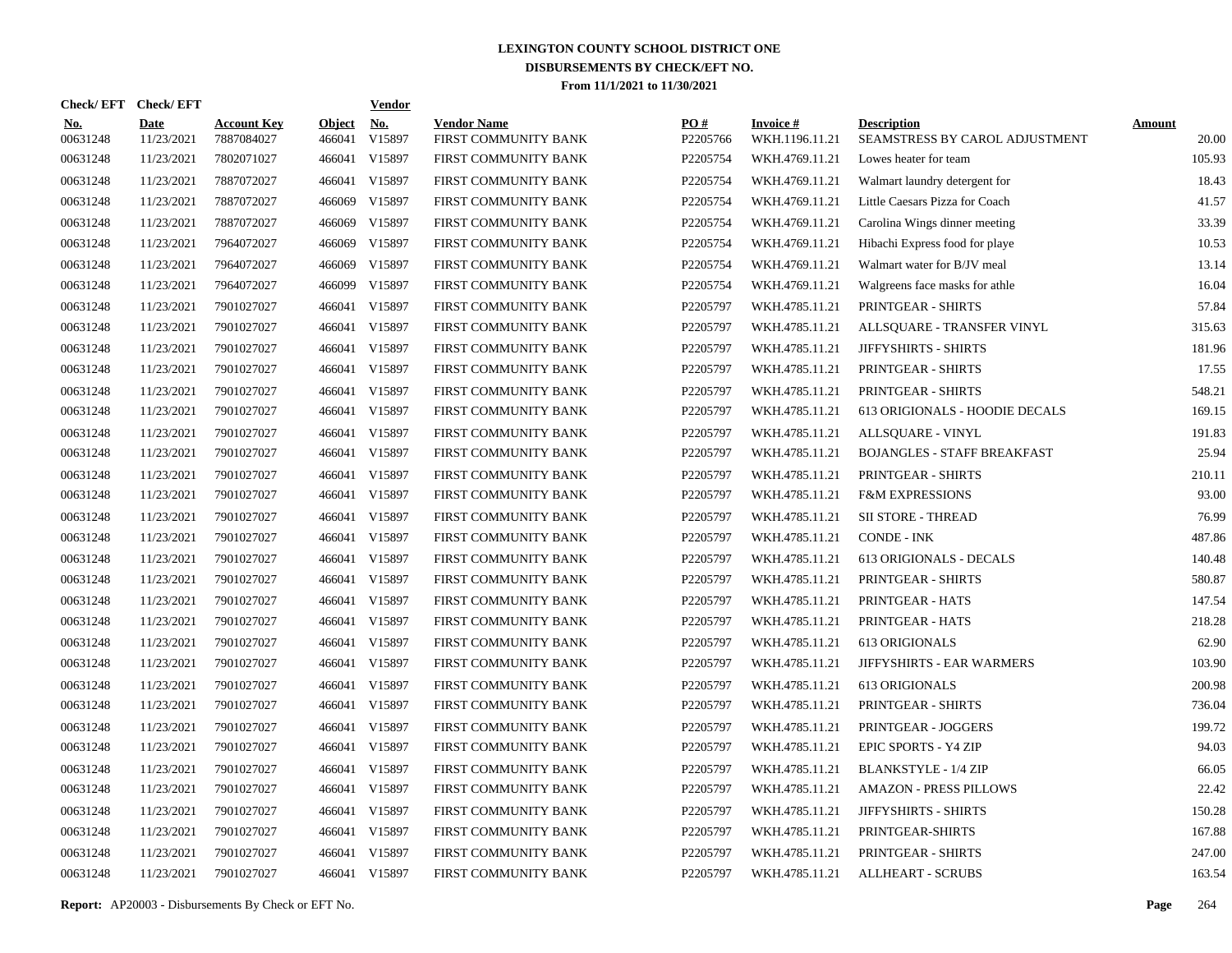|                        | Check/EFT Check/EFT |                                  |                         | <b>Vendor</b> |                                            |                        |                                   |                                                      |                        |
|------------------------|---------------------|----------------------------------|-------------------------|---------------|--------------------------------------------|------------------------|-----------------------------------|------------------------------------------------------|------------------------|
| <u>No.</u><br>00631248 | Date<br>11/23/2021  | <b>Account Key</b><br>7901027027 | <b>Object</b><br>466041 | No.<br>V15897 | <b>Vendor Name</b><br>FIRST COMMUNITY BANK | <b>PO#</b><br>P2205797 | <b>Invoice#</b><br>WKH.4785.11.21 | <b>Description</b><br>F&M EXPRESSIONS - MEDICAL DECA | <b>Amount</b><br>60.50 |
| 00631248               | 11/23/2021          | 7901027027                       |                         | 466041 V15897 | FIRST COMMUNITY BANK                       | P2205797               | WKH.4785.11.21                    | TITAN DIGITIZING - EMBROIDERY                        | 36.00                  |
| 00631248               | 11/23/2021          | 7901027027                       |                         | 466041 V15897 | FIRST COMMUNITY BANK                       | P2205797               | WKH.4785.11.21                    | APPAREL N BAGS - SWEATPANTS                          | 170.51                 |
| 00631248               | 11/23/2021          | 7901027027                       |                         | 466041 V15897 | FIRST COMMUNITY BANK                       | P2205797               | WKH.4785.11.21                    | PRINTGEAR - SHIRTS                                   | 664.49                 |
| 00631248               | 11/23/2021          | 7901027027                       |                         | 466041 V15897 | FIRST COMMUNITY BANK                       | P2205797               | WKH.4785.11.21                    | <b>SII STORE - THREAD</b>                            | 77.39                  |
| 00631248               | 11/23/2021          | 7901027027                       |                         | 466041 V15897 | FIRST COMMUNITY BANK                       | P2205797               | WKH.4785.11.21                    | SII STORE - THREAD                                   | 51.38                  |
| 00631248               | 11/23/2021          | 7901027027                       |                         | 466041 V15897 | FIRST COMMUNITY BANK                       | P2205797               | WKH.4785.11.21                    | 613 ORIGIONALS - DECALS                              | 324.01                 |
| 00631248               | 11/23/2021          | 7901027027                       |                         | 466041 V15897 | FIRST COMMUNITY BANK                       | P2205797               | WKH.4785.11.21                    | REFUND-INVOICE 1359328                               | $-348.55$              |
| 00631248               | 11/23/2021          | 7901027027                       |                         | 466041 V15897 | FIRST COMMUNITY BANK                       | P2205797               | WKH.4785.11.21                    | DISPUTED CHARGE TO PRINTGEAR                         | 114.93                 |
| 00631248               | 11/23/2021          | 1000011427                       | 433200                  | V15897        | FIRST COMMUNITY BANK                       | P2205796               | WKH.4801.11.21                    | DELTA - AVID NAT'L CONFERENCE                        | 2,844.80               |
| 00631248               | 11/23/2021          | 1000011427                       | 433200                  | V15897        | FIRST COMMUNITY BANK                       | P2205796               | WKH.4801.11.21                    | <b>AVID - EVENT REGISTRATIONS</b>                    | 3,850.00               |
| 00631248               | 11/23/2021          | 1000011427                       |                         | 441000 V15897 | FIRST COMMUNITY BANK                       | P2205796               | WKH.4801.11.21                    | <b>AMAZON - POSTIT FLAGS</b>                         | 12.54                  |
| 00631248               | 11/23/2021          | 1000023327                       | 433200                  | V15897        | FIRST COMMUNITY BANK                       | P2205796               | WKH.4801.11.21                    | BLUE RIBBON SCHOOLS - EVENT RE                       | 1,366.98               |
| 00631248               | 11/23/2021          | 1000023327                       |                         | 433200 V15897 | FIRST COMMUNITY BANK                       | P2205796               | WKH.4801.11.21                    | WDW-DISNEY'S CORONADO SPRINGS                        | 792.00                 |
| 00631248               | 11/23/2021          | 7712027027                       |                         | 466041 V15897 | FIRST COMMUNITY BANK                       | P2205796               | WKH.4801.11.21                    | PARTY CITY - SGA                                     | 25.34                  |
| 00631248               | 11/23/2021          | 7712027027                       |                         | 466041 V15897 | FIRST COMMUNITY BANK                       | P2205796               | WKH.4801.11.21                    | WALMART - SGA                                        | 18.08                  |
| 00631248               | 11/23/2021          | 7852527027                       |                         | 466041 V15897 | FIRST COMMUNITY BANK                       | P2205796               | WKH.4801.11.21                    | <b>SAM'S CLUB-PSAT TESTING</b>                       | 87.24                  |
| 00631248               | 11/23/2021          | 7860527027                       |                         | 466041 V15897 | FIRST COMMUNITY BANK                       | P2205796               | WKH.4801.11.21                    | <b>AMAZON - BOSS DAY</b>                             | 18.18                  |
| 00631248               | 11/23/2021          | 7860527027                       | 466041                  | V15897        | FIRST COMMUNITY BANK                       | P2205796               | WKH.4801.11.21                    | CRACKER BARREL - RETIREMENT GI                       | 637.71                 |
| 00631248               | 11/23/2021          | 7860527027                       |                         | 466041 V15897 | FIRST COMMUNITY BANK                       | P2205796               | WKH.4801.11.21                    | WALMART - HALLOWEEN SPIRIT WEE                       | 105.42                 |
|                        |                     |                                  |                         |               |                                            |                        |                                   | <b>Check Total</b>                                   | 85,363,32              |
| 00631249               | 11/23/2021          | 2042221503                       |                         | 441000 V00725 | FLAGHOUSE INC DBA PROJECT ADVE             | P <sub>2205110</sub>   | P089394601014                     | FlagHouse Jogging Trampoline                         | 853.33                 |
| 00631249               | 11/23/2021          | 2042221503                       | 441000                  | V00725        | FLAGHOUSE INC DBA PROJECT ADVE             | P2205110               | P089394601014                     | Shipping                                             | 127.60                 |
|                        |                     |                                  |                         |               |                                            |                        |                                   | <b>Check Total</b>                                   | 980.93                 |
| 00631250               | 11/23/2021          | 1000022211                       |                         | 443000 V12185 | FOLLETT SCHOOL SOLUTIONS INC               | P2203899               | 362481A                           | LHS Library Book order                               | 596.22                 |
| 00631250               | 11/23/2021          | 1000022213                       | 443000                  | V12185        | FOLLETT SCHOOL SOLUTIONS INC               | P2204156               | 365050F                           | 20 Books & 1 AudioBook - See B                       | 202.52                 |
|                        |                     |                                  |                         |               |                                            |                        |                                   | <b>Check Total</b>                                   | 798.74                 |
| 00631251               | 11/23/2021          | 1000011337                       |                         | 441000 V00549 | FORMS AND SUPPLY INC (FSI)                 | P2203602               | 5910203-2                         | Sharpie Super Permanent Marker                       | 29.24                  |
| 00631251               | 11/23/2021          | 1000011337                       | 441000                  | V00549        | FORMS AND SUPPLY INC (FSI)                 | P2205183               | 5952345-0                         | Scotch Twotone Desktop Office                        | 27.31                  |
| 00631251               | 11/23/2021          | 1000011337                       |                         | 441000 V00549 | FORMS AND SUPPLY INC (FSI)                 | P2205183               | 5952345-1                         | Bostitch InJoy 20 SpringPowere                       | 98.61                  |
| 00631251               | 11/23/2021          | 6000025628                       | 441000                  | V00549        | FORMS AND SUPPLY INC (FSI)                 | P2205264               | 5954328-0                         | BIC Chisel Tip Dry Erase Magic                       | 13.49                  |
| 00631251               | 11/23/2021          | 6000025628                       | 441000                  | V00549        | FORMS AND SUPPLY INC (FSI)                 | P2205264               | 5954328-0                         | Bisilque Porcelain Magnetic Dr                       | 172.95                 |
| 00631251               | 11/23/2021          | 1000011337                       |                         | 441000 V00549 | FORMS AND SUPPLY INC (FSI)                 | P2205272               | 5954378-0                         | TOPS Prism Plus Colored Paper                        | 95.01                  |
|                        |                     |                                  |                         |               |                                            |                        |                                   |                                                      |                        |

**Report:** AP20003 - Disbursements By Check or EFT No. **Page** 265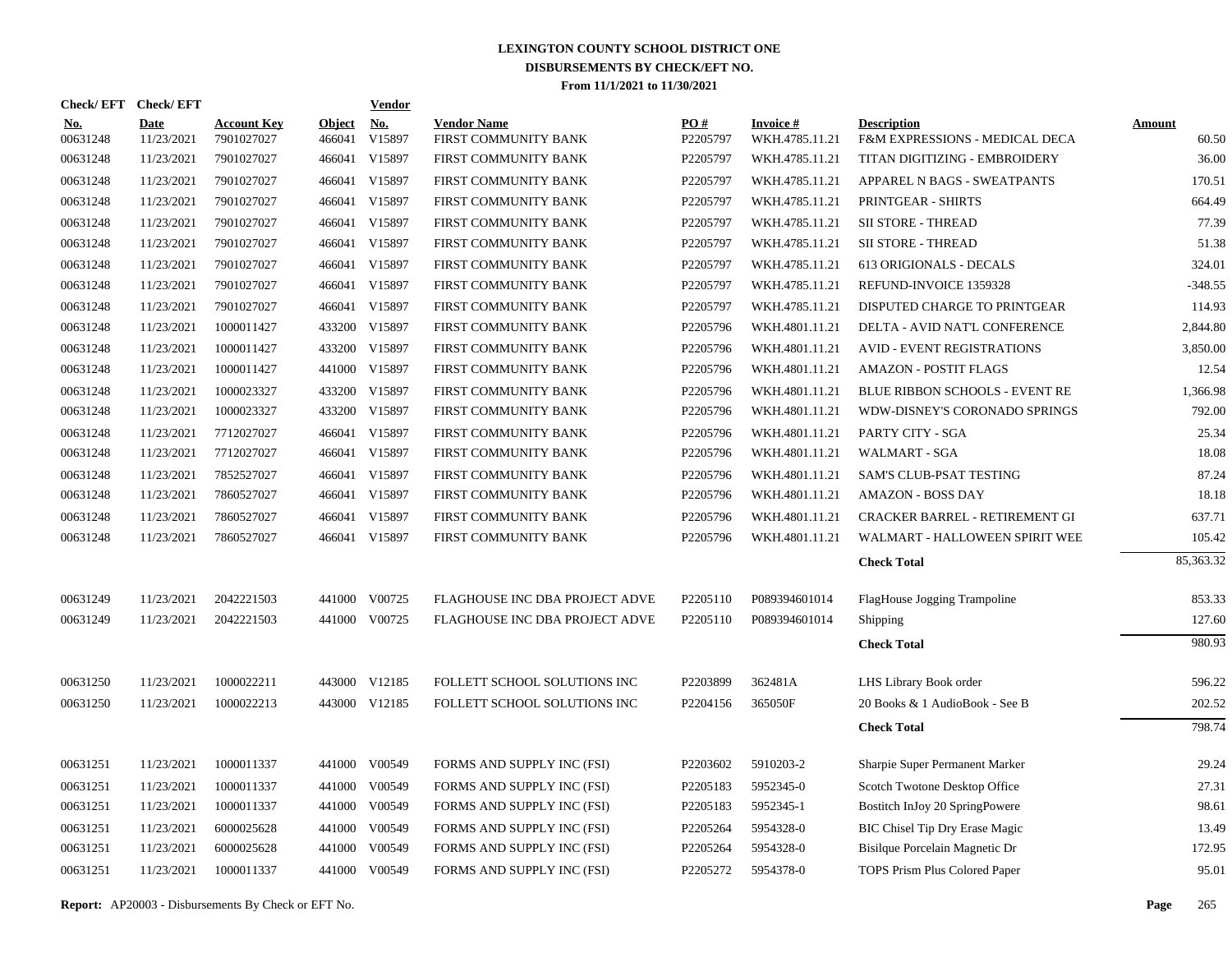|                        | Check/EFT Check/EFT       |                                  |                         | Vendor                   |                                                  |                      |                              |                                                     |                 |
|------------------------|---------------------------|----------------------------------|-------------------------|--------------------------|--------------------------------------------------|----------------------|------------------------------|-----------------------------------------------------|-----------------|
| <u>No.</u><br>00631251 | <b>Date</b><br>11/23/2021 | <b>Account Key</b><br>1000011337 | <b>Object</b><br>441000 | N <sub>0</sub><br>V00549 | <b>Vendor Name</b><br>FORMS AND SUPPLY INC (FSI) | PO#<br>P2205272      | <b>Invoice#</b><br>5954378-0 | <b>Description</b><br>TOPS Prism Plus Legal Pads Jr | Amount<br>40.57 |
| 00631251               | 11/23/2021                | 1000011337                       | 441000                  | V00549                   | FORMS AND SUPPLY INC (FSI)                       | P2205272             | 5954378-0                    | <b>TOPS WideRuled Composition Boo</b>               | 502.90          |
| 00631251               | 11/23/2021                | 1000011337                       | 441000                  | V00549                   | FORMS AND SUPPLY INC (FSI)                       | P2205272             | 5954378-0                    | Crayola Presharpened Colored P                      | 114.49          |
| 00631251               | 11/23/2021                | 1000011337                       | 441000                  | V00549                   | FORMS AND SUPPLY INC (FSI)                       | P2205272             | 5954378-0                    | Exact Inkjet Laser Copy Multi                       | 36.66           |
| 00631251               | 11/23/2021                | 1000011337                       | 441000                  | V00549                   | FORMS AND SUPPLY INC (FSI)                       | P2205272             | 5954378-0                    | Paper Mate Profile 10mm Ballpo                      | 51.36           |
| 00631251               | 11/23/2021                | 1000011337                       | 441000                  | V00549                   | FORMS AND SUPPLY INC (FSI)                       | P2205272             | 5954378-0                    | Averyreg Heavyweight Sheet Pro                      | 90.27           |
| 00631251               | 11/23/2021                | 1000011337                       | 441000                  | V00549                   | FORMS AND SUPPLY INC (FSI)                       | P2205272             | 5954378-0                    | <b>Business Source Heavyduty Shee</b>               | 77.04           |
| 00631251               | 11/23/2021                | 1000011337                       | 441000                  | V00549                   | FORMS AND SUPPLY INC (FSI)                       | P2205272             | 5954378-0                    | <b>Business Source Economy Weight</b>               | 60.48           |
| 00631251               | 11/23/2021                | 1000011337                       | 441000                  | V00549                   | FORMS AND SUPPLY INC (FSI)                       | P2205272             | 5954378-0                    | Scotch Sure Start Packaging Ta                      | 24.85           |
| 00631251               | 11/23/2021                | 1000011337                       | 441000                  | V00549                   | FORMS AND SUPPLY INC (FSI)                       | P2205272             | 5954378-0                    | <b>Business Source Premium Invisi</b>               | 41.30           |
|                        |                           |                                  |                         |                          |                                                  |                      |                              | <b>Check Total</b>                                  | 1,476.53        |
| 00631252               | 11/23/2021                | 7887092013                       |                         | 466041 V01725            | <b>FULLY PROMOTED</b>                            | P2204925             | 62428                        | Splash Sublimation V-Neck T-Sh                      | 1,159.88        |
| 00631252               | 11/23/2021                | 7887092013                       | 466041                  | V01725                   | <b>FULLY PROMOTED</b>                            | P2204925             | 62428                        | Splash Sublimated V-Neck T-Shi                      | 54.51           |
| 00631252               | 11/23/2021                | 7887092013                       |                         | 466041 V01725            | <b>FULLY PROMOTED</b>                            | P2204925             | 62428                        | <b>Traditional Short Sleeve Cage</b>                | 2,852.62        |
| 00631252               | 11/23/2021                | 7887092013                       |                         | 466041 V01725            | <b>FULLY PROMOTED</b>                            | P2204925             | 62428                        | <b>Traditional Short Sleeve Cage</b>                | 134.24          |
|                        |                           |                                  |                         |                          |                                                  |                      |                              | <b>Check Total</b>                                  | 4,201.25        |
| 00631253               | 11/23/2021                | 1000025414                       |                         | 441020 V00036            | GATEWAY SUPPLY CO INC                            | P2204839             | S5334274.001                 | NEW GES - B-0305 Ridgid Base F                      | 1,072.42        |
|                        |                           |                                  |                         |                          |                                                  |                      |                              | <b>Check Total</b>                                  | 1,072.42        |
| 00631254               | 11/23/2021                | 1000025413                       |                         | 441020 V00477            | <b>GRAYBAR ELECTRIC CO INC</b>                   | P2203955             | 9324035408                   | GHS - Lithonia LTG JEBL 12L 40                      | 174.89          |
|                        |                           |                                  |                         |                          |                                                  |                      |                              | <b>Check Total</b>                                  | 174.89          |
| 00631255               | 11/23/2021                | 1000025413                       |                         | 441020 V15598            | <b>GREENVILLE OFFICE SUPPLY CO IN</b>            | P2204450             | 919989-1                     | CAROLINA MOP 1064 16 OZ RAYON                       | 78.46           |
| 00631255               | 11/23/2021                | 1000025413                       |                         | 441020 V15598            | <b>GREENVILLE OFFICE SUPPLY CO IN</b>            | P2204450             | 919989-1                     | CAROLINA MOP 1066 24 OZ RAYON                       | 16.26           |
|                        |                           |                                  |                         |                          |                                                  |                      |                              | <b>Check Total</b>                                  | 94.72           |
| 00631256               | 11/23/2021                | 7833027046                       |                         | 466041 V16263            | <b>IMAGE INK SC LLC</b>                          | P2204792             | 51878                        | Midnight Navy, Next Level-Unis                      | 659.57          |
| 00631256               | 11/23/2021                | 7833027046                       |                         | 466041 V16263            | <b>IMAGE INK SC LLC</b>                          | P2204792             | 51878                        | Midnight Navy, Next Level-Unis                      | 15.22           |
| 00631256               | 11/23/2021                | 7833027046                       |                         | 466041 V16263            | <b>IMAGE INK SC LLC</b>                          | P2204792             | 51878                        | Graphic Art Design Fee                              | 42.79           |
|                        |                           |                                  |                         |                          |                                                  |                      |                              | <b>Check Total</b>                                  | 717.58          |
| 00631257               | 11/23/2021                | 6000025615                       | 441000                  | V01087                   | JOHNSTONE SUPPLY                                 | P <sub>2201904</sub> | S009938993.001               | Hail Guard, C2 Cabinet, Heatcr                      | 1,093.55        |
| 00631257               | 11/23/2021                | 6000025615                       | 441000                  | V01087                   | JOHNSTONE SUPPLY                                 | P2201904             | S009938993.001               | Shipping and Handling Charges                       | 57.42           |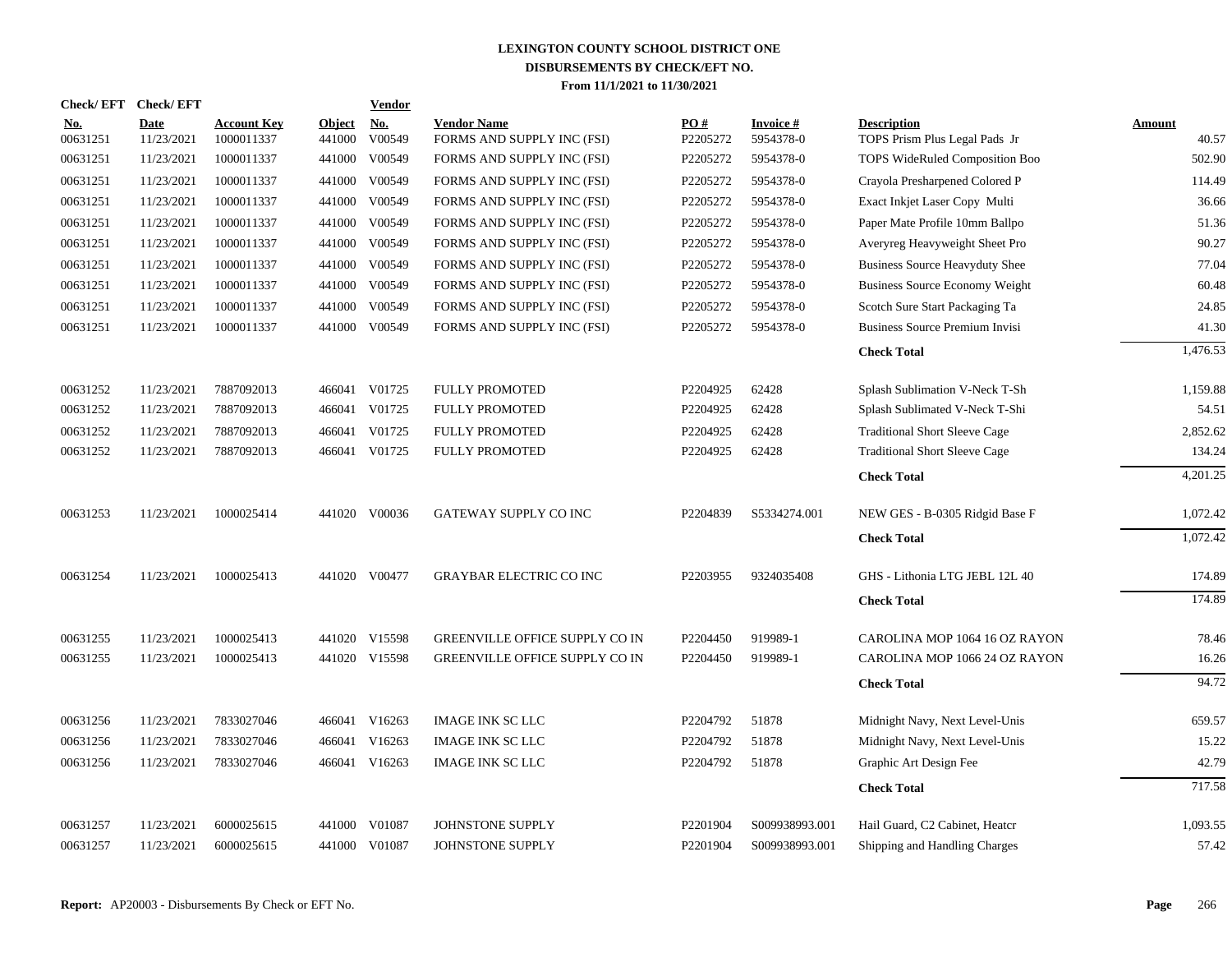| <u>No.</u> | Check/EFT Check/EFT<br><b>Date</b> | <b>Account Key</b>                                         | <b>Object</b> | <b>Vendor</b><br><u>No.</u> | <b>Vendor Name</b>             | $\underline{PO#}$ | <b>Invoice#</b>  | <b>Description</b>                 | <b>Amount</b> |
|------------|------------------------------------|------------------------------------------------------------|---------------|-----------------------------|--------------------------------|-------------------|------------------|------------------------------------|---------------|
|            |                                    |                                                            |               |                             |                                |                   |                  | <b>Check Total</b>                 | 1,150.97      |
| 00631258   | 11/23/2021                         | 8145011225                                                 |               | 441000 V00211               | KAPLAN EARLY LEARNING COMPANY  | P2205061          | 0006066882       | The Fun Tube Tunnel                | 33.96         |
| 00631258   | 11/23/2021                         | 8145011225                                                 |               | 441000 V00211               | KAPLAN EARLY LEARNING COMPANY  | P2205061          | 0006066882       | <b>Emotion Floor Cushions</b>      | 110.46        |
| 00631258   | 11/23/2021                         | 8145011225                                                 |               | 441000 V00211               | KAPLAN EARLY LEARNING COMPANY  | P2205061          | 0006066882       | Feelings Friend Emotional Plus     | 22.06         |
| 00631258   | 11/23/2021                         | 8145011225                                                 | 441000        | V00211                      | KAPLAN EARLY LEARNING COMPANY  | P2205061          | 0006066882       | My Feelings Carpet                 | 144.46        |
| 00631258   | 11/23/2021                         | 8145011225                                                 |               | 441000 V00211               | KAPLAN EARLY LEARNING COMPANY  | P2205061          | 0006066882       | Theo the Therapy Dog               | 46.74         |
|            |                                    |                                                            |               |                             |                                |                   |                  | <b>Check Total</b>                 | 357.68        |
| 00631259   | 11/23/2021                         | 1000025507                                                 |               | 433200 Exxxxx               | Employee                       |                   | 12.08.12.10.21   | <b>SCAPT Directors Meeting</b>     | 360.66        |
|            |                                    |                                                            |               |                             |                                |                   |                  | <b>Check Total</b>                 | 360.66        |
| 00631260   | 11/23/2021                         | 7733027034                                                 |               | 466031 V12858               | LEWIS BUS LINE                 | P2205643          | 29048.FINAL      | $12/10/21$ - Balance due for $12/$ | 1,400.00      |
|            |                                    |                                                            |               |                             |                                |                   |                  | <b>Check Total</b>                 | 1,400.00      |
| 00631261   | 11/23/2021                         | 7733027034                                                 |               | 466031 V12858               | LEWIS BUS LINE                 | P2205643          | 29048.DEP        | $11/20/21$ - Deposit due for $12/$ | 200.00        |
|            |                                    |                                                            |               |                             |                                |                   |                  | <b>Check Total</b>                 | 200.00        |
| 00631262   | 11/23/2021                         | 1000026693                                                 |               | 434510 V15282               | MOBILE COMMUNICATIONS AMERICA  | P2203655          | 300006410-1      | <b>T REPAIR</b>                    | 261.50        |
|            |                                    |                                                            |               |                             |                                |                   |                  | <b>Check Total</b>                 | 261.50        |
| 00631263   | 11/23/2021                         | 2671022403                                                 |               | 431200 V00376               | NATIONAL COUNCIL OF TEACHERS O | P2203188          | 3073959          | Professional learning virtuall     | 500.00        |
|            |                                    |                                                            |               |                             |                                |                   |                  | <b>Check Total</b>                 | 500.00        |
| 00631264   | 11/23/2021                         | 1000021307                                                 |               | 439500 V12103               | PEE DEE REGIONAL EMS INC       | P2201790          | 27743            | BLS INSTRUCTOR CARDS FOR           | 12.00         |
|            |                                    |                                                            |               |                             |                                |                   |                  | <b>Check Total</b>                 | 12.00         |
| 00631265   | 11/23/2021                         | 7758027034                                                 |               | 466036 V00103               | PINE PRESS OF LEXINGTON INC    | P2205575          | 132277           | 1000 Aladdin Program Color         | 482.41        |
| 00631265   | 11/23/2021                         | 7758027034                                                 | 466036        | V00103                      | PINE PRESS OF LEXINGTON INC    | P2205575          | 132277           | 500 7th grade programs - insid     | 299.59        |
| 00631265   | 11/23/2021                         | 7758027034                                                 |               | 466036 V00103               | PINE PRESS OF LEXINGTON INC    | P2205575          | 132277           | 500 8th grade programs - insid     | 299.59        |
|            |                                    |                                                            |               |                             |                                |                   |                  | <b>Check Total</b>                 | 1,081.59      |
| 00631266   | 11/23/2021                         | 1000026693                                                 |               | 464000 V14447               | POWER SCHOOL GROUP LLC         | P2205091          | <b>INV285865</b> | POWER SCHOOL TRAINING FOR KATI     | 1,500.00      |
|            |                                    |                                                            |               |                             |                                |                   |                  | <b>Check Total</b>                 | 1,500.00      |
| 00631267   | 11/23/2021                         | 1000011335                                                 |               | 443000 V13622               | RR BOOKS LLC                   | P2205457          | 37848            | <b>ABC Letter Books</b>            | 525.00        |
| 00631267   | 11/23/2021                         | 1000011335                                                 |               | 443000 V13622               | RR BOOKS LLC                   | P2205457          | 37848            | Shipping and Handling              | 26.25         |
|            |                                    | <b>Report:</b> AP20003 - Disbursements By Check or EFT No. |               |                             |                                |                   |                  |                                    | 267<br>Page   |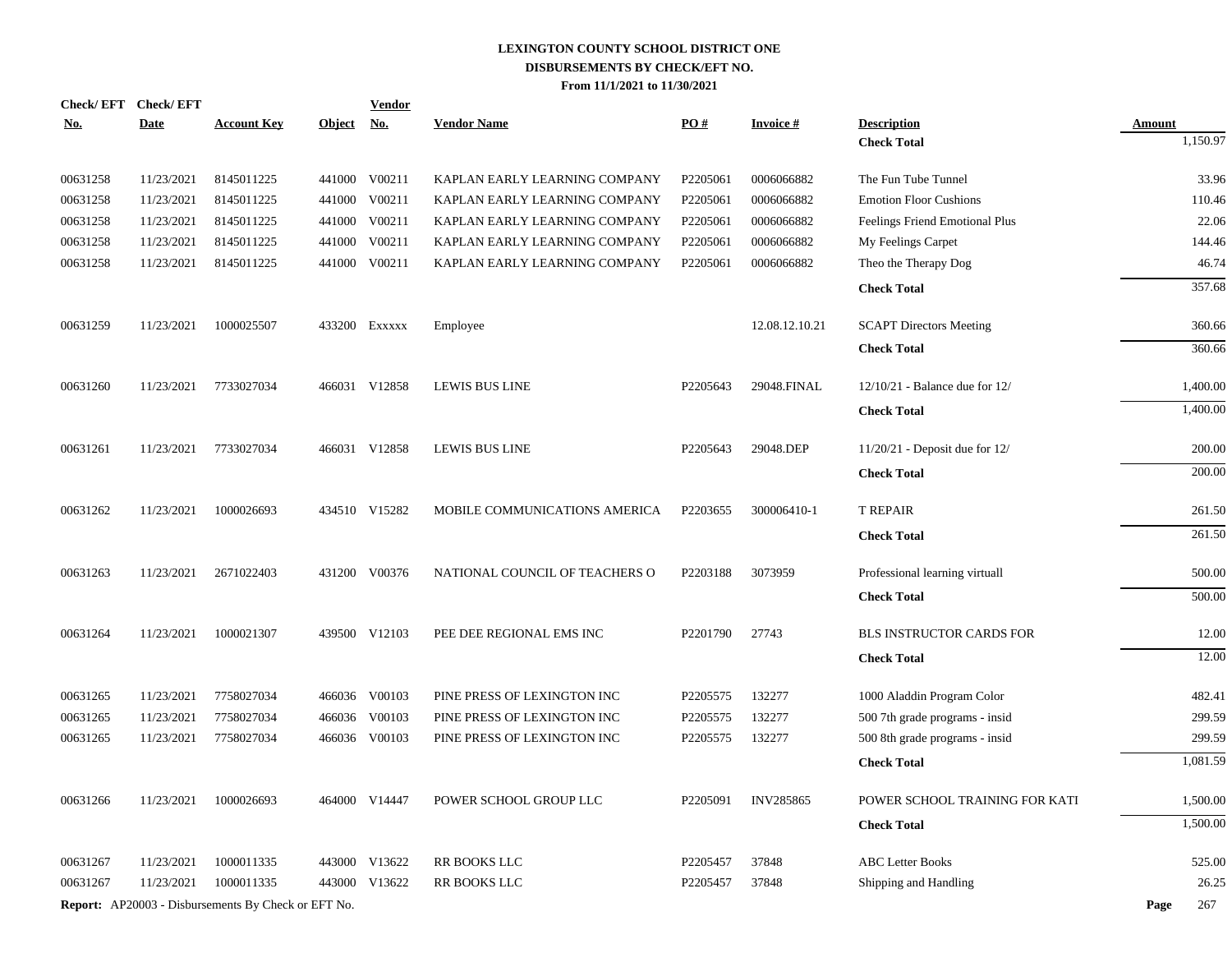| PO#<br><b>Date</b><br><b>Account Key</b><br>Object No.<br><b>Vendor Name</b><br><b>Invoice#</b><br><b>Description</b><br><u>No.</u><br><b>Amount</b><br><b>Check Total</b><br>441000 V16452<br>00631268<br>11/23/2021<br>3260011303<br>SCHOOL SPECIALTY LLC<br>P2202528<br>202501799337<br>Hex nuts<br>00631268<br>1000011341<br>441000 V16452<br>P2205241<br>11/23/2021<br><b>SCHOOL SPECIALTY LLC</b><br>208129021064<br>Energizer Max Alkaline AAA Bat<br>00631268<br>1000011341<br>441000 V16452<br>11/23/2021<br>SCHOOL SPECIALTY LLC<br>P2205241<br>208129021064<br>Energizer Max Alkaline AA Batt<br>00631268<br>11/23/2021<br>1000011341<br>441000 V16452<br>SCHOOL SPECIALTY LLC<br>P2205241<br>208129021064<br>EXPO Soft Pile Dry Erase Board<br>00631268<br>1000011341<br>441000<br>V16452<br>SCHOOL SPECIALTY LLC<br>P2205241<br>11/23/2021<br>208129021064<br>TruRay Sulphite Construction P<br>00631268<br>11/23/2021<br>1000011341<br>441000<br>V16452<br>SCHOOL SPECIALTY LLC<br>P2205241<br>208129021064<br>SunWorks Heavyweight Construct<br>V16452<br>00631268<br>11/23/2021<br>1000011341<br>441000<br>SCHOOL SPECIALTY LLC<br>P2205241<br>208129021064<br>SunWorks Heavyweight Construct<br>V16452<br>00631268<br>11/23/2021<br>1000011341<br>441000<br>SCHOOL SPECIALTY LLC<br>P2205241<br>208129021064<br>SunWorks Heavyweight Construct<br>V16452<br>00631268<br>11/23/2021<br>1000011341<br>441000<br>SCHOOL SPECIALTY LLC<br>P2205241<br>208129021064<br>SunWorks Heavyweight Construct<br>V16452<br>00631268<br>11/23/2021<br>1000011341<br>441000<br>SCHOOL SPECIALTY LLC<br>P2205241<br>208129021064<br>SunWorks Heavyweight Construct<br>00631268<br>1000011333<br>441000<br>V16452<br>SCHOOL SPECIALTY LLC<br>P2205254<br>11/23/2021<br>208129021155<br>4-1/8 x9-1/2 in WHITE ENVELOPE<br>00631268<br>1000011333<br>441000 V16452<br>P2205254<br>11/23/2021<br>SCHOOL SPECIALTY LLC<br>208129021155<br>AVERY ADDRESS LABELS 1 IN X 2-<br>00631268<br>1000011333<br>441000<br>V16452<br>SCHOOL SPECIALTY LLC<br>P2205254<br>11/23/2021<br>208129021155<br>VELCRO BRAND STICKY BACK TAPE<br>00631268<br>1000011333<br>441000<br>V16452<br>SCHOOL SPECIALTY LLC<br>P2205254<br>11/23/2021<br>208129021155<br>LETTER SIZE SCOTCH THERMAL LAM<br>441000 V16452<br>00631268<br>11/23/2021<br>1000011333<br>SCHOOL SPECIALTY LLC<br>P2205254<br>208129021155<br>SCOTCH DOUBLE SIDED TAPE (3 PA<br><b>Check Total</b><br>00631269<br>11/23/2021<br>466049 V00173<br>SHEALY'S BARBEQUE<br>P2205724<br>313877<br><b>Boston Butts</b><br>7924099615<br><b>Check Total</b><br>00631270<br>7884027043<br>466035 V01207<br>P2202573<br>242052<br>11/23/2021<br><b>SHRED WITH US</b><br>On-site sixty-five (65) gallon<br>466035 V01207<br>00631270<br>11/23/2021<br>7884027043<br>P2202573<br>242052<br>On-site shredding service mini<br><b>SHRED WITH US</b><br>00631270<br>7863027022<br>466035 V01207<br>P2200632<br>242055<br>11/23/2021<br><b>SHRED WITH US</b><br>On-site shredding service mini<br>00631270<br>466035 V01207<br>P2200632<br>242055<br>11/23/2021<br>7863027022<br><b>SHRED WITH US</b><br>On-site sixty-five $(65)$ gallon | Check/EFT Check/EFT | <b>Vendor</b> |  |  |                     |
|---------------------------------------------------------------------------------------------------------------------------------------------------------------------------------------------------------------------------------------------------------------------------------------------------------------------------------------------------------------------------------------------------------------------------------------------------------------------------------------------------------------------------------------------------------------------------------------------------------------------------------------------------------------------------------------------------------------------------------------------------------------------------------------------------------------------------------------------------------------------------------------------------------------------------------------------------------------------------------------------------------------------------------------------------------------------------------------------------------------------------------------------------------------------------------------------------------------------------------------------------------------------------------------------------------------------------------------------------------------------------------------------------------------------------------------------------------------------------------------------------------------------------------------------------------------------------------------------------------------------------------------------------------------------------------------------------------------------------------------------------------------------------------------------------------------------------------------------------------------------------------------------------------------------------------------------------------------------------------------------------------------------------------------------------------------------------------------------------------------------------------------------------------------------------------------------------------------------------------------------------------------------------------------------------------------------------------------------------------------------------------------------------------------------------------------------------------------------------------------------------------------------------------------------------------------------------------------------------------------------------------------------------------------------------------------------------------------------------------------------------------------------------------------------------------------------------------------------------------------------------------------------------------------------------------------------------------------------------------------------------------------------------------------------------------------------------------------------------------------------------------------------------------------------|---------------------|---------------|--|--|---------------------|
|                                                                                                                                                                                                                                                                                                                                                                                                                                                                                                                                                                                                                                                                                                                                                                                                                                                                                                                                                                                                                                                                                                                                                                                                                                                                                                                                                                                                                                                                                                                                                                                                                                                                                                                                                                                                                                                                                                                                                                                                                                                                                                                                                                                                                                                                                                                                                                                                                                                                                                                                                                                                                                                                                                                                                                                                                                                                                                                                                                                                                                                                                                                                                                     |                     |               |  |  |                     |
|                                                                                                                                                                                                                                                                                                                                                                                                                                                                                                                                                                                                                                                                                                                                                                                                                                                                                                                                                                                                                                                                                                                                                                                                                                                                                                                                                                                                                                                                                                                                                                                                                                                                                                                                                                                                                                                                                                                                                                                                                                                                                                                                                                                                                                                                                                                                                                                                                                                                                                                                                                                                                                                                                                                                                                                                                                                                                                                                                                                                                                                                                                                                                                     |                     |               |  |  | $\overline{551.25}$ |
|                                                                                                                                                                                                                                                                                                                                                                                                                                                                                                                                                                                                                                                                                                                                                                                                                                                                                                                                                                                                                                                                                                                                                                                                                                                                                                                                                                                                                                                                                                                                                                                                                                                                                                                                                                                                                                                                                                                                                                                                                                                                                                                                                                                                                                                                                                                                                                                                                                                                                                                                                                                                                                                                                                                                                                                                                                                                                                                                                                                                                                                                                                                                                                     |                     |               |  |  | 4.86                |
|                                                                                                                                                                                                                                                                                                                                                                                                                                                                                                                                                                                                                                                                                                                                                                                                                                                                                                                                                                                                                                                                                                                                                                                                                                                                                                                                                                                                                                                                                                                                                                                                                                                                                                                                                                                                                                                                                                                                                                                                                                                                                                                                                                                                                                                                                                                                                                                                                                                                                                                                                                                                                                                                                                                                                                                                                                                                                                                                                                                                                                                                                                                                                                     |                     |               |  |  | 106.73              |
|                                                                                                                                                                                                                                                                                                                                                                                                                                                                                                                                                                                                                                                                                                                                                                                                                                                                                                                                                                                                                                                                                                                                                                                                                                                                                                                                                                                                                                                                                                                                                                                                                                                                                                                                                                                                                                                                                                                                                                                                                                                                                                                                                                                                                                                                                                                                                                                                                                                                                                                                                                                                                                                                                                                                                                                                                                                                                                                                                                                                                                                                                                                                                                     |                     |               |  |  | 111.23              |
|                                                                                                                                                                                                                                                                                                                                                                                                                                                                                                                                                                                                                                                                                                                                                                                                                                                                                                                                                                                                                                                                                                                                                                                                                                                                                                                                                                                                                                                                                                                                                                                                                                                                                                                                                                                                                                                                                                                                                                                                                                                                                                                                                                                                                                                                                                                                                                                                                                                                                                                                                                                                                                                                                                                                                                                                                                                                                                                                                                                                                                                                                                                                                                     |                     |               |  |  | 31.89               |
|                                                                                                                                                                                                                                                                                                                                                                                                                                                                                                                                                                                                                                                                                                                                                                                                                                                                                                                                                                                                                                                                                                                                                                                                                                                                                                                                                                                                                                                                                                                                                                                                                                                                                                                                                                                                                                                                                                                                                                                                                                                                                                                                                                                                                                                                                                                                                                                                                                                                                                                                                                                                                                                                                                                                                                                                                                                                                                                                                                                                                                                                                                                                                                     |                     |               |  |  | 45.80               |
|                                                                                                                                                                                                                                                                                                                                                                                                                                                                                                                                                                                                                                                                                                                                                                                                                                                                                                                                                                                                                                                                                                                                                                                                                                                                                                                                                                                                                                                                                                                                                                                                                                                                                                                                                                                                                                                                                                                                                                                                                                                                                                                                                                                                                                                                                                                                                                                                                                                                                                                                                                                                                                                                                                                                                                                                                                                                                                                                                                                                                                                                                                                                                                     |                     |               |  |  | 36.38               |
|                                                                                                                                                                                                                                                                                                                                                                                                                                                                                                                                                                                                                                                                                                                                                                                                                                                                                                                                                                                                                                                                                                                                                                                                                                                                                                                                                                                                                                                                                                                                                                                                                                                                                                                                                                                                                                                                                                                                                                                                                                                                                                                                                                                                                                                                                                                                                                                                                                                                                                                                                                                                                                                                                                                                                                                                                                                                                                                                                                                                                                                                                                                                                                     |                     |               |  |  | 36.38               |
|                                                                                                                                                                                                                                                                                                                                                                                                                                                                                                                                                                                                                                                                                                                                                                                                                                                                                                                                                                                                                                                                                                                                                                                                                                                                                                                                                                                                                                                                                                                                                                                                                                                                                                                                                                                                                                                                                                                                                                                                                                                                                                                                                                                                                                                                                                                                                                                                                                                                                                                                                                                                                                                                                                                                                                                                                                                                                                                                                                                                                                                                                                                                                                     |                     |               |  |  | 36.38               |
|                                                                                                                                                                                                                                                                                                                                                                                                                                                                                                                                                                                                                                                                                                                                                                                                                                                                                                                                                                                                                                                                                                                                                                                                                                                                                                                                                                                                                                                                                                                                                                                                                                                                                                                                                                                                                                                                                                                                                                                                                                                                                                                                                                                                                                                                                                                                                                                                                                                                                                                                                                                                                                                                                                                                                                                                                                                                                                                                                                                                                                                                                                                                                                     |                     |               |  |  | 36.38               |
|                                                                                                                                                                                                                                                                                                                                                                                                                                                                                                                                                                                                                                                                                                                                                                                                                                                                                                                                                                                                                                                                                                                                                                                                                                                                                                                                                                                                                                                                                                                                                                                                                                                                                                                                                                                                                                                                                                                                                                                                                                                                                                                                                                                                                                                                                                                                                                                                                                                                                                                                                                                                                                                                                                                                                                                                                                                                                                                                                                                                                                                                                                                                                                     |                     |               |  |  | 36.38               |
|                                                                                                                                                                                                                                                                                                                                                                                                                                                                                                                                                                                                                                                                                                                                                                                                                                                                                                                                                                                                                                                                                                                                                                                                                                                                                                                                                                                                                                                                                                                                                                                                                                                                                                                                                                                                                                                                                                                                                                                                                                                                                                                                                                                                                                                                                                                                                                                                                                                                                                                                                                                                                                                                                                                                                                                                                                                                                                                                                                                                                                                                                                                                                                     |                     |               |  |  | 69.48               |
|                                                                                                                                                                                                                                                                                                                                                                                                                                                                                                                                                                                                                                                                                                                                                                                                                                                                                                                                                                                                                                                                                                                                                                                                                                                                                                                                                                                                                                                                                                                                                                                                                                                                                                                                                                                                                                                                                                                                                                                                                                                                                                                                                                                                                                                                                                                                                                                                                                                                                                                                                                                                                                                                                                                                                                                                                                                                                                                                                                                                                                                                                                                                                                     |                     |               |  |  | 56.72               |
|                                                                                                                                                                                                                                                                                                                                                                                                                                                                                                                                                                                                                                                                                                                                                                                                                                                                                                                                                                                                                                                                                                                                                                                                                                                                                                                                                                                                                                                                                                                                                                                                                                                                                                                                                                                                                                                                                                                                                                                                                                                                                                                                                                                                                                                                                                                                                                                                                                                                                                                                                                                                                                                                                                                                                                                                                                                                                                                                                                                                                                                                                                                                                                     |                     |               |  |  | 72.32               |
|                                                                                                                                                                                                                                                                                                                                                                                                                                                                                                                                                                                                                                                                                                                                                                                                                                                                                                                                                                                                                                                                                                                                                                                                                                                                                                                                                                                                                                                                                                                                                                                                                                                                                                                                                                                                                                                                                                                                                                                                                                                                                                                                                                                                                                                                                                                                                                                                                                                                                                                                                                                                                                                                                                                                                                                                                                                                                                                                                                                                                                                                                                                                                                     |                     |               |  |  | 57.78               |
|                                                                                                                                                                                                                                                                                                                                                                                                                                                                                                                                                                                                                                                                                                                                                                                                                                                                                                                                                                                                                                                                                                                                                                                                                                                                                                                                                                                                                                                                                                                                                                                                                                                                                                                                                                                                                                                                                                                                                                                                                                                                                                                                                                                                                                                                                                                                                                                                                                                                                                                                                                                                                                                                                                                                                                                                                                                                                                                                                                                                                                                                                                                                                                     |                     |               |  |  | 12.09               |
|                                                                                                                                                                                                                                                                                                                                                                                                                                                                                                                                                                                                                                                                                                                                                                                                                                                                                                                                                                                                                                                                                                                                                                                                                                                                                                                                                                                                                                                                                                                                                                                                                                                                                                                                                                                                                                                                                                                                                                                                                                                                                                                                                                                                                                                                                                                                                                                                                                                                                                                                                                                                                                                                                                                                                                                                                                                                                                                                                                                                                                                                                                                                                                     |                     |               |  |  | 750.80              |
|                                                                                                                                                                                                                                                                                                                                                                                                                                                                                                                                                                                                                                                                                                                                                                                                                                                                                                                                                                                                                                                                                                                                                                                                                                                                                                                                                                                                                                                                                                                                                                                                                                                                                                                                                                                                                                                                                                                                                                                                                                                                                                                                                                                                                                                                                                                                                                                                                                                                                                                                                                                                                                                                                                                                                                                                                                                                                                                                                                                                                                                                                                                                                                     |                     |               |  |  | 3,702.20            |
|                                                                                                                                                                                                                                                                                                                                                                                                                                                                                                                                                                                                                                                                                                                                                                                                                                                                                                                                                                                                                                                                                                                                                                                                                                                                                                                                                                                                                                                                                                                                                                                                                                                                                                                                                                                                                                                                                                                                                                                                                                                                                                                                                                                                                                                                                                                                                                                                                                                                                                                                                                                                                                                                                                                                                                                                                                                                                                                                                                                                                                                                                                                                                                     |                     |               |  |  | 3,702.20            |
|                                                                                                                                                                                                                                                                                                                                                                                                                                                                                                                                                                                                                                                                                                                                                                                                                                                                                                                                                                                                                                                                                                                                                                                                                                                                                                                                                                                                                                                                                                                                                                                                                                                                                                                                                                                                                                                                                                                                                                                                                                                                                                                                                                                                                                                                                                                                                                                                                                                                                                                                                                                                                                                                                                                                                                                                                                                                                                                                                                                                                                                                                                                                                                     |                     |               |  |  |                     |
|                                                                                                                                                                                                                                                                                                                                                                                                                                                                                                                                                                                                                                                                                                                                                                                                                                                                                                                                                                                                                                                                                                                                                                                                                                                                                                                                                                                                                                                                                                                                                                                                                                                                                                                                                                                                                                                                                                                                                                                                                                                                                                                                                                                                                                                                                                                                                                                                                                                                                                                                                                                                                                                                                                                                                                                                                                                                                                                                                                                                                                                                                                                                                                     |                     |               |  |  | 5.50                |
|                                                                                                                                                                                                                                                                                                                                                                                                                                                                                                                                                                                                                                                                                                                                                                                                                                                                                                                                                                                                                                                                                                                                                                                                                                                                                                                                                                                                                                                                                                                                                                                                                                                                                                                                                                                                                                                                                                                                                                                                                                                                                                                                                                                                                                                                                                                                                                                                                                                                                                                                                                                                                                                                                                                                                                                                                                                                                                                                                                                                                                                                                                                                                                     |                     |               |  |  | 19.99               |
|                                                                                                                                                                                                                                                                                                                                                                                                                                                                                                                                                                                                                                                                                                                                                                                                                                                                                                                                                                                                                                                                                                                                                                                                                                                                                                                                                                                                                                                                                                                                                                                                                                                                                                                                                                                                                                                                                                                                                                                                                                                                                                                                                                                                                                                                                                                                                                                                                                                                                                                                                                                                                                                                                                                                                                                                                                                                                                                                                                                                                                                                                                                                                                     |                     |               |  |  | 19.99               |
|                                                                                                                                                                                                                                                                                                                                                                                                                                                                                                                                                                                                                                                                                                                                                                                                                                                                                                                                                                                                                                                                                                                                                                                                                                                                                                                                                                                                                                                                                                                                                                                                                                                                                                                                                                                                                                                                                                                                                                                                                                                                                                                                                                                                                                                                                                                                                                                                                                                                                                                                                                                                                                                                                                                                                                                                                                                                                                                                                                                                                                                                                                                                                                     |                     |               |  |  | 5.50                |
| <b>Check Total</b>                                                                                                                                                                                                                                                                                                                                                                                                                                                                                                                                                                                                                                                                                                                                                                                                                                                                                                                                                                                                                                                                                                                                                                                                                                                                                                                                                                                                                                                                                                                                                                                                                                                                                                                                                                                                                                                                                                                                                                                                                                                                                                                                                                                                                                                                                                                                                                                                                                                                                                                                                                                                                                                                                                                                                                                                                                                                                                                                                                                                                                                                                                                                                  |                     |               |  |  | 50.98               |
| V00302<br>00631271<br>11/23/2021<br>1000025411<br>441020<br>SOUTHEASTERN PAPER GROUP<br>P2205611<br>5418372<br>NITTANY PAPER TOWEL NP-5301 MU                                                                                                                                                                                                                                                                                                                                                                                                                                                                                                                                                                                                                                                                                                                                                                                                                                                                                                                                                                                                                                                                                                                                                                                                                                                                                                                                                                                                                                                                                                                                                                                                                                                                                                                                                                                                                                                                                                                                                                                                                                                                                                                                                                                                                                                                                                                                                                                                                                                                                                                                                                                                                                                                                                                                                                                                                                                                                                                                                                                                                       |                     |               |  |  | 842.30              |
| 00631271<br>441020 V00302<br>11/23/2021<br>1000025411<br>SOUTHEASTERN PAPER GROUP<br>P2205611<br>5418372<br>CENTER PULL PAPER TOWEL 120932                                                                                                                                                                                                                                                                                                                                                                                                                                                                                                                                                                                                                                                                                                                                                                                                                                                                                                                                                                                                                                                                                                                                                                                                                                                                                                                                                                                                                                                                                                                                                                                                                                                                                                                                                                                                                                                                                                                                                                                                                                                                                                                                                                                                                                                                                                                                                                                                                                                                                                                                                                                                                                                                                                                                                                                                                                                                                                                                                                                                                          |                     |               |  |  | 777.08              |
| 00631271<br>1000025408<br>441020<br>V00302<br>P2205670<br>11/23/2021<br>SOUTHEASTERN PAPER GROUP<br>5419421<br>NITTANY PAPER TOWEL NP-5301 MU                                                                                                                                                                                                                                                                                                                                                                                                                                                                                                                                                                                                                                                                                                                                                                                                                                                                                                                                                                                                                                                                                                                                                                                                                                                                                                                                                                                                                                                                                                                                                                                                                                                                                                                                                                                                                                                                                                                                                                                                                                                                                                                                                                                                                                                                                                                                                                                                                                                                                                                                                                                                                                                                                                                                                                                                                                                                                                                                                                                                                       |                     |               |  |  | 280.77              |
| 00631271<br>1000025407<br>441020<br>V00302<br>SOUTHEASTERN PAPER GROUP<br>P2205676<br>11/23/2021<br>5419522<br>NITTANY PAPER TOWEL NP-5301 MU                                                                                                                                                                                                                                                                                                                                                                                                                                                                                                                                                                                                                                                                                                                                                                                                                                                                                                                                                                                                                                                                                                                                                                                                                                                                                                                                                                                                                                                                                                                                                                                                                                                                                                                                                                                                                                                                                                                                                                                                                                                                                                                                                                                                                                                                                                                                                                                                                                                                                                                                                                                                                                                                                                                                                                                                                                                                                                                                                                                                                       |                     |               |  |  | 140.38              |
| 00631271<br>11/23/2021<br>1000025407<br>441020<br>V00302<br>SOUTHEASTERN PAPER GROUP<br>P2205676<br>5419522<br>120932 CENTER PULL PAPER TOWEL                                                                                                                                                                                                                                                                                                                                                                                                                                                                                                                                                                                                                                                                                                                                                                                                                                                                                                                                                                                                                                                                                                                                                                                                                                                                                                                                                                                                                                                                                                                                                                                                                                                                                                                                                                                                                                                                                                                                                                                                                                                                                                                                                                                                                                                                                                                                                                                                                                                                                                                                                                                                                                                                                                                                                                                                                                                                                                                                                                                                                       |                     |               |  |  | 404.73              |
| <b>Check Total</b>                                                                                                                                                                                                                                                                                                                                                                                                                                                                                                                                                                                                                                                                                                                                                                                                                                                                                                                                                                                                                                                                                                                                                                                                                                                                                                                                                                                                                                                                                                                                                                                                                                                                                                                                                                                                                                                                                                                                                                                                                                                                                                                                                                                                                                                                                                                                                                                                                                                                                                                                                                                                                                                                                                                                                                                                                                                                                                                                                                                                                                                                                                                                                  |                     |               |  |  | 2,445.26            |
| 00631272<br>11/23/2021<br>1000011338<br>443000 V14008<br>THE OHIO STATE UNIVERSITY<br>P2205513<br>CI-00061297<br>Letters, sounds, words 1a-sup                                                                                                                                                                                                                                                                                                                                                                                                                                                                                                                                                                                                                                                                                                                                                                                                                                                                                                                                                                                                                                                                                                                                                                                                                                                                                                                                                                                                                                                                                                                                                                                                                                                                                                                                                                                                                                                                                                                                                                                                                                                                                                                                                                                                                                                                                                                                                                                                                                                                                                                                                                                                                                                                                                                                                                                                                                                                                                                                                                                                                      |                     |               |  |  | 200.00              |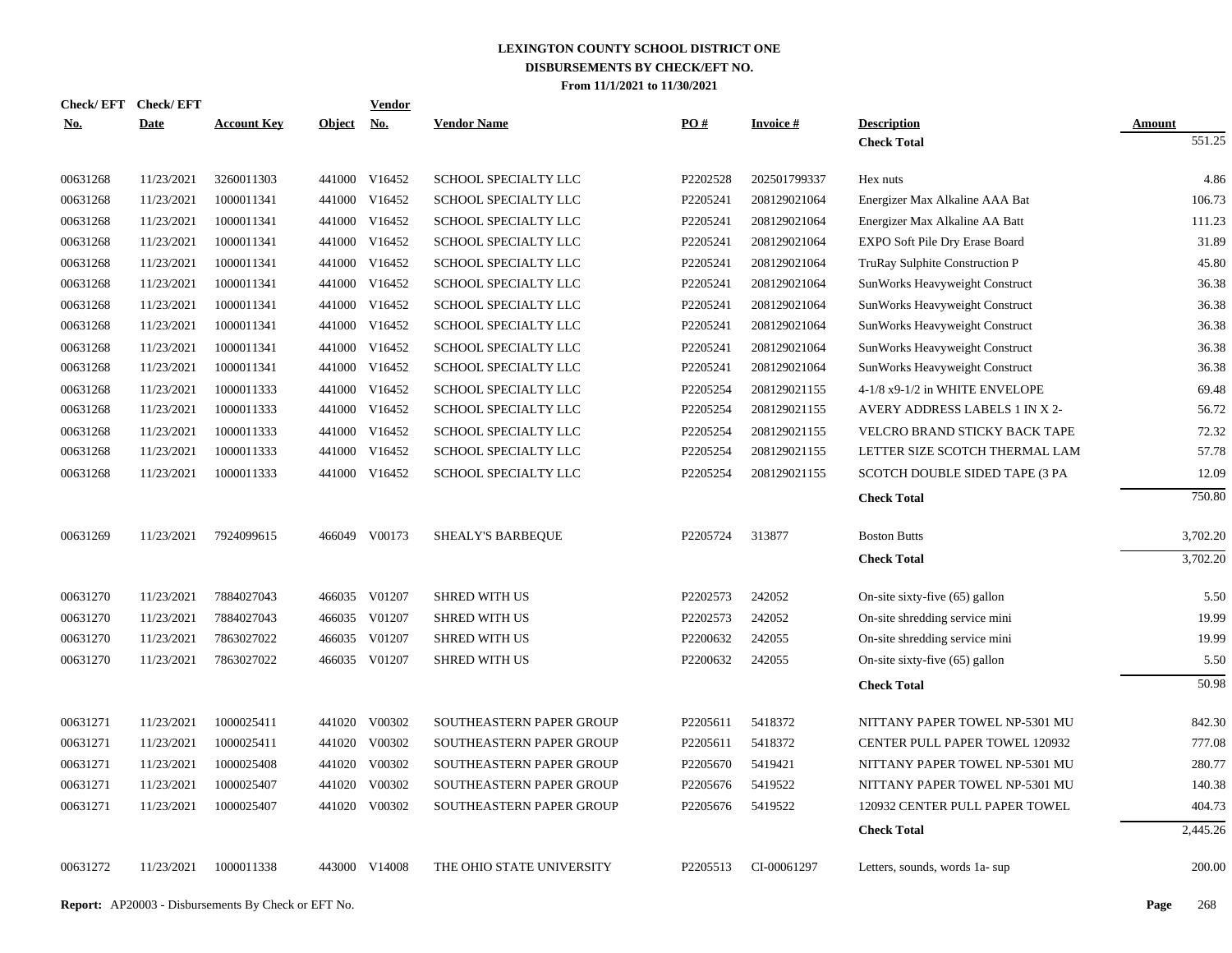| Check/EFT Check/EFT    |                           |                                  |                         | Vendor        |                                                 |                 |                                |                                                   |                  |
|------------------------|---------------------------|----------------------------------|-------------------------|---------------|-------------------------------------------------|-----------------|--------------------------------|---------------------------------------------------|------------------|
| <u>No.</u><br>00631272 | <b>Date</b><br>11/23/2021 | <b>Account Key</b><br>1000011338 | <b>Object</b><br>443000 | No.<br>V14008 | <b>Vendor Name</b><br>THE OHIO STATE UNIVERSITY | PO#<br>P2205513 | <b>Invoice#</b><br>CI-00061297 | <b>Description</b><br>Mid First 1-super saver set | Amount<br>200.00 |
| 00631272               | 11/23/2021                | 1000011338                       |                         | 443000 V14008 | THE OHIO STATE UNIVERSITY                       | P2205513        | CI-00061297                    | Mid First 2-Super saver set                       | 200.00           |
| 00631272               | 11/23/2021                | 1000011338                       |                         | 443000 V14008 | THE OHIO STATE UNIVERSITY                       | P2205513        | CI-00061297                    | Shipping/handling charge for K                    | 60.00            |
|                        |                           |                                  |                         |               |                                                 |                 |                                | <b>Check Total</b>                                | 660.00           |
| 00631273               | 11/23/2021                | 8008011415                       |                         | 441000 V10542 | THE TROPHY & AWARDS CENTER                      | P2205606        | 17573                          | name badges for teacher cadet                     | 80.25            |
|                        |                           |                                  |                         |               |                                                 |                 |                                | <b>Check Total</b>                                | 80.25            |
| 00631274               | 11/23/2021                | 6000025646                       |                         | 441000 V02364 | <b>USA SUPPLY</b>                               | P2202704        | 2096506                        | Solid Dishmachine Detergent                       | 310.30           |
| 00631274               | 11/23/2021                | 6000025646                       |                         | 441000 V02364 | <b>USA SUPPLY</b>                               | P2202704        | 2096506                        | Liquid Dishmachine Rinse Addit                    | 59.92            |
| 00631274               | 11/23/2021                | 6000025628                       |                         | 441000 V02364 | <b>USA SUPPLY</b>                               | P2204767        | 2096621                        | Solid Dish Machine Detergent                      | 387.88           |
| 00631274               | 11/23/2021                | 6000025628                       |                         | 441000 V02364 | <b>USA SUPPLY</b>                               | P2204767        | 2096621                        | Solid Quat Tablets                                | 31.03            |
|                        |                           |                                  |                         |               |                                                 |                 |                                | <b>Check Total</b>                                | 789.13           |
| 00631275               | 11/23/2021                | 1000025438                       |                         | 441020 V14104 | WINSUPPLY OF LEXINGTON INC                      | P2204930        | 43596101                       | 1 1/4 PXF Dielec union                            | 157.84           |
| 00631275               | 11/23/2021                | 1000025438                       |                         | 441020 V14104 | WINSUPPLY OF LEXINGTON INC                      | P2204930        | 43596101                       | 1 1/4 PXP Cplug CC400                             | 22.62            |
| 00631275               | 11/23/2021                | 1000025438                       |                         | 441020 V14104 | WINSUPPLY OF LEXINGTON INC                      | P2204930        | 43596101                       | 1 1/4 PXP 90Deg Elbow                             | 100.37           |
| 00631275               | 11/23/2021                | 1000025438                       |                         | 441020 V14104 | WINSUPPLY OF LEXINGTON INC                      | P2204930        | 43596101                       | 3/4 PXP 90Deg Elbow                               | 18.23            |
| 00631275               | 11/23/2021                | 1000025438                       |                         | 441020 V14104 | WINSUPPLY OF LEXINGTON INC                      | P2204930        | 43596101                       | 3/4 PXP Cplug CC400                               | 4.60             |
| 00631275               | 11/23/2021                | 1000025438                       |                         | 441020 V14104 | WINSUPPLY OF LEXINGTON INC                      | P2204930        | 43596101                       | 3/4 PXMIP Adapter                                 | 6.13             |
| 00631275               | 11/23/2021                | 1000025438                       |                         | 441020 V14104 | WINSUPPLY OF LEXINGTON INC                      | P2204930        | 43596101                       | 1 1/4 x 20 L Hard Coper Tube                      | 91.49            |
| 00631275               | 11/23/2021                | 1000025438                       |                         | 441020 V14104 | WINSUPPLY OF LEXINGTON INC                      | P2204930        | 43596101                       | 3/4 x 20 L Hard Copper Tube                       | 58.10            |
| 00631275               | 11/23/2021                | 1000025430                       |                         | 441020 V14104 | WINSUPPLY OF LEXINGTON INC                      | P2205310        | 43650201                       | NEW PMS - Faucets Z-7440-XL Si                    | 527.15           |
| 00631275               | 11/23/2021                | 1000025411                       |                         | 441020 V14104 | WINSUPPLY OF LEXINGTON INC                      | P2205288        | 43674301                       | LHS - TS-12 Expansion Tank                        | 49.80            |
| 00631275               | 11/23/2021                | 1000025411                       |                         | 441020 V14104 | WINSUPPLY OF LEXINGTON INC                      | P2205288        | 43674301                       | LHS - 79170 1 1/4 PXF Dielectr                    | 315.69           |
| 00631275               | 11/23/2021                | 1000025411                       |                         | 441020 V14104 | WINSUPPLY OF LEXINGTON INC                      | P2205288        | 43674301                       | LHS-78097 1 1/4 FTGXP Reducer                     | 23.56            |
| 00631275               | 11/23/2021                | 1000025411                       |                         | 441020 V14104 | WINSUPPLY OF LEXINGTON INC                      | P2205288        | 43674301                       | LHS - 1 x 20 L Hard Copper Tub                    | 168.42           |
| 00631275               | 11/23/2021                | 1000025411                       |                         | 441020 V14104 | WINSUPPLY OF LEXINGTON INC                      | P2205288        | 43674301                       | LHS-PXP Coupling CC400                            | 37.45            |
| 00631275               | 11/23/2021                | 1000025411                       |                         | 441020 V14104 | WINSUPPLY OF LEXINGTON INC                      | P2205288        | 43674301                       | LHS - 77027 1 PXP 90 DEG Elbow                    | 44.08            |
| 00631275               | 11/23/2021                | 1000025415                       |                         | 441020 V14104 | WINSUPPLY OF LEXINGTON INC                      | P2205288        | 43674301                       | PHS - TS-5 Expansion Tank                         | 39.22            |
|                        |                           |                                  |                         |               |                                                 |                 |                                | <b>Check Total</b>                                | 1,664.75         |
| 00631276               | 11/23/2021                | 7733027037                       |                         | 466035 V16992 | <b>EATON, KATHERINE</b>                         | P2205568        | P2205568.CSM                   | <b>Band Help</b>                                  | 30.00            |
|                        |                           |                                  |                         |               |                                                 |                 |                                | <b>Check Total</b>                                | 30.00            |
| 00631277               | 11/23/2021                | 7802079011                       |                         | 466064 V01243 | FORT MILL HIGH SCHOOL                           | P2205746        | P2205746.LHS                   | Entry fee for middle school di                    | 88.00            |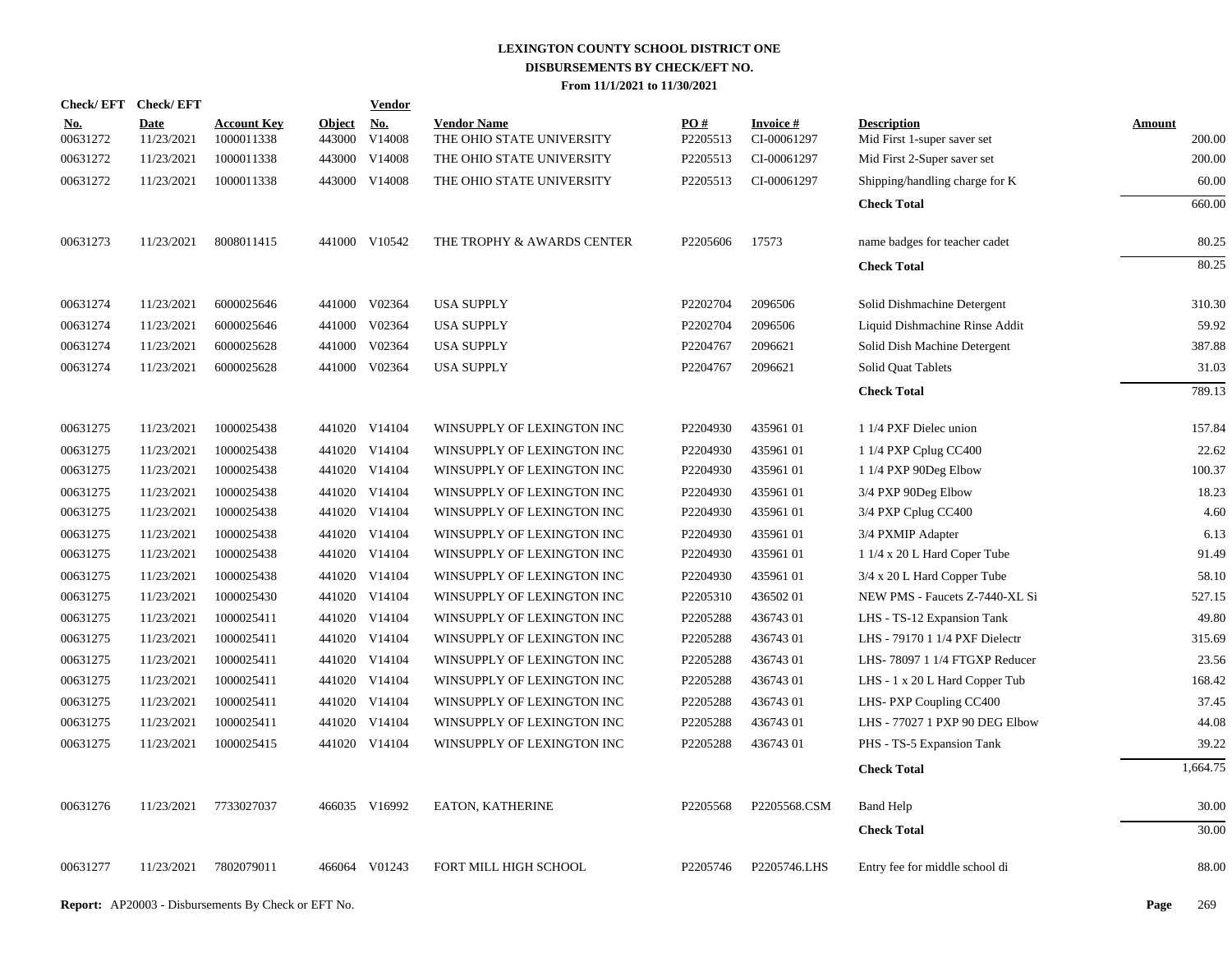| Check/EFT Check/EFT    |                           |                                  |                         | <b>Vendor</b>        |                                             |                               |                                 |                                                      |                         |
|------------------------|---------------------------|----------------------------------|-------------------------|----------------------|---------------------------------------------|-------------------------------|---------------------------------|------------------------------------------------------|-------------------------|
| <u>No.</u><br>00631277 | <b>Date</b><br>11/23/2021 | <b>Account Key</b><br>7802079011 | <b>Object</b><br>466064 | <u>No.</u><br>V01243 | <b>Vendor Name</b><br>FORT MILL HIGH SCHOOL | $\underline{PO#}$<br>P2205746 | <b>Invoice#</b><br>P2205746.LHS | <b>Description</b><br>Entry fee for JV division wres | <b>Amount</b><br>120.00 |
|                        |                           |                                  |                         |                      |                                             |                               |                                 | <b>Check Total</b>                                   | 208.00                  |
| 00631278               | 11/23/2021                | 3950021203                       |                         | 433200 V01210        | NATIONAL CENTER FOR YOUTH ISSU              | P2205726                      | P2205726.ADM                    | 2022 PSSCA Main Conference &                         | 656.00                  |
| 00631278               | 11/23/2021                | 3950021203                       |                         | 433200 V01210        | NATIONAL CENTER FOR YOUTH ISSU              | P2205726                      | P2205726.ADM                    | 2022 PSSCA Main Conference                           | 952.00                  |
|                        |                           |                                  |                         |                      |                                             |                               |                                 | <b>Check Total</b>                                   | 1,608.00                |
| 00631279               | 11/23/2021                | 7891527031                       |                         | 466035 V10798        | TJ MCKAY LLC COLUMBIA PHOTO B               | P2205710                      | P2205710.RCE                    | DJ SERVICES 12/10/21                                 | 350.00                  |
|                        |                           |                                  |                         |                      |                                             |                               |                                 | <b>Check Total</b>                                   | 350.00                  |
| 00631280               | 11/23/2021                | 1000011411                       |                         | 433200 Exxxxx        | Employee                                    |                               | 11.09.11.13.21                  | <b>PASIC Conference</b>                              | 310.50                  |
|                        |                           |                                  |                         |                      |                                             |                               |                                 | <b>Check Total</b>                                   | 310.50                  |
| 00631281               | 11/23/2021                | 1000011411                       |                         | 433200 Exxxxx        | Employee                                    |                               | 11.12.11.14.21                  | <b>SCAEA</b> Conference                              | 270.70                  |
|                        |                           |                                  |                         |                      |                                             |                               |                                 | <b>Check Total</b>                                   | 270.70                  |
| 00631282               | 11/23/2021                | 1000011515                       |                         | 433200 Exxxxx        | Employee                                    |                               | 11.06.21                        | FFA Contest                                          | 144.48                  |
|                        |                           |                                  |                         |                      |                                             |                               |                                 | <b>Check Total</b>                                   | 144.48                  |
| 00631283               | 11/23/2021                | 7814027013                       |                         | 466031 Exxxxx        | Employee                                    |                               | 11.12.2021                      | Supplies for Students                                | 153.55                  |
|                        |                           |                                  |                         |                      |                                             |                               |                                 | <b>Check Total</b>                                   | 153.55                  |
| 00631284               | 11/23/2021                | 2042212703                       |                         | 433200 EXXXXX        | Employee                                    |                               | 10.18.2021                      | <b>Instruction services</b>                          | 7.28                    |
|                        |                           |                                  |                         |                      |                                             |                               |                                 | <b>Check Total</b>                                   | 7.28                    |
| 00631285               | 11/23/2021                | 1000011515                       |                         | 433200 Exxxxx        | Employee                                    |                               | 11.14.11.16.21                  | <b>SC HS Educators Conf</b>                          | 371.86                  |
|                        |                           |                                  |                         |                      |                                             |                               |                                 | <b>Check Total</b>                                   | 371.86                  |
| 00631286               | 11/23/2021                | 1000011224                       |                         | 441000 V15897        | FIRST COMMUNITY BANK                        | P2205801                      | RBE.4595.11.21                  | Amazon.com                                           | 24.59                   |
| 00631286               | 11/23/2021                | 1000011324                       |                         | 441000 V15897        | FIRST COMMUNITY BANK                        | P2205801                      | RBE.4595.11.21                  | Amazon.com                                           | 53.48                   |
| 00631286               | 11/23/2021                | 1000011324                       |                         | 443000 V15897        | FIRST COMMUNITY BANK                        | P2205801                      | RBE.4595.11.21                  | Amazon                                               | 32.06                   |
| 00631286               | 11/23/2021                | 1000025424                       |                         | 441000 V15897        | FIRST COMMUNITY BANK                        | P2205801                      | RBE.4595.11.21                  | Amazon.com                                           | 17.04                   |
| 00631286               | 11/23/2021                | 7713019024                       |                         | 466041 V15897        | FIRST COMMUNITY BANK                        | P2205801                      | RBE.4595.11.21                  | Hobby Lobby                                          | 19.16                   |
| 00631286               | 11/23/2021                | 7743019024                       |                         | 466041 V15897        | FIRST COMMUNITY BANK                        | P2205801                      | RBE.4595.11.21                  | Casio                                                | 109.75                  |
| 00631286               | 11/23/2021                | 7743019024                       |                         | 466041 V15897        | FIRST COMMUNITY BANK                        | P2205801                      | RBE.4595.11.21                  | Casio                                                | 55.94                   |
| 00631286               | 11/23/2021                | 7743019024                       |                         | 466099 V15897        | FIRST COMMUNITY BANK                        | P2205801                      | RBE.4595.11.21                  | <b>US Postal Service</b>                             | 290.00                  |
|                        |                           |                                  |                         |                      |                                             |                               |                                 |                                                      |                         |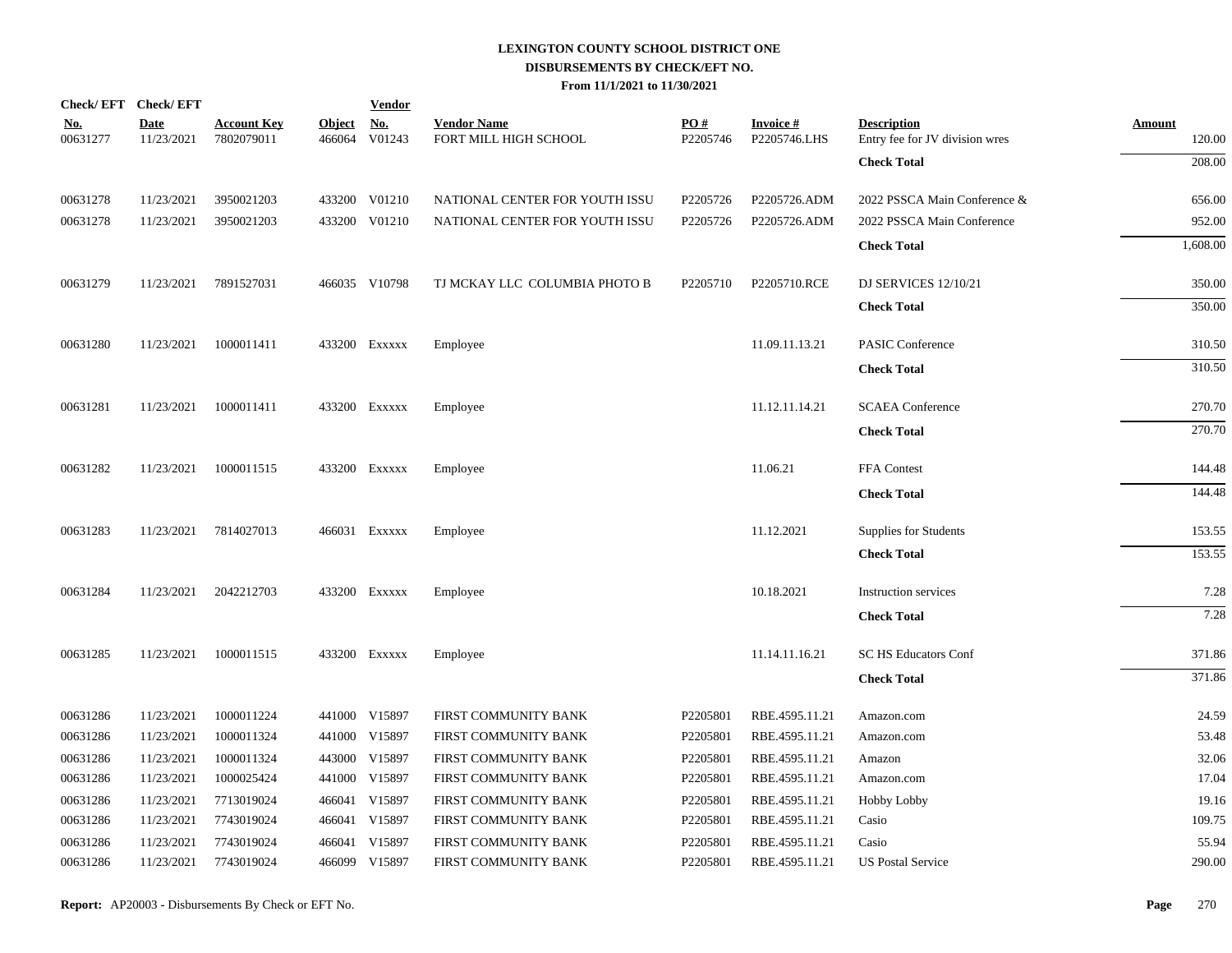| Check/EFT Check/EFT    |                           |                                  |                         | <b>Vendor</b> |                                            |                 |                                   |                                  |                        |
|------------------------|---------------------------|----------------------------------|-------------------------|---------------|--------------------------------------------|-----------------|-----------------------------------|----------------------------------|------------------------|
| <u>No.</u><br>00631286 | <b>Date</b><br>11/23/2021 | <b>Account Key</b><br>7745019024 | <b>Object</b><br>466041 | No.<br>V15897 | <b>Vendor Name</b><br>FIRST COMMUNITY BANK | PO#<br>P2205801 | <b>Invoice#</b><br>RBE.4595.11.21 | <b>Description</b><br>Amazon.com | <b>Amount</b><br>16.57 |
| 00631286               | 11/23/2021                | 7745027024                       | 466041                  | V15897        | FIRST COMMUNITY BANK                       | P2205801        | RBE.4595.11.21                    | Amazon.com                       | 119.82                 |
| 00631286               | 11/23/2021                | 7745027024                       | 466041                  | V15897        | FIRST COMMUNITY BANK                       | P2205801        | RBE.4595.11.21                    | Amazon.com                       | 44.43                  |
| 00631286               | 11/23/2021                | 7793027024                       | 466041                  | V15897        | FIRST COMMUNITY BANK                       | P2205801        | RBE.4595.11.21                    | 4Uimprint                        | 595.26                 |
| 00631286               | 11/23/2021                | 7793027024                       | 466041                  | V15897        | FIRST COMMUNITY BANK                       | P2205801        | RBE.4595.11.21                    | Evermine                         | 70.15                  |
| 00631286               | 11/23/2021                | 7860027024                       | 466069                  | V15897        | FIRST COMMUNITY BANK                       | P2205801        | RBE.4595.11.21                    | KJ's Market                      | 39.64                  |
| 00631286               | 11/23/2021                | 7860027024                       | 466069                  | V15897        | FIRST COMMUNITY BANK                       | P2205801        | RBE.4595.11.21                    | Amazon.com                       | 24.98                  |
| 00631286               | 11/23/2021                | 7860027024                       |                         | 466069 V15897 | FIRST COMMUNITY BANK                       | P2205801        | RBE.4595.11.21                    | Amazon.com                       | 88.11                  |
| 00631286               | 11/23/2021                | 7866027024                       | 466041                  | V15897        | FIRST COMMUNITY BANK                       | P2205801        | RBE.4595.11.21                    | Amazon.com                       | 70.62                  |
| 00631286               | 11/23/2021                | 7881027024                       |                         | 466069 V15897 | FIRST COMMUNITY BANK                       | P2205801        | RBE.4595.11.21                    | Applespice                       | 114.51                 |
| 00631286               | 11/23/2021                | 7881027024                       | 466069                  | V15897        | FIRST COMMUNITY BANK                       | P2205801        | RBE.4595.11.21                    | Steve's Deli                     | 257.35                 |
| 00631286               | 11/23/2021                | 7881027024                       |                         | 466099 V15897 | FIRST COMMUNITY BANK                       | P2205801        | RBE.4595.11.21                    | Amazon.com                       | 217.00                 |
| 00631286               | 11/23/2021                | 8175239024                       |                         | 441000 V15897 | FIRST COMMUNITY BANK                       | P2205801        | RBE.4595.11.21                    | Wal Mart                         | 75.18                  |
| 00631286               | 11/23/2021                | 8175239024                       |                         | 441000 V15897 | FIRST COMMUNITY BANK                       | P2205801        | RBE.4595.11.21                    | Dollar Tree                      | 139.42                 |
| 00631286               | 11/23/2021                | 8175239024                       |                         | 441000 V15897 | FIRST COMMUNITY BANK                       | P2205801        | RBE.4595.11.21                    | <b>Big Lots</b>                  | 325.14                 |
| 00631286               | 11/23/2021                | 8175239024                       |                         | 441000 V15897 | FIRST COMMUNITY BANK                       | P2205801        | RBE.4595.11.21                    | Dollar General                   | 63.67                  |
| 00631286               | 11/23/2021                | 8175239024                       |                         | 441000 V15897 | FIRST COMMUNITY BANK                       | P2205801        | RBE.4595.11.21                    | Roses Express                    | 104.54                 |
| 00631286               | 11/23/2021                | 8175239024                       |                         | 441000 V15897 | FIRST COMMUNITY BANK                       | P2205801        | RBE.4595.11.21                    | Dollar General                   | 29.96                  |
| 00631286               | 11/23/2021                | 8175239024                       |                         | 441000 V15897 | FIRST COMMUNITY BANK                       | P2205801        | RBE.4595.11.21                    | Wal Mart                         | 405.00                 |
| 00631286               | 11/23/2021                | 8175239024                       |                         | 469000 V15897 | FIRST COMMUNITY BANK                       | P2205801        | RBE.4595.11.21                    | Wal Mart                         | 322.59                 |
|                        |                           |                                  |                         |               |                                            |                 |                                   | <b>Check Total</b>               | 3,725.96               |
| 00631287               | 11/23/2021                | 4000050010                       |                         | 464010 V00228 | HAYNSWORTH SINKLER BOYD PA                 |                 | 1916684                           | 2021B Gen Obligation Bonds       | 38,061.28              |
|                        |                           |                                  |                         |               |                                            |                 |                                   | <b>Check Total</b>               | 38,061.28              |
| 00631288               | 11/23/2021                | 2042221503                       |                         | 433200 EXXXXX | Employee                                   |                 | 09.24.09.29.21                    | Treatment, evaluation, testing   | 12.32                  |
| 00631288               | 11/23/2021                | 2042221503                       |                         | 433200 Exxxxx | Employee                                   |                 | 10.04.10.27.21                    | Treatment services               | 41.16                  |
|                        |                           |                                  |                         |               |                                            |                 |                                   | <b>Check Total</b>               | 53.48                  |
| 00631289               | 11/23/2021                | 1000023330                       |                         | 433200 Exxxxx | Employee                                   |                 | 10.29.11.17.21                    | Supplies for Staff               | 29.12                  |
|                        |                           |                                  |                         |               |                                            |                 |                                   | <b>Check Total</b>               | 29.12                  |
| 00631290               | 11/23/2021                | 1000011411                       |                         | 433200 Exxxxx | Employee                                   |                 | 11.10.11.13.21                    | Nat. Assoc. of Biology Conf      | 662.25                 |
|                        |                           |                                  |                         |               |                                            |                 |                                   | <b>Check Total</b>               | 662.25                 |
| 00631291               | 11/23/2021                | 7816027013                       |                         | 466041 Exxxxx | Employee                                   |                 | 11.12.2021                        | Supplies Reimbursement           | 105.71                 |
|                        |                           |                                  |                         |               |                                            |                 |                                   |                                  |                        |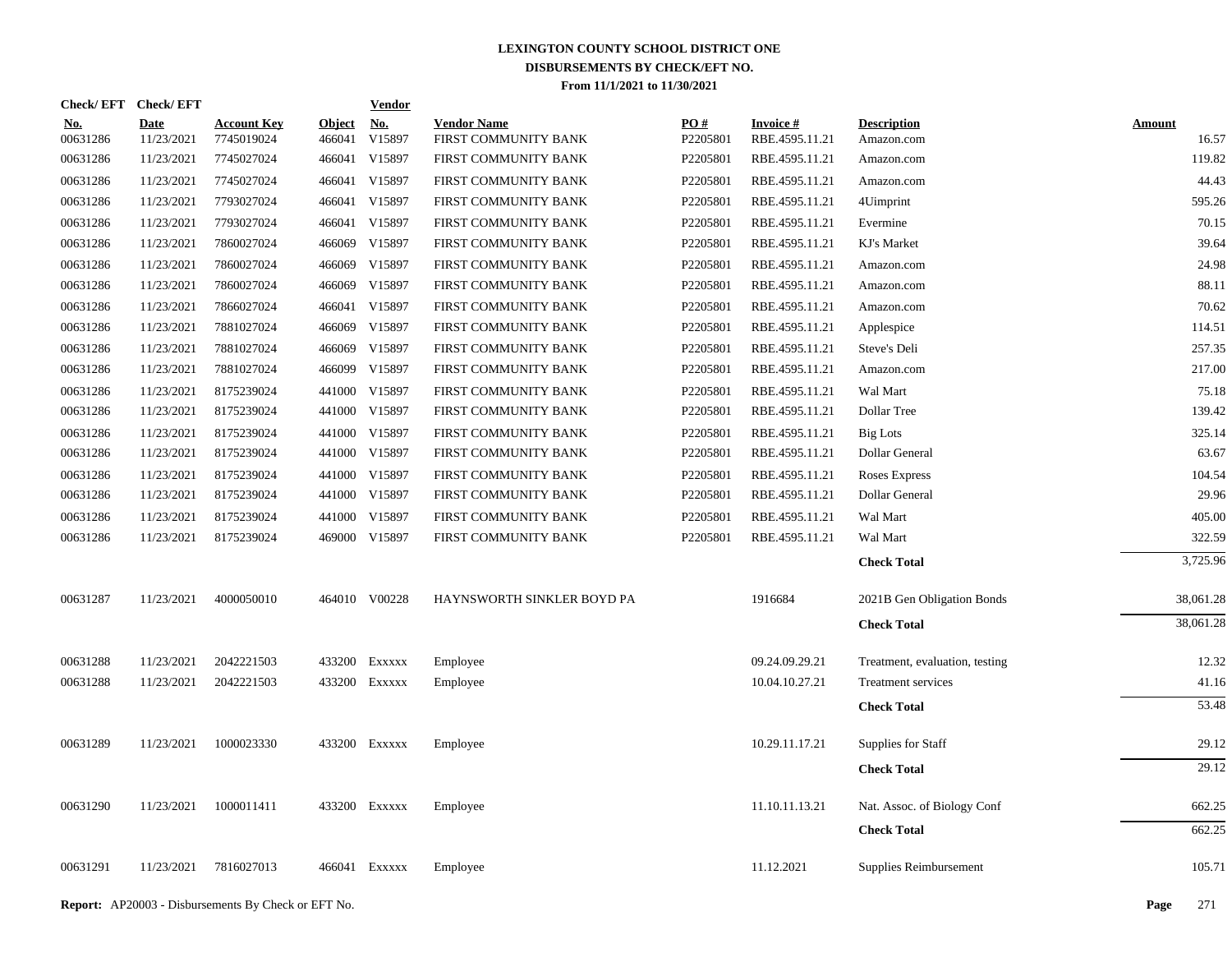| Check/EFT Check/EFT    |                           |                                  |                         | <b>Vendor</b>        |                                |          |                                |                                                    |                        |
|------------------------|---------------------------|----------------------------------|-------------------------|----------------------|--------------------------------|----------|--------------------------------|----------------------------------------------------|------------------------|
| <u>No.</u><br>00631291 | <b>Date</b><br>11/23/2021 | <b>Account Key</b><br>7816027013 | <b>Object</b><br>466064 | <u>No.</u><br>EXXXXX | <b>Vendor Name</b><br>Employee | PO#      | <b>Invoice #</b><br>11.12.2021 | <b>Description</b><br><b>CERRA Fall Conference</b> | <b>Amount</b><br>75.00 |
|                        |                           |                                  |                         |                      |                                |          |                                | <b>Check Total</b>                                 | 180.71                 |
| 00631292               | 11/23/2021                | 2042216103                       |                         | 433200 Exxxxx        | Employee                       |          | 10.01.10.31.21                 | Special Services commute                           | 74.48                  |
|                        |                           |                                  |                         |                      |                                |          |                                | <b>Check Total</b>                                 | 74.48                  |
| 00631293               | 11/23/2021                | 1000023330                       |                         | 433200 Exxxxx        | Employee                       |          | 11.13.11.15.21                 | Job Responsibilities                               | 140.00                 |
|                        |                           |                                  |                         |                      |                                |          |                                | <b>Check Total</b>                                 | 140.00                 |
| 00631294               | 11/23/2021                | 1000022403                       |                         | 433200 Exxxxx        | Employee                       |          | 09.21.11.16.21                 | Instructional Serv. commute                        | 280.56                 |
|                        |                           |                                  |                         |                      |                                |          |                                | <b>Check Total</b>                                 | 280.56                 |
| 00631295               | 11/23/2021                | 1000011411                       |                         | 433200 Exxxxx        | Employee                       |          | 11.10.11.14.21                 | Nat Assoc of Biology Conf                          | 761.96                 |
|                        |                           |                                  |                         |                      |                                |          |                                | <b>Check Total</b>                                 | 761.96                 |
| 00631296               | 11/23/2021                | 2042216103                       |                         | 433200 Exxxxx        | Employee                       |          | 10.25.10.26.21                 | <b>SC ABA Conference</b>                           | 146.98                 |
|                        |                           |                                  |                         |                      |                                |          |                                | <b>Check Total</b>                                 | 146.98                 |
| 00631297               | 11/23/2021                | 7860527027                       |                         | 466069 V15879        | EAST BAY DELI AT LEXINGTON LLC | P2205770 | 11.18.2021                     | TURKEY SANDWICH ON WHEAT BREAD                     | 1,603.66               |
| 00631297               | 11/23/2021                | 7860527027                       | 466069                  | V15879               | EAST BAY DELI AT LEXINGTON LLC | P2205770 | 11.18.2021                     | HAM SANDWICH ON WHITE BREAD WI                     | 705.61                 |
| 00631297               | 11/23/2021                | 7860527027                       | 466069                  | V15879               | EAST BAY DELI AT LEXINGTON LLC | P2205770 | 11.18.2021                     | <b>VEGGIE ON SPINACH WRAP</b>                      | 282.24                 |
| 00631297               | 11/23/2021                | 7860527027                       | 466069                  | V15879               | EAST BAY DELI AT LEXINGTON LLC | P2205770 | 11.18.2021                     | <b>LARGE ORDER DISCOUNT</b>                        | $-150.00$              |
| 00631297               | 11/23/2021                | 7860527027                       |                         | 466069 V15879        | EAST BAY DELI AT LEXINGTON LLC | P2205770 | 11.18.2021                     | ADD'L TAX (.09)                                    | 48.45                  |
|                        |                           |                                  |                         |                      |                                |          |                                | <b>Check Total</b>                                 | 2,489.96               |
| 00631298               | 11/29/2021                | 7802071011                       |                         | 466041 V01788        | ALLIED 100 DBA AED SUPERSTORE  | P2205663 | 2037813                        | Cardiac Science Powerheart AED                     | 851.72                 |
| 00631298               | 11/29/2021                | 7802071011                       |                         | 466041 V01788        | ALLIED 100 DBA AED SUPERSTORE  | P2205663 | 2037813                        | Cardiac Science Powerheart AED                     | 422.65                 |
|                        |                           |                                  |                         |                      |                                |          |                                | <b>Check Total</b>                                 | 1,274.37               |
| 00631299               | 11/29/2021                | 1000011235                       |                         | 432300 V14767        | ARRINGTON, DWIGHT D            | P2205819 | 18-1020                        | Outside Labor: Removed cabinet                     | 137.21                 |
| 00631299               | 11/29/2021                | 1000011235                       |                         | 432300 V14767        | ARRINGTON, DWIGHT D            | P2205819 | 18-1020                        | Outside Labor: Disassembled, r                     | 175.00                 |
| 00631299               | 11/29/2021                | 1000011235                       |                         | 432300 V14767        | ARRINGTON, DWIGHT D            | P2205819 | 18-1020                        | Misc. Parts - PCB power contro                     | 44.67                  |
| 00631299               | 11/29/2021                | 1000011235                       |                         | 432300 V14767        | ARRINGTON, DWIGHT D            | P2205819 | 18-1020                        | Misc. Parts - heat switch kit                      | 27.87                  |
| 00631299               | 11/29/2021                | 1000011235                       | 432300                  | V14767               | ARRINGTON, DWIGHT D            | P2205819 | 18-1020                        | Shipping / Handling                                | 12.58                  |
|                        |                           |                                  |                         |                      |                                |          |                                | <b>Check Total</b>                                 | 397.33                 |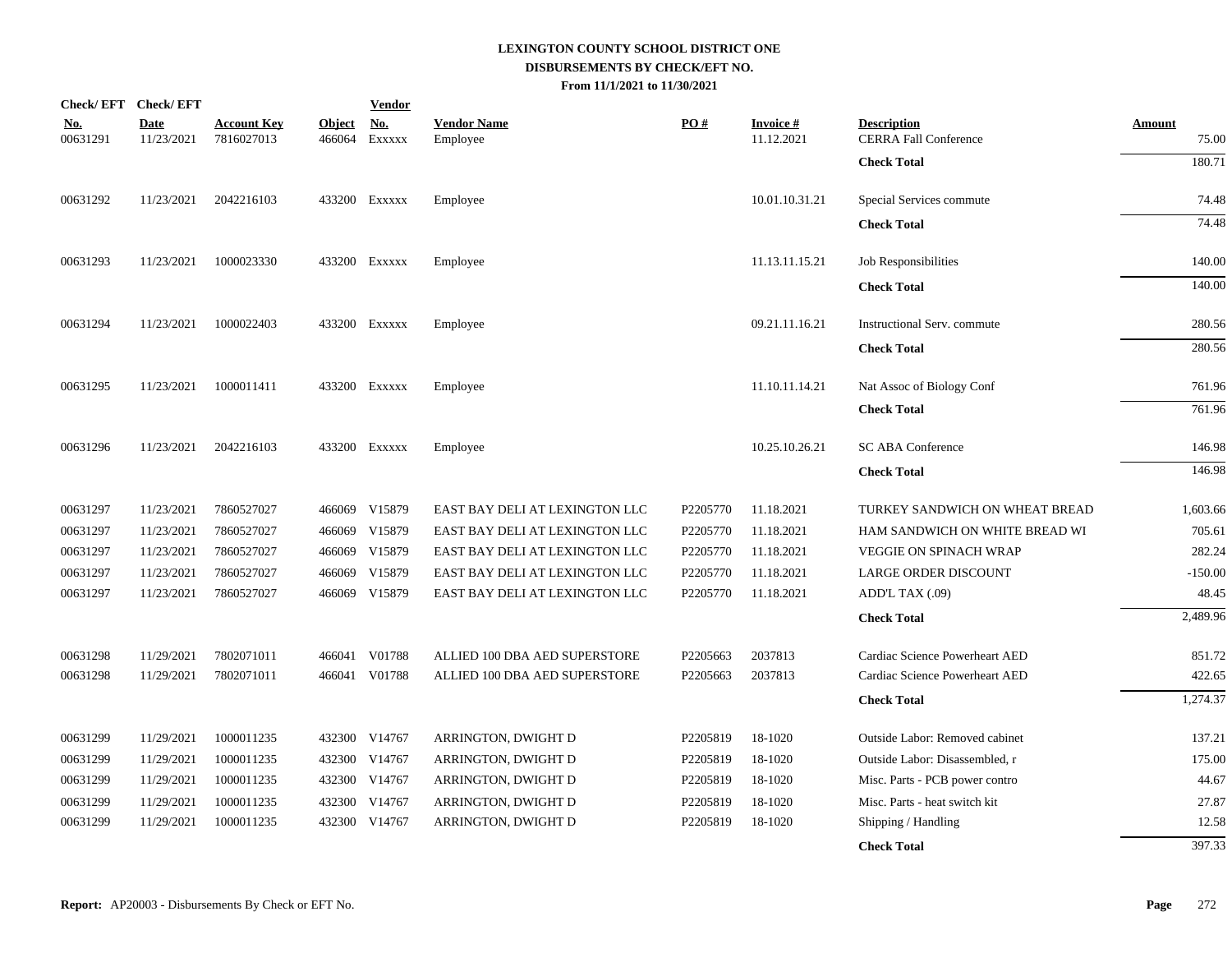|                        | Check/EFT Check/EFT       |                                  |                         | <b>Vendor</b>        |                                           |     |                              |                                                |                         |
|------------------------|---------------------------|----------------------------------|-------------------------|----------------------|-------------------------------------------|-----|------------------------------|------------------------------------------------|-------------------------|
| <u>No.</u><br>00631303 | <b>Date</b><br>11/29/2021 | <b>Account Key</b><br>6000025639 | <b>Object</b><br>446030 | <u>No.</u><br>V16416 | <b>Vendor Name</b><br><b>BORDEN DAIRY</b> | PO# | <b>Invoice#</b><br>465006043 | <b>Description</b><br>039-Forts Pond ES #20961 | <b>Amount</b><br>199.33 |
| 00631303               | 11/29/2021                | 6000025628                       |                         | 446030 V16416        | <b>BORDEN DAIRY</b>                       |     | 465157046                    | 028-Midway ES #02968                           | 265.74                  |
| 00631303               | 11/29/2021                | 6000025624                       |                         | 446030 V16416        | <b>BORDEN DAIRY</b>                       |     | 465308295                    | 024-Red Bank ES #02983                         | 243.60                  |
| 00631303               | 11/29/2021                | 6000025639                       |                         | 446030 V16416        | <b>BORDEN DAIRY</b>                       |     | 465308298                    | 039-Forts Pond ES #20961                       | 121.83                  |
| 00631303               | 11/29/2021                | 6000025628                       |                         | 446030 V16416        | <b>BORDEN DAIRY</b>                       |     | 465308306                    | 028-Midway ES #02968                           | 265.74                  |
| 00631303               | 11/29/2021                | 6000025639                       |                         | 446030 V16416        | <b>BORDEN DAIRY</b>                       |     | 465443286                    | 039-Forts Pond ES #20961                       | 177.18                  |
| 00631303               | 11/29/2021                | 6000025622                       |                         | 446030 V16416        | <b>BORDEN DAIRY</b>                       |     | 465596031                    | 022-Oak Grove ES #02972                        | 354.34                  |
| 00631303               | 11/29/2021                | 6000025642                       |                         | 446030 V16416        | <b>BORDEN DAIRY</b>                       |     | 465596032                    | 042-Meadow Glen ES #970605                     | 265.73                  |
| 00631303               | 11/29/2021                | 6000025628                       |                         | 446030 V16416        | <b>BORDEN DAIRY</b>                       |     | 465596037                    | 028-Midway ES #02968                           | 284.11                  |
| 00631303               | 11/29/2021                | 6000025639                       |                         | 446030 V16416        | <b>BORDEN DAIRY</b>                       |     | 465789967                    | 039-Forts Pond ES #20961                       | 77.51                   |
| 00631303               | 11/29/2021                | 6000025616                       |                         | 446030 V16416        | <b>BORDEN DAIRY</b>                       |     | 465789969                    | 016-Pelion ES #02977                           | 354.34                  |
| 00631303               | 11/29/2021                | 6000025630                       |                         | 446030 V16416        | <b>BORDEN DAIRY</b>                       |     | 465789970                    | 030-Pelion MS #14943                           | 143.95                  |
| 00631303               | 11/29/2021                | 6000025615                       |                         | 446030 V16416        | <b>BORDEN DAIRY</b>                       |     | 465789971                    | 015-Pelion HS #02982                           | 221.44                  |
| 00631303               | 11/29/2021                | 6000025623                       |                         | 446030 V16416        | <b>BORDEN DAIRY</b>                       |     | 465789972                    | 023-Saxe Gotha ES #02999                       | 420.74                  |
| 00631303               | 11/29/2021                | 6000025626                       |                         | 446030 V16416        | <b>BORDEN DAIRY</b>                       |     | 465789973                    | 026-White Knoll MS #03005                      | 365.73                  |
| 00631303               | 11/29/2021                | 6000025625                       |                         | 446030 V16416        | <b>BORDEN DAIRY</b>                       |     | 465789974                    | 025-White Knoll ES #03001                      | 376.43                  |
| 00631303               | 11/29/2021                | 6000025624                       |                         | 446030 V16416        | <b>BORDEN DAIRY</b>                       |     | 465789975                    | 024-Red Bank ES #02983                         | 166.08                  |
| 00631303               | 11/29/2021                | 6000025637                       |                         | 446030 V16416        | <b>BORDEN DAIRY</b>                       |     | 465789976                    | 037-Carolina Springs MS #20542                 | 276.80                  |
| 00631303               | 11/29/2021                | 6000025638                       |                         | 446030 V16416        | <b>BORDEN DAIRY</b>                       |     | 465789977                    | 038-Carolina Springs ES #20541                 | 354.32                  |
| 00631303               | 11/29/2021                | 6000025645                       |                         | 446030 V16416        | <b>BORDEN DAIRY</b>                       |     | 465789978                    | 045-Deerfield ES #179155                       | 428.72                  |
| 00631303               | 11/29/2021                | 6000025647                       |                         | 446030 V16416        | <b>BORDEN DAIRY</b>                       |     | 465789979                    | 047-Centerville ES #158535                     | 442.88                  |
| 00631303               | 11/29/2021                | 6000025629                       |                         | 446030 V16416        | <b>BORDEN DAIRY</b>                       |     | 465789980                    | 029-Gilbert MS #02954                          | 221.94                  |
| 00631303               | 11/29/2021                | 6000025613                       |                         | 446030 V16416        | <b>BORDEN DAIRY</b>                       |     | 465789981                    | 013-Gilbert HS #02949                          | 210.34                  |
| 00631303               | 11/29/2021                | 6000025614                       |                         | 446030 V16416        | <b>BORDEN DAIRY</b>                       |     | 465789982                    | 014-Gilbert ES #16053                          | 354.30                  |
| 00631303               | 11/29/2021                | 6000025622                       |                         | 446030 V16416        | <b>BORDEN DAIRY</b>                       |     | 465941092                    | 022-Oak Grove ES #02972                        | 161.56                  |
| 00631303               | 11/29/2021                | 6000025642                       |                         | 446030 V16416        | <b>BORDEN DAIRY</b>                       |     | 465941093                    | 042-Meadow Glen ES #970605                     | 265.72                  |
| 00631303               | 11/29/2021                | 6000025643                       |                         | 446030 V16416        | <b>BORDEN DAIRY</b>                       |     | 465941094                    | 043-Meadow Glen MS #978160                     | 310.00                  |
| 00631303               | 11/29/2021                | 6000025644                       |                         | 446030 V16416        | <b>BORDEN DAIRY</b>                       |     | 465941095                    | 044-River Bluff HS #148842                     | 376.48                  |
| 00631303               | 11/29/2021                | 6000025620                       |                         | 446030 V16416        | <b>BORDEN DAIRY</b>                       |     | 465941096                    | 020-Lexington MS #14941                        | 110.72                  |
| 00631303               | 11/29/2021                | 6000025612                       |                         | 446030 V16416        | <b>BORDEN DAIRY</b>                       |     | 465941097                    | 012-Lexington ES #02956                        | 243.49                  |
| 00631303               | 11/29/2021                | 6000025619                       |                         | 446030 V16416        | <b>BORDEN DAIRY</b>                       |     | 465941098                    | 019-AES #02964                                 | 44.29                   |
| 00631303               | 11/29/2021                | 6000025628                       |                         | 446030 V16416        | <b>BORDEN DAIRY</b>                       |     | 465941099                    | 028-Midway ES #02968                           | 265.74                  |
| 00631303               | 11/29/2021                | 6000025640                       |                         | 446030 V16416        | <b>BORDEN DAIRY</b>                       |     | 465941100                    | 040-New Providence ES #20962                   | 365.31                  |
| 00631303               | 11/29/2021                | 6000025631                       |                         | 446030 V16416        | <b>BORDEN DAIRY</b>                       |     | 465941101                    | 031-Lake Murray ES #14944                      | 354.32                  |
| 00631303               | 11/29/2021                | 6000025646                       |                         | 446030 V16416        | <b>BORDEN DAIRY</b>                       |     | 465941102                    | 046-Beechwood MS #143304                       | 221.44                  |
| 00631303               | 11/29/2021                | 6000025641                       |                         | 446030 V16416        | <b>BORDEN DAIRY</b>                       |     | 465941103                    | 041-Rocky Creek ES #21656                      | 247.16                  |
|                        |                           |                                  |                         |                      |                                           |     |                              |                                                |                         |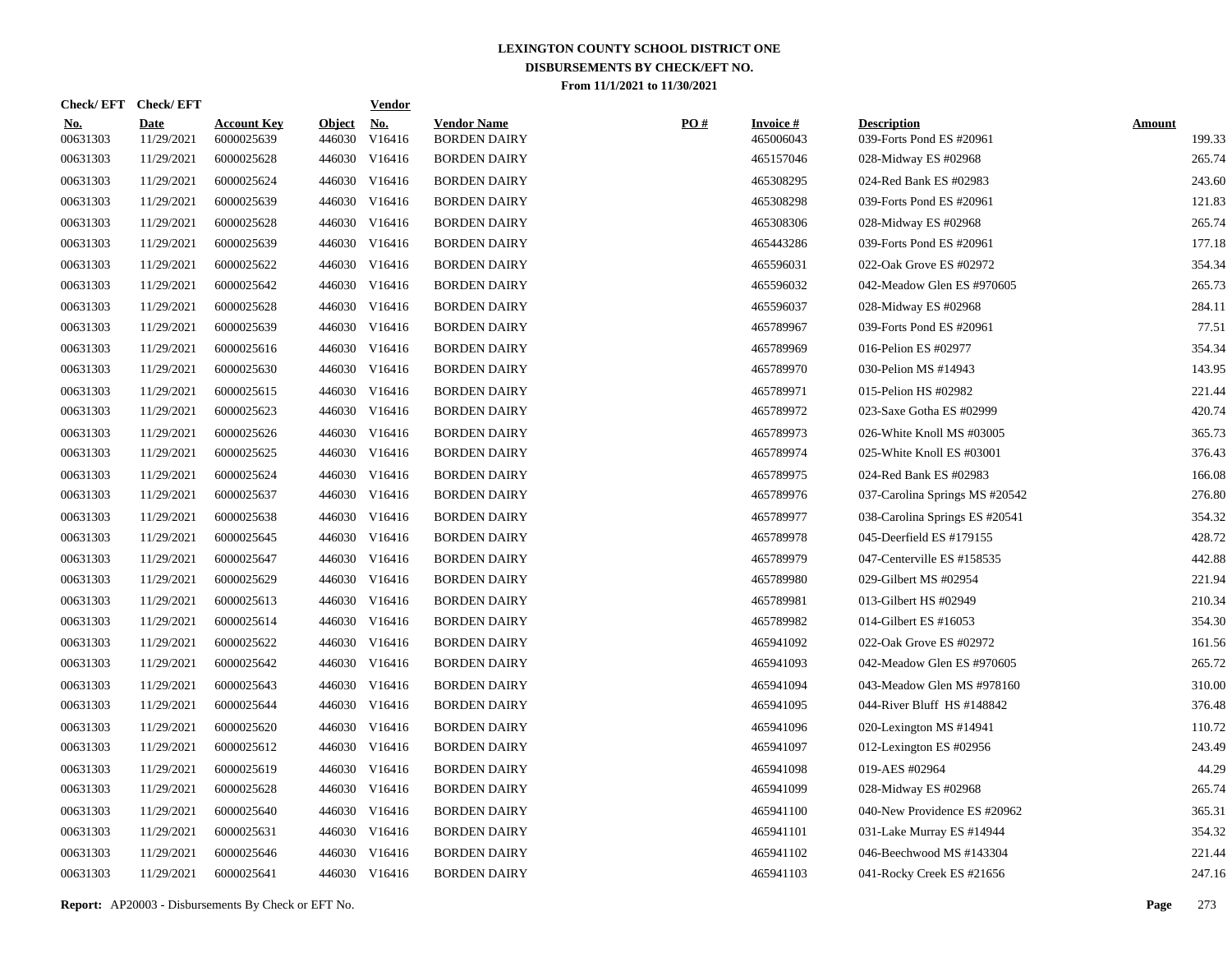|                        | Check/EFT Check/EFT       |                                  |                         | <b>Vendor</b>        |                                           |     |                               |                                                   |                         |
|------------------------|---------------------------|----------------------------------|-------------------------|----------------------|-------------------------------------------|-----|-------------------------------|---------------------------------------------------|-------------------------|
| <u>No.</u><br>00631303 | <b>Date</b><br>11/29/2021 | <b>Account Key</b><br>6000025635 | <b>Object</b><br>446030 | <u>No.</u><br>V16416 | <b>Vendor Name</b><br><b>BORDEN DAIRY</b> | PO# | <b>Invoice #</b><br>465941104 | <b>Description</b><br>035-Pleasant Hill ES #19754 | <b>Amount</b><br>188.24 |
| 00631303               | 11/29/2021                | 6000025634                       |                         | 446030 V16416        | <b>BORDEN DAIRY</b>                       |     | 465941105                     | 034-Pleasant Hill MS #19730                       | 277.54                  |
| 00631303               | 11/29/2021                | 6000025611                       |                         | 446030 V16416        | <b>BORDEN DAIRY</b>                       |     | 465941106                     | 011-Lexington HS #02963                           | 365.38                  |
| 00631303               | 11/29/2021                | 6000025627                       |                         | 446030 V16416        | <b>BORDEN DAIRY</b>                       |     | 465941107                     | 027-White Knoll HS #14942                         | 465.00                  |
| 00631303               | 11/29/2021                | 6000025622                       |                         | 446030 V16416        | <b>BORDEN DAIRY</b>                       |     | 466092387                     | 022-Oak Grove ES #02972                           | 265.72                  |
| 00631303               | 11/29/2021                | 6000025642                       |                         | 446030 V16416        | <b>BORDEN DAIRY</b>                       |     | 466092388                     | 042-Meadow Glen ES #970605                        | 166.09                  |
| 00631303               | 11/29/2021                | 6000025643                       |                         | 446030 V16416        | <b>BORDEN DAIRY</b>                       |     | 466092389                     | 043-Meadow Glen MS #978160                        | 71.68                   |
| 00631303               | 11/29/2021                | 6000025625                       |                         | 446030 V16416        | <b>BORDEN DAIRY</b>                       |     | 466092390                     | 025-White Knoll ES #03001                         | 332.22                  |
| 00631303               | 11/29/2021                | 6000025624                       |                         | 446030 V16416        | <b>BORDEN DAIRY</b>                       |     | 466092391                     | 024-Red Bank ES #02983                            | 243.60                  |
| 00631303               | 11/29/2021                | 6000025623                       |                         | 446030 V16416        | <b>BORDEN DAIRY</b>                       |     | 466092392                     | 023-Saxe Gotha ES #02999                          | 221.44                  |
| 00631303               | 11/29/2021                | 6000025638                       |                         | 446030 V16416        | <b>BORDEN DAIRY</b>                       |     | 466092393                     | 038-Carolina Springs ES #20541                    | 354.32                  |
| 00631303               | 11/29/2021                | 6000025639                       |                         | 446030 V16416        | <b>BORDEN DAIRY</b>                       |     | 466092394                     | 039-Forts Pond ES #20961                          | 254.70                  |
| 00631303               | 11/29/2021                | 6000025616                       |                         | 446030 V16416        | <b>BORDEN DAIRY</b>                       |     | 466092395                     | 016-Pelion ES #02977                              | 332.22                  |
| 00631303               | 11/29/2021                | 6000025613                       |                         | 446030 V16416        | <b>BORDEN DAIRY</b>                       |     | 466092396                     | 013-Gilbert HS #02949                             | 280.42                  |
| 00631303               | 11/29/2021                | 6000025629                       |                         | 446030 V16416        | <b>BORDEN DAIRY</b>                       |     | 466092397                     | 029-Gilbert MS #02954                             | 332.16                  |
| 00631303               | 11/29/2021                | 6000025614                       |                         | 446030 V16416        | <b>BORDEN DAIRY</b>                       |     | 466092398                     | 014-Gilbert ES #16053                             | 363.88                  |
| 00631303               | 11/29/2021                | 6000025647                       |                         | 446030 V16416        | <b>BORDEN DAIRY</b>                       |     | 466092399                     | 047-Centerville ES #158535                        | 442.88                  |
| 00631303               | 11/29/2021                | 6000025641                       |                         | 446030 V16416        | <b>BORDEN DAIRY</b>                       |     | 466092400                     | 041-Rocky Creek ES #21656                         | 199.30                  |
| 00631303               | 11/29/2021                | 6000025635                       |                         | 446030 V16416        | <b>BORDEN DAIRY</b>                       |     | 466092401                     | 035-Pleasant Hill ES #19754                       | 317.39                  |
| 00631303               | 11/29/2021                | 6000025620                       |                         | 446030 V16416        | <b>BORDEN DAIRY</b>                       |     | 466092402                     | 020-Lexington MS #14941                           | 88.58                   |
| 00631303               | 11/29/2021                | 6000025612                       |                         | 446030 V16416        | <b>BORDEN DAIRY</b>                       |     | 466092403                     | 012-Lexington ES #02956                           | 221.44                  |
| 00631303               | 11/29/2021                | 6000025628                       |                         | 446030 V16416        | <b>BORDEN DAIRY</b>                       |     | 466092404                     | 028-Midway ES #02968                              | 265.74                  |
| 00631303               | 11/29/2021                | 6000025616                       |                         | 446030 V16416        | <b>BORDEN DAIRY</b>                       |     | 466227487                     | 016-Pelion ES #02977                              | 243.60                  |
| 00631303               | 11/29/2021                | 6000025630                       |                         | 446030 V16416        | <b>BORDEN DAIRY</b>                       |     | 466227488                     | 030-Pelion MS #14943                              | 155.00                  |
| 00631303               | 11/29/2021                | 6000025615                       |                         | 446030 V16416        | <b>BORDEN DAIRY</b>                       |     | 466227489                     | 015-Pelion HS #02982                              | 155.00                  |
| 00631303               | 11/29/2021                | 6000025623                       |                         | 446030 V16416        | <b>BORDEN DAIRY</b>                       |     | 466227492                     | 023-Saxe Gotha ES #02999                          | 420.74                  |
| 00631303               | 11/29/2021                | 6000025626                       |                         | 446030 V16416        | <b>BORDEN DAIRY</b>                       |     | 466227493                     | 026-White Knoll MS #03005                         | 288.23                  |
| 00631303               | 11/29/2021                | 6000025625                       |                         | 446030 V16416        | <b>BORDEN DAIRY</b>                       |     | 466227494                     | 025-White Knoll ES #03001                         | 265.80                  |
| 00631303               | 11/29/2021                | 6000025624                       |                         | 446030 V16416        | <b>BORDEN DAIRY</b>                       |     | 466227495                     | 024-Red Bank ES #02983                            | 177.16                  |
| 00631303               | 11/29/2021                | 6000025637                       |                         | 446030 V16416        | <b>BORDEN DAIRY</b>                       |     | 466227496                     | 037-Carolina Springs MS #20542                    | 433.97                  |
| 00631303               | 11/29/2021                | 6000025638                       |                         | 446030 V16416        | <b>BORDEN DAIRY</b>                       |     | 466227497                     | 038-Carolina Springs ES #20541                    | 354.32                  |
| 00631303               | 11/29/2021                | 6000025645                       |                         | 446030 V16416        | <b>BORDEN DAIRY</b>                       |     | 466227498                     | 045-Deerfield ES #179155                          | 449.66                  |
| 00631303               | 11/29/2021                | 6000025647                       |                         | 446030 V16416        | <b>BORDEN DAIRY</b>                       |     | 466227499                     | 047-Centerville ES #158535                        | 155.00                  |
| 00631303               | 11/29/2021                | 6000025614                       |                         | 446030 V16416        | <b>BORDEN DAIRY</b>                       |     | 466227500                     | 014-Gilbert ES #16053                             | 365.48                  |
| 00631303               | 11/29/2021                | 6000025643                       | 446030                  | V16416               | <b>BORDEN DAIRY</b>                       |     | 466378583                     | 043-Meadow Glen MS #978160                        | 155.02                  |
| 00631303               | 11/29/2021                | 6000025644                       |                         | 446030 V16416        | <b>BORDEN DAIRY</b>                       |     | 466378584                     | 044-River Bluff HS #148842                        | 354.28                  |
|                        |                           |                                  |                         |                      |                                           |     |                               |                                                   |                         |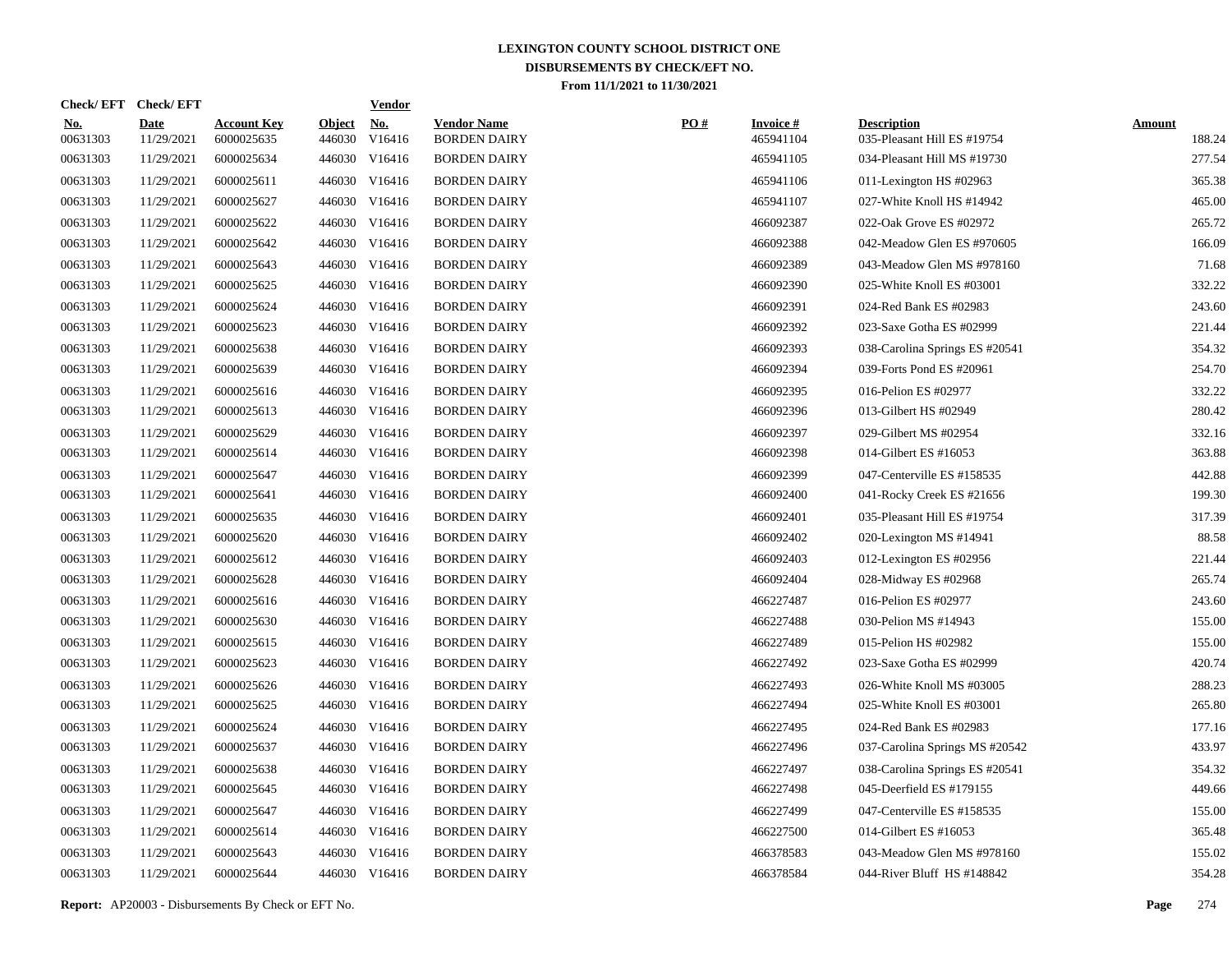| Check/EFT Check/EFT       |                                  |        | <b>Vendor</b>        |                                                                                                                                                                                                                                                                                                                                                                                                                                                                                                                                                              |          |                              |                                               |                        |
|---------------------------|----------------------------------|--------|----------------------|--------------------------------------------------------------------------------------------------------------------------------------------------------------------------------------------------------------------------------------------------------------------------------------------------------------------------------------------------------------------------------------------------------------------------------------------------------------------------------------------------------------------------------------------------------------|----------|------------------------------|-----------------------------------------------|------------------------|
| <b>Date</b><br>11/29/2021 | <b>Account Key</b><br>6000025620 | 446030 | <u>No.</u><br>V16416 | <b>Vendor Name</b><br><b>BORDEN DAIRY</b>                                                                                                                                                                                                                                                                                                                                                                                                                                                                                                                    | PO#      | <b>Invoice#</b><br>466378585 | <b>Description</b><br>020-Lexington MS #14941 | <b>Amount</b><br>77.50 |
| 11/29/2021                | 6000025612                       |        |                      | <b>BORDEN DAIRY</b>                                                                                                                                                                                                                                                                                                                                                                                                                                                                                                                                          |          | 466378586                    | 012-Lexington ES #02956                       | 243.60                 |
| 11/29/2021                | 6000025640                       |        |                      | <b>BORDEN DAIRY</b>                                                                                                                                                                                                                                                                                                                                                                                                                                                                                                                                          |          | 466378588                    | 040-New Providence ES #20962                  | 365.65                 |
| 11/29/2021                | 6000025631                       |        |                      | <b>BORDEN DAIRY</b>                                                                                                                                                                                                                                                                                                                                                                                                                                                                                                                                          |          | 466378589                    | 031-Lake Murray ES #14944                     | 265.73                 |
| 11/29/2021                | 6000025646                       |        |                      | <b>BORDEN DAIRY</b>                                                                                                                                                                                                                                                                                                                                                                                                                                                                                                                                          |          | 466378590                    | 046-Beechwood MS #143304                      | 132.86                 |
| 11/29/2021                | 6000025641                       |        |                      | <b>BORDEN DAIRY</b>                                                                                                                                                                                                                                                                                                                                                                                                                                                                                                                                          |          | 466378591                    | 041-Rocky Creek ES #21656                     | 236.08                 |
| 11/29/2021                | 6000025611                       |        |                      | <b>BORDEN DAIRY</b>                                                                                                                                                                                                                                                                                                                                                                                                                                                                                                                                          |          | 466378592                    | 011-Lexington HS #02963                       | 166.07                 |
| 11/29/2021                | 6000025635                       |        |                      | <b>BORDEN DAIRY</b>                                                                                                                                                                                                                                                                                                                                                                                                                                                                                                                                          |          | 466378593                    | 035-Pleasant Hill ES #19754                   | 310.04                 |
| 11/29/2021                | 6000025634                       |        |                      | <b>BORDEN DAIRY</b>                                                                                                                                                                                                                                                                                                                                                                                                                                                                                                                                          |          | 466378594                    | 034-Pleasant Hill MS #19730                   | 166.09                 |
| 11/29/2021                | 6000025627                       |        |                      | <b>BORDEN DAIRY</b>                                                                                                                                                                                                                                                                                                                                                                                                                                                                                                                                          |          | 466378595                    | 027-White Knoll HS #14942                     | 354.30                 |
|                           |                                  |        |                      |                                                                                                                                                                                                                                                                                                                                                                                                                                                                                                                                                              |          |                              | <b>Check Total</b>                            | 21,900.47              |
| 11/29/2021                | 7743019041                       |        |                      | CAROLINA OFFICE EQUIPMENT                                                                                                                                                                                                                                                                                                                                                                                                                                                                                                                                    | P2205337 | 10251                        | Laminating Film                               | 546.77                 |
|                           |                                  |        |                      |                                                                                                                                                                                                                                                                                                                                                                                                                                                                                                                                                              |          |                              | <b>Check Total</b>                            | 546.77                 |
| 11/29/2021                | 6000025639                       |        |                      | EARTHGRAINS BAKING COMPANIES I                                                                                                                                                                                                                                                                                                                                                                                                                                                                                                                               |          | 51472603002                  | 039-Forts Pond ES #98568                      | 16.80                  |
| 11/29/2021                | 6000025622                       |        |                      | <b>EARTHGRAINS BAKING COMPANIES I</b>                                                                                                                                                                                                                                                                                                                                                                                                                                                                                                                        |          | 51472603048                  | 022-Oak Grove ES #97577                       | 22.00                  |
| 11/29/2021                | 6000025644                       |        |                      | EARTHGRAINS BAKING COMPANIES I                                                                                                                                                                                                                                                                                                                                                                                                                                                                                                                               |          | 51472603050                  | 044-River Bluff HS #99834                     | 89.50                  |
| 11/29/2021                | 6000025642                       |        |                      | EARTHGRAINS BAKING COMPANIES I                                                                                                                                                                                                                                                                                                                                                                                                                                                                                                                               |          | 51472603052                  | 042-Meadow Glen ES #99835                     | 40.50                  |
| 11/29/2021                | 6000025628                       |        |                      | EARTHGRAINS BAKING COMPANIES I                                                                                                                                                                                                                                                                                                                                                                                                                                                                                                                               |          | 51472603054                  | 028-Midway ES #97582                          | 81.00                  |
| 11/29/2021                | 6000025620                       |        |                      | <b>EARTHGRAINS BAKING COMPANIES I</b>                                                                                                                                                                                                                                                                                                                                                                                                                                                                                                                        |          | 51472603056                  | 020-Lexington MS #97575                       | 41.00                  |
| 11/29/2021                | 6000025611                       |        |                      | <b>EARTHGRAINS BAKING COMPANIES I</b>                                                                                                                                                                                                                                                                                                                                                                                                                                                                                                                        |          | 51472603060                  | 011-Lexington HS #97570                       | 57.30                  |
| 11/29/2021                | 6000025631                       |        |                      | EARTHGRAINS BAKING COMPANIES I                                                                                                                                                                                                                                                                                                                                                                                                                                                                                                                               |          | 51472603062                  | 031-Lake Murray ES #97584                     | 95.20                  |
| 11/29/2021                | 6000025640                       |        |                      | EARTHGRAINS BAKING COMPANIES I                                                                                                                                                                                                                                                                                                                                                                                                                                                                                                                               |          | 51472603064                  | 040-New Providence ES #98574                  | 59.60                  |
| 11/29/2021                | 6000025646                       |        |                      | EARTHGRAINS BAKING COMPANIES I                                                                                                                                                                                                                                                                                                                                                                                                                                                                                                                               |          | 51472603065                  | 046-Beechwood MS # 000002182                  | 33.75                  |
| 11/29/2021                | 6000025647                       |        |                      | EARTHGRAINS BAKING COMPANIES I                                                                                                                                                                                                                                                                                                                                                                                                                                                                                                                               |          | 51472603066                  | 047-Centerville ES # 975700025                | 80.25                  |
| 11/29/2021                | 6000025614                       |        |                      | EARTHGRAINS BAKING COMPANIES I                                                                                                                                                                                                                                                                                                                                                                                                                                                                                                                               |          | 51472603068                  | 014-Gilbert ES #97573                         | 172.45                 |
| 11/29/2021                | 6000025629                       |        |                      | <b>EARTHGRAINS BAKING COMPANIES I</b>                                                                                                                                                                                                                                                                                                                                                                                                                                                                                                                        |          | 51472603071                  | 029-Gilbert MS #97583                         | 92.00                  |
| 11/29/2021                | 6000025635                       |        |                      | EARTHGRAINS BAKING COMPANIES I                                                                                                                                                                                                                                                                                                                                                                                                                                                                                                                               |          | 51472603075                  | 035-Pleasant Hill ES #97898                   | 44.75                  |
| 11/29/2021                | 6000025645                       |        |                      | EARTHGRAINS BAKING COMPANIES I                                                                                                                                                                                                                                                                                                                                                                                                                                                                                                                               |          | 51472603076                  | 045-Deerfield ES #975710258                   | 77.75                  |
| 11/29/2021                | 6000025626                       |        |                      | EARTHGRAINS BAKING COMPANIES I                                                                                                                                                                                                                                                                                                                                                                                                                                                                                                                               |          | 51472603080                  | 026-White Knoll MS #97581                     | 81.00                  |
| 11/29/2021                | 6000025625                       |        |                      | EARTHGRAINS BAKING COMPANIES I                                                                                                                                                                                                                                                                                                                                                                                                                                                                                                                               |          | 51472603082                  | 025-White Knoll ES #97580                     | 116.90                 |
| 11/29/2021                | 6000025624                       |        |                      | EARTHGRAINS BAKING COMPANIES I                                                                                                                                                                                                                                                                                                                                                                                                                                                                                                                               |          | 51472603084                  | 024-Red Bank ES #97579                        | 49.00                  |
| 11/29/2021                | 6000025623                       |        |                      | EARTHGRAINS BAKING COMPANIES I                                                                                                                                                                                                                                                                                                                                                                                                                                                                                                                               |          | 51472603086                  | 023-Saxe Gotha ES #97578                      | 47.25                  |
| 11/29/2021                | 6000025627                       |        |                      | <b>EARTHGRAINS BAKING COMPANIES I</b>                                                                                                                                                                                                                                                                                                                                                                                                                                                                                                                        |          | 51472603088                  | 027-White Knoll HS #97576                     | 81.00                  |
| 11/29/2021                | 6000025637                       |        |                      | <b>EARTHGRAINS BAKING COMPANIES I</b>                                                                                                                                                                                                                                                                                                                                                                                                                                                                                                                        |          | 51472603090                  | 037-Carolina Springs MS #9827                 | 135.00                 |
|                           |                                  |        |                      | <b>Object</b><br>446030 V16416<br>446030 V16416<br>446030 V16416<br>446030 V16416<br>446030 V16416<br>446030 V16416<br>446030 V16416<br>446030 V16416<br>446030 V16416<br>466041 V10652<br>446020 V11591<br>446020 V11591<br>446020 V11591<br>446020 V11591<br>446020 V11591<br>446020 V11591<br>446020 V11591<br>446020 V11591<br>446020 V11591<br>446020 V11591<br>446020 V11591<br>446020 V11591<br>446020 V11591<br>446020 V11591<br>446020 V11591<br>446020 V11591<br>446020 V11591<br>446020 V11591<br>446020 V11591<br>446020 V11591<br>446020 V11591 |          |                              |                                               |                        |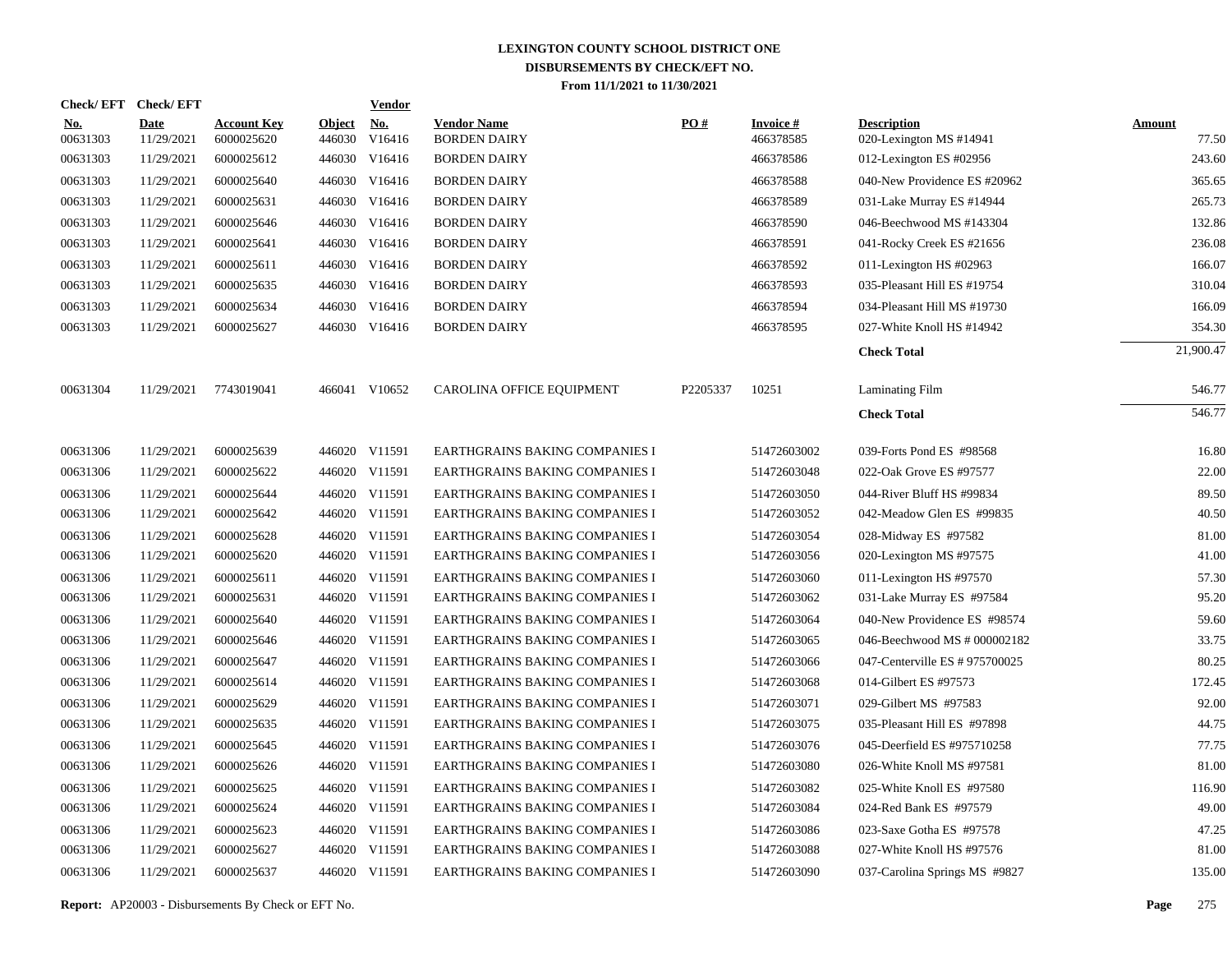|                        | Check/EFT Check/EFT       |                                  |                         | Vendor               |                                                      |          |                                 |                                                     |                        |
|------------------------|---------------------------|----------------------------------|-------------------------|----------------------|------------------------------------------------------|----------|---------------------------------|-----------------------------------------------------|------------------------|
| <b>No.</b><br>00631306 | <b>Date</b><br>11/29/2021 | <b>Account Key</b><br>6000025638 | <b>Object</b><br>446020 | <u>No.</u><br>V11591 | <b>Vendor Name</b><br>EARTHGRAINS BAKING COMPANIES I | PO#      | <b>Invoice #</b><br>51472603091 | <b>Description</b><br>038-Carolina Springs ES #9827 | <b>Amount</b><br>55.00 |
| 00631306               | 11/29/2021                | 6000025616                       |                         | 446020 V11591        | EARTHGRAINS BAKING COMPANIES I                       |          | 51472603092                     | 016-Pelion ES #97540                                | 97.55                  |
| 00631306               | 11/29/2021                | 6000025615                       | 446020                  | V11591               | EARTHGRAINS BAKING COMPANIES I                       |          | 51472603094                     | 015-Pelion HS #97542                                | 69.25                  |
| 00631306               | 11/29/2021                | 6000025630                       | 446020                  | V11591               | EARTHGRAINS BAKING COMPANIES I                       |          | 51472603096                     | 030-Pelion MS #97541                                | 79.10                  |
| 00631306               | 11/29/2021                | 6000025613                       | 446020                  | V11591               | EARTHGRAINS BAKING COMPANIES I                       |          | 5147603073                      | 013-Gilbert HS #97585                               | 67.50                  |
|                        |                           |                                  |                         |                      |                                                      |          |                                 | <b>Check Total</b>                                  | 1,882.40               |
| 00631307               | 11/29/2021                | 1000025808                       |                         | 439500 V15853        | <b>EXTRA DUTY SOLUTIONS</b>                          |          | 790862                          | Extra Duty Officers                                 | 2,639.00               |
|                        |                           |                                  |                         |                      |                                                      |          |                                 | <b>Check Total</b>                                  | 2,639.00               |
| 00631308               | 11/29/2021                | 1000011415                       | 441000                  | V00549               | FORMS AND SUPPLY INC (FSI)                           | P2204488 | 5931172-1                       | Bisilque Ayda Melamine Dry Era                      | 23.97                  |
| 00631308               | 11/29/2021                | 7866027025                       | 466041                  | V00549               | FORMS AND SUPPLY INC (FSI)                           | P2205275 | 5954573-1                       | Bigelowreg Green Tea English                        | 27.99                  |
| 00631308               | 11/29/2021                | 1000011328                       | 441000                  | V00549               | FORMS AND SUPPLY INC (FSI)                           | P2205441 | 5958574-0                       | <b>Quality Park Gummed Kraft Clas</b>               | 31.33                  |
| 00631308               | 11/29/2021                | 7863027023                       | 466041                  | V00549               | FORMS AND SUPPLY INC (FSI)                           | P2205444 | 5958737-0                       | <b>Quality Park Business Sealing</b>                | 25.25                  |
| 00631308               | 11/29/2021                | 7863027023                       | 466041                  | V00549               | FORMS AND SUPPLY INC (FSI)                           | P2205444 | 5958737-0                       | Averyreg Easy Peelreg Address                       | 37.49                  |
| 00631308               | 11/29/2021                | 1000011330                       | 441000                  | V00549               | FORMS AND SUPPLY INC (FSI)                           | P2205461 | 5959389-0                       | Rediform Eyeease Steno Noteboo                      | 17.91                  |
| 00631308               | 11/29/2021                | 1000011330                       | 441000                  | V00549               | FORMS AND SUPPLY INC (FSI)                           | P2205461 | 5959389-0                       | Dymo LabelWriter Adhesive Name                      | 81.86                  |
| 00631308               | 11/29/2021                | 1000011330                       | 441000                  | V00549               | FORMS AND SUPPLY INC (FSI)                           | P2205462 | 5959390-0                       | Rayovac Ultra Pro Alka AA48 Ba                      | 76.98                  |
| 00631308               | 11/29/2021                | 1000011330                       | 441000                  | V00549               | FORMS AND SUPPLY INC (FSI)                           | P2205462 | 5959390-0                       | Sharpie Large Barrel Permanent                      | 6.27                   |
| 00631308               | 11/29/2021                | 1000011330                       | 441000                  | V00549               | FORMS AND SUPPLY INC (FSI)                           | P2205462 | 5959390-0                       | Sharpie Penstyle Permanent Mar                      | 12.18                  |
| 00631308               | 11/29/2021                | 1000011330                       | 441000                  | V00549               | FORMS AND SUPPLY INC (FSI)                           | P2205462 | 5959390-0                       | <b>Falcon DustOff Compressed Gas</b>                | 74.43                  |
| 00631308               | 11/29/2021                | 1000011330                       | 441000                  | V00549               | FORMS AND SUPPLY INC (FSI)                           | P2205462 | 5959390-0                       | Neenah Inkjet Laser Printable                       | 25.23                  |
| 00631308               | 11/29/2021                | 1000011330                       | 441000                  | V00549               | FORMS AND SUPPLY INC (FSI)                           | P2205462 | 5959390-0                       | Postitreg 12W Arrow Message Fl                      | 18.87                  |
| 00631308               | 11/29/2021                | 1000011330                       | 441000                  | V00549               | FORMS AND SUPPLY INC (FSI)                           | P2205462 | 5959390-0                       | BIC Brite Liner Fluorescent Hi                      | 12.82                  |
| 00631308               | 11/29/2021                | 1000011330                       | 441000                  | V00549               | FORMS AND SUPPLY INC (FSI)                           | P2205462 | 5959390-0                       | Pilot G2 Bold Point Retractabl                      | 24.91                  |
| 00631308               | 11/29/2021                | 1000011242                       | 441000                  | V00549               | FORMS AND SUPPLY INC (FSI)                           | P2205464 | 5959564-0                       | OIC Slanted Vertical Sign Hold                      | 60.97                  |
| 00631308               | 11/29/2021                | 1000011242                       | 441000                  | V00549               | FORMS AND SUPPLY INC (FSI)                           | P2205464 | 5959564-1                       | OIC Slanted Vertical Sign Hold                      | 22.17                  |
| 00631308               | 11/29/2021                | 1000011329                       | 441000                  | V00549               | FORMS AND SUPPLY INC (FSI)                           | P2205465 | 5959606-0                       | Safco Onyx Mesh Telephone Stan                      | 36.70                  |
| 00631308               | 11/29/2021                | 1000014803                       | 441000                  | V00549               | FORMS AND SUPPLY INC (FSI)                           | P2205540 | 5962057-0                       | Business Source Premium Invisi                      | 4.13                   |
| 00631308               | 11/29/2021                | 1000014803                       | 441000                  | V00549               | FORMS AND SUPPLY INC (FSI)                           | P2205540 | 5962057-0                       | Bostitch 14 Standard Premium S                      | 0.75                   |
| 00631308               | 11/29/2021                | 1000014803                       | 441000                  | V00549               | FORMS AND SUPPLY INC (FSI)                           | P2205540 | 5962057-0                       | Business Source Full Strip Ver                      | 7.32                   |
| 00631308               | 11/29/2021                | 1000014803                       | 441000                  | V00549               | FORMS AND SUPPLY INC (FSI)                           | P2205540 | 5962057-0                       | Pilot FriXion Colors Erasable                       | 6.28                   |
| 00631308               | 11/29/2021                | 1000014803                       | 441000                  | V00549               | FORMS AND SUPPLY INC (FSI)                           | P2205540 | 5962057-0                       | PRESaply Labels                                     | 8.88                   |
| 00631308               | 11/29/2021                | 1000014803                       | 441000                  | V00549               | FORMS AND SUPPLY INC (FSI)                           | P2205540 | 5962057-0                       | Averyreg Adhesive Name Badges                       | 51.72                  |
|                        |                           |                                  |                         |                      |                                                      |          |                                 | <b>Check Total</b>                                  | 696.41                 |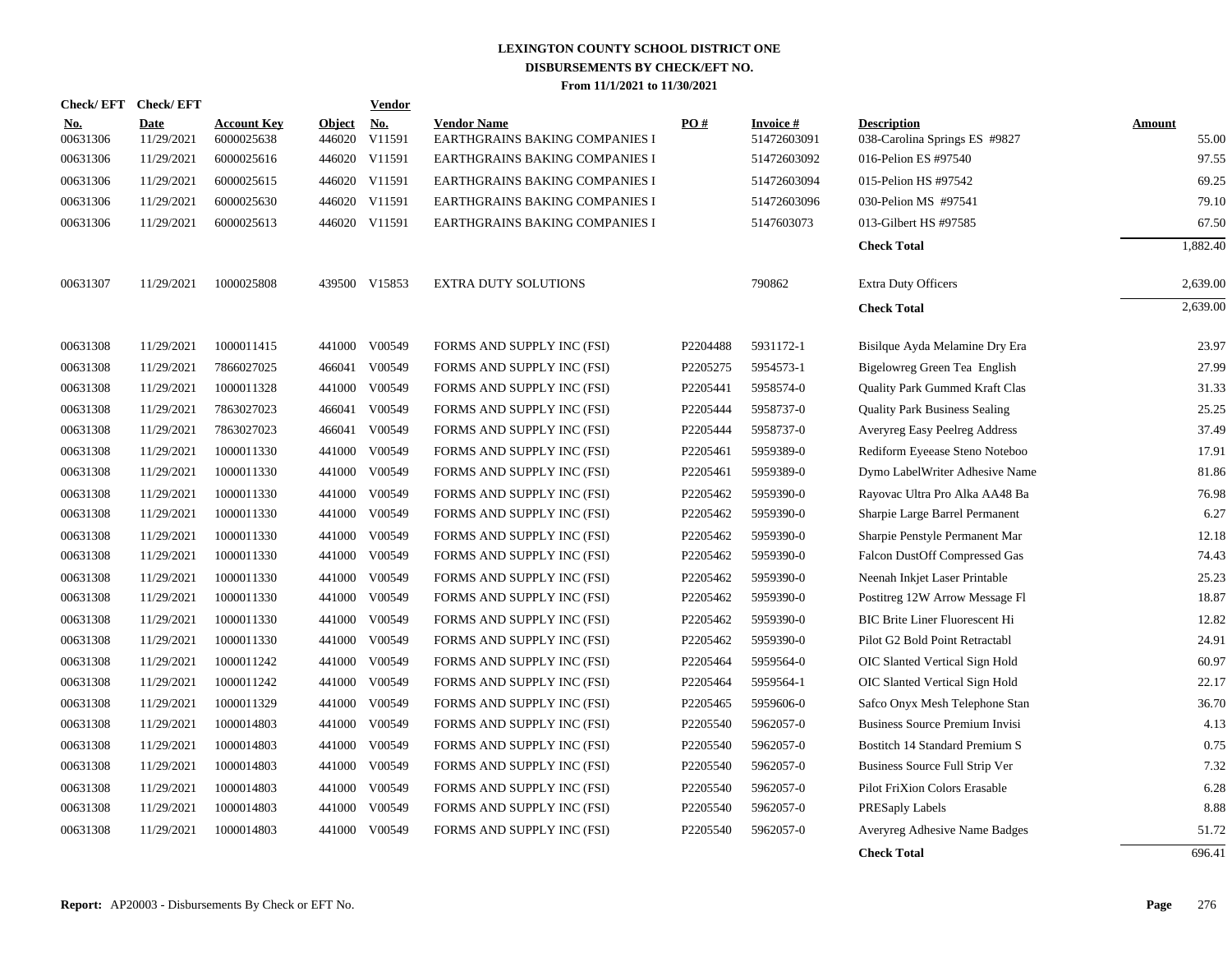| Check/EFT Check/EFT    |                           |                                  |                      | <b>Vendor</b> |                                        |                 |                            |                                                     |                         |
|------------------------|---------------------------|----------------------------------|----------------------|---------------|----------------------------------------|-----------------|----------------------------|-----------------------------------------------------|-------------------------|
| <u>No.</u><br>00631309 | <b>Date</b><br>11/29/2021 | <b>Account Key</b><br>1000011331 | Object No.<br>441000 | V12508        | <b>Vendor Name</b><br><b>HEINEMANN</b> | PO#<br>P2203761 | <b>Invoice#</b><br>7396586 | <b>Description</b><br>BENCHMARK ASSESSMT SYS 2: 3RD | <b>Amount</b><br>425.00 |
| 00631309               | 11/29/2021                | 1000011331                       |                      | 441000 V12508 | <b>HEINEMANN</b>                       | P2203761        | 7396586                    | <b>SHIPPING</b>                                     | 42.50                   |
|                        |                           |                                  |                      |               |                                        |                 |                            | <b>Check Total</b>                                  | 467.50                  |
| 00631310               | 11/29/2021                | 7802079011                       |                      | 466041 V11452 | KNOCKOUT SPORTSWEAR                    | P2203775        | 67312021                   | KO collegiate wrestling single                      | 2,015.00                |
| 00631310               | 11/29/2021                | 7802079011                       |                      | 466041 V11452 | KNOCKOUT SPORTSWEAR                    | P2203775        | 67312021                   | KO sublimated polo                                  | 405.00                  |
| 00631310               | 11/29/2021                | 7802079011                       |                      | 466041 V11452 | KNOCKOUT SPORTSWEAR                    | P2203775        | 67312021                   | KO sublimated 1/4 zip                               | 540.00                  |
| 00631310               | 11/29/2021                | 7802079011                       |                      | 466041 V11452 | KNOCKOUT SPORTSWEAR                    | P2203775        | 67312021                   | KO collegiate wrestling single                      | 420.00                  |
| 00631310               | 11/29/2021                | 7802079011                       |                      | 466041 V11452 | KNOCKOUT SPORTSWEAR                    | P2203775        | 67312021                   | KO piped warm up jacket                             | 390.00                  |
| 00631310               | 11/29/2021                | 7802079011                       |                      | 466041 V11452 | KNOCKOUT SPORTSWEAR                    | P2203775        | 67312021                   | KO piped lined warm up pant                         | 660.00                  |
| 00631310               | 11/29/2021                | 7802079011                       |                      | 466041 V11452 | KNOCKOUT SPORTSWEAR                    | P2203775        | 67312021                   | KO unstructured baseball cap                        | 135.00                  |
| 00631310               | 11/29/2021                | 7802079011                       |                      | 466041 V11452 | KNOCKOUT SPORTSWEAR                    | P2203775        | 67312021                   | shipping                                            | 55.00                   |
|                        |                           |                                  |                      |               |                                        |                 |                            | <b>Check Total</b>                                  | 4,620.00                |
| 00631311               | 11/29/2021                | 1000011238                       |                      | 441000 V12065 | KURTZ BROS DBA BENDER BURKOT           | P2205198        | 59697.00                   | Quartet Neon Dry Erase Markers                      | 9.45                    |
| 00631311               | 11/29/2021                | 1000011238                       | 441000               | V12065        | KURTZ BROS DBA BENDER BURKOT           | P2205198        | 59697.00                   | Large Supply Caddy with Cups                        | 18.16                   |
| 00631311               | 11/29/2021                | 1000011238                       |                      | 441000 V12065 | KURTZ BROS DBA BENDER BURKOT           | P2205198        | 59697.00                   | Big Tree Bulletin Board                             | 13.51                   |
| 00631311               | 11/29/2021                | 1000011238                       | 441000               | V12065        | KURTZ BROS DBA BENDER BURKOT           | P2205198        | 59697.00                   | Color Pop Cards                                     | 6.37                    |
| 00631311               | 11/29/2021                | 1000011238                       | 441000               | V12065        | KURTZ BROS DBA BENDER BURKOT           | P2205198        | 59697.00                   | Together we can change the wor                      | 8.92                    |
| 00631311               | 11/29/2021                | 1000011238                       | 441000               | V12065        | KURTZ BROS DBA BENDER BURKOT           | P2205198        | 59697.00                   | Happy Talk 2-sided accents                          | 7.02                    |
| 00631311               | 11/29/2021                | 1000011222                       |                      | 441000 V12065 | KURTZ BROS DBA BENDER BURKOT           | P2205327        | 59699.00                   | Laminating Film 1.5mil. film 2                      | 504.70                  |
|                        |                           |                                  |                      |               |                                        |                 |                            | <b>Check Total</b>                                  | 568.13                  |
| 00631312               | 11/29/2021                | 7932027016                       |                      | 466041 V10970 | <b>NASP INC</b>                        | P2205261        | 265339                     | bowtree bowrack (20 bows)                           | 320.00                  |
|                        |                           |                                  |                      |               |                                        |                 |                            | <b>Check Total</b>                                  | 320.00                  |
| 00631313               | 11/29/2021                | 1000011330                       |                      | 431200 V11322 | NATIONAL PAIDEIA CENTER                | P2205771        | 1421                       | Paideia Training; School wide                       | 3,000.00                |
| 00631313               | 11/29/2021                | 1000011330                       |                      | 431200 V11322 | NATIONAL PAIDEIA CENTER                | P2205771        | 1462                       | Paideia Training; Implementati                      | 3,000.00                |
|                        |                           |                                  |                      |               |                                        |                 |                            | <b>Check Total</b>                                  | 6,000.00                |
| 00631314               | 11/29/2021                | 1000011341                       | 443000               | V15036        | PIONEER VALLEY BOOKS                   | P2204684        | S233820                    | Wildfire                                            | 34.00                   |
| 00631314               | 11/29/2021                | 1000011341                       |                      | 443000 V15036 | PIONEER VALLEY BOOKS                   | P2204684        | S233820                    | Vampire Spiders                                     | 34.00                   |
| 00631314               | 11/29/2021                | 1000011341                       | 443000               | V15036        | PIONEER VALLEY BOOKS                   | P2204684        | S233820                    | Explore the World Nonfiction L                      | 125.00                  |
| 00631314               | 11/29/2021                | 1000011341                       |                      | 443000 V15036 | PIONEER VALLEY BOOKS                   | P2204684        | S233820                    | <b>Natures Perfect Partners</b>                     | 34.00                   |
| 00631314               | 11/29/2021                | 1000011341                       | 443000               | V15036        | PIONEER VALLEY BOOKS                   | P2204684        | S233820                    | Mountain Climbing - Dangerous                       | 34.00                   |
| 00631314               | 11/29/2021                | 1000011341                       |                      | 443000 V15036 | PIONEER VALLEY BOOKS                   | P2204684        | S233820                    | All About Koalas                                    | 34.00                   |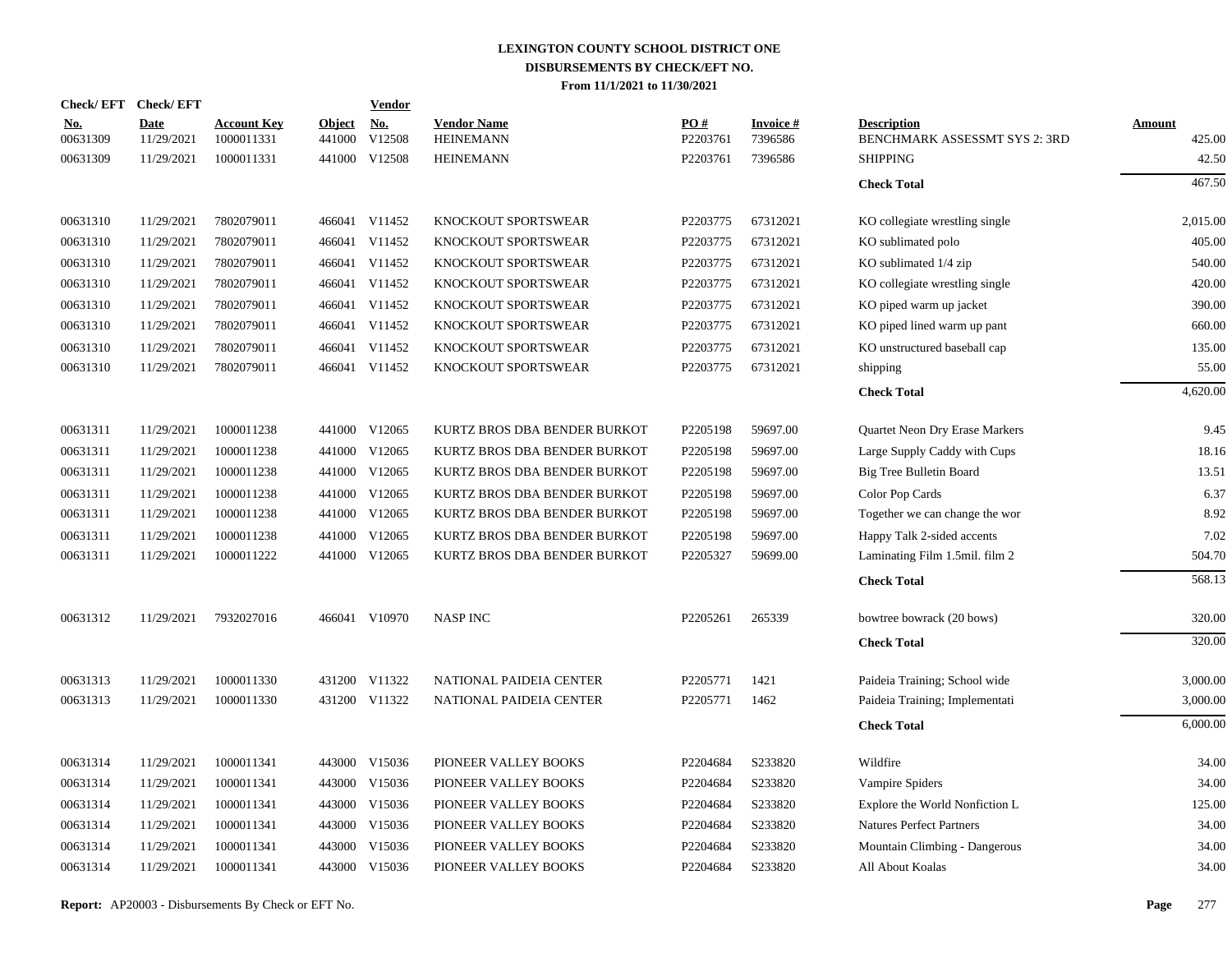| <b>Check/EFT</b>       | <b>Check/EFT</b>          |                                  |                         | <b>Vendor</b>        |                                            |                      |                            |                                                   |                        |
|------------------------|---------------------------|----------------------------------|-------------------------|----------------------|--------------------------------------------|----------------------|----------------------------|---------------------------------------------------|------------------------|
| <u>No.</u><br>00631314 | <b>Date</b><br>11/29/2021 | <b>Account Key</b><br>1000011341 | <b>Object</b><br>443000 | <u>No.</u><br>V15036 | <b>Vendor Name</b><br>PIONEER VALLEY BOOKS | PO#<br>P2204684      | <b>Invoice#</b><br>S233820 | <b>Description</b><br>The Great Horned Owl Rescue | <b>Amount</b><br>34.00 |
| 00631314               | 11/29/2021                | 1000011341                       | 443000                  | V15036               | PIONEER VALLEY BOOKS                       | P2204684             | S233820                    | <b>Mighty Brave Girls</b>                         | 34.00                  |
| 00631314               | 11/29/2021                | 1000011341                       | 443000                  | V15036               | PIONEER VALLEY BOOKS                       | P2204684             | S233820                    | From Wild to Mild                                 | 34.00                  |
| 00631314               | 11/29/2021                | 1000011341                       | 443000                  | V15036               | PIONEER VALLEY BOOKS                       | P2204684             | S233820                    | Jack and Daisy Orange Chapter                     | 125.00                 |
| 00631314               | 11/29/2021                | 1000011341                       | 443000                  | V15036               | PIONEER VALLEY BOOKS                       | P2204684             | S233820                    | Marshmallow the Pony Chapter B                    | 125.00                 |
| 00631314               | 11/29/2021                | 1000011341                       | 443000                  | V15036               | PIONEER VALLEY BOOKS                       | P2204684             | S233820                    | A World of Spies                                  | 34.00                  |
| 00631314               | 11/29/2021                | 1000011341                       | 443000                  | V15036               | PIONEER VALLEY BOOKS                       | P2204684             | S233820                    | Nonfiction Yellow Set                             | 125.00                 |
| 00631314               | 11/29/2021                | 1000011341                       | 443000                  | V15036               | PIONEER VALLEY BOOKS                       | P2204684             | S233820                    | Pawprints Nonfiction Set 2                        | 125.00                 |
| 00631314               | 11/29/2021                | 1000011341                       | 443000                  | V15036               | PIONEER VALLEY BOOKS                       | P2204684             | S233820                    | Seeking a Promised Land                           | 35.00                  |
| 00631314               | 11/29/2021                | 1000011341                       | 443000                  | V15036               | PIONEER VALLEY BOOKS                       | P2204684             | S233820                    | Maple Tree Farm Chapter Books                     | 135.00                 |
| 00631314               | 11/29/2021                | 1000011341                       | 443000                  | V15036               | PIONEER VALLEY BOOKS                       | P2204684             | S233820                    | Connections Set 2 Chapter Book                    | 135.00                 |
| 00631314               | 11/29/2021                | 1000011341                       | 443000                  | V15036               | PIONEER VALLEY BOOKS                       | P2204684             | S233820                    | Super Sam Early Chapter Books                     | 125.00                 |
| 00631314               | 11/29/2021                | 1000011341                       | 443000                  | V15036               | PIONEER VALLEY BOOKS                       | P2204684             | S233820                    | Pearl Diver Chapter Books                         | 135.00                 |
| 00631314               | 11/29/2021                | 1000011341                       |                         | 443000 V15036        | PIONEER VALLEY BOOKS                       | P2204684             | S233820                    | Connections Set 1 Chapter Book                    | 135.00                 |
| 00631314               | 11/29/2021                | 1000011341                       | 443000                  | V15036               | PIONEER VALLEY BOOKS                       | P2204684             | S233820                    | Explore the World Non Fiction                     | 125.00                 |
| 00631314               | 11/29/2021                | 1000011341                       |                         | 443000 V15036        | PIONEER VALLEY BOOKS                       | P2204684             | S233820                    | Approximate shipping and handl                    | 143.13                 |
|                        |                           |                                  |                         |                      |                                            |                      |                            | <b>Check Total</b>                                | 1,899.13               |
| 00631315               | 11/29/2021                | 1000022403                       |                         | 431200 V00402        | SC DEPARTMENT OF EDUCATION                 | P <sub>2204399</sub> | P2204399.INST              | Tuition Seats for R2S VirtualS                    | 1,260.00               |
|                        |                           |                                  |                         |                      |                                            |                      |                            | <b>Check Total</b>                                | 1,260.00               |
| 00631316               | 11/29/2021                | 7936527022                       |                         | 466041 V01844        | <b>SCHOLASTIC INC</b>                      | P2204821             | 34282690                   | See attached listing of books                     | 228.37                 |
| 00631316               | 11/29/2021                | 7936527022                       |                         | 466041 V01844        | <b>SCHOLASTIC INC</b>                      | P2204821             | 34282690                   | Shipping                                          | 20.55                  |
|                        |                           |                                  |                         |                      |                                            |                      |                            | <b>Check Total</b>                                | 248.92                 |
| 00631317               | 11/29/2021                | 1000011337                       |                         | 441000 V16452        | <b>SCHOOL SPECIALTY LLC</b>                | P2205200             | 208129019619               | Crayola Large Size Paintbrush                     | 49.79                  |
| 00631317               | 11/29/2021                | 7743019038                       |                         | 466041 V16452        | SCHOOL SPECIALTY LLC                       | P2205214             | 208129019682               | SunWorks Heavyweight Construct                    | 27.71                  |
| 00631317               | 11/29/2021                | 7743019038                       |                         | 466041 V16452        | SCHOOL SPECIALTY LLC                       | P2205214             | 208129019682               | SunWorks Heavyweight Construct                    | 41.57                  |
| 00631317               | 11/29/2021                | 7743019038                       |                         | 466041 V16452        | SCHOOL SPECIALTY LLC                       | P2205214             | 208129019682               | SunWorks Heavyweight Construct                    | 101.44                 |
| 00631317               | 11/29/2021                | 7743019038                       | 466041                  | V16452               | SCHOOL SPECIALTY LLC                       | P2205214             | 208129019682               | SunWorks Heavyweight Construct                    | 50.72                  |
| 00631317               | 11/29/2021                | 7743019038                       |                         | 466041 V16452        | SCHOOL SPECIALTY LLC                       | P2205214             | 208129019682               | Earthchoice MultiPurpose Paper                    | 17.93                  |
| 00631317               | 11/29/2021                | 7743019038                       | 466041                  | V16452               | SCHOOL SPECIALTY LLC                       | P2205214             | 208129019682               | Earthchoice MultiPurpose Paper                    | 26.90                  |
| 00631317               | 11/29/2021                | 7743019038                       |                         | 466041 V16452        | SCHOOL SPECIALTY LLC                       | P2205214             | 208129019682               | Exact Color Copy Paper 812 x 1                    | 49.22                  |
| 00631317               | 11/29/2021                | 7743019038                       | 466041                  | V16452               | SCHOOL SPECIALTY LLC                       | P2205214             | 208129019682               | Earthchoice MultiPurpose Paper                    | 26.90                  |
| 00631317               | 11/29/2021                | 7743019038                       | 466041                  | V16452               | SCHOOL SPECIALTY LLC                       | P2205214             | 208129019682               | Astrobrights Premium Color Pap                    | 77.84                  |
| 00631317               | 11/29/2021                | 7743019038                       |                         | 466041 V16452        | SCHOOL SPECIALTY LLC                       | P2205214             | 208129019682               | SunWorks Heavyweight Construct                    | 50.72                  |
|                        |                           |                                  |                         |                      |                                            |                      |                            |                                                   |                        |

**Report:** AP20003 - Disbursements By Check or EFT No. **Page** 278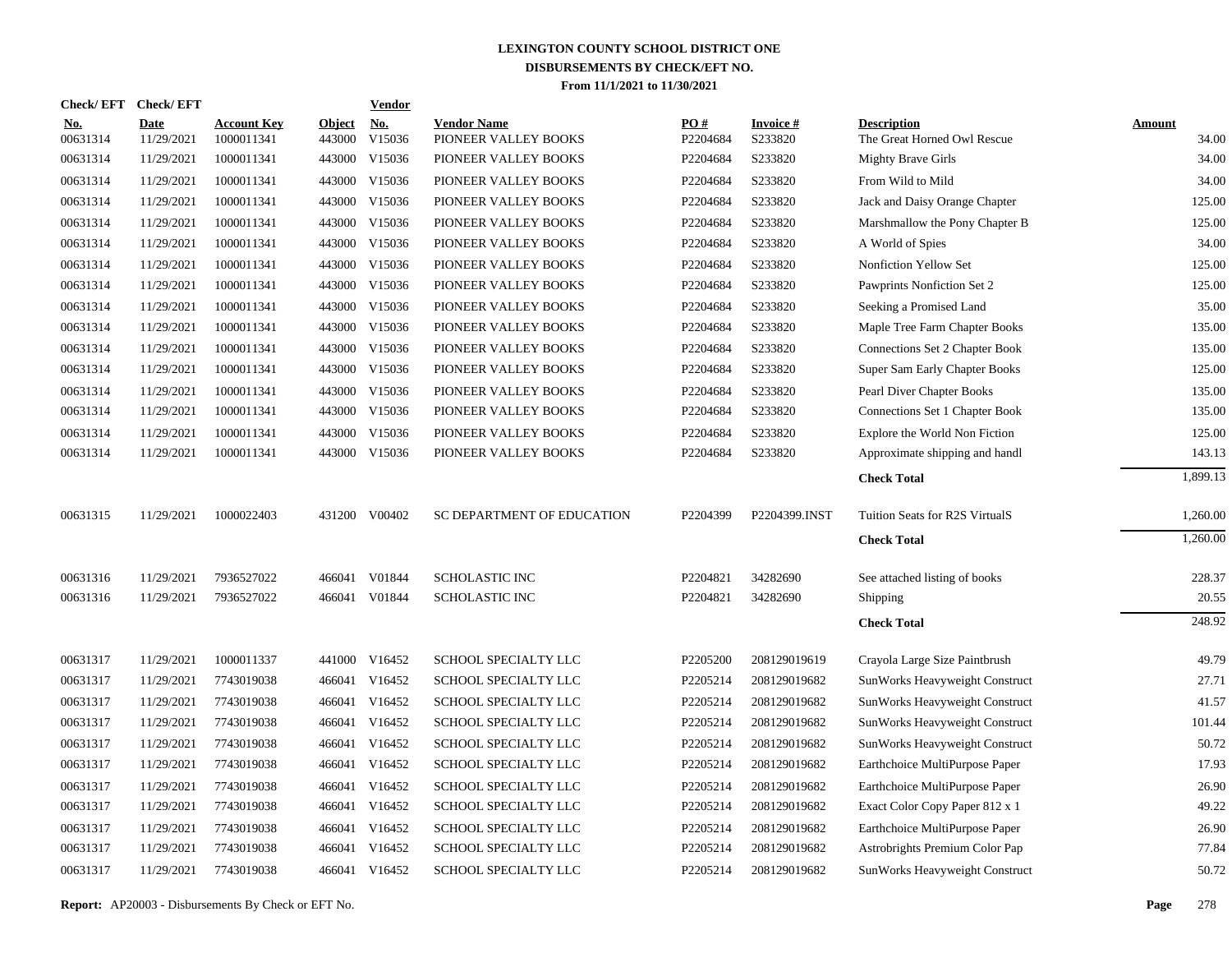| Check/EFT Check/EFT    |                           |                                  |                         | <b>Vendor</b>        |                                            |                 |                                 |                                                      |                        |
|------------------------|---------------------------|----------------------------------|-------------------------|----------------------|--------------------------------------------|-----------------|---------------------------------|------------------------------------------------------|------------------------|
| <b>No.</b><br>00631317 | <b>Date</b><br>11/29/2021 | <b>Account Key</b><br>7743019038 | <b>Object</b><br>466041 | <u>No.</u><br>V16452 | <b>Vendor Name</b><br>SCHOOL SPECIALTY LLC | PO#<br>P2205214 | <b>Invoice#</b><br>208129019682 | <b>Description</b><br>TruRay Sulphite Construction P | <b>Amount</b><br>38.84 |
| 00631317               | 11/29/2021                | 7743019038                       | 466041                  | V16452               | SCHOOL SPECIALTY LLC                       | P2205214        | 208129019682                    | Master Caster Big Foot ExtraWi                       | 19.05                  |
| 00631317               | 11/29/2021                | 7745027038                       |                         | 466041 V16452        | SCHOOL SPECIALTY LLC                       | P2205214        | 208129019682                    | Dymo LabelManager 280 8 x 238                        | 79.28                  |
| 00631317               | 11/29/2021                | 1000011337                       |                         | 441000 V16452        | SCHOOL SPECIALTY LLC                       | P2205218        | 208129019724                    | Pentel EnerGel Liquid Retracta                       | 18.30                  |
| 00631317               | 11/29/2021                | 1000011337                       |                         | 441000 V16452        | SCHOOL SPECIALTY LLC                       | P2205218        | 208129019724                    | Pentel EnerGel Liquid Retracta                       | 18.30                  |
| 00631317               | 11/29/2021                | 1000011335                       |                         | 441000 V16452        | SCHOOL SPECIALTY LLC                       | P2204593        | 208129019888                    | Dry Erase Student Boards, 9x12                       | 52.85                  |
| 00631317               | 11/29/2021                | 1000011337                       |                         | 441000 V16452        | SCHOOL SPECIALTY LLC                       | P2205185        | 208129020010                    | Sharpie Permanent Markers Chis                       | 144.62                 |
| 00631317               | 11/29/2021                | 1000011247                       |                         | 441000 V16452        | SCHOOL SPECIALTY LLC                       | P2205197        | 208129021138                    | Pacon Sentence Strips 3 x 24 I                       | 14.45                  |
| 00631317               | 11/29/2021                | 1000011247                       |                         | 441000 V16452        | SCHOOL SPECIALTY LLC                       | P2205197        | 208129021138                    | Flipside Math Hundreds Grid Dr                       | 93.26                  |
| 00631317               | 11/29/2021                | 1000011247                       |                         | 441000 V16452        | SCHOOL SPECIALTY LLC                       | P2205197        | 208129021138                    | Eureka Blue Harmony Extra Wide                       | 24.74                  |
|                        |                           |                                  |                         |                      |                                            |                 |                                 | <b>Check Total</b>                                   | 1,024.43               |
| 00631319               | 11/29/2021                | 6000025639                       |                         | 446040 V00879        | SENN BROTHERS INC                          |                 | L70653                          | 039-Forts Pond ES #2114                              | 177.00                 |
| 00631319               | 11/29/2021                | 6000025613                       | 446040                  | V00879               | SENN BROTHERS INC                          |                 | L74919                          | 013-Gilbert HS #852                                  | 321.85                 |
| 00631319               | 11/29/2021                | 6000025615                       | 446040                  | V00879               | SENN BROTHERS INC                          |                 | L74920                          | 015-Pelion HS #854                                   | 113.30                 |
| 00631319               | 11/29/2021                | 6000025614                       | 446040                  | V00879               | SENN BROTHERS INC                          |                 | L74921                          | 014-Gilbert ES #853                                  | 147.00                 |
| 00631319               | 11/29/2021                | 6000025616                       | 446040                  | V00879               | SENN BROTHERS INC                          |                 | L74922                          | 016-Pelion ES #855                                   | 232.95                 |
| 00631319               | 11/29/2021                | 6000025628                       | 446040                  | V00879               | SENN BROTHERS INC                          |                 | L74923                          | 028-Midway ES #863                                   | 180.50                 |
| 00631319               | 11/29/2021                | 6000025630                       | 446040                  | V00879               | SENN BROTHERS INC                          |                 | L74924                          | 030-Pelion MS #2011                                  | 205.60                 |
| 00631319               | 11/29/2021                | 6000025639                       | 446040                  | V00879               | SENN BROTHERS INC                          |                 | L74925                          | 039-Forts Pond ES #2114                              | 148.95                 |
| 00631319               | 11/29/2021                | 6000025647                       | 446040                  | V00879               | SENN BROTHERS INC                          |                 | L75016                          | 047-Centerville ES #2120                             | 126.00                 |
| 00631319               | 11/29/2021                | 6000025640                       | 446040                  | V00879               | SENN BROTHERS INC                          |                 | L75738                          | 040-New Providence ES # 2115                         | 84.00                  |
| 00631319               | 11/29/2021                | 6000025641                       | 446040                  | V00879               | SENN BROTHERS INC                          |                 | L75739                          | 041-Rocky Creek ES # 2116                            | 426.00                 |
| 00631319               | 11/29/2021                | 6000025646                       | 446040                  | V00879               | SENN BROTHERS INC                          |                 | L75740                          | 046-Beechwood MS #2119                               | 304.05                 |
| 00631319               | 11/29/2021                | 6000025611                       | 446040                  | V00879               | SENN BROTHERS INC                          |                 | L75816                          | 011-Lexington HS #845                                | 63.00                  |
| 00631319               | 11/29/2021                | 6000025631                       | 446040                  | V00879               | SENN BROTHERS INC                          |                 | L75817                          | 031-Lake Murray ES #1524                             | 176.30                 |
| 00631319               | 11/29/2021                | 6000025635                       | 446040                  | V00879               | SENN BROTHERS INC                          |                 | L75818                          | 035-Pleasant Hill ES#3220                            | 105.00                 |
| 00631319               | 11/29/2021                | 6000025634                       | 446040                  | V00879               | SENN BROTHERS INC                          |                 | L75819                          | 034-Pleasant Hill MS #3219                           | 276.95                 |
| 00631319               | 11/29/2021                | 6000025637                       | 446040                  | V00879               | SENN BROTHERS INC                          |                 | L75820                          | 037-Carolina Springs MS#1925                         | 226.50                 |
| 00631319               | 11/29/2021                | 6000025644                       | 446040                  | V00879               | SENN BROTHERS INC                          |                 | L75821                          | 044-River Bluff HS #1311                             | 159.00                 |
| 00631319               | 11/29/2021                | 6000025620                       | 446040                  | V00879               | SENN BROTHERS INC                          |                 | L75822                          | 020-Lexington MS #857                                | 180.00                 |
| 00631319               | 11/29/2021                | 6000025612                       | 446040                  | V00879               | SENN BROTHERS INC                          |                 | L75823                          | 012-Lexington ES #851                                | 84.00                  |
| 00631319               | 11/29/2021                | 6000025612                       | 446040                  | V00879               | SENN BROTHERS INC                          |                 | L75823                          | 012-Lexington ES #851                                | $-21.00$               |
| 00631319               | 11/29/2021                | 6000025624                       | 446040                  | V00879               | SENN BROTHERS INC                          |                 | L75830                          | 024-Red Bank ES #860                                 | 511.15                 |
| 00631319               | 11/29/2021                | 6000025625                       | 446040                  | V00879               | SENN BROTHERS INC                          |                 | L75831                          | 025-White Knoll ES #861                              | 777.75                 |
| 00631319               | 11/29/2021                | 6000025623                       |                         | 446040 V00879        | SENN BROTHERS INC                          |                 | L75832                          | 023-Saxe Gotha ES #859                               | 84.00                  |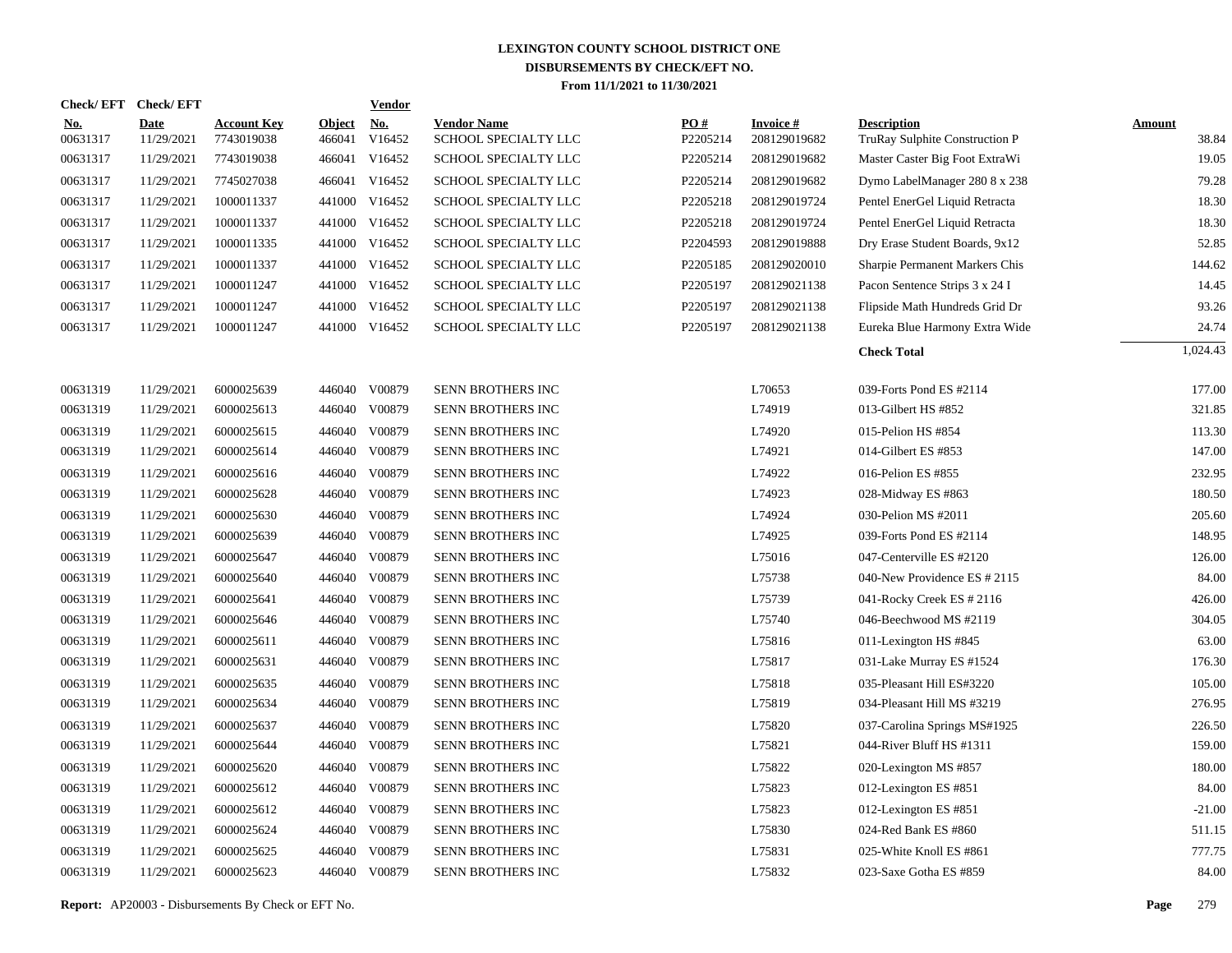|                        | Check/EFT Check/EFT       |                                  |                         | <b>Vendor</b>        |                                                |                      |                           |                                               |                         |
|------------------------|---------------------------|----------------------------------|-------------------------|----------------------|------------------------------------------------|----------------------|---------------------------|-----------------------------------------------|-------------------------|
| <u>No.</u><br>00631319 | <b>Date</b><br>11/29/2021 | <b>Account Key</b><br>6000025626 | <b>Object</b><br>446040 | <b>No.</b><br>V00879 | <b>Vendor Name</b><br><b>SENN BROTHERS INC</b> | PO#                  | <b>Invoice#</b><br>L75833 | <b>Description</b><br>026-White Knoll MS #862 | <b>Amount</b><br>326.00 |
| 00631319               | 11/29/2021                | 6000025627                       | 446040                  | V00879               | <b>SENN BROTHERS INC</b>                       |                      | L75834                    | 027-White Knoll HS #1791                      | 617.60                  |
| 00631319               | 11/29/2021                | 6000025645                       |                         | 446040 V00879        | <b>SENN BROTHERS INC</b>                       |                      | L75835                    | 045-Deerfield ES #2118                        | 198.00                  |
| 00631319               | 11/29/2021                | 6000025622                       | 446040                  | V00879               | <b>SENN BROTHERS INC</b>                       |                      | L76257                    | 022-Oak Grove ES #858                         | 340.00                  |
| 00631319               | 11/29/2021                | 6000025642                       |                         | 446040 V00879        | <b>SENN BROTHERS INC</b>                       |                      | L76318                    | 042-Meadow Glen ES # 2117                     | 86.10                   |
| 00631319               | 11/29/2021                | 6000025643                       |                         | 446040 V00879        | SENN BROTHERS INC                              |                      | L76319                    | 043-Meadow Glen MS #52912                     | 127.00                  |
|                        |                           |                                  |                         |                      |                                                |                      |                           | <b>Check Total</b>                            | 6.784.55                |
| 00631320               | 11/29/2021                | 1000025412                       |                         | 441020 V13230        | SMITH AND JONES JANITORIAL SUP                 | P2202354             | 214059                    | <b>HEPA FILTER KITS</b>                       | 773.82                  |
| 00631320               | 11/29/2021                | 1000025413                       |                         | 441020 V13230        | SMITH AND JONES JANITORIAL SUP                 | P2202354             | 214059                    | <b>SWITCH</b>                                 | 69.34                   |
| 00631320               | 11/29/2021                | 1000025427                       |                         | 441020 V13230        | SMITH AND JONES JANITORIAL SUP                 | P2202354             | 214059                    | VAC BAG 10 PK                                 | 176.34                  |
| 00631320               | 11/29/2021                | 1000025427                       |                         | 441020 V13230        | SMITH AND JONES JANITORIAL SUP                 | P2202354             | 214059                    | HEPA BAG (5)                                  | 202.02                  |
| 00631320               | 11/29/2021                | 1000025438                       |                         | 441020 V13230        | SMITH AND JONES JANITORIAL SUP                 | P2202354             | 214059                    | <b>HEPA FILTER KITS</b>                       | 773.80                  |
| 00631320               | 11/29/2021                | 1000025438                       |                         | 441020 V13230        | SMITH AND JONES JANITORIAL SUP                 | P2202354             | 214059                    | <b>AXLE ASSBY</b>                             | 99.64                   |
| 00631320               | 11/29/2021                | 1000025438                       |                         | 441020 V13230        | SMITH AND JONES JANITORIAL SUP                 | P2202354             | 214059                    | <b>EXHAUST FILTER</b>                         | 104.65                  |
| 00631320               | 11/29/2021                | 1000025438                       |                         | 441020 V13230        | SMITH AND JONES JANITORIAL SUP                 | P2202354             | 214059                    | <b>BRUSH ROLLER SR15</b>                      | 191.74                  |
| 00631320               | 11/29/2021                | 1000025438                       |                         | 441020 V13230        | SMITH AND JONES JANITORIAL SUP                 | P2202354             | 214059                    | <b>HANDLE COMPLETE</b>                        | 160.07                  |
| 00631320               | 11/29/2021                | 1000025438                       |                         | 441020 V13230        | SMITH AND JONES JANITORIAL SUP                 | P2202354             | 214059                    | <b>SWIVEL NECK ASSBY</b>                      | 103.58                  |
| 00631320               | 11/29/2021                | 1000025438                       |                         | 441020 V13230        | SMITH AND JONES JANITORIAL SUP                 | P2202354             | 214059                    | <b>CHASSIS XP15</b>                           | 129.26                  |
| 00631320               | 11/29/2021                | 1000025438                       |                         | 441020 V13230        | SMITH AND JONES JANITORIAL SUP                 | P2202354             | 214059                    | <b>GROMMET</b>                                | 9.76                    |
| 00631320               | 11/29/2021                | 1000025430                       |                         | 441020 V13230        | SMITH AND JONES JANITORIAL SUP                 | P2204344             | 214117                    | 95118 ATLAS WIPES                             | 276.07                  |
| 00631320               | 11/29/2021                | 1000025430                       |                         | 441020 V13230        | SMITH AND JONES JANITORIAL SUP                 | P2204344             | 214117                    | 9013 24" DUST MOP 3"                          | 85.51                   |
| 00631320               | 11/29/2021                | 1000025430                       |                         | 441020 V13230        | SMITH AND JONES JANITORIAL SUP                 | P2204344             | 214117                    | 9014 36" DUST MOP 3"                          | 70.62                   |
| 00631320               | 11/29/2021                | 1000025430                       |                         | 441020 V13230        | SMITH AND JONES JANITORIAL SUP                 | P2204344             | 214117                    | 7250 WOODEN DUST MOP HANDLE                   | 41.73                   |
| 00631320               | 11/29/2021                | 1000025445                       |                         | 441020 V13230        | SMITH AND JONES JANITORIAL SUP                 | P2204304             | 214118                    | 95118 ATLAS WIPES                             | 322.07                  |
| 00631320               | 11/29/2021                | 1000025445                       |                         | 441020 V13230        | SMITH AND JONES JANITORIAL SUP                 | P2204304             | 214118                    | 9013 24" DUST MOP 3"                          | 35.63                   |
| 00631320               | 11/29/2021                | 1000025445                       |                         | 441020 V13230        | SMITH AND JONES JANITORIAL SUP                 | P2204304             | 214118                    | 9113 24" FRAME 3"                             | 11.56                   |
| 00631320               | 11/29/2021                | 1000025445                       |                         | 441020 V13230        | SMITH AND JONES JANITORIAL SUP                 | P2204304             | 214118                    | 7250 WOODEN DUST MOP HANDLE                   | 20.87                   |
| 00631320               | 11/29/2021                | 1000025446                       |                         | 441020 V13230        | SMITH AND JONES JANITORIAL SUP                 | P2204467             | 214119                    | 95118 ATLAS WIPES                             | 138.02                  |
| 00631320               | 11/29/2021                | 1000025446                       |                         | 441020 V13230        | SMITH AND JONES JANITORIAL SUP                 | P2204467             | 214119                    | 20" 20014 BLACK STRIPPING PADS                | 65.54                   |
| 00631320               | 11/29/2021                | 1000025446                       |                         | 441020 V13230        | SMITH AND JONES JANITORIAL SUP                 | P2204467             | 214119                    | 20" 20403 BLUE SCRUBBING PADS                 | 65.54                   |
| 00631320               | 11/29/2021                | 1000025446                       |                         | 441020 V13230        | SMITH AND JONES JANITORIAL SUP                 | P <sub>2204467</sub> | 214119                    | 20" 144120 WHITE SPRAY BUFFING                | 78.65                   |
| 00631320               | 11/29/2021                | 1000025446                       |                         | 441020 V13230        | SMITH AND JONES JANITORIAL SUP                 | P2204467             | 214119                    | 20" 20286 BEIGE BURNISHING PAD                | 70.89                   |
| 00631320               | 11/29/2021                | 1000025446                       |                         | 441020 V13230        | SMITH AND JONES JANITORIAL SUP                 | P2204467             | 214119                    | 20" REDWOOD FLOOR PADS                        | 42.80                   |
| 00631320               | 11/29/2021                | 1000025446                       |                         | 441020 V13230        | SMITH AND JONES JANITORIAL SUP                 | P2204467             | 214119                    | 9013 24" DUST MOP 3"                          | 85.51                   |
| 00631320               | 11/29/2021                | 1000025446                       |                         | 441020 V13230        | SMITH AND JONES JANITORIAL SUP                 | P2204467             | 214119                    | 7250 DUST MOP HANDLE                          | 13.91                   |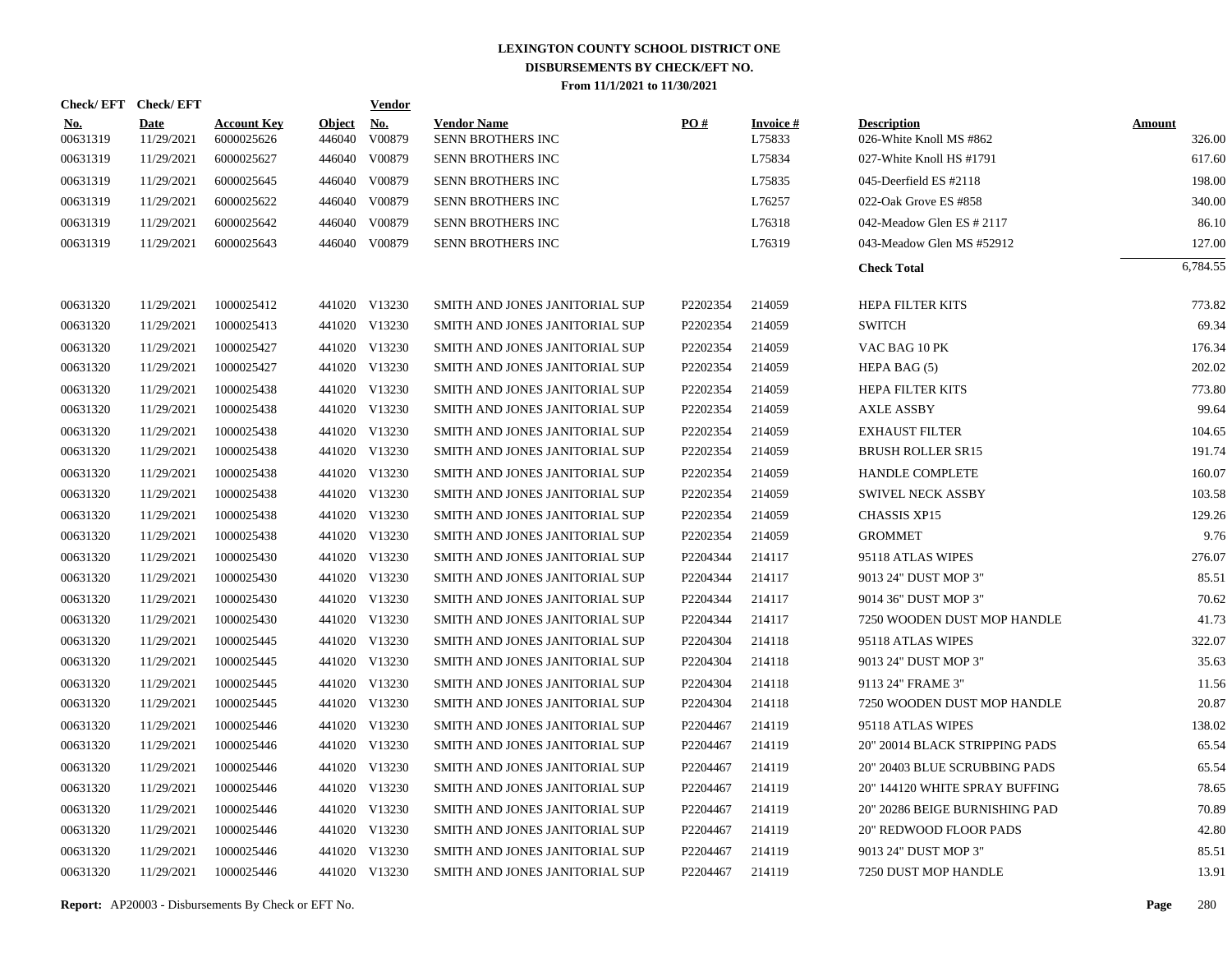|                        | Check/EFT Check/EFT       |                                  |               | <b>Vendor</b>               |                                                      |                               |                           |                                            |                        |
|------------------------|---------------------------|----------------------------------|---------------|-----------------------------|------------------------------------------------------|-------------------------------|---------------------------|--------------------------------------------|------------------------|
| <u>No.</u><br>00631320 | <b>Date</b><br>11/29/2021 | <b>Account Key</b><br>1000025427 | <b>Object</b> | <u>No.</u><br>441020 V13230 | <b>Vendor Name</b><br>SMITH AND JONES JANITORIAL SUP | $\underline{PO#}$<br>P2203789 | <b>Invoice#</b><br>214120 | <b>Description</b><br>9013 24" DUST MOP 3" | <b>Amount</b><br>71.27 |
| 00631320               | 11/29/2021                | 1000025422                       |               | 441020 V13230               | SMITH AND JONES JANITORIAL SUP                       | P2204088                      | 214123                    | 95118 ATLAS WIPES                          | 92.03                  |
| 00631320               | 11/29/2021                | 1000025422                       |               | 441020 V13230               | SMITH AND JONES JANITORIAL SUP                       | P2204088                      | 214123                    | 9013 24" DUST MOP 3"                       | 85.51                  |
| 00631320               | 11/29/2021                | 1000025414                       |               | 441020 V13230               | SMITH AND JONES JANITORIAL SUP                       | P2203807                      | 214132                    | 95118 ATLAS WIPES                          | 230.05                 |
| 00631320               | 11/29/2021                | 1000025414                       |               | 441020 V13230               | SMITH AND JONES JANITORIAL SUP                       | P2203807                      | 214132                    | 20" 20286 BEIGE BURNISHING PAD             | 42.53                  |
| 00631320               | 11/29/2021                | 1000025414                       |               | 441020 V13230               | SMITH AND JONES JANITORIAL SUP                       | P2203807                      | 214132                    | <b>20" BLUE ULTRA BURNISH PADS</b>         | 27.29                  |
|                        |                           |                                  |               |                             |                                                      |                               |                           | <b>Check Total</b>                         | 4,767.62               |
| 00631321               | 11/29/2021                | 7765027037                       |               | 466049 V13346               | SPUNKY PEACH FUNDRAISING                             | P2205259                      | 121110005 R2              | Balance due on Fundraiser                  | 126.55                 |
|                        |                           |                                  |               |                             |                                                      |                               |                           | <b>Check Total</b>                         | 126.55                 |
| 00631322               | 11/29/2021                | 7802072013                       |               | 466041 V00137               | <b>TAND T SPORTS</b>                                 | P2205388                      | 1121-035                  | Grey Coaches Polo Embroidered              | 1,005.80               |
| 00631322               | 11/29/2021                | 7802072013                       |               | 466041 V00137               | <b>TAND T SPORTS</b>                                 | P2205388                      | 1121-035                  | <b>Black Coaches Polo Embroidered</b>      | 1,005.80               |
| 00631322               | 11/29/2021                | 7802072013                       |               | 466099 V00137               | <b>T AND T SPORTS</b>                                | P2205388                      | 1121-035                  | Shipping                                   | 21.40                  |
|                        |                           |                                  |               |                             |                                                      |                               |                           | <b>Check Total</b>                         | 2,033.00               |
| 00631328               | 11/29/2021                | 6000025627                       |               | 441000 V00079               | <b>US FOODS</b>                                      |                               | 1612498                   | 027-White Knoll HS cust #90839             | 784.14                 |
| 00631328               | 11/29/2021                | 6000025614                       |               | 441000 V00079               | <b>US FOODS</b>                                      |                               | 1834644                   | 014-Gilbert ES cust #70837802              | 1,994.53               |
| 00631328               | 11/29/2021                | 6000025614                       |               | 441000 V00079               | <b>US FOODS</b>                                      |                               | 1834644                   | 014-Gilbert ES cust #70837802              | $-8.55$                |
| 00631328               | 11/29/2021                | 6000025628                       |               | 446010 V00079               | <b>US FOODS</b>                                      |                               | 1834763                   | 028-Midway ES cust #80838089               | 387.20                 |
| 00631328               | 11/29/2021                | 6000025628                       |               | 446010 V00079               | <b>US FOODS</b>                                      |                               | 1834771                   | 028-Midway ES cust #80838089               | 4,309.27               |
| 00631328               | 11/29/2021                | 6000025628                       |               | 446010 V00079               | <b>US FOODS</b>                                      |                               | 1834771                   | 028-Midway ES cust #80838089               | $-42.36$               |
| 00631328               | 11/29/2021                | 6000025628                       |               | 441000 V00079               | <b>US FOODS</b>                                      |                               | 1834777                   | 028-Midway ES cust #80838089               | 101.00                 |
| 00631328               | 11/29/2021                | 6000025639                       |               | 446010 V00079               | <b>US FOODS</b>                                      |                               | 1835972                   | 039-Forts Pond ES cust #208378             | 387.20                 |
| 00631328               | 11/29/2021                | 6000025639                       |               | 441000 V00079               | <b>US FOODS</b>                                      |                               | 1835987                   | 039-Forts Pond ES cust #208378             | 552.18                 |
| 00631328               | 11/29/2021                | 6000025639                       |               | 446010 V00079               | <b>US FOODS</b>                                      |                               | 1835988                   | 039-Forts Pond ES cust #208378             | 1,016.12               |
| 00631328               | 11/29/2021                | 6000025626                       |               | 441000 V00079               | <b>US FOODS</b>                                      |                               | 2055919                   | 026-White Knoll MS cust #80839             | 500.60                 |
| 00631328               | 11/29/2021                | 6000025623                       |               | 446010 V00079               | US FOODS                                             |                               | 2059909                   | 023-Saxe Gotha ES cust #308383             | 111.20                 |
| 00631328               | 11/29/2021                | 6000025625                       |               | 446010 V00079               | <b>US FOODS</b>                                      |                               | 2059910                   | 025-White Knoll ES cust #70839             | 111.20                 |
| 00631328               | 11/29/2021                | 6000025626                       |               | 446010 V00079               | US FOODS                                             |                               | 2059911                   | 026-White Knoll MS cust #80839             | 96.20                  |
| 00631328               | 11/29/2021                | 6000025627                       |               | 446010 V00079               | <b>US FOODS</b>                                      |                               | 2059912                   | 027-White Knoll HS cust #90839             | 38.22                  |
| 00631328               | 11/29/2021                | 6000025623                       |               | 446010 V00079               | US FOODS                                             |                               | 2059913                   | 023-Saxe Gotha ES cust #308383             | 2,789.55               |
| 00631328               | 11/29/2021                | 6000025623                       |               | 446010 V00079               | <b>US FOODS</b>                                      |                               | 2059913                   | 023-Saxe Gotha ES cust #308383             | $-37.97$               |
| 00631328               | 11/29/2021                | 6000025625                       |               | 446010 V00079               | US FOODS                                             |                               | 2059914                   | 025-White Knoll ES cust #70839             | 4,993.05               |
| 00631328               | 11/29/2021                | 6000025625                       |               | 446010 V00079               | <b>US FOODS</b>                                      |                               | 2059914                   | 025-White Knoll ES cust #70839             | $-110.07$              |
| 00631328               | 11/29/2021                | 6000025626                       |               | 446010 V00079               | <b>US FOODS</b>                                      |                               | 2059915                   | 026-White Knoll MS cust #80839             | 3,259.40               |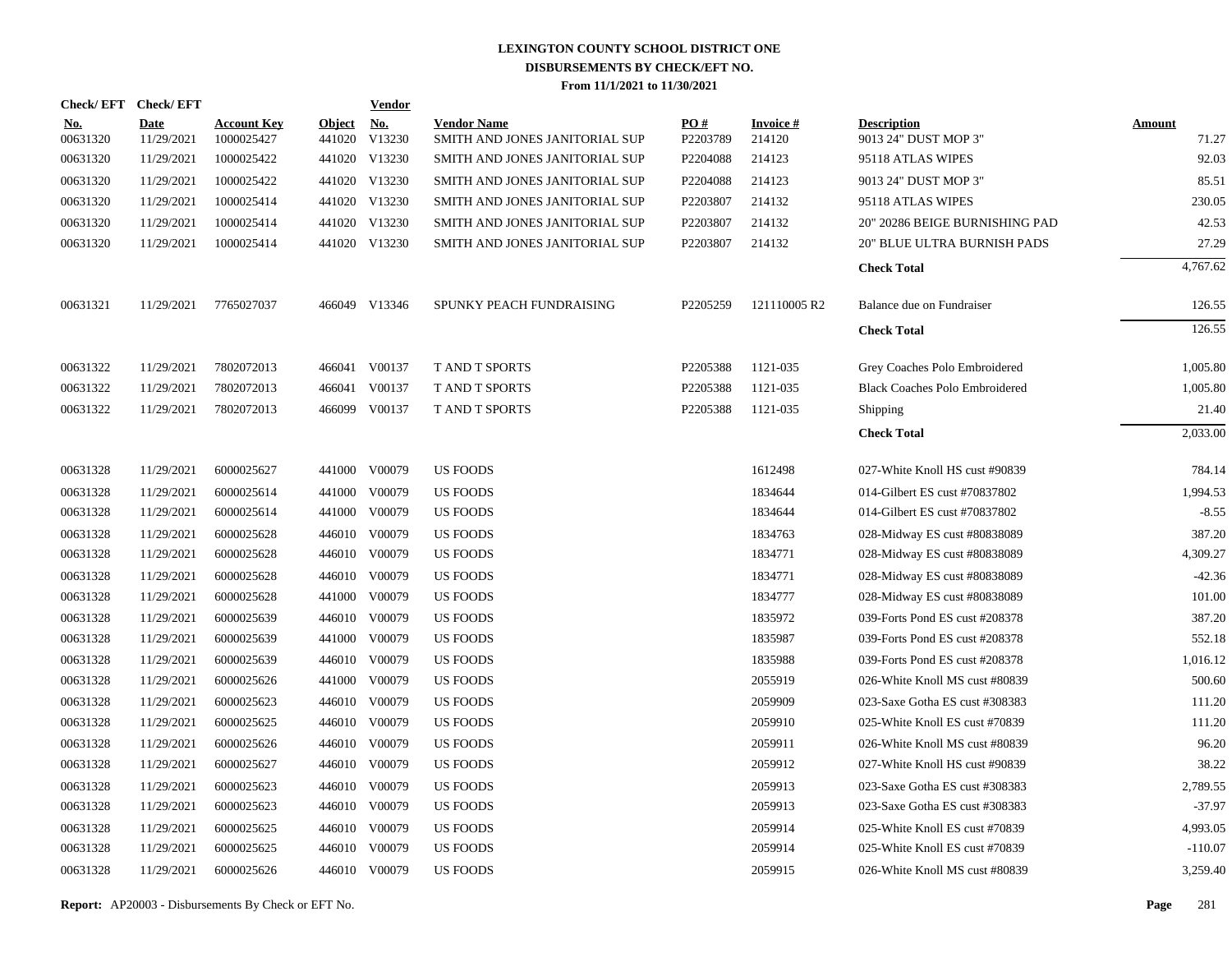|                        | Check/EFT Check/EFT       |                                  |                         | <b>Vendor</b>        |                                       |     |                            |                                                      |                           |
|------------------------|---------------------------|----------------------------------|-------------------------|----------------------|---------------------------------------|-----|----------------------------|------------------------------------------------------|---------------------------|
| <u>No.</u><br>00631328 | <b>Date</b><br>11/29/2021 | <b>Account Key</b><br>6000025627 | <b>Object</b><br>446010 | <u>No.</u><br>V00079 | <b>Vendor Name</b><br><b>US FOODS</b> | PO# | <b>Invoice#</b><br>2059916 | <b>Description</b><br>027-White Knoll HS cust #90839 | <b>Amount</b><br>7,011.98 |
| 00631328               | 11/29/2021                | 6000025627                       | 446010                  | V00079               | <b>US FOODS</b>                       |     | 2059916                    | 027-White Knoll HS cust #90839                       | $-57.88$                  |
| 00631328               | 11/29/2021                | 6000025623                       | 441000                  | V00079               | <b>US FOODS</b>                       |     | 2059917                    | 023-Saxe Gotha ES cust #308383                       | 91.12                     |
| 00631328               | 11/29/2021                | 6000025625                       | 441000                  | V00079               | <b>US FOODS</b>                       |     | 2059918                    | 025-White Knoll ES cust #70839                       | 1,490.85                  |
| 00631328               | 11/29/2021                | 6000025625                       | 441000                  | V00079               | US FOODS                              |     | 2059918                    | 025-White Knoll ES cust #70839                       | $-48.56$                  |
| 00631328               | 11/29/2021                | 6000025627                       | 441000                  | V00079               | <b>US FOODS</b>                       |     | 2059920                    | 027-White Knoll HS cust #90839                       | 446.01                    |
| 00631328               | 11/29/2021                | 6000025627                       | 441000                  | V00079               | <b>US FOODS</b>                       |     | 2059920                    | 027-White Knoll HS cust #90839                       | $-45.78$                  |
| 00631328               | 11/29/2021                | 6000025623                       | 446200                  | V00079               | <b>US FOODS</b>                       |     | 2059921                    | 023-Saxe Gotha ES cust #808413                       | 785.64                    |
| 00631328               | 11/29/2021                | 6000025626                       | 446200                  | V00079               | <b>US FOODS</b>                       |     | 2059922                    | 026-White Knoll MS cust #80839                       | 884.80                    |
| 00631328               | 11/29/2021                | 6000025625                       | 446200                  | V00079               | <b>US FOODS</b>                       |     | 2059923                    | 025-White Knoll ES cust #50841                       | 799.64                    |
| 00631328               | 11/29/2021                | 6000025627                       | 446200                  | V00079               | <b>US FOODS</b>                       |     | 2059924                    | 027-White Knoll HS cust #70841                       | 1,008.84                  |
| 00631328               | 11/29/2021                | 6000025642                       | 446010                  | V00079               | <b>US FOODS</b>                       |     | 2063207                    | 042-Meadow Glen ES cust #20915                       | 129.20                    |
| 00631328               | 11/29/2021                | 6000025628                       | 446010                  | V00079               | <b>US FOODS</b>                       |     | 2063208                    | 028-Midway ES cust #80838089                         | 146.94                    |
| 00631328               | 11/29/2021                | 6000025640                       | 446010                  | V00079               | US FOODS                              |     | 2063209                    | 040-New Providence ES cust #20                       | 146.94                    |
| 00631328               | 11/29/2021                | 6000025622                       |                         | 446010 V00079        | <b>US FOODS</b>                       |     | 2063210                    | 022-Oak Grove ES cust #8083830                       | 146.94                    |
| 00631328               | 11/29/2021                | 6000025643                       |                         | 446010 V00079        | <b>US FOODS</b>                       |     | 2063211                    | 043-Meadow Glen MS cust #30978                       | 146.94                    |
| 00631328               | 11/29/2021                | 6000025644                       |                         | 446010 V00079        | <b>US FOODS</b>                       |     | 2063212                    | 044-River Bluff HS Cust #7104                        | 131.94                    |
| 00631328               | 11/29/2021                | 6000025640                       |                         | 446010 V00079        | <b>US FOODS</b>                       |     | 2063213                    | 040-New Providence ES cust #20                       | 3,668.37                  |
| 00631328               | 11/29/2021                | 6000025642                       |                         | 446010 V00079        | <b>US FOODS</b>                       |     | 2063214                    | 042-Meadow Glen ES cust #20915                       | 2,963.55                  |
| 00631328               | 11/29/2021                | 6000025643                       |                         | 446010 V00079        | <b>US FOODS</b>                       |     | 2063215                    | 043-Meadow Glen MS cust #30978                       | 3,784.60                  |
| 00631328               | 11/29/2021                | 6000025643                       |                         | 446010 V00079        | <b>US FOODS</b>                       |     | 2063215                    | 043-Meadow Glen MS cust #30978                       | $-104.32$                 |
| 00631328               | 11/29/2021                | 6000025644                       |                         | 446010 V00079        | <b>US FOODS</b>                       |     | 2063216                    | 044-River Bluff HS Cust #7104                        | 7,556.09                  |
| 00631328               | 11/29/2021                | 6000025644                       |                         | 446010 V00079        | <b>US FOODS</b>                       |     | 2063216                    | 044-River Bluff HS Cust #7104                        | $-93.78$                  |
| 00631328               | 11/29/2021                | 6000025628                       |                         | 446010 V00079        | US FOODS                              |     | 2063217                    | 028-Midway ES cust #80838089                         | 4,841.20                  |
| 00631328               | 11/29/2021                | 6000025622                       |                         | 446010 V00079        | US FOODS                              |     | 2063218                    | 022-Oak Grove ES cust #8083830                       | 4,651.14                  |
| 00631328               | 11/29/2021                | 6000025640                       | 441000                  | V00079               | US FOODS                              |     | 2063219                    | 040-New Providence ES cust #20                       | 1,184.21                  |
| 00631328               | 11/29/2021                | 6000025642                       | 441000                  | V00079               | US FOODS                              |     | 2063220                    | 042-Meadow Glen ES cust #20915                       | 394.61                    |
| 00631328               | 11/29/2021                | 6000025643                       | 441000                  | V00079               | <b>US FOODS</b>                       |     | 2063221                    | 043-Meadow Glen MS cust #30978                       | 393.93                    |
| 00631328               | 11/29/2021                | 6000025644                       | 441000                  | V00079               | <b>US FOODS</b>                       |     | 2063222                    | 044-River Bluff HS Cust #7104                        | 572.20                    |
| 00631328               | 11/29/2021                | 6000025622                       | 441000                  | V00079               | <b>US FOODS</b>                       |     | 2063224                    | 022-Oak Grove ES cust #8083830                       | 1,622.22                  |
| 00631328               | 11/29/2021                | 6000025628                       | 446200                  | V00079               | <b>US FOODS</b>                       |     | 2063225                    | 028-Midway ES cust #70841242                         | 768.44                    |
| 00631328               | 11/29/2021                | 6000025643                       | 446200                  | V00079               | <b>US FOODS</b>                       |     | 2063226                    | 043-Meadow Glen MS cust #10980                       | 896.44                    |
| 00631328               | 11/29/2021                | 6000025640                       | 446200                  | V00079               | <b>US FOODS</b>                       |     | 2063227                    | 040-New Providence ES cust #20                       | 798.68                    |
| 00631328               | 11/29/2021                | 6000025644                       | 446200                  | V00079               | <b>US FOODS</b>                       |     | 2063228                    | 044-River Bluff HS cust #7104                        | 976.00                    |
| 00631328               | 11/29/2021                | 6000025644                       | 446200                  | V00079               | <b>US FOODS</b>                       |     | 2063228                    | 044-River Bluff HS cust #7104                        | $-442.20$                 |
| 00631328               | 11/29/2021                | 6000025642                       |                         | 446200 V00079        | <b>US FOODS</b>                       |     | 2063229                    | 042-Meadow Glen ES cust #80913                       | 804.36                    |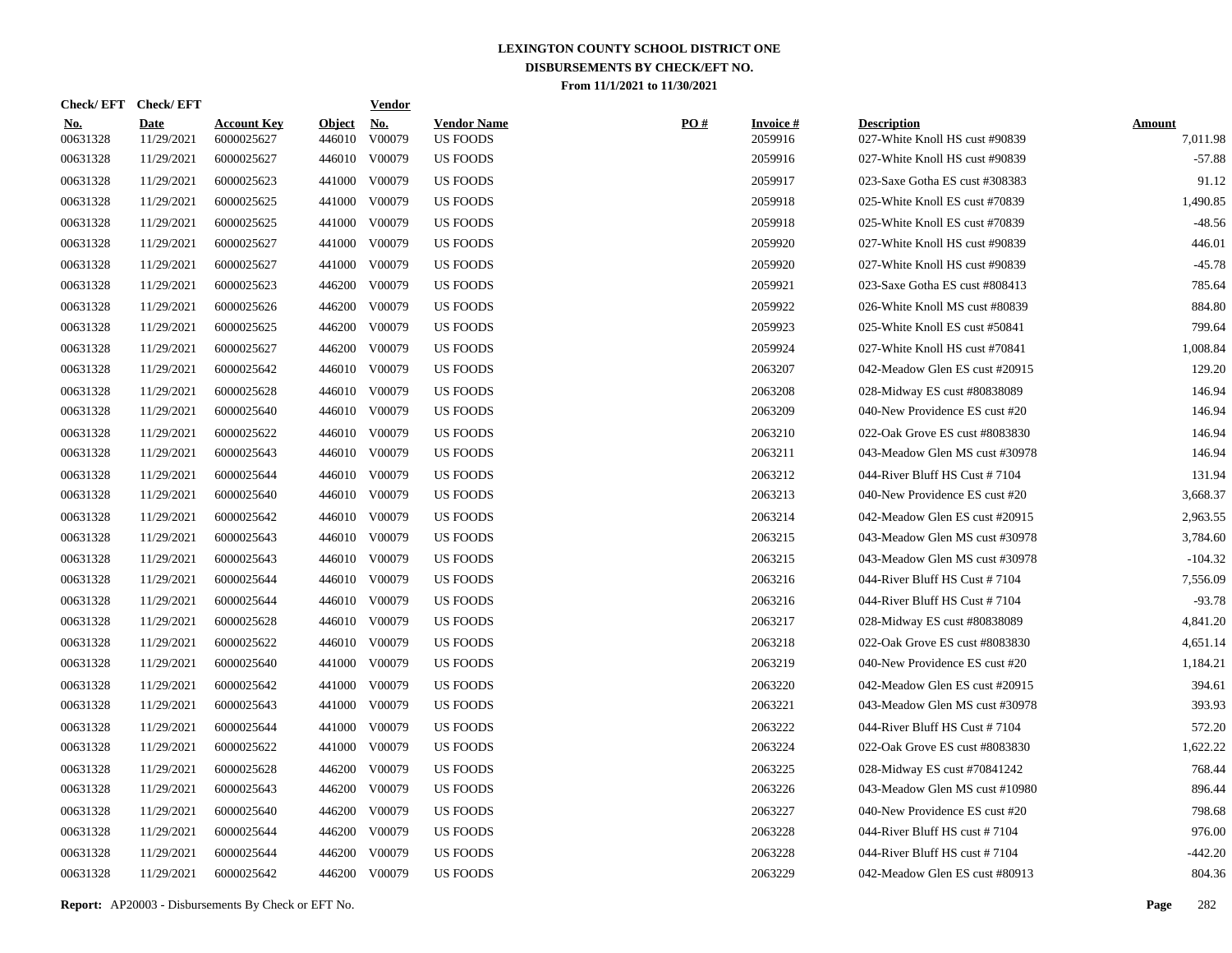| Check/EFT Check/EFT    |                           |                                  |                         | <b>Vendor</b>        |                                       |     |                            |                                                      |                         |
|------------------------|---------------------------|----------------------------------|-------------------------|----------------------|---------------------------------------|-----|----------------------------|------------------------------------------------------|-------------------------|
| <u>No.</u><br>00631328 | <b>Date</b><br>11/29/2021 | <b>Account Key</b><br>6000025622 | <b>Object</b><br>446200 | <u>No.</u><br>V00079 | <b>Vendor Name</b><br><b>US FOODS</b> | PO# | <b>Invoice#</b><br>2063230 | <b>Description</b><br>022-Oak Grove ES cust #1084127 | <b>Amount</b><br>808.28 |
| 00631328               | 11/29/2021                | 6000025645                       | 446010                  | V00079               | <b>US FOODS</b>                       |     | 2063523                    | 045-Deerfield ES cust #4083399                       | 146.94                  |
| 00631328               | 11/29/2021                | 6000025639                       | 446010                  | V00079               | US FOODS                              |     | 2063524                    | 039-Forts Pond ES cust #208378                       | 129.20                  |
| 00631328               | 11/29/2021                | 6000025615                       | 446010                  | V00079               | <b>US FOODS</b>                       |     | 2063525                    | 015-Pelion HS cust #60838307                         | 93.46                   |
| 00631328               | 11/29/2021                | 6000025630                       | 446010                  | V00079               | <b>US FOODS</b>                       |     | 2063526                    | 030-Pelion MS cust #90838301                         | 119.20                  |
| 00631328               | 11/29/2021                | 6000025615                       |                         | 446010 V00079        | <b>US FOODS</b>                       |     | 2063527                    | 015-Pelion HS cust #60838307                         | 96.20                   |
| 00631328               | 11/29/2021                | 6000025645                       |                         | 446010 V00079        | <b>US FOODS</b>                       |     | 2063530                    | 045-Deerfield ES cust #4083399                       | 5,866.49                |
| 00631328               | 11/29/2021                | 6000025639                       | 446010                  | V00079               | US FOODS                              |     | 2063531                    | 039-Forts Pond ES cust #208378                       | 4,470.87                |
| 00631328               | 11/29/2021                | 6000025630                       |                         | 446010 V00079        | US FOODS                              |     | 2063533                    | 030-Pelion MS cust #90838301                         | 2,124.95                |
| 00631328               | 11/29/2021                | 6000025616                       | 441000                  | V00079               | US FOODS                              |     | 2063534                    | 016-Pelion ES cust #10838290                         | 852.94                  |
| 00631328               | 11/29/2021                | 6000025645                       | 441000                  | V00079               | US FOODS                              |     | 2063535                    | 045-Deerfield ES #40833998                           | 538.19                  |
| 00631328               | 11/29/2021                | 6000025639                       | 441000                  | V00079               | <b>US FOODS</b>                       |     | 2063536                    | 039-Forts Pond ES cust #208378                       | 692.27                  |
| 00631328               | 11/29/2021                | 6000025615                       | 441000                  | V00079               | <b>US FOODS</b>                       |     | 2063537                    | 015-Pelion HS cust #60838307                         | 840.37                  |
| 00631328               | 11/29/2021                | 6000025630                       | 441000                  | V00079               | <b>US FOODS</b>                       |     | 2063538                    | 030-Pelion MS cust #90838301                         | 838.69                  |
| 00631328               | 11/29/2021                | 6000025616                       | 446200                  | V00079               | US FOODS                              |     | 2063539                    | 016-Pelion ES cust #30841308                         | 756.00                  |
| 00631328               | 11/29/2021                | 6000025630                       | 446200                  | V00079               | US FOODS                              |     | 2063540                    | 030-Pelion MS cust #50841303                         | 904.00                  |
| 00631328               | 11/29/2021                | 6000025615                       | 446200                  | V00079               | <b>US FOODS</b>                       |     | 2063542                    | 015-Pelion HS cust #40841306                         | 893.96                  |
| 00631328               | 11/29/2021                | 6000025639                       | 446200                  | V00079               | <b>US FOODS</b>                       |     | 2063543                    | 039-Forts Pond ES cust #208410                       | 792.40                  |
| 00631328               | 11/29/2021                | 6000025619                       |                         | 446010 V00079        | <b>US FOODS</b>                       |     | 2063602                    | 019-AES Cust #50838085                               | 12.74                   |
| 00631328               | 11/29/2021                | 6000025619                       |                         | 446010 V00079        | <b>US FOODS</b>                       |     | 2063603                    | 019-AES Cust #50838085                               | 205.17                  |
| 00631328               | 11/29/2021                | 6000025619                       | 441000                  | V00079               | <b>US FOODS</b>                       |     | 2063604                    | 019-AES Cust #50838085                               | 93.77                   |
| 00631328               | 11/29/2021                | 6000025619                       | 446200                  | V00079               | US FOODS                              |     | 2063605                    | 019-AES Cust #50838085                               | 221.04                  |
| 00631328               | 11/29/2021                | 6000025612                       |                         | 446010 V00079        | US FOODS                              |     | 2064821                    | 012-Lexington EScust #40838088                       | 93.46                   |
| 00631328               | 11/29/2021                | 6000025620                       |                         | 446010 V00079        | US FOODS                              |     | 2064822                    | 020-Lexington MS cust #6083808                       | 53.22                   |
| 00631328               | 11/29/2021                | 6000025612                       |                         | 446010 V00079        | US FOODS                              |     | 2064823                    | 012-Lexington EScust #40838088                       | 4,118.41                |
| 00631328               | 11/29/2021                | 6000025620                       |                         | 446010 V00079        | <b>US FOODS</b>                       |     | 2064824                    | 020-Lexington MS cust #6083808                       | 4,164.61                |
| 00631328               | 11/29/2021                | 6000025612                       | 441000                  | V00079               | US FOODS                              |     | 2064825                    | 012-Lexington EScust #40838088                       | 557.22                  |
| 00631328               | 11/29/2021                | 6000025620                       | 441000                  | V00079               | US FOODS                              |     | 2064826                    | 020-Lexington MS cust #6083808                       | 315.02                  |
| 00631328               | 11/29/2021                | 6000025620                       | 446200                  | V00079               | US FOODS                              |     | 2064827                    | 020-Lexington MS cust #9084120                       | 840.40                  |
| 00631328               | 11/29/2021                | 6000025612                       | 446200                  | V00079               | US FOODS                              |     | 2064828                    | 012-Lexington ES cust #6084120                       | 796.80                  |
| 00631328               | 11/29/2021                | 6000025614                       |                         | 446010 V00079        | US FOODS                              |     | 2065201                    | 014-Gilbert ES cust 70837802                         | 164.68                  |
| 00631328               | 11/29/2021                | 6000025647                       |                         | 446010 V00079        | <b>US FOODS</b>                       |     | 2065202                    | 047-Centerville ES cust #41421                       | 170.68                  |
| 00631328               | 11/29/2021                | 6000025629                       |                         | 446010 V00079        | <b>US FOODS</b>                       |     | 2065203                    | 029-Gilbert MS cust #60837804                        | 129.20                  |
| 00631328               | 11/29/2021                | 6000025613                       |                         | 446010 V00079        | <b>US FOODS</b>                       |     | 2065204                    | 013-Gilbert HS cust #40837809                        | 131.94                  |
| 00631328               | 11/29/2021                | 6000025613                       |                         | 446010 V00079        | <b>US FOODS</b>                       |     | 2065205                    | 013-Gilbert HS cust #40837809                        | 4,263.74                |
| 00631328               | 11/29/2021                | 6000025613                       |                         | 446010 V00079        | <b>US FOODS</b>                       |     | 2065205                    | 013-Gilbert HS cust #40837809                        | $-28.94$                |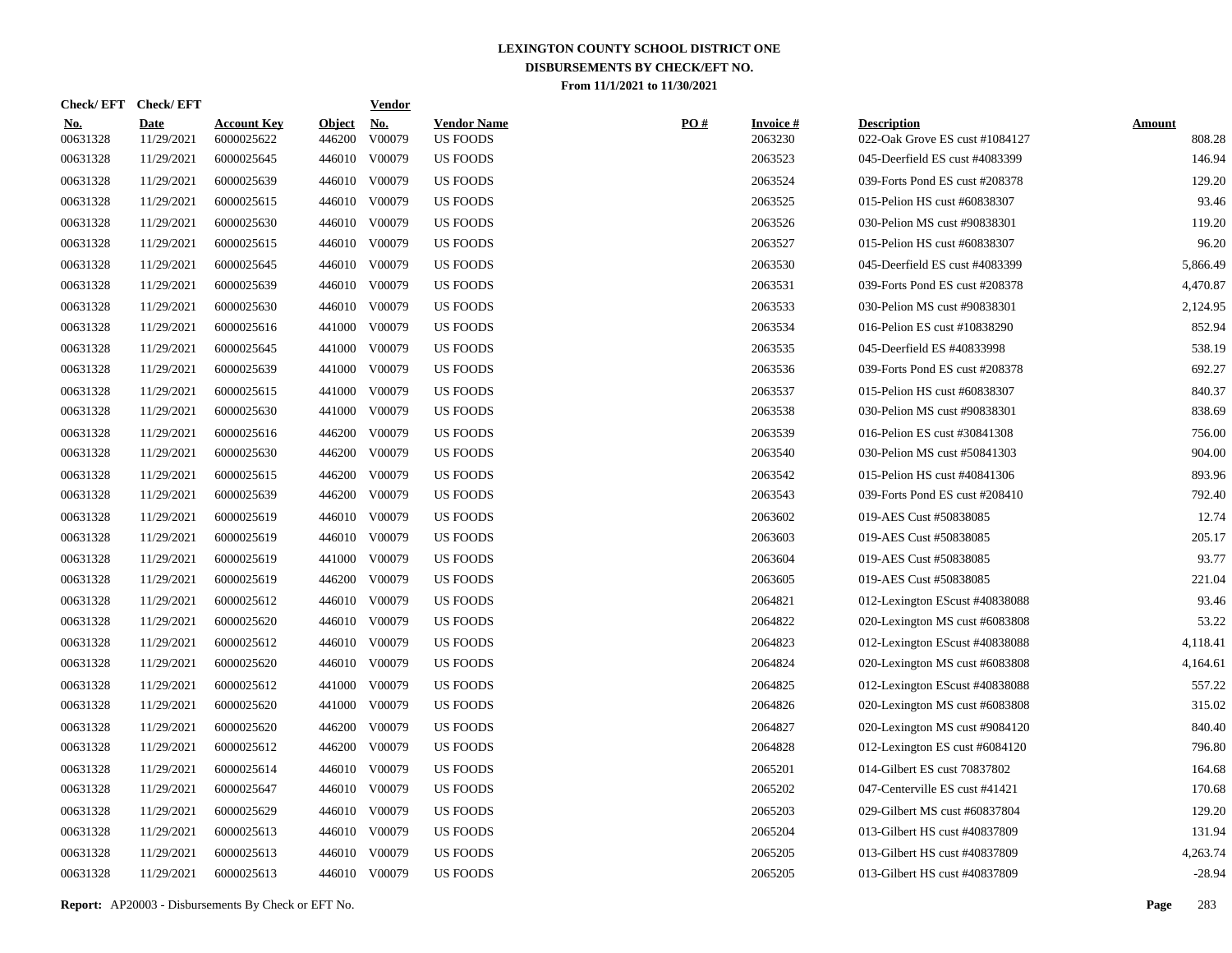| <b>Check/EFT</b>       | <b>Check/EFT</b>          |                                  |                         | <b>Vendor</b>                         |                                       |     |                            |                                                      |                           |
|------------------------|---------------------------|----------------------------------|-------------------------|---------------------------------------|---------------------------------------|-----|----------------------------|------------------------------------------------------|---------------------------|
| <u>No.</u><br>00631328 | <b>Date</b><br>11/29/2021 | <b>Account Key</b><br>6000025647 | <b>Object</b><br>446010 | $\underline{\mathrm{No}}$ .<br>V00079 | <b>Vendor Name</b><br><b>US FOODS</b> | PO# | <b>Invoice#</b><br>2065206 | <b>Description</b><br>047-Centerville ES cust #41421 | <b>Amount</b><br>6,035.06 |
| 00631328               | 11/29/2021                | 6000025647                       | 446010                  | V00079                                | <b>US FOODS</b>                       |     | 2065206                    | 047-Centerville ES cust #41421                       | $-96.27$                  |
| 00631328               | 11/29/2021                | 6000025614                       |                         | 446010 V00079                         | <b>US FOODS</b>                       |     | 2065207                    | 014-Gilbert ES cust 70837802                         | 5,695.94                  |
| 00631328               | 11/29/2021                | 6000025614                       | 446010                  | V00079                                | <b>US FOODS</b>                       |     | 2065207                    | 014-Gilbert ES cust 70837802                         | $-11.34$                  |
| 00631328               | 11/29/2021                | 6000025629                       |                         | 446010 V00079                         | US FOODS                              |     | 2065208                    | 029-Gilbert MS cust #60837804                        | 3,461.94                  |
| 00631328               | 11/29/2021                | 6000025629                       | 446010                  | V00079                                | <b>US FOODS</b>                       |     | 2065208                    | 029-Gilbert MS cust #60837804                        | $-83.80$                  |
| 00631328               | 11/29/2021                | 6000025613                       | 441000                  | V00079                                | <b>US FOODS</b>                       |     | 2065209                    | 013-Gilbert HS cust #40837809                        | 568.32                    |
| 00631328               | 11/29/2021                | 6000025647                       | 441000                  | V00079                                | <b>US FOODS</b>                       |     | 2065210                    | 047-Centerville #41421348                            | 551.74                    |
| 00631328               | 11/29/2021                | 6000025614                       | 441000                  | V00079                                | <b>US FOODS</b>                       |     | 2065211                    | 014-Gilbert ES cust #70837802                        | 1,685.52                  |
| 00631328               | 11/29/2021                | 6000025614                       | 441000                  | V00079                                | <b>US FOODS</b>                       |     | 2065211                    | 014-Gilbert ES cust #70837802                        | $-1,163.80$               |
| 00631328               | 11/29/2021                | 6000025628                       | 441000                  | V00079                                | <b>US FOODS</b>                       |     | 2065212                    | 028-Midway ES cust #80838089                         | 533.67                    |
| 00631328               | 11/29/2021                | 6000025628                       | 441000                  | V00079                                | <b>US FOODS</b>                       |     | 2065212                    | 028-Midway ES cust #80838089                         | $-24.28$                  |
| 00631328               | 11/29/2021                | 6000025614                       | 446200                  | V00079                                | <b>US FOODS</b>                       |     | 2065213                    | 014-Gilbert ES cust #30841100                        | 780.00                    |
| 00631328               | 11/29/2021                | 6000025647                       | 446200                  | V00079                                | US FOODS                              |     | 2065214                    | 047-Centerville ES cust #3142                        | 802.08                    |
| 00631328               | 11/29/2021                | 6000025647                       | 446200                  | V00079                                | <b>US FOODS</b>                       |     | 2065214                    | 047-Centerville ES cust #3142                        | $-3.68$                   |
| 00631328               | 11/29/2021                | 6000025629                       | 446200                  | V00079                                | <b>US FOODS</b>                       |     | 2065215                    | 029-Gilbert MS cust #60841103                        | 846.72                    |
| 00631328               | 11/29/2021                | 6000025613                       | 446200                  | V00079                                | <b>US FOODS</b>                       |     | 2065216                    | 013-Gilbert HS cust #50841105                        | 884.96                    |
| 00631328               | 11/29/2021                | 6000025624                       |                         | 446010 V00079                         | <b>US FOODS</b>                       |     | 2065233                    | 024-Red Bank ES cust #2083831                        | 146.94                    |
| 00631328               | 11/29/2021                | 6000025624                       |                         | 446010 V00079                         | <b>US FOODS</b>                       |     | 2065234                    | 024-Red Bank ES cust #2083831                        | 4,368.85                  |
| 00631328               | 11/29/2021                | 6000025624                       | 441000                  | V00079                                | <b>US FOODS</b>                       |     | 2065235                    | 024-Red Bank ES cust #2083831                        | 844.87                    |
| 00631328               | 11/29/2021                | 6000025624                       | 446200                  | V00079                                | <b>US FOODS</b>                       |     | 2065236                    | 024-Red Bank ES cust #2084132                        | 758.40                    |
| 00631328               | 11/29/2021                | 6000025638                       |                         | 446010 V00079                         | <b>US FOODS</b>                       |     | 2065459                    | 038-Carolina Springs ES cust #                       | 146.94                    |
| 00631328               | 11/29/2021                | 6000025637                       | 446010                  | V00079                                | <b>US FOODS</b>                       |     | 2065460                    | 037-Carolina Springs MS cust #                       | 146.94                    |
| 00631328               | 11/29/2021                | 6000025637                       |                         | 446010 V00079                         | US FOODS                              |     | 2065461                    | 037-Carolina Springs MS cust #                       | 5,166.86                  |
| 00631328               | 11/29/2021                | 6000025638                       | 446010                  | V00079                                | US FOODS                              |     | 2065462                    | 038-Carolina Springs ES cust #                       | 4,475.02                  |
| 00631328               | 11/29/2021                | 6000025637                       | 441000                  | V00079                                | US FOODS                              |     | 2065463                    | 037-Carolina Springs MS cust #                       | 1,070.04                  |
| 00631328               | 11/29/2021                | 6000025638                       | 441000                  | V00079                                | US FOODS                              |     | 2065464                    | 038-Carolina Springs ES cust #                       | 245.61                    |
| 00631328               | 11/29/2021                | 6000025637                       | 446200                  | V00079                                | <b>US FOODS</b>                       |     | 2065465                    | 037-Carolina Springs MS cust #                       | 908.00                    |
| 00631328               | 11/29/2021                | 6000025638                       | 446200                  | V00079                                | <b>US FOODS</b>                       |     | 2065466                    | 038-Carolina Springs ES cust #                       | 794.60                    |
| 00631328               | 11/29/2021                | 6000025631                       | 446010                  | V00079                                | <b>US FOODS</b>                       |     | 2065556                    | 031-Lake Murray ES cust #30838                       | 129.20                    |
| 00631328               | 11/29/2021                | 6000025635                       | 446010                  | V00079                                | <b>US FOODS</b>                       |     | 2065557                    | 035-Pleasant Hill ES cust #108                       | 93.46                     |
| 00631328               | 11/29/2021                | 6000025646                       | 446010                  | V00079                                | <b>US FOODS</b>                       |     | 2065558                    | 046-Beechwood MS cust #9134117                       | 93.72                     |
| 00631328               | 11/29/2021                | 6000025634                       | 446010                  | V00079                                | <b>US FOODS</b>                       |     | 2065559                    | 034-Pleasant Hill MS cust #908                       | 129.20                    |
| 00631328               | 11/29/2021                | 6000025611                       | 446010                  | V00079                                | <b>US FOODS</b>                       |     | 2065560                    | 011-Lexington HS cust #7083808                       | 131.94                    |
| 00631328               | 11/29/2021                | 6000025635                       | 446010                  | V00079                                | <b>US FOODS</b>                       |     | 2065561                    | 035-Pleasant Hill ES cust #108                       | 3,048.58                  |
| 00631328               | 11/29/2021                | 6000025631                       |                         | 446010 V00079                         | US FOODS                              |     | 2065562                    | 031-Lake Murray ES cust #30838                       | 4,683.17                  |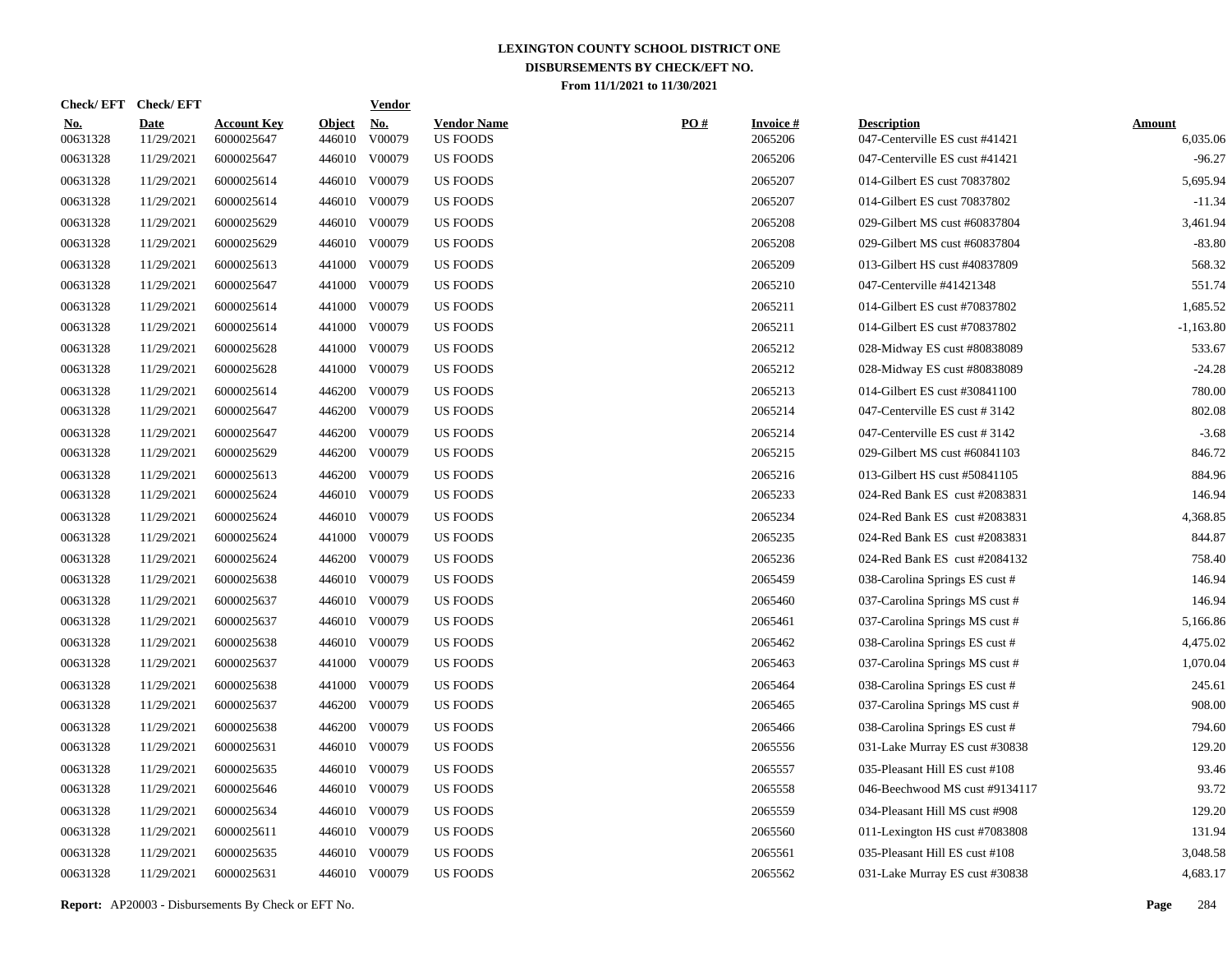| Check/EFT Check/EFT |                           |                                  |                         | <b>Vendor</b> |                                       |          |                            |                                                      |                           |
|---------------------|---------------------------|----------------------------------|-------------------------|---------------|---------------------------------------|----------|----------------------------|------------------------------------------------------|---------------------------|
| $No.$<br>00631328   | <b>Date</b><br>11/29/2021 | <b>Account Key</b><br>6000025641 | <b>Object</b><br>446010 | No.<br>V00079 | <b>Vendor Name</b><br><b>US FOODS</b> | PO#      | <b>Invoice#</b><br>2065563 | <b>Description</b><br>041-Rocky Creek ES cust #30880 | <b>Amount</b><br>1,887.48 |
| 00631328            | 11/29/2021                | 6000025611                       | 446010                  | V00079        | <b>US FOODS</b>                       |          | 2065564                    | 011-Lexington HS cust #7083808                       | 5,580.28                  |
| 00631328            | 11/29/2021                | 6000025634                       |                         | 446010 V00079 | <b>US FOODS</b>                       |          | 2065565                    | 034-Pleasant Hill MS cust #908                       | 2,208.10                  |
| 00631328            | 11/29/2021                | 6000025646                       |                         | 446010 V00079 | <b>US FOODS</b>                       |          | 2065566                    | 046-Beechwood MS cust #9134117                       | 4,461.18                  |
| 00631328            | 11/29/2021                | 6000025631                       | 441000                  | V00079        | <b>US FOODS</b>                       |          | 2065567                    | 031-Lake Murray ES cust #30838                       | 786.44                    |
| 00631328            | 11/29/2021                | 6000025641                       | 441000                  | V00079        | <b>US FOODS</b>                       |          | 2065568                    | 041-Rocky Creek ES cust #30880                       | 631.14                    |
| 00631328            | 11/29/2021                | 6000025611                       | 441000                  | V00079        | <b>US FOODS</b>                       |          | 2065569                    | 011-Lexington HS cust #7083808                       | 255.54                    |
| 00631328            | 11/29/2021                | 6000025634                       | 441000                  | V00079        | <b>US FOODS</b>                       |          | 2065570                    | 034-Pleasant Hill MS cust #908                       | 318.85                    |
| 00631328            | 11/29/2021                | 6000025646                       | 441000                  | V00079        | <b>US FOODS</b>                       |          | 2065571                    | 046-Beechwood MS #91341172                           | 222.10                    |
| 00631328            | 11/29/2021                | 6000025641                       |                         | 446010 V00079 | <b>US FOODS</b>                       |          | 2065572                    | 041-Rocky Creek ES cust #30880                       | 57.98                     |
| 00631328            | 11/29/2021                | 6000025634                       | 446200                  | V00079        | <b>US FOODS</b>                       |          | 2065573                    | 034-Pleasant Hill MS cust #208                       | 898.00                    |
| 00631328            | 11/29/2021                | 6000025635                       | 446200                  | V00079        | <b>US FOODS</b>                       |          | 2065574                    | 035-Pleasant Hill ES cust #308                       | 794.76                    |
| 00631328            | 11/29/2021                | 6000025631                       | 446200                  | V00079        | <b>US FOODS</b>                       |          | 2065575                    | 031-Lake Murray ES cust #40841                       | 757.00                    |
| 00631328            | 11/29/2021                | 6000025611                       | 446200                  | V00079        | <b>US FOODS</b>                       |          | 2065576                    | 011-Lexington HS cust #7083808                       | 991.48                    |
| 00631328            | 11/29/2021                | 6000025641                       | 446200                  | V00079        | <b>US FOODS</b>                       |          | 2065577                    | 041-Rocky Creek ES cust #40882                       | 762.84                    |
| 00631328            | 11/29/2021                | 6000025646                       | 446200                  | V00079        | <b>US FOODS</b>                       |          | 2065578                    | 046-Beechwood MS cust #941341                        | 846.80                    |
| 00631328            | 11/29/2021                | 6000025637                       | 446010                  | V00079        | <b>US FOODS</b>                       |          | 2145469                    | 037-Carolina Springs MS cust #                       | 123.26                    |
| 00631328            | 11/29/2021                | 6000025637                       |                         | 446010 V00079 | <b>US FOODS</b>                       |          | 2145469                    | 037-Carolina Springs MS cust #                       | $-42.36$                  |
| 00631328            | 11/29/2021                | 6000025637                       | 446200                  | V00079        | <b>US FOODS</b>                       |          | 2145470                    | 037-Carolina Springs MS cust #                       | 244.00                    |
| 00631328            | 11/29/2021                | 6000025645                       | 446200                  | V00079        | <b>US FOODS</b>                       |          | 2145471                    | 045-Deerfield ES cust #111015                        | 664.00                    |
| 00631328            | 11/29/2021                | 6000025615                       | 446010                  | V00079        | <b>US FOODS</b>                       |          | 2603529                    | 015-Pelion HS cust #60838307                         | 5,219.12                  |
| 00631328            | 11/29/2021                | 6000025626                       | 441000                  | V00079        | <b>US FOODS</b>                       |          | 2638789A                   | 026-White Knoll MS cust #80839                       | 551.52                    |
|                     |                           |                                  |                         |               |                                       |          |                            | <b>Check Total</b>                                   | 183,015.61                |
| 00631329            | 11/29/2021                | 6000025614                       |                         | 441000 V02364 | <b>USA SUPPLY</b>                     | P2205360 | 2096660                    | Solid Dish Machine Detergent                         | 155.15                    |
| 00631329            | 11/29/2021                | 6000025614                       | 441000                  | V02364        | <b>USA SUPPLY</b>                     | P2205360 | 2096660                    | Pot and Pan Detergent                                | 181.90                    |
| 00631329            | 11/29/2021                | 6000025646                       | 441000                  | V02364        | <b>USA SUPPLY</b>                     | P2205361 | 2096661                    | Solid Dish Machine Detergent                         | 155.15                    |
| 00631329            | 11/29/2021                | 6000025646                       | 441000                  | V02364        | <b>USA SUPPLY</b>                     | P2205361 | 2096661                    | Liquid Dish Machine Rinse Addi                       | 119.84                    |
| 00631329            | 11/29/2021                | 6000025646                       |                         | 441000 V02364 | <b>USA SUPPLY</b>                     | P2205361 | 2096661                    | Pot and Pan Detergent                                | 72.76                     |
|                     |                           |                                  |                         |               |                                       |          |                            | <b>Check Total</b>                                   | 684.80                    |
| 00631330            | 11/29/2021                | 7744019013                       |                         | 466041 V14086 | WARDS NATURAL SCIENCE EST LLC         | P2205400 | 8806720766                 | Cellular Respiration AP BIO. I                       | 230.04                    |
| 00631330            | 11/29/2021                | 7744019013                       |                         | 466041 V14086 | WARDS NATURAL SCIENCE EST LLC         | P2205400 | 8806720766                 | Photosynthesis AP BIO. Investi                       | 171.19                    |
| 00631330            | 11/29/2021                | 7744019013                       |                         | 466041 V14086 | WARDS NATURAL SCIENCE EST LLC         | P2205400 | 8806720766                 | Microbiology Morphology Slides                       | 76.49                     |
| 00631330            | 11/29/2021                | 7744019013                       |                         | 466041 V14086 | WARDS NATURAL SCIENCE EST LLC         | P2205400 | 8806720766                 | Dogfish Pregnant Sharks, 27"+,                       | 64.18                     |
| 00631330            | 11/29/2021                | 7744019013                       |                         | 466041 V14086 | WARDS NATURAL SCIENCE EST LLC         | P2205400 | 8806720766                 | Preserved Squid, 12"+, formali                       | 401.20                    |
|                     |                           |                                  |                         |               |                                       |          |                            |                                                      |                           |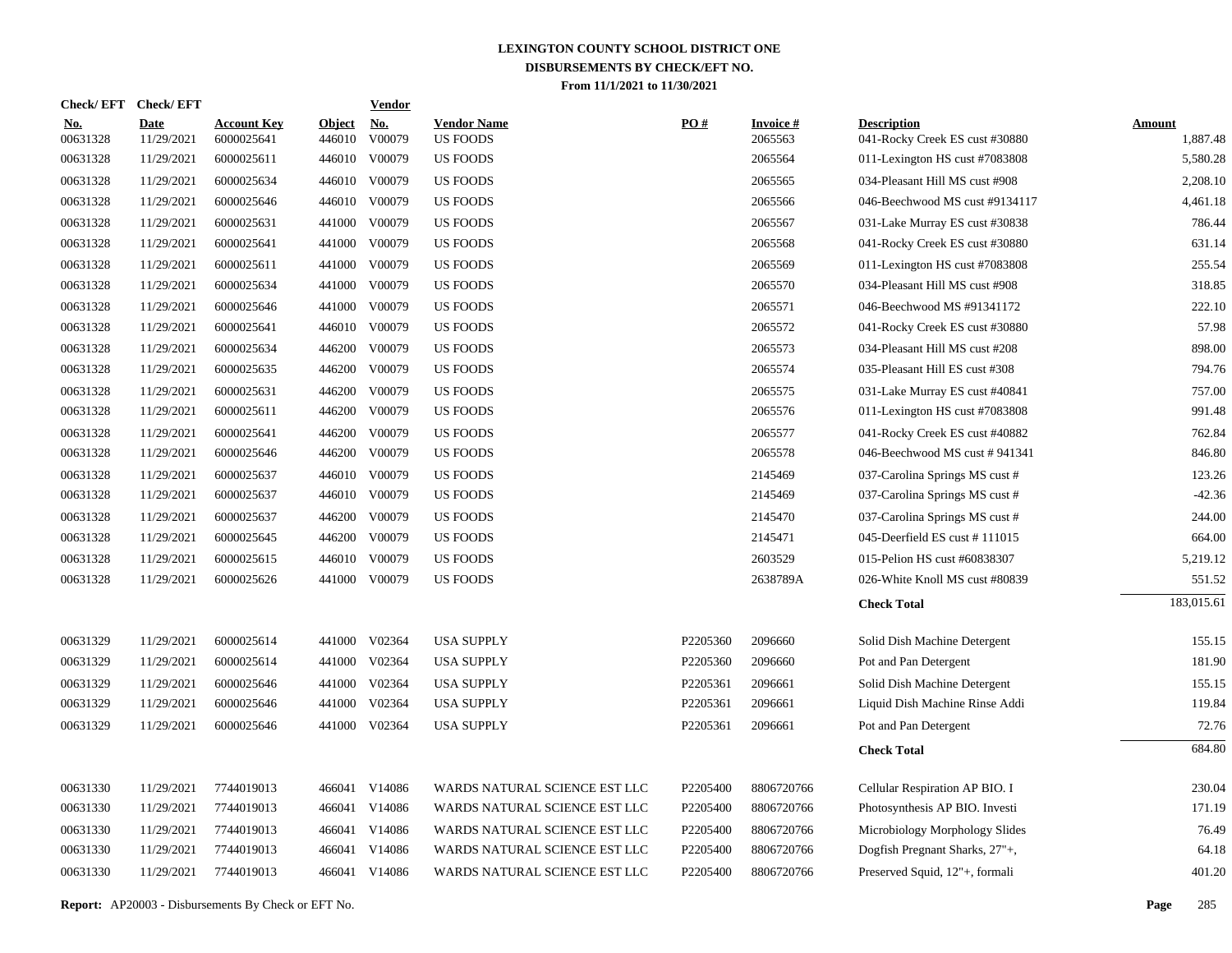| Check/EFT Check/EFT    |                           |                                                            |                         | <b>Vendor</b>        |                                                     |                 |                               |                                                      |               |          |
|------------------------|---------------------------|------------------------------------------------------------|-------------------------|----------------------|-----------------------------------------------------|-----------------|-------------------------------|------------------------------------------------------|---------------|----------|
| <u>No.</u><br>00631330 | <b>Date</b><br>11/29/2021 | <b>Account Key</b><br>7744019013                           | <b>Object</b><br>466041 | <u>No.</u><br>V14086 | <b>Vendor Name</b><br>WARDS NATURAL SCIENCE EST LLC | PO#<br>P2205400 | <b>Invoice#</b><br>8806720766 | <b>Description</b><br>Pure Preserved Bullfrog, Mediu | <b>Amount</b> | 64.16    |
| 00631330               | 11/29/2021                | 7744019013                                                 | 466041                  | V14086               | WARDS NATURAL SCIENCE EST LLC                       | P2205400        | 8806720766                    | Dogfish Sharks 22-27", formali                       |               | 668.70   |
| 00631330               | 11/29/2021                | 7744019013                                                 |                         | 466041 V14086        | WARDS NATURAL SCIENCE EST LLC                       | P2205400        | 8806720766                    | Hazard Shipping Charge                               |               | 27.50    |
|                        |                           |                                                            |                         |                      |                                                     |                 |                               | <b>Check Total</b>                                   |               | 1,703.46 |
| 00631331               | 11/29/2021                | 7802079044                                                 |                         | 466099 V01243        | FORT MILL HIGH SCHOOL                               | P2205767        | P2205767.RBH                  | BLUE AND GOLD PRESEASON                              |               | 152.00   |
|                        |                           |                                                            |                         |                      |                                                     |                 |                               |                                                      |               | 152.00   |
|                        |                           |                                                            |                         |                      |                                                     |                 |                               | <b>Check Total</b>                                   |               |          |
| 00631332               | 11/29/2021                | 7802078011                                                 |                         | 466064 V00342        | <b>IRMO HIGH SCHOOL</b>                             | P2205811        | P2205811.LHS                  | Entry fee to Irmo Yellow Jacke                       |               | 275.00   |
|                        |                           |                                                            |                         |                      |                                                     |                 |                               | <b>Check Total</b>                                   |               | 275.00   |
| 00631333               | 11/29/2021                | 7802078015                                                 |                         | 466064 V00342        | <b>IRMO HIGH SCHOOL</b>                             | P2205805        | P2205805.PHS                  | Pelion HS Entry Fee to Yellow                        |               | 275.00   |
|                        |                           |                                                            |                         |                      |                                                     |                 |                               | <b>Check Total</b>                                   |               | 275.00   |
| 00631334               | 11/29/2021                | 1000025204                                                 |                         | 464000 V00205        | SC ASSOCIATION OF SCHOOL BUSIN                      |                 | 11.23.2021                    | SCASBO Membership                                    |               | 50.00    |
|                        |                           |                                                            |                         |                      |                                                     |                 |                               | <b>Check Total</b>                                   |               | 50.00    |
|                        |                           |                                                            |                         |                      |                                                     |                 |                               |                                                      |               |          |
| 00631335               | 11/29/2021                | 7866027030                                                 |                         | 466035 V00280        | <b>WALSWORTH YEARBOOKS</b>                          | P2205578        | P2205578.PMS                  | Advance Payment of \$1,017.79 f                      |               | 1,017.79 |
|                        |                           |                                                            |                         |                      |                                                     |                 |                               | <b>Check Total</b>                                   |               | 1,017.79 |
| 00631336               | 11/29/2021                | 1000023101                                                 |                         | 433200 V14144        | <b>GREEN, ANNE MARIE</b>                            |                 | 11.23.21                      | <b>SCSBA Delegate Assembly</b>                       |               | 304.00   |
|                        |                           |                                                            |                         |                      |                                                     |                 |                               | <b>Check Total</b>                                   |               | 304.00   |
| 00631337               | 11/29/2021                | 7863027046                                                 |                         | 466064 V02188        | LDOEOP LEX DISTRICT ONE EDU O                       |                 | 11.19.21                      | SDOEOP Membership Dues                               |               | 100.00   |
|                        |                           |                                                            |                         |                      |                                                     |                 |                               |                                                      |               |          |
|                        |                           |                                                            |                         |                      |                                                     |                 |                               | <b>Check Total</b>                                   |               | 100.00   |
| 00631338               | 11/29/2021                | 7733019030                                                 |                         | 466064 V01148        | PELION MIDDLE SCHOOL                                | P2205768        | P2205768.PMS                  | Imprest Check #1103                                  |               | 192.00   |
|                        |                           |                                                            |                         |                      |                                                     |                 |                               | <b>Check Total</b>                                   |               | 192.00   |
| 00631339               | 11/29/2021                | 7886027026                                                 |                         | 466099 V00170        | <b>UNITED WAY</b>                                   | P2205234        | P2205234.WKM                  | United Way cash donations                            |               | 30.00    |
|                        |                           |                                                            |                         |                      |                                                     |                 |                               | <b>Check Total</b>                                   |               | 30.00    |
| 00631340               | 11/30/2021                | 1000011411                                                 |                         | 441000 V02519        | ACADEMIC SUPPLIER DBA RASIX CO                      | P2205552        | ID72558                       | Black toner for Grad Coach (Kl                       |               | 121.62   |
| 00631340               | 11/30/2021                | 1000011411                                                 | 441000                  | V02519               | ACADEMIC SUPPLIER DBA RASIX CO                      | P2205552        | ID72558                       | <b>Black Toner for Muse</b>                          |               | 71.00    |
| 00631340               | 11/30/2021                | 1000011411                                                 |                         | 441000 V02519        | ACADEMIC SUPPLIER DBA RASIX CO                      | P2205552        | ID72558                       | Cyan Toner for Muse                                  |               | 91.89    |
| 00631340               | 11/30/2021                | 1000011411                                                 | 441000                  | V02519               | ACADEMIC SUPPLIER DBA RASIX CO                      | P2205552        | ID72558                       | Yellow Toner for Muse                                |               | 91.89    |
| 00631340               | 11/30/2021                | 1000011411                                                 |                         | 441000 V02519        | ACADEMIC SUPPLIER DBA RASIX CO                      | P2205552        | ID72558                       | Magenta Toner for Muse                               |               | 91.89    |
|                        |                           | <b>Report:</b> AP20003 - Disbursements By Check or EFT No. |                         |                      |                                                     |                 |                               |                                                      | Page          | 286      |
|                        |                           |                                                            |                         |                      |                                                     |                 |                               |                                                      |               |          |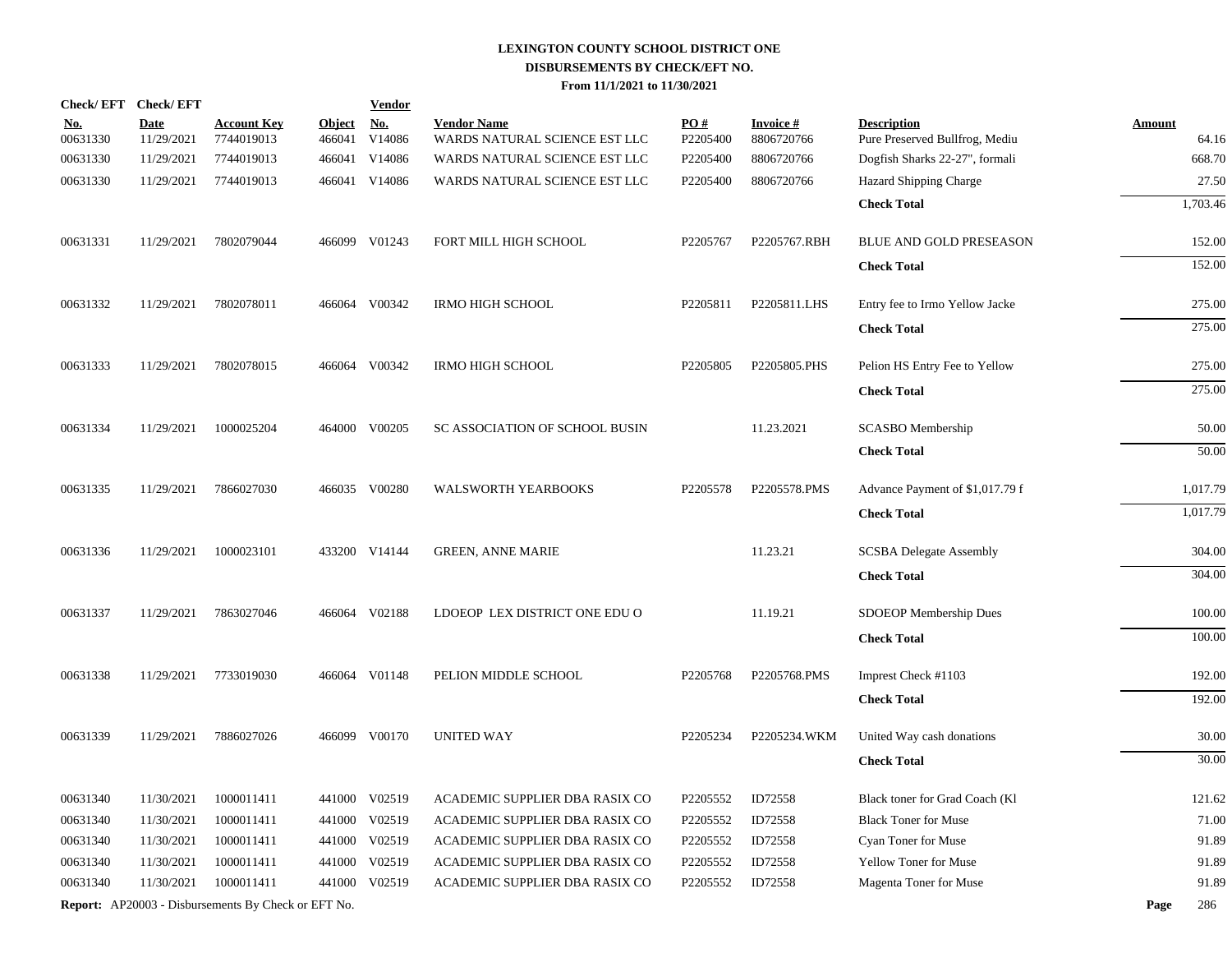| Check/EFT Check/EFT<br>No. | <b>Date</b> | <b>Account Key</b> | Object No. | <b>Vendor</b> | <b>Vendor Name</b>               | PO#                  | <b>Invoice#</b>       | <b>Description</b>                | Amount    |
|----------------------------|-------------|--------------------|------------|---------------|----------------------------------|----------------------|-----------------------|-----------------------------------|-----------|
|                            |             |                    |            |               |                                  |                      |                       | <b>Check Total</b>                | 468.29    |
| 00631341                   | 11/30/2021  | 1000021307         |            | 439500 V16896 | APPLEONE EMPLOYMENT SERVICES     | P <sub>2203060</sub> | 01-6116458            | Temporary Staffing Services fo    | 12,261.60 |
|                            |             |                    |            |               |                                  |                      |                       | <b>Check Total</b>                | 12,261.60 |
|                            |             |                    |            |               |                                  |                      |                       |                                   |           |
| 00631342                   | 11/30/2021  | 1000025411         |            | 432300 V00168 | <b>BONITZ FLOORING GROUP INC</b> | P2202878             | <b>PROJINV-015920</b> | LHS Gym Coaches Offices - Repl    | 1,161.00  |
| 00631342                   | 11/30/2021  | 1000025411         |            | 432300 V00168 | <b>BONITZ FLOORING GROUP INC</b> | P2202878             | PROJINV-015920        | Remove Old VCT                    | 438.75    |
| 00631342                   | 11/30/2021  | 1000025411         |            | 432300 V00168 | <b>BONITZ FLOORING GROUP INC</b> | P2202878             | PROJINV-015920        | Move Furniture                    | 42.90     |
| 00631342                   | 11/30/2021  | 1000025411         |            | 432300 V00168 | <b>BONITZ FLOORING GROUP INC</b> | P2202878             | <b>PROJINV-015920</b> | Floor Prep                        | 405.00    |
| 00631342                   | 11/30/2021  | 1000025411         | 432300     | V00168        | <b>BONITZ FLOORING GROUP INC</b> | P2202878             | <b>PROJINV-015920</b> | 4 1/8" Tarkett Cove Base          | 384.00    |
| 00631342                   | 11/30/2021  | 1000025411         |            | 432300 V00168 | <b>BONITZ FLOORING GROUP INC</b> | P2202878             | PROJINV-015920        | Transition Strips - Non- Contr    | 30.00     |
|                            |             |                    |            |               |                                  |                      |                       | <b>Check Total</b>                | 2,461.65  |
| 00631343                   | 11/30/2021  | 1000011335         |            | 443000 V00884 | <b>BOOKSOURCE</b>                | P2205728             | 959583                | Books (Quote Q1034926-1) DO NO    | 991.97    |
|                            |             |                    |            |               |                                  |                      |                       | <b>Check Total</b>                | 991.97    |
|                            |             |                    |            |               |                                  |                      |                       |                                   |           |
| 00631344                   | 11/30/2021  | 7887072044         |            | 466041 V13255 | <b>BSN SPORTS</b>                | P2205645             | 914708205             | <b>GREEN, MENS PHENOM SS TEE</b>  | 333.84    |
| 00631344                   | 11/30/2021  | 7887072044         |            | 466041 V13255 | <b>BSN SPORTS</b>                | P2205645             | 914708205             | STEEL, MENS PHENOM SS TEE         | 333.84    |
| 00631344                   | 11/30/2021  | 7887072044         |            | 466041 V13255 | <b>BSN SPORTS</b>                | P2205645             | 914708205             | WHTIE, MENS PHENOM LS TEE         | 417.30    |
| 00631344                   | 11/30/2021  | 7887072044         |            | 466041 V13255 | <b>BSN SPORTS</b>                | P2205645             | 914708205             | VG-CORE POCKET SHORT              | 738.30    |
| 00631344                   | 11/30/2021  | 7887072044         |            | 466041 V13255 | <b>BSN SPORTS</b>                | P2205645             | 914708205             | DK GREEN, DUGOUT FLEECE PULLOV    | 1,386.72  |
| 00631344                   | 11/30/2021  | 7887072044         |            | 466041 V13255 | <b>BSN SPORTS</b>                | P2205645             | 914708205             | <b>EMBROIDERY FOR WHITE POLOS</b> | 291.04    |
| 00631344                   | 11/30/2021  | 7887072044         |            | 466041 V13255 | <b>BSN SPORTS</b>                | P2205645             | 914708205             | <b>FOREST GREEN HAT</b>           | 385.20    |
| 00631344                   | 11/30/2021  | 7887072044         |            | 466041 V13255 | <b>BSN SPORTS</b>                | P2205645             | 914708205             | VISOR DARK GREEN                  | 410.88    |
| 00631344                   | 11/30/2021  | 7887072044         |            | 466041 V13255 | <b>BSN SPORTS</b>                | P2205645             | 914708205             | WHITE B TEAM JERSEY               | 272.85    |
| 00631344                   | 11/30/2021  | 7887072044         |            | 466041 V13255 | <b>BSN SPORTS</b>                | P2205645             | 914708205             | <b>GREEN JERSEY</b>               | 363.80    |
| 00631344                   | 11/30/2021  | 7887072044         |            | 466041 V13255 | <b>BSN SPORTS</b>                | P2205645             | 914708205             | WHITE TACKLE TWILL JERSEY         | 695.50    |
| 00631344                   | 11/30/2021  | 7887072044         |            | 466041 V13255 | <b>BSN SPORTS</b>                | P2205645             | 914708205             | <b>GREEN TACKLE TWILL JERSEY</b>  | 417.30    |
| 00631344                   | 11/30/2021  | 7887072044         |            | 466041 V13255 | <b>BSN SPORTS</b>                | P2205645             | 914708205             | FREIGHT- B HARDIN                 | 82.67     |
|                            |             |                    |            |               |                                  |                      |                       | <b>Check Total</b>                | 6,129.24  |
| 00631345                   | 11/30/2021  | 7814027030         |            | 466031 V17007 | CALHOUN FALLS PUBLIC CHARTER S   | P2205774             | 1026101               | 7 Seats on charter bus for Nat    | 1,066.10  |
|                            |             |                    |            |               |                                  |                      |                       | <b>Check Total</b>                | 1,066.10  |
|                            |             |                    |            |               |                                  |                      |                       |                                   |           |
| 00631346                   | 11/30/2021  | 5720025320         |            | 452000 V01984 | CAROLINA STORM WATER SERVICES    | P2012183             | 093021-056C           | NPDES Inspections - New LMS       | 450.00    |
| 00631346                   | 11/30/2021  | 5714025314         |            | 452000 V01984 | CAROLINA STORM WATER SERVICES    | P2012413             | 093021-056G           | add additional inspection         | 90.00     |
|                            |             |                    |            |               |                                  |                      |                       |                                   |           |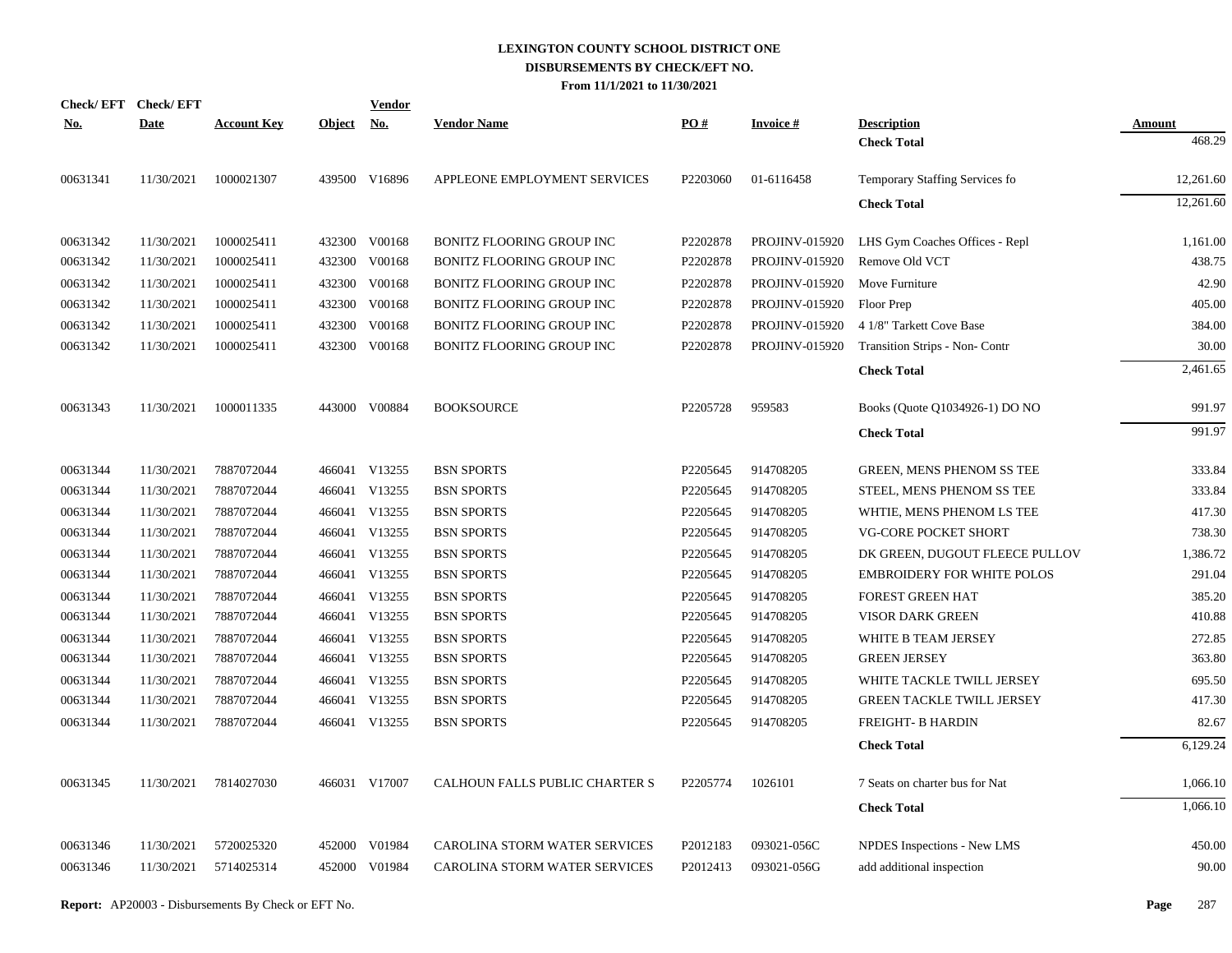| Check/EFT Check/EFT    |                           |                                  |                         | <b>Vendor</b>        |                                                     |                 |                                    |                                                |                  |
|------------------------|---------------------------|----------------------------------|-------------------------|----------------------|-----------------------------------------------------|-----------------|------------------------------------|------------------------------------------------|------------------|
| <u>No.</u><br>00631346 | <b>Date</b><br>11/30/2021 | <b>Account Key</b><br>5727025327 | <b>Object</b><br>452000 | <u>No.</u><br>V01984 | <b>Vendor Name</b><br>CAROLINA STORM WATER SERVICES | PO#<br>P2012410 | <b>Invoice#</b><br>093021-056H     | <b>Description</b><br>NPDES Inspections - WKHS | Amount<br>450.00 |
| 00631346               | 11/30/2021                | 5713025313                       | 452000                  | V01984               | CAROLINA STORM WATER SERVICES                       | P2110594        | 093021-056M                        | NPDES Inspections - GHS additi                 | 450.00           |
| 00631346               | 11/30/2021                | 5737025337                       | 452000                  | V01984               | CAROLINA STORM WATER SERVICES                       | P2202279        | 093021-056N                        | NPDES Inspections - CSMS renov                 | 450.00           |
| 00631346               | 11/30/2021                | 5729025329                       | 452000                  | V01984               | CAROLINA STORM WATER SERVICES                       | P2202278        | 093021-056P                        | NPDES Inspections - GMS renova                 | 450.00           |
| 00631346               | 11/30/2021                | 5720025320                       | 453000                  | V01984               | CAROLINA STORM WATER SERVICES                       | P2203059        | 093021-056Q                        | NPDES Inspections - New LMS OI                 | 450.00           |
| 00631346               | 11/30/2021                | 5720025320                       | 452000                  | V01984               | CAROLINA STORM WATER SERVICES                       | P2012183        | 102921-056C                        | NPDES Inspections - New LMS                    | 360.00           |
| 00631346               | 11/30/2021                | 5714025314                       | 452000                  | V01984               | CAROLINA STORM WATER SERVICES                       | P2012413        | 102921-056G                        | add additional inspection                      | 90.00            |
| 00631346               | 11/30/2021                | 5727025327                       | 452000                  | V01984               | CAROLINA STORM WATER SERVICES                       | P2012410        | 102921-056H                        | NPDES Inspections - WKHS                       | 360.00           |
| 00631346               | 11/30/2021                | 5713025313                       | 452000                  | V01984               | CAROLINA STORM WATER SERVICES                       | P2110594        | 102921-056M                        | NPDES Inspections - GHS additi                 | 360.00           |
| 00631346               | 11/30/2021                | 5737025337                       | 452000                  | V01984               | CAROLINA STORM WATER SERVICES                       | P2202279        | 102921-056N                        | NPDES Inspections - CSMS renov                 | 360.00           |
| 00631346               | 11/30/2021                | 5729025329                       | 452000                  | V01984               | CAROLINA STORM WATER SERVICES                       | P2202278        | 102921-056P                        | NPDES Inspections - GMS renova                 | 360.00           |
| 00631346               | 11/30/2021                | 5720025320                       | 453000                  | V01984               | CAROLINA STORM WATER SERVICES                       | P2203059        | 102921-056Q                        | NPDES Inspections - New LMS Ol                 | 360.00           |
|                        |                           |                                  |                         |                      |                                                     |                 |                                    | <b>Check Total</b>                             | 5,040.00         |
| 00631347               | 11/30/2021                | 2022022438                       |                         | 441000 V14835        | CENTER FOR RESPONSIVE SCHOOLS                       | P2204984        | <b>INV48419</b>                    | Book: Responsive School Disci                  | 172.80           |
| 00631347               | 11/30/2021                | 2022022438                       |                         | 441000 V14835        | CENTER FOR RESPONSIVE SCHOOLS                       | P2204984        | <b>INV48419</b>                    | Shipping and Handling FREE                     | 0.00             |
|                        |                           |                                  |                         |                      |                                                     |                 |                                    | <b>Check Total</b>                             | 172.80           |
| 00631348               | 11/30/2021                | 7802073013                       |                         | 466034 V02630        | <b>COMBS, OBIE</b>                                  |                 | VMBB.GI.11.22.21 Athletic Official |                                                | 116.00           |
|                        |                           |                                  |                         |                      |                                                     |                 |                                    | <b>Check Total</b>                             | 116.00           |
| 00631349               | 11/30/2021                | 7802072011                       |                         | 466034 V16991        | COOK, ROBERT LEE                                    |                 | VFB.LHS.09.24.21 Official          |                                                | 90.50            |
|                        |                           |                                  |                         |                      |                                                     |                 |                                    | <b>Check Total</b>                             | 90.50            |
| 00631350               | 11/30/2021                | 7946027015                       |                         | 466041 V10286        | <b>CREATIVE SOLUTIONS INC</b>                       | P2205712        | 1851967740                         | custom 2021 aftermath costume                  | 548.50           |
|                        |                           |                                  |                         |                      |                                                     |                 |                                    | <b>Check Total</b>                             | 548.50           |
| 00631351               | 11/30/2021                | 1000022213                       |                         | 441000 V00645        | DEMCO INC                                           | P2205447        | 7042089                            | Silhouette Outdoor Label 500/R                 | 3.18             |
| 00631351               | 11/30/2021                | 1000022213                       |                         | 441000 V00645        | DEMCO INC                                           | P2205447        | 7042089                            | Clear Heavy-Duty Non-Glare Lab                 | 46.75            |
| 00631351               | 11/30/2021                | 1000022213                       |                         | 441000 V00645        | DEMCO INC                                           | P2205447        | 7042089                            | <b>Shipping Charge</b>                         | 10.65            |
|                        |                           |                                  |                         |                      |                                                     |                 |                                    | <b>Check Total</b>                             | 60.58            |
| 00631352               | 11/30/2021                | 7714027021                       |                         | 466041 V15897        | FIRST COMMUNITY BANK                                | P2205789        | ADM.4199.11.21                     | <b>ETS PAR</b>                                 | 165.00           |
| 00631352               | 11/30/2021                | 7714027021                       |                         | 466041 V15897        | FIRST COMMUNITY BANK                                | P2205789        | ADM.4199.11.21                     | Walgreens                                      | 23.49            |
| 00631352               | 11/30/2021                | 7714027021                       |                         | 466041 V15897        | FIRST COMMUNITY BANK                                | P2205789        | ADM.4199.11.21                     | Walmart                                        | 16.45            |
| 00631352               | 11/30/2021                | 7714027021                       |                         | 466041 V15897        | FIRST COMMUNITY BANK                                | P2205789        | ADM.4199.11.21                     | <b>ETS PAR</b>                                 | 165.00           |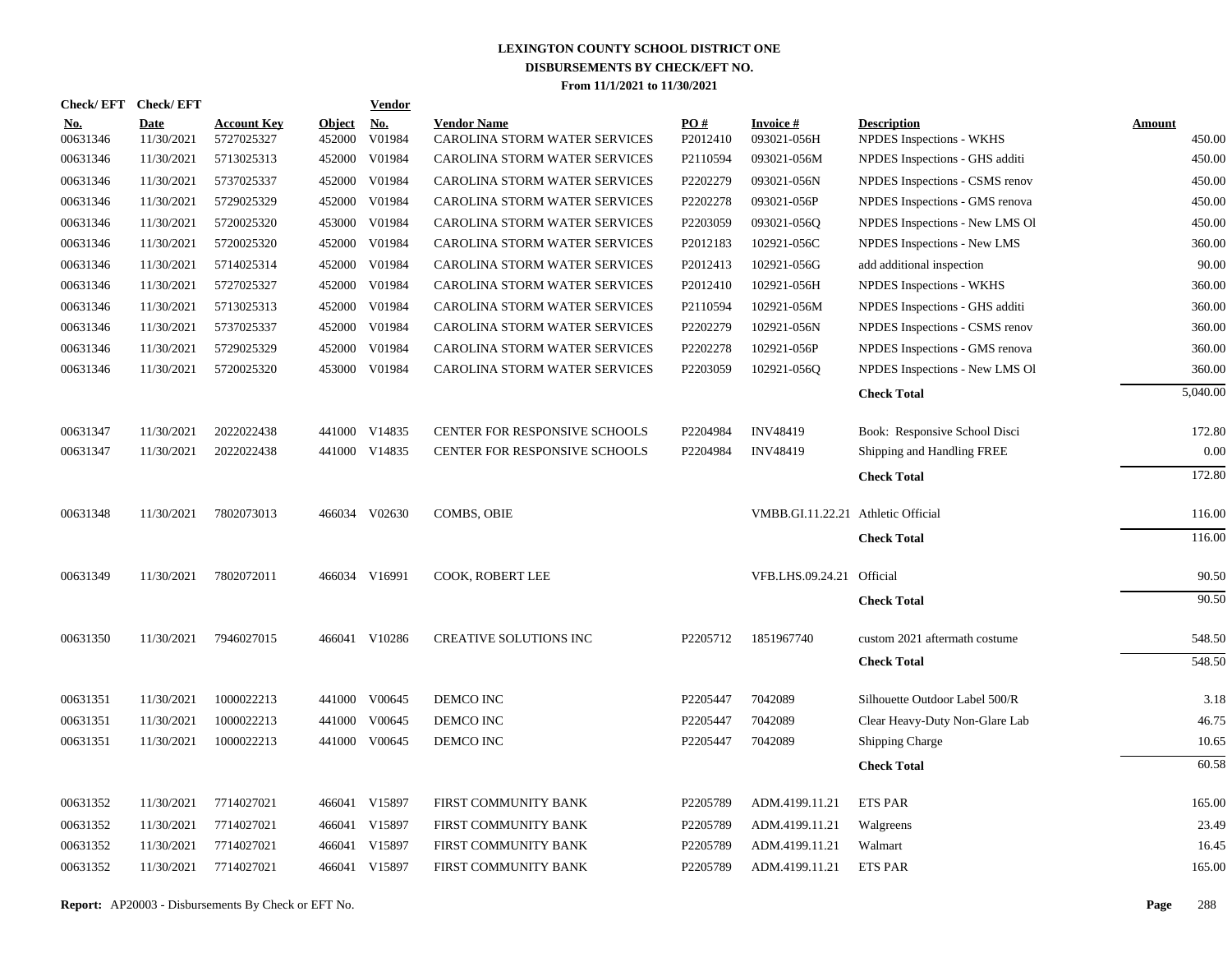| Check/EFT Check/EFT    |                           |                                  |                         | <b>Vendor</b> |                                            |                 |                                   |                                    |                        |
|------------------------|---------------------------|----------------------------------|-------------------------|---------------|--------------------------------------------|-----------------|-----------------------------------|------------------------------------|------------------------|
| <u>No.</u><br>00631352 | <b>Date</b><br>11/30/2021 | <b>Account Key</b><br>7714027021 | <b>Object</b><br>466041 | No.<br>V15897 | <b>Vendor Name</b><br>FIRST COMMUNITY BANK | PO#<br>P2205789 | <b>Invoice#</b><br>ADM.4199.11.21 | <b>Description</b><br>Office Depot | <b>Amount</b><br>52.40 |
| 00631352               | 11/30/2021                | 7714027021                       | 466069                  | V15897        | FIRST COMMUNITY BANK                       | P2205789        | ADM.4199.11.21                    | <b>Costless Outlet Store</b>       | 8.39                   |
| 00631352               | 11/30/2021                | 7714027021                       | 466069                  | V15897        | FIRST COMMUNITY BANK                       | P2205789        | ADM.4199.11.21                    | <b>Costless Outlet Store</b>       | 19.36                  |
| 00631352               | 11/30/2021                | 1000011114                       | 441000                  | V15897        | FIRST COMMUNITY BANK                       | P2205597        | GES.3944.11.21                    | Amazon.com                         | 25.56                  |
| 00631352               | 11/30/2021                | 1000011214                       |                         | 441000 V15897 | FIRST COMMUNITY BANK                       | P2205597        | GES.3944.11.21                    | Amazon.com                         | 22.99                  |
| 00631352               | 11/30/2021                | 1000011314                       |                         | 441000 V15897 | FIRST COMMUNITY BANK                       | P2205597        | GES.3944.11.21                    | Nimco                              | 287.58                 |
| 00631352               | 11/30/2021                | 1000011314                       |                         | 443000 V15897 | FIRST COMMUNITY BANK                       | P2205597        | GES.3944.11.21                    | Amazon.com                         | 47.45                  |
| 00631352               | 11/30/2021                | 1000011314                       |                         | 443000 V15897 | FIRST COMMUNITY BANK                       | P2205597        | GES.3944.11.21                    | <b>Heggerty Literacy</b>           | 323.89                 |
| 00631352               | 11/30/2021                | 1000021314                       |                         | 441000 V15897 | FIRST COMMUNITY BANK                       | P2205597        | GES.3944.11.21                    | Gilbert IGA                        | 21.94                  |
| 00631352               | 11/30/2021                | 1000023314                       |                         | 441000 V15897 | FIRST COMMUNITY BANK                       | P2205597        | GES.3944.11.21                    | <b>USPS</b> Gilbert                | 4.33                   |
| 00631352               | 11/30/2021                | 1000025414                       |                         | 441000 V15897 | FIRST COMMUNITY BANK                       | P2205597        | GES.3944.11.21                    | Lowes Lexington                    | 28.36                  |
| 00631352               | 11/30/2021                | 1000025414                       |                         | 441000 V15897 | FIRST COMMUNITY BANK                       | P2205597        | GES.3944.11.21                    | Quick Serve Gilbert                | 61.00                  |
| 00631352               | 11/30/2021                | 1000025414                       |                         | 441000 V15897 | FIRST COMMUNITY BANK                       | P2205597        | GES.3944.11.21                    | Shell Oil- CREDIT                  | $-0.59$                |
| 00631352               | 11/30/2021                | 2022022414                       |                         | 433200 V15897 | FIRST COMMUNITY BANK                       | P2205597        | GES.3944.11.21                    | Doubletree Myrtle Beach            | 153.32                 |
| 00631352               | 11/30/2021                | 7743019014                       |                         | 466041 V15897 | FIRST COMMUNITY BANK                       | P2205597        | GES.3944.11.21                    | Dollar General                     | 56.71                  |
| 00631352               | 11/30/2021                | 7863027014                       | 466041                  | V15897        | FIRST COMMUNITY BANK                       | P2205597        | GES.3944.11.21                    | Lowes Lexington                    | 73.09                  |
| 00631352               | 11/30/2021                | 7863027014                       | 466041                  | V15897        | FIRST COMMUNITY BANK                       | P2205597        | GES.3944.11.21                    | Walmart.com                        | 70.61                  |
| 00631352               | 11/30/2021                | 7863027014                       | 466041                  | V15897        | FIRST COMMUNITY BANK                       | P2205597        | GES.3944.11.21                    | Amazon.com                         | 52.43                  |
| 00631352               | 11/30/2021                | 7863027014                       | 466041                  | V15897        | FIRST COMMUNITY BANK                       | P2205597        | GES.3944.11.21                    | <b>OTC</b> Brands                  | 230.99                 |
| 00631352               | 11/30/2021                | 7863027014                       | 466041                  | V15897        | FIRST COMMUNITY BANK                       | P2205597        | GES.3944.11.21                    | Amazon.com                         | 16.04                  |
| 00631352               | 11/30/2021                | 7863027014                       | 466041                  | V15897        | FIRST COMMUNITY BANK                       | P2205597        | GES.3944.11.21                    | Walmart.com                        | 38.23                  |
| 00631352               | 11/30/2021                | 7885027014                       |                         | 466099 V15897 | FIRST COMMUNITY BANK                       | P2205597        | GES.3944.11.21                    | Michael Morrison Framing           | 472.94                 |
| 00631352               | 11/30/2021                | 7928527014                       | 466069                  | V15897        | FIRST COMMUNITY BANK                       | P2205597        | GES.3944.11.21                    | Dominos Pizza                      | 38.81                  |
| 00631352               | 11/30/2021                | 1000011343                       |                         | 441000 V15897 | FIRST COMMUNITY BANK                       | P2205793        | MGM.1170.11.21                    | Amazon                             | 21.35                  |
| 00631352               | 11/30/2021                | 1000021243                       |                         | 441000 V15897 | FIRST COMMUNITY BANK                       | P2205793        | MGM.1170.11.21                    | Michaels                           | 24.60                  |
| 00631352               | 11/30/2021                | 7735027043                       |                         | 466041 V15897 | FIRST COMMUNITY BANK                       | P2205793        | MGM.1170.11.21                    | Target                             | 49.63                  |
| 00631352               | 11/30/2021                | 7735027043                       | 466041                  | V15897        | FIRST COMMUNITY BANK                       | P2205793        | MGM.1170.11.21                    | Target                             | 20.60                  |
| 00631352               | 11/30/2021                | 7936527043                       |                         | 466041 V15897 | FIRST COMMUNITY BANK                       | P2205793        | MGM.1170.11.21                    | 2nd and Charles                    | 169.52                 |
| 00631352               | 11/30/2021                | 2021022425                       |                         | 433200 V15897 | FIRST COMMUNITY BANK                       | P2205826        | WKE.1824.11.21                    | <b>American Airlines</b>           | 258.80                 |
| 00631352               | 11/30/2021                | 2021022425                       |                         | 433200 V15897 | FIRST COMMUNITY BANK                       | P2205826        | WKE.1824.11.21                    | <b>American Airlines</b>           | 258.80                 |
| 00631352               | 11/30/2021                | 2021022425                       |                         | 433200 V15897 | FIRST COMMUNITY BANK                       | P2205826        | WKE.1824.11.21                    | <b>AVID Center</b>                 | 1,300.00               |
| 00631352               | 11/30/2021                | 7745027025                       | 466041                  | V15897        | FIRST COMMUNITY BANK                       | P2205826        | WKE.1824.11.21                    | Dollar Tree                        | 14.98                  |
| 00631352               | 11/30/2021                | 7793027025                       | 466099                  | V15897        | FIRST COMMUNITY BANK                       | P2205826        | WKE.1824.11.21                    | McDonalds                          | 40.00                  |
| 00631352               | 11/30/2021                | 7841827025                       | 466069                  | V15897        | FIRST COMMUNITY BANK                       | P2205826        | WKE.1824.11.21                    | Backyard Café                      | 73.86                  |
| 00631352               | 11/30/2021                | 7841827025                       | 466069                  | V15897        | FIRST COMMUNITY BANK                       | P2205826        | WKE.1824.11.21                    | Walmart                            | 116.66                 |
| 00631352               | 11/30/2021                | 7846027025                       |                         | 466041 V15897 | FIRST COMMUNITY BANK                       | P2205826        | WKE.1824.11.21                    | Amazon                             | 42.12                  |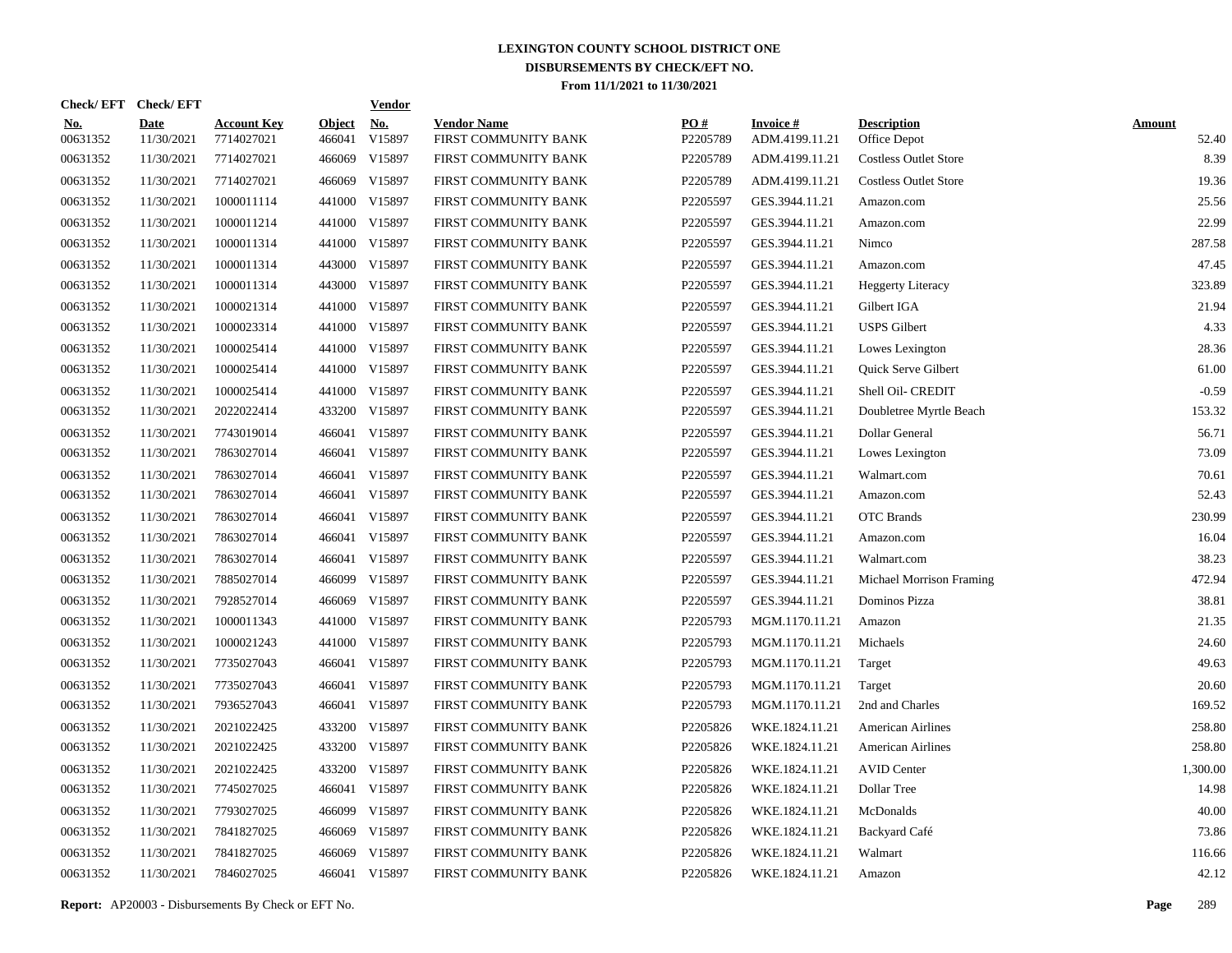| Check/EFT Check/EFT    |                           |                                  |                         | <b>Vendor</b>                       |                                            |                 |                                   |                                |                        |
|------------------------|---------------------------|----------------------------------|-------------------------|-------------------------------------|--------------------------------------------|-----------------|-----------------------------------|--------------------------------|------------------------|
| <u>No.</u><br>00631352 | <b>Date</b><br>11/30/2021 | <b>Account Key</b><br>7846027025 | <b>Object</b><br>466041 | $\underline{\mathrm{No}}$<br>V15897 | <b>Vendor Name</b><br>FIRST COMMUNITY BANK | PO#<br>P2205826 | <b>Invoice#</b><br>WKE.1824.11.21 | <b>Description</b><br>Amazon   | <b>Amount</b><br>16.84 |
| 00631352               | 11/30/2021                | 7846027025                       | 466069                  | V15897                              | FIRST COMMUNITY BANK                       | P2205826        | WKE.1824.11.21                    | Publix                         | 17.96                  |
| 00631352               | 11/30/2021                | 7849527025                       | 466041                  | V15897                              | FIRST COMMUNITY BANK                       | P2205826        | WKE.1824.11.21                    | Walmart                        | 44.94                  |
| 00631352               | 11/30/2021                | 7863027025                       | 466041                  | V15897                              | FIRST COMMUNITY BANK                       | P2205826        | WKE.1824.11.21                    | Amazon                         | 13.84                  |
| 00631352               | 11/30/2021                | 7863027025                       | 466041                  | V15897                              | FIRST COMMUNITY BANK                       | P2205826        | WKE.1824.11.21                    | Walgreens                      | 83.59                  |
| 00631352               | 11/30/2021                | 7863027025                       | 466041                  | V15897                              | FIRST COMMUNITY BANK                       | P2205826        | WKE.1824.11.21                    | Walgreens                      | 8.76                   |
| 00631352               | 11/30/2021                | 7863027025                       | 466069                  | V15897                              | FIRST COMMUNITY BANK                       | P2205826        | WKE.1824.11.21                    | Krispy Kreme                   | 111.63                 |
| 00631352               | 11/30/2021                | 7863027025                       | 466069                  | V15897                              | FIRST COMMUNITY BANK                       | P2205826        | WKE.1824.11.21                    | REFUND-Krispy Kreme            | $-111.63$              |
| 00631352               | 11/30/2021                | 7863027025                       | 466069                  | V15897                              | FIRST COMMUNITY BANK                       | P2205826        | WKE.1824.11.21                    | REFUND-Krispy Kreme            | $-111.63$              |
| 00631352               | 11/30/2021                | 7863027025                       | 466069                  | V15897                              | FIRST COMMUNITY BANK                       | P2205826        | WKE.1824.11.21                    | Krispy Kreme                   | 111.63                 |
| 00631352               | 11/30/2021                | 7866027025                       | 466041                  | V15897                              | FIRST COMMUNITY BANK                       | P2205826        | WKE.1824.11.21                    | Amazon                         | 13.21                  |
| 00631352               | 11/30/2021                | 7866027025                       | 466041                  | V15897                              | FIRST COMMUNITY BANK                       | P2205826        | WKE.1824.11.21                    | Amazon                         | 110.82                 |
| 00631352               | 11/30/2021                | 7866027025                       | 466041                  | V15897                              | FIRST COMMUNITY BANK                       | P2205826        | WKE.1824.11.21                    | CarStickers                    | 60.88                  |
| 00631352               | 11/30/2021                | 7866027025                       | 466099                  | V15897                              | FIRST COMMUNITY BANK                       | P2205826        | WKE.1824.11.21                    | <b>SC</b> Association          | 75.00                  |
| 00631352               | 11/30/2021                | 7885027025                       | 466041                  | V15897                              | FIRST COMMUNITY BANK                       | P2205826        | WKE.1824.11.21                    | Amazon                         | 93.36                  |
| 00631352               | 11/30/2021                | 7885027025                       | 466041                  | V15897                              | FIRST COMMUNITY BANK                       | P2205826        | WKE.1824.11.21                    | Dollar Tree                    | 39.38                  |
| 00631352               | 11/30/2021                | 7885027025                       | 466041                  | V15897                              | FIRST COMMUNITY BANK                       | P2205826        | WKE.1824.11.21                    | Amazon                         | 431.11                 |
| 00631352               | 11/30/2021                | 7885027025                       | 466041                  | V15897                              | FIRST COMMUNITY BANK                       | P2205826        | WKE.1824.11.21                    | Amazon                         | 67.49                  |
| 00631352               | 11/30/2021                | 7885027025                       | 466041                  | V15897                              | FIRST COMMUNITY BANK                       | P2205826        | WKE.1824.11.21                    | Amazon                         | 38.49                  |
| 00631352               | 11/30/2021                | 7885027025                       | 466041                  | V15897                              | FIRST COMMUNITY BANK                       | P2205826        | WKE.1824.11.21                    | Dollar Tree                    | 6.42                   |
| 00631352               | 11/30/2021                | 7915027025                       | 466069                  | V15897                              | FIRST COMMUNITY BANK                       | P2205826        | WKE.1824.11.21                    | Murphy's Express               | 12.89                  |
| 00631352               | 11/30/2021                | 7915027025                       |                         | 466069 V15897                       | FIRST COMMUNITY BANK                       | P2205826        | WKE.1824.11.21                    | Harry and David                | 54.98                  |
| 00631352               | 11/30/2021                | 7915027025                       | 466069                  | V15897                              | FIRST COMMUNITY BANK                       | P2205826        | WKE.1824.11.21                    | Publix                         | 55.42                  |
| 00631352               | 11/30/2021                | 7915027025                       |                         | 466099 V15897                       | FIRST COMMUNITY BANK                       | P2205826        | WKE.1824.11.21                    | Hamricks                       | 16.05                  |
| 00631352               | 11/30/2021                | 8002011225                       |                         | 441000 V15897                       | FIRST COMMUNITY BANK                       | P2205826        | WKE.1824.11.21                    | Amazon                         | 181.29                 |
| 00631352               | 11/30/2021                | 8002011225                       |                         | 441000 V15897                       | FIRST COMMUNITY BANK                       | P2205826        | WKE.1824.11.21                    | Amazon                         | 82.50                  |
| 00631352               | 11/30/2021                | 8002011225                       |                         | 441000 V15897                       | FIRST COMMUNITY BANK                       | P2205826        | WKE.1824.11.21                    | Amazon                         | 40.65                  |
| 00631352               | 11/30/2021                | 1000011427                       |                         | 441000 V15897                       | FIRST COMMUNITY BANK                       | P2205795        | WKH.4793.11.21                    | <b>AMAZON - IT DEPT</b>        | 544.59                 |
| 00631352               | 11/30/2021                | 1000011427                       |                         | 441000 V15897                       | FIRST COMMUNITY BANK                       | P2205795        | WKH.4793.11.21                    | <b>AMAZON - ENGLISH DEPT</b>   | 74.68                  |
| 00631352               | 11/30/2021                | 1000011427                       |                         | 441000 V15897                       | FIRST COMMUNITY BANK                       | P2205795        | WKH.4793.11.21                    | <b>USPS - IT DEPT</b>          | 420.66                 |
| 00631352               | 11/30/2021                | 1000011427                       |                         | 441000 V15897                       | FIRST COMMUNITY BANK                       | P2205795        | WKH.4793.11.21                    | <b>LOWES - NJROTC</b>          | 100.54                 |
| 00631352               | 11/30/2021                | 1000011427                       |                         | 441000 V15897                       | FIRST COMMUNITY BANK                       | P2205795        | WKH.4793.11.21                    | AMAZON - WORLD LANGUAGE        | 29.14                  |
| 00631352               | 11/30/2021                | 1000011427                       |                         | 441000 V15897                       | FIRST COMMUNITY BANK                       | P2205795        | WKH.4793.11.21                    | <b>USPS - DISIPLINE</b>        | 7.58                   |
| 00631352               | 11/30/2021                | 1000011527                       |                         | 433200 V15897                       | FIRST COMMUNITY BANK                       | P2205795        | WKH.4793.11.21                    | SC HEALTH SCIENCE ED ASSOC.    | 615.00                 |
| 00631352               | 11/30/2021                | 1000011527                       | 433200                  | V15897                              | FIRST COMMUNITY BANK                       | P2205795        | WKH.4793.11.21                    | <b>KINGSTON RESORT</b>         | 135.52                 |
| 00631352               | 11/30/2021                | 1000011527                       |                         | 441000 V15897                       | FIRST COMMUNITY BANK                       | P2205795        | WKH.4793.11.21                    | LEXINGTON DRY CLEANING - ADVIS | 20.31                  |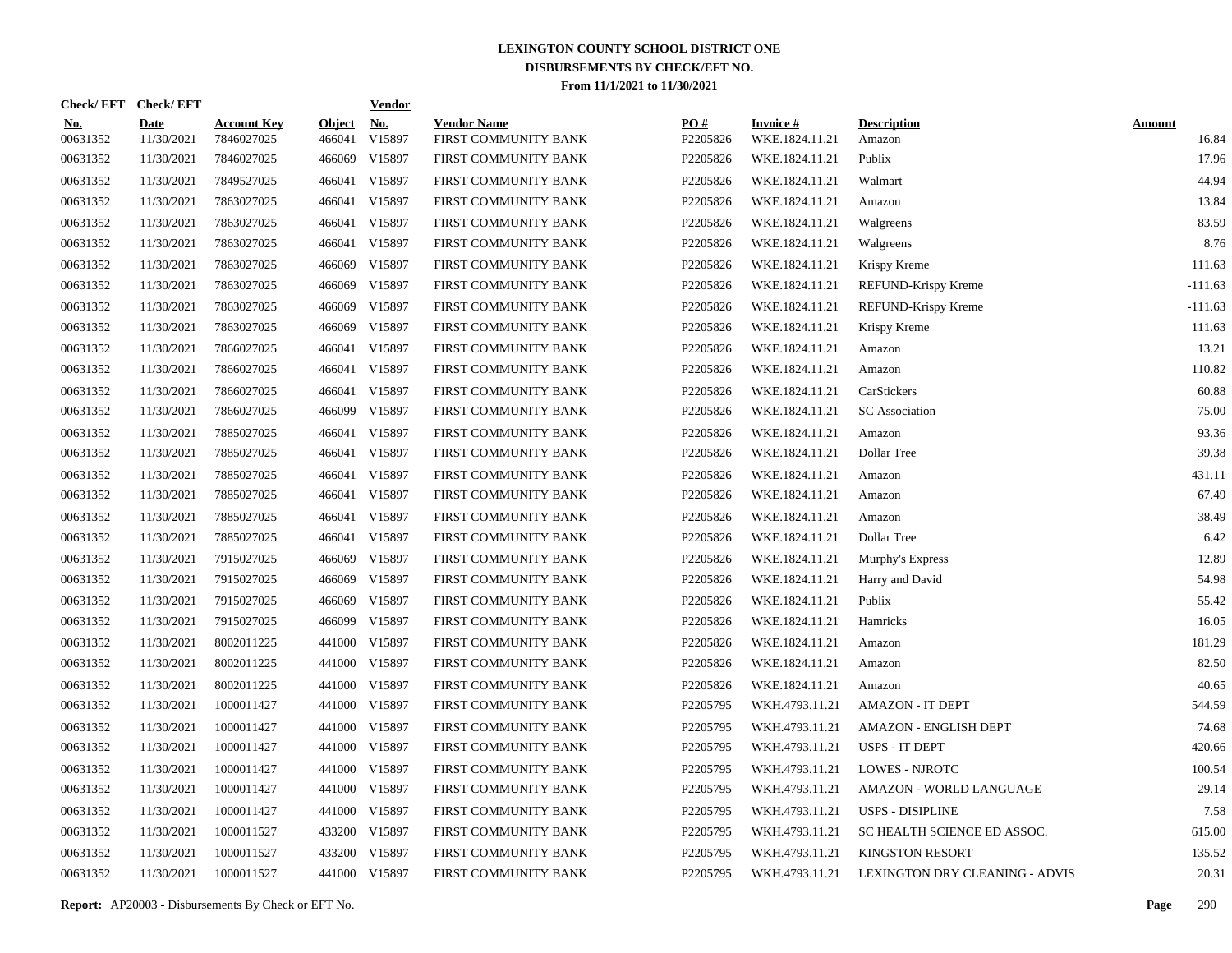| Check/EFT Check/EFT    |                           |                                  |                         | <b>Vendor</b>        |                                            |                 |                                   |                                        |                        |
|------------------------|---------------------------|----------------------------------|-------------------------|----------------------|--------------------------------------------|-----------------|-----------------------------------|----------------------------------------|------------------------|
| <b>No.</b><br>00631352 | <b>Date</b><br>11/30/2021 | <b>Account Key</b><br>1000011527 | <b>Object</b><br>441000 | <b>No.</b><br>V15897 | <b>Vendor Name</b><br>FIRST COMMUNITY BANK | PQ#<br>P2205795 | <b>Invoice#</b><br>WKH.4793.11.21 | <b>Description</b><br>MONOPRICE - CATE | <b>Amount</b><br>47.15 |
| 00631352               | 11/30/2021                | 1000011527                       |                         | 441000 V15897        | FIRST COMMUNITY BANK                       | P2205795        | WKH.4793.11.21                    | PUBLIX - ADVISORY MEETING              | 265.58                 |
| 00631352               | 11/30/2021                | 1000011527                       |                         | 441000 V15897        | FIRST COMMUNITY BANK                       | P2205795        | WKH.4793.11.21                    | <b>WALMART - CATE</b>                  | 35.09                  |
| 00631352               | 11/30/2021                | 1000014127                       |                         | 433200 V15897        | FIRST COMMUNITY BANK                       | P2205795        | WKH.4793.11.21                    | <b>EVENTBRITE - CHORUS</b>             | 415.13                 |
| 00631352               | 11/30/2021                | 1000014127                       |                         | 441000 V15897        | FIRST COMMUNITY BANK                       | P2205795        | WKH.4793.11.21                    | <b>AMAZON - THEATER</b>                | 188.13                 |
| 00631352               | 11/30/2021                | 1000014127                       |                         | 441000 V15897        | FIRST COMMUNITY BANK                       | P2205795        | WKH.4793.11.21                    | <b>HOME DEPOT - BAND</b>               | 80.23                  |
| 00631352               | 11/30/2021                | 1000014127                       |                         | 441000 V15897        | FIRST COMMUNITY BANK                       | P2205795        | WKH.4793.11.21                    | <b>AMAZON - ORCHESTRA</b>              | 183.80                 |
| 00631352               | 11/30/2021                | 1000014127                       |                         | 441000 V15897        | FIRST COMMUNITY BANK                       | P2205795        | WKH.4793.11.21                    | <b>AMAZON - ART DEPT</b>               | 38.07                  |
| 00631352               | 11/30/2021                | 1000014127                       |                         | 441000 V15897        | FIRST COMMUNITY BANK                       | P2205795        | WKH.4793.11.21                    | <b>AMAZON - BAND</b>                   | 448.06                 |
| 00631352               | 11/30/2021                | 1000014127                       |                         | 441000 V15897        | FIRST COMMUNITY BANK                       | P2205795        | WKH.4793.11.21                    | <b>AMAZON - CLINIC</b>                 | 36.34                  |
| 00631352               | 11/30/2021                | 1000014127                       |                         | 441000 V15897        | FIRST COMMUNITY BANK                       | P2205795        | WKH.4793.11.21                    | <b>AMAZON - THEATER CLASS</b>          | 31.55                  |
| 00631352               | 11/30/2021                | 1000014127                       |                         | 441000 V15897        | FIRST COMMUNITY BANK                       | P2205795        | WKH.4793.11.21                    | <b>AMAZON - CHORUS</b>                 | 100.56                 |
| 00631352               | 11/30/2021                | 1000014127                       |                         | 441000 V15897        | FIRST COMMUNITY BANK                       | P2205795        | WKH.4793.11.21                    | <b>AMAZON - THEATER CLASS</b>          | 413.88                 |
| 00631352               | 11/30/2021                | 1000021327                       |                         | 441000 V15897        | FIRST COMMUNITY BANK                       | P2205795        | WKH.4793.11.21                    | <b>AMAZON - CLINIC</b>                 | 88.90                  |
| 00631352               | 11/30/2021                | 1000023327                       |                         | 433200 V15897        | FIRST COMMUNITY BANK                       | P2205795        | WKH.4793.11.21                    | ALLIANZ GLOBAL ASSIS - ADMIN           | 192.01                 |
| 00631352               | 11/30/2021                | 1000025427                       |                         | 441000 V15897        | FIRST COMMUNITY BANK                       | P2205795        | WKH.4793.11.21                    | SMITH & JONES - MAIN DEPT              | 308.16                 |
| 00631352               | 11/30/2021                | 7744019027                       |                         | 466041 V15897        | FIRST COMMUNITY BANK                       | P2205795        | WKH.4793.11.21                    | AMAZON - LABS                          | 31.65                  |
| 00631352               | 11/30/2021                | 7765027027                       |                         | 466041 V15897        | FIRST COMMUNITY BANK                       | P2205795        | WKH.4793.11.21                    | <b>AMAZON - DANCE</b>                  | 84.37                  |
| 00631352               | 11/30/2021                | 7765027027                       |                         | 466041 V15897        | FIRST COMMUNITY BANK                       | P2205795        | WKH.4793.11.21                    | WEISSSMAN - DANCE CLASS                | 252.45                 |
| 00631352               | 11/30/2021                | 7765027027                       |                         | 466041 V15897        | FIRST COMMUNITY BANK                       | P2205795        | WKH.4793.11.21                    | SHEIN.COM - DANCE CLASS                | 113.85                 |
| 00631352               | 11/30/2021                | 7768019027                       |                         | 466069 V15897        | FIRST COMMUNITY BANK                       | P2205795        | WKH.4793.11.21                    | LITTLE CAESERS - JOURNALISM CL         | 64.59                  |
| 00631352               | 11/30/2021                | 7778019027                       |                         | 466041 V15897        | FIRST COMMUNITY BANK                       | P2205795        | WKH.4793.11.21                    | <b>AMAZON - CATE</b>                   | 119.50                 |
| 00631352               | 11/30/2021                | 7781027027                       |                         | 466041 V15897        | FIRST COMMUNITY BANK                       | P2205795        | WKH.4793.11.21                    | <b>DOLLAR GENERAL- CENTER</b>          | 20.28                  |
| 00631352               | 11/30/2021                | 7781027027                       |                         | 466041 V15897        | FIRST COMMUNITY BANK                       | P2205795        | WKH.4793.11.21                    | <b>DUNKIN DONUTS - CENTER</b>          | 83.40                  |
| 00631352               | 11/30/2021                | 7811027027                       |                         | 466041 V15897        | FIRST COMMUNITY BANK                       | P2205795        | WKH.4793.11.21                    | <b>WALMART - CATE</b>                  | 57.47                  |
| 00631352               | 11/30/2021                | 7860527027                       |                         | 466041 V15897        | FIRST COMMUNITY BANK                       | P2205795        | WKH.4793.11.21                    | ALDI                                   | 65.18                  |
| 00631352               | 11/30/2021                | 7861027027                       |                         | 466041 V15897        | FIRST COMMUNITY BANK                       | P2205795        | WKH.4793.11.21                    | PARK SEED - SPED                       | 24.90                  |
| 00631352               | 11/30/2021                | 7931527027                       |                         | 466064 V15897        | FIRST COMMUNITY BANK                       | P2205795        | WKH.4793.11.21                    | ROBOTICS ED & COMP FOUNDATION          | 195.00                 |
| 00631352               | 11/30/2021                | 7931527027                       |                         | 466064 V15897        | FIRST COMMUNITY BANK                       | P2205795        | WKH.4793.11.21                    | <b>ROBOTICS ED - REGISTRATION</b>      | 225.00                 |
| 00631352               | 11/30/2021                | 7932027027                       |                         | 466041 V15897        | FIRST COMMUNITY BANK                       | P2205795        | WKH.4793.11.21                    | <b>CROWN AWARDS - ARCHERY</b>          | 302.81                 |
| 00631352               | 11/30/2021                | 7983027027                       |                         | 466041 V15897        | FIRST COMMUNITY BANK                       | P2205795        | WKH.4793.11.21                    | <b>WALMART - SPED</b>                  | 10.90                  |
| 00631352               | 11/30/2021                | 7983027027                       |                         | 466041 V15897        | FIRST COMMUNITY BANK                       | P2205795        | WKH.4793.11.21                    | <b>CHEF STORE-SPED</b>                 | 142.11                 |
| 00631352               | 11/30/2021                | 7991027027                       |                         | 466041 V15897        | FIRST COMMUNITY BANK                       | P2205795        | WKH.4793.11.21                    | <b>AMAZON - OCP</b>                    | 98.89                  |
| 00631352               | 11/30/2021                | 7991027027                       |                         | 466041 V15897        | FIRST COMMUNITY BANK                       | P2205795        | WKH.4793.11.21                    | HOBBY LOBBY - OCP                      | 90.02                  |
| 00631352               | 11/30/2021                | 7991027027                       |                         | 466041 V15897        | FIRST COMMUNITY BANK                       | P2205795        | WKH.4793.11.21                    | <b>WALMART - OCP</b>                   | 87.62                  |
| 00631352               | 11/30/2021                | 7991027027                       |                         | 466041 V15897        | FIRST COMMUNITY BANK                       | P2205795        | WKH.4793.11.21                    | WALMART - OCP                          | 141.87                 |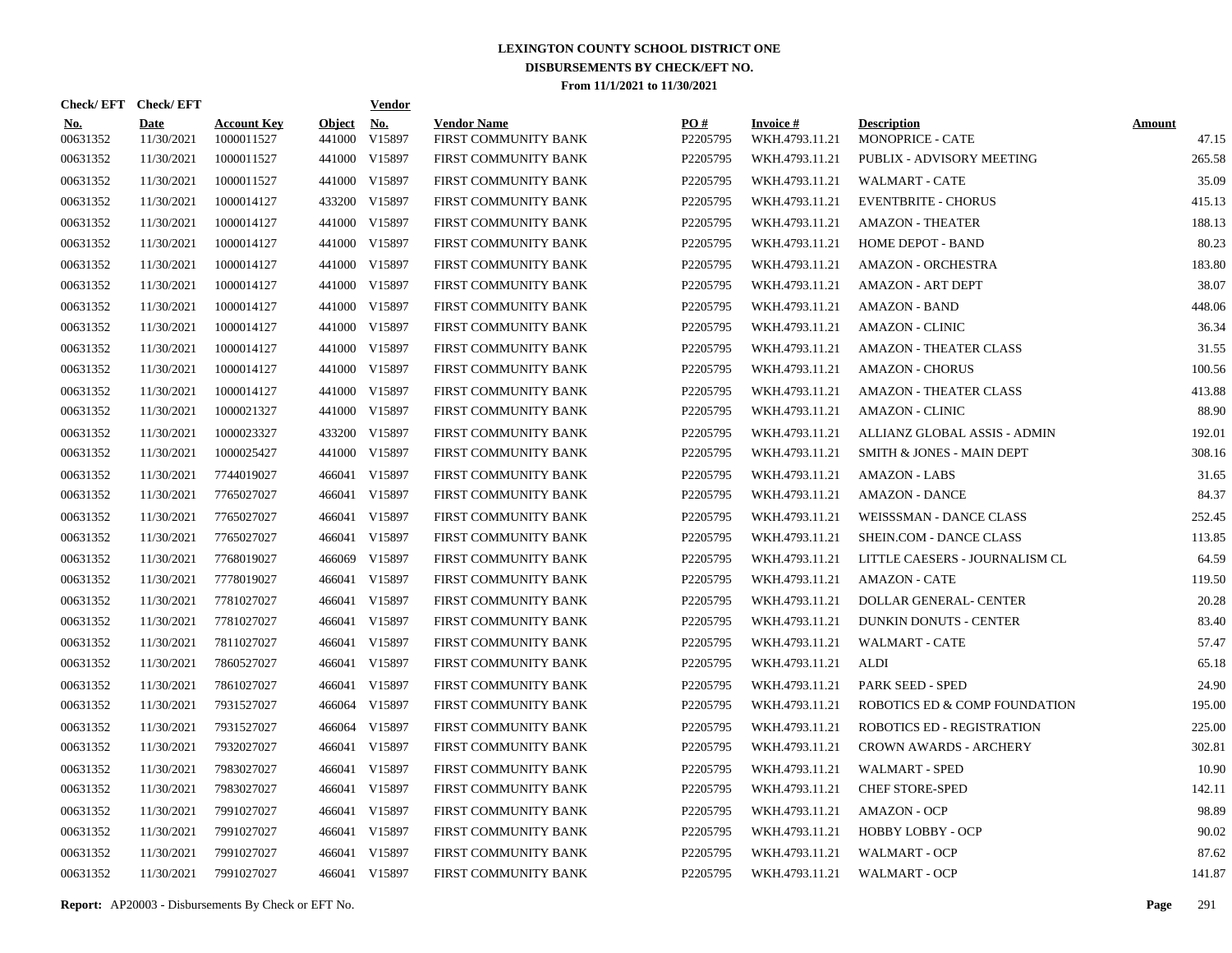| Check/EFT Check/EFT    |                           |                                  |                         | <u>Vendor</u> |                                            |                      |                                   |                                           |                        |
|------------------------|---------------------------|----------------------------------|-------------------------|---------------|--------------------------------------------|----------------------|-----------------------------------|-------------------------------------------|------------------------|
| <b>No.</b><br>00631352 | <b>Date</b><br>11/30/2021 | <b>Account Key</b><br>7991027027 | <b>Object</b><br>466041 | No.<br>V15897 | <b>Vendor Name</b><br>FIRST COMMUNITY BANK | PO#<br>P2205795      | <b>Invoice#</b><br>WKH.4793.11.21 | <b>Description</b><br><b>AMAZON - OCP</b> | <b>Amount</b><br>66.14 |
| 00631352               | 11/30/2021                | 7991027027                       | 466041                  | V15897        | FIRST COMMUNITY BANK                       | P2205795             | WKH.4793.11.21                    | <b>AMAZON - OCP</b>                       | 214.22                 |
| 00631352               | 11/30/2021                | 7991027027                       | 466041                  | V15897        | FIRST COMMUNITY BANK                       | P2205795             | WKH.4793.11.21                    | <b>WALMART - OCP</b>                      | 98.30                  |
| 00631352               | 11/30/2021                | 7991027027                       | 466041                  | V15897        | FIRST COMMUNITY BANK                       | P2205795             | WKH.4793.11.21                    | <b>DOLLAR TREE - OCP</b>                  | 31.03                  |
| 00631352               | 11/30/2021                | 7991027027                       | 466041                  | V15897        | FIRST COMMUNITY BANK                       | P2205795             | WKH.4793.11.21                    | <b>WALMART - OCP</b>                      | 56.54                  |
| 00631352               | 11/30/2021                | 7991027027                       | 466041                  | V15897        | FIRST COMMUNITY BANK                       | P2205795             | WKH.4793.11.21                    | <b>AMAZON - OCP</b>                       | 38.81                  |
| 00631352               | 11/30/2021                | 7991027027                       | 466041                  | V15897        | FIRST COMMUNITY BANK                       | P2205795             | WKH.4793.11.21                    | <b>SERV SAFE - OCP</b>                    | 180.00                 |
| 00631352               | 11/30/2021                | 7991027027                       | 466041                  | V15897        | FIRST COMMUNITY BANK                       | P2205795             | WKH.4793.11.21                    | <b>AMAZON - OCP</b>                       | 332.60                 |
| 00631352               | 11/30/2021                | 1000011427                       |                         | 433200 V15897 | FIRST COMMUNITY BANK                       | P2205798             | WKH.4819.11.21                    | FOUR POINTS BY SHERATON - JROT            | 1,116.20               |
| 00631352               | 11/30/2021                | 1000011427                       | 433200                  | V15897        | FIRST COMMUNITY BANK                       | P2205798             | WKH.4819.11.21                    | <b>EXPEDIA - JROTC</b>                    | 117.66                 |
| 00631352               | 11/30/2021                | 1000011427                       |                         | 441000 V15897 | FIRST COMMUNITY BANK                       | P2205798             | WKH.4819.11.21                    | <b>USPS - DISCIPLINE</b>                  | 15.16                  |
| 00631352               | 11/30/2021                | 1000014127                       |                         | 441000 V15897 | FIRST COMMUNITY BANK                       | P2205798             | WKH.4819.11.21                    | <b>STAGE PARTNERS - DRAMA</b>             | 300.00                 |
| 00631352               | 11/30/2021                | 1000014127                       |                         | 441000 V15897 | FIRST COMMUNITY BANK                       | P2205798             | WKH.4819.11.21                    | PARTY CITY - DRAMA                        | 90.75                  |
| 00631352               | 11/30/2021                | 1000025427                       |                         | 441000 V15897 | FIRST COMMUNITY BANK                       | P2205798             | WKH.4819.11.21                    | MURPHY EXPRESS - MAIN DEPT                | 116.17                 |
| 00631352               | 11/30/2021                | 1000025427                       |                         | 441000 V15897 | FIRST COMMUNITY BANK                       | P2205798             | WKH.4819.11.21                    | MURPHY EXPRESS - MAIN DEPT                | 81.04                  |
| 00631352               | 11/30/2021                | 1000025427                       |                         | 441000 V15897 | FIRST COMMUNITY BANK                       | P2205798             | WKH.4819.11.21                    | SMITH & JONES - MAIN DEPT                 | 203.30                 |
| 00631352               | 11/30/2021                | 7745027027                       |                         | 466041 V15897 | FIRST COMMUNITY BANK                       | P2205798             | WKH.4819.11.21                    | WALMART-LEARNING COMMONS                  | 198.38                 |
| 00631352               | 11/30/2021                | 7765027027                       | 466041                  | V15897        | FIRST COMMUNITY BANK                       | P2205798             | WKH.4819.11.21                    | WEISSMAN - DANCE CLASS                    | 614.90                 |
| 00631352               | 11/30/2021                | 7765027027                       | 466041                  | V15897        | FIRST COMMUNITY BANK                       | P2205798             | WKH.4819.11.21                    | WEISSMAN - DANCE CLASS                    | 322.85                 |
| 00631352               | 11/30/2021                | 7778019027                       | 466041                  | V15897        | FIRST COMMUNITY BANK                       | P2205798             | WKH.4819.11.21                    | <b>CHEFSTORE - CATE</b>                   | 94.36                  |
| 00631352               | 11/30/2021                | 7778019027                       | 466041                  | V15897        | FIRST COMMUNITY BANK                       | P2205798             | WKH.4819.11.21                    | OFFICE DEPOT - CATE                       | 81.31                  |
| 00631352               | 11/30/2021                | 7778019027                       | 466041                  | V15897        | FIRST COMMUNITY BANK                       | P2205798             | WKH.4819.11.21                    | HOBBY LOBBY - CATE                        | 31.81                  |
| 00631352               | 11/30/2021                | 7802070027                       | 466041                  | V15897        | FIRST COMMUNITY BANK                       | P2205798             | WKH.4819.11.21                    | CABLE & CONNECTION - STADIUM              | 13.20                  |
| 00631352               | 11/30/2021                | 7811027027                       | 466041                  | V15897        | FIRST COMMUNITY BANK                       | P2205798             | WKH.4819.11.21                    | <b>WALMART - DECA</b>                     | 89.66                  |
| 00631352               | 11/30/2021                | 7811027027                       | 466041                  | V15897        | FIRST COMMUNITY BANK                       | P2205798             | WKH.4819.11.21                    | <b>WALMART - DECA</b>                     | 74.64                  |
| 00631352               | 11/30/2021                | 7811027027                       |                         | 466064 V15897 | FIRST COMMUNITY BANK                       | P2205798             | WKH.4819.11.21                    | DECA - MEMBERSHIP DUES                    | 16.00                  |
| 00631352               | 11/30/2021                | 7826027027                       | 466041                  | V15897        | FIRST COMMUNITY BANK                       | P2205798             | WKH.4819.11.21                    | <b>WALMART - NHS</b>                      | 672.77                 |
| 00631352               | 11/30/2021                | 7826027027                       |                         | 466041 V15897 | FIRST COMMUNITY BANK                       | P2205798             | WKH.4819.11.21                    | <b>WALMART - NHS</b>                      | 54.06                  |
| 00631352               | 11/30/2021                | 7826027027                       | 466041                  | V15897        | FIRST COMMUNITY BANK                       | P2205798             | WKH.4819.11.21                    | <b>WALMART - REFUND</b>                   | $-166.80$              |
| 00631352               | 11/30/2021                | 7852527027                       |                         | 466041 V15897 | FIRST COMMUNITY BANK                       | P2205798             | WKH.4819.11.21                    | WALMART-PSAT                              | 28.36                  |
| 00631352               | 11/30/2021                | 7860527027                       | 466041                  | V15897        | FIRST COMMUNITY BANK                       | P2205798             | WKH.4819.11.21                    | LEXINGTON FLORIST - HOMECOMING            | 149.80                 |
| 00631352               | 11/30/2021                | 7860527027                       |                         | 466069 V15897 | FIRST COMMUNITY BANK                       | P2205798             | WKH.4819.11.21                    | APPLE SPICE - BOSS'S DAY                  | 218.42                 |
| 00631352               | 11/30/2021                | 7861027027                       | 466041                  | V15897        | FIRST COMMUNITY BANK                       | P2205798             | WKH.4819.11.21                    | <b>LOWE'S - SPED CLASS PROJECT</b>        | 39.70                  |
| 00631352               | 11/30/2021                | 7901527027                       |                         | 466041 V15897 | FIRST COMMUNITY BANK                       | P2205798             | WKH.4819.11.21                    | <b>ATHENS - IMAGING CLASS</b>             | 399.82                 |
| 00631352               | 11/30/2021                | 7901527027                       | 466041                  | V15897        | FIRST COMMUNITY BANK                       | P <sub>2205798</sub> | WKH.4819.11.21                    | ATHENS PAPER - IMAGING CLASS              | 500.34                 |
| 00631352               | 11/30/2021                | 7901527027                       |                         | 466041 V15897 | FIRST COMMUNITY BANK                       | P2205798             | WKH.4819.11.21                    | ATHENS PAPER - IMAGING CLASS              | 449.40                 |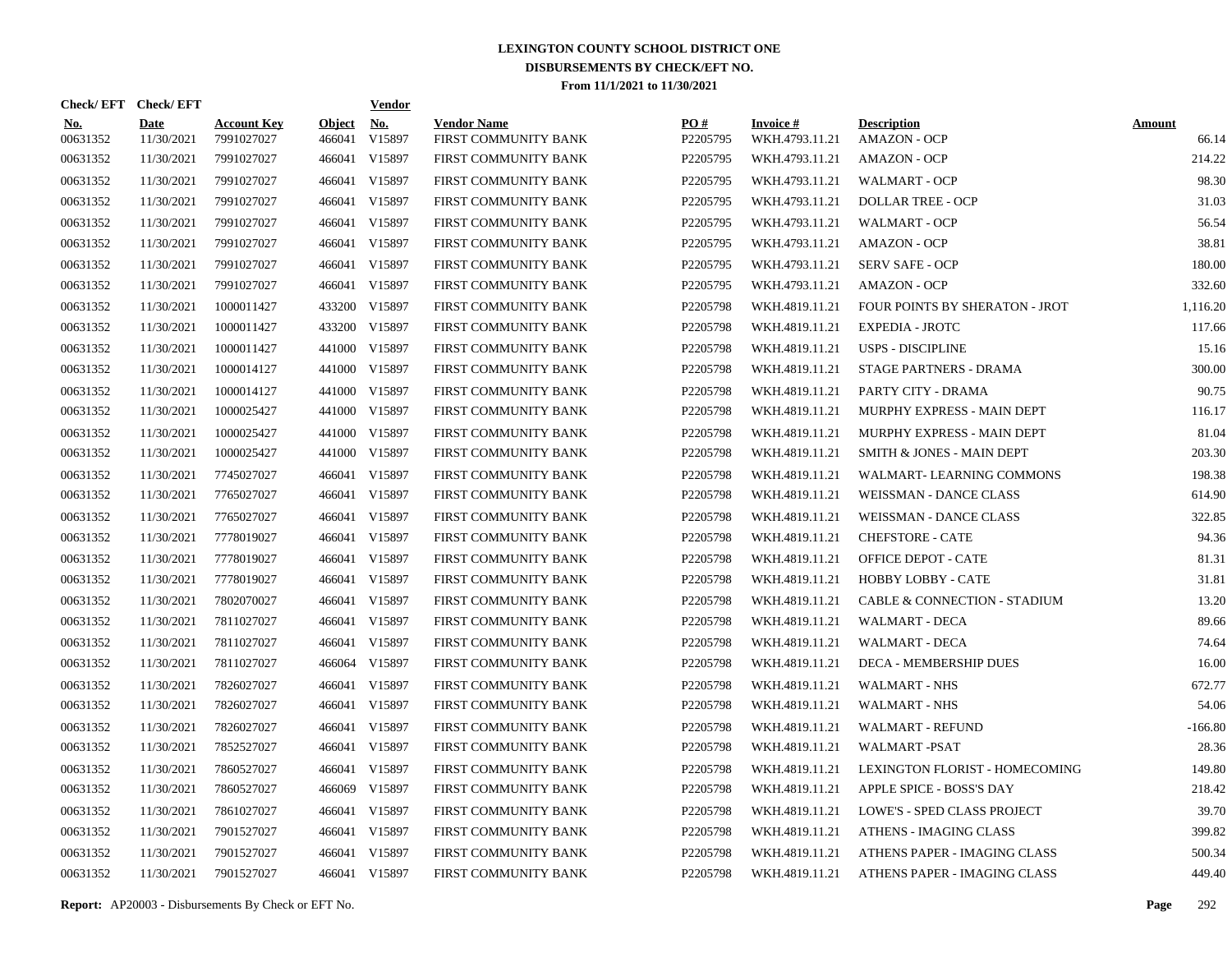| Check/EFT Check/EFT    |                           |                                  |                  | <b>Vendor</b>        |                                            |                 |                                   |                                             |                        |
|------------------------|---------------------------|----------------------------------|------------------|----------------------|--------------------------------------------|-----------------|-----------------------------------|---------------------------------------------|------------------------|
| <b>No.</b><br>00631352 | <b>Date</b><br>11/30/2021 | <b>Account Key</b><br>7983027027 | Object<br>466041 | <u>No.</u><br>V15897 | <b>Vendor Name</b><br>FIRST COMMUNITY BANK | PO#<br>P2205798 | <b>Invoice#</b><br>WKH.4819.11.21 | <b>Description</b><br><b>WALMART - SPED</b> | <b>Amount</b><br>61.25 |
| 00631352               | 11/30/2021                | 7983027027                       |                  | 466041 V15897        | FIRST COMMUNITY BANK                       | P2205798        | WKH.4819.11.21                    | <b>CHEFSTORE - SPED</b>                     | 36.48                  |
| 00631352               | 11/30/2021                | 7983027027                       |                  | 466041 V15897        | FIRST COMMUNITY BANK                       | P2205798        | WKH.4819.11.21                    | <b>SAM'S CLUB - SPED</b>                    | 25.00                  |
| 00631352               | 11/30/2021                | 7991027027                       |                  | 466041 V15897        | FIRST COMMUNITY BANK                       | P2205798        | WKH.4819.11.21                    | NATIONAL REST. ASSOC.                       | 180.00                 |
| 00631352               | 11/30/2021                | 7991027027                       | 466041           | V15897               | FIRST COMMUNITY BANK                       | P2205798        | WKH.4819.11.21                    | DINOVO - CO-OP                              | 205.00                 |
| 00631352               | 11/30/2021                | 7991027027                       |                  | 466041 V15897        | FIRST COMMUNITY BANK                       | P2205798        | WKH.4819.11.21                    | <b>WALMART - OCP</b>                        | 85.53                  |
|                        |                           |                                  |                  |                      |                                            |                 |                                   | <b>Check Total</b>                          | 20,999.24              |
| 00631353               | 11/30/2021                | 1000011444                       | 441000           | V00549               | FORMS AND SUPPLY INC (FSI)                 | P2205269        | 5954363-0                         | Multipurpose Copy Paper 20#92               | 2,748.62               |
| 00631353               | 11/30/2021                | 7802070013                       | 466099           | V00549               | FORMS AND SUPPLY INC (FSI)                 | P2205492        | 5961039-0                         | Astrobrights Inkjet Laser Colo              | 8.54                   |
| 00631353               | 11/30/2021                | 7802070013                       | 466099           | V00549               | FORMS AND SUPPLY INC (FSI)                 | P2205492        | 5961039-0                         | Exact Inkjet Laser Copy Multi               | 12.22                  |
| 00631353               | 11/30/2021                | 7999127044                       | 466041           | V00549               | FORMS AND SUPPLY INC (FSI)                 | P2205553        | 5962231-0                         | Scotch HeavyDuty Shipping Pac               | 25.13                  |
| 00631353               | 11/30/2021                | 7999127044                       | 466041           | V00549               | FORMS AND SUPPLY INC (FSI)                 | P2205553        | 5962231-0                         | Sharpie Penstyle Permanent Mar              | 12.18                  |
| 00631353               | 11/30/2021                | 1000011303                       | 441000           | V00549               | FORMS AND SUPPLY INC (FSI)                 | P2205549        | 5962272-0                         | Scotch Sure Start Packaging Ta              | 22.34                  |
| 00631353               | 11/30/2021                | 1000021107                       | 441000           | V00549               | FORMS AND SUPPLY INC (FSI)                 | P2205561        | 5962331-0                         | PFXR15213LAV PENDAFLEX 1/2 CUT              | 56.80                  |
| 00631353               | 11/30/2021                | 1000025507                       | 441000           | V00549               | FORMS AND SUPPLY INC (FSI)                 | P2205588        | 5963265-0                         | Sharpie Clear View Highlighter              | 31.07                  |
| 00631353               | 11/30/2021                | 7802070044                       | 466041           | V00549               | FORMS AND SUPPLY INC (FSI)                 | P2205601        | 5963778-0                         | <b>BIC WiteOut EZ Correct Correct</b>       | 4.07                   |
| 00631353               | 11/30/2021                | 7802070044                       | 466041           | V00549               | FORMS AND SUPPLY INC (FSI)                 | P2205601        | 5963778-0                         | Sharpie Penstyle Permanent Mar              | 6.09                   |
| 00631353               | 11/30/2021                | 7802070044                       | 466041           | V00549               | FORMS AND SUPPLY INC (FSI)                 | P2205601        | 5963778-0                         | OIC 2200 Series Waste Containe              | 12.27                  |
| 00631353               | 11/30/2021                | 7802070044                       | 466041           | V00549               | FORMS AND SUPPLY INC (FSI)                 | P2205601        | 5963778-0                         | TOPS Docket LetrTrim Legal Rul              | 19.11                  |
| 00631353               | 11/30/2021                | 7802070044                       | 466041           | V00549               | FORMS AND SUPPLY INC (FSI)                 | P2205601        | 5963778-0                         | Lorell Cloth Dryerase Board Er              | 5.99                   |
| 00631353               | 11/30/2021                | 7802070044                       | 466041           | V00549               | FORMS AND SUPPLY INC (FSI)                 | P2205601        | 5963778-0                         | Expo LowOdor Dry Erase Chisel               | 23.12                  |
| 00631353               | 11/30/2021                | 7802070044                       | 466041           | V00549               | FORMS AND SUPPLY INC (FSI)                 | P2205601        | 5963778-0                         | Expo White Board Cleaning Towe              | 9.14                   |
| 00631353               | 11/30/2021                | 7740019025                       | 466041           | V00549               | FORMS AND SUPPLY INC (FSI)                 | P2205620        | 5964555-0                         | Business Source Heavyduty Shee              | 20.54                  |
| 00631353               | 11/30/2021                | 7740019025                       | 466041           | V00549               | FORMS AND SUPPLY INC (FSI)                 | P2205620        | 5964555-0                         | Oxford Printable Index Card G               | 15.54                  |
| 00631353               | 11/30/2021                | 7740019025                       | 466041           | V00549               | FORMS AND SUPPLY INC (FSI)                 | P2205620        | 5964555-0                         | Lorell Steel Mesh 3Tier Mesh D              | 17.82                  |
| 00631353               | 11/30/2021                | 7740019025                       | 466041           | V00549               | FORMS AND SUPPLY INC (FSI)                 | P2205620        | 5964555-0                         | Pendaflex 13 Tab Cut Letter Re              | 43.57                  |
| 00631353               | 11/30/2021                | 7740019025                       | 466041           | V00549               | FORMS AND SUPPLY INC (FSI)                 | P2205620        | 5964555-0                         | Smartchoice 15 Tab Cut Letter               | 15.79                  |
| 00631353               | 11/30/2021                | 7740019025                       | 466041           | V00549               | FORMS AND SUPPLY INC (FSI)                 | P2205620        | 5964555-0                         | Business Source Flat Clip Hard              | 7.32                   |
| 00631353               | 11/30/2021                | 7740019025                       | 466041           | V00549               | FORMS AND SUPPLY INC (FSI)                 | P2205620        | 5964555-0                         | Paper Mate Flair Point Guard F              | 9.17                   |
| 00631353               | 11/30/2021                | 7740019025                       | 466041           | V00549               | FORMS AND SUPPLY INC (FSI)                 | P2205620        | 5964555-0                         | <b>Business Source Foldback Binde</b>       | 2.18                   |
| 00631353               | 11/30/2021                | 7740019025                       | 466041           | V00549               | FORMS AND SUPPLY INC (FSI)                 | P2205620        | 5964555-0                         | <b>Business Source Foldback Binde</b>       | 0.90                   |
|                        |                           |                                  |                  |                      |                                            |                 |                                   | <b>Check Total</b>                          | 3,129.52               |
| 00631354               | 11/30/2021                | 7891527031                       |                  | 466041 V13644        | FUN EXPRESS LLC                            | P2205308        | 713112826-01                      | RED NOMAD SUNGLASSES                        | 649.75                 |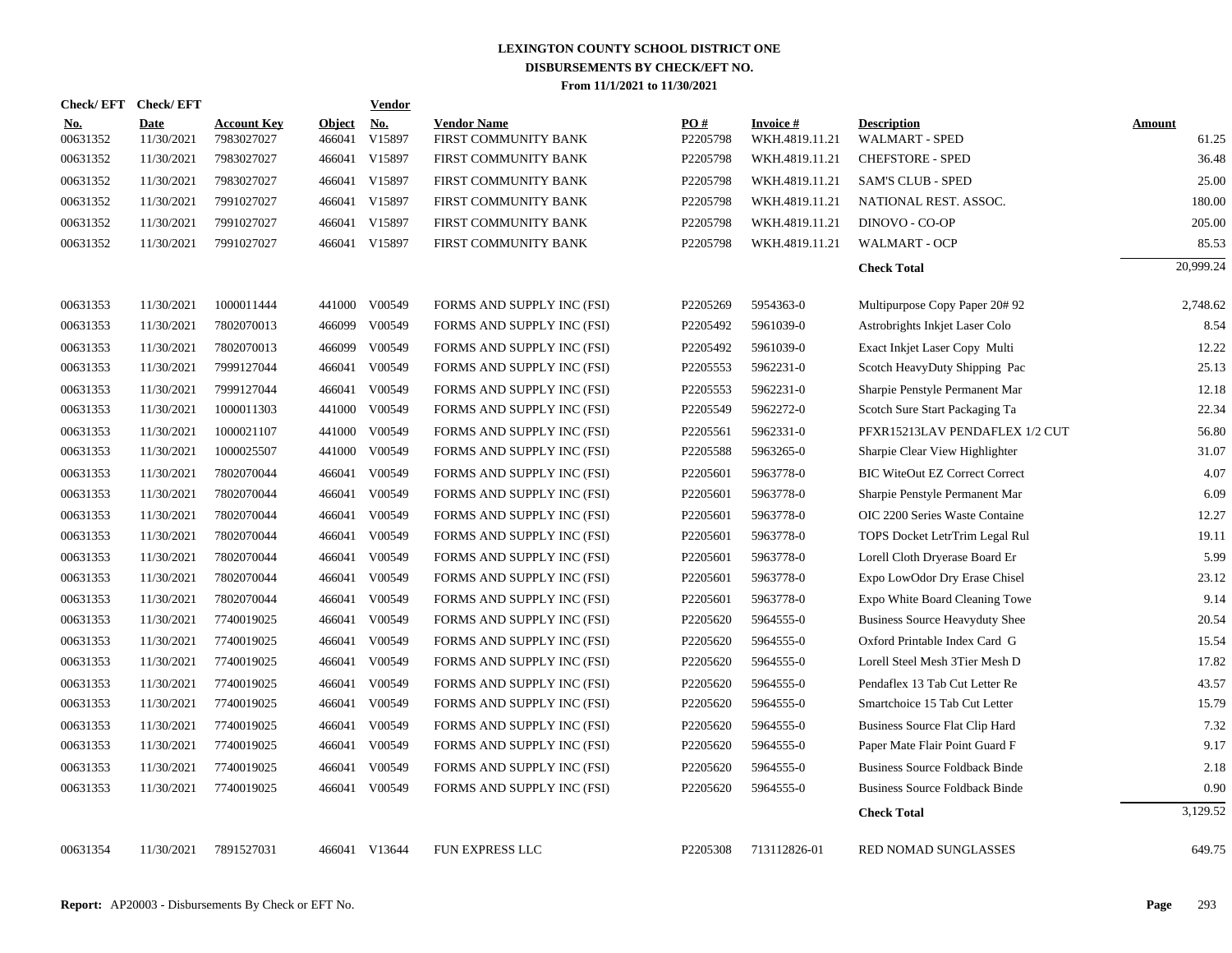|            | Check/EFT Check/EFT |                    |            | <b>Vendor</b> |                                |          |                                    |                                |               |
|------------|---------------------|--------------------|------------|---------------|--------------------------------|----------|------------------------------------|--------------------------------|---------------|
| <u>No.</u> | <b>Date</b>         | <b>Account Key</b> | Object No. |               | <b>Vendor Name</b>             | PO#      | <b>Invoice#</b>                    | <b>Description</b>             | <b>Amount</b> |
|            |                     |                    |            |               |                                |          |                                    | <b>Check Total</b>             | 649.75        |
| 00631355   | 11/30/2021          | 2672022403         |            | 431200 V12508 | <b>HEINEMANN</b>               | P2111632 | 7398160                            | Consulting Author Event with C | 11,200.00     |
|            |                     |                    |            |               |                                |          |                                    | <b>Check Total</b>             | 11,200.00     |
| 00631356   | 11/30/2021          | 7802088026         | 466069     | V02249        | HUDSON'S SMOKEHOUSE OF LEXINGT | P2205383 | 3980                               | Hudson's BBQ catering for WKMS | 1,781.55      |
| 00631356   | 11/30/2021          | 7802088026         | 466069     | V02249        | HUDSON'S SMOKEHOUSE OF LEXINGT | P2205383 | 3980                               | delivery fee                   | 37.45         |
|            |                     |                    |            |               |                                |          |                                    | <b>Check Total</b>             | 1,819.00      |
| 00631357   | 11/30/2021          | 2372222427         |            | 431200 V16354 | JULIE WRIGHT CONSULTING LLC    | P2202097 | 1178                               | HALF DAY E-CONSULTING          | 1,200.00      |
|            |                     |                    |            |               |                                |          |                                    | <b>Check Total</b>             | 1,200.00      |
| 00631358   | 11/30/2021          | 5730025330         |            | 452000 V00030 | JUMPER CARTER SEASE ARCHITECTS | P1913910 | 06-19002                           | Reimbursables                  | 186,945.00    |
| 00631358   | 11/30/2021          | 5025025347         | 452000     | V00030        | JUMPER CARTER SEASE ARCHITECTS | P1913588 | 07-19001                           | Reimbursables                  | 40,000.00     |
| 00631358   | 11/30/2021          | 5747025347         |            | 452000 V00030 | JUMPER CARTER SEASE ARCHITECTS | P1913588 | 07-19001                           | Reimbursables                  | 79,383.00     |
|            |                     |                    |            |               |                                |          |                                    | <b>Check Total</b>             | 306,328.00    |
| 00631359   | 11/30/2021          | 2021018803         |            | 441000 V00500 | LAKESHORE LEARNING MATERIALS   | P2201289 | 3942020821                         | Word Building Tiles Class Set  | 91.49         |
| 00631359   | 11/30/2021          | 2021018803         | 441000     | V00500        | LAKESHORE LEARNING MATERIALS   | P2201289 | 3942020821                         | Geometric Foam Shapes (Prescho | 30.48         |
| 00631359   | 11/30/2021          | 2021018803         | 441000     | V00500        | LAKESHORE LEARNING MATERIALS   | P2201289 | 3942020821                         | Dominoes (Preschool Catalog pa | 30.48         |
| 00631359   | 11/30/2021          | 2021018803         | 441000     | V00500        | LAKESHORE LEARNING MATERIALS   | P2201289 | 3942020821                         | Base 10 Hands-On Kit (Elementa | 101.14        |
|            |                     |                    |            |               |                                |          |                                    | <b>Check Total</b>             | 253.59        |
| 00631360   | 11/30/2021          | 7802073013         |            | 466034 V16048 | LIPSCOMB, JAMES E              |          | VMBB.GI.11.22.21 Athletic Official |                                | 103.40        |
|            |                     |                    |            |               |                                |          |                                    | <b>Check Total</b>             | 103.40        |
| 00631361   | 11/30/2021          | 5712025312         |            | 452000 V02275 | MEAD & HUNT INC                | P2013040 | 321425                             | Add Phase 2                    | 1,012.00      |
| 00631361   | 11/30/2021          | 5726025326         | 452000     | V02275        | MEAD & HUNT INC                | P2013127 | 321432                             | Ch 1 & 17 Inspections/Testing  | 1,684.00      |
| 00631361   | 11/30/2021          | 5725025325         |            | 452000 V02275 | MEAD & HUNT INC                | P2013129 | 321434                             | Ch 1 & 17 Inspections/Testing  | 1,839.00      |
|            |                     |                    |            |               |                                |          |                                    | <b>Check Total</b>             | 4,535.00      |
| 00631362   | 11/30/2021          | 7733027015         |            | 466041 V15935 | PECKNEL MUSIC COMPANY INC      | P2201261 | 677848                             | YAMAHA SUBWOODER 2X18          | 836.01        |
| 00631362   | 11/30/2021          | 7733027034         |            | 466041 V15935 | PECKNEL MUSIC COMPANY INC      | P2205657 | 678531                             | Yamaha (YOB-241) Oboe (used)   | 1,422.03      |
|            |                     |                    |            |               |                                |          |                                    | <b>Check Total</b>             | 2,258.04      |
| 00631363   | 11/30/2021          | 7802073013         |            | 466034 V16045 | PETTYJOHN, SAADIQ              |          | VMBB.GI.11.22.21 Athletic Official |                                | 98.90         |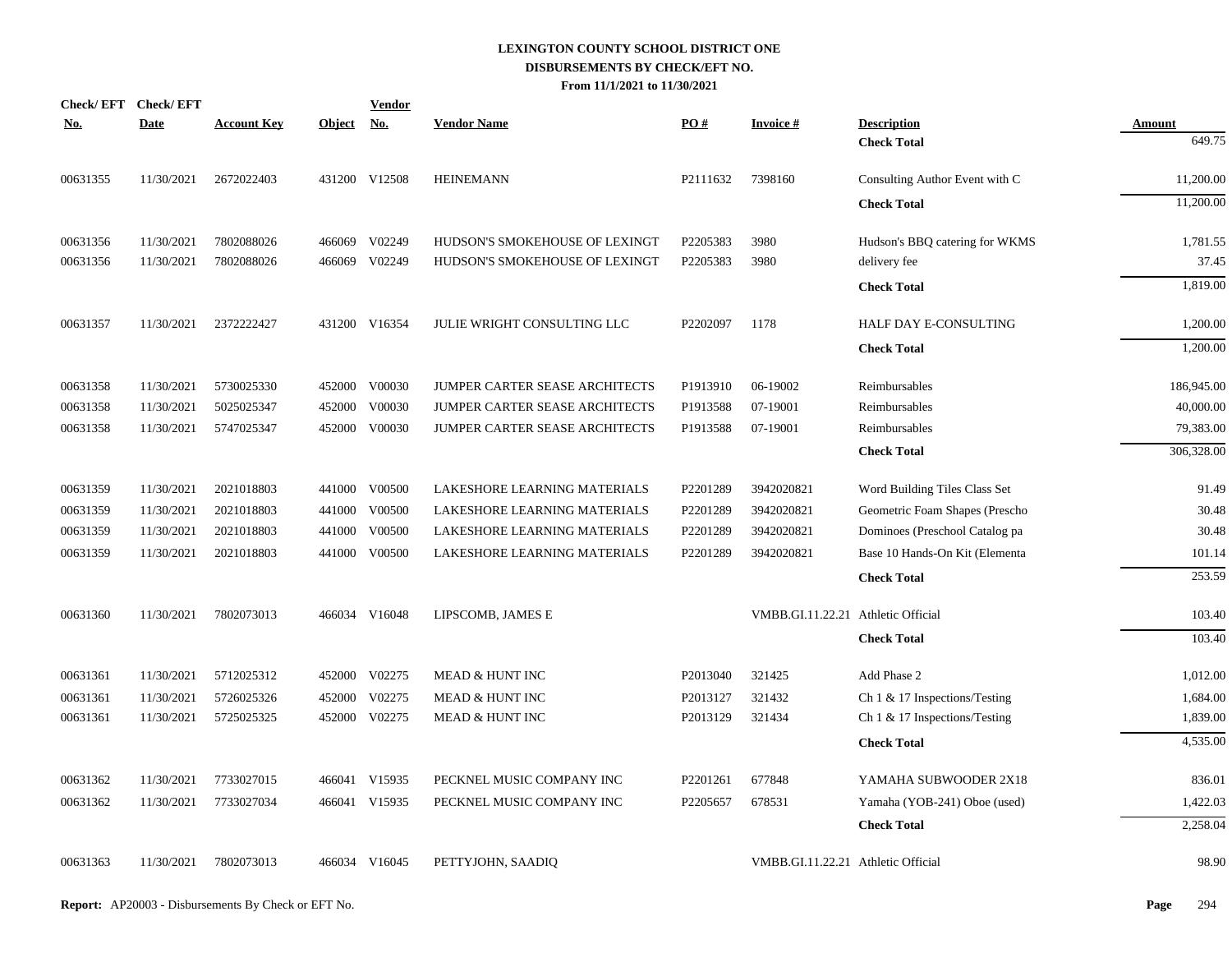| <b>No.</b> | Check/EFT Check/EFT<br><b>Date</b> | <b>Account Key</b> | Object No. | <b>Vendor</b> | <b>Vendor Name</b>             | PO#      | <b>Invoice#</b>                    | <b>Description</b>                    | Amount   |
|------------|------------------------------------|--------------------|------------|---------------|--------------------------------|----------|------------------------------------|---------------------------------------|----------|
|            |                                    |                    |            |               |                                |          |                                    | <b>Check Total</b>                    | 98.90    |
| 00631364   | 11/30/2021                         | 1000026693         |            | 434520 V14841 | POLLOCK FINANCIAL SERVICES INC | P2205744 | PFS98363                           | KONICA MINOLTA BUSINESS SOLUTI        | 1,677.00 |
| 00631364   | 11/30/2021                         | 1000026693         |            | 434520 V14841 | POLLOCK FINANCIAL SERVICES INC | P2205744 | PFS98363                           | KONICA MINOLTA BUSINESS SOLUTI        | 126.78   |
|            |                                    |                    |            |               |                                |          |                                    | <b>Check Total</b>                    | 1,803.78 |
| 00631365   | 11/30/2021                         | 1000011303         |            | 431200 V16290 | PROMISE CONSULTING LLC         | P2202289 | #6.P2202289                        | Daily coaching                        | 6,400.00 |
|            |                                    |                    |            |               |                                |          |                                    | <b>Check Total</b>                    | 6,400.00 |
| 00631366   | 11/30/2021                         | 7866027011         |            | 466041 V16993 | QUILL AND SCROLL               | P2205349 | 00042888                           | Graduation Cord with insignia         | 36.00    |
| 00631366   | 11/30/2021                         | 7866027011         |            | 466041 V16993 | <b>QUILL AND SCROLL</b>        | P2205349 | 00042888                           | Shipping                              | 15.00    |
| 00631366   | 11/30/2021                         | 7866027011         |            | 466064 V16993 | <b>QUILL AND SCROLL</b>        | P2205349 | 00042888                           | New Memberships:                      | 175.00   |
|            |                                    |                    |            |               |                                |          |                                    | <b>Check Total</b>                    | 226.00   |
| 00631367   | 11/30/2021                         | 7802073013         |            | 466034 V02850 | RITTER, WILLIAM KEITH          |          | VMBB.GI.11.22.21 Athletic Official |                                       | 116.00   |
|            |                                    |                    |            |               |                                |          |                                    | <b>Check Total</b>                    | 116.00   |
| 00631368   | 11/30/2021                         | 5729025329         |            | 452000 V11489 | <b>S&amp;ME INC</b>            | P2201764 | 1086361                            | Ch 1 & 17 Inspections - GMS Re        | 1,263.25 |
| 00631368   | 11/30/2021                         | 5729025329         |            | 452000 V11489 | <b>S&amp;ME INC</b>            | P2201764 | 1090059                            | Ch 1 & 17 Inspections - GMS Re        | 1,607.75 |
|            |                                    |                    |            |               |                                |          |                                    | <b>Check Total</b>                    | 2,871.00 |
| 00631369   | 11/30/2021                         | 1000026612         | 434000     | V00338        | SC DEPARTMENT OF ADMINISTRATIO |          | 90327978                           | <b>Current Month Internet Service</b> | 73.76    |
| 00631369   | 11/30/2021                         | 1000026614         | 434000     | V00338        | SC DEPARTMENT OF ADMINISTRATIO |          | 90327978                           | <b>Current Month Internet Service</b> | 73.76    |
| 00631369   | 11/30/2021                         | 1000026615         | 434000     | V00338        | SC DEPARTMENT OF ADMINISTRATIO |          | 90327978                           | <b>Current Month Internet Service</b> | 73.76    |
| 00631369   | 11/30/2021                         | 1000026616         | 434000     | V00338        | SC DEPARTMENT OF ADMINISTRATIO |          | 90327978                           | <b>Current Month Internet Service</b> | 73.76    |
| 00631369   | 11/30/2021                         | 1000026619         | 434000     | V00338        | SC DEPARTMENT OF ADMINISTRATIO |          | 90327978                           | <b>Current Month Internet Service</b> | 73.76    |
| 00631369   | 11/30/2021                         | 1000026620         | 434000     | V00338        | SC DEPARTMENT OF ADMINISTRATIO |          | 90327978                           | <b>Current Month Internet Service</b> | 73.76    |
| 00631369   | 11/30/2021                         | 1000026621         | 434000     | V00338        | SC DEPARTMENT OF ADMINISTRATIO |          | 90327978                           | <b>Current Month Internet Service</b> | 73.76    |
| 00631369   | 11/30/2021                         | 1000026622         | 434000     | V00338        | SC DEPARTMENT OF ADMINISTRATIO |          | 90327978                           | <b>Current Month Internet Service</b> | 73.76    |
| 00631369   | 11/30/2021                         | 1000026623         | 434000     | V00338        | SC DEPARTMENT OF ADMINISTRATIO |          | 90327978                           | <b>Current Month Internet Service</b> | 73.76    |
| 00631369   | 11/30/2021                         | 1000026624         | 434000     | V00338        | SC DEPARTMENT OF ADMINISTRATIO |          | 90327978                           | <b>Current Month Internet Service</b> | 73.76    |
| 00631369   | 11/30/2021                         | 1000026625         | 434000     | V00338        | SC DEPARTMENT OF ADMINISTRATIO |          | 90327978                           | <b>Current Month Internet Service</b> | 73.76    |
| 00631369   | 11/30/2021                         | 1000026626         | 434000     | V00338        | SC DEPARTMENT OF ADMINISTRATIO |          | 90327978                           | <b>Current Month Internet Service</b> | 73.76    |
| 00631369   | 11/30/2021                         | 1000026628         | 434000     | V00338        | SC DEPARTMENT OF ADMINISTRATIO |          | 90327978                           | <b>Current Month Internet Service</b> | 73.76    |
| 00631369   | 11/30/2021                         | 1000026629         | 434000     | V00338        | SC DEPARTMENT OF ADMINISTRATIO |          | 90327978                           | <b>Current Month Internet Service</b> | 73.76    |
| 00631369   | 11/30/2021                         | 1000026630         | 434000     | V00338        | SC DEPARTMENT OF ADMINISTRATIO |          | 90327978                           | <b>Current Month Internet Service</b> | 73.76    |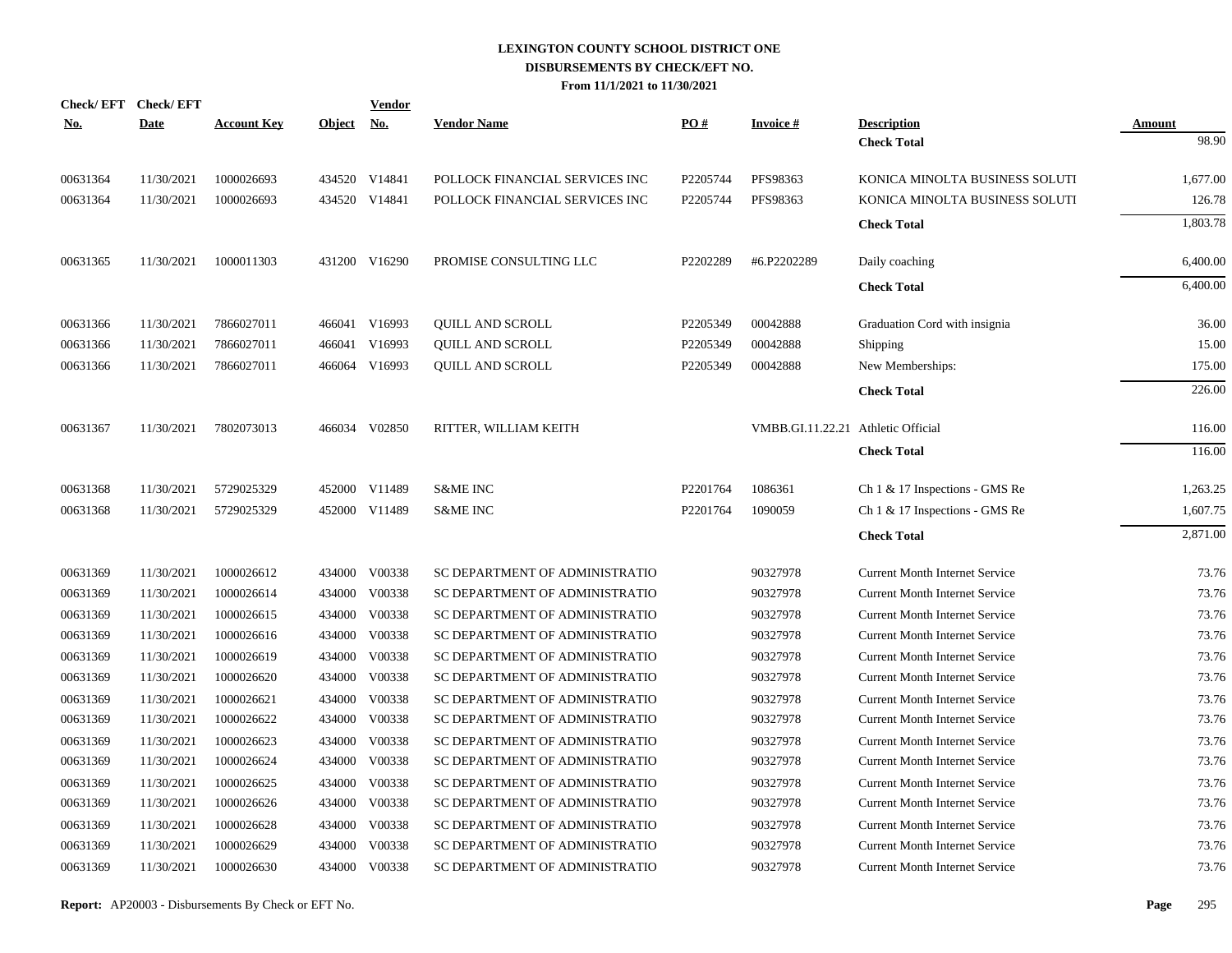|                        | Check/EFT Check/EFT       |                                  |                         | <b>Vendor</b> |                                                      |          |                             |                                                             |                        |
|------------------------|---------------------------|----------------------------------|-------------------------|---------------|------------------------------------------------------|----------|-----------------------------|-------------------------------------------------------------|------------------------|
| <u>No.</u><br>00631369 | <b>Date</b><br>11/30/2021 | <b>Account Key</b><br>1000026631 | <b>Object</b><br>434000 | No.<br>V00338 | <b>Vendor Name</b><br>SC DEPARTMENT OF ADMINISTRATIO | PO#      | <b>Invoice#</b><br>90327978 | <b>Description</b><br><b>Current Month Internet Service</b> | <b>Amount</b><br>73.76 |
| 00631369               | 11/30/2021                | 1000026634                       | 434000                  | V00338        | SC DEPARTMENT OF ADMINISTRATIO                       |          | 90327978                    | <b>Current Month Internet Service</b>                       | 73.76                  |
| 00631369               | 11/30/2021                | 1000026635                       | 434000                  | V00338        | SC DEPARTMENT OF ADMINISTRATIO                       |          | 90327978                    | <b>Current Month Internet Service</b>                       | 73.76                  |
| 00631369               | 11/30/2021                | 1000026637                       | 434000                  | V00338        | SC DEPARTMENT OF ADMINISTRATIO                       |          | 90327978                    | <b>Current Month Internet Service</b>                       | 73.76                  |
| 00631369               | 11/30/2021                | 1000026638                       | 434000                  | V00338        | SC DEPARTMENT OF ADMINISTRATIO                       |          | 90327978                    | <b>Current Month Internet Service</b>                       | 73.76                  |
| 00631369               | 11/30/2021                | 1000026639                       | 434000                  | V00338        | SC DEPARTMENT OF ADMINISTRATIO                       |          | 90327978                    | <b>Current Month Internet Service</b>                       | 73.76                  |
| 00631369               | 11/30/2021                | 1000026640                       | 434000                  | V00338        | SC DEPARTMENT OF ADMINISTRATIO                       |          | 90327978                    | <b>Current Month Internet Service</b>                       | 73.76                  |
| 00631369               | 11/30/2021                | 1000026641                       | 434000                  | V00338        | SC DEPARTMENT OF ADMINISTRATIO                       |          | 90327978                    | <b>Current Month Internet Service</b>                       | 73.76                  |
| 00631369               | 11/30/2021                | 1000026642                       | 434000                  | V00338        | SC DEPARTMENT OF ADMINISTRATIO                       |          | 90327978                    | <b>Current Month Internet Service</b>                       | 73.76                  |
| 00631369               | 11/30/2021                | 1000026643                       | 434000                  | V00338        | SC DEPARTMENT OF ADMINISTRATIO                       |          | 90327978                    | <b>Current Month Internet Service</b>                       | 73.76                  |
| 00631369               | 11/30/2021                | 1000026645                       | 434000                  | V00338        | SC DEPARTMENT OF ADMINISTRATIO                       |          | 90327978                    | <b>Current Month Internet Service</b>                       | 73.76                  |
| 00631369               | 11/30/2021                | 1000026646                       | 434000                  | V00338        | SC DEPARTMENT OF ADMINISTRATIO                       |          | 90327978                    | <b>Current Month Internet Service</b>                       | 73.76                  |
| 00631369               | 11/30/2021                | 1000026647                       |                         | 434000 V00338 | SC DEPARTMENT OF ADMINISTRATIO                       |          | 90327978                    | <b>Current Month Internet Service</b>                       | 73.76                  |
|                        |                           |                                  |                         |               |                                                      |          |                             | <b>Check Total</b>                                          | 2,065.28               |
| 00631370               | 11/30/2021                | 1000011427                       |                         | 441000 V10987 | SC DEPARTMENT OF CORRECTIONS                         | P2201731 | 90322686                    | (200) WKHS - HALL PASSES                                    | 149.94                 |
|                        |                           |                                  |                         |               |                                                      |          |                             | <b>Check Total</b>                                          | 149.94                 |
| 00631371               | 11/30/2021                | 7745027034                       |                         | 466041 V16160 | <b>SCHOLASTIC BOOK FAIRS</b>                         | P2205827 | W4938297BF                  | 2021 Fall Book Fair Sales                                   | 3,837.87               |
|                        |                           |                                  |                         |               |                                                      |          |                             | <b>Check Total</b>                                          | 3,837.87               |
| 00631372               | 11/30/2021                | 1000011337                       |                         | 441000 V16452 | SCHOOL SPECIALTY LLC                                 | P2205205 | 208129022487                | School Smart Spiral NonPerfora                              | 468.13                 |
| 00631372               | 11/30/2021                | 1000011337                       |                         | 441000 V16452 | SCHOOL SPECIALTY LLC                                 | P2205205 | 208129022487                | Swingline ClassicCut Lite Guil                              | 85.75                  |
| 00631372               | 11/30/2021                | 1000011337                       |                         | 441000 V16452 | SCHOOL SPECIALTY LLC                                 | P2205205 | 208129022487                | Astrobrights Card Stock 812 x                               | 16.20                  |
| 00631372               | 11/30/2021                | 1000011337                       |                         | 441000 V16452 | SCHOOL SPECIALTY LLC                                 | P2205205 | 208129022487                | Astrobrights Card Stock 812 x                               | 32.40                  |
| 00631372               | 11/30/2021                | 1000011337                       | 441000                  | V16452        | SCHOOL SPECIALTY LLC                                 | P2205205 | 208129022487                | Astrobrights Card Stock 812 x                               | 16.20                  |
| 00631372               | 11/30/2021                | 1000011337                       |                         | 441000 V16452 | SCHOOL SPECIALTY LLC                                 | P2205205 | 208129022487                | Astrobrights Card Stock 812 x                               | 48.60                  |
| 00631372               | 11/30/2021                | 1000011337                       | 441000                  | V16452        | SCHOOL SPECIALTY LLC                                 | P2205205 | 208129022487                | Astrobrights Card Stock 812 x                               | 48.60                  |
| 00631372               | 11/30/2021                | 1000011337                       |                         | 441000 V16452 | SCHOOL SPECIALTY LLC                                 | P2205205 | 208129022487                | Astrobrights Card Stock 812 x                               | 16.20                  |
| 00631372               | 11/30/2021                | 1000011337                       | 441000                  | V16452        | SCHOOL SPECIALTY LLC                                 | P2205205 | 208129022487                | Astrobrights Card Stock 812 x                               | 16.20                  |
| 00631372               | 11/30/2021                | 1000011337                       |                         | 441000 V16452 | SCHOOL SPECIALTY LLC                                 | P2205205 | 208129022487                | Astrobrights Card Stock 812 x                               | 16.20                  |
| 00631372               | 11/30/2021                | 1000011337                       |                         | 441000 V16452 | SCHOOL SPECIALTY LLC                                 | P2205205 | 208129022487                | School Smart Colored Pencils A                              | 69.02                  |
| 00631372               | 11/30/2021                | 1000011337                       |                         | 441000 V16452 | SCHOOL SPECIALTY LLC                                 | P2205205 | 208129022487                | EXPO Low Odor Dry Erase Marker                              | 188.11                 |
| 00631372               | 11/30/2021                | 2021011247                       |                         | 441000 V16452 | SCHOOL SPECIALTY LLC                                 | P2203349 | 208129023494                | EID0000656ERASER MAGNETIC DRYE                              | 511.64                 |
| 00631372               | 11/30/2021                | 1000011223                       |                         | 441000 V16452 | SCHOOL SPECIALTY LLC                                 | P2200240 | 208129023513                | EID0000656FOLDER TAKEHOME HEAV                              | 37.06                  |
| 00631372               | 11/30/2021                | 7847027016                       |                         | 466041 V16452 | SCHOOL SPECIALTY LLC                                 | P2205195 | 208129023804                | Sportime Gradeball Rubber MInc                              | 46.66                  |

**Report:** AP20003 - Disbursements By Check or EFT No. **Page** 296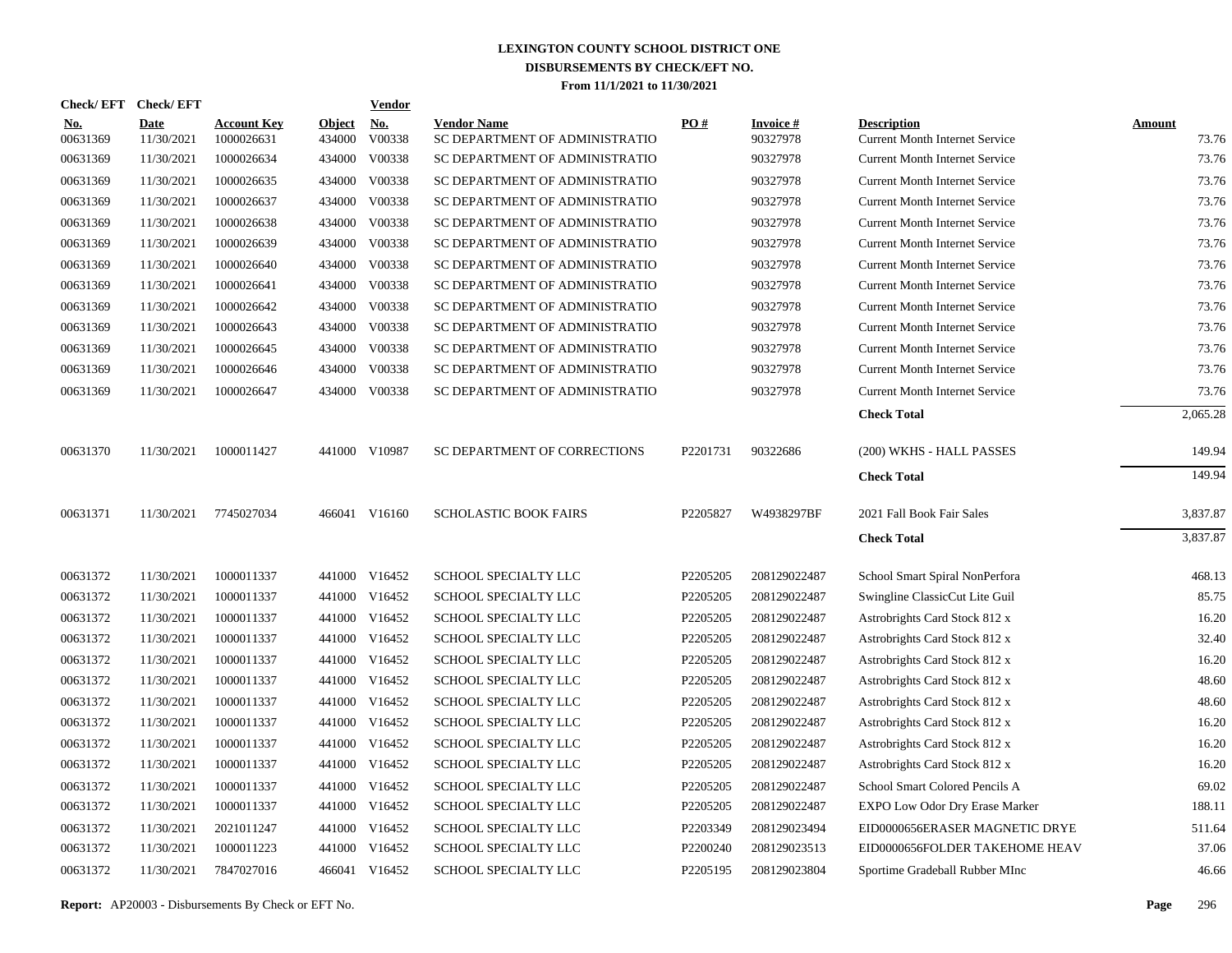|                        | Check/EFT Check/EFT       |                                  |                         | Vendor        |                                            |                 |                           |                                                      |                 |
|------------------------|---------------------------|----------------------------------|-------------------------|---------------|--------------------------------------------|-----------------|---------------------------|------------------------------------------------------|-----------------|
| <u>No.</u><br>00631372 | <b>Date</b><br>11/30/2021 | <b>Account Key</b><br>7847027016 | <b>Object</b><br>466041 | No.<br>V16452 | <b>Vendor Name</b><br>SCHOOL SPECIALTY LLC | PO#<br>P2205195 | Invoice #<br>208129023804 | <b>Description</b><br>Sportime Gradeballs Junior Rub | Amount<br>10.00 |
| 00631372               | 11/30/2021                | 3260011303                       |                         | 441000 V16452 | SCHOOL SPECIALTY LLC                       | P2205216        | 208129024311              | Dextrose powder, 500 g (non-ha                       | 74.90           |
| 00631372               | 11/30/2021                | 3260011303                       | 441000                  | V16452        | SCHOOL SPECIALTY LLC                       | P2205216        | 208129024311              | Benedicts solution, 500 mL (no                       | 19.16           |
| 00631372               | 11/30/2021                | 3260011303                       |                         | 441000 V16452 | SCHOOL SPECIALTY LLC                       | P2205216        | 208129024311              | Dialysis tubing, 1 inch width                        | 222.52          |
| 00631372               | 11/30/2021                | 3260011303                       | 441000                  | V16452        | SCHOOL SPECIALTY LLC                       | P2205216        | 208129024311              | Microcentrifuge tubes, pack of                       | 35.59           |
| 00631372               | 11/30/2021                | 3260011303                       | 441000                  | V16452        | SCHOOL SPECIALTY LLC                       | P2205216        | 208129024311              | Magnet wire, 28 gauge                                | 118.06          |
| 00631372               | 11/30/2021                | 3260011303                       | 441000                  | V16452        | SCHOOL SPECIALTY LLC                       | P2205216        | 208129024311              | Iron fillings, dowling magnets                       | 36.27           |
| 00631372               | 11/30/2021                | 3260011303                       |                         | 441000 V16452 | SCHOOL SPECIALTY LLC                       | P2205216        | 208129024311              | Alligator leads, covered, doub                       | 48.58           |
|                        |                           |                                  |                         |               |                                            |                 |                           | <b>Check Total</b>                                   | 2,182.05        |
| 00631373               | 11/30/2021                | 7860527046                       |                         | 466035 V01207 | <b>SHRED WITH US</b>                       | P2201103        | 242437                    | On site 65 gallon security con                       | 5.50            |
| 00631373               | 11/30/2021                | 7860527046                       | 466035                  | V01207        | <b>SHRED WITH US</b>                       | P2201103        | 242437                    | On site shredding service                            | 19.99           |
| 00631373               | 11/30/2021                | 7863027014                       |                         | 466035 V01207 | <b>SHRED WITH US</b>                       | P2200705        | 242441                    | <b>Onsite Security Console Fee</b>                   | 4.50            |
| 00631373               | 11/30/2021                | 7863027014                       | 466035                  | V01207        | <b>SHRED WITH US</b>                       | P2200705        | 242441                    | <b>Onsite Shredding Service</b>                      | 19.99           |
| 00631373               | 11/30/2021                | 7860527029                       | 466035                  | V01207        | <b>SHRED WITH US</b>                       | P2200315        | 242442                    | On-site Shredding Service Mini                       | 19.99           |
| 00631373               | 11/30/2021                | 7860527029                       | 466035                  | V01207        | <b>SHRED WITH US</b>                       | P2200315        | 242442                    | On-site Sixty-five (65) Gallon                       | 5.50            |
| 00631373               | 11/30/2021                | 7846027031                       |                         | 466035 V01207 | <b>SHRED WITH US</b>                       | P2200439        | 242444                    | ONSITE SECURITY CONSOLE                              | 4.50            |
| 00631373               | 11/30/2021                | 7846027031                       | 466035                  | V01207        | <b>SHRED WITH US</b>                       | P2200439        | 242444                    | ONSITE SCHREDDING SVCE MINIMUM                       | 19.99           |
| 00631373               | 11/30/2021                | 7860527011                       |                         | 466035 V01207 | <b>SHRED WITH US</b>                       | P2202098        | 242445                    | On Site 95 Gallon security con                       | 13.00           |
| 00631373               | 11/30/2021                | 7860527011                       |                         | 466035 V01207 | <b>SHRED WITH US</b>                       | P2202098        | 242445                    | On-Site unscheduled service vi                       | 19.99           |
| 00631373               | 11/30/2021                | 7863027035                       |                         | 466035 V01207 | <b>SHRED WITH US</b>                       | P2200732        | 242446                    | <b>On-site Security Console</b>                      | 4.50            |
| 00631373               | 11/30/2021                | 7863027035                       |                         | 466035 V01207 | <b>SHRED WITH US</b>                       | P2200732        | 242446                    | On-site Shredding Service Mini                       | 19.99           |
| 00631373               | 11/30/2021                | 7860527034                       |                         | 466035 V01207 | <b>SHRED WITH US</b>                       | P2202140        | 242447                    | On-Site security consoles                            | 9.00            |
| 00631373               | 11/30/2021                | 7860527034                       |                         | 466035 V01207 | SHRED WITH US                              | P2202140        | 242447                    | On-site unscheduled service vi                       | 19.99           |
| 00631373               | 11/30/2021                | 7846027025                       |                         | 466035 V01207 | <b>SHRED WITH US</b>                       | P2201059        | 242452                    | On site shred                                        | 6.50            |
| 00631373               | 11/30/2021                | 7846027025                       |                         | 466035 V01207 | <b>SHRED WITH US</b>                       | P2201059        | 242452                    | On site Shred minimum                                | 19.99           |
|                        |                           |                                  |                         |               |                                            |                 |                           | <b>Check Total</b>                                   | 212.92          |
| 00631374               | 11/30/2021                | 1000025439                       |                         | 441020 V13230 | SMITH AND JONES JANITORIAL SUP             | P2204220        | 214121                    | 95118 ATLAS WIPES                                    | 184.04          |
| 00631374               | 11/30/2021                | 1000025439                       |                         | 441020 V13230 | SMITH AND JONES JANITORIAL SUP             | P2204220        | 214121                    | 20" 20403 BLUE SCRUBBING PADS                        | 26.22           |
| 00631374               | 11/30/2021                | 1000025439                       |                         | 441020 V13230 | SMITH AND JONES JANITORIAL SUP             | P2204220        | 214121                    | 9014 36" DUST MOP 3"                                 | 112.99          |
|                        |                           |                                  |                         |               |                                            |                 |                           | <b>Check Total</b>                                   | 323.25          |
| 00631375               | 11/30/2021                | 7946027015                       |                         | 466035 V12388 | SMITH, MATTHEW                             | P2205719        | 2784                      | Program Coordination 2021                            | 1,200.00        |
|                        |                           |                                  |                         |               |                                            |                 |                           | <b>Check Total</b>                                   | 1,200.00        |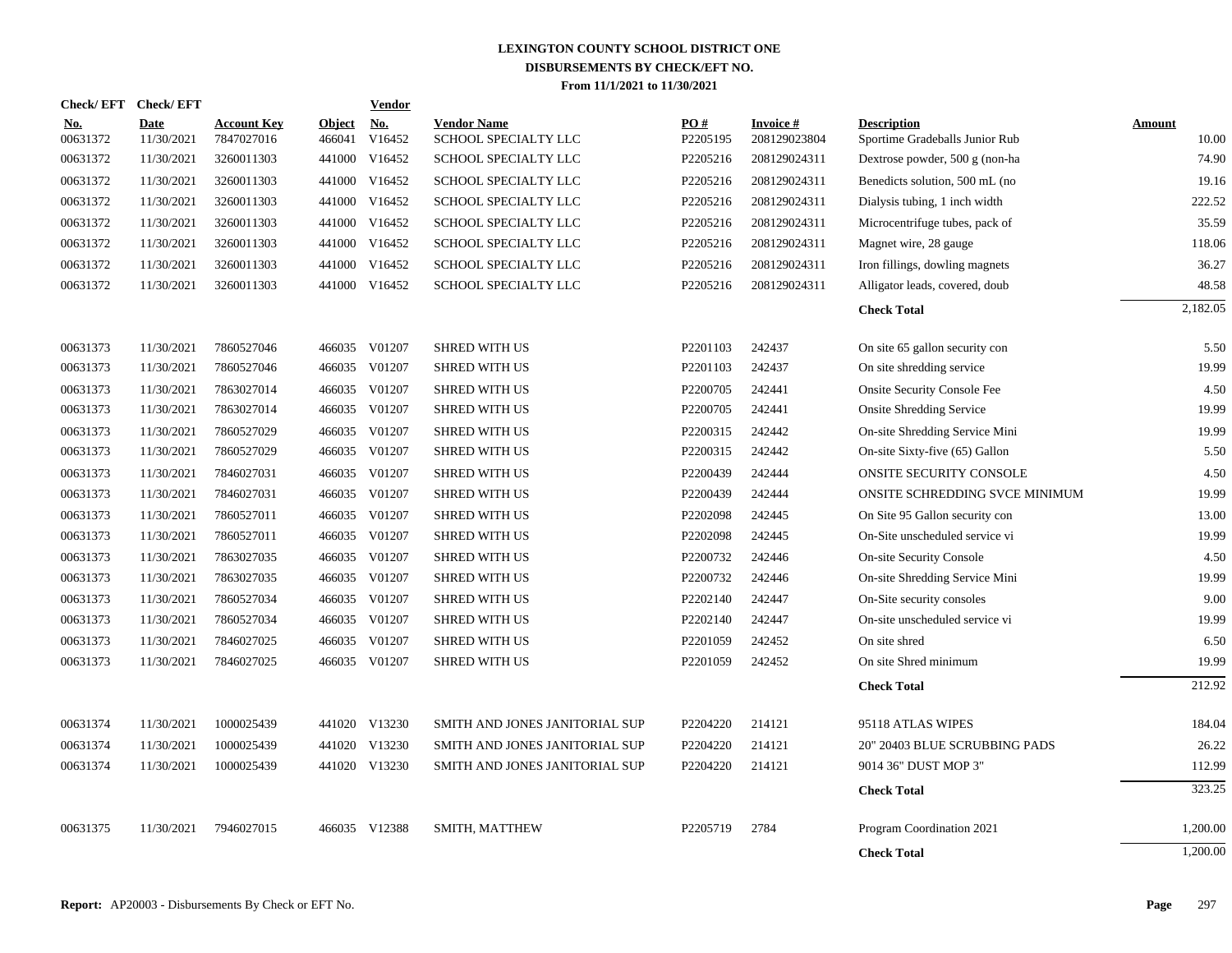|                        | Check/EFT Check/EFT       |                                  |                         | <b>Vendor</b>        |                                                |                 |                            |                                                        |                           |
|------------------------|---------------------------|----------------------------------|-------------------------|----------------------|------------------------------------------------|-----------------|----------------------------|--------------------------------------------------------|---------------------------|
| <u>No.</u><br>00631376 | <b>Date</b><br>11/30/2021 | <b>Account Key</b><br>5720025320 | <b>Object</b><br>453000 | <u>No.</u><br>V16408 | <b>Vendor Name</b><br>TERRACON CONSULTANTS INC | PO#<br>P2202380 | <b>Invoice#</b><br>TF84108 | <b>Description</b><br>Ch $1 \& 17$ Inspections/Testing | <b>Amount</b><br>1,931.25 |
| 00631376               | 11/30/2021                | 5720025320                       |                         | 453000 V16408        | TERRACON CONSULTANTS INC                       | P2202380        | TF91171                    | Ch $1 \& 17$ Inspections/Testing                       | 5,456.50                  |
|                        |                           |                                  |                         |                      |                                                |                 |                            | <b>Check Total</b>                                     | 7,387.75                  |
| 00631377               | 11/30/2021                | 1000011444                       |                         | 441000 V16920        | <b>TYLER BROTHERS LLC</b>                      | P2203739        | T-1556762                  | DR Field and Brush Mower Pro                           | 2,568.00                  |
|                        |                           |                                  |                         |                      |                                                |                 |                            | <b>Check Total</b>                                     | 2,568.00                  |
| 00631378               | 11/30/2021                | 1000025426                       |                         | 441020 V00189        | <b>WW GRAINGER</b>                             | P2205271        | 9120382248                 | TILT TRUCK TRASH CART                                  | 908.55                    |
| 00631378               | 11/30/2021                | 6000025630                       |                         | 441000 V00189        | <b>WW GRAINGER</b>                             | P2205207        | 9120382255                 | Glass and Multi-Surface Cleane                         | 129.74                    |
| 00631378               | 11/30/2021                | 6000025630                       |                         | 441000 V00189        | <b>WW GRAINGER</b>                             | P2205207        | 9120382255                 | Grease Release Cleaner: Suma,                          | 118.10                    |
| 00631378               | 11/30/2021                | 6000025630                       |                         | 441000 V00189        | <b>WW GRAINGER</b>                             | P2205207        | 9120382255                 | Floor Cleaner: Prominence, 66,                         | 139.77                    |
| 00631378               | 11/30/2021                | 6000025630                       |                         | 441000 V00189        | <b>WW GRAINGER</b>                             | P2205207        | 9120382255                 | Sanitizer Concentrate: J-512,                          | 45.52                     |
| 00631378               | 11/30/2021                | 6000025630                       |                         | 441000 V00189        | <b>WW GRAINGER</b>                             | P2205207        | 9120382255                 | Hand Wash, Sanitizer, Cleaner                          | 115.62                    |
|                        |                           |                                  |                         |                      |                                                |                 |                            | <b>Check Total</b>                                     | 1,457.30                  |
| 00631379               | 11/30/2021                | 2042221403                       |                         | 441000 V00144        | WESTERN PSYCHOLOGICAL SERVICES                 | P2204387        | WPS-418682                 | Stanford-Binet Record Forms -                          | 297.00                    |
| 00631379               | 11/30/2021                | 2042221403                       |                         | 441000 V00144        | WESTERN PSYCHOLOGICAL SERVICES                 | P2204387        | WPS-418682                 | Shipping                                               | 29.70                     |
|                        |                           |                                  |                         |                      |                                                |                 |                            | <b>Check Total</b>                                     | 326.70                    |
| 00631380               | 11/30/2021                | 1000025407                       |                         | 432100 V00092        | MIDCAROLINA ELEC COOP INC                      |                 | MCEC.11.21                 | TR.4900409730                                          | 157.00                    |
| 00631380               | 11/30/2021                | 1000025413                       |                         | 432100 V00092        | MIDCAROLINA ELEC COOP INC                      |                 | MCEC.11.21                 | GHS.4900409679                                         | 1,362.00                  |
| 00631380               | 11/30/2021                | 1000025413                       |                         | 432100 V00092        | MIDCAROLINA ELEC COOP INC                      |                 | MCEC.11.21                 | GHS.4900409681                                         | 21,081.00                 |
| 00631380               | 11/30/2021                | 1000025413                       |                         | 432100 V00092        | MIDCAROLINA ELEC COOP INC                      |                 | MCEC.11.21                 | GHS.4900409712                                         | 1,190.00                  |
| 00631380               | 11/30/2021                | 1000025413                       |                         | 432100 V00092        | MIDCAROLINA ELEC COOP INC                      |                 | MCEC.11.21                 | GHS.4900409675                                         | 334.00                    |
| 00631380               | 11/30/2021                | 1000025413                       | 432100                  | V00092               | MIDCAROLINA ELEC COOP INC                      |                 | MCEC.11.21                 | GHS.4900409686                                         | 74.00                     |
| 00631380               | 11/30/2021                | 1000025434                       |                         | 432100 V00092        | MIDCAROLINA ELEC COOP INC                      |                 | MCEC.11.21                 | PHM.5702088110                                         | 140.00                    |
| 00631380               | 11/30/2021                | 1000025434                       | 432100                  | V00092               | MIDCAROLINA ELEC COOP INC                      |                 | MCEC.11.21                 | PHM.5702051785                                         | 502.00                    |
| 00631380               | 11/30/2021                | 1000025434                       | 432100                  | V00092               | MIDCAROLINA ELEC COOP INC                      |                 | MCEC.11.21                 | PHM.5702051791                                         | 13,397.00                 |
| 00631380               | 11/30/2021                | 1000025435                       | 432100                  | V00092               | MIDCAROLINA ELEC COOP INC                      |                 | MCEC.11.21                 | PHE.5702088108                                         | 126.00                    |
| 00631380               | 11/30/2021                | 1000025435                       | 432100                  | V00092               | MIDCAROLINA ELEC COOP INC                      |                 | MCEC.11.21                 | PHE.5702052000                                         | 330.00                    |
| 00631380               | 11/30/2021                | 1000025435                       | 432100                  | V00092               | MIDCAROLINA ELEC COOP INC                      |                 | <b>MCEC.11.21</b>          | PHE.5702051796                                         | 7,539.00                  |
| 00631380               | 11/30/2021                | 1000025435                       |                         | 432100 V00092        | MIDCAROLINA ELEC COOP INC                      |                 | MCEC.11.21                 | PHE.5702051777                                         | 863.00                    |
| 00631380               | 11/30/2021                | 1000025441                       | 432100                  | V00092               | MIDCAROLINA ELEC COOP INC                      |                 | MCEC.11.21                 | RCE.5708004132                                         | 7,637.00                  |
| 00631380               | 11/30/2021                | 1000025441                       | 432100                  | V00092               | MIDCAROLINA ELEC COOP INC                      |                 | MCEC.11.21                 | RCE.9300051508                                         | 133.00                    |
| 00631380               | 11/30/2021                | 1000025441                       |                         | 432100 V00092        | MIDCAROLINA ELEC COOP INC                      |                 | MCEC.11.21                 | RCE.9300064722                                         | 70.00                     |
| 00631380               | 11/30/2021                | 1000025446                       |                         | 432100 V00092        | MIDCAROLINA ELEC COOP INC                      |                 | <b>MCEC.11.21</b>          | BWM-9300039298                                         | 15,061.00                 |